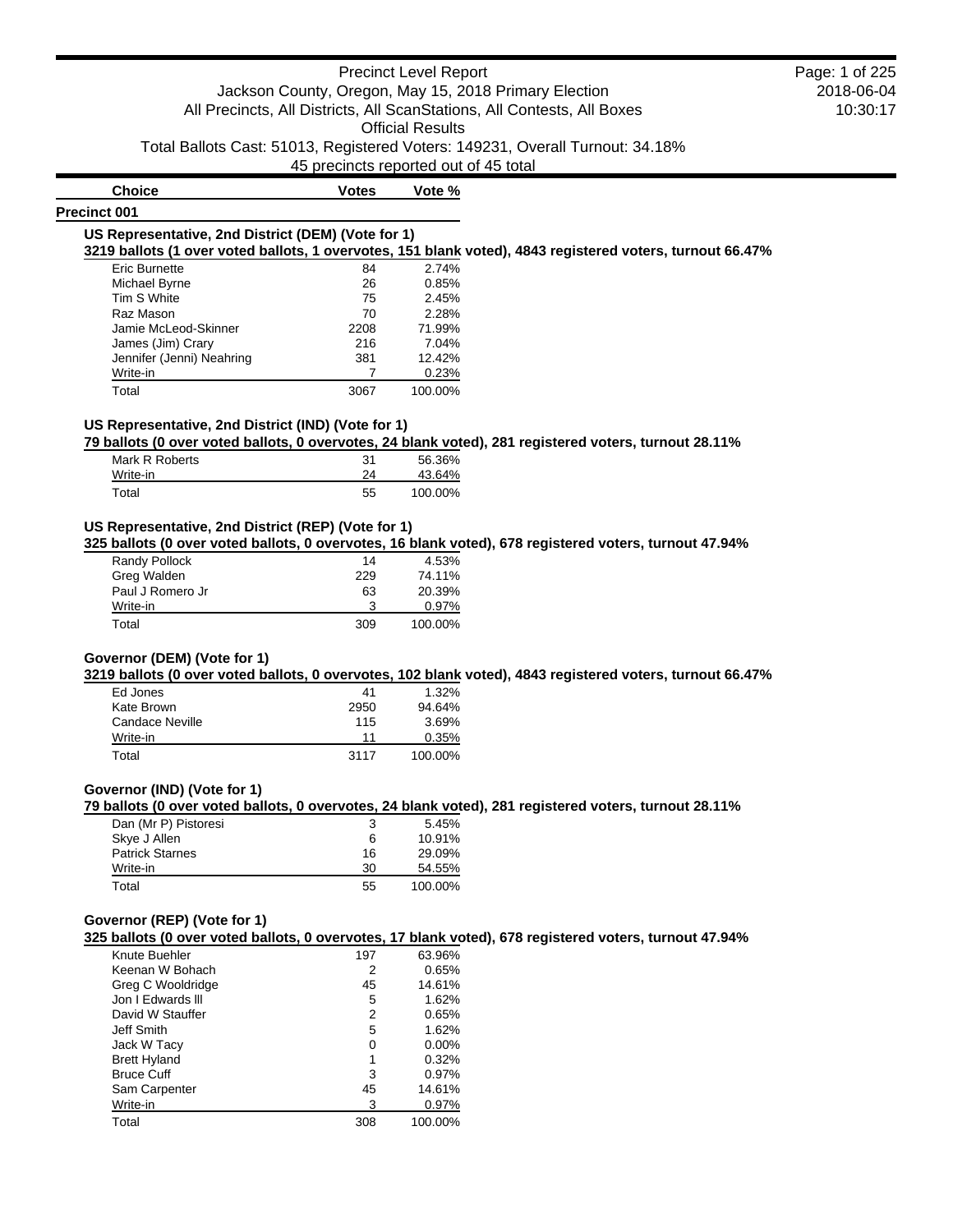|                                                       |                                       | <b>Precinct Level Report</b> |                                                                                                           | Page: 2 of 225 |
|-------------------------------------------------------|---------------------------------------|------------------------------|-----------------------------------------------------------------------------------------------------------|----------------|
|                                                       |                                       |                              | Jackson County, Oregon, May 15, 2018 Primary Election                                                     | 2018-06-04     |
|                                                       |                                       |                              | All Precincts, All Districts, All ScanStations, All Contests, All Boxes                                   | 10:30:17       |
|                                                       |                                       | <b>Official Results</b>      |                                                                                                           |                |
|                                                       |                                       |                              | Total Ballots Cast: 51013, Registered Voters: 149231, Overall Turnout: 34.18%                             |                |
|                                                       | 45 precincts reported out of 45 total |                              |                                                                                                           |                |
| <b>Choice</b>                                         | <b>Votes</b>                          | Vote %                       |                                                                                                           |                |
| State Senator, 3rd District (DEM) (Vote for 1)        |                                       |                              |                                                                                                           |                |
|                                                       |                                       |                              | 3219 ballots (0 over voted ballots, 0 overvotes, 36 blank voted), 4843 registered voters, turnout 66.47%  |                |
| Julian Bell                                           | 182                                   | 5.72%                        |                                                                                                           |                |
| Kevin Stine                                           | 45                                    | 1.41%                        |                                                                                                           |                |
| Athena Goldberg                                       | 954                                   | 29.97%                       |                                                                                                           |                |
| Jeff Golden<br>Write-in                               | 2001<br>1                             | 62.87%<br>0.03%              |                                                                                                           |                |
| Total                                                 | 3183                                  | 100.00%                      |                                                                                                           |                |
|                                                       |                                       |                              |                                                                                                           |                |
| State Senator, 3rd District (IND) (Vote for 1)        |                                       |                              |                                                                                                           |                |
|                                                       |                                       |                              | 79 ballots (0 over voted ballots, 0 overvotes, 44 blank voted), 281 registered voters, turnout 28.11%     |                |
| Write-in                                              | 35                                    | 100.00%                      |                                                                                                           |                |
| Total                                                 | 35                                    | 100.00%                      |                                                                                                           |                |
| State Senator, 3rd District (REP) (Vote for 1)        |                                       |                              |                                                                                                           |                |
|                                                       |                                       |                              | 325 ballots (0 over voted ballots, 0 overvotes, 35 blank voted), 678 registered voters, turnout 47.94%    |                |
| <b>Curt Ankerberg</b>                                 | 98                                    | 33.79%                       |                                                                                                           |                |
| Jessica L Gomez                                       | 190                                   | 65.52%                       |                                                                                                           |                |
| Write-in                                              | 2                                     | 0.69%                        |                                                                                                           |                |
| Total                                                 | 290                                   | 100.00%                      |                                                                                                           |                |
| Pam Marsh<br>Write-in                                 | 2760<br>5                             | 99.82%<br>0.18%              |                                                                                                           |                |
| Total                                                 | 2765                                  | 100.00%                      |                                                                                                           |                |
|                                                       |                                       |                              |                                                                                                           |                |
| State Representative, 5th District (IND) (Vote for 1) |                                       |                              | 79 ballots (0 over voted ballots, 0 overvotes, 55 blank voted), 281 registered voters, turnout 28.11%     |                |
| Write-in                                              | 24                                    | 100.00%                      |                                                                                                           |                |
| Total                                                 | 24                                    | 100.00%                      |                                                                                                           |                |
|                                                       |                                       |                              |                                                                                                           |                |
| State Representative, 5th District (REP) (Vote for 1) |                                       |                              |                                                                                                           |                |
|                                                       |                                       |                              | 325 ballots (0 over voted ballots, 0 overvotes, 152 blank voted), 678 registered voters, turnout 47.94%   |                |
| Sandra A Abercrombie                                  | 165                                   | 95.38%                       |                                                                                                           |                |
| Write-in                                              | 8                                     | 4.62%                        |                                                                                                           |                |
| Total                                                 | 173                                   | 100.00%                      |                                                                                                           |                |
| County Commissioner, Position 1 (DEM) (Vote for 1)    |                                       |                              |                                                                                                           |                |
|                                                       |                                       |                              | 3219 ballots (0 over voted ballots, 0 overvotes, 880 blank voted), 4843 registered voters, turnout 66.47% |                |
| Amy Thuren                                            | 2329                                  | 99.57%                       |                                                                                                           |                |
| Write-in                                              | 10                                    | 0.43%                        |                                                                                                           |                |
| Total                                                 | 2339                                  | 100.00%                      |                                                                                                           |                |
|                                                       |                                       |                              |                                                                                                           |                |
| County Commissioner, Position 1 (IND) (Vote for 1)    |                                       |                              |                                                                                                           |                |
|                                                       |                                       |                              | 79 ballots (0 over voted ballots, 0 overvotes, 60 blank voted), 281 registered voters, turnout 28.11%     |                |
| Write-in                                              | 19                                    | 100.00%                      |                                                                                                           |                |
| Total                                                 | 19                                    | 100.00%                      |                                                                                                           |                |
|                                                       |                                       |                              |                                                                                                           |                |
| County Commissioner, Position 1 (REP) (Vote for 1)    |                                       |                              |                                                                                                           |                |
|                                                       |                                       |                              | 325 ballots (0 over voted ballots, 0 overvotes, 123 blank voted), 678 registered voters, turnout 47.94%   |                |
| <b>Rick Dyer</b>                                      | 198                                   | 98.02%                       |                                                                                                           |                |
| Write-in                                              | 4                                     | 1.98%                        |                                                                                                           |                |

Total 202 100.00%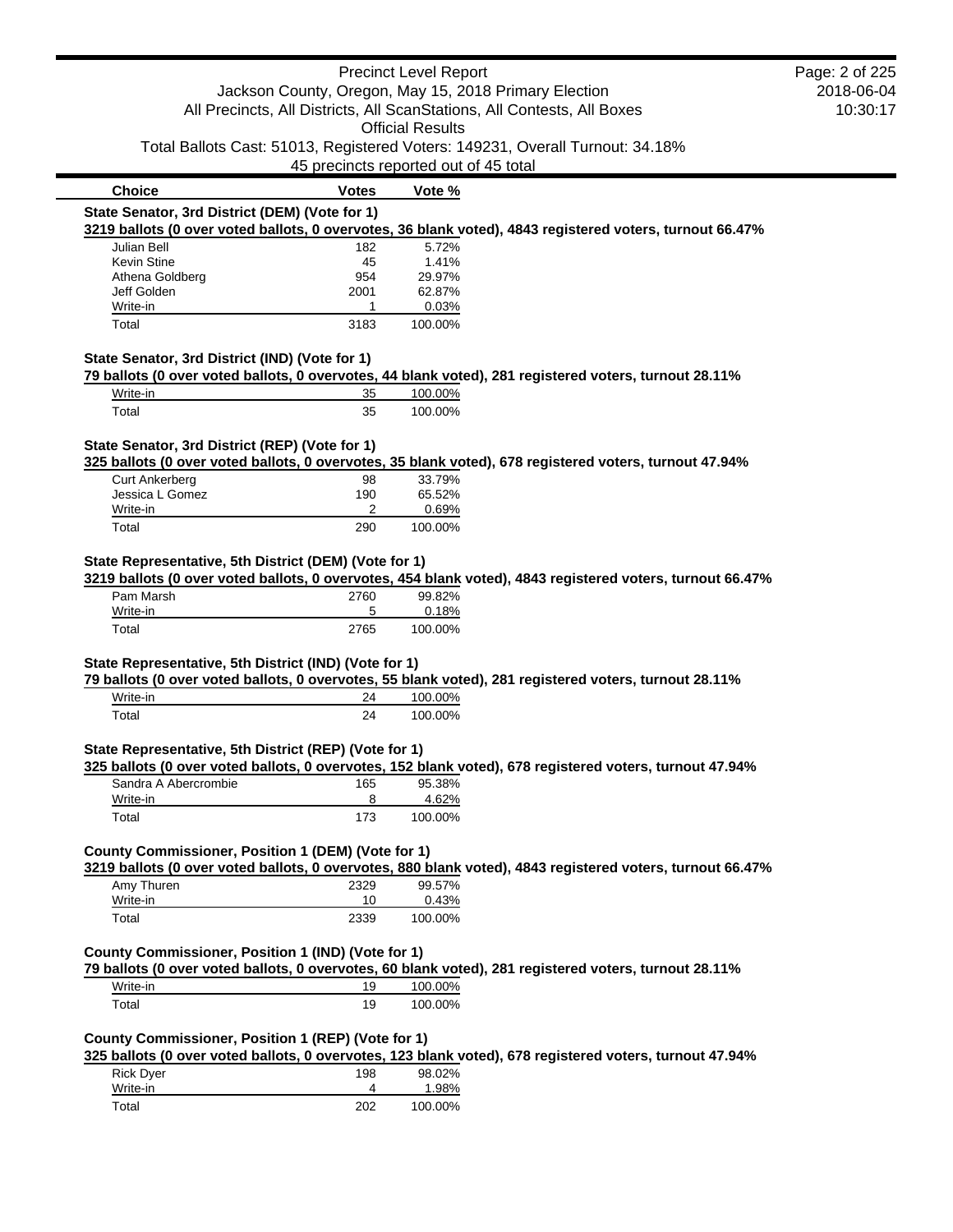|                                                                     |                                       | <b>Precinct Level Report</b> |                                                                                                             | Page: 3 of 225 |
|---------------------------------------------------------------------|---------------------------------------|------------------------------|-------------------------------------------------------------------------------------------------------------|----------------|
|                                                                     |                                       |                              | Jackson County, Oregon, May 15, 2018 Primary Election                                                       | 2018-06-04     |
|                                                                     |                                       |                              | All Precincts, All Districts, All ScanStations, All Contests, All Boxes                                     | 10:30:17       |
|                                                                     |                                       | <b>Official Results</b>      |                                                                                                             |                |
|                                                                     |                                       |                              | Total Ballots Cast: 51013, Registered Voters: 149231, Overall Turnout: 34.18%                               |                |
|                                                                     | 45 precincts reported out of 45 total |                              |                                                                                                             |                |
| <b>Choice</b>                                                       | <b>Votes</b>                          | Vote %                       |                                                                                                             |                |
| County Commissioner, Position 3 (DEM) (Vote for 1)                  |                                       |                              |                                                                                                             |                |
|                                                                     |                                       |                              | 3219 ballots (0 over voted ballots, 0 overvotes, 708 blank voted), 4843 registered voters, turnout 66.47%   |                |
| Lanita C Witt                                                       | 2504                                  | 99.72%                       |                                                                                                             |                |
| Write-in                                                            | $\overline{7}$                        | 0.28%                        |                                                                                                             |                |
| Total                                                               | 2511                                  | 100.00%                      |                                                                                                             |                |
| County Commissioner, Position 3 (IND) (Vote for 1)                  |                                       |                              |                                                                                                             |                |
|                                                                     |                                       |                              | 79 ballots (0 over voted ballots, 0 overvotes, 57 blank voted), 281 registered voters, turnout 28.11%       |                |
| Write-in                                                            | 22                                    | 100.00%                      |                                                                                                             |                |
| Total                                                               | 22                                    | 100.00%                      |                                                                                                             |                |
|                                                                     |                                       |                              |                                                                                                             |                |
| County Commissioner, Position 3 (REP) (Vote for 1)                  |                                       |                              | 325 ballots (0 over voted ballots, 0 overvotes, 115 blank voted), 678 registered voters, turnout 47.94%     |                |
| <b>Colleen Roberts</b>                                              | 203                                   | 96.67%                       |                                                                                                             |                |
| Write-in                                                            | $\overline{7}$                        | 3.33%                        |                                                                                                             |                |
| Total                                                               | 210                                   | 100.00%                      |                                                                                                             |                |
|                                                                     |                                       |                              |                                                                                                             |                |
| Precinct Committee Person - Female Democrat 001 (DEM) (Vote for 15) |                                       |                              |                                                                                                             |                |
|                                                                     |                                       |                              | 3219 ballots (0 over voted ballots, 0 overvotes, 39376 undervotes), 4843 registered voters, turnout 66.47%  |                |
| Jennifer L Jones                                                    | 1361                                  | 15.28%                       |                                                                                                             |                |
| Carol Voisin                                                        | 1619                                  | 18.17%                       |                                                                                                             |                |
| Sue Densmore                                                        | 1524                                  | 17.11%                       |                                                                                                             |                |
| Jan Waitt                                                           | 1422                                  | 15.96%                       |                                                                                                             |                |
| Sarah Spansail                                                      | 1367                                  | 15.34%                       |                                                                                                             |                |
| Patt Herdklotz                                                      | 1355                                  | 15.21%                       |                                                                                                             |                |
| Write-in                                                            | 114                                   | 1.28%                        |                                                                                                             |                |
| Write-in                                                            | 52                                    | 0.58%                        |                                                                                                             |                |
| Write-in                                                            | 23                                    | 0.26%                        |                                                                                                             |                |
| Write-in<br>Write-in                                                | 14                                    | 0.16%                        |                                                                                                             |                |
|                                                                     | 11                                    | 0.12%                        |                                                                                                             |                |
| Write-in                                                            | 10                                    | 0.11%                        |                                                                                                             |                |
| Write-in                                                            | 10                                    | 0.11%<br>0.08%               |                                                                                                             |                |
| Write-in<br>Write-in                                                | 7<br>8                                | 0.09%                        |                                                                                                             |                |
| Write-in                                                            | 3                                     | 0.03%                        |                                                                                                             |                |
| Write-in                                                            | 3                                     | 0.03%                        |                                                                                                             |                |
| Write-in                                                            | 1                                     | 0.01%                        |                                                                                                             |                |
| Write-in                                                            | 3                                     | 0.03%                        |                                                                                                             |                |
| Write-in                                                            | 0                                     | 0.00%                        |                                                                                                             |                |
| Write-in                                                            | 2                                     | 0.02%                        |                                                                                                             |                |
| Total                                                               | 8909                                  | 100.00%                      |                                                                                                             |                |
|                                                                     |                                       |                              |                                                                                                             |                |
|                                                                     |                                       |                              |                                                                                                             |                |
| Precinct Committee Person - Male Democrat 001 (DEM) (Vote for 15)   |                                       |                              |                                                                                                             |                |
|                                                                     |                                       |                              | 3219 ballots (4 over voted ballots, 60 overvotes, 31356 undervotes), 4843 registered voters, turnout 66.47% |                |
| Jim Bachman                                                         | 1261                                  | 7.48%                        |                                                                                                             |                |
| Leonard Berlin                                                      | 1155                                  | 6.85%                        |                                                                                                             |                |
| Ron Adams                                                           | 1210                                  | 7.17%                        |                                                                                                             |                |
| David Lane                                                          | 1286                                  | 7.62%                        |                                                                                                             |                |
| John Limb                                                           | 1217                                  | 7.21%                        |                                                                                                             |                |
| Zachary Spansail                                                    | 1168                                  | 6.92%                        |                                                                                                             |                |
| <b>Andy Seles</b>                                                   | 1255                                  | 7.44%                        |                                                                                                             |                |
| James Stephens                                                      | 1175                                  | 6.97%                        |                                                                                                             |                |

Gary L Tate 6.82% Stuart Meyer 1170 6.94% Howard McEwan 1155 6.85% Justin Caprari 1159 6.87% Paul Fisher 1178 6.98%<br>Michael Knox 1211 7.18% Michael Knox 1211 7.18%<br>Write-in 83 0.49% Write-in 83 0.49%<br>Write-in 9 0.05% Write-in 9 0.05%<br>Write-in 6 0.04%

Write-in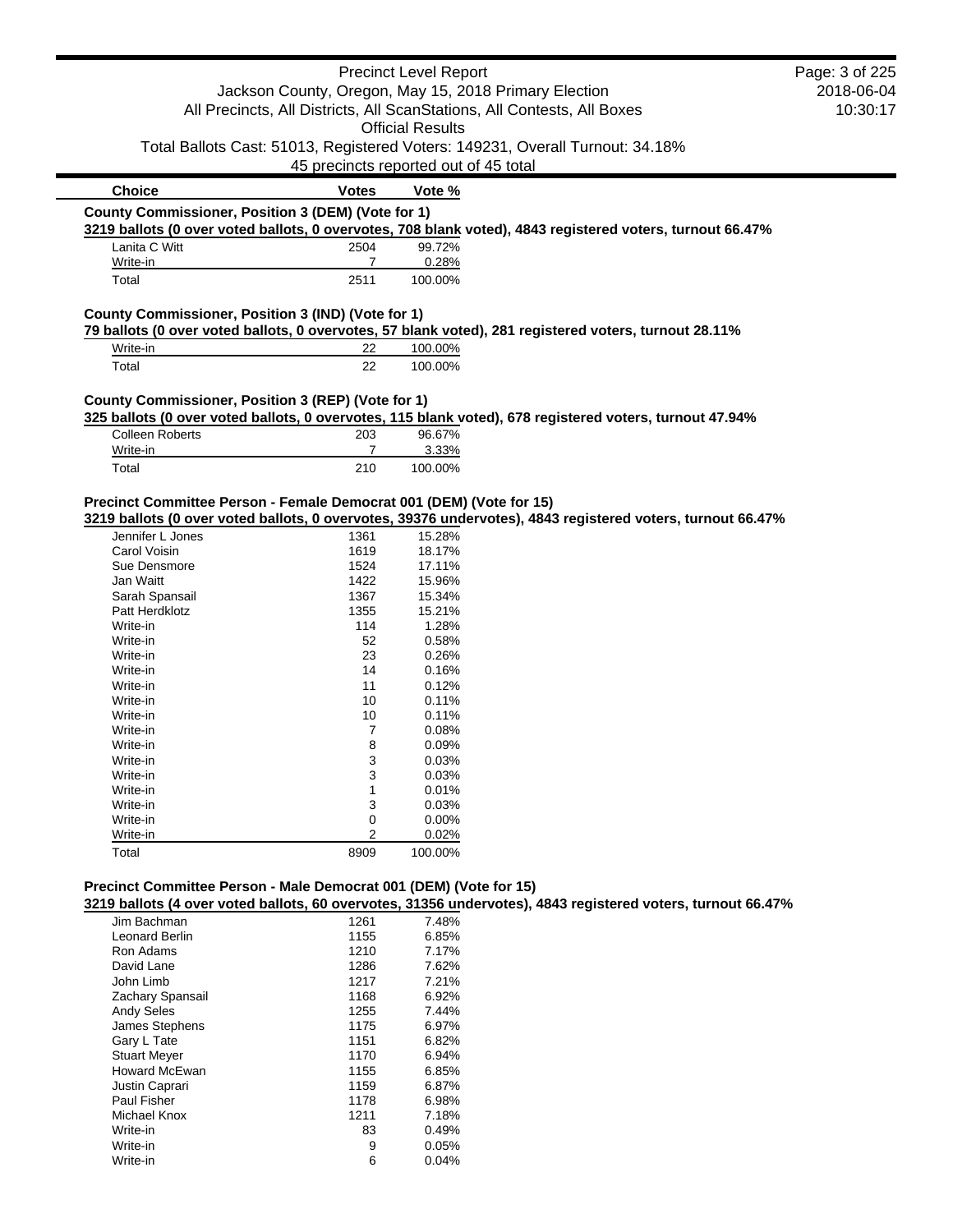| <b>Choice</b> | <b>Votes</b> | Vote %   |
|---------------|--------------|----------|
| Write-in      | 5            | 0.03%    |
| Write-in      | 3            | 0.02%    |
| Write-in      | 2            | 0.01%    |
| Write-in      | 2            | 0.01%    |
| Write-in      | 2            | 0.01%    |
| Write-in      | 1            | 0.01%    |
| Write-in      | 2            | 0.01%    |
| Write-in      | 2            | 0.01%    |
| Write-in      | 1            | 0.01%    |
| Write-in      | 0            | $0.00\%$ |
| Write-in      | 0            | $0.00\%$ |
| Write-in      | ი            | 0.00%    |
| Total         | 16869        | 100.00%  |

### **Precinct Committee Person - Female Republican 001 (REP) (Vote for 15)**

### **325 ballots (0 over voted ballots, 0 overvotes, 4590 undervotes), 678 registered voters, turnout 47.94%**

| Linda Coster | 155 | 54.39%   |
|--------------|-----|----------|
| Lana Fawcett | 124 | 43.51%   |
| Write-in     | 5   | 1.75%    |
| Write-in     | 1   | 0.35%    |
| Write-in     | 0   | $0.00\%$ |
| Write-in     | 0   | $0.00\%$ |
| Write-in     | 0   | $0.00\%$ |
| Write-in     | 0   | $0.00\%$ |
| Write-in     | 0   | $0.00\%$ |
| Write-in     | 0   | $0.00\%$ |
| Write-in     | 0   | $0.00\%$ |
| Write-in     | 0   | $0.00\%$ |
| Write-in     | 0   | $0.00\%$ |
| Write-in     | 0   | $0.00\%$ |
| Write-in     | 0   | $0.00\%$ |
| Write-in     | 0   | $0.00\%$ |
| Write-in     | 0   | 0.00%    |
| Total        | 285 | 100.00%  |

### **Precinct Committee Person - Male Republican 001 (REP) (Vote for 15)**

#### **325 ballots (0 over voted ballots, 0 overvotes, 4484 undervotes), 678 registered voters, turnout 47.94%**

| Kent Romney            | 125 | 31.97%   |
|------------------------|-----|----------|
| <b>Jay Coster</b>      | 140 | 35.81%   |
| <b>Kenneth Fawcett</b> | 119 | 30.43%   |
| Write-in               | 6   | 1.53%    |
| Write-in               | 1   | 0.26%    |
| Write-in               | 0   | $0.00\%$ |
| Write-in               | 0   | $0.00\%$ |
| Write-in               | 0   | $0.00\%$ |
| Write-in               | 0   | $0.00\%$ |
| Write-in               | 0   | $0.00\%$ |
| Write-in               | 0   | $0.00\%$ |
| Write-in               | 0   | $0.00\%$ |
| Write-in               | 0   | $0.00\%$ |
| Write-in               | 0   | $0.00\%$ |
| Write-in               | 0   | $0.00\%$ |
| Write-in               | 0   | $0.00\%$ |
| Write-in               | 0   | $0.00\%$ |
| Write-in               | 0   | 0.00%    |
| Total                  | 391 | 100.00%  |

# **Commissioner of the Bureau of Labor and Industries (<NP>,DEM,IND,REP) (Vote for 1)**

**3945 ballots (1 over voted ballots, 1 overvotes, 975 blank voted), 7602 registered voters, turnout 51.89%**

| Lou Ogden   | 365  | 12.29% |
|-------------|------|--------|
| Val Hoyle   | 2480 | 83.53% |
| Jack Howard | 118  | 3.97%  |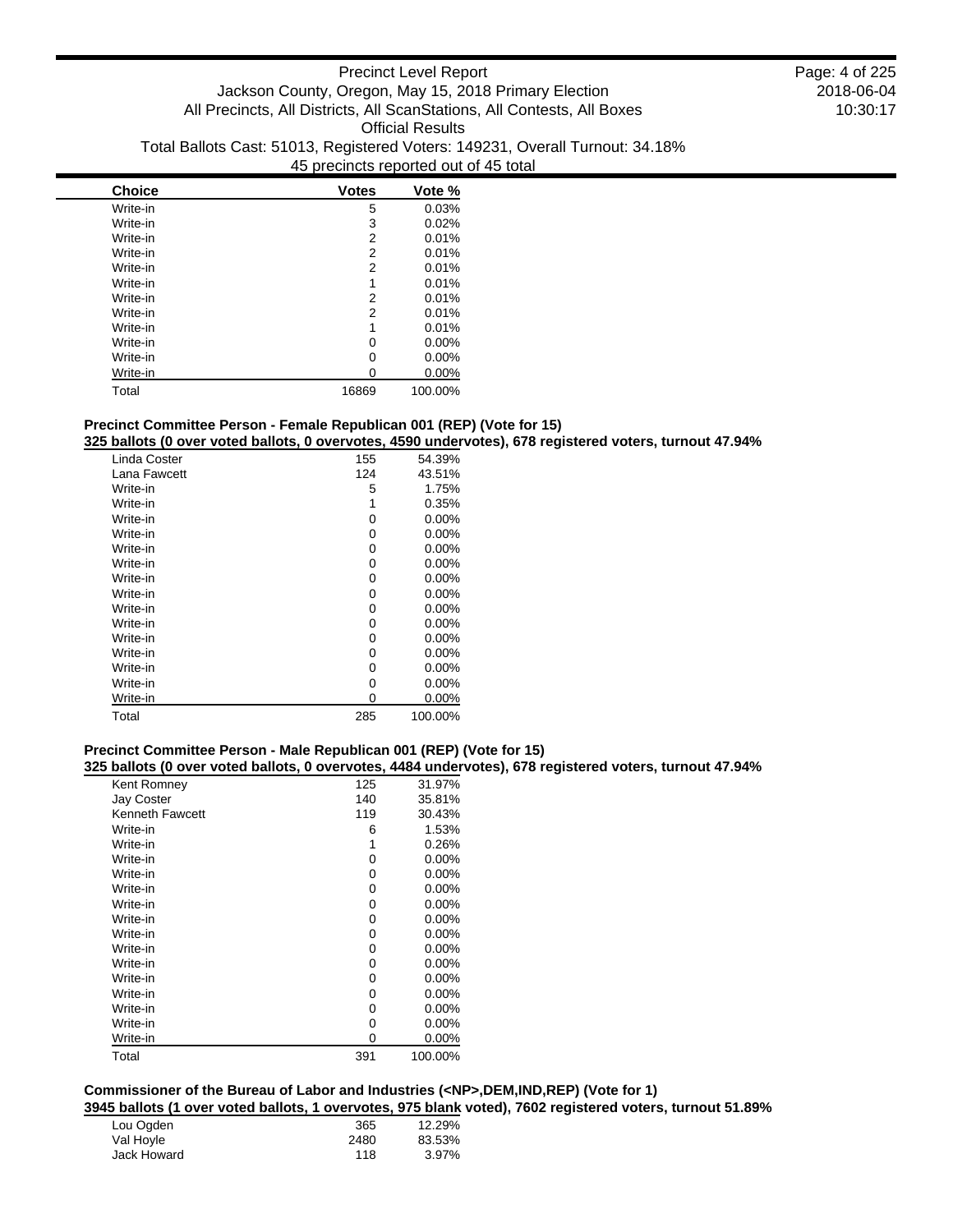### Precinct Level Report Jackson County, Oregon, May 15, 2018 Primary Election

### 2018-06-04 10:30:17 Page: 5 of 225

All Precincts, All Districts, All ScanStations, All Contests, All Boxes Official Results Total Ballots Cast: 51013, Registered Voters: 149231, Overall Turnout: 34.18%

45 precincts reported out of 45 total

| <b>Choice</b> | <b>Votes</b> | Vote %  |
|---------------|--------------|---------|
| Write-in      |              | 0.20%   |
| Total         | 2969         | 100.00% |

### **Judge of the Supreme Court, Position 3 (<NP>,DEM,IND,REP) (Vote for 1)**

**3945 ballots (0 over voted ballots, 0 overvotes, 990 blank voted), 7602 registered voters, turnout 51.89%**

| Van Pounds     | 205  | $6.94\%$ |
|----------------|------|----------|
| Meagan A Flynn | 2743 | 92.83%   |
| Write-in       |      | 0.24%    |
| Total          | 2955 | 100.00%  |

#### **Judge of the Supreme Court, Position 2 (<NP>,DEM,IND,REP) (Vote for 1)**

**3945 ballots (0 over voted ballots, 0 overvotes, 1584 blank voted), 7602 registered voters, turnout 51.89%**

| Rebecca Duncan | 2350 | 99.53%  |
|----------------|------|---------|
| Write-in       | 11   | 0.47%   |
| Total          | 2361 | 100.00% |

#### **Judge of the Court of Appeals, Position 10 (<NP>,DEM,IND,REP) (Vote for 1)**

**3945 ballots (1 over voted ballots, 1 overvotes, 1318 blank voted), 7602 registered voters, turnout 51.89%**

| <b>Rex Armstrong</b> | 1767 | 67.29%  |
|----------------------|------|---------|
| Kyle L Krohn         | 852  | 32.44%  |
| Write-in             |      | 0.27%   |
| Total                | 2626 | 100.00% |

#### **Judge of the Court of Appeals, Position 6 (<NP>,DEM,IND,REP) (Vote for 1)**

**3945 ballots (0 over voted ballots, 0 overvotes, 1826 blank voted), 7602 registered voters, turnout 51.89%**

| James (Jim) C Egan | 2109 | 99.53%  |
|--------------------|------|---------|
| Write-in           | 10   | 0.47%   |
| Total              | 2119 | 100.00% |

### **Judge of the Court of Appeals, Position 9 (<NP>,DEM,IND,REP) (Vote for 1)**

**3945 ballots (0 over voted ballots, 0 overvotes, 1834 blank voted), 7602 registered voters, turnout 51.89%** Erika Hadlock 2102 99.57%

| Write-in |      | 0.43%   |
|----------|------|---------|
| Total    | 2111 | 100.00% |

# **Judge of the Circuit Court, 1st District, Position 9 (<NP>,DEM,IND,REP) (Vote for 1)**

**3945 ballots (1 over voted ballots, 1 overvotes, 818 blank voted), 7602 registered voters, turnout 51.89%**

| Laurance W Parker | 137  | 4.38%   |
|-------------------|------|---------|
| David J Orr       | 1249 | 39.96%  |
| Joe Davis         | 1259 | 40.28%  |
| Nick Geil         | 475  | 15.20%  |
| Write-in          | 6    | 0.19%   |
| Total             | 3126 | 100.00% |

#### **Judge of the Circuit Court, 1st District, Position 5 (<NP>,DEM,IND,REP) (Vote for 1)**

**3945 ballots (0 over voted ballots, 0 overvotes, 1869 blank voted), 7602 registered voters, turnout 51.89%**

| Timothy C Gerking | 2063 | 99.37%  |
|-------------------|------|---------|
| Write-in          |      | 0.63%   |
| Total             | 2076 | 100.00% |

### **Judge of the Circuit Court, 1st District, Position 7 (<NP>,DEM,IND,REP) (Vote for 1)**

**3945 ballots (0 over voted ballots, 0 overvotes, 1705 blank voted), 7602 registered voters, turnout 51.89%**

| Benjamin Bloom | 2231 | 99.60%  |
|----------------|------|---------|
| Write-in       |      | 0.40%   |
| Total          | 2240 | 100.00% |

#### **Precinct 002**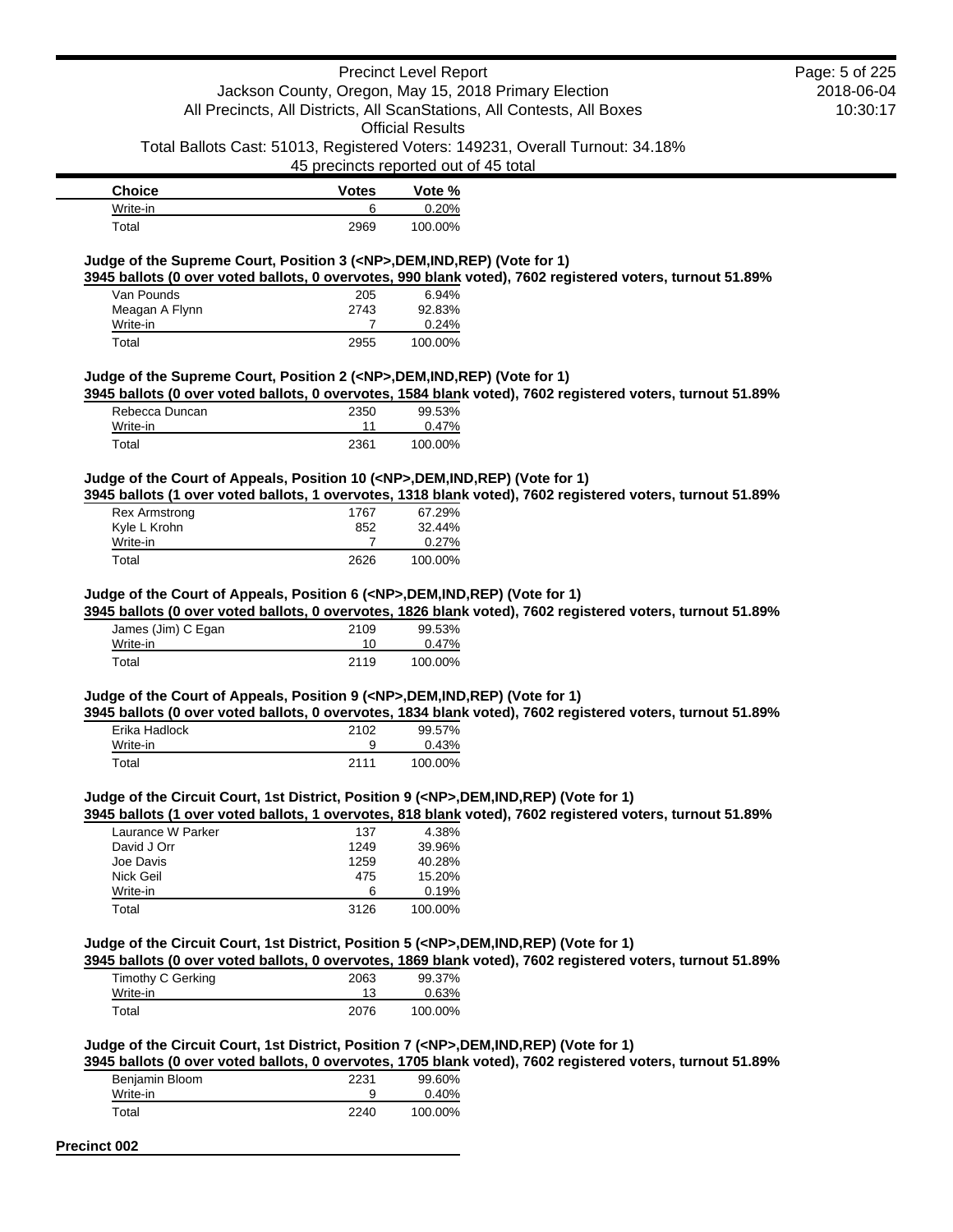### Precinct Level Report Jackson County, Oregon, May 15, 2018 Primary Election All Precincts, All Districts, All ScanStations, All Contests, All Boxes Official Results

Total Ballots Cast: 51013, Registered Voters: 149231, Overall Turnout: 34.18%

45 precincts reported out of 45 total

| <b>Choice</b>                                      | <b>Votes</b> | Vote % |                                                                                                           |
|----------------------------------------------------|--------------|--------|-----------------------------------------------------------------------------------------------------------|
| US Representative, 2nd District (DEM) (Vote for 1) |              |        |                                                                                                           |
|                                                    |              |        | 2532 ballots (3 over voted ballots, 3 overvotes, 111 blank voted), 4631 registered voters, turnout 54.68% |
| Eric Burnette                                      | 90           | 3.72%  |                                                                                                           |
| Michael Byrne                                      | 27           | 1.12%  |                                                                                                           |
| Tim S White                                        | 66           | 2.73%  |                                                                                                           |
| Raz Mason                                          | 70           | 2.89%  |                                                                                                           |
| Jamie McLeod-Skinner                               | 1590         | 65.76% |                                                                                                           |
| James (Jim) Crary                                  | 290          | 11.99% |                                                                                                           |
| Jennifer (Jenni) Neahring                          | 284          | 11.75% |                                                                                                           |
| Write-in                                           |              | 0.04%  |                                                                                                           |

| .     |      | .       |
|-------|------|---------|
| Total | 2418 | 100.00% |

### **US Representative, 2nd District (IND) (Vote for 1)**

**81 ballots (0 over voted ballots, 0 overvotes, 33 blank voted), 337 registered voters, turnout 24.04%**

| Mark R Roberts | 28 | 58.33%  |
|----------------|----|---------|
| Write-in       | 20 | 41.67%  |
| Total          | 48 | 100.00% |

#### **US Representative, 2nd District (REP) (Vote for 1)**

**340 ballots (0 over voted ballots, 0 overvotes, 14 blank voted), 760 registered voters, turnout 44.74%**

| Randy Pollock    | 17  | 5.21%    |
|------------------|-----|----------|
| Greg Walden      | 263 | 80.67%   |
| Paul J Romero Jr | 46  | 14.11%   |
| Write-in         | O   | $0.00\%$ |
| Total            | 326 | 100.00%  |

### **Governor (DEM) (Vote for 1)**

**2532 ballots (0 over voted ballots, 0 overvotes, 82 blank voted), 4631 registered voters, turnout 54.68%**

| Ed Jones        | 39   | 1.59%   |
|-----------------|------|---------|
| Kate Brown      | 2287 | 93.35%  |
| Candace Neville | 120  | 4.90%   |
| Write-in        |      | 0.16%   |
| Total           | 2450 | 100.00% |

#### **Governor (IND) (Vote for 1)**

**81 ballots (0 over voted ballots, 0 overvotes, 19 blank voted), 337 registered voters, turnout 24.04%**

| Dan (Mr P) Pistoresi   |    | 6.45%   |
|------------------------|----|---------|
| Skye J Allen           | 6  | 9.68%   |
| <b>Patrick Starnes</b> | 19 | 30.65%  |
| Write-in               | 33 | 53.23%  |
| Total                  | 62 | 100.00% |

### **Governor (REP) (Vote for 1)**

**340 ballots (0 over voted ballots, 0 overvotes, 18 blank voted), 760 registered voters, turnout 44.74%**

| Knute Buehler       | 183 | 56.83%   |
|---------------------|-----|----------|
| Keenan W Bohach     |     | 0.31%    |
| Greg C Wooldridge   | 60  | 18.63%   |
| Jon I Edwards III   | 2   | 0.62%    |
| David W Stauffer    | 7   | 2.17%    |
| Jeff Smith          |     | 2.17%    |
| Jack W Tacy         | Ω   | $0.00\%$ |
| <b>Brett Hyland</b> | 1   | 0.31%    |
| <b>Bruce Cuff</b>   | 2   | 0.62%    |
| Sam Carpenter       | 59  | 18.32%   |
| Write-in            | Ω   | $0.00\%$ |
| Total               | 322 | 100.00%  |

**State Senator, 3rd District (DEM) (Vote for 1) 2532 ballots (0 over voted ballots, 0 overvotes, 51 blank voted), 4631 registered voters, turnout 54.68%**

### 2018-06-04 10:30:17 Page: 6 of 225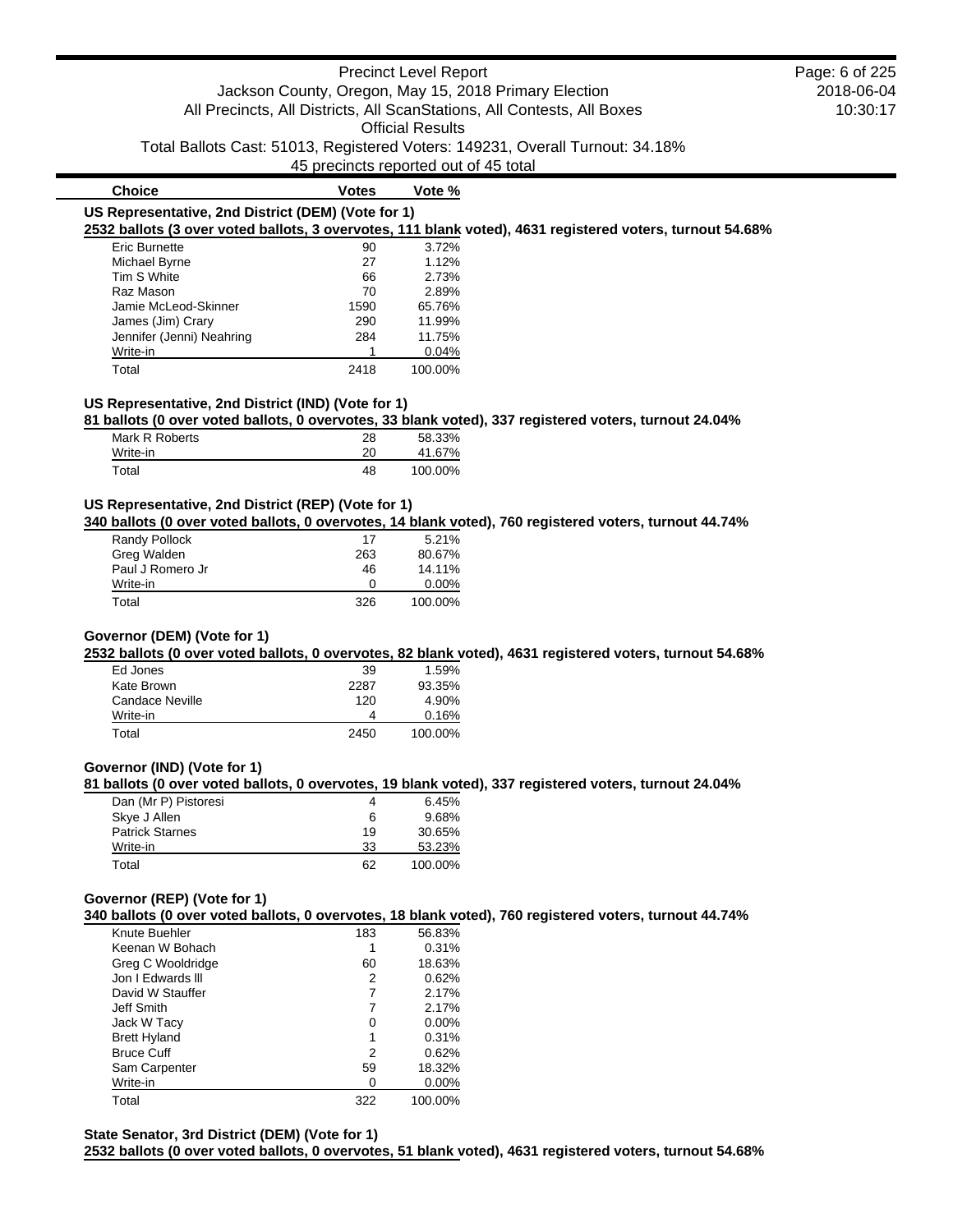#### **Choice Votes Votes Vote** % Julian Bell 144 5.80% Kevin Stine 58 2.34%<br>Athena Goldberg 1988 1989 751 30.27% Athena Goldberg Jeff Golden 1527 61.55% Write-in 0.04% Total 2481 100.00%

#### **State Senator, 3rd District (IND) (Vote for 1)**

**81 ballots (0 over voted ballots, 0 overvotes, 45 blank voted), 337 registered voters, turnout 24.04%**

| Write-in | 36 | 100.00% |
|----------|----|---------|
| Total    | 36 | 100.00% |

#### **State Senator, 3rd District (REP) (Vote for 1)**

**340 ballots (1 over voted ballots, 1 overvotes, 33 blank voted), 760 registered voters, turnout 44.74%**

| Curt Ankerberg  | 110 | 35.95%  |
|-----------------|-----|---------|
| Jessica L Gomez | 193 | 63.07%  |
| Write-in        |     | 0.98%   |
| Total           | 306 | 100.00% |

#### **State Representative, 5th District (DEM) (Vote for 1)**

**2532 ballots (0 over voted ballots, 0 overvotes, 354 blank voted), 4631 registered voters, turnout 54.68%**

| Pam Marsh | 2170 | 99.63%  |
|-----------|------|---------|
| Write-in  |      | 0.37%   |
| Total     | 2178 | 100.00% |

### **State Representative, 5th District (IND) (Vote for 1)**

**81 ballots (0 over voted ballots, 0 overvotes, 58 blank voted), 337 registered voters, turnout 24.04%**

| Write-in | ົ<br>້   | 100.00% |
|----------|----------|---------|
| Total    | າາ<br>25 | 100.00% |

#### **State Representative, 5th District (REP) (Vote for 1)**

**340 ballots (0 over voted ballots, 0 overvotes, 155 blank voted), 760 registered voters, turnout 44.74%**

| Sandra A Abercrombie | 183 | 98.92%  |
|----------------------|-----|---------|
| Write-in             |     | 1.08%   |
| Total                | 185 | 100.00% |

### **County Commissioner, Position 1 (DEM) (Vote for 1)**

**2532 ballots (0 over voted ballots, 0 overvotes, 676 blank voted), 4631 registered voters, turnout 54.68%**

| Amy Thuren | 1846 | 99.46%  |
|------------|------|---------|
| Write-in   | 10   | 0.54%   |
| Total      | 1856 | 100.00% |

#### **County Commissioner, Position 1 (IND) (Vote for 1)**

**81 ballots (0 over voted ballots, 0 overvotes, 60 blank voted), 337 registered voters, turnout 24.04%**

| Write-in | つイ | 100.00% |
|----------|----|---------|
| Total    | 21 | 100.00% |

#### **County Commissioner, Position 1 (REP) (Vote for 1)**

**340 ballots (0 over voted ballots, 0 overvotes, 122 blank voted), 760 registered voters, turnout 44.74%**

| Rick Dyer | 214 | 98.17%  |
|-----------|-----|---------|
| Write-in  |     | 1.83%   |
| Total     | 218 | 100.00% |

#### **County Commissioner, Position 3 (DEM) (Vote for 1)**

**2532 ballots (0 over voted ballots, 0 overvotes, 556 blank voted), 4631 registered voters, turnout 54.68%**

| Lanita C Witt | 1969 | 99.65% |
|---------------|------|--------|
| Write-in      |      | 0.35%  |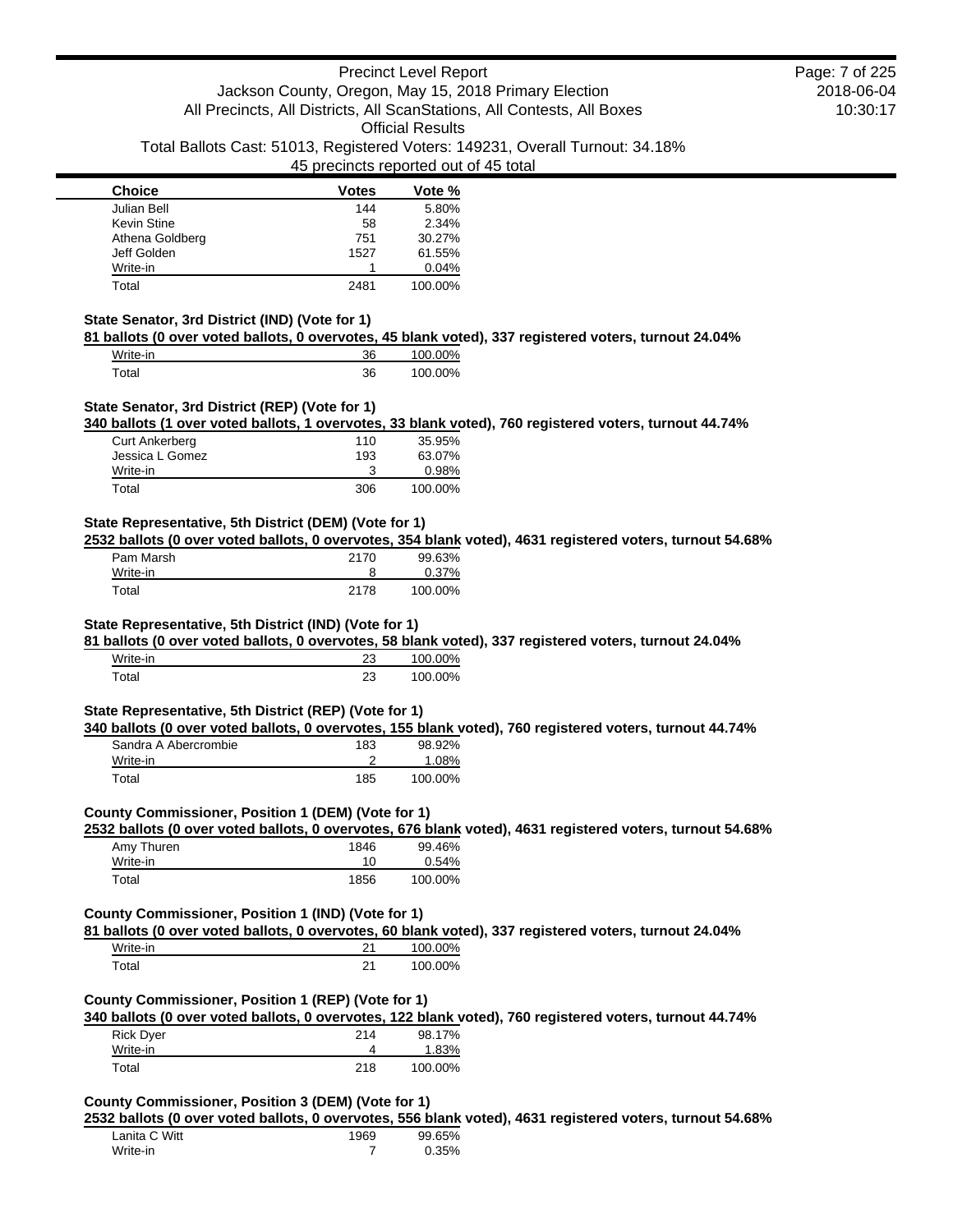|                                                                     |              | <b>Precinct Level Report</b>                          |                                                                                                            | Page: 8 of 225 |
|---------------------------------------------------------------------|--------------|-------------------------------------------------------|------------------------------------------------------------------------------------------------------------|----------------|
|                                                                     |              | Jackson County, Oregon, May 15, 2018 Primary Election |                                                                                                            | 2018-06-04     |
|                                                                     |              |                                                       | All Precincts, All Districts, All ScanStations, All Contests, All Boxes                                    | 10:30:17       |
|                                                                     |              | <b>Official Results</b>                               |                                                                                                            |                |
|                                                                     |              |                                                       |                                                                                                            |                |
|                                                                     |              |                                                       | Total Ballots Cast: 51013, Registered Voters: 149231, Overall Turnout: 34.18%                              |                |
|                                                                     |              | 45 precincts reported out of 45 total                 |                                                                                                            |                |
| <b>Choice</b>                                                       | <b>Votes</b> | Vote %                                                |                                                                                                            |                |
| Total                                                               | 1976         | 100.00%                                               |                                                                                                            |                |
|                                                                     |              |                                                       |                                                                                                            |                |
| County Commissioner, Position 3 (IND) (Vote for 1)                  |              |                                                       |                                                                                                            |                |
|                                                                     |              |                                                       | 81 ballots (0 over voted ballots, 0 overvotes, 61 blank voted), 337 registered voters, turnout 24.04%      |                |
| Write-in                                                            | 20           | 100.00%                                               |                                                                                                            |                |
| Total                                                               | 20           | 100.00%                                               |                                                                                                            |                |
|                                                                     |              |                                                       |                                                                                                            |                |
| County Commissioner, Position 3 (REP) (Vote for 1)                  |              |                                                       | 340 ballots (0 over voted ballots, 0 overvotes, 113 blank voted), 760 registered voters, turnout 44.74%    |                |
| <b>Colleen Roberts</b>                                              | 225          | 99.12%                                                |                                                                                                            |                |
| Write-in                                                            | 2            | 0.88%                                                 |                                                                                                            |                |
| Total                                                               | 227          | 100.00%                                               |                                                                                                            |                |
|                                                                     |              |                                                       |                                                                                                            |                |
| Precinct Committee Person - Female Democrat 002 (DEM) (Vote for 16) |              |                                                       |                                                                                                            |                |
|                                                                     |              |                                                       | 2532 ballots (0 over voted ballots, 0 overvotes, 21801 undervotes), 4631 registered voters, turnout 54.68% |                |
|                                                                     |              | 6.14%                                                 |                                                                                                            |                |
| Camille A Johnson<br>Laurie Baden                                   | 1148<br>1185 | 6.33%                                                 |                                                                                                            |                |
| Mary Ruth Wooding                                                   | 1155         | 6.17%                                                 |                                                                                                            |                |
| Debra J Wilson                                                      | 1139         | 6.09%                                                 |                                                                                                            |                |
| Brenda Byus Gould                                                   | 1143         | 6.11%                                                 |                                                                                                            |                |
| Tonya Graham                                                        | 1249         | 6.68%                                                 |                                                                                                            |                |
| Janice Rakestraw                                                    | 1142         | 6.10%                                                 |                                                                                                            |                |
| Alexandra (Allie) Rosenbluth                                        | 1145         | 6.12%                                                 |                                                                                                            |                |
| Mary Renaud                                                         | 1145         | 6.12%                                                 |                                                                                                            |                |
| Jean Morgan                                                         | 1150         | 6.15%                                                 |                                                                                                            |                |
| Lauri Hoagland                                                      | 1156         | 6.18%                                                 |                                                                                                            |                |
| Kimberley Healey                                                    | 1183         | 6.32%                                                 |                                                                                                            |                |
| Julie Caldwell                                                      | 1165         | 6.23%                                                 |                                                                                                            |                |
| Jeanne Chouard                                                      | 1203         | 6.43%                                                 |                                                                                                            |                |
| Eliza Kauder                                                        | 1213         | 6.48%                                                 |                                                                                                            |                |
| Raelle Kaia                                                         | 1139         | 6.09%                                                 |                                                                                                            |                |
| Write-in                                                            | 28           | 0.15%                                                 |                                                                                                            |                |
| Write-in                                                            | 8            | 0.04%                                                 |                                                                                                            |                |
| Write-in                                                            | 2            | 0.01%                                                 |                                                                                                            |                |
| Write-in                                                            | 1            | 0.01%                                                 |                                                                                                            |                |
| Write-in                                                            | 1            | 0.01%                                                 |                                                                                                            |                |
| Write-in                                                            | 1            | 0.01%                                                 |                                                                                                            |                |
| Write-in                                                            | 1            | 0.01%                                                 |                                                                                                            |                |
| Write-in                                                            |              | 0.01%                                                 |                                                                                                            |                |
| Write-in                                                            | 1            | 0.01%                                                 |                                                                                                            |                |
| Write-in                                                            |              | 0.01%                                                 |                                                                                                            |                |
| Write-in                                                            | 1            | 0.01%                                                 |                                                                                                            |                |
| Write-in                                                            | 1            | 0.01%                                                 |                                                                                                            |                |
| Write-in                                                            | 1            | 0.01%                                                 |                                                                                                            |                |
| Write-in<br>Write-in                                                | 1            | 0.01%<br>0.01%                                        |                                                                                                            |                |
| Write-in                                                            | 1<br>1       | 0.01%                                                 |                                                                                                            |                |
|                                                                     |              |                                                       |                                                                                                            |                |
| Total                                                               | 18711        | 100.00%                                               |                                                                                                            |                |
|                                                                     |              |                                                       |                                                                                                            |                |
| Precinct Committee Person - Male Democrat 002 (DEM) (Vote for 16)   |              |                                                       |                                                                                                            |                |
|                                                                     |              |                                                       | 2532 ballots (0 over voted ballots, 0 overvotes, 29783 undervotes), 4631 registered voters, turnout 54.68% |                |
| Art Baden                                                           | 1063         | 9.91%                                                 |                                                                                                            |                |
| Jon Barry                                                           | 1036         | 9.66%                                                 |                                                                                                            |                |
| Paul Dieterich                                                      | 1050         | 9.79%                                                 |                                                                                                            |                |
| Jesse Sharpe                                                        | 1056         | 9.84%                                                 |                                                                                                            |                |
| John Tyler                                                          | 1047         | 9.76%                                                 |                                                                                                            |                |
| Michael Morgan                                                      | 1041         | 9.70%                                                 |                                                                                                            |                |
| Donald N Morris                                                     | 1021         | 9.52%                                                 |                                                                                                            |                |

Stephen C Haskell 1055 9.83% John Hamilton 1037 9.67% Brad Kauder 1095 10.21%<br>
Write-in 122 1.14%

Write-in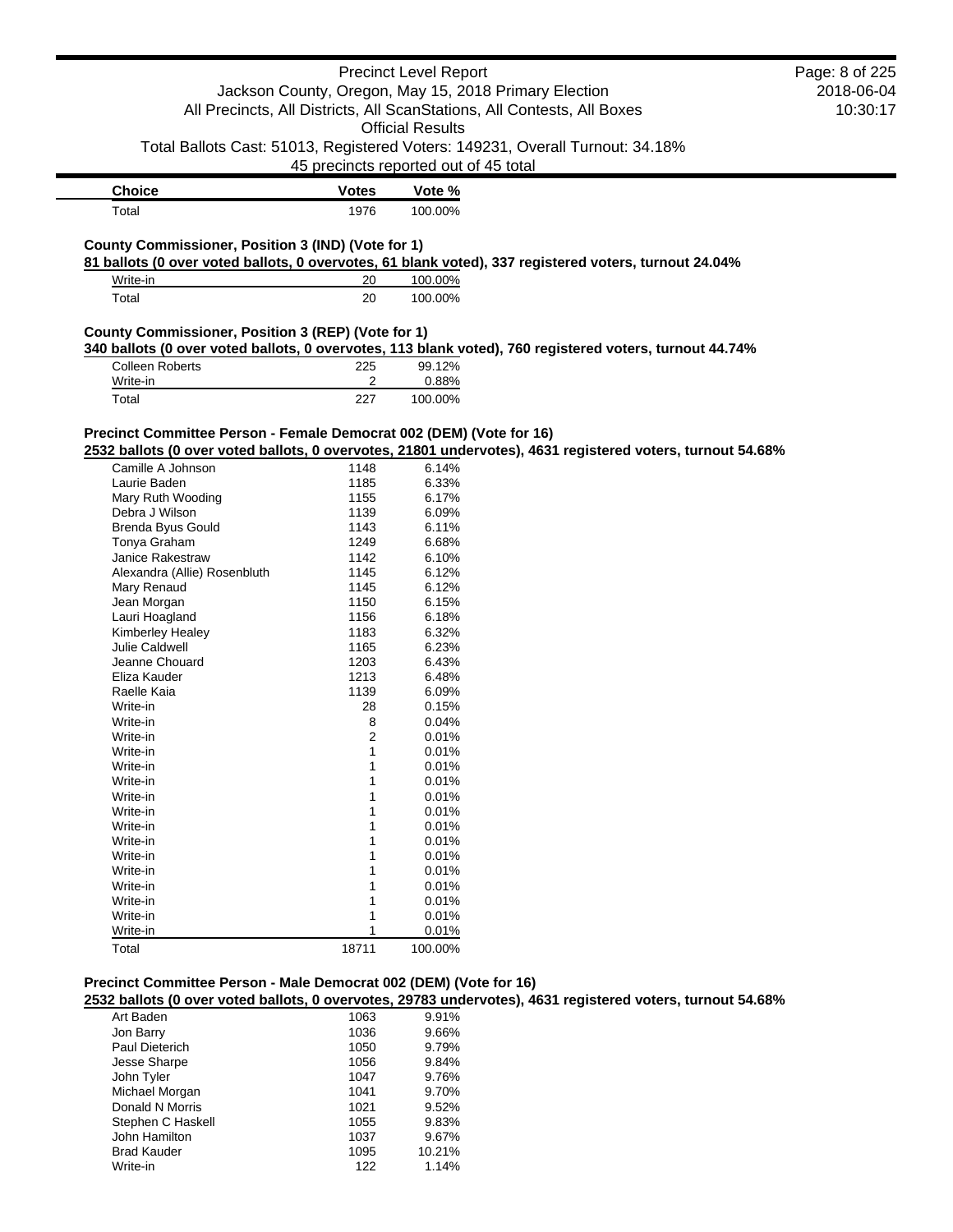| <b>Choice</b> | <b>Votes</b> | Vote %  |
|---------------|--------------|---------|
| Write-in      | 34           | 0.32%   |
| Write-in      | 22           | 0.21%   |
| Write-in      | 15           | 0.14%   |
| Write-in      | 13           | 0.12%   |
| Write-in      | 12           | 0.11%   |
| Write-in      | 1            | 0.01%   |
| Write-in      |              | 0.01%   |
| Write-in      |              | 0.01%   |
| Write-in      | 1            | 0.01%   |
| Write-in      | 1            | 0.01%   |
| Write-in      |              | 0.01%   |
| Write-in      |              | 0.01%   |
| Write-in      |              | 0.01%   |
| Write-in      |              | 0.01%   |
| Write-in      |              | 0.01%   |
| Total         | 10729        | 100.00% |

# **Precinct Committee Person - Female Republican 002 (REP) (Vote for 16)**

**340 ballots (0 over voted ballots, 0 overvotes, 5429 undervotes), 760 registered voters, turnout 44.74%**

| Write-in | 8  | 72.73%   |
|----------|----|----------|
| Write-in | 3  | 27.27%   |
| Write-in | 0  | 0.00%    |
| Write-in | 0  | 0.00%    |
| Write-in | 0  | 0.00%    |
| Write-in | 0  | 0.00%    |
| Write-in | 0  | $0.00\%$ |
| Write-in | 0  | 0.00%    |
| Write-in | 0  | $0.00\%$ |
| Write-in | 0  | 0.00%    |
| Write-in | 0  | 0.00%    |
| Write-in | 0  | 0.00%    |
| Write-in | 0  | 0.00%    |
| Write-in | 0  | $0.00\%$ |
| Write-in | 0  | $0.00\%$ |
| Write-in | 0  | $0.00\%$ |
| Total    | 11 | 100.00%  |

## **Precinct Committee Person - Male Republican 002 (REP) (Vote for 16)**

**340 ballots (0 over voted ballots, 0 overvotes, 5134 undervotes), 760 registered voters, turnout 44.74%**

| David G Dotterrer | 198 | 64.71%   |
|-------------------|-----|----------|
| Derek E Eck       | 105 | 34.31%   |
| Write-in          | 3   | 0.98%    |
| Write-in          | 0   | $0.00\%$ |
| Write-in          | 0   | $0.00\%$ |
| Write-in          | 0   | 0.00%    |
| Write-in          | 0   | $0.00\%$ |
| Write-in          | 0   | $0.00\%$ |
| Write-in          | 0   | $0.00\%$ |
| Write-in          | 0   | $0.00\%$ |
| Write-in          | 0   | $0.00\%$ |
| Write-in          | 0   | $0.00\%$ |
| Write-in          | 0   | $0.00\%$ |
| Write-in          | 0   | $0.00\%$ |
| Write-in          | 0   | $0.00\%$ |
| Write-in          | 0   | $0.00\%$ |
| Write-in          | 0   | $0.00\%$ |
| Write-in          | 0   | 0.00%    |
| Total             | 306 | 100.00%  |

### **Commissioner of the Bureau of Labor and Industries (<NP>,DEM,IND,REP) (Vote for 1) 3292 ballots (1 over voted ballots, 1 overvotes, 733 blank voted), 8092 registered voters, turnout 40.68%**

| Lou Ogden | 374 | 14.62% |
|-----------|-----|--------|
|           |     |        |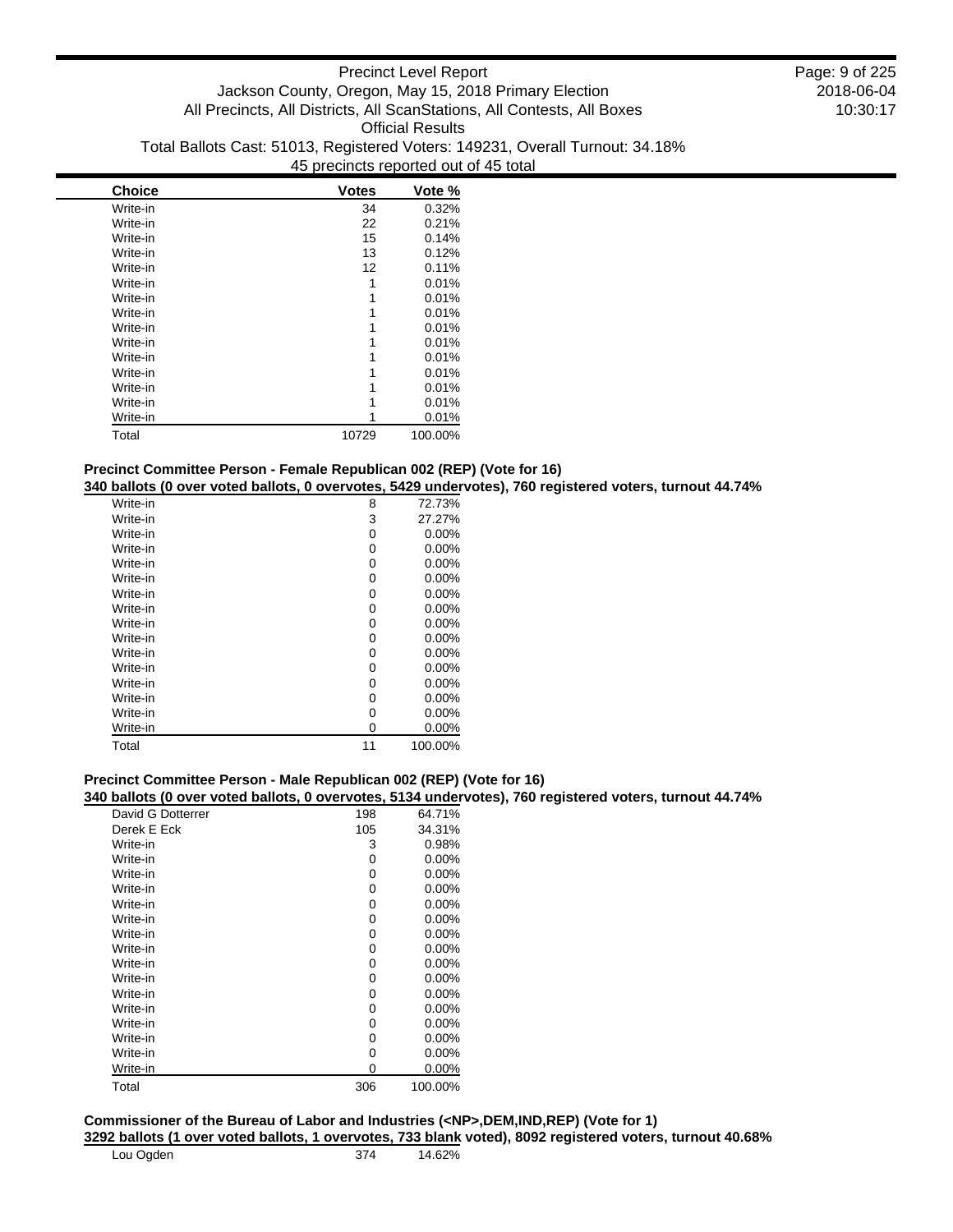| <b>Choice</b> | <b>Votes</b> | Vote %  |
|---------------|--------------|---------|
| Val Hoyle     | 2059         | 80.49%  |
| Jack Howard   | 123          | 4.81%   |
| Write-in      | າ            | 0.08%   |
| Total         | 2558         | 100.00% |

#### **Judge of the Supreme Court, Position 3 (<NP>,DEM,IND,REP) (Vote for 1)**

**3292 ballots (2 over voted ballots, 2 overvotes, 740 blank voted), 8092 registered voters, turnout 40.68%**

| Van Pounds     | 215  | 8.43%   |
|----------------|------|---------|
| Meagan A Flynn | 2331 | 91.41%  |
| Write-in       |      | 0.16%   |
| Total          | 2550 | 100.00% |

#### **Judge of the Supreme Court, Position 2 (<NP>,DEM,IND,REP) (Vote for 1)**

**3292 ballots (0 over voted ballots, 0 overvotes, 1266 blank voted), 8092 registered voters, turnout 40.68%**

| Rebecca Duncan | 2019 | 99.65%  |
|----------------|------|---------|
| Write-in       |      | 0.35%   |
| Total          | 2026 | 100.00% |

#### **Judge of the Court of Appeals, Position 10 (<NP>,DEM,IND,REP) (Vote for 1)**

**3292 ballots (1 over voted ballots, 1 overvotes, 975 blank voted), 8092 registered voters, turnout 40.68%**

| <b>Rex Armstrong</b> | 1460 | 63.04%  |
|----------------------|------|---------|
| Kyle L Krohn         | 852  | 36.79%  |
| Write-in             |      | 0.17%   |
| Total                | 2316 | 100.00% |

### **Judge of the Court of Appeals, Position 6 (<NP>,DEM,IND,REP) (Vote for 1)**

**3292 ballots (0 over voted ballots, 0 overvotes, 1440 blank voted), 8092 registered voters, turnout 40.68%**

| James (Jim) C Egan | 1841 | 99.41%  |
|--------------------|------|---------|
| Write-in           |      | 0.59%   |
| Total              | 1852 | 100.00% |

#### **Judge of the Court of Appeals, Position 9 (<NP>,DEM,IND,REP) (Vote for 1)**

**3292 ballots (0 over voted ballots, 0 overvotes, 1485 blank voted), 8092 registered voters, turnout 40.68%**

| Erika Hadlock | 1797 | 99.45%  |
|---------------|------|---------|
| Write-in      | 10   | 0.55%   |
| Total         | 1807 | 100.00% |

#### **Judge of the Circuit Court, 1st District, Position 9 (<NP>,DEM,IND,REP) (Vote for 1)**

**3292 ballots (1 over voted ballots, 1 overvotes, 625 blank voted), 8092 registered voters, turnout 40.68%**

| Laurance W Parker | 137  | 5.14%   |
|-------------------|------|---------|
| David J Orr       | 1127 | 42.27%  |
| Joe Davis         | 889  | 33.35%  |
| Nick Geil         | 508  | 19.05%  |
| Write-in          | 5    | 0.19%   |
| Total             | 2666 | 100.00% |

### **Judge of the Circuit Court, 1st District, Position 5 (<NP>,DEM,IND,REP) (Vote for 1)**

**3292 ballots (0 over voted ballots, 0 overvotes, 1509 blank voted), 8092 registered voters, turnout 40.68%**

| Timothy C Gerking | 1765 | 98.99%  |
|-------------------|------|---------|
| Write-in          | 18   | 1.01%   |
| Total             | 1783 | 100.00% |

#### **Judge of the Circuit Court, 1st District, Position 7 (<NP>,DEM,IND,REP) (Vote for 1)**

**3292 ballots (0 over voted ballots, 0 overvotes, 1312 blank voted), 8092 registered voters, turnout 40.68%**

| Benjamin Bloom | 1971 | 99.55%  |  |
|----------------|------|---------|--|
| Write-in       |      | 0.45%   |  |
| Total          | 1980 | 100.00% |  |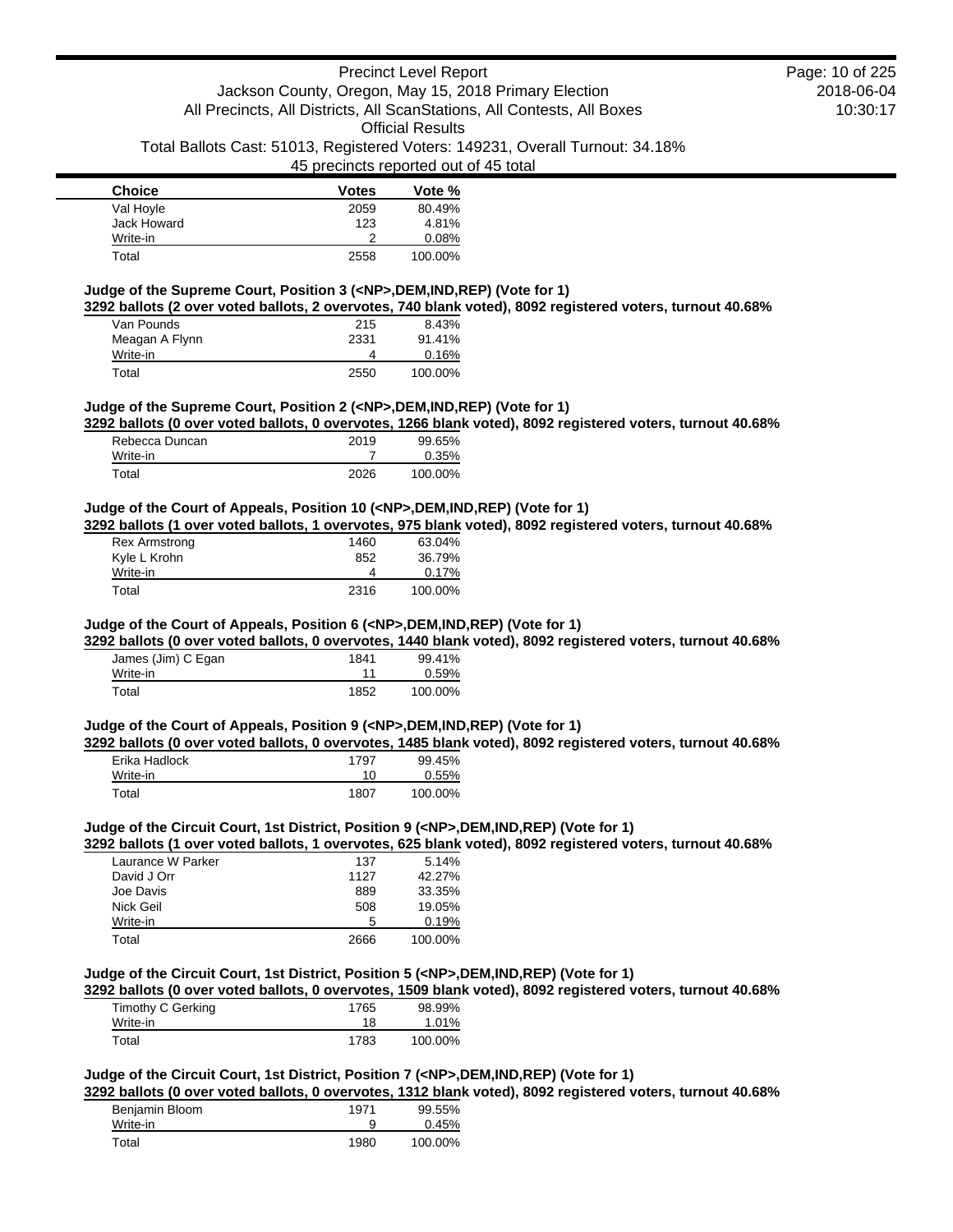# Precinct Level Report Jackson County, Oregon, May 15, 2018 Primary Election All Precincts, All Districts, All ScanStations, All Contests, All Boxes Official Results

Total Ballots Cast: 51013, Registered Voters: 149231, Overall Turnout: 34.18%

45 precincts reported out of 45 total

### **Precinct 003**

**Choice Votes Vote %**

#### **US Representative, 2nd District (DEM) (Vote for 1) 62 ballots (0 over voted ballots, 0 overvotes, 10 blank voted), 160 registered voters, turnout 38.75%**

| 3  | 5.77%   |
|----|---------|
| 2  | 3.85%   |
| 3  | 5.77%   |
| 3  | 5.77%   |
| 20 | 38.46%  |
| 5  | 9.62%   |
| 16 | 30.77%  |
| ი  | 0.00%   |
| 52 | 100.00% |
|    |         |

### **US Representative, 2nd District (IND) (Vote for 1)**

**15 ballots (0 over voted ballots, 0 overvotes, 6 blank voted), 70 registered voters, turnout 21.43%**

| Mark R Roberts |   | 88.89%  |
|----------------|---|---------|
| Write-in       |   | 11.11%  |
| Total          | a | 100.00% |

### **US Representative, 2nd District (REP) (Vote for 1)**

**172 ballots (0 over voted ballots, 0 overvotes, 10 blank voted), 332 registered voters, turnout 51.81%**

| Randy Pollock    | 5        | $3.09\%$ |
|------------------|----------|----------|
| Greg Walden      | 120      | 74.07%   |
| Paul J Romero Jr | 37       | 22.84%   |
| Write-in         | $\Omega$ | $0.00\%$ |
| Total            | 162      | 100.00%  |

### **Governor (DEM) (Vote for 1)**

**62 ballots (0 over voted ballots, 0 overvotes, 1 blank voted), 160 registered voters, turnout 38.75%**

| Ed Jones        |    | 11.48%  |
|-----------------|----|---------|
| Kate Brown      | 35 | 57.38%  |
| Candace Neville | 18 | 29.51%  |
| Write-in        |    | 1.64%   |
| Total           | 61 | 100.00% |

### **Governor (IND) (Vote for 1)**

**15 ballots (0 over voted ballots, 0 overvotes, 4 blank voted), 70 registered voters, turnout 21.43%**

| Dan (Mr P) Pistoresi   |    | 18.18%   |
|------------------------|----|----------|
| Skye J Allen           | 0  | $0.00\%$ |
| <b>Patrick Starnes</b> | 3  | 27.27%   |
| Write-in               | 6  | 54.55%   |
| Total                  | 11 | 100.00%  |

#### **Governor (REP) (Vote for 1)**

**172 ballots (0 over voted ballots, 0 overvotes, 5 blank voted), 332 registered voters, turnout 51.81%**

| Knute Buehler       | 61  | 36.53%   |
|---------------------|-----|----------|
| Keenan W Bohach     | 0   | $0.00\%$ |
| Greg C Wooldridge   | 47  | 28.14%   |
| Jon I Edwards III   | 0   | $0.00\%$ |
| David W Stauffer    | 0   | $0.00\%$ |
| Jeff Smith          | 1   | 0.60%    |
| Jack W Tacy         | 0   | $0.00\%$ |
| <b>Brett Hyland</b> | 0   | $0.00\%$ |
| <b>Bruce Cuff</b>   | 0   | $0.00\%$ |
| Sam Carpenter       | 58  | 34.73%   |
| Write-in            | 0   | $0.00\%$ |
| Total               | 167 | 100.00%  |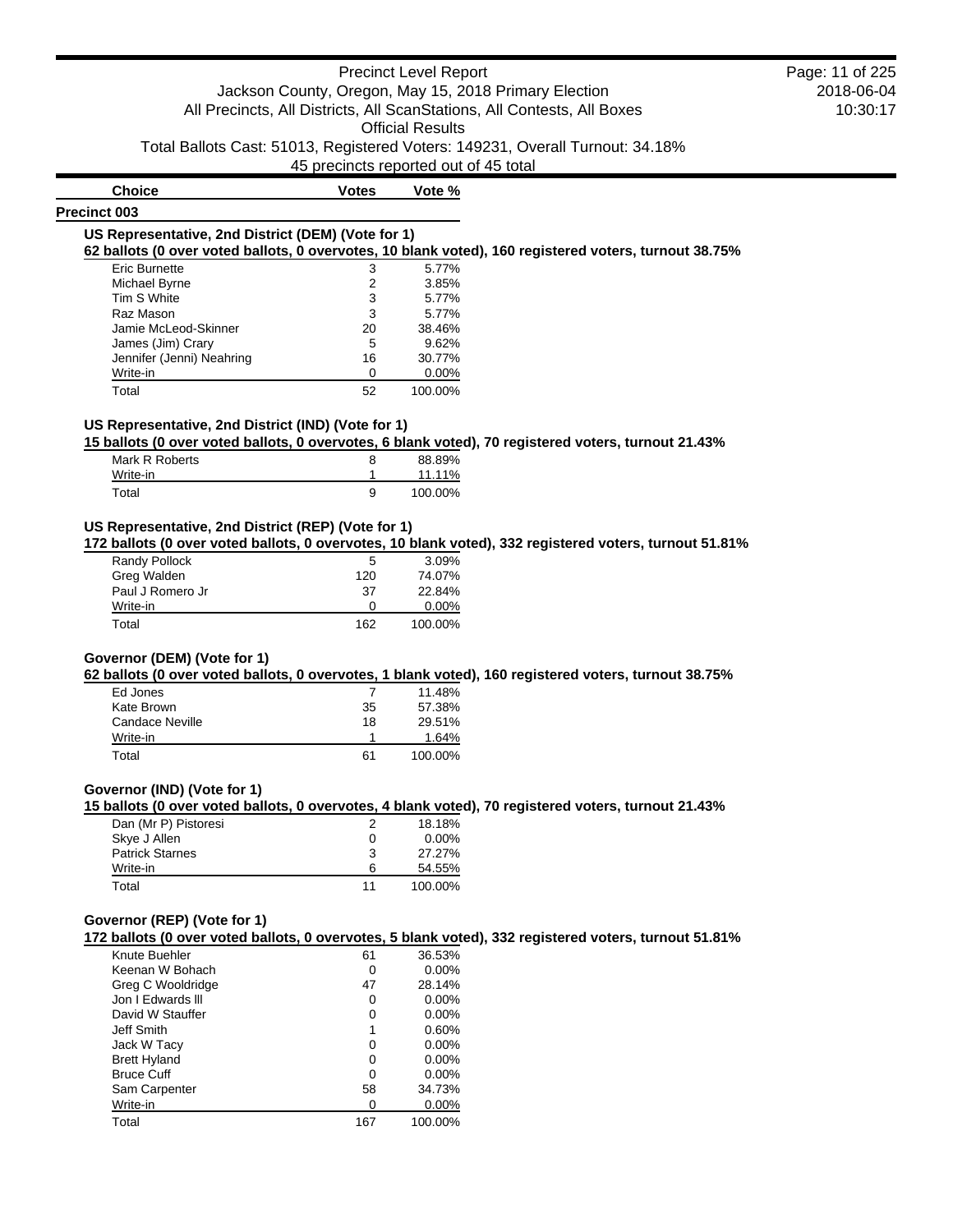|                                                                         |                                       | <b>Precinct Level Report</b> |                                                                                                        | Page: 12 of 225 |
|-------------------------------------------------------------------------|---------------------------------------|------------------------------|--------------------------------------------------------------------------------------------------------|-----------------|
| Jackson County, Oregon, May 15, 2018 Primary Election                   |                                       |                              | 2018-06-04                                                                                             |                 |
| All Precincts, All Districts, All ScanStations, All Contests, All Boxes |                                       |                              | 10:30:17                                                                                               |                 |
|                                                                         |                                       | <b>Official Results</b>      |                                                                                                        |                 |
|                                                                         |                                       |                              | Total Ballots Cast: 51013, Registered Voters: 149231, Overall Turnout: 34.18%                          |                 |
|                                                                         | 45 precincts reported out of 45 total |                              |                                                                                                        |                 |
| <b>Choice</b>                                                           | <b>Votes</b>                          | Vote %                       |                                                                                                        |                 |
| State Representative, 55th District (DEM) (Vote for 1)                  |                                       |                              |                                                                                                        |                 |
|                                                                         |                                       |                              | 62 ballots (0 over voted ballots, 0 overvotes, 16 blank voted), 160 registered voters, turnout 38.75%  |                 |
| Karen Rippberger                                                        | 46                                    | 100.00%                      |                                                                                                        |                 |
| Write-in                                                                | 0                                     | 0.00%                        |                                                                                                        |                 |
| Total                                                                   | 46                                    | 100.00%                      |                                                                                                        |                 |
| State Representative, 55th District (IND) (Vote for 1)                  |                                       |                              |                                                                                                        |                 |
|                                                                         |                                       |                              | 15 ballots (0 over voted ballots, 0 overvotes, 9 blank voted), 70 registered voters, turnout 21.43%    |                 |
| Write-in                                                                | 6                                     | 100.00%                      |                                                                                                        |                 |
| Total                                                                   | 6                                     | 100.00%                      |                                                                                                        |                 |
|                                                                         |                                       |                              |                                                                                                        |                 |
| State Representative, 55th District (REP) (Vote for 1)                  |                                       |                              |                                                                                                        |                 |
|                                                                         |                                       |                              | 172 ballots (0 over voted ballots, 0 overvotes, 53 blank voted), 332 registered voters, turnout 51.81% |                 |
| Mike McLane                                                             | 117                                   | 98.32%                       |                                                                                                        |                 |
| Write-in                                                                | 2                                     | 1.68%                        |                                                                                                        |                 |
| Total                                                                   | 119                                   | 100.00%                      |                                                                                                        |                 |
| County Commissioner, Position 1 (DEM) (Vote for 1)                      |                                       |                              |                                                                                                        |                 |
|                                                                         |                                       |                              | 62 ballots (0 over voted ballots, 0 overvotes, 17 blank voted), 160 registered voters, turnout 38.75%  |                 |
| Amy Thuren                                                              | 45                                    | 100.00%                      |                                                                                                        |                 |
| Write-in                                                                | 0                                     | 0.00%                        |                                                                                                        |                 |
| Total                                                                   | 45                                    | 100.00%                      |                                                                                                        |                 |
|                                                                         |                                       |                              |                                                                                                        |                 |
| County Commissioner, Position 1 (IND) (Vote for 1)                      |                                       |                              |                                                                                                        |                 |
|                                                                         |                                       |                              | 15 ballots (0 over voted ballots, 0 overvotes, 10 blank voted), 70 registered voters, turnout 21.43%   |                 |
| Write-in                                                                | 5                                     | 100.00%                      |                                                                                                        |                 |
| Total                                                                   | 5                                     | 100.00%                      |                                                                                                        |                 |
|                                                                         |                                       |                              |                                                                                                        |                 |
| County Commissioner, Position 1 (REP) (Vote for 1)                      |                                       |                              | 172 ballots (0 over voted ballots, 0 overvotes, 52 blank voted), 332 registered voters, turnout 51.81% |                 |
| <b>Rick Dyer</b>                                                        | 119                                   | 99.17%                       |                                                                                                        |                 |
| Write-in                                                                | 1                                     | 0.83%                        |                                                                                                        |                 |
| Total                                                                   | 120                                   | 100.00%                      |                                                                                                        |                 |
|                                                                         |                                       |                              |                                                                                                        |                 |
| County Commissioner, Position 3 (DEM) (Vote for 1)                      |                                       |                              |                                                                                                        |                 |
|                                                                         |                                       |                              | 62 ballots (0 over voted ballots, 0 overvotes, 17 blank voted), 160 registered voters, turnout 38.75%  |                 |
| Lanita C Witt                                                           | 45                                    | 100.00%                      |                                                                                                        |                 |
| Write-in                                                                | 0                                     | 0.00%                        |                                                                                                        |                 |
| Total                                                                   | 45                                    | 100.00%                      |                                                                                                        |                 |
|                                                                         |                                       |                              |                                                                                                        |                 |
| County Commissioner, Position 3 (IND) (Vote for 1)                      |                                       |                              | 15 ballots (0 over voted ballots, 0 overvotes, 10 blank voted), 70 registered voters, turnout 21.43%   |                 |
| Write-in                                                                | 5                                     | 100.00%                      |                                                                                                        |                 |
| Total                                                                   | 5                                     | 100.00%                      |                                                                                                        |                 |
|                                                                         |                                       |                              |                                                                                                        |                 |
| County Commissioner, Position 3 (REP) (Vote for 1)                      |                                       |                              |                                                                                                        |                 |
|                                                                         |                                       |                              | 172 ballots (0 over voted ballots, 0 overvotes, 34 blank voted), 332 registered voters, turnout 51.81% |                 |
| <b>Colleen Roberts</b>                                                  | 137                                   | 99.28%                       |                                                                                                        |                 |
| Write-in                                                                | $\mathbf{1}$                          | 0.72%                        |                                                                                                        |                 |
| Total                                                                   | 138                                   | 100.00%                      |                                                                                                        |                 |
|                                                                         |                                       |                              |                                                                                                        |                 |
| Precinct Committee Person - Female Democrat 003 (DEM) (Vote for 2)      |                                       |                              |                                                                                                        |                 |
|                                                                         |                                       |                              | 62 ballots (0 over voted ballots, 0 overvotes, 119 undervotes), 160 registered voters, turnout 38.75%  |                 |
| Write-in                                                                | 4                                     | 80.00%                       |                                                                                                        |                 |
| Write-in                                                                | $\mathbf{1}$                          | 20.00%                       |                                                                                                        |                 |
| Total                                                                   | 5                                     | 100.00%                      |                                                                                                        |                 |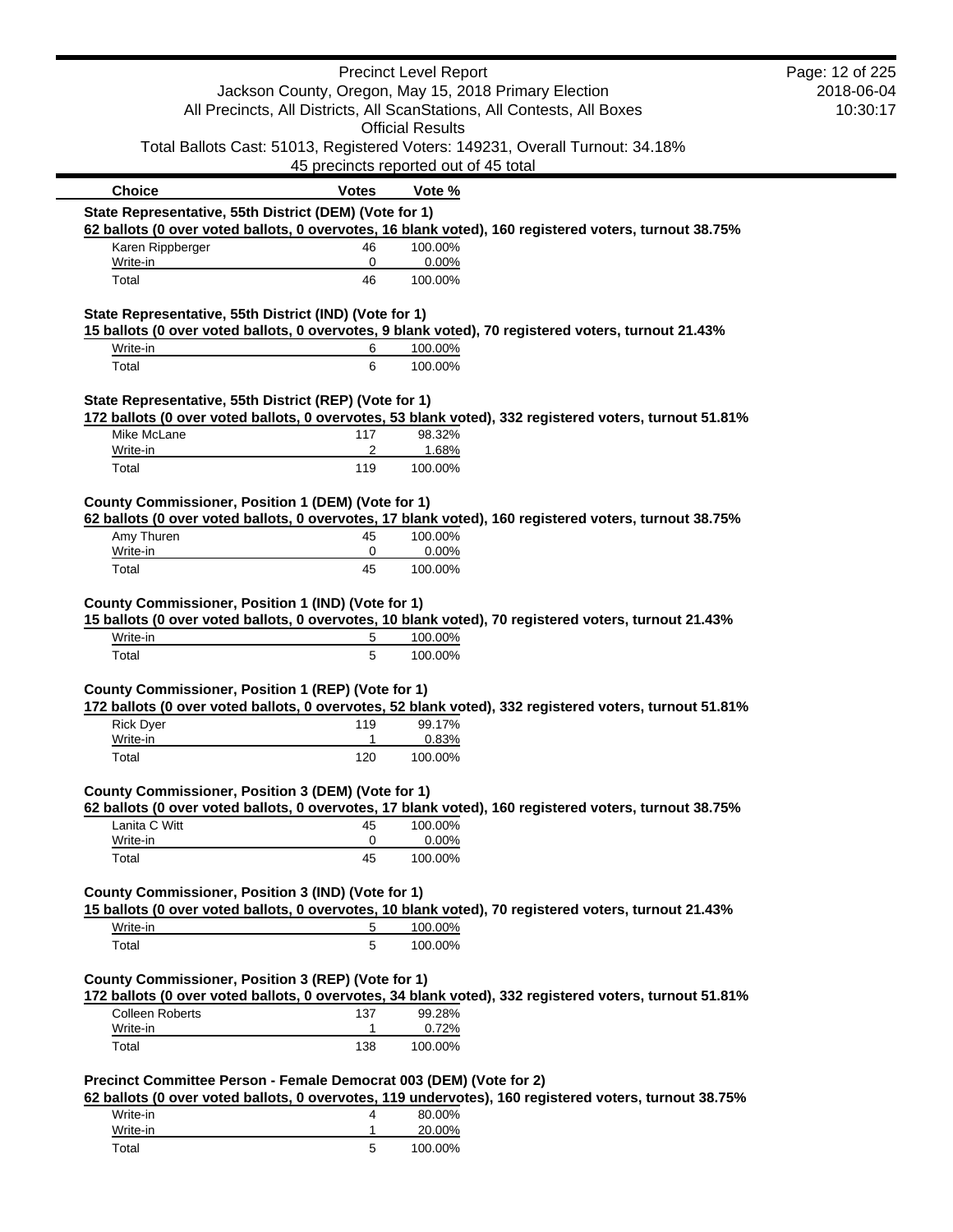|                                                                                          |                                                       | <b>Precinct Level Report</b>          |                                                                                                         | Page: 13 of 225 |
|------------------------------------------------------------------------------------------|-------------------------------------------------------|---------------------------------------|---------------------------------------------------------------------------------------------------------|-----------------|
|                                                                                          | Jackson County, Oregon, May 15, 2018 Primary Election |                                       |                                                                                                         | 2018-06-04      |
|                                                                                          |                                                       |                                       | All Precincts, All Districts, All ScanStations, All Contests, All Boxes                                 | 10:30:17        |
|                                                                                          |                                                       | <b>Official Results</b>               |                                                                                                         |                 |
|                                                                                          |                                                       |                                       | Total Ballots Cast: 51013, Registered Voters: 149231, Overall Turnout: 34.18%                           |                 |
|                                                                                          |                                                       | 45 precincts reported out of 45 total |                                                                                                         |                 |
| <b>Choice</b>                                                                            | <b>Votes</b>                                          | Vote %                                |                                                                                                         |                 |
| Precinct Committee Person - Male Democrat 003 (DEM) (Vote for 2)                         |                                                       |                                       |                                                                                                         |                 |
|                                                                                          |                                                       |                                       | 62 ballots (0 over voted ballots, 0 overvotes, 119 undervotes), 160 registered voters, turnout 38.75%   |                 |
| Write-in                                                                                 | 4                                                     | 80.00%                                |                                                                                                         |                 |
| Write-in                                                                                 | 1                                                     | 20.00%                                |                                                                                                         |                 |
| Total                                                                                    | 5                                                     | 100.00%                               |                                                                                                         |                 |
| Precinct Committee Person - Female Republican 003 (REP) (Vote for 2)                     |                                                       |                                       |                                                                                                         |                 |
|                                                                                          |                                                       |                                       | 172 ballots (0 over voted ballots, 0 overvotes, 328 undervotes), 332 registered voters, turnout 51.81%  |                 |
| Write-in                                                                                 | 15                                                    | 93.75%                                |                                                                                                         |                 |
| Write-in                                                                                 | 1                                                     | 6.25%                                 |                                                                                                         |                 |
| Total                                                                                    | 16                                                    | 100.00%                               |                                                                                                         |                 |
|                                                                                          |                                                       |                                       |                                                                                                         |                 |
| Precinct Committee Person - Male Republican 003 (REP) (Vote for 2)                       |                                                       |                                       |                                                                                                         |                 |
| Write-in                                                                                 |                                                       | 92.31%                                | 172 ballots (0 over voted ballots, 0 overvotes, 331 undervotes), 332 registered voters, turnout 51.81%  |                 |
| Write-in                                                                                 | 12<br>1                                               | 7.69%                                 |                                                                                                         |                 |
| Total                                                                                    | 13                                                    | 100.00%                               |                                                                                                         |                 |
|                                                                                          |                                                       |                                       |                                                                                                         |                 |
| Commissioner of the Bureau of Labor and Industries ( <np>,DEM,IND,REP) (Vote for 1)</np> |                                                       |                                       |                                                                                                         |                 |
|                                                                                          |                                                       |                                       | 276 ballots (0 over voted ballots, 0 overvotes, 64 blank voted), 885 registered voters, turnout 31.19%  |                 |
| Lou Ogden                                                                                | 82                                                    | 38.68%                                |                                                                                                         |                 |
| Val Hoyle                                                                                | 86                                                    | 40.57%                                |                                                                                                         |                 |
| Jack Howard                                                                              | 44                                                    | 20.75%                                |                                                                                                         |                 |
| Write-in                                                                                 | 0                                                     | 0.00%                                 |                                                                                                         |                 |
| Total                                                                                    | 212                                                   | 100.00%                               |                                                                                                         |                 |
|                                                                                          |                                                       |                                       |                                                                                                         |                 |
| Judge of the Supreme Court, Position 3 ( <np>,DEM,IND,REP) (Vote for 1)</np>             |                                                       |                                       | 276 ballots (0 over voted ballots, 0 overvotes, 62 blank voted), 885 registered voters, turnout 31.19%  |                 |
| Van Pounds                                                                               | 77                                                    | 35.98%                                |                                                                                                         |                 |
| Meagan A Flynn                                                                           | 136                                                   | 63.55%                                |                                                                                                         |                 |
| Write-in                                                                                 | 1                                                     | 0.47%                                 |                                                                                                         |                 |
| Total                                                                                    | 214                                                   | 100.00%                               |                                                                                                         |                 |
|                                                                                          |                                                       |                                       |                                                                                                         |                 |
| Judge of the Supreme Court, Position 2 ( <np>,DEM,IND,REP) (Vote for 1)</np>             |                                                       |                                       |                                                                                                         |                 |
|                                                                                          |                                                       |                                       | 276 ballots (0 over voted ballots, 0 overvotes, 105 blank voted), 885 registered voters, turnout 31.19% |                 |
| Rebecca Duncan                                                                           | 168                                                   | 98.25%                                |                                                                                                         |                 |
| Write-in                                                                                 | 3                                                     | 1.75%                                 |                                                                                                         |                 |
| Total                                                                                    | 171                                                   | 100.00%                               |                                                                                                         |                 |
|                                                                                          |                                                       |                                       |                                                                                                         |                 |
| Judge of the Court of Appeals, Position 10 ( <np>,DEM,IND,REP) (Vote for 1)</np>         |                                                       |                                       | 276 ballots (0 over voted ballots, 0 overvotes, 74 blank voted), 885 registered voters, turnout 31.19%  |                 |
|                                                                                          |                                                       |                                       |                                                                                                         |                 |
| <b>Rex Armstrong</b><br>Kyle L Krohn                                                     | 129<br>72                                             | 63.86%<br>35.64%                      |                                                                                                         |                 |
| Write-in                                                                                 | 1                                                     | 0.50%                                 |                                                                                                         |                 |
| Total                                                                                    | 202                                                   | 100.00%                               |                                                                                                         |                 |
|                                                                                          |                                                       |                                       |                                                                                                         |                 |
| Judge of the Court of Appeals, Position 6 ( <np>,DEM,IND,REP) (Vote for 1)</np>          |                                                       |                                       |                                                                                                         |                 |
|                                                                                          |                                                       |                                       | 276 ballots (0 over voted ballots, 0 overvotes, 112 blank voted), 885 registered voters, turnout 31.19% |                 |
| James (Jim) C Egan                                                                       | 161                                                   | 98.17%                                |                                                                                                         |                 |
| Write-in                                                                                 | 3                                                     | 1.83%                                 |                                                                                                         |                 |
| Total                                                                                    | 164                                                   | 100.00%                               |                                                                                                         |                 |
|                                                                                          |                                                       |                                       |                                                                                                         |                 |
| Judge of the Court of Appeals, Position 9 ( <np>,DEM,IND,REP) (Vote for 1)</np>          |                                                       |                                       |                                                                                                         |                 |
|                                                                                          |                                                       |                                       | 276 ballots (0 over voted ballots, 0 overvotes, 115 blank voted), 885 registered voters, turnout 31.19% |                 |
| Erika Hadlock                                                                            | 157                                                   | 97.52%                                |                                                                                                         |                 |
| Write-in                                                                                 | 4                                                     | 2.48%                                 |                                                                                                         |                 |
| Total                                                                                    | 161                                                   | 100.00%                               |                                                                                                         |                 |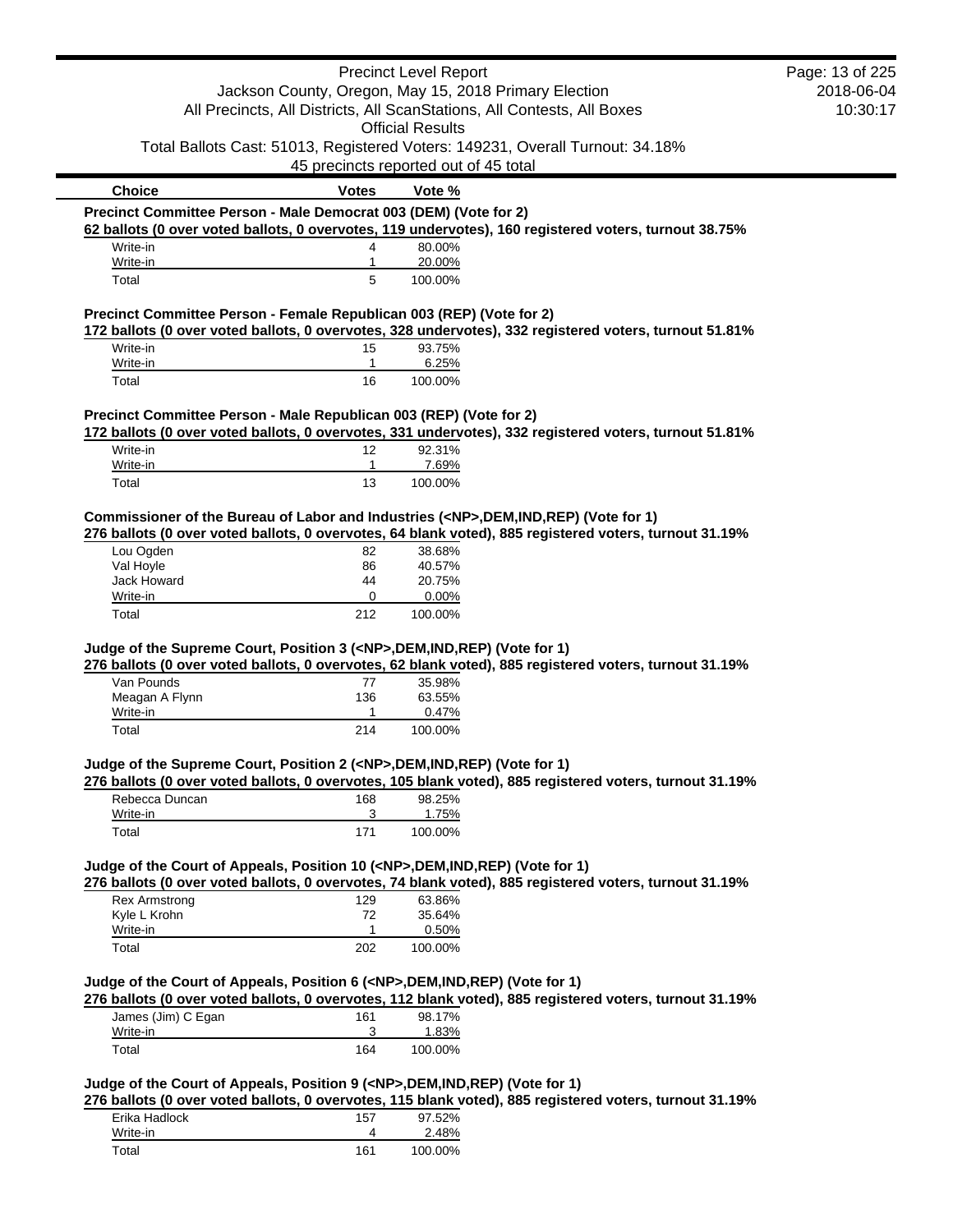|                                                                                                                         |              | <b>Precinct Level Report</b>          |            | Page: 14 of 225 |
|-------------------------------------------------------------------------------------------------------------------------|--------------|---------------------------------------|------------|-----------------|
| Jackson County, Oregon, May 15, 2018 Primary Election                                                                   |              |                                       | 2018-06-04 |                 |
| All Precincts, All Districts, All ScanStations, All Contests, All Boxes                                                 |              |                                       | 10:30:17   |                 |
|                                                                                                                         |              | <b>Official Results</b>               |            |                 |
|                                                                                                                         |              |                                       |            |                 |
| Total Ballots Cast: 51013, Registered Voters: 149231, Overall Turnout: 34.18%                                           |              |                                       |            |                 |
|                                                                                                                         |              | 45 precincts reported out of 45 total |            |                 |
| <b>Choice</b>                                                                                                           | <b>Votes</b> | Vote %                                |            |                 |
| Judge of the Circuit Court, 1st District, Position 9 ( <np>,DEM,IND,REP) (Vote for 1)</np>                              |              |                                       |            |                 |
| 276 ballots (1 over voted ballots, 1 overvotes, 54 blank voted), 885 registered voters, turnout 31.19%                  |              |                                       |            |                 |
| Laurance W Parker                                                                                                       | 21           | 9.50%                                 |            |                 |
| David J Orr                                                                                                             | 87           | 39.37%                                |            |                 |
| Joe Davis                                                                                                               | 44           | 19.91%                                |            |                 |
| Nick Geil                                                                                                               | 67           | 30.32%                                |            |                 |
| Write-in                                                                                                                | 2            | 0.90%                                 |            |                 |
| Total                                                                                                                   | 221          | 100.00%                               |            |                 |
| Judge of the Circuit Court, 1st District, Position 5 ( <np>,DEM,IND,REP) (Vote for 1)</np>                              |              |                                       |            |                 |
| 276 ballots (0 over voted ballots, 0 overvotes, 109 blank voted), 885 registered voters, turnout 31.19%                 |              |                                       |            |                 |
| Timothy C Gerking                                                                                                       | 164          | 98.20%                                |            |                 |
| Write-in                                                                                                                | 3            | 1.80%                                 |            |                 |
| Total                                                                                                                   | 167          | 100.00%                               |            |                 |
|                                                                                                                         |              |                                       |            |                 |
| Judge of the Circuit Court, 1st District, Position 7 ( <np>,DEM,IND,REP) (Vote for 1)</np>                              |              |                                       |            |                 |
| 276 ballots (0 over voted ballots, 0 overvotes, 102 blank voted), 885 registered voters, turnout 31.19%                 |              | 97.70%                                |            |                 |
| Benjamin Bloom<br>Write-in                                                                                              | 170<br>4     | 2.30%                                 |            |                 |
|                                                                                                                         |              |                                       |            |                 |
| Total                                                                                                                   | 174          | 100.00%                               |            |                 |
| <b>Eric Burnette</b>                                                                                                    | 11<br>12     | 4.91%<br>5.36%                        |            |                 |
| Michael Byrne                                                                                                           |              |                                       |            |                 |
| Tim S White<br>Raz Mason                                                                                                | 21<br>11     | 9.38%<br>4.91%                        |            |                 |
| Jamie McLeod-Skinner                                                                                                    | 68           | 30.36%                                |            |                 |
| James (Jim) Crary                                                                                                       | 30           | 13.39%                                |            |                 |
| Jennifer (Jenni) Neahring                                                                                               | 66           | 29.46%                                |            |                 |
| Write-in                                                                                                                | 5            | 2.23%                                 |            |                 |
| Total                                                                                                                   | 224          | 100.00%                               |            |                 |
|                                                                                                                         |              |                                       |            |                 |
| US Representative, 2nd District (IND) (Vote for 1)                                                                      |              |                                       |            |                 |
| 49 ballots (0 over voted ballots, 0 overvotes, 10 blank voted), 191 registered voters, turnout 25.65%<br>Mark R Roberts | 27           | 69.23%                                |            |                 |
| Write-in                                                                                                                | 12           | 30.77%                                |            |                 |
| Total                                                                                                                   | 39           | 100.00%                               |            |                 |
|                                                                                                                         |              |                                       |            |                 |
| US Representative, 2nd District (REP) (Vote for 1)                                                                      |              |                                       |            |                 |
| 583 ballots (0 over voted ballots, 0 overvotes, 28 blank voted), 1264 registered voters, turnout 46.12%                 |              |                                       |            |                 |
| Randy Pollock                                                                                                           | 31           | 5.59%                                 |            |                 |
| Grea Walden                                                                                                             | 411          | 74.05%                                |            |                 |
| Paul J Romero Jr                                                                                                        | 113          | 20.36%                                |            |                 |
| Write-in                                                                                                                | 0            | 0.00%                                 |            |                 |
| Total                                                                                                                   | 555          | 100.00%                               |            |                 |
| Governor (DEM) (Vote for 1)                                                                                             |              |                                       |            |                 |
| 259 ballots (0 over voted ballots, 0 overvotes, 12 blank voted), 721 registered voters, turnout 35.92%                  |              |                                       |            |                 |
| Ed Jones                                                                                                                | 51           | 20.65%                                |            |                 |
| Kate Brown                                                                                                              | 156          | 63.16%                                |            |                 |
| <b>Candace Neville</b>                                                                                                  | 24           | 9.72%                                 |            |                 |
| Write-in                                                                                                                | 16           | 6.48%                                 |            |                 |
| Total                                                                                                                   | 247          | 100.00%                               |            |                 |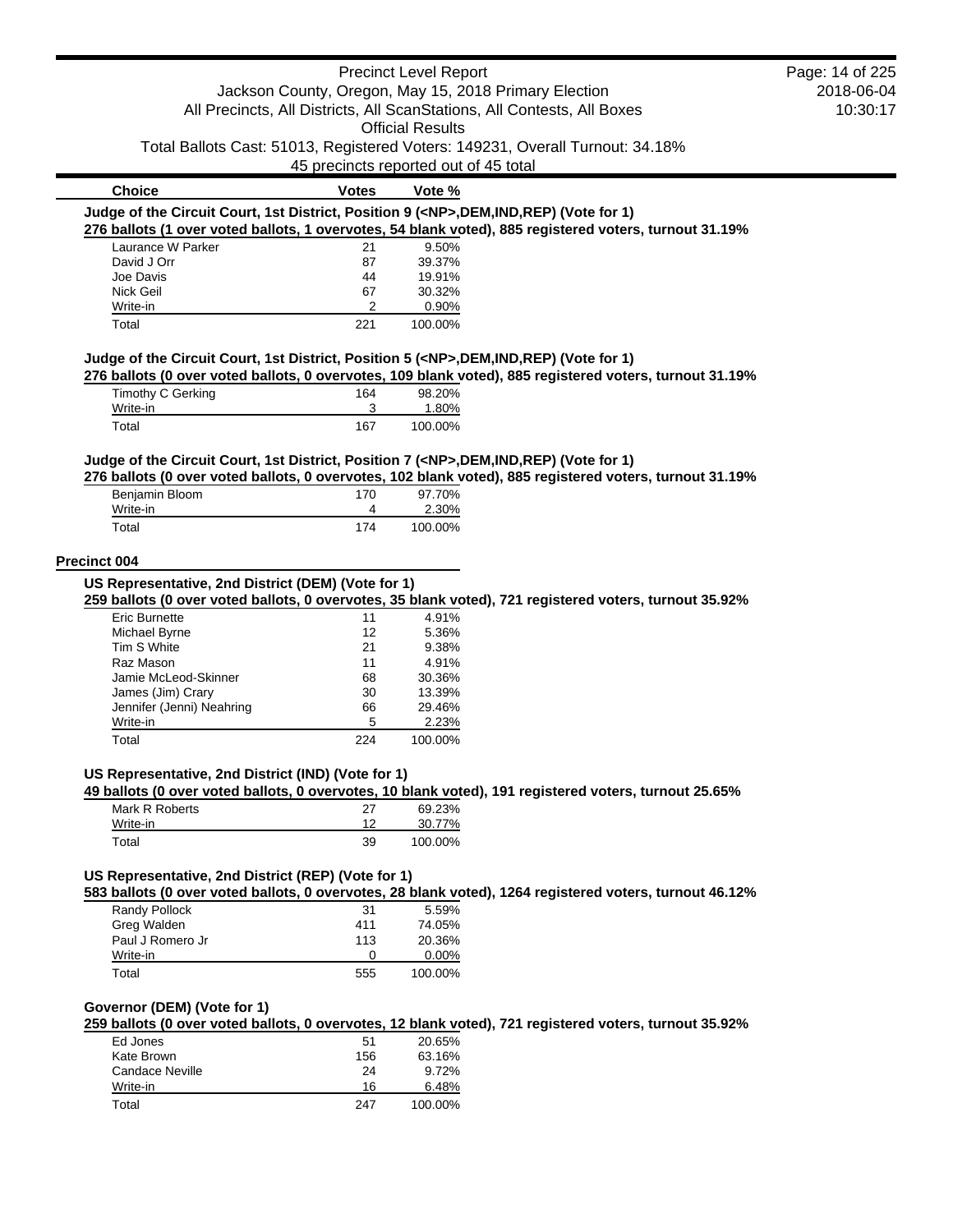|                                                                            |                                                       | <b>Precinct Level Report</b>          |                                                                                                          | Page: 15 of 225 |
|----------------------------------------------------------------------------|-------------------------------------------------------|---------------------------------------|----------------------------------------------------------------------------------------------------------|-----------------|
|                                                                            | Jackson County, Oregon, May 15, 2018 Primary Election |                                       |                                                                                                          | 2018-06-04      |
|                                                                            |                                                       |                                       | All Precincts, All Districts, All ScanStations, All Contests, All Boxes                                  | 10:30:17        |
|                                                                            |                                                       | <b>Official Results</b>               |                                                                                                          |                 |
|                                                                            |                                                       |                                       |                                                                                                          |                 |
|                                                                            |                                                       |                                       | Total Ballots Cast: 51013, Registered Voters: 149231, Overall Turnout: 34.18%                            |                 |
|                                                                            |                                                       | 45 precincts reported out of 45 total |                                                                                                          |                 |
| <b>Choice</b>                                                              | <b>Votes</b>                                          | Vote %                                |                                                                                                          |                 |
| Governor (IND) (Vote for 1)                                                |                                                       |                                       |                                                                                                          |                 |
|                                                                            |                                                       |                                       | 49 ballots (0 over voted ballots, 0 overvotes, 5 blank voted), 191 registered voters, turnout 25.65%     |                 |
| Dan (Mr P) Pistoresi                                                       | 1                                                     | 2.27%                                 |                                                                                                          |                 |
| Skye J Allen                                                               | 7                                                     | 15.91%                                |                                                                                                          |                 |
| <b>Patrick Starnes</b>                                                     | 10                                                    | 22.73%                                |                                                                                                          |                 |
| Write-in                                                                   | 26                                                    | 59.09%                                |                                                                                                          |                 |
| Total                                                                      | 44                                                    | 100.00%                               |                                                                                                          |                 |
| Governor (REP) (Vote for 1)                                                |                                                       |                                       |                                                                                                          |                 |
|                                                                            |                                                       |                                       | 583 ballots (1 over voted ballots, 1 overvotes, 6 blank voted), 1264 registered voters, turnout 46.12%   |                 |
| Knute Buehler                                                              | 248                                                   | 43.06%                                |                                                                                                          |                 |
| Keenan W Bohach                                                            | 2                                                     | 0.35%                                 |                                                                                                          |                 |
| Greg C Wooldridge                                                          | 128                                                   | 22.22%                                |                                                                                                          |                 |
| Jon I Edwards III                                                          | 4                                                     | 0.69%                                 |                                                                                                          |                 |
| David W Stauffer                                                           | 2                                                     | 0.35%                                 |                                                                                                          |                 |
| Jeff Smith                                                                 | 5                                                     | 0.87%                                 |                                                                                                          |                 |
| Jack W Tacy                                                                | 0                                                     | 0.00%                                 |                                                                                                          |                 |
| <b>Brett Hyland</b>                                                        | 2                                                     | 0.35%                                 |                                                                                                          |                 |
| <b>Bruce Cuff</b>                                                          | 4                                                     | 0.69%                                 |                                                                                                          |                 |
| Sam Carpenter                                                              | 179                                                   | 31.08%                                |                                                                                                          |                 |
| Write-in                                                                   | 2                                                     | 0.35%                                 |                                                                                                          |                 |
| Total                                                                      | 576                                                   | 100.00%                               |                                                                                                          |                 |
| State Representative, 4th District (DEM) (Vote for 1)<br>Write-in          | 6                                                     | 100.00%                               | 259 ballots (0 over voted ballots, 0 overvotes, 253 blank voted), 721 registered voters, turnout 35.92%  |                 |
| Total                                                                      | 6                                                     | 100.00%                               |                                                                                                          |                 |
| State Representative, 4th District (IND) (Vote for 1)<br>Write-in<br>Total | 9<br>9                                                | 100.00%<br>100.00%                    | 49 ballots (0 over voted ballots, 0 overvotes, 40 blank voted), 191 registered voters, turnout 25.65%    |                 |
| State Representative, 4th District (REP) (Vote for 1)                      |                                                       |                                       | 583 ballots (0 over voted ballots, 0 overvotes, 186 blank voted), 1264 registered voters, turnout 46.12% |                 |
| Duane A Stark                                                              | 397                                                   | 100.00%                               |                                                                                                          |                 |
| Write-in                                                                   | 0                                                     | 0.00%                                 |                                                                                                          |                 |
| Total                                                                      | 397                                                   | 100.00%                               |                                                                                                          |                 |
| County Commissioner, Position 1 (DEM) (Vote for 1)                         |                                                       |                                       | 259 ballots (0 over voted ballots, 0 overvotes, 74 blank voted), 721 registered voters, turnout 35.92%   |                 |
| Amy Thuren                                                                 | 184                                                   | 99.46%                                |                                                                                                          |                 |
| Write-in                                                                   | 1                                                     | 0.54%                                 |                                                                                                          |                 |
| Total                                                                      | 185                                                   | 100.00%                               |                                                                                                          |                 |
| County Commissioner, Position 1 (IND) (Vote for 1)                         |                                                       |                                       |                                                                                                          |                 |
|                                                                            |                                                       |                                       | 49 ballots (0 over voted ballots, 0 overvotes, 36 blank voted), 191 registered voters, turnout 25.65%    |                 |
| Write-in                                                                   | 13                                                    | 100.00%                               |                                                                                                          |                 |
| Total                                                                      | 13                                                    | 100.00%                               |                                                                                                          |                 |

#### **County Commissioner, Position 1 (REP) (Vote for 1)**

**583 ballots (0 over voted ballots, 0 overvotes, 159 blank voted), 1264 registered voters, turnout 46.12%**

| <b>Rick Dyer</b> | 423 | 99.76%  |
|------------------|-----|---------|
| Write-in         |     | 0.24%   |
| Total            | 424 | 100.00% |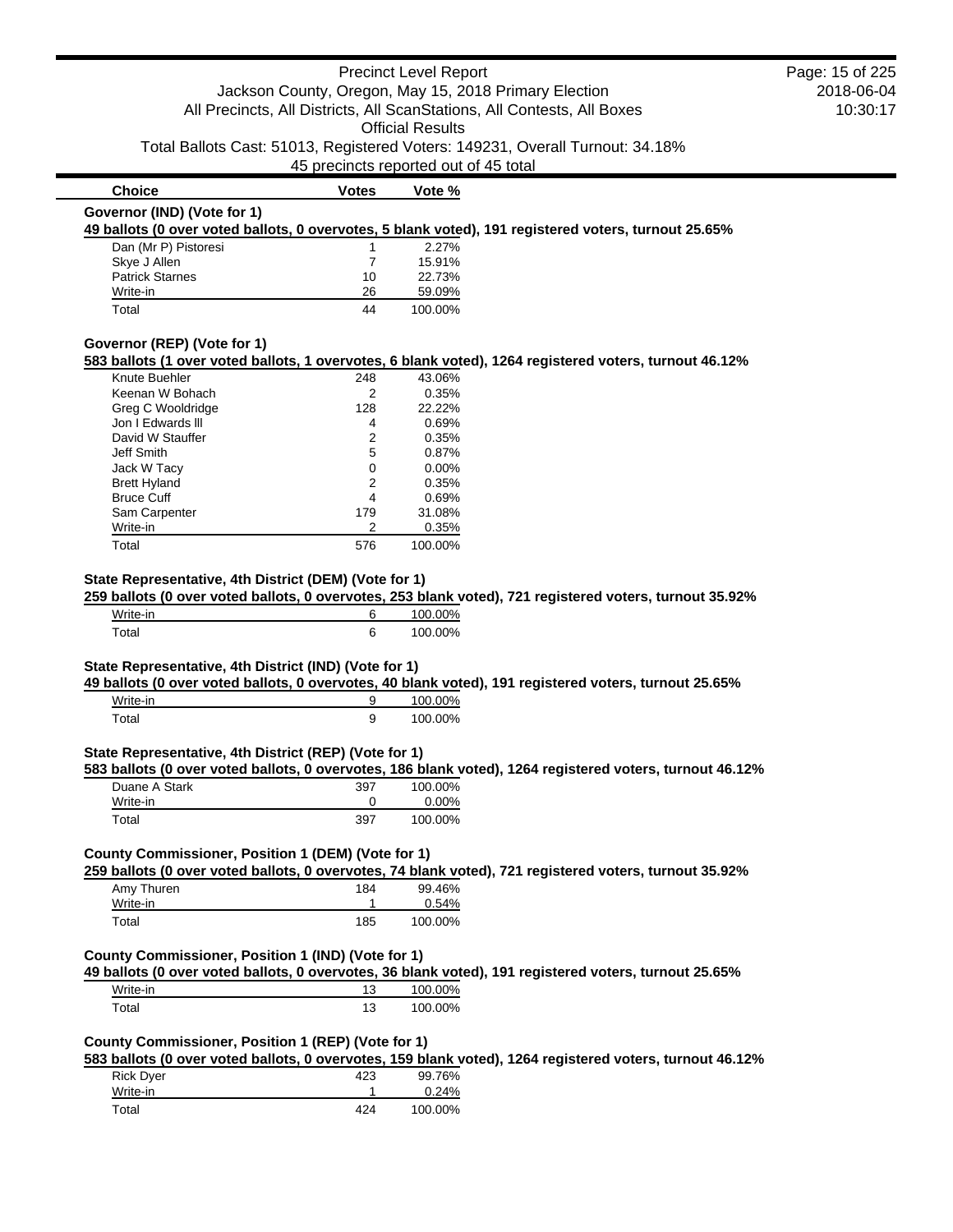|                                                                                                        |              | <b>Precinct Level Report</b>                                                  |                                                                                                          | Page: 16 of 225 |
|--------------------------------------------------------------------------------------------------------|--------------|-------------------------------------------------------------------------------|----------------------------------------------------------------------------------------------------------|-----------------|
|                                                                                                        |              | Jackson County, Oregon, May 15, 2018 Primary Election                         |                                                                                                          | 2018-06-04      |
|                                                                                                        |              | All Precincts, All Districts, All ScanStations, All Contests, All Boxes       |                                                                                                          | 10:30:17        |
|                                                                                                        |              | <b>Official Results</b>                                                       |                                                                                                          |                 |
|                                                                                                        |              | Total Ballots Cast: 51013, Registered Voters: 149231, Overall Turnout: 34.18% |                                                                                                          |                 |
|                                                                                                        |              | 45 precincts reported out of 45 total                                         |                                                                                                          |                 |
| <b>Choice</b>                                                                                          | <b>Votes</b> | Vote %                                                                        |                                                                                                          |                 |
| County Commissioner, Position 3 (DEM) (Vote for 1)                                                     |              |                                                                               |                                                                                                          |                 |
| 259 ballots (0 over voted ballots, 0 overvotes, 68 blank voted), 721 registered voters, turnout 35.92% |              |                                                                               |                                                                                                          |                 |
| Lanita C Witt                                                                                          | 188          | 98.43%                                                                        |                                                                                                          |                 |
| Write-in                                                                                               | 3            | 1.57%                                                                         |                                                                                                          |                 |
| Total                                                                                                  | 191          | 100.00%                                                                       |                                                                                                          |                 |
| County Commissioner, Position 3 (IND) (Vote for 1)                                                     |              |                                                                               |                                                                                                          |                 |
| 49 ballots (0 over voted ballots, 0 overvotes, 36 blank voted), 191 registered voters, turnout 25.65%  |              |                                                                               |                                                                                                          |                 |
| Write-in                                                                                               | 13           | 100.00%                                                                       |                                                                                                          |                 |
| Total                                                                                                  | 13           | 100.00%                                                                       |                                                                                                          |                 |
| County Commissioner, Position 3 (REP) (Vote for 1)                                                     |              |                                                                               |                                                                                                          |                 |
| <b>Colleen Roberts</b>                                                                                 | 439          | 99.55%                                                                        | 583 ballots (0 over voted ballots, 0 overvotes, 142 blank voted), 1264 registered voters, turnout 46.12% |                 |
| Write-in                                                                                               | 2            | 0.45%                                                                         |                                                                                                          |                 |
| Total                                                                                                  | 441          | 100.00%                                                                       |                                                                                                          |                 |
|                                                                                                        |              |                                                                               |                                                                                                          |                 |
| Precinct Committee Person - Female Democrat 004 (DEM) (Vote for 6)                                     |              |                                                                               |                                                                                                          |                 |
| Write-in                                                                                               |              |                                                                               | 259 ballots (0 over voted ballots, 0 overvotes, 1541 undervotes), 721 registered voters, turnout 35.92%  |                 |
| Write-in                                                                                               | 7<br>2       | 53.85%<br>15.38%                                                              |                                                                                                          |                 |
| Write-in                                                                                               | 1            | 7.69%                                                                         |                                                                                                          |                 |
| Write-in                                                                                               | 1            | 7.69%                                                                         |                                                                                                          |                 |
| Write-in                                                                                               |              | 7.69%                                                                         |                                                                                                          |                 |
| Write-in                                                                                               |              | 7.69%                                                                         |                                                                                                          |                 |
| Total                                                                                                  | 13           | 100.00%                                                                       |                                                                                                          |                 |
|                                                                                                        |              |                                                                               |                                                                                                          |                 |
| Precinct Committee Person - Male Democrat 004 (DEM) (Vote for 6)                                       |              |                                                                               | 259 ballots (0 over voted ballots, 0 overvotes, 1542 undervotes), 721 registered voters, turnout 35.92%  |                 |
| Write-in                                                                                               | 7            | 58.33%                                                                        |                                                                                                          |                 |
| Write-in                                                                                               | 1            | 8.33%                                                                         |                                                                                                          |                 |
| Write-in                                                                                               |              | 8.33%                                                                         |                                                                                                          |                 |
| Write-in                                                                                               |              | 8.33%                                                                         |                                                                                                          |                 |
| Write-in                                                                                               |              | 8.33%                                                                         |                                                                                                          |                 |
| Write-in                                                                                               | 1            | 8.33%                                                                         |                                                                                                          |                 |
| Total                                                                                                  | 12           | 100.00%                                                                       |                                                                                                          |                 |
| Precinct Committee Person - Female Republican 004 (REP) (Vote for 6)                                   |              |                                                                               |                                                                                                          |                 |
|                                                                                                        |              |                                                                               | 583 ballots (0 over voted ballots, 0 overvotes, 3147 undervotes), 1264 registered voters, turnout 46.12% |                 |
| Kathryn Foley                                                                                          | 343          | 97.72%                                                                        |                                                                                                          |                 |
| Write-in                                                                                               | 6            | 1.71%                                                                         |                                                                                                          |                 |
| Write-in                                                                                               | 2            | 0.57%                                                                         |                                                                                                          |                 |
| Write-in                                                                                               | 0            | $0.00\%$                                                                      |                                                                                                          |                 |
| Write-in                                                                                               | 0            | 0.00%                                                                         |                                                                                                          |                 |
| Write-in                                                                                               | 0            | 0.00%                                                                         |                                                                                                          |                 |
| Write-in                                                                                               | 0            | 0.00%                                                                         |                                                                                                          |                 |
| Total                                                                                                  | 351          | 100.00%                                                                       |                                                                                                          |                 |
|                                                                                                        |              |                                                                               |                                                                                                          |                 |
| Precinct Committee Person - Male Republican 004 (REP) (Vote for 6)                                     |              |                                                                               | 583 ballots (0 over voted ballots, 0 overvotes, 3476 undervotes), 1264 registered voters, turnout 46.12% |                 |
| Write-in                                                                                               | 19           | 86.36%                                                                        |                                                                                                          |                 |
| Write-in                                                                                               | 1            | 4.55%                                                                         |                                                                                                          |                 |
| Write-in                                                                                               | 1            | 4.55%                                                                         |                                                                                                          |                 |
| Write-in                                                                                               | 1            | 4.55%                                                                         |                                                                                                          |                 |
| Write-in                                                                                               | 0            | $0.00\%$                                                                      |                                                                                                          |                 |
|                                                                                                        |              |                                                                               |                                                                                                          |                 |

Write-in 0 0.00% Total 22 100.00%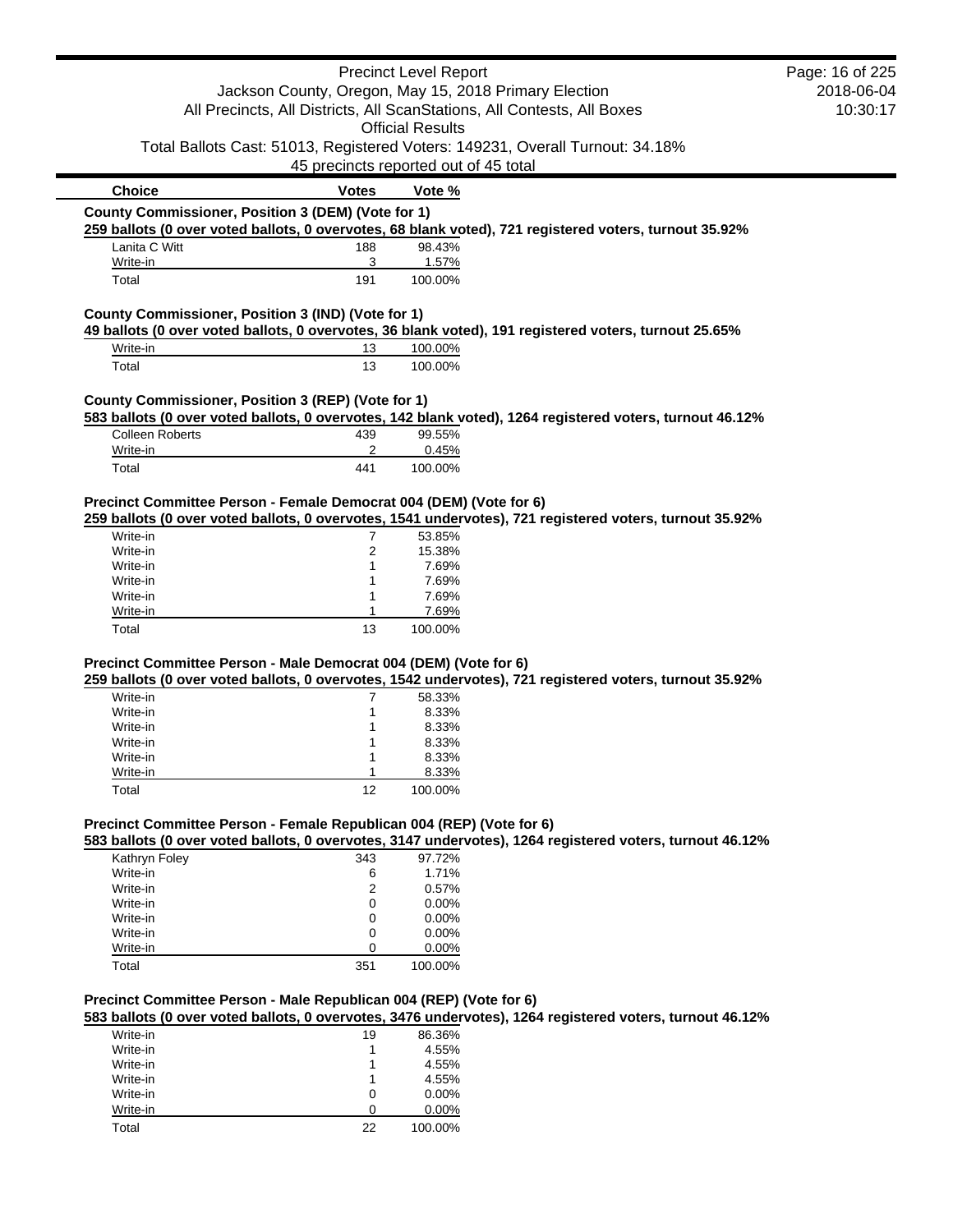|                                                                                            |                | <b>Precinct Level Report</b>          |                                                                                                          | Page: 17 of 225 |
|--------------------------------------------------------------------------------------------|----------------|---------------------------------------|----------------------------------------------------------------------------------------------------------|-----------------|
|                                                                                            |                |                                       | Jackson County, Oregon, May 15, 2018 Primary Election                                                    | 2018-06-04      |
|                                                                                            |                |                                       | All Precincts, All Districts, All ScanStations, All Contests, All Boxes                                  | 10:30:17        |
|                                                                                            |                | <b>Official Results</b>               |                                                                                                          |                 |
|                                                                                            |                |                                       | Total Ballots Cast: 51013, Registered Voters: 149231, Overall Turnout: 34.18%                            |                 |
|                                                                                            |                | 45 precincts reported out of 45 total |                                                                                                          |                 |
| <b>Choice</b>                                                                              | <b>Votes</b>   | Vote %                                |                                                                                                          |                 |
| Commissioner of the Bureau of Labor and Industries ( <np>,DEM,IND,REP) (Vote for 1)</np>   |                |                                       |                                                                                                          |                 |
|                                                                                            |                |                                       | 980 ballots (0 over voted ballots, 0 overvotes, 232 blank voted), 3200 registered voters, turnout 30.62% |                 |
| Lou Ogden                                                                                  | 346            | 46.26%                                |                                                                                                          |                 |
| Val Hoyle                                                                                  | 246            | 32.89%                                |                                                                                                          |                 |
| Jack Howard                                                                                | 156            | 20.86%                                |                                                                                                          |                 |
| Write-in<br>Total                                                                          | 0<br>748       | 0.00%<br>100.00%                      |                                                                                                          |                 |
|                                                                                            |                |                                       |                                                                                                          |                 |
| Judge of the Supreme Court, Position 3 ( <np>,DEM,IND,REP) (Vote for 1)</np>               |                |                                       |                                                                                                          |                 |
| Van Pounds                                                                                 | 274            | 35.72%                                | 980 ballots (1 over voted ballots, 1 overvotes, 212 blank voted), 3200 registered voters, turnout 30.62% |                 |
| Meagan A Flynn                                                                             | 491            | 64.02%                                |                                                                                                          |                 |
| Write-in                                                                                   | 2              | 0.26%                                 |                                                                                                          |                 |
| Total                                                                                      | 767            | 100.00%                               |                                                                                                          |                 |
|                                                                                            |                |                                       |                                                                                                          |                 |
| Judge of the Supreme Court, Position 2 ( <np>,DEM,IND,REP) (Vote for 1)</np>               |                |                                       | 980 ballots (0 over voted ballots, 0 overvotes, 360 blank voted), 3200 registered voters, turnout 30.62% |                 |
| Rebecca Duncan                                                                             | 615            | 99.19%                                |                                                                                                          |                 |
| Write-in                                                                                   | 5              | 0.81%                                 |                                                                                                          |                 |
| Total                                                                                      | 620            | 100.00%                               |                                                                                                          |                 |
|                                                                                            |                |                                       |                                                                                                          |                 |
| Judge of the Court of Appeals, Position 10 ( <np>,DEM,IND,REP) (Vote for 1)</np>           |                |                                       | 980 ballots (0 over voted ballots, 0 overvotes, 224 blank voted), 3200 registered voters, turnout 30.62% |                 |
| <b>Rex Armstrong</b>                                                                       | 466            | 61.64%                                |                                                                                                          |                 |
| Kyle L Krohn                                                                               | 289            | 38.23%                                |                                                                                                          |                 |
| Write-in                                                                                   | $\mathbf{1}$   | 0.13%                                 |                                                                                                          |                 |
| Total                                                                                      | 756            | 100.00%                               |                                                                                                          |                 |
|                                                                                            |                |                                       |                                                                                                          |                 |
| Judge of the Court of Appeals, Position 6 ( <np>,DEM,IND,REP) (Vote for 1)</np>            |                |                                       | 980 ballots (0 over voted ballots, 0 overvotes, 360 blank voted), 3200 registered voters, turnout 30.62% |                 |
| James (Jim) C Egan                                                                         | 618            | 99.68%                                |                                                                                                          |                 |
| Write-in                                                                                   | 2              | 0.32%                                 |                                                                                                          |                 |
| Total                                                                                      | 620            | 100.00%                               |                                                                                                          |                 |
| Judge of the Court of Appeals, Position 9 ( <np>,DEM,IND,REP) (Vote for 1)</np>            |                |                                       |                                                                                                          |                 |
|                                                                                            |                |                                       | 980 ballots (0 over voted ballots, 0 overvotes, 397 blank voted), 3200 registered voters, turnout 30.62% |                 |
| Erika Hadlock                                                                              | 578            | 99.14%                                |                                                                                                          |                 |
| Write-in                                                                                   | 5              | 0.86%                                 |                                                                                                          |                 |
| Total                                                                                      | 583            | 100.00%                               |                                                                                                          |                 |
|                                                                                            |                |                                       |                                                                                                          |                 |
| Judge of the Circuit Court, 1st District, Position 9 ( <np>,DEM,IND,REP) (Vote for 1)</np> |                |                                       | 980 ballots (0 over voted ballots, 0 overvotes, 215 blank voted), 3200 registered voters, turnout 30.62% |                 |
| Laurance W Parker                                                                          | 69             | 9.02%                                 |                                                                                                          |                 |
| David J Orr                                                                                | 341            | 44.58%                                |                                                                                                          |                 |
| Joe Davis                                                                                  | 169            | 22.09%                                |                                                                                                          |                 |
| Nick Geil                                                                                  | 184            | 24.05%                                |                                                                                                          |                 |
| Write-in                                                                                   | $\overline{2}$ | 0.26%                                 |                                                                                                          |                 |
| Total                                                                                      | 765            | 100.00%                               |                                                                                                          |                 |
| Judge of the Circuit Court, 1st District, Position 5 ( <np>,DEM,IND,REP) (Vote for 1)</np> |                |                                       |                                                                                                          |                 |
|                                                                                            |                |                                       | 980 ballots (0 over voted ballots, 0 overvotes, 376 blank voted), 3200 registered voters, turnout 30.62% |                 |
| Timothy C Gerking                                                                          | 601            | 99.50%                                |                                                                                                          |                 |
| Write-in                                                                                   | 3              | 0.50%                                 |                                                                                                          |                 |
| Total                                                                                      | 604            | 100.00%                               |                                                                                                          |                 |
| Judge of the Circuit Court, 1st District, Position 7 ( <np>,DEM,IND,REP) (Vote for 1)</np> |                |                                       |                                                                                                          |                 |
|                                                                                            |                |                                       | 980 ballots (0 over voted ballots, 0 overvotes, 357 blank voted), 3200 registered voters, turnout 30.62% |                 |
| Benjamin Bloom                                                                             | 619            | 99.36%                                |                                                                                                          |                 |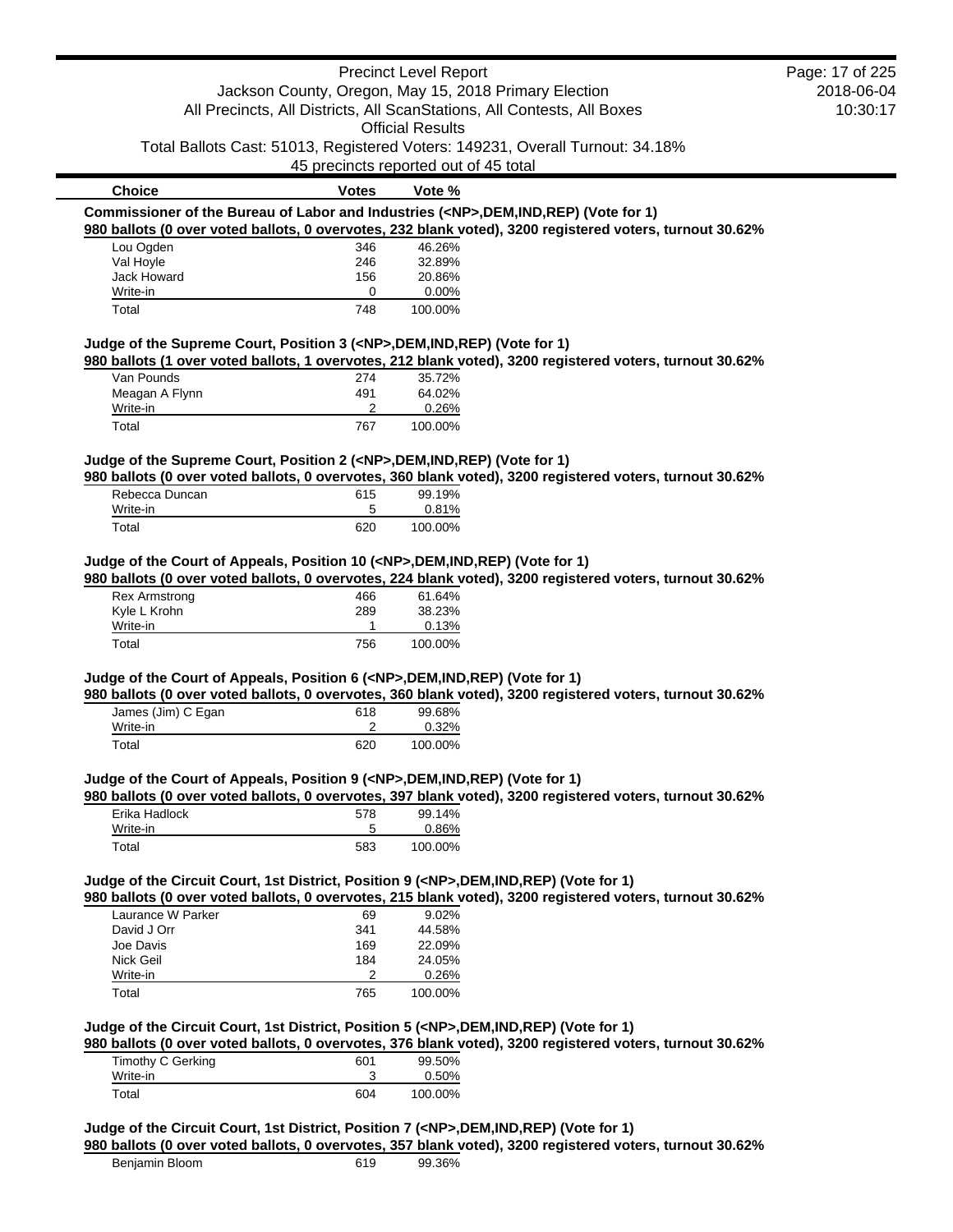### Precinct Level Report Jackson County, Oregon, May 15, 2018 Primary Election All Precincts, All Districts, All ScanStations, All Contests, All Boxes

Official Results

Total Ballots Cast: 51013, Registered Voters: 149231, Overall Turnout: 34.18%

45 precincts reported out of 45 total

| Choice   | Votes | Vote %  |
|----------|-------|---------|
| Write-in |       | በ 64%   |
| Total    | 623   | 100.00% |

### **Measure 15-175 Medford School District 549C Bonds (<NP>,DEM,IND,REP) (Vote for 1)**

**200 ballots (0 over voted ballots, 0 overvotes, 14 blank voted), 2601 registered voters, turnout 7.69%**

| Yes   | 69  | 37.10%  |
|-------|-----|---------|
| No    | 117 | 62.90%  |
| Total | 186 | 100.00% |

#### **Precinct 005**

#### **US Representative, 2nd District (DEM) (Vote for 1) 345 ballots (0 over voted ballots, 0 overvotes, 21 blank voted), 848 registered voters, turnout 40.68%** Eric Burnette 8 2.47%

| ________                  |     | -----   |
|---------------------------|-----|---------|
| Michael Byrne             | 7   | 2.16%   |
| Tim S White               | 23  | 7.10%   |
| Raz Mason                 | 18  | 5.56%   |
| Jamie McLeod-Skinner      | 126 | 38.89%  |
| James (Jim) Crary         | 31  | 9.57%   |
| Jennifer (Jenni) Neahring | 102 | 31.48%  |
| Write-in                  | 9   | 2.78%   |
| Total                     | 324 | 100.00% |

### **US Representative, 2nd District (IND) (Vote for 1)**

**43 ballots (0 over voted ballots, 0 overvotes, 19 blank voted), 211 registered voters, turnout 20.38%**

| Mark R Roberts | 18 | 75.00%  |
|----------------|----|---------|
| Write-in       |    | 25.00%  |
| Total          | 24 | 100.00% |

### **US Representative, 2nd District (REP) (Vote for 1)**

**722 ballots (0 over voted ballots, 0 overvotes, 19 blank voted), 1689 registered voters, turnout 42.75%**

| Randy Pollock    | 29  | 4.13%   |
|------------------|-----|---------|
| Greg Walden      | 528 | 75.11%  |
| Paul J Romero Jr | 145 | 20.63%  |
| Write-in         |     | 0.14%   |
| Total            | 703 | 100.00% |

#### **Governor (DEM) (Vote for 1)**

**345 ballots (0 over voted ballots, 0 overvotes, 8 blank voted), 848 registered voters, turnout 40.68%**

| Ed Jones        | -31 | 9.20%   |
|-----------------|-----|---------|
| Kate Brown      | 247 | 73.29%  |
| Candace Neville | 44  | 13.06%  |
| Write-in        | 15  | 4.45%   |
| Total           | 337 | 100.00% |

#### **Governor (IND) (Vote for 1)**

**43 ballots (0 over voted ballots, 0 overvotes, 11 blank voted), 211 registered voters, turnout 20.38%**

| Dan (Mr P) Pistoresi   | 3  | 9.38%   |
|------------------------|----|---------|
| Skye J Allen           |    | 3.12%   |
| <b>Patrick Starnes</b> | 9  | 28.12%  |
| Write-in               | 19 | 59.38%  |
| Total                  | 32 | 100.00% |

### **Governor (REP) (Vote for 1)**

**722 ballots (0 over voted ballots, 0 overvotes, 19 blank voted), 1689 registered voters, turnout 42.75%**

| Knute Buehler     | 319 | 45.38% |
|-------------------|-----|--------|
| Keenan W Bohach   | 3   | 0.43%  |
| Greg C Wooldridge | 151 | 21.48% |
| Jon I Edwards III | 6   | 0.85%  |
| David W Stauffer  | 4   | 0.57%  |
|                   |     |        |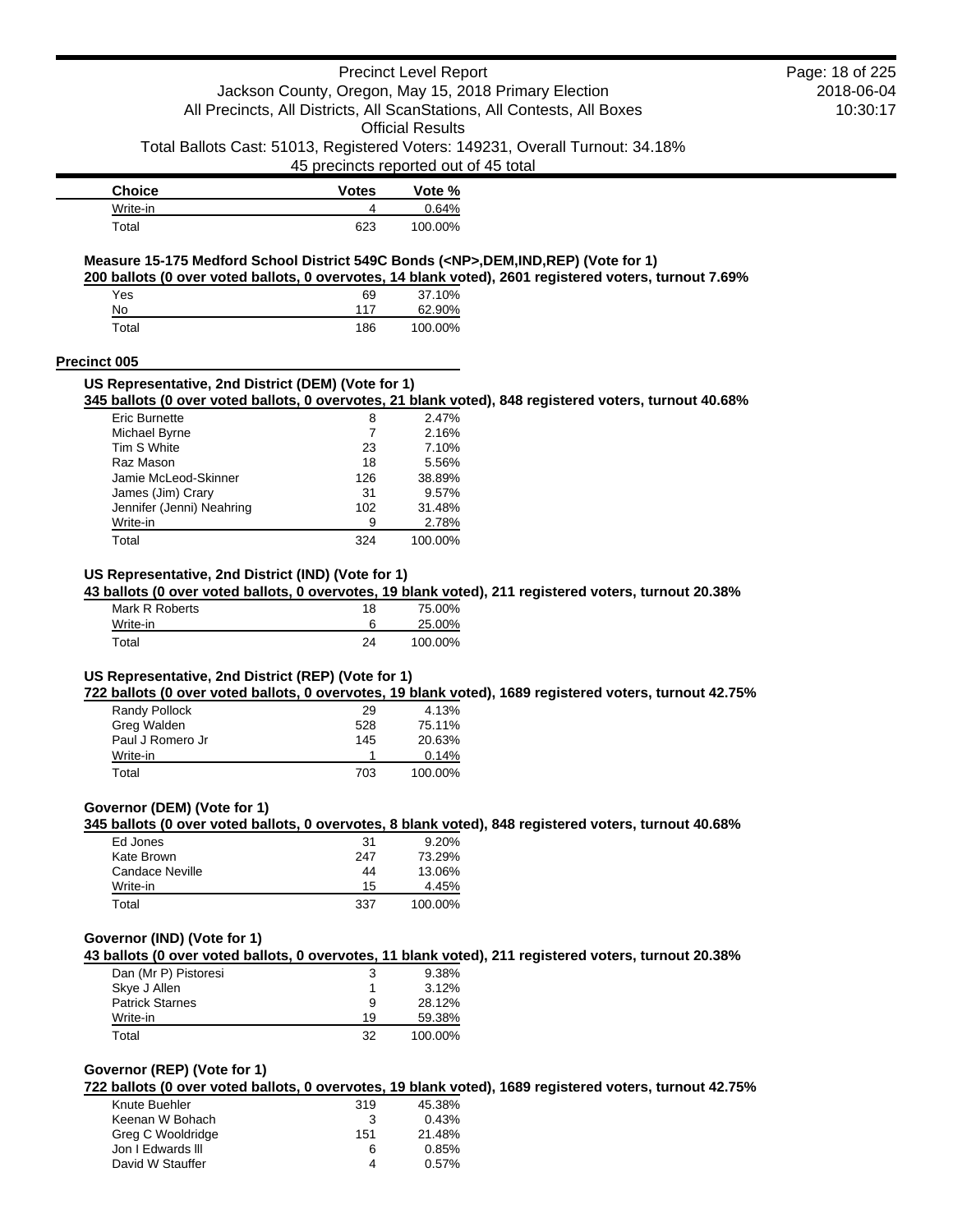| <b>Choice</b>       | <b>Votes</b> | Vote %  |
|---------------------|--------------|---------|
| Jeff Smith          | 6            | 0.85%   |
| Jack W Tacy         | 0            | 0.00%   |
| <b>Brett Hyland</b> |              | 0.14%   |
| <b>Bruce Cuff</b>   | 11           | 1.56%   |
| Sam Carpenter       | 201          | 28.59%  |
| Write-in            |              | 0.14%   |
| Total               | 703          | 100.00% |

### **State Representative, 4th District (DEM) (Vote for 1)**

**345 ballots (0 over voted ballots, 0 overvotes, 333 blank voted), 848 registered voters, turnout 40.68%**

| Write-in    | 10 | 100.00% |
|-------------|----|---------|
| $\tau$ otal | ィっ | 100.00% |

### **State Representative, 4th District (IND) (Vote for 1)**

**43 ballots (0 over voted ballots, 0 overvotes, 34 blank voted), 211 registered voters, turnout 20.38%**

| Write-in | 100.00% |
|----------|---------|
| Total    | 100.00% |

#### **State Representative, 4th District (REP) (Vote for 1)**

**722 ballots (0 over voted ballots, 0 overvotes, 236 blank voted), 1689 registered voters, turnout 42.75%**

| Duane A Stark | 486 | 100.00%  |
|---------------|-----|----------|
| Write-in      |     | $0.00\%$ |
| Total         | 486 | 100.00%  |

#### **County Commissioner, Position 1 (DEM) (Vote for 1)**

**345 ballots (0 over voted ballots, 0 overvotes, 91 blank voted), 848 registered voters, turnout 40.68%**

| Amy Thuren | 252 | 99.21%  |
|------------|-----|---------|
| Write-in   |     | 0.79%   |
| Total      | 254 | 100.00% |

#### **County Commissioner, Position 1 (IND) (Vote for 1)**

**43 ballots (0 over voted ballots, 0 overvotes, 32 blank voted), 211 registered voters, turnout 20.38%**

| Write-in | 100.00% |
|----------|---------|
| Total    | 100.00% |

#### **County Commissioner, Position 1 (REP) (Vote for 1)**

**722 ballots (0 over voted ballots, 0 overvotes, 217 blank voted), 1689 registered voters, turnout 42.75%**

| Rick Dyer | 503 | 99.60%  |
|-----------|-----|---------|
| Write-in  |     | 0.40%   |
| Total     | 505 | 100.00% |

#### **County Commissioner, Position 3 (DEM) (Vote for 1)**

**345 ballots (0 over voted ballots, 0 overvotes, 83 blank voted), 848 registered voters, turnout 40.68%**

| Lanita C Witt | 257 | 98.09%  |
|---------------|-----|---------|
| Write-in      | 5   | 1.91%   |
| Total         | 262 | 100.00% |

### **County Commissioner, Position 3 (IND) (Vote for 1)**

**43 ballots (0 over voted ballots, 0 overvotes, 32 blank voted), 211 registered voters, turnout 20.38%**

| Write-in | 100.00% |
|----------|---------|
| Total    | 100.00% |

### **County Commissioner, Position 3 (REP) (Vote for 1)**

**722 ballots (0 over voted ballots, 0 overvotes, 203 blank voted), 1689 registered voters, turnout 42.75%**

| Colleen Roberts | 518 | 99.81% |
|-----------------|-----|--------|
| Write-in        |     | 0.19%  |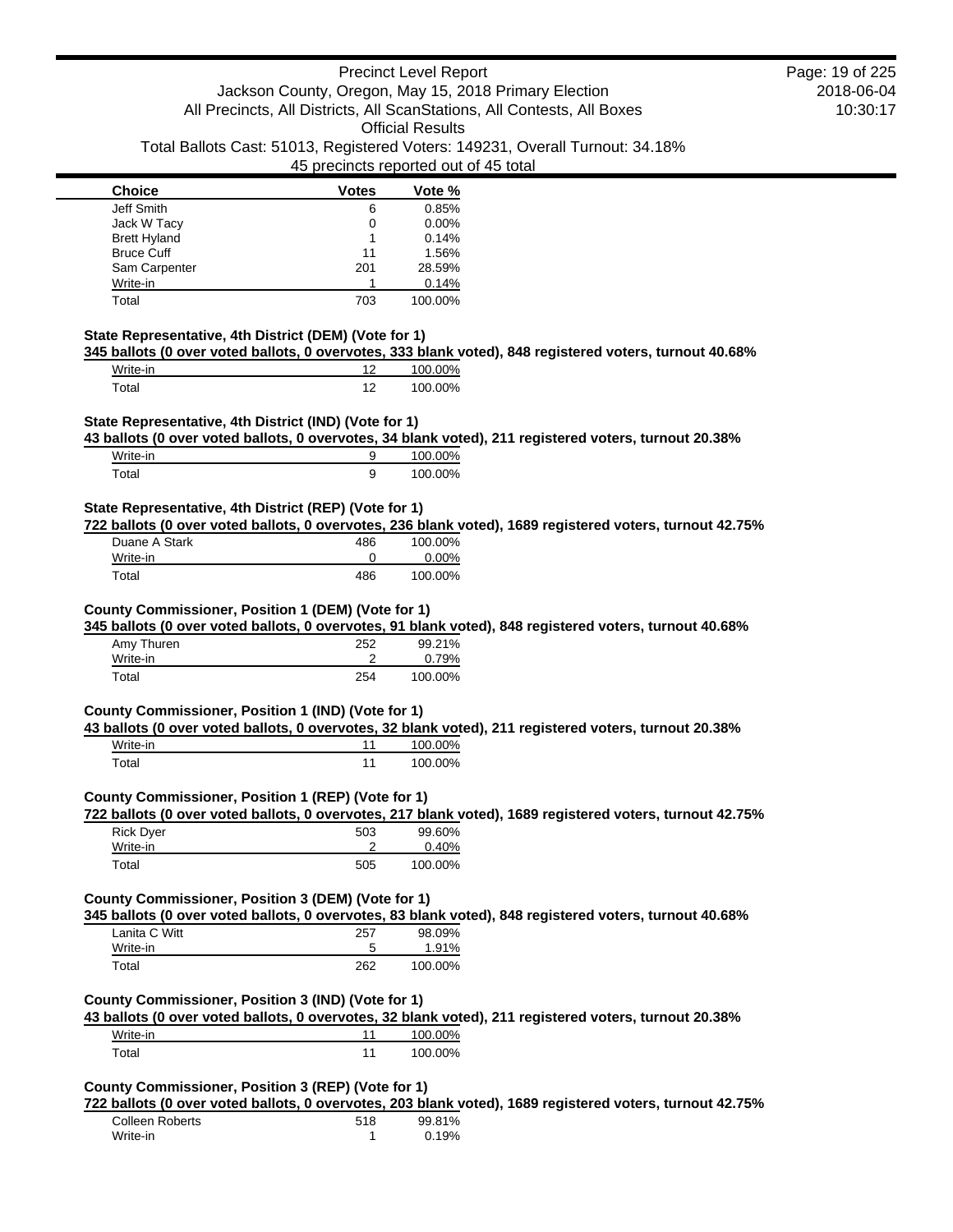| <b>Choice</b> | <b>Votes</b> | Vote %  |
|---------------|--------------|---------|
| $\tau$ otal   | 519          | 100.00% |

#### **Precinct Committee Person - Female Democrat 005 (DEM) (Vote for 8) 345 ballots (0 over voted ballots, 0 overvotes, 2515 undervotes), 848 registered voters, turnout 40.68%**

| Debbie McQueen | 232 | 94.69%   |
|----------------|-----|----------|
| Write-in       | 6   | 2.45%    |
| Write-in       | 2   | 0.82%    |
| Write-in       | 2   | 0.82%    |
| Write-in       | 1   | 0.41%    |
| Write-in       |     | 0.41%    |
| Write-in       | 1   | 0.41%    |
| Write-in       | 0   | $0.00\%$ |
| Write-in       | O   | 0.00%    |
| Total          | 245 | 100.00%  |

#### **Precinct Committee Person - Male Democrat 005 (DEM) (Vote for 8)**

**345 ballots (0 over voted ballots, 0 overvotes, 2747 undervotes), 848 registered voters, turnout 40.68%**

| Write-in | 12 | 92.31%   |
|----------|----|----------|
| Write-in | 1  | 7.69%    |
| Write-in | 0  | 0.00%    |
| Write-in | 0  | $0.00\%$ |
| Write-in | 0  | $0.00\%$ |
| Write-in | 0  | 0.00%    |
| Write-in | 0  | $0.00\%$ |
| Write-in | 0  | 0.00%    |
| Total    | 13 | 100.00%  |

### **Precinct Committee Person - Female Republican 005 (REP) (Vote for 8)**

### **722 ballots (0 over voted ballots, 0 overvotes, 4945 undervotes), 1689 registered voters, turnout 42.75%**

| Beverly E Layer   | 262 | 31.53%   |
|-------------------|-----|----------|
| Valerie T Smullen | 292 | 35.14%   |
| Nancy Cornwell    | 260 | 31.29%   |
| Write-in          |     | 0.84%    |
| Write-in          | 4   | 0.48%    |
| Write-in          | 4   | 0.48%    |
| Write-in          | 1   | 0.12%    |
| Write-in          | 1   | 0.12%    |
| Write-in          | 0   | $0.00\%$ |
| Write-in          | 0   | $0.00\%$ |
| Write-in          | 0   | $0.00\%$ |
| Total             | 831 | 100.00%  |

### **Precinct Committee Person - Male Republican 005 (REP) (Vote for 8)**

**722 ballots (0 over voted ballots, 0 overvotes, 5731 undervotes), 1689 registered voters, turnout 42.75%**

| Write-in | 26 | 57.78%  |
|----------|----|---------|
| Write-in | 7  | 15.56%  |
| Write-in | 7  | 15.56%  |
| Write-in | 1  | 2.22%   |
| Write-in | 1  | 2.22%   |
| Write-in | 1  | 2.22%   |
| Write-in | 1  | 2.22%   |
| Write-in | 1  | 2.22%   |
| Total    | 45 | 100.00% |

#### **Commissioner of the Bureau of Labor and Industries (<NP>,DEM,IND,REP) (Vote for 1) 1219 ballots (0 over voted ballots, 0 overvotes, 289 blank voted), 3890 registered voters, turnout 31.34%**

| Lou Ogden   | 484 | 52.04%   |
|-------------|-----|----------|
| Val Hoyle   | 330 | 35.48%   |
| Jack Howard | 116 | 12.47%   |
| Write-in    | O   | $0.00\%$ |

2018-06-04 10:30:17 Page: 20 of 225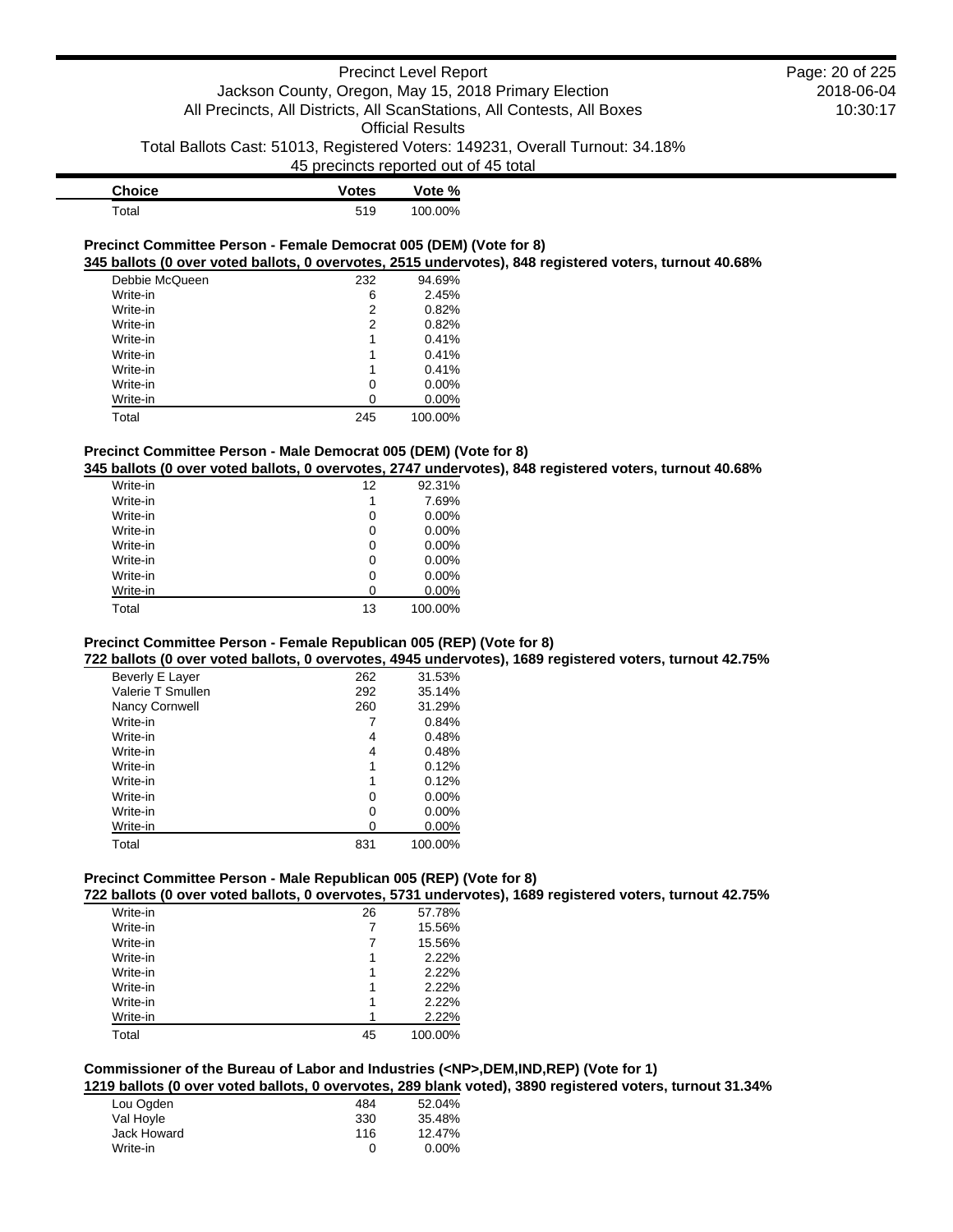|                                                                                            |                                                       | <b>Precinct Level Report</b> |                                                                                                           | Page: 21 of 225 |
|--------------------------------------------------------------------------------------------|-------------------------------------------------------|------------------------------|-----------------------------------------------------------------------------------------------------------|-----------------|
|                                                                                            | Jackson County, Oregon, May 15, 2018 Primary Election |                              |                                                                                                           | 2018-06-04      |
|                                                                                            |                                                       |                              | All Precincts, All Districts, All ScanStations, All Contests, All Boxes                                   | 10:30:17        |
|                                                                                            |                                                       | <b>Official Results</b>      |                                                                                                           |                 |
|                                                                                            |                                                       |                              | Total Ballots Cast: 51013, Registered Voters: 149231, Overall Turnout: 34.18%                             |                 |
|                                                                                            |                                                       |                              |                                                                                                           |                 |
|                                                                                            | 45 precincts reported out of 45 total                 |                              |                                                                                                           |                 |
| <b>Choice</b>                                                                              | <b>Votes</b>                                          | Vote %                       |                                                                                                           |                 |
| Total                                                                                      | 930                                                   | 100.00%                      |                                                                                                           |                 |
|                                                                                            |                                                       |                              |                                                                                                           |                 |
| Judge of the Supreme Court, Position 3 ( <np>,DEM,IND,REP) (Vote for 1)</np>               |                                                       |                              |                                                                                                           |                 |
| Van Pounds                                                                                 |                                                       | 31.72%                       | 1219 ballots (2 over voted ballots, 2 overvotes, 287 blank voted), 3890 registered voters, turnout 31.34% |                 |
|                                                                                            | 295                                                   | 68.28%                       |                                                                                                           |                 |
| Meagan A Flynn<br>Write-in                                                                 | 635<br>0                                              | 0.00%                        |                                                                                                           |                 |
| Total                                                                                      | 930                                                   | 100.00%                      |                                                                                                           |                 |
|                                                                                            |                                                       |                              |                                                                                                           |                 |
| Judge of the Supreme Court, Position 2 ( <np>,DEM,IND,REP) (Vote for 1)</np>               |                                                       |                              |                                                                                                           |                 |
|                                                                                            |                                                       |                              | 1219 ballots (0 over voted ballots, 0 overvotes, 481 blank voted), 3890 registered voters, turnout 31.34% |                 |
| Rebecca Duncan                                                                             | 736                                                   | 99.73%                       |                                                                                                           |                 |
| Write-in                                                                                   | 2                                                     | 0.27%                        |                                                                                                           |                 |
| Total                                                                                      | 738                                                   | 100.00%                      |                                                                                                           |                 |
|                                                                                            |                                                       |                              |                                                                                                           |                 |
| Judge of the Court of Appeals, Position 10 ( <np>,DEM,IND,REP) (Vote for 1)</np>           |                                                       |                              |                                                                                                           |                 |
|                                                                                            |                                                       |                              | 1219 ballots (0 over voted ballots, 0 overvotes, 327 blank voted), 3890 registered voters, turnout 31.34% |                 |
| <b>Rex Armstrong</b>                                                                       | 544                                                   | 60.99%                       |                                                                                                           |                 |
| Kyle L Krohn                                                                               | 348                                                   | 39.01%                       |                                                                                                           |                 |
| Write-in                                                                                   | 0                                                     | 0.00%                        |                                                                                                           |                 |
| Total                                                                                      | 892                                                   | 100.00%                      |                                                                                                           |                 |
| Judge of the Court of Appeals, Position 6 ( <np>,DEM,IND,REP) (Vote for 1)</np>            |                                                       |                              |                                                                                                           |                 |
|                                                                                            |                                                       |                              | 1219 ballots (0 over voted ballots, 0 overvotes, 500 blank voted), 3890 registered voters, turnout 31.34% |                 |
| James (Jim) C Egan                                                                         | 718                                                   | 99.86%                       |                                                                                                           |                 |
| Write-in                                                                                   | 1<br>719                                              | 0.14%                        |                                                                                                           |                 |
| Total                                                                                      |                                                       | 100.00%                      |                                                                                                           |                 |
| Judge of the Court of Appeals, Position 9 ( <np>,DEM,IND,REP) (Vote for 1)</np>            |                                                       |                              |                                                                                                           |                 |
|                                                                                            |                                                       |                              | 1219 ballots (0 over voted ballots, 0 overvotes, 539 blank voted), 3890 registered voters, turnout 31.34% |                 |
| Erika Hadlock                                                                              | 678                                                   | 99.71%                       |                                                                                                           |                 |
| Write-in                                                                                   | 2                                                     | 0.29%                        |                                                                                                           |                 |
| Total                                                                                      | 680                                                   | 100.00%                      |                                                                                                           |                 |
|                                                                                            |                                                       |                              |                                                                                                           |                 |
| Judge of the Circuit Court, 1st District, Position 9 ( <np>,DEM,IND,REP) (Vote for 1)</np> |                                                       |                              |                                                                                                           |                 |
|                                                                                            |                                                       |                              | 1219 ballots (0 over voted ballots, 0 overvotes, 255 blank voted), 3890 registered voters, turnout 31.34% |                 |
| Laurance W Parker                                                                          | 55                                                    | 5.71%                        |                                                                                                           |                 |
| David J Orr                                                                                | 408                                                   | 42.32%                       |                                                                                                           |                 |
| Joe Davis                                                                                  | 248                                                   | 25.73%                       |                                                                                                           |                 |
| Nick Geil                                                                                  | 253                                                   | 26.24%                       |                                                                                                           |                 |
| Write-in                                                                                   | 0                                                     | 0.00%                        |                                                                                                           |                 |
| Total                                                                                      | 964                                                   | 100.00%                      |                                                                                                           |                 |
|                                                                                            |                                                       |                              |                                                                                                           |                 |
| Judge of the Circuit Court, 1st District, Position 5 ( <np>,DEM,IND,REP) (Vote for 1)</np> |                                                       |                              |                                                                                                           |                 |
|                                                                                            |                                                       |                              | 1219 ballots (0 over voted ballots, 0 overvotes, 495 blank voted), 3890 registered voters, turnout 31.34% |                 |
| <b>Timothy C Gerking</b><br>Write-in                                                       | 721<br>3                                              | 99.59%                       |                                                                                                           |                 |
| Total                                                                                      | 724                                                   | 0.41%<br>100.00%             |                                                                                                           |                 |
|                                                                                            |                                                       |                              |                                                                                                           |                 |
| Judge of the Circuit Court, 1st District, Position 7 ( <np>,DEM,IND,REP) (Vote for 1)</np> |                                                       |                              |                                                                                                           |                 |
|                                                                                            |                                                       |                              | 1219 ballots (0 over voted ballots, 0 overvotes, 504 blank voted), 3890 registered voters, turnout 31.34% |                 |
| Benjamin Bloom                                                                             | 711                                                   | 99.44%                       |                                                                                                           |                 |
| Write-in                                                                                   | 4                                                     | 0.56%                        |                                                                                                           |                 |
| Total                                                                                      | 715                                                   | 100.00%                      |                                                                                                           |                 |
|                                                                                            |                                                       |                              |                                                                                                           |                 |

**Precinct 006**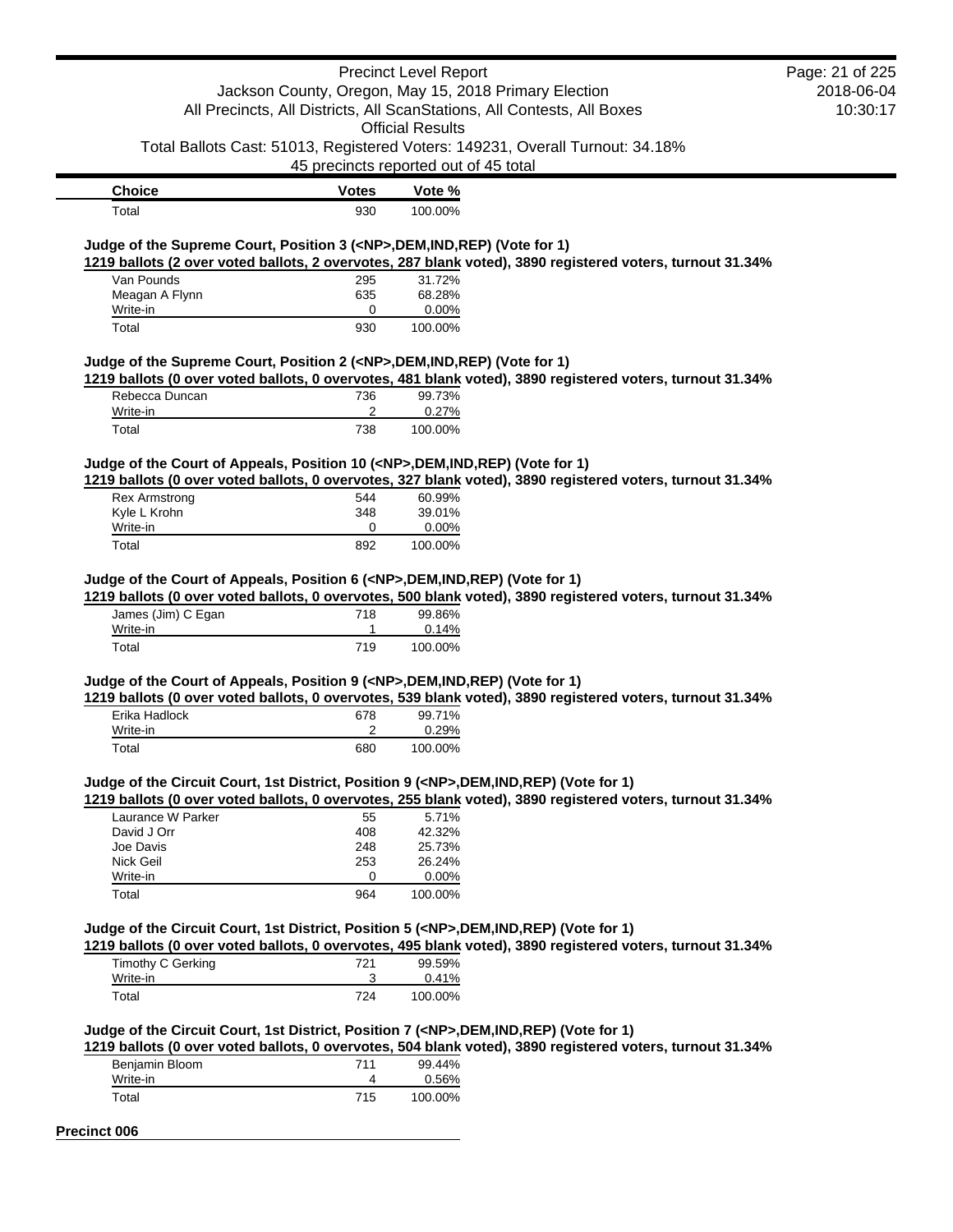### Precinct Level Report Jackson County, Oregon, May 15, 2018 Primary Election All Precincts, All Districts, All ScanStations, All Contests, All Boxes Official Results

Total Ballots Cast: 51013, Registered Voters: 149231, Overall Turnout: 34.18%

45 precincts reported out of 45 total

| <b>Choice</b>                                      | <b>Votes</b> | Vote %  |                                                                                                        |
|----------------------------------------------------|--------------|---------|--------------------------------------------------------------------------------------------------------|
| US Representative, 2nd District (DEM) (Vote for 1) |              |         |                                                                                                        |
|                                                    |              |         | 269 ballots (1 over voted ballots, 1 overvotes, 21 blank voted), 754 registered voters, turnout 35.68% |
| <b>Eric Burnette</b>                               | 11           | 4.45%   |                                                                                                        |
| Michael Byrne                                      | 15           | 6.07%   |                                                                                                        |
| Tim S White                                        | 20           | 8.10%   |                                                                                                        |
| Raz Mason                                          | 16           | 6.48%   |                                                                                                        |
| Jamie McLeod-Skinner                               | 88           | 35.63%  |                                                                                                        |
| James (Jim) Crary                                  | 25           | 10.12%  |                                                                                                        |
| Jennifer (Jenni) Neahring                          | 67           | 27.13%  |                                                                                                        |
| Write-in                                           | 5            | 2.02%   |                                                                                                        |
| Total                                              | 247          | 100.00% |                                                                                                        |

### **US Representative, 2nd District (IND) (Vote for 1)**

**29 ballots (0 over voted ballots, 0 overvotes, 14 blank voted), 194 registered voters, turnout 14.95%**

| Mark R Roberts | ィっ | 80.00%  |
|----------------|----|---------|
| Write-in       |    | 20.00%  |
| Total          | 15 | 100.00% |

#### **US Representative, 2nd District (REP) (Vote for 1)**

**440 ballots (0 over voted ballots, 0 overvotes, 17 blank voted), 1160 registered voters, turnout 37.93%**

| Randy Pollock    | 23  | 5.44%   |
|------------------|-----|---------|
| Greg Walden      | 294 | 69.50%  |
| Paul J Romero Jr | 103 | 24.35%  |
| Write-in         | З   | 0.71%   |
| Total            | 423 | 100.00% |

### **Governor (DEM) (Vote for 1)**

**269 ballots (0 over voted ballots, 0 overvotes, 15 blank voted), 754 registered voters, turnout 35.68%**

| Ed Jones        | 44  | 17.32%  |
|-----------------|-----|---------|
| Kate Brown      | 168 | 66.14%  |
| Candace Neville | 30  | 11.81%  |
| Write-in        | 12  | 4.72%   |
| Total           | 254 | 100.00% |

#### **Governor (IND) (Vote for 1)**

**29 ballots (0 over voted ballots, 0 overvotes, 2 blank voted), 194 registered voters, turnout 14.95%**

| Dan (Mr P) Pistoresi   | 2  | 7.41%   |
|------------------------|----|---------|
| Skye J Allen           | 2  | 7.41%   |
| <b>Patrick Starnes</b> | 10 | 37.04%  |
| Write-in               | 13 | 48.15%  |
| Total                  | 27 | 100.00% |

### **Governor (REP) (Vote for 1)**

**440 ballots (0 over voted ballots, 0 overvotes, 4 blank voted), 1160 registered voters, turnout 37.93%**

| Knute Buehler       | 181 | 41.51%   |
|---------------------|-----|----------|
| Keenan W Bohach     | 3   | 0.69%    |
| Greg C Wooldridge   | 91  | 20.87%   |
| Jon I Edwards III   | 0   | $0.00\%$ |
| David W Stauffer    | 0   | $0.00\%$ |
| Jeff Smith          | 2   | 0.46%    |
| Jack W Tacy         | 0   | $0.00\%$ |
| <b>Brett Hyland</b> | 1   | 0.23%    |
| <b>Bruce Cuff</b>   |     | 1.61%    |
| Sam Carpenter       | 146 | 33.49%   |
| Write-in            | 5   | 1.15%    |
| Total               | 436 | 100.00%  |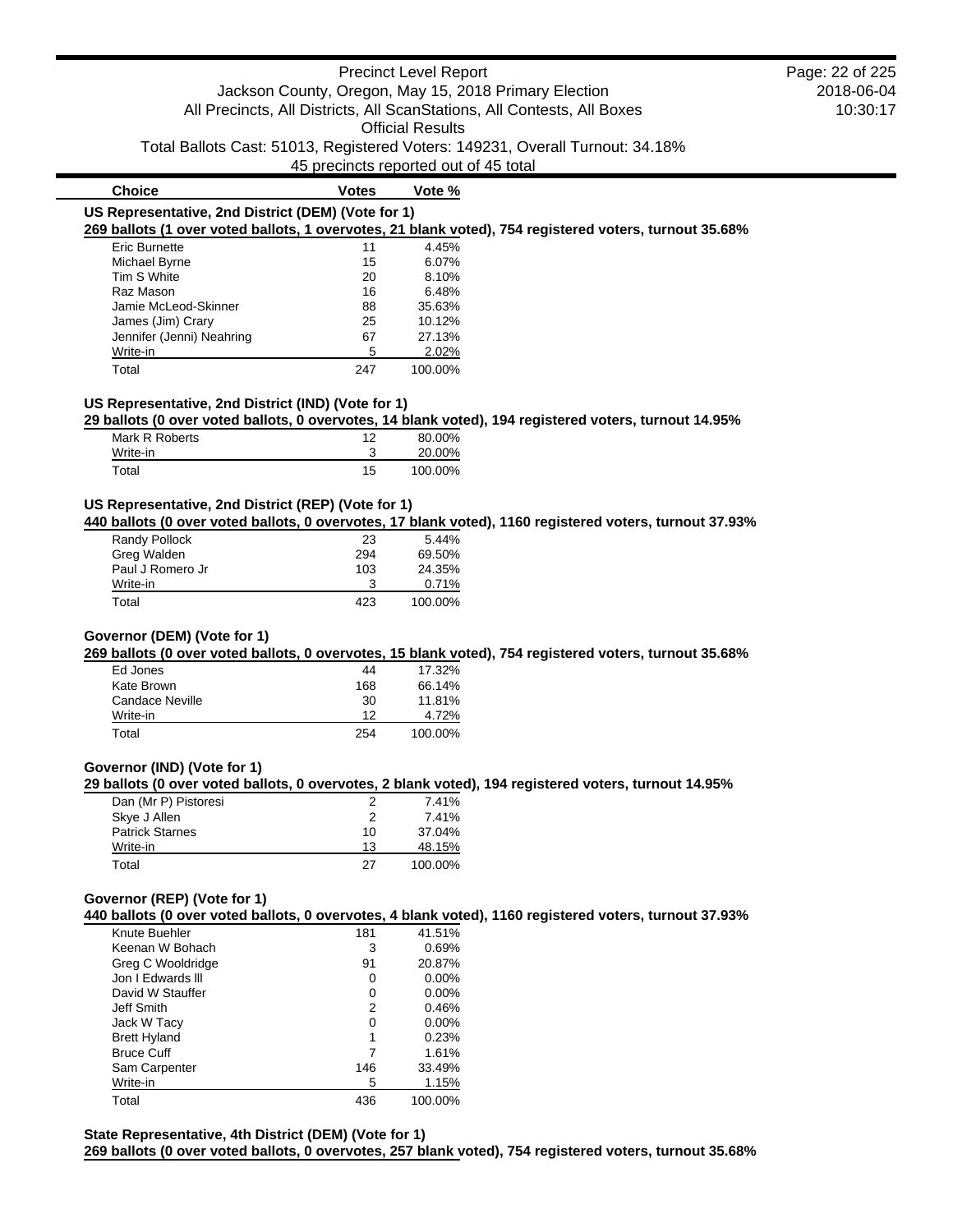|                                                                                                                                                              |                 | <b>Precinct Level Report</b>                                                  |                                                                                                          | Page: 23 of 225 |
|--------------------------------------------------------------------------------------------------------------------------------------------------------------|-----------------|-------------------------------------------------------------------------------|----------------------------------------------------------------------------------------------------------|-----------------|
|                                                                                                                                                              |                 | Jackson County, Oregon, May 15, 2018 Primary Election                         |                                                                                                          | 2018-06-04      |
|                                                                                                                                                              |                 | All Precincts, All Districts, All ScanStations, All Contests, All Boxes       |                                                                                                          | 10:30:17        |
|                                                                                                                                                              |                 | <b>Official Results</b>                                                       |                                                                                                          |                 |
|                                                                                                                                                              |                 | Total Ballots Cast: 51013, Registered Voters: 149231, Overall Turnout: 34.18% |                                                                                                          |                 |
|                                                                                                                                                              |                 | 45 precincts reported out of 45 total                                         |                                                                                                          |                 |
| <b>Choice</b>                                                                                                                                                | <b>Votes</b>    | Vote %                                                                        |                                                                                                          |                 |
| Write-in                                                                                                                                                     | 12              | 100.00%                                                                       |                                                                                                          |                 |
| Total                                                                                                                                                        | 12 <sup>2</sup> | 100.00%                                                                       |                                                                                                          |                 |
|                                                                                                                                                              |                 |                                                                               |                                                                                                          |                 |
| State Representative, 4th District (IND) (Vote for 1)                                                                                                        |                 |                                                                               |                                                                                                          |                 |
| 29 ballots (0 over voted ballots, 0 overvotes, 28 blank voted), 194 registered voters, turnout 14.95%<br>Write-in                                            | 1               |                                                                               |                                                                                                          |                 |
| Total                                                                                                                                                        | $\mathbf{1}$    | 100.00%<br>100.00%                                                            |                                                                                                          |                 |
|                                                                                                                                                              |                 |                                                                               |                                                                                                          |                 |
| State Representative, 4th District (REP) (Vote for 1)                                                                                                        |                 |                                                                               |                                                                                                          |                 |
|                                                                                                                                                              |                 |                                                                               | 440 ballots (0 over voted ballots, 0 overvotes, 170 blank voted), 1160 registered voters, turnout 37.93% |                 |
| Duane A Stark                                                                                                                                                | 266             | 98.52%                                                                        |                                                                                                          |                 |
| Write-in                                                                                                                                                     | 4               | 1.48%                                                                         |                                                                                                          |                 |
| Total                                                                                                                                                        | 270             | 100.00%                                                                       |                                                                                                          |                 |
|                                                                                                                                                              |                 |                                                                               |                                                                                                          |                 |
| County Commissioner, Position 1 (DEM) (Vote for 1)<br>269 ballots (0 over voted ballots, 0 overvotes, 81 blank voted), 754 registered voters, turnout 35.68% |                 |                                                                               |                                                                                                          |                 |
| Amy Thuren                                                                                                                                                   | 186             | 98.94%                                                                        |                                                                                                          |                 |
| Write-in                                                                                                                                                     | 2               | 1.06%                                                                         |                                                                                                          |                 |
| Total                                                                                                                                                        | 188             | 100.00%                                                                       |                                                                                                          |                 |
|                                                                                                                                                              |                 |                                                                               |                                                                                                          |                 |
| County Commissioner, Position 1 (IND) (Vote for 1)                                                                                                           |                 |                                                                               |                                                                                                          |                 |
| 29 ballots (0 over voted ballots, 0 overvotes, 27 blank voted), 194 registered voters, turnout 14.95%                                                        |                 |                                                                               |                                                                                                          |                 |
| Write-in                                                                                                                                                     | 2               | 100.00%                                                                       |                                                                                                          |                 |
| Total                                                                                                                                                        | 2               | 100.00%                                                                       |                                                                                                          |                 |
|                                                                                                                                                              |                 |                                                                               |                                                                                                          |                 |
| County Commissioner, Position 1 (REP) (Vote for 1)                                                                                                           |                 |                                                                               |                                                                                                          |                 |
|                                                                                                                                                              |                 |                                                                               | 440 ballots (0 over voted ballots, 0 overvotes, 152 blank voted), 1160 registered voters, turnout 37.93% |                 |
| <b>Rick Dyer</b>                                                                                                                                             | 285             | 98.96%                                                                        |                                                                                                          |                 |
| Write-in                                                                                                                                                     | 3               | 1.04%                                                                         |                                                                                                          |                 |
| Total                                                                                                                                                        | 288             | 100.00%                                                                       |                                                                                                          |                 |
| County Commissioner, Position 3 (DEM) (Vote for 1)                                                                                                           |                 |                                                                               |                                                                                                          |                 |
| 269 ballots (0 over voted ballots, 0 overvotes, 74 blank voted), 754 registered voters, turnout 35.68%                                                       |                 |                                                                               |                                                                                                          |                 |
| Lanita C Witt                                                                                                                                                | 194             | 99.49%                                                                        |                                                                                                          |                 |
| Write-in                                                                                                                                                     | 1               | 0.51%                                                                         |                                                                                                          |                 |
| Total                                                                                                                                                        | 195             | 100.00%                                                                       |                                                                                                          |                 |
|                                                                                                                                                              |                 |                                                                               |                                                                                                          |                 |
| County Commissioner, Position 3 (IND) (Vote for 1)                                                                                                           |                 |                                                                               |                                                                                                          |                 |
| 29 ballots (0 over voted ballots, 0 overvotes, 28 blank voted), 194 registered voters, turnout 14.95%                                                        |                 |                                                                               |                                                                                                          |                 |
| Write-in                                                                                                                                                     | 1               | 100.00%                                                                       |                                                                                                          |                 |
| Total                                                                                                                                                        | 1               | 100.00%                                                                       |                                                                                                          |                 |
| County Commissioner, Position 3 (REP) (Vote for 1)                                                                                                           |                 |                                                                               |                                                                                                          |                 |
|                                                                                                                                                              |                 |                                                                               | 440 ballots (0 over voted ballots, 0 overvotes, 140 blank voted), 1160 registered voters, turnout 37.93% |                 |
| Colleen Roberts                                                                                                                                              | 298             | 99.33%                                                                        |                                                                                                          |                 |
| Write-in                                                                                                                                                     | 2               | 0.67%                                                                         |                                                                                                          |                 |
| Total                                                                                                                                                        | 300             | 100.00%                                                                       |                                                                                                          |                 |
|                                                                                                                                                              |                 |                                                                               |                                                                                                          |                 |
| Precinct Committee Person - Female Democrat 006 (DEM) (Vote for 7)                                                                                           |                 |                                                                               |                                                                                                          |                 |
|                                                                                                                                                              |                 |                                                                               | 269 ballots (0 over voted ballots, 0 overvotes, 1874 undervotes), 754 registered voters, turnout 35.68%  |                 |
| Write-in                                                                                                                                                     | 9               | 100.00%                                                                       |                                                                                                          |                 |
| Write-in                                                                                                                                                     | 0               | 0.00%                                                                         |                                                                                                          |                 |
| Write-in                                                                                                                                                     | 0               | 0.00%                                                                         |                                                                                                          |                 |
| Write-in                                                                                                                                                     | 0               | 0.00%                                                                         |                                                                                                          |                 |
| Write-in                                                                                                                                                     | 0               | 0.00%                                                                         |                                                                                                          |                 |
| Write-in<br>Write-in                                                                                                                                         | 0<br>0          | 0.00%<br>0.00%                                                                |                                                                                                          |                 |
|                                                                                                                                                              |                 |                                                                               |                                                                                                          |                 |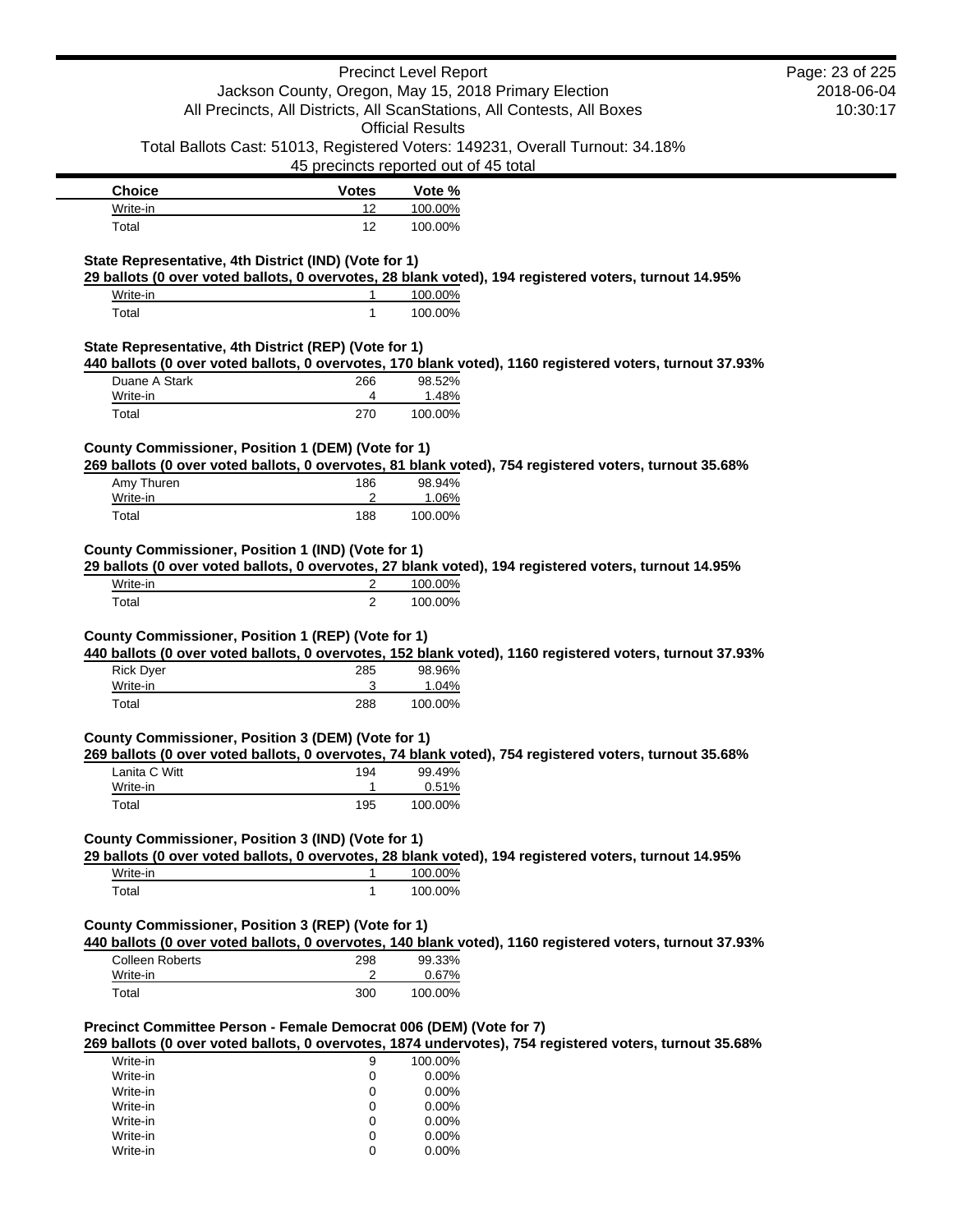| <b>Choice</b> | <b>Votes</b> | Vote %  |
|---------------|--------------|---------|
| $\tau$ otal   |              | 100.00% |

#### **Precinct Committee Person - Male Democrat 006 (DEM) (Vote for 7) 269 ballots (0 over voted ballots, 0 overvotes, 1739 undervotes), 754 registered voters, turnout 35.68%**

| David R Gilmour | 142 | 98.61%   |
|-----------------|-----|----------|
| Write-in        | 2   | 1.39%    |
| Write-in        | 0   | 0.00%    |
| Write-in        | 0   | 0.00%    |
| Write-in        | 0   | 0.00%    |
| Write-in        | 0   | $0.00\%$ |
| Write-in        | 0   | $0.00\%$ |
| Write-in        | ი   | 0.00%    |
| Total           | 144 | 100.00%  |

#### **Precinct Committee Person - Female Republican 006 (REP) (Vote for 7)**

#### **440 ballots (0 over voted ballots, 0 overvotes, 3078 undervotes), 1160 registered voters, turnout 37.93%**

| Write-in | 2 | 100.00% |
|----------|---|---------|
| Write-in | 0 | 0.00%   |
| Write-in | 0 | 0.00%   |
| Write-in | 0 | 0.00%   |
| Write-in | 0 | 0.00%   |
| Write-in | 0 | 0.00%   |
| Write-in | ∩ | 0.00%   |
| Total    | 2 | 100.00% |
|          |   |         |

### **Precinct Committee Person - Male Republican 006 (REP) (Vote for 7)**

#### **440 ballots (0 over voted ballots, 0 overvotes, 3068 undervotes), 1160 registered voters, turnout 37.93%**

| Write-in | 12 | 100.00%  |
|----------|----|----------|
| Write-in | 0  | $0.00\%$ |
| Write-in | 0  | $0.00\%$ |
| Write-in | 0  | $0.00\%$ |
| Write-in | 0  | $0.00\%$ |
| Write-in | 0  | 0.00%    |
| Write-in | ∩  | 0.00%    |
| Total    | 12 | 100.00%  |

#### **Commissioner of the Bureau of Labor and Industries (<NP>,DEM,IND,REP) (Vote for 1)**

#### **816 ballots (0 over voted ballots, 0 overvotes, 195 blank voted), 3453 registered voters, turnout 23.63%**

| Lou Ogden   | 260 | 41.87%  |
|-------------|-----|---------|
| Val Hoyle   | 257 | 41.38%  |
| Jack Howard | 101 | 16.26%  |
| Write-in    | 3   | 0.48%   |
| Total       | 621 | 100.00% |

#### **Judge of the Supreme Court, Position 3 (<NP>,DEM,IND,REP) (Vote for 1)**

**816 ballots (0 over voted ballots, 0 overvotes, 207 blank voted), 3453 registered voters, turnout 23.63%**

| Van Pounds     | 186 | 30.54%  |
|----------------|-----|---------|
| Meagan A Flynn | 420 | 68.97%  |
| Write-in       |     | 0.49%   |
| Total          | 609 | 100.00% |
|                |     |         |

# **Judge of the Supreme Court, Position 2 (<NP>,DEM,IND,REP) (Vote for 1)**

**816 ballots (0 over voted ballots, 0 overvotes, 325 blank voted), 3453 registered voters, turnout 23.63%**

| Rebecca Duncan | 487 | 99.19%  |
|----------------|-----|---------|
| Write-in       |     | 0.81%   |
| Total          | 491 | 100.00% |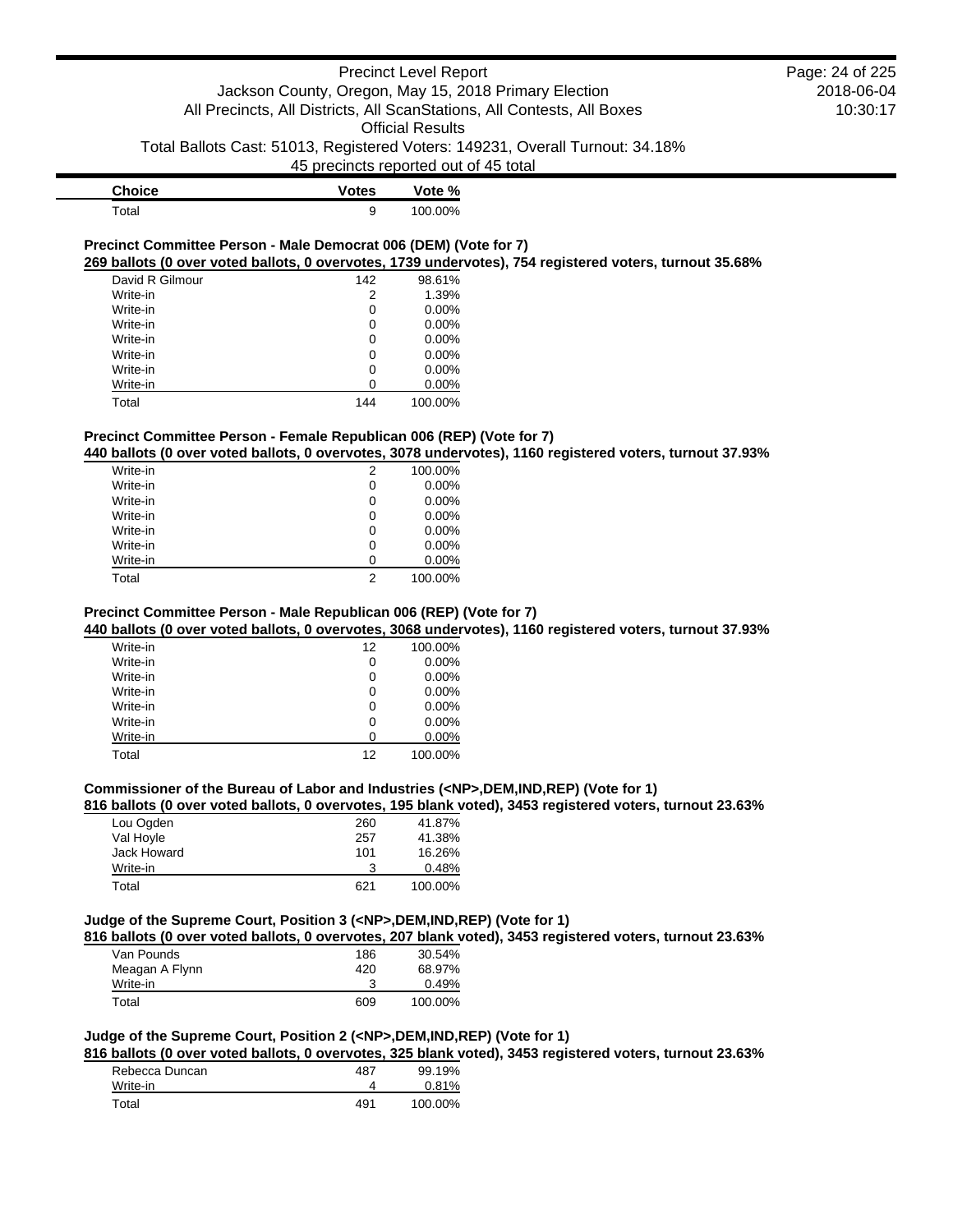|                                                                                                                    |                                       | <b>Precinct Level Report</b> |                                                                                                          | Page: 25 of 225 |
|--------------------------------------------------------------------------------------------------------------------|---------------------------------------|------------------------------|----------------------------------------------------------------------------------------------------------|-----------------|
|                                                                                                                    |                                       |                              | Jackson County, Oregon, May 15, 2018 Primary Election                                                    | 2018-06-04      |
|                                                                                                                    |                                       |                              | All Precincts, All Districts, All ScanStations, All Contests, All Boxes                                  | 10:30:17        |
|                                                                                                                    |                                       | <b>Official Results</b>      |                                                                                                          |                 |
|                                                                                                                    |                                       |                              | Total Ballots Cast: 51013, Registered Voters: 149231, Overall Turnout: 34.18%                            |                 |
|                                                                                                                    | 45 precincts reported out of 45 total |                              |                                                                                                          |                 |
| <b>Choice</b>                                                                                                      | <b>Votes</b>                          |                              |                                                                                                          |                 |
|                                                                                                                    |                                       | Vote %                       |                                                                                                          |                 |
| Judge of the Court of Appeals, Position 10 ( <np>,DEM,IND,REP) (Vote for 1)</np>                                   |                                       |                              |                                                                                                          |                 |
|                                                                                                                    |                                       |                              | 816 ballots (0 over voted ballots, 0 overvotes, 226 blank voted), 3453 registered voters, turnout 23.63% |                 |
| <b>Rex Armstrong</b><br>Kyle L Krohn                                                                               | 362                                   | 61.36%                       |                                                                                                          |                 |
| Write-in                                                                                                           | 227<br>1                              | 38.47%<br>0.17%              |                                                                                                          |                 |
| Total                                                                                                              | 590                                   | 100.00%                      |                                                                                                          |                 |
| Judge of the Court of Appeals, Position 6 ( <np>, DEM, IND, REP) (Vote for 1)</np>                                 |                                       |                              |                                                                                                          |                 |
| James (Jim) C Egan                                                                                                 | 460                                   | 99.57%                       | 816 ballots (0 over voted ballots, 0 overvotes, 354 blank voted), 3453 registered voters, turnout 23.63% |                 |
| Write-in                                                                                                           | 2                                     | 0.43%                        |                                                                                                          |                 |
| Total                                                                                                              | 462                                   | 100.00%                      |                                                                                                          |                 |
|                                                                                                                    |                                       |                              |                                                                                                          |                 |
| Judge of the Court of Appeals, Position 9 ( <np>,DEM,IND,REP) (Vote for 1)</np>                                    |                                       |                              | 816 ballots (0 over voted ballots, 0 overvotes, 369 blank voted), 3453 registered voters, turnout 23.63% |                 |
| Erika Hadlock                                                                                                      | 443                                   | 99.11%                       |                                                                                                          |                 |
| Write-in                                                                                                           | 4                                     | 0.89%                        |                                                                                                          |                 |
| Total                                                                                                              | 447                                   | 100.00%                      |                                                                                                          |                 |
| Judge of the Circuit Court, 1st District, Position 9 ( <np>,DEM,IND,REP) (Vote for 1)<br/>Laurance W Parker</np>   | 42                                    | 6.65%                        | 816 ballots (1 over voted ballots, 1 overvotes, 183 blank voted), 3453 registered voters, turnout 23.63% |                 |
|                                                                                                                    |                                       |                              |                                                                                                          |                 |
| David J Orr                                                                                                        | 329                                   | 52.06%                       |                                                                                                          |                 |
| Joe Davis                                                                                                          | 135                                   | 21.36%                       |                                                                                                          |                 |
| Nick Geil                                                                                                          | 125                                   | 19.78%                       |                                                                                                          |                 |
| Write-in                                                                                                           | $\mathbf{1}$                          | 0.16%                        |                                                                                                          |                 |
| Total                                                                                                              | 632                                   | 100.00%                      |                                                                                                          |                 |
| Judge of the Circuit Court, 1st District, Position 5 ( <np>,DEM,IND,REP) (Vote for 1)</np>                         |                                       |                              |                                                                                                          |                 |
|                                                                                                                    |                                       | 98.93%                       | 816 ballots (0 over voted ballots, 0 overvotes, 348 blank voted), 3453 registered voters, turnout 23.63% |                 |
| Timothy C Gerking<br>Write-in                                                                                      | 463<br>5                              | 1.07%                        |                                                                                                          |                 |
| Total                                                                                                              | 468                                   | 100.00%                      |                                                                                                          |                 |
|                                                                                                                    |                                       |                              | 816 ballots (0 over voted ballots, 0 overvotes, 368 blank voted), 3453 registered voters, turnout 23.63% |                 |
| Beniamin Bloom                                                                                                     | 445                                   | 99.33%                       |                                                                                                          |                 |
| Write-in                                                                                                           | 3                                     | 0.67%                        |                                                                                                          |                 |
| Total                                                                                                              | 448                                   | 100.00%                      |                                                                                                          |                 |
| Judge of the Circuit Court, 1st District, Position 7 ( <np>,DEM,IND,REP) (Vote for 1)<br/><b>Precinct 007</b></np> |                                       |                              |                                                                                                          |                 |
| US Representative, 2nd District (DEM) (Vote for 1)                                                                 |                                       |                              |                                                                                                          |                 |
| <b>Eric Burnette</b>                                                                                               | 4                                     | 3.33%                        | 122 ballots (0 over voted ballots, 0 overvotes, 2 blank voted), 338 registered voters, turnout 36.09%    |                 |
| Michael Byrne                                                                                                      | $\overline{7}$                        | 5.83%                        |                                                                                                          |                 |
| Tim S White                                                                                                        | 6                                     | 5.00%                        |                                                                                                          |                 |
| Raz Mason                                                                                                          | 5                                     | 4.17%                        |                                                                                                          |                 |
| Jamie McLeod-Skinner                                                                                               | 47                                    | 39.17%                       |                                                                                                          |                 |
| James (Jim) Crary                                                                                                  | 14                                    | 11.67%                       |                                                                                                          |                 |
| Jennifer (Jenni) Neahring                                                                                          | 36                                    | 30.00%                       |                                                                                                          |                 |
| Write-in                                                                                                           | 1                                     | 0.83%<br>100.00%             |                                                                                                          |                 |

**US Representative, 2nd District (IND) (Vote for 1)**

**24 ballots (0 over voted ballots, 0 overvotes, 6 blank voted), 90 registered voters, turnout 26.67%**

| Mark R Roberts | 10 | 55.56% |
|----------------|----|--------|
| Write-in       |    | 44.44% |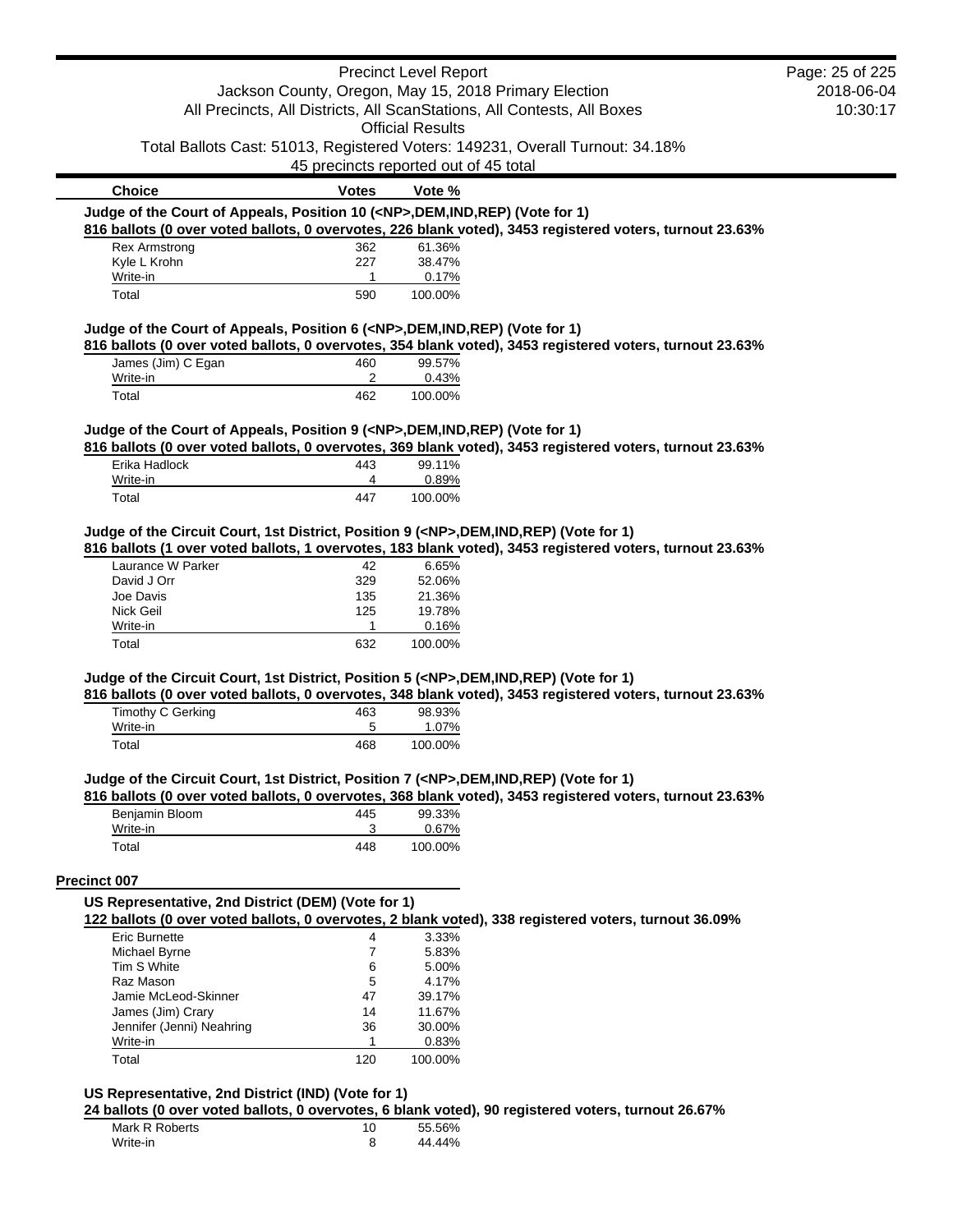# Precinct Level Report Jackson County, Oregon, May 15, 2018 Primary Election All Precincts, All Districts, All ScanStations, All Contests, All Boxes

Official Results

Total Ballots Cast: 51013, Registered Voters: 149231, Overall Turnout: 34.18%

45 precincts reported out of 45 total

| <b>Choice</b> | Votes | Vote %  |
|---------------|-------|---------|
| $\tau$ otal   | 18    | 100.00% |

### **US Representative, 2nd District (REP) (Vote for 1)**

**357 ballots (0 over voted ballots, 0 overvotes, 13 blank voted), 819 registered voters, turnout 43.59%**

| Randy Pollock    | 13  | 3.78%   |
|------------------|-----|---------|
| Greg Walden      | 267 | 77.62%  |
| Paul J Romero Jr | 62  | 18.02%  |
| Write-in         |     | 0.58%   |
| Total            | 344 | 100.00% |

#### **Governor (DEM) (Vote for 1)**

**122 ballots (0 over voted ballots, 0 overvotes, 1 blank voted), 338 registered voters, turnout 36.09%**

| Ed Jones        | 17  | 14.05%  |
|-----------------|-----|---------|
| Kate Brown      | 88  | 72.73%  |
| Candace Neville | 15  | 12.40%  |
| Write-in        |     | 0.83%   |
| Total           | 121 | 100.00% |

### **Governor (IND) (Vote for 1)**

**24 ballots (0 over voted ballots, 0 overvotes, 3 blank voted), 90 registered voters, turnout 26.67%**

| Dan (Mr P) Pistoresi   |    | 4.76%    |
|------------------------|----|----------|
| Skye J Allen           |    | $0.00\%$ |
| <b>Patrick Starnes</b> |    | 33.33%   |
| Write-in               | 13 | 61.90%   |
| Total                  | 21 | 100.00%  |

### **Governor (REP) (Vote for 1)**

**357 ballots (0 over voted ballots, 0 overvotes, 4 blank voted), 819 registered voters, turnout 43.59%**

| 163 | 46.18%   |
|-----|----------|
| 0   | $0.00\%$ |
| 87  | 24.65%   |
| 1   | 0.28%    |
| 2   | 0.57%    |
| 8   | 2.27%    |
| 0   | $0.00\%$ |
| 0   | $0.00\%$ |
| 2   | 0.57%    |
| 88  | 24.93%   |
| 2   | 0.57%    |
| 353 | 100.00%  |
|     |          |

### **State Representative, 4th District (DEM) (Vote for 1)**

**122 ballots (0 over voted ballots, 0 overvotes, 122 blank voted), 338 registered voters, turnout 36.09%**

| Write-in | 0.00% |
|----------|-------|
| Total    | 0.00% |

#### **State Representative, 4th District (IND) (Vote for 1)**

**24 ballots (0 over voted ballots, 0 overvotes, 19 blank voted), 90 registered voters, turnout 26.67%**

| Write-in | 100.00% |
|----------|---------|
| Total    | 100.00% |

### **State Representative, 4th District (REP) (Vote for 1)**

**357 ballots (0 over voted ballots, 0 overvotes, 103 blank voted), 819 registered voters, turnout 43.59%**

| Duane A Stark | 251 | 98.82%   |
|---------------|-----|----------|
| Write-in      |     | $1.18\%$ |
| Total         | 254 | 100.00%  |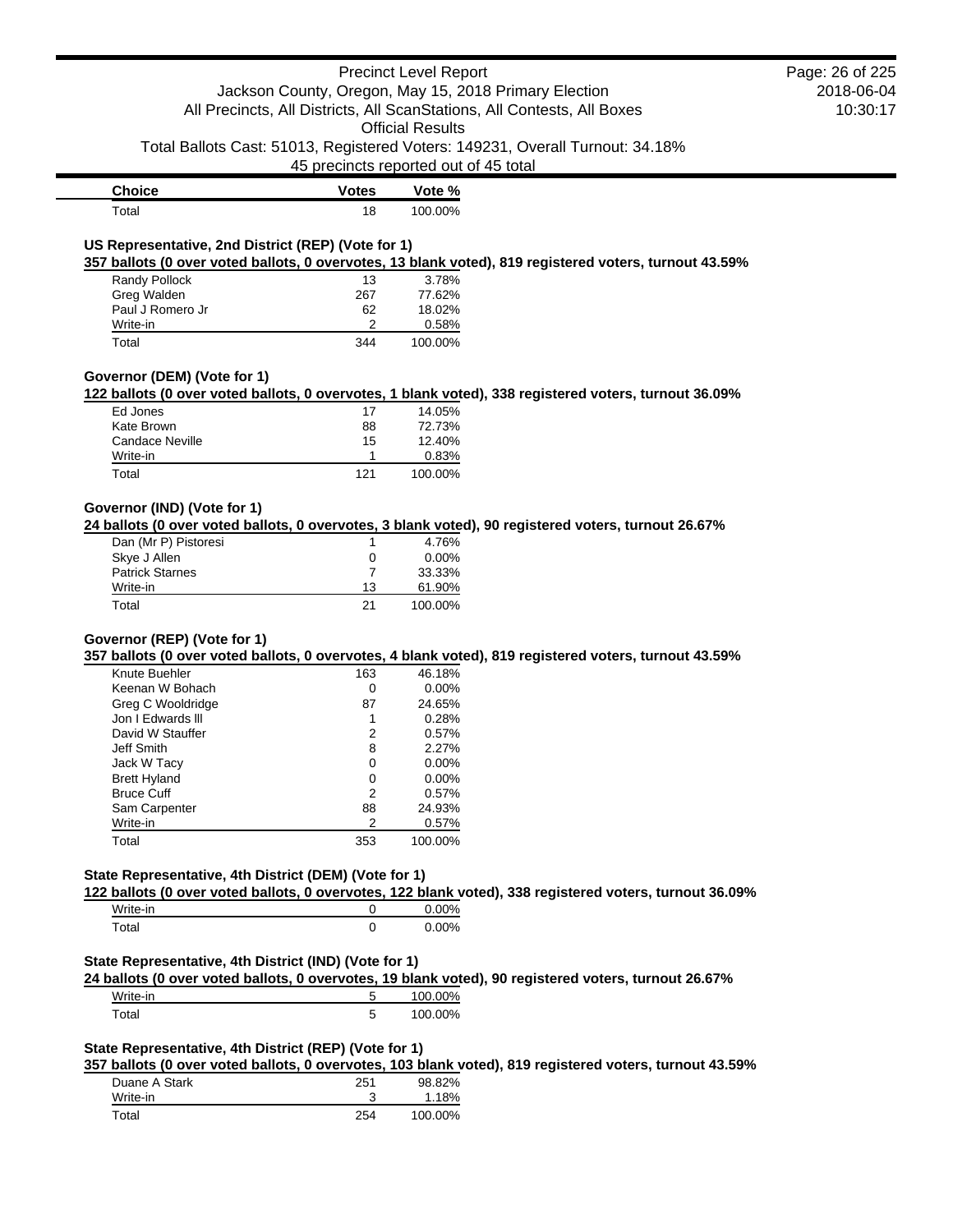|                                                                      |                                       | <b>Precinct Level Report</b> |                                                                                                         | Page: 27 of 225 |
|----------------------------------------------------------------------|---------------------------------------|------------------------------|---------------------------------------------------------------------------------------------------------|-----------------|
|                                                                      |                                       |                              | Jackson County, Oregon, May 15, 2018 Primary Election                                                   | 2018-06-04      |
|                                                                      |                                       |                              | All Precincts, All Districts, All ScanStations, All Contests, All Boxes                                 | 10:30:17        |
|                                                                      |                                       | <b>Official Results</b>      |                                                                                                         |                 |
|                                                                      |                                       |                              | Total Ballots Cast: 51013, Registered Voters: 149231, Overall Turnout: 34.18%                           |                 |
|                                                                      | 45 precincts reported out of 45 total |                              |                                                                                                         |                 |
| <b>Choice</b>                                                        | <b>Votes</b>                          | Vote %                       |                                                                                                         |                 |
| County Commissioner, Position 1 (DEM) (Vote for 1)                   |                                       |                              |                                                                                                         |                 |
|                                                                      |                                       |                              | 122 ballots (0 over voted ballots, 0 overvotes, 31 blank voted), 338 registered voters, turnout 36.09%  |                 |
| Amy Thuren                                                           | 91                                    | 100.00%                      |                                                                                                         |                 |
| Write-in<br>Total                                                    | 0<br>91                               | 0.00%<br>100.00%             |                                                                                                         |                 |
|                                                                      |                                       |                              |                                                                                                         |                 |
| County Commissioner, Position 1 (IND) (Vote for 1)                   |                                       |                              |                                                                                                         |                 |
|                                                                      |                                       |                              | 24 ballots (0 over voted ballots, 0 overvotes, 20 blank voted), 90 registered voters, turnout 26.67%    |                 |
| Write-in                                                             | 4                                     | 100.00%                      |                                                                                                         |                 |
| Total                                                                | 4                                     | 100.00%                      |                                                                                                         |                 |
| County Commissioner, Position 1 (REP) (Vote for 1)                   |                                       |                              |                                                                                                         |                 |
|                                                                      |                                       |                              | 357 ballots (0 over voted ballots, 0 overvotes, 94 blank voted), 819 registered voters, turnout 43.59%  |                 |
| <b>Rick Dyer</b>                                                     | 260                                   | 98.86%                       |                                                                                                         |                 |
| Write-in                                                             | 3                                     | 1.14%                        |                                                                                                         |                 |
| Total                                                                | 263                                   | 100.00%                      |                                                                                                         |                 |
|                                                                      |                                       |                              |                                                                                                         |                 |
| County Commissioner, Position 3 (DEM) (Vote for 1)                   |                                       |                              |                                                                                                         |                 |
| Lanita C Witt                                                        | 93                                    | 100.00%                      | 122 ballots (0 over voted ballots, 0 overvotes, 29 blank voted), 338 registered voters, turnout 36.09%  |                 |
| Write-in                                                             | $\mathbf 0$                           | 0.00%                        |                                                                                                         |                 |
| Total                                                                | 93                                    | 100.00%                      |                                                                                                         |                 |
|                                                                      |                                       |                              |                                                                                                         |                 |
| County Commissioner, Position 3 (IND) (Vote for 1)                   |                                       |                              |                                                                                                         |                 |
|                                                                      |                                       |                              | 24 ballots (0 over voted ballots, 0 overvotes, 20 blank voted), 90 registered voters, turnout 26.67%    |                 |
| Write-in                                                             | 4                                     | 100.00%                      |                                                                                                         |                 |
| Total                                                                | $\overline{4}$                        | 100.00%                      |                                                                                                         |                 |
|                                                                      |                                       |                              |                                                                                                         |                 |
| County Commissioner, Position 3 (REP) (Vote for 1)                   |                                       |                              |                                                                                                         |                 |
|                                                                      |                                       |                              | 357 ballots (0 over voted ballots, 0 overvotes, 96 blank voted), 819 registered voters, turnout 43.59%  |                 |
| <b>Colleen Roberts</b>                                               | 254<br>$\overline{7}$                 | 97.32%                       |                                                                                                         |                 |
| Write-in<br>Total                                                    | 261                                   | 2.68%<br>100.00%             |                                                                                                         |                 |
|                                                                      |                                       |                              |                                                                                                         |                 |
| Precinct Committee Person - Female Democrat 007 (DEM) (Vote for 3)   |                                       |                              |                                                                                                         |                 |
|                                                                      |                                       |                              | 122 ballots (0 over voted ballots, 0 overvotes, 278 undervotes), 338 registered voters, turnout 36.09%  |                 |
| Carol Rosenberg                                                      | 88                                    | 100.00%                      |                                                                                                         |                 |
| Write-in                                                             | 0                                     | 0.00%                        |                                                                                                         |                 |
| Write-in                                                             | 0                                     | 0.00%                        |                                                                                                         |                 |
| Write-in                                                             | 0                                     | 0.00%                        |                                                                                                         |                 |
| Total                                                                | 88                                    | 100.00%                      |                                                                                                         |                 |
| Precinct Committee Person - Male Democrat 007 (DEM) (Vote for 3)     |                                       |                              |                                                                                                         |                 |
|                                                                      |                                       |                              | 122 ballots (0 over voted ballots, 0 overvotes, 243 undervotes), 338 registered voters, turnout 36.09%  |                 |
| David Roadman                                                        | 62                                    | 50.41%                       |                                                                                                         |                 |
| Larry F Rosenberg                                                    | 61                                    | 49.59%                       |                                                                                                         |                 |
| Write-in                                                             | 0                                     | 0.00%                        |                                                                                                         |                 |
| Write-in                                                             | 0                                     | 0.00%                        |                                                                                                         |                 |
| Write-in                                                             | 0                                     | 0.00%                        |                                                                                                         |                 |
| Total                                                                | 123                                   | 100.00%                      |                                                                                                         |                 |
|                                                                      |                                       |                              |                                                                                                         |                 |
| Precinct Committee Person - Female Republican 007 (REP) (Vote for 3) |                                       |                              | 357 ballots (0 over voted ballots, 0 overvotes, 1050 undervotes), 819 registered voters, turnout 43.59% |                 |
| Write-in                                                             | 20                                    | 95.24%                       |                                                                                                         |                 |
| Write-in                                                             |                                       |                              |                                                                                                         |                 |
|                                                                      |                                       |                              |                                                                                                         |                 |
| Write-in                                                             | 0<br>1                                | 0.00%<br>4.76%               |                                                                                                         |                 |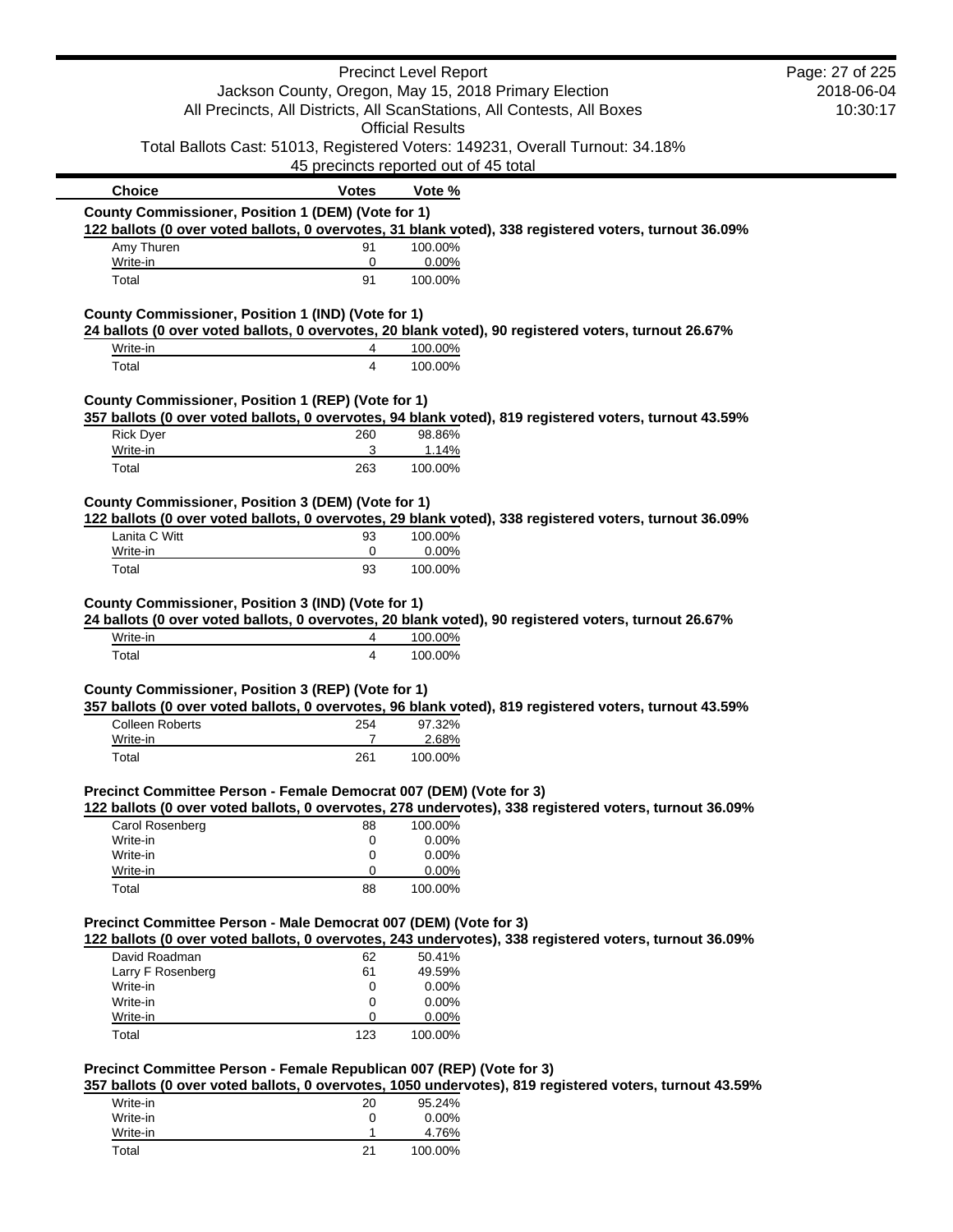|                                                                                                                                                                     |            | <b>Precinct Level Report</b>                                                  |                                                                                                          | Page: 28 of 225 |
|---------------------------------------------------------------------------------------------------------------------------------------------------------------------|------------|-------------------------------------------------------------------------------|----------------------------------------------------------------------------------------------------------|-----------------|
|                                                                                                                                                                     |            | Jackson County, Oregon, May 15, 2018 Primary Election                         |                                                                                                          | 2018-06-04      |
|                                                                                                                                                                     |            | All Precincts, All Districts, All ScanStations, All Contests, All Boxes       |                                                                                                          | 10:30:17        |
|                                                                                                                                                                     |            | <b>Official Results</b>                                                       |                                                                                                          |                 |
|                                                                                                                                                                     |            | Total Ballots Cast: 51013, Registered Voters: 149231, Overall Turnout: 34.18% |                                                                                                          |                 |
|                                                                                                                                                                     |            | 45 precincts reported out of 45 total                                         |                                                                                                          |                 |
| <b>Choice</b>                                                                                                                                                       | Votes      | Vote %                                                                        |                                                                                                          |                 |
| Precinct Committee Person - Male Republican 007 (REP) (Vote for 3)                                                                                                  |            |                                                                               |                                                                                                          |                 |
|                                                                                                                                                                     |            |                                                                               | 357 ballots (0 over voted ballots, 0 overvotes, 872 undervotes), 819 registered voters, turnout 43.59%   |                 |
| Darold L Hutsell                                                                                                                                                    | 193        | 96.98%                                                                        |                                                                                                          |                 |
| Write-in                                                                                                                                                            | 4          | 2.01%                                                                         |                                                                                                          |                 |
| Write-in                                                                                                                                                            | 1          | 0.50%                                                                         |                                                                                                          |                 |
| Write-in<br>Total                                                                                                                                                   | 1<br>199   | 0.50%<br>100.00%                                                              |                                                                                                          |                 |
|                                                                                                                                                                     |            |                                                                               |                                                                                                          |                 |
| Commissioner of the Bureau of Labor and Industries ( <np>,DEM,IND,REP) (Vote for 1)</np>                                                                            |            |                                                                               |                                                                                                          |                 |
|                                                                                                                                                                     |            |                                                                               | 533 ballots (0 over voted ballots, 0 overvotes, 111 blank voted), 1743 registered voters, turnout 30.58% |                 |
| Lou Ogden<br>Val Hoyle                                                                                                                                              | 214<br>120 | 50.71%<br>28.44%                                                              |                                                                                                          |                 |
| Jack Howard                                                                                                                                                         | 85         | 20.14%                                                                        |                                                                                                          |                 |
| Write-in                                                                                                                                                            | 3          | 0.71%                                                                         |                                                                                                          |                 |
| Total                                                                                                                                                               | 422        | 100.00%                                                                       |                                                                                                          |                 |
|                                                                                                                                                                     |            |                                                                               |                                                                                                          |                 |
| Judge of the Supreme Court, Position 3 ( <np>,DEM,IND,REP) (Vote for 1)</np>                                                                                        |            |                                                                               |                                                                                                          |                 |
|                                                                                                                                                                     |            |                                                                               | 533 ballots (0 over voted ballots, 0 overvotes, 115 blank voted), 1743 registered voters, turnout 30.58% |                 |
| Van Pounds                                                                                                                                                          | 163        | 39.00%                                                                        |                                                                                                          |                 |
| Meagan A Flynn<br>Write-in                                                                                                                                          | 253<br>2   | 60.53%<br>0.48%                                                               |                                                                                                          |                 |
|                                                                                                                                                                     |            |                                                                               |                                                                                                          |                 |
|                                                                                                                                                                     |            |                                                                               |                                                                                                          |                 |
| Total<br>Judge of the Supreme Court, Position 2 ( <np>,DEM,IND,REP) (Vote for 1)</np>                                                                               | 418        | 100.00%                                                                       | 533 ballots (0 over voted ballots, 0 overvotes, 197 blank voted), 1743 registered voters, turnout 30.58% |                 |
| Rebecca Duncan<br>Write-in                                                                                                                                          | 331<br>5   | 98.51%<br>1.49%                                                               |                                                                                                          |                 |
| Total                                                                                                                                                               | 336        | 100.00%                                                                       |                                                                                                          |                 |
|                                                                                                                                                                     |            |                                                                               |                                                                                                          |                 |
|                                                                                                                                                                     |            |                                                                               |                                                                                                          |                 |
|                                                                                                                                                                     |            |                                                                               | 533 ballots (0 over voted ballots, 0 overvotes, 121 blank voted), 1743 registered voters, turnout 30.58% |                 |
| <b>Rex Armstrong</b>                                                                                                                                                | 254        | 61.65%                                                                        |                                                                                                          |                 |
| Kyle L Krohn                                                                                                                                                        | 155        | 37.62%                                                                        |                                                                                                          |                 |
| Write-in<br>Total                                                                                                                                                   | 3<br>412   | 0.73%<br>100.00%                                                              |                                                                                                          |                 |
|                                                                                                                                                                     |            |                                                                               |                                                                                                          |                 |
|                                                                                                                                                                     |            |                                                                               |                                                                                                          |                 |
|                                                                                                                                                                     |            |                                                                               | 533 ballots (0 over voted ballots, 0 overvotes, 201 blank voted), 1743 registered voters, turnout 30.58% |                 |
| James (Jim) C Egan                                                                                                                                                  | 328        | 98.80%                                                                        |                                                                                                          |                 |
| Write-in<br>Total                                                                                                                                                   | 4<br>332   | 1.20%<br>100.00%                                                              |                                                                                                          |                 |
| Judge of the Court of Appeals, Position 10 ( <np>,DEM,IND,REP) (Vote for 1)<br/>Judge of the Court of Appeals, Position 6 (<np>,DEM,IND,REP) (Vote for 1)</np></np> |            |                                                                               |                                                                                                          |                 |
| Judge of the Court of Appeals, Position 9 ( <np>,DEM,IND,REP) (Vote for 1)</np>                                                                                     |            |                                                                               |                                                                                                          |                 |
|                                                                                                                                                                     |            |                                                                               | 533 ballots (0 over voted ballots, 0 overvotes, 218 blank voted), 1743 registered voters, turnout 30.58% |                 |
| Erika Hadlock                                                                                                                                                       | 310        | 98.41%                                                                        |                                                                                                          |                 |
| Write-in                                                                                                                                                            | 5          | 1.59%                                                                         |                                                                                                          |                 |
| Total                                                                                                                                                               | 315        | 100.00%                                                                       |                                                                                                          |                 |
|                                                                                                                                                                     |            |                                                                               |                                                                                                          |                 |
|                                                                                                                                                                     |            |                                                                               |                                                                                                          |                 |
|                                                                                                                                                                     |            |                                                                               | 533 ballots (0 over voted ballots, 0 overvotes, 95 blank voted), 1743 registered voters, turnout 30.58%  |                 |
| Laurance W Parker                                                                                                                                                   | 16         | 3.65%                                                                         |                                                                                                          |                 |
| Judge of the Circuit Court, 1st District, Position 9 ( <np>,DEM,IND,REP) (Vote for 1)<br/>David J Orr</np>                                                          | 183        | 41.78%                                                                        |                                                                                                          |                 |
| Joe Davis                                                                                                                                                           | 121        | 27.63%                                                                        |                                                                                                          |                 |
| Nick Geil<br>Write-in                                                                                                                                               | 116<br>2   | 26.48%<br>0.46%                                                               |                                                                                                          |                 |
| Total                                                                                                                                                               | 438        | 100.00%                                                                       |                                                                                                          |                 |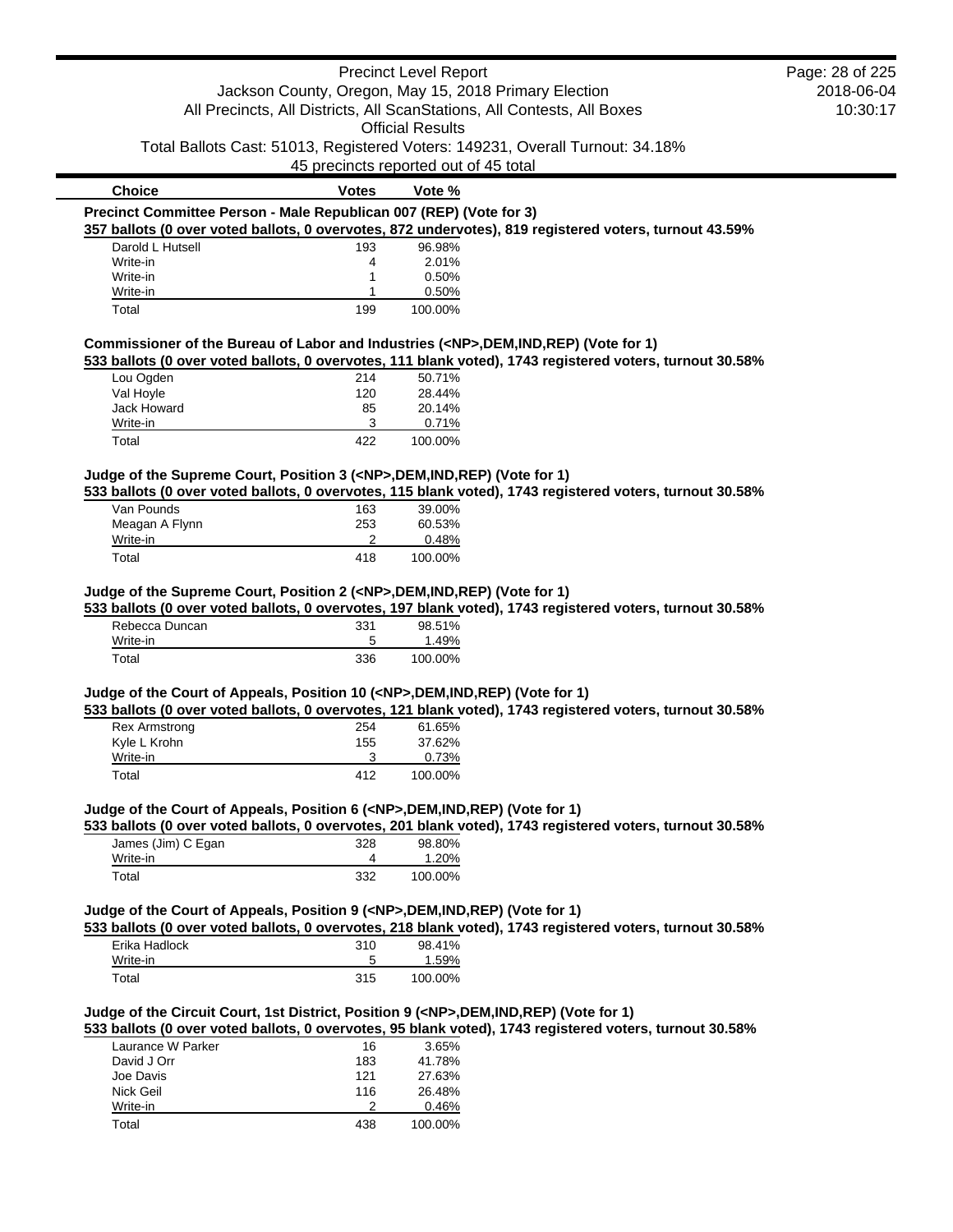|                                                                                            |                                       | <b>Precinct Level Report</b> |                                                                                                          | Page: 29 of 225 |
|--------------------------------------------------------------------------------------------|---------------------------------------|------------------------------|----------------------------------------------------------------------------------------------------------|-----------------|
|                                                                                            |                                       |                              | Jackson County, Oregon, May 15, 2018 Primary Election                                                    | 2018-06-04      |
|                                                                                            |                                       |                              | All Precincts, All Districts, All ScanStations, All Contests, All Boxes                                  | 10:30:17        |
|                                                                                            |                                       | <b>Official Results</b>      |                                                                                                          |                 |
|                                                                                            |                                       |                              | Total Ballots Cast: 51013, Registered Voters: 149231, Overall Turnout: 34.18%                            |                 |
|                                                                                            | 45 precincts reported out of 45 total |                              |                                                                                                          |                 |
| <b>Choice</b>                                                                              | <b>Votes</b>                          | Vote %                       |                                                                                                          |                 |
| Judge of the Circuit Court, 1st District, Position 5 ( <np>,DEM,IND,REP) (Vote for 1)</np> |                                       |                              | 533 ballots (0 over voted ballots, 0 overvotes, 212 blank voted), 1743 registered voters, turnout 30.58% |                 |
| Timothy C Gerking                                                                          | 319                                   | 99.38%                       |                                                                                                          |                 |
| Write-in                                                                                   | 2                                     | 0.62%                        |                                                                                                          |                 |
| Total                                                                                      | 321                                   | 100.00%                      |                                                                                                          |                 |
| Judge of the Circuit Court, 1st District, Position 7 ( <np>,DEM,IND,REP) (Vote for 1)</np> |                                       |                              |                                                                                                          |                 |
|                                                                                            |                                       |                              | 533 ballots (0 over voted ballots, 0 overvotes, 199 blank voted), 1743 registered voters, turnout 30.58% |                 |
| Benjamin Bloom                                                                             | 332                                   | 99.40%                       |                                                                                                          |                 |
| Write-in                                                                                   | 2<br>334                              | 0.60%                        |                                                                                                          |                 |
| Total                                                                                      |                                       | 100.00%                      |                                                                                                          |                 |
| Measure 15-175 Medford School District 549C Bonds ( <np>,DEM,IND,REP) (Vote for 1)</np>    |                                       |                              |                                                                                                          |                 |
|                                                                                            |                                       |                              | 1 ballots (0 over voted ballots, 0 overvotes, 0 blank voted), 1742 registered voters, turnout 0.06%      |                 |
| Yes                                                                                        | 0                                     | 0.00%                        |                                                                                                          |                 |
| No                                                                                         | 1                                     | 100.00%                      |                                                                                                          |                 |
| Total                                                                                      | $\mathbf{1}$                          | 100.00%                      |                                                                                                          |                 |
| <b>Precinct 008</b>                                                                        |                                       |                              |                                                                                                          |                 |
| US Representative, 2nd District (DEM) (Vote for 1)                                         |                                       |                              |                                                                                                          |                 |
|                                                                                            |                                       |                              | 438 ballots (2 over voted ballots, 2 overvotes, 34 blank voted), 1112 registered voters, turnout 39.39%  |                 |
| <b>Eric Burnette</b>                                                                       | 15                                    | 3.73%                        |                                                                                                          |                 |
| Michael Byrne                                                                              | 14                                    | 3.48%                        |                                                                                                          |                 |
| Tim S White                                                                                | 27                                    | 6.72%                        |                                                                                                          |                 |
| Raz Mason                                                                                  | 28                                    | 6.97%                        |                                                                                                          |                 |
| Jamie McLeod-Skinner                                                                       | 122                                   | 30.35%                       |                                                                                                          |                 |
| James (Jim) Crary<br>Jennifer (Jenni) Neahring                                             | 37<br>150                             | 9.20%<br>37.31%              |                                                                                                          |                 |
| Write-in                                                                                   | 9                                     | 2.24%                        |                                                                                                          |                 |
| Total                                                                                      | 402                                   | 100.00%                      |                                                                                                          |                 |
|                                                                                            |                                       |                              |                                                                                                          |                 |
| US Representative, 2nd District (IND) (Vote for 1)                                         |                                       |                              |                                                                                                          |                 |
|                                                                                            |                                       |                              | 81 ballots (0 over voted ballots, 0 overvotes, 15 blank voted), 335 registered voters, turnout 24.18%    |                 |
| Mark R Roberts 44                                                                          |                                       | 66.67%                       |                                                                                                          |                 |
| Write-in                                                                                   | 22                                    | 33.33%                       |                                                                                                          |                 |
| Total                                                                                      | 66                                    | 100.00%                      |                                                                                                          |                 |
| US Representative, 2nd District (REP) (Vote for 1)                                         |                                       |                              |                                                                                                          |                 |
|                                                                                            |                                       |                              | 1183 ballots (0 over voted ballots, 0 overvotes, 32 blank voted), 2560 registered voters, turnout 46.21% |                 |
| Randy Pollock                                                                              | 46                                    | 4.00%                        |                                                                                                          |                 |
| Greg Walden                                                                                | 873                                   | 75.85%                       |                                                                                                          |                 |
| Paul J Romero Jr                                                                           | 230                                   | 19.98%                       |                                                                                                          |                 |
| Write-in                                                                                   | 2                                     | 0.17%                        |                                                                                                          |                 |
| Total                                                                                      | 1151                                  | 100.00%                      |                                                                                                          |                 |
|                                                                                            |                                       |                              |                                                                                                          |                 |
| Governor (DEM) (Vote for 1)                                                                |                                       |                              |                                                                                                          |                 |
| Ed Jones                                                                                   |                                       | 9.60%                        | 438 ballots (0 over voted ballots, 0 overvotes, 11 blank voted), 1112 registered voters, turnout 39.39%  |                 |
| Kate Brown                                                                                 | 41<br>318                             | 74.47%                       |                                                                                                          |                 |
| <b>Candace Neville</b>                                                                     | 58                                    | 13.58%                       |                                                                                                          |                 |
| Write-in                                                                                   | 10                                    | 2.34%                        |                                                                                                          |                 |
| Total                                                                                      | 427                                   | 100.00%                      |                                                                                                          |                 |
|                                                                                            |                                       |                              |                                                                                                          |                 |
| Governor (IND) (Vote for 1)                                                                |                                       |                              |                                                                                                          |                 |
|                                                                                            |                                       |                              | 81 ballots (0 over voted ballots, 0 overvotes, 10 blank voted), 335 registered voters, turnout 24.18%    |                 |
| Dan (Mr P) Pistoresi<br>Skye J Allen                                                       | 9<br>2                                | 12.68%<br>2.82%              |                                                                                                          |                 |
| <b>Patrick Starnes</b>                                                                     | 21                                    | 29.58%                       |                                                                                                          |                 |
|                                                                                            |                                       |                              |                                                                                                          |                 |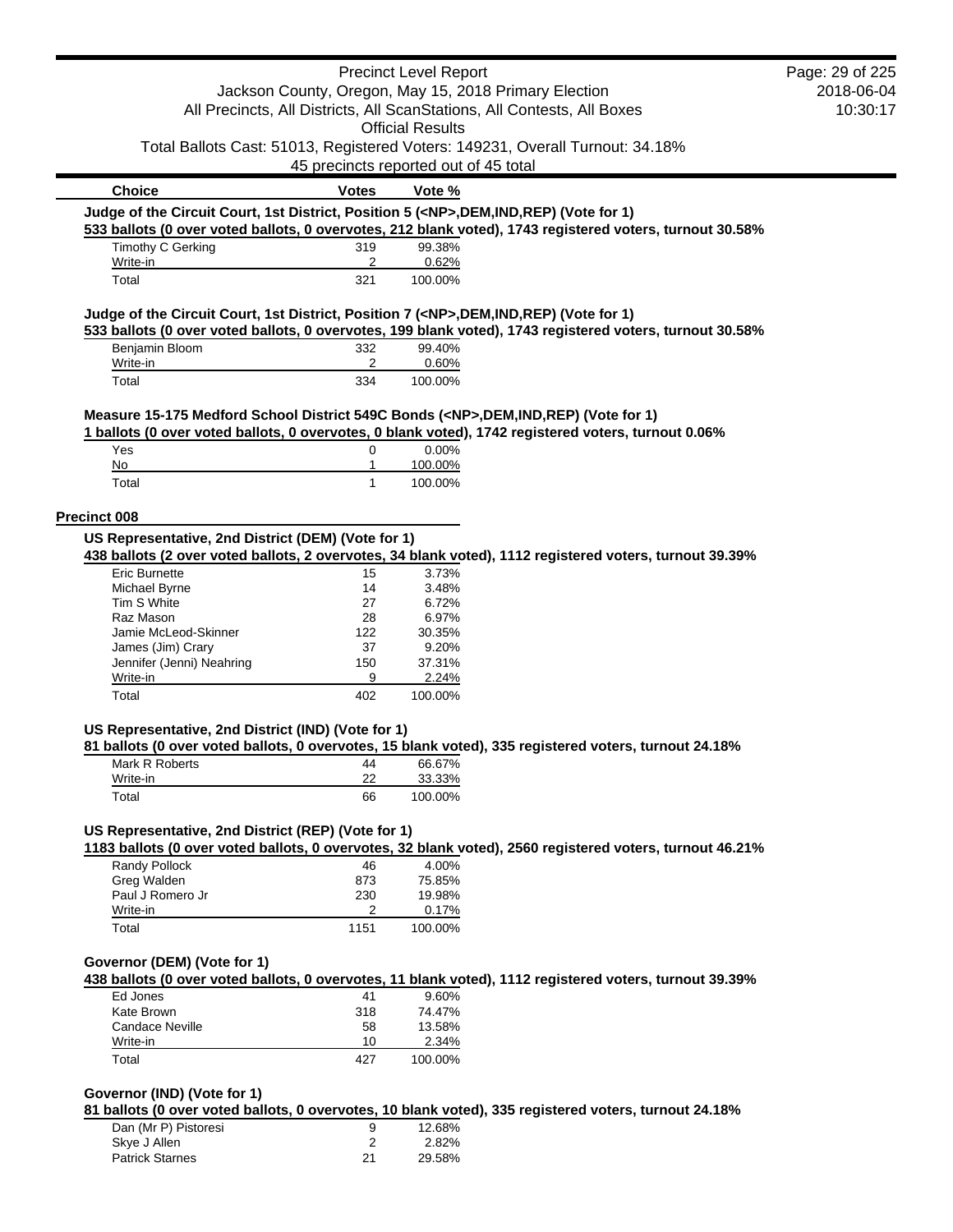| <b>Choice</b> | <b>Votes</b> | Vote %  |
|---------------|--------------|---------|
| Write-in      | 39           | 54.93%  |
| Total         |              | 100.00% |

### **Governor (REP) (Vote for 1)**

**1183 ballots (0 over voted ballots, 0 overvotes, 19 blank voted), 2560 registered voters, turnout 46.21%**

| Knute Buehler       | 573  | 49.23%   |
|---------------------|------|----------|
| Keenan W Bohach     |      | 0.09%    |
| Greg C Wooldridge   | 241  | 20.70%   |
| Jon I Edwards III   | 0    | $0.00\%$ |
| David W Stauffer    |      | 0.60%    |
| Jeff Smith          | 16   | 1.37%    |
| Jack W Tacy         | 2    | 0.17%    |
| <b>Brett Hyland</b> | 0    | $0.00\%$ |
| <b>Bruce Cuff</b>   | 11   | 0.95%    |
| Sam Carpenter       | 311  | 26.72%   |
| Write-in            | 2    | 0.17%    |
| Total               | 1164 | 100.00%  |

### **State Representative, 4th District (DEM) (Vote for 1)**

**438 ballots (0 over voted ballots, 0 overvotes, 415 blank voted), 1112 registered voters, turnout 39.39%**

| Write-in    | າາ<br>∠ ∪ | 100.00% |
|-------------|-----------|---------|
| $\tau$ otal | າາ<br>27  | 100.00% |

### **State Representative, 4th District (IND) (Vote for 1)**

**81 ballots (0 over voted ballots, 0 overvotes, 59 blank voted), 335 registered voters, turnout 24.18%**

| Write-in          | າາ | 100.00% |
|-------------------|----|---------|
| <sup>-</sup> otal | າາ | 100.00% |

### **State Representative, 4th District (REP) (Vote for 1)**

**1180 ballots (0 over voted ballots, 0 overvotes, 320 blank voted), 2554 registered voters, turnout 46.20%**

| Duane A Stark | 853 | 99.19%   |
|---------------|-----|----------|
| Write-in      |     | $0.81\%$ |
| Total         | 860 | 100.00%  |

### **State Representative, 55th District (DEM) (Vote for 1)**

| 0 ballots (0 over voted ballots, 0 overvotes, 0 blank voted) |   |          |
|--------------------------------------------------------------|---|----------|
| Karen Rippberger                                             | O | $0.00\%$ |
| Write-in                                                     | O | $0.00\%$ |
| Total                                                        | O | $0.00\%$ |

### **State Representative, 55th District (IND) (Vote for 1)**

|          | 0 ballots (0 over voted ballots, 0 overvotes, 0 blank voted) |          |
|----------|--------------------------------------------------------------|----------|
| Write-in |                                                              | 0.00%    |
| Total    |                                                              | $0.00\%$ |

#### **State Representative, 55th District (REP) (Vote for 1)**

**3 ballots (0 over voted ballots, 0 overvotes, 2 blank voted), 6 registered voters, turnout 50.00%**

| Mike McLane | 100.00%  |
|-------------|----------|
| Write-in    | $0.00\%$ |
| Total       | 100.00%  |

# **County Commissioner, Position 1 (DEM) (Vote for 1)**

**438 ballots (0 over voted ballots, 0 overvotes, 102 blank voted), 1112 registered voters, turnout 39.39%**

| Amy Thuren | 330 | 98.21%  |
|------------|-----|---------|
| Write-in   |     | 1.79%   |
| Total      | 336 | 100.00% |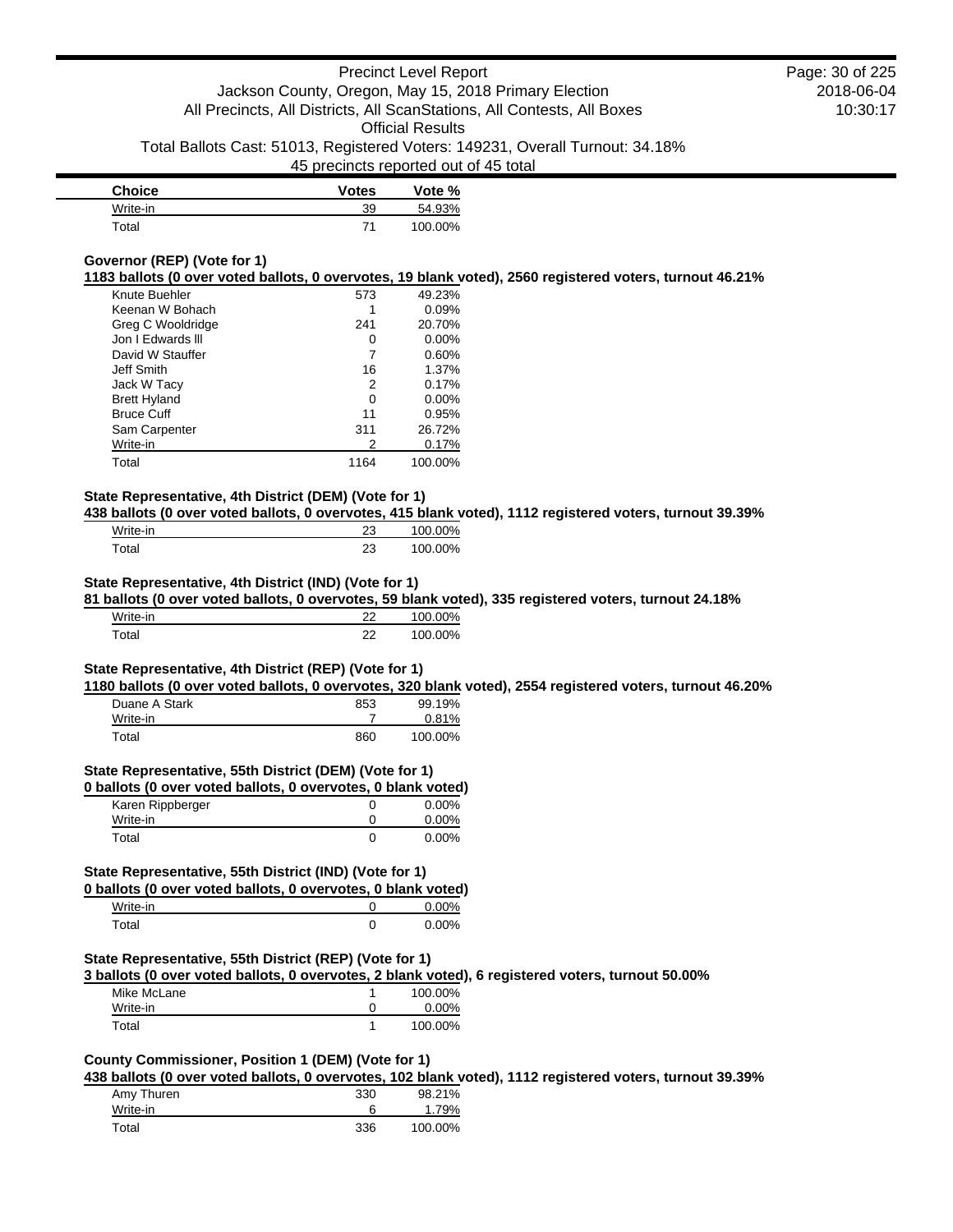|                                                                     |                                       | <b>Precinct Level Report</b> |                                                                                                           | Page: 31 of 225 |
|---------------------------------------------------------------------|---------------------------------------|------------------------------|-----------------------------------------------------------------------------------------------------------|-----------------|
|                                                                     |                                       |                              | Jackson County, Oregon, May 15, 2018 Primary Election                                                     | 2018-06-04      |
|                                                                     |                                       |                              | All Precincts, All Districts, All ScanStations, All Contests, All Boxes                                   | 10:30:17        |
|                                                                     |                                       | <b>Official Results</b>      |                                                                                                           |                 |
|                                                                     |                                       |                              | Total Ballots Cast: 51013, Registered Voters: 149231, Overall Turnout: 34.18%                             |                 |
|                                                                     | 45 precincts reported out of 45 total |                              |                                                                                                           |                 |
|                                                                     |                                       |                              |                                                                                                           |                 |
| <b>Choice</b>                                                       | <b>Votes</b>                          | Vote %                       |                                                                                                           |                 |
| County Commissioner, Position 1 (IND) (Vote for 1)                  |                                       |                              | 81 ballots (0 over voted ballots, 0 overvotes, 59 blank voted), 335 registered voters, turnout 24.18%     |                 |
| Write-in                                                            | 22                                    | 100.00%                      |                                                                                                           |                 |
| Total                                                               | 22                                    | 100.00%                      |                                                                                                           |                 |
| County Commissioner, Position 1 (REP) (Vote for 1)                  |                                       |                              |                                                                                                           |                 |
|                                                                     |                                       |                              | 1183 ballots (0 over voted ballots, 0 overvotes, 287 blank voted), 2560 registered voters, turnout 46.21% |                 |
| <b>Rick Dyer</b>                                                    | 894                                   | 99.78%                       |                                                                                                           |                 |
| Write-in                                                            | 2                                     | 0.22%                        |                                                                                                           |                 |
| Total                                                               | 896                                   | 100.00%                      |                                                                                                           |                 |
| County Commissioner, Position 3 (DEM) (Vote for 1)                  |                                       |                              |                                                                                                           |                 |
|                                                                     |                                       |                              | 438 ballots (0 over voted ballots, 0 overvotes, 97 blank voted), 1112 registered voters, turnout 39.39%   |                 |
| Lanita C Witt                                                       | 335                                   | 98.24%                       |                                                                                                           |                 |
| Write-in                                                            | 6                                     | 1.76%                        |                                                                                                           |                 |
| Total                                                               | 341                                   | 100.00%                      |                                                                                                           |                 |
| County Commissioner, Position 3 (IND) (Vote for 1)                  |                                       |                              |                                                                                                           |                 |
|                                                                     |                                       |                              | 81 ballots (0 over voted ballots, 0 overvotes, 55 blank voted), 335 registered voters, turnout 24.18%     |                 |
| Write-in                                                            | 26                                    | 100.00%                      |                                                                                                           |                 |
| Total                                                               | 26                                    | 100.00%                      |                                                                                                           |                 |
|                                                                     |                                       |                              |                                                                                                           |                 |
| County Commissioner, Position 3 (REP) (Vote for 1)                  |                                       |                              | 1183 ballots (0 over voted ballots, 0 overvotes, 222 blank voted), 2560 registered voters, turnout 46.21% |                 |
| <b>Colleen Roberts</b>                                              | 957                                   | 99.58%                       |                                                                                                           |                 |
| Write-in                                                            | 4                                     | 0.42%                        |                                                                                                           |                 |
| Total                                                               | 961                                   | 100.00%                      |                                                                                                           |                 |
| Precinct Committee Person - Female Democrat 008 (DEM) (Vote for 12) |                                       |                              |                                                                                                           |                 |
|                                                                     |                                       |                              | 438 ballots (0 over voted ballots, 0 overvotes, 4906 undervotes), 1112 registered voters, turnout 39.39%  |                 |
| Melody O'Brien                                                      | 305                                   | 87.14%                       |                                                                                                           |                 |
| Write-in                                                            | 15                                    | 4.29%                        |                                                                                                           |                 |
| Write-in                                                            | 3                                     | 0.86%                        |                                                                                                           |                 |
| Write-in                                                            | 3                                     | 0.86%                        |                                                                                                           |                 |
| Write-in                                                            | 3                                     | 0.86%                        |                                                                                                           |                 |
| Write-in                                                            | 3                                     | 0.86%                        |                                                                                                           |                 |
| Write-in                                                            | 3                                     | 0.86%                        |                                                                                                           |                 |
| Write-in                                                            | 3                                     | 0.86%                        |                                                                                                           |                 |
| Write-in                                                            | 3                                     | 0.86%                        |                                                                                                           |                 |
| Write-in                                                            | 3                                     | 0.86%                        |                                                                                                           |                 |
| Write-in                                                            | 3                                     | 0.86%                        |                                                                                                           |                 |
|                                                                     |                                       | 0.86%                        |                                                                                                           |                 |
| Write-in                                                            | 3                                     |                              |                                                                                                           |                 |
| Write-in<br>Total                                                   | 0<br>350                              | 0.00%<br>100.00%             |                                                                                                           |                 |
|                                                                     |                                       |                              |                                                                                                           |                 |
| Precinct Committee Person - Male Democrat 008 (DEM) (Vote for 12)   |                                       |                              |                                                                                                           |                 |
|                                                                     |                                       |                              | 438 ballots (0 over voted ballots, 0 overvotes, 4750 undervotes), 1112 registered voters, turnout 39.39%  |                 |
| Richard O'Brien                                                     | 256                                   | 50.59%                       |                                                                                                           |                 |
| <b>Myron Switzer</b>                                                | 213                                   | 42.09%                       |                                                                                                           |                 |
| Write-in                                                            | 10                                    | 1.98%                        |                                                                                                           |                 |
| Write-in                                                            | 3                                     | 0.59%                        |                                                                                                           |                 |
|                                                                     |                                       |                              |                                                                                                           |                 |

| $V = V - V - V$ | ιv | 70 / 1 |
|-----------------|----|--------|
| Write-in        | 3  | 0.59%  |
| Write-in        | 3  | 0.59%  |
| Write-in        | 3  | 0.59%  |
| Write-in        | 3  | 0.59%  |
| Write-in        | 3  | 0.59%  |
| Write-in        | 3  | 0.59%  |
| Write-in        | 3  | 0.59%  |
| Write-in        | 3  | 0.59%  |
| Write-in        | 3  | 0.59%  |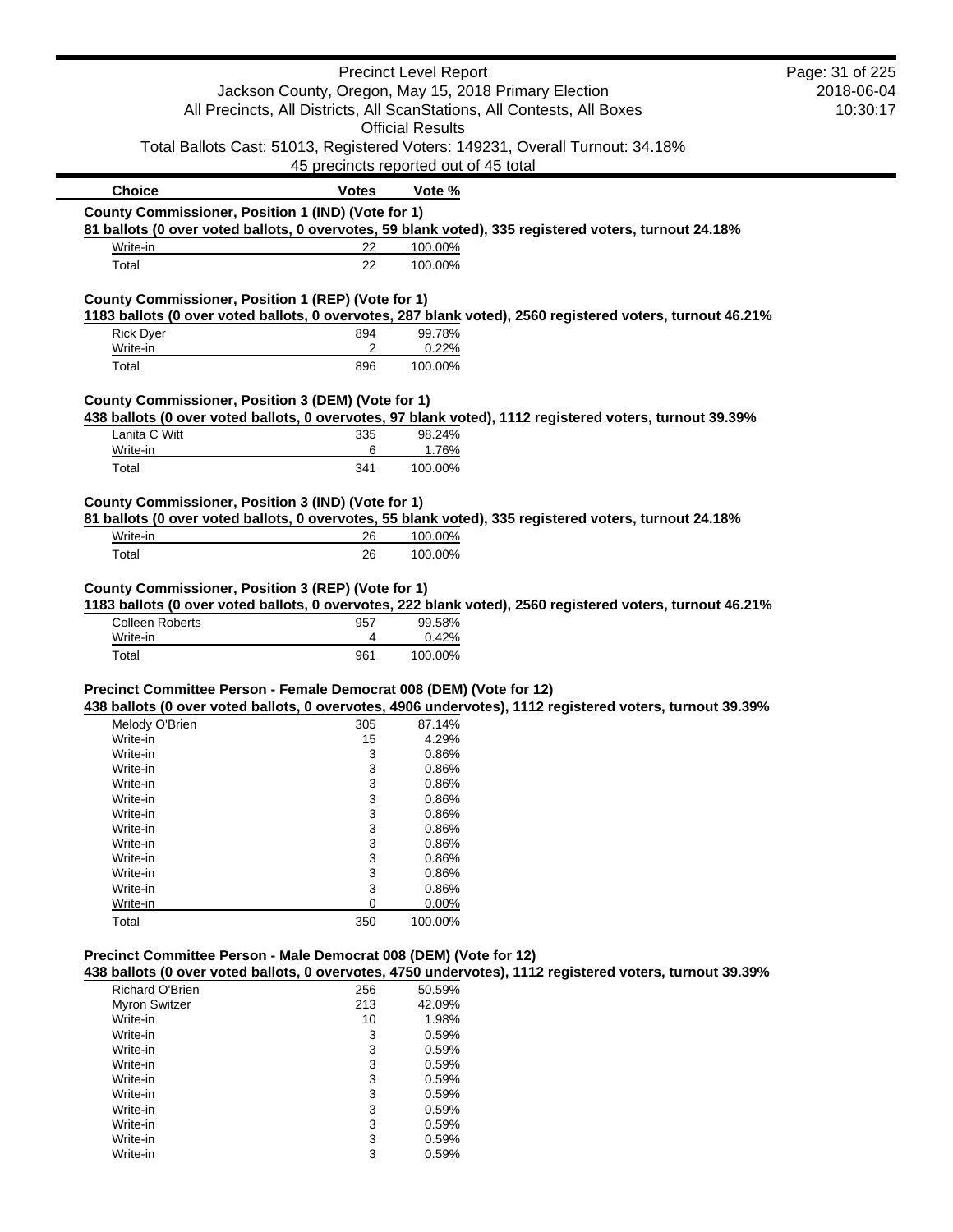| <b>Choice</b> | <b>Votes</b> | Vote %   |
|---------------|--------------|----------|
| Write-in      | 0            | $0.00\%$ |
| Write-in      | 0            | 0.00%    |
| Total         | 506          | 100.00%  |

#### **Precinct Committee Person - Female Republican 008 (REP) (Vote for 12)**

**1183 ballots (0 over voted ballots, 0 overvotes, 13487 undervotes), 2560 registered voters, turnout 46.21%**

| Phyllis A Fletcher | 669 | 94.36%   |
|--------------------|-----|----------|
| Write-in           | 19  | 2.68%    |
| Write-in           | 12  | 1.69%    |
| Write-in           | 6   | 0.85%    |
| Write-in           | 2   | 0.28%    |
| Write-in           | 1   | 0.14%    |
| Write-in           | 0   | $0.00\%$ |
| Write-in           | 0   | $0.00\%$ |
| Write-in           | 0   | $0.00\%$ |
| Write-in           | 0   | $0.00\%$ |
| Write-in           | 0   | $0.00\%$ |
| Write-in           | 0   | $0.00\%$ |
| Write-in           | 0   | $0.00\%$ |
| Total              | 709 | 100.00%  |
|                    |     |          |

### **Precinct Committee Person - Male Republican 008 (REP) (Vote for 12)**

**1183 ballots (0 over voted ballots, 0 overvotes, 14125 undervotes), 2560 registered voters, turnout 46.21%**

| Write-in | 60 | 84.51%   |
|----------|----|----------|
| Write-in | 6  | 8.45%    |
| Write-in | 5  | 7.04%    |
| Write-in | 0  | $0.00\%$ |
| Write-in | 0  | 0.00%    |
| Write-in | 0  | $0.00\%$ |
| Write-in | 0  | $0.00\%$ |
| Write-in | 0  | $0.00\%$ |
| Write-in | 0  | 0.00%    |
| Write-in | 0  | $0.00\%$ |
| Write-in | 0  | $0.00\%$ |
| Write-in | 0  | $0.00\%$ |
| Total    | 71 | 100.00%  |

#### **Commissioner of the Bureau of Labor and Industries (<NP>,DEM,IND,REP) (Vote for 1)**

**1864 ballots (2 over voted ballots, 2 overvotes, 386 blank voted), 6085 registered voters, turnout 30.63%**

| Lou Ogden   | 752  | 50.95%  |
|-------------|------|---------|
| Val Hoyle   | 508  | 34.42%  |
| Jack Howard | 214  | 14.50%  |
| Write-in    |      | 0.14%   |
| Total       | 1476 | 100.00% |

# **Judge of the Supreme Court, Position 3 (<NP>,DEM,IND,REP) (Vote for 1)**

**1864 ballots (0 over voted ballots, 0 overvotes, 391 blank voted), 6085 registered voters, turnout 30.63%**

| Van Pounds     | 557  | 37.81%  |
|----------------|------|---------|
| Meagan A Flynn | 913  | 61.98%  |
| Write-in       |      | 0.20%   |
| Total          | 1473 | 100.00% |
|                |      |         |

### **Judge of the Supreme Court, Position 2 (<NP>,DEM,IND,REP) (Vote for 1)**

**1864 ballots (0 over voted ballots, 0 overvotes, 688 blank voted), 6085 registered voters, turnout 30.63%**

| Rebecca Duncan | 1166 | 99.15%  |
|----------------|------|---------|
| Write-in       | 10   | 0.85%   |
| Total          | 1176 | 100.00% |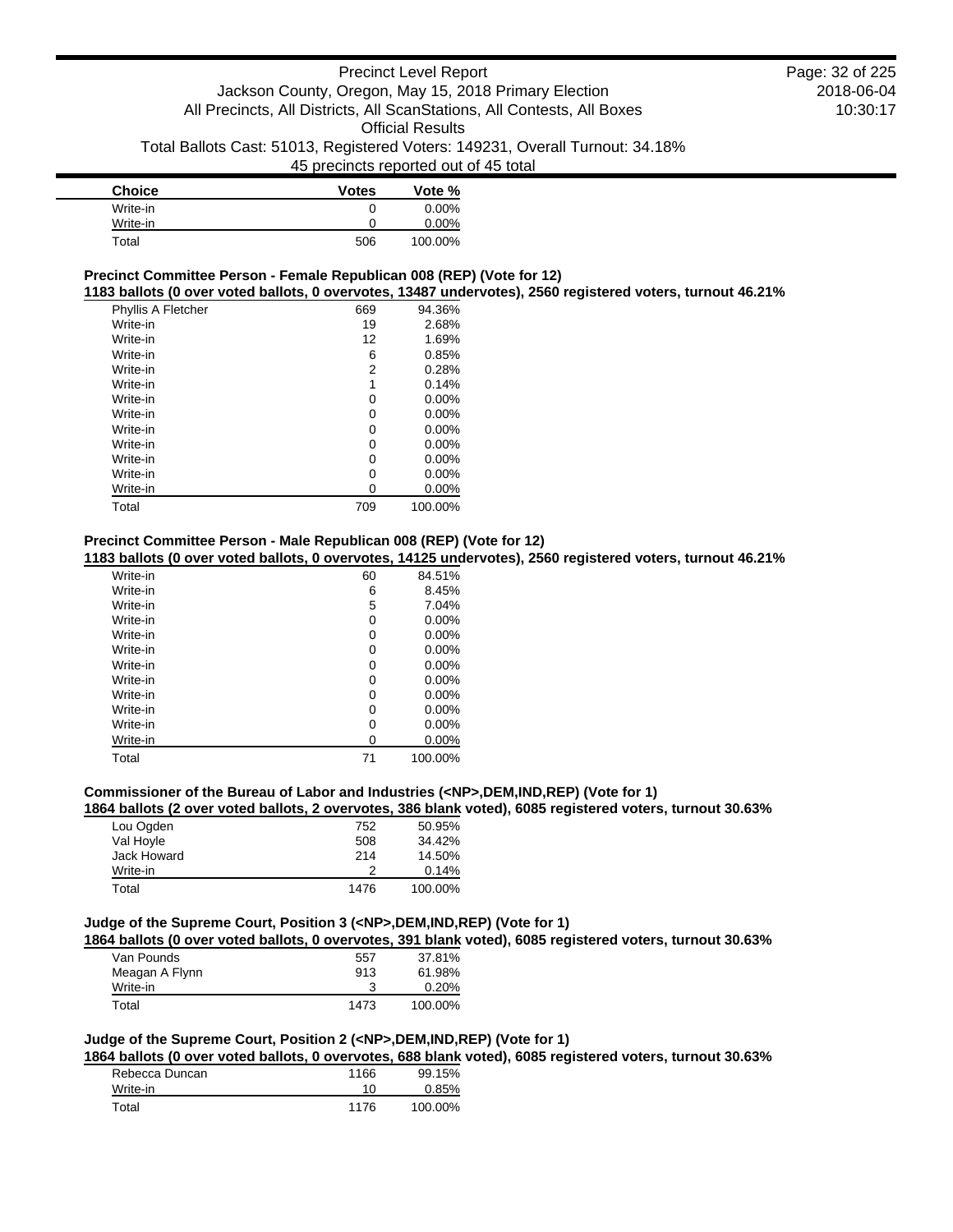|                                                                                            |                   | <b>Precinct Level Report</b>                          |                                                                                                           | Page: 33 of 225 |
|--------------------------------------------------------------------------------------------|-------------------|-------------------------------------------------------|-----------------------------------------------------------------------------------------------------------|-----------------|
|                                                                                            |                   | Jackson County, Oregon, May 15, 2018 Primary Election |                                                                                                           | 2018-06-04      |
|                                                                                            |                   |                                                       | All Precincts, All Districts, All ScanStations, All Contests, All Boxes                                   | 10:30:17        |
|                                                                                            |                   | <b>Official Results</b>                               |                                                                                                           |                 |
|                                                                                            |                   |                                                       | Total Ballots Cast: 51013, Registered Voters: 149231, Overall Turnout: 34.18%                             |                 |
|                                                                                            |                   | 45 precincts reported out of 45 total                 |                                                                                                           |                 |
|                                                                                            |                   |                                                       |                                                                                                           |                 |
| <b>Choice</b>                                                                              | <b>Votes</b>      | Vote %                                                |                                                                                                           |                 |
| Judge of the Court of Appeals, Position 10 ( <np>,DEM,IND,REP) (Vote for 1)</np>           |                   |                                                       |                                                                                                           |                 |
|                                                                                            |                   |                                                       | 1864 ballots (1 over voted ballots, 1 overvotes, 429 blank voted), 6085 registered voters, turnout 30.63% |                 |
| <b>Rex Armstrong</b>                                                                       | 839               | 58.51%                                                |                                                                                                           |                 |
| Kyle L Krohn                                                                               | 592               | 41.28%                                                |                                                                                                           |                 |
| Write-in                                                                                   | 3                 | 0.21%                                                 |                                                                                                           |                 |
| Total                                                                                      | 1434              | 100.00%                                               |                                                                                                           |                 |
| Judge of the Court of Appeals, Position 6 ( <np>,DEM,IND,REP) (Vote for 1)</np>            |                   |                                                       |                                                                                                           |                 |
|                                                                                            |                   |                                                       | 1864 ballots (0 over voted ballots, 0 overvotes, 674 blank voted), 6085 registered voters, turnout 30.63% |                 |
| James (Jim) C Egan                                                                         | 1183              | 99.41%                                                |                                                                                                           |                 |
| Write-in                                                                                   | $\overline{7}$    | 0.59%                                                 |                                                                                                           |                 |
| Total                                                                                      | 1190              | 100.00%                                               |                                                                                                           |                 |
|                                                                                            |                   |                                                       |                                                                                                           |                 |
| Judge of the Court of Appeals, Position 9 ( <np>,DEM,IND,REP) (Vote for 1)</np>            |                   |                                                       |                                                                                                           |                 |
|                                                                                            |                   |                                                       | 1864 ballots (0 over voted ballots, 0 overvotes, 739 blank voted), 6085 registered voters, turnout 30.63% |                 |
| Erika Hadlock                                                                              | 1113              | 98.93%                                                |                                                                                                           |                 |
| Write-in                                                                                   | 12                | 1.07%                                                 |                                                                                                           |                 |
| Total                                                                                      | 1125              | 100.00%                                               |                                                                                                           |                 |
| David J Orr<br>Joe Davis<br>Nick Geil                                                      | 636<br>321<br>419 | 43.74%<br>22.08%<br>28.82%                            |                                                                                                           |                 |
| Write-in                                                                                   | 2                 | 0.14%                                                 |                                                                                                           |                 |
| Total                                                                                      | 1454              | 100.00%                                               |                                                                                                           |                 |
| Judge of the Circuit Court, 1st District, Position 5 ( <np>,DEM,IND,REP) (Vote for 1)</np> |                   |                                                       |                                                                                                           |                 |
|                                                                                            |                   |                                                       | 1864 ballots (0 over voted ballots, 0 overvotes, 734 blank voted), 6085 registered voters, turnout 30.63% |                 |
| Timothy C Gerking                                                                          | 1120              | 99.12%                                                |                                                                                                           |                 |
| Write-in                                                                                   | 10                | 0.88%                                                 |                                                                                                           |                 |
| Total                                                                                      | 1130              | 100.00%                                               |                                                                                                           |                 |
|                                                                                            |                   |                                                       |                                                                                                           |                 |
| Judge of the Circuit Court, 1st District, Position 7 ( <np>,DEM,IND,REP) (Vote for 1)</np> |                   |                                                       | 1864 ballots (0 over voted ballots, 0 overvotes, 675 blank voted), 6085 registered voters, turnout 30.63% |                 |
| Benjamin Bloom                                                                             | 1174              | 98.74%                                                |                                                                                                           |                 |
| Write-in                                                                                   | 15                | 1.26%                                                 |                                                                                                           |                 |
| Total                                                                                      | 1189              | 100.00%                                               |                                                                                                           |                 |
|                                                                                            |                   |                                                       |                                                                                                           |                 |
| Precinct 009                                                                               |                   |                                                       |                                                                                                           |                 |
| US Representative, 2nd District (DEM) (Vote for 1)                                         |                   |                                                       |                                                                                                           |                 |
|                                                                                            |                   |                                                       | 80 ballots (0 over voted ballots, 0 overvotes, 7 blank voted), 212 registered voters, turnout 37.74%      |                 |
| <b>Eric Burnette</b>                                                                       | 5                 | 6.85%                                                 |                                                                                                           |                 |
| Michael Byrne                                                                              | 3                 | 4.11%                                                 |                                                                                                           |                 |
| Tim S White                                                                                | $\mathbf{1}$      | 1.37%                                                 |                                                                                                           |                 |
| Raz Mason                                                                                  | 5                 | 6.85%                                                 |                                                                                                           |                 |
| Jamie McLeod-Skinner                                                                       | 24                | 32.88%                                                |                                                                                                           |                 |
| James (Jim) Crary                                                                          | 11                | 15.07%                                                |                                                                                                           |                 |
| Jennifer (Jenni) Neahring                                                                  | 23                | 31.51%                                                |                                                                                                           |                 |
| Write-in                                                                                   | 1                 | 1.37%                                                 |                                                                                                           |                 |
|                                                                                            |                   |                                                       |                                                                                                           |                 |
| Total                                                                                      | 73                | 100.00%                                               |                                                                                                           |                 |

#### **US Representative, 2nd District (IND) (Vote for 1)**

**11 ballots (0 over voted ballots, 0 overvotes, 6 blank voted), 54 registered voters, turnout 20.37%**

| Mark R Roberts | 100.00%  |
|----------------|----------|
| Write-in       | $0.00\%$ |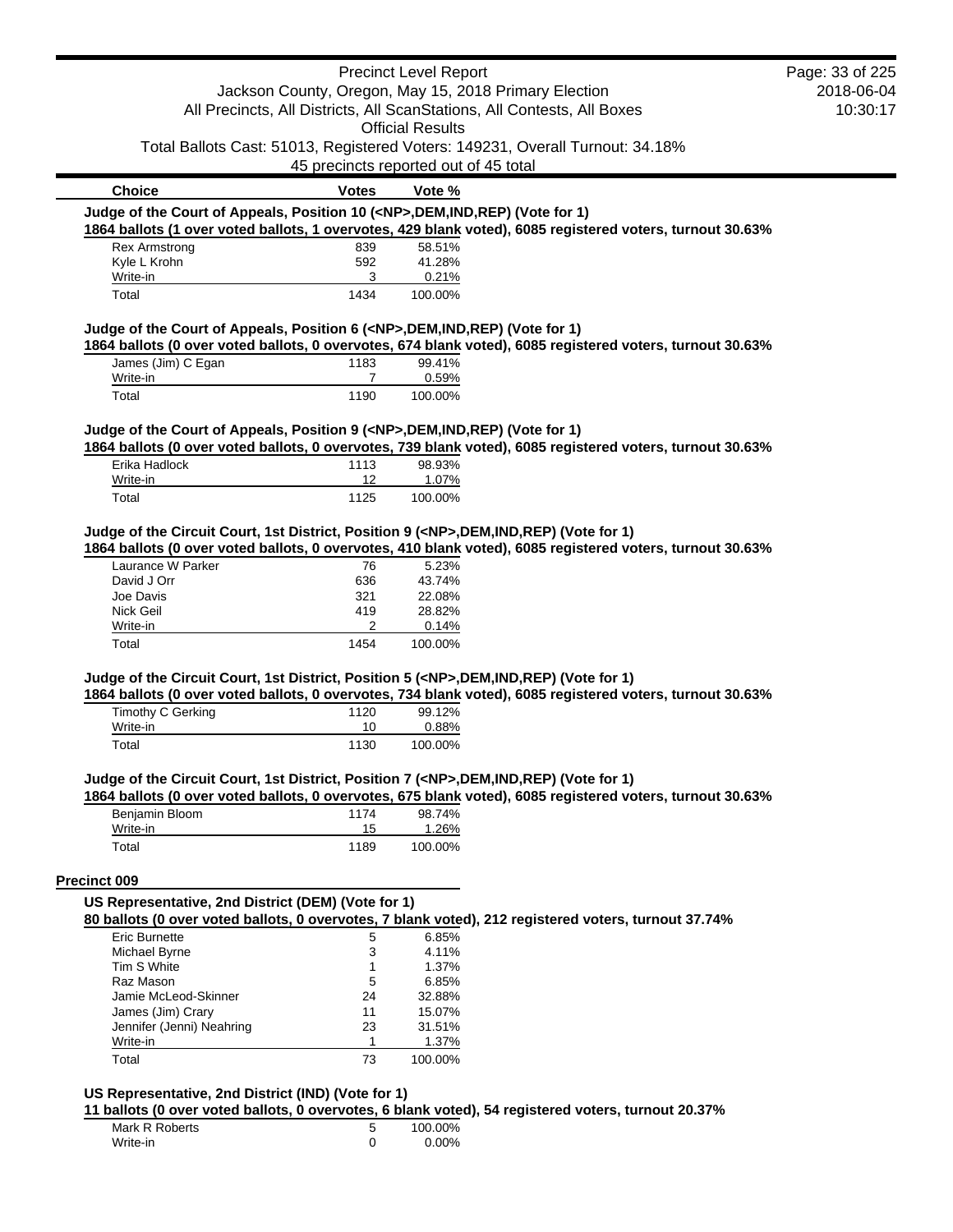### Precinct Level Report Jackson County, Oregon, May 15, 2018 Primary Election All Precincts, All Districts, All ScanStations, All Contests, All Boxes Official Results Total Ballots Cast: 51013, Registered Voters: 149231, Overall Turnout: 34.18% 45 precincts reported out of 45 total 2018-06-04 10:30:17 **Choice Votes Vote %** Total 5 100.00% **US Representative, 2nd District (REP) (Vote for 1) 102 ballots (0 over voted ballots, 0 overvotes, 8 blank voted), 298 registered voters, turnout 34.23%** Randy Pollock 9 9.57% Greg Walden 54 57.45% Paul J Romero Jr 31 Write-in 0 0.00% Total 94 100.00% **Governor (DEM) (Vote for 1) 80 ballots (0 over voted ballots, 0 overvotes, 0 blank voted), 212 registered voters, turnout 37.74%** Ed Jones 13 16.25% Kate Brown 62 77.50% Candace Neville **4** 5.00% Write-in 1.25% Total 80 100.00% **Governor (IND) (Vote for 1) 11 ballots (0 over voted ballots, 0 overvotes, 2 blank voted), 54 registered voters, turnout 20.37%** Dan (Mr P) Pistoresi 1 11.11% Skye J Allen 33.33% Page: 34 of 225

|                        |   | .        |
|------------------------|---|----------|
| Skye J Allen           | 3 | 33.33%   |
| <b>Patrick Starnes</b> | Ω | $0.00\%$ |
| Write-in               | 5 | 55.56%   |
| Total                  | 9 | 100.00%  |
|                        |   |          |

### **Governor (REP) (Vote for 1)**

**102 ballots (0 over voted ballots, 0 overvotes, 3 blank voted), 298 registered voters, turnout 34.23%**

| Keenan W Bohach<br>Greg C Wooldridge | 2<br>14 | 2.02%<br>14.14% |
|--------------------------------------|---------|-----------------|
|                                      |         |                 |
|                                      |         |                 |
| Jon I Edwards III                    | 0       | $0.00\%$        |
| David W Stauffer                     | 0       | $0.00\%$        |
| Jeff Smith                           | 2       | 2.02%           |
| Jack W Tacy                          | 1       | 1.01%           |
| <b>Brett Hyland</b>                  | 0       | $0.00\%$        |
| <b>Bruce Cuff</b>                    | 3       | 3.03%           |
| Sam Carpenter                        | 35      | 35.35%          |
| Write-in                             | O       | $0.00\%$        |
| Total                                | 99      | 100.00%         |

## **State Representative, 4th District (DEM) (Vote for 1)**

**80 ballots (0 over voted ballots, 0 overvotes, 75 blank voted), 212 registered voters, turnout 37.74%**

| Write-in | 100.00% |
|----------|---------|
| Total    | 100.00% |

#### **State Representative, 4th District (IND) (Vote for 1)**

**11 ballots (0 over voted ballots, 0 overvotes, 11 blank voted), 54 registered voters, turnout 20.37%**

| Write-in | 0.00% |
|----------|-------|
| Total    | 0.00% |

### **State Representative, 4th District (REP) (Vote for 1)**

**102 ballots (0 over voted ballots, 0 overvotes, 29 blank voted), 298 registered voters, turnout 34.23%**

| Duane A Stark | 73 | 100.00%  |
|---------------|----|----------|
| Write-in      |    | $0.00\%$ |
| Total         | 73 | 100.00%  |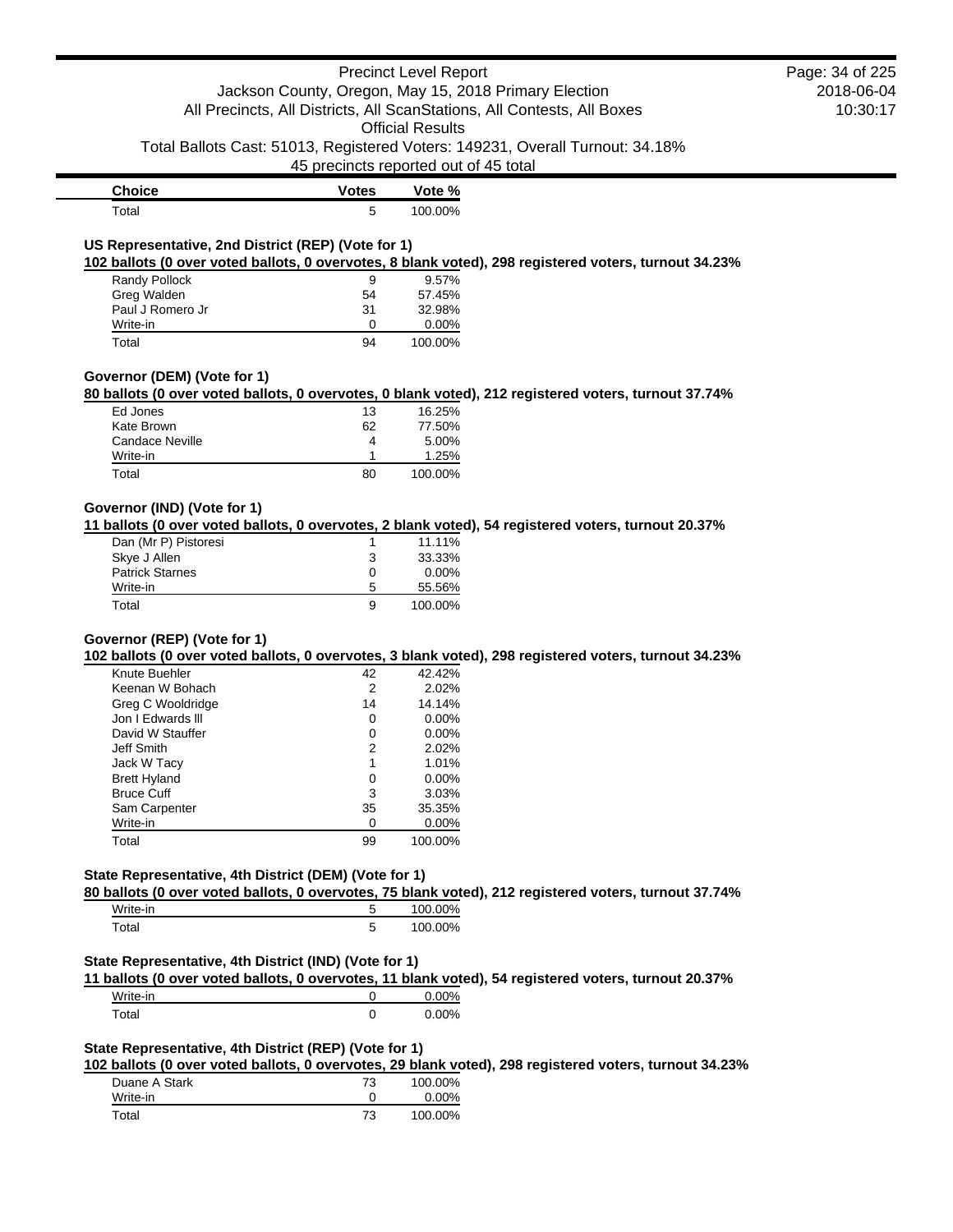| <b>Precinct Level Report</b><br>Jackson County, Oregon, May 15, 2018 Primary Election<br>All Precincts, All Districts, All ScanStations, All Contests, All Boxes<br><b>Official Results</b><br>Total Ballots Cast: 51013, Registered Voters: 149231, Overall Turnout: 34.18%<br>45 precincts reported out of 45 total<br>Vote %<br>County Commissioner, Position 1 (DEM) (Vote for 1)<br>80 ballots (0 over voted ballots, 0 overvotes, 22 blank voted), 212 registered voters, turnout 37.74%<br>98.28%<br>1.72%<br>100.00%<br>County Commissioner, Position 1 (IND) (Vote for 1)<br>11 ballots (0 over voted ballots, 0 overvotes, 11 blank voted), 54 registered voters, turnout 20.37%<br>0.00%<br>0.00% | Page: 35 of 225<br>2018-06-04<br>10:30:17                                                                                                                                                                                                                                                                                                                                                                                                                                                                                                                                                                                                                                                                                                                                                                                                                                                                                                                                    |
|--------------------------------------------------------------------------------------------------------------------------------------------------------------------------------------------------------------------------------------------------------------------------------------------------------------------------------------------------------------------------------------------------------------------------------------------------------------------------------------------------------------------------------------------------------------------------------------------------------------------------------------------------------------------------------------------------------------|------------------------------------------------------------------------------------------------------------------------------------------------------------------------------------------------------------------------------------------------------------------------------------------------------------------------------------------------------------------------------------------------------------------------------------------------------------------------------------------------------------------------------------------------------------------------------------------------------------------------------------------------------------------------------------------------------------------------------------------------------------------------------------------------------------------------------------------------------------------------------------------------------------------------------------------------------------------------------|
|                                                                                                                                                                                                                                                                                                                                                                                                                                                                                                                                                                                                                                                                                                              |                                                                                                                                                                                                                                                                                                                                                                                                                                                                                                                                                                                                                                                                                                                                                                                                                                                                                                                                                                              |
|                                                                                                                                                                                                                                                                                                                                                                                                                                                                                                                                                                                                                                                                                                              |                                                                                                                                                                                                                                                                                                                                                                                                                                                                                                                                                                                                                                                                                                                                                                                                                                                                                                                                                                              |
|                                                                                                                                                                                                                                                                                                                                                                                                                                                                                                                                                                                                                                                                                                              |                                                                                                                                                                                                                                                                                                                                                                                                                                                                                                                                                                                                                                                                                                                                                                                                                                                                                                                                                                              |
|                                                                                                                                                                                                                                                                                                                                                                                                                                                                                                                                                                                                                                                                                                              |                                                                                                                                                                                                                                                                                                                                                                                                                                                                                                                                                                                                                                                                                                                                                                                                                                                                                                                                                                              |
|                                                                                                                                                                                                                                                                                                                                                                                                                                                                                                                                                                                                                                                                                                              |                                                                                                                                                                                                                                                                                                                                                                                                                                                                                                                                                                                                                                                                                                                                                                                                                                                                                                                                                                              |
|                                                                                                                                                                                                                                                                                                                                                                                                                                                                                                                                                                                                                                                                                                              |                                                                                                                                                                                                                                                                                                                                                                                                                                                                                                                                                                                                                                                                                                                                                                                                                                                                                                                                                                              |
|                                                                                                                                                                                                                                                                                                                                                                                                                                                                                                                                                                                                                                                                                                              |                                                                                                                                                                                                                                                                                                                                                                                                                                                                                                                                                                                                                                                                                                                                                                                                                                                                                                                                                                              |
|                                                                                                                                                                                                                                                                                                                                                                                                                                                                                                                                                                                                                                                                                                              |                                                                                                                                                                                                                                                                                                                                                                                                                                                                                                                                                                                                                                                                                                                                                                                                                                                                                                                                                                              |
|                                                                                                                                                                                                                                                                                                                                                                                                                                                                                                                                                                                                                                                                                                              |                                                                                                                                                                                                                                                                                                                                                                                                                                                                                                                                                                                                                                                                                                                                                                                                                                                                                                                                                                              |
|                                                                                                                                                                                                                                                                                                                                                                                                                                                                                                                                                                                                                                                                                                              |                                                                                                                                                                                                                                                                                                                                                                                                                                                                                                                                                                                                                                                                                                                                                                                                                                                                                                                                                                              |
|                                                                                                                                                                                                                                                                                                                                                                                                                                                                                                                                                                                                                                                                                                              |                                                                                                                                                                                                                                                                                                                                                                                                                                                                                                                                                                                                                                                                                                                                                                                                                                                                                                                                                                              |
|                                                                                                                                                                                                                                                                                                                                                                                                                                                                                                                                                                                                                                                                                                              |                                                                                                                                                                                                                                                                                                                                                                                                                                                                                                                                                                                                                                                                                                                                                                                                                                                                                                                                                                              |
|                                                                                                                                                                                                                                                                                                                                                                                                                                                                                                                                                                                                                                                                                                              |                                                                                                                                                                                                                                                                                                                                                                                                                                                                                                                                                                                                                                                                                                                                                                                                                                                                                                                                                                              |
| County Commissioner, Position 1 (REP) (Vote for 1)                                                                                                                                                                                                                                                                                                                                                                                                                                                                                                                                                                                                                                                           |                                                                                                                                                                                                                                                                                                                                                                                                                                                                                                                                                                                                                                                                                                                                                                                                                                                                                                                                                                              |
|                                                                                                                                                                                                                                                                                                                                                                                                                                                                                                                                                                                                                                                                                                              | 102 ballots (0 over voted ballots, 0 overvotes, 26 blank voted), 298 registered voters, turnout 34.23%                                                                                                                                                                                                                                                                                                                                                                                                                                                                                                                                                                                                                                                                                                                                                                                                                                                                       |
| 98.68%                                                                                                                                                                                                                                                                                                                                                                                                                                                                                                                                                                                                                                                                                                       |                                                                                                                                                                                                                                                                                                                                                                                                                                                                                                                                                                                                                                                                                                                                                                                                                                                                                                                                                                              |
| 100.00%                                                                                                                                                                                                                                                                                                                                                                                                                                                                                                                                                                                                                                                                                                      |                                                                                                                                                                                                                                                                                                                                                                                                                                                                                                                                                                                                                                                                                                                                                                                                                                                                                                                                                                              |
|                                                                                                                                                                                                                                                                                                                                                                                                                                                                                                                                                                                                                                                                                                              |                                                                                                                                                                                                                                                                                                                                                                                                                                                                                                                                                                                                                                                                                                                                                                                                                                                                                                                                                                              |
|                                                                                                                                                                                                                                                                                                                                                                                                                                                                                                                                                                                                                                                                                                              |                                                                                                                                                                                                                                                                                                                                                                                                                                                                                                                                                                                                                                                                                                                                                                                                                                                                                                                                                                              |
| 96.61%                                                                                                                                                                                                                                                                                                                                                                                                                                                                                                                                                                                                                                                                                                       |                                                                                                                                                                                                                                                                                                                                                                                                                                                                                                                                                                                                                                                                                                                                                                                                                                                                                                                                                                              |
| 3.39%                                                                                                                                                                                                                                                                                                                                                                                                                                                                                                                                                                                                                                                                                                        |                                                                                                                                                                                                                                                                                                                                                                                                                                                                                                                                                                                                                                                                                                                                                                                                                                                                                                                                                                              |
| 100.00%                                                                                                                                                                                                                                                                                                                                                                                                                                                                                                                                                                                                                                                                                                      |                                                                                                                                                                                                                                                                                                                                                                                                                                                                                                                                                                                                                                                                                                                                                                                                                                                                                                                                                                              |
| 0.00%                                                                                                                                                                                                                                                                                                                                                                                                                                                                                                                                                                                                                                                                                                        |                                                                                                                                                                                                                                                                                                                                                                                                                                                                                                                                                                                                                                                                                                                                                                                                                                                                                                                                                                              |
|                                                                                                                                                                                                                                                                                                                                                                                                                                                                                                                                                                                                                                                                                                              |                                                                                                                                                                                                                                                                                                                                                                                                                                                                                                                                                                                                                                                                                                                                                                                                                                                                                                                                                                              |
|                                                                                                                                                                                                                                                                                                                                                                                                                                                                                                                                                                                                                                                                                                              |                                                                                                                                                                                                                                                                                                                                                                                                                                                                                                                                                                                                                                                                                                                                                                                                                                                                                                                                                                              |
|                                                                                                                                                                                                                                                                                                                                                                                                                                                                                                                                                                                                                                                                                                              |                                                                                                                                                                                                                                                                                                                                                                                                                                                                                                                                                                                                                                                                                                                                                                                                                                                                                                                                                                              |
|                                                                                                                                                                                                                                                                                                                                                                                                                                                                                                                                                                                                                                                                                                              |                                                                                                                                                                                                                                                                                                                                                                                                                                                                                                                                                                                                                                                                                                                                                                                                                                                                                                                                                                              |
| 100.00%                                                                                                                                                                                                                                                                                                                                                                                                                                                                                                                                                                                                                                                                                                      |                                                                                                                                                                                                                                                                                                                                                                                                                                                                                                                                                                                                                                                                                                                                                                                                                                                                                                                                                                              |
|                                                                                                                                                                                                                                                                                                                                                                                                                                                                                                                                                                                                                                                                                                              |                                                                                                                                                                                                                                                                                                                                                                                                                                                                                                                                                                                                                                                                                                                                                                                                                                                                                                                                                                              |
|                                                                                                                                                                                                                                                                                                                                                                                                                                                                                                                                                                                                                                                                                                              |                                                                                                                                                                                                                                                                                                                                                                                                                                                                                                                                                                                                                                                                                                                                                                                                                                                                                                                                                                              |
| 80.00%                                                                                                                                                                                                                                                                                                                                                                                                                                                                                                                                                                                                                                                                                                       |                                                                                                                                                                                                                                                                                                                                                                                                                                                                                                                                                                                                                                                                                                                                                                                                                                                                                                                                                                              |
| 20.00%                                                                                                                                                                                                                                                                                                                                                                                                                                                                                                                                                                                                                                                                                                       |                                                                                                                                                                                                                                                                                                                                                                                                                                                                                                                                                                                                                                                                                                                                                                                                                                                                                                                                                                              |
| 100.00%                                                                                                                                                                                                                                                                                                                                                                                                                                                                                                                                                                                                                                                                                                      |                                                                                                                                                                                                                                                                                                                                                                                                                                                                                                                                                                                                                                                                                                                                                                                                                                                                                                                                                                              |
|                                                                                                                                                                                                                                                                                                                                                                                                                                                                                                                                                                                                                                                                                                              |                                                                                                                                                                                                                                                                                                                                                                                                                                                                                                                                                                                                                                                                                                                                                                                                                                                                                                                                                                              |
|                                                                                                                                                                                                                                                                                                                                                                                                                                                                                                                                                                                                                                                                                                              |                                                                                                                                                                                                                                                                                                                                                                                                                                                                                                                                                                                                                                                                                                                                                                                                                                                                                                                                                                              |
| 88.89%                                                                                                                                                                                                                                                                                                                                                                                                                                                                                                                                                                                                                                                                                                       |                                                                                                                                                                                                                                                                                                                                                                                                                                                                                                                                                                                                                                                                                                                                                                                                                                                                                                                                                                              |
|                                                                                                                                                                                                                                                                                                                                                                                                                                                                                                                                                                                                                                                                                                              |                                                                                                                                                                                                                                                                                                                                                                                                                                                                                                                                                                                                                                                                                                                                                                                                                                                                                                                                                                              |
| 100.00%                                                                                                                                                                                                                                                                                                                                                                                                                                                                                                                                                                                                                                                                                                      |                                                                                                                                                                                                                                                                                                                                                                                                                                                                                                                                                                                                                                                                                                                                                                                                                                                                                                                                                                              |
|                                                                                                                                                                                                                                                                                                                                                                                                                                                                                                                                                                                                                                                                                                              |                                                                                                                                                                                                                                                                                                                                                                                                                                                                                                                                                                                                                                                                                                                                                                                                                                                                                                                                                                              |
|                                                                                                                                                                                                                                                                                                                                                                                                                                                                                                                                                                                                                                                                                                              | 102 ballots (0 over voted ballots, 0 overvotes, 181 undervotes), 298 registered voters, turnout 34.23%                                                                                                                                                                                                                                                                                                                                                                                                                                                                                                                                                                                                                                                                                                                                                                                                                                                                       |
| 69.57%<br>30.43%                                                                                                                                                                                                                                                                                                                                                                                                                                                                                                                                                                                                                                                                                             |                                                                                                                                                                                                                                                                                                                                                                                                                                                                                                                                                                                                                                                                                                                                                                                                                                                                                                                                                                              |
| 100.00%                                                                                                                                                                                                                                                                                                                                                                                                                                                                                                                                                                                                                                                                                                      |                                                                                                                                                                                                                                                                                                                                                                                                                                                                                                                                                                                                                                                                                                                                                                                                                                                                                                                                                                              |
|                                                                                                                                                                                                                                                                                                                                                                                                                                                                                                                                                                                                                                                                                                              | 1.32%<br>County Commissioner, Position 3 (DEM) (Vote for 1)<br>80 ballots (0 over voted ballots, 0 overvotes, 21 blank voted), 212 registered voters, turnout 37.74%<br>County Commissioner, Position 3 (IND) (Vote for 1)<br>11 ballots (0 over voted ballots, 0 overvotes, 11 blank voted), 54 registered voters, turnout 20.37%<br>0.00%<br>County Commissioner, Position 3 (REP) (Vote for 1)<br>102 ballots (0 over voted ballots, 0 overvotes, 24 blank voted), 298 registered voters, turnout 34.23%<br>98.72%<br>1.28%<br>Precinct Committee Person - Female Democrat 009 (DEM) (Vote for 2)<br>80 ballots (0 over voted ballots, 0 overvotes, 150 undervotes), 212 registered voters, turnout 37.74%<br>Precinct Committee Person - Male Democrat 009 (DEM) (Vote for 2)<br>80 ballots (0 over voted ballots, 0 overvotes, 151 undervotes), 212 registered voters, turnout 37.74%<br>11.11%<br>Precinct Committee Person - Female Republican 009 (REP) (Vote for 2) |

| Write-in |   | .27%   |
|----------|---|--------|
| Write-in | ν | 22.73% |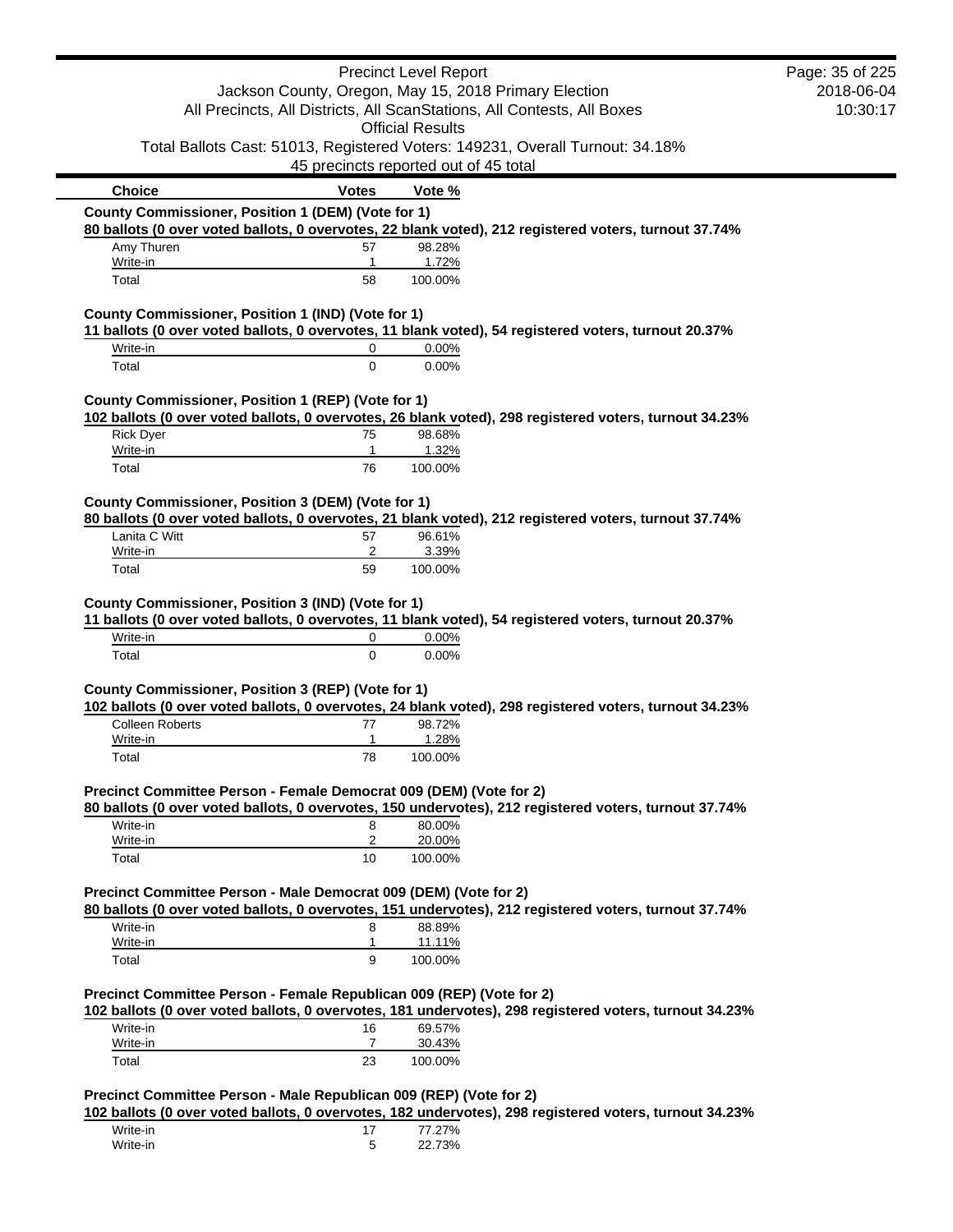|                                                                                            |                                       | <b>Precinct Level Report</b> |                                                                                                        | Page: 36 of 225 |
|--------------------------------------------------------------------------------------------|---------------------------------------|------------------------------|--------------------------------------------------------------------------------------------------------|-----------------|
|                                                                                            |                                       |                              | Jackson County, Oregon, May 15, 2018 Primary Election                                                  | 2018-06-04      |
|                                                                                            |                                       |                              | All Precincts, All Districts, All ScanStations, All Contests, All Boxes                                | 10:30:17        |
|                                                                                            |                                       | <b>Official Results</b>      |                                                                                                        |                 |
|                                                                                            | 45 precincts reported out of 45 total |                              | Total Ballots Cast: 51013, Registered Voters: 149231, Overall Turnout: 34.18%                          |                 |
| <b>Choice</b>                                                                              | <b>Votes</b>                          | Vote %                       |                                                                                                        |                 |
| Total                                                                                      | 22                                    | 100.00%                      |                                                                                                        |                 |
|                                                                                            |                                       |                              |                                                                                                        |                 |
| Commissioner of the Bureau of Labor and Industries ( <np>,DEM,IND,REP) (Vote for 1)</np>   |                                       |                              | 217 ballots (0 over voted ballots, 0 overvotes, 54 blank voted), 940 registered voters, turnout 23.09% |                 |
| Lou Ogden                                                                                  | 59                                    | 36.20%                       |                                                                                                        |                 |
| Val Hoyle                                                                                  | 73                                    | 44.79%                       |                                                                                                        |                 |
| Jack Howard                                                                                | 31                                    | 19.02%                       |                                                                                                        |                 |
| Write-in                                                                                   | 0                                     | 0.00%                        |                                                                                                        |                 |
| Total                                                                                      | 163                                   | 100.00%                      |                                                                                                        |                 |
| Judge of the Supreme Court, Position 3 ( <np>,DEM,IND,REP) (Vote for 1)</np>               |                                       |                              |                                                                                                        |                 |
|                                                                                            |                                       |                              | 217 ballots (0 over voted ballots, 0 overvotes, 45 blank voted), 940 registered voters, turnout 23.09% |                 |
| $\overline{V}$ an Pounds                                                                   | 64                                    | 37.21%                       |                                                                                                        |                 |
| Meagan A Flynn                                                                             | 108                                   | 62.79%                       |                                                                                                        |                 |
| Write-in                                                                                   | 0                                     | 0.00%                        |                                                                                                        |                 |
| Total                                                                                      | 172                                   | 100.00%                      |                                                                                                        |                 |
| Judge of the Supreme Court, Position 2 ( <np>,DEM,IND,REP) (Vote for 1)</np>               |                                       |                              |                                                                                                        |                 |
|                                                                                            |                                       |                              | 217 ballots (0 over voted ballots, 0 overvotes, 80 blank voted), 940 registered voters, turnout 23.09% |                 |
| Rebecca Duncan                                                                             | 134                                   | 97.81%                       |                                                                                                        |                 |
| Write-in                                                                                   | 3                                     | 2.19%                        |                                                                                                        |                 |
| Total                                                                                      | 137                                   | 100.00%                      |                                                                                                        |                 |
| Judge of the Court of Appeals, Position 10 ( <np>,DEM,IND,REP) (Vote for 1)</np>           |                                       |                              |                                                                                                        |                 |
|                                                                                            |                                       |                              | 217 ballots (0 over voted ballots, 0 overvotes, 52 blank voted), 940 registered voters, turnout 23.09% |                 |
| <b>Rex Armstrong</b>                                                                       | 91                                    | 55.15%                       |                                                                                                        |                 |
| Kyle L Krohn                                                                               | 74                                    | 44.85%                       |                                                                                                        |                 |
| Write-in                                                                                   | 0                                     | 0.00%                        |                                                                                                        |                 |
| Total                                                                                      | 165                                   | 100.00%                      |                                                                                                        |                 |
| Judge of the Court of Appeals, Position 6 ( <np>,DEM,IND,REP) (Vote for 1)</np>            |                                       |                              |                                                                                                        |                 |
|                                                                                            |                                       |                              | 217 ballots (0 over voted ballots, 0 overvotes, 84 blank voted), 940 registered voters, turnout 23.09% |                 |
| James (Jim) C Egan                                                                         | 132                                   | 99.25%                       |                                                                                                        |                 |
| Write-in                                                                                   | 1                                     | 0.75%                        |                                                                                                        |                 |
| Total                                                                                      | 133                                   | 100.00%                      |                                                                                                        |                 |
| Judge of the Court of Appeals, Position 9 ( <np>,DEM,IND,REP) (Vote for 1)</np>            |                                       |                              |                                                                                                        |                 |
|                                                                                            |                                       |                              | 217 ballots (0 over voted ballots, 0 overvotes, 86 blank voted), 940 registered voters, turnout 23.09% |                 |
| Erika Hadlock                                                                              | 129                                   | 98.47%                       |                                                                                                        |                 |
| Write-in                                                                                   | 2                                     | 1.53%                        |                                                                                                        |                 |
| Total                                                                                      | 131                                   | 100.00%                      |                                                                                                        |                 |
| Judge of the Circuit Court, 1st District, Position 9 ( <np>,DEM,IND,REP) (Vote for 1)</np> |                                       |                              |                                                                                                        |                 |
|                                                                                            |                                       |                              | 217 ballots (1 over voted ballots, 1 overvotes, 42 blank voted), 940 registered voters, turnout 23.09% |                 |
| Laurance W Parker                                                                          | 23                                    | 13.22%                       |                                                                                                        |                 |
| David J Orr                                                                                | 74                                    | 42.53%                       |                                                                                                        |                 |
| Joe Davis                                                                                  | 41                                    | 23.56%                       |                                                                                                        |                 |
| Nick Geil                                                                                  | 35                                    | 20.11%                       |                                                                                                        |                 |
| Write-in                                                                                   | $\mathbf{1}$                          | 0.57%                        |                                                                                                        |                 |
| Total                                                                                      | 174                                   | 100.00%                      |                                                                                                        |                 |
| Judge of the Circuit Court, 1st District, Position 5 ( <np>,DEM,IND,REP) (Vote for 1)</np> |                                       |                              |                                                                                                        |                 |
|                                                                                            |                                       |                              | 217 ballots (0 over voted ballots, 0 overvotes, 89 blank voted), 940 registered voters, turnout 23.09% |                 |
| <b>Timothy C Gerking</b>                                                                   | 128                                   | 100.00%                      |                                                                                                        |                 |
| Write-in                                                                                   | 0                                     | 0.00%                        |                                                                                                        |                 |
| Total                                                                                      | 128                                   | 100.00%                      |                                                                                                        |                 |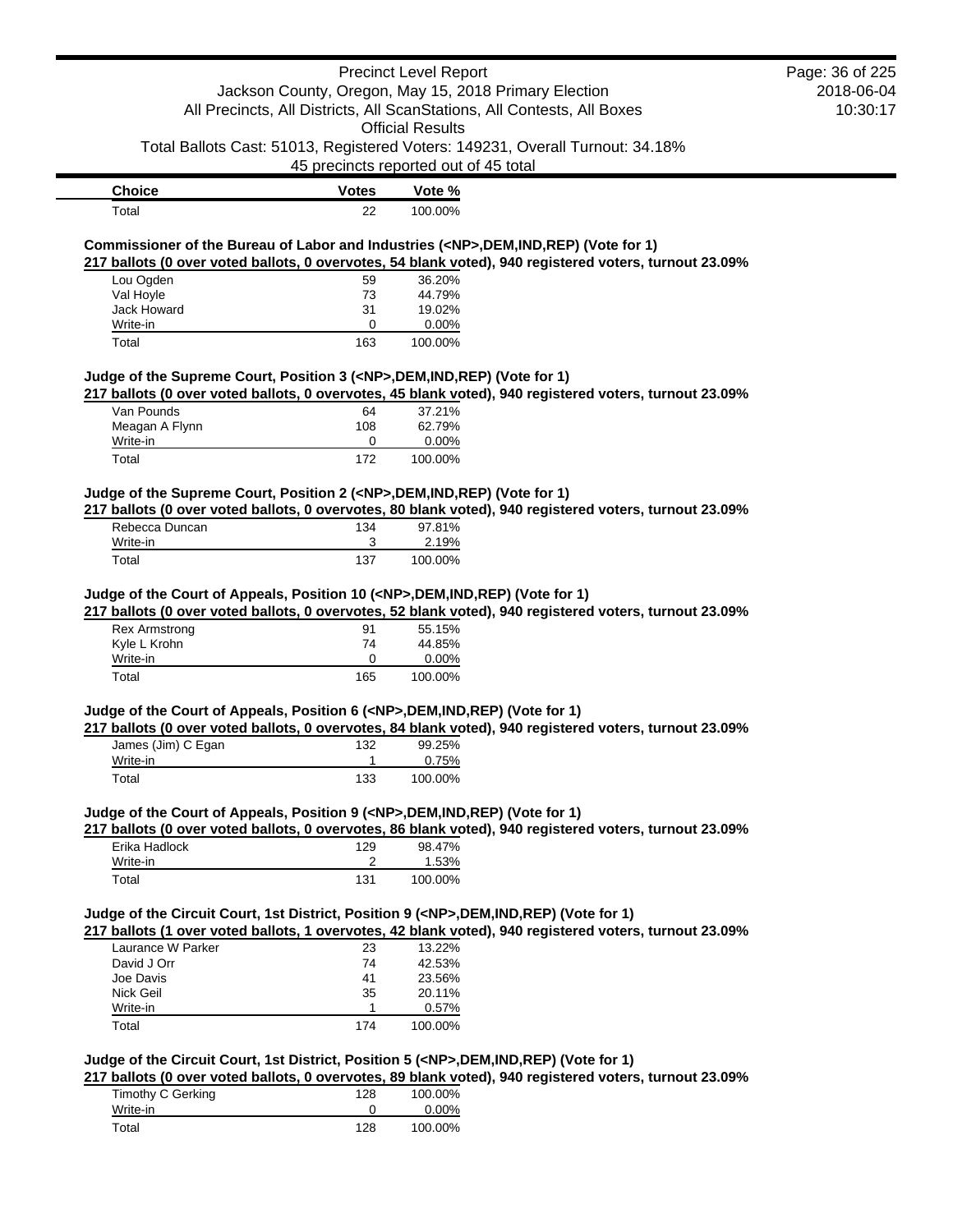|                                                                                            |                                       | <b>Precinct Level Report</b> |                                                                                                        | Page: 37 of 225 |
|--------------------------------------------------------------------------------------------|---------------------------------------|------------------------------|--------------------------------------------------------------------------------------------------------|-----------------|
| Jackson County, Oregon, May 15, 2018 Primary Election                                      |                                       |                              | 2018-06-04                                                                                             |                 |
| All Precincts, All Districts, All ScanStations, All Contests, All Boxes                    | 10:30:17                              |                              |                                                                                                        |                 |
|                                                                                            |                                       | <b>Official Results</b>      |                                                                                                        |                 |
|                                                                                            | 45 precincts reported out of 45 total |                              | Total Ballots Cast: 51013, Registered Voters: 149231, Overall Turnout: 34.18%                          |                 |
| <b>Choice</b>                                                                              | <b>Votes</b>                          | Vote %                       |                                                                                                        |                 |
| Judge of the Circuit Court, 1st District, Position 7 ( <np>,DEM,IND,REP) (Vote for 1)</np> |                                       |                              |                                                                                                        |                 |
|                                                                                            |                                       |                              | 217 ballots (0 over voted ballots, 0 overvotes, 82 blank voted), 940 registered voters, turnout 23.09% |                 |
| Benjamin Bloom                                                                             | 135                                   | 100.00%<br>0.00%             |                                                                                                        |                 |
| Write-in<br>Total                                                                          | 0<br>135                              | 100.00%                      |                                                                                                        |                 |
|                                                                                            |                                       |                              |                                                                                                        |                 |
| <b>Precinct 010</b><br>US Representative, 2nd District (DEM) (Vote for 1)                  |                                       |                              |                                                                                                        |                 |
|                                                                                            |                                       |                              | 550 ballots (0 over voted ballots, 0 overvotes, 58 blank voted), 855 registered voters, turnout 64.33% |                 |
| <b>Eric Burnette</b>                                                                       | 23                                    | 4.67%                        |                                                                                                        |                 |
| Michael Byrne                                                                              | 5                                     | 1.02%                        |                                                                                                        |                 |
| Tim S White                                                                                | 30                                    | 6.10%                        |                                                                                                        |                 |
| Raz Mason<br>Jamie McLeod-Skinner                                                          | 23<br>218                             | 4.67%<br>44.31%              |                                                                                                        |                 |
| James (Jim) Crary                                                                          | 67                                    | 13.62%                       |                                                                                                        |                 |
| Jennifer (Jenni) Neahring                                                                  | 125                                   | 25.41%                       |                                                                                                        |                 |
| Write-in                                                                                   | 1                                     | 0.20%                        |                                                                                                        |                 |
| Total                                                                                      | 492                                   | 100.00%                      |                                                                                                        |                 |
| US Representative, 2nd District (IND) (Vote for 1)                                         |                                       |                              |                                                                                                        |                 |
| Mark R Roberts                                                                             | 29                                    | 70.73%                       | 68 ballots (0 over voted ballots, 0 overvotes, 27 blank voted), 156 registered voters, turnout 43.59%  |                 |
| Write-in                                                                                   | 12                                    | 29.27%                       |                                                                                                        |                 |
| Total                                                                                      | 41                                    | 100.00%                      |                                                                                                        |                 |
| Randy Pollock<br>Greg Walden<br>Paul J Romero Jr                                           | 13<br>340<br>72                       | 3.05%<br>79.81%<br>16.90%    |                                                                                                        |                 |
| Write-in<br>Total                                                                          | 1<br>426                              | 0.23%<br>100.00%             |                                                                                                        |                 |
|                                                                                            |                                       |                              |                                                                                                        |                 |
| Governor (DEM) (Vote for 1)                                                                |                                       |                              | 550 ballots (0 over voted ballots, 0 overvotes, 30 blank voted), 855 registered voters, turnout 64.33% |                 |
| Ed Jones                                                                                   | 15                                    | 2.88%                        |                                                                                                        |                 |
| Kate Brown                                                                                 | 472                                   | 90.77%                       |                                                                                                        |                 |
| <b>Candace Neville</b>                                                                     | 31                                    | 5.96%                        |                                                                                                        |                 |
| Write-in<br>Total                                                                          | 2<br>520                              | 0.38%<br>100.00%             |                                                                                                        |                 |
|                                                                                            |                                       |                              |                                                                                                        |                 |
| Governor (IND) (Vote for 1)                                                                |                                       |                              | 68 ballots (0 over voted ballots, 0 overvotes, 19 blank voted), 156 registered voters, turnout 43.59%  |                 |
| Dan (Mr P) Pistoresi                                                                       | 2                                     | 4.08%                        |                                                                                                        |                 |
| Skye J Allen                                                                               | 4                                     | 8.16%                        |                                                                                                        |                 |
| <b>Patrick Starnes</b>                                                                     | 14                                    | 28.57%                       |                                                                                                        |                 |
| Write-in                                                                                   | 29                                    | 59.18%                       |                                                                                                        |                 |
| Total                                                                                      | 49                                    | 100.00%                      |                                                                                                        |                 |
| Governor (REP) (Vote for 1)                                                                |                                       |                              |                                                                                                        |                 |
|                                                                                            |                                       |                              | 461 ballots (0 over voted ballots, 0 overvotes, 24 blank voted), 836 registered voters, turnout 55.14% |                 |
| Knute Buehler<br>Keenan W Bohach                                                           | 255<br>2                              | 58.35%<br>0.46%              |                                                                                                        |                 |
| Greg C Wooldridge                                                                          | 77                                    | 17.62%                       |                                                                                                        |                 |
| Jon I Edwards III                                                                          | 1                                     | 0.23%                        |                                                                                                        |                 |
| David W Stauffer                                                                           | 1                                     | 0.23%                        |                                                                                                        |                 |
| Jeff Smith                                                                                 | 4                                     | 0.92%                        |                                                                                                        |                 |
| Jack W Tacy                                                                                | 0                                     | 0.00%                        |                                                                                                        |                 |
| <b>Brett Hyland</b>                                                                        | 1                                     | 0.23%                        |                                                                                                        |                 |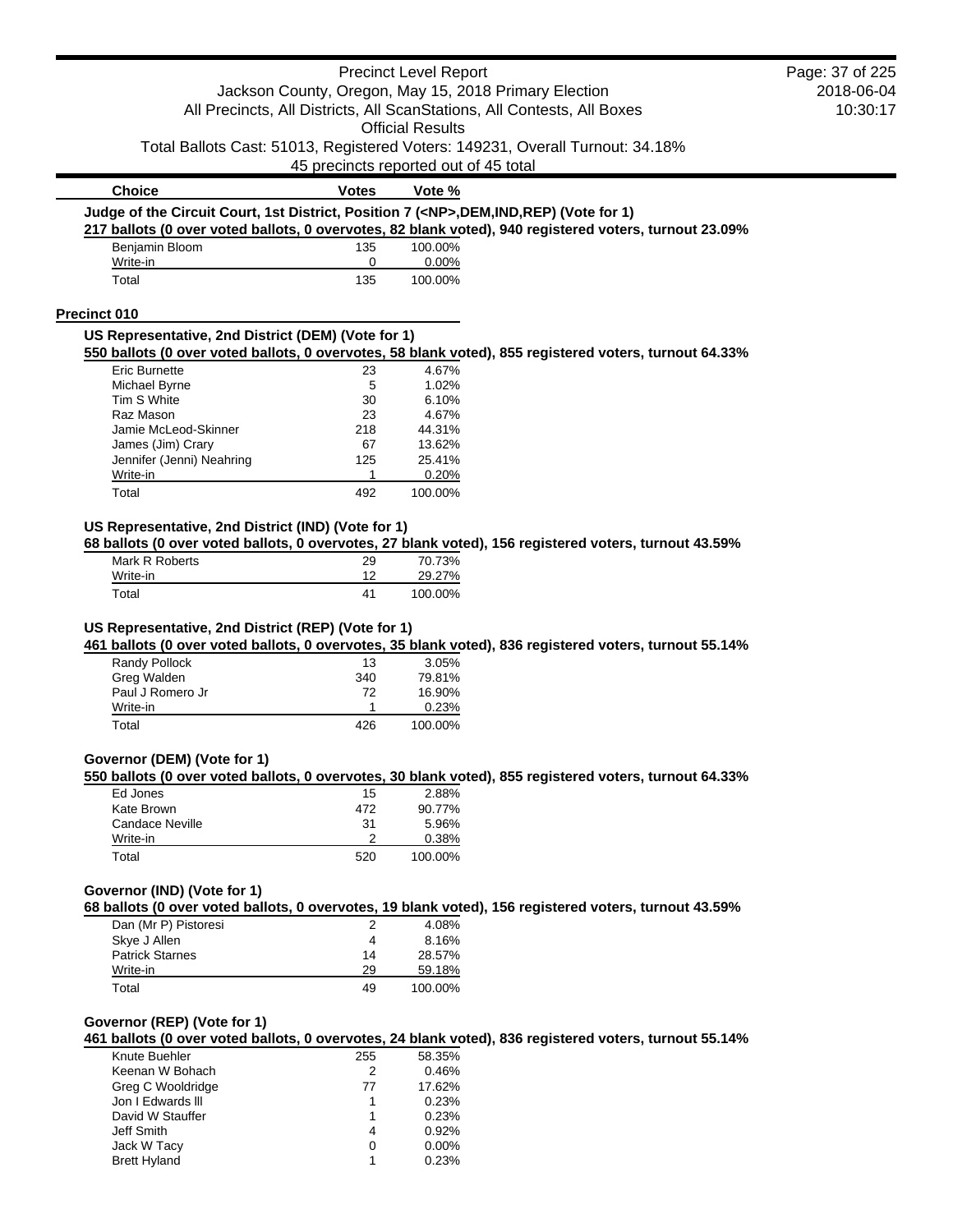| <b>Choice</b>     | <b>Votes</b> | Vote %  |
|-------------------|--------------|---------|
| <b>Bruce Cuff</b> | 4            | 0.92%   |
| Sam Carpenter     | 91           | 20.82%  |
| Write-in          |              | 0.23%   |
| Total             | 437          | 100.00% |

## **State Senator, 3rd District (DEM) (Vote for 1)**

**550 ballots (0 over voted ballots, 0 overvotes, 34 blank voted), 855 registered voters, turnout 64.33%**

| Julian Bell        | 34  | 6.59%   |
|--------------------|-----|---------|
| <b>Kevin Stine</b> | 20  | 3.88%   |
| Athena Goldberg    | 224 | 43.41%  |
| Jeff Golden        | 237 | 45.93%  |
| Write-in           |     | 0.19%   |
| Total              | 516 | 100.00% |

## **State Senator, 3rd District (IND) (Vote for 1)**

**68 ballots (0 over voted ballots, 0 overvotes, 52 blank voted), 156 registered voters, turnout 43.59%**

| Write-in    | 16 | 100.00% |
|-------------|----|---------|
| $\tau$ otal | 16 | 100.00% |

## **State Senator, 3rd District (REP) (Vote for 1)**

**461 ballots (1 over voted ballots, 1 overvotes, 61 blank voted), 836 registered voters, turnout 55.14%**

| Curt Ankerberg  | 173 | 43.36%  |
|-----------------|-----|---------|
| Jessica L Gomez | 225 | 56.39%  |
| Write-in        |     | 0.25%   |
| Total           | 399 | 100.00% |

### **State Representative, 5th District (DEM) (Vote for 1)**

**550 ballots (0 over voted ballots, 0 overvotes, 139 blank voted), 855 registered voters, turnout 64.33%**

| Pam Marsh | 410 | 99.76%  |
|-----------|-----|---------|
| Write-in  |     | 0.24%   |
| Total     | 411 | 100.00% |

#### **State Representative, 5th District (IND) (Vote for 1)**

**68 ballots (0 over voted ballots, 0 overvotes, 62 blank voted), 156 registered voters, turnout 43.59%**

| Write-in | 100.00% |
|----------|---------|
| Total    | 100.00% |

#### **State Representative, 5th District (REP) (Vote for 1)**

**461 ballots (0 over voted ballots, 0 overvotes, 200 blank voted), 836 registered voters, turnout 55.14%** andra A Abercrombic

| Sandra A Abercromble | zou | $99.02\%$ |
|----------------------|-----|-----------|
| Write-in             |     | 0.38%     |
| Total                | 261 | 100.00%   |

## **County Commissioner, Position 1 (DEM) (Vote for 1)**

**550 ballots (0 over voted ballots, 0 overvotes, 172 blank voted), 855 registered voters, turnout 64.33%** Amy Thuren 378 100.00%

| Write-in |     | $0.00\%$ |
|----------|-----|----------|
| Total    | 378 | 100.00%  |

## **County Commissioner, Position 1 (IND) (Vote for 1)**

**68 ballots (0 over voted ballots, 0 overvotes, 60 blank voted), 156 registered voters, turnout 43.59%** Write-in 8 100.00% Total 8 100.00%

#### **County Commissioner, Position 1 (REP) (Vote for 1)**

**461 ballots (0 over voted ballots, 0 overvotes, 141 blank voted), 836 registered voters, turnout 55.14%**

| <b>Rick Dyer</b><br>Write-in | 318 | 99.38% |
|------------------------------|-----|--------|
|                              |     | 0.62%  |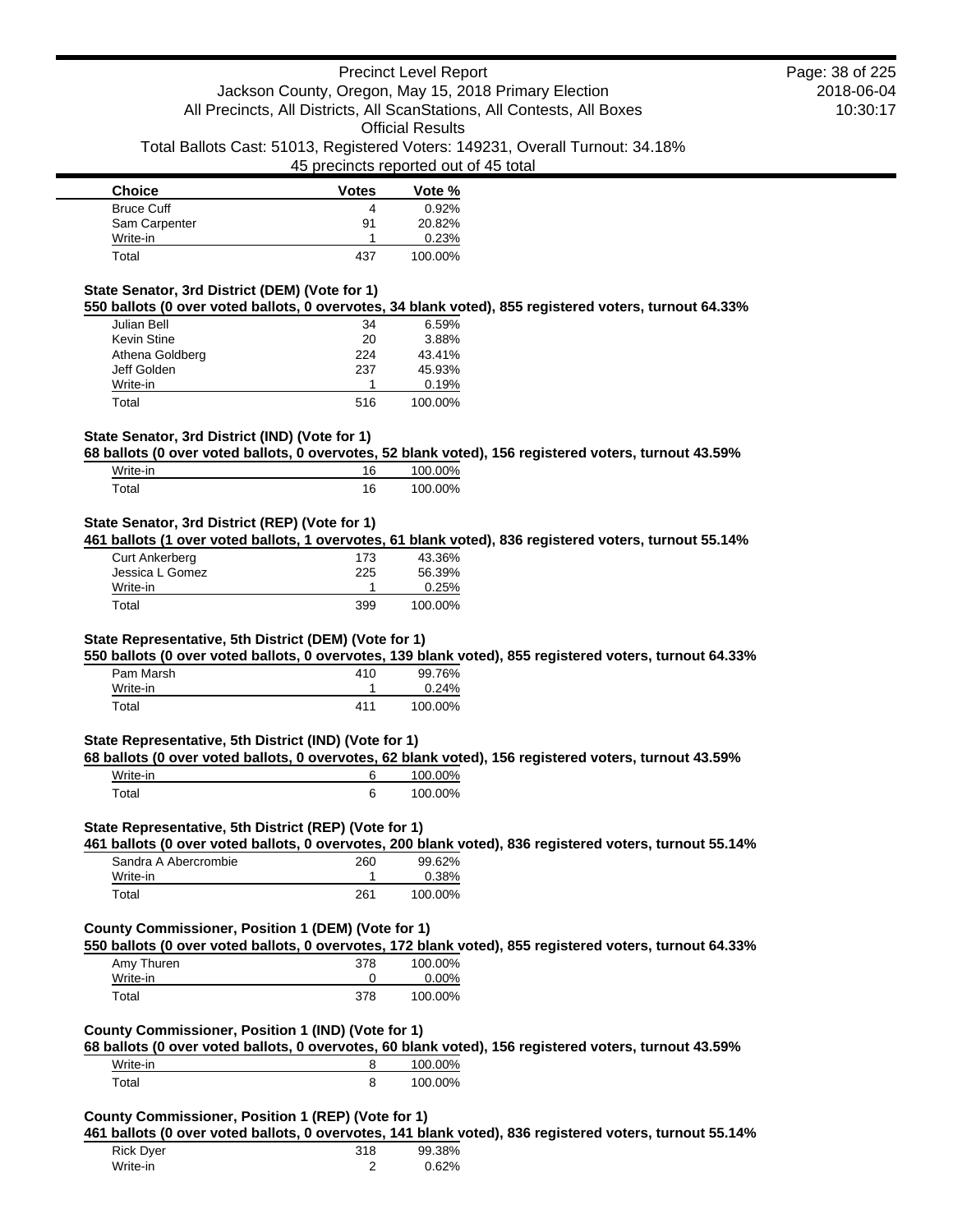| Page: 39 of 225 | <b>Precinct Level Report</b>                                                                                                                          |                |                            |                                                                                                                          |
|-----------------|-------------------------------------------------------------------------------------------------------------------------------------------------------|----------------|----------------------------|--------------------------------------------------------------------------------------------------------------------------|
| 2018-06-04      | Jackson County, Oregon, May 15, 2018 Primary Election                                                                                                 |                |                            |                                                                                                                          |
| 10:30:17        | All Precincts, All Districts, All ScanStations, All Contests, All Boxes                                                                               |                |                            |                                                                                                                          |
|                 | <b>Official Results</b>                                                                                                                               |                |                            |                                                                                                                          |
|                 | Total Ballots Cast: 51013, Registered Voters: 149231, Overall Turnout: 34.18%                                                                         |                |                            |                                                                                                                          |
|                 | 45 precincts reported out of 45 total                                                                                                                 |                |                            |                                                                                                                          |
|                 |                                                                                                                                                       |                |                            |                                                                                                                          |
|                 | Vote %<br>100.00%                                                                                                                                     |                | <b>Votes</b><br>320        | <b>Choice</b><br>Total                                                                                                   |
|                 |                                                                                                                                                       |                |                            |                                                                                                                          |
|                 | 550 ballots (0 over voted ballots, 0 overvotes, 160 blank voted), 855 registered voters, turnout 64.33%                                               |                |                            | County Commissioner, Position 3 (DEM) (Vote for 1)                                                                       |
|                 | 99.74%                                                                                                                                                |                | 389                        | Lanita C Witt                                                                                                            |
|                 | 0.26%                                                                                                                                                 |                | $\mathbf{1}$               | Write-in                                                                                                                 |
|                 | 100.00%                                                                                                                                               |                | 390                        | Total                                                                                                                    |
|                 |                                                                                                                                                       |                |                            | County Commissioner, Position 3 (IND) (Vote for 1)                                                                       |
|                 | 68 ballots (0 over voted ballots, 0 overvotes, 56 blank voted), 156 registered voters, turnout 43.59%                                                 |                |                            |                                                                                                                          |
|                 | 100.00%                                                                                                                                               |                | 12                         | Write-in                                                                                                                 |
|                 | 100.00%                                                                                                                                               |                | 12                         | Total                                                                                                                    |
|                 |                                                                                                                                                       |                |                            |                                                                                                                          |
|                 | 461 ballots (0 over voted ballots, 0 overvotes, 132 blank voted), 836 registered voters, turnout 55.14%                                               |                |                            | County Commissioner, Position 3 (REP) (Vote for 1)                                                                       |
|                 | 99.70%                                                                                                                                                |                | 328                        | <b>Colleen Roberts</b>                                                                                                   |
|                 | 0.30%                                                                                                                                                 |                | 1                          | Write-in                                                                                                                 |
|                 | 100.00%                                                                                                                                               |                | 329                        | Total                                                                                                                    |
|                 |                                                                                                                                                       |                |                            |                                                                                                                          |
|                 |                                                                                                                                                       |                |                            | Precinct Committee Person - Female Democrat 010 (DEM) (Vote for 5)                                                       |
|                 | 550 ballots (0 over voted ballots, 0 overvotes, 1962 undervotes), 855 registered voters, turnout 64.33%                                               |                |                            |                                                                                                                          |
|                 | 31.22%                                                                                                                                                |                | 246                        | Elizabeth (Liz) James                                                                                                    |
|                 | 35.15%                                                                                                                                                |                | 277                        | Karen Starchvick                                                                                                         |
|                 | 30.46%                                                                                                                                                |                | 240                        | Debra Herriott                                                                                                           |
|                 | 1.65%                                                                                                                                                 |                | 13                         | Write-in                                                                                                                 |
|                 | 1.14%                                                                                                                                                 |                | 9                          | Write-in                                                                                                                 |
|                 | 0.25%                                                                                                                                                 |                | 2                          | Write-in                                                                                                                 |
|                 | 0.13%                                                                                                                                                 | 1              |                            | Write-in                                                                                                                 |
|                 | 0.00%                                                                                                                                                 |                | 0<br>788                   | Write-in                                                                                                                 |
|                 | 100.00%                                                                                                                                               |                |                            | Total                                                                                                                    |
|                 |                                                                                                                                                       |                |                            | Precinct Committee Person - Male Democrat 010 (DEM) (Vote for 5)                                                         |
|                 | 550 ballots (0 over voted ballots, 0 overvotes, 2693 undervotes), 855 registered voters, turnout 64.33%                                               |                |                            |                                                                                                                          |
|                 | 57.89%                                                                                                                                                | 33             |                            | Write-in<br>Write-in                                                                                                     |
|                 | 14.04%<br>10.53%                                                                                                                                      |                | 8<br>6                     | Write-in                                                                                                                 |
|                 | 8.77%                                                                                                                                                 |                | 5                          | Write-in                                                                                                                 |
|                 | 8.77%                                                                                                                                                 |                | 5                          | Write-in                                                                                                                 |
|                 | 100.00%                                                                                                                                               |                | 57                         | Total                                                                                                                    |
|                 |                                                                                                                                                       |                |                            |                                                                                                                          |
|                 | 461 ballots (0 over voted ballots, 0 overvotes, 2284 undervotes), 836 registered voters, turnout 55.14%                                               |                |                            | Precinct Committee Person - Female Republican 010 (REP) (Vote for 5)                                                     |
|                 | 61.90%                                                                                                                                                |                | 13                         | Write-in                                                                                                                 |
|                 | 9.52%                                                                                                                                                 |                | 2                          | Write-in                                                                                                                 |
|                 | 9.52%                                                                                                                                                 |                | 2                          | Write-in                                                                                                                 |
|                 | 9.52%                                                                                                                                                 |                | 2                          | Write-in                                                                                                                 |
|                 | 9.52%                                                                                                                                                 |                | 2                          | Write-in                                                                                                                 |
|                 | 100.00%                                                                                                                                               |                | 21                         | Total                                                                                                                    |
|                 |                                                                                                                                                       |                |                            |                                                                                                                          |
|                 |                                                                                                                                                       |                |                            |                                                                                                                          |
|                 |                                                                                                                                                       |                |                            |                                                                                                                          |
|                 |                                                                                                                                                       |                |                            |                                                                                                                          |
|                 |                                                                                                                                                       |                |                            |                                                                                                                          |
|                 |                                                                                                                                                       |                |                            |                                                                                                                          |
|                 | 1.32%                                                                                                                                                 | 3              |                            | Write-in                                                                                                                 |
|                 |                                                                                                                                                       | $\overline{2}$ |                            | Write-in                                                                                                                 |
|                 | 461 ballots (0 over voted ballots, 0 overvotes, 2077 undervotes), 836 registered voters, turnout 55.14%<br>92.98%<br>3.07%<br>0.88%<br>0.88%<br>0.88% | 2              | 212<br>$\overline{7}$<br>2 | Precinct Committee Person - Male Republican 010 (REP) (Vote for 5)<br>Michael S Card<br>Write-in<br>Write-in<br>Write-in |

Total 228 100.00%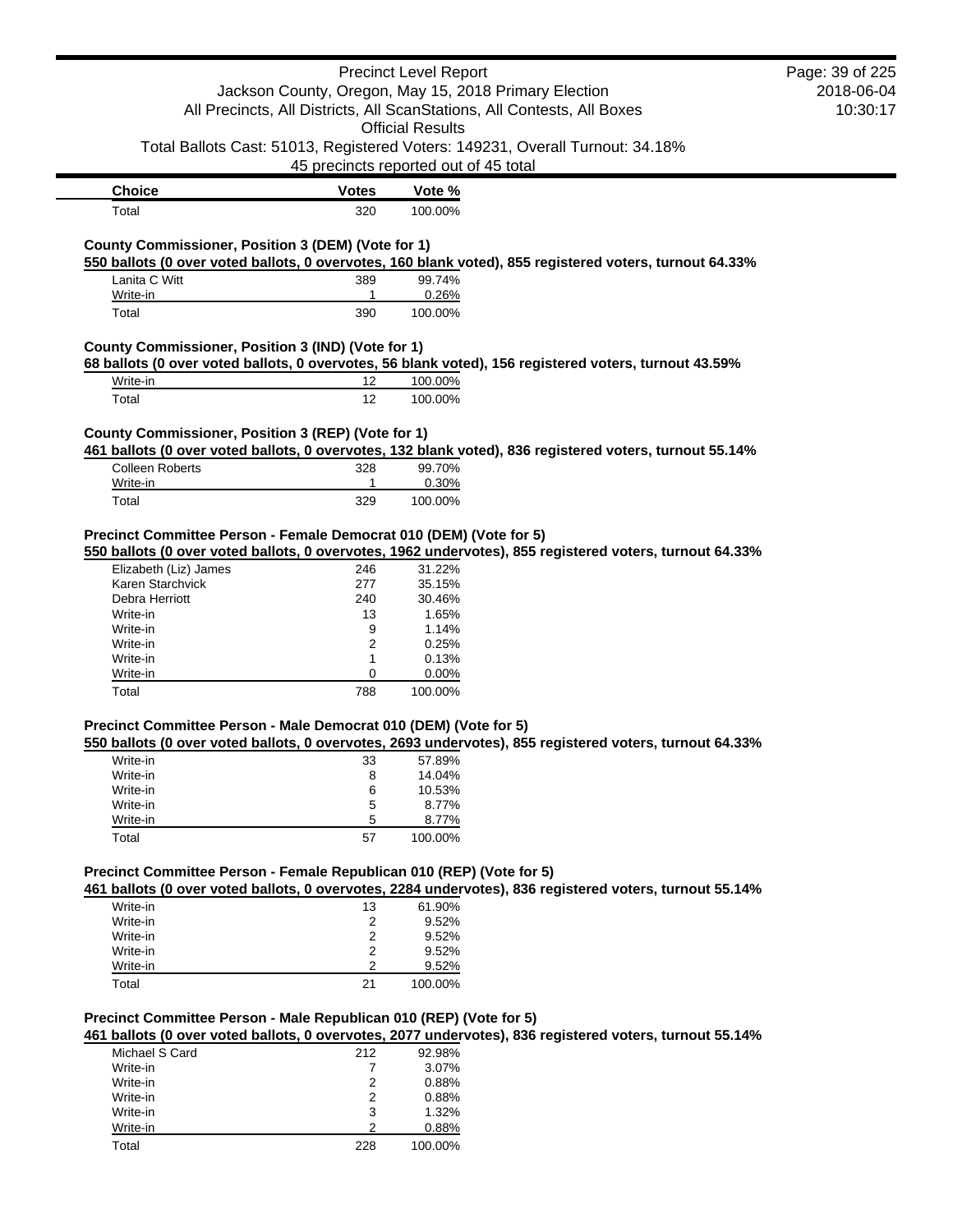|                                                                                            |                                       | <b>Precinct Level Report</b> |                                                                                                           | Page: 40 of 225 |
|--------------------------------------------------------------------------------------------|---------------------------------------|------------------------------|-----------------------------------------------------------------------------------------------------------|-----------------|
|                                                                                            |                                       |                              | Jackson County, Oregon, May 15, 2018 Primary Election                                                     | 2018-06-04      |
|                                                                                            |                                       |                              | All Precincts, All Districts, All ScanStations, All Contests, All Boxes                                   | 10:30:17        |
|                                                                                            |                                       | <b>Official Results</b>      |                                                                                                           |                 |
|                                                                                            |                                       |                              | Total Ballots Cast: 51013, Registered Voters: 149231, Overall Turnout: 34.18%                             |                 |
|                                                                                            | 45 precincts reported out of 45 total |                              |                                                                                                           |                 |
| <b>Choice</b>                                                                              | <b>Votes</b>                          | Vote %                       |                                                                                                           |                 |
| Commissioner of the Bureau of Labor and Industries ( <np>,DEM,IND,REP) (Vote for 1)</np>   |                                       |                              |                                                                                                           |                 |
|                                                                                            |                                       |                              | 1212 ballots (0 over voted ballots, 0 overvotes, 365 blank voted), 2432 registered voters, turnout 49.84% |                 |
| Lou Ogden                                                                                  | 317                                   | 37.43%                       |                                                                                                           |                 |
| Val Hoyle                                                                                  | 452                                   | 53.36%                       |                                                                                                           |                 |
| Jack Howard                                                                                | 76                                    | 8.97%                        |                                                                                                           |                 |
| Write-in<br>Total                                                                          | 2<br>847                              | 0.24%<br>100.00%             |                                                                                                           |                 |
|                                                                                            |                                       |                              |                                                                                                           |                 |
| Judge of the Supreme Court, Position 3 ( <np>,DEM,IND,REP) (Vote for 1)</np>               |                                       |                              |                                                                                                           |                 |
| Van Pounds                                                                                 | 184                                   | 21.83%                       | 1212 ballots (0 over voted ballots, 0 overvotes, 369 blank voted), 2432 registered voters, turnout 49.84% |                 |
| Meagan A Flynn                                                                             | 658                                   | 78.05%                       |                                                                                                           |                 |
| Write-in                                                                                   | 1                                     | 0.12%                        |                                                                                                           |                 |
| Total                                                                                      | 843                                   | 100.00%                      |                                                                                                           |                 |
|                                                                                            |                                       |                              |                                                                                                           |                 |
| Judge of the Supreme Court, Position 2 ( <np>,DEM,IND,REP) (Vote for 1)</np>               |                                       |                              | 1212 ballots (0 over voted ballots, 0 overvotes, 479 blank voted), 2432 registered voters, turnout 49.84% |                 |
| Rebecca Duncan                                                                             | 732                                   | 99.86%                       |                                                                                                           |                 |
| Write-in                                                                                   | 1                                     | 0.14%                        |                                                                                                           |                 |
| Total                                                                                      | 733                                   | 100.00%                      |                                                                                                           |                 |
|                                                                                            |                                       |                              |                                                                                                           |                 |
| Judge of the Court of Appeals, Position 10 ( <np>,DEM,IND,REP) (Vote for 1)</np>           |                                       |                              | 1212 ballots (0 over voted ballots, 0 overvotes, 403 blank voted), 2432 registered voters, turnout 49.84% |                 |
| <b>Rex Armstrong</b>                                                                       | 519                                   | 64.15%                       |                                                                                                           |                 |
| Kyle L Krohn                                                                               | 290                                   | 35.85%                       |                                                                                                           |                 |
| Write-in                                                                                   | 0                                     | 0.00%                        |                                                                                                           |                 |
| Total                                                                                      | 809                                   | 100.00%                      |                                                                                                           |                 |
| Judge of the Court of Appeals, Position 6 ( <np>,DEM,IND,REP) (Vote for 1)</np>            |                                       |                              |                                                                                                           |                 |
|                                                                                            |                                       |                              | 1212 ballots (0 over voted ballots, 0 overvotes, 537 blank voted), 2432 registered voters, turnout 49.84% |                 |
| James (Jim) C Egan                                                                         | 674                                   | 99.85%                       |                                                                                                           |                 |
| Write-in                                                                                   | 1                                     | 0.15%                        |                                                                                                           |                 |
| Total                                                                                      | 675                                   | 100.00%                      |                                                                                                           |                 |
| Judge of the Court of Appeals, Position 9 ( <np>,DEM,IND,REP) (Vote for 1)</np>            |                                       |                              |                                                                                                           |                 |
|                                                                                            |                                       |                              | 1212 ballots (0 over voted ballots, 0 overvotes, 584 blank voted), 2432 registered voters, turnout 49.84% |                 |
| Erika Hadlock                                                                              | 627                                   | 99.84%                       |                                                                                                           |                 |
| Write-in                                                                                   | 1                                     | 0.16%                        |                                                                                                           |                 |
| Total                                                                                      | 628                                   | 100.00%                      |                                                                                                           |                 |
| Judge of the Circuit Court, 1st District, Position 9 ( <np>,DEM,IND,REP) (Vote for 1)</np> |                                       |                              |                                                                                                           |                 |
|                                                                                            |                                       |                              | 1212 ballots (0 over voted ballots, 0 overvotes, 334 blank voted), 2432 registered voters, turnout 49.84% |                 |
| Laurance W Parker                                                                          | 39                                    | 4.44%                        |                                                                                                           |                 |
| David J Orr                                                                                | 320                                   | 36.45%                       |                                                                                                           |                 |
| Joe Davis                                                                                  | 279                                   | 31.78%                       |                                                                                                           |                 |
| Nick Geil                                                                                  | 236                                   | 26.88%                       |                                                                                                           |                 |
| Write-in                                                                                   | 4                                     | 0.46%                        |                                                                                                           |                 |
| Total                                                                                      | 878                                   | 100.00%                      |                                                                                                           |                 |
| Judge of the Circuit Court, 1st District, Position 5 ( <np>,DEM,IND,REP) (Vote for 1)</np> |                                       |                              |                                                                                                           |                 |
|                                                                                            |                                       |                              | 1212 ballots (0 over voted ballots, 0 overvotes, 550 blank voted), 2432 registered voters, turnout 49.84% |                 |
| Timothy C Gerking                                                                          | 661                                   | 99.85%                       |                                                                                                           |                 |
| Write-in                                                                                   | $\mathbf{1}$                          | 0.15%                        |                                                                                                           |                 |
| Total                                                                                      | 662                                   | 100.00%                      |                                                                                                           |                 |
| Judge of the Circuit Court, 1st District, Position 7 ( <np>,DEM,IND,REP) (Vote for 1)</np> |                                       |                              |                                                                                                           |                 |
|                                                                                            |                                       |                              | 1212 ballots (0 over voted ballots, 0 overvotes, 520 blank voted), 2432 registered voters, turnout 49.84% |                 |
| Benjamin Bloom                                                                             | 690                                   | 99.71%                       |                                                                                                           |                 |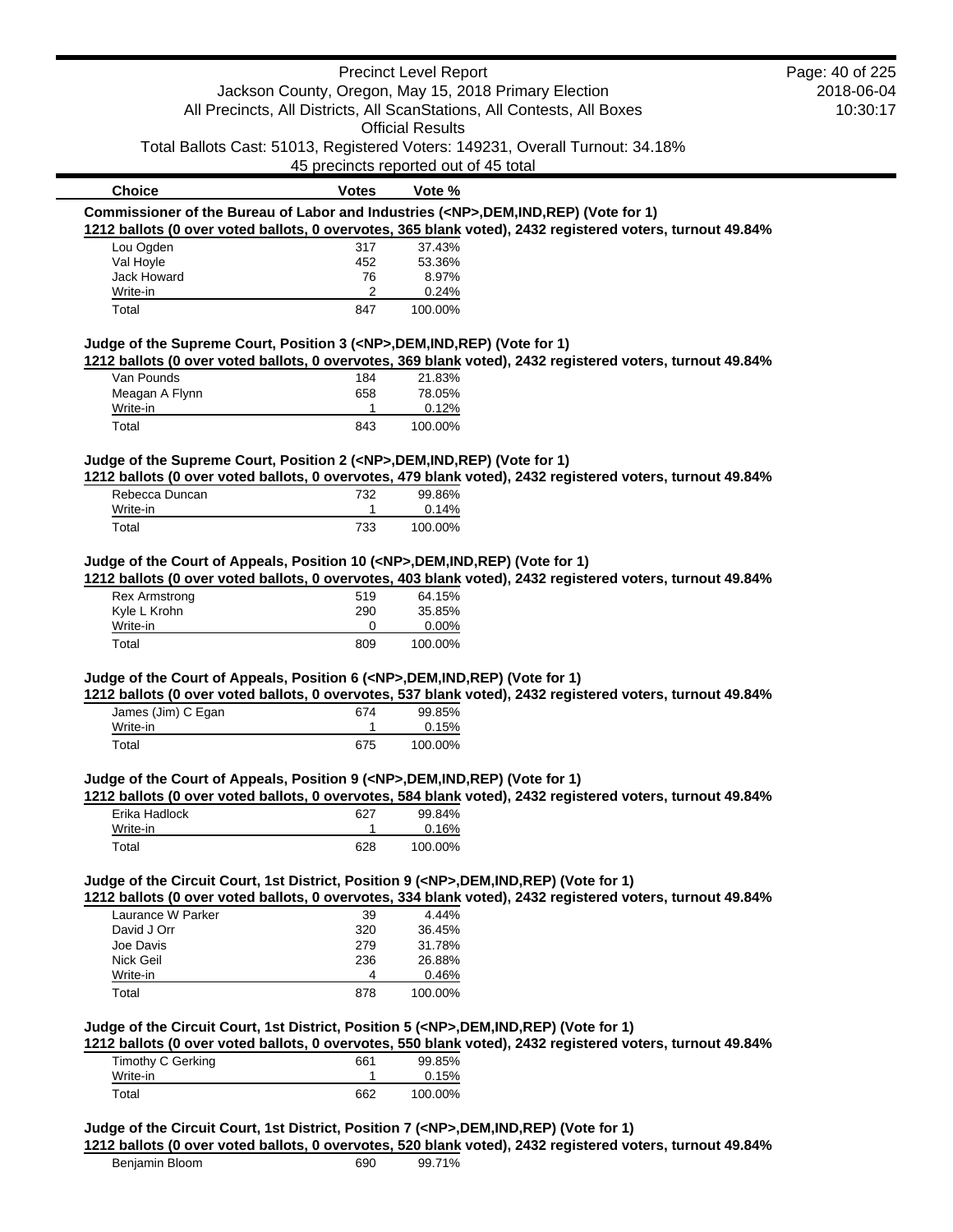## Precinct Level Report Jackson County, Oregon, May 15, 2018 Primary Election All Precincts, All Districts, All ScanStations, All Contests, All Boxes

Official Results

Total Ballots Cast: 51013, Registered Voters: 149231, Overall Turnout: 34.18%

45 precincts reported out of 45 total

| <b>Choice</b> | <b>Votes</b> | Vote %  |
|---------------|--------------|---------|
| Write-in      |              | 0.29%   |
| Total         | 692          | 100.00% |

## **Measure 15-175 Medford School District 549C Bonds (<NP>,DEM,IND,REP) (Vote for 1)**

**1212 ballots (0 over voted ballots, 0 overvotes, 99 blank voted), 2432 registered voters, turnout 49.84%**

| Yes   | 678  | 60.92%  |
|-------|------|---------|
| No    | 435  | 39.08%  |
| Total | 1113 | 100.00% |

### **Precinct 011**

## **US Representative, 2nd District (DEM) (Vote for 1)**

**463 ballots (1 over voted ballots, 1 overvotes, 55 blank voted), 1027 registered voters, turnout 45.08%**

| Eric Burnette             | 34  | 8.35%   |
|---------------------------|-----|---------|
| Michael Byrne             | 10  | 2.46%   |
| Tim S White               | 37  | 9.09%   |
| Raz Mason                 | 25  | 6.14%   |
| Jamie McLeod-Skinner      | 161 | 39.56%  |
| James (Jim) Crary         | 37  | 9.09%   |
| Jennifer (Jenni) Neahring | 101 | 24.82%  |
| Write-in                  | 2   | 0.49%   |
| Total                     | 407 | 100.00% |

## **US Representative, 2nd District (IND) (Vote for 1)**

**74 ballots (0 over voted ballots, 0 overvotes, 37 blank voted), 279 registered voters, turnout 26.52%**

| Mark R Roberts | 17 | 45.95%  |
|----------------|----|---------|
| Write-in       | 20 | 54.05%  |
| Total          | 37 | 100.00% |

## **US Representative, 2nd District (REP) (Vote for 1)**

**779 ballots (0 over voted ballots, 0 overvotes, 46 blank voted), 1631 registered voters, turnout 47.76%**

| Randy Pollock    | -37 | 5.05%   |
|------------------|-----|---------|
| Greg Walden      | 570 | 77.76%  |
| Paul J Romero Jr | 125 | 17.05%  |
| Write-in         |     | 0.14%   |
| Total            | 733 | 100.00% |

### **Governor (DEM) (Vote for 1)**

**463 ballots (0 over voted ballots, 0 overvotes, 36 blank voted), 1027 registered voters, turnout 45.08%**

| Ed Jones        | 47  | 11.01%  |
|-----------------|-----|---------|
| Kate Brown      | 335 | 78.45%  |
| Candace Neville | 33  | 7.73%   |
| Write-in        | 12  | 2.81%   |
| Total           | 427 | 100.00% |

### **Governor (IND) (Vote for 1)**

**74 ballots (0 over voted ballots, 0 overvotes, 21 blank voted), 279 registered voters, turnout 26.52%**

| Dan (Mr P) Pistoresi   | 4  | 7.55%   |
|------------------------|----|---------|
| Skye J Allen           | 2  | 3.77%   |
| <b>Patrick Starnes</b> | 17 | 32.08%  |
| Write-in               | 30 | 56.60%  |
| Total                  | 53 | 100.00% |

### **Governor (REP) (Vote for 1)**

**779 ballots (0 over voted ballots, 0 overvotes, 41 blank voted), 1631 registered voters, turnout 47.76%**

| Knute Buehler     | 368 | 49.86%   |
|-------------------|-----|----------|
| Keenan W Bohach   | 2   | 0.27%    |
| Greg C Wooldridge | 160 | 21.68%   |
| Jon I Edwards III | 2   | $0.27\%$ |
| David W Stauffer  | 5   | 0.68%    |
|                   |     |          |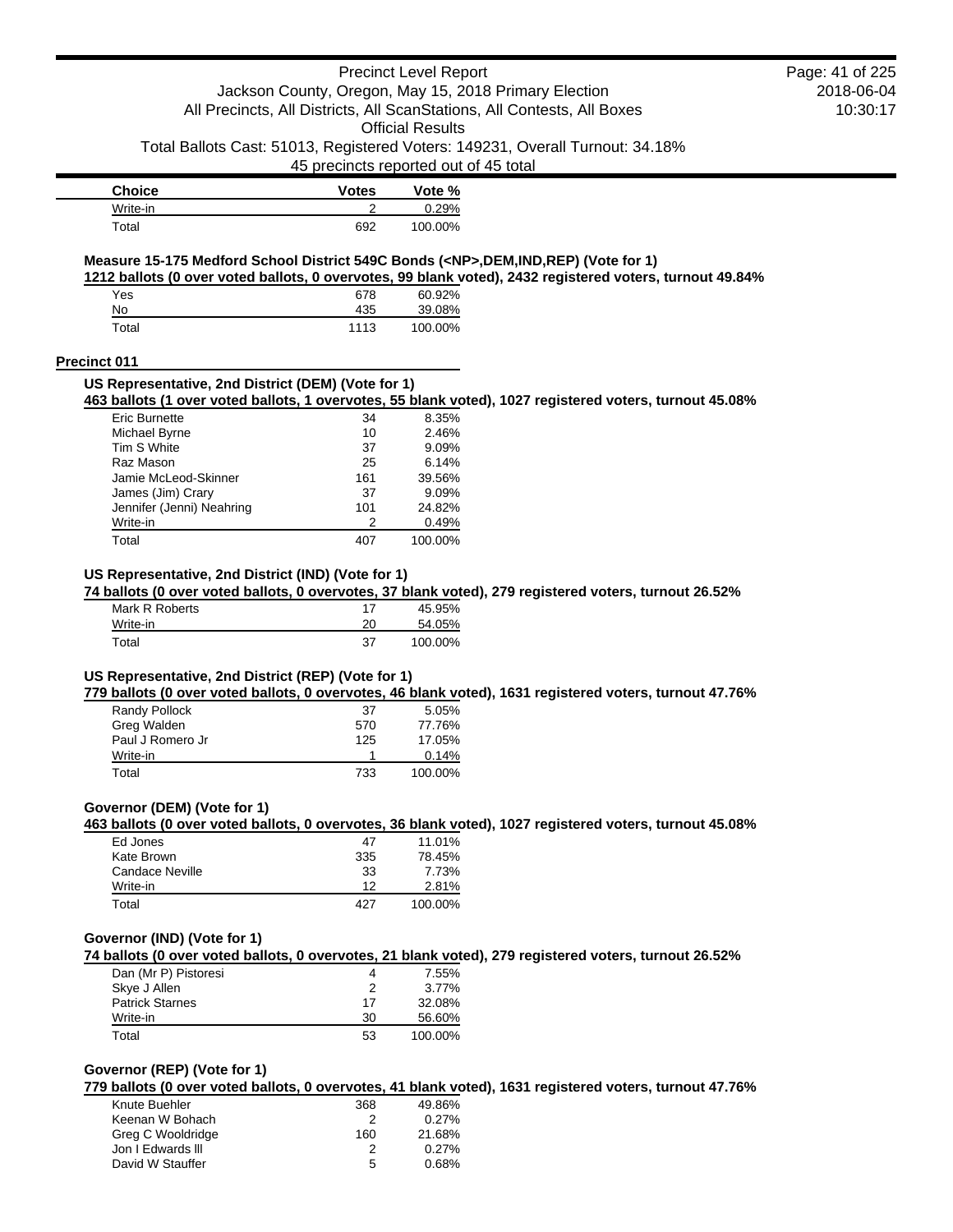| <b>Choice</b>       | <b>Votes</b> | Vote %  |
|---------------------|--------------|---------|
| Jeff Smith          | 10           | 1.36%   |
| Jack W Tacy         |              | 0.00%   |
| <b>Brett Hyland</b> | 0            | 0.00%   |
| <b>Bruce Cuff</b>   | 10           | 1.36%   |
| Sam Carpenter       | 179          | 24.25%  |
| Write-in            | 2            | 0.27%   |
| Total               | 738          | 100.00% |

## **State Senator, 3rd District (DEM) (Vote for 1)**

**282 ballots (0 over voted ballots, 0 overvotes, 22 blank voted), 600 registered voters, turnout 47.00%**

| Julian Bell     | 19  | 7.31%   |
|-----------------|-----|---------|
| Kevin Stine     | 26  | 10.00%  |
| Athena Goldberg | 111 | 42.69%  |
| Jeff Golden     | 102 | 39.23%  |
| Write-in        | っ   | 0.77%   |
| Total           | 260 | 100.00% |

### **State Senator, 3rd District (IND) (Vote for 1)**

**41 ballots (0 over voted ballots, 0 overvotes, 30 blank voted), 142 registered voters, turnout 28.87%**

| Write-in | 100.00% |
|----------|---------|
| Total    | 100.00% |

## **State Senator, 3rd District (REP) (Vote for 1)**

**463 ballots (0 over voted ballots, 0 overvotes, 59 blank voted), 972 registered voters, turnout 47.63%**

| <b>Curt Ankerberg</b> | 182 | 45.05%  |
|-----------------------|-----|---------|
| Jessica L Gomez       | 221 | 54.70%  |
| Write-in              |     | 0.25%   |
| Total                 | 404 | 100.00% |

## **State Representative, 6th District (DEM) (Vote for 1)**

**282 ballots (0 over voted ballots, 0 overvotes, 48 blank voted), 600 registered voters, turnout 47.00%**

| Michelle Blum Atkinson | 206 | 88.03%    |
|------------------------|-----|-----------|
| Rick Schreffler        | 27  | $11.54\%$ |
| Write-in               |     | 0.43%     |
| Total                  | 234 | 100.00%   |

#### **State Representative, 6th District (IND) (Vote for 1)**

**41 ballots (0 over voted ballots, 0 overvotes, 33 blank voted), 142 registered voters, turnout 28.87%**

| Write-in | 100.00% |
|----------|---------|
| Total    | 100.00% |

## **State Representative, 6th District (REP) (Vote for 1)**

**463 ballots (0 over voted ballots, 0 overvotes, 182 blank voted), 972 registered voters, turnout 47.63%**

| Kim Wallan | 278 | 98.93%  |
|------------|-----|---------|
| Write-in   | ۰J  | 1.07%   |
| Total      | 281 | 100.00% |

#### **State Representative, 55th District (DEM) (Vote for 1)**

**181 ballots (0 over voted ballots, 0 overvotes, 67 blank voted), 427 registered voters, turnout 42.39%**

| Karen Rippberger | 112 | 98.25%  |
|------------------|-----|---------|
| Write-in         |     | 1.75%   |
| Total            | 114 | 100.00% |

### **State Representative, 55th District (IND) (Vote for 1)**

**33 ballots (0 over voted ballots, 0 overvotes, 27 blank voted), 137 registered voters, turnout 24.09%**

| Write-in | 100.00% |
|----------|---------|
| Total    | 100.00% |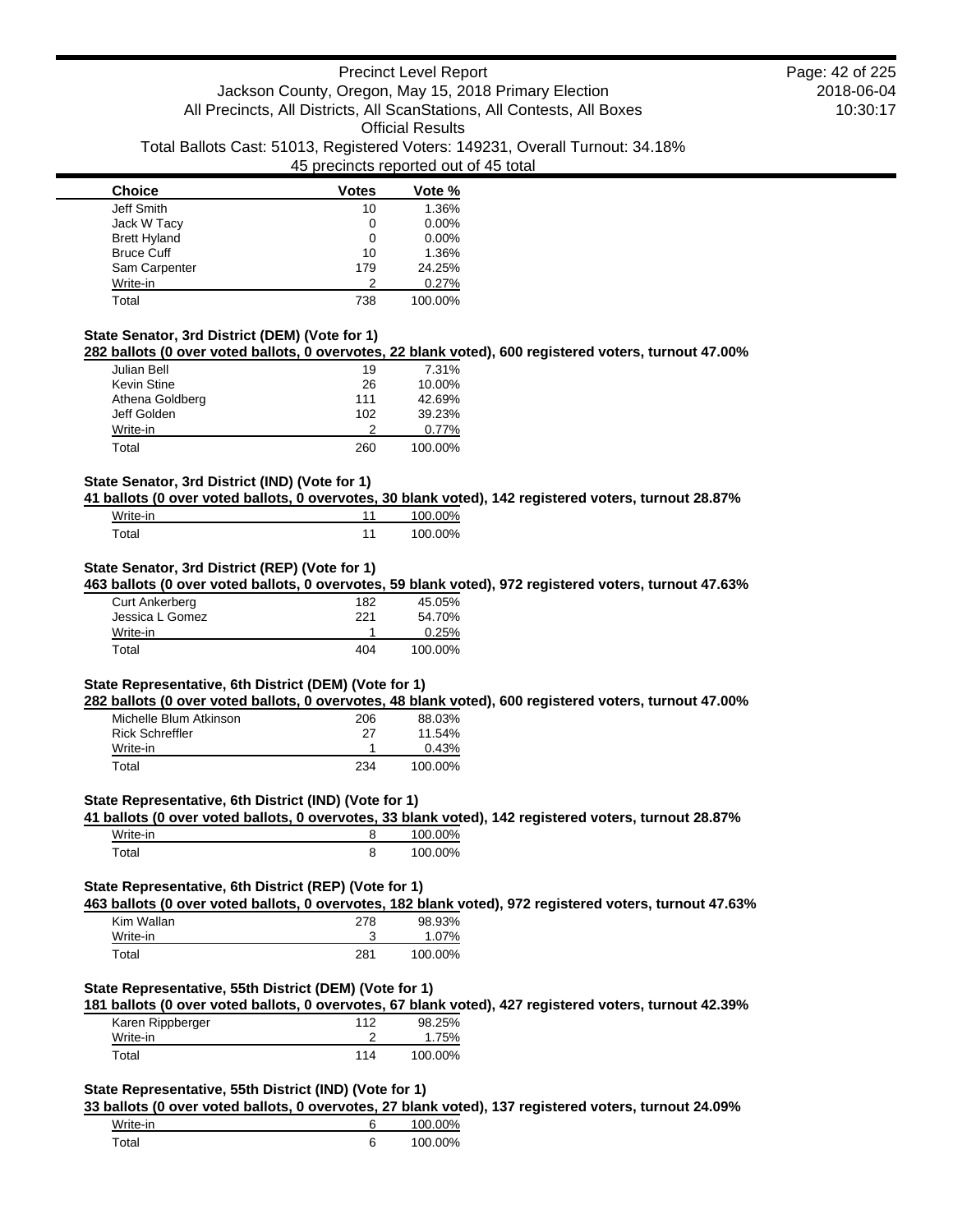| Jackson County, Oregon, May 15, 2018 Primary Election<br>All Precincts, All Districts, All ScanStations, All Contests, All Boxes<br><b>Official Results</b><br>Total Ballots Cast: 51013, Registered Voters: 149231, Overall Turnout: 34.18%<br>45 precincts reported out of 45 total<br><b>Choice</b><br><b>Votes</b><br>Vote %<br>State Representative, 55th District (REP) (Vote for 1)<br>316 ballots (0 over voted ballots, 0 overvotes, 120 blank voted), 659 registered voters, turnout 47.95%<br>195<br>99.49%<br>Mike McLane<br>0.51%<br>Write-in<br>$\mathbf{1}$<br>196<br>100.00%<br>Total<br>County Commissioner, Position 1 (DEM) (Vote for 1)<br>463 ballots (0 over voted ballots, 0 overvotes, 142 blank voted), 1027 registered voters, turnout 45.08%<br>Amy Thuren<br>98.13%<br>315<br>1.87%<br>Write-in<br>6<br>Total<br>321<br>100.00%<br>County Commissioner, Position 1 (IND) (Vote for 1)<br>74 ballots (0 over voted ballots, 0 overvotes, 56 blank voted), 279 registered voters, turnout 26.52%<br>Write-in<br>18<br>100.00%<br>Total<br>18<br>100.00%<br>County Commissioner, Position 1 (REP) (Vote for 1)<br>779 ballots (0 over voted ballots, 0 overvotes, 247 blank voted), 1631 registered voters, turnout 47.76%<br><b>Rick Dyer</b><br>528<br>99.25%<br>Write-in<br>4<br>0.75%<br>532<br>Total<br>100.00%<br>County Commissioner, Position 3 (DEM) (Vote for 1)<br>463 ballots (0 over voted ballots, 0 overvotes, 127 blank voted), 1027 registered voters, turnout 45.08%<br>Lanita C Witt<br>99.11%<br>333<br>Write-in<br>0.89%<br>3<br>Total<br>336<br>100.00%<br>County Commissioner, Position 3 (IND) (Vote for 1)<br>74 ballots (0 over voted ballots, 0 overvotes, 56 blank voted), 279 registered voters, turnout 26.52%<br>Write-in<br>18<br>100.00%<br>18<br>Total<br>100.00%<br>County Commissioner, Position 3 (REP) (Vote for 1)<br>779 ballots (0 over voted ballots, 0 overvotes, 227 blank voted), 1631 registered voters, turnout 47.76%<br><b>Colleen Roberts</b><br>546<br>98.91%<br>6<br>1.09%<br>Write-in<br>552<br>Total<br>100.00%<br>Precinct Committee Person - Female Democrat 011 (DEM) (Vote for 9)<br>463 ballots (0 over voted ballots, 0 overvotes, 4126 undervotes), 1027 registered voters, turnout 45.08%<br>16<br>39.02%<br>Write-in<br>Write-in<br>9.76%<br>4<br>9.76%<br>Write-in<br>4<br>9.76%<br>Write-in<br>4<br>Write-in<br>9.76%<br>4<br>3<br>Write-in<br>7.32%<br>Write-in<br>2<br>4.88%<br>2<br>4.88%<br>Write-in<br>$\overline{c}$<br>4.88%<br>Write-in<br>41<br>Total<br>100.00%<br>Precinct Committee Person - Male Democrat 011 (DEM) (Vote for 9)<br>463 ballots (0 over voted ballots, 0 overvotes, 4128 undervotes), 1027 registered voters, turnout 45.08%<br>48.72%<br>Write-in<br>19<br>Write-in<br>15.38%<br>6<br>4<br>Write-in |  | <b>Precinct Level Report</b> | Page: 43 of 225 |
|-----------------------------------------------------------------------------------------------------------------------------------------------------------------------------------------------------------------------------------------------------------------------------------------------------------------------------------------------------------------------------------------------------------------------------------------------------------------------------------------------------------------------------------------------------------------------------------------------------------------------------------------------------------------------------------------------------------------------------------------------------------------------------------------------------------------------------------------------------------------------------------------------------------------------------------------------------------------------------------------------------------------------------------------------------------------------------------------------------------------------------------------------------------------------------------------------------------------------------------------------------------------------------------------------------------------------------------------------------------------------------------------------------------------------------------------------------------------------------------------------------------------------------------------------------------------------------------------------------------------------------------------------------------------------------------------------------------------------------------------------------------------------------------------------------------------------------------------------------------------------------------------------------------------------------------------------------------------------------------------------------------------------------------------------------------------------------------------------------------------------------------------------------------------------------------------------------------------------------------------------------------------------------------------------------------------------------------------------------------------------------------------------------------------------------------------------------------------------------------------------------------------------------------------------------------------------------------------------------------------------------------------------------------------------------------------------------------------------------------------------------------------------------------------------------------------------------|--|------------------------------|-----------------|
|                                                                                                                                                                                                                                                                                                                                                                                                                                                                                                                                                                                                                                                                                                                                                                                                                                                                                                                                                                                                                                                                                                                                                                                                                                                                                                                                                                                                                                                                                                                                                                                                                                                                                                                                                                                                                                                                                                                                                                                                                                                                                                                                                                                                                                                                                                                                                                                                                                                                                                                                                                                                                                                                                                                                                                                                                             |  |                              | 2018-06-04      |
|                                                                                                                                                                                                                                                                                                                                                                                                                                                                                                                                                                                                                                                                                                                                                                                                                                                                                                                                                                                                                                                                                                                                                                                                                                                                                                                                                                                                                                                                                                                                                                                                                                                                                                                                                                                                                                                                                                                                                                                                                                                                                                                                                                                                                                                                                                                                                                                                                                                                                                                                                                                                                                                                                                                                                                                                                             |  |                              | 10:30:17        |
|                                                                                                                                                                                                                                                                                                                                                                                                                                                                                                                                                                                                                                                                                                                                                                                                                                                                                                                                                                                                                                                                                                                                                                                                                                                                                                                                                                                                                                                                                                                                                                                                                                                                                                                                                                                                                                                                                                                                                                                                                                                                                                                                                                                                                                                                                                                                                                                                                                                                                                                                                                                                                                                                                                                                                                                                                             |  |                              |                 |
|                                                                                                                                                                                                                                                                                                                                                                                                                                                                                                                                                                                                                                                                                                                                                                                                                                                                                                                                                                                                                                                                                                                                                                                                                                                                                                                                                                                                                                                                                                                                                                                                                                                                                                                                                                                                                                                                                                                                                                                                                                                                                                                                                                                                                                                                                                                                                                                                                                                                                                                                                                                                                                                                                                                                                                                                                             |  |                              |                 |
|                                                                                                                                                                                                                                                                                                                                                                                                                                                                                                                                                                                                                                                                                                                                                                                                                                                                                                                                                                                                                                                                                                                                                                                                                                                                                                                                                                                                                                                                                                                                                                                                                                                                                                                                                                                                                                                                                                                                                                                                                                                                                                                                                                                                                                                                                                                                                                                                                                                                                                                                                                                                                                                                                                                                                                                                                             |  |                              |                 |
|                                                                                                                                                                                                                                                                                                                                                                                                                                                                                                                                                                                                                                                                                                                                                                                                                                                                                                                                                                                                                                                                                                                                                                                                                                                                                                                                                                                                                                                                                                                                                                                                                                                                                                                                                                                                                                                                                                                                                                                                                                                                                                                                                                                                                                                                                                                                                                                                                                                                                                                                                                                                                                                                                                                                                                                                                             |  |                              |                 |
|                                                                                                                                                                                                                                                                                                                                                                                                                                                                                                                                                                                                                                                                                                                                                                                                                                                                                                                                                                                                                                                                                                                                                                                                                                                                                                                                                                                                                                                                                                                                                                                                                                                                                                                                                                                                                                                                                                                                                                                                                                                                                                                                                                                                                                                                                                                                                                                                                                                                                                                                                                                                                                                                                                                                                                                                                             |  |                              |                 |
|                                                                                                                                                                                                                                                                                                                                                                                                                                                                                                                                                                                                                                                                                                                                                                                                                                                                                                                                                                                                                                                                                                                                                                                                                                                                                                                                                                                                                                                                                                                                                                                                                                                                                                                                                                                                                                                                                                                                                                                                                                                                                                                                                                                                                                                                                                                                                                                                                                                                                                                                                                                                                                                                                                                                                                                                                             |  |                              |                 |
|                                                                                                                                                                                                                                                                                                                                                                                                                                                                                                                                                                                                                                                                                                                                                                                                                                                                                                                                                                                                                                                                                                                                                                                                                                                                                                                                                                                                                                                                                                                                                                                                                                                                                                                                                                                                                                                                                                                                                                                                                                                                                                                                                                                                                                                                                                                                                                                                                                                                                                                                                                                                                                                                                                                                                                                                                             |  |                              |                 |
|                                                                                                                                                                                                                                                                                                                                                                                                                                                                                                                                                                                                                                                                                                                                                                                                                                                                                                                                                                                                                                                                                                                                                                                                                                                                                                                                                                                                                                                                                                                                                                                                                                                                                                                                                                                                                                                                                                                                                                                                                                                                                                                                                                                                                                                                                                                                                                                                                                                                                                                                                                                                                                                                                                                                                                                                                             |  |                              |                 |
|                                                                                                                                                                                                                                                                                                                                                                                                                                                                                                                                                                                                                                                                                                                                                                                                                                                                                                                                                                                                                                                                                                                                                                                                                                                                                                                                                                                                                                                                                                                                                                                                                                                                                                                                                                                                                                                                                                                                                                                                                                                                                                                                                                                                                                                                                                                                                                                                                                                                                                                                                                                                                                                                                                                                                                                                                             |  |                              |                 |
|                                                                                                                                                                                                                                                                                                                                                                                                                                                                                                                                                                                                                                                                                                                                                                                                                                                                                                                                                                                                                                                                                                                                                                                                                                                                                                                                                                                                                                                                                                                                                                                                                                                                                                                                                                                                                                                                                                                                                                                                                                                                                                                                                                                                                                                                                                                                                                                                                                                                                                                                                                                                                                                                                                                                                                                                                             |  |                              |                 |
|                                                                                                                                                                                                                                                                                                                                                                                                                                                                                                                                                                                                                                                                                                                                                                                                                                                                                                                                                                                                                                                                                                                                                                                                                                                                                                                                                                                                                                                                                                                                                                                                                                                                                                                                                                                                                                                                                                                                                                                                                                                                                                                                                                                                                                                                                                                                                                                                                                                                                                                                                                                                                                                                                                                                                                                                                             |  |                              |                 |
|                                                                                                                                                                                                                                                                                                                                                                                                                                                                                                                                                                                                                                                                                                                                                                                                                                                                                                                                                                                                                                                                                                                                                                                                                                                                                                                                                                                                                                                                                                                                                                                                                                                                                                                                                                                                                                                                                                                                                                                                                                                                                                                                                                                                                                                                                                                                                                                                                                                                                                                                                                                                                                                                                                                                                                                                                             |  |                              |                 |
|                                                                                                                                                                                                                                                                                                                                                                                                                                                                                                                                                                                                                                                                                                                                                                                                                                                                                                                                                                                                                                                                                                                                                                                                                                                                                                                                                                                                                                                                                                                                                                                                                                                                                                                                                                                                                                                                                                                                                                                                                                                                                                                                                                                                                                                                                                                                                                                                                                                                                                                                                                                                                                                                                                                                                                                                                             |  |                              |                 |
|                                                                                                                                                                                                                                                                                                                                                                                                                                                                                                                                                                                                                                                                                                                                                                                                                                                                                                                                                                                                                                                                                                                                                                                                                                                                                                                                                                                                                                                                                                                                                                                                                                                                                                                                                                                                                                                                                                                                                                                                                                                                                                                                                                                                                                                                                                                                                                                                                                                                                                                                                                                                                                                                                                                                                                                                                             |  |                              |                 |
|                                                                                                                                                                                                                                                                                                                                                                                                                                                                                                                                                                                                                                                                                                                                                                                                                                                                                                                                                                                                                                                                                                                                                                                                                                                                                                                                                                                                                                                                                                                                                                                                                                                                                                                                                                                                                                                                                                                                                                                                                                                                                                                                                                                                                                                                                                                                                                                                                                                                                                                                                                                                                                                                                                                                                                                                                             |  |                              |                 |
|                                                                                                                                                                                                                                                                                                                                                                                                                                                                                                                                                                                                                                                                                                                                                                                                                                                                                                                                                                                                                                                                                                                                                                                                                                                                                                                                                                                                                                                                                                                                                                                                                                                                                                                                                                                                                                                                                                                                                                                                                                                                                                                                                                                                                                                                                                                                                                                                                                                                                                                                                                                                                                                                                                                                                                                                                             |  |                              |                 |
|                                                                                                                                                                                                                                                                                                                                                                                                                                                                                                                                                                                                                                                                                                                                                                                                                                                                                                                                                                                                                                                                                                                                                                                                                                                                                                                                                                                                                                                                                                                                                                                                                                                                                                                                                                                                                                                                                                                                                                                                                                                                                                                                                                                                                                                                                                                                                                                                                                                                                                                                                                                                                                                                                                                                                                                                                             |  |                              |                 |
|                                                                                                                                                                                                                                                                                                                                                                                                                                                                                                                                                                                                                                                                                                                                                                                                                                                                                                                                                                                                                                                                                                                                                                                                                                                                                                                                                                                                                                                                                                                                                                                                                                                                                                                                                                                                                                                                                                                                                                                                                                                                                                                                                                                                                                                                                                                                                                                                                                                                                                                                                                                                                                                                                                                                                                                                                             |  |                              |                 |
|                                                                                                                                                                                                                                                                                                                                                                                                                                                                                                                                                                                                                                                                                                                                                                                                                                                                                                                                                                                                                                                                                                                                                                                                                                                                                                                                                                                                                                                                                                                                                                                                                                                                                                                                                                                                                                                                                                                                                                                                                                                                                                                                                                                                                                                                                                                                                                                                                                                                                                                                                                                                                                                                                                                                                                                                                             |  |                              |                 |
|                                                                                                                                                                                                                                                                                                                                                                                                                                                                                                                                                                                                                                                                                                                                                                                                                                                                                                                                                                                                                                                                                                                                                                                                                                                                                                                                                                                                                                                                                                                                                                                                                                                                                                                                                                                                                                                                                                                                                                                                                                                                                                                                                                                                                                                                                                                                                                                                                                                                                                                                                                                                                                                                                                                                                                                                                             |  |                              |                 |
|                                                                                                                                                                                                                                                                                                                                                                                                                                                                                                                                                                                                                                                                                                                                                                                                                                                                                                                                                                                                                                                                                                                                                                                                                                                                                                                                                                                                                                                                                                                                                                                                                                                                                                                                                                                                                                                                                                                                                                                                                                                                                                                                                                                                                                                                                                                                                                                                                                                                                                                                                                                                                                                                                                                                                                                                                             |  |                              |                 |
|                                                                                                                                                                                                                                                                                                                                                                                                                                                                                                                                                                                                                                                                                                                                                                                                                                                                                                                                                                                                                                                                                                                                                                                                                                                                                                                                                                                                                                                                                                                                                                                                                                                                                                                                                                                                                                                                                                                                                                                                                                                                                                                                                                                                                                                                                                                                                                                                                                                                                                                                                                                                                                                                                                                                                                                                                             |  |                              |                 |
|                                                                                                                                                                                                                                                                                                                                                                                                                                                                                                                                                                                                                                                                                                                                                                                                                                                                                                                                                                                                                                                                                                                                                                                                                                                                                                                                                                                                                                                                                                                                                                                                                                                                                                                                                                                                                                                                                                                                                                                                                                                                                                                                                                                                                                                                                                                                                                                                                                                                                                                                                                                                                                                                                                                                                                                                                             |  |                              |                 |
|                                                                                                                                                                                                                                                                                                                                                                                                                                                                                                                                                                                                                                                                                                                                                                                                                                                                                                                                                                                                                                                                                                                                                                                                                                                                                                                                                                                                                                                                                                                                                                                                                                                                                                                                                                                                                                                                                                                                                                                                                                                                                                                                                                                                                                                                                                                                                                                                                                                                                                                                                                                                                                                                                                                                                                                                                             |  |                              |                 |
|                                                                                                                                                                                                                                                                                                                                                                                                                                                                                                                                                                                                                                                                                                                                                                                                                                                                                                                                                                                                                                                                                                                                                                                                                                                                                                                                                                                                                                                                                                                                                                                                                                                                                                                                                                                                                                                                                                                                                                                                                                                                                                                                                                                                                                                                                                                                                                                                                                                                                                                                                                                                                                                                                                                                                                                                                             |  |                              |                 |
|                                                                                                                                                                                                                                                                                                                                                                                                                                                                                                                                                                                                                                                                                                                                                                                                                                                                                                                                                                                                                                                                                                                                                                                                                                                                                                                                                                                                                                                                                                                                                                                                                                                                                                                                                                                                                                                                                                                                                                                                                                                                                                                                                                                                                                                                                                                                                                                                                                                                                                                                                                                                                                                                                                                                                                                                                             |  |                              |                 |
|                                                                                                                                                                                                                                                                                                                                                                                                                                                                                                                                                                                                                                                                                                                                                                                                                                                                                                                                                                                                                                                                                                                                                                                                                                                                                                                                                                                                                                                                                                                                                                                                                                                                                                                                                                                                                                                                                                                                                                                                                                                                                                                                                                                                                                                                                                                                                                                                                                                                                                                                                                                                                                                                                                                                                                                                                             |  |                              |                 |
|                                                                                                                                                                                                                                                                                                                                                                                                                                                                                                                                                                                                                                                                                                                                                                                                                                                                                                                                                                                                                                                                                                                                                                                                                                                                                                                                                                                                                                                                                                                                                                                                                                                                                                                                                                                                                                                                                                                                                                                                                                                                                                                                                                                                                                                                                                                                                                                                                                                                                                                                                                                                                                                                                                                                                                                                                             |  |                              |                 |
|                                                                                                                                                                                                                                                                                                                                                                                                                                                                                                                                                                                                                                                                                                                                                                                                                                                                                                                                                                                                                                                                                                                                                                                                                                                                                                                                                                                                                                                                                                                                                                                                                                                                                                                                                                                                                                                                                                                                                                                                                                                                                                                                                                                                                                                                                                                                                                                                                                                                                                                                                                                                                                                                                                                                                                                                                             |  |                              |                 |
|                                                                                                                                                                                                                                                                                                                                                                                                                                                                                                                                                                                                                                                                                                                                                                                                                                                                                                                                                                                                                                                                                                                                                                                                                                                                                                                                                                                                                                                                                                                                                                                                                                                                                                                                                                                                                                                                                                                                                                                                                                                                                                                                                                                                                                                                                                                                                                                                                                                                                                                                                                                                                                                                                                                                                                                                                             |  |                              |                 |
|                                                                                                                                                                                                                                                                                                                                                                                                                                                                                                                                                                                                                                                                                                                                                                                                                                                                                                                                                                                                                                                                                                                                                                                                                                                                                                                                                                                                                                                                                                                                                                                                                                                                                                                                                                                                                                                                                                                                                                                                                                                                                                                                                                                                                                                                                                                                                                                                                                                                                                                                                                                                                                                                                                                                                                                                                             |  |                              |                 |
|                                                                                                                                                                                                                                                                                                                                                                                                                                                                                                                                                                                                                                                                                                                                                                                                                                                                                                                                                                                                                                                                                                                                                                                                                                                                                                                                                                                                                                                                                                                                                                                                                                                                                                                                                                                                                                                                                                                                                                                                                                                                                                                                                                                                                                                                                                                                                                                                                                                                                                                                                                                                                                                                                                                                                                                                                             |  |                              |                 |
|                                                                                                                                                                                                                                                                                                                                                                                                                                                                                                                                                                                                                                                                                                                                                                                                                                                                                                                                                                                                                                                                                                                                                                                                                                                                                                                                                                                                                                                                                                                                                                                                                                                                                                                                                                                                                                                                                                                                                                                                                                                                                                                                                                                                                                                                                                                                                                                                                                                                                                                                                                                                                                                                                                                                                                                                                             |  |                              |                 |
|                                                                                                                                                                                                                                                                                                                                                                                                                                                                                                                                                                                                                                                                                                                                                                                                                                                                                                                                                                                                                                                                                                                                                                                                                                                                                                                                                                                                                                                                                                                                                                                                                                                                                                                                                                                                                                                                                                                                                                                                                                                                                                                                                                                                                                                                                                                                                                                                                                                                                                                                                                                                                                                                                                                                                                                                                             |  |                              |                 |
|                                                                                                                                                                                                                                                                                                                                                                                                                                                                                                                                                                                                                                                                                                                                                                                                                                                                                                                                                                                                                                                                                                                                                                                                                                                                                                                                                                                                                                                                                                                                                                                                                                                                                                                                                                                                                                                                                                                                                                                                                                                                                                                                                                                                                                                                                                                                                                                                                                                                                                                                                                                                                                                                                                                                                                                                                             |  |                              |                 |
|                                                                                                                                                                                                                                                                                                                                                                                                                                                                                                                                                                                                                                                                                                                                                                                                                                                                                                                                                                                                                                                                                                                                                                                                                                                                                                                                                                                                                                                                                                                                                                                                                                                                                                                                                                                                                                                                                                                                                                                                                                                                                                                                                                                                                                                                                                                                                                                                                                                                                                                                                                                                                                                                                                                                                                                                                             |  |                              |                 |
|                                                                                                                                                                                                                                                                                                                                                                                                                                                                                                                                                                                                                                                                                                                                                                                                                                                                                                                                                                                                                                                                                                                                                                                                                                                                                                                                                                                                                                                                                                                                                                                                                                                                                                                                                                                                                                                                                                                                                                                                                                                                                                                                                                                                                                                                                                                                                                                                                                                                                                                                                                                                                                                                                                                                                                                                                             |  |                              |                 |
|                                                                                                                                                                                                                                                                                                                                                                                                                                                                                                                                                                                                                                                                                                                                                                                                                                                                                                                                                                                                                                                                                                                                                                                                                                                                                                                                                                                                                                                                                                                                                                                                                                                                                                                                                                                                                                                                                                                                                                                                                                                                                                                                                                                                                                                                                                                                                                                                                                                                                                                                                                                                                                                                                                                                                                                                                             |  |                              |                 |
|                                                                                                                                                                                                                                                                                                                                                                                                                                                                                                                                                                                                                                                                                                                                                                                                                                                                                                                                                                                                                                                                                                                                                                                                                                                                                                                                                                                                                                                                                                                                                                                                                                                                                                                                                                                                                                                                                                                                                                                                                                                                                                                                                                                                                                                                                                                                                                                                                                                                                                                                                                                                                                                                                                                                                                                                                             |  |                              |                 |
|                                                                                                                                                                                                                                                                                                                                                                                                                                                                                                                                                                                                                                                                                                                                                                                                                                                                                                                                                                                                                                                                                                                                                                                                                                                                                                                                                                                                                                                                                                                                                                                                                                                                                                                                                                                                                                                                                                                                                                                                                                                                                                                                                                                                                                                                                                                                                                                                                                                                                                                                                                                                                                                                                                                                                                                                                             |  |                              |                 |
|                                                                                                                                                                                                                                                                                                                                                                                                                                                                                                                                                                                                                                                                                                                                                                                                                                                                                                                                                                                                                                                                                                                                                                                                                                                                                                                                                                                                                                                                                                                                                                                                                                                                                                                                                                                                                                                                                                                                                                                                                                                                                                                                                                                                                                                                                                                                                                                                                                                                                                                                                                                                                                                                                                                                                                                                                             |  |                              |                 |
|                                                                                                                                                                                                                                                                                                                                                                                                                                                                                                                                                                                                                                                                                                                                                                                                                                                                                                                                                                                                                                                                                                                                                                                                                                                                                                                                                                                                                                                                                                                                                                                                                                                                                                                                                                                                                                                                                                                                                                                                                                                                                                                                                                                                                                                                                                                                                                                                                                                                                                                                                                                                                                                                                                                                                                                                                             |  |                              |                 |
|                                                                                                                                                                                                                                                                                                                                                                                                                                                                                                                                                                                                                                                                                                                                                                                                                                                                                                                                                                                                                                                                                                                                                                                                                                                                                                                                                                                                                                                                                                                                                                                                                                                                                                                                                                                                                                                                                                                                                                                                                                                                                                                                                                                                                                                                                                                                                                                                                                                                                                                                                                                                                                                                                                                                                                                                                             |  |                              |                 |
|                                                                                                                                                                                                                                                                                                                                                                                                                                                                                                                                                                                                                                                                                                                                                                                                                                                                                                                                                                                                                                                                                                                                                                                                                                                                                                                                                                                                                                                                                                                                                                                                                                                                                                                                                                                                                                                                                                                                                                                                                                                                                                                                                                                                                                                                                                                                                                                                                                                                                                                                                                                                                                                                                                                                                                                                                             |  |                              |                 |
|                                                                                                                                                                                                                                                                                                                                                                                                                                                                                                                                                                                                                                                                                                                                                                                                                                                                                                                                                                                                                                                                                                                                                                                                                                                                                                                                                                                                                                                                                                                                                                                                                                                                                                                                                                                                                                                                                                                                                                                                                                                                                                                                                                                                                                                                                                                                                                                                                                                                                                                                                                                                                                                                                                                                                                                                                             |  |                              |                 |
|                                                                                                                                                                                                                                                                                                                                                                                                                                                                                                                                                                                                                                                                                                                                                                                                                                                                                                                                                                                                                                                                                                                                                                                                                                                                                                                                                                                                                                                                                                                                                                                                                                                                                                                                                                                                                                                                                                                                                                                                                                                                                                                                                                                                                                                                                                                                                                                                                                                                                                                                                                                                                                                                                                                                                                                                                             |  |                              |                 |
|                                                                                                                                                                                                                                                                                                                                                                                                                                                                                                                                                                                                                                                                                                                                                                                                                                                                                                                                                                                                                                                                                                                                                                                                                                                                                                                                                                                                                                                                                                                                                                                                                                                                                                                                                                                                                                                                                                                                                                                                                                                                                                                                                                                                                                                                                                                                                                                                                                                                                                                                                                                                                                                                                                                                                                                                                             |  |                              |                 |
|                                                                                                                                                                                                                                                                                                                                                                                                                                                                                                                                                                                                                                                                                                                                                                                                                                                                                                                                                                                                                                                                                                                                                                                                                                                                                                                                                                                                                                                                                                                                                                                                                                                                                                                                                                                                                                                                                                                                                                                                                                                                                                                                                                                                                                                                                                                                                                                                                                                                                                                                                                                                                                                                                                                                                                                                                             |  |                              |                 |
|                                                                                                                                                                                                                                                                                                                                                                                                                                                                                                                                                                                                                                                                                                                                                                                                                                                                                                                                                                                                                                                                                                                                                                                                                                                                                                                                                                                                                                                                                                                                                                                                                                                                                                                                                                                                                                                                                                                                                                                                                                                                                                                                                                                                                                                                                                                                                                                                                                                                                                                                                                                                                                                                                                                                                                                                                             |  |                              |                 |
|                                                                                                                                                                                                                                                                                                                                                                                                                                                                                                                                                                                                                                                                                                                                                                                                                                                                                                                                                                                                                                                                                                                                                                                                                                                                                                                                                                                                                                                                                                                                                                                                                                                                                                                                                                                                                                                                                                                                                                                                                                                                                                                                                                                                                                                                                                                                                                                                                                                                                                                                                                                                                                                                                                                                                                                                                             |  |                              |                 |
|                                                                                                                                                                                                                                                                                                                                                                                                                                                                                                                                                                                                                                                                                                                                                                                                                                                                                                                                                                                                                                                                                                                                                                                                                                                                                                                                                                                                                                                                                                                                                                                                                                                                                                                                                                                                                                                                                                                                                                                                                                                                                                                                                                                                                                                                                                                                                                                                                                                                                                                                                                                                                                                                                                                                                                                                                             |  |                              |                 |
|                                                                                                                                                                                                                                                                                                                                                                                                                                                                                                                                                                                                                                                                                                                                                                                                                                                                                                                                                                                                                                                                                                                                                                                                                                                                                                                                                                                                                                                                                                                                                                                                                                                                                                                                                                                                                                                                                                                                                                                                                                                                                                                                                                                                                                                                                                                                                                                                                                                                                                                                                                                                                                                                                                                                                                                                                             |  |                              |                 |
|                                                                                                                                                                                                                                                                                                                                                                                                                                                                                                                                                                                                                                                                                                                                                                                                                                                                                                                                                                                                                                                                                                                                                                                                                                                                                                                                                                                                                                                                                                                                                                                                                                                                                                                                                                                                                                                                                                                                                                                                                                                                                                                                                                                                                                                                                                                                                                                                                                                                                                                                                                                                                                                                                                                                                                                                                             |  |                              |                 |
|                                                                                                                                                                                                                                                                                                                                                                                                                                                                                                                                                                                                                                                                                                                                                                                                                                                                                                                                                                                                                                                                                                                                                                                                                                                                                                                                                                                                                                                                                                                                                                                                                                                                                                                                                                                                                                                                                                                                                                                                                                                                                                                                                                                                                                                                                                                                                                                                                                                                                                                                                                                                                                                                                                                                                                                                                             |  |                              |                 |
|                                                                                                                                                                                                                                                                                                                                                                                                                                                                                                                                                                                                                                                                                                                                                                                                                                                                                                                                                                                                                                                                                                                                                                                                                                                                                                                                                                                                                                                                                                                                                                                                                                                                                                                                                                                                                                                                                                                                                                                                                                                                                                                                                                                                                                                                                                                                                                                                                                                                                                                                                                                                                                                                                                                                                                                                                             |  | 10.26%                       |                 |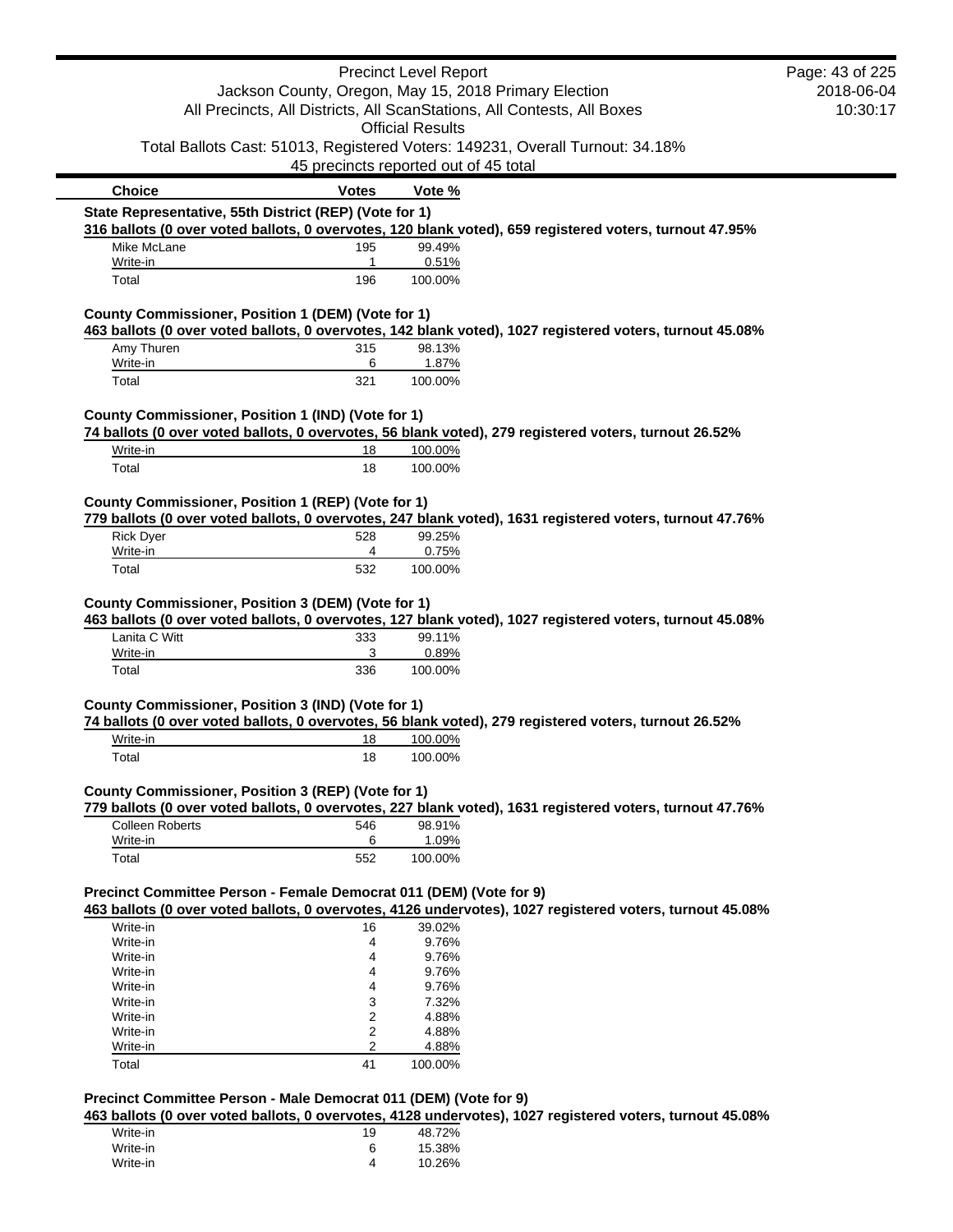| <b>Choice</b> | <b>Votes</b> | Vote %   |
|---------------|--------------|----------|
| Write-in      | 4            | 10.26%   |
| Write-in      | 3            | 7.69%    |
| Write-in      | 2            | 5.13%    |
| Write-in      |              | 2.56%    |
| Write-in      | 0            | $0.00\%$ |
| Write-in      |              | $0.00\%$ |
| Total         | 39           | 100.00%  |

## **Precinct Committee Person - Female Republican 011 (REP) (Vote for 9)**

**779 ballots (0 over voted ballots, 0 overvotes, 6982 undervotes), 1631 registered voters, turnout 47.76%**

| Write-in | 21 | 72.41%  |
|----------|----|---------|
| Write-in |    | 3.45%   |
| Write-in | 1  | 3.45%   |
| Write-in | 1  | 3.45%   |
| Write-in | 1  | 3.45%   |
| Write-in |    | 3.45%   |
| Write-in | 1  | 3.45%   |
| Write-in |    | 3.45%   |
| Write-in |    | 3.45%   |
| Total    | 29 | 100.00% |

## **Precinct Committee Person - Male Republican 011 (REP) (Vote for 9)**

**779 ballots (0 over voted ballots, 0 overvotes, 6696 undervotes), 1631 registered voters, turnout 47.76%**

| <b>Matthew Mendenhall</b> | 292 | 92.70%   |
|---------------------------|-----|----------|
| Write-in                  | 13  | 4.13%    |
| Write-in                  | 2   | 0.63%    |
| Write-in                  | 2   | 0.63%    |
| Write-in                  | 2   | 0.63%    |
| Write-in                  | 1   | 0.32%    |
| Write-in                  | 1   | 0.32%    |
| Write-in                  | 1   | 0.32%    |
| Write-in                  | 1   | 0.32%    |
| Write-in                  | 0   | $0.00\%$ |
| Total                     | 315 | 100.00%  |

### **Commissioner of the Bureau of Labor and Industries (<NP>,DEM,IND,REP) (Vote for 1)**

**1543 ballots (0 over voted ballots, 0 overvotes, 438 blank voted), 4418 registered voters, turnout 34.93%**

| Lou Ogden   | 518  | 46.88%  |
|-------------|------|---------|
| Val Hoyle   | 448  | 40.54%  |
| Jack Howard | 136  | 12.31%  |
| Write-in    | 3    | 0.27%   |
| Total       | 1105 | 100.00% |

#### **Judge of the Supreme Court, Position 3 (<NP>,DEM,IND,REP) (Vote for 1)**

**1543 ballots (0 over voted ballots, 0 overvotes, 432 blank voted), 4418 registered voters, turnout 34.93%**

| Van Pounds     | 363  | 32.67%  |
|----------------|------|---------|
| Meagan A Flynn | 746  | 67.15%  |
| Write-in       |      | 0.18%   |
| Total          | 1111 | 100.00% |

### **Judge of the Supreme Court, Position 2 (<NP>,DEM,IND,REP) (Vote for 1)**

**1543 ballots (0 over voted ballots, 0 overvotes, 703 blank voted), 4418 registered voters, turnout 34.93%**

| Rebecca Duncan | 834 | 99.29%  |
|----------------|-----|---------|
| Write-in       |     | 0.71%   |
| Total          | 840 | 100.00% |

## **Judge of the Court of Appeals, Position 10 (<NP>,DEM,IND,REP) (Vote for 1)**

**1543 ballots (0 over voted ballots, 0 overvotes, 510 blank voted), 4418 registered voters, turnout 34.93%**

| Rex Armstrong | 677 | 65.54% |
|---------------|-----|--------|
| Kyle L Krohn  | 355 | 34.37% |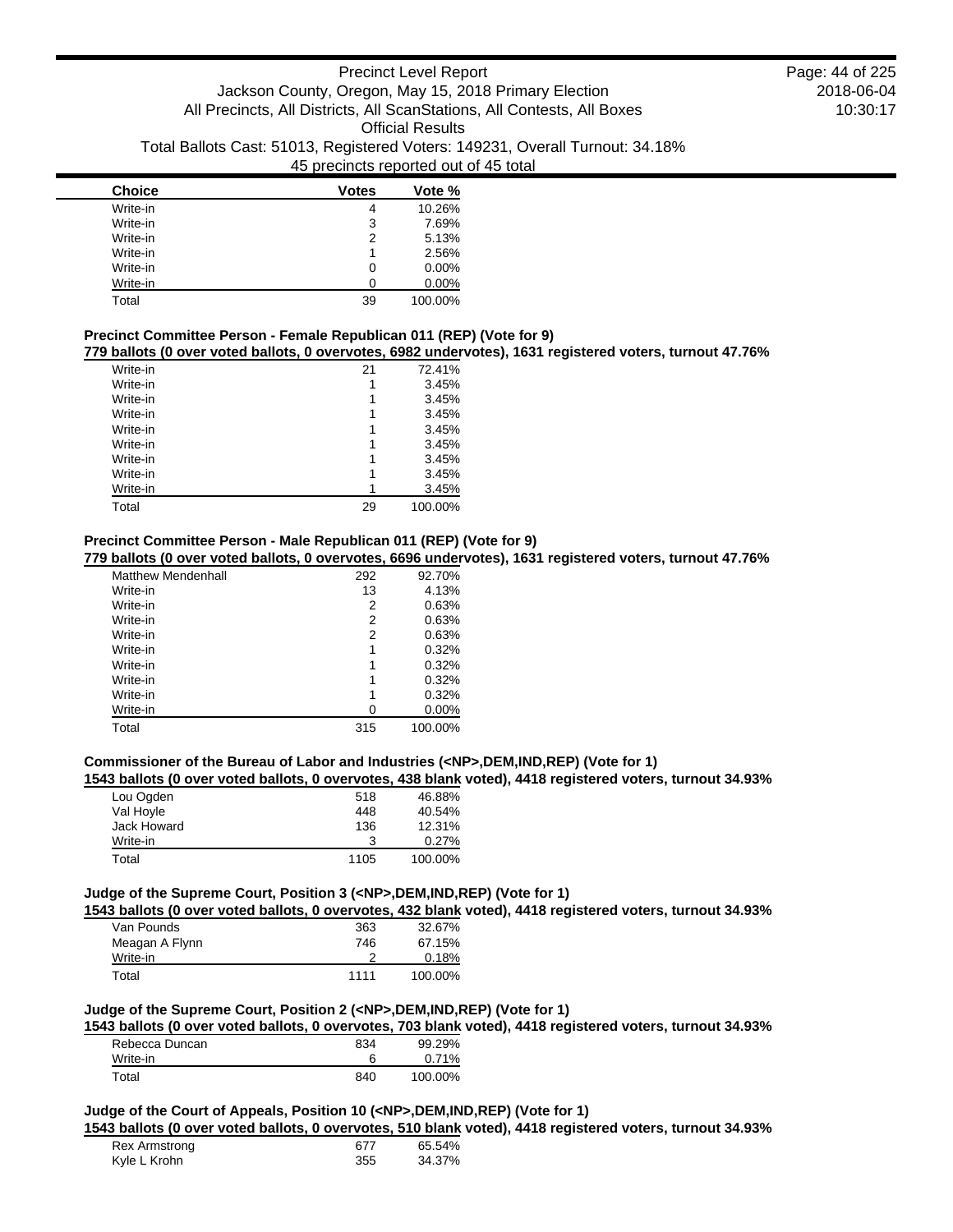### Precinct Level Report Jackson County, Oregon, May 15, 2018 Primary Election All Precincts, All Districts, All ScanStations, All Contests, All Boxes Official Results Total Ballots Cast: 51013, Registered Voters: 149231, Overall Turnout: 34.18% 45 precincts reported out of 45 total 2018-06-04 10:30:17 **Choice Votes Votes Vote %** Write-in 0.10% Total 1033 100.00% Page: 45 of 225

## **Judge of the Court of Appeals, Position 6 (<NP>,DEM,IND,REP) (Vote for 1)**

**1543 ballots (0 over voted ballots, 0 overvotes, 725 blank voted), 4418 registered voters, turnout 34.93%** James (Jim) C Egan 813 99.39% Write-in 0.61% Total 818 100.00%

#### **Judge of the Court of Appeals, Position 9 (<NP>,DEM,IND,REP) (Vote for 1)**

**1543 ballots (0 over voted ballots, 0 overvotes, 765 blank voted), 4418 registered voters, turnout 34.93%**

| Erika Hadlock | 774 | 99.49%  |
|---------------|-----|---------|
| Write-in      |     | 0.51%   |
| Total         | 778 | 100.00% |

## **Judge of the Circuit Court, 1st District, Position 9 (<NP>,DEM,IND,REP) (Vote for 1)**

**1543 ballots (1 over voted ballots, 1 overvotes, 387 blank voted), 4418 registered voters, turnout 34.93%**

| Laurance W Parker | 100  | 8.66%   |
|-------------------|------|---------|
| David J Orr       | 463  | 40.09%  |
| Joe Davis         | 313  | 27.10%  |
| Nick Geil         | 278  | 24.07%  |
| Write-in          |      | 0.09%   |
| Total             | 1155 | 100.00% |

### **Judge of the Circuit Court, 1st District, Position 5 (<NP>,DEM,IND,REP) (Vote for 1)**

**1543 ballots (0 over voted ballots, 0 overvotes, 733 blank voted), 4418 registered voters, turnout 34.93%**

| Timothy C Gerking | 804 | 99.26%  |
|-------------------|-----|---------|
| Write-in          |     | 0.74%   |
| Total             | 810 | 100.00% |

#### **Judge of the Circuit Court, 1st District, Position 7 (<NP>,DEM,IND,REP) (Vote for 1)**

**1543 ballots (0 over voted ballots, 0 overvotes, 713 blank voted), 4418 registered voters, turnout 34.93%**

| Benjamin Bloom | 823 | 99.16%  |
|----------------|-----|---------|
| Write-in       |     | 0.84%   |
| Total          | 830 | 100.00% |

## **Measure 15-175 Medford School District 549C Bonds (<NP>,DEM,IND,REP) (Vote for 1)**

**1543 ballots (0 over voted ballots, 0 overvotes, 72 blank voted), 4418 registered voters, turnout 34.93%**

| Yes   | 588  | 39.97%  |
|-------|------|---------|
| No    | 883  | 60.03%  |
| Total | 1471 | 100.00% |

#### **Precinct 012**

#### **US Representative, 2nd District (DEM) (Vote for 1)**

**974 ballots (1 over voted ballots, 1 overvotes, 94 blank voted), 2164 registered voters, turnout 45.01%**

| Eric Burnette             | 34  | 3.87%   |
|---------------------------|-----|---------|
| Michael Byrne             | 27  | 3.07%   |
| Tim S White               | 70  | 7.96%   |
| Raz Mason                 | 42  | 4.78%   |
| Jamie McLeod-Skinner      | 382 | 43.46%  |
| James (Jim) Crary         | 73  | 8.30%   |
| Jennifer (Jenni) Neahring | 240 | 27.30%  |
| Write-in                  | 11  | 1.25%   |
| Total                     |     | 100.00% |

### **US Representative, 2nd District (IND) (Vote for 1)**

**130 ballots (0 over voted ballots, 0 overvotes, 64 blank voted), 470 registered voters, turnout 27.66%**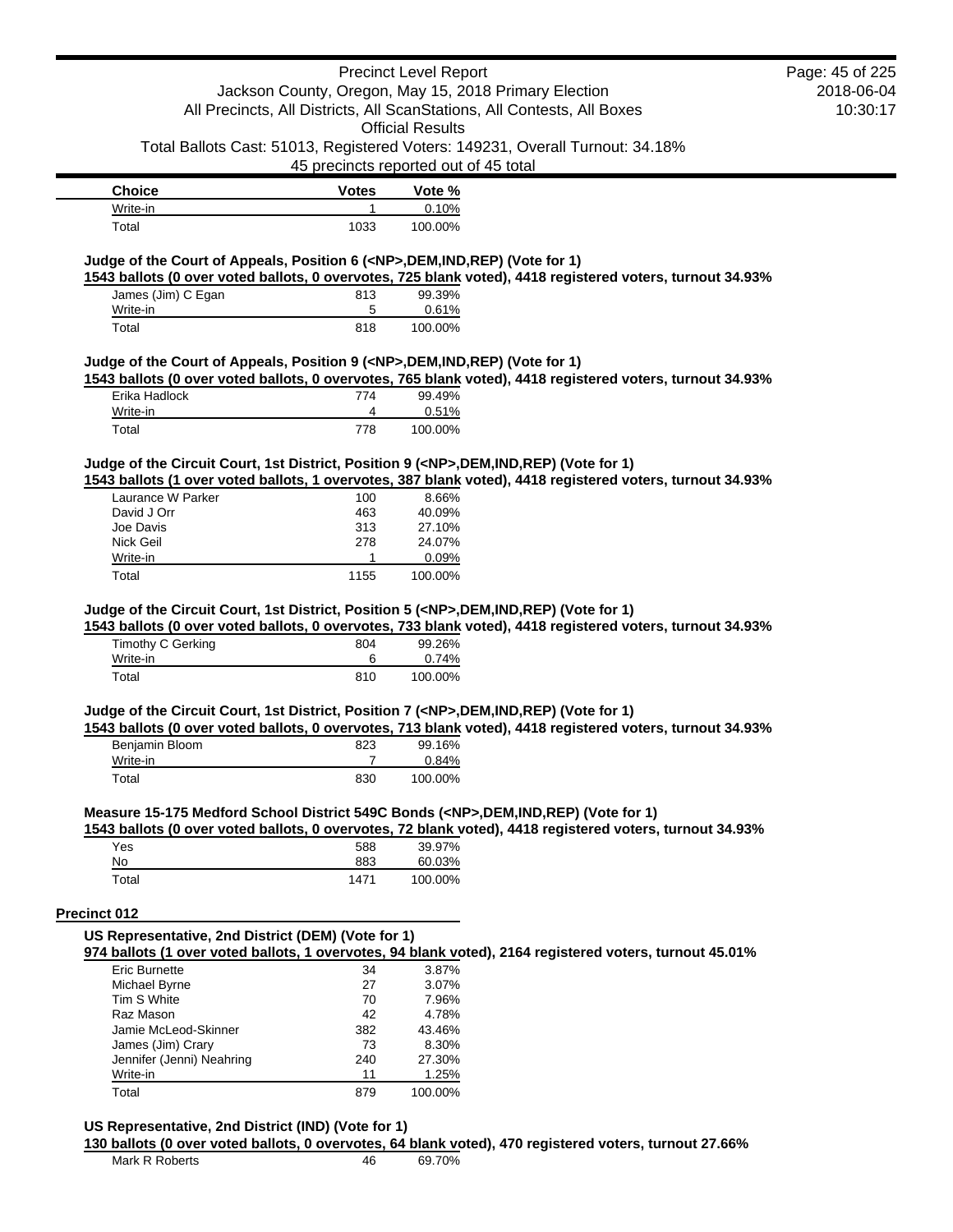45 precincts reported out of 45 total

| <b>Choice</b> | <b>Votes</b> | Vote %  |
|---------------|--------------|---------|
| Write-in      | 20           | 30.30%  |
| Total         | 66           | 100.00% |

## **US Representative, 2nd District (REP) (Vote for 1)**

**1437 ballots (0 over voted ballots, 0 overvotes, 90 blank voted), 2961 registered voters, turnout 48.53%**

| Randy Pollock    | 93   | 6.90%   |
|------------------|------|---------|
| Greg Walden      | 1018 | 75.58%  |
| Paul J Romero Jr | 225  | 16.70%  |
| Write-in         | 11   | 0.82%   |
| Total            | 1347 | 100.00% |

## **Governor (DEM) (Vote for 1)**

**974 ballots (0 over voted ballots, 0 overvotes, 55 blank voted), 2164 registered voters, turnout 45.01%**

| Ed Jones        | 92  | 10.01%  |
|-----------------|-----|---------|
| Kate Brown      | 700 | 76.17%  |
| Candace Neville | 90  | 9.79%   |
| Write-in        | 37  | 4.03%   |
| Total           | 919 | 100.00% |

## **Governor (IND) (Vote for 1)**

**130 ballots (0 over voted ballots, 0 overvotes, 48 blank voted), 470 registered voters, turnout 27.66%**

| Dan (Mr P) Pistoresi   | 9  | 10.98%  |
|------------------------|----|---------|
| Skye J Allen           | 12 | 14.63%  |
| <b>Patrick Starnes</b> | 21 | 25.61%  |
| Write-in               | 40 | 48.78%  |
| Total                  | 82 | 100.00% |

## **Governor (REP) (Vote for 1)**

**1437 ballots (1 over voted ballots, 1 overvotes, 75 blank voted), 2961 registered voters, turnout 48.53%**

| Knute Buehler       | 713  | 52.39%  |
|---------------------|------|---------|
| Keenan W Bohach     | 5    | 0.37%   |
| Greg C Wooldridge   | 288  | 21.16%  |
| Jon I Fdwards III   | 3    | 0.22%   |
| David W Stauffer    |      | 0.51%   |
| Jeff Smith          | 14   | 1.03%   |
| Jack W Tacy         | 3    | 0.22%   |
| <b>Brett Hyland</b> | 3    | 0.22%   |
| <b>Bruce Cuff</b>   | 15   | 1.10%   |
| Sam Carpenter       | 307  | 22.56%  |
| Write-in            | 3    | 0.22%   |
| Total               | 1361 | 100.00% |

## **State Senator, 3rd District (DEM) (Vote for 1)**

**974 ballots (0 over voted ballots, 0 overvotes, 45 blank voted), 2164 registered voters, turnout 45.01%**

| Julian Bell     | 64  | 6.89%   |
|-----------------|-----|---------|
| Kevin Stine     | 94  | 10.12%  |
| Athena Goldberg | 390 | 41.98%  |
| Jeff Golden     | 370 | 39.83%  |
| Write-in        | 11  | 1.18%   |
| Total           | 929 | 100.00% |

#### **State Senator, 3rd District (IND) (Vote for 1)**

**130 ballots (0 over voted ballots, 0 overvotes, 96 blank voted), 470 registered voters, turnout 27.66%**

| Write-in | 34 | 100.00% |
|----------|----|---------|
| Total    | 34 | 100.00% |

#### **State Senator, 3rd District (REP) (Vote for 1)**

**1437 ballots (0 over voted ballots, 0 overvotes, 176 blank voted), 2961 registered voters, turnout 48.53%**

Curt Ankerberg 680 580 46.00%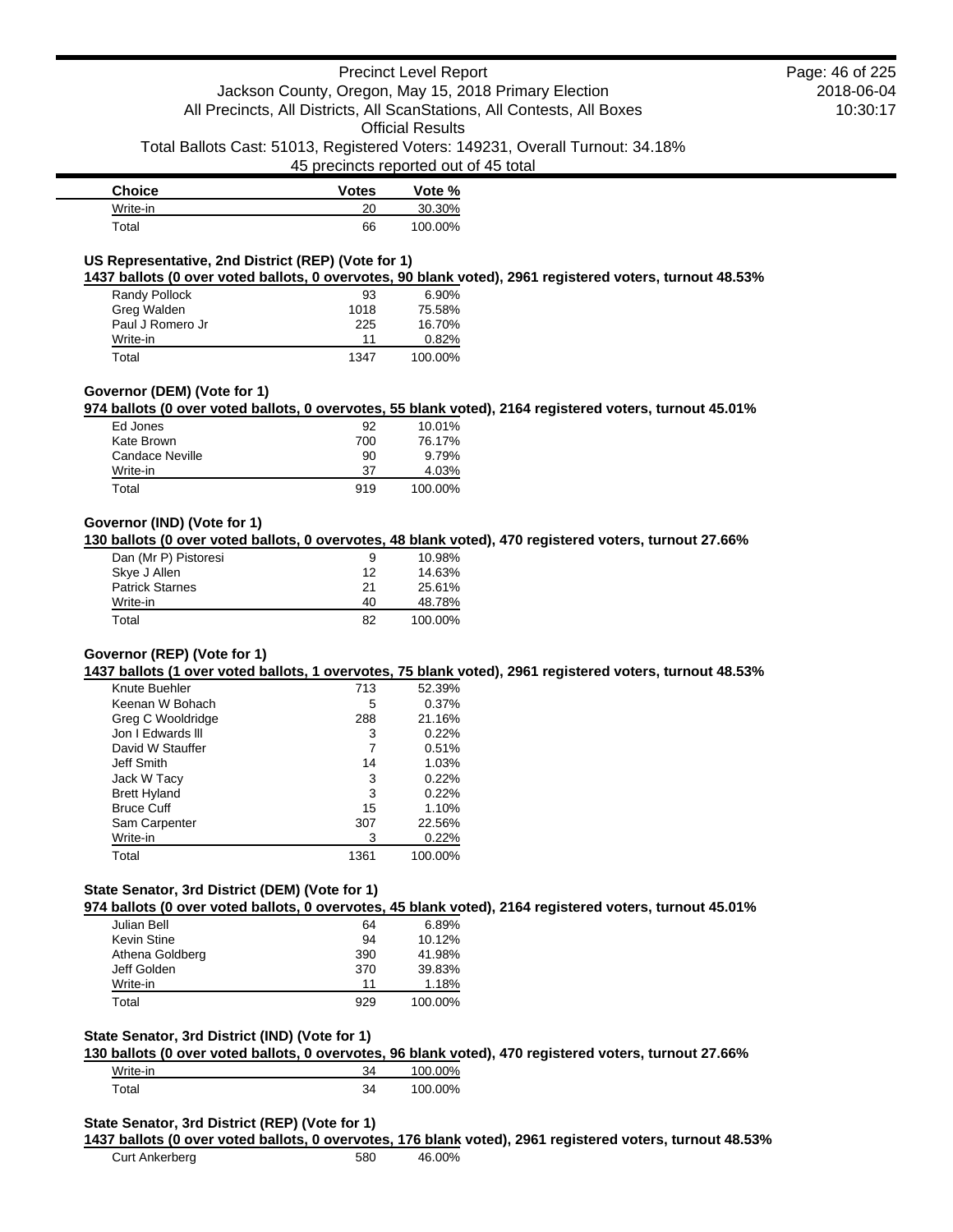|                                                                                                                                                                                                                                                                                       |                                                    | <b>Precinct Level Report</b>                                                  |                                                                                                           | Page: 47 of 225 |
|---------------------------------------------------------------------------------------------------------------------------------------------------------------------------------------------------------------------------------------------------------------------------------------|----------------------------------------------------|-------------------------------------------------------------------------------|-----------------------------------------------------------------------------------------------------------|-----------------|
|                                                                                                                                                                                                                                                                                       |                                                    | Jackson County, Oregon, May 15, 2018 Primary Election                         |                                                                                                           | 2018-06-04      |
|                                                                                                                                                                                                                                                                                       |                                                    | All Precincts, All Districts, All ScanStations, All Contests, All Boxes       |                                                                                                           | 10:30:17        |
|                                                                                                                                                                                                                                                                                       |                                                    | <b>Official Results</b>                                                       |                                                                                                           |                 |
|                                                                                                                                                                                                                                                                                       |                                                    | Total Ballots Cast: 51013, Registered Voters: 149231, Overall Turnout: 34.18% |                                                                                                           |                 |
|                                                                                                                                                                                                                                                                                       |                                                    | 45 precincts reported out of 45 total                                         |                                                                                                           |                 |
| <b>Choice</b>                                                                                                                                                                                                                                                                         | <b>Votes</b>                                       | Vote %                                                                        |                                                                                                           |                 |
| Jessica L Gomez                                                                                                                                                                                                                                                                       | 677                                                | 53.69%                                                                        |                                                                                                           |                 |
| Write-in<br>Total                                                                                                                                                                                                                                                                     | 4<br>1261                                          | 0.32%<br>100.00%                                                              |                                                                                                           |                 |
|                                                                                                                                                                                                                                                                                       |                                                    |                                                                               |                                                                                                           |                 |
| State Representative, 6th District (DEM) (Vote for 1)                                                                                                                                                                                                                                 |                                                    |                                                                               |                                                                                                           |                 |
|                                                                                                                                                                                                                                                                                       |                                                    |                                                                               | 974 ballots (0 over voted ballots, 0 overvotes, 121 blank voted), 2164 registered voters, turnout 45.01%  |                 |
| Michelle Blum Atkinson                                                                                                                                                                                                                                                                | 719                                                | 84.29%<br>14.65%                                                              |                                                                                                           |                 |
| <b>Rick Schreffler</b><br>Write-in                                                                                                                                                                                                                                                    | 125<br>9                                           | 1.06%                                                                         |                                                                                                           |                 |
| Total                                                                                                                                                                                                                                                                                 | 853                                                | 100.00%                                                                       |                                                                                                           |                 |
|                                                                                                                                                                                                                                                                                       |                                                    |                                                                               |                                                                                                           |                 |
| State Representative, 6th District (IND) (Vote for 1)                                                                                                                                                                                                                                 |                                                    |                                                                               |                                                                                                           |                 |
| 130 ballots (0 over voted ballots, 0 overvotes, 98 blank voted), 470 registered voters, turnout 27.66%                                                                                                                                                                                |                                                    |                                                                               |                                                                                                           |                 |
| Write-in                                                                                                                                                                                                                                                                              | 32                                                 | 100.00%                                                                       |                                                                                                           |                 |
| Total                                                                                                                                                                                                                                                                                 | 32                                                 | 100.00%                                                                       |                                                                                                           |                 |
|                                                                                                                                                                                                                                                                                       |                                                    |                                                                               |                                                                                                           |                 |
| State Representative, 6th District (REP) (Vote for 1)                                                                                                                                                                                                                                 |                                                    |                                                                               | 1437 ballots (0 over voted ballots, 0 overvotes, 457 blank voted), 2961 registered voters, turnout 48.53% |                 |
| Kim Wallan                                                                                                                                                                                                                                                                            | 964                                                | 98.37%                                                                        |                                                                                                           |                 |
| Write-in                                                                                                                                                                                                                                                                              | 16                                                 | 1.63%                                                                         |                                                                                                           |                 |
| Total                                                                                                                                                                                                                                                                                 | 980                                                | 100.00%                                                                       |                                                                                                           |                 |
|                                                                                                                                                                                                                                                                                       | County Commissioner, Position 1 (DEM) (Vote for 1) |                                                                               |                                                                                                           |                 |
| Amy Thuren                                                                                                                                                                                                                                                                            | 698                                                | 97.90%                                                                        |                                                                                                           |                 |
| Write-in                                                                                                                                                                                                                                                                              | 15                                                 | 2.10%                                                                         |                                                                                                           |                 |
| Total                                                                                                                                                                                                                                                                                 | 713                                                | 100.00%                                                                       |                                                                                                           |                 |
|                                                                                                                                                                                                                                                                                       |                                                    |                                                                               |                                                                                                           |                 |
|                                                                                                                                                                                                                                                                                       |                                                    |                                                                               |                                                                                                           |                 |
| 974 ballots (0 over voted ballots, 0 overvotes, 261 blank voted), 2164 registered voters, turnout 45.01%<br>County Commissioner, Position 1 (IND) (Vote for 1)<br>130 ballots (0 over voted ballots, 0 overvotes, 109 blank voted), 470 registered voters, turnout 27.66%<br>Write-in | 21                                                 | 100.00%                                                                       |                                                                                                           |                 |
| Total                                                                                                                                                                                                                                                                                 | 21                                                 | 100.00%                                                                       |                                                                                                           |                 |
|                                                                                                                                                                                                                                                                                       |                                                    |                                                                               |                                                                                                           |                 |
| County Commissioner, Position 1 (REP) (Vote for 1)                                                                                                                                                                                                                                    |                                                    |                                                                               |                                                                                                           |                 |
|                                                                                                                                                                                                                                                                                       |                                                    |                                                                               | 1437 ballots (0 over voted ballots, 0 overvotes, 405 blank voted), 2961 registered voters, turnout 48.53% |                 |
| <b>Rick Dyer</b>                                                                                                                                                                                                                                                                      | 1018                                               | 98.64%                                                                        |                                                                                                           |                 |
| Write-in                                                                                                                                                                                                                                                                              | 14                                                 | 1.36%                                                                         |                                                                                                           |                 |
| Total                                                                                                                                                                                                                                                                                 | 1032                                               | 100.00%                                                                       |                                                                                                           |                 |
|                                                                                                                                                                                                                                                                                       |                                                    |                                                                               | 974 ballots (0 over voted ballots, 0 overvotes, 252 blank voted), 2164 registered voters, turnout 45.01%  |                 |
| Lanita C Witt                                                                                                                                                                                                                                                                         | 711                                                | 98.48%                                                                        |                                                                                                           |                 |
| Write-in                                                                                                                                                                                                                                                                              | 11                                                 | 1.52%                                                                         |                                                                                                           |                 |
| Total                                                                                                                                                                                                                                                                                 | 722                                                | 100.00%                                                                       |                                                                                                           |                 |
| County Commissioner, Position 3 (DEM) (Vote for 1)<br>County Commissioner, Position 3 (IND) (Vote for 1)                                                                                                                                                                              |                                                    |                                                                               |                                                                                                           |                 |
| 130 ballots (0 over voted ballots, 0 overvotes, 109 blank voted), 470 registered voters, turnout 27.66%                                                                                                                                                                               |                                                    |                                                                               |                                                                                                           |                 |
| Write-in<br>Total                                                                                                                                                                                                                                                                     | 21<br>21                                           | 100.00%<br>100.00%                                                            |                                                                                                           |                 |

Colleen Roberts 1033 98.47%<br>
Write-in 16 1.53% Write-in 16<br>Total 1049  $100.00\%$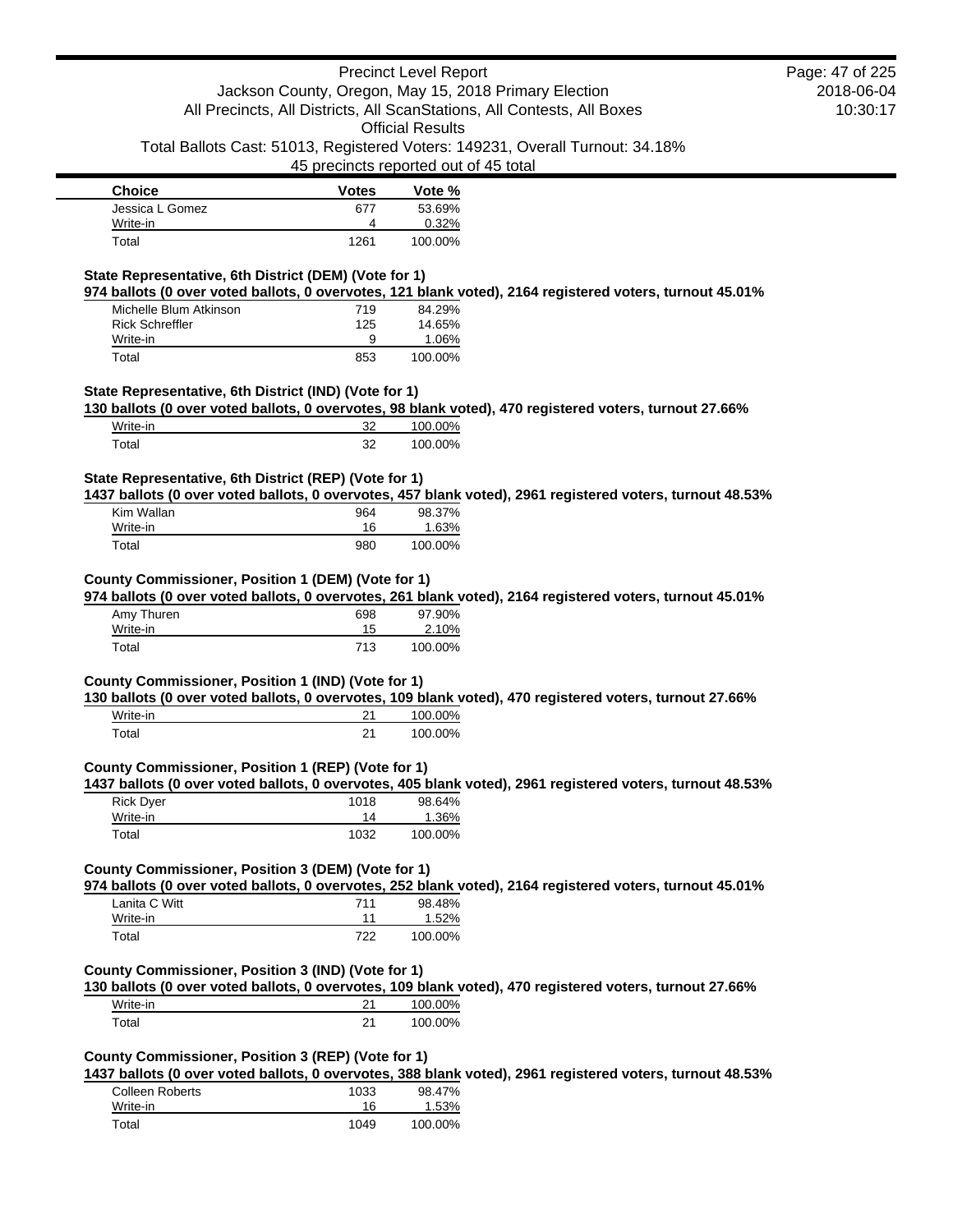|                                                                     |                                       | <b>Precinct Level Report</b> |                                                                                                           | Page: 48 of 225 |
|---------------------------------------------------------------------|---------------------------------------|------------------------------|-----------------------------------------------------------------------------------------------------------|-----------------|
|                                                                     |                                       |                              | Jackson County, Oregon, May 15, 2018 Primary Election                                                     | 2018-06-04      |
|                                                                     |                                       |                              | All Precincts, All Districts, All ScanStations, All Contests, All Boxes                                   | 10:30:17        |
|                                                                     |                                       | <b>Official Results</b>      |                                                                                                           |                 |
|                                                                     |                                       |                              | Total Ballots Cast: 51013, Registered Voters: 149231, Overall Turnout: 34.18%                             |                 |
|                                                                     | 45 precincts reported out of 45 total |                              |                                                                                                           |                 |
| <b>Choice</b>                                                       | <b>Votes</b>                          | Vote %                       |                                                                                                           |                 |
| Precinct Committee Person - Female Democrat 012 (DEM) (Vote for 16) |                                       |                              |                                                                                                           |                 |
|                                                                     |                                       |                              | 974 ballots (0 over voted ballots, 0 overvotes, 14631 undervotes), 2164 registered voters, turnout 45.01% |                 |
| Shirley Anderson                                                    | 480                                   | 50.37%                       |                                                                                                           |                 |
| Arlene Krasner                                                      | 419                                   | 43.97%                       |                                                                                                           |                 |
| Write-in                                                            | 23                                    | 2.41%                        |                                                                                                           |                 |
| Write-in                                                            | 11                                    | 1.15%                        |                                                                                                           |                 |
| Write-in                                                            | 6                                     | 0.63%                        |                                                                                                           |                 |

| Precinct Committee Person - Male Democrat 012 (DEM) (Vote for 16) |  |  |  |  |  |
|-------------------------------------------------------------------|--|--|--|--|--|
|-------------------------------------------------------------------|--|--|--|--|--|

Write-in 2 0.21% Write-in 1 0.10%<br>Write-in 1 0.10% Write-in 1 0.10%<br>Write-in 1 0.10%

Write-in 1 0.10%<br>Write-in 1 0.10% Write-in 1 0.10%<br>Write-in 1 0.10% Write-in 1 0.10%<br>Write-in 1 0.10% Write-in 1 0.10%<br>Write-in 1 0.10%

Write-in 0.10% Write-in 1 0.10%<br>Write-in 1 0.10%

Write-in 0.10% Total 953 100.00%

Write-in 1

Write-in

Write-in

**974 ballots (0 over voted ballots, 0 overvotes, 14637 undervotes), 2164 registered voters, turnout 45.01%**

| <b>Mark Saunders</b> | 480 | 50.69%  |
|----------------------|-----|---------|
| Nathan Joseph Soltz  | 417 | 44.03%  |
| Write-in             | 23  | 2.43%   |
| Write-in             | 5   | 0.53%   |
| Write-in             | 4   | 0.42%   |
| Write-in             | 3   | 0.32%   |
| Write-in             | 2   | 0.21%   |
| Write-in             | 2   | 0.21%   |
| Write-in             | 2   | 0.21%   |
| Write-in             | 1   | 0.11%   |
| Write-in             | 1   | 0.11%   |
| Write-in             | 1   | 0.11%   |
| Write-in             |     | 0.11%   |
| Write-in             | 1   | 0.11%   |
| Write-in             |     | 0.11%   |
| Write-in             |     | 0.11%   |
| Write-in             |     | 0.11%   |
| Write-in             |     | 0.11%   |
| Total                | 947 | 100.00% |

## **Precinct Committee Person - Female Republican 012 (REP) (Vote for 16)**

**1437 ballots (1 over voted ballots, 16 overvotes, 22237 undervotes), 2961 registered voters, turnout 48.53%**

| Robin Lee | 730 | 98.78%   |
|-----------|-----|----------|
| Write-in  |     | 0.95%    |
| Write-in  |     | 0.14%    |
| Write-in  |     | 0.14%    |
| Write-in  | 0   | 0.00%    |
| Write-in  | 0   | 0.00%    |
| Write-in  | 0   | 0.00%    |
| Write-in  | 0   | 0.00%    |
| Write-in  | 0   | 0.00%    |
| Write-in  | 0   | $0.00\%$ |
| Write-in  | 0   | 0.00%    |
| Write-in  | 0   | $0.00\%$ |
| Write-in  | 0   | 0.00%    |
| Write-in  | 0   | 0.00%    |
| Write-in  | 0   | 0.00%    |
| Write-in  | ი   | 0.00%    |
| Write-in  | 0   | $0.00\%$ |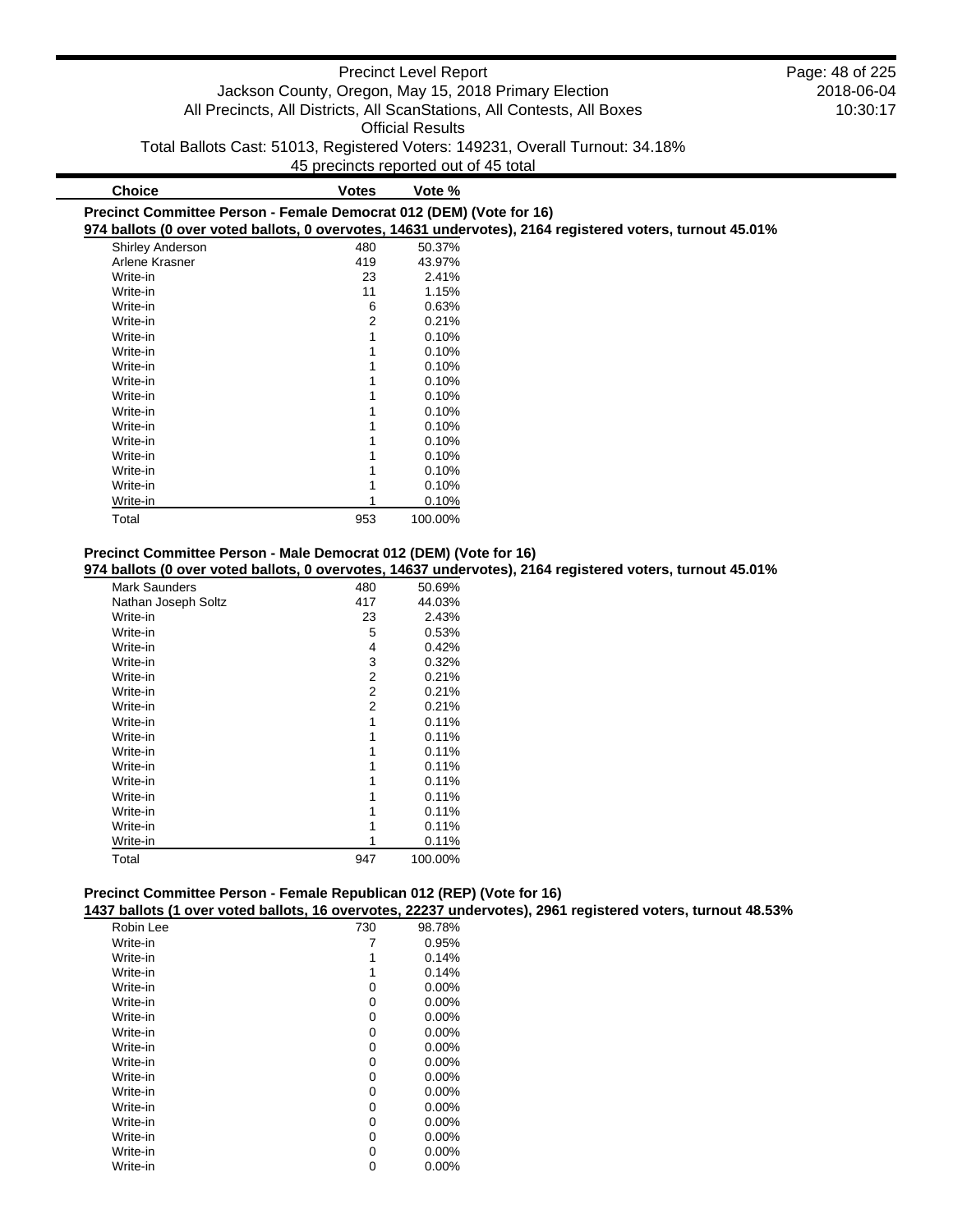2018-06-04 10:30:17

Page: 49 of 225

| <b>Choice</b> | <b>Votes</b> | Vote %  |
|---------------|--------------|---------|
| Total         | 739          | 100.00% |

#### **Precinct Committee Person - Male Republican 012 (REP) (Vote for 16) 1437 ballots (1 over voted ballots, 16 overvotes, 21804 undervotes), 2961 registered voters, turnout 48.53%**

| Richard (Tiny) Robertson | 641  | 54.69%   |
|--------------------------|------|----------|
| John F Howard            | 516  | 44.03%   |
| Write-in                 | 11   | 0.94%    |
| Write-in                 | 3    | 0.26%    |
| Write-in                 | 1    | 0.09%    |
| Write-in                 | 0    | $0.00\%$ |
| Write-in                 | 0    | $0.00\%$ |
| Write-in                 | 0    | 0.00%    |
| Write-in                 | 0    | $0.00\%$ |
| Write-in                 | 0    | $0.00\%$ |
| Write-in                 | 0    | $0.00\%$ |
| Write-in                 | 0    | 0.00%    |
| Write-in                 | 0    | $0.00\%$ |
| Write-in                 | 0    | $0.00\%$ |
| Write-in                 | 0    | $0.00\%$ |
| Write-in                 | 0    | $0.00\%$ |
| Write-in                 | 0    | $0.00\%$ |
| Write-in                 | 0    | 0.00%    |
| Total                    | 1172 | 100.00%  |

#### **Commissioner of the Bureau of Labor and Industries (<NP>,DEM,IND,REP) (Vote for 1)**

## **2889 ballots (0 over voted ballots, 0 overvotes, 771 blank voted), 8386 registered voters, turnout 34.45%**

| Lou Ogden   | 946  | 44.66%   |
|-------------|------|----------|
| Val Hoyle   | 874  | 41.27%   |
| Jack Howard | 296  | 13.98%   |
| Write-in    |      | $0.09\%$ |
| Total       | 2118 | 100.00%  |

## **Judge of the Supreme Court, Position 3 (<NP>,DEM,IND,REP) (Vote for 1)**

#### **2889 ballots (0 over voted ballots, 0 overvotes, 740 blank voted), 8386 registered voters, turnout 34.45%**

| Van Pounds     | 637  | 29.64%  |
|----------------|------|---------|
| Meagan A Flynn | 1505 | 70.03%  |
| Write-in       |      | 0.33%   |
| Total          | 2149 | 100.00% |

## **Judge of the Supreme Court, Position 2 (<NP>,DEM,IND,REP) (Vote for 1)**

### **2889 ballots (0 over voted ballots, 0 overvotes, 1201 blank voted), 8386 registered voters, turnout 34.45%**

| Rebecca Duncan | 1674 | 99.17%  |
|----------------|------|---------|
| Write-in       | 14   | 0.83%   |
| Total          | 1688 | 100.00% |

### **Judge of the Court of Appeals, Position 10 (<NP>,DEM,IND,REP) (Vote for 1)**

**2889 ballots (0 over voted ballots, 0 overvotes, 886 blank voted), 8386 registered voters, turnout 34.45%**

| Rex Armstrong | 1251 | 62.46%  |
|---------------|------|---------|
| Kyle L Krohn  | 745  | 37.19%  |
| Write-in      |      | 0.35%   |
| Total         | 2003 | 100.00% |

## **Judge of the Court of Appeals, Position 6 (<NP>,DEM,IND,REP) (Vote for 1)**

**2889 ballots (0 over voted ballots, 0 overvotes, 1252 blank voted), 8386 registered voters, turnout 34.45%**

| James (Jim) C Egan | 1623 | 99.14%   |
|--------------------|------|----------|
| Write-in           | 14   | $0.86\%$ |
| Total              | 1637 | 100.00%  |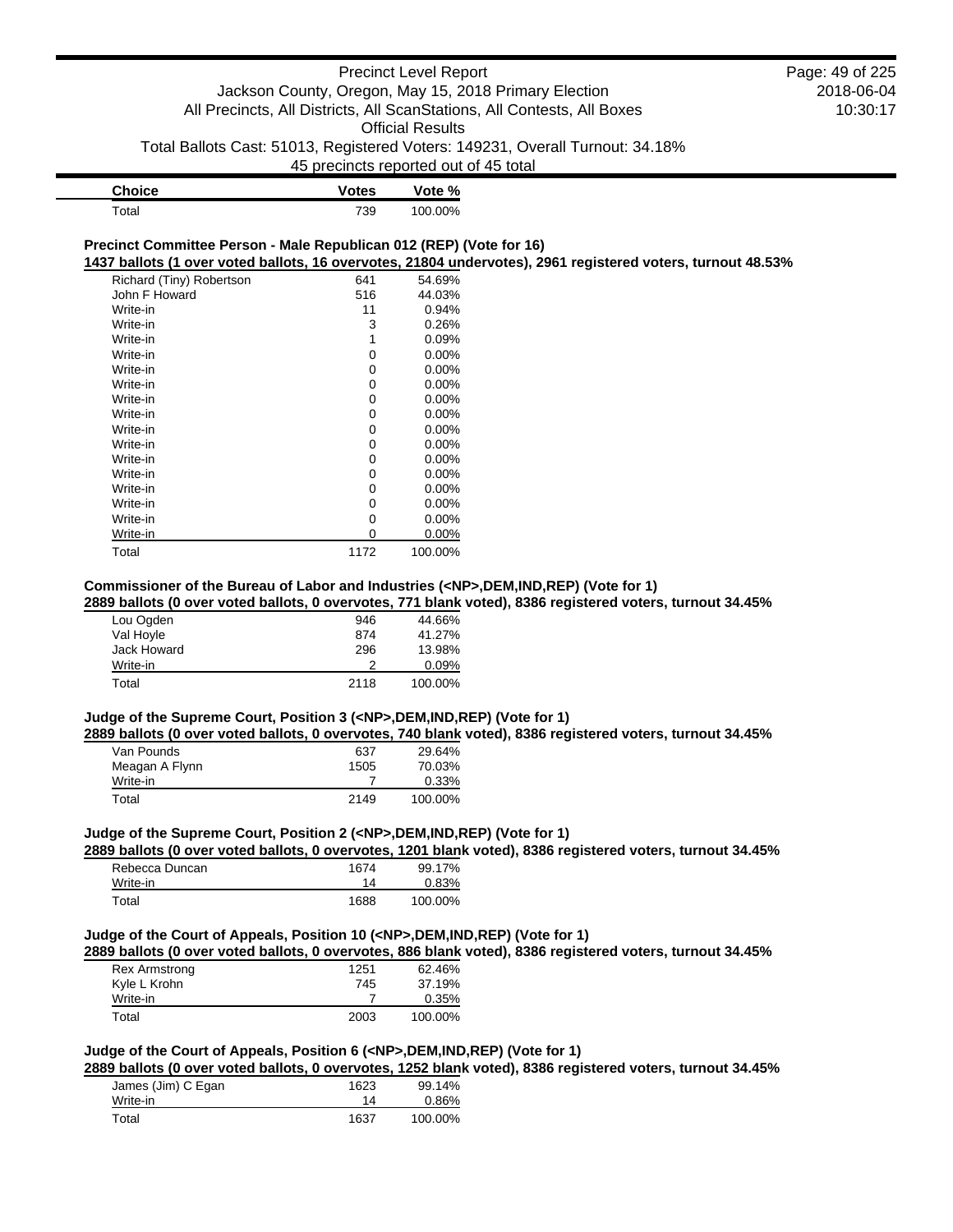| <b>Votes</b><br>1569<br>15<br>1584<br>161<br>780<br>654<br>622<br>4<br>2221<br>1666<br>16<br>1682<br>1687<br><u>13</u> | <b>Official Results</b><br>45 precincts reported out of 45 total<br>Vote %<br>99.05%<br>0.95%<br>100.00%<br>7.25%<br>35.12%<br>29.45%<br>28.01%<br>0.18%<br>100.00%<br>99.05%<br>0.95%<br>100.00%<br>99.24%<br>0.76% | Jackson County, Oregon, May 15, 2018 Primary Election<br>All Precincts, All Districts, All ScanStations, All Contests, All Boxes<br>Total Ballots Cast: 51013, Registered Voters: 149231, Overall Turnout: 34.18%<br>Judge of the Court of Appeals, Position 9 ( <np>,DEM,IND,REP) (Vote for 1)<br/>2889 ballots (0 over voted ballots, 0 overvotes, 1305 blank voted), 8386 registered voters, turnout 34.45%<br/>Judge of the Circuit Court, 1st District, Position 9 (<np>,DEM,IND,REP) (Vote for 1)<br/>2889 ballots (1 over voted ballots, 1 overvotes, 667 blank voted), 8386 registered voters, turnout 34.45%<br/>Judge of the Circuit Court, 1st District, Position 5 (<np>,DEM,IND,REP) (Vote for 1)<br/>2889 ballots (0 over voted ballots, 0 overvotes, 1207 blank voted), 8386 registered voters, turnout 34.45%<br/>Judge of the Circuit Court, 1st District, Position 7 (<np>,DEM,IND,REP) (Vote for 1)<br/>2889 ballots (0 over voted ballots, 0 overvotes, 1189 blank voted), 8386 registered voters, turnout 34.45%</np></np></np></np> | 2018-06-04<br>10:30:17                                                                                                                                                                                                                                                                                                                                                                                                                                                                                                                 |
|------------------------------------------------------------------------------------------------------------------------|----------------------------------------------------------------------------------------------------------------------------------------------------------------------------------------------------------------------|-----------------------------------------------------------------------------------------------------------------------------------------------------------------------------------------------------------------------------------------------------------------------------------------------------------------------------------------------------------------------------------------------------------------------------------------------------------------------------------------------------------------------------------------------------------------------------------------------------------------------------------------------------------------------------------------------------------------------------------------------------------------------------------------------------------------------------------------------------------------------------------------------------------------------------------------------------------------------------------------------------------------------------------------------------------|----------------------------------------------------------------------------------------------------------------------------------------------------------------------------------------------------------------------------------------------------------------------------------------------------------------------------------------------------------------------------------------------------------------------------------------------------------------------------------------------------------------------------------------|
|                                                                                                                        |                                                                                                                                                                                                                      |                                                                                                                                                                                                                                                                                                                                                                                                                                                                                                                                                                                                                                                                                                                                                                                                                                                                                                                                                                                                                                                           |                                                                                                                                                                                                                                                                                                                                                                                                                                                                                                                                        |
|                                                                                                                        |                                                                                                                                                                                                                      |                                                                                                                                                                                                                                                                                                                                                                                                                                                                                                                                                                                                                                                                                                                                                                                                                                                                                                                                                                                                                                                           |                                                                                                                                                                                                                                                                                                                                                                                                                                                                                                                                        |
|                                                                                                                        |                                                                                                                                                                                                                      |                                                                                                                                                                                                                                                                                                                                                                                                                                                                                                                                                                                                                                                                                                                                                                                                                                                                                                                                                                                                                                                           |                                                                                                                                                                                                                                                                                                                                                                                                                                                                                                                                        |
|                                                                                                                        |                                                                                                                                                                                                                      |                                                                                                                                                                                                                                                                                                                                                                                                                                                                                                                                                                                                                                                                                                                                                                                                                                                                                                                                                                                                                                                           |                                                                                                                                                                                                                                                                                                                                                                                                                                                                                                                                        |
|                                                                                                                        |                                                                                                                                                                                                                      |                                                                                                                                                                                                                                                                                                                                                                                                                                                                                                                                                                                                                                                                                                                                                                                                                                                                                                                                                                                                                                                           |                                                                                                                                                                                                                                                                                                                                                                                                                                                                                                                                        |
|                                                                                                                        |                                                                                                                                                                                                                      |                                                                                                                                                                                                                                                                                                                                                                                                                                                                                                                                                                                                                                                                                                                                                                                                                                                                                                                                                                                                                                                           |                                                                                                                                                                                                                                                                                                                                                                                                                                                                                                                                        |
|                                                                                                                        |                                                                                                                                                                                                                      |                                                                                                                                                                                                                                                                                                                                                                                                                                                                                                                                                                                                                                                                                                                                                                                                                                                                                                                                                                                                                                                           |                                                                                                                                                                                                                                                                                                                                                                                                                                                                                                                                        |
|                                                                                                                        |                                                                                                                                                                                                                      |                                                                                                                                                                                                                                                                                                                                                                                                                                                                                                                                                                                                                                                                                                                                                                                                                                                                                                                                                                                                                                                           |                                                                                                                                                                                                                                                                                                                                                                                                                                                                                                                                        |
|                                                                                                                        |                                                                                                                                                                                                                      |                                                                                                                                                                                                                                                                                                                                                                                                                                                                                                                                                                                                                                                                                                                                                                                                                                                                                                                                                                                                                                                           |                                                                                                                                                                                                                                                                                                                                                                                                                                                                                                                                        |
|                                                                                                                        |                                                                                                                                                                                                                      |                                                                                                                                                                                                                                                                                                                                                                                                                                                                                                                                                                                                                                                                                                                                                                                                                                                                                                                                                                                                                                                           |                                                                                                                                                                                                                                                                                                                                                                                                                                                                                                                                        |
|                                                                                                                        |                                                                                                                                                                                                                      |                                                                                                                                                                                                                                                                                                                                                                                                                                                                                                                                                                                                                                                                                                                                                                                                                                                                                                                                                                                                                                                           |                                                                                                                                                                                                                                                                                                                                                                                                                                                                                                                                        |
|                                                                                                                        |                                                                                                                                                                                                                      |                                                                                                                                                                                                                                                                                                                                                                                                                                                                                                                                                                                                                                                                                                                                                                                                                                                                                                                                                                                                                                                           |                                                                                                                                                                                                                                                                                                                                                                                                                                                                                                                                        |
|                                                                                                                        |                                                                                                                                                                                                                      |                                                                                                                                                                                                                                                                                                                                                                                                                                                                                                                                                                                                                                                                                                                                                                                                                                                                                                                                                                                                                                                           |                                                                                                                                                                                                                                                                                                                                                                                                                                                                                                                                        |
|                                                                                                                        |                                                                                                                                                                                                                      |                                                                                                                                                                                                                                                                                                                                                                                                                                                                                                                                                                                                                                                                                                                                                                                                                                                                                                                                                                                                                                                           |                                                                                                                                                                                                                                                                                                                                                                                                                                                                                                                                        |
|                                                                                                                        |                                                                                                                                                                                                                      |                                                                                                                                                                                                                                                                                                                                                                                                                                                                                                                                                                                                                                                                                                                                                                                                                                                                                                                                                                                                                                                           |                                                                                                                                                                                                                                                                                                                                                                                                                                                                                                                                        |
|                                                                                                                        |                                                                                                                                                                                                                      |                                                                                                                                                                                                                                                                                                                                                                                                                                                                                                                                                                                                                                                                                                                                                                                                                                                                                                                                                                                                                                                           |                                                                                                                                                                                                                                                                                                                                                                                                                                                                                                                                        |
|                                                                                                                        |                                                                                                                                                                                                                      |                                                                                                                                                                                                                                                                                                                                                                                                                                                                                                                                                                                                                                                                                                                                                                                                                                                                                                                                                                                                                                                           |                                                                                                                                                                                                                                                                                                                                                                                                                                                                                                                                        |
|                                                                                                                        |                                                                                                                                                                                                                      |                                                                                                                                                                                                                                                                                                                                                                                                                                                                                                                                                                                                                                                                                                                                                                                                                                                                                                                                                                                                                                                           |                                                                                                                                                                                                                                                                                                                                                                                                                                                                                                                                        |
|                                                                                                                        |                                                                                                                                                                                                                      |                                                                                                                                                                                                                                                                                                                                                                                                                                                                                                                                                                                                                                                                                                                                                                                                                                                                                                                                                                                                                                                           |                                                                                                                                                                                                                                                                                                                                                                                                                                                                                                                                        |
|                                                                                                                        |                                                                                                                                                                                                                      |                                                                                                                                                                                                                                                                                                                                                                                                                                                                                                                                                                                                                                                                                                                                                                                                                                                                                                                                                                                                                                                           |                                                                                                                                                                                                                                                                                                                                                                                                                                                                                                                                        |
|                                                                                                                        |                                                                                                                                                                                                                      |                                                                                                                                                                                                                                                                                                                                                                                                                                                                                                                                                                                                                                                                                                                                                                                                                                                                                                                                                                                                                                                           |                                                                                                                                                                                                                                                                                                                                                                                                                                                                                                                                        |
|                                                                                                                        |                                                                                                                                                                                                                      |                                                                                                                                                                                                                                                                                                                                                                                                                                                                                                                                                                                                                                                                                                                                                                                                                                                                                                                                                                                                                                                           |                                                                                                                                                                                                                                                                                                                                                                                                                                                                                                                                        |
|                                                                                                                        |                                                                                                                                                                                                                      |                                                                                                                                                                                                                                                                                                                                                                                                                                                                                                                                                                                                                                                                                                                                                                                                                                                                                                                                                                                                                                                           |                                                                                                                                                                                                                                                                                                                                                                                                                                                                                                                                        |
|                                                                                                                        |                                                                                                                                                                                                                      |                                                                                                                                                                                                                                                                                                                                                                                                                                                                                                                                                                                                                                                                                                                                                                                                                                                                                                                                                                                                                                                           |                                                                                                                                                                                                                                                                                                                                                                                                                                                                                                                                        |
| 1700                                                                                                                   | 100.00%                                                                                                                                                                                                              |                                                                                                                                                                                                                                                                                                                                                                                                                                                                                                                                                                                                                                                                                                                                                                                                                                                                                                                                                                                                                                                           |                                                                                                                                                                                                                                                                                                                                                                                                                                                                                                                                        |
|                                                                                                                        |                                                                                                                                                                                                                      |                                                                                                                                                                                                                                                                                                                                                                                                                                                                                                                                                                                                                                                                                                                                                                                                                                                                                                                                                                                                                                                           |                                                                                                                                                                                                                                                                                                                                                                                                                                                                                                                                        |
|                                                                                                                        |                                                                                                                                                                                                                      |                                                                                                                                                                                                                                                                                                                                                                                                                                                                                                                                                                                                                                                                                                                                                                                                                                                                                                                                                                                                                                                           |                                                                                                                                                                                                                                                                                                                                                                                                                                                                                                                                        |
| 1298                                                                                                                   | 47.22%                                                                                                                                                                                                               |                                                                                                                                                                                                                                                                                                                                                                                                                                                                                                                                                                                                                                                                                                                                                                                                                                                                                                                                                                                                                                                           |                                                                                                                                                                                                                                                                                                                                                                                                                                                                                                                                        |
| 1451                                                                                                                   | 52.78%                                                                                                                                                                                                               |                                                                                                                                                                                                                                                                                                                                                                                                                                                                                                                                                                                                                                                                                                                                                                                                                                                                                                                                                                                                                                                           |                                                                                                                                                                                                                                                                                                                                                                                                                                                                                                                                        |
| 2749                                                                                                                   | 100.00%                                                                                                                                                                                                              |                                                                                                                                                                                                                                                                                                                                                                                                                                                                                                                                                                                                                                                                                                                                                                                                                                                                                                                                                                                                                                                           |                                                                                                                                                                                                                                                                                                                                                                                                                                                                                                                                        |
|                                                                                                                        |                                                                                                                                                                                                                      |                                                                                                                                                                                                                                                                                                                                                                                                                                                                                                                                                                                                                                                                                                                                                                                                                                                                                                                                                                                                                                                           |                                                                                                                                                                                                                                                                                                                                                                                                                                                                                                                                        |
|                                                                                                                        |                                                                                                                                                                                                                      |                                                                                                                                                                                                                                                                                                                                                                                                                                                                                                                                                                                                                                                                                                                                                                                                                                                                                                                                                                                                                                                           |                                                                                                                                                                                                                                                                                                                                                                                                                                                                                                                                        |
|                                                                                                                        |                                                                                                                                                                                                                      |                                                                                                                                                                                                                                                                                                                                                                                                                                                                                                                                                                                                                                                                                                                                                                                                                                                                                                                                                                                                                                                           |                                                                                                                                                                                                                                                                                                                                                                                                                                                                                                                                        |
| 11                                                                                                                     | 2.47%                                                                                                                                                                                                                |                                                                                                                                                                                                                                                                                                                                                                                                                                                                                                                                                                                                                                                                                                                                                                                                                                                                                                                                                                                                                                                           |                                                                                                                                                                                                                                                                                                                                                                                                                                                                                                                                        |
| 3                                                                                                                      | 0.67%                                                                                                                                                                                                                |                                                                                                                                                                                                                                                                                                                                                                                                                                                                                                                                                                                                                                                                                                                                                                                                                                                                                                                                                                                                                                                           |                                                                                                                                                                                                                                                                                                                                                                                                                                                                                                                                        |
| 43                                                                                                                     | 9.64%                                                                                                                                                                                                                |                                                                                                                                                                                                                                                                                                                                                                                                                                                                                                                                                                                                                                                                                                                                                                                                                                                                                                                                                                                                                                                           |                                                                                                                                                                                                                                                                                                                                                                                                                                                                                                                                        |
| 21                                                                                                                     | 4.71%                                                                                                                                                                                                                |                                                                                                                                                                                                                                                                                                                                                                                                                                                                                                                                                                                                                                                                                                                                                                                                                                                                                                                                                                                                                                                           |                                                                                                                                                                                                                                                                                                                                                                                                                                                                                                                                        |
| 206                                                                                                                    | 46.19%                                                                                                                                                                                                               |                                                                                                                                                                                                                                                                                                                                                                                                                                                                                                                                                                                                                                                                                                                                                                                                                                                                                                                                                                                                                                                           |                                                                                                                                                                                                                                                                                                                                                                                                                                                                                                                                        |
|                                                                                                                        |                                                                                                                                                                                                                      |                                                                                                                                                                                                                                                                                                                                                                                                                                                                                                                                                                                                                                                                                                                                                                                                                                                                                                                                                                                                                                                           |                                                                                                                                                                                                                                                                                                                                                                                                                                                                                                                                        |
|                                                                                                                        |                                                                                                                                                                                                                      |                                                                                                                                                                                                                                                                                                                                                                                                                                                                                                                                                                                                                                                                                                                                                                                                                                                                                                                                                                                                                                                           |                                                                                                                                                                                                                                                                                                                                                                                                                                                                                                                                        |
|                                                                                                                        |                                                                                                                                                                                                                      |                                                                                                                                                                                                                                                                                                                                                                                                                                                                                                                                                                                                                                                                                                                                                                                                                                                                                                                                                                                                                                                           |                                                                                                                                                                                                                                                                                                                                                                                                                                                                                                                                        |
|                                                                                                                        |                                                                                                                                                                                                                      |                                                                                                                                                                                                                                                                                                                                                                                                                                                                                                                                                                                                                                                                                                                                                                                                                                                                                                                                                                                                                                                           |                                                                                                                                                                                                                                                                                                                                                                                                                                                                                                                                        |
|                                                                                                                        |                                                                                                                                                                                                                      |                                                                                                                                                                                                                                                                                                                                                                                                                                                                                                                                                                                                                                                                                                                                                                                                                                                                                                                                                                                                                                                           |                                                                                                                                                                                                                                                                                                                                                                                                                                                                                                                                        |
|                                                                                                                        |                                                                                                                                                                                                                      |                                                                                                                                                                                                                                                                                                                                                                                                                                                                                                                                                                                                                                                                                                                                                                                                                                                                                                                                                                                                                                                           |                                                                                                                                                                                                                                                                                                                                                                                                                                                                                                                                        |
|                                                                                                                        |                                                                                                                                                                                                                      |                                                                                                                                                                                                                                                                                                                                                                                                                                                                                                                                                                                                                                                                                                                                                                                                                                                                                                                                                                                                                                                           |                                                                                                                                                                                                                                                                                                                                                                                                                                                                                                                                        |
|                                                                                                                        |                                                                                                                                                                                                                      |                                                                                                                                                                                                                                                                                                                                                                                                                                                                                                                                                                                                                                                                                                                                                                                                                                                                                                                                                                                                                                                           |                                                                                                                                                                                                                                                                                                                                                                                                                                                                                                                                        |
|                                                                                                                        |                                                                                                                                                                                                                      |                                                                                                                                                                                                                                                                                                                                                                                                                                                                                                                                                                                                                                                                                                                                                                                                                                                                                                                                                                                                                                                           |                                                                                                                                                                                                                                                                                                                                                                                                                                                                                                                                        |
|                                                                                                                        |                                                                                                                                                                                                                      |                                                                                                                                                                                                                                                                                                                                                                                                                                                                                                                                                                                                                                                                                                                                                                                                                                                                                                                                                                                                                                                           |                                                                                                                                                                                                                                                                                                                                                                                                                                                                                                                                        |
|                                                                                                                        |                                                                                                                                                                                                                      |                                                                                                                                                                                                                                                                                                                                                                                                                                                                                                                                                                                                                                                                                                                                                                                                                                                                                                                                                                                                                                                           |                                                                                                                                                                                                                                                                                                                                                                                                                                                                                                                                        |
|                                                                                                                        | 32<br>125<br>5<br>446<br>16<br>20<br>36                                                                                                                                                                              | US Representative, 2nd District (DEM) (Vote for 1)<br>7.17%<br>28.03%<br>1.12%<br>100.00%<br>US Representative, 2nd District (IND) (Vote for 1)<br>44.44%<br>55.56%<br>100.00%<br>US Representative, 2nd District (REP) (Vote for 1)                                                                                                                                                                                                                                                                                                                                                                                                                                                                                                                                                                                                                                                                                                                                                                                                                      | Measure 15-175 Medford School District 549C Bonds ( <np>,DEM,IND,REP) (Vote for 1)<br/>2889 ballots (0 over voted ballots, 0 overvotes, 140 blank voted), 8386 registered voters, turnout 34.45%<br/>505 ballots (0 over voted ballots, 0 overvotes, 59 blank voted), 872 registered voters, turnout 57.91%<br/>80 ballots (0 over voted ballots, 0 overvotes, 44 blank voted), 205 registered voters, turnout 39.02%<br/>876 ballots (0 over voted ballots, 0 overvotes, 44 blank voted), 1600 registered voters, turnout 54.75%</np> |

 $\blacksquare$ 

| Randy Pollock    | 29  | 3.49%    |
|------------------|-----|----------|
| Greg Walden      | 709 | 85.22%   |
| Paul J Romero Jr | 94  | 11.30%   |
| Write-in         | O   | $0.00\%$ |
|                  |     |          |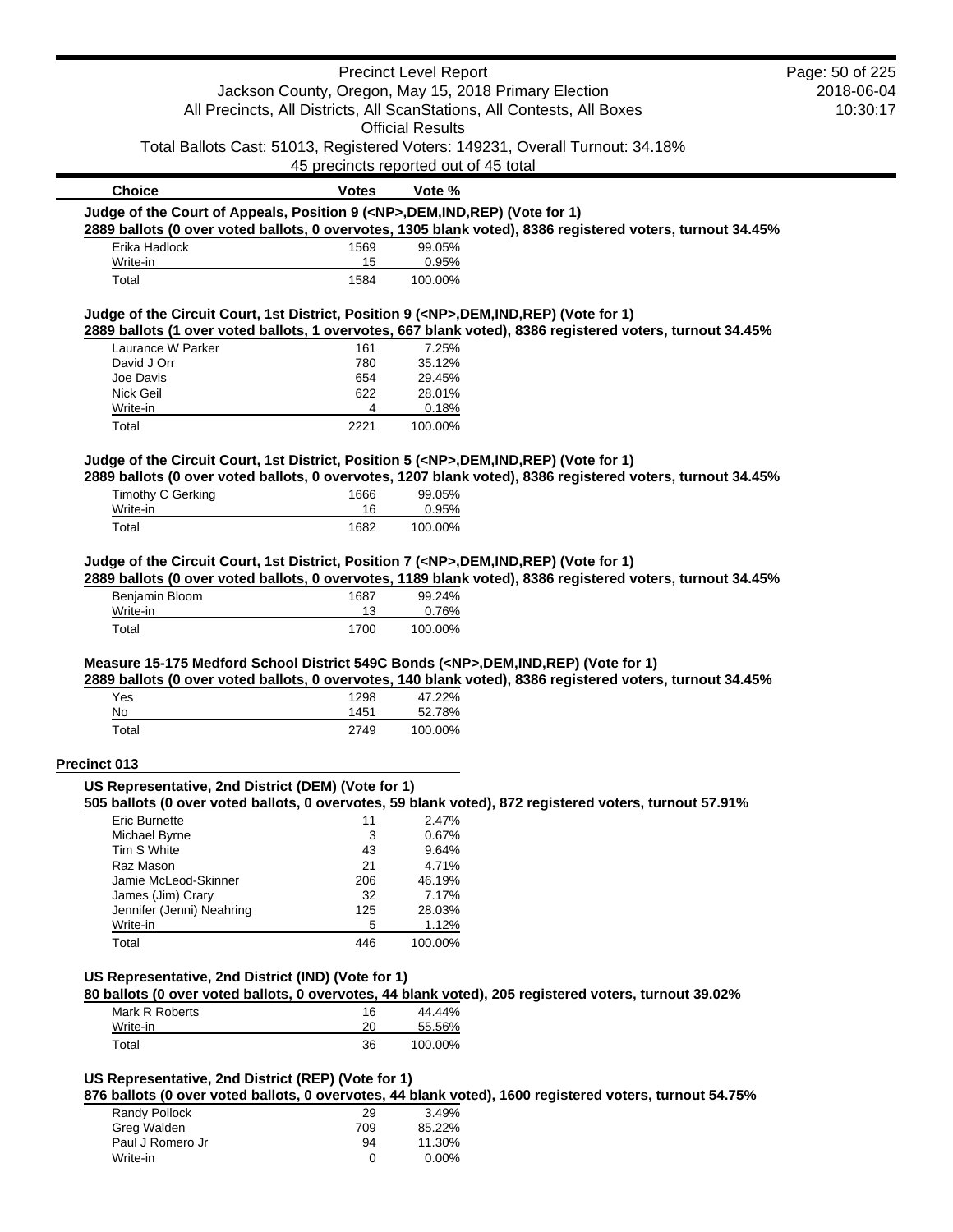45 precincts reported out of 45 total

| <b>Choice</b> | <b>Votes</b> | Vote %  |
|---------------|--------------|---------|
| Total         | 832          | 100.00% |

### **Governor (DEM) (Vote for 1)**

**505 ballots (0 over voted ballots, 0 overvotes, 27 blank voted), 872 registered voters, turnout 57.91%**

| Ed Jones        | 28  | 5.86%   |
|-----------------|-----|---------|
| Kate Brown      | 413 | 86.40%  |
| Candace Neville | 24  | 5.02%   |
| Write-in        | 13  | 2.72%   |
| Total           | 478 | 100.00% |

### **Governor (IND) (Vote for 1)**

**80 ballots (0 over voted ballots, 0 overvotes, 27 blank voted), 205 registered voters, turnout 39.02%**

| Dan (Mr P) Pistoresi   | 4  | 7.55%   |
|------------------------|----|---------|
| Skye J Allen           | 2  | 3.77%   |
| <b>Patrick Starnes</b> | 9  | 16.98%  |
| Write-in               | 38 | 71.70%  |
| Total                  | 53 | 100.00% |

#### **Governor (REP) (Vote for 1)**

**876 ballots (0 over voted ballots, 0 overvotes, 37 blank voted), 1600 registered voters, turnout 54.75%**

| Knute Buehler       | 556 | 66.27%   |
|---------------------|-----|----------|
| Keenan W Bohach     | 2   | 0.24%    |
| Greg C Wooldridge   | 142 | 16.92%   |
| Jon I Edwards III   | 2   | 0.24%    |
| David W Stauffer    | 2   | 0.24%    |
| Jeff Smith          | 9   | 1.07%    |
| Jack W Tacy         | 1   | 0.12%    |
| <b>Brett Hyland</b> | Ω   | $0.00\%$ |
| <b>Bruce Cuff</b>   | 6   | 0.72%    |
| Sam Carpenter       | 119 | 14.18%   |
| Write-in            | 0   | $0.00\%$ |
| Total               | 839 | 100.00%  |

## **State Senator, 3rd District (DEM) (Vote for 1)**

**505 ballots (0 over voted ballots, 0 overvotes, 35 blank voted), 872 registered voters, turnout 57.91%**

| Julian Bell     | 31  | 6.60%   |
|-----------------|-----|---------|
| Kevin Stine     | 32  | 6.81%   |
| Athena Goldberg | 202 | 42.98%  |
| Jeff Golden     | 202 | 42.98%  |
| Write-in        | З   | 0.64%   |
| Total           | 470 | 100.00% |

## **State Senator, 3rd District (IND) (Vote for 1)**

**80 ballots (0 over voted ballots, 0 overvotes, 51 blank voted), 205 registered voters, turnout 39.02%**

| Write-in    | 29 | 100.00% |
|-------------|----|---------|
| $\tau$ otal | 29 | 100.00% |

## **State Senator, 3rd District (REP) (Vote for 1)**

**876 ballots (0 over voted ballots, 0 overvotes, 66 blank voted), 1600 registered voters, turnout 54.75%**

| <b>Curt Ankerberg</b> | 298 | 36.79%   |
|-----------------------|-----|----------|
| Jessica L Gomez       | 512 | 63.21%   |
| Write-in              |     | $0.00\%$ |
| Total                 | 810 | 100.00%  |

## **State Representative, 6th District (DEM) (Vote for 1)**

**505 ballots (0 over voted ballots, 0 overvotes, 73 blank voted), 872 registered voters, turnout 57.91%**

| Michelle Blum Atkinson | 388 | 89.81% |
|------------------------|-----|--------|
| Rick Schreffler        | 40  | 9.26%  |
| Write-in               | 4   | 0.93%  |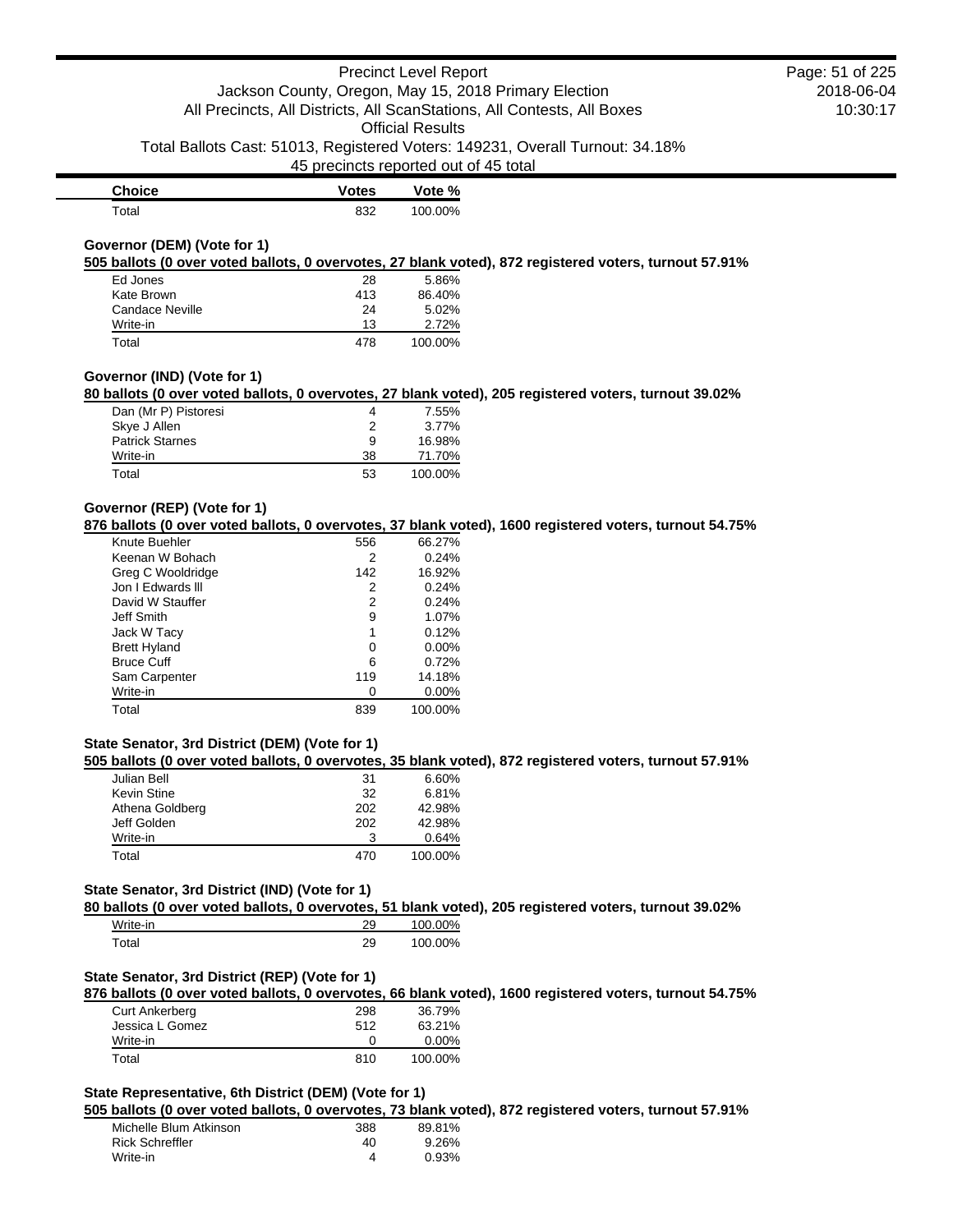|                                                                                                                                  |                                       | <b>Precinct Level Report</b> |                                                                                                          | Page: 52 of 225 |
|----------------------------------------------------------------------------------------------------------------------------------|---------------------------------------|------------------------------|----------------------------------------------------------------------------------------------------------|-----------------|
|                                                                                                                                  |                                       |                              |                                                                                                          | 2018-06-04      |
| Jackson County, Oregon, May 15, 2018 Primary Election<br>All Precincts, All Districts, All ScanStations, All Contests, All Boxes |                                       | 10:30:17                     |                                                                                                          |                 |
|                                                                                                                                  |                                       | <b>Official Results</b>      |                                                                                                          |                 |
|                                                                                                                                  |                                       |                              | Total Ballots Cast: 51013, Registered Voters: 149231, Overall Turnout: 34.18%                            |                 |
|                                                                                                                                  | 45 precincts reported out of 45 total |                              |                                                                                                          |                 |
|                                                                                                                                  |                                       |                              |                                                                                                          |                 |
| <b>Choice</b><br>Total                                                                                                           | <b>Votes</b><br>432                   | Vote %<br>100.00%            |                                                                                                          |                 |
|                                                                                                                                  |                                       |                              |                                                                                                          |                 |
| State Representative, 6th District (IND) (Vote for 1)                                                                            |                                       |                              |                                                                                                          |                 |
| Write-in                                                                                                                         | 24                                    | 100.00%                      | 80 ballots (0 over voted ballots, 0 overvotes, 56 blank voted), 205 registered voters, turnout 39.02%    |                 |
| Total                                                                                                                            | 24                                    | 100.00%                      |                                                                                                          |                 |
|                                                                                                                                  |                                       |                              |                                                                                                          |                 |
| State Representative, 6th District (REP) (Vote for 1)                                                                            |                                       |                              |                                                                                                          |                 |
| Kim Wallan                                                                                                                       | 609                                   | 98.07%                       | 876 ballots (0 over voted ballots, 0 overvotes, 255 blank voted), 1600 registered voters, turnout 54.75% |                 |
| Write-in                                                                                                                         | 12                                    | 1.93%                        |                                                                                                          |                 |
| Total                                                                                                                            | 621                                   | 100.00%                      |                                                                                                          |                 |
|                                                                                                                                  |                                       |                              |                                                                                                          |                 |
| County Commissioner, Position 1 (DEM) (Vote for 1)                                                                               |                                       |                              | 505 ballots (0 over voted ballots, 0 overvotes, 151 blank voted), 872 registered voters, turnout 57.91%  |                 |
| Amy Thuren                                                                                                                       | 345                                   | 97.46%                       |                                                                                                          |                 |
| Write-in                                                                                                                         | 9                                     | 2.54%                        |                                                                                                          |                 |
| Total                                                                                                                            | 354                                   | 100.00%                      |                                                                                                          |                 |
|                                                                                                                                  |                                       |                              |                                                                                                          |                 |
| County Commissioner, Position 1 (IND) (Vote for 1)                                                                               |                                       |                              | 80 ballots (0 over voted ballots, 0 overvotes, 56 blank voted), 205 registered voters, turnout 39.02%    |                 |
| Write-in                                                                                                                         | 24                                    | 100.00%                      |                                                                                                          |                 |
| Total                                                                                                                            | 24                                    | 100.00%                      |                                                                                                          |                 |
| <b>Rick Dyer</b>                                                                                                                 | 656                                   | 99.09%<br>0.91%              | 876 ballots (0 over voted ballots, 0 overvotes, 214 blank voted), 1600 registered voters, turnout 54.75% |                 |
| Write-in<br>Total                                                                                                                | 6<br>662                              | 100.00%                      |                                                                                                          |                 |
|                                                                                                                                  |                                       |                              |                                                                                                          |                 |
| County Commissioner, Position 3 (DEM) (Vote for 1)                                                                               |                                       |                              |                                                                                                          |                 |
|                                                                                                                                  |                                       |                              | 505 ballots (0 over voted ballots, 0 overvotes, 127 blank voted), 872 registered voters, turnout 57.91%  |                 |
| Lanita C Witt<br>Write-in                                                                                                        | 371<br>$\overline{7}$                 | 98.15%<br>1.85%              |                                                                                                          |                 |
| Total                                                                                                                            | 378                                   | 100.00%                      |                                                                                                          |                 |
|                                                                                                                                  |                                       |                              |                                                                                                          |                 |
| County Commissioner, Position 3 (IND) (Vote for 1)                                                                               |                                       |                              |                                                                                                          |                 |
|                                                                                                                                  |                                       |                              | 80 ballots (0 over voted ballots, 0 overvotes, 58 blank voted), 205 registered voters, turnout 39.02%    |                 |
| Write-in                                                                                                                         | 22                                    | 100.00%                      |                                                                                                          |                 |
| Total                                                                                                                            | 22                                    | 100.00%                      |                                                                                                          |                 |
| County Commissioner, Position 3 (REP) (Vote for 1)                                                                               |                                       |                              |                                                                                                          |                 |
|                                                                                                                                  |                                       |                              | 876 ballots (0 over voted ballots, 0 overvotes, 218 blank voted), 1600 registered voters, turnout 54.75% |                 |
| <b>Colleen Roberts</b>                                                                                                           | 654                                   | 99.39%                       |                                                                                                          |                 |
| Write-in                                                                                                                         | 4                                     | 0.61%                        |                                                                                                          |                 |
| Total                                                                                                                            | 658                                   | 100.00%                      |                                                                                                          |                 |
|                                                                                                                                  |                                       |                              |                                                                                                          |                 |
| Precinct Committee Person - Female Democrat 013 (DEM) (Vote for 7)                                                               |                                       |                              |                                                                                                          |                 |
|                                                                                                                                  |                                       |                              | 505 ballots (0 over voted ballots, 0 overvotes, 2334 undervotes), 872 registered voters, turnout 57.91%  |                 |
| Kaye D Proctor<br>Kathy Beckett                                                                                                  | 223<br>262                            | 18.57%<br>21.82%             |                                                                                                          |                 |
| Debra F J Lee                                                                                                                    | 247                                   | 20.57%                       |                                                                                                          |                 |
| Samantha Goodrich                                                                                                                | 224                                   | 18.65%                       |                                                                                                          |                 |
| Laura Corallo                                                                                                                    | 220                                   | 18.32%                       |                                                                                                          |                 |
| Write-in                                                                                                                         | 17                                    | 1.42%                        |                                                                                                          |                 |
| Write-in                                                                                                                         | 5                                     | 0.42%                        |                                                                                                          |                 |
| Write-in<br>Write-in                                                                                                             | $\overline{2}$<br>1                   | 0.17%<br>0.08%               |                                                                                                          |                 |
|                                                                                                                                  |                                       |                              |                                                                                                          |                 |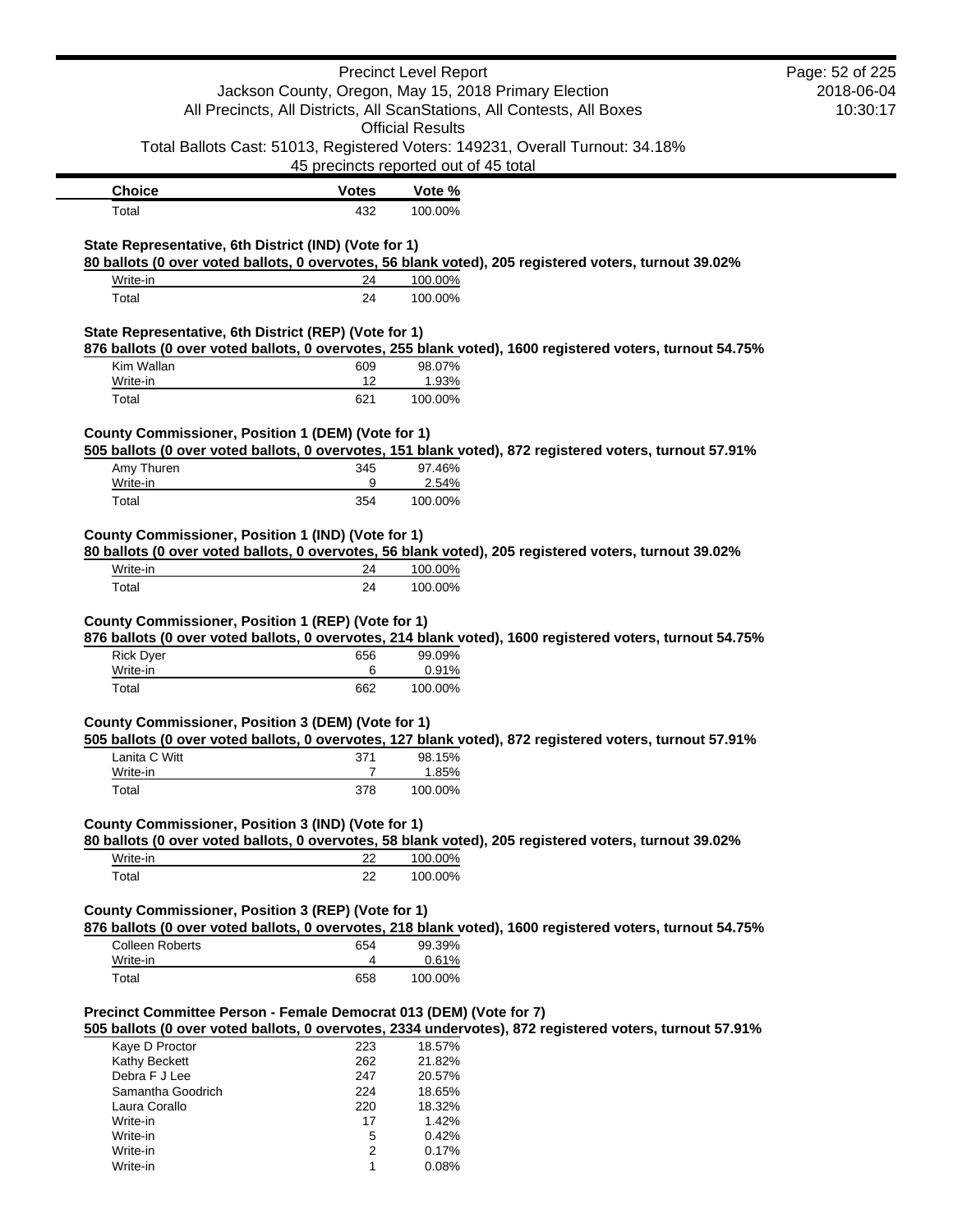| <b>Choice</b> | <b>Votes</b> | Vote %   |
|---------------|--------------|----------|
| Write-in      | 0            | $0.00\%$ |
| Write-in      | 0            | $0.00\%$ |
| Write-in      | U            | $0.00\%$ |
| Total         | 1201         | 100.00%  |

## **Precinct Committee Person - Male Democrat 013 (DEM) (Vote for 7)**

**505 ballots (0 over voted ballots, 0 overvotes, 2608 undervotes), 872 registered voters, turnout 57.91%**

| John E Littleton    | 217 | 23.41%   |
|---------------------|-----|----------|
| Peter W Sage        | 277 | 29.88%   |
| Parker Corallo      | 207 | 22.33%   |
| <b>Rick Corallo</b> | 207 | 22.33%   |
| Write-in            | 11  | 1.19%    |
| Write-in            | 4   | 0.43%    |
| Write-in            | 3   | 0.32%    |
| Write-in            | 1   | 0.11%    |
| Write-in            | 0   | $0.00\%$ |
| Write-in            | 0   | 0.00%    |
| Write-in            | 0   | $0.00\%$ |
| Total               | 927 | 100.00%  |

### **Precinct Committee Person - Female Republican 013 (REP) (Vote for 7)**

**876 ballots (0 over voted ballots, 0 overvotes, 5448 undervotes), 1600 registered voters, turnout 54.75%**

| Mette M McDermott | 333 | 48.68%   |
|-------------------|-----|----------|
| Donna D Cain      | 342 | 50.00%   |
| Write-in          | 9   | 1.32%    |
| Write-in          | 0   | $0.00\%$ |
| Write-in          | 0   | $0.00\%$ |
| Write-in          | 0   | $0.00\%$ |
| Write-in          | 0   | $0.00\%$ |
| Write-in          | 0   | $0.00\%$ |
| Write-in          | ი   | $0.00\%$ |
| Total             | 684 | 100.00%  |

#### **Precinct Committee Person - Male Republican 013 (REP) (Vote for 7)**

**876 ballots (0 over voted ballots, 0 overvotes, 5446 undervotes), 1600 registered voters, turnout 54.75%**

| Michael S McDermott | 341 | 49.71%   |
|---------------------|-----|----------|
| <b>Bill D Cain</b>  | 329 | 47.96%   |
| Write-in            | 16  | 2.33%    |
| Write-in            | 0   | $0.00\%$ |
| Write-in            | 0   | $0.00\%$ |
| Write-in            | 0   | $0.00\%$ |
| Write-in            | 0   | $0.00\%$ |
| Write-in            | 0   | $0.00\%$ |
| Write-in            | 0   | 0.00%    |
| Total               | 686 | 100.00%  |

### **Commissioner of the Bureau of Labor and Industries (<NP>,DEM,IND,REP) (Vote for 1)**

**1670 ballots (0 over voted ballots, 0 overvotes, 479 blank voted), 3562 registered voters, turnout 46.88%**

| Lou Ogden   | 615  | 51.64%  |
|-------------|------|---------|
| Val Hoyle   | 473  | 39.71%  |
| Jack Howard | 100  | 8.40%   |
| Write-in    | 3    | 0.25%   |
| Total       | 1191 | 100.00% |

# **Judge of the Supreme Court, Position 3 (<NP>,DEM,IND,REP) (Vote for 1)**

**1670 ballots (0 over voted ballots, 0 overvotes, 457 blank voted), 3562 registered voters, turnout 46.88%**

| Van Pounds     | 324  | 26.71%  |
|----------------|------|---------|
| Meagan A Flynn | 886  | 73.04%  |
| Write-in       |      | 0.25%   |
| Total          | 1213 | 100.00% |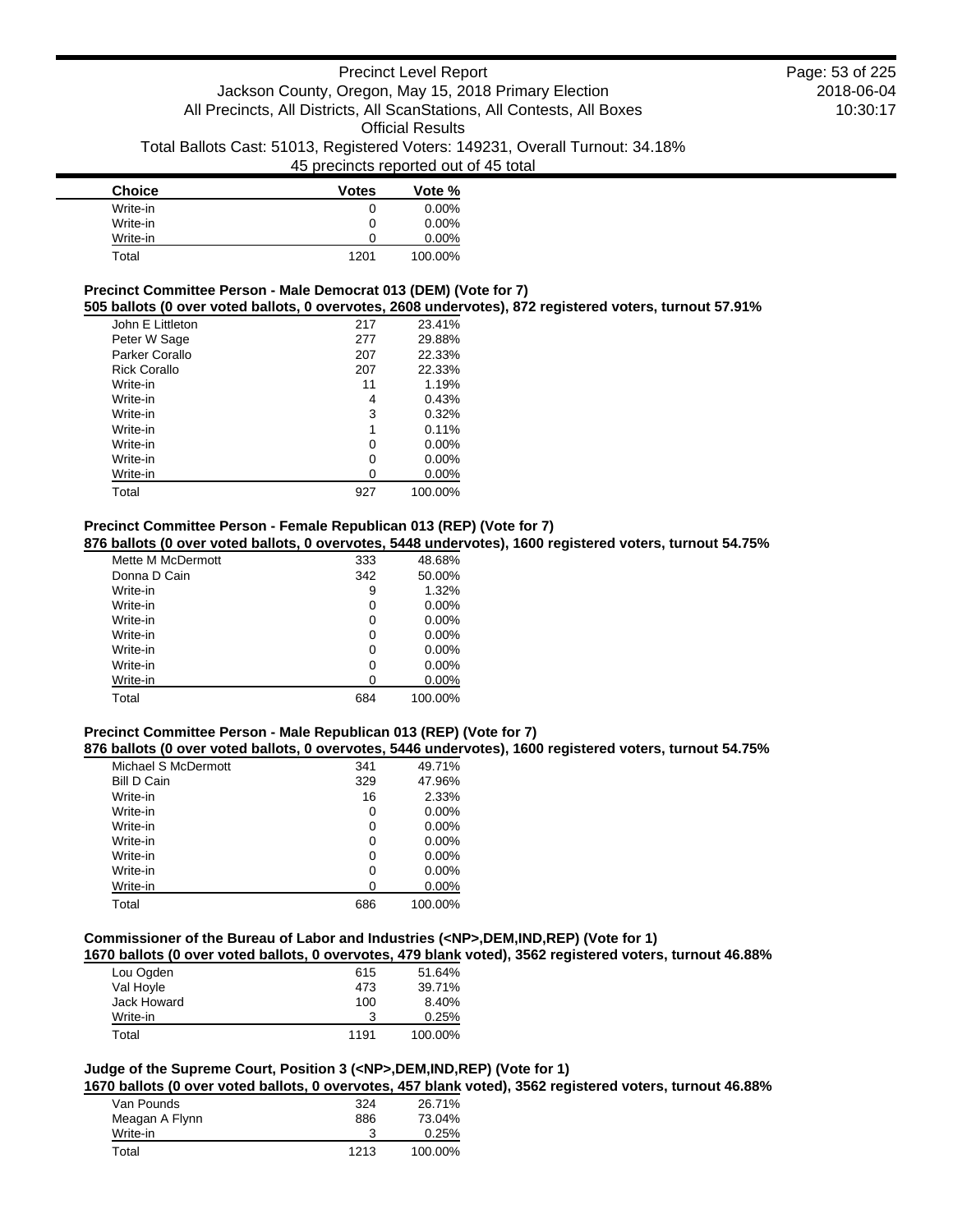|                                                                                            |                                                    | <b>Precinct Level Report</b> |                                                                                                           | Page: 54 of 225 |
|--------------------------------------------------------------------------------------------|----------------------------------------------------|------------------------------|-----------------------------------------------------------------------------------------------------------|-----------------|
|                                                                                            |                                                    |                              | Jackson County, Oregon, May 15, 2018 Primary Election                                                     | 2018-06-04      |
|                                                                                            |                                                    |                              | All Precincts, All Districts, All ScanStations, All Contests, All Boxes                                   | 10:30:17        |
|                                                                                            |                                                    | <b>Official Results</b>      |                                                                                                           |                 |
|                                                                                            | 45 precincts reported out of 45 total              |                              | Total Ballots Cast: 51013, Registered Voters: 149231, Overall Turnout: 34.18%                             |                 |
| <b>Choice</b>                                                                              | <b>Votes</b>                                       | Vote %                       |                                                                                                           |                 |
| Judge of the Supreme Court, Position 2 ( <np>,DEM,IND,REP) (Vote for 1)</np>               |                                                    |                              |                                                                                                           |                 |
|                                                                                            |                                                    |                              | 1670 ballots (0 over voted ballots, 0 overvotes, 695 blank voted), 3562 registered voters, turnout 46.88% |                 |
| Rebecca Duncan                                                                             | 967                                                | 99.18%                       |                                                                                                           |                 |
| Write-in                                                                                   | 8                                                  | 0.82%                        |                                                                                                           |                 |
| Total                                                                                      | 975                                                | 100.00%                      |                                                                                                           |                 |
| Judge of the Court of Appeals, Position 10 ( <np>,DEM,IND,REP) (Vote for 1)</np>           |                                                    |                              |                                                                                                           |                 |
|                                                                                            |                                                    |                              | 1670 ballots (0 over voted ballots, 0 overvotes, 516 blank voted), 3562 registered voters, turnout 46.88% |                 |
| <b>Rex Armstrong</b>                                                                       | 770                                                | 66.72%                       |                                                                                                           |                 |
| Kyle L Krohn                                                                               | 383                                                | 33.19%                       |                                                                                                           |                 |
| Write-in<br>Total                                                                          | 1<br>1154                                          | 0.09%<br>100.00%             |                                                                                                           |                 |
|                                                                                            |                                                    |                              |                                                                                                           |                 |
| Judge of the Court of Appeals, Position 6 ( <np>,DEM,IND,REP) (Vote for 1)</np>            |                                                    |                              |                                                                                                           |                 |
|                                                                                            |                                                    |                              | 1670 ballots (0 over voted ballots, 0 overvotes, 717 blank voted), 3562 registered voters, turnout 46.88% |                 |
| James (Jim) C Egan                                                                         | 948                                                | 99.48%                       |                                                                                                           |                 |
| Write-in                                                                                   | 5                                                  | 0.52%                        |                                                                                                           |                 |
| Total                                                                                      | 953                                                | 100.00%                      |                                                                                                           |                 |
| Judge of the Court of Appeals, Position 9 ( <np>,DEM,IND,REP) (Vote for 1)</np>            |                                                    |                              |                                                                                                           |                 |
|                                                                                            |                                                    |                              | 1670 ballots (0 over voted ballots, 0 overvotes, 770 blank voted), 3562 registered voters, turnout 46.88% |                 |
| Erika Hadlock                                                                              | 889                                                | 98.78%                       |                                                                                                           |                 |
| Write-in                                                                                   | 11                                                 | 1.22%                        |                                                                                                           |                 |
| Total                                                                                      | 900                                                | 100.00%                      |                                                                                                           |                 |
| Judge of the Circuit Court, 1st District, Position 9 ( <np>,DEM,IND,REP) (Vote for 1)</np> |                                                    |                              |                                                                                                           |                 |
|                                                                                            |                                                    |                              | 1670 ballots (0 over voted ballots, 0 overvotes, 294 blank voted), 3562 registered voters, turnout 46.88% |                 |
| Laurance W Parker                                                                          | 67                                                 | 4.87%                        |                                                                                                           |                 |
| David J Orr                                                                                | 350                                                | 25.44%                       |                                                                                                           |                 |
| Joe Davis<br>Nick Geil                                                                     | 655<br>304                                         | 47.60%<br>22.09%             |                                                                                                           |                 |
| Write-in                                                                                   | 0                                                  | 0.00%                        |                                                                                                           |                 |
| Total                                                                                      | 1376                                               | 100.00%                      |                                                                                                           |                 |
|                                                                                            |                                                    |                              |                                                                                                           |                 |
| Judge of the Circuit Court, 1st District, Position 5 ( <np>,DEM,IND,REP) (Vote for 1)</np> |                                                    |                              |                                                                                                           |                 |
|                                                                                            |                                                    |                              | 1670 ballots (0 over voted ballots, 0 overvotes, 707 blank voted), 3562 registered voters, turnout 46.88% |                 |
| Timothy C Gerking<br>Write-in                                                              | 958<br>5                                           | 99.48%<br>0.52%              |                                                                                                           |                 |
| Total                                                                                      | 963                                                | 100.00%                      |                                                                                                           |                 |
|                                                                                            |                                                    |                              |                                                                                                           |                 |
| Judge of the Circuit Court, 1st District, Position 7 ( <np>,DEM,IND,REP) (Vote for 1)</np> |                                                    |                              |                                                                                                           |                 |
|                                                                                            |                                                    |                              | 1670 ballots (0 over voted ballots, 0 overvotes, 692 blank voted), 3562 registered voters, turnout 46.88% |                 |
| Benjamin Bloom                                                                             | 974                                                | 99.59%                       |                                                                                                           |                 |
| Write-in                                                                                   | 4<br>978                                           | 0.41%                        |                                                                                                           |                 |
| Total                                                                                      |                                                    | 100.00%                      |                                                                                                           |                 |
| Measure 15-175 Medford School District 549C Bonds ( <np>,DEM,IND,REP) (Vote for 1)</np>    |                                                    |                              |                                                                                                           |                 |
|                                                                                            |                                                    |                              | 1670 ballots (0 over voted ballots, 0 overvotes, 75 blank voted), 3562 registered voters, turnout 46.88%  |                 |
| Yes                                                                                        | 734                                                | 46.02%                       |                                                                                                           |                 |
| No                                                                                         | 861                                                | 53.98%                       |                                                                                                           |                 |
| Total                                                                                      | 1595                                               | 100.00%                      |                                                                                                           |                 |
| Precinct 014                                                                               |                                                    |                              |                                                                                                           |                 |
|                                                                                            |                                                    |                              |                                                                                                           |                 |
|                                                                                            |                                                    |                              |                                                                                                           |                 |
|                                                                                            | US Representative, 2nd District (DEM) (Vote for 1) |                              |                                                                                                           |                 |
|                                                                                            |                                                    |                              | 371 ballots (0 over voted ballots, 0 overvotes, 41 blank voted), 621 registered voters, turnout 59.74%    |                 |
| Eric Burnette<br>Michael Byrne                                                             | 13<br>5                                            | 3.94%<br>1.52%               |                                                                                                           |                 |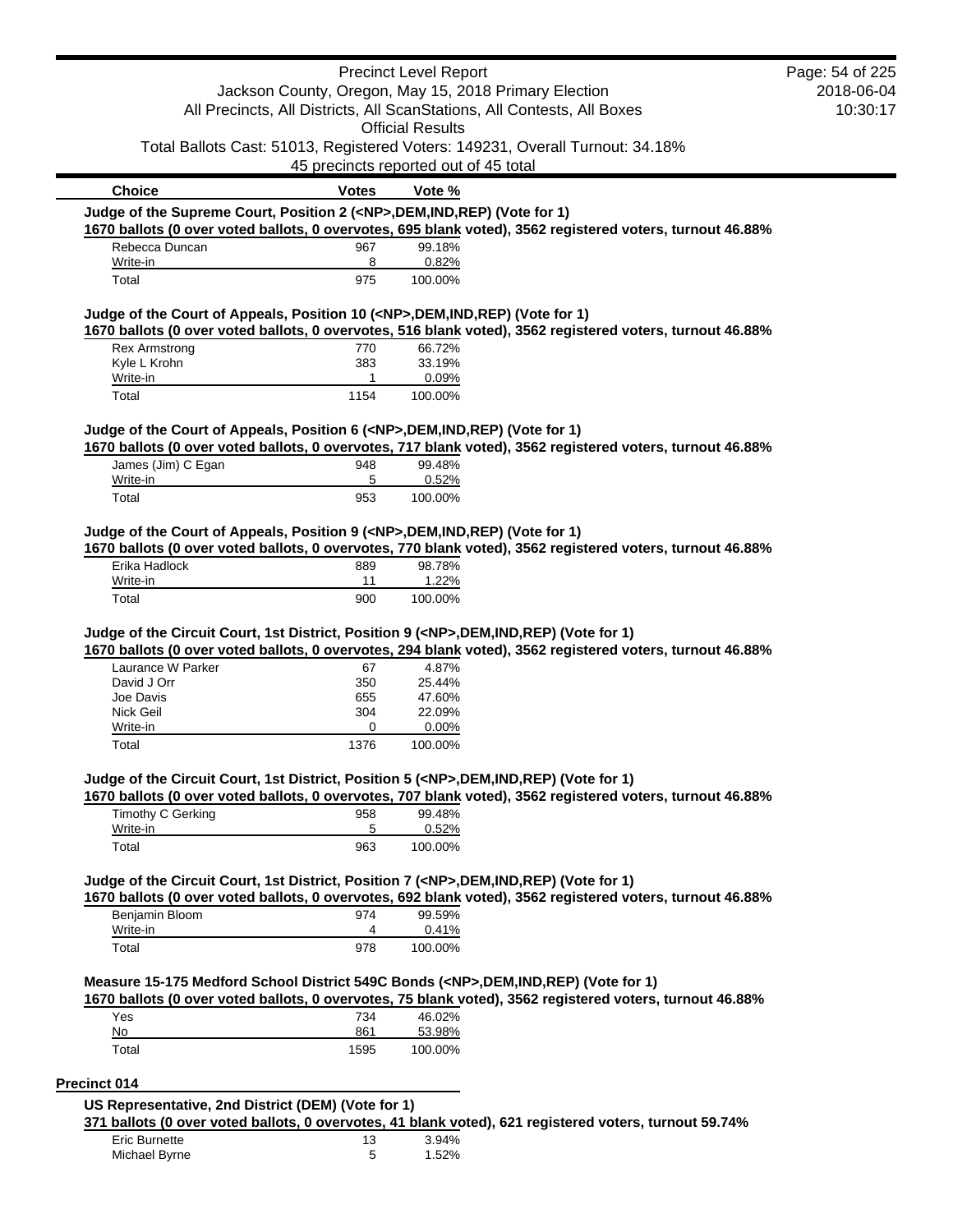| <b>Choice</b>             | <b>Votes</b> | Vote %  |
|---------------------------|--------------|---------|
| Tim S White               | 18           | 5.45%   |
| Raz Mason                 | 16           | 4.85%   |
| Jamie McLeod-Skinner      | 129          | 39.09%  |
| James (Jim) Crary         | 34           | 10.30%  |
| Jennifer (Jenni) Neahring | 108          | 32.73%  |
| Write-in                  |              | 2.12%   |
| Total                     | 330          | 100.00% |

## **US Representative, 2nd District (IND) (Vote for 1)**

**42 ballots (0 over voted ballots, 0 overvotes, 18 blank voted), 133 registered voters, turnout 31.58%**

| Mark R Roberts | 19 | 79.17%  |
|----------------|----|---------|
| Write-in       |    | 20.83%  |
| Total          | 24 | 100.00% |

## **US Representative, 2nd District (REP) (Vote for 1)**

**571 ballots (0 over voted ballots, 0 overvotes, 35 blank voted), 1038 registered voters, turnout 55.01%**

| Randy Pollock    | 19  | 3.54%    |
|------------------|-----|----------|
| Greg Walden      | 448 | 83.58%   |
| Paul J Romero Jr | 67  | 12.50%   |
| Write-in         |     | $0.37\%$ |
| Total            | 536 | 100.00%  |

## **Governor (DEM) (Vote for 1)**

**371 ballots (0 over voted ballots, 0 overvotes, 26 blank voted), 621 registered voters, turnout 59.74%**

| Ed Jones        | 24  | 6.96%   |
|-----------------|-----|---------|
| Kate Brown      | 278 | 80.58%  |
| Candace Neville | 29  | 8.41%   |
| Write-in        | 14  | 4.06%   |
| Total           | 345 | 100.00% |

## **Governor (IND) (Vote for 1)**

#### **42 ballots (0 over voted ballots, 0 overvotes, 14 blank voted), 133 registered voters, turnout 31.58%**

| Dan (Mr P) Pistoresi   |    | $3.57\%$ |
|------------------------|----|----------|
| Skye J Allen           | 6  | 21.43%   |
| <b>Patrick Starnes</b> | 6  | 21.43%   |
| Write-in               | 15 | 53.57%   |
| Total                  | 28 | 100.00%  |

## **Governor (REP) (Vote for 1)**

**571 ballots (1 over voted ballots, 1 overvotes, 32 blank voted), 1038 registered voters, turnout 55.01%**

| Knute Buehler       | 318 | 59.11%   |
|---------------------|-----|----------|
| Keenan W Bohach     |     | 0.19%    |
| Greg C Wooldridge   | 99  | 18.40%   |
| Jon I Fdwards III   |     | 0.19%    |
| David W Stauffer    |     | 0.19%    |
| Jeff Smith          | 3   | 0.56%    |
| Jack W Tacy         | ი   | $0.00\%$ |
| <b>Brett Hyland</b> | ი   | $0.00\%$ |
| <b>Bruce Cuff</b>   | 5   | 0.93%    |
| Sam Carpenter       | 107 | 19.89%   |
| Write-in            | 3   | 0.56%    |
| Total               | 538 | 100.00%  |

## **State Senator, 3rd District (DEM) (Vote for 1)**

**371 ballots (0 over voted ballots, 0 overvotes, 30 blank voted), 621 registered voters, turnout 59.74%**

| Julian Bell     | 12  | 3.52%  |
|-----------------|-----|--------|
| Kevin Stine     | 36  | 10.56% |
| Athena Goldberg | 146 | 42.82% |
| Jeff Golden     | 143 | 41.94% |
| Write-in        | 4   | 1.17%  |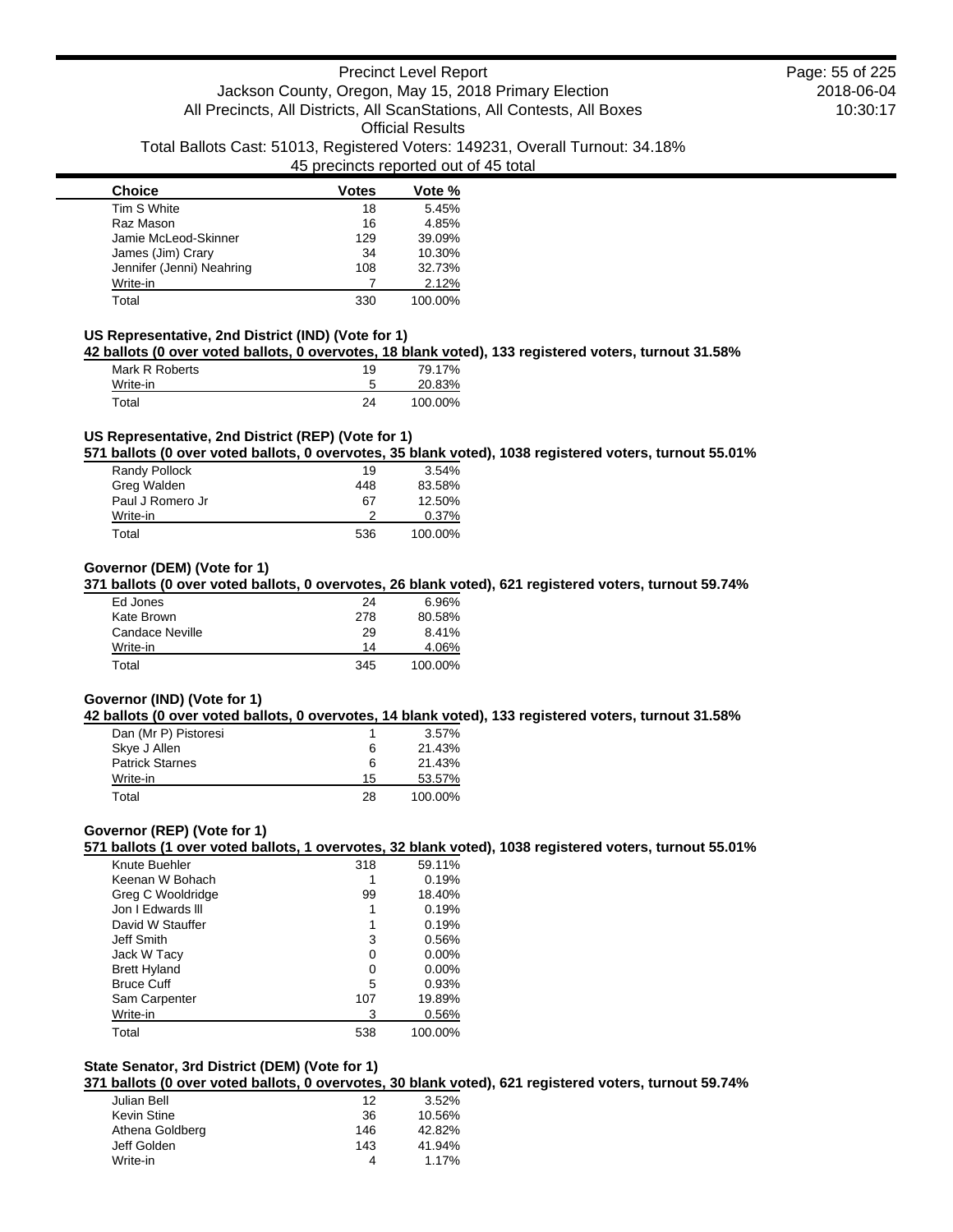|                                                                         |                                       | <b>Precinct Level Report</b> |                                                                                                          | Page: 56 of 225 |
|-------------------------------------------------------------------------|---------------------------------------|------------------------------|----------------------------------------------------------------------------------------------------------|-----------------|
| Jackson County, Oregon, May 15, 2018 Primary Election                   |                                       | 2018-06-04                   |                                                                                                          |                 |
| All Precincts, All Districts, All ScanStations, All Contests, All Boxes |                                       | 10:30:17                     |                                                                                                          |                 |
|                                                                         |                                       | <b>Official Results</b>      |                                                                                                          |                 |
|                                                                         |                                       |                              | Total Ballots Cast: 51013, Registered Voters: 149231, Overall Turnout: 34.18%                            |                 |
|                                                                         | 45 precincts reported out of 45 total |                              |                                                                                                          |                 |
| <b>Choice</b>                                                           | <b>Votes</b>                          | Vote %                       |                                                                                                          |                 |
| Total                                                                   | 341                                   | 100.00%                      |                                                                                                          |                 |
|                                                                         |                                       |                              |                                                                                                          |                 |
| State Senator, 3rd District (IND) (Vote for 1)                          |                                       |                              |                                                                                                          |                 |
|                                                                         |                                       |                              | 42 ballots (0 over voted ballots, 0 overvotes, 33 blank voted), 133 registered voters, turnout 31.58%    |                 |
| Write-in<br>Total                                                       | 9<br>9                                | 100.00%<br>100.00%           |                                                                                                          |                 |
|                                                                         |                                       |                              |                                                                                                          |                 |
| State Senator, 3rd District (REP) (Vote for 1)                          |                                       |                              |                                                                                                          |                 |
|                                                                         |                                       |                              | 571 ballots (0 over voted ballots, 0 overvotes, 59 blank voted), 1038 registered voters, turnout 55.01%  |                 |
| <b>Curt Ankerberg</b>                                                   | 180                                   | 35.16%                       |                                                                                                          |                 |
| Jessica L Gomez                                                         | 330                                   | 64.45%                       |                                                                                                          |                 |
| Write-in                                                                | 2                                     | 0.39%                        |                                                                                                          |                 |
| Total                                                                   | 512                                   | 100.00%                      |                                                                                                          |                 |
|                                                                         |                                       |                              |                                                                                                          |                 |
| State Representative, 6th District (DEM) (Vote for 1)                   |                                       |                              | 371 ballots (1 over voted ballots, 1 overvotes, 51 blank voted), 621 registered voters, turnout 59.74%   |                 |
| Michelle Blum Atkinson                                                  | 281                                   | 88.09%                       |                                                                                                          |                 |
| <b>Rick Schreffler</b>                                                  | 36                                    | 11.29%                       |                                                                                                          |                 |
| Write-in                                                                | 2                                     | 0.63%                        |                                                                                                          |                 |
| Total                                                                   | 319                                   | 100.00%                      |                                                                                                          |                 |
| Write-in                                                                | 12                                    | 100.00%                      | 42 ballots (0 over voted ballots, 0 overvotes, 30 blank voted), 133 registered voters, turnout 31.58%    |                 |
| Total                                                                   | 12                                    | 100.00%                      |                                                                                                          |                 |
| State Representative, 6th District (REP) (Vote for 1)                   |                                       |                              |                                                                                                          |                 |
|                                                                         |                                       |                              | 571 ballots (0 over voted ballots, 0 overvotes, 173 blank voted), 1038 registered voters, turnout 55.01% |                 |
| Kim Wallan                                                              | 394                                   | 98.99%                       |                                                                                                          |                 |
| Write-in                                                                | 4                                     | 1.01%                        |                                                                                                          |                 |
| Total                                                                   | 398                                   | 100.00%                      |                                                                                                          |                 |
|                                                                         |                                       |                              |                                                                                                          |                 |
| County Commissioner, Position 1 (DEM) (Vote for 1)                      |                                       |                              |                                                                                                          |                 |
|                                                                         |                                       |                              | 371 ballots (0 over voted ballots, 0 overvotes, 125 blank voted), 621 registered voters, turnout 59.74%  |                 |
| Amy Thuren                                                              | 238<br>8                              | 96.75%                       |                                                                                                          |                 |
| Write-in<br>Total                                                       | 246                                   | 3.25%<br>100.00%             |                                                                                                          |                 |
|                                                                         |                                       |                              |                                                                                                          |                 |
| County Commissioner, Position 1 (IND) (Vote for 1)                      |                                       |                              |                                                                                                          |                 |
|                                                                         |                                       |                              | 42 ballots (0 over voted ballots, 0 overvotes, 35 blank voted), 133 registered voters, turnout 31.58%    |                 |
| Write-in                                                                | $\overline{7}$                        | 100.00%                      |                                                                                                          |                 |
| Total                                                                   | $\overline{7}$                        | 100.00%                      |                                                                                                          |                 |
|                                                                         |                                       |                              |                                                                                                          |                 |
| County Commissioner, Position 1 (REP) (Vote for 1)                      |                                       |                              |                                                                                                          |                 |
|                                                                         |                                       |                              | 571 ballots (0 over voted ballots, 0 overvotes, 153 blank voted), 1038 registered voters, turnout 55.01% |                 |
| <b>Rick Dyer</b>                                                        | 416                                   | 99.52%                       |                                                                                                          |                 |
| Write-in                                                                | 2                                     | 0.48%                        |                                                                                                          |                 |
| Total                                                                   | 418                                   | 100.00%                      |                                                                                                          |                 |
|                                                                         |                                       |                              |                                                                                                          |                 |
| County Commissioner, Position 3 (DEM) (Vote for 1)                      |                                       |                              |                                                                                                          |                 |
|                                                                         |                                       |                              | 371 ballots (0 over voted ballots, 0 overvotes, 101 blank voted), 621 registered voters, turnout 59.74%  |                 |
| Lanita C Witt<br>$M = 10$                                               | 263                                   | 97.41%<br>2.500              |                                                                                                          |                 |

| Lanita C Witt | 263 | 97.41%  |
|---------------|-----|---------|
| Write-in      |     | 2.59%   |
| Total         | 270 | 100.00% |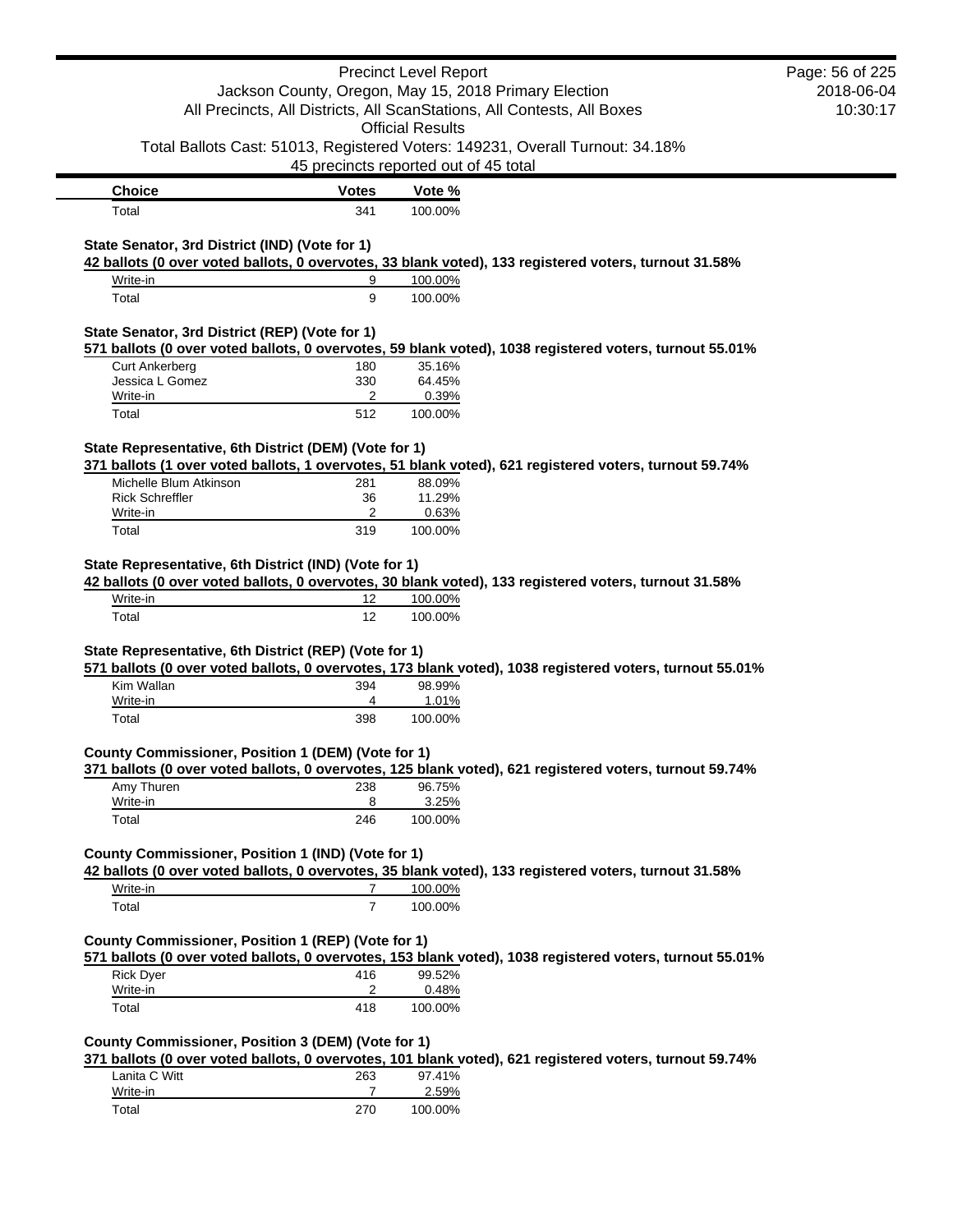|                                                                                          |                                       | <b>Precinct Level Report</b>                |                                                                                                           | Page: 57 of 225 |
|------------------------------------------------------------------------------------------|---------------------------------------|---------------------------------------------|-----------------------------------------------------------------------------------------------------------|-----------------|
|                                                                                          |                                       |                                             | Jackson County, Oregon, May 15, 2018 Primary Election                                                     | 2018-06-04      |
|                                                                                          |                                       |                                             | All Precincts, All Districts, All ScanStations, All Contests, All Boxes                                   | 10:30:17        |
|                                                                                          |                                       | <b>Official Results</b>                     |                                                                                                           |                 |
|                                                                                          |                                       |                                             | Total Ballots Cast: 51013, Registered Voters: 149231, Overall Turnout: 34.18%                             |                 |
|                                                                                          | 45 precincts reported out of 45 total |                                             |                                                                                                           |                 |
| <b>Choice</b>                                                                            | <b>Votes</b>                          | Vote %                                      |                                                                                                           |                 |
| County Commissioner, Position 3 (IND) (Vote for 1)                                       |                                       |                                             |                                                                                                           |                 |
|                                                                                          |                                       |                                             | 42 ballots (0 over voted ballots, 0 overvotes, 35 blank voted), 133 registered voters, turnout 31.58%     |                 |
| Write-in                                                                                 | $\overline{7}$                        | 100.00%                                     |                                                                                                           |                 |
| Total                                                                                    | $\overline{7}$                        | 100.00%                                     |                                                                                                           |                 |
|                                                                                          |                                       |                                             |                                                                                                           |                 |
| County Commissioner, Position 3 (REP) (Vote for 1)                                       |                                       |                                             |                                                                                                           |                 |
|                                                                                          |                                       |                                             | 571 ballots (0 over voted ballots, 0 overvotes, 151 blank voted), 1038 registered voters, turnout 55.01%  |                 |
| <b>Colleen Roberts</b>                                                                   | 416                                   | 99.05%                                      |                                                                                                           |                 |
| Write-in                                                                                 | 4                                     | 0.95%                                       |                                                                                                           |                 |
| Total                                                                                    | 420                                   | 100.00%                                     |                                                                                                           |                 |
|                                                                                          |                                       |                                             |                                                                                                           |                 |
| Precinct Committee Person - Female Democrat 014 (DEM) (Vote for 5)                       |                                       |                                             |                                                                                                           |                 |
|                                                                                          |                                       |                                             | 371 ballots (0 over voted ballots, 0 overvotes, 1843 undervotes), 621 registered voters, turnout 59.74%   |                 |
| Write-in                                                                                 | 6                                     | 50.00%                                      |                                                                                                           |                 |
| Write-in<br>Write-in                                                                     | 2<br>2                                | 16.67%<br>16.67%                            |                                                                                                           |                 |
| Write-in                                                                                 | 1                                     | 8.33%                                       |                                                                                                           |                 |
| Write-in                                                                                 | 1                                     | 8.33%                                       |                                                                                                           |                 |
| Total                                                                                    | 12                                    | 100.00%                                     |                                                                                                           |                 |
|                                                                                          |                                       |                                             |                                                                                                           |                 |
| Write-in<br>Write-in<br>Write-in<br>Write-in<br>Total                                    | 0<br>0<br>0<br>0<br>5                 | 0.00%<br>0.00%<br>0.00%<br>0.00%<br>100.00% |                                                                                                           |                 |
| Precinct Committee Person - Female Republican 014 (REP) (Vote for 5)                     |                                       |                                             |                                                                                                           |                 |
|                                                                                          |                                       |                                             | 571 ballots (0 over voted ballots, 0 overvotes, 1995 undervotes), 1038 registered voters, turnout 55.01%  |                 |
| <b>Melissa Stiles</b>                                                                    | 226                                   | 26.28%                                      |                                                                                                           |                 |
| Patricia Tennyson Bell                                                                   | 200                                   | 23.26%                                      |                                                                                                           |                 |
| Holly Holstein                                                                           | 218                                   | 25.35%                                      |                                                                                                           |                 |
| Janice L Heauser                                                                         | 207                                   | 24.07%                                      |                                                                                                           |                 |
| Write-in                                                                                 | 9                                     | 1.05%                                       |                                                                                                           |                 |
| Write-in                                                                                 | 0                                     | 0.00%                                       |                                                                                                           |                 |
| Write-in<br>Write-in                                                                     | 0                                     | 0.00%                                       |                                                                                                           |                 |
| Write-in                                                                                 | 0<br>0                                | 0.00%<br>0.00%                              |                                                                                                           |                 |
| Total                                                                                    | 860                                   | 100.00%                                     |                                                                                                           |                 |
|                                                                                          |                                       |                                             |                                                                                                           |                 |
| Precinct Committee Person - Male Republican 014 (REP) (Vote for 5)                       |                                       |                                             |                                                                                                           |                 |
|                                                                                          |                                       |                                             | 571 ballots (0 over voted ballots, 0 overvotes, 2188 undervotes), 1038 registered voters, turnout 55.01%  |                 |
| Chuck Heauser                                                                            | 219                                   | 32.83%                                      |                                                                                                           |                 |
| Nick Card                                                                                | 217                                   | 32.53%                                      |                                                                                                           |                 |
| Kevin P Keating                                                                          | 222                                   | 33.28%                                      |                                                                                                           |                 |
| Write-in                                                                                 | 7                                     | 1.05%                                       |                                                                                                           |                 |
| Write-in                                                                                 | 2                                     | 0.30%                                       |                                                                                                           |                 |
| Write-in                                                                                 | 0                                     | 0.00%                                       |                                                                                                           |                 |
| Write-in                                                                                 | 0                                     | 0.00%                                       |                                                                                                           |                 |
| Write-in                                                                                 | 0                                     | 0.00%                                       |                                                                                                           |                 |
| Total                                                                                    | 667                                   | 100.00%                                     |                                                                                                           |                 |
|                                                                                          |                                       |                                             |                                                                                                           |                 |
| Commissioner of the Bureau of Labor and Industries ( <np>,DEM,IND,REP) (Vote for 1)</np> |                                       |                                             |                                                                                                           |                 |
|                                                                                          |                                       |                                             | 1095 ballots (0 over voted ballots, 0 overvotes, 343 blank voted), 2278 registered voters, turnout 48.07% |                 |
| Lou Ogden                                                                                | 330                                   | 43.88%                                      |                                                                                                           |                 |
| Val Hoyle                                                                                | 328<br>93                             | 43.62%                                      |                                                                                                           |                 |
| Jack Howard                                                                              |                                       | 12.37%                                      |                                                                                                           |                 |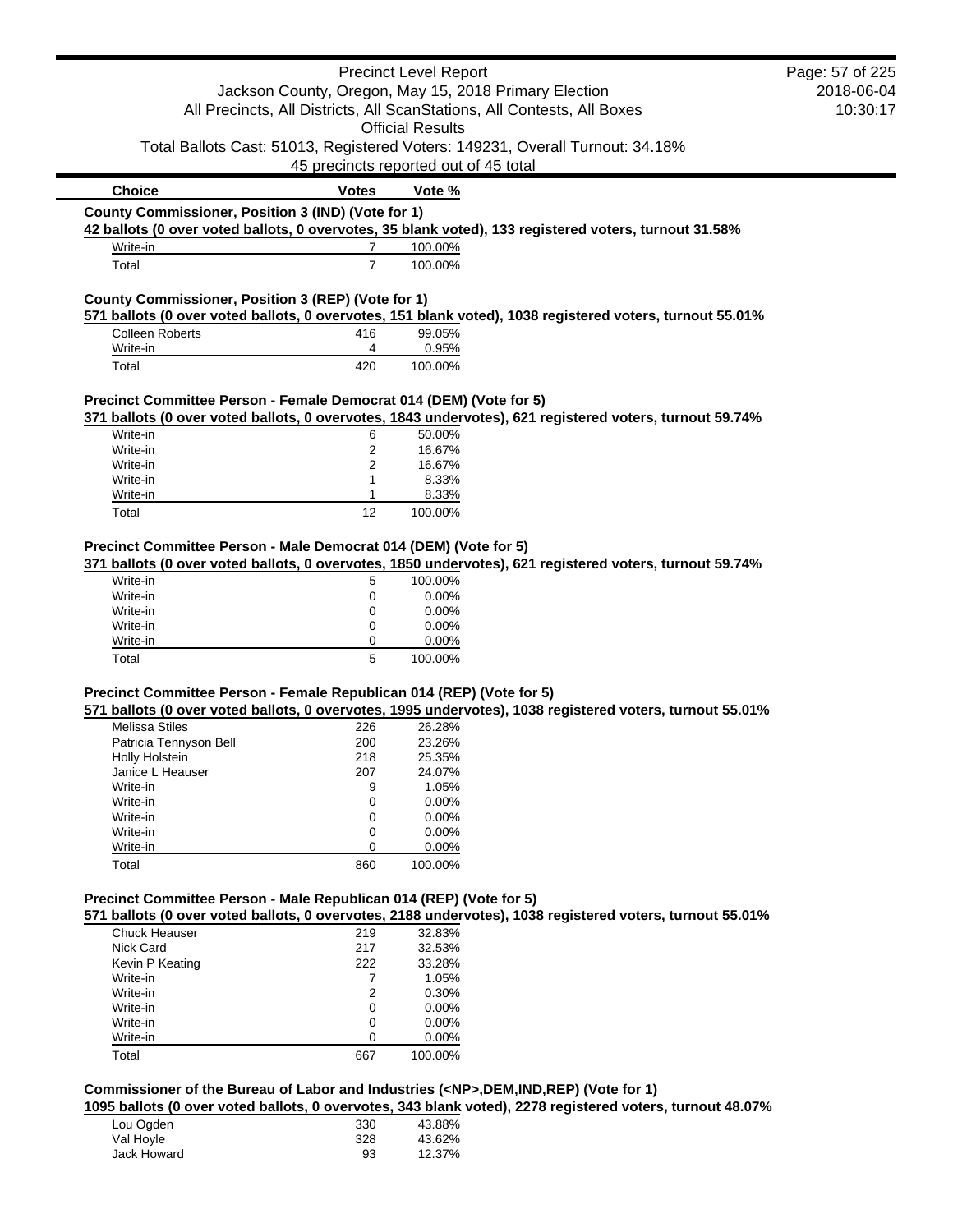## Precinct Level Report Jackson County, Oregon, May 15, 2018 Primary Election

2018-06-04 10:30:17 Page: 58 of 225

All Precincts, All Districts, All ScanStations, All Contests, All Boxes Official Results

Total Ballots Cast: 51013, Registered Voters: 149231, Overall Turnout: 34.18%

45 precincts reported out of 45 total

| <b>Choice</b> | <b>Votes</b> | Vote %  |
|---------------|--------------|---------|
| Write-in      |              | 0.13%   |
| $\tau$ otal   | 752          | 100.00% |

## **Judge of the Supreme Court, Position 3 (<NP>,DEM,IND,REP) (Vote for 1)**

**1095 ballots (0 over voted ballots, 0 overvotes, 303 blank voted), 2278 registered voters, turnout 48.07%**

| Van Pounds     | 204 | 25.76%  |
|----------------|-----|---------|
| Meagan A Flynn | 587 | 74.12%  |
| Write-in       |     | 0.13%   |
| Total          | 792 | 100.00% |

### **Judge of the Supreme Court, Position 2 (<NP>,DEM,IND,REP) (Vote for 1)**

**1095 ballots (0 over voted ballots, 0 overvotes, 476 blank voted), 2278 registered voters, turnout 48.07%**

| Rebecca Duncan | 618 | 99.84%  |
|----------------|-----|---------|
| Write-in       |     | 0.16%   |
| Total          | 619 | 100.00% |

## **Judge of the Court of Appeals, Position 10 (<NP>,DEM,IND,REP) (Vote for 1)**

**1095 ballots (0 over voted ballots, 0 overvotes, 342 blank voted), 2278 registered voters, turnout 48.07%**

| Rex Armstrong | 507 | 67.33%  |
|---------------|-----|---------|
| Kyle L Krohn  | 245 | 32.54%  |
| Write-in      |     | 0.13%   |
| Total         | 753 | 100.00% |

#### **Judge of the Court of Appeals, Position 6 (<NP>,DEM,IND,REP) (Vote for 1)**

**1095 ballots (0 over voted ballots, 0 overvotes, 484 blank voted), 2278 registered voters, turnout 48.07%**

| James (Jim) C Egan | 610 | 99.84%   |
|--------------------|-----|----------|
| Write-in           |     | $0.16\%$ |
| Total              | 611 | 100.00%  |

### **Judge of the Court of Appeals, Position 9 (<NP>,DEM,IND,REP) (Vote for 1)**

**1095 ballots (0 over voted ballots, 0 overvotes, 514 blank voted), 2278 registered voters, turnout 48.07%** Erika Hadlock 581 100.00% Write-in 0 0.00% Total 581 100.00%

## **Judge of the Circuit Court, 1st District, Position 9 (<NP>,DEM,IND,REP) (Vote for 1)**

**1095 ballots (0 over voted ballots, 0 overvotes, 224 blank voted), 2278 registered voters, turnout 48.07%**

| Laurance W Parker | 55  | $6.31\%$ |
|-------------------|-----|----------|
| David J Orr       | 268 | 30.77%   |
| Joe Davis         | 348 | 39.95%   |
| Nick Geil         | 200 | 22.96%   |
| Write-in          |     | $0.00\%$ |
| Total             | 871 | 100.00%  |

#### **Judge of the Circuit Court, 1st District, Position 5 (<NP>,DEM,IND,REP) (Vote for 1)**

**1095 ballots (0 over voted ballots, 0 overvotes, 438 blank voted), 2278 registered voters, turnout 48.07%**

| Timothy C Gerking | 653 | 99.39%  |
|-------------------|-----|---------|
| Write-in          |     | 0.61%   |
| Total             | 657 | 100.00% |

## **Judge of the Circuit Court, 1st District, Position 7 (<NP>,DEM,IND,REP) (Vote for 1)**

**1095 ballots (0 over voted ballots, 0 overvotes, 465 blank voted), 2278 registered voters, turnout 48.07%**

| Benjamin Bloom | 630 | 100.00%  |
|----------------|-----|----------|
| Write-in       |     | $0.00\%$ |
| Total          | 630 | 100.00%  |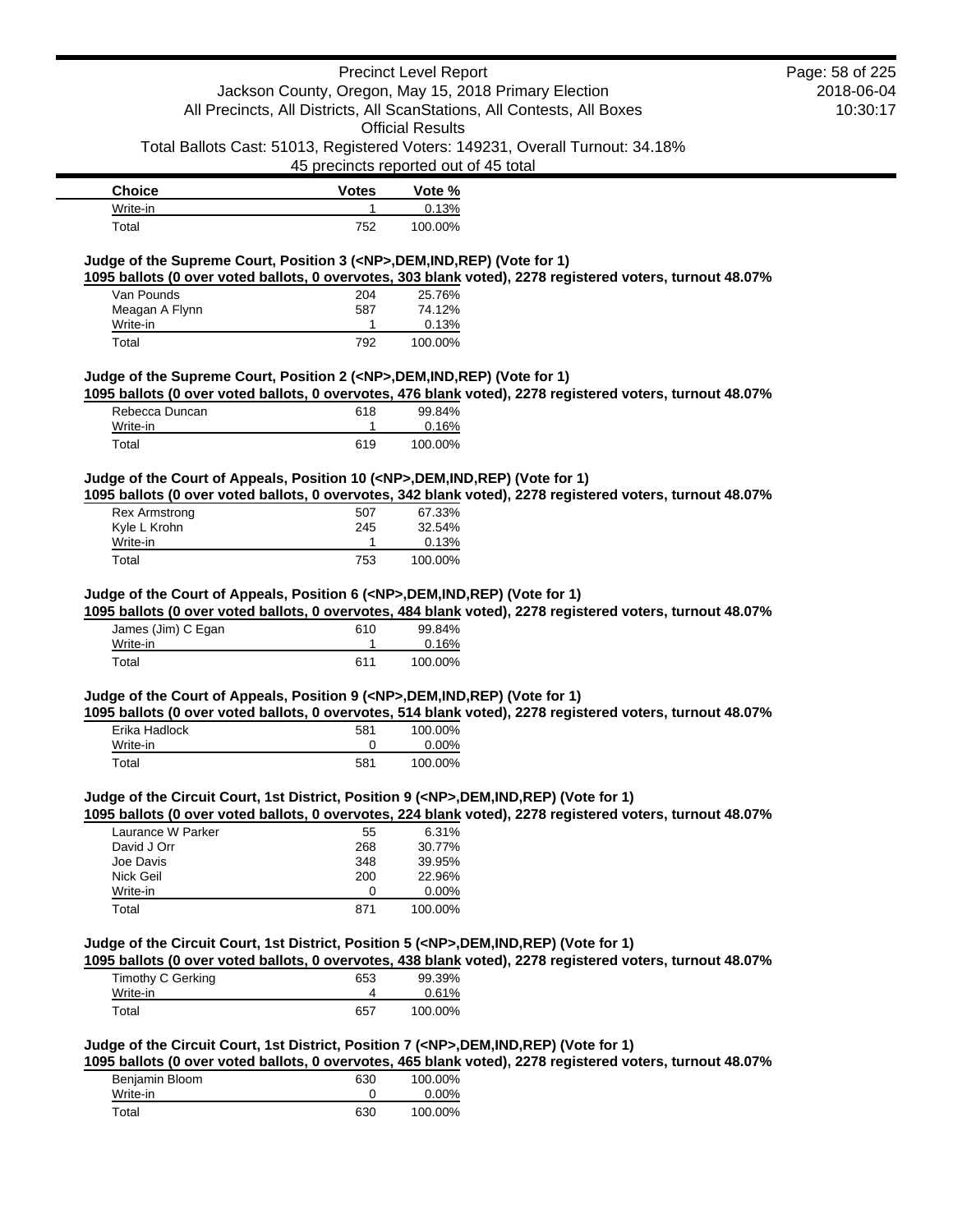|                                                                                                                                                                |                                       | <b>Precinct Level Report</b> |                                                                                                          | Page: 59 of 225 |
|----------------------------------------------------------------------------------------------------------------------------------------------------------------|---------------------------------------|------------------------------|----------------------------------------------------------------------------------------------------------|-----------------|
|                                                                                                                                                                |                                       |                              | Jackson County, Oregon, May 15, 2018 Primary Election                                                    | 2018-06-04      |
|                                                                                                                                                                |                                       |                              | All Precincts, All Districts, All ScanStations, All Contests, All Boxes                                  | 10:30:17        |
|                                                                                                                                                                |                                       | <b>Official Results</b>      |                                                                                                          |                 |
|                                                                                                                                                                | 45 precincts reported out of 45 total |                              | Total Ballots Cast: 51013, Registered Voters: 149231, Overall Turnout: 34.18%                            |                 |
| <b>Choice</b>                                                                                                                                                  | <b>Votes</b>                          | Vote %                       |                                                                                                          |                 |
|                                                                                                                                                                |                                       |                              | Measure 15-175 Medford School District 549C Bonds ( <np>,DEM,IND,REP) (Vote for 1)</np>                  |                 |
|                                                                                                                                                                |                                       |                              | 1095 ballots (0 over voted ballots, 0 overvotes, 65 blank voted), 2278 registered voters, turnout 48.07% |                 |
| Yes                                                                                                                                                            | 507                                   | 49.22%                       |                                                                                                          |                 |
| No                                                                                                                                                             | 523                                   | 50.78%                       |                                                                                                          |                 |
| Total                                                                                                                                                          | 1030                                  | 100.00%                      |                                                                                                          |                 |
| Precinct 015                                                                                                                                                   |                                       |                              |                                                                                                          |                 |
| US Representative, 2nd District (DEM) (Vote for 1)                                                                                                             |                                       |                              | 766 ballots (1 over voted ballots, 1 overvotes, 76 blank voted), 1369 registered voters, turnout 55.95%  |                 |
| Eric Burnette                                                                                                                                                  | 24                                    | 3.48%                        |                                                                                                          |                 |
| Michael Byrne                                                                                                                                                  | 13                                    | 1.89%                        |                                                                                                          |                 |
| Tim S White                                                                                                                                                    | 34                                    | 4.93%                        |                                                                                                          |                 |
| Raz Mason<br>Jamie McLeod-Skinner                                                                                                                              | 35                                    | 5.08%<br>52.39%              |                                                                                                          |                 |
| James (Jim) Crary                                                                                                                                              | 361<br>66                             | 9.58%                        |                                                                                                          |                 |
| Jennifer (Jenni) Neahring                                                                                                                                      | 151                                   | 21.92%                       |                                                                                                          |                 |
| Write-in                                                                                                                                                       | 5                                     | 0.73%                        |                                                                                                          |                 |
| Total                                                                                                                                                          | 689                                   | 100.00%                      |                                                                                                          |                 |
| US Representative, 2nd District (IND) (Vote for 1)                                                                                                             |                                       |                              |                                                                                                          |                 |
|                                                                                                                                                                |                                       |                              | 66 ballots (0 over voted ballots, 0 overvotes, 31 blank voted), 221 registered voters, turnout 29.86%    |                 |
| Mark R Roberts                                                                                                                                                 | 15                                    | 42.86%                       |                                                                                                          |                 |
|                                                                                                                                                                |                                       |                              |                                                                                                          |                 |
| Write-in<br>Total                                                                                                                                              | 20<br>35                              | 57.14%<br>100.00%            | 627 ballots (1 over voted ballots, 1 overvotes, 44 blank voted), 1240 registered voters, turnout 50.56%  |                 |
| Randy Pollock<br>Greg Walden                                                                                                                                   | 38<br>441                             | 6.53%<br>75.77%              |                                                                                                          |                 |
| Paul J Romero Jr<br>Write-in                                                                                                                                   | 101<br>2                              | 17.35%<br>0.34%              |                                                                                                          |                 |
| Total                                                                                                                                                          | 582                                   | 100.00%                      |                                                                                                          |                 |
|                                                                                                                                                                |                                       |                              |                                                                                                          |                 |
|                                                                                                                                                                |                                       |                              | 766 ballots (0 over voted ballots, 0 overvotes, 47 blank voted), 1369 registered voters, turnout 55.95%  |                 |
| Ed Jones                                                                                                                                                       | 35                                    | 4.87%                        |                                                                                                          |                 |
| Kate Brown                                                                                                                                                     | 621                                   | 86.37%                       |                                                                                                          |                 |
| <b>Candace Neville</b><br>Write-in                                                                                                                             | 51<br>12                              | 7.09%<br>1.67%               |                                                                                                          |                 |
| Total                                                                                                                                                          | 719                                   | 100.00%                      |                                                                                                          |                 |
|                                                                                                                                                                |                                       |                              |                                                                                                          |                 |
|                                                                                                                                                                |                                       |                              | 66 ballots (0 over voted ballots, 0 overvotes, 25 blank voted), 221 registered voters, turnout 29.86%    |                 |
| Dan (Mr P) Pistoresi                                                                                                                                           | 2                                     | 4.88%                        |                                                                                                          |                 |
| Skye J Allen                                                                                                                                                   | 1                                     | 2.44%                        |                                                                                                          |                 |
| <b>Patrick Starnes</b><br>Write-in                                                                                                                             | 9                                     | 21.95%                       |                                                                                                          |                 |
| Total                                                                                                                                                          | 29<br>41                              | 70.73%<br>100.00%            |                                                                                                          |                 |
|                                                                                                                                                                |                                       |                              |                                                                                                          |                 |
|                                                                                                                                                                |                                       |                              | 627 ballots (0 over voted ballots, 0 overvotes, 31 blank voted), 1240 registered voters, turnout 50.56%  |                 |
| Knute Buehler                                                                                                                                                  | 313                                   | 52.52%                       |                                                                                                          |                 |
| Keenan W Bohach                                                                                                                                                | 3                                     | 0.50%                        |                                                                                                          |                 |
| Greg C Wooldridge                                                                                                                                              | 117                                   | 19.63%                       |                                                                                                          |                 |
| Jon I Edwards III<br>David W Stauffer                                                                                                                          | 2                                     | 0.34%<br>0.50%               |                                                                                                          |                 |
| Jeff Smith                                                                                                                                                     | 3<br>8                                | 1.34%                        |                                                                                                          |                 |
| US Representative, 2nd District (REP) (Vote for 1)<br>Governor (DEM) (Vote for 1)<br>Governor (IND) (Vote for 1)<br>Governor (REP) (Vote for 1)<br>Jack W Tacy | 1                                     | 0.17%                        |                                                                                                          |                 |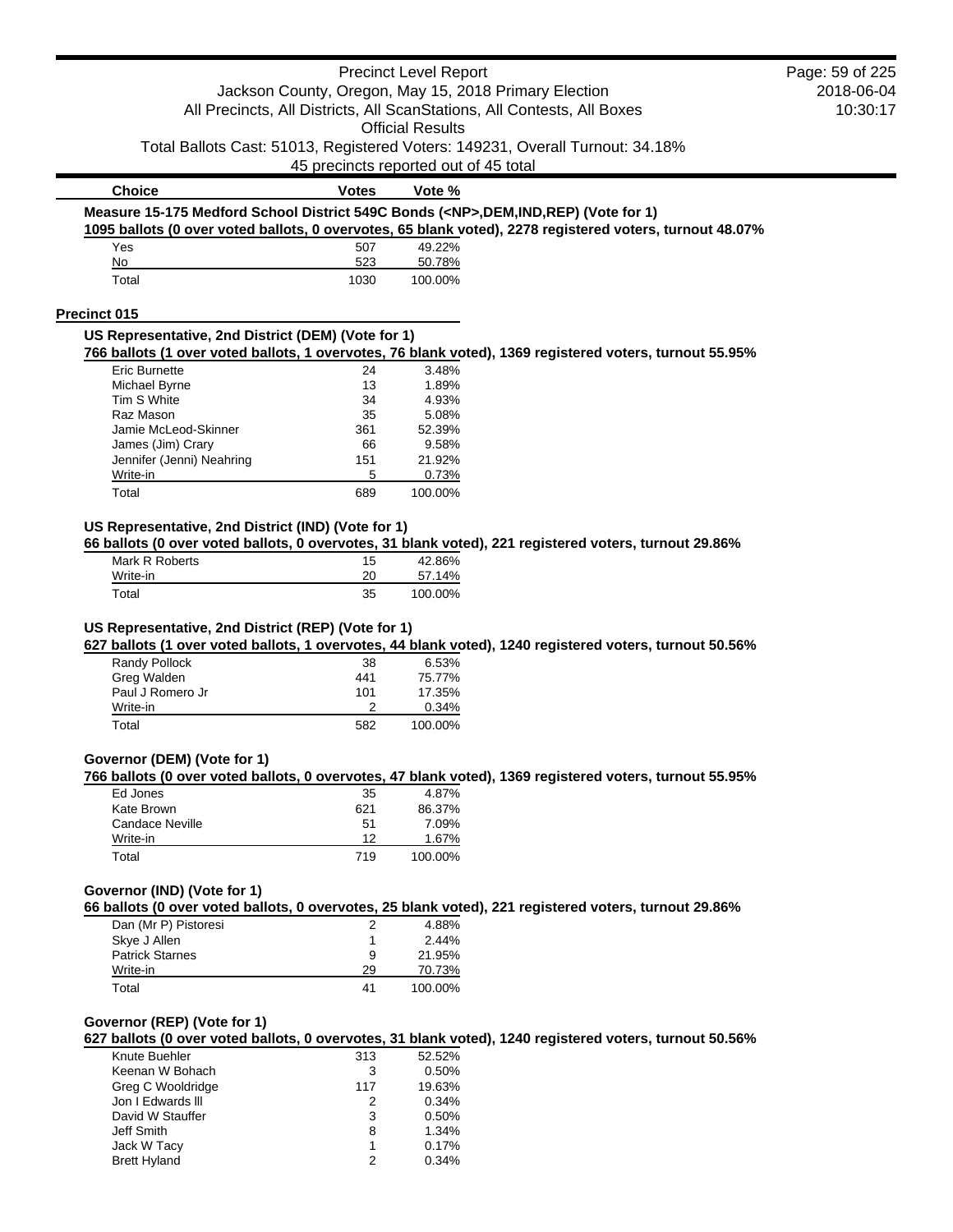| <b>Choice</b>     | <b>Votes</b> | Vote %  |
|-------------------|--------------|---------|
| <b>Bruce Cuff</b> | 9            | 1.51%   |
| Sam Carpenter     | 136          | 22.82%  |
| Write-in          | າ            | 0.34%   |
| Total             | 596          | 100.00% |

#### **State Senator, 3rd District (DEM) (Vote for 1)**

**766 ballots (0 over voted ballots, 0 overvotes, 33 blank voted), 1369 registered voters, turnout 55.95%**

| Julian Bell     | 34  | 4.64%    |
|-----------------|-----|----------|
| Kevin Stine     | 44  | $6.00\%$ |
| Athena Goldberg | 245 | 33.42%   |
| Jeff Golden     | 405 | 55.25%   |
| Write-in        | 5   | 0.68%    |
| Total           | 733 | 100.00%  |

## **State Senator, 3rd District (IND) (Vote for 1)**

**66 ballots (0 over voted ballots, 0 overvotes, 35 blank voted), 221 registered voters, turnout 29.86%**

| Write-in | 21<br>ر | 100.00% |
|----------|---------|---------|
| ™otal    | 31      | 100.00% |

## **State Senator, 3rd District (REP) (Vote for 1)**

**627 ballots (0 over voted ballots, 0 overvotes, 71 blank voted), 1240 registered voters, turnout 50.56%**

| <b>Curt Ankerberg</b> | 247 | 44.42%  |
|-----------------------|-----|---------|
| Jessica L Gomez       | 308 | 55.40%  |
| Write-in              |     | 0.18%   |
| Total                 | 556 | 100.00% |

## **State Representative, 6th District (DEM) (Vote for 1)**

**766 ballots (0 over voted ballots, 0 overvotes, 87 blank voted), 1369 registered voters, turnout 55.95%**

| Michelle Blum Atkinson | 619 | 91.16%  |
|------------------------|-----|---------|
| <b>Rick Schreffler</b> | 59  | 8.69%   |
| Write-in               |     | 0.15%   |
| Total                  | 679 | 100.00% |

## **State Representative, 6th District (IND) (Vote for 1)**

**66 ballots (0 over voted ballots, 0 overvotes, 33 blank voted), 221 registered voters, turnout 29.86%**

| Write-in | 33 | 100.00% |
|----------|----|---------|
| Total    | 33 | 100.00% |

## **State Representative, 6th District (REP) (Vote for 1)**

**627 ballots (0 over voted ballots, 0 overvotes, 171 blank voted), 1240 registered voters, turnout 50.56%**

| Kim Wallan | 451 | 98.90%  |
|------------|-----|---------|
| Write-in   | ≎   | 1.10%   |
| Total      | 456 | 100.00% |

#### **County Commissioner, Position 1 (DEM) (Vote for 1)**

**766 ballots (0 over voted ballots, 0 overvotes, 250 blank voted), 1369 registered voters, turnout 55.95%**

| Amy Thuren | 511 | 99.03%  |
|------------|-----|---------|
| Write-in   | 5   | 0.97%   |
| Total      | 516 | 100.00% |

## **County Commissioner, Position 1 (IND) (Vote for 1)**

**66 ballots (0 over voted ballots, 0 overvotes, 42 blank voted), 221 registered voters, turnout 29.86%**

| Write-in | 24 | 100.00% |
|----------|----|---------|
| Total    | 24 | 100.00% |

#### **County Commissioner, Position 1 (REP) (Vote for 1)**

**627 ballots (0 over voted ballots, 0 overvotes, 161 blank voted), 1240 registered voters, turnout 50.56%**

2018-06-04 10:30:17 Page: 60 of 225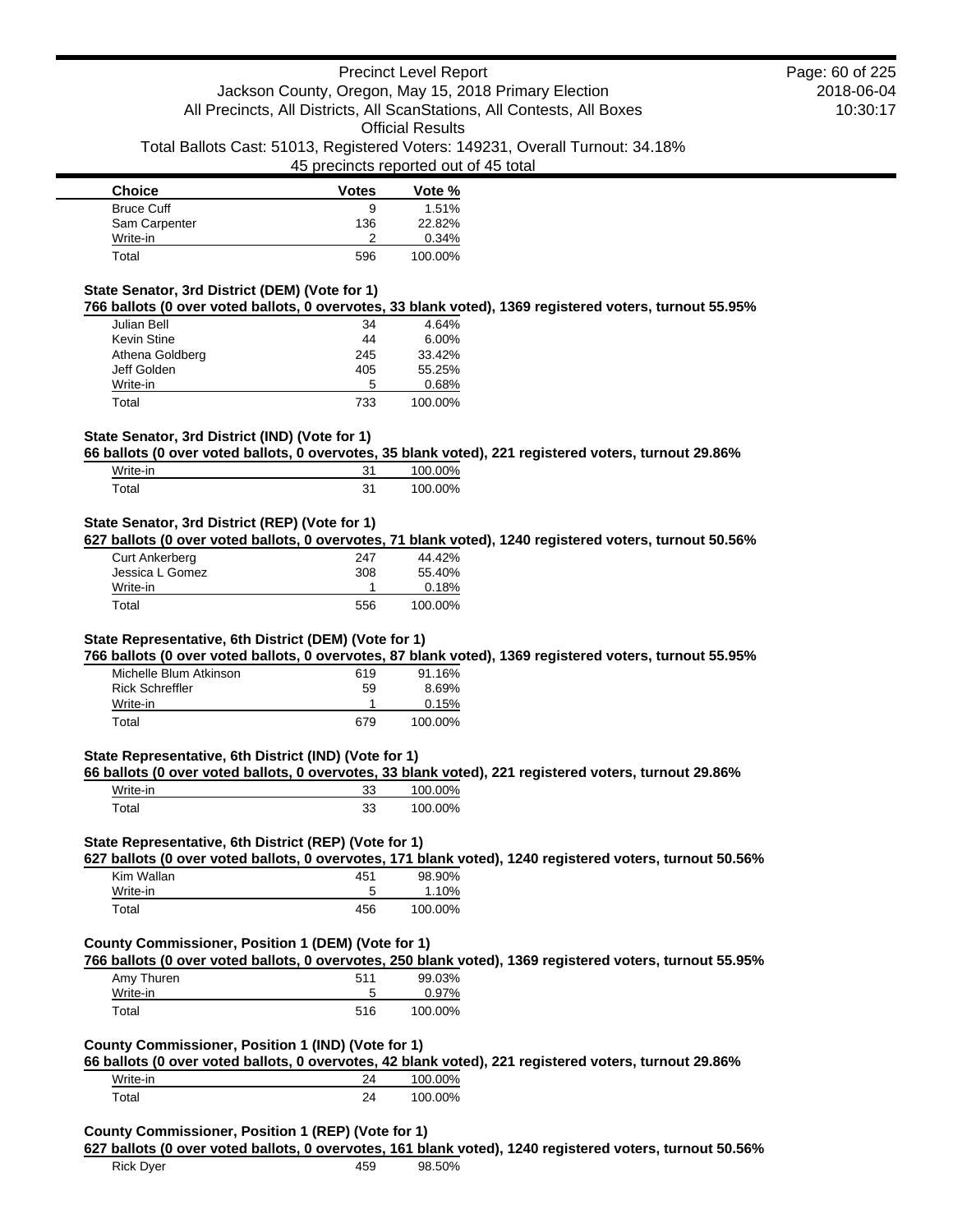## Precinct Level Report

# Jackson County, Oregon, May 15, 2018 Primary Election All Precincts, All Districts, All ScanStations, All Contests, All Boxes

Official Results

Total Ballots Cast: 51013, Registered Voters: 149231, Overall Turnout: 34.18%

45 precincts reported out of 45 total

| <b>Choice</b> | <b>Votes</b> | Vote %  |
|---------------|--------------|---------|
| Write-in      |              | 1.50%   |
| Total         | 466          | 100.00% |

## **County Commissioner, Position 3 (DEM) (Vote for 1)**

**766 ballots (0 over voted ballots, 0 overvotes, 218 blank voted), 1369 registered voters, turnout 55.95%**

| Lanita C Witt | 541 | 98.72%  |
|---------------|-----|---------|
| Write-in      |     | 1.28%   |
| Total         | 548 | 100.00% |

## **County Commissioner, Position 3 (IND) (Vote for 1)**

**66 ballots (0 over voted ballots, 0 overvotes, 46 blank voted), 221 registered voters, turnout 29.86%**

| Write-in    | 20 | 100.00% |
|-------------|----|---------|
| $\tau$ otal | 20 | 100.00% |

## **County Commissioner, Position 3 (REP) (Vote for 1)**

**627 ballots (0 over voted ballots, 0 overvotes, 167 blank voted), 1240 registered voters, turnout 50.56%**

| Colleen Roberts | 457 | 99.35%  |
|-----------------|-----|---------|
| Write-in        |     | 0.65%   |
| Total           | 460 | 100.00% |

### **Precinct Committee Person - Female Democrat 015 (DEM) (Vote for 8)**

**766 ballots (0 over voted ballots, 0 overvotes, 5413 undervotes), 1369 registered voters, turnout 55.95%**

| Michelle Blum Atkinson | 493 | 68.95%   |
|------------------------|-----|----------|
| Imani Miles            | 200 | 27.97%   |
| Write-in               | 11  | 1.54%    |
| Write-in               | 6   | 0.84%    |
| Write-in               | 2   | 0.28%    |
| Write-in               | 1   | 0.14%    |
| Write-in               | 1   | 0.14%    |
| Write-in               | 1   | 0.14%    |
| Write-in               | 0   | $0.00\%$ |
| Write-in               | 0   | $0.00\%$ |
| Total                  | 715 | 100.00%  |

#### **Precinct Committee Person - Male Democrat 015 (DEM) (Vote for 8)**

**766 ballots (0 over voted ballots, 0 overvotes, 6097 undervotes), 1369 registered voters, turnout 55.95%**

| Write-in | 29 | 93.55%   |
|----------|----|----------|
| Write-in | 2  | 6.45%    |
| Write-in | 0  | 0.00%    |
| Write-in | 0  | 0.00%    |
| Write-in | 0  | 0.00%    |
| Write-in | 0  | $0.00\%$ |
| Write-in | 0  | $0.00\%$ |
| Write-in | ი  | 0.00%    |
| Total    | 31 | 100.00%  |

### **Precinct Committee Person - Female Republican 015 (REP) (Vote for 8)**

**627 ballots (0 over voted ballots, 0 overvotes, 4288 undervotes), 1240 registered voters, turnout 50.56%**

| Ruth Brodman   | 189 | 25.96%   |
|----------------|-----|----------|
| Kim Wallan     | 338 | 46.43%   |
| Marcia L Weber | 191 | 26.24%   |
| Write-in       | 9   | 1.24%    |
| Write-in       | 1   | 0.14%    |
| Write-in       | 0   | $0.00\%$ |
| Write-in       | 0   | $0.00\%$ |
| Write-in       | 0   | $0.00\%$ |
| Write-in       | 0   | $0.00\%$ |
| Write-in       | 0   | $0.00\%$ |
| Write-in       | 0   | $0.00\%$ |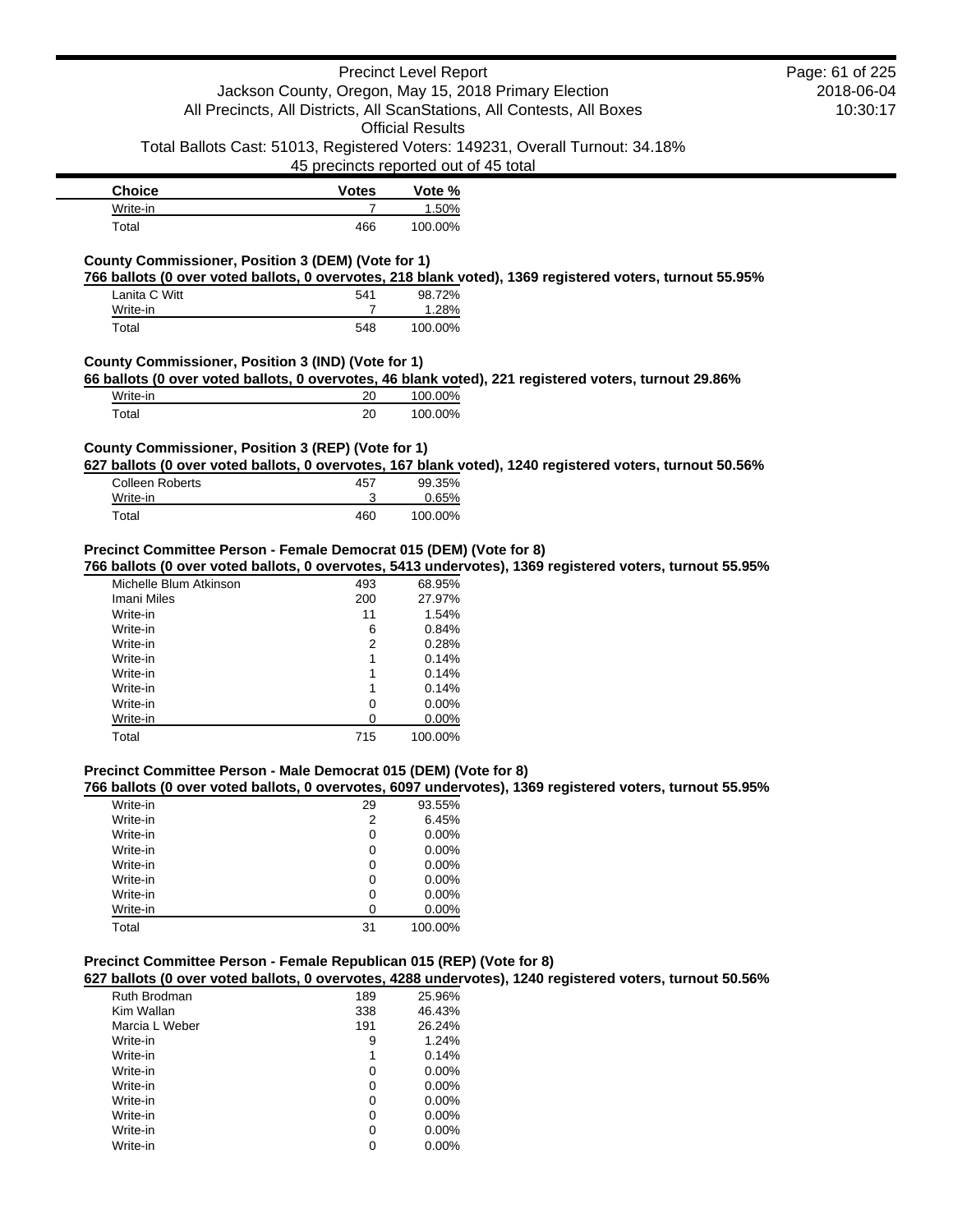| <b>Choice</b> | <b>Votes</b> | Vote %  |
|---------------|--------------|---------|
| $\tau$ otal   | 728          | 100.00% |

### **Precinct Committee Person - Male Republican 015 (REP) (Vote for 8) 627 ballots (0 over voted ballots, 0 overvotes, 4671 undervotes), 1240 registered voters, turnout 50.56%**

| David Smith | 332 | 96.23%   |
|-------------|-----|----------|
| Write-in    | 9   | 2.61%    |
| Write-in    | 2   | 0.58%    |
| Write-in    | 2   | 0.58%    |
| Write-in    | 0   | $0.00\%$ |
| Write-in    | 0   | 0.00%    |
| Write-in    | 0   | $0.00\%$ |
| Write-in    | 0   | 0.00%    |
| Write-in    | 0   | 0.00%    |
| Total       | 345 | 100.00%  |

## **Commissioner of the Bureau of Labor and Industries (<NP>,DEM,IND,REP) (Vote for 1)**

**1639 ballots (0 over voted ballots, 0 overvotes, 444 blank voted), 3988 registered voters, turnout 41.10%**

| Lou Ogden   | 451  | 37.74%  |
|-------------|------|---------|
| Val Hoyle   | 623  | 52.13%  |
| Jack Howard | 119  | 9.96%   |
| Write-in    |      | 0.17%   |
| Total       | 1195 | 100.00% |

### **Judge of the Supreme Court, Position 3 (<NP>,DEM,IND,REP) (Vote for 1)**

**1639 ballots (1 over voted ballots, 1 overvotes, 416 blank voted), 3988 registered voters, turnout 41.10%**

| Van Pounds     | 278  | 22.75%  |
|----------------|------|---------|
| Meagan A Flynn | 940  | 76.92%  |
| Write-in       |      | 0.33%   |
| Total          | 1222 | 100.00% |

## **Judge of the Supreme Court, Position 2 (<NP>,DEM,IND,REP) (Vote for 1)**

**1639 ballots (0 over voted ballots, 0 overvotes, 677 blank voted), 3988 registered voters, turnout 41.10%**

| Rebecca Duncan | 955 | 99.27%  |
|----------------|-----|---------|
| Write-in       |     | 0.73%   |
| Total          | 962 | 100.00% |

#### **Judge of the Court of Appeals, Position 10 (<NP>,DEM,IND,REP) (Vote for 1)**

**1639 ballots (1 over voted ballots, 1 overvotes, 509 blank voted), 3988 registered voters, turnout 41.10%**

| <b>Rex Armstrong</b> | 728  | 64.48%  |
|----------------------|------|---------|
| Kyle L Krohn         | 397  | 35.16%  |
| Write-in             | 4    | 0.35%   |
| Total                | 1129 | 100.00% |

### **Judge of the Court of Appeals, Position 6 (<NP>,DEM,IND,REP) (Vote for 1)**

**1639 ballots (0 over voted ballots, 0 overvotes, 714 blank voted), 3988 registered voters, turnout 41.10%**

| James (Jim) C Egan | 920 | 99.46%  |
|--------------------|-----|---------|
| Write-in           |     | 0.54%   |
| Total              | 925 | 100.00% |

### **Judge of the Court of Appeals, Position 9 (<NP>,DEM,IND,REP) (Vote for 1)**

**1639 ballots (0 over voted ballots, 0 overvotes, 751 blank voted), 3988 registered voters, turnout 41.10%**

| Erika Hadlock | 882 | 99.32%   |
|---------------|-----|----------|
| Write-in      |     | $0.68\%$ |
| Total         | 888 | 100.00%  |

### **Judge of the Circuit Court, 1st District, Position 9 (<NP>,DEM,IND,REP) (Vote for 1)**

**1639 ballots (0 over voted ballots, 0 overvotes, 317 blank voted), 3988 registered voters, turnout 41.10%**

| Laurance W Parker | 90 | 6.81% |
|-------------------|----|-------|
|                   |    |       |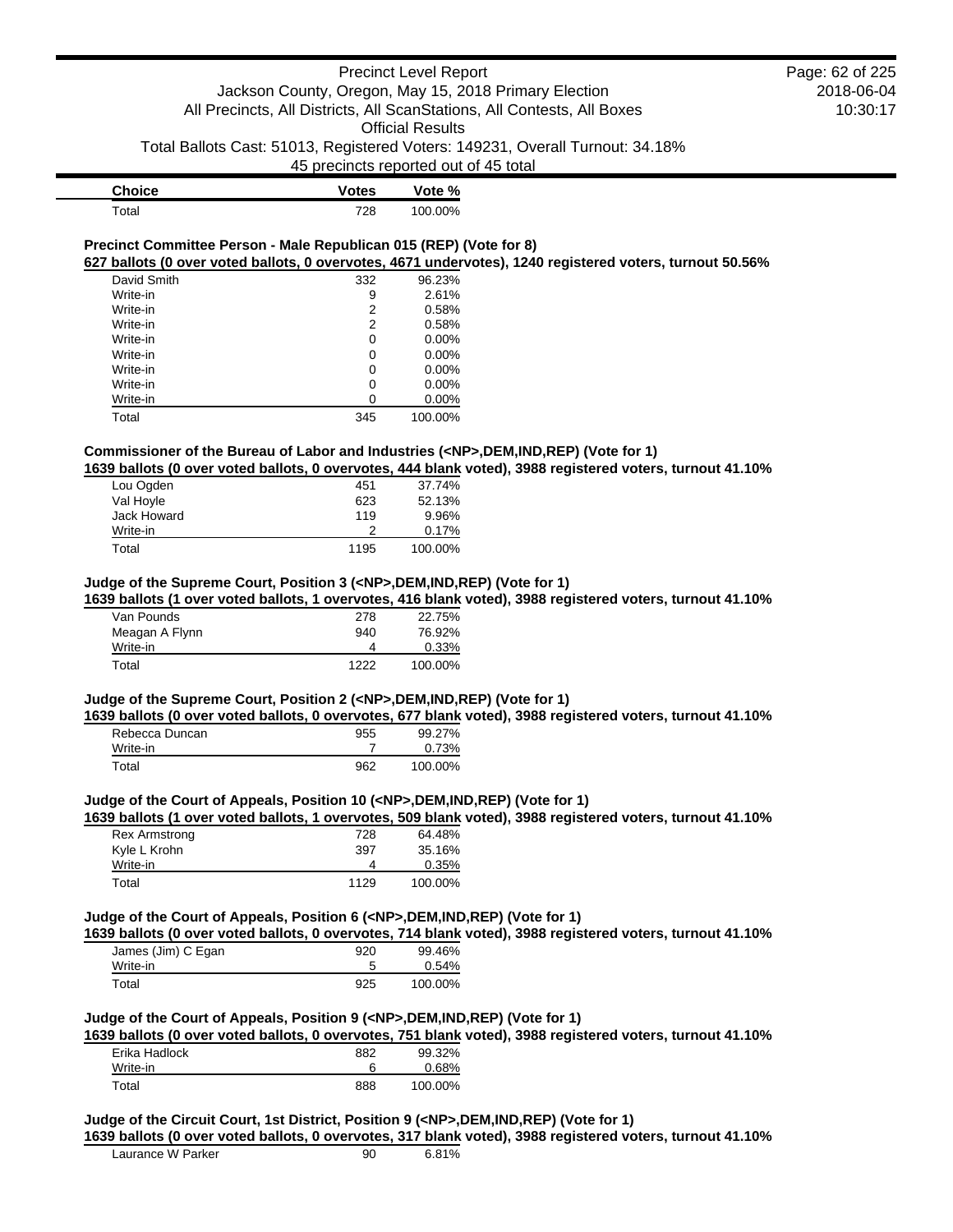| <b>Choice</b> | <b>Votes</b> | Vote %  |
|---------------|--------------|---------|
| David J Orr   | 464          | 35.10%  |
| Joe Davis     | 472          | 35.70%  |
| Nick Geil     | 293          | 22.16%  |
| Write-in      | 3            | 0.23%   |
| Total         | 1322         | 100.00% |

### **Judge of the Circuit Court, 1st District, Position 5 (<NP>,DEM,IND,REP) (Vote for 1)**

**1639 ballots (0 over voted ballots, 0 overvotes, 707 blank voted), 3988 registered voters, turnout 41.10%**

| Timothy C Gerking | 924 | 99.14%  |
|-------------------|-----|---------|
| Write-in          |     | 0.86%   |
| Total             | 932 | 100.00% |

### **Judge of the Circuit Court, 1st District, Position 7 (<NP>,DEM,IND,REP) (Vote for 1)**

**1639 ballots (0 over voted ballots, 0 overvotes, 673 blank voted), 3988 registered voters, turnout 41.10%**

| Benjamin Bloom | 961 | 99.48%  |
|----------------|-----|---------|
| Write-in       |     | 0.52%   |
| Total          | 966 | 100.00% |

#### **Measure 15-175 Medford School District 549C Bonds (<NP>,DEM,IND,REP) (Vote for 1)**

**1639 ballots (0 over voted ballots, 0 overvotes, 87 blank voted), 3988 registered voters, turnout 41.10%**

| Yes   | 882  | 56.83%  |
|-------|------|---------|
| No    | 670  | 43.17%  |
| Total | 1552 | 100.00% |

#### **Precinct 016**

**741 ballots (2 over voted ballots, 2 overvotes, 53 blank voted), 1283 registered voters, turnout 57.76%**

| Eric Burnette             | 32  | 4.66%   |
|---------------------------|-----|---------|
| Michael Byrne             | 13  | 1.90%   |
| Tim S White               | 49  | 7.14%   |
| Raz Mason                 | 45  | 6.56%   |
| Jamie McLeod-Skinner      | 297 | 43.29%  |
| James (Jim) Crary         | 65  | 9.48%   |
| Jennifer (Jenni) Neahring | 175 | 25.51%  |
| Write-in                  | 10  | 1.46%   |
| Total                     | 686 | 100.00% |

## **US Representative, 2nd District (IND) (Vote for 1)**

**76 ballots (0 over voted ballots, 0 overvotes, 26 blank voted), 241 registered voters, turnout 31.54%**

| Mark R Roberts | 31 | 62.00%  |
|----------------|----|---------|
| Write-in       | 19 | 38.00%  |
| Total          | 50 | 100.00% |

## **US Representative, 2nd District (REP) (Vote for 1)**

**840 ballots (0 over voted ballots, 0 overvotes, 46 blank voted), 1505 registered voters, turnout 55.81%**

| Randy Pollock    | 37  | 4.66%    |
|------------------|-----|----------|
| Greg Walden      | 667 | 84.01%   |
| Paul J Romero Jr | 90  | 11.34%   |
| Write-in         | Ω   | $0.00\%$ |
| Total            | 794 | 100.00%  |

## **Governor (DEM) (Vote for 1)**

**741 ballots (0 over voted ballots, 0 overvotes, 32 blank voted), 1283 registered voters, turnout 57.76%**

| Ed Jones        | 32  | 4.51%    |
|-----------------|-----|----------|
| Kate Brown      | 612 | 86.32%   |
| Candace Neville | 54  | 7.62%    |
| Write-in        | 11  | $1.55\%$ |
| Total           | 709 | 100.00%  |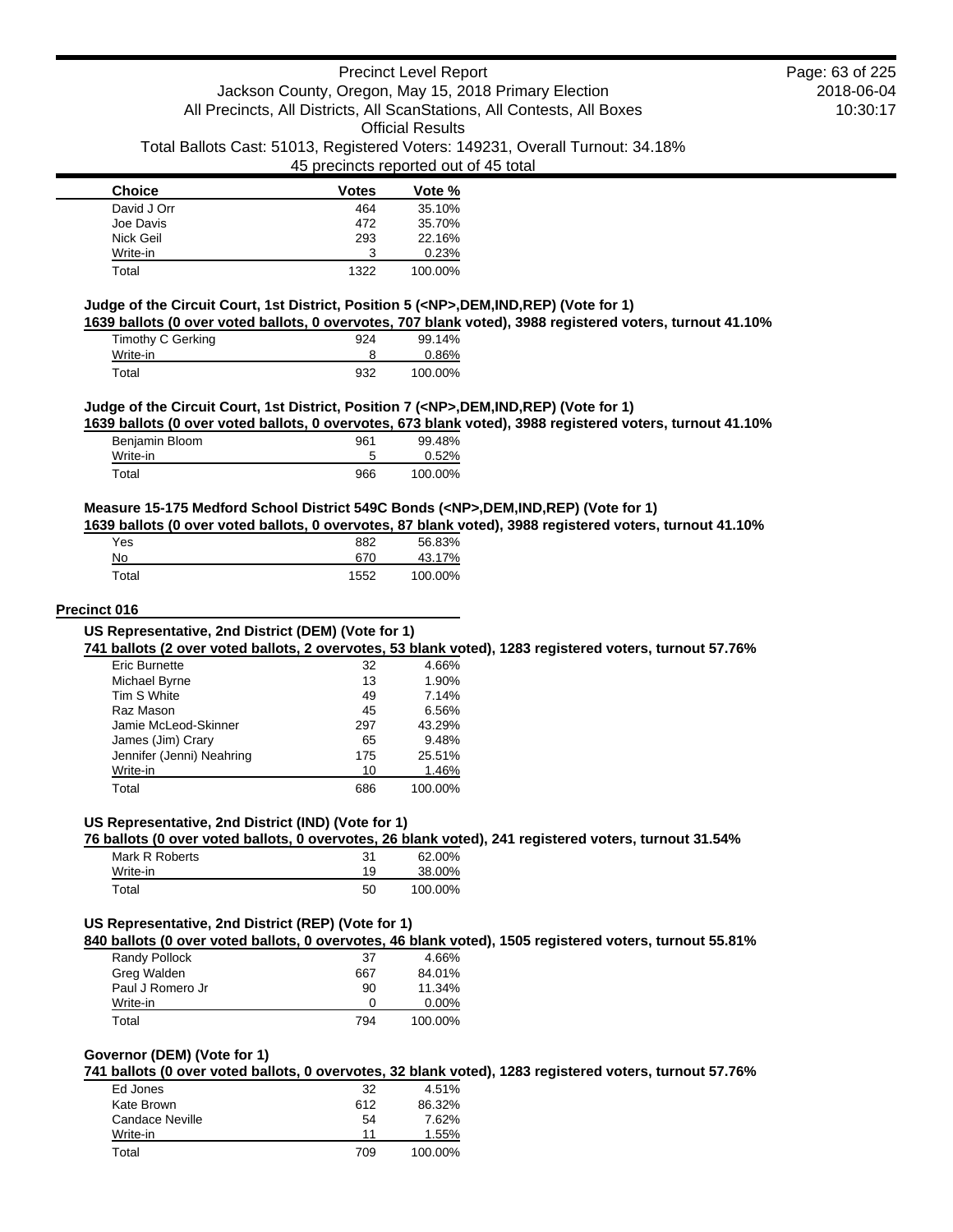### Precinct Level Report Jackson County, Oregon, May 15, 2018 Primary Election All Precincts, All Districts, All ScanStations, All Contests, All Boxes Official Results Total Ballots Cast: 51013, Registered Voters: 149231, Overall Turnout: 34.18% 45 precincts reported out of 45 total 2018-06-04 10:30:17 **Choice Votes Votes Vote % Governor (IND) (Vote for 1) 76 ballots (0 over voted ballots, 0 overvotes, 21 blank voted), 241 registered voters, turnout 31.54%** Dan (Mr P) Pistoresi 3 5.45% Skye J Allen 6 10.91% Patrick Starnes 12 21.82% Write-in 2018 34 61.82% Total 55 100.00% **Governor (REP) (Vote for 1)** Page: 64 of 225

### **840 ballots (1 over voted ballots, 1 overvotes, 38 blank voted), 1505 registered voters, turnout 55.81%**

| Knute Buehler       | 502 | 62.67%  |
|---------------------|-----|---------|
| Keenan W Bohach     | 3   | 0.37%   |
| Greg C Wooldridge   | 118 | 14.73%  |
| Jon I Edwards III   | 1   | 0.12%   |
| David W Stauffer    | 10  | 1.25%   |
| Jeff Smith          | 10  | 1.25%   |
| Jack W Tacy         | 0   | 0.00%   |
| <b>Brett Hyland</b> | 4   | 0.50%   |
| <b>Bruce Cuff</b>   | 6   | 0.75%   |
| Sam Carpenter       | 142 | 17.73%  |
| Write-in            | 5   | 0.62%   |
| Total               | 801 | 100.00% |

## **State Senator, 3rd District (DEM) (Vote for 1)**

#### **741 ballots (0 over voted ballots, 0 overvotes, 30 blank voted), 1283 registered voters, turnout 57.76%**

| Julian Bell     | 34  | 4.78%   |
|-----------------|-----|---------|
| Kevin Stine     | 38  | 5.34%   |
| Athena Goldberg | 286 | 40.23%  |
| Jeff Golden     | 351 | 49.37%  |
| Write-in        |     | 0.28%   |
| Total           | 711 | 100.00% |

### **State Senator, 3rd District (IND) (Vote for 1)**

#### **76 ballots (0 over voted ballots, 0 overvotes, 51 blank voted), 241 registered voters, turnout 31.54%**

| Write-in | ∠ ∪      | 100.00% |
|----------|----------|---------|
| Total    | つら<br>20 | 100.00% |

## **State Senator, 3rd District (REP) (Vote for 1)**

**840 ballots (0 over voted ballots, 0 overvotes, 73 blank voted), 1505 registered voters, turnout 55.81%**

| <b>Curt Ankerberg</b> | 341 | 44.46%  |
|-----------------------|-----|---------|
| Jessica L Gomez       | 424 | 55.28%  |
| Write-in              |     | 0.26%   |
| Total                 | 767 | 100.00% |

### **State Representative, 5th District (DEM) (Vote for 1)**

**290 ballots (0 over voted ballots, 0 overvotes, 45 blank voted), 866 registered voters, turnout 33.49%**

| Pam Marsh | 243 | 99.18%  |
|-----------|-----|---------|
| Write-in  |     | 0.82%   |
| Total     | 245 | 100.00% |

## **State Representative, 5th District (IND) (Vote for 1)**

**24 ballots (0 over voted ballots, 0 overvotes, 20 blank voted), 167 registered voters, turnout 14.37%** Write-in 4 100.00%

| Total | 100.00% |
|-------|---------|
|       |         |

#### **State Representative, 5th District (REP) (Vote for 1)**

#### **315 ballots (0 over voted ballots, 0 overvotes, 121 blank voted), 1018 registered voters, turnout 30.94%**

| Sandra A Abercrombie | 193 | 99.48% |
|----------------------|-----|--------|
| Write-in             |     | 0.52%  |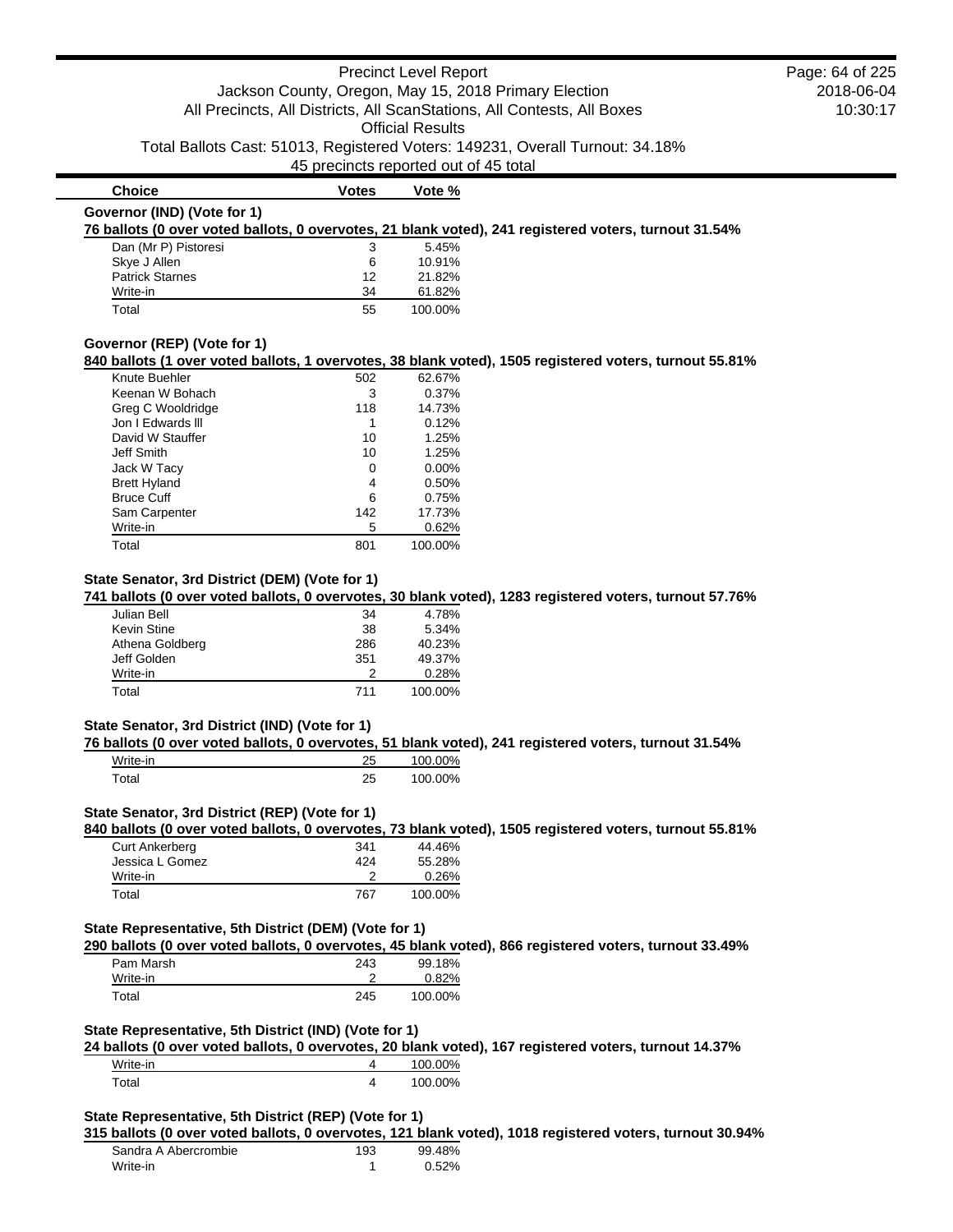|                                                                                                    |                                                       | <b>Precinct Level Report</b> |                                                                                                          | Page: 65 of 225 |
|----------------------------------------------------------------------------------------------------|-------------------------------------------------------|------------------------------|----------------------------------------------------------------------------------------------------------|-----------------|
|                                                                                                    | Jackson County, Oregon, May 15, 2018 Primary Election |                              |                                                                                                          | 2018-06-04      |
| All Precincts, All Districts, All ScanStations, All Contests, All Boxes<br><b>Official Results</b> |                                                       |                              | 10:30:17                                                                                                 |                 |
|                                                                                                    |                                                       |                              | Total Ballots Cast: 51013, Registered Voters: 149231, Overall Turnout: 34.18%                            |                 |
|                                                                                                    | 45 precincts reported out of 45 total                 |                              |                                                                                                          |                 |
| <b>Choice</b>                                                                                      | <b>Votes</b>                                          | Vote %                       |                                                                                                          |                 |
| Total                                                                                              | 194                                                   | 100.00%                      |                                                                                                          |                 |
| State Representative, 6th District (DEM) (Vote for 1)                                              |                                                       |                              |                                                                                                          |                 |
|                                                                                                    |                                                       |                              | 451 ballots (0 over voted ballots, 0 overvotes, 48 blank voted), 417 registered voters, turnout 108.15%  |                 |
| Michelle Blum Atkinson                                                                             | 342                                                   | 84.86%                       |                                                                                                          |                 |
| <b>Rick Schreffler</b>                                                                             | 56                                                    | 13.90%                       |                                                                                                          |                 |
| Write-in<br>Total                                                                                  | 5<br>403                                              | 1.24%<br>100.00%             |                                                                                                          |                 |
|                                                                                                    |                                                       |                              |                                                                                                          |                 |
| State Representative, 6th District (IND) (Vote for 1)                                              |                                                       |                              |                                                                                                          |                 |
|                                                                                                    |                                                       |                              | 52 ballots (0 over voted ballots, 0 overvotes, 36 blank voted), 74 registered voters, turnout 70.27%     |                 |
| Write-in                                                                                           | 16                                                    | 100.00%                      |                                                                                                          |                 |
| Total                                                                                              | 16                                                    | 100.00%                      |                                                                                                          |                 |
|                                                                                                    |                                                       |                              |                                                                                                          |                 |
| State Representative, 6th District (REP) (Vote for 1)                                              |                                                       |                              | 525 ballots (0 over voted ballots, 0 overvotes, 129 blank voted), 487 registered voters, turnout 107.80% |                 |
| Kim Wallan                                                                                         | 394                                                   | 99.49%                       |                                                                                                          |                 |
| Write-in                                                                                           | 2                                                     | 0.51%                        |                                                                                                          |                 |
| Total                                                                                              | 396                                                   | 100.00%                      |                                                                                                          |                 |
|                                                                                                    |                                                       |                              |                                                                                                          |                 |
| County Commissioner, Position 1 (DEM) (Vote for 1)                                                 |                                                       |                              |                                                                                                          |                 |
|                                                                                                    |                                                       |                              | 741 ballots (0 over voted ballots, 0 overvotes, 161 blank voted), 1283 registered voters, turnout 57.76% |                 |
| Amy Thuren                                                                                         | 575                                                   | 99.14%                       |                                                                                                          |                 |
| Write-in                                                                                           | 5                                                     | 0.86%                        |                                                                                                          |                 |
| Total                                                                                              | 580                                                   | 100.00%                      |                                                                                                          |                 |
|                                                                                                    |                                                       |                              |                                                                                                          |                 |
| County Commissioner, Position 1 (IND) (Vote for 1)                                                 |                                                       |                              |                                                                                                          |                 |
|                                                                                                    |                                                       |                              | 76 ballots (0 over voted ballots, 0 overvotes, 55 blank voted), 241 registered voters, turnout 31.54%    |                 |
| Write-in                                                                                           | 21                                                    | 100.00%                      |                                                                                                          |                 |
| Total                                                                                              | 21                                                    | 100.00%                      |                                                                                                          |                 |
| County Commissioner, Position 1 (REP) (Vote for 1)                                                 |                                                       |                              |                                                                                                          |                 |
|                                                                                                    |                                                       |                              | 840 ballots (0 over voted ballots, 0 overvotes, 185 blank voted), 1505 registered voters, turnout 55.81% |                 |
| <b>Rick Dyer</b>                                                                                   | 652                                                   | 99.54%                       |                                                                                                          |                 |
| Write-in                                                                                           | 3                                                     | 0.46%                        |                                                                                                          |                 |
| Total                                                                                              | 655                                                   | 100.00%                      |                                                                                                          |                 |
|                                                                                                    |                                                       |                              |                                                                                                          |                 |
| County Commissioner, Position 3 (DEM) (Vote for 1)                                                 |                                                       |                              |                                                                                                          |                 |
|                                                                                                    |                                                       |                              | 741 ballots (0 over voted ballots, 0 overvotes, 145 blank voted), 1283 registered voters, turnout 57.76% |                 |
| Lanita C Witt                                                                                      | 590                                                   | 98.99%                       |                                                                                                          |                 |
| Write-in                                                                                           | 6                                                     | 1.01%                        |                                                                                                          |                 |
| Total                                                                                              | 596                                                   | 100.00%                      |                                                                                                          |                 |
| County Commissioner, Position 3 (IND) (Vote for 1)                                                 |                                                       |                              |                                                                                                          |                 |
|                                                                                                    |                                                       |                              | 76 ballots (0 over voted ballots, 0 overvotes, 58 blank voted), 241 registered voters, turnout 31.54%    |                 |
| Write-in                                                                                           | 18                                                    | 100.00%                      |                                                                                                          |                 |
| Total                                                                                              | 18                                                    | 100.00%                      |                                                                                                          |                 |
|                                                                                                    |                                                       |                              |                                                                                                          |                 |
| County Commissioner, Position 3 (REP) (Vote for 1)                                                 |                                                       |                              |                                                                                                          |                 |
|                                                                                                    |                                                       |                              | 840 ballots (1 over voted ballots, 1 overvotes, 190 blank voted), 1505 registered voters, turnout 55.81% |                 |
| <b>Colleen Roberts</b>                                                                             | 645                                                   | 99.38%                       |                                                                                                          |                 |
| Write-in                                                                                           | 4                                                     | 0.62%                        |                                                                                                          |                 |
| Total                                                                                              | 649                                                   | 100.00%                      |                                                                                                          |                 |
|                                                                                                    |                                                       |                              |                                                                                                          |                 |
| Precinct Committee Person - Female Democrat 016 (DEM) (Vote for 8)                                 |                                                       |                              |                                                                                                          |                 |
|                                                                                                    |                                                       |                              | 741 ballots (1 over voted ballots, 8 overvotes, 4976 undervotes), 1283 registered voters, turnout 57.76% |                 |
| Sandra Peat                                                                                        | 421                                                   | 44.60%                       |                                                                                                          |                 |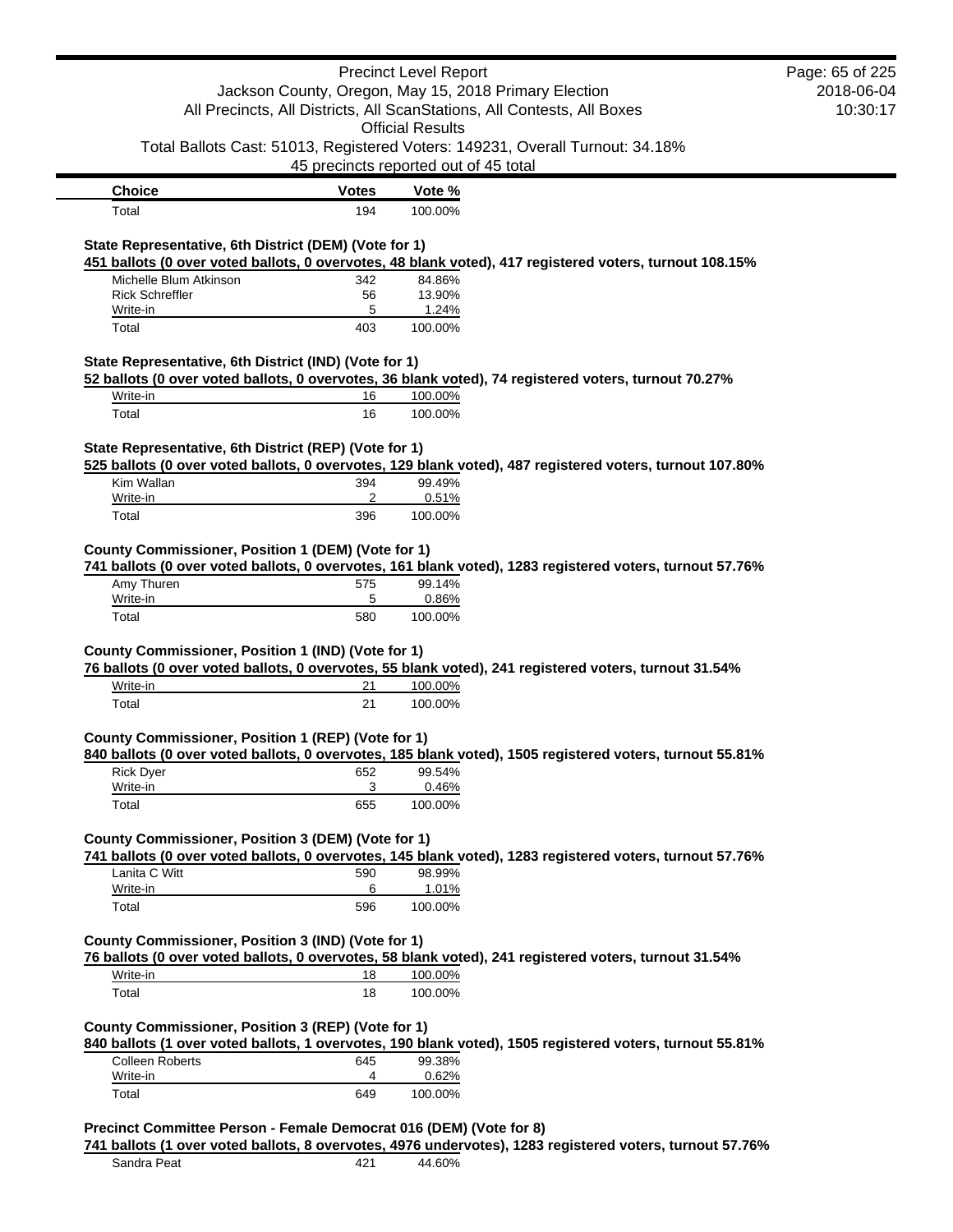| <b>Choice</b>    | <b>Votes</b> | Vote %   |
|------------------|--------------|----------|
| Nancy Mendenhall | 480          | 50.85%   |
| Write-in         | 22           | 2.33%    |
| Write-in         | 8            | 0.85%    |
| Write-in         | 4            | 0.42%    |
| Write-in         | 3            | 0.32%    |
| Write-in         | 3            | 0.32%    |
| Write-in         | 3            | 0.32%    |
| Write-in         | 0            | $0.00\%$ |
| Write-in         |              | $0.00\%$ |
| Total            | 944          | 100.00%  |

## **Precinct Committee Person - Male Democrat 016 (DEM) (Vote for 8)**

**741 ballots (1 over voted ballots, 8 overvotes, 5407 undervotes), 1283 registered voters, turnout 57.76%**

| Charles R Hoagland | 485 | 94.54%   |
|--------------------|-----|----------|
| Write-in           | 14  | 2.73%    |
| Write-in           | 3   | 0.58%    |
| Write-in           | 3   | 0.58%    |
| Write-in           | 2   | 0.39%    |
| Write-in           | 2   | 0.39%    |
| Write-in           | 2   | 0.39%    |
| Write-in           | 2   | 0.39%    |
| Write-in           | 0   | $0.00\%$ |
| Total              | 513 | 100.00%  |

## **Precinct Committee Person - Female Republican 016 (REP) (Vote for 8)**

**840 ballots (0 over voted ballots, 0 overvotes, 6165 undervotes), 1505 registered voters, turnout 55.81%**

| Juanita Bright | 530 | 95.50%   |
|----------------|-----|----------|
| Write-in       | 13  | 2.34%    |
| Write-in       | 7   | 1.26%    |
| Write-in       | 5   | 0.90%    |
| Write-in       | 0   | $0.00\%$ |
| Write-in       | 0   | 0.00%    |
| Write-in       | 0   | 0.00%    |
| Write-in       | 0   | $0.00\%$ |
| Write-in       | 0   | 0.00%    |
| Total          | 555 | 100.00%  |

### **Precinct Committee Person - Male Republican 016 (REP) (Vote for 8)**

### **840 ballots (0 over voted ballots, 0 overvotes, 5695 undervotes), 1505 registered voters, turnout 55.81%**

| Charles H Greschel | 335  | 32.68%   |
|--------------------|------|----------|
| Will Reishman      | 325  | 31.71%   |
| Larry Higbey       | 355  | 34.63%   |
| Write-in           | 6    | 0.59%    |
| Write-in           | 2    | 0.20%    |
| Write-in           | 2    | 0.20%    |
| Write-in           | 0    | $0.00\%$ |
| Write-in           | 0    | $0.00\%$ |
| Write-in           | 0    | 0.00%    |
| Write-in           | 0    | $0.00\%$ |
| Write-in           | 0    | 0.00%    |
| Total              | 1025 | 100.00%  |

## **Commissioner of the Bureau of Labor and Industries (<NP>,DEM,IND,REP) (Vote for 1)**

**1806 ballots (3 over voted ballots, 3 overvotes, 447 blank voted), 4069 registered voters, turnout 44.38%**

| Lou Ogden   | 574  | 42.33%  |
|-------------|------|---------|
| Val Hoyle   | 626  | 46.17%  |
| Jack Howard | 155  | 11.43%  |
| Write-in    |      | 0.07%   |
| Total       | 1356 | 100.00% |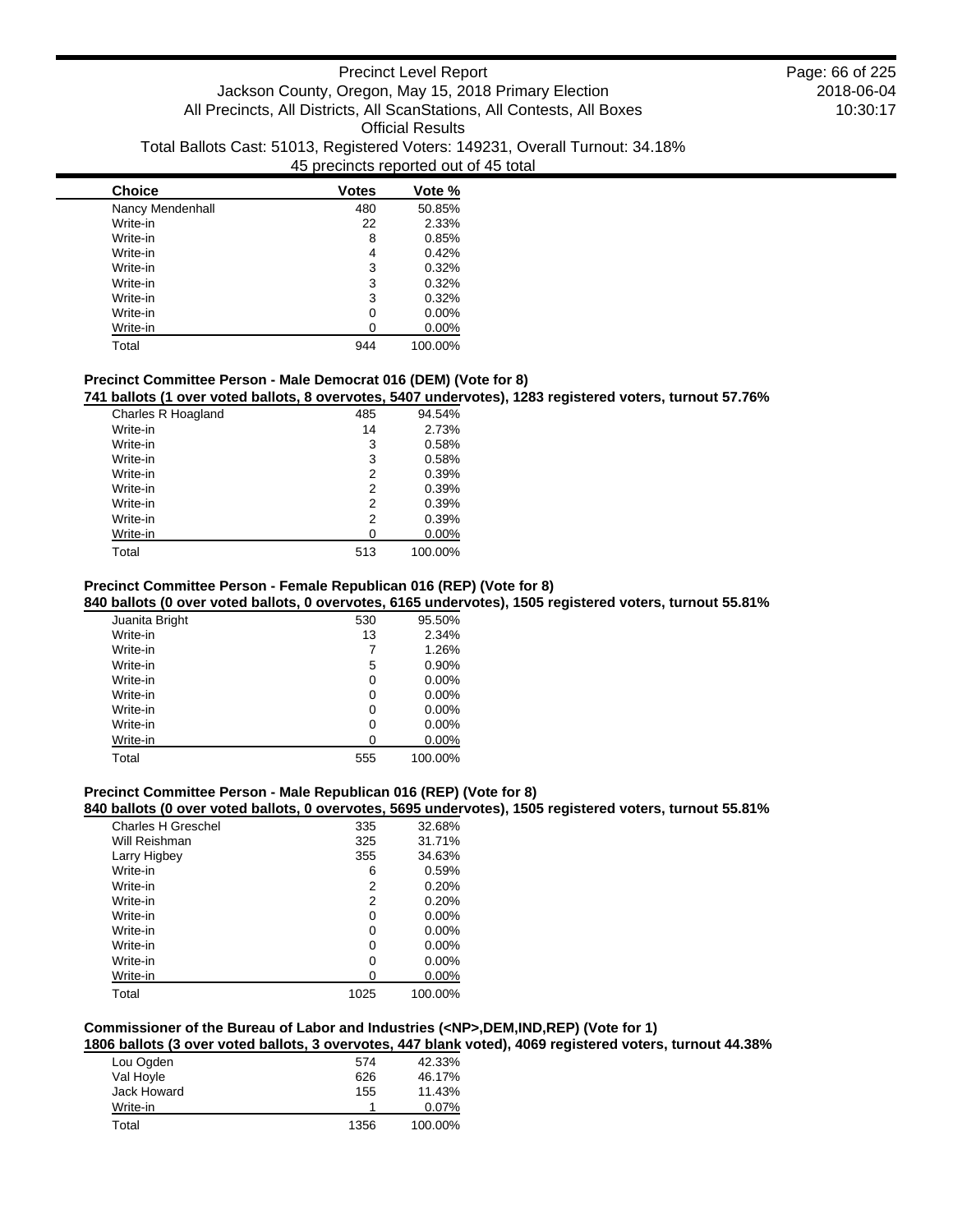| 45 precincts reported out of 45 total<br><b>Votes</b><br>Judge of the Supreme Court, Position 3 ( <np>,DEM,IND,REP) (Vote for 1)<br/>356<br/>1105<br/>1<br/>1462</np> | <b>Official Results</b><br>Vote %<br>24.35%<br>75.58%             | Jackson County, Oregon, May 15, 2018 Primary Election<br>All Precincts, All Districts, All ScanStations, All Contests, All Boxes<br>Total Ballots Cast: 51013, Registered Voters: 149231, Overall Turnout: 34.18%<br>1806 ballots (2 over voted ballots, 2 overvotes, 342 blank voted), 4069 registered voters, turnout 44.38% | 2018-06-04<br>10:30:17                                                                                                                                                                                                                                                                                                                                                                                                                                                                                                                                                                                                                                                                                                                                                                                                                                                                                                                                                                                                  |
|-----------------------------------------------------------------------------------------------------------------------------------------------------------------------|-------------------------------------------------------------------|--------------------------------------------------------------------------------------------------------------------------------------------------------------------------------------------------------------------------------------------------------------------------------------------------------------------------------|-------------------------------------------------------------------------------------------------------------------------------------------------------------------------------------------------------------------------------------------------------------------------------------------------------------------------------------------------------------------------------------------------------------------------------------------------------------------------------------------------------------------------------------------------------------------------------------------------------------------------------------------------------------------------------------------------------------------------------------------------------------------------------------------------------------------------------------------------------------------------------------------------------------------------------------------------------------------------------------------------------------------------|
|                                                                                                                                                                       |                                                                   |                                                                                                                                                                                                                                                                                                                                |                                                                                                                                                                                                                                                                                                                                                                                                                                                                                                                                                                                                                                                                                                                                                                                                                                                                                                                                                                                                                         |
|                                                                                                                                                                       |                                                                   |                                                                                                                                                                                                                                                                                                                                |                                                                                                                                                                                                                                                                                                                                                                                                                                                                                                                                                                                                                                                                                                                                                                                                                                                                                                                                                                                                                         |
|                                                                                                                                                                       |                                                                   |                                                                                                                                                                                                                                                                                                                                |                                                                                                                                                                                                                                                                                                                                                                                                                                                                                                                                                                                                                                                                                                                                                                                                                                                                                                                                                                                                                         |
|                                                                                                                                                                       |                                                                   |                                                                                                                                                                                                                                                                                                                                |                                                                                                                                                                                                                                                                                                                                                                                                                                                                                                                                                                                                                                                                                                                                                                                                                                                                                                                                                                                                                         |
|                                                                                                                                                                       |                                                                   |                                                                                                                                                                                                                                                                                                                                |                                                                                                                                                                                                                                                                                                                                                                                                                                                                                                                                                                                                                                                                                                                                                                                                                                                                                                                                                                                                                         |
|                                                                                                                                                                       |                                                                   |                                                                                                                                                                                                                                                                                                                                |                                                                                                                                                                                                                                                                                                                                                                                                                                                                                                                                                                                                                                                                                                                                                                                                                                                                                                                                                                                                                         |
|                                                                                                                                                                       |                                                                   |                                                                                                                                                                                                                                                                                                                                |                                                                                                                                                                                                                                                                                                                                                                                                                                                                                                                                                                                                                                                                                                                                                                                                                                                                                                                                                                                                                         |
|                                                                                                                                                                       |                                                                   |                                                                                                                                                                                                                                                                                                                                |                                                                                                                                                                                                                                                                                                                                                                                                                                                                                                                                                                                                                                                                                                                                                                                                                                                                                                                                                                                                                         |
|                                                                                                                                                                       |                                                                   |                                                                                                                                                                                                                                                                                                                                |                                                                                                                                                                                                                                                                                                                                                                                                                                                                                                                                                                                                                                                                                                                                                                                                                                                                                                                                                                                                                         |
|                                                                                                                                                                       |                                                                   |                                                                                                                                                                                                                                                                                                                                |                                                                                                                                                                                                                                                                                                                                                                                                                                                                                                                                                                                                                                                                                                                                                                                                                                                                                                                                                                                                                         |
|                                                                                                                                                                       | 0.07%<br>100.00%                                                  |                                                                                                                                                                                                                                                                                                                                |                                                                                                                                                                                                                                                                                                                                                                                                                                                                                                                                                                                                                                                                                                                                                                                                                                                                                                                                                                                                                         |
|                                                                                                                                                                       |                                                                   |                                                                                                                                                                                                                                                                                                                                |                                                                                                                                                                                                                                                                                                                                                                                                                                                                                                                                                                                                                                                                                                                                                                                                                                                                                                                                                                                                                         |
| Judge of the Supreme Court, Position 2 ( <np>,DEM,IND,REP) (Vote for 1)</np>                                                                                          |                                                                   |                                                                                                                                                                                                                                                                                                                                |                                                                                                                                                                                                                                                                                                                                                                                                                                                                                                                                                                                                                                                                                                                                                                                                                                                                                                                                                                                                                         |
|                                                                                                                                                                       |                                                                   |                                                                                                                                                                                                                                                                                                                                |                                                                                                                                                                                                                                                                                                                                                                                                                                                                                                                                                                                                                                                                                                                                                                                                                                                                                                                                                                                                                         |
|                                                                                                                                                                       |                                                                   |                                                                                                                                                                                                                                                                                                                                |                                                                                                                                                                                                                                                                                                                                                                                                                                                                                                                                                                                                                                                                                                                                                                                                                                                                                                                                                                                                                         |
| 1236                                                                                                                                                                  | 100.00%                                                           |                                                                                                                                                                                                                                                                                                                                |                                                                                                                                                                                                                                                                                                                                                                                                                                                                                                                                                                                                                                                                                                                                                                                                                                                                                                                                                                                                                         |
|                                                                                                                                                                       |                                                                   |                                                                                                                                                                                                                                                                                                                                |                                                                                                                                                                                                                                                                                                                                                                                                                                                                                                                                                                                                                                                                                                                                                                                                                                                                                                                                                                                                                         |
|                                                                                                                                                                       |                                                                   |                                                                                                                                                                                                                                                                                                                                |                                                                                                                                                                                                                                                                                                                                                                                                                                                                                                                                                                                                                                                                                                                                                                                                                                                                                                                                                                                                                         |
|                                                                                                                                                                       |                                                                   |                                                                                                                                                                                                                                                                                                                                |                                                                                                                                                                                                                                                                                                                                                                                                                                                                                                                                                                                                                                                                                                                                                                                                                                                                                                                                                                                                                         |
|                                                                                                                                                                       |                                                                   |                                                                                                                                                                                                                                                                                                                                |                                                                                                                                                                                                                                                                                                                                                                                                                                                                                                                                                                                                                                                                                                                                                                                                                                                                                                                                                                                                                         |
| 2                                                                                                                                                                     |                                                                   |                                                                                                                                                                                                                                                                                                                                |                                                                                                                                                                                                                                                                                                                                                                                                                                                                                                                                                                                                                                                                                                                                                                                                                                                                                                                                                                                                                         |
|                                                                                                                                                                       |                                                                   |                                                                                                                                                                                                                                                                                                                                |                                                                                                                                                                                                                                                                                                                                                                                                                                                                                                                                                                                                                                                                                                                                                                                                                                                                                                                                                                                                                         |
|                                                                                                                                                                       |                                                                   |                                                                                                                                                                                                                                                                                                                                |                                                                                                                                                                                                                                                                                                                                                                                                                                                                                                                                                                                                                                                                                                                                                                                                                                                                                                                                                                                                                         |
|                                                                                                                                                                       |                                                                   |                                                                                                                                                                                                                                                                                                                                |                                                                                                                                                                                                                                                                                                                                                                                                                                                                                                                                                                                                                                                                                                                                                                                                                                                                                                                                                                                                                         |
|                                                                                                                                                                       |                                                                   |                                                                                                                                                                                                                                                                                                                                |                                                                                                                                                                                                                                                                                                                                                                                                                                                                                                                                                                                                                                                                                                                                                                                                                                                                                                                                                                                                                         |
| 1176                                                                                                                                                                  |                                                                   |                                                                                                                                                                                                                                                                                                                                |                                                                                                                                                                                                                                                                                                                                                                                                                                                                                                                                                                                                                                                                                                                                                                                                                                                                                                                                                                                                                         |
|                                                                                                                                                                       |                                                                   |                                                                                                                                                                                                                                                                                                                                |                                                                                                                                                                                                                                                                                                                                                                                                                                                                                                                                                                                                                                                                                                                                                                                                                                                                                                                                                                                                                         |
|                                                                                                                                                                       |                                                                   |                                                                                                                                                                                                                                                                                                                                |                                                                                                                                                                                                                                                                                                                                                                                                                                                                                                                                                                                                                                                                                                                                                                                                                                                                                                                                                                                                                         |
|                                                                                                                                                                       |                                                                   |                                                                                                                                                                                                                                                                                                                                |                                                                                                                                                                                                                                                                                                                                                                                                                                                                                                                                                                                                                                                                                                                                                                                                                                                                                                                                                                                                                         |
|                                                                                                                                                                       |                                                                   |                                                                                                                                                                                                                                                                                                                                |                                                                                                                                                                                                                                                                                                                                                                                                                                                                                                                                                                                                                                                                                                                                                                                                                                                                                                                                                                                                                         |
|                                                                                                                                                                       |                                                                   |                                                                                                                                                                                                                                                                                                                                |                                                                                                                                                                                                                                                                                                                                                                                                                                                                                                                                                                                                                                                                                                                                                                                                                                                                                                                                                                                                                         |
|                                                                                                                                                                       |                                                                   |                                                                                                                                                                                                                                                                                                                                |                                                                                                                                                                                                                                                                                                                                                                                                                                                                                                                                                                                                                                                                                                                                                                                                                                                                                                                                                                                                                         |
|                                                                                                                                                                       |                                                                   |                                                                                                                                                                                                                                                                                                                                |                                                                                                                                                                                                                                                                                                                                                                                                                                                                                                                                                                                                                                                                                                                                                                                                                                                                                                                                                                                                                         |
|                                                                                                                                                                       |                                                                   |                                                                                                                                                                                                                                                                                                                                |                                                                                                                                                                                                                                                                                                                                                                                                                                                                                                                                                                                                                                                                                                                                                                                                                                                                                                                                                                                                                         |
|                                                                                                                                                                       |                                                                   |                                                                                                                                                                                                                                                                                                                                |                                                                                                                                                                                                                                                                                                                                                                                                                                                                                                                                                                                                                                                                                                                                                                                                                                                                                                                                                                                                                         |
| 93                                                                                                                                                                    | 6.17%                                                             |                                                                                                                                                                                                                                                                                                                                |                                                                                                                                                                                                                                                                                                                                                                                                                                                                                                                                                                                                                                                                                                                                                                                                                                                                                                                                                                                                                         |
| 512                                                                                                                                                                   | 33.95%                                                            |                                                                                                                                                                                                                                                                                                                                |                                                                                                                                                                                                                                                                                                                                                                                                                                                                                                                                                                                                                                                                                                                                                                                                                                                                                                                                                                                                                         |
| 487                                                                                                                                                                   | 32.29%                                                            |                                                                                                                                                                                                                                                                                                                                |                                                                                                                                                                                                                                                                                                                                                                                                                                                                                                                                                                                                                                                                                                                                                                                                                                                                                                                                                                                                                         |
| 411                                                                                                                                                                   | 27.25%                                                            |                                                                                                                                                                                                                                                                                                                                |                                                                                                                                                                                                                                                                                                                                                                                                                                                                                                                                                                                                                                                                                                                                                                                                                                                                                                                                                                                                                         |
| 5                                                                                                                                                                     | 0.33%                                                             |                                                                                                                                                                                                                                                                                                                                |                                                                                                                                                                                                                                                                                                                                                                                                                                                                                                                                                                                                                                                                                                                                                                                                                                                                                                                                                                                                                         |
| 1508                                                                                                                                                                  | 100.00%                                                           |                                                                                                                                                                                                                                                                                                                                |                                                                                                                                                                                                                                                                                                                                                                                                                                                                                                                                                                                                                                                                                                                                                                                                                                                                                                                                                                                                                         |
|                                                                                                                                                                       |                                                                   |                                                                                                                                                                                                                                                                                                                                |                                                                                                                                                                                                                                                                                                                                                                                                                                                                                                                                                                                                                                                                                                                                                                                                                                                                                                                                                                                                                         |
|                                                                                                                                                                       |                                                                   | 1806 ballots (0 over voted ballots, 0 overvotes, 666 blank voted), 4069 registered voters, turnout 44.38%                                                                                                                                                                                                                      |                                                                                                                                                                                                                                                                                                                                                                                                                                                                                                                                                                                                                                                                                                                                                                                                                                                                                                                                                                                                                         |
|                                                                                                                                                                       | 99.65%                                                            |                                                                                                                                                                                                                                                                                                                                |                                                                                                                                                                                                                                                                                                                                                                                                                                                                                                                                                                                                                                                                                                                                                                                                                                                                                                                                                                                                                         |
|                                                                                                                                                                       |                                                                   |                                                                                                                                                                                                                                                                                                                                |                                                                                                                                                                                                                                                                                                                                                                                                                                                                                                                                                                                                                                                                                                                                                                                                                                                                                                                                                                                                                         |
| 1136<br>4                                                                                                                                                             |                                                                   |                                                                                                                                                                                                                                                                                                                                |                                                                                                                                                                                                                                                                                                                                                                                                                                                                                                                                                                                                                                                                                                                                                                                                                                                                                                                                                                                                                         |
| 1140                                                                                                                                                                  | 0.35%<br>100.00%                                                  |                                                                                                                                                                                                                                                                                                                                |                                                                                                                                                                                                                                                                                                                                                                                                                                                                                                                                                                                                                                                                                                                                                                                                                                                                                                                                                                                                                         |
|                                                                                                                                                                       |                                                                   |                                                                                                                                                                                                                                                                                                                                |                                                                                                                                                                                                                                                                                                                                                                                                                                                                                                                                                                                                                                                                                                                                                                                                                                                                                                                                                                                                                         |
|                                                                                                                                                                       |                                                                   | Judge of the Circuit Court, 1st District, Position 7 ( <np>,DEM,IND,REP) (Vote for 1)</np>                                                                                                                                                                                                                                     |                                                                                                                                                                                                                                                                                                                                                                                                                                                                                                                                                                                                                                                                                                                                                                                                                                                                                                                                                                                                                         |
|                                                                                                                                                                       |                                                                   | 1806 ballots (0 over voted ballots, 0 overvotes, 644 blank voted), 4069 registered voters, turnout 44.38%                                                                                                                                                                                                                      |                                                                                                                                                                                                                                                                                                                                                                                                                                                                                                                                                                                                                                                                                                                                                                                                                                                                                                                                                                                                                         |
| 1157                                                                                                                                                                  | 99.57%                                                            |                                                                                                                                                                                                                                                                                                                                |                                                                                                                                                                                                                                                                                                                                                                                                                                                                                                                                                                                                                                                                                                                                                                                                                                                                                                                                                                                                                         |
| 5                                                                                                                                                                     | 0.43%                                                             |                                                                                                                                                                                                                                                                                                                                |                                                                                                                                                                                                                                                                                                                                                                                                                                                                                                                                                                                                                                                                                                                                                                                                                                                                                                                                                                                                                         |
| 1162                                                                                                                                                                  | 100.00%                                                           |                                                                                                                                                                                                                                                                                                                                |                                                                                                                                                                                                                                                                                                                                                                                                                                                                                                                                                                                                                                                                                                                                                                                                                                                                                                                                                                                                                         |
|                                                                                                                                                                       | 1231<br>5<br>897<br>486<br>1385<br>3<br>1179<br>1132<br>7<br>1139 | 99.60%<br>0.40%<br>64.77%<br>35.09%<br>0.14%<br>100.00%<br>99.75%<br>0.25%<br>100.00%<br>99.39%<br>0.61%<br>100.00%                                                                                                                                                                                                            | 1806 ballots (0 over voted ballots, 0 overvotes, 570 blank voted), 4069 registered voters, turnout 44.38%<br>Judge of the Court of Appeals, Position 10 ( <np>,DEM,IND,REP) (Vote for 1)<br/>1806 ballots (0 over voted ballots, 0 overvotes, 421 blank voted), 4069 registered voters, turnout 44.38%<br/>Judge of the Court of Appeals, Position 6 (<np>,DEM,IND,REP) (Vote for 1)<br/>1806 ballots (0 over voted ballots, 0 overvotes, 627 blank voted), 4069 registered voters, turnout 44.38%<br/>Judge of the Court of Appeals, Position 9 (<np>,DEM,IND,REP) (Vote for 1)<br/>1806 ballots (0 over voted ballots, 0 overvotes, 667 blank voted), 4069 registered voters, turnout 44.38%<br/>Judge of the Circuit Court, 1st District, Position 9 (<np>,DEM,IND,REP) (Vote for 1)<br/>1806 ballots (0 over voted ballots, 0 overvotes, 298 blank voted), 4069 registered voters, turnout 44.38%<br/>Judge of the Circuit Court, 1st District, Position 5 (<np>,DEM,IND,REP) (Vote for 1)</np></np></np></np></np> |

**525 ballots (0 over voted ballots, 0 overvotes, 50 blank voted), 1216 registered voters, turnout 43.17%**

Eric Burnette 30 6.32%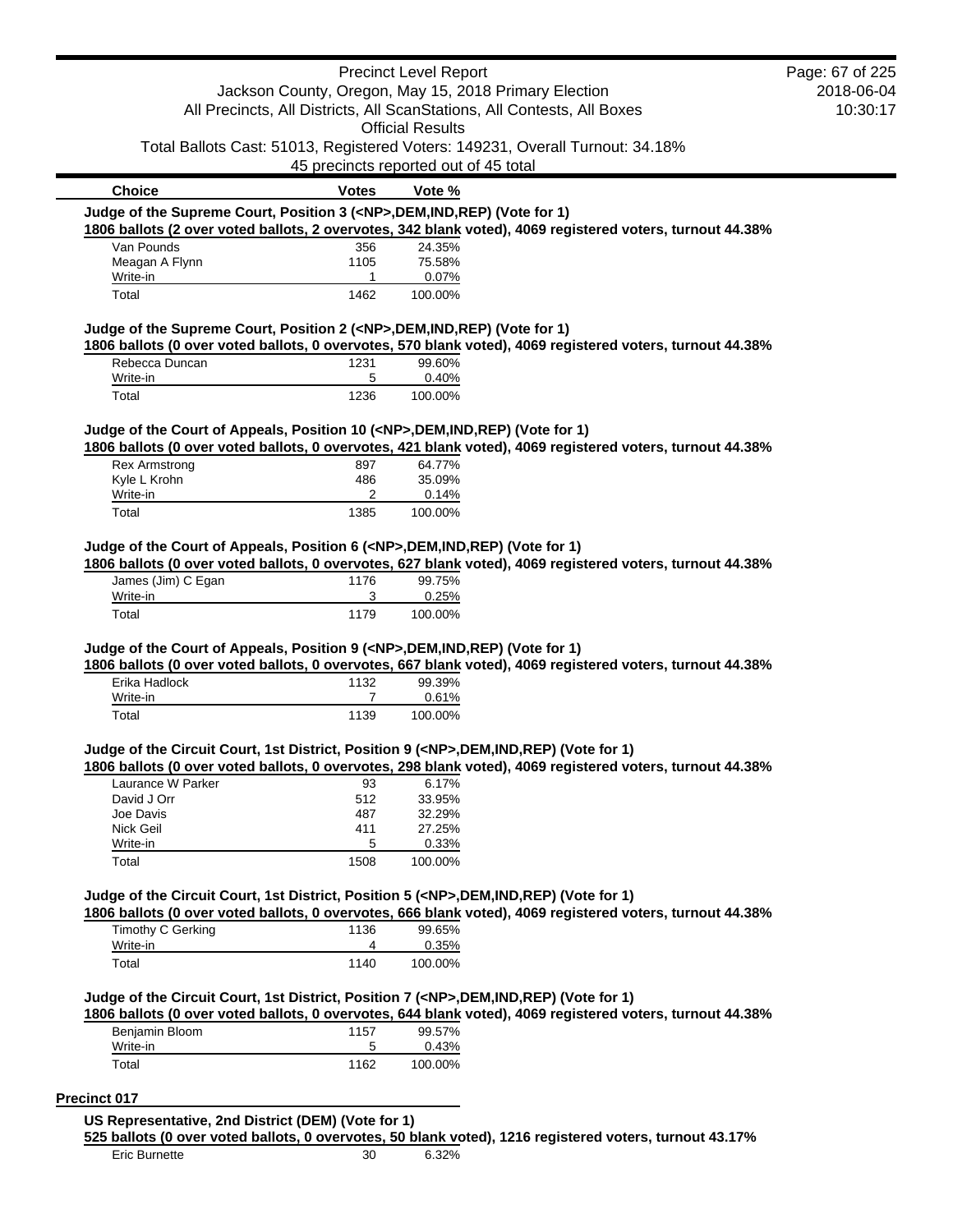| <b>Choice</b>             | <b>Votes</b> | Vote %  |
|---------------------------|--------------|---------|
| Michael Byrne             | 13           | 2.74%   |
| Tim S White               | 32           | 6.74%   |
| Raz Mason                 | 34           | 7.16%   |
| Jamie McLeod-Skinner      | 198          | 41.68%  |
| James (Jim) Crary         | 50           | 10.53%  |
| Jennifer (Jenni) Neahring | 110          | 23.16%  |
| Write-in                  | 8            | 1.68%   |
| Total                     | 475          | 100.00% |

#### **US Representative, 2nd District (IND) (Vote for 1)**

**72 ballots (0 over voted ballots, 0 overvotes, 32 blank voted), 263 registered voters, turnout 27.38%**

| Mark R Roberts | 26 | 65.00%  |
|----------------|----|---------|
| Write-in       | 14 | 35.00%  |
| Total          | 40 | 100.00% |

### **US Representative, 2nd District (REP) (Vote for 1)**

**744 ballots (0 over voted ballots, 0 overvotes, 50 blank voted), 1686 registered voters, turnout 44.13%**

| Randy Pollock    | 44  | 6.34%   |
|------------------|-----|---------|
| Greg Walden      | 502 | 72.33%  |
| Paul J Romero Jr | 147 | 21.18%  |
| Write-in         |     | 0.14%   |
| Total            | 694 | 100.00% |

### **Governor (DEM) (Vote for 1)**

**525 ballots (0 over voted ballots, 0 overvotes, 33 blank voted), 1216 registered voters, turnout 43.17%**

| Ed Jones        | 49  | 9.96%   |
|-----------------|-----|---------|
| Kate Brown      | 352 | 71.54%  |
| Candace Neville | 68  | 13.82%  |
| Write-in        | 23  | 4.67%   |
| Total           | 492 | 100.00% |

## **Governor (IND) (Vote for 1)**

**72 ballots (0 over voted ballots, 0 overvotes, 20 blank voted), 263 registered voters, turnout 27.38%**

| Dan (Mr P) Pistoresi   | 4  | 7.69%   |
|------------------------|----|---------|
| Skye J Allen           | 8  | 15.38%  |
| <b>Patrick Starnes</b> | 11 | 21.15%  |
| Write-in               | 29 | 55.77%  |
| Total                  | 52 | 100.00% |

### **Governor (REP) (Vote for 1)**

**744 ballots (0 over voted ballots, 0 overvotes, 37 blank voted), 1686 registered voters, turnout 44.13%**

| Knute Buehler       | 308 | 43.56%   |
|---------------------|-----|----------|
| Keenan W Bohach     |     | 0.14%    |
| Greg C Wooldridge   | 184 | 26.03%   |
| Jon I Edwards III   | 0   | $0.00\%$ |
| David W Stauffer    | 2   | 0.28%    |
| Jeff Smith          | 10  | 1.41%    |
| Jack W Tacy         | 1   | 0.14%    |
| <b>Brett Hyland</b> | 0   | $0.00\%$ |
| <b>Bruce Cuff</b>   | 10  | 1.41%    |
| Sam Carpenter       | 189 | 26.73%   |
| Write-in            | 2   | 0.28%    |
| Total               | 707 | 100.00%  |

## **State Senator, 3rd District (DEM) (Vote for 1)**

**525 ballots (0 over voted ballots, 0 overvotes, 39 blank voted), 1216 registered voters, turnout 43.17%**

| 39  | 8.02%  |
|-----|--------|
| 54  | 11.11% |
| 228 | 46.91% |
| 161 | 33.13% |
|     |        |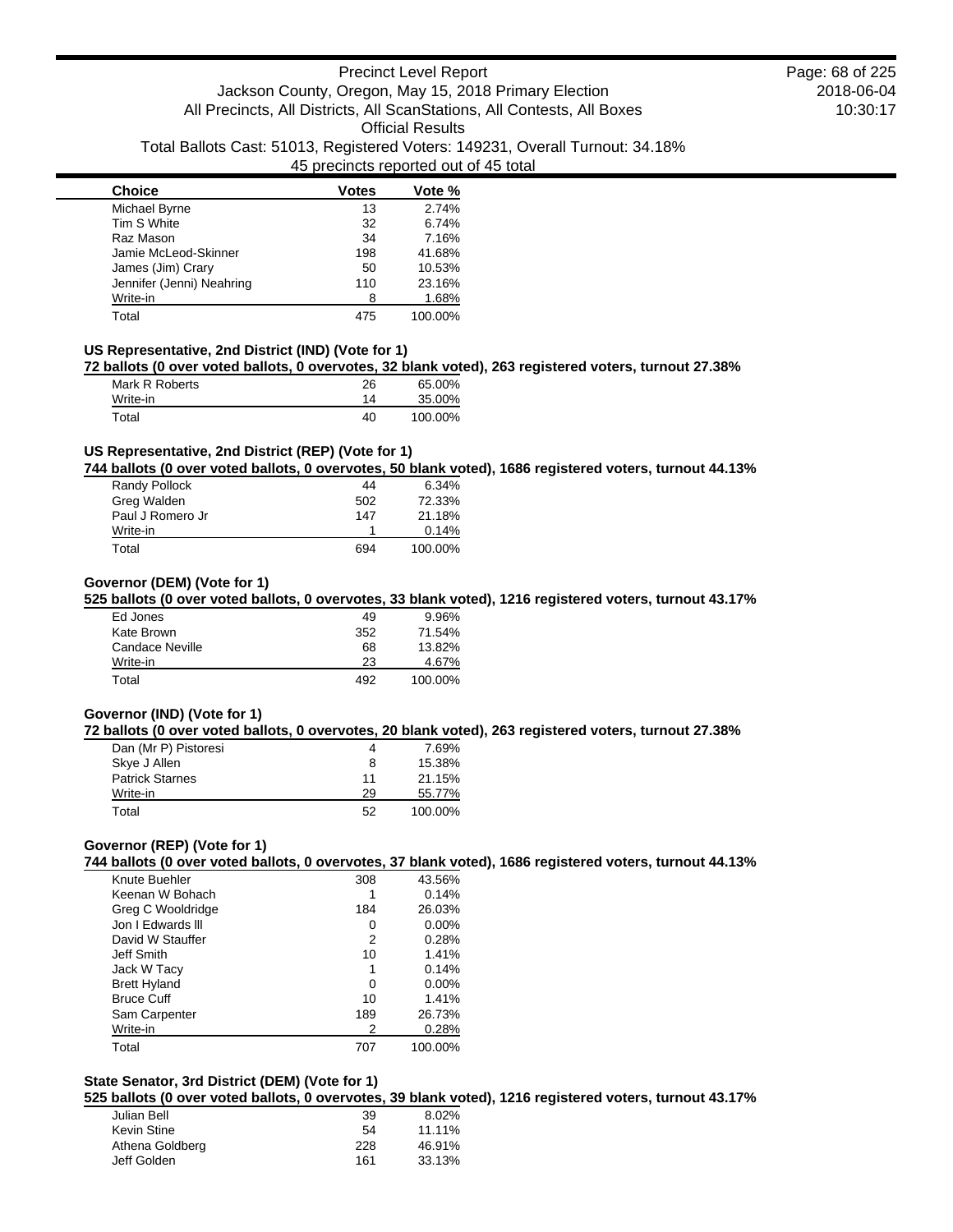|                                                       |                                       | <b>Precinct Level Report</b> |                                                                                                          | Page: 69 of 225 |
|-------------------------------------------------------|---------------------------------------|------------------------------|----------------------------------------------------------------------------------------------------------|-----------------|
|                                                       |                                       |                              | Jackson County, Oregon, May 15, 2018 Primary Election                                                    | 2018-06-04      |
|                                                       |                                       |                              | All Precincts, All Districts, All ScanStations, All Contests, All Boxes                                  | 10:30:17        |
|                                                       |                                       | <b>Official Results</b>      |                                                                                                          |                 |
|                                                       |                                       |                              | Total Ballots Cast: 51013, Registered Voters: 149231, Overall Turnout: 34.18%                            |                 |
|                                                       | 45 precincts reported out of 45 total |                              |                                                                                                          |                 |
| <b>Choice</b>                                         | <b>Votes</b>                          | Vote %                       |                                                                                                          |                 |
| Write-in                                              | 4                                     | 0.82%                        |                                                                                                          |                 |
| Total                                                 | 486                                   | 100.00%                      |                                                                                                          |                 |
|                                                       |                                       |                              |                                                                                                          |                 |
| State Senator, 3rd District (IND) (Vote for 1)        |                                       |                              |                                                                                                          |                 |
|                                                       |                                       |                              | 72 ballots (0 over voted ballots, 0 overvotes, 55 blank voted), 263 registered voters, turnout 27.38%    |                 |
| Write-in                                              | 17                                    | 100.00%                      |                                                                                                          |                 |
| Total                                                 | 17                                    | 100.00%                      |                                                                                                          |                 |
| State Senator, 3rd District (REP) (Vote for 1)        |                                       |                              |                                                                                                          |                 |
|                                                       |                                       |                              | 744 ballots (0 over voted ballots, 0 overvotes, 96 blank voted), 1686 registered voters, turnout 44.13%  |                 |
| <b>Curt Ankerberg</b>                                 | 331                                   | 51.08%                       |                                                                                                          |                 |
| Jessica L Gomez                                       | 313                                   | 48.30%                       |                                                                                                          |                 |
| Write-in                                              | 4                                     | 0.62%                        |                                                                                                          |                 |
| Total                                                 | 648                                   | 100.00%                      |                                                                                                          |                 |
|                                                       |                                       |                              |                                                                                                          |                 |
| State Representative, 5th District (DEM) (Vote for 1) |                                       |                              | 525 ballots (0 over voted ballots, 0 overvotes, 130 blank voted), 1216 registered voters, turnout 43.17% |                 |
| Pam Marsh                                             | 389                                   | 98.48%                       |                                                                                                          |                 |
| Write-in                                              | 6                                     | 1.52%                        |                                                                                                          |                 |
| Total                                                 | 395                                   | 100.00%                      |                                                                                                          |                 |
| State Representative, 5th District (IND) (Vote for 1) |                                       |                              |                                                                                                          |                 |
|                                                       |                                       |                              | 72 ballots (0 over voted ballots, 0 overvotes, 60 blank voted), 263 registered voters, turnout 27.38%    |                 |
| Write-in                                              | 12                                    | 100.00%                      |                                                                                                          |                 |
| Total                                                 | 12                                    | 100.00%                      |                                                                                                          |                 |
|                                                       |                                       |                              |                                                                                                          |                 |
| State Representative, 5th District (REP) (Vote for 1) |                                       |                              | 744 ballots (0 over voted ballots, 0 overvotes, 321 blank voted), 1686 registered voters, turnout 44.13% |                 |
| Sandra A Abercrombie                                  | 418                                   | 98.82%                       |                                                                                                          |                 |
| Write-in                                              | 5                                     | 1.18%                        |                                                                                                          |                 |
| Total                                                 | 423                                   | 100.00%                      |                                                                                                          |                 |
|                                                       |                                       |                              |                                                                                                          |                 |
| County Commissioner, Position 1 (DEM) (Vote for 1)    |                                       |                              |                                                                                                          |                 |
|                                                       |                                       |                              | 525 ballots (0 over voted ballots, 0 overvotes, 150 blank voted), 1216 registered voters, turnout 43.17% |                 |
| Amy Thuren                                            | 368                                   | 98.13%                       |                                                                                                          |                 |
| Write-in                                              | 7                                     | 1.87%                        |                                                                                                          |                 |
| Total                                                 | 375                                   | 100.00%                      |                                                                                                          |                 |
| County Commissioner, Position 1 (IND) (Vote for 1)    |                                       |                              |                                                                                                          |                 |
|                                                       |                                       |                              | 72 ballots (0 over voted ballots, 0 overvotes, 55 blank voted), 263 registered voters, turnout 27.38%    |                 |
| Write-in                                              | 17                                    | 100.00%                      |                                                                                                          |                 |
| Total                                                 | 17                                    | 100.00%                      |                                                                                                          |                 |
|                                                       |                                       |                              |                                                                                                          |                 |
| County Commissioner, Position 1 (REP) (Vote for 1)    |                                       |                              |                                                                                                          |                 |
|                                                       |                                       |                              | 744 ballots (0 over voted ballots, 0 overvotes, 218 blank voted), 1686 registered voters, turnout 44.13% |                 |
| <b>Rick Dyer</b>                                      | 520                                   | 98.86%                       |                                                                                                          |                 |
| Write-in                                              | 6                                     | 1.14%                        |                                                                                                          |                 |
| Total                                                 | 526                                   | 100.00%                      |                                                                                                          |                 |
|                                                       |                                       |                              |                                                                                                          |                 |
| County Commissioner, Position 3 (DEM) (Vote for 1)    |                                       |                              |                                                                                                          |                 |
|                                                       |                                       |                              | 525 ballots (0 over voted ballots, 0 overvotes, 145 blank voted), 1216 registered voters, turnout 43.17% |                 |
| Lanita C Witt                                         | 372                                   | 97.89%                       |                                                                                                          |                 |

| Lanita C Witt | 372 | 97.89%  |
|---------------|-----|---------|
| Write-in      |     | 2.11%   |
| Total         | 380 | 100.00% |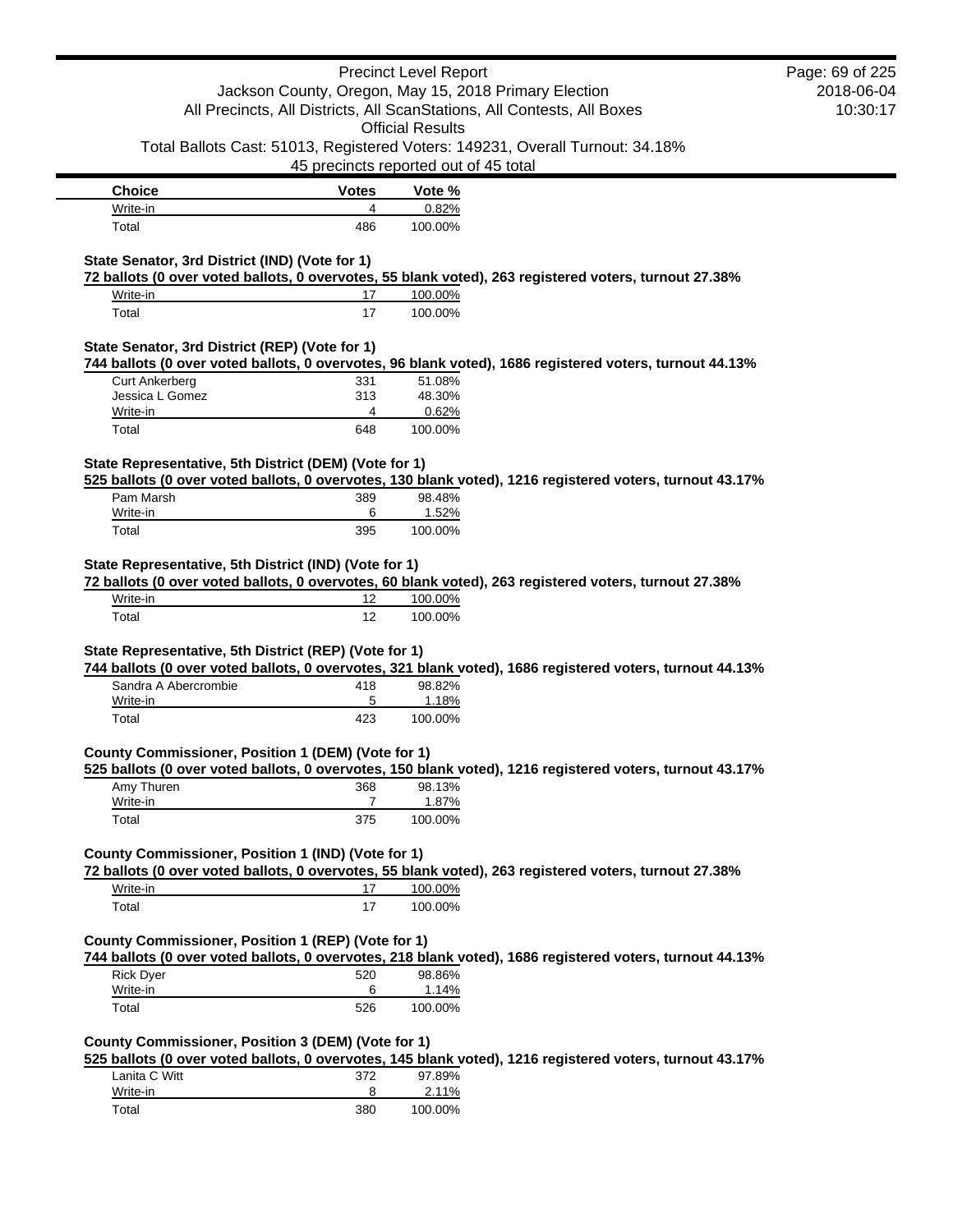|                                                                         |                                                       | <b>Precinct Level Report</b> |                                                                                                          | Page: 70 of 225 |
|-------------------------------------------------------------------------|-------------------------------------------------------|------------------------------|----------------------------------------------------------------------------------------------------------|-----------------|
|                                                                         | Jackson County, Oregon, May 15, 2018 Primary Election |                              | 2018-06-04                                                                                               |                 |
| All Precincts, All Districts, All ScanStations, All Contests, All Boxes |                                                       | 10:30:17                     |                                                                                                          |                 |
|                                                                         |                                                       | <b>Official Results</b>      |                                                                                                          |                 |
|                                                                         |                                                       |                              |                                                                                                          |                 |
|                                                                         |                                                       |                              | Total Ballots Cast: 51013, Registered Voters: 149231, Overall Turnout: 34.18%                            |                 |
|                                                                         | 45 precincts reported out of 45 total                 |                              |                                                                                                          |                 |
| <b>Choice</b>                                                           | <b>Votes</b>                                          | Vote %                       |                                                                                                          |                 |
| County Commissioner, Position 3 (IND) (Vote for 1)                      |                                                       |                              |                                                                                                          |                 |
|                                                                         |                                                       |                              | 72 ballots (0 over voted ballots, 0 overvotes, 54 blank voted), 263 registered voters, turnout 27.38%    |                 |
| Write-in                                                                | 18                                                    | 100.00%                      |                                                                                                          |                 |
| Total                                                                   | 18                                                    | 100.00%                      |                                                                                                          |                 |
| County Commissioner, Position 3 (REP) (Vote for 1)                      |                                                       |                              |                                                                                                          |                 |
|                                                                         |                                                       |                              | 744 ballots (0 over voted ballots, 0 overvotes, 211 blank voted), 1686 registered voters, turnout 44.13% |                 |
| <b>Colleen Roberts</b>                                                  | 526                                                   | 98.69%                       |                                                                                                          |                 |
| Write-in                                                                | $\overline{7}$                                        | 1.31%                        |                                                                                                          |                 |
| Total                                                                   | 533                                                   | 100.00%                      |                                                                                                          |                 |
|                                                                         |                                                       |                              |                                                                                                          |                 |
| Precinct Committee Person - Female Democrat 017 (DEM) (Vote for 10)     |                                                       |                              |                                                                                                          |                 |
|                                                                         |                                                       |                              | 525 ballots (0 over voted ballots, 0 overvotes, 4909 undervotes), 1216 registered voters, turnout 43.17% |                 |
| <b>Shirley Roberts</b>                                                  | 328                                                   | 96.19%                       |                                                                                                          |                 |
| Write-in                                                                | 9                                                     | 2.64%                        |                                                                                                          |                 |
| Write-in                                                                | 1                                                     | 0.29%                        |                                                                                                          |                 |
| Write-in                                                                | 1                                                     | 0.29%                        |                                                                                                          |                 |
| Write-in                                                                | 1                                                     | 0.29%                        |                                                                                                          |                 |
| Write-in                                                                | 1                                                     | 0.29%                        |                                                                                                          |                 |
| Write-in                                                                | 0                                                     | 0.00%                        |                                                                                                          |                 |
| Write-in                                                                | 0                                                     | 0.00%                        |                                                                                                          |                 |
| Write-in                                                                | 0                                                     | 0.00%                        |                                                                                                          |                 |
| Write-in                                                                | 0                                                     | 0.00%                        |                                                                                                          |                 |
| Write-in                                                                | 0                                                     | 0.00%                        |                                                                                                          |                 |
| Total                                                                   | 341                                                   | 100.00%                      |                                                                                                          |                 |
|                                                                         |                                                       |                              |                                                                                                          |                 |
| Precinct Committee Person - Male Democrat 017 (DEM) (Vote for 10)       |                                                       |                              |                                                                                                          |                 |
|                                                                         |                                                       |                              | 525 ballots (0 over voted ballots, 0 overvotes, 4932 undervotes), 1216 registered voters, turnout 43.17% |                 |
| Ethan Reeser                                                            | 304                                                   | 95.60%                       |                                                                                                          |                 |
| Write-in                                                                | 11                                                    | 3.46%                        |                                                                                                          |                 |
| Write-in                                                                | 1                                                     | 0.31%                        |                                                                                                          |                 |
| Write-in                                                                | 1                                                     | 0.31%                        |                                                                                                          |                 |
| Write-in                                                                | 1                                                     | 0.31%                        |                                                                                                          |                 |
| Write-in                                                                | $\mathbf 0$                                           | 0.00%                        |                                                                                                          |                 |
| Write-in                                                                | $\mathbf 0$                                           | 0.00%                        |                                                                                                          |                 |
| Write-in                                                                | $\mathbf 0$                                           | 0.00%                        |                                                                                                          |                 |
| Write-in                                                                | 0                                                     | 0.00%                        |                                                                                                          |                 |
| Write-in                                                                | $\Omega$                                              | 0.00%                        |                                                                                                          |                 |

#### **Precinct Committee Person - Female Republican 017 (REP) (Vote for 10)**

**744 ballots (0 over voted ballots, 0 overvotes, 6582 undervotes), 1686 registered voters, turnout 44.13%**

| Sandra A Abercrombie | 310 | 36.13%   |
|----------------------|-----|----------|
| Debra Waddell        | 278 | 32.40%   |
| Sandra Schmitz       | 245 | 28.55%   |
| Write-in             | 17  | 1.98%    |
| Write-in             | 4   | 0.47%    |
| Write-in             | 1   | 0.12%    |
| Write-in             | 1   | 0.12%    |
| Write-in             | 1   | 0.12%    |
| Write-in             | 1   | 0.12%    |
| Write-in             | ი   | $0.00\%$ |
| Write-in             | ი   | $0.00\%$ |
| Write-in             | 0   | $0.00\%$ |
| Write-in             | O   | $0.00\%$ |
| Total                | 858 | 100.00%  |

Write-in 0 0.00% Total 318 100.00%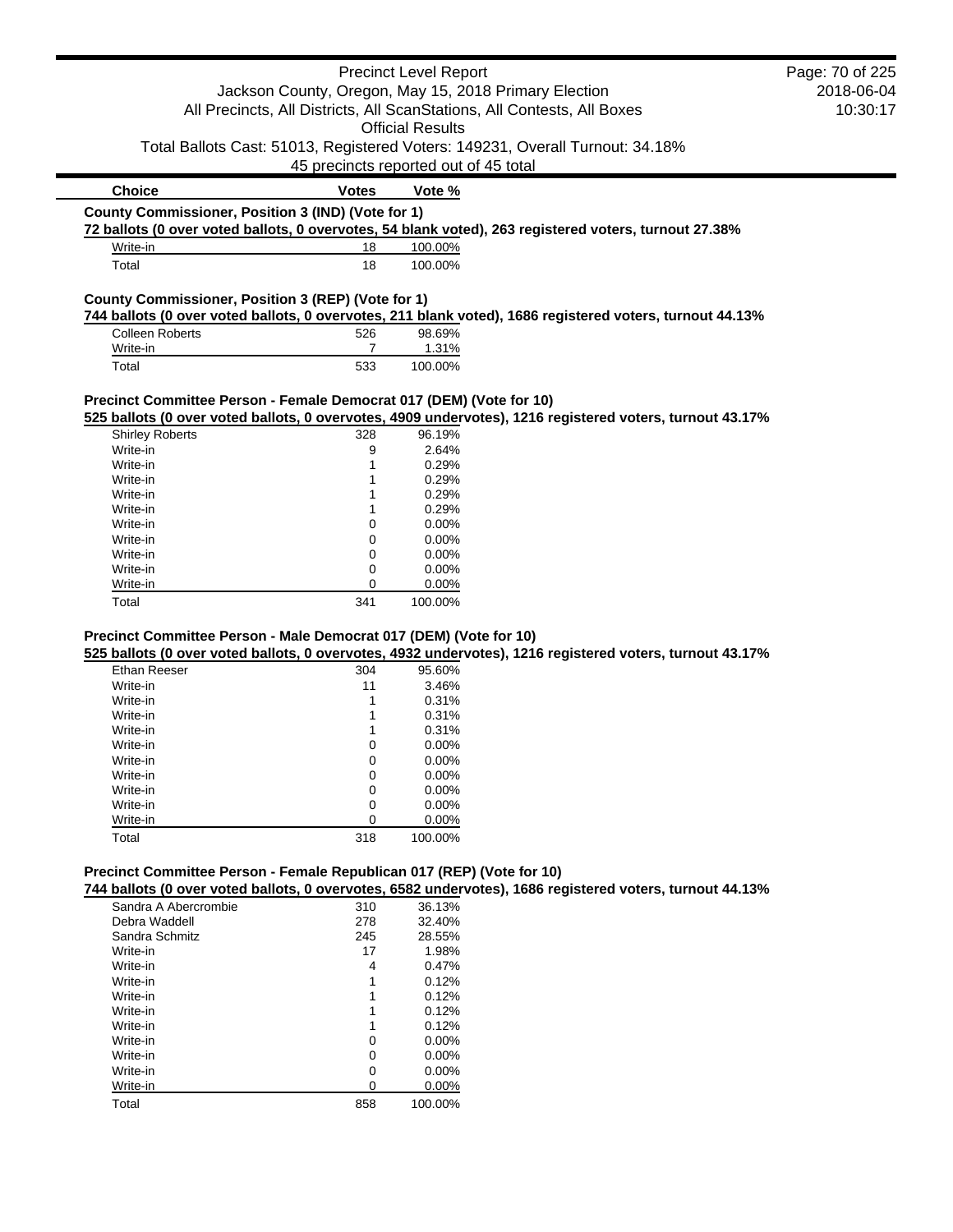|                                                                     |              | <b>Precinct Level Report</b><br><b>Official Results</b> | Jackson County, Oregon, May 15, 2018 Primary Election<br>All Precincts, All Districts, All ScanStations, All Contests, All Boxes<br>Total Ballots Cast: 51013, Registered Voters: 149231, Overall Turnout: 34.18% | Page: 71 of 225<br>2018-06-04<br>10:30:17 |
|---------------------------------------------------------------------|--------------|---------------------------------------------------------|-------------------------------------------------------------------------------------------------------------------------------------------------------------------------------------------------------------------|-------------------------------------------|
|                                                                     |              | 45 precincts reported out of 45 total                   |                                                                                                                                                                                                                   |                                           |
| <b>Choice</b>                                                       | <b>Votes</b> | Vote %                                                  |                                                                                                                                                                                                                   |                                           |
| Precinct Committee Person - Male Republican 017 (REP) (Vote for 10) |              |                                                         | 744 ballots (0 over voted ballots, 0 overvotes, 7021 undervotes), 1686 registered voters, turnout 44.13%                                                                                                          |                                           |
| Robert W Waddell                                                    | 384          | 91.65%                                                  |                                                                                                                                                                                                                   |                                           |

|          | ◡◡┭ |          |
|----------|-----|----------|
| Write-in | 17  | 4.06%    |
| Write-in |     | 1.67%    |
| Write-in | 6   | 1.43%    |
| Write-in | 3   | 0.72%    |
| Write-in | 2   | 0.48%    |
| Write-in | 0   | 0.00%    |
| Write-in | 0   | $0.00\%$ |
| Write-in | 0   | 0.00%    |
| Write-in | 0   | $0.00\%$ |
| Write-in | 0   | $0.00\%$ |
| Total    | 419 | 100.00%  |
|          |     |          |

# **Commissioner of the Bureau of Labor and Industries (<NP>,DEM,IND,REP) (Vote for 1)**

**1505 ballots (0 over voted ballots, 0 overvotes, 366 blank voted), 4843 registered voters, turnout 31.08%**

| Lou Ogden   | 480  | 42.14%   |
|-------------|------|----------|
| Val Hoyle   | 484  | 42.49%   |
| Jack Howard | 170  | 14.93%   |
| Write-in    | 5    | $0.44\%$ |
| Total       | 1139 | 100.00%  |

### **Judge of the Supreme Court, Position 3 (<NP>,DEM,IND,REP) (Vote for 1)**

**1505 ballots (2 over voted ballots, 2 overvotes, 382 blank voted), 4843 registered voters, turnout 31.08%**

| Van Pounds     | 346          | 30.87%   |
|----------------|--------------|----------|
| Meagan A Flynn | 775          | 69.13%   |
| Write-in       | $\mathbf{I}$ | $0.00\%$ |
| Total          | 1121         | 100.00%  |

## **Judge of the Supreme Court, Position 2 (<NP>,DEM,IND,REP) (Vote for 1)**

**1505 ballots (0 over voted ballots, 0 overvotes, 617 blank voted), 4843 registered voters, turnout 31.08%**

| Rebecca Duncan | 881 | 99.21%  |
|----------------|-----|---------|
| Write-in       |     | 0.79%   |
| Total          | 888 | 100.00% |

## **Judge of the Court of Appeals, Position 10 (<NP>,DEM,IND,REP) (Vote for 1)**

**1505 ballots (0 over voted ballots, 0 overvotes, 427 blank voted), 4843 registered voters, turnout 31.08%**

| Rex Armstrong | 678  | 62.89%  |
|---------------|------|---------|
| Kyle L Krohn  | 399  | 37.01%  |
| Write-in      |      | 0.09%   |
| Total         | 1078 | 100.00% |

## **Judge of the Court of Appeals, Position 6 (<NP>,DEM,IND,REP) (Vote for 1)**

**1505 ballots (0 over voted ballots, 0 overvotes, 625 blank voted), 4843 registered voters, turnout 31.08%**

| James (Jim) C Egan | 876 | 99.55%  |
|--------------------|-----|---------|
| Write-in           |     | 0.45%   |
| Total              | 880 | 100.00% |

### **Judge of the Court of Appeals, Position 9 (<NP>,DEM,IND,REP) (Vote for 1)**

**1505 ballots (0 over voted ballots, 0 overvotes, 658 blank voted), 4843 registered voters, turnout 31.08%**

| Erika Hadlock | 838 | 98.94%  |
|---------------|-----|---------|
| Write-in      | 9   | 1.06%   |
| Total         | 847 | 100.00% |

#### **Judge of the Circuit Court, 1st District, Position 9 (<NP>,DEM,IND,REP) (Vote for 1)**

**1505 ballots (0 over voted ballots, 0 overvotes, 350 blank voted), 4843 registered voters, turnout 31.08%**

| Laurance W Parker | 82  | 7.10%  |
|-------------------|-----|--------|
| David J Orr       | 439 | 38.01% |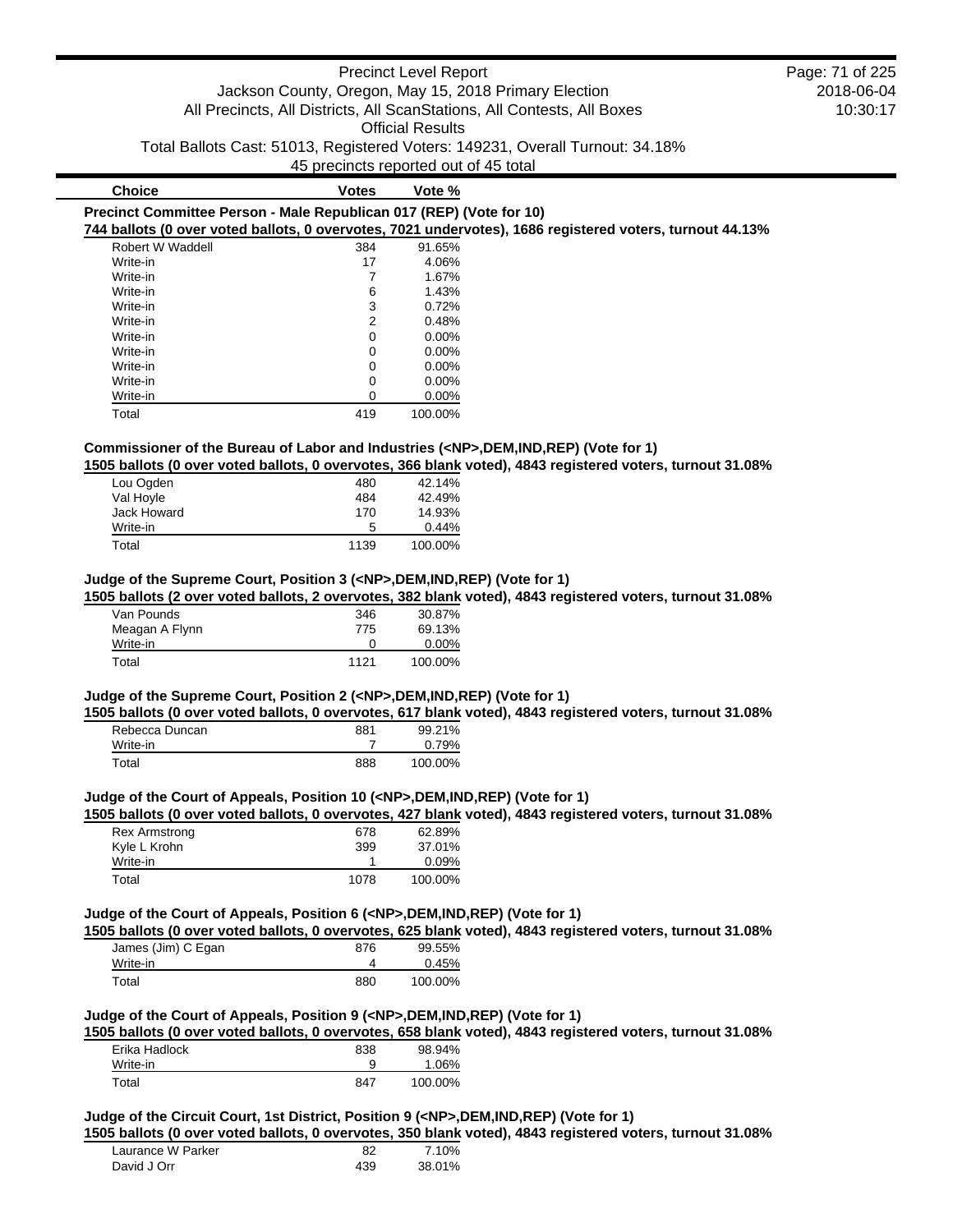| <b>Choice</b> | <b>Votes</b> | Vote %  |
|---------------|--------------|---------|
| Joe Davis     | 326          | 28.23%  |
| Nick Geil     | 306          | 26.49%  |
| Write-in      | າ            | 0.17%   |
| Total         | 1155         | 100.00% |

## **Judge of the Circuit Court, 1st District, Position 5 (<NP>,DEM,IND,REP) (Vote for 1)**

**1505 ballots (0 over voted ballots, 0 overvotes, 640 blank voted), 4843 registered voters, turnout 31.08%**

| Timothy C Gerking | 852 | 98.50%  |
|-------------------|-----|---------|
| Write-in          | 13  | 1.50%   |
| Total             | 865 | 100.00% |

#### **Judge of the Circuit Court, 1st District, Position 7 (<NP>,DEM,IND,REP) (Vote for 1)**

**1505 ballots (0 over voted ballots, 0 overvotes, 602 blank voted), 4843 registered voters, turnout 31.08%**

| Benjamin Bloom | 893 | 98.89%  |
|----------------|-----|---------|
| Write-in       | 10  | 1.11%   |
| Total          | 903 | 100.00% |

## **Measure 15-175 Medford School District 549C Bonds (<NP>,DEM,IND,REP) (Vote for 1)**

**1327 ballots (0 over voted ballots, 0 overvotes, 43 blank voted), 1937 registered voters, turnout 68.51%**

| Yes   | 548  | 42.68%  |
|-------|------|---------|
| No    | 736  | 57.32%  |
| Total | 1284 | 100.00% |

#### **Precinct 018**

## **US Representative, 2nd District (DEM) (Vote for 1)**

**446 ballots (0 over voted ballots, 0 overvotes, 46 blank voted), 1114 registered voters, turnout 40.04%**

| <b>Eric Burnette</b>      | 31  | 7.75%   |
|---------------------------|-----|---------|
| Michael Byrne             | 8   | 2.00%   |
| Tim S White               | 16  | 4.00%   |
| Raz Mason                 | 23  | 5.75%   |
| Jamie McLeod-Skinner      | 188 | 47.00%  |
| James (Jim) Crary         | 45  | 11.25%  |
| Jennifer (Jenni) Neahring | 78  | 19.50%  |
| Write-in                  | 11  | 2.75%   |
| Total                     | 400 | 100.00% |

#### **US Representative, 2nd District (IND) (Vote for 1)**

**49 ballots (0 over voted ballots, 0 overvotes, 16 blank voted), 215 registered voters, turnout 22.79%**

| Mark R Roberts | 23 | 69.70%  |
|----------------|----|---------|
| Write-in       | 10 | 30.30%  |
| Total          | 33 | 100.00% |

## **US Representative, 2nd District (REP) (Vote for 1)**

**519 ballots (0 over voted ballots, 0 overvotes, 28 blank voted), 1188 registered voters, turnout 43.69%**

| Randy Pollock    | 24  | 4.89%   |
|------------------|-----|---------|
| Greg Walden      | 358 | 72.91%  |
| Paul J Romero Jr | 108 | 22.00%  |
| Write-in         |     | 0.20%   |
| Total            | 491 | 100.00% |

#### **Governor (DEM) (Vote for 1)**

**446 ballots (0 over voted ballots, 0 overvotes, 33 blank voted), 1114 registered voters, turnout 40.04%**

| Ed Jones        | 40  | $9.69\%$ |
|-----------------|-----|----------|
| Kate Brown      | 304 | 73.61%   |
| Candace Neville | 57  | 13.80%   |
| Write-in        | 12  | 2.91%    |
| Total           | 413 | 100.00%  |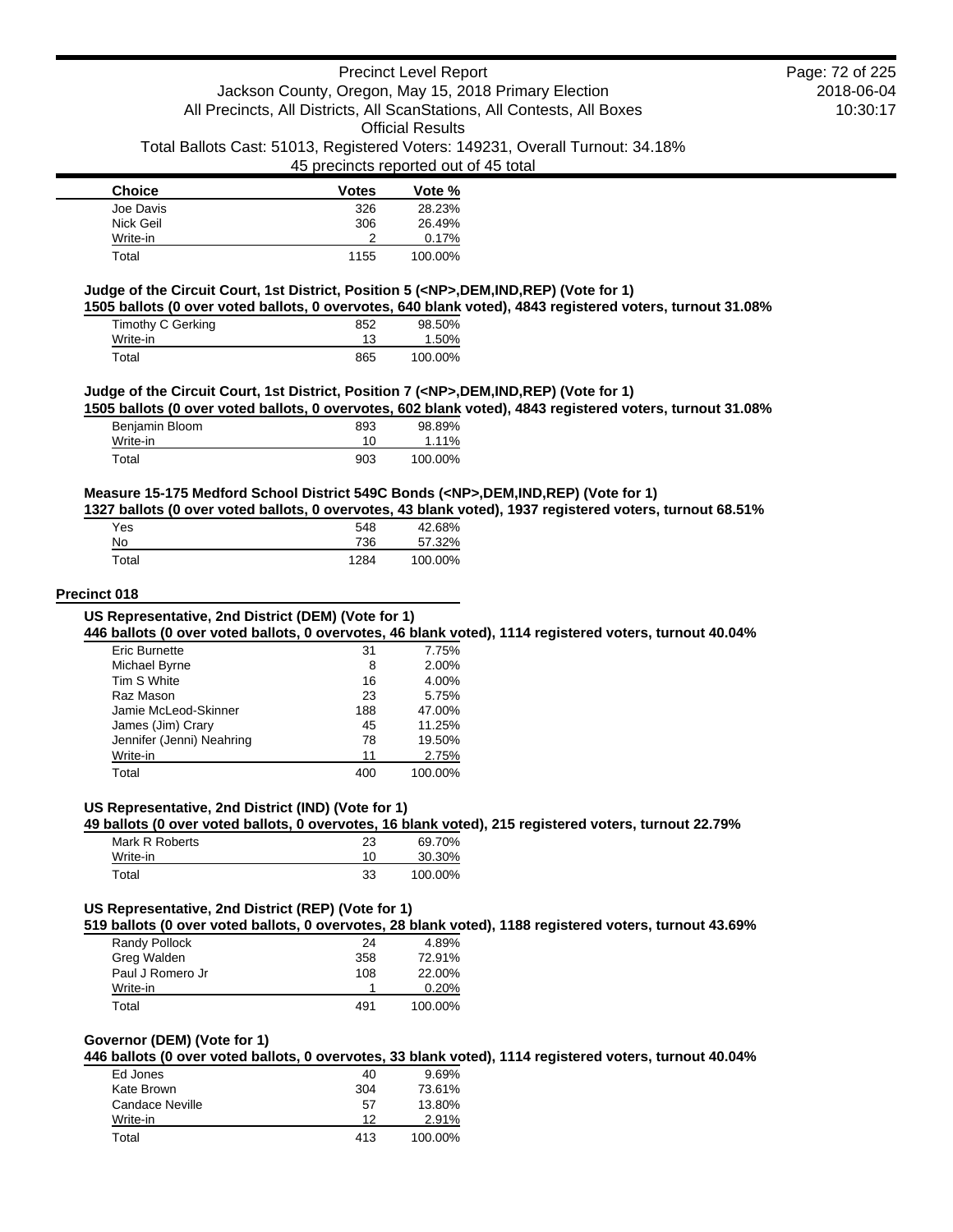### Precinct Level Report Jackson County, Oregon, May 15, 2018 Primary Election All Precincts, All Districts, All ScanStations, All Contests, All Boxes Official Results Total Ballots Cast: 51013, Registered Voters: 149231, Overall Turnout: 34.18% 45 precincts reported out of 45 total 2018-06-04 10:30:17 **Choice Votes Vote % Governor (IND) (Vote for 1) 49 ballots (0 over voted ballots, 0 overvotes, 12 blank voted), 215 registered voters, turnout 22.79%** Dan (Mr P) Pistoresi 1 2.70% Skye J Allen 3 8.11% Patrick Starnes 14 37.84% Write-in 19 51.35% Total 37 100.00% **Governor (REP) (Vote for 1) 519 ballots (0 over voted ballots, 0 overvotes, 21 blank voted), 1188 registered voters, turnout 43.69%** Knute Buehler 198 39.76% Keenan W Bohach 0 0.00% Greg C Wooldridge 134 26.91% Jon I Edwards III 2 0.40% David W Stauffer 3 0.60% Jeff Smith 8 1.61% Jack W Tacy 1 0.20% Brett Hyland 0 0.00% Bruce Cuff 8 1.61% Page: 73 of 225

### **State Senator, 3rd District (DEM) (Vote for 1)**

**446 ballots (0 over voted ballots, 0 overvotes, 27 blank voted), 1114 registered voters, turnout 40.04%**

| Julian Bell     | 20  | 4.77%   |
|-----------------|-----|---------|
| Kevin Stine     | 43  | 10.26%  |
| Athena Goldberg | 198 | 47.26%  |
| Jeff Golden     | 153 | 36.52%  |
| Write-in        | 5   | 1.19%   |
| Total           | 419 | 100.00% |

Sam Carpenter 142 28.51% Write-in 2 0.40% Total 498 100.00%

## **State Senator, 3rd District (IND) (Vote for 1)**

**49 ballots (0 over voted ballots, 0 overvotes, 34 blank voted), 215 registered voters, turnout 22.79%**

| Write-in |    | 100.00% |
|----------|----|---------|
| Total    | 15 | 100.00% |

## **State Senator, 3rd District (REP) (Vote for 1)**

**519 ballots (0 over voted ballots, 0 overvotes, 72 blank voted), 1188 registered voters, turnout 43.69%**

| <b>Curt Ankerberg</b> | 234 | 52.35%   |
|-----------------------|-----|----------|
| Jessica L Gomez       | 213 | 47.65%   |
| Write-in              |     | $0.00\%$ |
| Total                 | 447 | 100.00%  |

### **State Representative, 6th District (DEM) (Vote for 1)**

**446 ballots (0 over voted ballots, 0 overvotes, 58 blank voted), 1114 registered voters, turnout 40.04%**

| Michelle Blum Atkinson | 334 | 86.08%  |
|------------------------|-----|---------|
| <b>Rick Schreffler</b> | 48  | 12.37%  |
| Write-in               | 6   | 1.55%   |
| Total                  | 388 | 100.00% |

# **State Representative, 6th District (IND) (Vote for 1)**

**49 ballots (0 over voted ballots, 0 overvotes, 35 blank voted), 215 registered voters, turnout 22.79%**

| Write-in | 100.00% |
|----------|---------|
| Total    | 100.00% |

#### **State Representative, 6th District (REP) (Vote for 1)**

**519 ballots (0 over voted ballots, 0 overvotes, 164 blank voted), 1188 registered voters, turnout 43.69%**

Kim Wallan 351 98.87%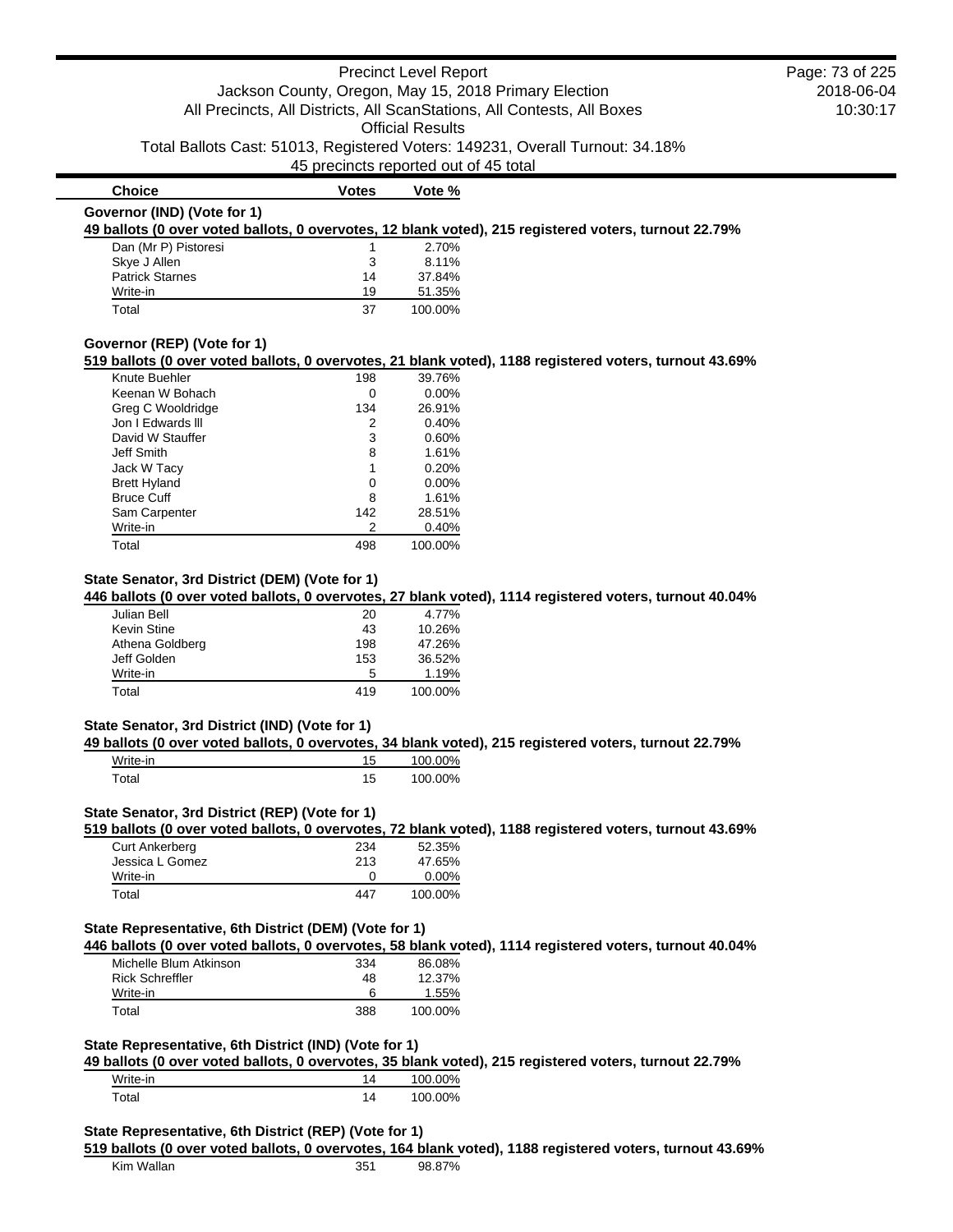|                                                                    |                                                       | <b>Precinct Level Report</b> |                                                                                                          | Page: 74 of 225 |
|--------------------------------------------------------------------|-------------------------------------------------------|------------------------------|----------------------------------------------------------------------------------------------------------|-----------------|
|                                                                    | Jackson County, Oregon, May 15, 2018 Primary Election |                              |                                                                                                          | 2018-06-04      |
|                                                                    |                                                       |                              | All Precincts, All Districts, All ScanStations, All Contests, All Boxes                                  | 10:30:17        |
|                                                                    |                                                       | <b>Official Results</b>      |                                                                                                          |                 |
|                                                                    |                                                       |                              | Total Ballots Cast: 51013, Registered Voters: 149231, Overall Turnout: 34.18%                            |                 |
|                                                                    | 45 precincts reported out of 45 total                 |                              |                                                                                                          |                 |
| <b>Choice</b>                                                      | <b>Votes</b>                                          | Vote %                       |                                                                                                          |                 |
| Write-in                                                           | 4                                                     | 1.13%                        |                                                                                                          |                 |
| Total                                                              | 355                                                   | 100.00%                      |                                                                                                          |                 |
|                                                                    |                                                       |                              |                                                                                                          |                 |
| County Commissioner, Position 1 (DEM) (Vote for 1)                 |                                                       |                              |                                                                                                          |                 |
|                                                                    |                                                       |                              | 446 ballots (0 over voted ballots, 0 overvotes, 124 blank voted), 1114 registered voters, turnout 40.04% |                 |
| Amy Thuren                                                         | 313                                                   | 97.20%                       |                                                                                                          |                 |
| Write-in                                                           | 9                                                     | 2.80%                        |                                                                                                          |                 |
| Total                                                              | 322                                                   | 100.00%                      |                                                                                                          |                 |
|                                                                    |                                                       |                              |                                                                                                          |                 |
| County Commissioner, Position 1 (IND) (Vote for 1)                 |                                                       |                              |                                                                                                          |                 |
|                                                                    |                                                       |                              | 49 ballots (0 over voted ballots, 0 overvotes, 41 blank voted), 215 registered voters, turnout 22.79%    |                 |
| Write-in                                                           | 8                                                     | 100.00%                      |                                                                                                          |                 |
| Total                                                              | 8                                                     | 100.00%                      |                                                                                                          |                 |
|                                                                    |                                                       |                              |                                                                                                          |                 |
| County Commissioner, Position 1 (REP) (Vote for 1)                 |                                                       |                              |                                                                                                          |                 |
|                                                                    |                                                       |                              | 519 ballots (0 over voted ballots, 0 overvotes, 132 blank voted), 1188 registered voters, turnout 43.69% |                 |
| <b>Rick Dyer</b>                                                   | 383                                                   | 98.97%                       |                                                                                                          |                 |
| Write-in                                                           | 4                                                     | 1.03%                        |                                                                                                          |                 |
| Total                                                              | 387                                                   | 100.00%                      |                                                                                                          |                 |
| Lanita C Witt<br>Write-in                                          | 314<br>9                                              | 97.21%<br>2.79%              | 446 ballots (0 over voted ballots, 0 overvotes, 123 blank voted), 1114 registered voters, turnout 40.04% |                 |
| Total                                                              | 323                                                   | 100.00%                      |                                                                                                          |                 |
|                                                                    |                                                       |                              |                                                                                                          |                 |
| County Commissioner, Position 3 (IND) (Vote for 1)                 |                                                       |                              |                                                                                                          |                 |
|                                                                    |                                                       |                              | 49 ballots (0 over voted ballots, 0 overvotes, 40 blank voted), 215 registered voters, turnout 22.79%    |                 |
| Write-in                                                           | 9                                                     | 100.00%                      |                                                                                                          |                 |
| Total                                                              | 9                                                     | 100.00%                      |                                                                                                          |                 |
|                                                                    |                                                       |                              |                                                                                                          |                 |
| County Commissioner, Position 3 (REP) (Vote for 1)                 |                                                       |                              |                                                                                                          |                 |
|                                                                    |                                                       |                              | 519 ballots (0 over voted ballots, 0 overvotes, 130 blank voted), 1188 registered voters, turnout 43.69% |                 |
| <b>Colleen Roberts</b>                                             | 385                                                   | 98.97%                       |                                                                                                          |                 |
| Write-in                                                           | 4                                                     | 1.03%                        |                                                                                                          |                 |
| Total                                                              | 389                                                   | 100.00%                      |                                                                                                          |                 |
|                                                                    |                                                       |                              |                                                                                                          |                 |
| Precinct Committee Person - Female Democrat 018 (DEM) (Vote for 8) |                                                       |                              |                                                                                                          |                 |
|                                                                    |                                                       |                              | 446 ballots (0 over voted ballots, 0 overvotes, 3537 undervotes), 1114 registered voters, turnout 40.04% |                 |
| Write-in                                                           | 17                                                    | 54.84%                       |                                                                                                          |                 |
| Write-in                                                           | 2                                                     | 6.45%                        |                                                                                                          |                 |
| Write-in                                                           | 2                                                     | 6.45%                        |                                                                                                          |                 |
| Write-in                                                           | 2                                                     | 6.45%                        |                                                                                                          |                 |
| Write-in                                                           | 2                                                     | 6.45%                        |                                                                                                          |                 |
| Write-in                                                           | 2                                                     | 6.45%                        |                                                                                                          |                 |
| Write-in                                                           | 2                                                     | 6.45%                        |                                                                                                          |                 |
| Write-in                                                           | 2                                                     | 6.45%                        |                                                                                                          |                 |
| Total                                                              | 31                                                    | 100.00%                      |                                                                                                          |                 |
|                                                                    |                                                       |                              |                                                                                                          |                 |

#### **Precinct Committee Person - Male Democrat 018 (DEM) (Vote for 8)**

**446 ballots (0 over voted ballots, 0 overvotes, 3524 undervotes), 1114 registered voters, turnout 40.04%**

| Write-in | 30 | 68.18% |
|----------|----|--------|
| Write-in | 3  | 6.82%  |
| Write-in | 2  | 4.55%  |
| Write-in | 2  | 4.55%  |
| Write-in | 2  | 4.55%  |
| Write-in | 2  | 4.55%  |
| Write-in |    | 2.27%  |

 $\blacksquare$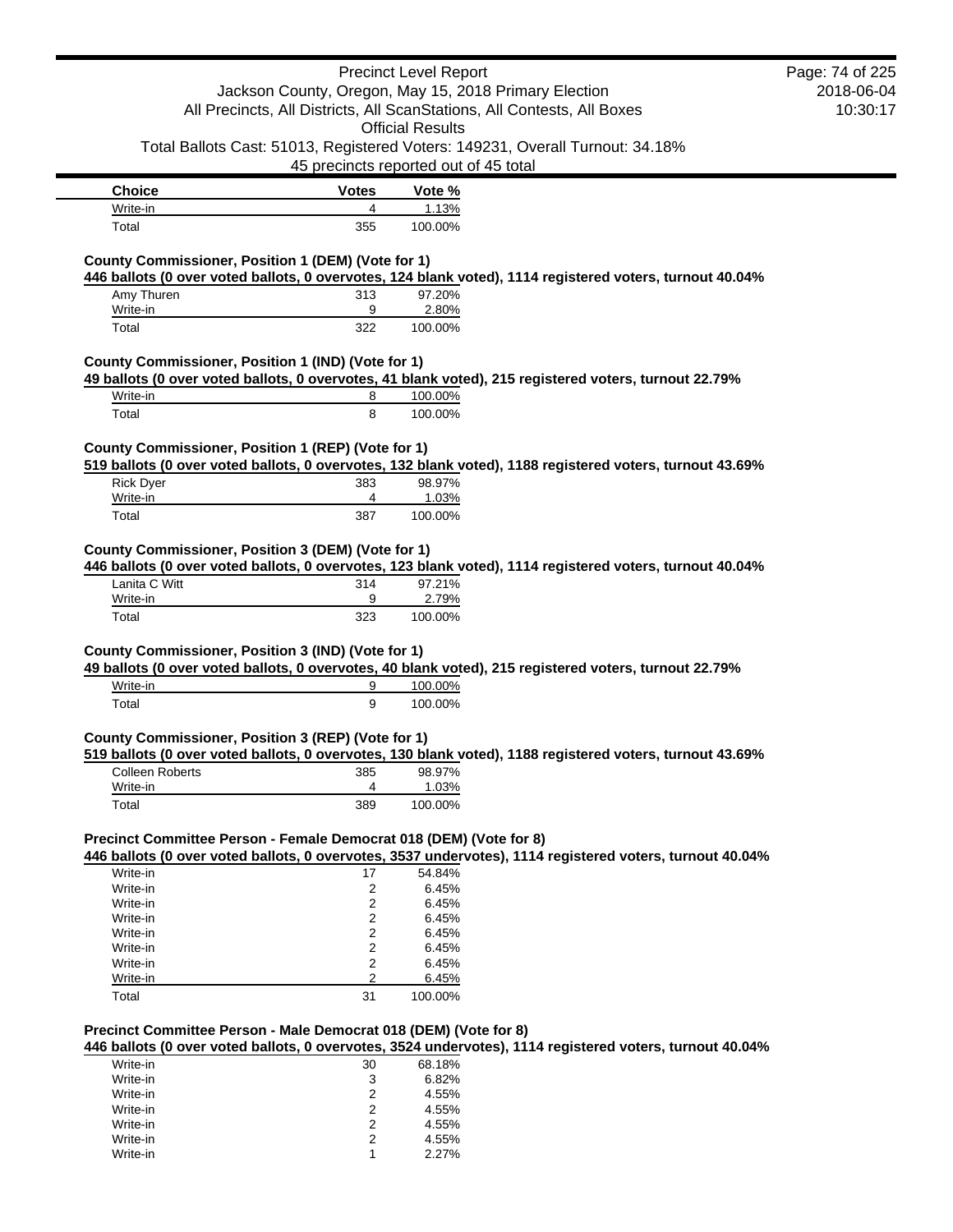| Choice   | <b>Votes</b> | Vote %  |
|----------|--------------|---------|
| Write-in |              | 4.55%   |
| Total    | 44           | 100.00% |

## **Precinct Committee Person - Female Republican 018 (REP) (Vote for 8)**

**519 ballots (0 over voted ballots, 0 overvotes, 4139 undervotes), 1188 registered voters, turnout 43.69%**

| Write-in | 13 | 100.00%  |
|----------|----|----------|
| Write-in | 0  | 0.00%    |
| Write-in | 0  | 0.00%    |
| Write-in | 0  | 0.00%    |
| Write-in | 0  | 0.00%    |
| Write-in | 0  | 0.00%    |
| Write-in | 0  | 0.00%    |
| Write-in | ი  | $0.00\%$ |
| Total    | 13 | 100.00%  |

## **Precinct Committee Person - Male Republican 018 (REP) (Vote for 8)**

**519 ballots (0 over voted ballots, 0 overvotes, 3917 undervotes), 1188 registered voters, turnout 43.69%**

| James (Jim) A Herndon | 213 | 90.64%   |
|-----------------------|-----|----------|
| Write-in              | 14  | 5.96%    |
| Write-in              | 4   | 1.70%    |
| Write-in              | 3   | 1.28%    |
| Write-in              | 1   | 0.43%    |
| Write-in              | 0   | $0.00\%$ |
| Write-in              | 0   | $0.00\%$ |
| Write-in              | 0   | $0.00\%$ |
| Write-in              | ი   | 0.00%    |
| Total                 | 235 | 100.00%  |

# **Commissioner of the Bureau of Labor and Industries (<NP>,DEM,IND,REP) (Vote for 1)**

**1194 ballots (1 over voted ballots, 1 overvotes, 280 blank voted), 4190 registered voters, turnout 28.50%**

| Lou Ogden   | 356 | 38.99%  |
|-------------|-----|---------|
| Val Hoyle   | 417 | 45.67%  |
| Jack Howard | 139 | 15.22%  |
| Write-in    |     | 0.11%   |
| Total       | 913 | 100.00% |

## **Judge of the Supreme Court, Position 3 (<NP>,DEM,IND,REP) (Vote for 1)**

**1194 ballots (0 over voted ballots, 0 overvotes, 267 blank voted), 4190 registered voters, turnout 28.50%**

| Van Pounds     | 291 | 31.39%  |
|----------------|-----|---------|
| Meagan A Flynn | 636 | 68.61%  |
| Write-in       |     | 0.00%   |
| Total          | 927 | 100.00% |

## **Judge of the Supreme Court, Position 2 (<NP>,DEM,IND,REP) (Vote for 1)**

**1194 ballots (0 over voted ballots, 0 overvotes, 434 blank voted), 4190 registered voters, turnout 28.50%**

| Rebecca Duncan | 756 | 99.47%  |
|----------------|-----|---------|
| Write-in       |     | 0.53%   |
| Total          | 760 | 100.00% |

## **Judge of the Court of Appeals, Position 10 (<NP>,DEM,IND,REP) (Vote for 1)**

**1194 ballots (0 over voted ballots, 0 overvotes, 315 blank voted), 4190 registered voters, turnout 28.50%**

| Rex Armstrong | 519 | 59.04%  |
|---------------|-----|---------|
| Kyle L Krohn  | 356 | 40.50%  |
| Write-in      | 4   | 0.46%   |
| Total         | 879 | 100.00% |

### **Judge of the Court of Appeals, Position 6 (<NP>,DEM,IND,REP) (Vote for 1)**

**1194 ballots (0 over voted ballots, 0 overvotes, 470 blank voted), 4190 registered voters, turnout 28.50%**

| James (Jim) C Egan | 720 | 99.45% |
|--------------------|-----|--------|
|--------------------|-----|--------|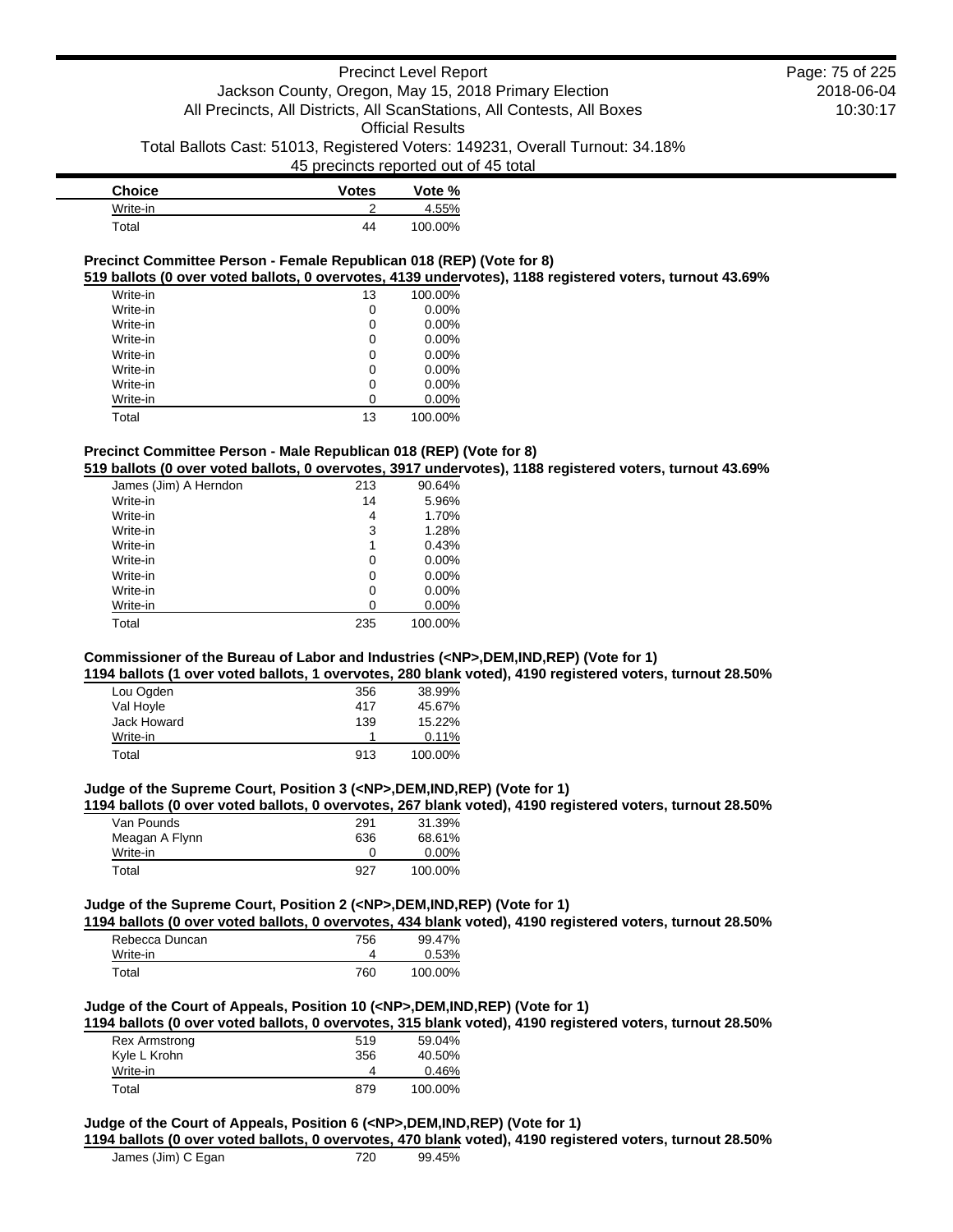# Precinct Level Report Jackson County, Oregon, May 15, 2018 Primary Election All Precincts, All Districts, All ScanStations, All Contests, All Boxes

Official Results

Total Ballots Cast: 51013, Registered Voters: 149231, Overall Turnout: 34.18%

45 precincts reported out of 45 total

| <b>Choice</b> | <b>Votes</b> | Vote %  |
|---------------|--------------|---------|
| Write-in      |              | 0.55%   |
| Total         | 724          | 100.00% |

## **Judge of the Court of Appeals, Position 9 (<NP>,DEM,IND,REP) (Vote for 1)**

**1194 ballots (0 over voted ballots, 0 overvotes, 505 blank voted), 4190 registered voters, turnout 28.50%**

| Erika Hadlock | 684 | 99.27%  |
|---------------|-----|---------|
| Write-in      | 5   | 0.73%   |
| Total         | 689 | 100.00% |

### **Judge of the Circuit Court, 1st District, Position 9 (<NP>,DEM,IND,REP) (Vote for 1)**

**1194 ballots (1 over voted ballots, 1 overvotes, 277 blank voted), 4190 registered voters, turnout 28.50%**

| Laurance W Parker | 82  | $8.95\%$ |
|-------------------|-----|----------|
| David J Orr       | 346 | 37.77%   |
| Joe Davis         | 273 | 29.80%   |
| Nick Geil         | 214 | 23.36%   |
| Write-in          |     | 0.11%    |
| Total             | 916 | 100.00%  |

### **Judge of the Circuit Court, 1st District, Position 5 (<NP>,DEM,IND,REP) (Vote for 1)**

**1194 ballots (0 over voted ballots, 0 overvotes, 514 blank voted), 4190 registered voters, turnout 28.50%**

| Timothy C Gerking | 677 | 99.56%  |
|-------------------|-----|---------|
| Write-in          |     | 0.44%   |
| Total             | 680 | 100.00% |

#### **Judge of the Circuit Court, 1st District, Position 7 (<NP>,DEM,IND,REP) (Vote for 1)**

**1194 ballots (0 over voted ballots, 0 overvotes, 490 blank voted), 4190 registered voters, turnout 28.50%**

| Benjamin Bloom | 699 | 99.29%  |
|----------------|-----|---------|
| Write-in       |     | 0.71%   |
| Total          | 704 | 100.00% |

#### **Measure 15-175 Medford School District 549C Bonds (<NP>,DEM,IND,REP) (Vote for 1)**

**1194 ballots (0 over voted ballots, 0 overvotes, 57 blank voted), 4190 registered voters, turnout 28.50%**

| Yes   | 543  | 47.76%  |
|-------|------|---------|
| No    | 594  | 52.24%  |
| Total | 1137 | 100.00% |

### **Precinct 019**

#### **US Representative, 2nd District (DEM) (Vote for 1)**

**445 ballots (0 over voted ballots, 0 overvotes, 36 blank voted), 1277 registered voters, turnout 34.85%**

| <b>Eric Burnette</b>      | 23  | 5.62%   |
|---------------------------|-----|---------|
| Michael Byrne             | 21  | 5.13%   |
| Tim S White               | 17  | 4.16%   |
| Raz Mason                 | 22  | 5.38%   |
| Jamie McLeod-Skinner      | 173 | 42.30%  |
| James (Jim) Crary         | 51  | 12.47%  |
| Jennifer (Jenni) Neahring | 94  | 22.98%  |
| Write-in                  | я   | 1.96%   |
| Total                     | 409 | 100.00% |

## **US Representative, 2nd District (IND) (Vote for 1)**

**56 ballots (0 over voted ballots, 0 overvotes, 8 blank voted), 266 registered voters, turnout 21.05%**

| Mark R Roberts | 33 | 68.75%  |
|----------------|----|---------|
| Write-in       | 15 | 31.25%  |
| Total          | 48 | 100.00% |

**US Representative, 2nd District (REP) (Vote for 1)**

#### **340 ballots (0 over voted ballots, 0 overvotes, 16 blank voted), 881 registered voters, turnout 38.59%**

Randy Pollock 21 6.48%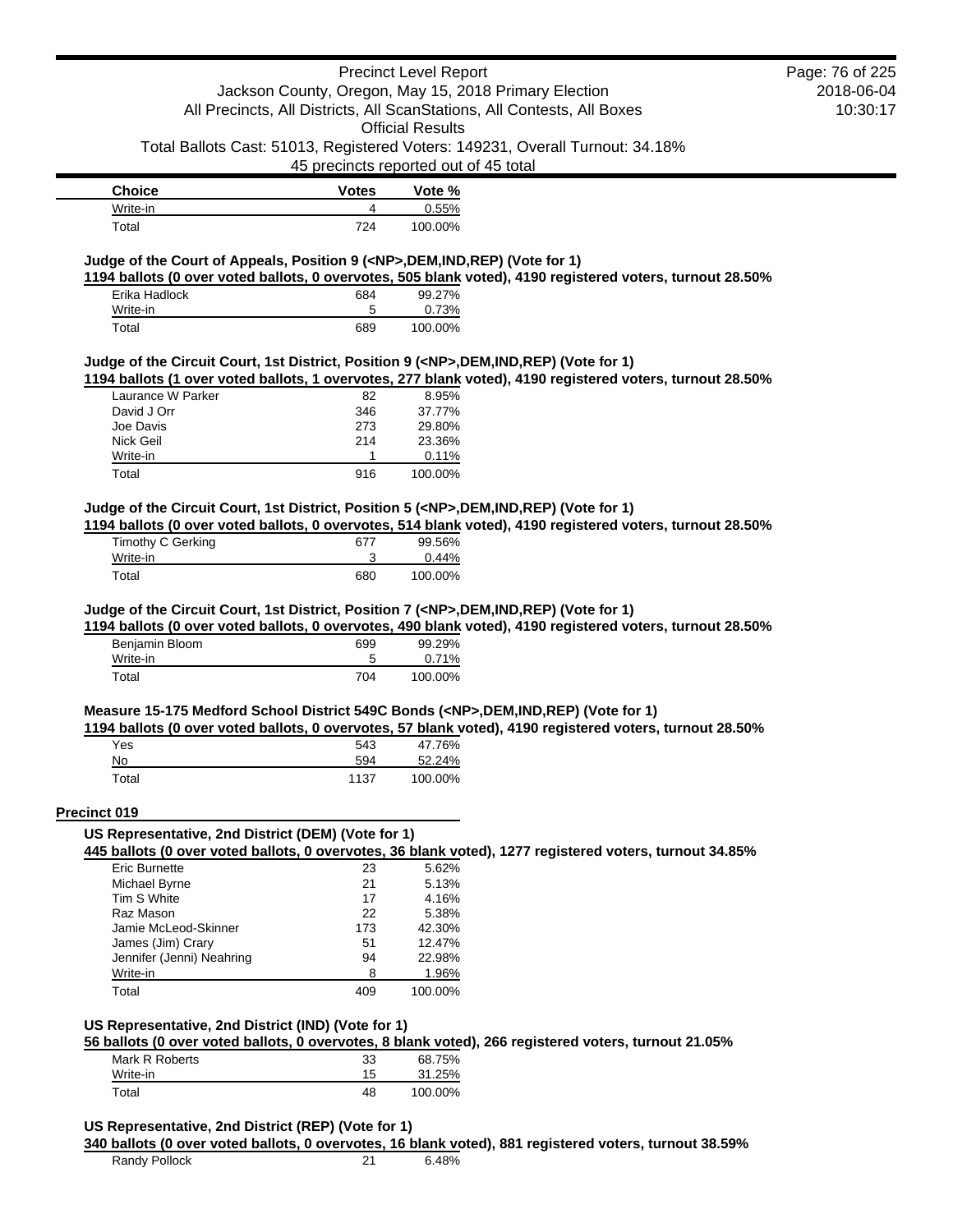| <b>Choice</b>    | <b>Votes</b> | Vote %  |
|------------------|--------------|---------|
| Greg Walden      | 237          | 73.15%  |
| Paul J Romero Jr | 64           | 19.75%  |
| Write-in         | າ            | 0.62%   |
| Total            | 324          | 100.00% |

## **Governor (DEM) (Vote for 1)**

**445 ballots (0 over voted ballots, 0 overvotes, 13 blank voted), 1277 registered voters, turnout 34.85%**

| Ed Jones        | 35  | 8.10%   |
|-----------------|-----|---------|
| Kate Brown      | 341 | 78.94%  |
| Candace Neville | 48  | 11.11%  |
| Write-in        | 8   | 1.85%   |
| Total           | 432 | 100.00% |

# **Governor (IND) (Vote for 1)**

**56 ballots (0 over voted ballots, 0 overvotes, 5 blank voted), 266 registered voters, turnout 21.05%**

| Dan (Mr P) Pistoresi   | 2  | $3.92\%$ |
|------------------------|----|----------|
| Skye J Allen           | 6  | 11.76%   |
| <b>Patrick Starnes</b> | 13 | 25.49%   |
| Write-in               | 30 | 58.82%   |
| Total                  | 51 | 100.00%  |

## **Governor (REP) (Vote for 1)**

**340 ballots (1 over voted ballots, 1 overvotes, 24 blank voted), 881 registered voters, turnout 38.59%**

| Knute Buehler       | 139 | 44.13%   |
|---------------------|-----|----------|
| Keenan W Bohach     | 0   | $0.00\%$ |
| Greg C Wooldridge   | 67  | 21.27%   |
| Jon I Edwards III   | 5   | 1.59%    |
| David W Stauffer    | 5   | 1.59%    |
| Jeff Smith          | 5   | 1.59%    |
| Jack W Tacy         | 2   | 0.63%    |
| <b>Brett Hyland</b> | 1   | 0.32%    |
| <b>Bruce Cuff</b>   | 2   | 0.63%    |
| Sam Carpenter       | 87  | 27.62%   |
| Write-in            | 2   | 0.63%    |
| Total               | 315 | 100.00%  |

# **State Senator, 3rd District (DEM) (Vote for 1)**

**445 ballots (0 over voted ballots, 0 overvotes, 20 blank voted), 1277 registered voters, turnout 34.85%**

| Julian Bell     | 28  | 6.59%   |
|-----------------|-----|---------|
| Kevin Stine     | 60  | 14.12%  |
| Athena Goldberg | 175 | 41.18%  |
| Jeff Golden     | 158 | 37.18%  |
| Write-in        | 4   | 0.94%   |
| Total           | 425 | 100.00% |

# **State Senator, 3rd District (IND) (Vote for 1)**

**56 ballots (0 over voted ballots, 0 overvotes, 27 blank voted), 266 registered voters, turnout 21.05%**

| Write-in | 29 | 100.00% |
|----------|----|---------|
| Total    | 29 | 100.00% |

#### **State Senator, 3rd District (REP) (Vote for 1)**

**340 ballots (0 over voted ballots, 0 overvotes, 40 blank voted), 881 registered voters, turnout 38.59%**

| Curt Ankerberg  | 147 | 49.00%   |
|-----------------|-----|----------|
| Jessica L Gomez | 152 | 50.67%   |
| Write-in        |     | $0.33\%$ |
| Total           | 300 | 100.00%  |

2018-06-04 10:30:17 Page: 77 of 225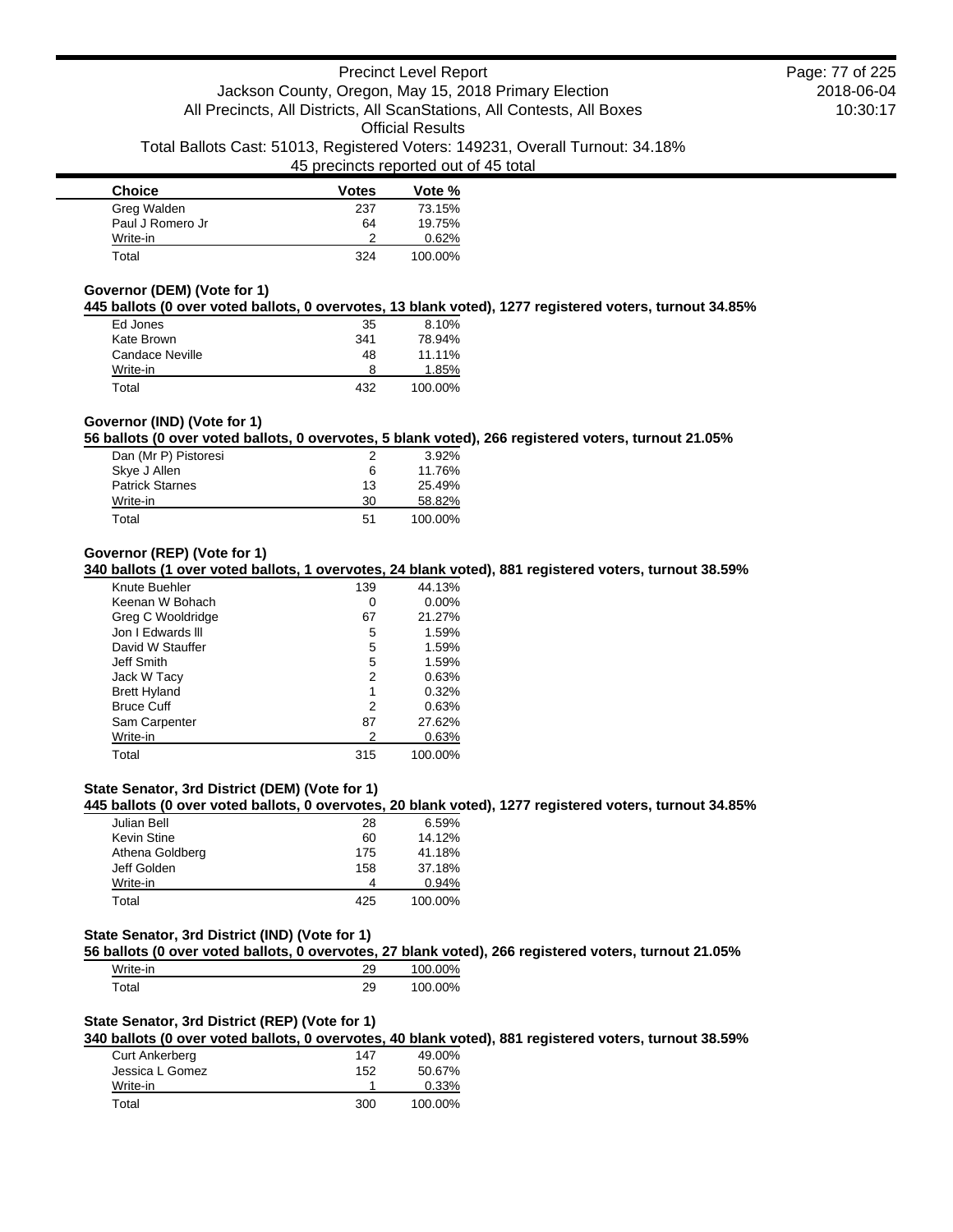|                                                                     |              | <b>Precinct Level Report</b>                                                                                       | Page: 78 of 225 |
|---------------------------------------------------------------------|--------------|--------------------------------------------------------------------------------------------------------------------|-----------------|
|                                                                     |              | Jackson County, Oregon, May 15, 2018 Primary Election                                                              | 2018-06-04      |
|                                                                     |              | All Precincts, All Districts, All ScanStations, All Contests, All Boxes                                            | 10:30:17        |
|                                                                     |              | <b>Official Results</b><br>Total Ballots Cast: 51013, Registered Voters: 149231, Overall Turnout: 34.18%           |                 |
|                                                                     |              | 45 precincts reported out of 45 total                                                                              |                 |
|                                                                     |              |                                                                                                                    |                 |
| <b>Choice</b>                                                       | <b>Votes</b> | Vote %                                                                                                             |                 |
| State Representative, 5th District (DEM) (Vote for 1)               |              | 29 ballots (0 over voted ballots, 0 overvotes, 13 blank voted), 63 registered voters, turnout 46.03%               |                 |
| Pam Marsh<br>Write-in                                               | 16<br>0      | 100.00%<br>0.00%                                                                                                   |                 |
| Total                                                               | 16           | 100.00%                                                                                                            |                 |
| State Representative, 5th District (IND) (Vote for 1)               |              |                                                                                                                    |                 |
| Write-in                                                            |              | 6 ballots (0 over voted ballots, 0 overvotes, 4 blank voted), 12 registered voters, turnout 50.00%                 |                 |
| Total                                                               | 2<br>2       | 100.00%<br>100.00%                                                                                                 |                 |
|                                                                     |              |                                                                                                                    |                 |
| State Representative, 5th District (REP) (Vote for 1)               |              | 18 ballots (0 over voted ballots, 0 overvotes, 10 blank voted), 59 registered voters, turnout 30.51%               |                 |
| Sandra A Abercrombie<br>Write-in                                    | 8<br>0       | 100.00%<br>0.00%                                                                                                   |                 |
| Total                                                               | 8            | 100.00%                                                                                                            |                 |
|                                                                     |              |                                                                                                                    |                 |
| State Representative, 6th District (DEM) (Vote for 1)               |              | 416 ballots (0 over voted ballots, 0 overvotes, 42 blank voted), 1214 registered voters, turnout 34.27%            |                 |
| Michelle Blum Atkinson                                              | 316          | 84.49%                                                                                                             |                 |
| <b>Rick Schreffler</b><br>Write-in                                  | 54<br>4      | 14.44%<br>1.07%                                                                                                    |                 |
| Total                                                               | 374          | 100.00%                                                                                                            |                 |
| Write-in                                                            | 23           | 50 ballots (0 over voted ballots, 0 overvotes, 27 blank voted), 254 registered voters, turnout 19.69%<br>100.00%   |                 |
| Total                                                               | 23           | 100.00%                                                                                                            |                 |
| State Representative, 6th District (REP) (Vote for 1)               |              | 322 ballots (0 over voted ballots, 0 overvotes, 102 blank voted), 822 registered voters, turnout 39.17%            |                 |
| Kim Wallan                                                          | 215          | 97.73%                                                                                                             |                 |
| Write-in                                                            | 5            | 2.27%                                                                                                              |                 |
| Total                                                               | 220          | 100.00%                                                                                                            |                 |
| County Commissioner, Position 1 (DEM) (Vote for 1)                  |              |                                                                                                                    |                 |
|                                                                     |              | 445 ballots (0 over voted ballots, 0 overvotes, 117 blank voted), 1277 registered voters, turnout 34.85%           |                 |
| Amy Thuren<br>Write-in                                              | 323<br>5     | 98.48%<br>1.52%                                                                                                    |                 |
| Total                                                               | 328          | 100.00%                                                                                                            |                 |
| County Commissioner, Position 1 (IND) (Vote for 1)                  |              |                                                                                                                    |                 |
|                                                                     |              | 56 ballots (0 over voted ballots, 0 overvotes, 38 blank voted), 266 registered voters, turnout 21.05%              |                 |
| Write-in                                                            | 18           | 100.00%                                                                                                            |                 |
| Total                                                               | 18           | 100.00%                                                                                                            |                 |
| County Commissioner, Position 1 (REP) (Vote for 1)                  |              | 340 ballots (0 over voted ballots, 0 overvotes, 99 blank voted), 881 registered voters, turnout 38.59%             |                 |
| <b>Rick Dyer</b>                                                    | 240          | 99.59%                                                                                                             |                 |
| Write-in                                                            | 1            | 0.41%                                                                                                              |                 |
| Total                                                               | 241          | 100.00%                                                                                                            |                 |
|                                                                     |              |                                                                                                                    |                 |
|                                                                     |              |                                                                                                                    |                 |
| County Commissioner, Position 3 (DEM) (Vote for 1)<br>Lanita C Witt | 324          | 445 ballots (0 over voted ballots, 0 overvotes, 116 blank voted), 1277 registered voters, turnout 34.85%<br>98.48% |                 |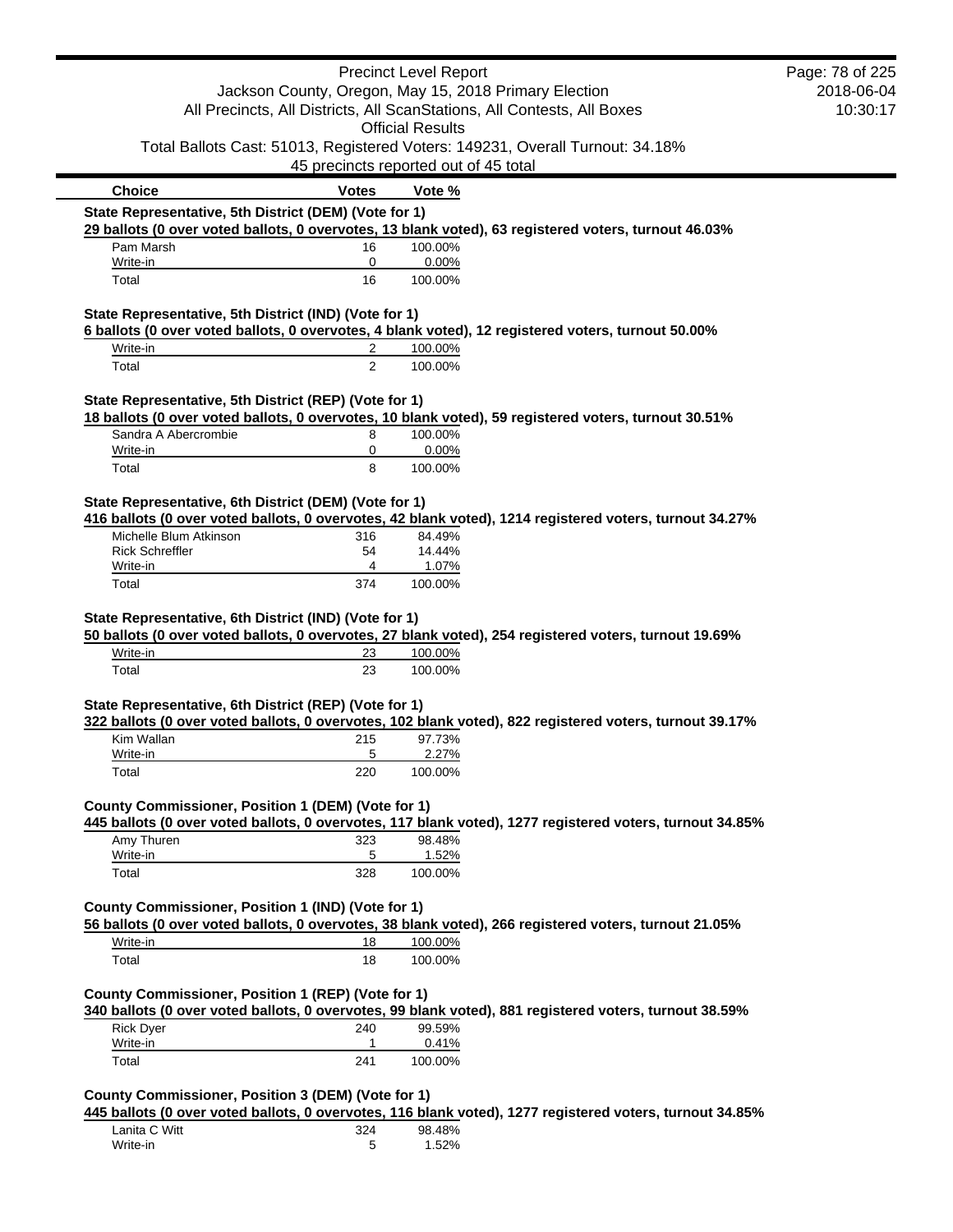|                                                                                |                  | <b>Precinct Level Report</b>                                                                                     | Page: 79 of 225 |
|--------------------------------------------------------------------------------|------------------|------------------------------------------------------------------------------------------------------------------|-----------------|
|                                                                                |                  | Jackson County, Oregon, May 15, 2018 Primary Election                                                            | 2018-06-04      |
|                                                                                |                  | All Precincts, All Districts, All ScanStations, All Contests, All Boxes                                          | 10:30:17        |
|                                                                                |                  | <b>Official Results</b>                                                                                          |                 |
|                                                                                |                  | Total Ballots Cast: 51013, Registered Voters: 149231, Overall Turnout: 34.18%                                    |                 |
|                                                                                |                  | 45 precincts reported out of 45 total                                                                            |                 |
| <b>Choice</b>                                                                  | <b>Votes</b>     | Vote %                                                                                                           |                 |
| Total                                                                          | 329              | 100.00%                                                                                                          |                 |
|                                                                                |                  |                                                                                                                  |                 |
| County Commissioner, Position 3 (IND) (Vote for 1)                             |                  |                                                                                                                  |                 |
|                                                                                |                  | 56 ballots (0 over voted ballots, 0 overvotes, 37 blank voted), 266 registered voters, turnout 21.05%            |                 |
| Write-in<br>Total                                                              | 19<br>19         | 100.00%<br>100.00%                                                                                               |                 |
|                                                                                |                  |                                                                                                                  |                 |
| County Commissioner, Position 3 (REP) (Vote for 1)                             |                  |                                                                                                                  |                 |
| <b>Colleen Roberts</b>                                                         | 243              | 340 ballots (0 over voted ballots, 0 overvotes, 96 blank voted), 881 registered voters, turnout 38.59%<br>99.59% |                 |
| Write-in                                                                       | 1                | 0.41%                                                                                                            |                 |
| Total                                                                          | 244              | 100.00%                                                                                                          |                 |
|                                                                                |                  |                                                                                                                  |                 |
| Precinct Committee Person - Female Democrat 019 (DEM) (Vote for 9)             |                  |                                                                                                                  |                 |
|                                                                                |                  | 445 ballots (0 over voted ballots, 0 overvotes, 3968 undervotes), 1277 registered voters, turnout 34.85%         |                 |
| Write-in                                                                       | 19               | 51.35%                                                                                                           |                 |
| Write-in                                                                       | 3                | 8.11%                                                                                                            |                 |
| Write-in                                                                       | 3                | 8.11%                                                                                                            |                 |
| Write-in                                                                       | 2                | 5.41%                                                                                                            |                 |
| Write-in                                                                       | 1                | 2.70%                                                                                                            |                 |
| Write-in                                                                       | $\overline{2}$   | 5.41%                                                                                                            |                 |
|                                                                                |                  |                                                                                                                  |                 |
| Write-in                                                                       | 3                | 8.11%                                                                                                            |                 |
| Write-in                                                                       | $\boldsymbol{2}$ | 5.41%                                                                                                            |                 |
| Write-in                                                                       | 2                | 5.41%                                                                                                            |                 |
| Total                                                                          | 37               | 100.00%                                                                                                          |                 |
|                                                                                |                  |                                                                                                                  |                 |
|                                                                                |                  |                                                                                                                  |                 |
|                                                                                |                  | 445 ballots (0 over voted ballots, 0 overvotes, 3788 undervotes), 1277 registered voters, turnout 34.85%         |                 |
| Precinct Committee Person - Male Democrat 019 (DEM) (Vote for 9)<br>Mike Mayne | 200              | 92.17%                                                                                                           |                 |
| Write-in                                                                       | 13               | 5.99%                                                                                                            |                 |
| Write-in                                                                       | 2                | 0.92%                                                                                                            |                 |
| Write-in                                                                       | 1                | 0.46%                                                                                                            |                 |
| Write-in                                                                       | 1                | 0.46%                                                                                                            |                 |
| Write-in                                                                       | 0                | 0.00%                                                                                                            |                 |
| Write-in                                                                       | 0                | $0.00\%$                                                                                                         |                 |
| Write-in                                                                       | 0                | 0.00%                                                                                                            |                 |
| Write-in                                                                       | 0                | 0.00%                                                                                                            |                 |
| Write-in                                                                       | 0                | 0.00%                                                                                                            |                 |
| Total                                                                          | 217              | 100.00%                                                                                                          |                 |
|                                                                                |                  |                                                                                                                  |                 |
|                                                                                |                  | 340 ballots (1 over voted ballots, 9 overvotes, 2848 undervotes), 881 registered voters, turnout 38.59%          |                 |
| <b>Judy Adkins</b>                                                             | 190              | 93.60%                                                                                                           |                 |
| Write-in                                                                       | 5                | 2.46%                                                                                                            |                 |
| Write-in                                                                       | 1                | 0.49%                                                                                                            |                 |
| Write-in                                                                       | 1                | 0.49%                                                                                                            |                 |
| Write-in                                                                       |                  | 0.49%                                                                                                            |                 |
| Write-in                                                                       |                  | 0.49%                                                                                                            |                 |
| Write-in                                                                       |                  | 0.49%                                                                                                            |                 |
| Write-in                                                                       | 1                | 0.49%                                                                                                            |                 |
| Write-in                                                                       | 1                | 0.49%                                                                                                            |                 |
| Write-in                                                                       |                  | 0.49%                                                                                                            |                 |
| Precinct Committee Person - Female Republican 019 (REP) (Vote for 9)<br>Total  | 203              | 100.00%                                                                                                          |                 |

| Jack L Adkins | 192 | 93.66% |
|---------------|-----|--------|
| Write-in      | 4   | 1.95%  |
| Write-in      | っ   | 0.98%  |
| Write-in      |     | 0.49%  |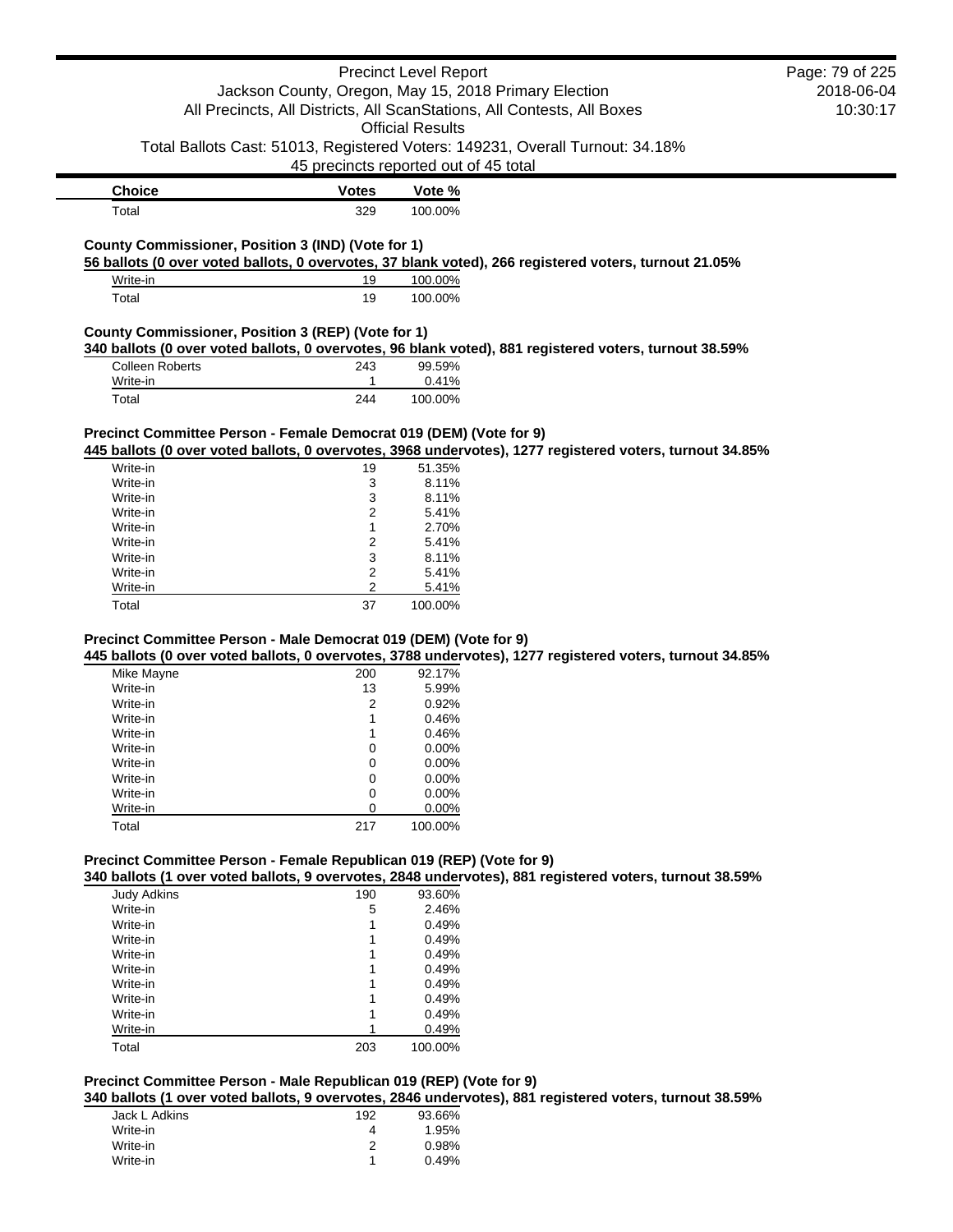| <b>Choice</b> | <b>Votes</b> | Vote %  |
|---------------|--------------|---------|
| Write-in      |              | 0.49%   |
| Write-in      |              | 0.49%   |
| Write-in      |              | 0.49%   |
| Write-in      |              | 0.49%   |
| Write-in      |              | 0.49%   |
| Write-in      |              | 0.49%   |
| Total         | 205          | 100.00% |

# **Commissioner of the Bureau of Labor and Industries (<NP>,DEM,IND,REP) (Vote for 1)**

**1007 ballots (0 over voted ballots, 0 overvotes, 226 blank voted), 4608 registered voters, turnout 21.85%**

| Lou Ogden   | 267 | 34.19%  |
|-------------|-----|---------|
| Val Hoyle   | 394 | 50.45%  |
| Jack Howard | 118 | 15.11%  |
| Write-in    |     | 0.26%   |
| Total       | 781 | 100.00% |

### **Judge of the Supreme Court, Position 3 (<NP>,DEM,IND,REP) (Vote for 1)**

**1007 ballots (0 over voted ballots, 0 overvotes, 217 blank voted), 4608 registered voters, turnout 21.85%**

| Van Pounds     | 230 | 29.11%  |
|----------------|-----|---------|
| Meagan A Flynn | 557 | 70.51%  |
| Write-in       |     | 0.38%   |
| Total          | 790 | 100.00% |

## **Judge of the Supreme Court, Position 2 (<NP>,DEM,IND,REP) (Vote for 1)**

**1007 ballots (0 over voted ballots, 0 overvotes, 349 blank voted), 4608 registered voters, turnout 21.85%**

| Rebecca Duncan | 652 | 99.09%  |
|----------------|-----|---------|
| Write-in       |     | 0.91%   |
| Total          | 658 | 100.00% |

## **Judge of the Court of Appeals, Position 10 (<NP>,DEM,IND,REP) (Vote for 1)**

**1007 ballots (0 over voted ballots, 0 overvotes, 262 blank voted), 4608 registered voters, turnout 21.85%**

| Rex Armstrong | 409 | 54.90%   |
|---------------|-----|----------|
| Kyle L Krohn  | 333 | 44.70%   |
| Write-in      |     | $0.40\%$ |
| Total         | 745 | 100.00%  |

#### **Judge of the Court of Appeals, Position 6 (<NP>,DEM,IND,REP) (Vote for 1)**

**1007 ballots (0 over voted ballots, 0 overvotes, 366 blank voted), 4608 registered voters, turnout 21.85%**

| James (Jim) C Egan | 636 | 99.22%  |
|--------------------|-----|---------|
| Write-in           |     | 0.78%   |
| Total              | 641 | 100.00% |

#### **Judge of the Court of Appeals, Position 9 (<NP>,DEM,IND,REP) (Vote for 1)**

**1007 ballots (0 over voted ballots, 0 overvotes, 386 blank voted), 4608 registered voters, turnout 21.85%**

| Erika Hadlock | 615 | 99.03%   |
|---------------|-----|----------|
| Write-in      |     | $0.97\%$ |
| Total         | 621 | 100.00%  |

## **Judge of the Circuit Court, 1st District, Position 9 (<NP>,DEM,IND,REP) (Vote for 1)**

**1007 ballots (0 over voted ballots, 0 overvotes, 233 blank voted), 4608 registered voters, turnout 21.85%**

| Laurance W Parker | 85  | 10.98%  |
|-------------------|-----|---------|
| David J Orr       | 329 | 42.51%  |
| Joe Davis         | 184 | 23.77%  |
| Nick Geil         | 173 | 22.35%  |
| Write-in          | 3   | 0.39%   |
| Total             | 774 | 100.00% |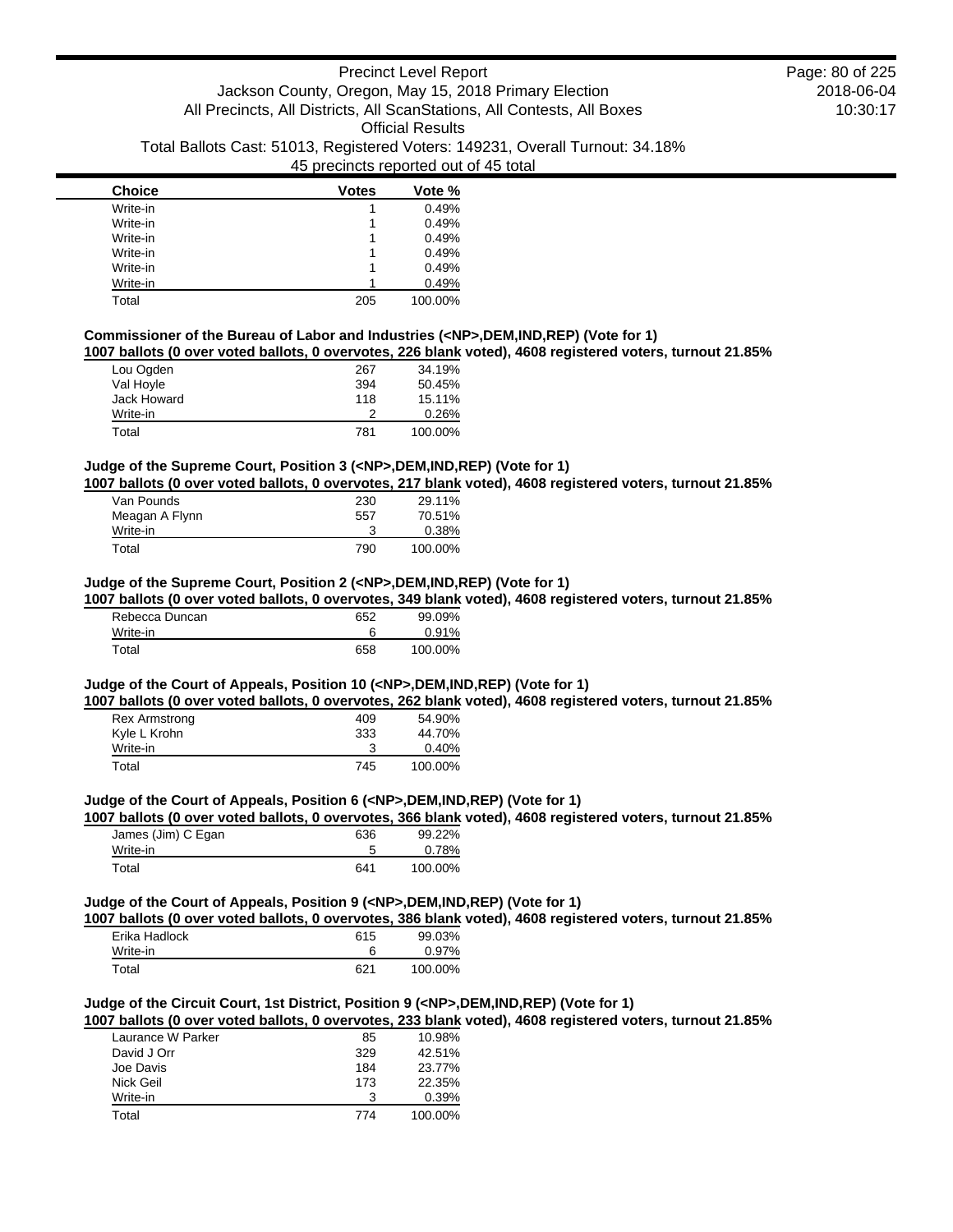|                                                                                            |                                       | <b>Precinct Level Report</b> |                                                                                                           | Page: 81 of 225 |
|--------------------------------------------------------------------------------------------|---------------------------------------|------------------------------|-----------------------------------------------------------------------------------------------------------|-----------------|
|                                                                                            |                                       |                              | Jackson County, Oregon, May 15, 2018 Primary Election                                                     | 2018-06-04      |
|                                                                                            |                                       |                              | All Precincts, All Districts, All ScanStations, All Contests, All Boxes                                   | 10:30:17        |
|                                                                                            |                                       | <b>Official Results</b>      |                                                                                                           |                 |
|                                                                                            |                                       |                              | Total Ballots Cast: 51013, Registered Voters: 149231, Overall Turnout: 34.18%                             |                 |
|                                                                                            | 45 precincts reported out of 45 total |                              |                                                                                                           |                 |
| <b>Choice</b>                                                                              | <b>Votes</b>                          | Vote %                       |                                                                                                           |                 |
| Judge of the Circuit Court, 1st District, Position 5 ( <np>,DEM,IND,REP) (Vote for 1)</np> |                                       |                              |                                                                                                           |                 |
|                                                                                            |                                       |                              | 1007 ballots (0 over voted ballots, 0 overvotes, 396 blank voted), 4608 registered voters, turnout 21.85% |                 |
| Timothy C Gerking                                                                          | 605                                   | 99.02%                       |                                                                                                           |                 |
| Write-in                                                                                   | 6                                     | 0.98%                        |                                                                                                           |                 |
| Total                                                                                      | 611                                   | 100.00%                      |                                                                                                           |                 |
| Judge of the Circuit Court, 1st District, Position 7 ( <np>,DEM,IND,REP) (Vote for 1)</np> |                                       |                              |                                                                                                           |                 |
|                                                                                            |                                       |                              | 1007 ballots (0 over voted ballots, 0 overvotes, 376 blank voted), 4608 registered voters, turnout 21.85% |                 |
| Benjamin Bloom                                                                             | 624                                   | 98.89%                       |                                                                                                           |                 |
| Write-in                                                                                   | $\overline{7}$                        | 1.11%                        |                                                                                                           |                 |
| Total                                                                                      | 631                                   | 100.00%                      |                                                                                                           |                 |
| Measure 15-175 Medford School District 549C Bonds ( <np>,DEM,IND,REP) (Vote for 1)</np>    |                                       |                              |                                                                                                           |                 |
|                                                                                            |                                       |                              | 1007 ballots (1 over voted ballots, 1 overvotes, 60 blank voted), 4608 registered voters, turnout 21.85%  |                 |
| Yes                                                                                        | 554                                   | 58.56%                       |                                                                                                           |                 |
| No                                                                                         | 392                                   | 41.44%                       |                                                                                                           |                 |
| Total                                                                                      | 946                                   | 100.00%                      |                                                                                                           |                 |
|                                                                                            |                                       |                              |                                                                                                           |                 |
| Precinct 020                                                                               |                                       |                              |                                                                                                           |                 |
| US Representative, 2nd District (DEM) (Vote for 1)                                         |                                       |                              |                                                                                                           |                 |
|                                                                                            |                                       |                              | 748 ballots (0 over voted ballots, 0 overvotes, 74 blank voted), 2255 registered voters, turnout 33.17%   |                 |
| <b>Eric Burnette</b>                                                                       | 64                                    | 9.50%                        |                                                                                                           |                 |
| Michael Byrne                                                                              | 23                                    | 3.41%                        |                                                                                                           |                 |
| Tim S White<br>Raz Mason                                                                   | 61<br>44                              | 9.05%<br>6.53%               |                                                                                                           |                 |
| Jamie McLeod-Skinner                                                                       | 228                                   | 33.83%                       |                                                                                                           |                 |
| James (Jim) Crary                                                                          | 67                                    | 9.94%                        |                                                                                                           |                 |
| Jennifer (Jenni) Neahring                                                                  | 173                                   | 25.67%                       |                                                                                                           |                 |
| Write-in                                                                                   | 14                                    | 2.08%                        |                                                                                                           |                 |
| Total                                                                                      | 674                                   | 100.00%                      |                                                                                                           |                 |
|                                                                                            |                                       |                              |                                                                                                           |                 |
| US Representative, 2nd District (IND) (Vote for 1)                                         |                                       |                              | 107 ballots (1 over voted ballots, 1 overvotes, 41 blank voted), 484 registered voters, turnout 22.11%    |                 |
| Mark R Roberts 41                                                                          |                                       | 63.08%                       |                                                                                                           |                 |
| Write-in                                                                                   | 24                                    | 36.92%                       |                                                                                                           |                 |
| Total                                                                                      | 65                                    | 100.00%                      |                                                                                                           |                 |
|                                                                                            |                                       |                              |                                                                                                           |                 |
| US Representative, 2nd District (REP) (Vote for 1)                                         |                                       |                              |                                                                                                           |                 |
|                                                                                            |                                       |                              | 825 ballots (0 over voted ballots, 0 overvotes, 37 blank voted), 2296 registered voters, turnout 35.93%   |                 |
| Randy Pollock                                                                              | 56                                    | 7.11%                        |                                                                                                           |                 |
| Greg Walden                                                                                | 540                                   | 68.53%                       |                                                                                                           |                 |
| Paul J Romero Jr                                                                           | 186                                   | 23.60%                       |                                                                                                           |                 |
| Write-in                                                                                   | 6                                     | 0.76%                        |                                                                                                           |                 |
| Total                                                                                      | 788                                   | 100.00%                      |                                                                                                           |                 |
|                                                                                            |                                       |                              |                                                                                                           |                 |
| Governor (DEM) (Vote for 1)                                                                |                                       |                              |                                                                                                           |                 |
|                                                                                            |                                       |                              | 748 ballots (0 over voted ballots, 0 overvotes, 31 blank voted), 2255 registered voters, turnout 33.17%   |                 |
| Ed Jones<br>Kate Brown                                                                     | 79<br>507                             | 11.02%<br>70.71%             |                                                                                                           |                 |
| <b>Candace Neville</b>                                                                     | 104                                   | 14.50%                       |                                                                                                           |                 |
| Write-in                                                                                   | 27                                    | 3.77%                        |                                                                                                           |                 |
| Total                                                                                      | 717                                   | 100.00%                      |                                                                                                           |                 |
|                                                                                            |                                       |                              |                                                                                                           |                 |
| Governor (IND) (Vote for 1)                                                                |                                       |                              |                                                                                                           |                 |
|                                                                                            |                                       |                              | 107 ballots (0 over voted ballots, 0 overvotes, 23 blank voted), 484 registered voters, turnout 22.11%    |                 |
| Dan (Mr P) Pistoresi                                                                       | 4                                     | 4.76%                        |                                                                                                           |                 |
| Skye J Allen                                                                               | 15                                    | 17.86%                       |                                                                                                           |                 |
| <b>Patrick Starnes</b>                                                                     | 24                                    | 28.57%                       |                                                                                                           |                 |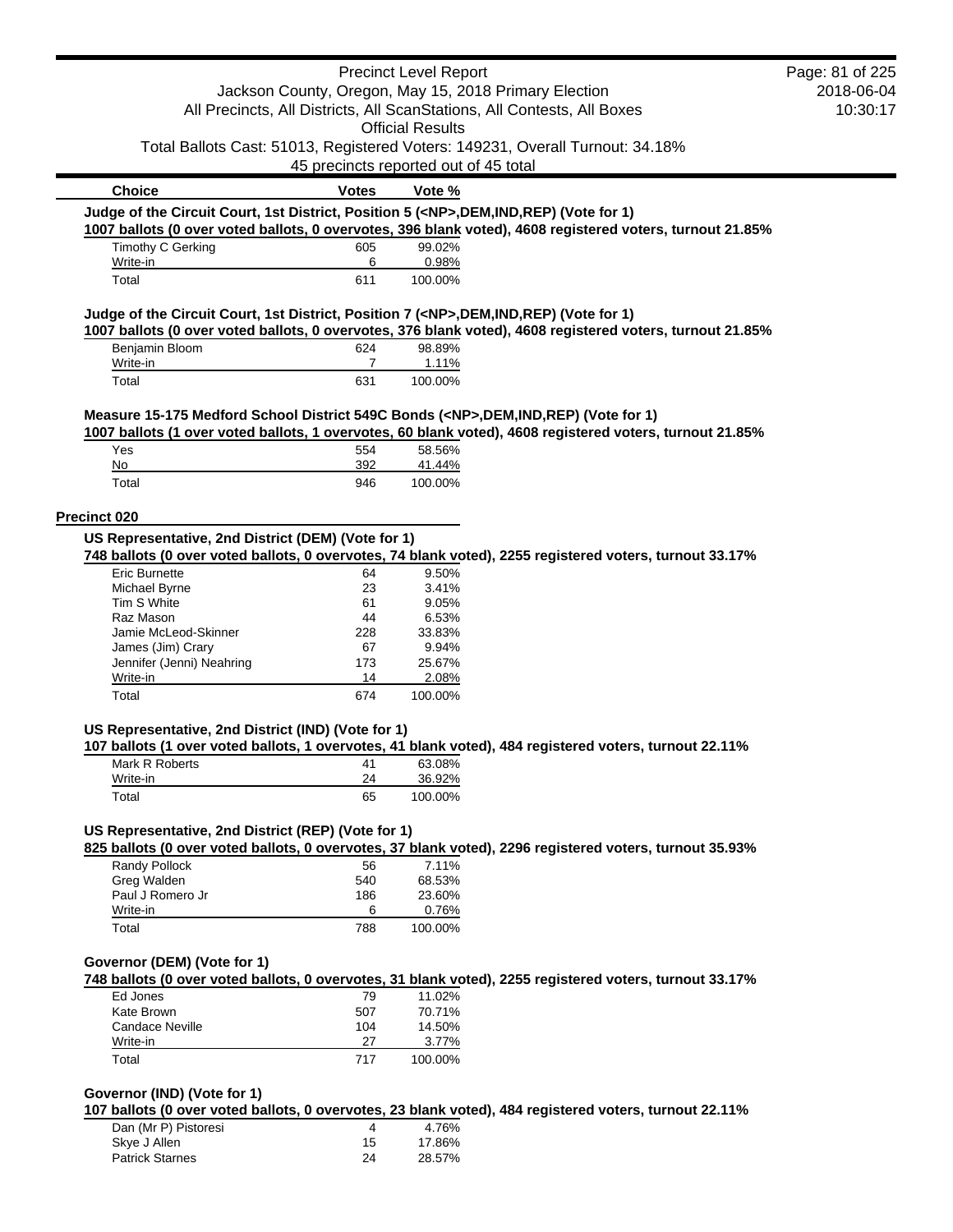| <b>Choice</b> | <b>Votes</b>   | Vote %  |
|---------------|----------------|---------|
| Write-in      | 4 <sup>1</sup> | 48.81%  |
| Total         | 84             | 100.00% |

## **Governor (REP) (Vote for 1)**

**825 ballots (1 over voted ballots, 1 overvotes, 28 blank voted), 2296 registered voters, turnout 35.93%**

| Knute Buehler       | 327 | 41.08%  |
|---------------------|-----|---------|
| Keenan W Bohach     | 4   | 0.50%   |
| Greg C Wooldridge   | 158 | 19.85%  |
| Jon I Fdwards III   | 4   | 0.50%   |
| David W Stauffer    | 5   | 0.63%   |
| Jeff Smith          | 13  | 1.63%   |
| Jack W Tacy         | 2   | 0.25%   |
| <b>Brett Hyland</b> | 1   | 0.13%   |
| <b>Bruce Cuff</b>   | 4   | 0.50%   |
| Sam Carpenter       | 272 | 34.17%  |
| Write-in            | 6   | 0.75%   |
| Total               | 796 | 100.00% |

# **State Senator, 3rd District (DEM) (Vote for 1)**

**748 ballots (0 over voted ballots, 0 overvotes, 44 blank voted), 2255 registered voters, turnout 33.17%**

| Julian Bell     | 70  | 9.94%   |
|-----------------|-----|---------|
| Kevin Stine     | 103 | 14.63%  |
| Athena Goldberg | 333 | 47.30%  |
| Jeff Golden     | 187 | 26.56%  |
| Write-in        | 11  | 1.56%   |
| Total           | 704 | 100.00% |

## **State Senator, 3rd District (IND) (Vote for 1)**

**107 ballots (0 over voted ballots, 0 overvotes, 76 blank voted), 484 registered voters, turnout 22.11%**

| Write-in | 31 | 100.00% |
|----------|----|---------|
| Гоtal    | 31 | 100.00% |

## **State Senator, 3rd District (REP) (Vote for 1)**

**825 ballots (0 over voted ballots, 0 overvotes, 95 blank voted), 2296 registered voters, turnout 35.93%**

| <b>Curt Ankerberg</b> | 393 | 53.84%   |
|-----------------------|-----|----------|
| Jessica L Gomez       | 331 | 45.34%   |
| Write-in              | 6   | $0.82\%$ |
| Total                 | 730 | 100.00%  |

## **State Representative, 5th District (DEM) (Vote for 1)**

**51 ballots (0 over voted ballots, 0 overvotes, 9 blank voted), 1840 registered voters, turnout 2.77%**

| Pam Marsh | 42 | 100.00% |
|-----------|----|---------|
| Write-in  |    | 0.00%   |
| Total     | 42 | 100.00% |

## **State Representative, 5th District (IND) (Vote for 1)**

**6 ballots (0 over voted ballots, 0 overvotes, 5 blank voted), 382 registered voters, turnout 1.57%**

| Write-in | 100.00% |
|----------|---------|
| Total    | 100.00% |

## **State Representative, 5th District (REP) (Vote for 1)**

**85 ballots (0 over voted ballots, 0 overvotes, 33 blank voted), 1895 registered voters, turnout 4.49%** Sandra A Abercrombie 51 98.08%

| Write-in |    | 92%     |
|----------|----|---------|
| ™otal    | 52 | 100.00% |

### **State Representative, 6th District (DEM) (Vote for 1)**

**697 ballots (0 over voted ballots, 0 overvotes, 97 blank voted), 415 registered voters, turnout 167.95%**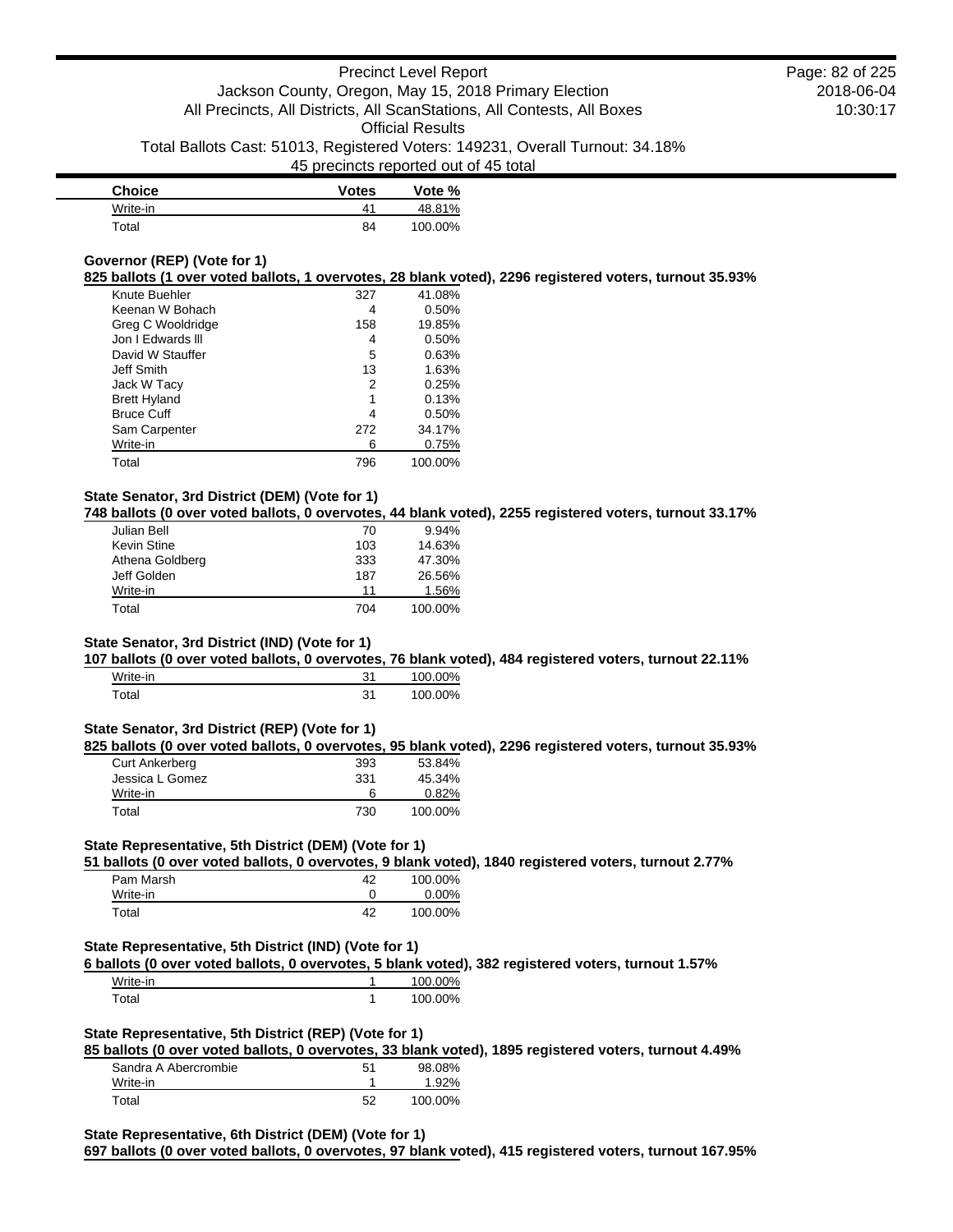|                                                                                                                                                                                    |                | <b>Precinct Level Report</b>                                                                             | Page: 83 of 225 |
|------------------------------------------------------------------------------------------------------------------------------------------------------------------------------------|----------------|----------------------------------------------------------------------------------------------------------|-----------------|
|                                                                                                                                                                                    |                | Jackson County, Oregon, May 15, 2018 Primary Election                                                    | 2018-06-04      |
|                                                                                                                                                                                    |                | All Precincts, All Districts, All ScanStations, All Contests, All Boxes                                  | 10:30:17        |
|                                                                                                                                                                                    |                | <b>Official Results</b><br>Total Ballots Cast: 51013, Registered Voters: 149231, Overall Turnout: 34.18% |                 |
|                                                                                                                                                                                    |                | 45 precincts reported out of 45 total                                                                    |                 |
| <b>Choice</b>                                                                                                                                                                      | <b>Votes</b>   | Vote %                                                                                                   |                 |
| Michelle Blum Atkinson                                                                                                                                                             | 468            | 78.00%                                                                                                   |                 |
| <b>Rick Schreffler</b>                                                                                                                                                             | 121            | 20.17%                                                                                                   |                 |
| Write-in                                                                                                                                                                           | 11             | 1.83%                                                                                                    |                 |
| Total                                                                                                                                                                              | 600            | 100.00%                                                                                                  |                 |
| State Representative, 6th District (IND) (Vote for 1)<br>101 ballots (0 over voted ballots, 0 overvotes, 67 blank voted), 102 registered voters, turnout 99.02%                    |                |                                                                                                          |                 |
| Write-in                                                                                                                                                                           | 34             | 100.00%                                                                                                  |                 |
| Total                                                                                                                                                                              | 34             | 100.00%                                                                                                  |                 |
| State Representative, 6th District (REP) (Vote for 1)                                                                                                                              |                |                                                                                                          |                 |
| 740 ballots (0 over voted ballots, 0 overvotes, 232 blank voted), 401 registered voters, turnout 184.54%                                                                           |                |                                                                                                          |                 |
| Kim Wallan                                                                                                                                                                         | 497            | 97.83%                                                                                                   |                 |
| Write-in                                                                                                                                                                           | 11             | 2.17%                                                                                                    |                 |
| Total                                                                                                                                                                              | 508            | 100.00%                                                                                                  |                 |
| County Commissioner, Position 1 (DEM) (Vote for 1)                                                                                                                                 |                |                                                                                                          |                 |
| 748 ballots (0 over voted ballots, 0 overvotes, 177 blank voted), 2255 registered voters, turnout 33.17%                                                                           |                |                                                                                                          |                 |
| Amy Thuren<br>Write-in                                                                                                                                                             | 555<br>16      | 97.20%<br>2.80%                                                                                          |                 |
| Total                                                                                                                                                                              | 571            | 100.00%                                                                                                  |                 |
|                                                                                                                                                                                    |                |                                                                                                          |                 |
| County Commissioner, Position 1 (IND) (Vote for 1)<br>107 ballots (0 over voted ballots, 0 overvotes, 77 blank voted), 484 registered voters, turnout 22.11%                       |                |                                                                                                          |                 |
| Write-in                                                                                                                                                                           | 30             | 100.00%                                                                                                  |                 |
| Total                                                                                                                                                                              | 30             | 100.00%                                                                                                  |                 |
| County Commissioner, Position 1 (REP) (Vote for 1)<br>825 ballots (0 over voted ballots, 0 overvotes, 229 blank voted), 2296 registered voters, turnout 35.93%<br><b>Rick Dyer</b> | 586            | 98.32%                                                                                                   |                 |
| Write-in                                                                                                                                                                           | 10             | 1.68%                                                                                                    |                 |
| Total                                                                                                                                                                              | 596            | 100.00%                                                                                                  |                 |
| County Commissioner, Position 3 (DEM) (Vote for 1)                                                                                                                                 |                |                                                                                                          |                 |
| 748 ballots (0 over voted ballots, 0 overvotes, 177 blank voted), 2255 registered voters, turnout 33.17%                                                                           |                |                                                                                                          |                 |
| Lanita C Witt                                                                                                                                                                      | 557            | 97.55%                                                                                                   |                 |
| Write-in                                                                                                                                                                           | 14             | 2.45%                                                                                                    |                 |
| Total                                                                                                                                                                              | 571            | 100.00%                                                                                                  |                 |
| County Commissioner, Position 3 (IND) (Vote for 1)                                                                                                                                 |                |                                                                                                          |                 |
| 107 ballots (0 over voted ballots, 0 overvotes, 78 blank voted), 484 registered voters, turnout 22.11%<br>Write-in                                                                 | 29             | 100.00%                                                                                                  |                 |
| Total                                                                                                                                                                              | 29             | 100.00%                                                                                                  |                 |
|                                                                                                                                                                                    |                |                                                                                                          |                 |
| County Commissioner, Position 3 (REP) (Vote for 1)<br>825 ballots (0 over voted ballots, 0 overvotes, 217 blank voted), 2296 registered voters, turnout 35.93%                     |                |                                                                                                          |                 |
| <b>Colleen Roberts</b>                                                                                                                                                             | 597            | 98.19%                                                                                                   |                 |
| Write-in                                                                                                                                                                           | 11             | 1.81%                                                                                                    |                 |
| Total                                                                                                                                                                              | 608            | 100.00%                                                                                                  |                 |
|                                                                                                                                                                                    |                |                                                                                                          |                 |
| Precinct Committee Person - Female Democrat 020 (DEM) (Vote for 17)<br>748 ballots (0 over voted ballots, 0 overvotes, 11388 undervotes), 2255 registered voters, turnout 33.17%   |                |                                                                                                          |                 |
| Nicole Vannatta                                                                                                                                                                    | 321            | 24.17%                                                                                                   |                 |
| Sarah Gierman                                                                                                                                                                      | 327            | 24.62%                                                                                                   |                 |
| Kirie Gervais                                                                                                                                                                      | 305            | 22.97%                                                                                                   |                 |
| Kathy Keesee                                                                                                                                                                       | 335            | 25.23%                                                                                                   |                 |
| Write-in                                                                                                                                                                           | 28             | 2.11%                                                                                                    |                 |
| Write-in                                                                                                                                                                           | $\overline{7}$ | 0.53%                                                                                                    |                 |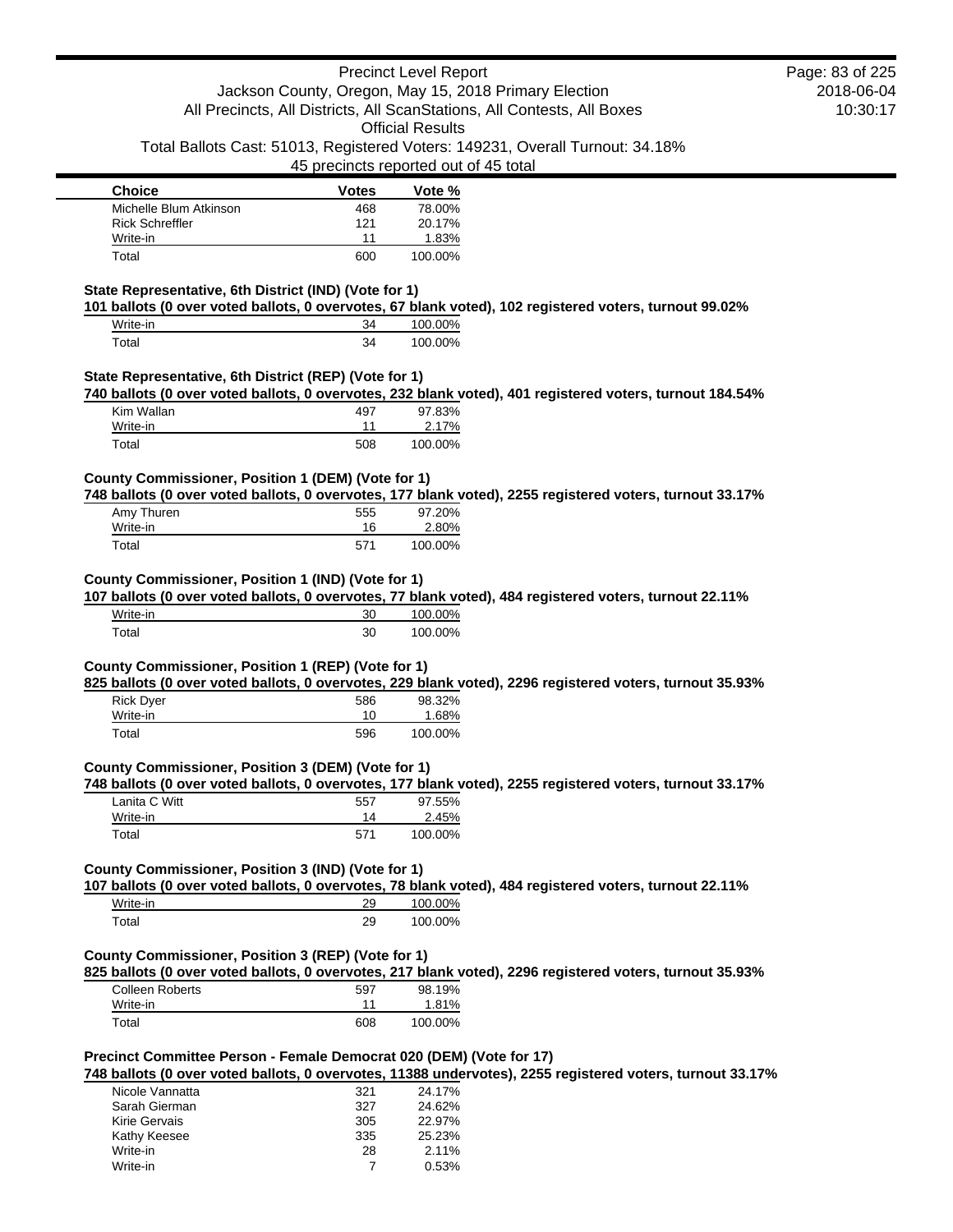| <b>Choice</b> | <b>Votes</b> | Vote %   |
|---------------|--------------|----------|
| Write-in      | 2            | 0.15%    |
| Write-in      | 1            | 0.08%    |
| Write-in      |              | 0.08%    |
| Write-in      |              | 0.08%    |
| Write-in      | 0            | $0.00\%$ |
| Write-in      | 0            | 0.00%    |
| Write-in      | 0            | $0.00\%$ |
| Write-in      | 0            | 0.00%    |
| Write-in      | 0            | 0.00%    |
| Write-in      | 0            | 0.00%    |
| Write-in      | 0            | $0.00\%$ |
| Write-in      | 0            | $0.00\%$ |
| Write-in      | 0            | $0.00\%$ |
| Write-in      | 0            | 0.00%    |
| Write-in      | 0            | 0.00%    |
| Total         | 1328         | 100.00%  |

# **Precinct Committee Person - Male Democrat 020 (DEM) (Vote for 17)**

**748 ballots (0 over voted ballots, 0 overvotes, 11173 undervotes), 2255 registered voters, turnout 33.17%**

| 308            | 19.96%   |
|----------------|----------|
| 327            | 21.19%   |
| 294            | 19.05%   |
| 297            | 19.25%   |
| 287            | 18.60%   |
| 16             | 1.04%    |
| 2              | 0.13%    |
| 2              | 0.13%    |
| $\overline{2}$ | 0.13%    |
| 1              | 0.06%    |
| 1              | 0.06%    |
| 2              | 0.13%    |
| 2              | 0.13%    |
| 1              | 0.06%    |
| 1              | 0.06%    |
| 0              | 0.00%    |
| 0              | 0.00%    |
| 0              | 0.00%    |
| 0              | 0.00%    |
| 0              | $0.00\%$ |
| 0              | 0.00%    |
| 0              | 0.00%    |
| 1543           | 100.00%  |
|                |          |

# **Precinct Committee Person - Female Republican 020 (REP) (Vote for 17)**

**825 ballots (0 over voted ballots, 0 overvotes, 13541 undervotes), 2296 registered voters, turnout 35.93%**

| <b>Cheryl Hukill</b> | 461 | 95.25%   |
|----------------------|-----|----------|
| Write-in             | 16  | 3.31%    |
| Write-in             | 3   | 0.62%    |
| Write-in             | 2   | 0.41%    |
| Write-in             | 1   | 0.21%    |
| Write-in             | 1   | 0.21%    |
| Write-in             | 0   | $0.00\%$ |
| Write-in             | 0   | $0.00\%$ |
| Write-in             | 0   | 0.00%    |
| Write-in             | 0   | $0.00\%$ |
| Write-in             | 0   | 0.00%    |
| Write-in             | 0   | $0.00\%$ |
| Write-in             | 0   | 0.00%    |
| Write-in             | 0   | $0.00\%$ |
| Write-in             | 0   | $0.00\%$ |
| Write-in             | 0   | $0.00\%$ |
| Write-in             | 0   | $0.00\%$ |
| Write-in             | 0   | 0.00%    |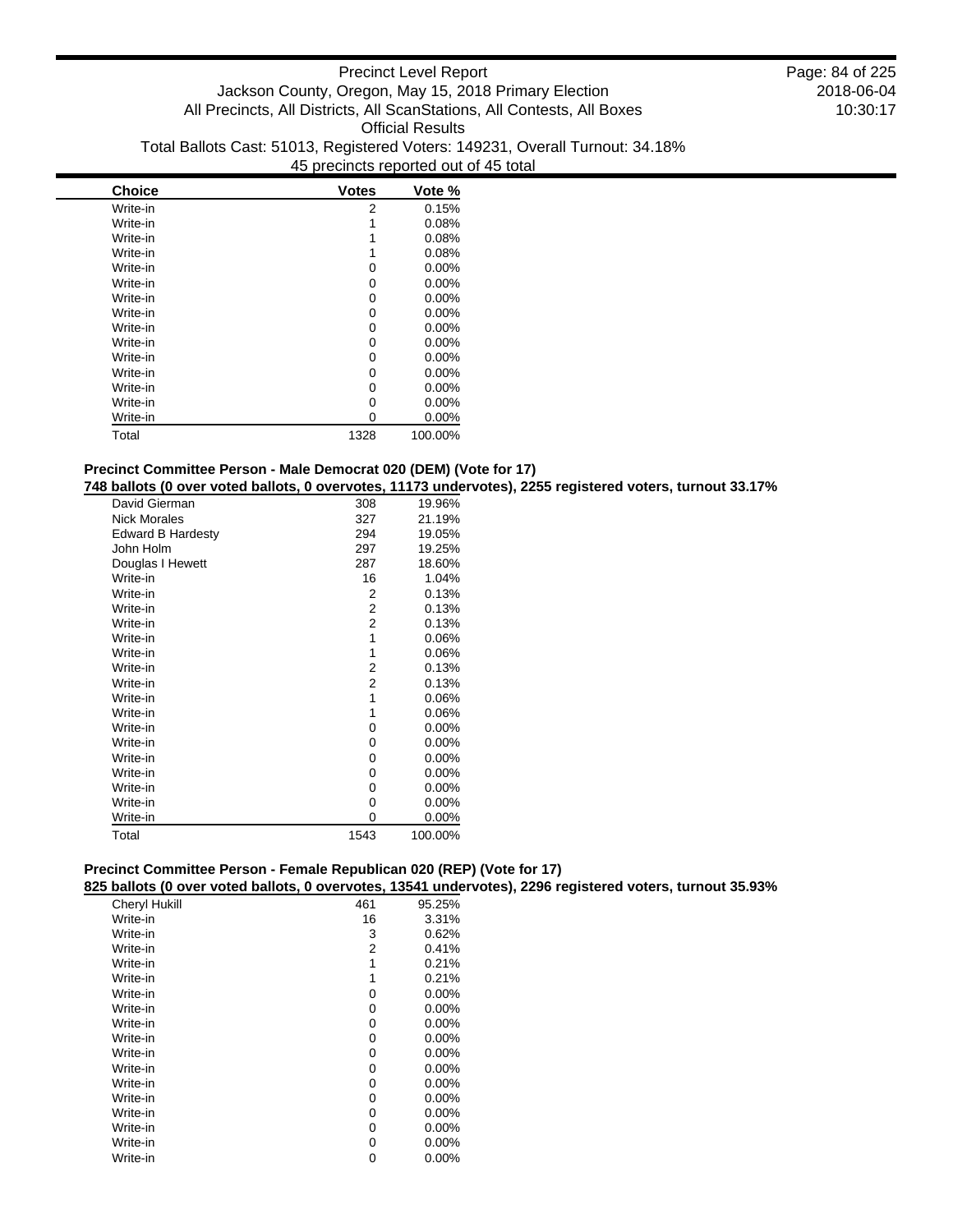| <b>Choice</b>                                                       | <b>Votes</b> | Vote %                                                                                                    |  |
|---------------------------------------------------------------------|--------------|-----------------------------------------------------------------------------------------------------------|--|
| Total                                                               | 484          | 100.00%                                                                                                   |  |
| Precinct Committee Person - Male Republican 020 (REP) (Vote for 17) |              |                                                                                                           |  |
|                                                                     |              | 825 ballots (0 over voted ballots, 0 overvotes, 12731 undervotes), 2296 registered voters, turnout 35.93% |  |
| Joe R Dale                                                          | 244          | 18.86%                                                                                                    |  |
| Don Libby                                                           | 251          | 19.40%                                                                                                    |  |
| Tom Steen                                                           | 243          | 18.78%                                                                                                    |  |
| <b>Eli Matthews</b>                                                 | 262          | 20.25%                                                                                                    |  |
| Ronald R Hukill                                                     | 281          | 21.72%                                                                                                    |  |
| Write-in                                                            | 12           | 0.93%                                                                                                     |  |
| Write-in                                                            | 0            | $0.00\%$                                                                                                  |  |
| Write-in                                                            | 0            | $0.00\%$                                                                                                  |  |
| Write-in                                                            | 0            | $0.00\%$                                                                                                  |  |
| Write-in                                                            |              | 0.08%                                                                                                     |  |
| Write-in                                                            | 0            | $0.00\%$                                                                                                  |  |
| Write-in                                                            | 0            | $0.00\%$                                                                                                  |  |
| Write-in                                                            | 0            | $0.00\%$                                                                                                  |  |
| Write-in                                                            | 0            | $0.00\%$                                                                                                  |  |
| Write-in                                                            | 0            | $0.00\%$                                                                                                  |  |
| Write-in                                                            | 0            | $0.00\%$                                                                                                  |  |
| Write-in                                                            | 0            | $0.00\%$                                                                                                  |  |

Write-in 0 0.00% Total 1294 100.00% **Commissioner of the Bureau of Labor and Industries (<NP>,DEM,IND,REP) (Vote for 1) 1985 ballots (0 over voted ballots, 0 overvotes, 436 blank voted), 8853 registered voters, turnout 22.42%**

Write-in 0 0.00% Write-in 0 0.00%<br>Write-in 0 0.00%

Write-in 0 0.00%

Write-in

| Lou Ogden   | 626  | 40.41%  |
|-------------|------|---------|
| Val Hoyle   | 637  | 41.12%  |
| Jack Howard | 282  | 18.21%  |
| Write-in    | 4    | 0.26%   |
| Total       | 1549 | 100.00% |

### **Judge of the Supreme Court, Position 3 (<NP>,DEM,IND,REP) (Vote for 1)**

**1985 ballots (0 over voted ballots, 0 overvotes, 456 blank voted), 8853 registered voters, turnout 22.42%**

| Van Pounds     | 523  | 34.21%  |
|----------------|------|---------|
| Meagan A Flynn | 1001 | 65.47%  |
| Write-in       |      | 0.33%   |
| Total          | 1529 | 100.00% |

#### **Judge of the Supreme Court, Position 2 (<NP>,DEM,IND,REP) (Vote for 1)**

**1985 ballots (0 over voted ballots, 0 overvotes, 722 blank voted), 8853 registered voters, turnout 22.42%**

| Rebecca Duncan | 1254 | 99.29%  |
|----------------|------|---------|
| Write-in       | 9    | 0.71%   |
| Total          | 1263 | 100.00% |

## **Judge of the Court of Appeals, Position 10 (<NP>,DEM,IND,REP) (Vote for 1)**

**1985 ballots (1 over voted ballots, 1 overvotes, 521 blank voted), 8853 registered voters, turnout 22.42%**

| Rex Armstrong | 856  | 58.51%  |
|---------------|------|---------|
| Kyle L Krohn  | 604  | 41.29%  |
| Write-in      |      | 0.21%   |
| Total         | 1463 | 100.00% |

## **Judge of the Court of Appeals, Position 6 (<NP>,DEM,IND,REP) (Vote for 1)**

**1985 ballots (0 over voted ballots, 0 overvotes, 755 blank voted), 8853 registered voters, turnout 22.42%**

| James (Jim) C Egan | 1221 | 99.27% |
|--------------------|------|--------|
| Write-in           |      | 0.73%  |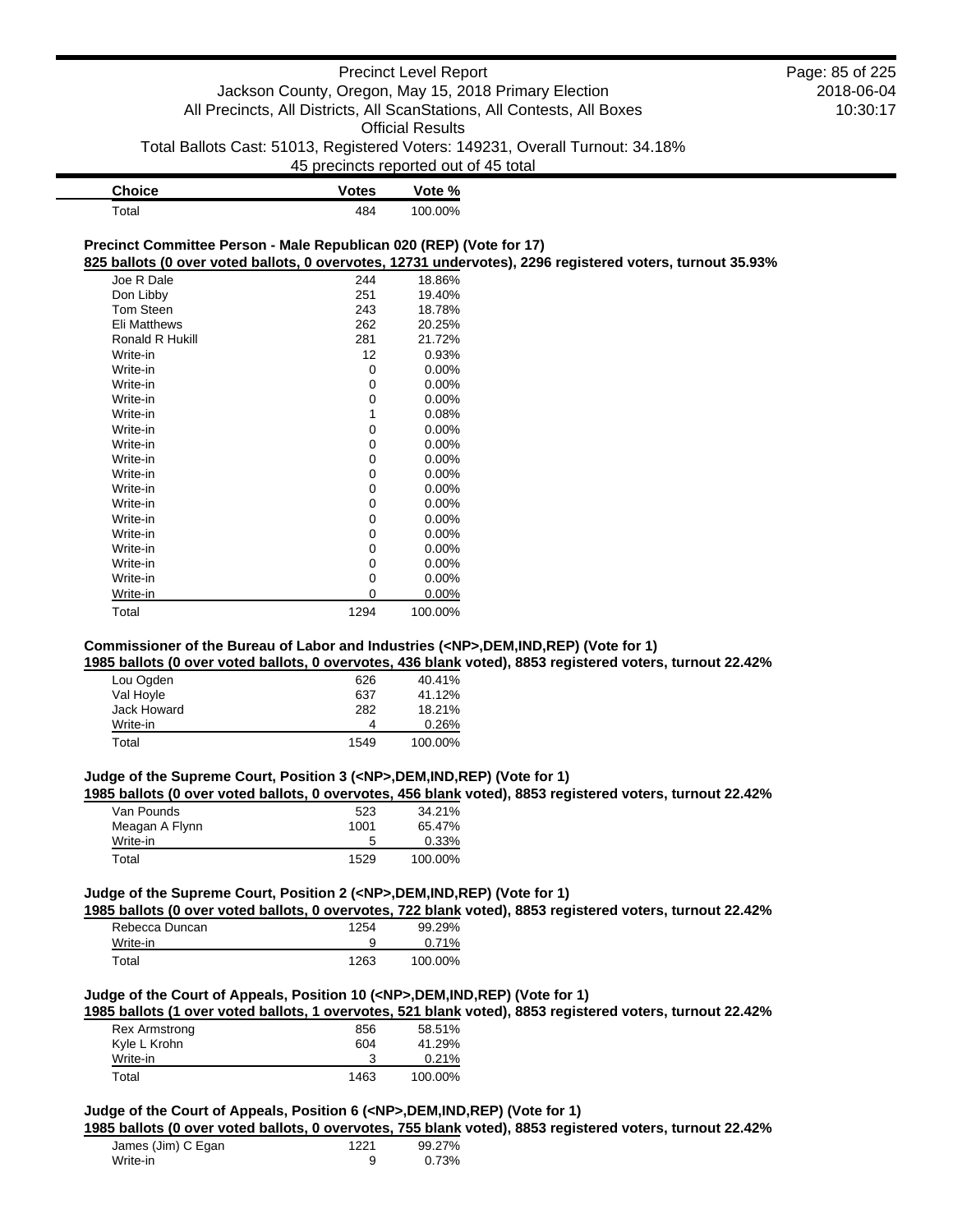|                                                                                            |                                       | <b>Precinct Level Report</b> | Jackson County, Oregon, May 15, 2018 Primary Election                                                     | Page: 86 of 225<br>2018-06-04 |
|--------------------------------------------------------------------------------------------|---------------------------------------|------------------------------|-----------------------------------------------------------------------------------------------------------|-------------------------------|
|                                                                                            |                                       |                              | All Precincts, All Districts, All ScanStations, All Contests, All Boxes                                   | 10:30:17                      |
|                                                                                            |                                       | <b>Official Results</b>      |                                                                                                           |                               |
|                                                                                            |                                       |                              | Total Ballots Cast: 51013, Registered Voters: 149231, Overall Turnout: 34.18%                             |                               |
|                                                                                            | 45 precincts reported out of 45 total |                              |                                                                                                           |                               |
| <b>Choice</b>                                                                              | <b>Votes</b>                          | Vote %                       |                                                                                                           |                               |
| Total                                                                                      | 1230                                  | 100.00%                      |                                                                                                           |                               |
|                                                                                            |                                       |                              |                                                                                                           |                               |
| Judge of the Court of Appeals, Position 9 ( <np>,DEM,IND,REP) (Vote for 1)</np>            |                                       |                              | 1985 ballots (0 over voted ballots, 0 overvotes, 779 blank voted), 8853 registered voters, turnout 22.42% |                               |
| Erika Hadlock                                                                              | 1192                                  | 98.84%                       |                                                                                                           |                               |
| Write-in                                                                                   | 14                                    | 1.16%                        |                                                                                                           |                               |
| Total                                                                                      | 1206                                  | 100.00%                      |                                                                                                           |                               |
| Judge of the Circuit Court, 1st District, Position 9 ( <np>,DEM,IND,REP) (Vote for 1)</np> |                                       |                              |                                                                                                           |                               |
|                                                                                            |                                       |                              | 1985 ballots (2 over voted ballots, 2 overvotes, 468 blank voted), 8853 registered voters, turnout 22.42% |                               |
| Laurance W Parker                                                                          | 121                                   | 7.99%                        |                                                                                                           |                               |
| David J Orr<br>Joe Davis                                                                   | 663<br>352                            | 43.76%<br>23.23%             |                                                                                                           |                               |
| Nick Geil                                                                                  | 372                                   | 24.55%                       |                                                                                                           |                               |
| Write-in                                                                                   | 7                                     | 0.46%                        |                                                                                                           |                               |
| Total                                                                                      | 1515                                  | 100.00%                      |                                                                                                           |                               |
|                                                                                            |                                       |                              |                                                                                                           |                               |
| Judge of the Circuit Court, 1st District, Position 5 ( <np>,DEM,IND,REP) (Vote for 1)</np> |                                       |                              | 1985 ballots (0 over voted ballots, 0 overvotes, 771 blank voted), 8853 registered voters, turnout 22.42% |                               |
| Timothy C Gerking                                                                          | 1199                                  | 98.76%                       |                                                                                                           |                               |
| Write-in                                                                                   | 15                                    | 1.24%                        |                                                                                                           |                               |
| Total                                                                                      | 1214                                  | 100.00%                      |                                                                                                           |                               |
| Write-in<br>Total                                                                          | 15<br>1248                            | 1.20%<br>100.00%             |                                                                                                           |                               |
|                                                                                            |                                       |                              |                                                                                                           |                               |
| Measure 15-175 Medford School District 549C Bonds ( <np>,DEM,IND,REP) (Vote for 1)</np>    |                                       |                              |                                                                                                           |                               |
|                                                                                            |                                       |                              | 1985 ballots (0 over voted ballots, 0 overvotes, 87 blank voted), 8853 registered voters, turnout 22.42%  |                               |
| Yes<br>No                                                                                  | 956<br>942                            | 50.37%<br>49.63%             |                                                                                                           |                               |
| Total                                                                                      | 1898                                  | 100.00%                      |                                                                                                           |                               |
|                                                                                            |                                       |                              |                                                                                                           |                               |
| Precinct 021<br>US Representative, 2nd District (DEM) (Vote for 1)                         |                                       |                              |                                                                                                           |                               |
|                                                                                            |                                       |                              | 310 ballots (0 over voted ballots, 0 overvotes, 27 blank voted), 802 registered voters, turnout 38.65%    |                               |
| <b>Eric Burnette</b>                                                                       | 15                                    | 5.30%                        |                                                                                                           |                               |
| Michael Byrne                                                                              | 10                                    | 3.53%                        |                                                                                                           |                               |
| Tim S White                                                                                | 16                                    | 5.65%                        |                                                                                                           |                               |
| Raz Mason<br>Jamie McLeod-Skinner                                                          | 15<br>106                             | 5.30%<br>37.46%              |                                                                                                           |                               |
| James (Jim) Crary                                                                          | 34                                    | 12.01%                       |                                                                                                           |                               |
| Jennifer (Jenni) Neahring                                                                  | 74                                    | 26.15%                       |                                                                                                           |                               |
| Write-in                                                                                   | 13                                    | 4.59%                        |                                                                                                           |                               |
| Total                                                                                      | 283                                   | 100.00%                      |                                                                                                           |                               |
|                                                                                            |                                       |                              |                                                                                                           |                               |
| US Representative, 2nd District (IND) (Vote for 1)                                         |                                       |                              | 39 ballots (0 over voted ballots, 0 overvotes, 15 blank voted), 172 registered voters, turnout 22.67%     |                               |
| Mark R Roberts                                                                             | 17                                    | 70.83%                       |                                                                                                           |                               |
| Write-in                                                                                   | 7                                     | 29.17%                       |                                                                                                           |                               |
| Total                                                                                      | 24                                    | 100.00%                      |                                                                                                           |                               |
|                                                                                            |                                       |                              |                                                                                                           |                               |
| US Representative, 2nd District (REP) (Vote for 1)                                         |                                       |                              |                                                                                                           |                               |
| Randy Pollock                                                                              |                                       |                              | 408 ballots (0 over voted ballots, 0 overvotes, 23 blank voted), 975 registered voters, turnout 41.85%    |                               |
|                                                                                            |                                       |                              |                                                                                                           |                               |
| Greg Walden                                                                                | 19<br>288                             | 4.94%<br>74.81%              |                                                                                                           |                               |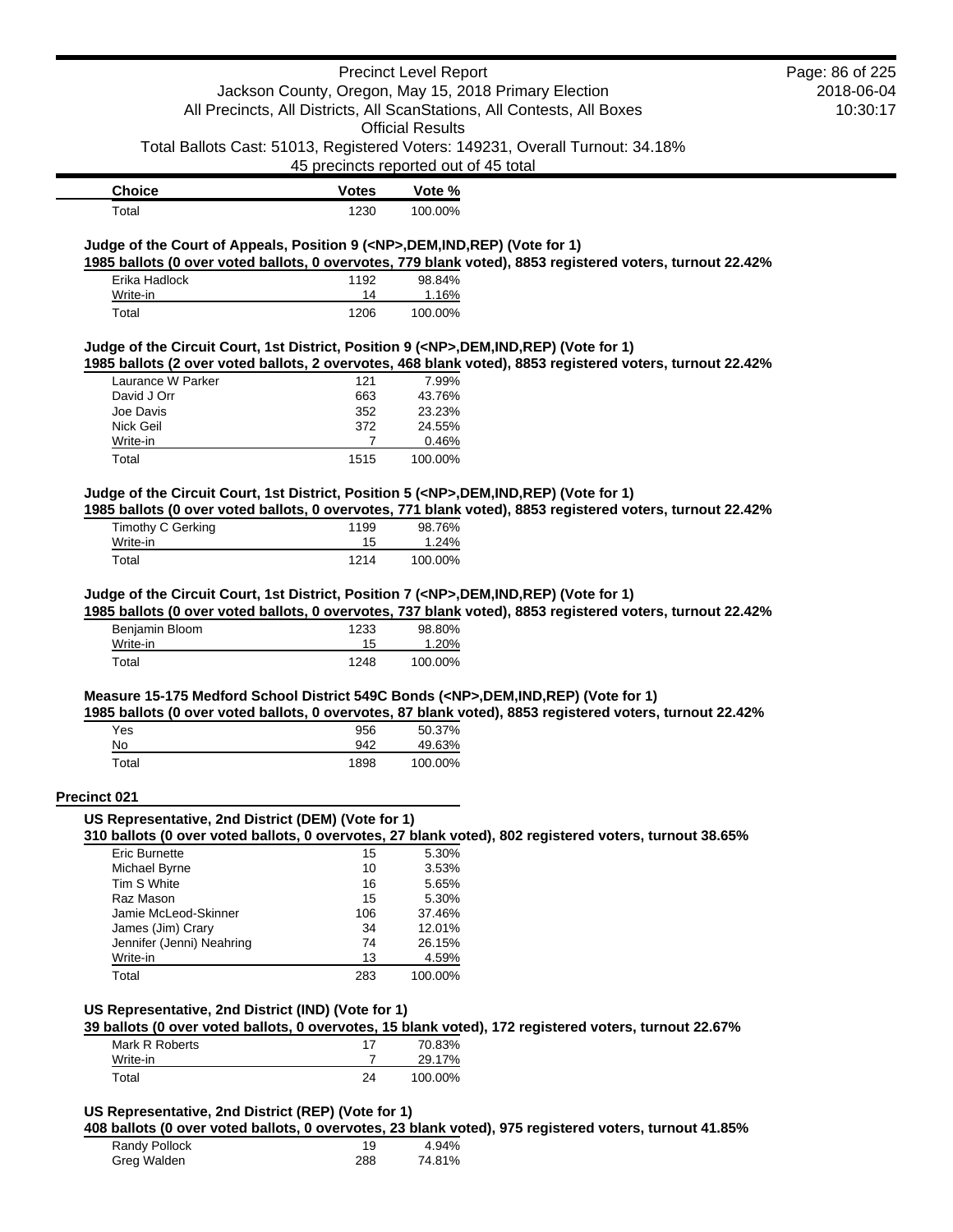| <b>Choice</b>    | <b>Votes</b> | Vote %  |
|------------------|--------------|---------|
| Paul J Romero Jr | 76           | 19.74%  |
| Write-in         |              | 0.52%   |
| Total            | 385          | 100.00% |

## **Governor (DEM) (Vote for 1)**

**310 ballots (0 over voted ballots, 0 overvotes, 10 blank voted), 802 registered voters, turnout 38.65%**

| Ed Jones        | 33  | 11.00%  |
|-----------------|-----|---------|
| Kate Brown      | 216 | 72.00%  |
| Candace Neville | 35  | 11.67%  |
| Write-in        | 16  | 5.33%   |
| Total           | 300 | 100.00% |

### **Governor (IND) (Vote for 1)**

**39 ballots (0 over voted ballots, 0 overvotes, 8 blank voted), 172 registered voters, turnout 22.67%**

| Dan (Mr P) Pistoresi   | 3  | $9.68\%$ |
|------------------------|----|----------|
| Skye J Allen           | 6  | 19.35%   |
| <b>Patrick Starnes</b> | 6  | 19.35%   |
| Write-in               | 16 | 51.61%   |
| Total                  | 31 | 100.00%  |

### **Governor (REP) (Vote for 1)**

**408 ballots (0 over voted ballots, 0 overvotes, 7 blank voted), 975 registered voters, turnout 41.85%**

| Knute Buehler       | 191 | 47.63%   |
|---------------------|-----|----------|
| Keenan W Bohach     |     | 0.25%    |
| Greg C Wooldridge   | 93  | 23.19%   |
| Jon I Edwards III   |     | 0.25%    |
| David W Stauffer    | 2   | 0.50%    |
| Jeff Smith          | 5   | 1.25%    |
| Jack W Tacy         | 0   | 0.00%    |
| <b>Brett Hyland</b> | 0   | $0.00\%$ |
| <b>Bruce Cuff</b>   | 12  | 2.99%    |
| Sam Carpenter       | 95  | 23.69%   |
| Write-in            |     | 0.25%    |
| Total               | 401 | 100.00%  |

## **State Senator, 3rd District (DEM) (Vote for 1)**

**310 ballots (0 over voted ballots, 0 overvotes, 21 blank voted), 802 registered voters, turnout 38.65%**

| Julian Bell     | 24  | 8.30%   |
|-----------------|-----|---------|
| Kevin Stine     | 35  | 12.11%  |
| Athena Goldberg | 140 | 48.44%  |
| Jeff Golden     | 79  | 27.34%  |
| Write-in        | 11  | 3.81%   |
| Total           | 289 | 100.00% |

#### **State Senator, 3rd District (IND) (Vote for 1)**

**39 ballots (0 over voted ballots, 0 overvotes, 28 blank voted), 172 registered voters, turnout 22.67%**

| Write-in         | 100.00% |
|------------------|---------|
| $\mathsf{Total}$ | 100.00% |

## **State Senator, 3rd District (REP) (Vote for 1)**

**408 ballots (0 over voted ballots, 0 overvotes, 53 blank voted), 975 registered voters, turnout 41.85%**

| Curt Ankerberg  | 189 | 53.24%  |
|-----------------|-----|---------|
| Jessica L Gomez | 163 | 45.92%  |
| Write-in        |     | 0.85%   |
| Total           | 355 | 100.00% |

#### **State Representative, 6th District (DEM) (Vote for 1)**

#### **310 ballots (0 over voted ballots, 0 overvotes, 44 blank voted), 802 registered voters, turnout 38.65%**

| Michelle Blum Atkinson | 198 | 74.44% |
|------------------------|-----|--------|
|                        |     |        |

2018-06-04 10:30:17 Page: 87 of 225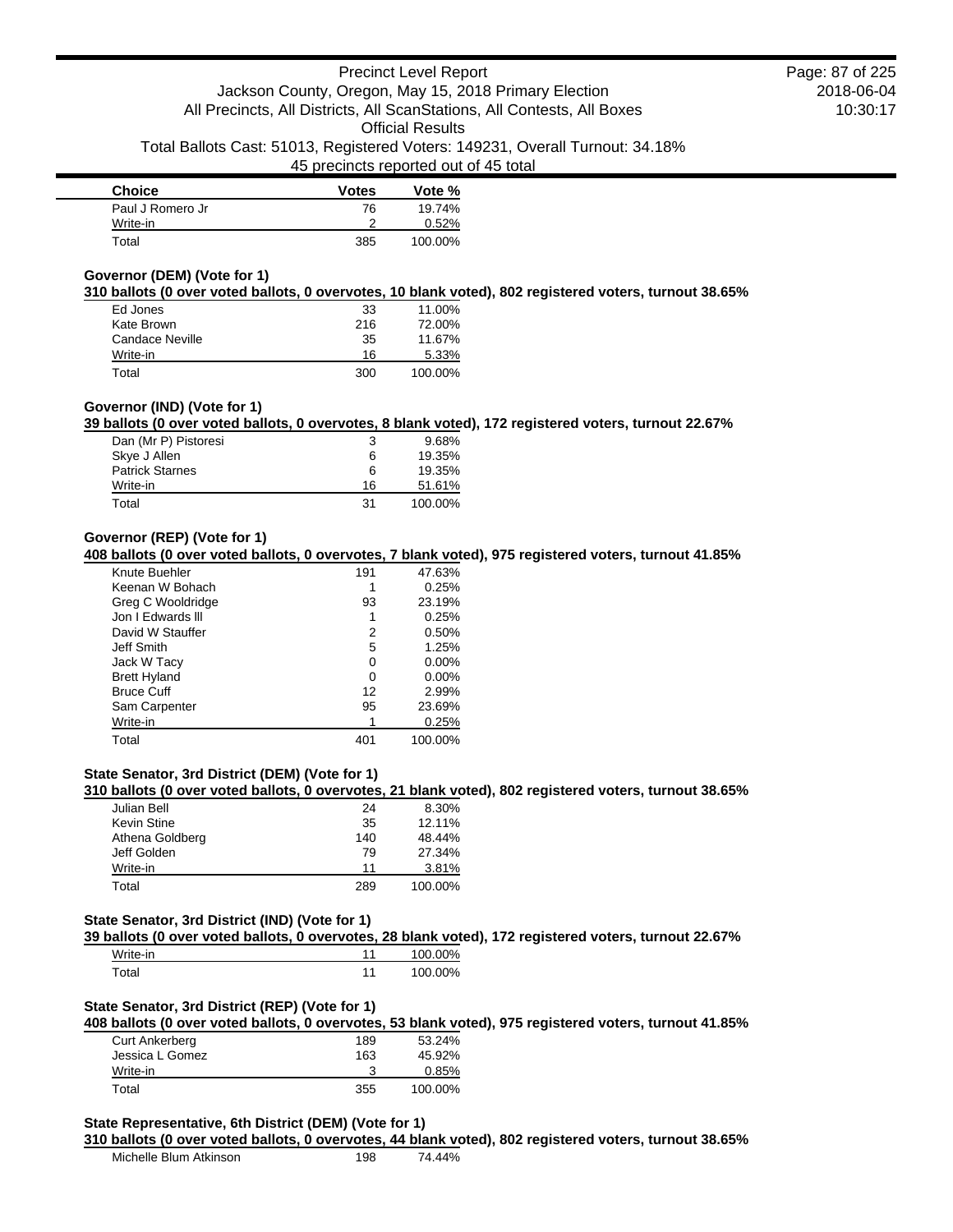| <b>Precinct Level Report</b>                                                                                                                                               |                                                                         |                                                                               |  | Page: 88 of 225 |
|----------------------------------------------------------------------------------------------------------------------------------------------------------------------------|-------------------------------------------------------------------------|-------------------------------------------------------------------------------|--|-----------------|
|                                                                                                                                                                            | Jackson County, Oregon, May 15, 2018 Primary Election                   |                                                                               |  | 2018-06-04      |
|                                                                                                                                                                            | All Precincts, All Districts, All ScanStations, All Contests, All Boxes |                                                                               |  | 10:30:17        |
|                                                                                                                                                                            |                                                                         | <b>Official Results</b>                                                       |  |                 |
|                                                                                                                                                                            |                                                                         | Total Ballots Cast: 51013, Registered Voters: 149231, Overall Turnout: 34.18% |  |                 |
|                                                                                                                                                                            |                                                                         | 45 precincts reported out of 45 total                                         |  |                 |
|                                                                                                                                                                            |                                                                         |                                                                               |  |                 |
| <b>Choice</b>                                                                                                                                                              | <b>Votes</b>                                                            | Vote %                                                                        |  |                 |
| <b>Rick Schreffler</b>                                                                                                                                                     | 59                                                                      | 22.18%                                                                        |  |                 |
|                                                                                                                                                                            |                                                                         |                                                                               |  |                 |
| Write-in                                                                                                                                                                   | 9                                                                       | 3.38%                                                                         |  |                 |
| Total                                                                                                                                                                      | 266                                                                     | 100.00%                                                                       |  |                 |
|                                                                                                                                                                            |                                                                         |                                                                               |  |                 |
|                                                                                                                                                                            |                                                                         |                                                                               |  |                 |
| State Representative, 6th District (IND) (Vote for 1)<br>39 ballots (0 over voted ballots, 0 overvotes, 29 blank voted), 172 registered voters, turnout 22.67%<br>Write-in | 10                                                                      | 100.00%                                                                       |  |                 |
| Total                                                                                                                                                                      | 10                                                                      | 100.00%                                                                       |  |                 |
| State Representative, 6th District (REP) (Vote for 1)                                                                                                                      |                                                                         |                                                                               |  |                 |
| 408 ballots (0 over voted ballots, 0 overvotes, 140 blank voted), 975 registered voters, turnout 41.85%                                                                    |                                                                         |                                                                               |  |                 |
| Kim Wallan                                                                                                                                                                 | 267                                                                     | 99.63%                                                                        |  |                 |
| Write-in                                                                                                                                                                   |                                                                         | 0.37%                                                                         |  |                 |

**310 ballots (0 over voted ballots, 0 overvotes, 83 blank voted), 802 registered voters, turnout 38.65%**

| Amy Thuren | 217 | 95.59%  |
|------------|-----|---------|
| Write-in   | 10  | 4.41%   |
| Total      | 227 | 100.00% |

## **County Commissioner, Position 1 (IND) (Vote for 1)**

**39 ballots (0 over voted ballots, 0 overvotes, 31 blank voted), 172 registered voters, turnout 22.67%**

| Write-in | o | 100.00% |
|----------|---|---------|
| ⊺otal    | 8 | 100.00% |

## **County Commissioner, Position 1 (REP) (Vote for 1)**

**408 ballots (0 over voted ballots, 0 overvotes, 120 blank voted), 975 registered voters, turnout 41.85%**

| <b>Rick Dyer</b> | 286 | 99.31%  |
|------------------|-----|---------|
| Write-in         |     | 0.69%   |
| Total            | 288 | 100.00% |

## **County Commissioner, Position 3 (DEM) (Vote for 1)**

**310 ballots (0 over voted ballots, 0 overvotes, 75 blank voted), 802 registered voters, turnout 38.65%**

| Lanita C Witt | 225 | 95.74%  |
|---------------|-----|---------|
| Write-in      | 10  | 4.26%   |
| Total         | 235 | 100.00% |

## **County Commissioner, Position 3 (IND) (Vote for 1)**

**39 ballots (0 over voted ballots, 0 overvotes, 31 blank voted), 172 registered voters, turnout 22.67%**

| Write-in | 100.00% |
|----------|---------|
| Гоtal    | 100.00% |

## **County Commissioner, Position 3 (REP) (Vote for 1)**

**408 ballots (0 over voted ballots, 0 overvotes, 101 blank voted), 975 registered voters, turnout 41.85%**

| Colleen Roberts | 302 | 98.37%  |
|-----------------|-----|---------|
| Write-in        |     | 1.63%   |
| Total           | 307 | 100.00% |

## **Precinct Committee Person - Female Democrat 021 (DEM) (Vote for 6)**

**310 ballots (0 over voted ballots, 0 overvotes, 1559 undervotes), 802 registered voters, turnout 38.65%**

| Barbara E Davidson | 157 | 52.16%   |
|--------------------|-----|----------|
| Casey Stine        | 138 | 45.85%   |
| Write-in           |     | 1.33%    |
| Write-in           | 0   | $0.00\%$ |
| Write-in           | O   | $0.00\%$ |
| Write-in           |     | 0.33%    |
| Write-in           |     | 0.33%    |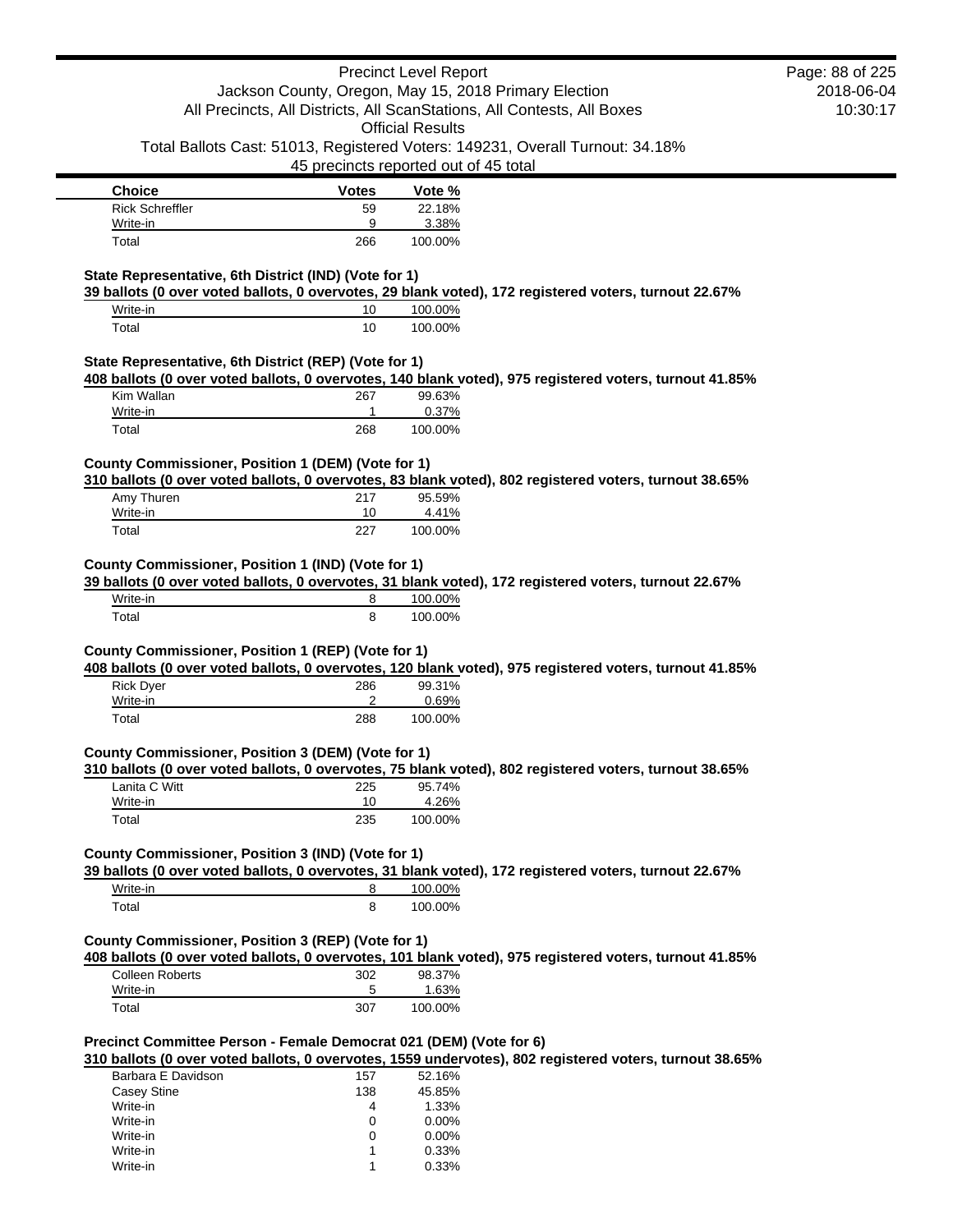| <b>Choice</b> | <b>Votes</b> | Vote %   |
|---------------|--------------|----------|
| Write-in      |              | $0.00\%$ |
| Total         | 301          | 100.00%  |

## **Precinct Committee Person - Male Democrat 021 (DEM) (Vote for 6)**

**310 ballots (0 over voted ballots, 0 overvotes, 1563 undervotes), 802 registered voters, turnout 38.65%**

| <b>Kevin Stine</b> | 166 | 55.89%   |
|--------------------|-----|----------|
| Craig E Newton     | 127 | 42.76%   |
| Write-in           | 3   | 1.01%    |
| Write-in           | 1   | 0.34%    |
| Write-in           | 0   | $0.00\%$ |
| Write-in           | 0   | 0.00%    |
| Write-in           | 0   | 0.00%    |
| Write-in           | 0   | 0.00%    |
| Total              | 297 | 100.00%  |

## **Precinct Committee Person - Female Republican 021 (REP) (Vote for 6)**

**408 ballots (0 over voted ballots, 0 overvotes, 2436 undervotes), 975 registered voters, turnout 41.85%**

| Write-in |    | 58.33%   |
|----------|----|----------|
| Write-in | 2  | 16.67%   |
| Write-in | 1  | 8.33%    |
| Write-in |    | 8.33%    |
| Write-in |    | 8.33%    |
| Write-in | O  | $0.00\%$ |
| Total    | 12 | 100.00%  |

## **Precinct Committee Person - Male Republican 021 (REP) (Vote for 6)**

**408 ballots (0 over voted ballots, 0 overvotes, 2434 undervotes), 975 registered voters, turnout 41.85%**

| Write-in | 9  | 64.29%  |
|----------|----|---------|
| Write-in |    | 7.14%   |
| Write-in |    | 7.14%   |
| Write-in |    | 7.14%   |
| Write-in |    | 7.14%   |
| Write-in | 1  | 7.14%   |
| Total    | 14 | 100.00% |

## **Commissioner of the Bureau of Labor and Industries (<NP>,DEM,IND,REP) (Vote for 1)**

#### **886 ballots (0 over voted ballots, 0 overvotes, 219 blank voted), 3060 registered voters, turnout 28.95%**

| Lou Ogden   | 267 | 40.03%  |
|-------------|-----|---------|
| Val Hoyle   | 295 | 44.23%  |
| Jack Howard | 103 | 15.44%  |
| Write-in    | າ   | 0.30%   |
| Total       | 667 | 100.00% |

## **Judge of the Supreme Court, Position 3 (<NP>,DEM,IND,REP) (Vote for 1)**

**886 ballots (0 over voted ballots, 0 overvotes, 196 blank voted), 3060 registered voters, turnout 28.95%**

| Van Pounds     | 213 | 30.87%   |
|----------------|-----|----------|
| Meagan A Flynn | 477 | 69.13%   |
| Write-in       |     | $0.00\%$ |
| Total          | 690 | 100.00%  |

## **Judge of the Supreme Court, Position 2 (<NP>,DEM,IND,REP) (Vote for 1)**

**886 ballots (0 over voted ballots, 0 overvotes, 332 blank voted), 3060 registered voters, turnout 28.95%**

| Rebecca Duncan | 548 | 98.92%  |
|----------------|-----|---------|
| Write-in       |     | 1.08%   |
| Total          | 554 | 100.00% |

## **Judge of the Court of Appeals, Position 10 (<NP>,DEM,IND,REP) (Vote for 1)**

**886 ballots (0 over voted ballots, 0 overvotes, 236 blank voted), 3060 registered voters, turnout 28.95%**

56.15%

| Rex Armstrong | 365 |
|---------------|-----|
|---------------|-----|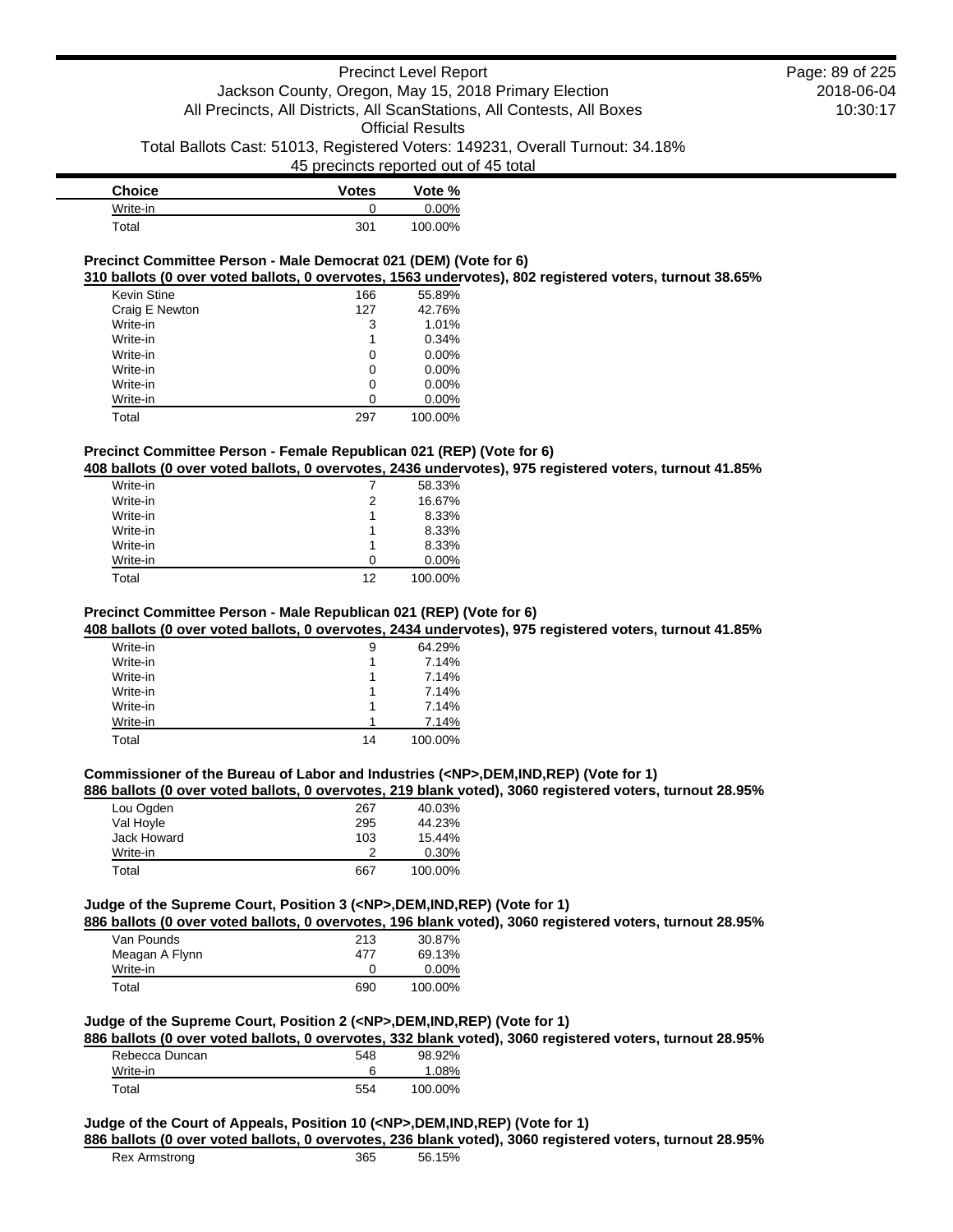45 precincts reported out of 45 total

| <b>Choice</b> | <b>Votes</b> | Vote %   |
|---------------|--------------|----------|
| Kyle L Krohn  | 285          | 43.85%   |
| Write-in      |              | $0.00\%$ |
| Total         | 650          | 100.00%  |

## **Judge of the Court of Appeals, Position 6 (<NP>,DEM,IND,REP) (Vote for 1)**

**886 ballots (0 over voted ballots, 0 overvotes, 350 blank voted), 3060 registered voters, turnout 28.95%**

| James (Jim) C Egan | 530 | 98.88%  |
|--------------------|-----|---------|
| Write-in           |     | 1.12%   |
| Total              | 536 | 100.00% |

## **Judge of the Court of Appeals, Position 9 (<NP>,DEM,IND,REP) (Vote for 1)**

**886 ballots (0 over voted ballots, 0 overvotes, 374 blank voted), 3060 registered voters, turnout 28.95%**

| Erika Hadlock | 506 | 98.83%  |
|---------------|-----|---------|
| Write-in      |     | 1.17%   |
| Total         | 512 | 100.00% |

## **Judge of the Circuit Court, 1st District, Position 9 (<NP>,DEM,IND,REP) (Vote for 1)**

**886 ballots (0 over voted ballots, 0 overvotes, 213 blank voted), 3060 registered voters, turnout 28.95%**

| Laurance W Parker | 44  | 6.54%   |
|-------------------|-----|---------|
| David J Orr       | 270 | 40.12%  |
| Joe Davis         | 180 | 26.75%  |
| Nick Geil         | 176 | 26.15%  |
| Write-in          | 3   | 0.45%   |
| Total             | 673 | 100.00% |

## **Judge of the Circuit Court, 1st District, Position 5 (<NP>,DEM,IND,REP) (Vote for 1)**

**886 ballots (0 over voted ballots, 0 overvotes, 362 blank voted), 3060 registered voters, turnout 28.95%**

| Timothy C Gerking | 513 | 97.90%  |
|-------------------|-----|---------|
| Write-in          |     | 2.10%   |
| Total             | 524 | 100.00% |

#### **Judge of the Circuit Court, 1st District, Position 7 (<NP>,DEM,IND,REP) (Vote for 1)**

**886 ballots (0 over voted ballots, 0 overvotes, 345 blank voted), 3060 registered voters, turnout 28.95%**

| Benjamin Bloom | 534 | 98.71%  |
|----------------|-----|---------|
| Write-in       |     | 1.29%   |
| Total          | 541 | 100.00% |

#### **Measure 15-175 Medford School District 549C Bonds (<NP>,DEM,IND,REP) (Vote for 1)**

**880 ballots (0 over voted ballots, 0 overvotes, 65 blank voted), 150 registered voters, turnout 586.67%**

| <b>Yes</b> | 419 | 51.41%  |
|------------|-----|---------|
| No.        | 396 | 48.59%  |
| Total      | 815 | 100.00% |

## **Precinct 022**

## **US Representative, 2nd District (DEM) (Vote for 1)**

**566 ballots (0 over voted ballots, 0 overvotes, 37 blank voted), 1141 registered voters, turnout 49.61%**

| Eric Burnette             | 34  | 6.43%   |
|---------------------------|-----|---------|
| Michael Byrne             | 16  | 3.02%   |
| Tim S White               | 22  | 4.16%   |
| Raz Mason                 | 30  | 5.67%   |
| Jamie McLeod-Skinner      | 243 | 45.94%  |
| James (Jim) Crary         | 48  | 9.07%   |
| Jennifer (Jenni) Neahring | 129 | 24.39%  |
| Write-in                  |     | 1.32%   |
| Total                     | 529 | 100.00% |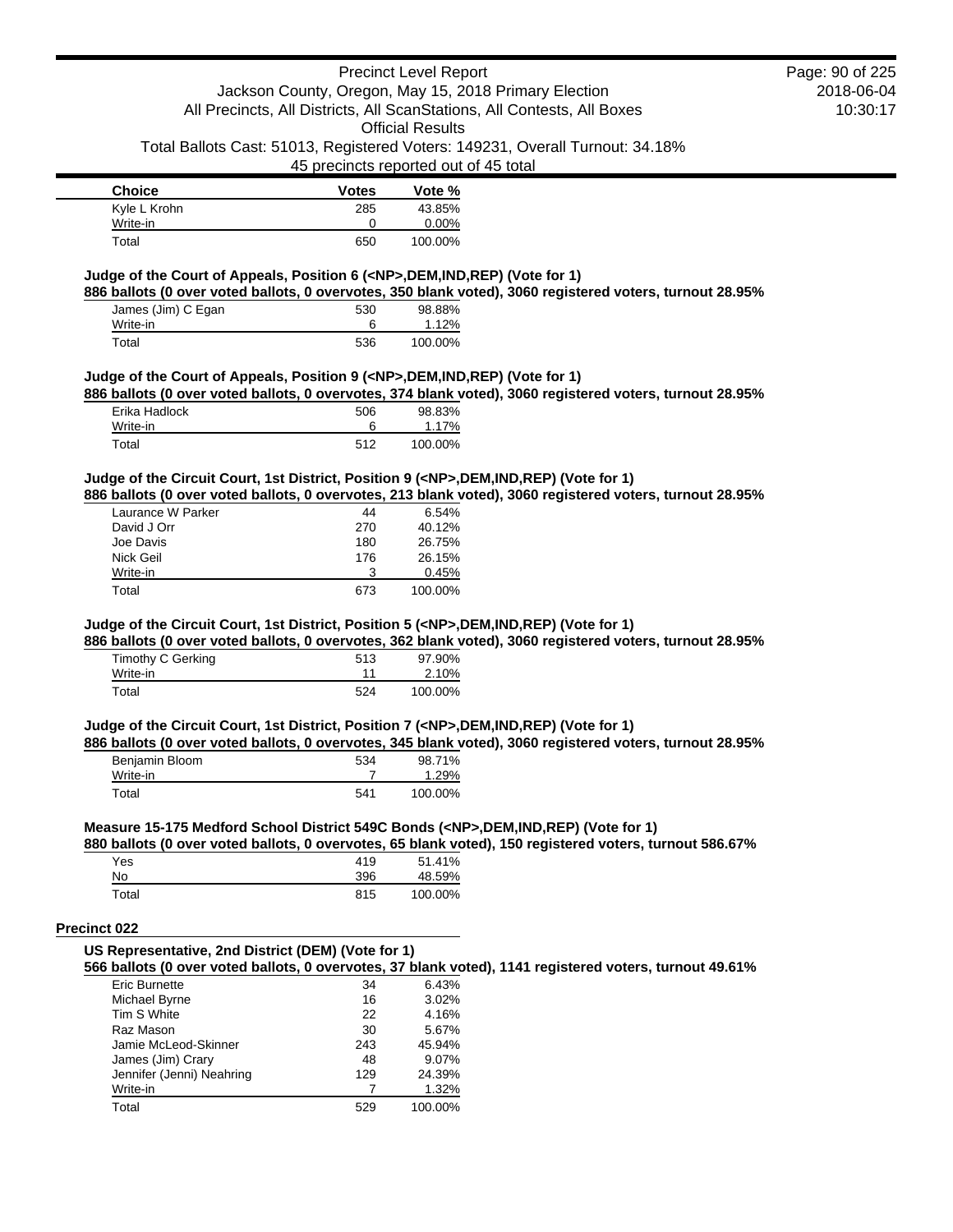|                                                    |                                       | <b>Precinct Level Report</b> |                                                                                                         | Page: 91 of 225 |
|----------------------------------------------------|---------------------------------------|------------------------------|---------------------------------------------------------------------------------------------------------|-----------------|
|                                                    |                                       |                              | Jackson County, Oregon, May 15, 2018 Primary Election                                                   | 2018-06-04      |
|                                                    |                                       |                              | All Precincts, All Districts, All ScanStations, All Contests, All Boxes                                 | 10:30:17        |
|                                                    |                                       | <b>Official Results</b>      |                                                                                                         |                 |
|                                                    |                                       |                              | Total Ballots Cast: 51013, Registered Voters: 149231, Overall Turnout: 34.18%                           |                 |
|                                                    | 45 precincts reported out of 45 total |                              |                                                                                                         |                 |
| <b>Choice</b>                                      | <b>Votes</b>                          | Vote %                       |                                                                                                         |                 |
| US Representative, 2nd District (IND) (Vote for 1) |                                       |                              |                                                                                                         |                 |
|                                                    |                                       |                              | 24 ballots (0 over voted ballots, 0 overvotes, 10 blank voted), 160 registered voters, turnout 15.00%   |                 |
| Mark R Roberts                                     | 8                                     | 57.14%                       |                                                                                                         |                 |
| Write-in                                           | 6                                     | 42.86%                       |                                                                                                         |                 |
| Total                                              | 14                                    | 100.00%                      |                                                                                                         |                 |
|                                                    |                                       |                              |                                                                                                         |                 |
| US Representative, 2nd District (REP) (Vote for 1) |                                       |                              | 444 ballots (0 over voted ballots, 0 overvotes, 21 blank voted), 923 registered voters, turnout 48.10%  |                 |
| Randy Pollock                                      | 23                                    | 5.44%                        |                                                                                                         |                 |
| Greg Walden                                        | 330                                   | 78.01%                       |                                                                                                         |                 |
| Paul J Romero Jr                                   | 69                                    | 16.31%                       |                                                                                                         |                 |
| Write-in                                           | 1                                     | 0.24%                        |                                                                                                         |                 |
| Total                                              | 423                                   | 100.00%                      |                                                                                                         |                 |
|                                                    |                                       |                              |                                                                                                         |                 |
| Governor (DEM) (Vote for 1)                        |                                       |                              |                                                                                                         |                 |
| Ed Jones                                           | 34                                    | 6.17%                        | 566 ballots (0 over voted ballots, 0 overvotes, 15 blank voted), 1141 registered voters, turnout 49.61% |                 |
| Kate Brown                                         | 435                                   | 78.95%                       |                                                                                                         |                 |
| <b>Candace Neville</b>                             | 68                                    | 12.34%                       |                                                                                                         |                 |
| Write-in                                           | 14                                    | 2.54%                        |                                                                                                         |                 |
| Total                                              | 551                                   | 100.00%                      |                                                                                                         |                 |
|                                                    |                                       |                              | 24 ballots (0 over voted ballots, 0 overvotes, 3 blank voted), 160 registered voters, turnout 15.00%    |                 |
| Dan (Mr P) Pistoresi                               | 2                                     | 9.52%                        |                                                                                                         |                 |
| Skye J Allen<br><b>Patrick Starnes</b>             | 1<br>$\overline{7}$                   | 4.76%<br>33.33%              |                                                                                                         |                 |
|                                                    |                                       |                              |                                                                                                         |                 |
| Write-in                                           | 11                                    | 52.38%                       |                                                                                                         |                 |
| Total                                              | 21                                    | 100.00%                      |                                                                                                         |                 |
| Governor (REP) (Vote for 1)                        |                                       |                              |                                                                                                         |                 |
|                                                    |                                       |                              | 444 ballots (0 over voted ballots, 0 overvotes, 11 blank voted), 923 registered voters, turnout 48.10%  |                 |
| Knute Buehler                                      | 199                                   | 45.96%                       |                                                                                                         |                 |
| Keenan W Bohach                                    | 2                                     | 0.46%                        |                                                                                                         |                 |
| Greg C Wooldridge                                  | 98                                    | 22.63%                       |                                                                                                         |                 |
| Jon I Edwards III                                  | 1                                     | 0.23%                        |                                                                                                         |                 |
| David W Stauffer                                   | 1                                     | 0.23%                        |                                                                                                         |                 |
| <b>Jeff Smith</b>                                  | 6                                     | 1.39%                        |                                                                                                         |                 |
| Jack W Tacy                                        | 0                                     | 0.00%                        |                                                                                                         |                 |
| <b>Brett Hyland</b><br><b>Bruce Cuff</b>           | 0                                     | 0.00%                        |                                                                                                         |                 |
| Sam Carpenter                                      | 8<br>115                              | 1.85%<br>26.56%              |                                                                                                         |                 |
| Write-in                                           | 3                                     | 0.69%                        |                                                                                                         |                 |
| Total                                              | 433                                   | 100.00%                      |                                                                                                         |                 |
|                                                    |                                       |                              |                                                                                                         |                 |
| State Senator, 3rd District (DEM) (Vote for 1)     |                                       |                              |                                                                                                         |                 |
|                                                    |                                       |                              | 566 ballots (0 over voted ballots, 0 overvotes, 18 blank voted), 1141 registered voters, turnout 49.61% |                 |
| Julian Bell                                        | 45                                    | 8.21%                        |                                                                                                         |                 |
| Kevin Stine                                        |                                       |                              |                                                                                                         |                 |
|                                                    | 37                                    | 6.75%                        |                                                                                                         |                 |
| Athena Goldberg                                    | 224                                   | 40.88%                       |                                                                                                         |                 |
| Jeff Golden<br>Write-in                            | 239<br>3                              | 43.61%<br>0.55%              |                                                                                                         |                 |

# **State Senator, 3rd District (IND) (Vote for 1)**

**24 ballots (0 over voted ballots, 0 overvotes, 14 blank voted), 160 registered voters, turnout 15.00%**

| Write-in    | 10 | 100.00% |
|-------------|----|---------|
| $\tau$ otal | 10 | 100.00% |

Total 548 100.00%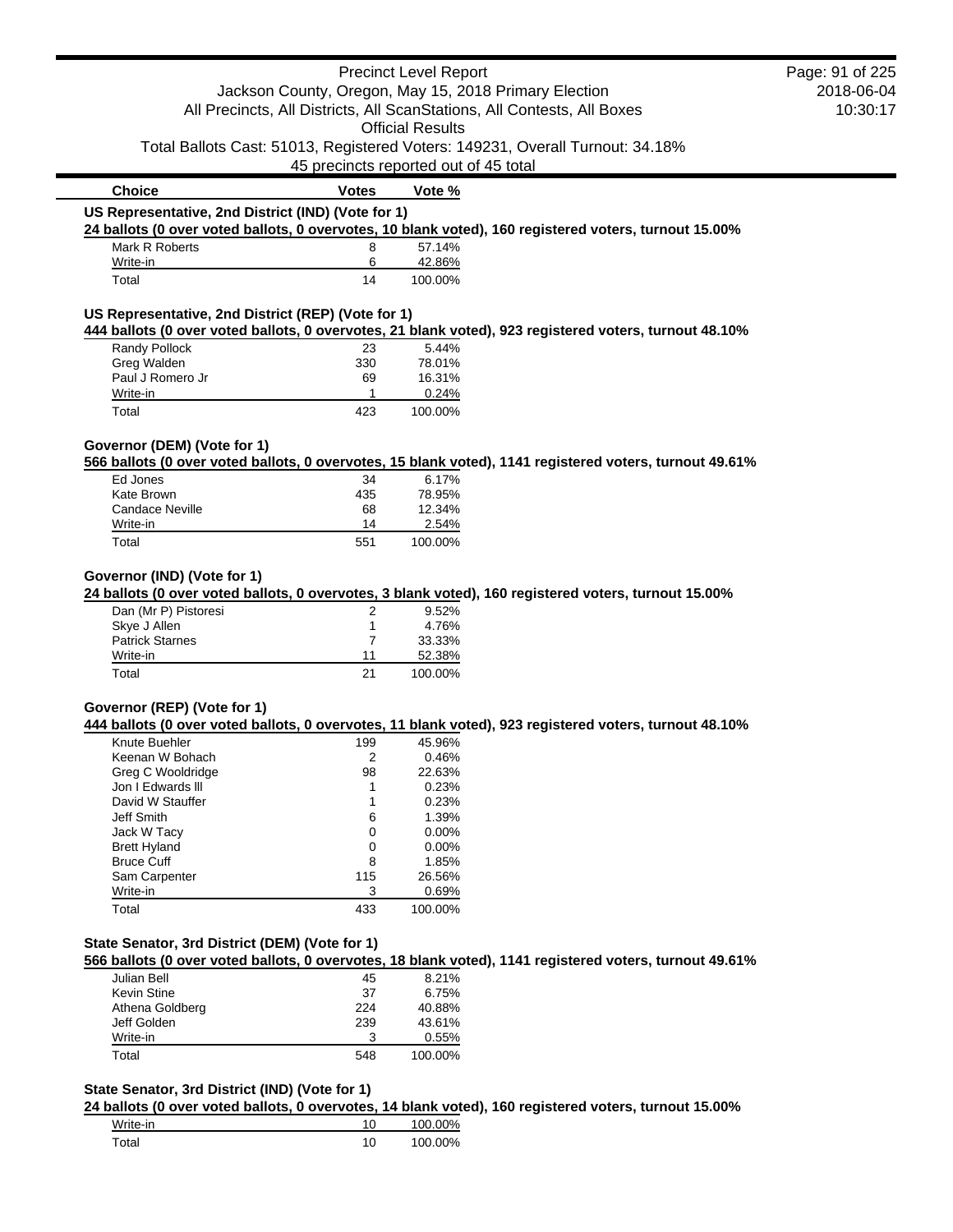| <b>Precinct Level Report</b>                                                                       |                | Page: 92 of 225                                                               |                                                                                                          |  |
|----------------------------------------------------------------------------------------------------|----------------|-------------------------------------------------------------------------------|----------------------------------------------------------------------------------------------------------|--|
| Jackson County, Oregon, May 15, 2018 Primary Election                                              |                | 2018-06-04                                                                    |                                                                                                          |  |
| All Precincts, All Districts, All ScanStations, All Contests, All Boxes<br><b>Official Results</b> |                |                                                                               | 10:30:17                                                                                                 |  |
|                                                                                                    |                | Total Ballots Cast: 51013, Registered Voters: 149231, Overall Turnout: 34.18% |                                                                                                          |  |
|                                                                                                    |                | 45 precincts reported out of 45 total                                         |                                                                                                          |  |
| <b>Choice</b>                                                                                      | <b>Votes</b>   | Vote %                                                                        |                                                                                                          |  |
| State Senator, 3rd District (REP) (Vote for 1)                                                     |                |                                                                               |                                                                                                          |  |
|                                                                                                    |                |                                                                               | 444 ballots (0 over voted ballots, 0 overvotes, 43 blank voted), 923 registered voters, turnout 48.10%   |  |
| <b>Curt Ankerberg</b><br>Jessica L Gomez                                                           | 211<br>188     | 52.62%<br>46.88%                                                              |                                                                                                          |  |
| Write-in                                                                                           | 2              | 0.50%                                                                         |                                                                                                          |  |
| Total                                                                                              | 401            | 100.00%                                                                       |                                                                                                          |  |
| State Representative, 5th District (DEM) (Vote for 1)                                              |                |                                                                               |                                                                                                          |  |
| Pam Marsh                                                                                          |                |                                                                               | 566 ballots (0 over voted ballots, 0 overvotes, 112 blank voted), 1141 registered voters, turnout 49.61% |  |
| Write-in                                                                                           | 451<br>3       | 99.34%<br>0.66%                                                               |                                                                                                          |  |
| Total                                                                                              | 454            | 100.00%                                                                       |                                                                                                          |  |
| State Representative, 5th District (IND) (Vote for 1)                                              |                |                                                                               |                                                                                                          |  |
|                                                                                                    |                |                                                                               | 24 ballots (0 over voted ballots, 0 overvotes, 19 blank voted), 160 registered voters, turnout 15.00%    |  |
| Write-in                                                                                           | 5              | 100.00%                                                                       |                                                                                                          |  |
| Total                                                                                              | 5              | 100.00%                                                                       |                                                                                                          |  |
| State Representative, 5th District (REP) (Vote for 1)                                              |                |                                                                               |                                                                                                          |  |
|                                                                                                    |                |                                                                               | 444 ballots (0 over voted ballots, 0 overvotes, 178 blank voted), 923 registered voters, turnout 48.10%  |  |
| Sandra A Abercrombie                                                                               | 262            | 98.50%                                                                        |                                                                                                          |  |
| Write-in<br>Total                                                                                  | 4<br>266       | 1.50%<br>100.00%                                                              |                                                                                                          |  |
| County Commissioner, Position 1 (DEM) (Vote for 1)                                                 |                |                                                                               | 566 ballots (0 over voted ballots, 0 overvotes, 135 blank voted), 1141 registered voters, turnout 49.61% |  |
| Amy Thuren<br>Write-in                                                                             | 427<br>4       | 99.07%<br>0.93%                                                               |                                                                                                          |  |
| Total                                                                                              | 431            | 100.00%                                                                       |                                                                                                          |  |
|                                                                                                    |                |                                                                               |                                                                                                          |  |
| County Commissioner, Position 1 (IND) (Vote for 1)                                                 |                |                                                                               | 24 ballots (0 over voted ballots, 0 overvotes, 19 blank voted), 160 registered voters, turnout 15.00%    |  |
| Write-in                                                                                           | 5              | 100.00%                                                                       |                                                                                                          |  |
| Total                                                                                              | 5              | 100.00%                                                                       |                                                                                                          |  |
|                                                                                                    |                |                                                                               |                                                                                                          |  |
| County Commissioner, Position 1 (REP) (Vote for 1)                                                 |                |                                                                               | 444 ballots (0 over voted ballots, 0 overvotes, 139 blank voted), 923 registered voters, turnout 48.10%  |  |
| <b>Rick Dyer</b>                                                                                   | 304            | 99.67%                                                                        |                                                                                                          |  |
| Write-in                                                                                           | $\mathbf{1}$   | 0.33%                                                                         |                                                                                                          |  |
| Total                                                                                              | 305            | 100.00%                                                                       |                                                                                                          |  |
|                                                                                                    |                |                                                                               |                                                                                                          |  |
| County Commissioner, Position 3 (DEM) (Vote for 1)                                                 |                |                                                                               | 566 ballots (0 over voted ballots, 0 overvotes, 123 blank voted), 1141 registered voters, turnout 49.61% |  |
| Lanita C Witt                                                                                      | 441            | 99.55%                                                                        |                                                                                                          |  |
| Write-in                                                                                           | $\overline{c}$ | 0.45%                                                                         |                                                                                                          |  |
| Total                                                                                              | 443            | 100.00%                                                                       |                                                                                                          |  |
| County Commissioner, Position 3 (IND) (Vote for 1)                                                 |                |                                                                               |                                                                                                          |  |
| Write-in                                                                                           | 7              | 100.00%                                                                       | 24 ballots (0 over voted ballots, 0 overvotes, 17 blank voted), 160 registered voters, turnout 15.00%    |  |
| Total                                                                                              | $\overline{7}$ | 100.00%                                                                       |                                                                                                          |  |
|                                                                                                    |                |                                                                               |                                                                                                          |  |
| County Commissioner, Position 3 (REP) (Vote for 1)                                                 |                |                                                                               |                                                                                                          |  |
|                                                                                                    |                |                                                                               | 444 ballots (0 over voted ballots, 0 overvotes, 123 blank voted), 923 registered voters, turnout 48.10%  |  |
| <b>Colleen Roberts</b><br>Write-in                                                                 | 318<br>3       | 99.07%<br>0.93%                                                               |                                                                                                          |  |
|                                                                                                    |                |                                                                               |                                                                                                          |  |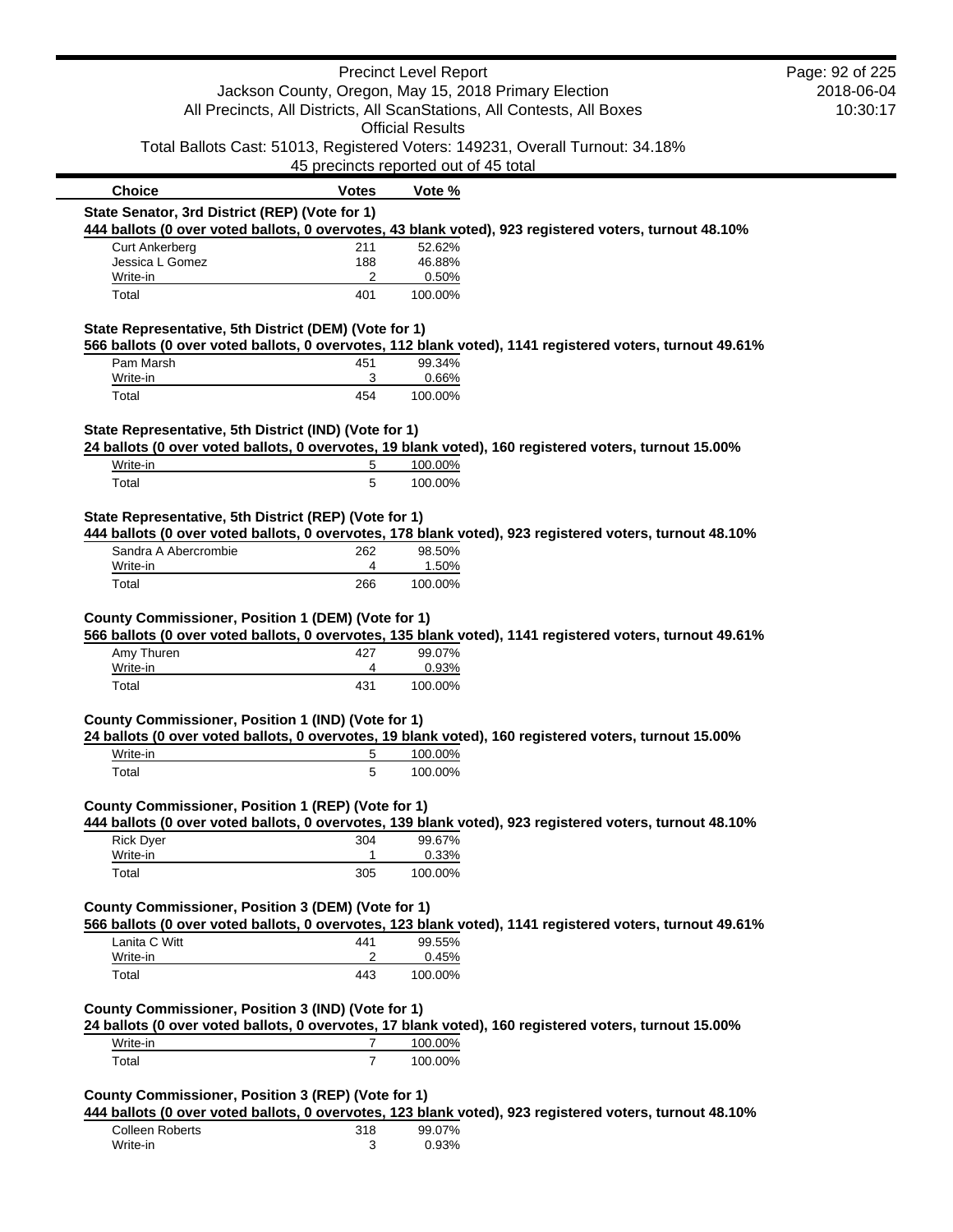| <b>Choice</b> | <b>Votes</b> | Vote %  |
|---------------|--------------|---------|
| ⊤otal         | 221          | 100.00% |

### **Precinct Committee Person - Female Democrat 022 (DEM) (Vote for 6) 566 ballots (0 over voted ballots, 0 overvotes, 1831 undervotes), 1141 registered voters, turnout 49.61%**

| Kristen Johnson    | 318  | 20.32%   |
|--------------------|------|----------|
| Jolie C Balocca    | 307  | 19.62%   |
| Diane DeBruno      | 317  | 20.26%   |
| Brenda Rosch       | 304  | 19.42%   |
| Patricia T Metsker | 299  | 19.11%   |
| Write-in           | 20   | 1.28%    |
| Write-in           | 0    | $0.00\%$ |
| Write-in           | 0    | $0.00\%$ |
| Write-in           | 0    | $0.00\%$ |
| Write-in           | 0    | $0.00\%$ |
| Write-in           |      | 0.00%    |
| Total              | 1565 | 100.00%  |

## **Precinct Committee Person - Male Democrat 022 (DEM) (Vote for 6)**

**566 ballots (0 over voted ballots, 0 overvotes, 2736 undervotes), 1141 registered voters, turnout 49.61%**

| <b>Bob Sexton</b> | 308 | 46.67%   |
|-------------------|-----|----------|
| Jim Chase         | 321 | 48.64%   |
| Write-in          | 16  | 2.42%    |
| Write-in          | 9   | 1.36%    |
| Write-in          | 3   | 0.45%    |
| Write-in          | 3   | 0.45%    |
| Write-in          | 0   | $0.00\%$ |
| Write-in          | ი   | $0.00\%$ |
| Total             | 660 | 100.00%  |

## **Precinct Committee Person - Female Republican 022 (REP) (Vote for 6)**

**444 ballots (0 over voted ballots, 0 overvotes, 2651 undervotes), 923 registered voters, turnout 48.10%**

| Write-in | 10 | 76.92%   |
|----------|----|----------|
| Write-in |    | 7.69%    |
| Write-in |    | 7.69%    |
| Write-in |    | 7.69%    |
| Write-in | 0  | $0.00\%$ |
| Write-in | Ω  | $0.00\%$ |
| Total    | 13 | 100.00%  |

# **Precinct Committee Person - Male Republican 022 (REP) (Vote for 6)**

## **444 ballots (0 over voted ballots, 0 overvotes, 2646 undervotes), 923 registered voters, turnout 48.10%**

| Write-in | 16 | 88.89%   |
|----------|----|----------|
| Write-in | 2  | 11.11%   |
| Write-in | 0  | $0.00\%$ |
| Write-in | 0  | $0.00\%$ |
| Write-in | 0  | $0.00\%$ |
| Write-in | O  | $0.00\%$ |
| Total    | 18 | 100.00%  |

## **Commissioner of the Bureau of Labor and Industries (<NP>,DEM,IND,REP) (Vote for 1)**

## **1127 ballots (0 over voted ballots, 0 overvotes, 224 blank voted), 3203 registered voters, turnout 35.19%**

| Lou Ogden   | 338 | 37.43%  |
|-------------|-----|---------|
| Val Hoyle   | 449 | 49.72%  |
| Jack Howard | 112 | 12.40%  |
| Write-in    | 4   | 0.44%   |
| Total       | 903 | 100.00% |

#### **Judge of the Supreme Court, Position 3 (<NP>,DEM,IND,REP) (Vote for 1)**

**1127 ballots (2 over voted ballots, 2 overvotes, 234 blank voted), 3203 registered voters, turnout 35.19%**

| Van Pounds | 262 | 29.41% |
|------------|-----|--------|
|            |     |        |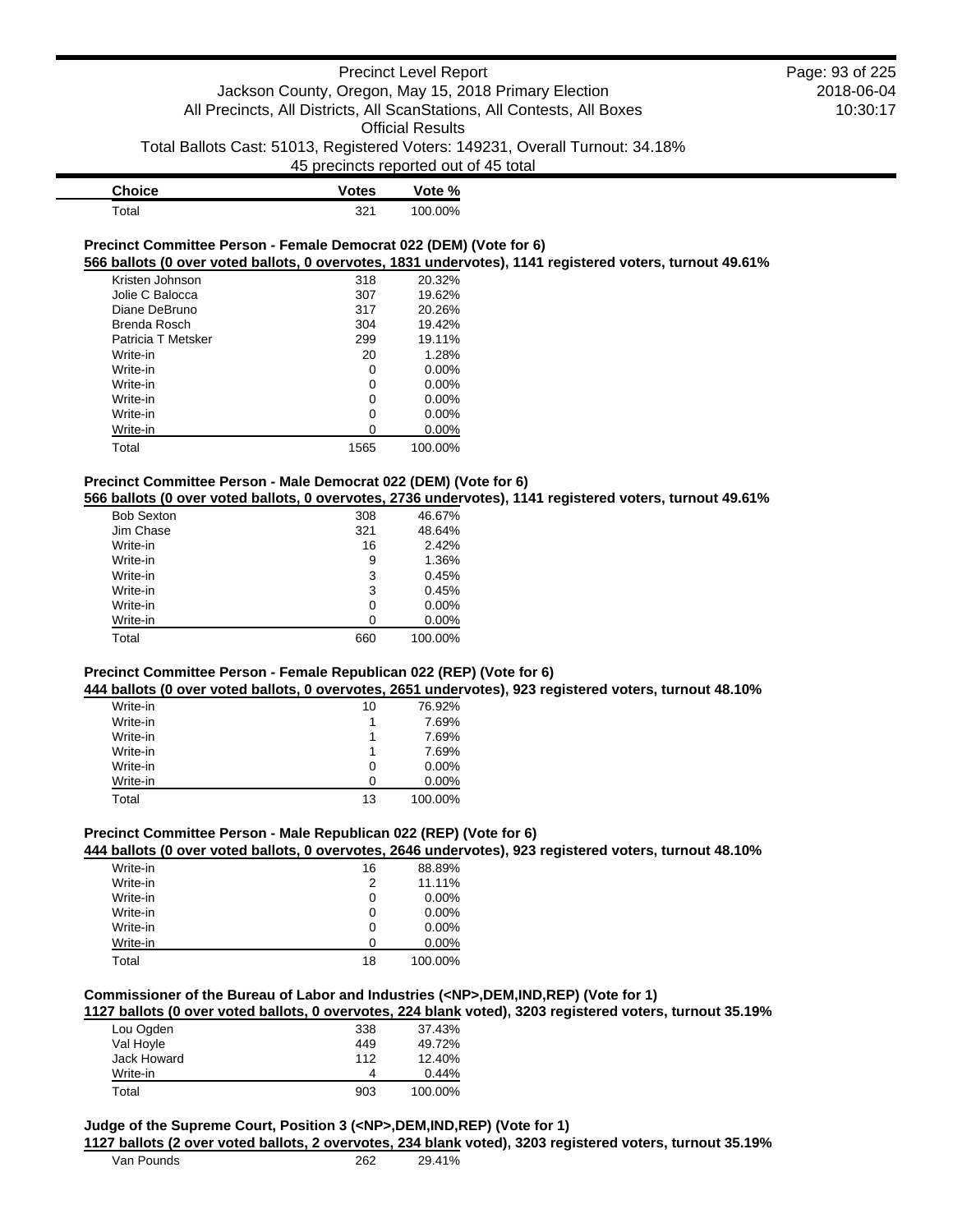45 precincts reported out of 45 total

| <b>Choice</b>  | <b>Votes</b> | Vote %   |
|----------------|--------------|----------|
| Meagan A Flynn | 629          | 70.59%   |
| Write-in       |              | $0.00\%$ |
| Total          | 891          | 100.00%  |

### **Judge of the Supreme Court, Position 2 (<NP>,DEM,IND,REP) (Vote for 1)**

**1127 ballots (0 over voted ballots, 0 overvotes, 391 blank voted), 3203 registered voters, turnout 35.19%**

| Rebecca Duncan | 733 | 99.59%   |
|----------------|-----|----------|
| Write-in       |     | $0.41\%$ |
| Total          | 736 | 100.00%  |

#### **Judge of the Court of Appeals, Position 10 (<NP>,DEM,IND,REP) (Vote for 1)**

**1127 ballots (0 over voted ballots, 0 overvotes, 288 blank voted), 3203 registered voters, turnout 35.19%**

| Rex Armstrong | 484 | 57.69%  |
|---------------|-----|---------|
| Kyle L Krohn  | 353 | 42.07%  |
| Write-in      |     | 0.24%   |
| Total         | 839 | 100.00% |

## **Judge of the Court of Appeals, Position 6 (<NP>,DEM,IND,REP) (Vote for 1)**

**1127 ballots (0 over voted ballots, 0 overvotes, 425 blank voted), 3203 registered voters, turnout 35.19%**

| James (Jim) C Egan | 700 | 99.72%  |
|--------------------|-----|---------|
| Write-in           |     | 0.28%   |
| Total              | 702 | 100.00% |

### **Judge of the Court of Appeals, Position 9 (<NP>,DEM,IND,REP) (Vote for 1)**

**1127 ballots (0 over voted ballots, 0 overvotes, 441 blank voted), 3203 registered voters, turnout 35.19%**

| Erika Hadlock | 683 | 99.56%  |
|---------------|-----|---------|
| Write-in      |     | 0.44%   |
| Total         | 686 | 100.00% |

#### **Judge of the Circuit Court, 1st District, Position 9 (<NP>,DEM,IND,REP) (Vote for 1)**

**1127 ballots (1 over voted ballots, 1 overvotes, 236 blank voted), 3203 registered voters, turnout 35.19%**

| Laurance W Parker | 52  | 5.84%   |
|-------------------|-----|---------|
| David J Orr       | 430 | 48.31%  |
| Joe Davis         | 224 | 25.17%  |
| Nick Geil         | 183 | 20.56%  |
| Write-in          |     | 0.11%   |
| Total             | 890 | 100.00% |
|                   |     |         |

### **Judge of the Circuit Court, 1st District, Position 5 (<NP>,DEM,IND,REP) (Vote for 1)**

**1127 ballots (0 over voted ballots, 0 overvotes, 442 blank voted), 3203 registered voters, turnout 35.19%**

| Timothy C Gerking | 678 | 98.98%  |
|-------------------|-----|---------|
| Write-in          |     | 1.02%   |
| Total             | 685 | 100.00% |

#### **Judge of the Circuit Court, 1st District, Position 7 (<NP>,DEM,IND,REP) (Vote for 1)**

**1127 ballots (0 over voted ballots, 0 overvotes, 422 blank voted), 3203 registered voters, turnout 35.19%**

| Benjamin Bloom | 700 | 99.29%  |
|----------------|-----|---------|
| Write-in       |     | 0.71%   |
| Total          | 705 | 100.00% |

#### **Precinct 023**

| US Representative, 2nd District (DEM) (Vote for 1) |                                                                                                        |  |
|----------------------------------------------------|--------------------------------------------------------------------------------------------------------|--|
|                                                    | 155 ballots (0 over voted ballots, 0 overvotes, 10 blank voted), 373 registered voters, turnout 41.55% |  |

| Eric Burnette        | 14 | 9.66%  |
|----------------------|----|--------|
| Michael Byrne        | 5  | 3.45%  |
| Tim S White          | 9  | 6.21%  |
| Raz Mason            |    | 4.83%  |
| Jamie McLeod-Skinner | 43 | 29.66% |
|                      |    |        |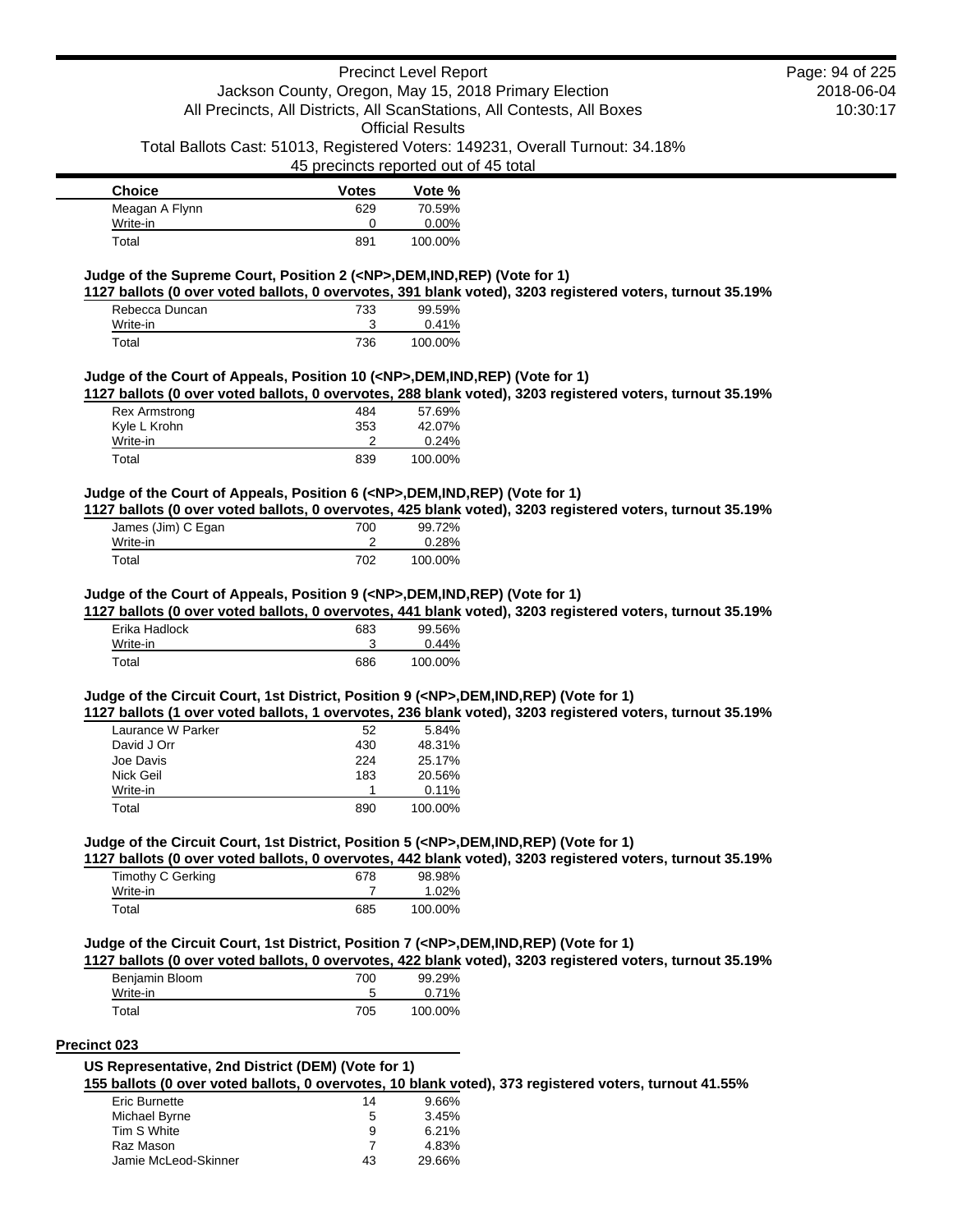## 45 precincts reported out of 45 total

| <b>Choice</b>             | <b>Votes</b> | Vote %  |
|---------------------------|--------------|---------|
| James (Jim) Crary         | 33           | 22.76%  |
| Jennifer (Jenni) Neahring | 32           | 22.07%  |
| Write-in                  |              | 1.38%   |
| Total                     | 145          | 100.00% |

## **US Representative, 2nd District (IND) (Vote for 1)**

**27 ballots (0 over voted ballots, 0 overvotes, 8 blank voted), 114 registered voters, turnout 23.68%**

| Mark R Roberts | 9  | 47.37%  |
|----------------|----|---------|
| Write-in       | 10 | 52.63%  |
| Total          | 19 | 100.00% |

## **US Representative, 2nd District (REP) (Vote for 1)**

**271 ballots (0 over voted ballots, 0 overvotes, 10 blank voted), 585 registered voters, turnout 46.32%**

| Randy Pollock    | 18  | 6.90%    |
|------------------|-----|----------|
| Greg Walden      | 190 | 72.80%   |
| Paul J Romero Jr | 53  | 20.31%   |
| Write-in         | O   | $0.00\%$ |
| Total            | 261 | 100.00%  |

# **Governor (DEM) (Vote for 1)**

**155 ballots (0 over voted ballots, 0 overvotes, 2 blank voted), 373 registered voters, turnout 41.55%**

| Ed Jones        | 19  | $12.42\%$ |
|-----------------|-----|-----------|
| Kate Brown      | 98  | 64.05%    |
| Candace Neville | 29  | 18.95%    |
| Write-in        |     | 4.58%     |
| Total           | 153 | 100.00%   |

#### **Governor (IND) (Vote for 1)**

**27 ballots (0 over voted ballots, 0 overvotes, 1 blank voted), 114 registered voters, turnout 23.68%**

| Dan (Mr P) Pistoresi   |    | 7.69%   |
|------------------------|----|---------|
| Skye J Allen           | 2  | 7.69%   |
| <b>Patrick Starnes</b> |    | 26.92%  |
| Write-in               | 15 | 57.69%  |
| Total                  | 26 | 100.00% |

## **Governor (REP) (Vote for 1)**

**271 ballots (0 over voted ballots, 0 overvotes, 5 blank voted), 585 registered voters, turnout 46.32%**

| Knute Buehler       | 117 | 43.98%   |
|---------------------|-----|----------|
| Keenan W Bohach     |     | 0.38%    |
| Greg C Wooldridge   | 60  | 22.56%   |
| Jon I Edwards III   |     | 0.38%    |
| David W Stauffer    | 4   | 1.50%    |
| Jeff Smith          | 1   | 0.38%    |
| Jack W Tacy         | 2   | 0.75%    |
| <b>Brett Hyland</b> | 0   | $0.00\%$ |
| <b>Bruce Cuff</b>   | 5   | 1.88%    |
| Sam Carpenter       | 74  | 27.82%   |
| Write-in            |     | 0.38%    |
| Total               | 266 | 100.00%  |
|                     |     |          |

## **State Representative, 4th District (DEM) (Vote for 1)**

**155 ballots (0 over voted ballots, 0 overvotes, 141 blank voted), 373 registered voters, turnout 41.55%**

| Write-in          | 14 | 100.00% |
|-------------------|----|---------|
| <sup>-</sup> otal | 14 | 100.00% |

### **State Representative, 4th District (IND) (Vote for 1)**

**27 ballots (0 over voted ballots, 0 overvotes, 20 blank voted), 114 registered voters, turnout 23.68%**

Write-in 200.00%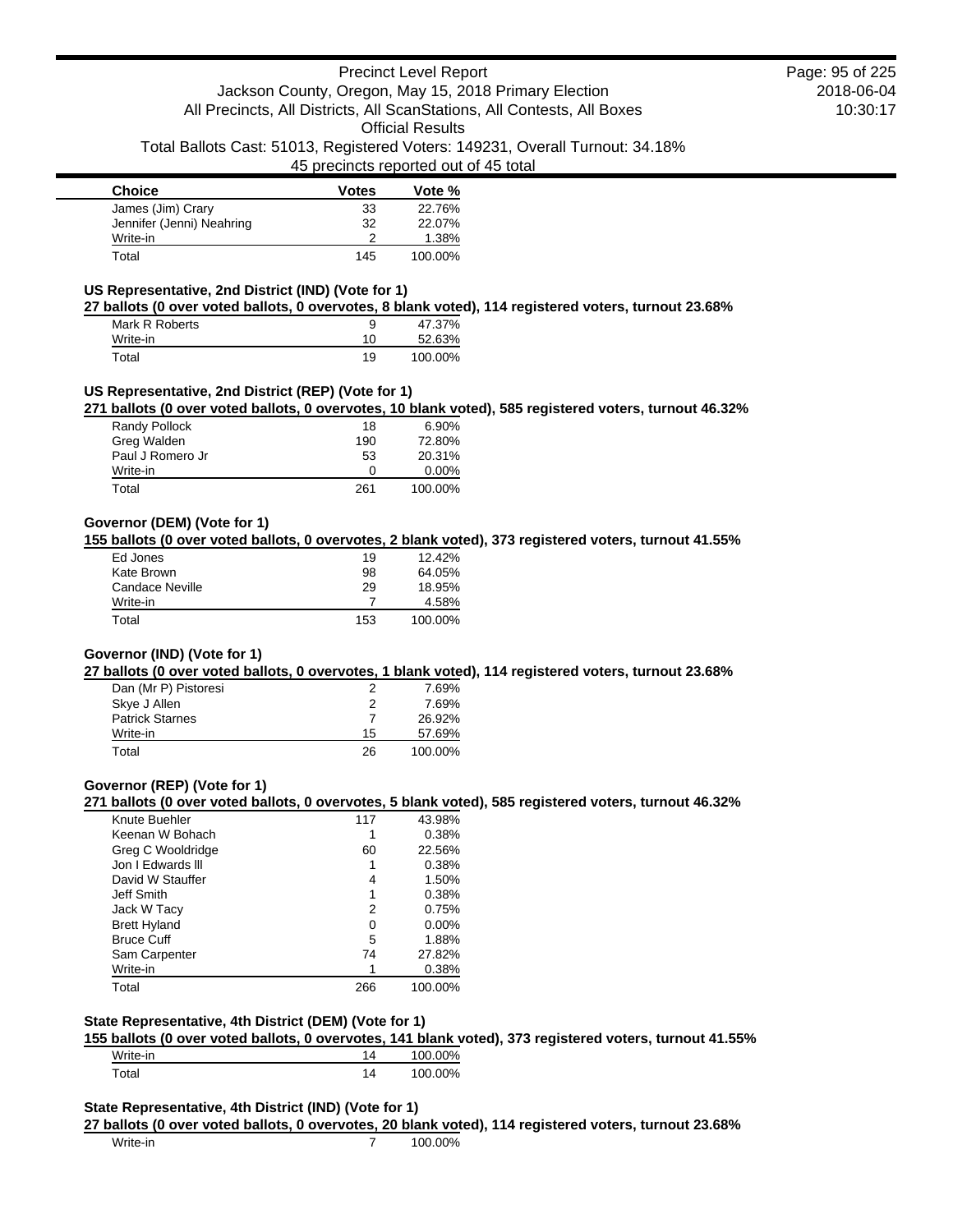|                                                                                                                                  |                | <b>Precinct Level Report</b>                                                                                     | Page: 96 of 225 |
|----------------------------------------------------------------------------------------------------------------------------------|----------------|------------------------------------------------------------------------------------------------------------------|-----------------|
| Jackson County, Oregon, May 15, 2018 Primary Election<br>All Precincts, All Districts, All ScanStations, All Contests, All Boxes |                | 2018-06-04                                                                                                       |                 |
|                                                                                                                                  |                | 10:30:17                                                                                                         |                 |
|                                                                                                                                  |                | <b>Official Results</b>                                                                                          |                 |
|                                                                                                                                  |                | Total Ballots Cast: 51013, Registered Voters: 149231, Overall Turnout: 34.18%                                    |                 |
|                                                                                                                                  |                | 45 precincts reported out of 45 total                                                                            |                 |
| <b>Choice</b>                                                                                                                    | <b>Votes</b>   | Vote %                                                                                                           |                 |
| Total                                                                                                                            | $\overline{7}$ | 100.00%                                                                                                          |                 |
|                                                                                                                                  |                |                                                                                                                  |                 |
| State Representative, 4th District (REP) (Vote for 1)                                                                            |                | 271 ballots (0 over voted ballots, 0 overvotes, 72 blank voted), 585 registered voters, turnout 46.32%           |                 |
| Duane A Stark                                                                                                                    | 195            | 97.99%                                                                                                           |                 |
| Write-in                                                                                                                         | 4              | 2.01%                                                                                                            |                 |
| Total                                                                                                                            | 199            | 100.00%                                                                                                          |                 |
| County Commissioner, Position 1 (DEM) (Vote for 1)                                                                               |                |                                                                                                                  |                 |
|                                                                                                                                  |                | 155 ballots (0 over voted ballots, 0 overvotes, 43 blank voted), 373 registered voters, turnout 41.55%           |                 |
| Amy Thuren                                                                                                                       | 107            | 95.54%                                                                                                           |                 |
| Write-in                                                                                                                         | 5              | 4.46%                                                                                                            |                 |
| Total                                                                                                                            | 112            | 100.00%                                                                                                          |                 |
| County Commissioner, Position 1 (IND) (Vote for 1)                                                                               |                |                                                                                                                  |                 |
|                                                                                                                                  |                | 27 ballots (0 over voted ballots, 0 overvotes, 20 blank voted), 114 registered voters, turnout 23.68%            |                 |
| Write-in                                                                                                                         | 7              | 100.00%                                                                                                          |                 |
| Total                                                                                                                            | $\overline{7}$ | 100.00%                                                                                                          |                 |
|                                                                                                                                  |                |                                                                                                                  |                 |
| County Commissioner, Position 1 (REP) (Vote for 1)                                                                               |                |                                                                                                                  |                 |
|                                                                                                                                  |                | 271 ballots (0 over voted ballots, 0 overvotes, 72 blank voted), 585 registered voters, turnout 46.32%           |                 |
| <b>Rick Dyer</b>                                                                                                                 | 197            | 98.99%                                                                                                           |                 |
| Write-in                                                                                                                         | 2              | 1.01%                                                                                                            |                 |
| Total                                                                                                                            | 199            | 100.00%                                                                                                          |                 |
| County Commissioner, Position 3 (DEM) (Vote for 1)                                                                               |                |                                                                                                                  |                 |
|                                                                                                                                  |                | 155 ballots (0 over voted ballots, 0 overvotes, 46 blank voted), 373 registered voters, turnout 41.55%           |                 |
| Lanita C Witt                                                                                                                    | 105            | 96.33%                                                                                                           |                 |
| Write-in                                                                                                                         | 4              | 3.67%                                                                                                            |                 |
| Total                                                                                                                            | 109            | 100.00%                                                                                                          |                 |
|                                                                                                                                  |                |                                                                                                                  |                 |
| County Commissioner, Position 3 (IND) (Vote for 1)                                                                               |                |                                                                                                                  |                 |
| Write-in                                                                                                                         | 7              | 27 ballots (0 over voted ballots, 0 overvotes, 20 blank voted), 114 registered voters, turnout 23.68%<br>100.00% |                 |
| Total                                                                                                                            | $\overline{7}$ | 100.00%                                                                                                          |                 |
|                                                                                                                                  |                |                                                                                                                  |                 |
| County Commissioner, Position 3 (REP) (Vote for 1)                                                                               |                |                                                                                                                  |                 |
|                                                                                                                                  |                | 271 ballots (0 over voted ballots, 0 overvotes, 67 blank voted), 585 registered voters, turnout 46.32%           |                 |
| <b>Colleen Roberts</b>                                                                                                           | 201            | 98.53%                                                                                                           |                 |
| Write-in                                                                                                                         | 3              | 1.47%                                                                                                            |                 |
| Total                                                                                                                            | 204            | 100.00%                                                                                                          |                 |
|                                                                                                                                  |                |                                                                                                                  |                 |
| Precinct Committee Person - Female Democrat 023 (DEM) (Vote for 3)                                                               |                |                                                                                                                  |                 |
|                                                                                                                                  |                | 155 ballots (0 over voted ballots, 0 overvotes, 307 undervotes), 373 registered voters, turnout 41.55%           |                 |
| Kristie J Paresi                                                                                                                 | 74             | 46.84%                                                                                                           |                 |
| Shirley R Hatlestad                                                                                                              | 83             | 52.53%                                                                                                           |                 |
| Write-in<br>Write-in                                                                                                             | 1<br>0         | 0.63%<br>0.00%                                                                                                   |                 |
| Write-in                                                                                                                         | 0              | 0.00%                                                                                                            |                 |
| Total                                                                                                                            | 158            | 100.00%                                                                                                          |                 |
|                                                                                                                                  |                |                                                                                                                  |                 |
| Precinct Committee Person - Male Democrat 023 (DEM) (Vote for 3)                                                                 |                |                                                                                                                  |                 |
|                                                                                                                                  |                | 155 ballots (0 over voted ballots, 0 overvotes, 363 undervotes), 373 registered voters, turnout 41.55%           |                 |
| Leif E Hatlestad                                                                                                                 | 99             | 97.06%                                                                                                           |                 |
| Write-in                                                                                                                         | 3              | 2.94%                                                                                                            |                 |
| Write-in<br>Write-in                                                                                                             | 0<br>0         | 0.00%<br>$0.00\%$                                                                                                |                 |
|                                                                                                                                  |                |                                                                                                                  |                 |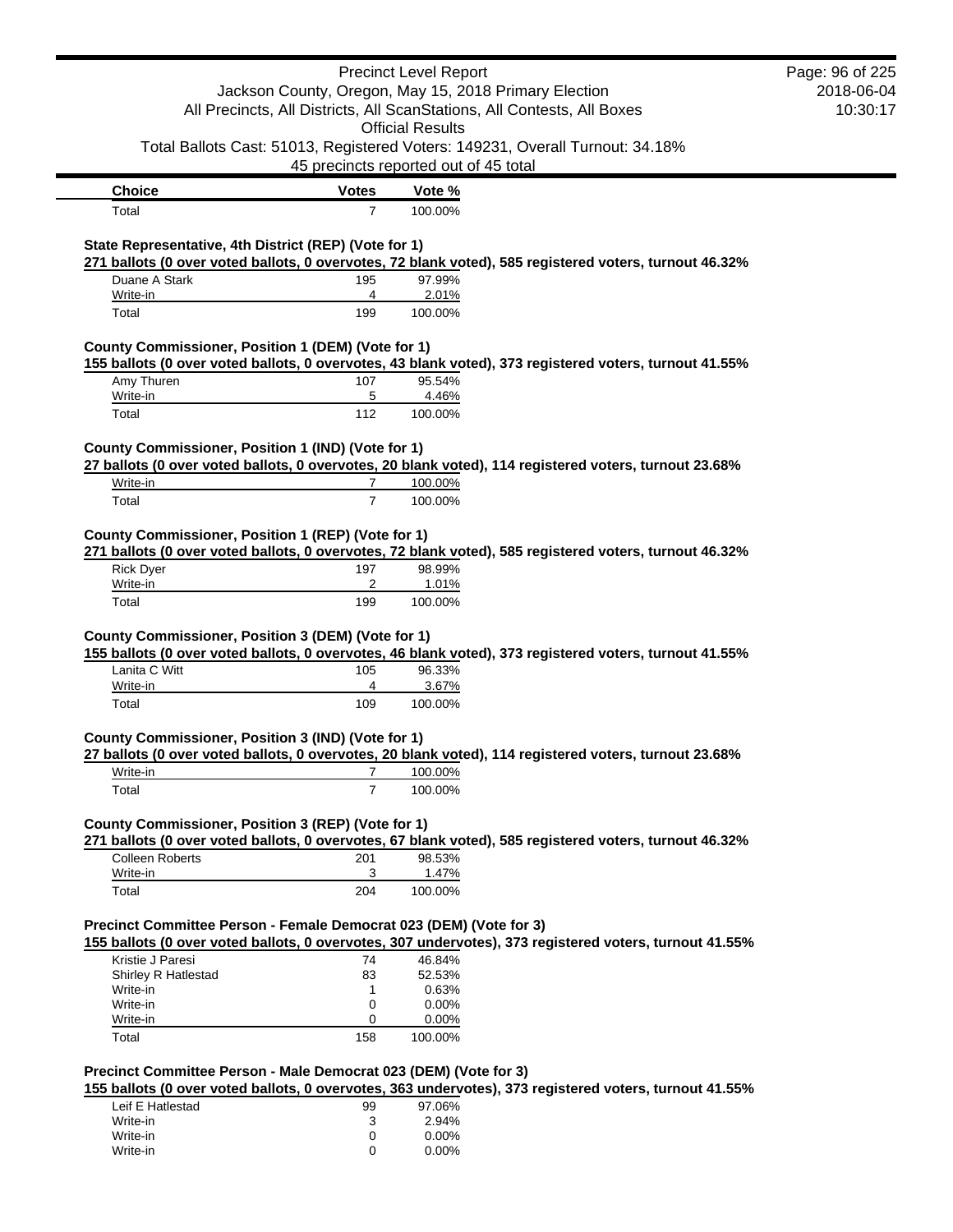|                                                                                             |                   | <b>Precinct Level Report</b>                                            |                                                                                                          | Page: 97 of 225 |
|---------------------------------------------------------------------------------------------|-------------------|-------------------------------------------------------------------------|----------------------------------------------------------------------------------------------------------|-----------------|
|                                                                                             |                   | Jackson County, Oregon, May 15, 2018 Primary Election                   |                                                                                                          | 2018-06-04      |
|                                                                                             |                   | All Precincts, All Districts, All ScanStations, All Contests, All Boxes |                                                                                                          | 10:30:17        |
|                                                                                             |                   | <b>Official Results</b>                                                 |                                                                                                          |                 |
|                                                                                             |                   |                                                                         | Total Ballots Cast: 51013, Registered Voters: 149231, Overall Turnout: 34.18%                            |                 |
|                                                                                             |                   | 45 precincts reported out of 45 total                                   |                                                                                                          |                 |
| <b>Choice</b>                                                                               | <b>Votes</b>      | Vote %                                                                  |                                                                                                          |                 |
| Total                                                                                       | 102               | 100.00%                                                                 |                                                                                                          |                 |
| Precinct Committee Person - Female Republican 023 (REP) (Vote for 3)                        |                   |                                                                         |                                                                                                          |                 |
|                                                                                             |                   |                                                                         | 271 ballots (0 over voted ballots, 0 overvotes, 798 undervotes), 585 registered voters, turnout 46.32%   |                 |
| Write-in                                                                                    | 11                | 73.33%                                                                  |                                                                                                          |                 |
| Write-in                                                                                    | 3<br>$\mathbf{1}$ | 20.00%                                                                  |                                                                                                          |                 |
| Write-in<br>Total                                                                           | 15                | 6.67%<br>100.00%                                                        |                                                                                                          |                 |
|                                                                                             |                   |                                                                         |                                                                                                          |                 |
| Precinct Committee Person - Male Republican 023 (REP) (Vote for 3)                          |                   |                                                                         | 271 ballots (0 over voted ballots, 0 overvotes, 792 undervotes), 585 registered voters, turnout 46.32%   |                 |
| Write-in                                                                                    | 16                | 76.19%                                                                  |                                                                                                          |                 |
| Write-in                                                                                    | 2                 | 9.52%                                                                   |                                                                                                          |                 |
| Write-in                                                                                    | 3                 | 14.29%                                                                  |                                                                                                          |                 |
| Total                                                                                       | 21                | 100.00%                                                                 |                                                                                                          |                 |
| Commissioner of the Bureau of Labor and Industries ( <np>,DEM,IND,REP) (Vote for 1)</np>    |                   |                                                                         |                                                                                                          |                 |
|                                                                                             |                   |                                                                         | 510 ballots (0 over voted ballots, 0 overvotes, 92 blank voted), 1650 registered voters, turnout 30.91%  |                 |
| Lou Ogden                                                                                   | 189               | 45.22%                                                                  |                                                                                                          |                 |
| Val Hoyle                                                                                   | 164               | 39.23%                                                                  |                                                                                                          |                 |
| Jack Howard                                                                                 | 63                | 15.07%                                                                  |                                                                                                          |                 |
|                                                                                             |                   |                                                                         |                                                                                                          |                 |
| Write-in                                                                                    | 2                 | 0.48%                                                                   |                                                                                                          |                 |
| Total                                                                                       | 418               | 100.00%                                                                 |                                                                                                          |                 |
| Judge of the Supreme Court, Position 3 ( <np>,DEM,IND,REP) (Vote for 1)<br/>Van Pounds</np> | 146               | 35.27%                                                                  | 510 ballots (0 over voted ballots, 0 overvotes, 96 blank voted), 1650 registered voters, turnout 30.91%  |                 |
| Meagan A Flynn                                                                              | 267               | 64.49%                                                                  |                                                                                                          |                 |
| Write-in                                                                                    | 1                 | 0.24%                                                                   |                                                                                                          |                 |
| Total                                                                                       | 414               | 100.00%                                                                 |                                                                                                          |                 |
| Judge of the Supreme Court, Position 2 ( <np>,DEM,IND,REP) (Vote for 1)</np>                |                   |                                                                         |                                                                                                          |                 |
|                                                                                             |                   |                                                                         | 510 ballots (0 over voted ballots, 0 overvotes, 176 blank voted), 1650 registered voters, turnout 30.91% |                 |
| Rebecca Duncan<br>Write-in                                                                  | 332<br>2          | 99.40%<br>0.60%                                                         |                                                                                                          |                 |
| Total                                                                                       | 334               | 100.00%                                                                 |                                                                                                          |                 |
|                                                                                             |                   |                                                                         |                                                                                                          |                 |
| Judge of the Court of Appeals, Position 10 ( <np>, DEM, IND, REP) (Vote for 1)</np>         |                   |                                                                         | 510 ballots (0 over voted ballots, 0 overvotes, 109 blank voted), 1650 registered voters, turnout 30.91% |                 |
| <b>Rex Armstrong</b>                                                                        | 244               | 60.85%                                                                  |                                                                                                          |                 |
| Kyle L Krohn                                                                                | 156               | 38.90%                                                                  |                                                                                                          |                 |
| Write-in<br>Total                                                                           | 1<br>401          | 0.25%<br>100.00%                                                        |                                                                                                          |                 |
|                                                                                             |                   |                                                                         |                                                                                                          |                 |
| Judge of the Court of Appeals, Position 6 ( <np>,DEM,IND,REP) (Vote for 1)</np>             |                   |                                                                         | 510 ballots (0 over voted ballots, 0 overvotes, 193 blank voted), 1650 registered voters, turnout 30.91% |                 |
| James (Jim) C Egan                                                                          | 315               | 99.37%                                                                  |                                                                                                          |                 |
| Write-in                                                                                    | 2                 | 0.63%                                                                   |                                                                                                          |                 |
| Total                                                                                       | 317               | 100.00%                                                                 |                                                                                                          |                 |
| Judge of the Court of Appeals, Position 9 ( <np>,DEM,IND,REP) (Vote for 1)</np>             |                   |                                                                         |                                                                                                          |                 |
| Erika Hadlock                                                                               | 298               | 99.00%                                                                  | 510 ballots (0 over voted ballots, 0 overvotes, 209 blank voted), 1650 registered voters, turnout 30.91% |                 |
| Write-in                                                                                    | 3                 | 1.00%                                                                   |                                                                                                          |                 |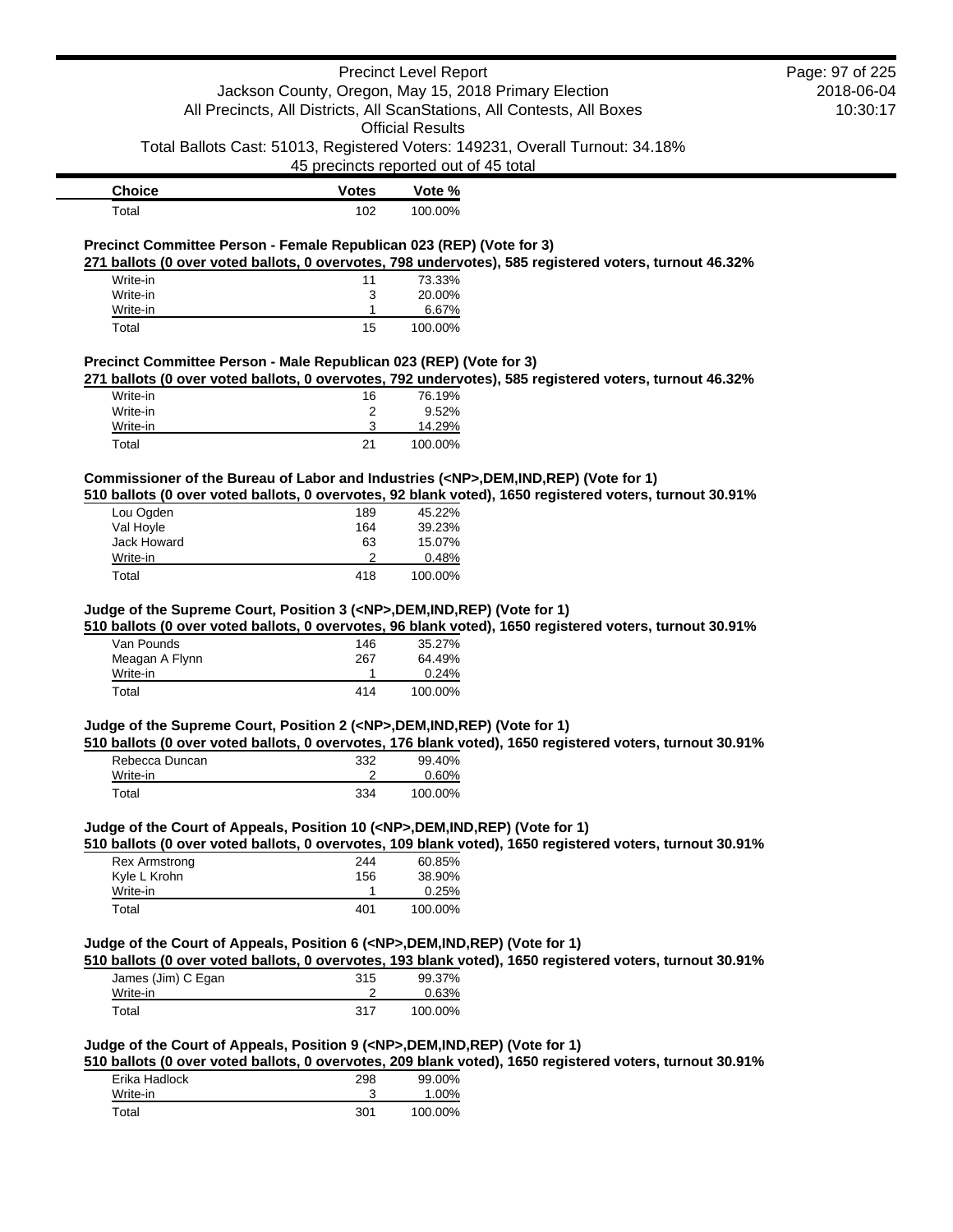|                                                                                            |                                       | <b>Precinct Level Report</b> |                                                                                                          | Page: 98 of 225 |
|--------------------------------------------------------------------------------------------|---------------------------------------|------------------------------|----------------------------------------------------------------------------------------------------------|-----------------|
|                                                                                            |                                       |                              | Jackson County, Oregon, May 15, 2018 Primary Election                                                    | 2018-06-04      |
|                                                                                            |                                       |                              | All Precincts, All Districts, All ScanStations, All Contests, All Boxes                                  | 10:30:17        |
|                                                                                            |                                       | <b>Official Results</b>      |                                                                                                          |                 |
|                                                                                            |                                       |                              |                                                                                                          |                 |
|                                                                                            |                                       |                              | Total Ballots Cast: 51013, Registered Voters: 149231, Overall Turnout: 34.18%                            |                 |
|                                                                                            | 45 precincts reported out of 45 total |                              |                                                                                                          |                 |
| <b>Choice</b>                                                                              | <b>Votes</b>                          | Vote %                       |                                                                                                          |                 |
| Judge of the Circuit Court, 1st District, Position 9 ( <np>,DEM,IND,REP) (Vote for 1)</np> |                                       |                              |                                                                                                          |                 |
|                                                                                            |                                       |                              | 510 ballots (0 over voted ballots, 0 overvotes, 112 blank voted), 1650 registered voters, turnout 30.91% |                 |
| Laurance W Parker                                                                          | 35                                    | 8.79%                        |                                                                                                          |                 |
| David J Orr                                                                                | 176                                   | 44.22%                       |                                                                                                          |                 |
| Joe Davis                                                                                  | 81                                    | 20.35%                       |                                                                                                          |                 |
| Nick Geil                                                                                  | 101                                   | 25.38%                       |                                                                                                          |                 |
| Write-in                                                                                   | 5                                     | 1.26%                        |                                                                                                          |                 |
| Total                                                                                      | 398                                   | 100.00%                      |                                                                                                          |                 |
| Judge of the Circuit Court, 1st District, Position 5 ( <np>,DEM,IND,REP) (Vote for 1)</np> |                                       |                              |                                                                                                          |                 |
|                                                                                            |                                       |                              | 510 ballots (0 over voted ballots, 0 overvotes, 207 blank voted), 1650 registered voters, turnout 30.91% |                 |
| <b>Timothy C Gerking</b>                                                                   | 301                                   | 99.34%                       |                                                                                                          |                 |
| Write-in                                                                                   | 2                                     | 0.66%                        |                                                                                                          |                 |
| Total                                                                                      | 303                                   | 100.00%                      |                                                                                                          |                 |
| Judge of the Circuit Court, 1st District, Position 7 ( <np>,DEM,IND,REP) (Vote for 1)</np> |                                       |                              |                                                                                                          |                 |
|                                                                                            |                                       |                              | 510 ballots (0 over voted ballots, 0 overvotes, 189 blank voted), 1650 registered voters, turnout 30.91% |                 |
| Benjamin Bloom                                                                             | 317                                   | 98.75%                       |                                                                                                          |                 |
| Write-in                                                                                   | 4                                     | 1.25%                        |                                                                                                          |                 |
| Total                                                                                      | 321                                   | 100.00%                      |                                                                                                          |                 |
|                                                                                            |                                       |                              |                                                                                                          |                 |
| Precinct 024                                                                               |                                       |                              |                                                                                                          |                 |
| US Representative, 2nd District (DEM) (Vote for 1)                                         |                                       |                              |                                                                                                          |                 |
|                                                                                            |                                       |                              | 202 ballots (0 over voted ballots, 0 overvotes, 14 blank voted), 486 registered voters, turnout 41.56%   |                 |
| <b>Eric Burnette</b>                                                                       | 18                                    | 9.57%                        |                                                                                                          |                 |
| Michael Byrne                                                                              | $\overline{c}$                        | 1.06%                        |                                                                                                          |                 |
| Tim S White                                                                                | 11                                    | 5.85%                        |                                                                                                          |                 |
| Raz Mason                                                                                  | 14                                    | 7.45%                        |                                                                                                          |                 |
| Jamie McLeod-Skinner                                                                       | 68                                    | 36.17%                       |                                                                                                          |                 |
| James (Jim) Crary                                                                          | 19                                    | 10.11%                       |                                                                                                          |                 |
| Jennifer (Jenni) Neahring                                                                  | 48                                    | 25.53%                       |                                                                                                          |                 |
| Write-in                                                                                   | 8                                     | 4.26%                        |                                                                                                          |                 |
| Total                                                                                      | 188                                   | 100.00%                      |                                                                                                          |                 |
|                                                                                            |                                       |                              |                                                                                                          |                 |
| US Representative, 2nd District (IND) (Vote for 1)                                         |                                       |                              |                                                                                                          |                 |
| Mark R Roberts                                                                             | $\overline{7}$                        | 46.67%                       | 25 ballots (0 over voted ballots, 0 overvotes, 10 blank voted), 133 registered voters, turnout 18.80%    |                 |
| Write-in                                                                                   | 8                                     | 53.33%                       |                                                                                                          |                 |
| Total                                                                                      | 15                                    | 100.00%                      |                                                                                                          |                 |
|                                                                                            |                                       |                              |                                                                                                          |                 |
| US Representative, 2nd District (REP) (Vote for 1)                                         |                                       |                              |                                                                                                          |                 |
|                                                                                            |                                       |                              | 417 ballots (1 over voted ballots, 1 overvotes, 13 blank voted), 848 registered voters, turnout 49.17%   |                 |
| Randy Pollock                                                                              | 24                                    | 5.96%                        |                                                                                                          |                 |
| Greg Walden                                                                                | 299                                   | 74.19%                       |                                                                                                          |                 |
| Paul J Romero Jr                                                                           | 80                                    | 19.85%                       |                                                                                                          |                 |
| Write-in                                                                                   | 0                                     | 0.00%                        |                                                                                                          |                 |
| Total                                                                                      | 403                                   | 100.00%                      |                                                                                                          |                 |
|                                                                                            |                                       |                              |                                                                                                          |                 |
| Governor (DEM) (Vote for 1)                                                                |                                       |                              |                                                                                                          |                 |
|                                                                                            |                                       |                              | 202 ballots (0 over voted ballots, 0 overvotes, 8 blank voted), 486 registered voters, turnout 41.56%    |                 |
| Ed Jones                                                                                   | 28                                    | 14.43%                       |                                                                                                          |                 |
| Kate Brown                                                                                 | 132                                   | 68.04%                       |                                                                                                          |                 |
| <b>Candace Neville</b>                                                                     | 21                                    | 10.82%                       |                                                                                                          |                 |
| Write-in                                                                                   | 13                                    | 6.70%                        |                                                                                                          |                 |
| Total                                                                                      | 194                                   | 100.00%                      |                                                                                                          |                 |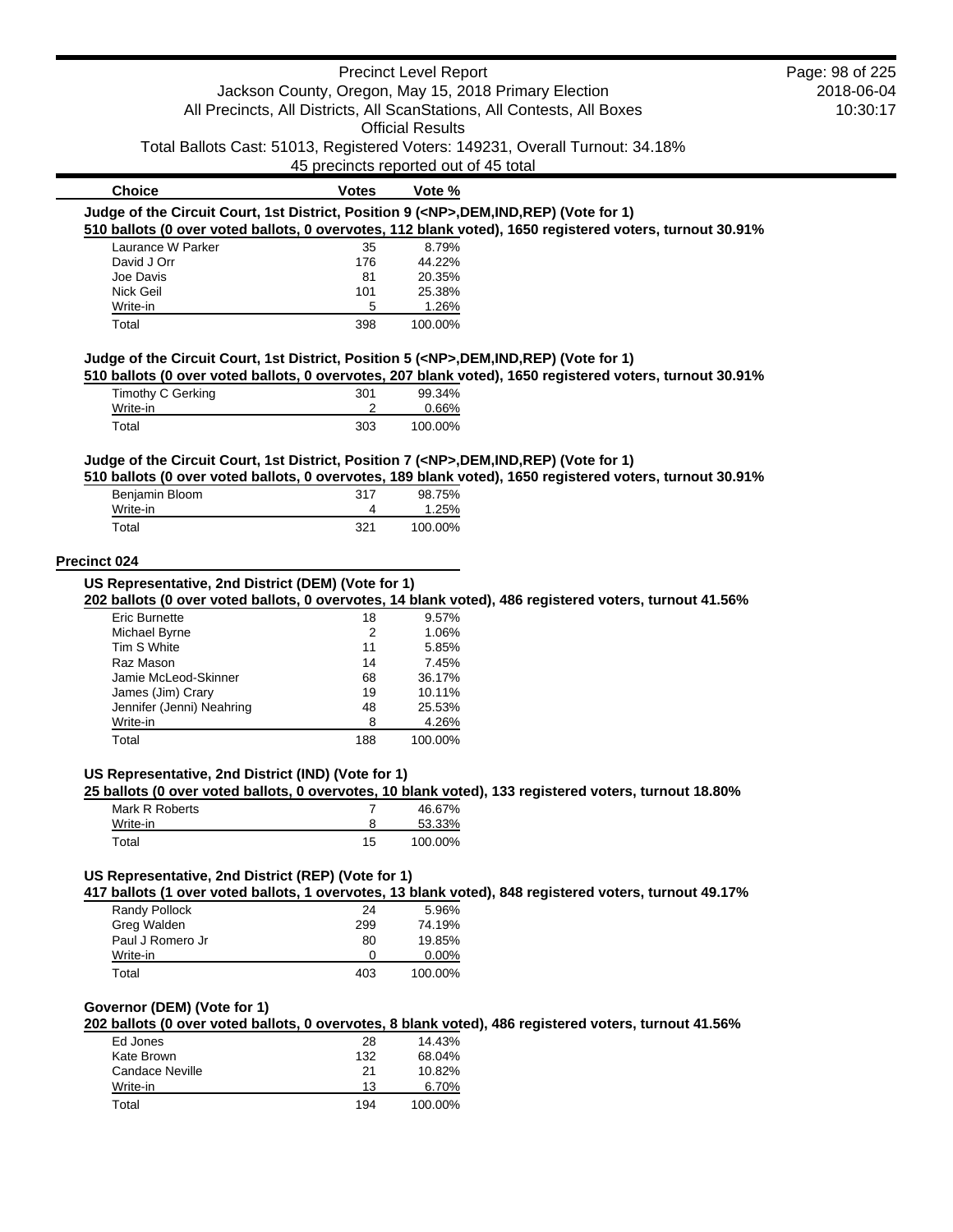# Precinct Level Report Jackson County, Oregon, May 15, 2018 Primary Election All Precincts, All Districts, All ScanStations, All Contests, All Boxes Official Results

Total Ballots Cast: 51013, Registered Voters: 149231, Overall Turnout: 34.18%

#### 45 precincts reported out of 45 total

# **Choice Votes Votes Vote %**

#### **25 ballots (0 over voted ballots, 0 overvotes, 2 blank voted), 133 registered voters, turnout 18.80%**

| Dan (Mr P) Pistoresi   |    | 4.35%   |
|------------------------|----|---------|
| Skye J Allen           |    | 4.35%   |
| <b>Patrick Starnes</b> | 8  | 34.78%  |
| Write-in               | 13 | 56.52%  |
| Total                  | 23 | 100.00% |

## **Governor (REP) (Vote for 1)**

#### **417 ballots (0 over voted ballots, 0 overvotes, 5 blank voted), 848 registered voters, turnout 49.17%**

| Knute Buehler       | 189 | 45.87%   |
|---------------------|-----|----------|
| Keenan W Bohach     | 2   | 0.49%    |
| Greg C Wooldridge   | 83  | 20.15%   |
| Jon I Edwards III   |     | 0.24%    |
| David W Stauffer    |     | 0.24%    |
| Jeff Smith          | 3   | 0.73%    |
| Jack W Tacy         | 1   | 0.24%    |
| <b>Brett Hyland</b> | 0   | $0.00\%$ |
| <b>Bruce Cuff</b>   | 12  | 2.91%    |
| Sam Carpenter       | 119 | 28.88%   |
| Write-in            |     | 0.24%    |
| Total               | 412 | 100.00%  |

### **State Representative, 55th District (DEM) (Vote for 1)**

### **202 ballots (0 over voted ballots, 0 overvotes, 52 blank voted), 486 registered voters, turnout 41.56%**

| Karen Rippberger | 146 | 97.33%  |
|------------------|-----|---------|
| Write-in         |     | 2.67%   |
| Total            | 150 | 100.00% |

#### **State Representative, 55th District (IND) (Vote for 1)**

### **25 ballots (0 over voted ballots, 0 overvotes, 14 blank voted), 133 registered voters, turnout 18.80%**

| Write-in | 100.00% |
|----------|---------|
| Total    | 100.00% |

## **State Representative, 55th District (REP) (Vote for 1)**

# **417 ballots (0 over voted ballots, 0 overvotes, 98 blank voted), 848 registered voters, turnout 49.17%**

| Mike McLane | 319 | 100.00% |
|-------------|-----|---------|
| Write-in    |     | 0.00%   |
| Total       | 319 | 100.00% |

### **County Commissioner, Position 1 (DEM) (Vote for 1)**

## **202 ballots (0 over voted ballots, 0 overvotes, 44 blank voted), 486 registered voters, turnout 41.56%**

| Amy Thuren | 152 | 96.20%  |
|------------|-----|---------|
| Write-in   |     | 3.80%   |
| Total      | 158 | 100.00% |

## **County Commissioner, Position 1 (IND) (Vote for 1)**

## **25 ballots (0 over voted ballots, 0 overvotes, 17 blank voted), 133 registered voters, turnout 18.80%**

| Write-in | 100.00% |
|----------|---------|
| Total    | 100.00% |

### **County Commissioner, Position 1 (REP) (Vote for 1)**

**417 ballots (0 over voted ballots, 0 overvotes, 109 blank voted), 848 registered voters, turnout 49.17%**

| <b>Rick Dyer</b> | 306 | 99.35%  |
|------------------|-----|---------|
| Write-in         |     | 0.65%   |
| Total            | 308 | 100.00% |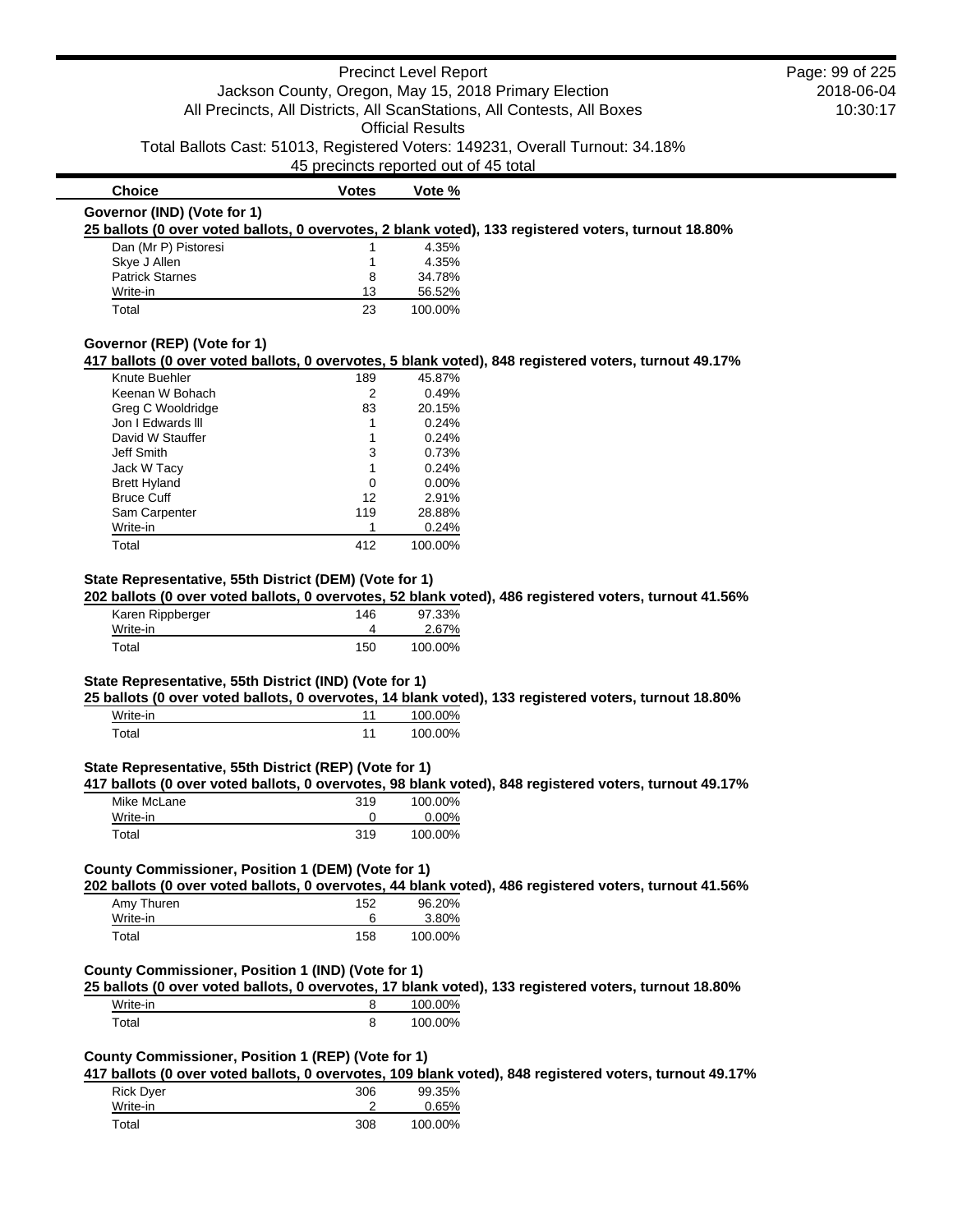|                                                                                          |                                                       | <b>Precinct Level Report</b> |                                                                                                          | Page: 100 of 225 |
|------------------------------------------------------------------------------------------|-------------------------------------------------------|------------------------------|----------------------------------------------------------------------------------------------------------|------------------|
|                                                                                          | Jackson County, Oregon, May 15, 2018 Primary Election |                              | 2018-06-04                                                                                               |                  |
|                                                                                          |                                                       |                              | All Precincts, All Districts, All ScanStations, All Contests, All Boxes                                  | 10:30:17         |
|                                                                                          |                                                       | <b>Official Results</b>      |                                                                                                          |                  |
| Total Ballots Cast: 51013, Registered Voters: 149231, Overall Turnout: 34.18%            |                                                       |                              |                                                                                                          |                  |
|                                                                                          | 45 precincts reported out of 45 total                 |                              |                                                                                                          |                  |
| <b>Choice</b>                                                                            | <b>Votes</b>                                          | Vote %                       |                                                                                                          |                  |
| County Commissioner, Position 3 (DEM) (Vote for 1)                                       |                                                       |                              |                                                                                                          |                  |
|                                                                                          |                                                       |                              | 202 ballots (0 over voted ballots, 0 overvotes, 43 blank voted), 486 registered voters, turnout 41.56%   |                  |
| Lanita C Witt                                                                            | 151                                                   | 94.97%                       |                                                                                                          |                  |
| Write-in                                                                                 | 8                                                     | 5.03%                        |                                                                                                          |                  |
| Total                                                                                    | 159                                                   | 100.00%                      |                                                                                                          |                  |
| County Commissioner, Position 3 (IND) (Vote for 1)                                       |                                                       |                              |                                                                                                          |                  |
|                                                                                          |                                                       |                              | 25 ballots (0 over voted ballots, 0 overvotes, 17 blank voted), 133 registered voters, turnout 18.80%    |                  |
| Write-in                                                                                 | 8                                                     | 100.00%                      |                                                                                                          |                  |
| Total                                                                                    | 8                                                     | 100.00%                      |                                                                                                          |                  |
|                                                                                          |                                                       |                              |                                                                                                          |                  |
| County Commissioner, Position 3 (REP) (Vote for 1)                                       |                                                       |                              |                                                                                                          |                  |
| <b>Colleen Roberts</b>                                                                   | 335                                                   | 98.82%                       | 417 ballots (0 over voted ballots, 0 overvotes, 78 blank voted), 848 registered voters, turnout 49.17%   |                  |
| Write-in                                                                                 | 4                                                     | 1.18%                        |                                                                                                          |                  |
| Total                                                                                    | 339                                                   | 100.00%                      |                                                                                                          |                  |
|                                                                                          |                                                       |                              |                                                                                                          |                  |
| Precinct Committee Person - Female Democrat 024 (DEM) (Vote for 4)                       |                                                       |                              |                                                                                                          |                  |
|                                                                                          |                                                       |                              | 202 ballots (0 over voted ballots, 0 overvotes, 649 undervotes), 486 registered voters, turnout 41.56%   |                  |
| Joyce Chapman                                                                            | 153                                                   | 96.23%                       |                                                                                                          |                  |
| Write-in                                                                                 | 6                                                     | 3.77%                        |                                                                                                          |                  |
| Write-in                                                                                 | 0                                                     | 0.00%                        |                                                                                                          |                  |
| Write-in                                                                                 | 0                                                     | 0.00%                        |                                                                                                          |                  |
| Write-in                                                                                 | 0                                                     | 0.00%                        |                                                                                                          |                  |
| Total                                                                                    | 159                                                   | 100.00%                      |                                                                                                          |                  |
| Precinct Committee Person - Male Democrat 024 (DEM) (Vote for 4)                         |                                                       |                              |                                                                                                          |                  |
|                                                                                          |                                                       |                              | 202 ballots (0 over voted ballots, 0 overvotes, 655 undervotes), 486 registered voters, turnout 41.56%   |                  |
| Paul Chapman                                                                             | 144                                                   | 94.12%                       |                                                                                                          |                  |
| Write-in                                                                                 | 9                                                     | 5.88%                        |                                                                                                          |                  |
| Write-in                                                                                 | 0                                                     | 0.00%                        |                                                                                                          |                  |
| Write-in                                                                                 | 0                                                     | 0.00%                        |                                                                                                          |                  |
| Write-in                                                                                 | 0                                                     | 0.00%                        |                                                                                                          |                  |
| Total                                                                                    | 153                                                   | 100.00%                      |                                                                                                          |                  |
| Precinct Committee Person - Female Republican 024 (REP) (Vote for 4)                     |                                                       |                              |                                                                                                          |                  |
|                                                                                          |                                                       |                              | 417 ballots (0 over voted ballots, 0 overvotes, 1652 undervotes), 848 registered voters, turnout 49.17%  |                  |
| Write-in                                                                                 | 15                                                    | 93.75%                       |                                                                                                          |                  |
| Write-in                                                                                 | 1                                                     | 6.25%                        |                                                                                                          |                  |
| Write-in                                                                                 | 0                                                     | 0.00%                        |                                                                                                          |                  |
| Write-in                                                                                 | 0                                                     | 0.00%                        |                                                                                                          |                  |
| Total                                                                                    | 16                                                    | 100.00%                      |                                                                                                          |                  |
|                                                                                          |                                                       |                              |                                                                                                          |                  |
| Precinct Committee Person - Male Republican 024 (REP) (Vote for 4)                       |                                                       |                              | 417 ballots (0 over voted ballots, 0 overvotes, 1644 undervotes), 848 registered voters, turnout 49.17%  |                  |
| Write-in                                                                                 | 24                                                    | 100.00%                      |                                                                                                          |                  |
| Write-in                                                                                 | 0                                                     | 0.00%                        |                                                                                                          |                  |
| Write-in                                                                                 | 0                                                     | 0.00%                        |                                                                                                          |                  |
| Write-in                                                                                 | 0                                                     | 0.00%                        |                                                                                                          |                  |
| Total                                                                                    | 24                                                    | 100.00%                      |                                                                                                          |                  |
|                                                                                          |                                                       |                              |                                                                                                          |                  |
| Commissioner of the Bureau of Labor and Industries ( <np>,DEM,IND,REP) (Vote for 1)</np> |                                                       |                              |                                                                                                          |                  |
|                                                                                          |                                                       |                              | 708 ballots (0 over voted ballots, 0 overvotes, 157 blank voted), 2291 registered voters, turnout 30.90% |                  |
| Lou Ogden                                                                                | 266                                                   | 48.28%                       |                                                                                                          |                  |
| Val Hoyle                                                                                | 198                                                   | 35.93%                       |                                                                                                          |                  |
| Jack Howard                                                                              | 85                                                    | 15.43%                       |                                                                                                          |                  |
| Write-in                                                                                 | 2                                                     | 0.36%                        |                                                                                                          |                  |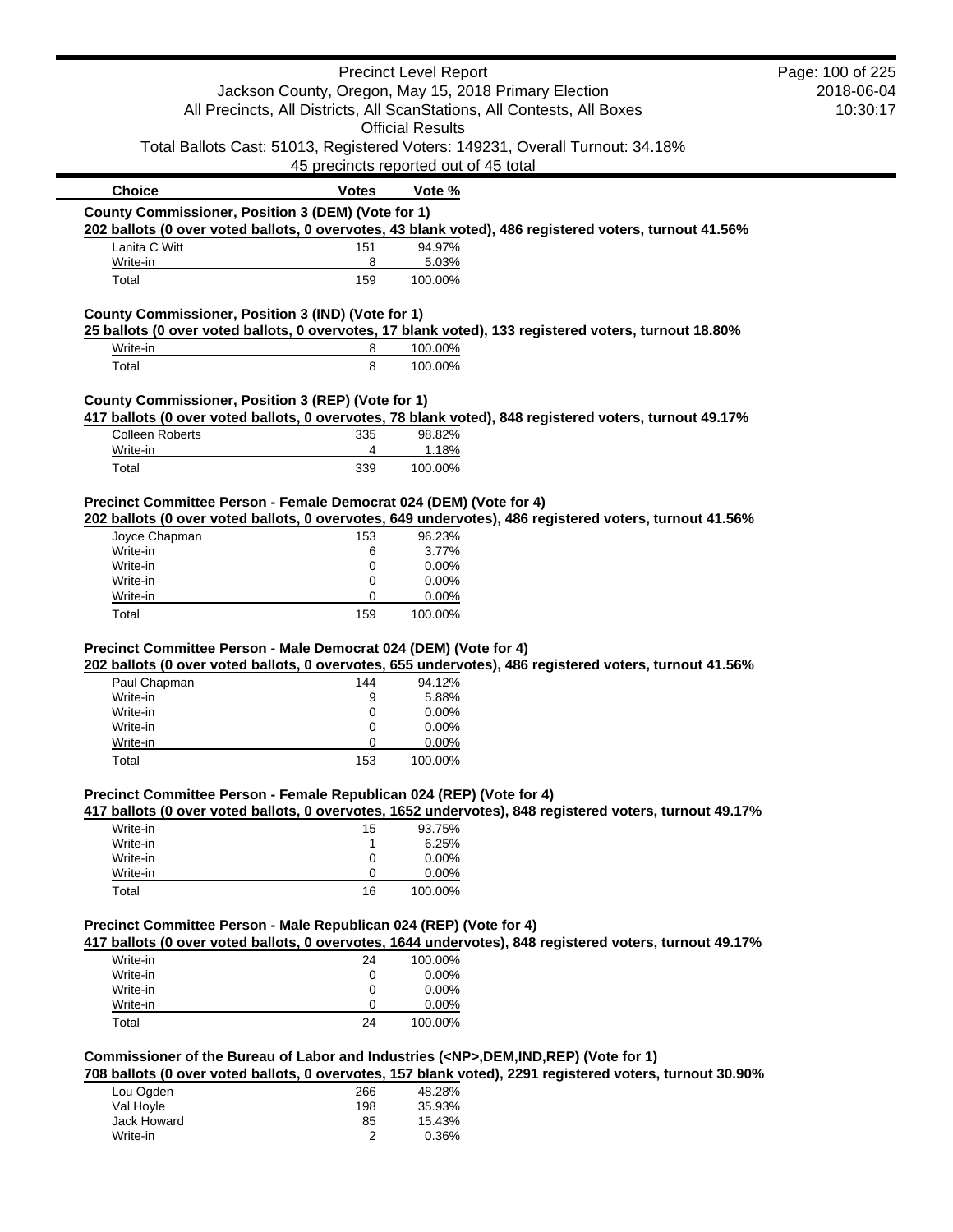|                                                                                            |                                       | <b>Precinct Level Report</b> |                                                                                                          | Page: 101 of 225 |
|--------------------------------------------------------------------------------------------|---------------------------------------|------------------------------|----------------------------------------------------------------------------------------------------------|------------------|
|                                                                                            |                                       |                              | Jackson County, Oregon, May 15, 2018 Primary Election                                                    | 2018-06-04       |
|                                                                                            |                                       |                              | All Precincts, All Districts, All ScanStations, All Contests, All Boxes                                  | 10:30:17         |
|                                                                                            |                                       | <b>Official Results</b>      |                                                                                                          |                  |
|                                                                                            |                                       |                              | Total Ballots Cast: 51013, Registered Voters: 149231, Overall Turnout: 34.18%                            |                  |
|                                                                                            | 45 precincts reported out of 45 total |                              |                                                                                                          |                  |
|                                                                                            |                                       |                              |                                                                                                          |                  |
| <b>Choice</b>                                                                              | <b>Votes</b>                          | Vote %                       |                                                                                                          |                  |
| Total                                                                                      | 551                                   | 100.00%                      |                                                                                                          |                  |
| Judge of the Supreme Court, Position 3 ( <np>,DEM,IND,REP) (Vote for 1)</np>               |                                       |                              |                                                                                                          |                  |
|                                                                                            |                                       |                              | 708 ballots (0 over voted ballots, 0 overvotes, 145 blank voted), 2291 registered voters, turnout 30.90% |                  |
| Van Pounds                                                                                 | 205                                   | 36.41%                       |                                                                                                          |                  |
| Meagan A Flynn                                                                             | 357                                   | 63.41%                       |                                                                                                          |                  |
| Write-in                                                                                   | 1                                     | 0.18%                        |                                                                                                          |                  |
| Total                                                                                      | 563                                   | 100.00%                      |                                                                                                          |                  |
| Judge of the Supreme Court, Position 2 ( <np>,DEM,IND,REP) (Vote for 1)</np>               |                                       |                              |                                                                                                          |                  |
|                                                                                            |                                       |                              | 708 ballots (0 over voted ballots, 0 overvotes, 237 blank voted), 2291 registered voters, turnout 30.90% |                  |
| Rebecca Duncan                                                                             | 467                                   | 99.15%                       |                                                                                                          |                  |
| Write-in                                                                                   | 4                                     | 0.85%                        |                                                                                                          |                  |
| Total                                                                                      | 471                                   | 100.00%                      |                                                                                                          |                  |
|                                                                                            |                                       |                              |                                                                                                          |                  |
| Judge of the Court of Appeals, Position 10 ( <np>,DEM,IND,REP) (Vote for 1)</np>           |                                       |                              |                                                                                                          |                  |
|                                                                                            |                                       |                              | 708 ballots (0 over voted ballots, 0 overvotes, 152 blank voted), 2291 registered voters, turnout 30.90% |                  |
| <b>Rex Armstrong</b><br>Kyle L Krohn                                                       | 321<br>234                            | 57.73%<br>42.09%             |                                                                                                          |                  |
| Write-in                                                                                   | 1                                     | 0.18%                        |                                                                                                          |                  |
| Total                                                                                      | 556                                   | 100.00%                      |                                                                                                          |                  |
|                                                                                            |                                       |                              |                                                                                                          |                  |
| Judge of the Court of Appeals, Position 6 ( <np>,DEM,IND,REP) (Vote for 1)</np>            |                                       |                              |                                                                                                          |                  |
|                                                                                            |                                       |                              | 708 ballots (0 over voted ballots, 0 overvotes, 251 blank voted), 2291 registered voters, turnout 30.90% |                  |
| James (Jim) C Egan                                                                         | 455                                   | 99.56%                       |                                                                                                          |                  |
| Write-in                                                                                   | 2                                     | 0.44%                        |                                                                                                          |                  |
| Total                                                                                      | 457                                   | 100.00%                      |                                                                                                          |                  |
|                                                                                            |                                       |                              |                                                                                                          |                  |
| Judge of the Court of Appeals, Position 9 ( <np>,DEM,IND,REP) (Vote for 1)</np>            |                                       |                              | 708 ballots (0 over voted ballots, 0 overvotes, 277 blank voted), 2291 registered voters, turnout 30.90% |                  |
| Erika Hadlock                                                                              | 428                                   | 99.30%                       |                                                                                                          |                  |
| Write-in                                                                                   | 3                                     | 0.70%                        |                                                                                                          |                  |
| Total                                                                                      | 431                                   | 100.00%                      |                                                                                                          |                  |
|                                                                                            |                                       |                              |                                                                                                          |                  |
| Judge of the Circuit Court, 1st District, Position 9 ( <np>,DEM,IND,REP) (Vote for 1)</np> |                                       |                              |                                                                                                          |                  |
|                                                                                            |                                       |                              | 708 ballots (0 over voted ballots, 0 overvotes, 154 blank voted), 2291 registered voters, turnout 30.90% |                  |
| Laurance W Parker                                                                          | 32                                    | 5.78%                        |                                                                                                          |                  |
| David J Orr                                                                                | 247                                   | 44.58%                       |                                                                                                          |                  |
| Joe Davis                                                                                  | 124                                   | 22.38%                       |                                                                                                          |                  |
| Nick Geil                                                                                  | 148                                   | 26.71%                       |                                                                                                          |                  |
| Write-in                                                                                   | 3                                     | 0.54%                        |                                                                                                          |                  |
| Total                                                                                      | 554                                   | 100.00%                      |                                                                                                          |                  |
|                                                                                            |                                       |                              |                                                                                                          |                  |
| Judge of the Circuit Court, 1st District, Position 5 ( <np>,DEM,IND,REP) (Vote for 1)</np> |                                       |                              | 708 ballots (0 over voted ballots, 0 overvotes, 267 blank voted), 2291 registered voters, turnout 30.90% |                  |
| Timothy C Gerking                                                                          | 437                                   | 99.09%                       |                                                                                                          |                  |
| Write-in                                                                                   | 4                                     | 0.91%                        |                                                                                                          |                  |
| Total                                                                                      | 441                                   | 100.00%                      |                                                                                                          |                  |
|                                                                                            |                                       |                              |                                                                                                          |                  |
| Judge of the Circuit Court, 1st District, Position 7 ( <np>,DEM,IND,REP) (Vote for 1)</np> |                                       |                              |                                                                                                          |                  |
|                                                                                            |                                       |                              | 708 ballots (0 over voted ballots, 0 overvotes, 243 blank voted), 2291 registered voters, turnout 30.90% |                  |
| Benjamin Bloom                                                                             | 460                                   | 98.92%                       |                                                                                                          |                  |
| Write-in                                                                                   | 5                                     | 1.08%                        |                                                                                                          |                  |
| Total                                                                                      | 465                                   | 100.00%                      |                                                                                                          |                  |

**Precinct 025**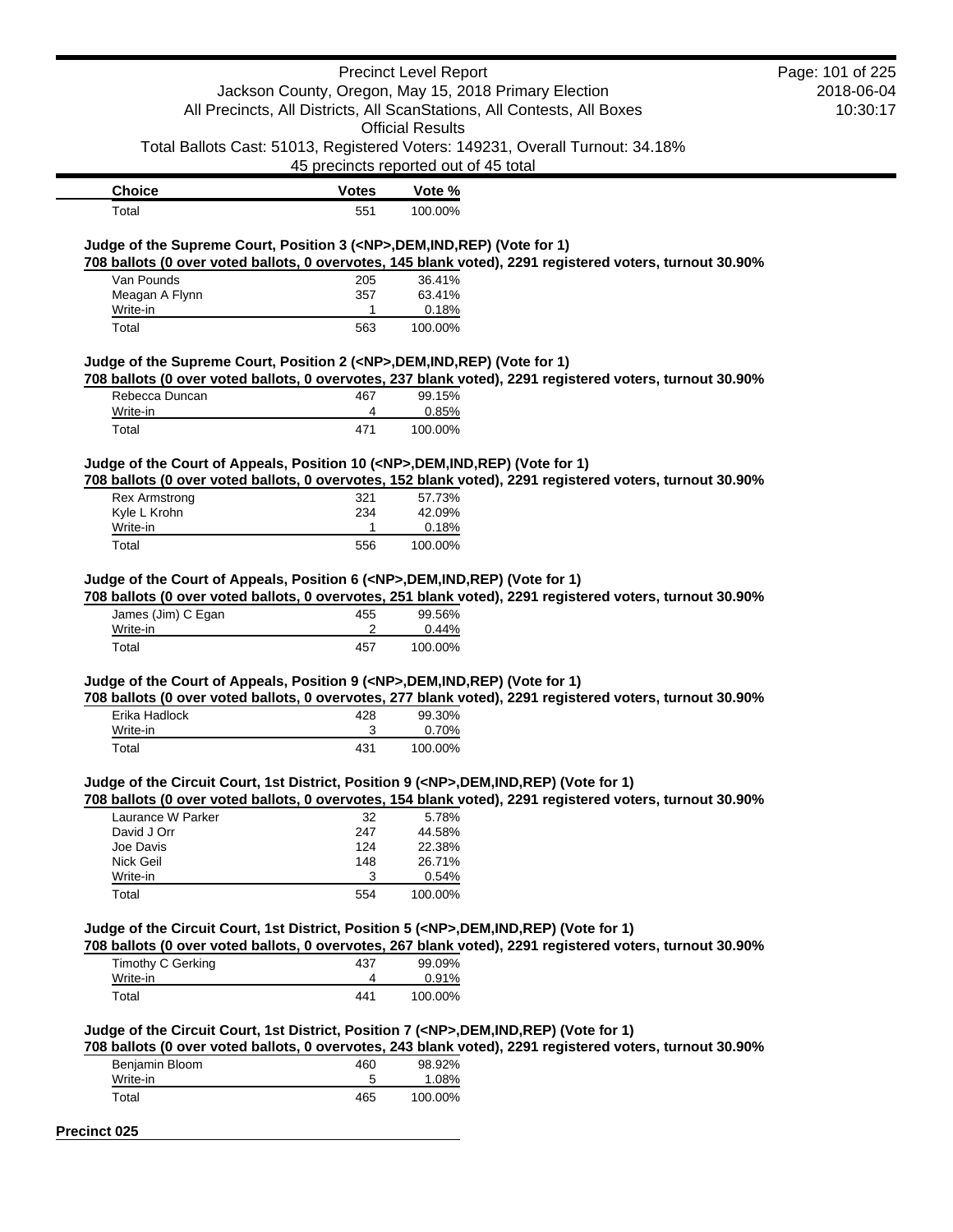# Precinct Level Report Jackson County, Oregon, May 15, 2018 Primary Election All Precincts, All Districts, All ScanStations, All Contests, All Boxes Official Results

Total Ballots Cast: 51013, Registered Voters: 149231, Overall Turnout: 34.18%

45 precincts reported out of 45 total

| <b>Choice</b>                                      | Votes | Vote %                                                                                                   |
|----------------------------------------------------|-------|----------------------------------------------------------------------------------------------------------|
| US Representative, 2nd District (DEM) (Vote for 1) |       | 1020 ballots (0 over voted ballots, 0 overvotes, 41 blank voted), 1981 registered voters, turnout 51.49% |
|                                                    |       |                                                                                                          |
| Eric Burnette                                      | 60    | 6.13%                                                                                                    |
| Michael Byrne                                      | 20    | 2.04%                                                                                                    |
| Tim S White                                        | 27    | 2.76%                                                                                                    |
| Raz Mason                                          | 35    | 3.58%                                                                                                    |
| Jamie McLeod-Skinner                               | 595   | 60.78%                                                                                                   |
| James (Jim) Crary                                  | 100   | 10.21%                                                                                                   |
| Jennifer (Jenni) Neahring                          | 136   | 13.89%                                                                                                   |
| Write-in                                           | 6     | 0.61%                                                                                                    |

Total 979 100.00%

## **US Representative, 2nd District (IND) (Vote for 1)**

**58 ballots (0 over voted ballots, 0 overvotes, 16 blank voted), 200 registered voters, turnout 29.00%**

| Mark R Roberts | 27 | 64.29%  |
|----------------|----|---------|
| Write-in       | 15 | 35.71%  |
| Total          | 42 | 100.00% |

#### **US Representative, 2nd District (REP) (Vote for 1)**

**329 ballots (0 over voted ballots, 0 overvotes, 14 blank voted), 712 registered voters, turnout 46.21%**

| Randy Pollock    | 11  | 3.49%   |
|------------------|-----|---------|
| Greg Walden      | 235 | 74.60%  |
| Paul J Romero Jr | 68  | 21.59%  |
| Write-in         |     | 0.32%   |
| Total            | 315 | 100.00% |

## **Governor (DEM) (Vote for 1)**

**1020 ballots (0 over voted ballots, 0 overvotes, 33 blank voted), 1981 registered voters, turnout 51.49%**

| Ed Jones        | 41  | 4.15%   |
|-----------------|-----|---------|
| Kate Brown      | 852 | 86.32%  |
| Candace Neville | 81  | 8.21%   |
| Write-in        | 13  | 1.32%   |
| Total           | 987 | 100.00% |

#### **Governor (IND) (Vote for 1)**

**58 ballots (0 over voted ballots, 0 overvotes, 7 blank voted), 200 registered voters, turnout 29.00%**

| Dan (Mr P) Pistoresi   | 3  | 5.88%   |
|------------------------|----|---------|
| Skye J Allen           |    | 13.73%  |
| <b>Patrick Starnes</b> | 17 | 33.33%  |
| Write-in               | 24 | 47.06%  |
| Total                  | 51 | 100.00% |

## **Governor (REP) (Vote for 1)**

**329 ballots (0 over voted ballots, 0 overvotes, 13 blank voted), 712 registered voters, turnout 46.21%**

| Knute Buehler       | 148 | 46.84%   |
|---------------------|-----|----------|
| Keenan W Bohach     | O   | $0.00\%$ |
| Greg C Wooldridge   | 58  | 18.35%   |
| Jon I Edwards III   |     | 0.32%    |
| David W Stauffer    |     | 0.32%    |
| Jeff Smith          | 6   | 1.90%    |
| Jack W Tacy         | 0   | $0.00\%$ |
| <b>Brett Hyland</b> | O   | $0.00\%$ |
| <b>Bruce Cuff</b>   | 3   | 0.95%    |
| Sam Carpenter       | 98  | 31.01%   |
| Write-in            |     | 0.32%    |
| Total               | 316 | 100.00%  |

**State Senator, 3rd District (DEM) (Vote for 1)**

**1020 ballots (0 over voted ballots, 0 overvotes, 26 blank voted), 1981 registered voters, turnout 51.49%**

# 2018-06-04 10:30:17 Page: 102 of 225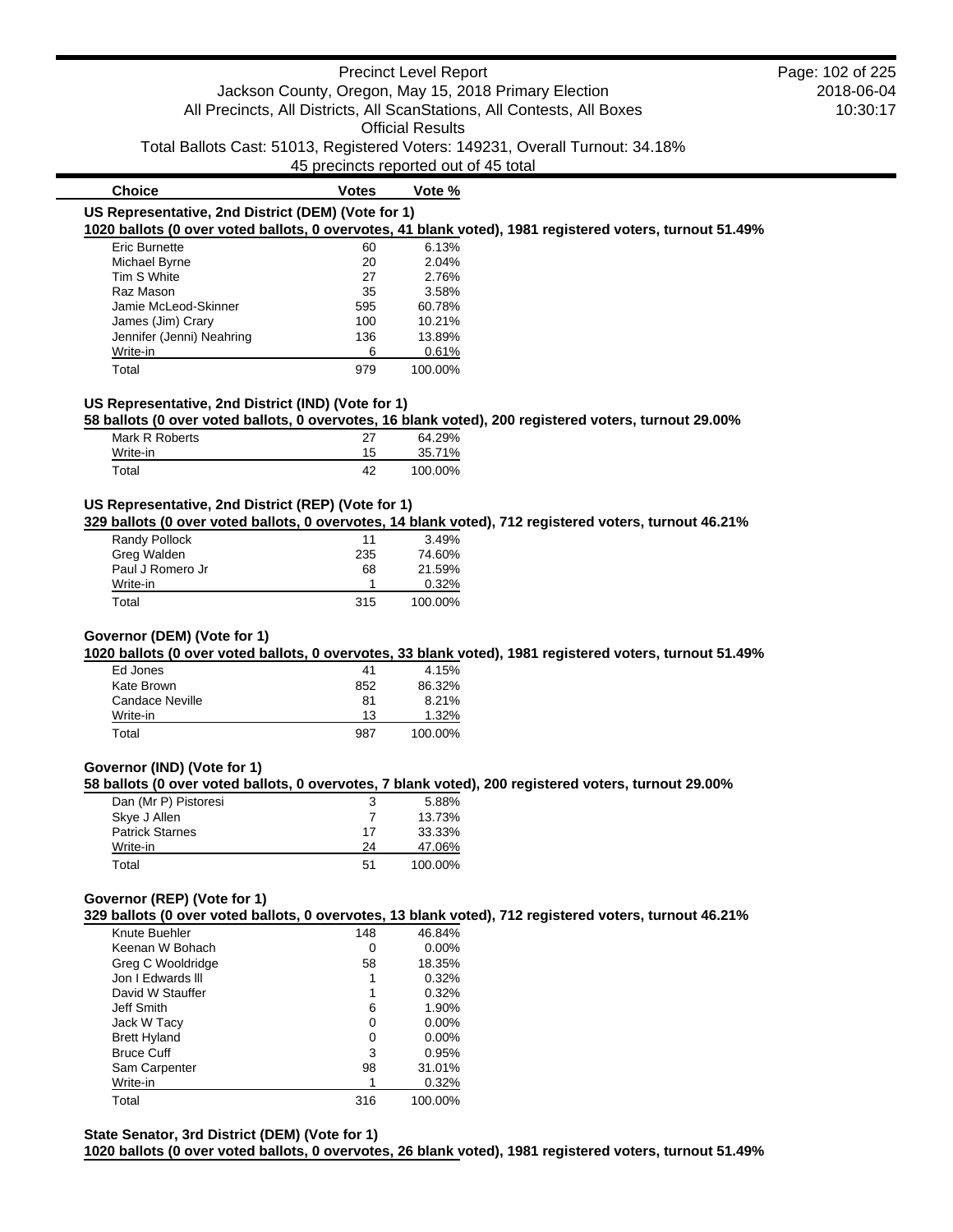| <b>Choice</b>   | <b>Votes</b> | Vote %  |
|-----------------|--------------|---------|
| Julian Bell     | 64           | 6.44%   |
| Kevin Stine     | 36           | 3.62%   |
| Athena Goldberg | 366          | 36.82%  |
| Jeff Golden     | 525          | 52.82%  |
| Write-in        | 3            | 0.30%   |
| Total           | 994          | 100.00% |

#### **State Senator, 3rd District (IND) (Vote for 1)**

**58 ballots (0 over voted ballots, 0 overvotes, 37 blank voted), 200 registered voters, turnout 29.00%**

| Write-in | 100.00% |
|----------|---------|
| Total    | 100.00% |

#### **State Senator, 3rd District (REP) (Vote for 1)**

**329 ballots (0 over voted ballots, 0 overvotes, 36 blank voted), 712 registered voters, turnout 46.21%**

| Curt Ankerberg  | 149 | 50.85%  |
|-----------------|-----|---------|
| Jessica L Gomez | 143 | 48.81%  |
| Write-in        |     | 0.34%   |
| Total           | 293 | 100.00% |

## **State Representative, 5th District (DEM) (Vote for 1)**

**1020 ballots (0 over voted ballots, 0 overvotes, 188 blank voted), 1981 registered voters, turnout 51.49%**

| Pam Marsh | 824 | 99.04%   |
|-----------|-----|----------|
| Write-in  |     | $0.96\%$ |
| Total     | 832 | 100.00%  |

## **State Representative, 5th District (IND) (Vote for 1)**

**58 ballots (0 over voted ballots, 0 overvotes, 43 blank voted), 200 registered voters, turnout 29.00%**

| Write-in    | 100.00% |
|-------------|---------|
| $\tau$ otal | 100.00% |

#### **State Representative, 5th District (REP) (Vote for 1)**

**329 ballots (0 over voted ballots, 0 overvotes, 134 blank voted), 712 registered voters, turnout 46.21%**

| Sandra A Abercrombie | 193 | 98.97%  |
|----------------------|-----|---------|
| Write-in             |     | 1.03%   |
| Total                | 195 | 100.00% |

# **County Commissioner, Position 1 (DEM) (Vote for 1)**

**1020 ballots (0 over voted ballots, 0 overvotes, 261 blank voted), 1981 registered voters, turnout 51.49%**

| Amy Thuren | 751 | 98.95%  |
|------------|-----|---------|
| Write-in   |     | 1.05%   |
| Total      | 759 | 100.00% |

#### **County Commissioner, Position 1 (IND) (Vote for 1)**

**58 ballots (0 over voted ballots, 0 overvotes, 45 blank voted), 200 registered voters, turnout 29.00%**

| Write-in |    | 100.00% |
|----------|----|---------|
| Total    | 13 | 100.00% |

### **County Commissioner, Position 1 (REP) (Vote for 1)**

**329 ballots (0 over voted ballots, 0 overvotes, 90 blank voted), 712 registered voters, turnout 46.21%**

| <b>Rick Dyer</b> | 234 | 97.91%  |
|------------------|-----|---------|
| Write-in         |     | 2.09%   |
| Total            | 239 | 100.00% |

### **County Commissioner, Position 3 (DEM) (Vote for 1)**

**1020 ballots (0 over voted ballots, 0 overvotes, 235 blank voted), 1981 registered voters, turnout 51.49%**

| Lanita C Witt | 777 | 98.98% |
|---------------|-----|--------|
| Write-in      |     | 1.02%  |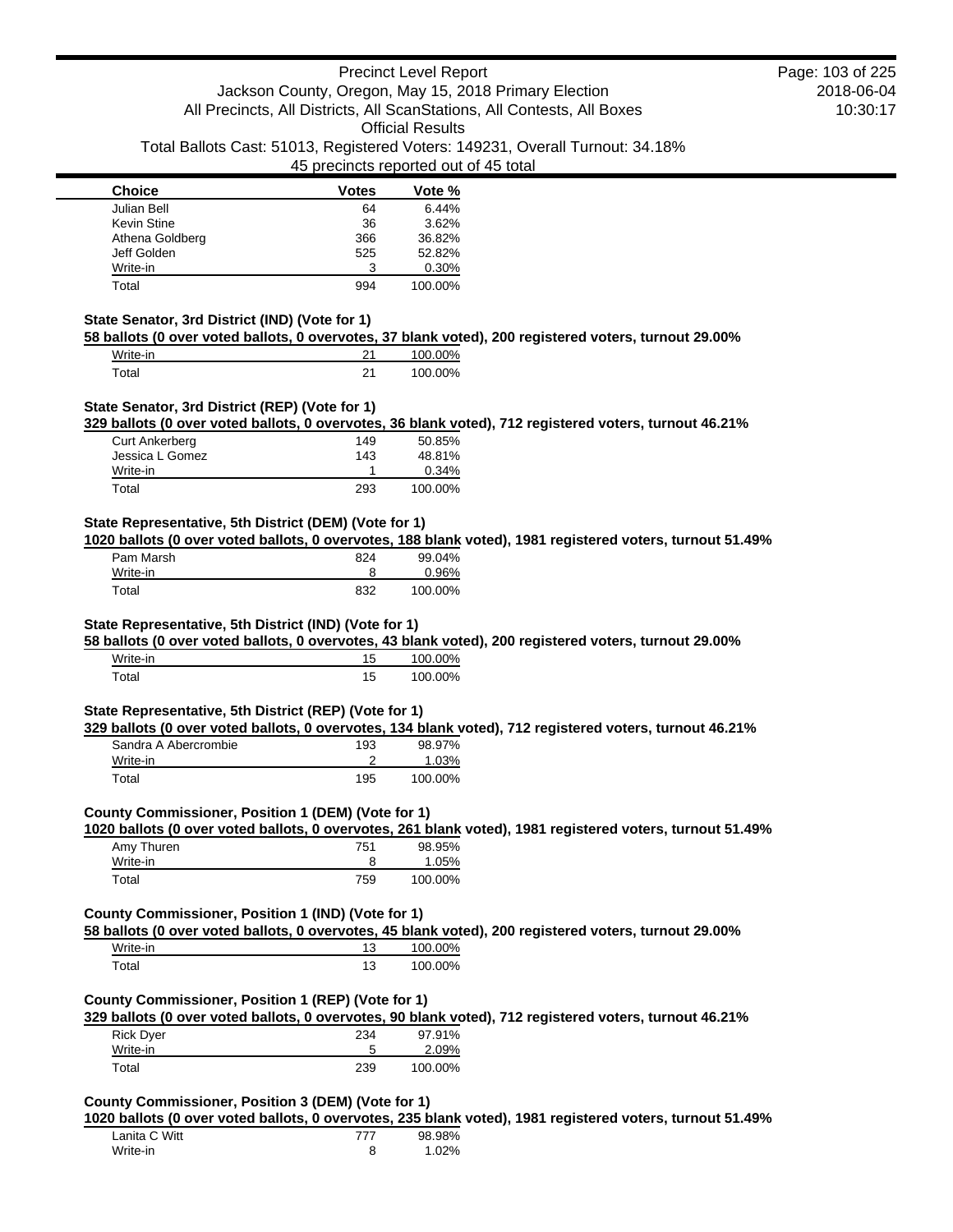|                                                                      |                                       | <b>Precinct Level Report</b> |                                                                                                           | Page: 104 of 225 |
|----------------------------------------------------------------------|---------------------------------------|------------------------------|-----------------------------------------------------------------------------------------------------------|------------------|
|                                                                      |                                       |                              | Jackson County, Oregon, May 15, 2018 Primary Election                                                     | 2018-06-04       |
|                                                                      |                                       |                              | All Precincts, All Districts, All ScanStations, All Contests, All Boxes                                   | 10:30:17         |
|                                                                      |                                       | <b>Official Results</b>      |                                                                                                           |                  |
|                                                                      |                                       |                              |                                                                                                           |                  |
|                                                                      |                                       |                              | Total Ballots Cast: 51013, Registered Voters: 149231, Overall Turnout: 34.18%                             |                  |
|                                                                      | 45 precincts reported out of 45 total |                              |                                                                                                           |                  |
| <b>Choice</b>                                                        | <b>Votes</b>                          | Vote %                       |                                                                                                           |                  |
| Total                                                                | 785                                   | 100.00%                      |                                                                                                           |                  |
|                                                                      |                                       |                              |                                                                                                           |                  |
| County Commissioner, Position 3 (IND) (Vote for 1)                   |                                       |                              | 58 ballots (0 over voted ballots, 0 overvotes, 46 blank voted), 200 registered voters, turnout 29.00%     |                  |
| Write-in                                                             | 12                                    | 100.00%                      |                                                                                                           |                  |
| Total                                                                | 12                                    | 100.00%                      |                                                                                                           |                  |
| County Commissioner, Position 3 (REP) (Vote for 1)                   |                                       |                              |                                                                                                           |                  |
|                                                                      |                                       |                              | 329 ballots (0 over voted ballots, 0 overvotes, 80 blank voted), 712 registered voters, turnout 46.21%    |                  |
| <b>Colleen Roberts</b>                                               | 247                                   | 99.20%                       |                                                                                                           |                  |
| Write-in                                                             | 2                                     | 0.80%                        |                                                                                                           |                  |
| Total                                                                | 249                                   | 100.00%                      |                                                                                                           |                  |
|                                                                      |                                       |                              |                                                                                                           |                  |
| Precinct Committee Person - Female Democrat 025 (DEM) (Vote for 8)   |                                       |                              |                                                                                                           |                  |
|                                                                      |                                       |                              | 1020 ballots (1 over voted ballots, 8 overvotes, 3632 undervotes), 1981 registered voters, turnout 51.49% |                  |
| Gerry Pare'                                                          | 576                                   | 12.74%                       |                                                                                                           |                  |
| <b>Colette Pare'-Miller</b>                                          | 581                                   | 12.85%                       |                                                                                                           |                  |
| <b>Eleanor Ponomareff</b>                                            | 556                                   | 12.30%                       |                                                                                                           |                  |
| Lee Lull                                                             | 562                                   | 12.43%                       |                                                                                                           |                  |
| Lynne Likens                                                         | 565                                   | 12.50%                       |                                                                                                           |                  |
| Ketura Richmond                                                      | 538                                   | 11.90%                       |                                                                                                           |                  |
| Kimberly Hosford                                                     | 552                                   | 12.21%                       |                                                                                                           |                  |
| Judith Kurinsky                                                      | 554                                   | 12.26%                       |                                                                                                           |                  |
| Write-in                                                             | 20                                    | 0.44%                        |                                                                                                           |                  |
| Write-in                                                             | 12                                    | 0.27%                        |                                                                                                           |                  |
| Write-in                                                             | 2                                     | 0.04%                        |                                                                                                           |                  |
| Write-in                                                             | 0                                     | 0.00%                        |                                                                                                           |                  |
| Write-in                                                             | 1                                     | 0.02%                        |                                                                                                           |                  |
| Write-in                                                             | 0                                     | 0.00%                        |                                                                                                           |                  |
| Write-in                                                             | 1                                     | 0.02%                        |                                                                                                           |                  |
| Write-in                                                             | 0                                     | 0.00%                        |                                                                                                           |                  |
| Total                                                                | 4520                                  | 100.00%                      |                                                                                                           |                  |
|                                                                      |                                       |                              |                                                                                                           |                  |
| Precinct Committee Person - Male Democrat 025 (DEM) (Vote for 8)     |                                       |                              | 1020 ballots (0 over voted ballots, 0 overvotes, 4983 undervotes), 1981 registered voters, turnout 51.49% |                  |
| Gary Woodring                                                        | 499                                   | 15.71%                       |                                                                                                           |                  |
| <b>Bryce Smedley</b>                                                 | 500                                   | 15.74%                       |                                                                                                           |                  |
| Hogan M Sherrow                                                      | 494                                   | 15.55%                       |                                                                                                           |                  |
| Dan Richmond                                                         | 506                                   | 15.93%                       |                                                                                                           |                  |
| David Miller                                                         | 517                                   | 16.27%                       |                                                                                                           |                  |
| Allen Hallmark                                                       | 526                                   | 16.56%                       |                                                                                                           |                  |
| Write-in                                                             | 76                                    | 2.39%                        |                                                                                                           |                  |
| Write-in                                                             | 50                                    | 1.57%                        |                                                                                                           |                  |
| Write-in                                                             | 7                                     | 0.22%                        |                                                                                                           |                  |
| Write-in                                                             | 1                                     | 0.03%                        |                                                                                                           |                  |
| Write-in                                                             | 1                                     | 0.03%                        |                                                                                                           |                  |
| Write-in                                                             | 0                                     | 0.00%                        |                                                                                                           |                  |
| Write-in                                                             | 0                                     | 0.00%                        |                                                                                                           |                  |
| Write-in                                                             | 0                                     | 0.00%                        |                                                                                                           |                  |
| Total                                                                | 3177                                  | 100.00%                      |                                                                                                           |                  |
| Precinct Committee Person - Female Republican 025 (REP) (Vote for 8) |                                       |                              |                                                                                                           |                  |
|                                                                      |                                       |                              | 329 ballots (0 over voted ballots, 0 overvotes, 2289 undervotes), 712 registered voters, turnout 46.21%   |                  |
| Priscilla R DeVos                                                    | 165                                   | 48.10%                       |                                                                                                           |                  |
| Carol J Malcolm                                                      | 166                                   | 48.40%                       |                                                                                                           |                  |
| Write-in                                                             | 6                                     | 1.75%                        |                                                                                                           |                  |
| Write-in                                                             | 2                                     | 0.58%                        |                                                                                                           |                  |

Write-in 1 0.29% Write-in 1 0.29%<br>Write-in 1 0.29%<br>Write-in 1 0.29%<br>1 0.29% Write-in 1 0.29%<br>Write-in 1 0.29%

Write-in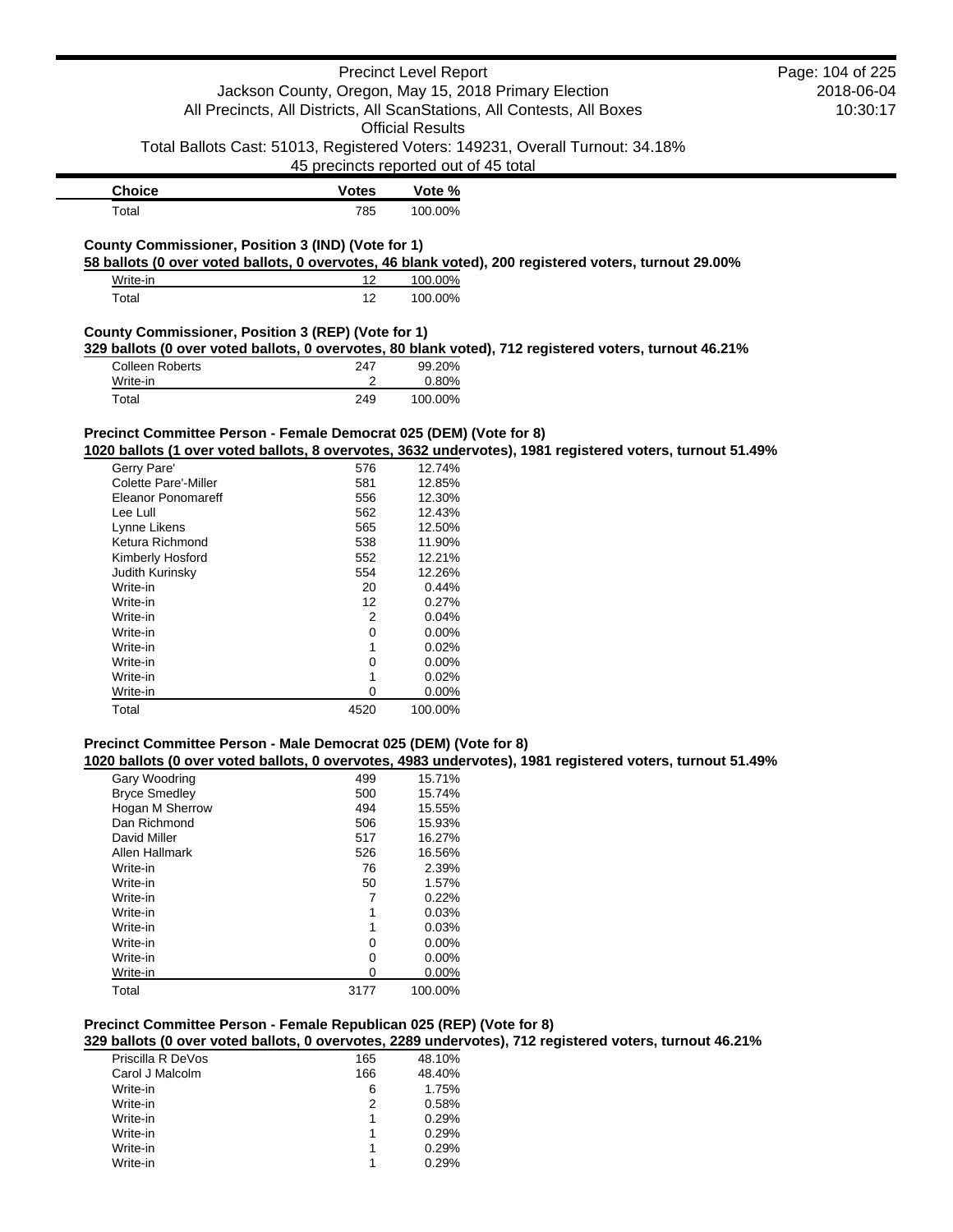| <b>Choice</b> | <b>Votes</b> | Vote %   |
|---------------|--------------|----------|
| Write-in      | 0            | $0.00\%$ |
| Write-in      | 0            | 0.00%    |
| Total         | 343          | 100.00%  |

# **Precinct Committee Person - Male Republican 025 (REP) (Vote for 8)**

**329 ballots (0 over voted ballots, 0 overvotes, 2415 undervotes), 712 registered voters, turnout 46.21%**

| Fred R DeVos | 203 | 93.55%  |
|--------------|-----|---------|
| Write-in     |     | 3.23%   |
| Write-in     | 2   | 0.92%   |
| Write-in     | 1   | 0.46%   |
| Write-in     | 1   | 0.46%   |
| Write-in     | 1   | 0.46%   |
| Write-in     | 1   | 0.46%   |
| Write-in     | 1   | 0.46%   |
| Write-in     | 0   | 0.00%   |
| Total        | 217 | 100.00% |

### **Commissioner of the Bureau of Labor and Industries (<NP>,DEM,IND,REP) (Vote for 1)**

**1538 ballots (0 over voted ballots, 0 overvotes, 287 blank voted), 4228 registered voters, turnout 36.38%**

| Lou Ogden   | 309  | 24.70%  |
|-------------|------|---------|
| Val Hoyle   | 837  | 66.91%  |
| Jack Howard | 102  | 8.15%   |
| Write-in    | 3    | 0.24%   |
| Total       | 1251 | 100.00% |

#### **Judge of the Supreme Court, Position 3 (<NP>,DEM,IND,REP) (Vote for 1)**

**1538 ballots (1 over voted ballots, 1 overvotes, 270 blank voted), 4228 registered voters, turnout 36.38%**

| Van Pounds     | 210  | 16.57%  |
|----------------|------|---------|
| Meagan A Flynn | 1053 | 83.11%  |
| Write-in       |      | 0.32%   |
| Total          | 1267 | 100.00% |

## **Judge of the Supreme Court, Position 2 (<NP>,DEM,IND,REP) (Vote for 1)**

**1538 ballots (0 over voted ballots, 0 overvotes, 516 blank voted), 4228 registered voters, turnout 36.38%**

| Rebecca Duncan | 1017 | 99.51%  |
|----------------|------|---------|
| Write-in       | 5    | 0.49%   |
| Total          | 1022 | 100.00% |

### **Judge of the Court of Appeals, Position 10 (<NP>,DEM,IND,REP) (Vote for 1)**

**1538 ballots (0 over voted ballots, 0 overvotes, 391 blank voted), 4228 registered voters, turnout 36.38%**

| Rex Armstrong | 689  | 60.07%  |
|---------------|------|---------|
| Kyle L Krohn  | 454  | 39.58%  |
| Write-in      |      | 0.35%   |
| Total         | 1147 | 100.00% |

### **Judge of the Court of Appeals, Position 6 (<NP>,DEM,IND,REP) (Vote for 1)**

**1538 ballots (0 over voted ballots, 0 overvotes, 623 blank voted), 4228 registered voters, turnout 36.38%**

| James (Jim) C Egan | 905 | 98.91%  |
|--------------------|-----|---------|
| Write-in           | 10  | 1.09%   |
| Total              | 915 | 100.00% |

## **Judge of the Court of Appeals, Position 9 (<NP>,DEM,IND,REP) (Vote for 1)**

**1538 ballots (0 over voted ballots, 0 overvotes, 623 blank voted), 4228 registered voters, turnout 36.38%**

| Erika Hadlock | 911 | 99.56%  |
|---------------|-----|---------|
| Write-in      |     | 0.44%   |
| Total         | 915 | 100.00% |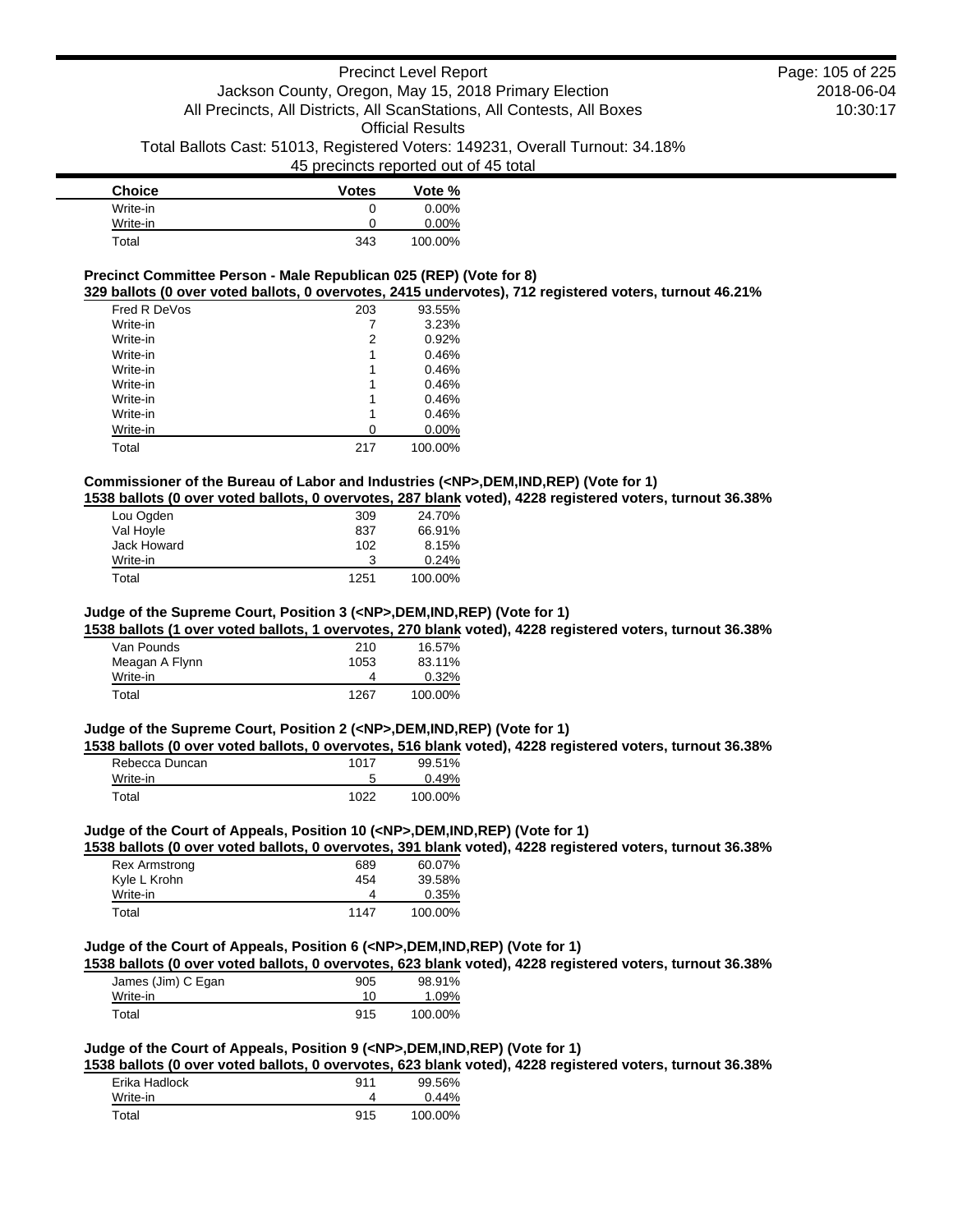|                                                                                            |                                       | <b>Precinct Level Report</b> |                                                                                                           | Page: 106 of 225 |
|--------------------------------------------------------------------------------------------|---------------------------------------|------------------------------|-----------------------------------------------------------------------------------------------------------|------------------|
|                                                                                            |                                       |                              | Jackson County, Oregon, May 15, 2018 Primary Election                                                     | 2018-06-04       |
|                                                                                            |                                       |                              | All Precincts, All Districts, All ScanStations, All Contests, All Boxes                                   | 10:30:17         |
|                                                                                            |                                       | <b>Official Results</b>      |                                                                                                           |                  |
|                                                                                            |                                       |                              | Total Ballots Cast: 51013, Registered Voters: 149231, Overall Turnout: 34.18%                             |                  |
|                                                                                            | 45 precincts reported out of 45 total |                              |                                                                                                           |                  |
|                                                                                            |                                       |                              |                                                                                                           |                  |
| <b>Choice</b>                                                                              | <b>Votes</b>                          | Vote %                       |                                                                                                           |                  |
| Judge of the Circuit Court, 1st District, Position 9 ( <np>,DEM,IND,REP) (Vote for 1)</np> |                                       |                              |                                                                                                           |                  |
|                                                                                            |                                       |                              | 1538 ballots (0 over voted ballots, 0 overvotes, 319 blank voted), 4228 registered voters, turnout 36.38% |                  |
| Laurance W Parker                                                                          | 64                                    | 5.25%                        |                                                                                                           |                  |
| David J Orr<br>Joe Davis                                                                   | 607<br>296                            | 49.79%<br>24.28%             |                                                                                                           |                  |
| Nick Geil                                                                                  | 250                                   | 20.51%                       |                                                                                                           |                  |
| Write-in                                                                                   | 2                                     | 0.16%                        |                                                                                                           |                  |
| Total                                                                                      | 1219                                  | 100.00%                      |                                                                                                           |                  |
| Judge of the Circuit Court, 1st District, Position 5 ( <np>,DEM,IND,REP) (Vote for 1)</np> |                                       |                              |                                                                                                           |                  |
|                                                                                            |                                       |                              | 1538 ballots (0 over voted ballots, 0 overvotes, 651 blank voted), 4228 registered voters, turnout 36.38% |                  |
| Timothy C Gerking                                                                          | 878                                   | 98.99%                       |                                                                                                           |                  |
| Write-in<br>Total                                                                          | 9<br>887                              | 1.01%<br>100.00%             |                                                                                                           |                  |
|                                                                                            |                                       |                              |                                                                                                           |                  |
| Judge of the Circuit Court, 1st District, Position 7 ( <np>,DEM,IND,REP) (Vote for 1)</np> |                                       |                              | 1538 ballots (0 over voted ballots, 0 overvotes, 604 blank voted), 4228 registered voters, turnout 36.38% |                  |
| Benjamin Bloom                                                                             | 928                                   | 99.36%                       |                                                                                                           |                  |
| Write-in                                                                                   | 6                                     | 0.64%                        |                                                                                                           |                  |
| Total                                                                                      | 934                                   | 100.00%                      |                                                                                                           |                  |
|                                                                                            |                                       |                              |                                                                                                           |                  |
| <b>Precinct 026</b>                                                                        |                                       |                              |                                                                                                           |                  |
| US Representative, 2nd District (DEM) (Vote for 1)                                         |                                       |                              |                                                                                                           |                  |
|                                                                                            |                                       |                              | 949 ballots (1 over voted ballots, 1 overvotes, 69 blank voted), 1779 registered voters, turnout 53.34%   |                  |
| <b>Eric Burnette</b>                                                                       | 23                                    | 2.62%                        |                                                                                                           |                  |
| Michael Byrne                                                                              | 11                                    | 1.25%                        |                                                                                                           |                  |
| Tim S White                                                                                | 25                                    | 2.84%                        |                                                                                                           |                  |
| Raz Mason                                                                                  | 31                                    | 3.53%                        |                                                                                                           |                  |
| Jamie McLeod-Skinner                                                                       | 527                                   | 59.95%                       |                                                                                                           |                  |
| James (Jim) Crary                                                                          | 132                                   | 15.02%                       |                                                                                                           |                  |
| Jennifer (Jenni) Neahring<br>Write-in                                                      | 127<br>3                              | 14.45%<br>0.34%              |                                                                                                           |                  |
| Total                                                                                      | 879                                   | 100.00%                      |                                                                                                           |                  |
|                                                                                            |                                       |                              |                                                                                                           |                  |
| US Representative, 2nd District (IND) (Vote for 1)                                         |                                       |                              | 35 ballots (0 over voted ballots, 0 overvotes, 11 blank voted), 149 registered voters, turnout 23.49%     |                  |
| Mark R Roberts                                                                             | 13                                    | 54.17%                       |                                                                                                           |                  |
| Write-in                                                                                   | 11                                    | 45.83%                       |                                                                                                           |                  |
| Total                                                                                      | 24                                    | 100.00%                      |                                                                                                           |                  |
|                                                                                            |                                       |                              |                                                                                                           |                  |
| US Representative, 2nd District (REP) (Vote for 1)                                         |                                       |                              | 368 ballots (0 over voted ballots, 0 overvotes, 7 blank voted), 743 registered voters, turnout 49.53%     |                  |
| Randy Pollock                                                                              | 19                                    | 5.26%                        |                                                                                                           |                  |
| Greg Walden                                                                                | 294                                   | 81.44%                       |                                                                                                           |                  |
| Paul J Romero Jr                                                                           | 47                                    | 13.02%                       |                                                                                                           |                  |
| Write-in                                                                                   | 1                                     | 0.28%                        |                                                                                                           |                  |
| Total                                                                                      | 361                                   | 100.00%                      |                                                                                                           |                  |
| Governor (DEM) (Vote for 1)                                                                |                                       |                              |                                                                                                           |                  |
|                                                                                            |                                       |                              | 949 ballots (0 over voted ballots, 0 overvotes, 46 blank voted), 1779 registered voters, turnout 53.34%   |                  |
| Ed Jones                                                                                   | 25                                    | 2.77%                        |                                                                                                           |                  |
| Kate Brown                                                                                 | 814                                   | 90.14%                       |                                                                                                           |                  |
| <b>Candace Neville</b>                                                                     | 55                                    | 6.09%                        |                                                                                                           |                  |
| Write-in                                                                                   | 9                                     | 1.00%                        |                                                                                                           |                  |
| Total                                                                                      | 903                                   | 100.00%                      |                                                                                                           |                  |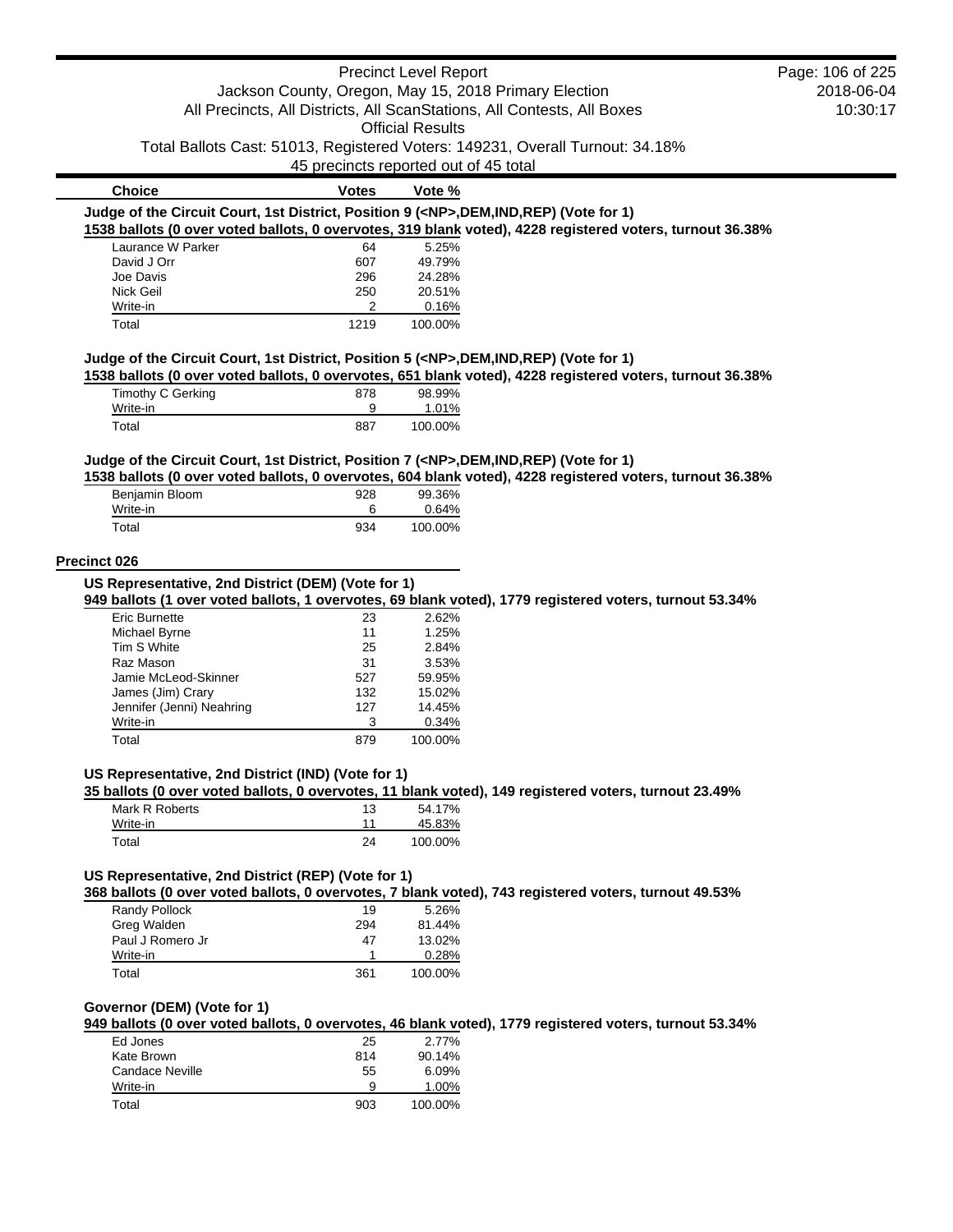#### Precinct Level Report Jackson County, Oregon, May 15, 2018 Primary Election All Precincts, All Districts, All ScanStations, All Contests, All Boxes Official Results Total Ballots Cast: 51013, Registered Voters: 149231, Overall Turnout: 34.18% 45 precincts reported out of 45 total 2018-06-04 10:30:17 **Choice Votes Votes Vote % Governor (IND) (Vote for 1) 35 ballots (0 over voted ballots, 0 overvotes, 5 blank voted), 149 registered voters, turnout 23.49%** Page: 107 of 225

| Dan (Mr P) Pistoresi   | 3  | 10.00%  |
|------------------------|----|---------|
| Skye J Allen           |    | 6.67%   |
| <b>Patrick Starnes</b> | 5  | 16.67%  |
| Write-in               | 20 | 66.67%  |
| Total                  | 30 | 100.00% |

#### **Governor (REP) (Vote for 1)**

#### **368 ballots (0 over voted ballots, 0 overvotes, 13 blank voted), 743 registered voters, turnout 49.53%**

| Knute Buehler       | 190 | 53.52%  |
|---------------------|-----|---------|
| Keenan W Bohach     | 1   | 0.28%   |
| Greg C Wooldridge   | 52  | 14.65%  |
| Jon I Edwards III   | 1   | 0.28%   |
| David W Stauffer    | 2   | 0.56%   |
| Jeff Smith          | 1   | 0.28%   |
| Jack W Tacy         | 1   | 0.28%   |
| <b>Brett Hyland</b> | 1   | 0.28%   |
| <b>Bruce Cuff</b>   | 9   | 2.54%   |
| Sam Carpenter       | 96  | 27.04%  |
| Write-in            |     | 0.28%   |
| Total               | 355 | 100.00% |

## **State Senator, 3rd District (DEM) (Vote for 1)**

### **949 ballots (0 over voted ballots, 0 overvotes, 24 blank voted), 1779 registered voters, turnout 53.34%**

| Julian Bell     | 59  | 6.38%   |
|-----------------|-----|---------|
| Kevin Stine     | 24  | 2.59%   |
| Athena Goldberg | 260 | 28.11%  |
| Jeff Golden     | 577 | 62.38%  |
| Write-in        | 5   | 0.54%   |
| Total           | 925 | 100.00% |

### **State Senator, 3rd District (IND) (Vote for 1)**

#### **35 ballots (0 over voted ballots, 0 overvotes, 14 blank voted), 149 registered voters, turnout 23.49%**

| Write-in | າາ | 100.00% |
|----------|----|---------|
| Total    | າ1 | 100.00% |

### **State Senator, 3rd District (REP) (Vote for 1)**

**368 ballots (0 over voted ballots, 0 overvotes, 30 blank voted), 743 registered voters, turnout 49.53%**

| <b>Curt Ankerberg</b> | 162 | 47.93%  |
|-----------------------|-----|---------|
| Jessica L Gomez       | 173 | 51.18%  |
| Write-in              |     | 0.89%   |
| Total                 | 338 | 100.00% |

## **State Representative, 5th District (DEM) (Vote for 1)**

**949 ballots (0 over voted ballots, 0 overvotes, 183 blank voted), 1779 registered voters, turnout 53.34%** Pam Marsh 761 99.35%

| . u.     | .   | <u>,,,,,,,,,</u> |
|----------|-----|------------------|
| Write-in |     | 0.65%            |
| Total    | 766 | 100.00%          |
|          |     |                  |

## **State Representative, 5th District (IND) (Vote for 1)**

**35 ballots (0 over voted ballots, 0 overvotes, 23 blank voted), 149 registered voters, turnout 23.49%**

| Write-in          | າດ | 00%<br>100 C |
|-------------------|----|--------------|
| T <sub>of21</sub> | 10 | 100.00%      |

## **State Representative, 5th District (REP) (Vote for 1)**

#### **368 ballots (0 over voted ballots, 0 overvotes, 161 blank voted), 743 registered voters, turnout 49.53%**

| Sandra A Abercrombie | 200 | 96.62% |
|----------------------|-----|--------|
| Write-in             |     | 3.38%  |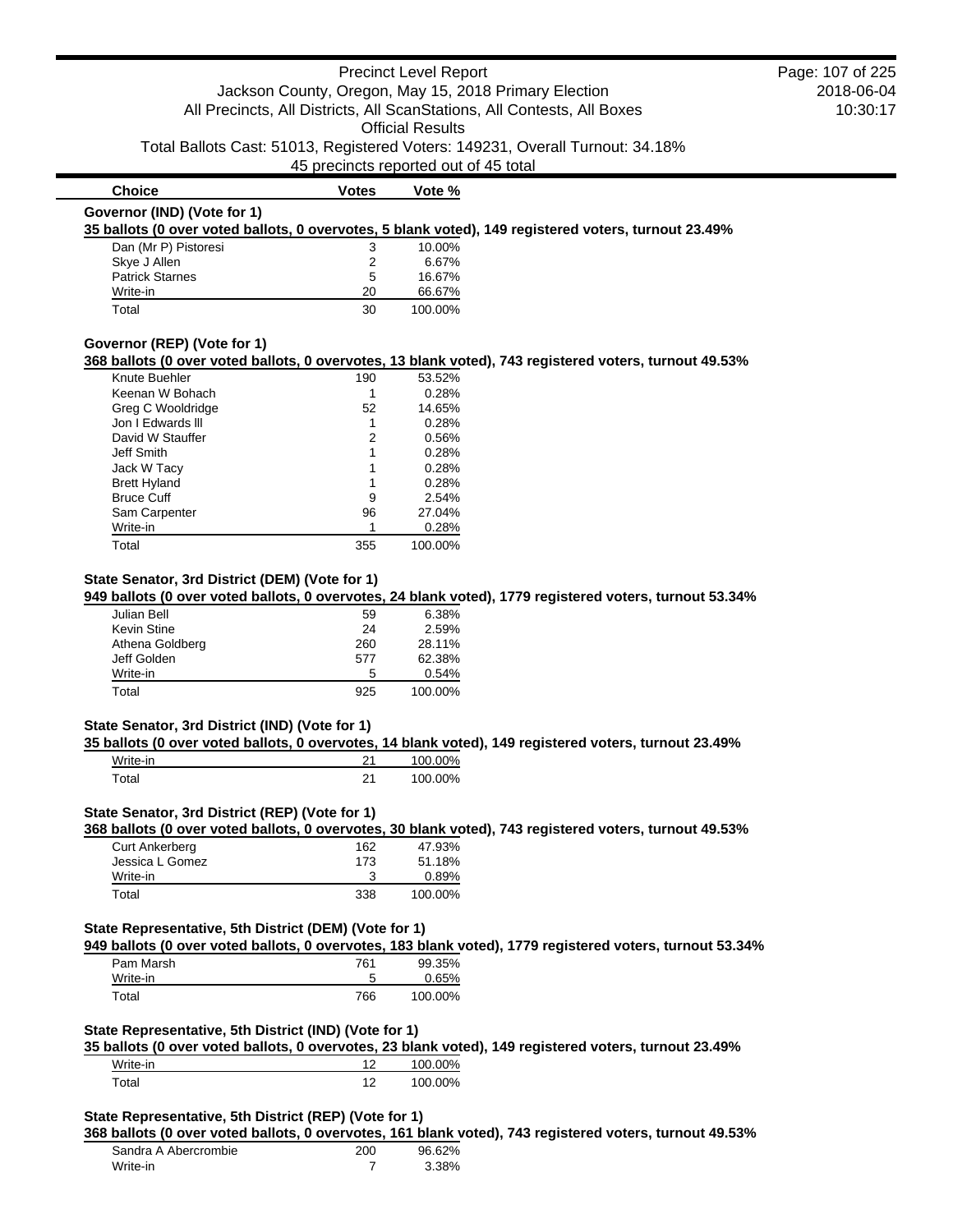|                                                                                                                        |                                                    | <b>Precinct Level Report</b>                                                                                           | Page: 108 of 225 |
|------------------------------------------------------------------------------------------------------------------------|----------------------------------------------------|------------------------------------------------------------------------------------------------------------------------|------------------|
|                                                                                                                        |                                                    | Jackson County, Oregon, May 15, 2018 Primary Election                                                                  | 2018-06-04       |
|                                                                                                                        |                                                    | All Precincts, All Districts, All ScanStations, All Contests, All Boxes                                                | 10:30:17         |
|                                                                                                                        |                                                    | <b>Official Results</b>                                                                                                |                  |
|                                                                                                                        |                                                    | Total Ballots Cast: 51013, Registered Voters: 149231, Overall Turnout: 34.18%<br>45 precincts reported out of 45 total |                  |
| <b>Choice</b>                                                                                                          | <b>Votes</b>                                       | Vote %                                                                                                                 |                  |
| Total                                                                                                                  | 207                                                | 100.00%                                                                                                                |                  |
|                                                                                                                        |                                                    |                                                                                                                        |                  |
| State Representative, 55th District (DEM) (Vote for 1)<br>0 ballots (0 over voted ballots, 0 overvotes, 0 blank voted) |                                                    |                                                                                                                        |                  |
| Karen Rippberger                                                                                                       | 0                                                  | 0.00%                                                                                                                  |                  |
| Write-in                                                                                                               | 0                                                  | 0.00%                                                                                                                  |                  |
| Total                                                                                                                  | $\Omega$                                           | 0.00%                                                                                                                  |                  |
| State Representative, 55th District (IND) (Vote for 1)                                                                 |                                                    |                                                                                                                        |                  |
| 0 ballots (0 over voted ballots, 0 overvotes, 0 blank voted)                                                           |                                                    |                                                                                                                        |                  |
| Write-in                                                                                                               | 0                                                  | 0.00%                                                                                                                  |                  |
| Total                                                                                                                  | $\mathbf 0$                                        | 0.00%                                                                                                                  |                  |
| State Representative, 55th District (REP) (Vote for 1)                                                                 |                                                    |                                                                                                                        |                  |
| 0 ballots (0 over voted ballots, 0 overvotes, 0 blank voted)                                                           |                                                    |                                                                                                                        |                  |
| Mike McLane                                                                                                            | 0                                                  | 0.00%                                                                                                                  |                  |
| Write-in                                                                                                               | 0<br>$\Omega$                                      | 0.00%                                                                                                                  |                  |
| Total                                                                                                                  |                                                    | 0.00%                                                                                                                  |                  |
|                                                                                                                        | County Commissioner, Position 1 (DEM) (Vote for 1) |                                                                                                                        |                  |
|                                                                                                                        |                                                    |                                                                                                                        |                  |
|                                                                                                                        |                                                    | 949 ballots (0 over voted ballots, 0 overvotes, 307 blank voted), 1779 registered voters, turnout 53.34%               |                  |
| Amy Thuren                                                                                                             | 638                                                | 99.38%                                                                                                                 |                  |
| Write-in                                                                                                               | 4                                                  | 0.62%                                                                                                                  |                  |
| Total                                                                                                                  | 642                                                | 100.00%                                                                                                                |                  |
| County Commissioner, Position 1 (IND) (Vote for 1)                                                                     |                                                    |                                                                                                                        |                  |
|                                                                                                                        |                                                    | 35 ballots (0 over voted ballots, 0 overvotes, 23 blank voted), 149 registered voters, turnout 23.49%                  |                  |
| Write-in                                                                                                               | 12                                                 | 100.00%                                                                                                                |                  |
| Total                                                                                                                  | 12                                                 | 100.00%                                                                                                                |                  |
|                                                                                                                        |                                                    |                                                                                                                        |                  |
| County Commissioner, Position 1 (REP) (Vote for 1)                                                                     |                                                    | 368 ballots (0 over voted ballots, 0 overvotes, 119 blank voted), 743 registered voters, turnout 49.53%                |                  |
| Rick Dyer                                                                                                              | 246                                                | 98.80%                                                                                                                 |                  |
| Write-in                                                                                                               | 3                                                  | 1.20%                                                                                                                  |                  |
| Total                                                                                                                  | 249                                                | 100.00%                                                                                                                |                  |
| County Commissioner, Position 3 (DEM) (Vote for 1)                                                                     |                                                    |                                                                                                                        |                  |
|                                                                                                                        |                                                    | 949 ballots (0 over voted ballots, 0 overvotes, 242 blank voted), 1779 registered voters, turnout 53.34%               |                  |
| Lanita C Witt                                                                                                          | 701                                                | 99.15%                                                                                                                 |                  |
| Write-in                                                                                                               | 6                                                  | 0.85%                                                                                                                  |                  |
| Total                                                                                                                  | 707                                                | 100.00%                                                                                                                |                  |
| County Commissioner, Position 3 (IND) (Vote for 1)                                                                     |                                                    |                                                                                                                        |                  |
|                                                                                                                        |                                                    | 35 ballots (0 over voted ballots, 0 overvotes, 23 blank voted), 149 registered voters, turnout 23.49%                  |                  |
| Write-in                                                                                                               | 12                                                 | 100.00%                                                                                                                |                  |
| Total                                                                                                                  | 12                                                 | 100.00%                                                                                                                |                  |
|                                                                                                                        |                                                    |                                                                                                                        |                  |
| County Commissioner, Position 3 (REP) (Vote for 1)                                                                     |                                                    | 368 ballots (0 over voted ballots, 0 overvotes, 98 blank voted), 743 registered voters, turnout 49.53%                 |                  |
| <b>Colleen Roberts</b>                                                                                                 | 267                                                | 98.89%                                                                                                                 |                  |
| Write-in<br>Total                                                                                                      | 3<br>270                                           | 1.11%<br>100.00%                                                                                                       |                  |

Aliza Pearson 389 16.03%<br>Rebecca Pearson 398 16.41% Rebecca Pearson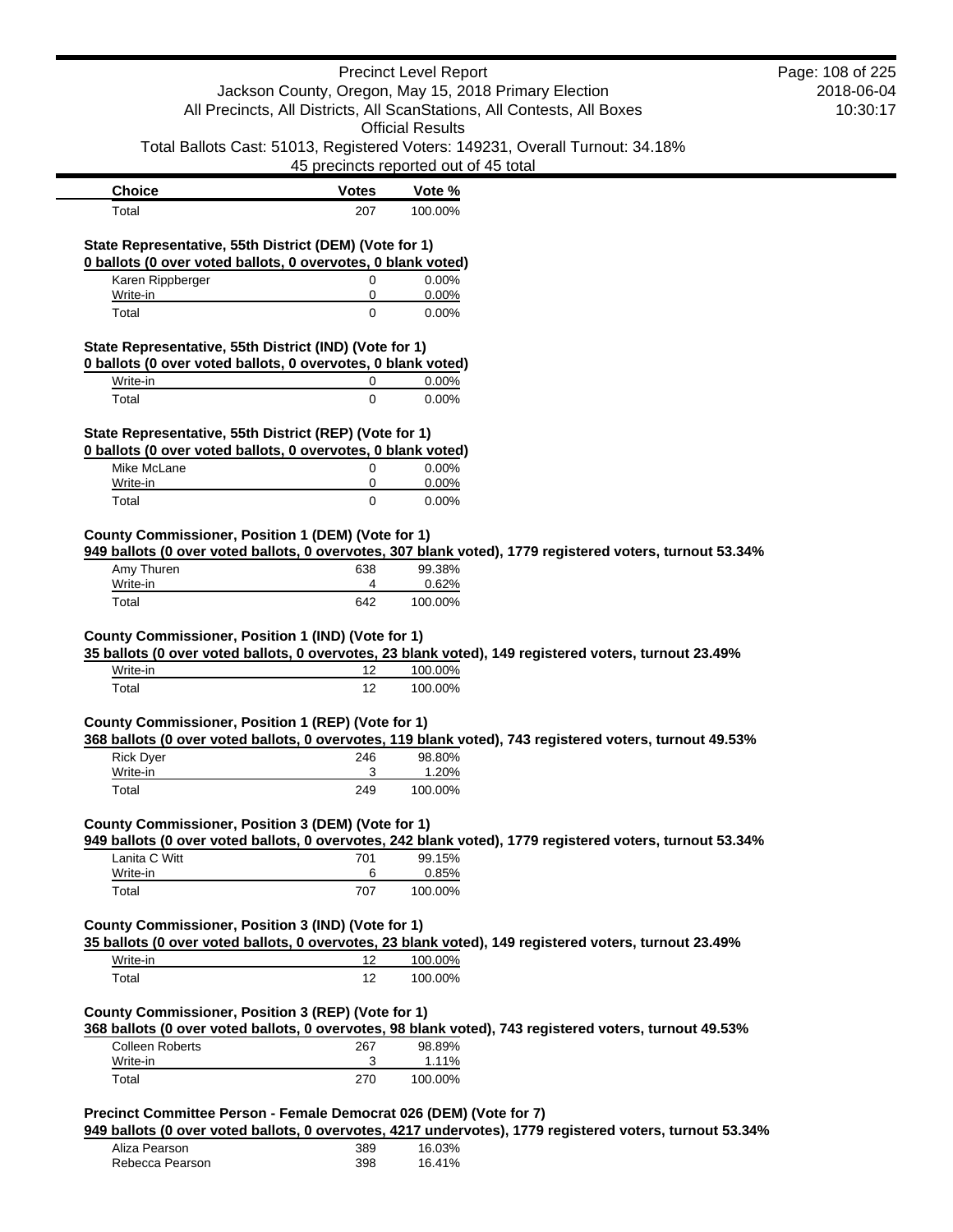| <b>Choice</b>             | <b>Votes</b> | Vote %   |
|---------------------------|--------------|----------|
| Deb Evans                 | 432          | 17.81%   |
| Marguerite Schellentrager | 381          | 15.70%   |
| Cathleen R Katz           | 400          | 16.49%   |
| Carol A Kinney            | 388          | 15.99%   |
| Write-in                  | 37           | 1.53%    |
| Write-in                  | 0            | $0.00\%$ |
| Write-in                  | 1            | 0.04%    |
| Write-in                  | 0            | $0.00\%$ |
| Write-in                  | ŋ            | $0.00\%$ |
| Write-in                  | 0            | $0.00\%$ |
| Write-in                  | 0            | 0.00%    |
| Total                     | 2426         | 100.00%  |

# **Precinct Committee Person - Male Democrat 026 (DEM) (Vote for 7)**

**949 ballots (0 over voted ballots, 0 overvotes, 5028 undervotes), 1779 registered voters, turnout 53.34%**

| <b>Tod Davies</b>  | 377  | 23.34%   |
|--------------------|------|----------|
| Fvan Lind          | 366  | 22.66%   |
| Michael F Corcoran | 365  | 22.60%   |
| James (Jim) Crary  | 457  | 28.30%   |
| Write-in           | 33   | 2.04%    |
| Write-in           | 10   | 0.62%    |
| Write-in           |      | 0.43%    |
| Write-in           | 0    | $0.00\%$ |
| Write-in           | 0    | $0.00\%$ |
| Write-in           | ი    | $0.00\%$ |
| Write-in           | O    | $0.00\%$ |
| Total              | 1615 | 100.00%  |

### **Precinct Committee Person - Female Republican 026 (REP) (Vote for 7)**

**368 ballots (0 over voted ballots, 0 overvotes, 2570 undervotes), 743 registered voters, turnout 49.53%**

| Write-in | 6 | 100.00%  |
|----------|---|----------|
| Write-in | 0 | $0.00\%$ |
| Write-in | 0 | $0.00\%$ |
| Write-in | 0 | $0.00\%$ |
| Write-in | 0 | 0.00%    |
| Write-in | 0 | $0.00\%$ |
| Write-in | 0 | $0.00\%$ |
| Total    | 6 | 100.00%  |

### **Precinct Committee Person - Male Republican 026 (REP) (Vote for 7)**

### **368 ballots (0 over voted ballots, 0 overvotes, 2440 undervotes), 743 registered voters, turnout 49.53%**

| John W Ames | 132 | 97.06%  |
|-------------|-----|---------|
| Write-in    | 4   | 2.94%   |
| Write-in    | 0   | 0.00%   |
| Write-in    | 0   | 0.00%   |
| Write-in    | 0   | 0.00%   |
| Write-in    | 0   | 0.00%   |
| Write-in    | 0   | 0.00%   |
| Write-in    | 0   | 0.00%   |
| Total       | 136 | 100.00% |

### **Commissioner of the Bureau of Labor and Industries (<NP>,DEM,IND,REP) (Vote for 1)**

**1473 ballots (0 over voted ballots, 0 overvotes, 384 blank voted), 3785 registered voters, turnout 38.92%**

| Lou Ogden   | 286  | 26.26%  |
|-------------|------|---------|
| Val Hoyle   | 720  | 66.12%  |
| Jack Howard | 81   | 7.44%   |
| Write-in    | 2    | 0.18%   |
| Total       | 1089 | 100.00% |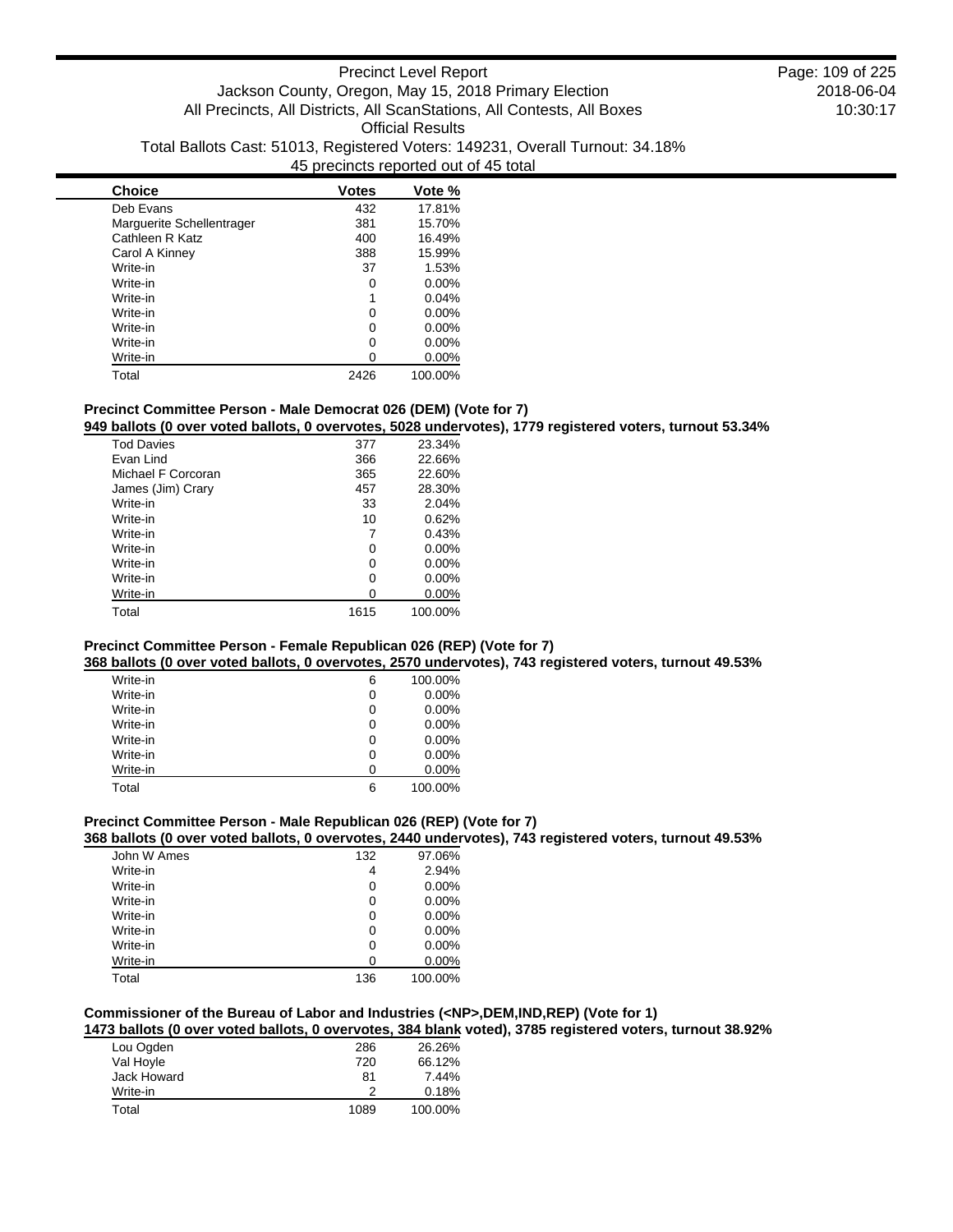|                                                                                            |                                       | <b>Precinct Level Report</b> |                                                                                                           | Page: 110 of 225 |
|--------------------------------------------------------------------------------------------|---------------------------------------|------------------------------|-----------------------------------------------------------------------------------------------------------|------------------|
|                                                                                            |                                       |                              | Jackson County, Oregon, May 15, 2018 Primary Election                                                     | 2018-06-04       |
|                                                                                            |                                       |                              | All Precincts, All Districts, All ScanStations, All Contests, All Boxes                                   | 10:30:17         |
|                                                                                            |                                       | <b>Official Results</b>      |                                                                                                           |                  |
|                                                                                            |                                       |                              | Total Ballots Cast: 51013, Registered Voters: 149231, Overall Turnout: 34.18%                             |                  |
|                                                                                            | 45 precincts reported out of 45 total |                              |                                                                                                           |                  |
| <b>Choice</b>                                                                              | <b>Votes</b>                          | Vote %                       |                                                                                                           |                  |
| Judge of the Supreme Court, Position 3 ( <np>,DEM,IND,REP) (Vote for 1)</np>               |                                       |                              |                                                                                                           |                  |
|                                                                                            |                                       |                              | 1473 ballots (0 over voted ballots, 0 overvotes, 371 blank voted), 3785 registered voters, turnout 38.92% |                  |
| Van Pounds                                                                                 | 194                                   | 17.60%                       |                                                                                                           |                  |
| Meagan A Flynn<br>Write-in                                                                 | 908<br>0                              | 82.40%<br>0.00%              |                                                                                                           |                  |
| Total                                                                                      | 1102                                  | 100.00%                      |                                                                                                           |                  |
| Judge of the Supreme Court, Position 2 ( <np>,DEM,IND,REP) (Vote for 1)</np>               |                                       |                              |                                                                                                           |                  |
|                                                                                            |                                       |                              | 1473 ballots (0 over voted ballots, 0 overvotes, 626 blank voted), 3785 registered voters, turnout 38.92% |                  |
| Rebecca Duncan                                                                             | 842                                   | 99.41%                       |                                                                                                           |                  |
| Write-in                                                                                   | 5                                     | 0.59%                        |                                                                                                           |                  |
| Total                                                                                      | 847                                   | 100.00%                      |                                                                                                           |                  |
| Judge of the Court of Appeals, Position 10 ( <np>,DEM,IND,REP) (Vote for 1)</np>           |                                       |                              |                                                                                                           |                  |
|                                                                                            |                                       |                              | 1473 ballots (0 over voted ballots, 0 overvotes, 463 blank voted), 3785 registered voters, turnout 38.92% |                  |
| <b>Rex Armstrong</b>                                                                       | 667                                   | 66.04%                       |                                                                                                           |                  |
| Kyle L Krohn                                                                               | 343                                   | 33.96%                       |                                                                                                           |                  |
| Write-in                                                                                   | 0                                     | 0.00%                        |                                                                                                           |                  |
| Total                                                                                      | 1010                                  | 100.00%                      |                                                                                                           |                  |
| Judge of the Court of Appeals, Position 6 ( <np>,DEM,IND,REP) (Vote for 1)</np>            |                                       |                              |                                                                                                           |                  |
|                                                                                            |                                       |                              | 1473 ballots (0 over voted ballots, 0 overvotes, 687 blank voted), 3785 registered voters, turnout 38.92% |                  |
| James (Jim) C Egan<br>Write-in                                                             | 782<br>4                              | 99.49%<br>0.51%              |                                                                                                           |                  |
| Total                                                                                      | 786                                   | 100.00%                      |                                                                                                           |                  |
|                                                                                            |                                       |                              |                                                                                                           |                  |
| Judge of the Court of Appeals, Position 9 ( <np>,DEM,IND,REP) (Vote for 1)</np>            |                                       |                              | 1473 ballots (0 over voted ballots, 0 overvotes, 695 blank voted), 3785 registered voters, turnout 38.92% |                  |
| Erika Hadlock                                                                              | 773                                   | 99.36%                       |                                                                                                           |                  |
| Write-in                                                                                   | 5                                     | 0.64%                        |                                                                                                           |                  |
| Total                                                                                      | 778                                   | 100.00%                      |                                                                                                           |                  |
|                                                                                            |                                       |                              |                                                                                                           |                  |
| Judge of the Circuit Court, 1st District, Position 9 ( <np>,DEM,IND,REP) (Vote for 1)</np> |                                       |                              |                                                                                                           |                  |
|                                                                                            |                                       |                              | 1473 ballots (1 over voted ballots, 1 overvotes, 395 blank voted), 3785 registered voters, turnout 38.92% |                  |
| Laurance W Parker<br>David J Orr                                                           | 70<br>487                             | 6.50%<br>45.22%              |                                                                                                           |                  |
| Joe Davis                                                                                  | 337                                   | 31.29%                       |                                                                                                           |                  |
| Nick Geil                                                                                  | 183                                   | 16.99%                       |                                                                                                           |                  |
| Write-in                                                                                   | 0                                     | 0.00%                        |                                                                                                           |                  |
| Total                                                                                      | 1077                                  | 100.00%                      |                                                                                                           |                  |
| Judge of the Circuit Court, 1st District, Position 5 ( <np>,DEM,IND,REP) (Vote for 1)</np> |                                       |                              |                                                                                                           |                  |
|                                                                                            |                                       |                              | 1473 ballots (0 over voted ballots, 0 overvotes, 731 blank voted), 3785 registered voters, turnout 38.92% |                  |
| Timothy C Gerking                                                                          | 739                                   | 99.60%                       |                                                                                                           |                  |
| Write-in                                                                                   | 3                                     | 0.40%                        |                                                                                                           |                  |
| Total                                                                                      | 742                                   | 100.00%                      |                                                                                                           |                  |
| Judge of the Circuit Court, 1st District, Position 7 ( <np>,DEM,IND,REP) (Vote for 1)</np> |                                       |                              |                                                                                                           |                  |
|                                                                                            |                                       |                              | 1473 ballots (0 over voted ballots, 0 overvotes, 659 blank voted), 3785 registered voters, turnout 38.92% |                  |
| Benjamin Bloom                                                                             | 805                                   | 98.89%                       |                                                                                                           |                  |
| Write-in                                                                                   | 9                                     | 1.11%                        |                                                                                                           |                  |
| Total                                                                                      | 814                                   | 100.00%                      |                                                                                                           |                  |
|                                                                                            |                                       |                              |                                                                                                           |                  |
| <b>Precinct 027</b>                                                                        |                                       |                              |                                                                                                           |                  |
| US Representative, 2nd District (DEM) (Vote for 1)                                         |                                       |                              |                                                                                                           |                  |

**66 ballots (0 over voted ballots, 0 overvotes, 2 blank voted), 187 registered voters, turnout 35.29%** Eric Burnette 2 3.12%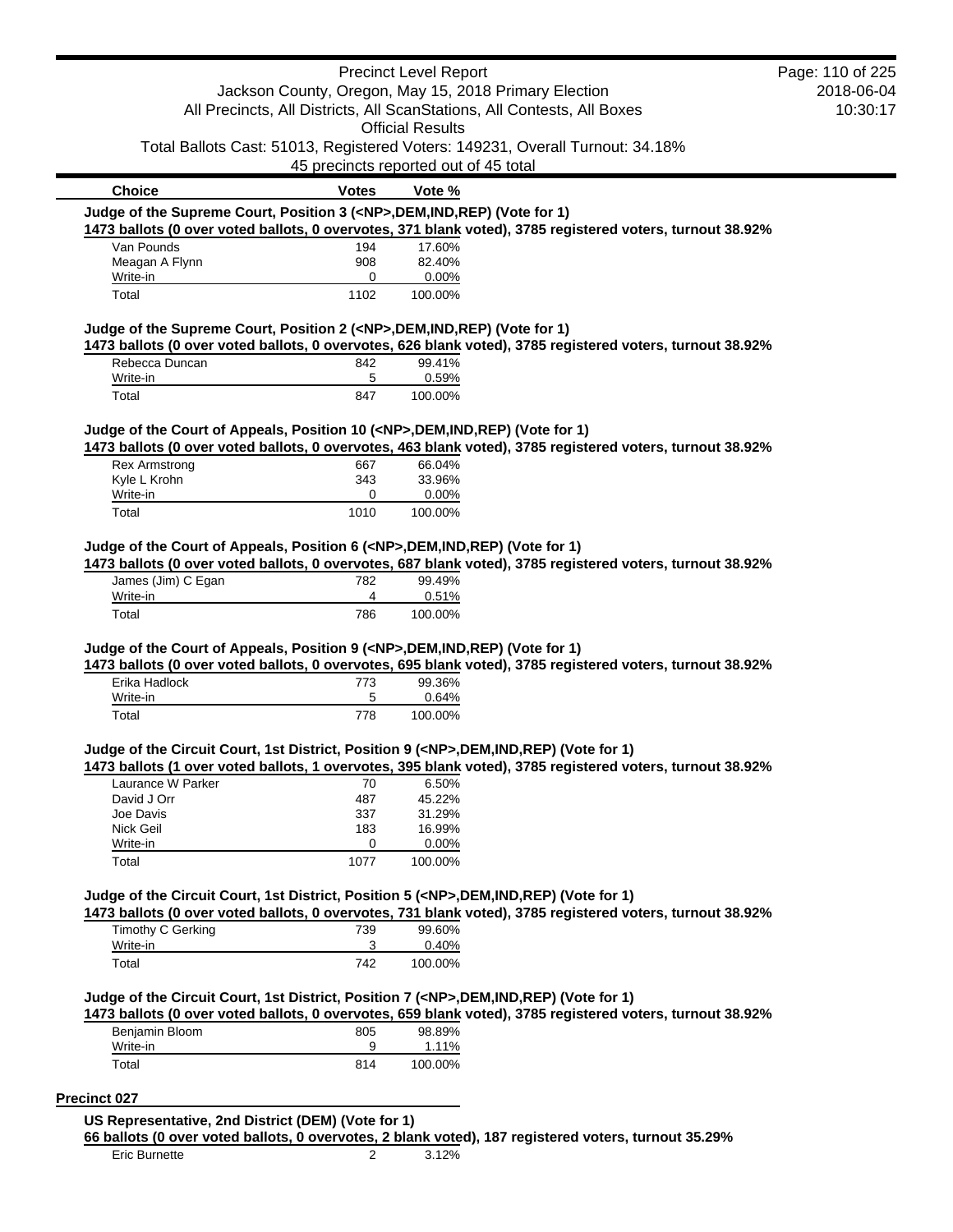| <b>Choice</b>             | <b>Votes</b> | Vote %   |
|---------------------------|--------------|----------|
| Michael Byrne             | 0            | 0.00%    |
| Tim S White               | 2            | 3.12%    |
| Raz Mason                 |              | 10.94%   |
| Jamie McLeod-Skinner      | 24           | 37.50%   |
| James (Jim) Crary         | 8            | 12.50%   |
| Jennifer (Jenni) Neahring | 21           | 32.81%   |
| Write-in                  | n            | $0.00\%$ |
| Total                     | 64           | 100.00%  |

#### **US Representative, 2nd District (IND) (Vote for 1)**

**8 ballots (0 over voted ballots, 0 overvotes, 3 blank voted), 46 registered voters, turnout 17.39%**

| Mark R Roberts |   | 20.00%  |
|----------------|---|---------|
| Write-in       |   | 80.00%  |
| Total          | 5 | 100.00% |

#### **US Representative, 2nd District (REP) (Vote for 1)**

**124 ballots (0 over voted ballots, 0 overvotes, 5 blank voted), 252 registered voters, turnout 49.21%**

| Randy Pollock    | 12  | 10.08%   |
|------------------|-----|----------|
| Greg Walden      | 85  | 71.43%   |
| Paul J Romero Jr | 22  | 18.49%   |
| Write-in         | O   | $0.00\%$ |
| Total            | 119 | 100.00%  |

### **Governor (DEM) (Vote for 1)**

**66 ballots (0 over voted ballots, 0 overvotes, 0 blank voted), 187 registered voters, turnout 35.29%**

| Ed Jones        | 8  | 12.12%  |
|-----------------|----|---------|
| Kate Brown      | 47 | 71.21%  |
| Candace Neville | 9  | 13.64%  |
| Write-in        |    | 3.03%   |
| Total           | 66 | 100.00% |

### **Governor (IND) (Vote for 1)**

**8 ballots (0 over voted ballots, 0 overvotes, 1 blank voted), 46 registered voters, turnout 17.39%**

| Dan (Mr P) Pistoresi   | 0 | $0.00\%$ |
|------------------------|---|----------|
| Skye J Allen           | 0 | $0.00\%$ |
| <b>Patrick Starnes</b> |   | 14.29%   |
| Write-in               | 6 | 85.71%   |
| Total                  |   | 100.00%  |

### **Governor (REP) (Vote for 1)**

**124 ballots (0 over voted ballots, 0 overvotes, 2 blank voted), 252 registered voters, turnout 49.21%**

| Knute Buehler       | 44  | 36.07%   |
|---------------------|-----|----------|
| Keenan W Bohach     | 1   | 0.82%    |
| Greg C Wooldridge   | 25  | 20.49%   |
| Jon I Edwards III   | 2   | 1.64%    |
| David W Stauffer    | 1   | 0.82%    |
| Jeff Smith          | 3   | 2.46%    |
| Jack W Tacy         | 0   | $0.00\%$ |
| <b>Brett Hyland</b> | 0   | $0.00\%$ |
| <b>Bruce Cuff</b>   | 0   | $0.00\%$ |
| Sam Carpenter       | 46  | 37.70%   |
| Write-in            | O   | $0.00\%$ |
| Total               | 122 | 100.00%  |

# **State Representative, 55th District (DEM) (Vote for 1)**

**66 ballots (0 over voted ballots, 0 overvotes, 18 blank voted), 187 registered voters, turnout 35.29%**

| Karen Rippberger | 48 | 100.00% |
|------------------|----|---------|
| Write-in         |    | 0.00%   |
| Total            | 48 | 100.00% |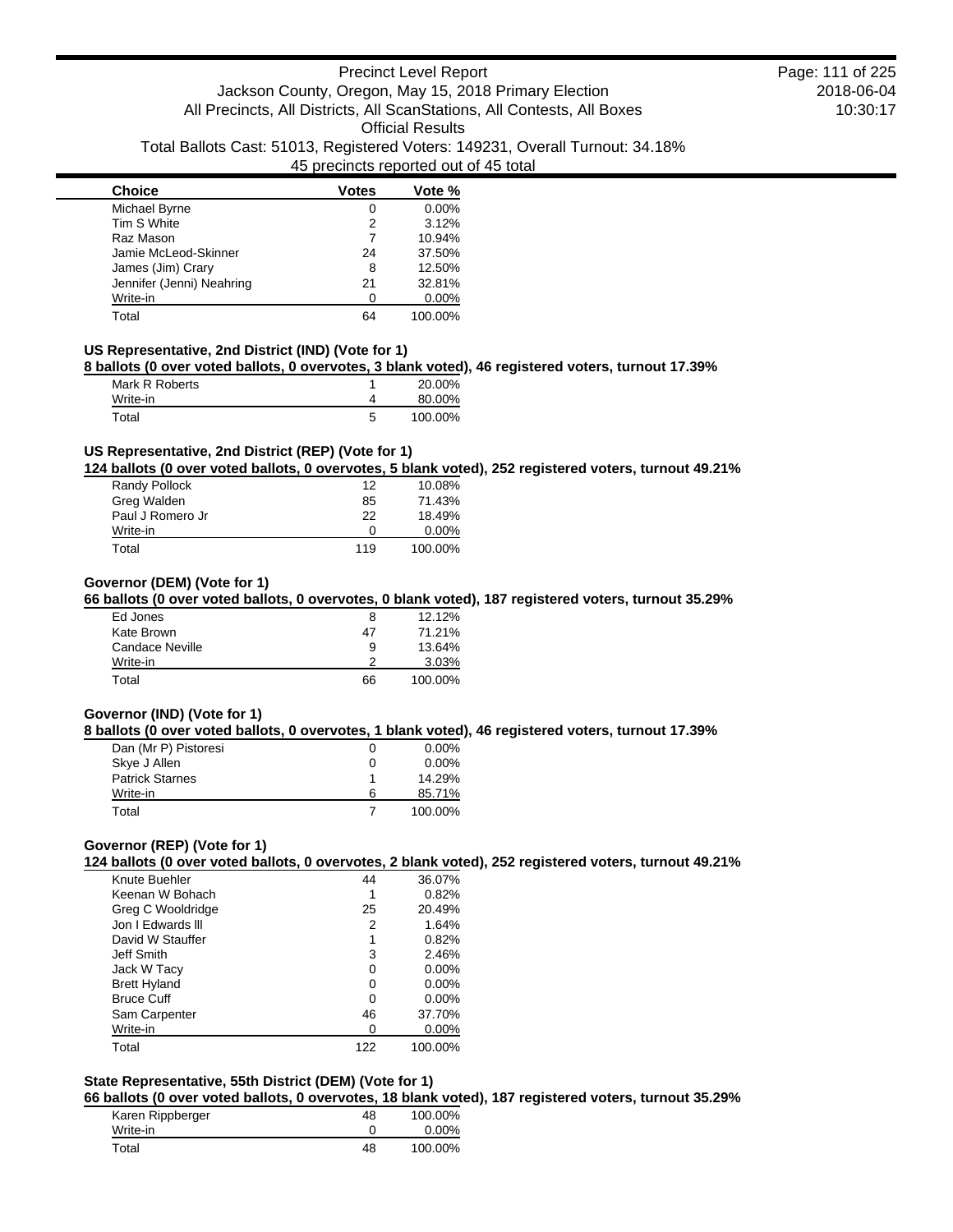|                                                                    |                | <b>Precinct Level Report</b>                                                                                                     | Page: 112 of 225       |
|--------------------------------------------------------------------|----------------|----------------------------------------------------------------------------------------------------------------------------------|------------------------|
|                                                                    |                | Jackson County, Oregon, May 15, 2018 Primary Election<br>All Precincts, All Districts, All ScanStations, All Contests, All Boxes | 2018-06-04<br>10:30:17 |
|                                                                    |                | <b>Official Results</b><br>Total Ballots Cast: 51013, Registered Voters: 149231, Overall Turnout: 34.18%                         |                        |
|                                                                    |                | 45 precincts reported out of 45 total                                                                                            |                        |
| <b>Choice</b>                                                      | <b>Votes</b>   | Vote %                                                                                                                           |                        |
| State Representative, 55th District (IND) (Vote for 1)             |                |                                                                                                                                  |                        |
| Write-in                                                           | 4              | 8 ballots (0 over voted ballots, 0 overvotes, 4 blank voted), 46 registered voters, turnout 17.39%<br>100.00%                    |                        |
| Total                                                              | 4              | 100.00%                                                                                                                          |                        |
|                                                                    |                |                                                                                                                                  |                        |
| State Representative, 55th District (REP) (Vote for 1)             |                | 124 ballots (0 over voted ballots, 0 overvotes, 42 blank voted), 252 registered voters, turnout 49.21%                           |                        |
| Mike McLane                                                        | 81             | 98.78%                                                                                                                           |                        |
| Write-in                                                           | $\mathbf{1}$   | 1.22%                                                                                                                            |                        |
| Total                                                              | 82             | 100.00%                                                                                                                          |                        |
| County Commissioner, Position 1 (DEM) (Vote for 1)                 |                |                                                                                                                                  |                        |
|                                                                    |                | 66 ballots (0 over voted ballots, 0 overvotes, 22 blank voted), 187 registered voters, turnout 35.29%                            |                        |
| Amy Thuren                                                         | 44             | 100.00%                                                                                                                          |                        |
| Write-in                                                           | 0              | 0.00%                                                                                                                            |                        |
| Total                                                              | 44             | 100.00%                                                                                                                          |                        |
| County Commissioner, Position 1 (IND) (Vote for 1)                 |                |                                                                                                                                  |                        |
|                                                                    |                | 8 ballots (0 over voted ballots, 0 overvotes, 6 blank voted), 46 registered voters, turnout 17.39%                               |                        |
| Write-in                                                           | 2              | 100.00%                                                                                                                          |                        |
| Total                                                              | $\overline{2}$ | 100.00%                                                                                                                          |                        |
| County Commissioner, Position 1 (REP) (Vote for 1)                 |                | 124 ballots (0 over voted ballots, 0 overvotes, 32 blank voted), 252 registered voters, turnout 49.21%                           |                        |
| <b>Rick Dyer</b>                                                   | 90<br>2        | 97.83%                                                                                                                           |                        |
| Write-in<br>Total                                                  | 92             | 2.17%<br>100.00%                                                                                                                 |                        |
|                                                                    |                |                                                                                                                                  |                        |
| County Commissioner, Position 3 (DEM) (Vote for 1)                 |                |                                                                                                                                  |                        |
|                                                                    |                | 66 ballots (0 over voted ballots, 0 overvotes, 21 blank voted), 187 registered voters, turnout 35.29%                            |                        |
| Lanita C Witt                                                      | 45             | 100.00%                                                                                                                          |                        |
| Write-in<br>Total                                                  | 0<br>45        | 0.00%<br>100.00%                                                                                                                 |                        |
|                                                                    |                |                                                                                                                                  |                        |
| County Commissioner, Position 3 (IND) (Vote for 1)                 |                |                                                                                                                                  |                        |
|                                                                    |                | 8 ballots (0 over voted ballots, 0 overvotes, 5 blank voted), 46 registered voters, turnout 17.39%                               |                        |
| Write-in                                                           | 3              | 100.00%                                                                                                                          |                        |
| Total                                                              | 3              | 100.00%                                                                                                                          |                        |
| County Commissioner, Position 3 (REP) (Vote for 1)                 |                |                                                                                                                                  |                        |
|                                                                    |                | 124 ballots (0 over voted ballots, 0 overvotes, 25 blank voted), 252 registered voters, turnout 49.21%                           |                        |
| <b>Colleen Roberts</b>                                             | 98             | 98.99%                                                                                                                           |                        |
| Write-in                                                           | 1              | 1.01%                                                                                                                            |                        |
| Total                                                              | 99             | 100.00%                                                                                                                          |                        |
|                                                                    |                |                                                                                                                                  |                        |
| Precinct Committee Person - Female Democrat 027 (DEM) (Vote for 2) |                | 66 ballots (0 over voted ballots, 0 overvotes, 130 undervotes), 187 registered voters, turnout 35.29%                            |                        |
| Write-in                                                           | 2              | 100.00%                                                                                                                          |                        |
| Write-in                                                           | 0              | 0.00%                                                                                                                            |                        |
| Total                                                              | 2              | 100.00%                                                                                                                          |                        |
| Precinct Committee Person - Male Democrat 027 (DEM) (Vote for 2)   |                |                                                                                                                                  |                        |
|                                                                    |                | 66 ballots (0 over voted ballots, 0 overvotes, 127 undervotes), 187 registered voters, turnout 35.29%                            |                        |
| Write-in                                                           | 5              | 100.00%                                                                                                                          |                        |
| Write-in<br>Total                                                  | 0<br>5         | 0.00%<br>100.00%                                                                                                                 |                        |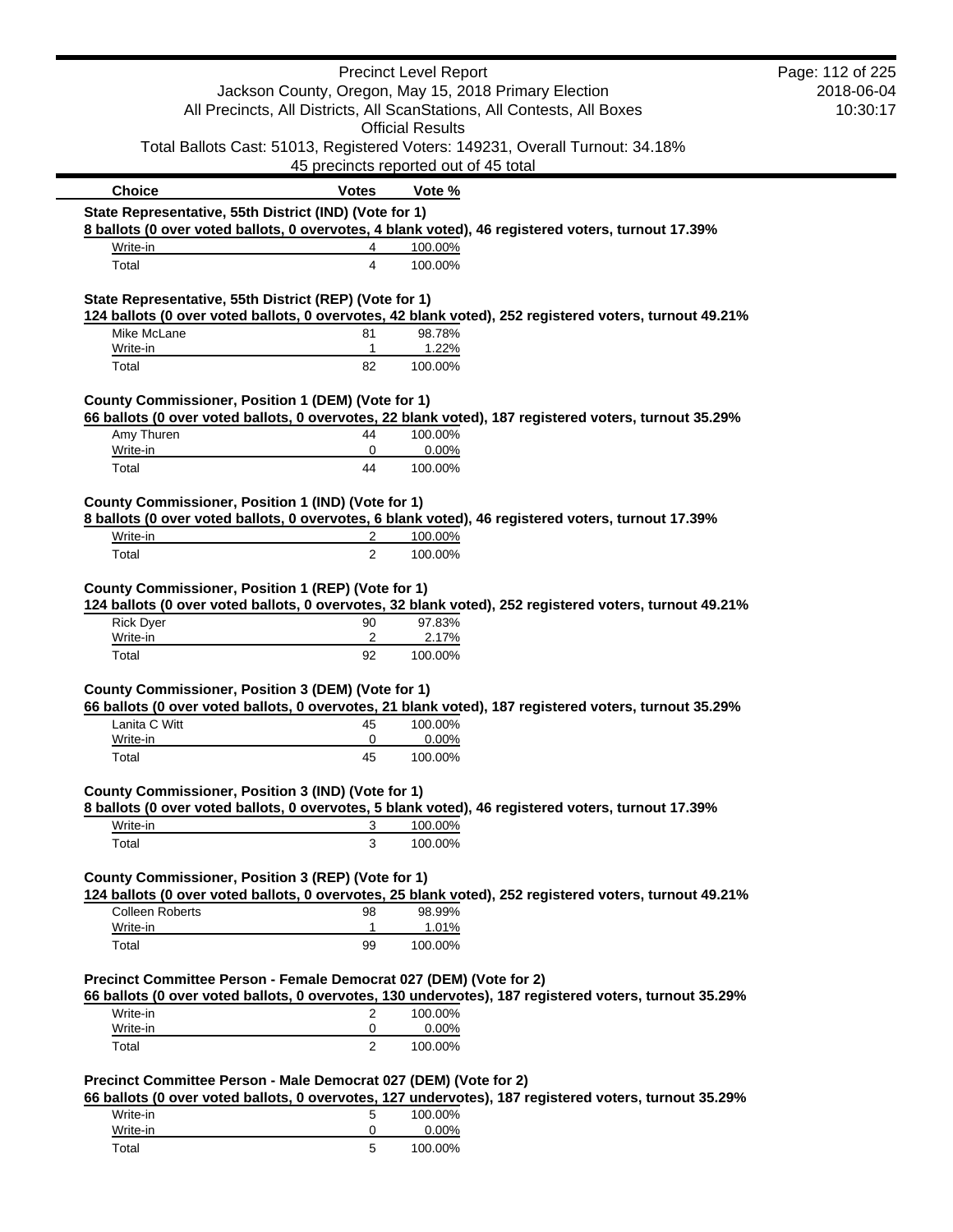|                                                                                            |                                                                         | <b>Precinct Level Report</b> |                                                                                                        | Page: 113 of 225 |
|--------------------------------------------------------------------------------------------|-------------------------------------------------------------------------|------------------------------|--------------------------------------------------------------------------------------------------------|------------------|
|                                                                                            | Jackson County, Oregon, May 15, 2018 Primary Election                   |                              |                                                                                                        | 2018-06-04       |
|                                                                                            | All Precincts, All Districts, All ScanStations, All Contests, All Boxes |                              | 10:30:17                                                                                               |                  |
|                                                                                            |                                                                         | <b>Official Results</b>      |                                                                                                        |                  |
|                                                                                            |                                                                         |                              | Total Ballots Cast: 51013, Registered Voters: 149231, Overall Turnout: 34.18%                          |                  |
|                                                                                            | 45 precincts reported out of 45 total                                   |                              |                                                                                                        |                  |
| <b>Choice</b>                                                                              | <b>Votes</b>                                                            | Vote %                       |                                                                                                        |                  |
| Precinct Committee Person - Female Republican 027 (REP) (Vote for 2)                       |                                                                         |                              |                                                                                                        |                  |
|                                                                                            |                                                                         |                              | 124 ballots (0 over voted ballots, 0 overvotes, 244 undervotes), 252 registered voters, turnout 49.21% |                  |
| Write-in                                                                                   | 4                                                                       | 100.00%                      |                                                                                                        |                  |
| Write-in                                                                                   | 0                                                                       | 0.00%                        |                                                                                                        |                  |
| Total                                                                                      | $\overline{4}$                                                          | 100.00%                      |                                                                                                        |                  |
| Precinct Committee Person - Male Republican 027 (REP) (Vote for 2)                         |                                                                         |                              |                                                                                                        |                  |
|                                                                                            |                                                                         |                              | 124 ballots (0 over voted ballots, 0 overvotes, 240 undervotes), 252 registered voters, turnout 49.21% |                  |
| Write-in                                                                                   | 8                                                                       | 100.00%                      |                                                                                                        |                  |
| Write-in                                                                                   | 0                                                                       | 0.00%                        |                                                                                                        |                  |
| Total                                                                                      | 8                                                                       | 100.00%                      |                                                                                                        |                  |
| Commissioner of the Bureau of Labor and Industries ( <np>,DEM,IND,REP) (Vote for 1)</np>   |                                                                         |                              |                                                                                                        |                  |
|                                                                                            |                                                                         |                              | 215 ballots (0 over voted ballots, 0 overvotes, 49 blank voted), 792 registered voters, turnout 27.15% |                  |
| Lou Ogden                                                                                  | 72                                                                      | 43.37%                       |                                                                                                        |                  |
| Val Hoyle                                                                                  | 69                                                                      | 41.57%                       |                                                                                                        |                  |
| Jack Howard                                                                                | 24                                                                      | 14.46%                       |                                                                                                        |                  |
| Write-in                                                                                   | 1                                                                       | 0.60%                        |                                                                                                        |                  |
| Total                                                                                      | 166                                                                     | 100.00%                      |                                                                                                        |                  |
|                                                                                            |                                                                         |                              |                                                                                                        |                  |
| Judge of the Supreme Court, Position 3 ( <np>,DEM,IND,REP) (Vote for 1)</np>               |                                                                         |                              |                                                                                                        |                  |
|                                                                                            |                                                                         |                              | 215 ballots (0 over voted ballots, 0 overvotes, 47 blank voted), 792 registered voters, turnout 27.15% |                  |
| Van Pounds                                                                                 | 54                                                                      | 32.14%                       |                                                                                                        |                  |
| Meagan A Flynn                                                                             | 113                                                                     | 67.26%                       |                                                                                                        |                  |
| Write-in                                                                                   | 1                                                                       | 0.60%                        |                                                                                                        |                  |
| Total                                                                                      | 168                                                                     | 100.00%                      |                                                                                                        |                  |
| Judge of the Supreme Court, Position 2 ( <np>,DEM,IND,REP) (Vote for 1)</np>               |                                                                         |                              |                                                                                                        |                  |
|                                                                                            |                                                                         |                              | 215 ballots (0 over voted ballots, 0 overvotes, 84 blank voted), 792 registered voters, turnout 27.15% |                  |
| Rebecca Duncan                                                                             | 130                                                                     | 99.24%                       |                                                                                                        |                  |
| Write-in                                                                                   | 1                                                                       | 0.76%                        |                                                                                                        |                  |
| Total                                                                                      | 131                                                                     | 100.00%                      |                                                                                                        |                  |
|                                                                                            |                                                                         |                              |                                                                                                        |                  |
| Judge of the Court of Appeals, Position 10 ( <np>,DEM,IND,REP) (Vote for 1)</np>           |                                                                         |                              |                                                                                                        |                  |
|                                                                                            |                                                                         |                              | 215 ballots (0 over voted ballots, 0 overvotes, 49 blank voted), 792 registered voters, turnout 27.15% |                  |
| Rex Armstrong                                                                              | 83                                                                      | 50.00%                       |                                                                                                        |                  |
| Kyle L Krohn                                                                               | 82                                                                      | 49.40%                       |                                                                                                        |                  |
| Write-in                                                                                   | 1                                                                       | 0.60%                        |                                                                                                        |                  |
| Total                                                                                      | 166                                                                     | 100.00%                      |                                                                                                        |                  |
|                                                                                            |                                                                         |                              |                                                                                                        |                  |
| Judge of the Court of Appeals, Position 6 ( <np>,DEM,IND,REP) (Vote for 1)</np>            |                                                                         |                              |                                                                                                        |                  |
|                                                                                            |                                                                         |                              | 215 ballots (0 over voted ballots, 0 overvotes, 96 blank voted), 792 registered voters, turnout 27.15% |                  |
| James (Jim) C Egan                                                                         | 118                                                                     | 99.16%                       |                                                                                                        |                  |
| Write-in                                                                                   | 1                                                                       | 0.84%                        |                                                                                                        |                  |
| Total                                                                                      | 119                                                                     | 100.00%                      |                                                                                                        |                  |
| Judge of the Court of Appeals, Position 9 ( <np>,DEM,IND,REP) (Vote for 1)</np>            |                                                                         |                              |                                                                                                        |                  |
|                                                                                            |                                                                         |                              | 215 ballots (0 over voted ballots, 0 overvotes, 99 blank voted), 792 registered voters, turnout 27.15% |                  |
| Erika Hadlock                                                                              |                                                                         | 99.14%                       |                                                                                                        |                  |
| Write-in                                                                                   | 115<br>$\mathbf{1}$                                                     | 0.86%                        |                                                                                                        |                  |
| Total                                                                                      | 116                                                                     | 100.00%                      |                                                                                                        |                  |
|                                                                                            |                                                                         |                              |                                                                                                        |                  |
| Judge of the Circuit Court, 1st District, Position 9 ( <np>,DEM,IND,REP) (Vote for 1)</np> |                                                                         |                              |                                                                                                        |                  |
|                                                                                            |                                                                         |                              | 215 ballots (0 over voted ballots, 0 overvotes, 48 blank voted), 792 registered voters, turnout 27.15% |                  |
| Laurance W Parker                                                                          | 14                                                                      | 8.38%                        |                                                                                                        |                  |
|                                                                                            |                                                                         |                              |                                                                                                        |                  |

| Laurance W Parker | 14  | 8.38%  |
|-------------------|-----|--------|
| David J Orr       | 67  | 40.12% |
| Joe Davis         | 38. | 22.75% |
| Nick Geil         | 47  | 28.14% |
|                   |     |        |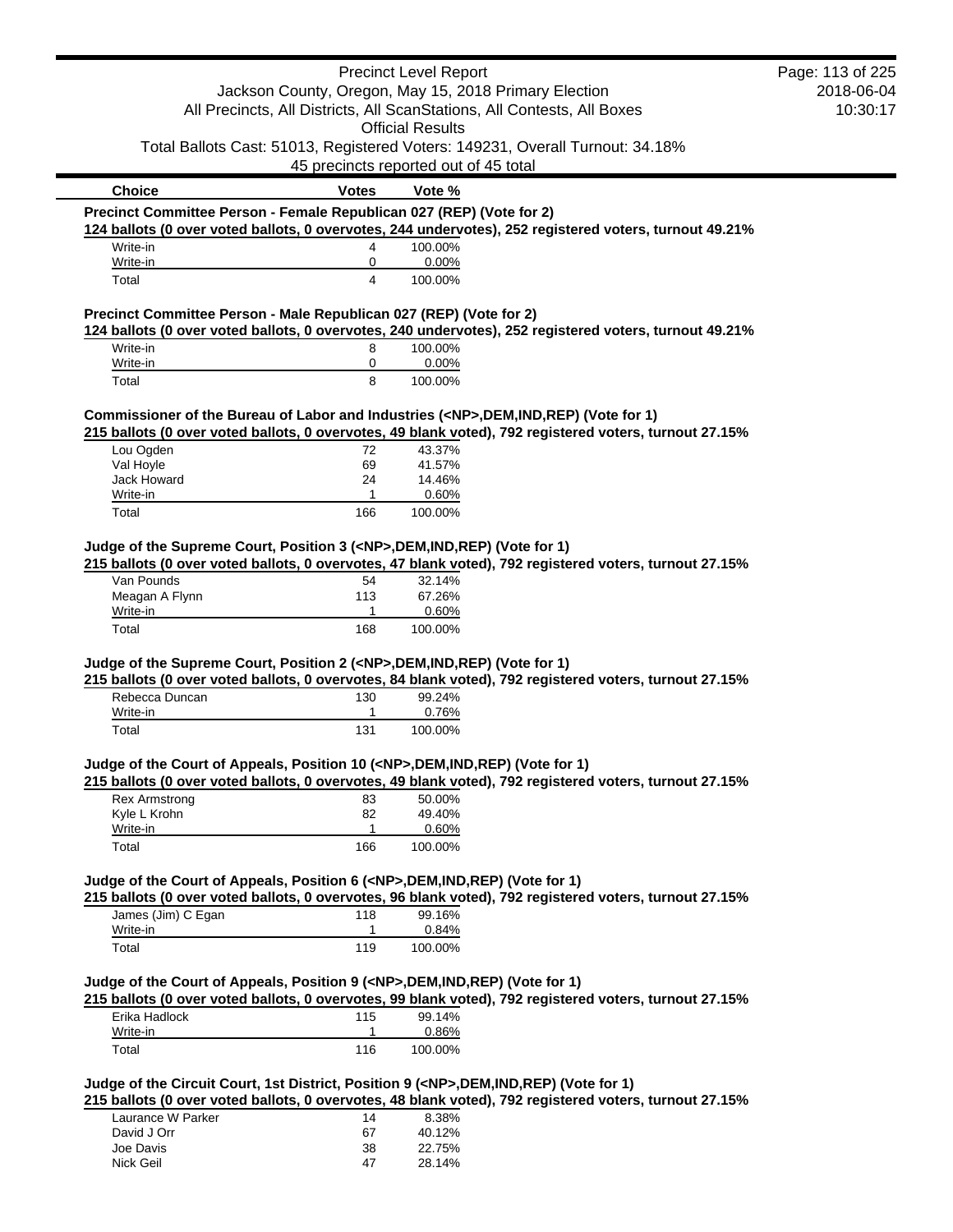### Precinct Level Report Jackson County, Oregon, May 15, 2018 Primary Election

Official Results Total Ballots Cast: 51013, Registered Voters: 149231, Overall Turnout: 34.18%

All Precincts, All Districts, All ScanStations, All Contests, All Boxes

45 precincts reported out of 45 total

| <b>Choice</b> | <b>Votes</b> | Vote %  |
|---------------|--------------|---------|
| Write-in      |              | 0.60%   |
| Total         | 167          | 100.00% |

### **Judge of the Circuit Court, 1st District, Position 5 (<NP>,DEM,IND,REP) (Vote for 1)**

**215 ballots (0 over voted ballots, 0 overvotes, 97 blank voted), 792 registered voters, turnout 27.15%**

| Timothy C Gerking | 117 | 99.15%   |
|-------------------|-----|----------|
| Write-in          |     | $0.85\%$ |
| Total             | 118 | 100.00%  |

### **Judge of the Circuit Court, 1st District, Position 7 (<NP>,DEM,IND,REP) (Vote for 1)**

**215 ballots (0 over voted ballots, 0 overvotes, 94 blank voted), 792 registered voters, turnout 27.15%**

| Benjamin Bloom | 120 | 99.17%  |
|----------------|-----|---------|
| Write-in       |     | 0.83%   |
| Total          | 121 | 100.00% |

#### **Precinct 028**

| US Representative, 2nd District (DEM) (Vote for 1)                                                    |  |  |
|-------------------------------------------------------------------------------------------------------|--|--|
| 182 ballots (0 over voted ballots, 0 overvotes, 6 blank voted), 499 registered voters, turnout 36.47% |  |  |

| <b>Eric Burnette</b>      | 5   | 2.84%   |
|---------------------------|-----|---------|
| Michael Byrne             | 6   | 3.41%   |
| Tim S White               | 16  | 9.09%   |
| Raz Mason                 | 12  | 6.82%   |
| Jamie McLeod-Skinner      | 48  | 27.27%  |
| James (Jim) Crary         | 24  | 13.64%  |
| Jennifer (Jenni) Neahring | 57  | 32.39%  |
| Write-in                  | 8   | 4.55%   |
| Total                     | 176 | 100.00% |

# **US Representative, 2nd District (IND) (Vote for 1)**

**33 ballots (0 over voted ballots, 0 overvotes, 6 blank voted), 150 registered voters, turnout 22.00%**

| Mark R Roberts | 20 | 74.07%  |
|----------------|----|---------|
| Write-in       |    | 25.93%  |
| Total          | 27 | 100.00% |

### **US Representative, 2nd District (REP) (Vote for 1)**

**513 ballots (0 over voted ballots, 0 overvotes, 22 blank voted), 1084 registered voters, turnout 47.32%**

| Randy Pollock    | 31  | 6.31%   |
|------------------|-----|---------|
| Greg Walden      | 374 | 76.17%  |
| Paul J Romero Jr | 85  | 17.31%  |
| Write-in         |     | 0.20%   |
| Total            | 491 | 100.00% |

### **Governor (DEM) (Vote for 1)**

**182 ballots (0 over voted ballots, 0 overvotes, 3 blank voted), 499 registered voters, turnout 36.47%**

| Ed Jones        | 18  | 10.06%  |
|-----------------|-----|---------|
| Kate Brown      | 112 | 62.57%  |
| Candace Neville | 41  | 22.91%  |
| Write-in        | 8   | 4.47%   |
| Total           | 179 | 100.00% |

# **Governor (IND) (Vote for 1)**

**33 ballots (0 over voted ballots, 0 overvotes, 1 blank voted), 150 registered voters, turnout 22.00%**

| Dan (Mr P) Pistoresi   | 2  | 6.25%   |
|------------------------|----|---------|
| Skye J Allen           |    | 3.12%   |
| <b>Patrick Starnes</b> | 12 | 37.50%  |
| Write-in               | 17 | 53.12%  |
| Total                  | 32 | 100.00% |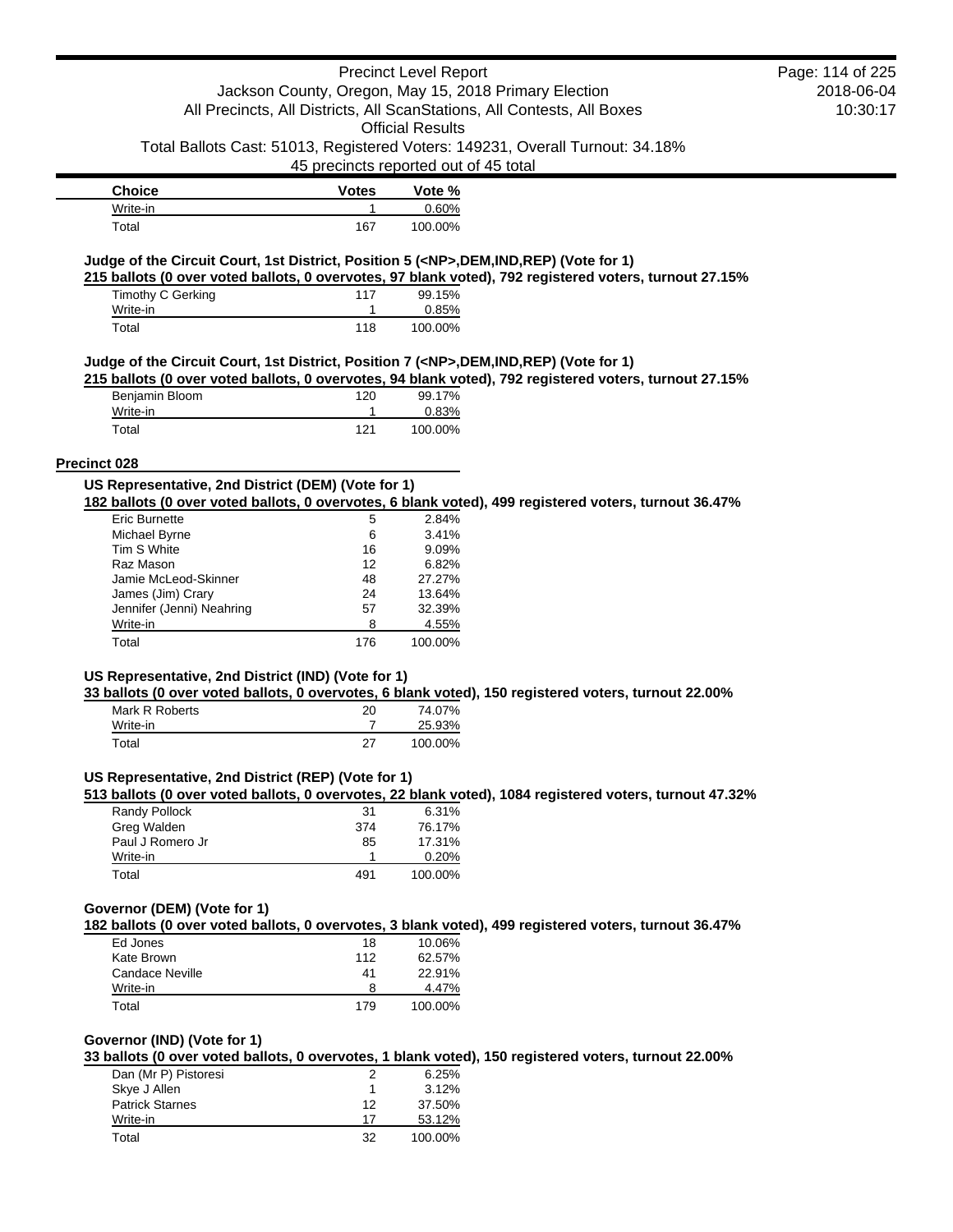# Precinct Level Report Jackson County, Oregon, May 15, 2018 Primary Election All Precincts, All Districts, All ScanStations, All Contests, All Boxes Official Results Total Ballots Cast: 51013, Registered Voters: 149231, Overall Turnout: 34.18% 45 precincts reported out of 45 total 2018-06-04 10:30:17 **Choice Votes Vote % Governor (REP) (Vote for 1) 513 ballots (0 over voted ballots, 0 overvotes, 9 blank voted), 1084 registered voters, turnout 47.32%** Knute Buehler 207 41.07% Keenan W Bohach 1988 100 10.79%<br>Greg C Wooldridge 100 19.84% Greg C Wooldridge 100 19.84% Jon I Edwards III and 1 0.20% David W Stauffer 2 0.40% Jeff Smith 2 0.40% Jack W Tacy 2 0.40% Brett Hyland 1 0.20% Bruce Cuff 9 1.79% Sam Carpenter 174 34.52% Write-in 2 0.40% Total 504 100.00% **State Representative, 55th District (DEM) (Vote for 1) 182 ballots (0 over voted ballots, 0 overvotes, 60 blank voted), 499 registered voters, turnout 36.47%** Karen Rippberger 117 95.90% Write-in 5 4.10% Total 122 100.00% **State Representative, 55th District (IND) (Vote for 1) 33 ballots (0 over voted ballots, 0 overvotes, 22 blank voted), 150 registered voters, turnout 22.00%** Write-in 11 100.00% Total 100.00% **State Representative, 55th District (REP) (Vote for 1) 513 ballots (0 over voted ballots, 0 overvotes, 164 blank voted), 1084 registered voters, turnout 47.32%** Mike McLane 346 99.14% Write-in 3 0.86% Total 349 100.00% **County Commissioner, Position 1 (DEM) (Vote for 1) 182 ballots (0 over voted ballots, 0 overvotes, 51 blank voted), 499 registered voters, turnout 36.47%** Amy Thuren 2008 2012 125 125 125 125 125 125 126 127 128 129 129 129 129 129 129 120 121 121 121 121 121 121 1 Write-in 6 4.58% Total 100.00% **County Commissioner, Position 1 (IND) (Vote for 1) 33 ballots (0 over voted ballots, 0 overvotes, 23 blank voted), 150 registered voters, turnout 22.00%** Write-in 10 100.00% Total 100.00% **County Commissioner, Position 1 (REP) (Vote for 1) 513 ballots (0 over voted ballots, 0 overvotes, 140 blank voted), 1084 registered voters, turnout 47.32%** Rick Dyer 370 99.20% Write-in 3 0.80% Total 373 100.00% **County Commissioner, Position 3 (DEM) (Vote for 1) 182 ballots (0 over voted ballots, 0 overvotes, 56 blank voted), 499 registered voters, turnout 36.47%** Lanita C Witt **117** 92.86% Write-in 9 7.14% Total 126 100.00% **County Commissioner, Position 3 (IND) (Vote for 1) 33 ballots (0 over voted ballots, 0 overvotes, 22 blank voted), 150 registered voters, turnout 22.00%** Write-in 100.00% Page: 115 of 225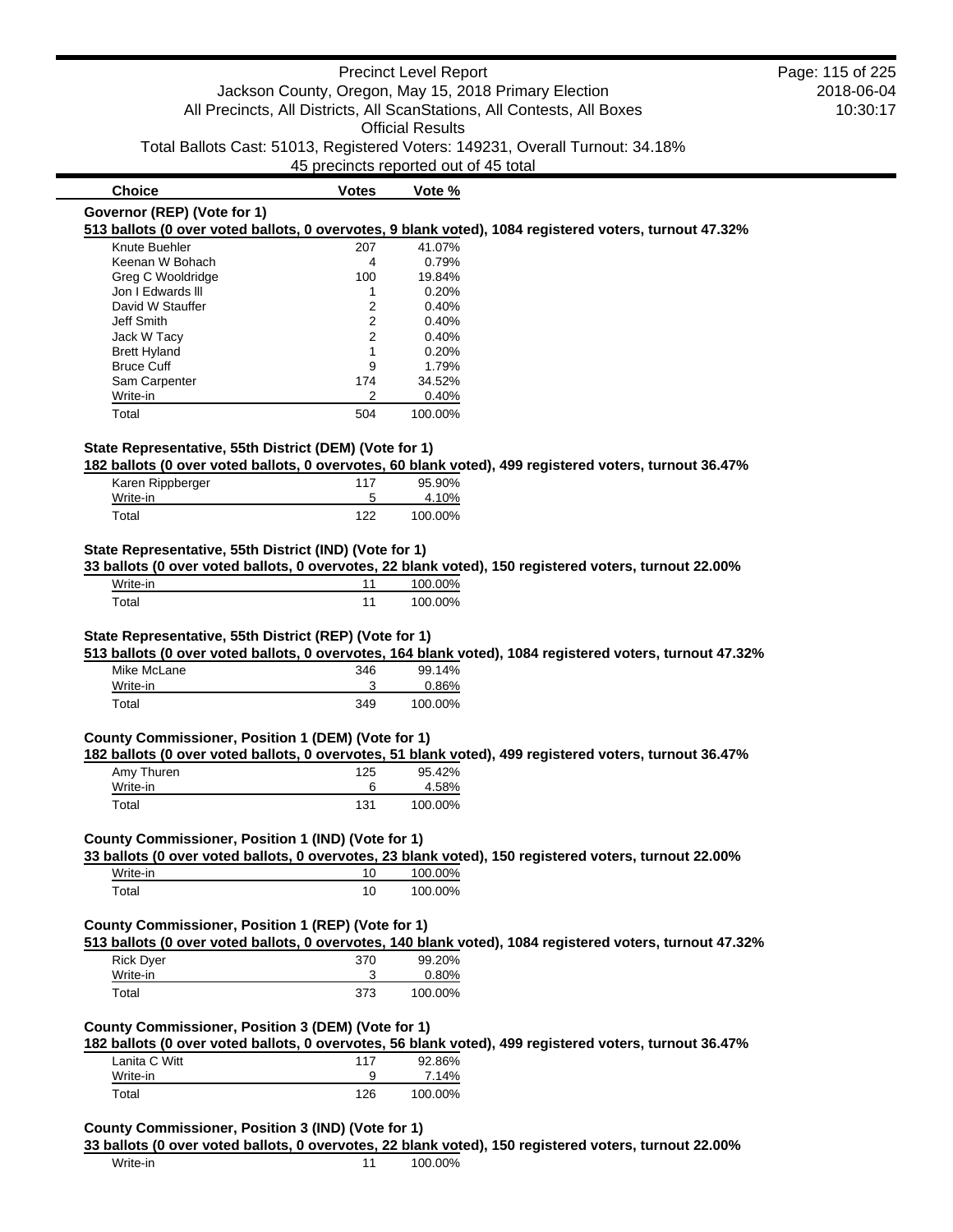|                                                                              |              | <b>Precinct Level Report</b>                                                                                                                                                                          | Page: 116 of 225 |
|------------------------------------------------------------------------------|--------------|-------------------------------------------------------------------------------------------------------------------------------------------------------------------------------------------------------|------------------|
|                                                                              |              | Jackson County, Oregon, May 15, 2018 Primary Election                                                                                                                                                 | 2018-06-04       |
|                                                                              |              | All Precincts, All Districts, All ScanStations, All Contests, All Boxes                                                                                                                               | 10:30:17         |
|                                                                              |              | <b>Official Results</b>                                                                                                                                                                               |                  |
|                                                                              |              | Total Ballots Cast: 51013, Registered Voters: 149231, Overall Turnout: 34.18%                                                                                                                         |                  |
|                                                                              |              | 45 precincts reported out of 45 total                                                                                                                                                                 |                  |
| <b>Choice</b>                                                                | <b>Votes</b> | Vote %                                                                                                                                                                                                |                  |
| Total                                                                        | 11           | 100.00%                                                                                                                                                                                               |                  |
|                                                                              |              |                                                                                                                                                                                                       |                  |
| County Commissioner, Position 3 (REP) (Vote for 1)                           |              |                                                                                                                                                                                                       |                  |
| <b>Colleen Roberts</b>                                                       | 401          | 513 ballots (0 over voted ballots, 0 overvotes, 103 blank voted), 1084 registered voters, turnout 47.32%<br>97.80%                                                                                    |                  |
| Write-in                                                                     | 9            | 2.20%                                                                                                                                                                                                 |                  |
| Total                                                                        | 410          | 100.00%                                                                                                                                                                                               |                  |
|                                                                              |              |                                                                                                                                                                                                       |                  |
| Precinct Committee Person - Female Democrat 028 (DEM) (Vote for 5)           |              |                                                                                                                                                                                                       |                  |
|                                                                              |              | 182 ballots (0 over voted ballots, 0 overvotes, 902 undervotes), 499 registered voters, turnout 36.47%                                                                                                |                  |
| Write-in                                                                     | 8            | 100.00%                                                                                                                                                                                               |                  |
| Write-in                                                                     | 0            | 0.00%                                                                                                                                                                                                 |                  |
| Write-in                                                                     | 0            | 0.00%                                                                                                                                                                                                 |                  |
| Write-in                                                                     | 0            | 0.00%                                                                                                                                                                                                 |                  |
| Write-in                                                                     | 0            | 0.00%                                                                                                                                                                                                 |                  |
| Total                                                                        | 8            | 100.00%                                                                                                                                                                                               |                  |
| Precinct Committee Person - Male Democrat 028 (DEM) (Vote for 5)             |              |                                                                                                                                                                                                       |                  |
|                                                                              |              | 182 ballots (0 over voted ballots, 0 overvotes, 898 undervotes), 499 registered voters, turnout 36.47%                                                                                                |                  |
| Write-in                                                                     | 12           | 100.00%                                                                                                                                                                                               |                  |
| Write-in                                                                     | 0            | 0.00%                                                                                                                                                                                                 |                  |
| Write-in                                                                     | 0            | 0.00%                                                                                                                                                                                                 |                  |
| Write-in                                                                     | 0            | 0.00%                                                                                                                                                                                                 |                  |
| Write-in                                                                     | 0            | 0.00%                                                                                                                                                                                                 |                  |
| Total                                                                        | 12           | 100.00%                                                                                                                                                                                               |                  |
|                                                                              |              |                                                                                                                                                                                                       |                  |
| Precinct Committee Person - Female Republican 028 (REP) (Vote for 5)         |              |                                                                                                                                                                                                       |                  |
|                                                                              |              | 513 ballots (0 over voted ballots, 0 overvotes, 2542 undervotes), 1084 registered voters, turnout 47.32%                                                                                              |                  |
| Write-in                                                                     | 18           | 78.26%                                                                                                                                                                                                |                  |
| Write-in<br>Write-in                                                         | 5<br>0       | 21.74%<br>0.00%                                                                                                                                                                                       |                  |
| Write-in                                                                     | 0            | 0.00%                                                                                                                                                                                                 |                  |
| Write-in                                                                     | 0            | 0.00%                                                                                                                                                                                                 |                  |
| Total                                                                        | 23           | 100.00%                                                                                                                                                                                               |                  |
|                                                                              |              |                                                                                                                                                                                                       |                  |
| Precinct Committee Person - Male Republican 028 (REP) (Vote for 5)           |              |                                                                                                                                                                                                       |                  |
|                                                                              |              | 513 ballots (0 over voted ballots, 0 overvotes, 2547 undervotes), 1084 registered voters, turnout 47.32%                                                                                              |                  |
| Write-in                                                                     | 17           | 94.44%                                                                                                                                                                                                |                  |
| Write-in                                                                     | 1            | 5.56%                                                                                                                                                                                                 |                  |
| Write-in                                                                     | 0            | 0.00%                                                                                                                                                                                                 |                  |
| Write-in                                                                     | 0            | 0.00%                                                                                                                                                                                                 |                  |
| Write-in                                                                     | 0            | 0.00%                                                                                                                                                                                                 |                  |
| Total                                                                        | 18           | 100.00%                                                                                                                                                                                               |                  |
|                                                                              |              |                                                                                                                                                                                                       |                  |
|                                                                              |              | Commissioner of the Bureau of Labor and Industries ( <np>,DEM,IND,REP) (Vote for 1)<br/>798 ballots (0 over voted ballots, 0 overvotes, 170 blank voted), 2757 registered voters, turnout 28.94%</np> |                  |
| Lou Ogden                                                                    | 311          | 49.52%                                                                                                                                                                                                |                  |
| Val Hoyle                                                                    | 205          | 32.64%                                                                                                                                                                                                |                  |
| Jack Howard                                                                  | 111          | 17.68%                                                                                                                                                                                                |                  |
| Write-in                                                                     | $\mathbf{1}$ | 0.16%                                                                                                                                                                                                 |                  |
| Total                                                                        | 628          | 100.00%                                                                                                                                                                                               |                  |
|                                                                              |              |                                                                                                                                                                                                       |                  |
| Judge of the Supreme Court, Position 3 ( <np>,DEM,IND,REP) (Vote for 1)</np> |              |                                                                                                                                                                                                       |                  |
|                                                                              |              | 798 ballots (0 over voted ballots, 0 overvotes, 178 blank voted), 2757 registered voters, turnout 28.94%                                                                                              |                  |
| Van Pounds                                                                   | 242          | 39.03%                                                                                                                                                                                                |                  |
| Meagan A Flynn                                                               | 377          | 60 81%                                                                                                                                                                                                |                  |

| Meagan A Flynn | 377 | 60.81%  |
|----------------|-----|---------|
| Write-in       |     | 0.16%   |
| Total          | 620 | 100.00% |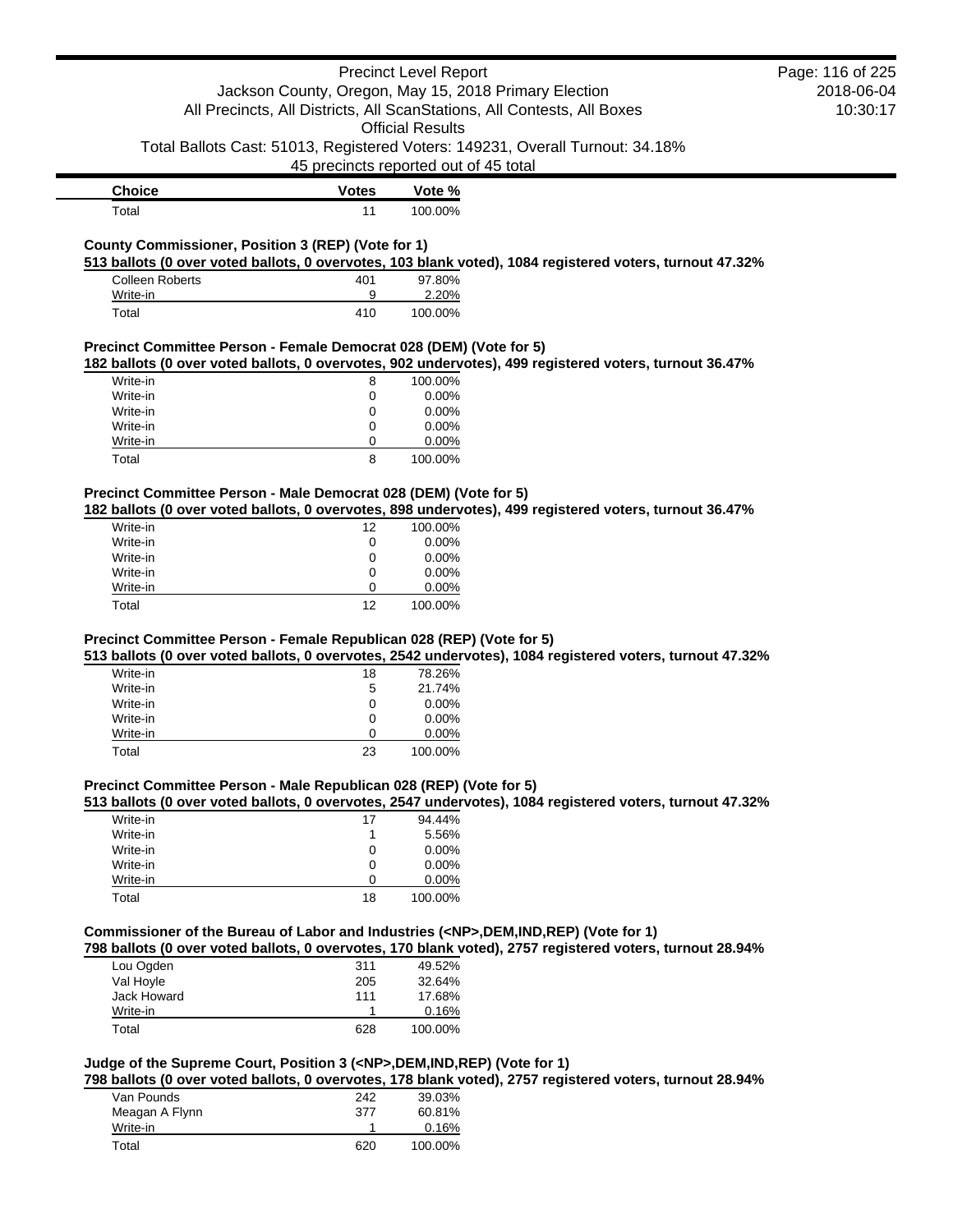|                                                                                                                  |                                                       | <b>Precinct Level Report</b>          |                                                                                                          | Page: 117 of 225 |
|------------------------------------------------------------------------------------------------------------------|-------------------------------------------------------|---------------------------------------|----------------------------------------------------------------------------------------------------------|------------------|
|                                                                                                                  | Jackson County, Oregon, May 15, 2018 Primary Election |                                       |                                                                                                          | 2018-06-04       |
|                                                                                                                  |                                                       | <b>Official Results</b>               | All Precincts, All Districts, All ScanStations, All Contests, All Boxes                                  | 10:30:17         |
|                                                                                                                  |                                                       | 45 precincts reported out of 45 total | Total Ballots Cast: 51013, Registered Voters: 149231, Overall Turnout: 34.18%                            |                  |
| <b>Choice</b>                                                                                                    | <b>Votes</b>                                          | Vote %                                |                                                                                                          |                  |
| Judge of the Supreme Court, Position 2 ( <np>,DEM,IND,REP) (Vote for 1)</np>                                     |                                                       |                                       |                                                                                                          |                  |
|                                                                                                                  |                                                       |                                       | 798 ballots (0 over voted ballots, 0 overvotes, 340 blank voted), 2757 registered voters, turnout 28.94% |                  |
| Rebecca Duncan                                                                                                   | 455                                                   | 99.34%                                |                                                                                                          |                  |
| Write-in<br>Total                                                                                                | 3<br>458                                              | 0.66%<br>100.00%                      |                                                                                                          |                  |
|                                                                                                                  |                                                       |                                       |                                                                                                          |                  |
| Judge of the Court of Appeals, Position 10 ( <np>, DEM, IND, REP) (Vote for 1)</np>                              |                                                       |                                       | 798 ballots (0 over voted ballots, 0 overvotes, 207 blank voted), 2757 registered voters, turnout 28.94% |                  |
| <b>Rex Armstrong</b>                                                                                             | 329                                                   | 55.67%                                |                                                                                                          |                  |
| Kyle L Krohn                                                                                                     | 262                                                   | 44.33%                                |                                                                                                          |                  |
| Write-in<br>Total                                                                                                | 0<br>591                                              | 0.00%<br>100.00%                      |                                                                                                          |                  |
|                                                                                                                  |                                                       |                                       |                                                                                                          |                  |
| Judge of the Court of Appeals, Position 6 ( <np>,DEM,IND,REP) (Vote for 1)</np>                                  |                                                       |                                       | 798 ballots (0 over voted ballots, 0 overvotes, 349 blank voted), 2757 registered voters, turnout 28.94% |                  |
| James (Jim) C Egan                                                                                               | 447                                                   | 99.55%                                |                                                                                                          |                  |
| Write-in                                                                                                         | 2                                                     | 0.45%                                 |                                                                                                          |                  |
| Total                                                                                                            | 449                                                   | 100.00%                               |                                                                                                          |                  |
| Judge of the Court of Appeals, Position 9 ( <np>,DEM,IND,REP) (Vote for 1)<br/>Erika Hadlock</np>                | 408                                                   | 99.03%                                | 798 ballots (0 over voted ballots, 0 overvotes, 386 blank voted), 2757 registered voters, turnout 28.94% |                  |
| Write-in                                                                                                         | 4                                                     | 0.97%                                 |                                                                                                          |                  |
| Total                                                                                                            | 412                                                   | 100.00%                               |                                                                                                          |                  |
| Judge of the Circuit Court, 1st District, Position 9 ( <np>,DEM,IND,REP) (Vote for 1)<br/>Laurance W Parker</np> | 34                                                    | 5.59%                                 | 798 ballots (0 over voted ballots, 0 overvotes, 190 blank voted), 2757 registered voters, turnout 28.94% |                  |
| David J Orr                                                                                                      | 283                                                   | 46.55%                                |                                                                                                          |                  |
| Joe Davis                                                                                                        | 131                                                   | 21.55%                                |                                                                                                          |                  |
| Nick Geil                                                                                                        | 160                                                   | 26.32%                                |                                                                                                          |                  |
| Write-in                                                                                                         | 0                                                     | 0.00%                                 |                                                                                                          |                  |
| Total                                                                                                            | 608                                                   | 100.00%                               |                                                                                                          |                  |
| Judge of the Circuit Court, 1st District, Position 5 ( <np>,DEM,IND,REP) (Vote for 1)</np>                       |                                                       |                                       | 798 ballots (0 over voted ballots, 0 overvotes, 360 blank voted), 2757 registered voters, turnout 28.94% |                  |
| <b>Timothy C Gerking</b>                                                                                         | 436                                                   | 99.54%                                |                                                                                                          |                  |
| Write-in                                                                                                         | 2                                                     | 0.46%                                 |                                                                                                          |                  |
| Total                                                                                                            | 438                                                   | 100.00%                               |                                                                                                          |                  |
| Judge of the Circuit Court, 1st District, Position 7 ( <np>,DEM,IND,REP) (Vote for 1)</np>                       |                                                       |                                       |                                                                                                          |                  |
| Benjamin Bloom                                                                                                   | 451                                                   | 99.78%                                | 798 ballots (0 over voted ballots, 0 overvotes, 346 blank voted), 2757 registered voters, turnout 28.94% |                  |
| Write-in                                                                                                         | 1                                                     | 0.22%                                 |                                                                                                          |                  |
| Total                                                                                                            | 452                                                   | 100.00%                               |                                                                                                          |                  |
| Precinct 029                                                                                                     |                                                       |                                       |                                                                                                          |                  |
| US Representative, 2nd District (DEM) (Vote for 1)                                                               |                                                       |                                       |                                                                                                          |                  |
|                                                                                                                  |                                                       |                                       | 279 ballots (0 over voted ballots, 0 overvotes, 37 blank voted), 572 registered voters, turnout 48.78%   |                  |
| <b>Eric Burnette</b><br>Michael Byrne                                                                            | 10<br>3                                               | 4.13%<br>1.24%                        |                                                                                                          |                  |
| Tim S White                                                                                                      | 23                                                    | 9.50%                                 |                                                                                                          |                  |
| Raz Mason                                                                                                        | 11                                                    | 4.55%                                 |                                                                                                          |                  |
| Jamie McLeod-Skinner                                                                                             | 119                                                   | 49.17%                                |                                                                                                          |                  |
| James (Jim) Crary                                                                                                | 13                                                    | 5.37%                                 |                                                                                                          |                  |
| Jennifer (Jenni) Neahring                                                                                        | 57                                                    | 23.55%                                |                                                                                                          |                  |
| Write-in                                                                                                         | 6                                                     | 2.48%                                 |                                                                                                          |                  |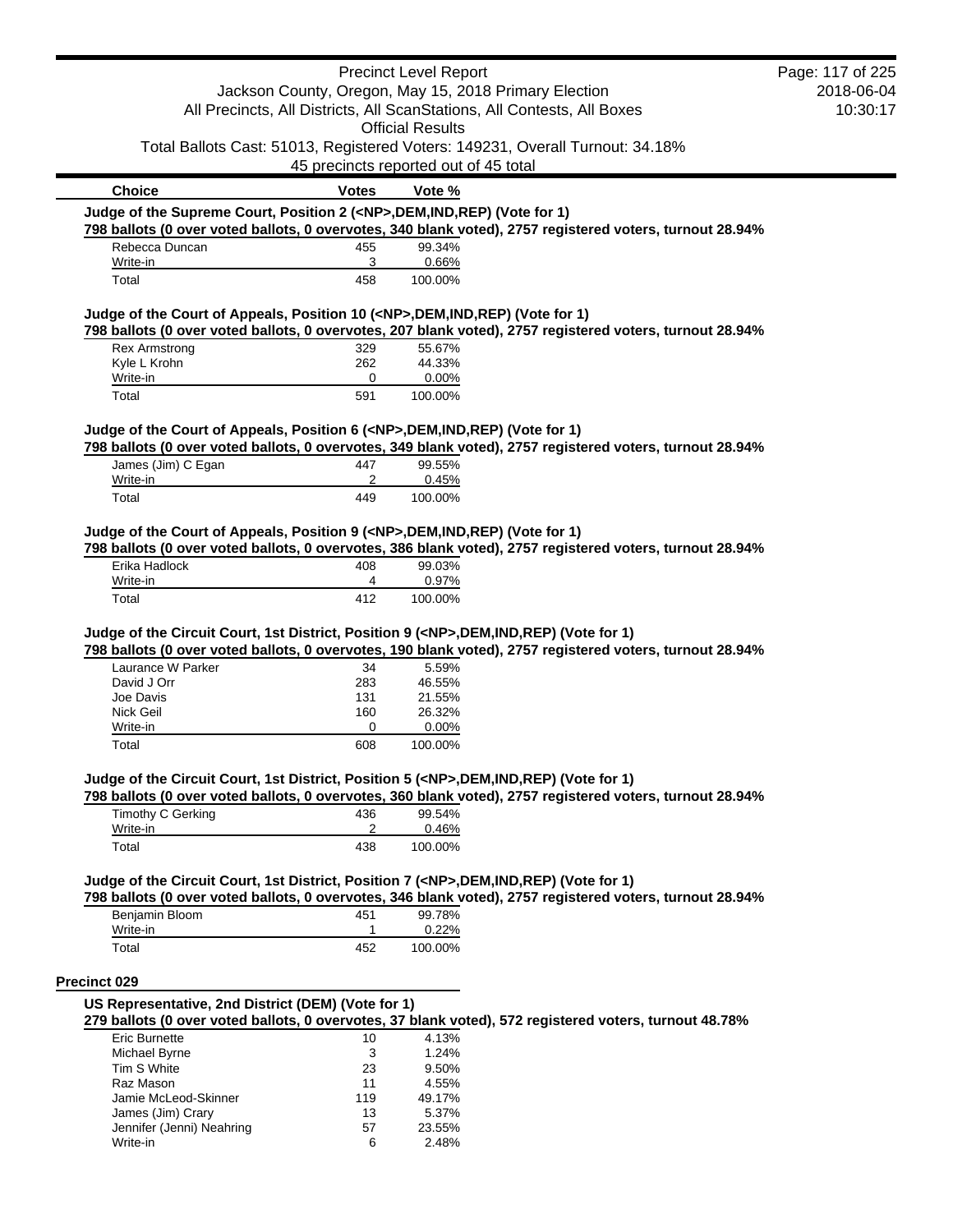|                                                                                               |                                       | <b>Precinct Level Report</b> | Jackson County, Oregon, May 15, 2018 Primary Election                                                  | Page: 118 of 225<br>2018-06-04 |
|-----------------------------------------------------------------------------------------------|---------------------------------------|------------------------------|--------------------------------------------------------------------------------------------------------|--------------------------------|
|                                                                                               |                                       | <b>Official Results</b>      | All Precincts, All Districts, All ScanStations, All Contests, All Boxes                                | 10:30:17                       |
|                                                                                               | 45 precincts reported out of 45 total |                              | Total Ballots Cast: 51013, Registered Voters: 149231, Overall Turnout: 34.18%                          |                                |
| <b>Choice</b>                                                                                 | <b>Votes</b>                          | Vote %                       |                                                                                                        |                                |
| Total                                                                                         | 242                                   | 100.00%                      |                                                                                                        |                                |
| US Representative, 2nd District (IND) (Vote for 1)                                            |                                       |                              | 31 ballots (0 over voted ballots, 0 overvotes, 10 blank voted), 113 registered voters, turnout 27.43%  |                                |
| Mark R Roberts                                                                                | 13                                    | 61.90%                       |                                                                                                        |                                |
| Write-in<br>Total                                                                             | 8<br>21                               | 38.10%<br>100.00%            |                                                                                                        |                                |
| US Representative, 2nd District (REP) (Vote for 1)                                            |                                       |                              |                                                                                                        |                                |
|                                                                                               |                                       |                              | 396 ballots (0 over voted ballots, 0 overvotes, 20 blank voted), 800 registered voters, turnout 49.50% |                                |
| Randy Pollock                                                                                 | 30                                    | 7.98%                        |                                                                                                        |                                |
| Greg Walden                                                                                   | 263                                   | 69.95%                       |                                                                                                        |                                |
| Paul J Romero Jr                                                                              | 82                                    | 21.81%                       |                                                                                                        |                                |
| Write-in<br>Total                                                                             | 1<br>376                              | 0.27%<br>100.00%             |                                                                                                        |                                |
|                                                                                               |                                       |                              |                                                                                                        |                                |
| Governor (DEM) (Vote for 1)                                                                   |                                       |                              | 279 ballots (0 over voted ballots, 0 overvotes, 16 blank voted), 572 registered voters, turnout 48.78% |                                |
| Ed Jones                                                                                      | 21                                    | 7.98%                        |                                                                                                        |                                |
| Kate Brown                                                                                    | 197                                   | 74.90%                       |                                                                                                        |                                |
| <b>Candace Neville</b>                                                                        | 36                                    | 13.69%                       |                                                                                                        |                                |
| Write-in                                                                                      | 9                                     | 3.42%                        |                                                                                                        |                                |
| Total                                                                                         | 263                                   | 100.00%                      |                                                                                                        |                                |
| Governor (IND) (Vote for 1)<br>Dan (Mr P) Pistoresi<br>Skye J Allen<br><b>Patrick Starnes</b> | 2<br>2<br>4                           | 8.00%<br>8.00%<br>16.00%     | 31 ballots (0 over voted ballots, 0 overvotes, 6 blank voted), 113 registered voters, turnout 27.43%   |                                |
| Write-in                                                                                      | 17                                    | 68.00%                       |                                                                                                        |                                |
| Total                                                                                         | 25                                    | 100.00%                      |                                                                                                        |                                |
| Governor (REP) (Vote for 1)                                                                   |                                       |                              |                                                                                                        |                                |
|                                                                                               |                                       |                              | 396 ballots (0 over voted ballots, 0 overvotes, 16 blank voted), 800 registered voters, turnout 49.50% |                                |
| Knute Buehler                                                                                 | 191                                   | 50.26%                       |                                                                                                        |                                |
| Keenan W Bohach                                                                               | 0                                     | 0.00%                        |                                                                                                        |                                |
| Greg C Wooldridge<br>Jon I Edwards III                                                        | 73                                    | 19.21%<br>0.00%              |                                                                                                        |                                |
| David W Stauffer                                                                              | 0<br>2                                | 0.53%                        |                                                                                                        |                                |
| Jeff Smith                                                                                    | 2                                     | 0.53%                        |                                                                                                        |                                |
| Jack W Tacy                                                                                   | 1                                     | 0.26%                        |                                                                                                        |                                |
| <b>Brett Hyland</b>                                                                           | $\mathbf 0$                           | 0.00%                        |                                                                                                        |                                |
| <b>Bruce Cuff</b>                                                                             | 5                                     | 1.32%                        |                                                                                                        |                                |
| Sam Carpenter                                                                                 | 104                                   | 27.37%                       |                                                                                                        |                                |
| Write-in                                                                                      | 2                                     | 0.53%                        |                                                                                                        |                                |
| Total                                                                                         | 380                                   | 100.00%                      |                                                                                                        |                                |
| State Senator, 3rd District (DEM) (Vote for 1)                                                |                                       |                              |                                                                                                        |                                |
|                                                                                               |                                       |                              | 279 ballots (0 over voted ballots, 0 overvotes, 18 blank voted), 572 registered voters, turnout 48.78% |                                |
| Julian Bell                                                                                   | 27                                    | 10.34%                       |                                                                                                        |                                |
| <b>Kevin Stine</b>                                                                            | 27                                    | 10.34%                       |                                                                                                        |                                |
| Athena Goldberg<br>Jeff Golden                                                                | 93<br>109                             | 35.63%<br>41.76%             |                                                                                                        |                                |
| Write-in                                                                                      | 5                                     | 1.92%                        |                                                                                                        |                                |
| Total                                                                                         | 261                                   | 100.00%                      |                                                                                                        |                                |
| State Senator, 3rd District (IND) (Vote for 1)                                                |                                       |                              |                                                                                                        |                                |
|                                                                                               |                                       |                              | 31 ballots (0 over voted ballots, 0 overvotes, 22 blank voted), 113 registered voters, turnout 27.43%  |                                |
| Write-in                                                                                      | 9                                     | 100.00%                      |                                                                                                        |                                |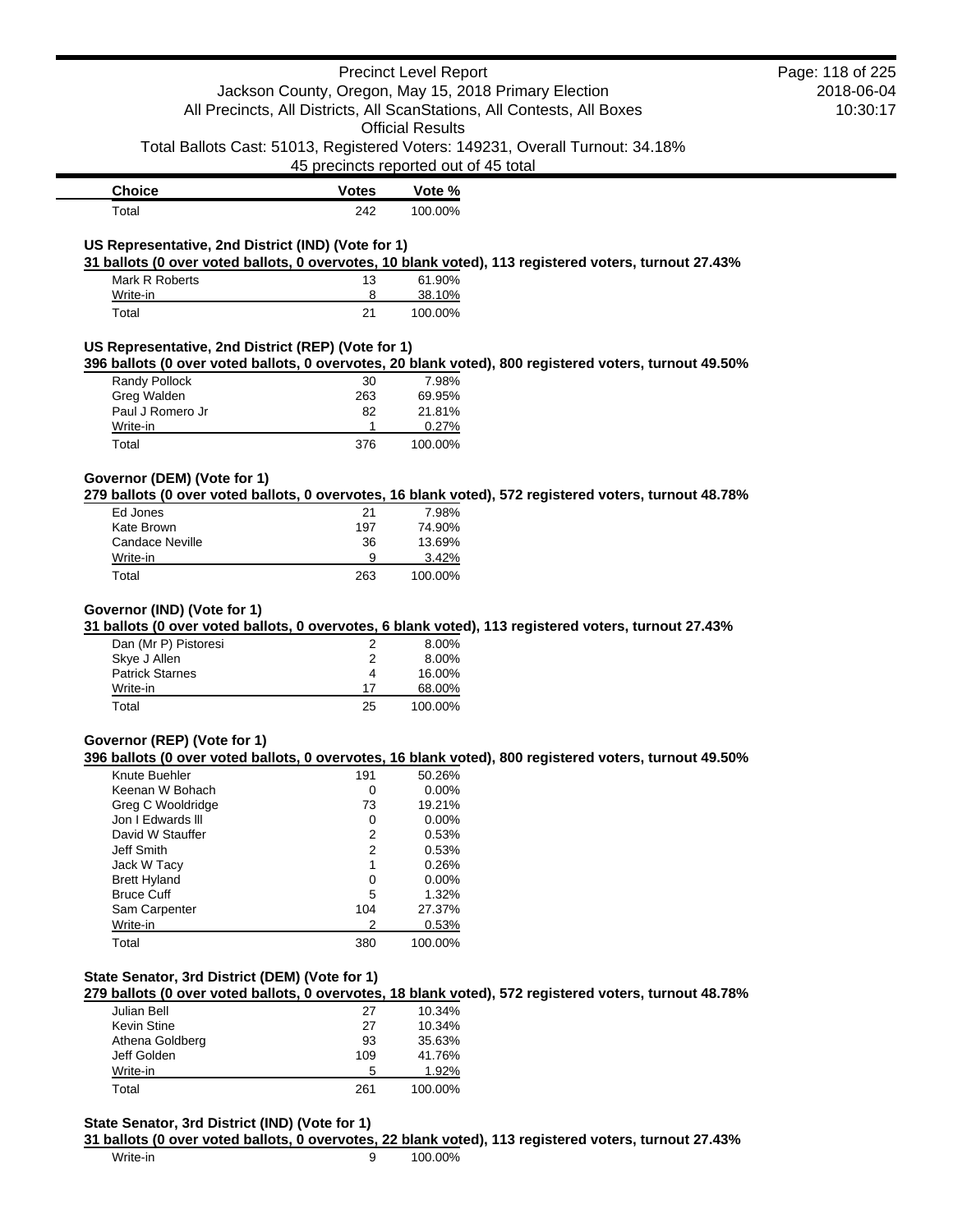|                                                       |                                       | <b>Precinct Level Report</b> |                                                                                                         | Page: 119 of 225 |
|-------------------------------------------------------|---------------------------------------|------------------------------|---------------------------------------------------------------------------------------------------------|------------------|
|                                                       |                                       |                              | Jackson County, Oregon, May 15, 2018 Primary Election                                                   | 2018-06-04       |
|                                                       |                                       |                              | All Precincts, All Districts, All ScanStations, All Contests, All Boxes                                 | 10:30:17         |
|                                                       |                                       | <b>Official Results</b>      |                                                                                                         |                  |
|                                                       | 45 precincts reported out of 45 total |                              | Total Ballots Cast: 51013, Registered Voters: 149231, Overall Turnout: 34.18%                           |                  |
|                                                       |                                       |                              |                                                                                                         |                  |
| <b>Choice</b>                                         | <b>Votes</b>                          | Vote %                       |                                                                                                         |                  |
| Total                                                 | 9                                     | 100.00%                      |                                                                                                         |                  |
| State Senator, 3rd District (REP) (Vote for 1)        |                                       |                              |                                                                                                         |                  |
|                                                       |                                       |                              | 396 ballots (0 over voted ballots, 0 overvotes, 45 blank voted), 800 registered voters, turnout 49.50%  |                  |
| <b>Curt Ankerberg</b>                                 | 187                                   | 53.28%                       |                                                                                                         |                  |
| Jessica L Gomez                                       | 164                                   | 46.72%                       |                                                                                                         |                  |
| Write-in<br>Total                                     | 0<br>351                              | 0.00%<br>100.00%             |                                                                                                         |                  |
|                                                       |                                       |                              |                                                                                                         |                  |
| State Representative, 5th District (DEM) (Vote for 1) |                                       |                              |                                                                                                         |                  |
|                                                       |                                       |                              | 267 ballots (0 over voted ballots, 0 overvotes, 70 blank voted), 493 registered voters, turnout 54.16%  |                  |
| Pam Marsh<br>Write-in                                 | 191<br>6                              | 96.95%<br>3.05%              |                                                                                                         |                  |
| Total                                                 | 197                                   | 100.00%                      |                                                                                                         |                  |
|                                                       |                                       |                              |                                                                                                         |                  |
| State Representative, 5th District (IND) (Vote for 1) |                                       |                              |                                                                                                         |                  |
|                                                       |                                       |                              | 30 ballots (0 over voted ballots, 0 overvotes, 24 blank voted), 94 registered voters, turnout 31.91%    |                  |
| Write-in                                              | 6                                     | 100.00%                      |                                                                                                         |                  |
| Total                                                 | 6                                     | 100.00%                      |                                                                                                         |                  |
| State Representative, 5th District (REP) (Vote for 1) |                                       |                              |                                                                                                         |                  |
|                                                       |                                       |                              | 354 ballots (0 over voted ballots, 0 overvotes, 165 blank voted), 690 registered voters, turnout 51.30% |                  |
| Sandra A Abercrombie                                  | 187                                   | 98.94%                       |                                                                                                         |                  |
| Write-in                                              | 2                                     | 1.06%                        |                                                                                                         |                  |
| Total                                                 | 189                                   | 100.00%                      |                                                                                                         |                  |
|                                                       |                                       |                              |                                                                                                         |                  |
| State Representative, 6th District (DEM) (Vote for 1) |                                       |                              | 12 ballots (0 over voted ballots, 0 overvotes, 0 blank voted), 79 registered voters, turnout 15.19%     |                  |
| Michelle Blum Atkinson                                | 8                                     | 66.67%                       |                                                                                                         |                  |
| <b>Rick Schreffler</b>                                | 2                                     | 16.67%                       |                                                                                                         |                  |
| Write-in                                              | 2                                     | 16.67%                       |                                                                                                         |                  |
| Total                                                 | 12                                    | 100.00%                      |                                                                                                         |                  |
|                                                       |                                       |                              |                                                                                                         |                  |
| State Representative, 6th District (IND) (Vote for 1) |                                       |                              |                                                                                                         |                  |
| Write-in                                              | 0                                     | 0.00%                        | 1 ballots (0 over voted ballots, 0 overvotes, 1 blank voted), 19 registered voters, turnout 5.26%       |                  |
|                                                       | $\mathbf 0$                           | 0.00%                        |                                                                                                         |                  |
| Total                                                 |                                       |                              |                                                                                                         |                  |
| State Representative, 6th District (REP) (Vote for 1) |                                       |                              |                                                                                                         |                  |
|                                                       |                                       |                              | 42 ballots (0 over voted ballots, 0 overvotes, 14 blank voted), 110 registered voters, turnout 38.18%   |                  |
| Kim Wallan                                            | 28                                    | 100.00%                      |                                                                                                         |                  |
| Write-in                                              | 0                                     | 0.00%                        |                                                                                                         |                  |
| Total                                                 | 28                                    | 100.00%                      |                                                                                                         |                  |
| County Commissioner, Position 1 (DEM) (Vote for 1)    |                                       |                              |                                                                                                         |                  |
|                                                       |                                       |                              | 279 ballots (0 over voted ballots, 0 overvotes, 82 blank voted), 572 registered voters, turnout 48.78%  |                  |
| Amy Thuren                                            | 190                                   | 96.45%                       |                                                                                                         |                  |
| Write-in                                              | 7                                     | 3.55%                        |                                                                                                         |                  |
| Total                                                 | 197                                   | 100.00%                      |                                                                                                         |                  |
|                                                       |                                       |                              |                                                                                                         |                  |
| County Commissioner, Position 1 (IND) (Vote for 1)    |                                       |                              |                                                                                                         |                  |
|                                                       |                                       |                              | 31 ballots (0 over voted ballots, 0 overvotes, 23 blank voted), 113 registered voters, turnout 27.43%   |                  |
| Write-in                                              | 8                                     | 100.00%                      |                                                                                                         |                  |
| Total                                                 | 8                                     | 100.00%                      |                                                                                                         |                  |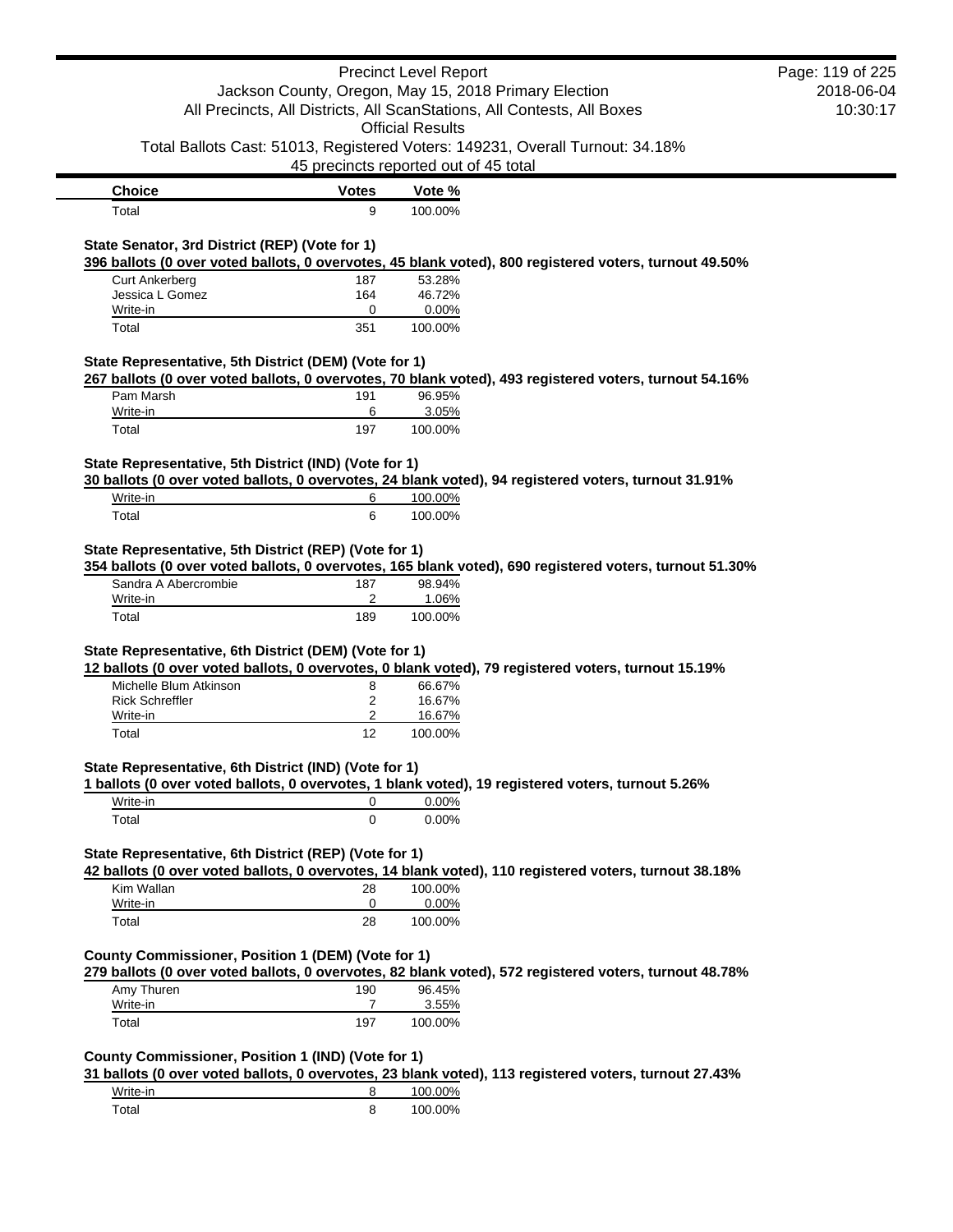|                                                                         |                                       | <b>Precinct Level Report</b> |                                                                                                         | Page: 120 of 225 |
|-------------------------------------------------------------------------|---------------------------------------|------------------------------|---------------------------------------------------------------------------------------------------------|------------------|
|                                                                         |                                       |                              | Jackson County, Oregon, May 15, 2018 Primary Election                                                   | 2018-06-04       |
| All Precincts, All Districts, All ScanStations, All Contests, All Boxes |                                       | 10:30:17                     |                                                                                                         |                  |
|                                                                         |                                       | <b>Official Results</b>      |                                                                                                         |                  |
|                                                                         |                                       |                              | Total Ballots Cast: 51013, Registered Voters: 149231, Overall Turnout: 34.18%                           |                  |
|                                                                         | 45 precincts reported out of 45 total |                              |                                                                                                         |                  |
| <b>Choice</b>                                                           | <b>Votes</b>                          | Vote %                       |                                                                                                         |                  |
| County Commissioner, Position 1 (REP) (Vote for 1)                      |                                       |                              |                                                                                                         |                  |
|                                                                         |                                       |                              | 396 ballots (0 over voted ballots, 0 overvotes, 136 blank voted), 800 registered voters, turnout 49.50% |                  |
| <b>Rick Dyer</b>                                                        | 257                                   | 98.85%                       |                                                                                                         |                  |
| Write-in                                                                | 3                                     | 1.15%                        |                                                                                                         |                  |
| Total                                                                   | 260                                   | 100.00%                      |                                                                                                         |                  |
| County Commissioner, Position 3 (DEM) (Vote for 1)                      |                                       |                              |                                                                                                         |                  |
|                                                                         |                                       |                              | 279 ballots (0 over voted ballots, 0 overvotes, 72 blank voted), 572 registered voters, turnout 48.78%  |                  |
| Lanita C Witt                                                           | 200                                   | 96.62%                       |                                                                                                         |                  |
| Write-in                                                                | 7                                     | 3.38%                        |                                                                                                         |                  |
| Total                                                                   | 207                                   | 100.00%                      |                                                                                                         |                  |
| County Commissioner, Position 3 (IND) (Vote for 1)                      |                                       |                              |                                                                                                         |                  |
|                                                                         |                                       |                              | 31 ballots (0 over voted ballots, 0 overvotes, 24 blank voted), 113 registered voters, turnout 27.43%   |                  |
| Write-in                                                                | $\overline{7}$                        | 100.00%                      |                                                                                                         |                  |
| Total                                                                   | $\overline{7}$                        | 100.00%                      |                                                                                                         |                  |
|                                                                         |                                       |                              |                                                                                                         |                  |
| County Commissioner, Position 3 (REP) (Vote for 1)                      |                                       |                              | 396 ballots (0 over voted ballots, 0 overvotes, 128 blank voted), 800 registered voters, turnout 49.50% |                  |
| <b>Colleen Roberts</b>                                                  | 265                                   | 98.88%                       |                                                                                                         |                  |
| Write-in                                                                | 3                                     | 1.12%                        |                                                                                                         |                  |
| Total                                                                   | 268                                   | 100.00%                      |                                                                                                         |                  |
| Margaret K Eklund<br>Write-in                                           | 185<br>0                              | 99.46%<br>0.00%              | 279 ballots (0 over voted ballots, 0 overvotes, 930 undervotes), 572 registered voters, turnout 48.78%  |                  |
| Write-in                                                                | 1                                     | 0.54%                        |                                                                                                         |                  |
| Write-in                                                                | 0                                     | 0.00%                        |                                                                                                         |                  |
| Write-in                                                                | 0                                     | 0.00%                        |                                                                                                         |                  |
| Total                                                                   | 186                                   | 100.00%                      |                                                                                                         |                  |
|                                                                         |                                       |                              |                                                                                                         |                  |
| Precinct Committee Person - Male Democrat 029 (DEM) (Vote for 4)        |                                       |                              | 279 ballots (0 over voted ballots, 0 overvotes, 941 undervotes), 572 registered voters, turnout 48.78%  |                  |
| <b>Scott Plummer</b>                                                    | 167                                   | 95.43%                       |                                                                                                         |                  |
| Write-in                                                                | 4                                     | 2.29%                        |                                                                                                         |                  |
| Write-in                                                                | 2                                     | 1.14%                        |                                                                                                         |                  |
| Write-in                                                                | 1                                     | 0.57%                        |                                                                                                         |                  |
| Write-in                                                                | 1                                     | 0.57%                        |                                                                                                         |                  |
| Total                                                                   | 175                                   | 100.00%                      |                                                                                                         |                  |
| Precinct Committee Person - Female Republican 029 (REP) (Vote for 4)    |                                       |                              |                                                                                                         |                  |
|                                                                         |                                       |                              | 396 ballots (0 over voted ballots, 0 overvotes, 1235 undervotes), 800 registered voters, turnout 49.50% |                  |
| Priscilla (Lori) Works                                                  | 186                                   | 53.30%                       |                                                                                                         |                  |
| Shandra Husted                                                          | 155                                   | 44.41%                       |                                                                                                         |                  |
| Write-in                                                                | 7                                     | 2.01%                        |                                                                                                         |                  |
| Write-in                                                                | 1                                     | 0.29%                        |                                                                                                         |                  |
| Write-in                                                                | 0                                     | 0.00%                        |                                                                                                         |                  |
| Write-in<br>Total                                                       | 0<br>349                              | 0.00%<br>100.00%             |                                                                                                         |                  |
|                                                                         |                                       |                              |                                                                                                         |                  |
| Precinct Committee Person - Male Republican 029 (REP) (Vote for 4)      |                                       |                              |                                                                                                         |                  |
|                                                                         |                                       |                              | 396 ballots (0 over voted ballots, 0 overvotes, 1115 undervotes), 800 registered voters, turnout 49.50% |                  |
| Thomas (Joel) Works                                                     | 166                                   | 35.39%                       |                                                                                                         |                  |
| Peter St Onge                                                           | 135                                   | 28.78%                       |                                                                                                         |                  |
| Kevin Husted<br>Write-in                                                | 163<br>5                              | 34.75%<br>1.07%              |                                                                                                         |                  |
|                                                                         |                                       |                              |                                                                                                         |                  |

Write-in 0 0.00% Write-in 0 0.00%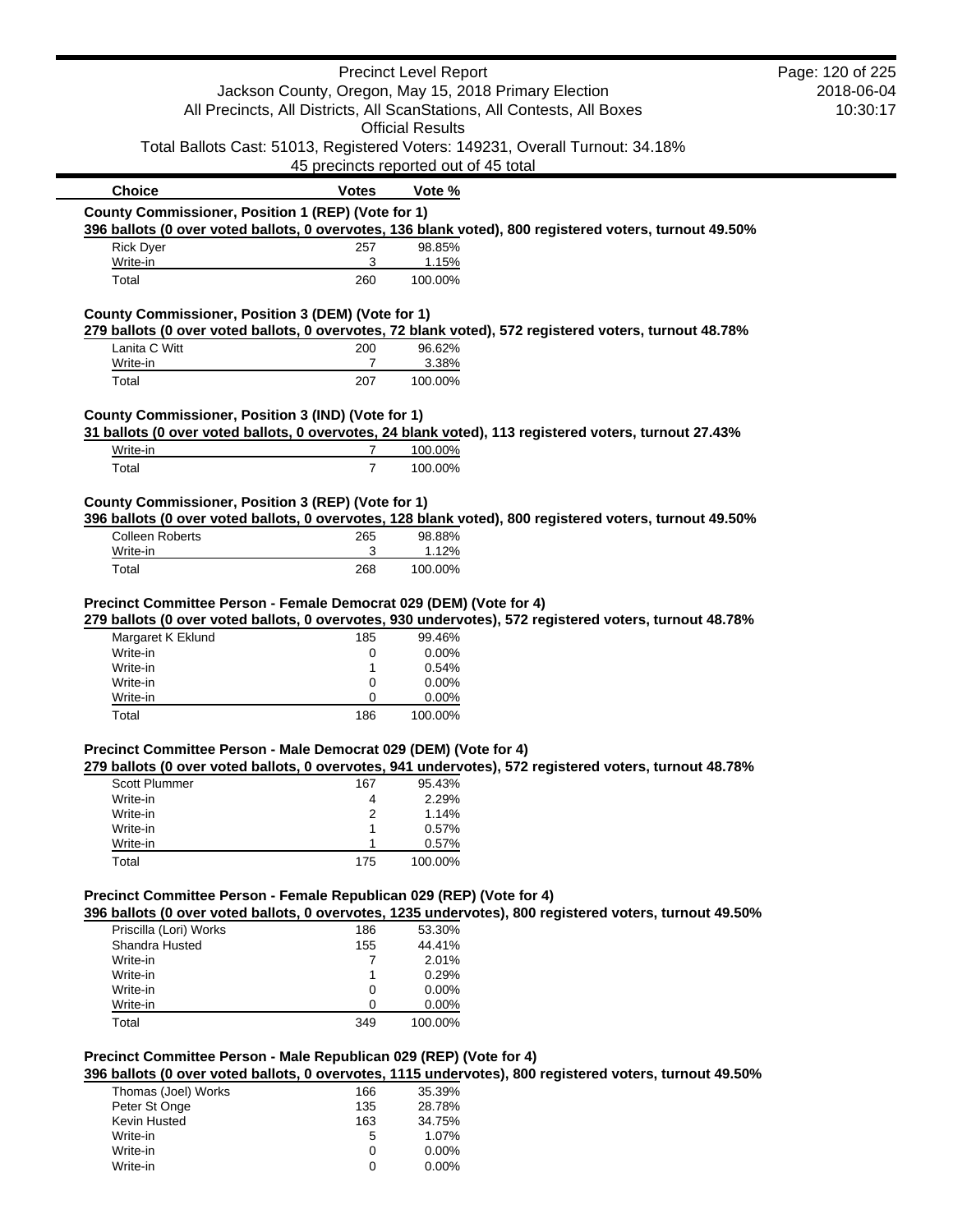**Choice Votes Vote %** Write-in 0 0.00% Total 469 100.00%

### **Commissioner of the Bureau of Labor and Industries (<NP>,DEM,IND,REP) (Vote for 1)**

**805 ballots (0 over voted ballots, 0 overvotes, 205 blank voted), 2167 registered voters, turnout 37.15%**

| Lou Ogden   | 259 | 43.17%  |
|-------------|-----|---------|
| Val Hoyle   | 245 | 40.83%  |
| Jack Howard | 95  | 15.83%  |
| Write-in    |     | 0.17%   |
| Total       | 600 | 100.00% |

#### **Judge of the Supreme Court, Position 3 (<NP>,DEM,IND,REP) (Vote for 1)**

**805 ballots (0 over voted ballots, 0 overvotes, 215 blank voted), 2167 registered voters, turnout 37.15%**

| Van Pounds     | 183 | 31.02%  |
|----------------|-----|---------|
| Meagan A Flynn | 406 | 68.81%  |
| Write-in       |     | 0.17%   |
| Total          | 590 | 100.00% |

### **Judge of the Supreme Court, Position 2 (<NP>,DEM,IND,REP) (Vote for 1)**

**805 ballots (0 over voted ballots, 0 overvotes, 345 blank voted), 2167 registered voters, turnout 37.15%**

| Rebecca Duncan | 457 | 99.35%  |
|----------------|-----|---------|
| Write-in       |     | 0.65%   |
| Total          | 460 | 100.00% |

#### **Judge of the Court of Appeals, Position 10 (<NP>,DEM,IND,REP) (Vote for 1)**

**805 ballots (0 over voted ballots, 0 overvotes, 242 blank voted), 2167 registered voters, turnout 37.15%**

| Rex Armstrong | 337 | 59.86%   |
|---------------|-----|----------|
| Kyle L Krohn  | 226 | 40.14%   |
| Write-in      |     | $0.00\%$ |
| Total         | 563 | 100.00%  |

#### **Judge of the Court of Appeals, Position 6 (<NP>,DEM,IND,REP) (Vote for 1)**

**805 ballots (0 over voted ballots, 0 overvotes, 367 blank voted), 2167 registered voters, turnout 37.15%**

| James (Jim) C Egan | 436 | 99.54%  |
|--------------------|-----|---------|
| Write-in           |     | 0.46%   |
| Total              | 438 | 100.00% |

#### **Judge of the Court of Appeals, Position 9 (<NP>,DEM,IND,REP) (Vote for 1)**

**805 ballots (0 over voted ballots, 0 overvotes, 376 blank voted), 2167 registered voters, turnout 37.15%**

| Erika Hadlock | 425 | 99.07%   |
|---------------|-----|----------|
| Write-in      |     | $0.93\%$ |
| Total         | 429 | 100.00%  |

### **Judge of the Circuit Court, 1st District, Position 9 (<NP>,DEM,IND,REP) (Vote for 1)**

**805 ballots (0 over voted ballots, 0 overvotes, 203 blank voted), 2167 registered voters, turnout 37.15%**

| Laurance W Parker | 39  | 6.48%    |
|-------------------|-----|----------|
| David J Orr       | 215 | 35.71%   |
| Joe Davis         | 215 | 35.71%   |
| Nick Geil         | 133 | 22.09%   |
| Write-in          | O   | $0.00\%$ |
| Total             | 602 | 100.00%  |

## **Judge of the Circuit Court, 1st District, Position 5 (<NP>,DEM,IND,REP) (Vote for 1)**

**805 ballots (0 over voted ballots, 0 overvotes, 352 blank voted), 2167 registered voters, turnout 37.15%**

| Timothy C Gerking | 448 | 98.90%  |
|-------------------|-----|---------|
| Write-in          |     | 1.10%   |
| Total             | 453 | 100.00% |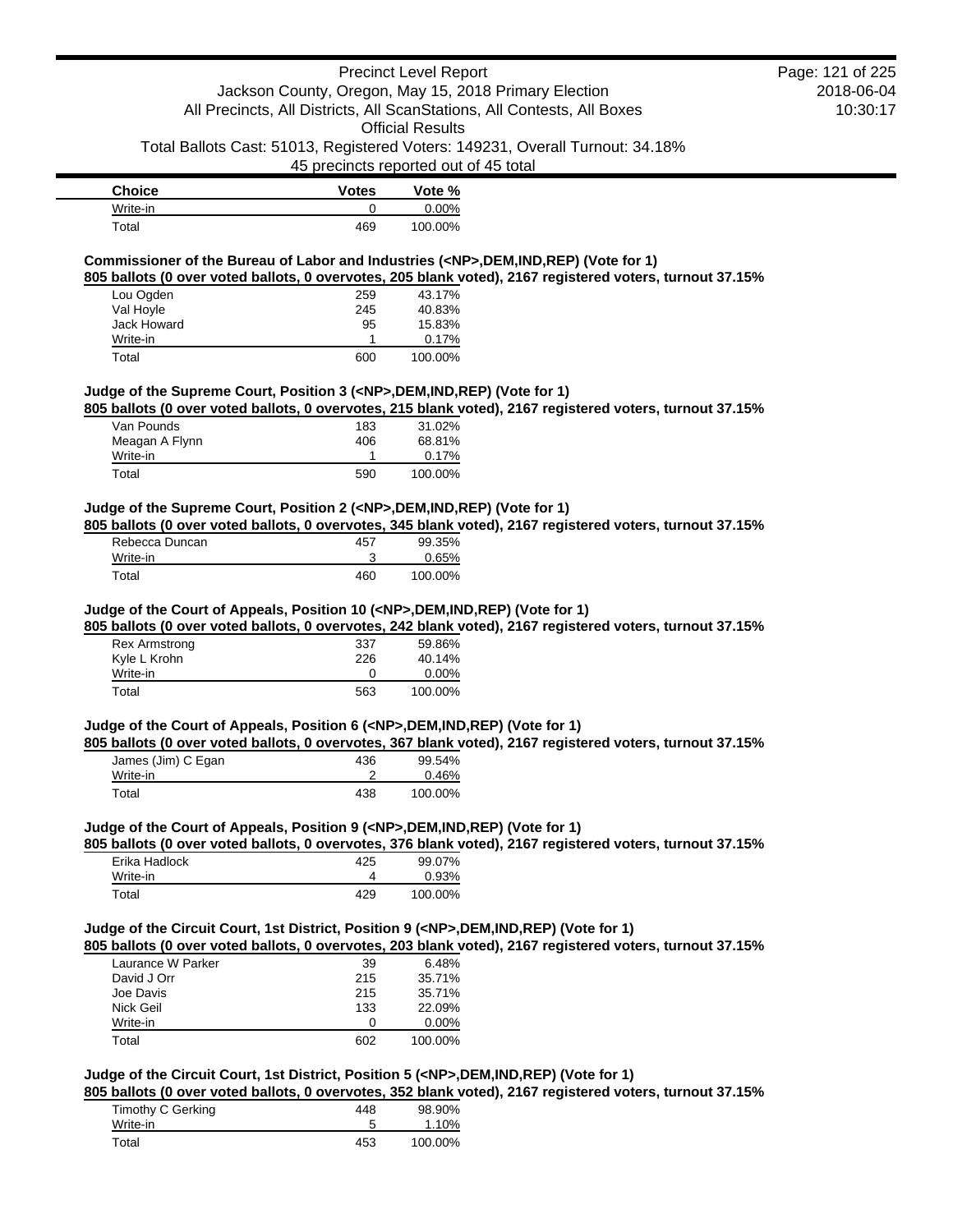|                                                                                            |                                       | <b>Precinct Level Report</b> |                                                                                                          | Page: 122 of 225 |
|--------------------------------------------------------------------------------------------|---------------------------------------|------------------------------|----------------------------------------------------------------------------------------------------------|------------------|
|                                                                                            |                                       |                              | Jackson County, Oregon, May 15, 2018 Primary Election                                                    | 2018-06-04       |
|                                                                                            |                                       |                              | All Precincts, All Districts, All ScanStations, All Contests, All Boxes                                  | 10:30:17         |
|                                                                                            |                                       | <b>Official Results</b>      |                                                                                                          |                  |
|                                                                                            |                                       |                              | Total Ballots Cast: 51013, Registered Voters: 149231, Overall Turnout: 34.18%                            |                  |
|                                                                                            | 45 precincts reported out of 45 total |                              |                                                                                                          |                  |
| <b>Choice</b>                                                                              | <b>Votes</b>                          | Vote %                       |                                                                                                          |                  |
| Judge of the Circuit Court, 1st District, Position 7 ( <np>,DEM,IND,REP) (Vote for 1)</np> |                                       |                              |                                                                                                          |                  |
|                                                                                            |                                       |                              | 805 ballots (0 over voted ballots, 0 overvotes, 384 blank voted), 2167 registered voters, turnout 37.15% |                  |
| Benjamin Bloom                                                                             | 419                                   | 99.52%                       |                                                                                                          |                  |
| Write-in                                                                                   | 2<br>421                              | 0.48%                        |                                                                                                          |                  |
| Total                                                                                      |                                       | 100.00%                      |                                                                                                          |                  |
| Measure 15-175 Medford School District 549C Bonds ( <np>,DEM,IND,REP) (Vote for 1)</np>    |                                       |                              |                                                                                                          |                  |
|                                                                                            |                                       |                              | 805 ballots (0 over voted ballots, 0 overvotes, 47 blank voted), 2167 registered voters, turnout 37.15%  |                  |
| Yes<br>No                                                                                  | 325<br>433                            | 42.88%<br>57.12%             |                                                                                                          |                  |
| Total                                                                                      | 758                                   | 100.00%                      |                                                                                                          |                  |
|                                                                                            |                                       |                              |                                                                                                          |                  |
| Precinct 030                                                                               |                                       |                              |                                                                                                          |                  |
| US Representative, 2nd District (DEM) (Vote for 1)                                         |                                       |                              |                                                                                                          |                  |
|                                                                                            |                                       |                              | 30 ballots (0 over voted ballots, 0 overvotes, 5 blank voted), 50 registered voters, turnout 60.00%      |                  |
| <b>Eric Burnette</b><br>Michael Byrne                                                      | 1<br>0                                | 4.00%<br>0.00%               |                                                                                                          |                  |
| Tim S White                                                                                | 2                                     | 8.00%                        |                                                                                                          |                  |
| Raz Mason                                                                                  | 3                                     | 12.00%                       |                                                                                                          |                  |
| Jamie McLeod-Skinner                                                                       | 16                                    | 64.00%                       |                                                                                                          |                  |
| James (Jim) Crary                                                                          | 0                                     | 0.00%                        |                                                                                                          |                  |
| Jennifer (Jenni) Neahring                                                                  | 2                                     | 8.00%                        |                                                                                                          |                  |
| Write-in                                                                                   | 1                                     | 4.00%                        |                                                                                                          |                  |
| Total                                                                                      | 25                                    | 100.00%                      |                                                                                                          |                  |
| Mark R Roberts<br>Write-in                                                                 | 0<br>0                                | 0.00%<br>0.00%               | 0 ballots (0 over voted ballots, 0 overvotes, 0 blank voted), 9 registered voters, turnout 0.00%         |                  |
| Total                                                                                      | $\mathbf 0$                           | 0.00%                        |                                                                                                          |                  |
|                                                                                            |                                       |                              |                                                                                                          |                  |
| US Representative, 2nd District (REP) (Vote for 1)                                         |                                       |                              |                                                                                                          |                  |
|                                                                                            |                                       |                              | 43 ballots (0 over voted ballots, 0 overvotes, 2 blank voted), 89 registered voters, turnout 48.31%      |                  |
| Randy Pollock                                                                              | $\overline{c}$                        | 4.88%                        |                                                                                                          |                  |
| Greg Walden                                                                                | 31                                    | 75.61%                       |                                                                                                          |                  |
| Paul J Romero Jr<br>Write-in                                                               | 8<br>0                                | 19.51%<br>0.00%              |                                                                                                          |                  |
| Total                                                                                      | 41                                    | 100.00%                      |                                                                                                          |                  |
|                                                                                            |                                       |                              |                                                                                                          |                  |
| Governor (DEM) (Vote for 1)                                                                |                                       |                              |                                                                                                          |                  |
|                                                                                            |                                       |                              | 30 ballots (0 over voted ballots, 0 overvotes, 0 blank voted), 50 registered voters, turnout 60.00%      |                  |
| Ed Jones                                                                                   | 0                                     | $0.00\%$                     |                                                                                                          |                  |
| Kate Brown                                                                                 | 27                                    | 90.00%                       |                                                                                                          |                  |
| Candace Neville                                                                            | 3                                     | 10.00%                       |                                                                                                          |                  |
| Write-in                                                                                   | 0                                     | 0.00%                        |                                                                                                          |                  |
| Total                                                                                      | 30                                    | 100.00%                      |                                                                                                          |                  |
| Governor (IND) (Vote for 1)                                                                |                                       |                              |                                                                                                          |                  |
|                                                                                            |                                       |                              | 0 ballots (0 over voted ballots, 0 overvotes, 0 blank voted), 9 registered voters, turnout 0.00%         |                  |
| Dan (Mr P) Pistoresi                                                                       | 0                                     | $0.00\%$                     |                                                                                                          |                  |
| Skye J Allen                                                                               | 0                                     | 0.00%                        |                                                                                                          |                  |
| <b>Patrick Starnes</b>                                                                     | 0                                     | 0.00%                        |                                                                                                          |                  |
| Write-in                                                                                   | 0                                     | 0.00%                        |                                                                                                          |                  |
| Total                                                                                      | $\Omega$                              | 0.00%                        |                                                                                                          |                  |
|                                                                                            |                                       |                              |                                                                                                          |                  |
| Governor (REP) (Vote for 1)                                                                |                                       |                              |                                                                                                          |                  |
|                                                                                            |                                       |                              | 43 ballots (0 over voted ballots, 0 overvotes, 0 blank voted), 89 registered voters, turnout 48.31%      |                  |
| Knute Buehler                                                                              | 12                                    | 27.91%                       |                                                                                                          |                  |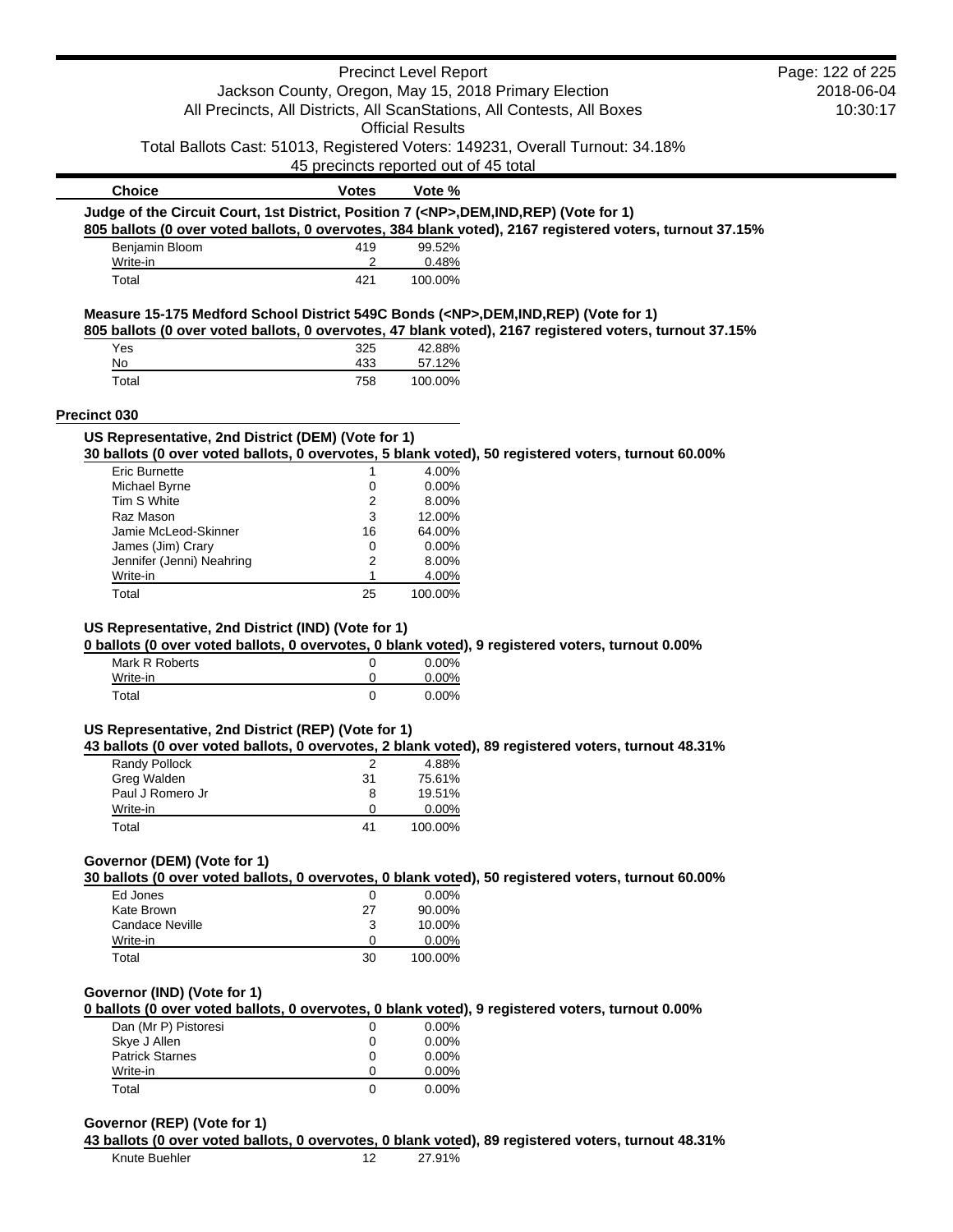| <b>Choice</b>       | <b>Votes</b> | Vote %   |
|---------------------|--------------|----------|
| Keenan W Bohach     | 2            | 4.65%    |
| Greg C Wooldridge   | 11           | 25.58%   |
| Jon I Edwards III   | O            | $0.00\%$ |
| David W Stauffer    | ი            | $0.00\%$ |
| Jeff Smith          | 0            | $0.00\%$ |
| Jack W Tacy         | O            | $0.00\%$ |
| <b>Brett Hyland</b> | ი            | $0.00\%$ |
| <b>Bruce Cuff</b>   | 1            | 2.33%    |
| Sam Carpenter       | 17           | 39.53%   |
| Write-in            |              | $0.00\%$ |
| Total               | 43           | 100.00%  |

### **State Representative, 55th District (DEM) (Vote for 1)**

**30 ballots (0 over voted ballots, 0 overvotes, 16 blank voted), 50 registered voters, turnout 60.00%**

| Karen Rippberger | 14 | 100.00%  |
|------------------|----|----------|
| Write-in         |    | $0.00\%$ |
| Total            | 14 | 100.00%  |

### **State Representative, 55th District (IND) (Vote for 1)**

**0 ballots (0 over voted ballots, 0 overvotes, 0 blank voted), 9 registered voters, turnout 0.00%**

| Write-in | $0.00\%$ |
|----------|----------|
| ™otal    | 0.00%    |

### **State Representative, 55th District (REP) (Vote for 1)**

**43 ballots (0 over voted ballots, 0 overvotes, 11 blank voted), 89 registered voters, turnout 48.31%**

| Mike McLane | 32 | 100.00%  |
|-------------|----|----------|
| Write-in    |    | $0.00\%$ |
| Total       | 32 | 100.00%  |

#### **County Commissioner, Position 1 (DEM) (Vote for 1)**

**30 ballots (0 over voted ballots, 0 overvotes, 12 blank voted), 50 registered voters, turnout 60.00%**

| Amy Thuren | 18 | 100.00%  |
|------------|----|----------|
| Write-in   |    | $0.00\%$ |
| Total      | 18 | 100.00%  |

### **County Commissioner, Position 1 (IND) (Vote for 1)**

**0 ballots (0 over voted ballots, 0 overvotes, 0 blank voted), 9 registered voters, turnout 0.00%**

| Write-in | $0.00\%$ |
|----------|----------|
| Total    | $0.00\%$ |

# **County Commissioner, Position 1 (REP) (Vote for 1)**

**43 ballots (0 over voted ballots, 0 overvotes, 13 blank voted), 89 registered voters, turnout 48.31%**

| <b>Rick Dyer</b> | 30 | 100.00%  |
|------------------|----|----------|
| Write-in         |    | $0.00\%$ |
| Total            | 30 | 100.00%  |

# **County Commissioner, Position 3 (DEM) (Vote for 1)**

**30 ballots (0 over voted ballots, 0 overvotes, 11 blank voted), 50 registered voters, turnout 60.00%**

| Lanita C Witt | 19 | 100.00%  |
|---------------|----|----------|
| Write-in      |    | $0.00\%$ |
| Total         | 19 | 100.00%  |

# **County Commissioner, Position 3 (IND) (Vote for 1)**

**0 ballots (0 over voted ballots, 0 overvotes, 0 blank voted), 9 registered voters, turnout 0.00%**

| Write-in | $0.00\%$ |
|----------|----------|
| Total    | 0.00%    |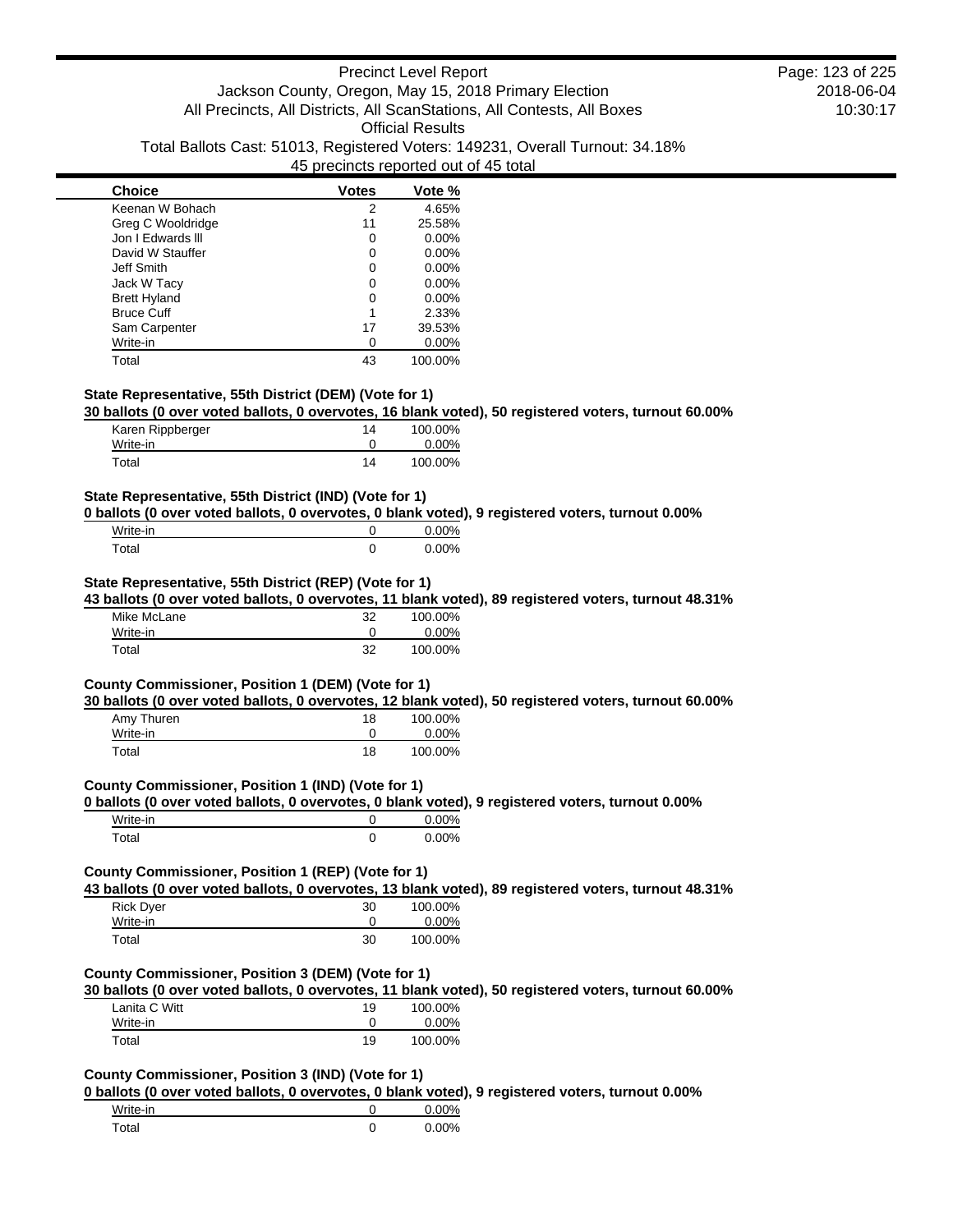|                                                                                                                                                                                                                                                                                                                                                                                                                                     |                | <b>Precinct Level Report</b>          |                                                                                                       | Page: 124 of 225 |
|-------------------------------------------------------------------------------------------------------------------------------------------------------------------------------------------------------------------------------------------------------------------------------------------------------------------------------------------------------------------------------------------------------------------------------------|----------------|---------------------------------------|-------------------------------------------------------------------------------------------------------|------------------|
| Jackson County, Oregon, May 15, 2018 Primary Election                                                                                                                                                                                                                                                                                                                                                                               |                | 2018-06-04                            |                                                                                                       |                  |
| All Precincts, All Districts, All ScanStations, All Contests, All Boxes                                                                                                                                                                                                                                                                                                                                                             |                |                                       | 10:30:17                                                                                              |                  |
|                                                                                                                                                                                                                                                                                                                                                                                                                                     |                | <b>Official Results</b>               |                                                                                                       |                  |
|                                                                                                                                                                                                                                                                                                                                                                                                                                     |                |                                       | Total Ballots Cast: 51013, Registered Voters: 149231, Overall Turnout: 34.18%                         |                  |
|                                                                                                                                                                                                                                                                                                                                                                                                                                     |                | 45 precincts reported out of 45 total |                                                                                                       |                  |
| <b>Choice</b>                                                                                                                                                                                                                                                                                                                                                                                                                       | <b>Votes</b>   | Vote %                                |                                                                                                       |                  |
| County Commissioner, Position 3 (REP) (Vote for 1)                                                                                                                                                                                                                                                                                                                                                                                  |                |                                       |                                                                                                       |                  |
|                                                                                                                                                                                                                                                                                                                                                                                                                                     |                |                                       | 43 ballots (0 over voted ballots, 0 overvotes, 13 blank voted), 89 registered voters, turnout 48.31%  |                  |
| <b>Colleen Roberts</b>                                                                                                                                                                                                                                                                                                                                                                                                              | 30             | 100.00%                               |                                                                                                       |                  |
| Write-in<br>Total                                                                                                                                                                                                                                                                                                                                                                                                                   | 0<br>30        | 0.00%<br>100.00%                      |                                                                                                       |                  |
|                                                                                                                                                                                                                                                                                                                                                                                                                                     |                |                                       |                                                                                                       |                  |
| Precinct Committee Person - Female Democrat 030 (DEM) (Vote for 1)                                                                                                                                                                                                                                                                                                                                                                  |                |                                       | 30 ballots (0 over voted ballots, 0 overvotes, 30 blank voted), 50 registered voters, turnout 60.00%  |                  |
| Write-in                                                                                                                                                                                                                                                                                                                                                                                                                            | 0              | 0.00%                                 |                                                                                                       |                  |
| Total                                                                                                                                                                                                                                                                                                                                                                                                                               | $\mathbf 0$    | 0.00%                                 |                                                                                                       |                  |
|                                                                                                                                                                                                                                                                                                                                                                                                                                     |                |                                       |                                                                                                       |                  |
| Precinct Committee Person - Male Democrat 030 (DEM) (Vote for 1)                                                                                                                                                                                                                                                                                                                                                                    |                |                                       | 30 ballots (0 over voted ballots, 0 overvotes, 30 blank voted), 50 registered voters, turnout 60.00%  |                  |
| Write-in                                                                                                                                                                                                                                                                                                                                                                                                                            | 0              | 0.00%                                 |                                                                                                       |                  |
| Total                                                                                                                                                                                                                                                                                                                                                                                                                               | $\mathbf 0$    | 0.00%                                 |                                                                                                       |                  |
|                                                                                                                                                                                                                                                                                                                                                                                                                                     |                |                                       |                                                                                                       |                  |
| Precinct Committee Person - Female Republican 030 (REP) (Vote for 1)                                                                                                                                                                                                                                                                                                                                                                |                |                                       |                                                                                                       |                  |
|                                                                                                                                                                                                                                                                                                                                                                                                                                     |                |                                       | 43 ballots (0 over voted ballots, 0 overvotes, 41 blank voted), 89 registered voters, turnout 48.31%  |                  |
| Write-in                                                                                                                                                                                                                                                                                                                                                                                                                            | 2              | 100.00%                               |                                                                                                       |                  |
| Total                                                                                                                                                                                                                                                                                                                                                                                                                               | $\overline{2}$ | 100.00%                               |                                                                                                       |                  |
| Write-in                                                                                                                                                                                                                                                                                                                                                                                                                            | 3              | 100.00%                               | 43 ballots (0 over voted ballots, 0 overvotes, 40 blank voted), 89 registered voters, turnout 48.31%  |                  |
| Total                                                                                                                                                                                                                                                                                                                                                                                                                               | 3              | 100.00%                               |                                                                                                       |                  |
|                                                                                                                                                                                                                                                                                                                                                                                                                                     |                |                                       |                                                                                                       |                  |
| Lou Ogden                                                                                                                                                                                                                                                                                                                                                                                                                           | 23             | 41.82%                                | 75 ballots (0 over voted ballots, 0 overvotes, 20 blank voted), 228 registered voters, turnout 32.89% |                  |
| Val Hoyle                                                                                                                                                                                                                                                                                                                                                                                                                           | 22             | 40.00%                                |                                                                                                       |                  |
| Jack Howard                                                                                                                                                                                                                                                                                                                                                                                                                         | 10             | 18.18%                                |                                                                                                       |                  |
| Write-in                                                                                                                                                                                                                                                                                                                                                                                                                            | 0              | $0.00\%$                              |                                                                                                       |                  |
| Total                                                                                                                                                                                                                                                                                                                                                                                                                               | 55             | 100.00%                               |                                                                                                       |                  |
|                                                                                                                                                                                                                                                                                                                                                                                                                                     |                |                                       |                                                                                                       |                  |
|                                                                                                                                                                                                                                                                                                                                                                                                                                     |                |                                       | 75 ballots (0 over voted ballots, 0 overvotes, 24 blank voted), 228 registered voters, turnout 32.89% |                  |
| Van Pounds                                                                                                                                                                                                                                                                                                                                                                                                                          | 25             | 49.02%                                |                                                                                                       |                  |
| Meagan A Flynn                                                                                                                                                                                                                                                                                                                                                                                                                      | 26             | 50.98%                                |                                                                                                       |                  |
| Write-in<br>Total                                                                                                                                                                                                                                                                                                                                                                                                                   | 0<br>51        | 0.00%<br>100.00%                      |                                                                                                       |                  |
|                                                                                                                                                                                                                                                                                                                                                                                                                                     |                |                                       |                                                                                                       |                  |
|                                                                                                                                                                                                                                                                                                                                                                                                                                     |                |                                       |                                                                                                       |                  |
|                                                                                                                                                                                                                                                                                                                                                                                                                                     |                |                                       | 75 ballots (0 over voted ballots, 0 overvotes, 39 blank voted), 228 registered voters, turnout 32.89% |                  |
| Rebecca Duncan                                                                                                                                                                                                                                                                                                                                                                                                                      | 36             | 100.00%                               |                                                                                                       |                  |
| Write-in<br>Total                                                                                                                                                                                                                                                                                                                                                                                                                   | 0<br>36        | 0.00%<br>100.00%                      |                                                                                                       |                  |
|                                                                                                                                                                                                                                                                                                                                                                                                                                     |                |                                       |                                                                                                       |                  |
|                                                                                                                                                                                                                                                                                                                                                                                                                                     |                |                                       |                                                                                                       |                  |
| <b>Rex Armstrong</b>                                                                                                                                                                                                                                                                                                                                                                                                                | 20             | 40.00%                                | 75 ballots (0 over voted ballots, 0 overvotes, 25 blank voted), 228 registered voters, turnout 32.89% |                  |
| Precinct Committee Person - Male Republican 030 (REP) (Vote for 1)<br>Commissioner of the Bureau of Labor and Industries ( <np>,DEM,IND,REP) (Vote for 1)<br/>Judge of the Supreme Court, Position 3 (<np>,DEM,IND,REP) (Vote for 1)<br/>Judge of the Supreme Court, Position 2 (<np>,DEM,IND,REP) (Vote for 1)<br/>Judge of the Court of Appeals, Position 10 (<np>,DEM,IND,REP) (Vote for 1)<br/>Kyle L Krohn</np></np></np></np> | 30             | 60.00%                                |                                                                                                       |                  |
| Write-in                                                                                                                                                                                                                                                                                                                                                                                                                            | 0              | 0.00%                                 |                                                                                                       |                  |

**75 ballots (0 over voted ballots, 0 overvotes, 41 blank voted), 228 registered voters, turnout 32.89%**

James (Jim) C Egan 34 100.00%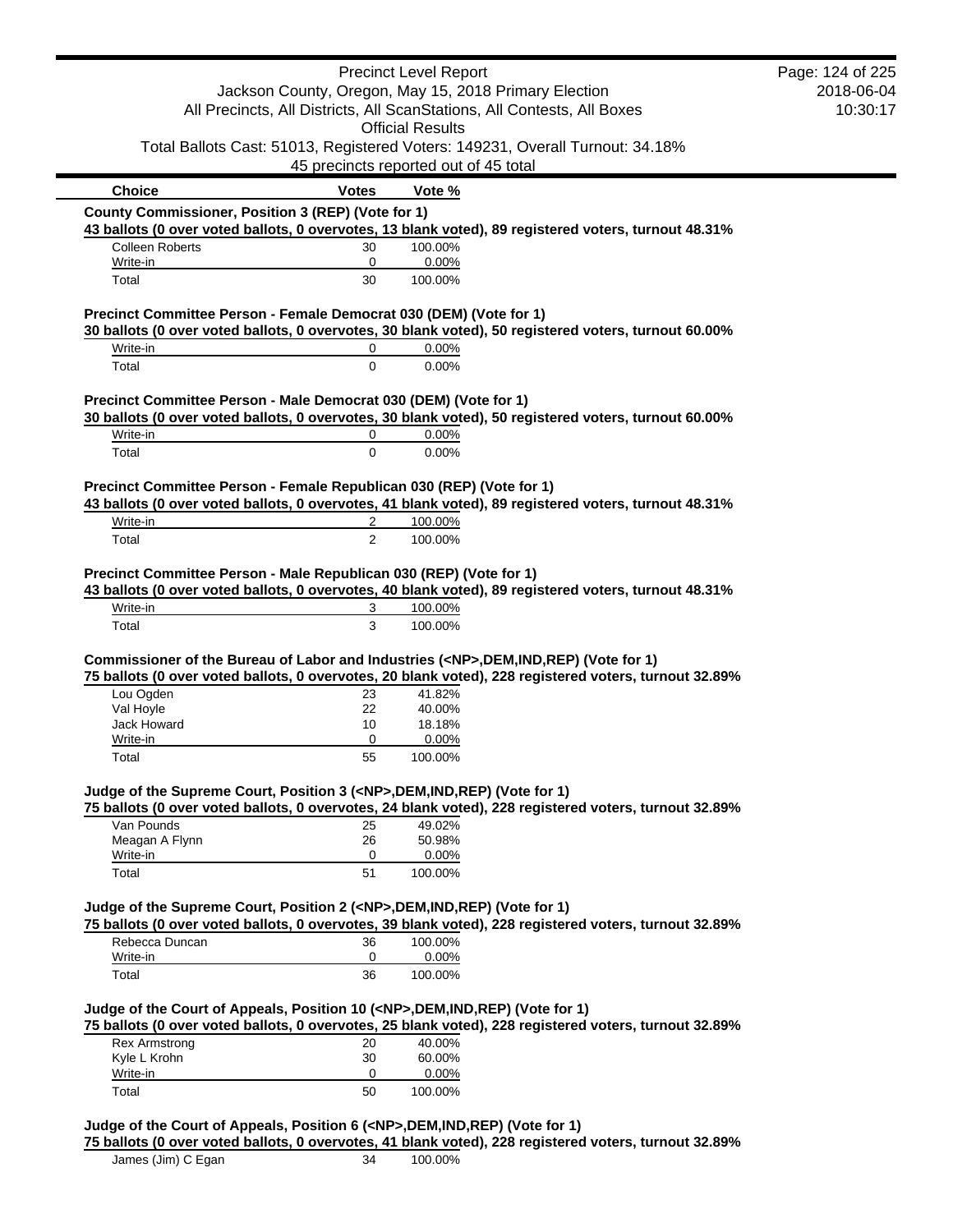### Precinct Level Report Jackson County, Oregon, May 15, 2018 Primary Election All Precincts, All Districts, All ScanStations, All Contests, All Boxes

Official Results

Total Ballots Cast: 51013, Registered Voters: 149231, Overall Turnout: 34.18%

45 precincts reported out of 45 total

| <b>Choice</b> | <b>Votes</b> | Vote %  |
|---------------|--------------|---------|
| Write-in      |              | 0.00%   |
| Total         | 34           | 100.00% |

### **Judge of the Court of Appeals, Position 9 (<NP>,DEM,IND,REP) (Vote for 1)**

**75 ballots (0 over voted ballots, 0 overvotes, 43 blank voted), 228 registered voters, turnout 32.89%**

| Erika Hadlock | 32 | 100.00%  |
|---------------|----|----------|
| Write-in      |    | $0.00\%$ |
| Total         | 32 | 100.00%  |

#### **Judge of the Circuit Court, 1st District, Position 9 (<NP>,DEM,IND,REP) (Vote for 1)**

**75 ballots (0 over voted ballots, 0 overvotes, 22 blank voted), 228 registered voters, turnout 32.89%**

| Laurance W Parker | 0  | $0.00\%$ |
|-------------------|----|----------|
| David J Orr       | 24 | 45.28%   |
| Joe Davis         | 6  | 11.32%   |
| Nick Geil         | 23 | 43.40%   |
| Write-in          | O  | $0.00\%$ |
| Total             | 53 | 100.00%  |

#### **Judge of the Circuit Court, 1st District, Position 5 (<NP>,DEM,IND,REP) (Vote for 1)**

**75 ballots (0 over voted ballots, 0 overvotes, 41 blank voted), 228 registered voters, turnout 32.89%**

| Timothy C Gerking | 34 | 100.00% |
|-------------------|----|---------|
| Write-in          |    | 0.00%   |
| Total             | 34 | 100.00% |

#### **Judge of the Circuit Court, 1st District, Position 7 (<NP>,DEM,IND,REP) (Vote for 1)**

**75 ballots (0 over voted ballots, 0 overvotes, 41 blank voted), 228 registered voters, turnout 32.89%**

| Benjamin Bloom | 34 | 100.00%  |
|----------------|----|----------|
| Write-in       |    | $0.00\%$ |
| Total          | 34 | 100.00%  |

#### **Precinct 031**

#### **US Representative, 2nd District (DEM) (Vote for 1)**

**104 ballots (0 over voted ballots, 0 overvotes, 10 blank voted), 277 registered voters, turnout 37.55%**

| <b>Eric Burnette</b>      | 5  | 5.32%   |
|---------------------------|----|---------|
| Michael Byrne             | 4  | 4.26%   |
| Tim S White               | 7  | 7.45%   |
| Raz Mason                 | 4  | 4.26%   |
| Jamie McLeod-Skinner      | 34 | 36.17%  |
| James (Jim) Crary         | 15 | 15.96%  |
| Jennifer (Jenni) Neahring | 24 | 25.53%  |
| Write-in                  |    | 1.06%   |
| Total                     | 94 | 100.00% |

### **US Representative, 2nd District (IND) (Vote for 1)**

**11 ballots (0 over voted ballots, 0 overvotes, 2 blank voted), 59 registered voters, turnout 18.64%**

| Mark R Roberts |   | 66.67%  |
|----------------|---|---------|
| Write-in       |   | 33.33%  |
| Total          | 9 | 100.00% |

# **US Representative, 2nd District (REP) (Vote for 1)**

**274 ballots (0 over voted ballots, 0 overvotes, 7 blank voted), 556 registered voters, turnout 49.28%**

| Randy Pollock    | 27  | 10.11%  |
|------------------|-----|---------|
| Greg Walden      | 181 | 67.79%  |
| Paul J Romero Jr | 58  | 21.72%  |
| Write-in         |     | 0.37%   |
| Total            | 267 | 100.00% |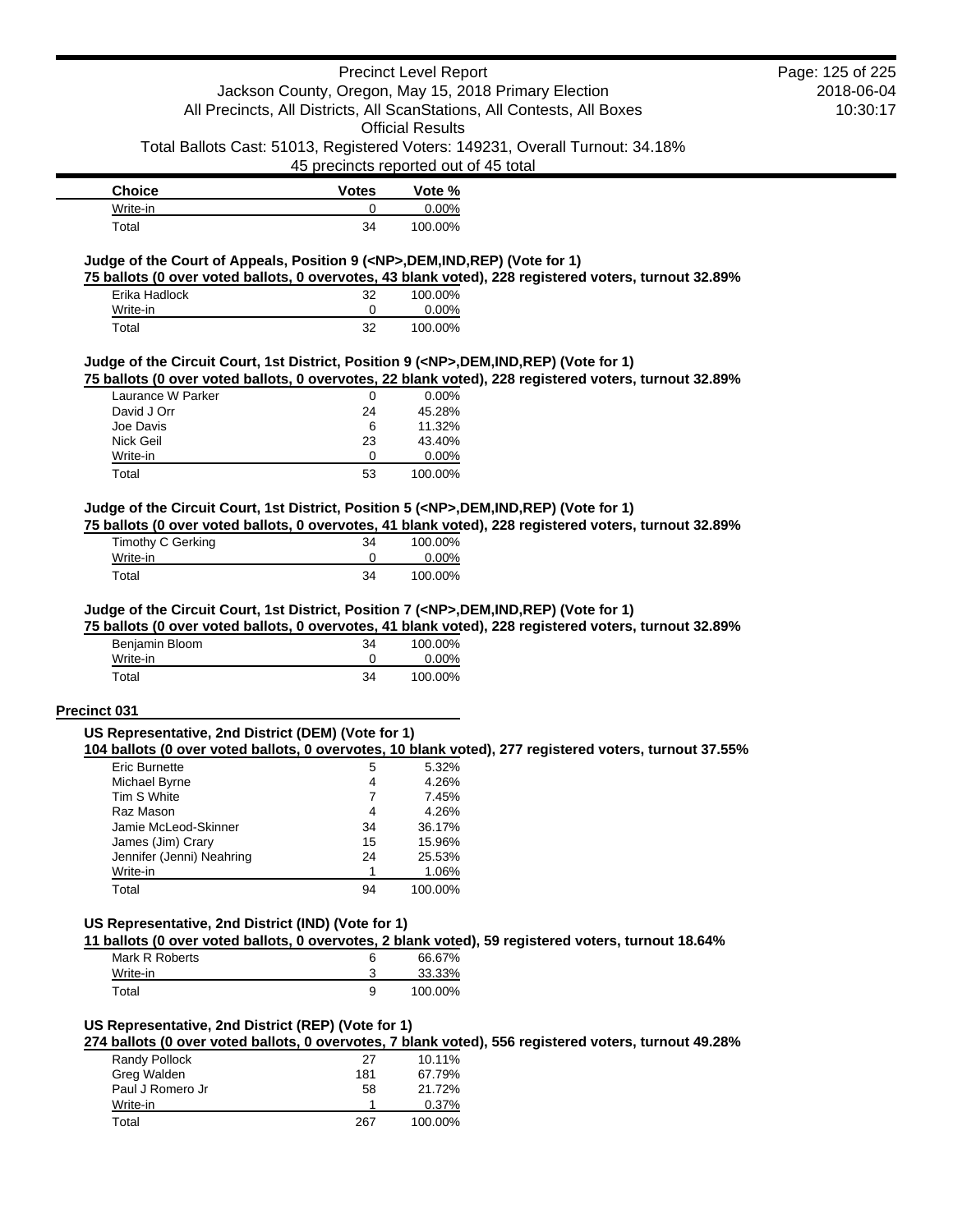|                                                       |                | <b>Precinct Level Report</b>                                                                          | Page: 126 of 225 |
|-------------------------------------------------------|----------------|-------------------------------------------------------------------------------------------------------|------------------|
|                                                       |                | Jackson County, Oregon, May 15, 2018 Primary Election                                                 | 2018-06-04       |
|                                                       |                | All Precincts, All Districts, All ScanStations, All Contests, All Boxes                               | 10:30:17         |
|                                                       |                | <b>Official Results</b>                                                                               |                  |
|                                                       |                | Total Ballots Cast: 51013, Registered Voters: 149231, Overall Turnout: 34.18%                         |                  |
|                                                       |                | 45 precincts reported out of 45 total                                                                 |                  |
| <b>Choice</b>                                         | <b>Votes</b>   | Vote %                                                                                                |                  |
| Governor (DEM) (Vote for 1)                           |                |                                                                                                       |                  |
|                                                       |                | 104 ballots (0 over voted ballots, 0 overvotes, 3 blank voted), 277 registered voters, turnout 37.55% |                  |
| Ed Jones                                              | 20             | 19.80%                                                                                                |                  |
| Kate Brown                                            | 61             | 60.40%                                                                                                |                  |
| <b>Candace Neville</b>                                | 16             | 15.84%                                                                                                |                  |
| Write-in                                              | 4              | 3.96%                                                                                                 |                  |
| Total                                                 | 101            | 100.00%                                                                                               |                  |
| Governor (IND) (Vote for 1)                           |                | 11 ballots (0 over voted ballots, 0 overvotes, 0 blank voted), 59 registered voters, turnout 18.64%   |                  |
| Dan (Mr P) Pistoresi                                  | 1              | 9.09%                                                                                                 |                  |
| Skye J Allen                                          | 2              | 18.18%                                                                                                |                  |
| <b>Patrick Starnes</b>                                | 2              | 18.18%                                                                                                |                  |
| Write-in                                              | 6              | 54.55%                                                                                                |                  |
| Total                                                 | 11             | 100.00%                                                                                               |                  |
|                                                       |                |                                                                                                       |                  |
| Governor (REP) (Vote for 1)                           |                | 274 ballots (0 over voted ballots, 0 overvotes, 2 blank voted), 556 registered voters, turnout 49.28% |                  |
| Knute Buehler                                         | 117            | 43.01%                                                                                                |                  |
| Keenan W Bohach                                       | 0              | 0.00%                                                                                                 |                  |
| Greg C Wooldridge                                     | 53             | 19.49%                                                                                                |                  |
| Jon I Edwards III                                     | 1              | 0.37%                                                                                                 |                  |
| David W Stauffer                                      | 1              | 0.37%                                                                                                 |                  |
| <b>Jeff Smith</b>                                     | 1              | 0.37%                                                                                                 |                  |
| Jack W Tacy                                           | 0              | 0.00%                                                                                                 |                  |
| <b>Brett Hyland</b>                                   | 0              | 0.00%                                                                                                 |                  |
| <b>Bruce Cuff</b>                                     | 4              | 1.47%                                                                                                 |                  |
| Sam Carpenter                                         | 95             | 34.93%                                                                                                |                  |
| Write-in                                              | 0              | 0.00%                                                                                                 |                  |
| Total                                                 | 272            | 100.00%                                                                                               |                  |
| State Representative, 4th District (DEM) (Vote for 1) |                |                                                                                                       |                  |
|                                                       |                | 3 ballots (0 over voted ballots, 0 overvotes, 2 blank voted), 31 registered voters, turnout 9.68%     |                  |
| Write-in                                              | 1              | 100.00%                                                                                               |                  |
| Total                                                 | 1              | 100.00%                                                                                               |                  |
| State Representative, 4th District (IND) (Vote for 1) |                | 2 ballots (0 over voted ballots, 0 overvotes, 0 blank voted), 7 registered voters, turnout 28.57%     |                  |
| Write-in                                              | $\overline{2}$ | 100.00%                                                                                               |                  |
| Total                                                 | $\overline{2}$ | 100.00%                                                                                               |                  |
|                                                       |                |                                                                                                       |                  |
| State Representative, 4th District (REP) (Vote for 1) |                | 10 ballots (0 over voted ballots, 0 overvotes, 7 blank voted), 51 registered voters, turnout 19.61%   |                  |
| Duane A Stark                                         | 3              | 100.00%                                                                                               |                  |
|                                                       | 0              | 0.00%                                                                                                 |                  |
|                                                       |                |                                                                                                       |                  |
| Write-in<br>Total                                     | 3              | 100.00%                                                                                               |                  |

# **State Representative, 55th District (DEM) (Vote for 1)**

| 101 ballots (0 over voted ballots, 0 overvotes, 38 blank voted), 246 registered voters, turnout 41.06% |    |         |  |
|--------------------------------------------------------------------------------------------------------|----|---------|--|
| Karen Rippberger                                                                                       | 62 | 98.41%  |  |
| Write-in                                                                                               |    | 1.59%   |  |
| Total                                                                                                  | 63 | 100.00% |  |

# **State Representative, 55th District (IND) (Vote for 1)**

**9 ballots (0 over voted ballots, 0 overvotes, 5 blank voted), 52 registered voters, turnout 17.31%**

| Write-in          | 100.00% |
|-------------------|---------|
| <sup>-</sup> otal | 100.00% |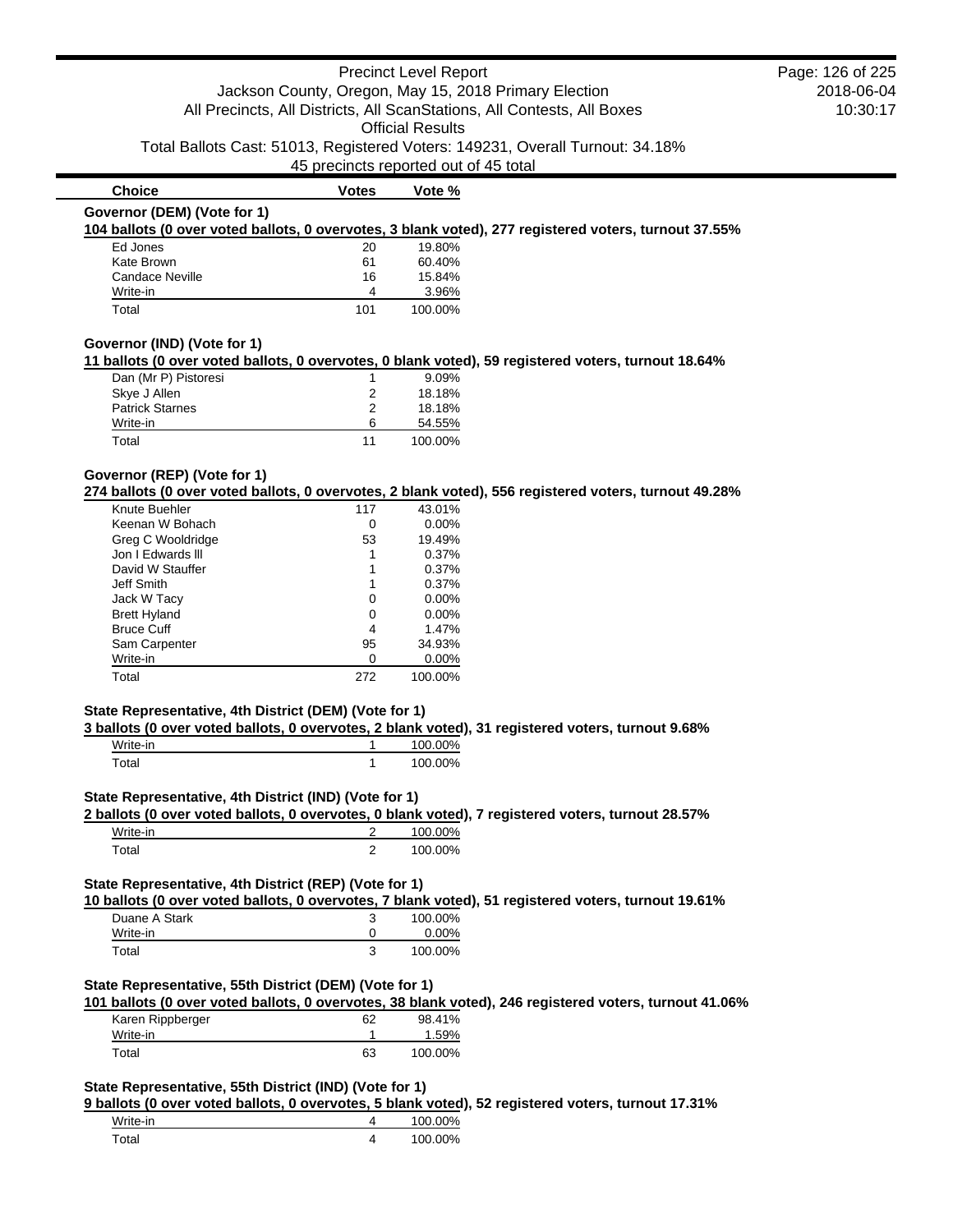|                                                                    |                                                       | <b>Precinct Level Report</b> |                                                                                                        | Page: 127 of 225<br>2018-06-04 |
|--------------------------------------------------------------------|-------------------------------------------------------|------------------------------|--------------------------------------------------------------------------------------------------------|--------------------------------|
|                                                                    | Jackson County, Oregon, May 15, 2018 Primary Election |                              | All Precincts, All Districts, All ScanStations, All Contests, All Boxes                                | 10:30:17                       |
|                                                                    |                                                       | <b>Official Results</b>      |                                                                                                        |                                |
|                                                                    |                                                       |                              | Total Ballots Cast: 51013, Registered Voters: 149231, Overall Turnout: 34.18%                          |                                |
|                                                                    | 45 precincts reported out of 45 total                 |                              |                                                                                                        |                                |
| <b>Choice</b>                                                      | <b>Votes</b>                                          | Vote %                       |                                                                                                        |                                |
| State Representative, 55th District (REP) (Vote for 1)             |                                                       |                              |                                                                                                        |                                |
|                                                                    |                                                       |                              | 264 ballots (0 over voted ballots, 0 overvotes, 74 blank voted), 505 registered voters, turnout 52.28% |                                |
| Mike McLane<br>Write-in                                            | 190<br>0                                              | 100.00%<br>0.00%             |                                                                                                        |                                |
| Total                                                              | 190                                                   | 100.00%                      |                                                                                                        |                                |
| County Commissioner, Position 1 (DEM) (Vote for 1)                 |                                                       |                              |                                                                                                        |                                |
|                                                                    |                                                       |                              | 104 ballots (0 over voted ballots, 0 overvotes, 33 blank voted), 277 registered voters, turnout 37.55% |                                |
| Amy Thuren<br>Write-in                                             | 70<br>1                                               | 98.59%<br>1.41%              |                                                                                                        |                                |
| Total                                                              | 71                                                    | 100.00%                      |                                                                                                        |                                |
| County Commissioner, Position 1 (IND) (Vote for 1)                 |                                                       |                              |                                                                                                        |                                |
|                                                                    |                                                       |                              | 11 ballots (0 over voted ballots, 0 overvotes, 7 blank voted), 59 registered voters, turnout 18.64%    |                                |
| Write-in                                                           | 4                                                     | 100.00%                      |                                                                                                        |                                |
| Total                                                              | 4                                                     | 100.00%                      |                                                                                                        |                                |
| County Commissioner, Position 1 (REP) (Vote for 1)                 |                                                       |                              | 274 ballots (0 over voted ballots, 0 overvotes, 85 blank voted), 556 registered voters, turnout 49.28% |                                |
| <b>Rick Dyer</b>                                                   | 188                                                   | 99.47%                       |                                                                                                        |                                |
| Write-in                                                           | $\mathbf{1}$                                          | 0.53%                        |                                                                                                        |                                |
| Total                                                              | 189                                                   | 100.00%                      |                                                                                                        |                                |
| County Commissioner, Position 3 (DEM) (Vote for 1)                 |                                                       |                              | 104 ballots (0 over voted ballots, 0 overvotes, 32 blank voted), 277 registered voters, turnout 37.55% |                                |
| Lanita C Witt                                                      | 71                                                    | 98.61%                       |                                                                                                        |                                |
| Write-in                                                           | 1                                                     | 1.39%                        |                                                                                                        |                                |
| Total                                                              | 72                                                    | 100.00%                      |                                                                                                        |                                |
|                                                                    |                                                       |                              |                                                                                                        |                                |
| County Commissioner, Position 3 (IND) (Vote for 1)                 |                                                       |                              |                                                                                                        |                                |
|                                                                    |                                                       |                              | 11 ballots (0 over voted ballots, 0 overvotes, 7 blank voted), 59 registered voters, turnout 18.64%    |                                |
| Write-in                                                           | 4                                                     | 100.00%                      |                                                                                                        |                                |
| Total                                                              | 4                                                     | 100.00%                      |                                                                                                        |                                |
| County Commissioner, Position 3 (REP) (Vote for 1)                 |                                                       |                              |                                                                                                        |                                |
|                                                                    |                                                       |                              | 274 ballots (0 over voted ballots, 0 overvotes, 79 blank voted), 556 registered voters, turnout 49.28% |                                |
| <b>Colleen Roberts</b><br>Write-in                                 | 193<br>2                                              | 98.97%<br>1.03%              |                                                                                                        |                                |
| Total                                                              | 195                                                   | 100.00%                      |                                                                                                        |                                |
|                                                                    |                                                       |                              |                                                                                                        |                                |
| Precinct Committee Person - Female Democrat 031 (DEM) (Vote for 3) |                                                       |                              | 104 ballots (0 over voted ballots, 0 overvotes, 307 undervotes), 277 registered voters, turnout 37.55% |                                |
| Write-in                                                           | 5                                                     | 100.00%                      |                                                                                                        |                                |
| Write-in                                                           | 0                                                     | 0.00%                        |                                                                                                        |                                |
| Write-in                                                           | 0                                                     | 0.00%                        |                                                                                                        |                                |
| Total                                                              | 5                                                     | 100.00%                      |                                                                                                        |                                |
| Precinct Committee Person - Male Democrat 031 (DEM) (Vote for 3)   |                                                       |                              |                                                                                                        |                                |
| Write-in                                                           | 4                                                     | 100.00%                      | 104 ballots (0 over voted ballots, 0 overvotes, 308 undervotes), 277 registered voters, turnout 37.55% |                                |
| Write-in                                                           | 0                                                     | 0.00%                        |                                                                                                        |                                |
| Write-in<br>Total                                                  | 0<br>4                                                | 0.00%<br>100.00%             |                                                                                                        |                                |

**274 ballots (0 over voted ballots, 0 overvotes, 644 undervotes), 556 registered voters, turnout 49.28%**

Valerie Platt 173 97.19%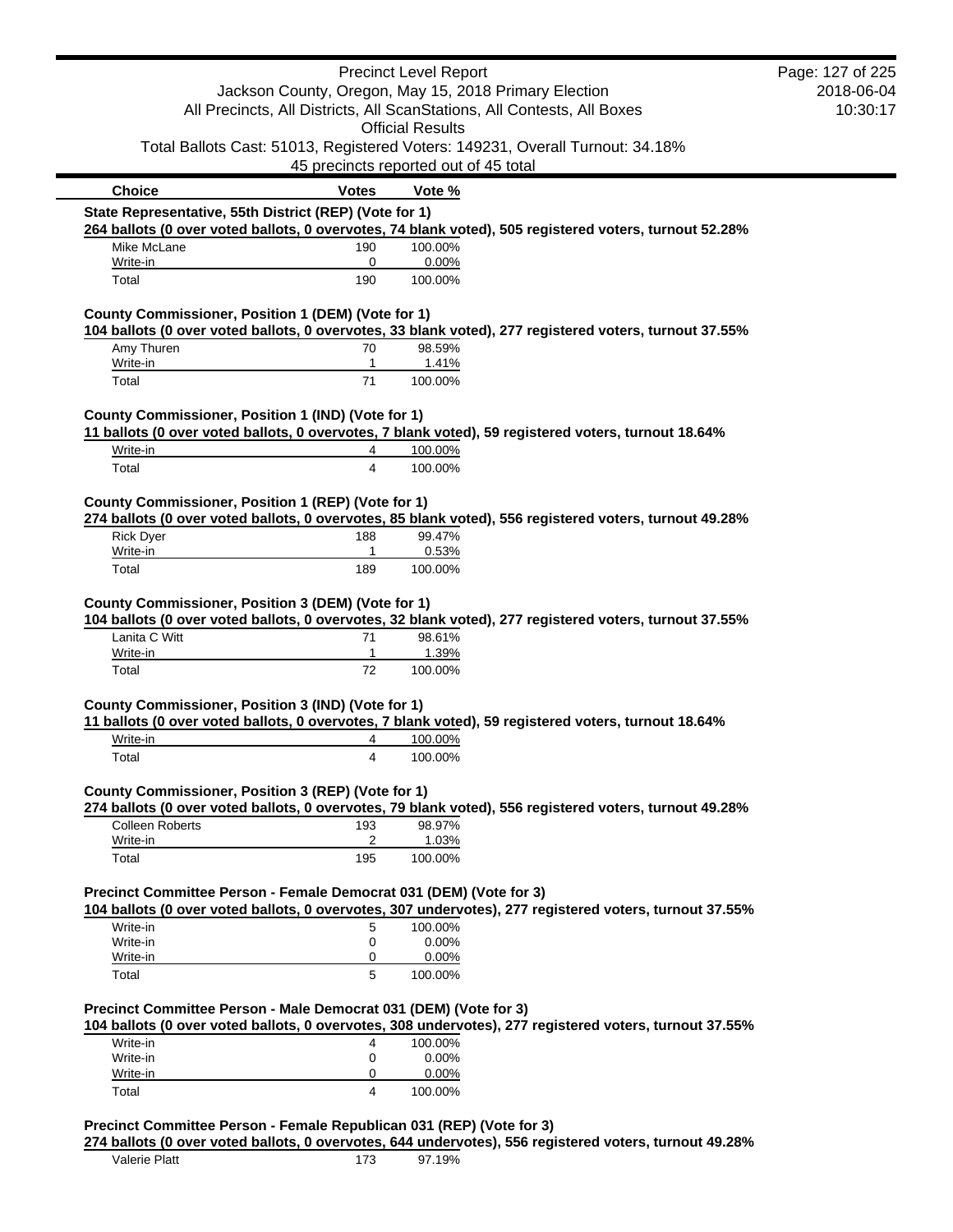| <b>Choice</b> | <b>Votes</b> | Vote %   |
|---------------|--------------|----------|
| Write-in      | 5            | 2.81%    |
| Write-in      | 0            | $0.00\%$ |
| Write-in      | O            | $0.00\%$ |
| Total         | 178          | 100.00%  |

#### **Precinct Committee Person - Male Republican 031 (REP) (Vote for 3)**

**274 ballots (0 over voted ballots, 0 overvotes, 637 undervotes), 556 registered voters, turnout 49.28%**

| <b>Bryan Platt</b> | 175 | 94.59%   |
|--------------------|-----|----------|
| Write-in           | 9   | 4.86%    |
| Write-in           |     | 0.54%    |
| Write-in           | O   | $0.00\%$ |
| Total              | 185 | 100.00%  |

### **Commissioner of the Bureau of Labor and Industries (<NP>,DEM,IND,REP) (Vote for 1)**

**424 ballots (0 over voted ballots, 0 overvotes, 102 blank voted), 1407 registered voters, turnout 30.14%**

| Lou Ogden   | 164 | 50.93%  |
|-------------|-----|---------|
| Val Hoyle   | 93  | 28.88%  |
| Jack Howard | 63  | 19.57%  |
| Write-in    | 2   | 0.62%   |
| Total       | 322 | 100.00% |

#### **Judge of the Supreme Court, Position 3 (<NP>,DEM,IND,REP) (Vote for 1)**

**424 ballots (1 over voted ballots, 1 overvotes, 105 blank voted), 1407 registered voters, turnout 30.14%**

| Van Pounds     | 160 | 50.31%   |
|----------------|-----|----------|
| Meagan A Flynn | 158 | 49.69%   |
| Write-in       | 0   | $0.00\%$ |
| Total          | 318 | 100.00%  |

#### **Judge of the Supreme Court, Position 2 (<NP>,DEM,IND,REP) (Vote for 1)**

**424 ballots (0 over voted ballots, 0 overvotes, 182 blank voted), 1407 registered voters, turnout 30.14%**

| Rebecca Duncan | 240 | 99.17%  |
|----------------|-----|---------|
| Write-in       |     | 0.83%   |
| Total          | 242 | 100.00% |

#### **Judge of the Court of Appeals, Position 10 (<NP>,DEM,IND,REP) (Vote for 1)**

**424 ballots (0 over voted ballots, 0 overvotes, 113 blank voted), 1407 registered voters, turnout 30.14%**

| <b>Rex Armstrong</b> | 168 | 54.02%   |
|----------------------|-----|----------|
| Kyle L Krohn         | 143 | 45.98%   |
| Write-in             |     | $0.00\%$ |
| Total                | 311 | 100.00%  |

### **Judge of the Court of Appeals, Position 6 (<NP>,DEM,IND,REP) (Vote for 1)**

**424 ballots (0 over voted ballots, 0 overvotes, 191 blank voted), 1407 registered voters, turnout 30.14%**

| James (Jim) C Egan | 231 | 99.14%  |
|--------------------|-----|---------|
| Write-in           |     | 0.86%   |
| Total              | 233 | 100.00% |

# **Judge of the Court of Appeals, Position 9 (<NP>,DEM,IND,REP) (Vote for 1)**

**424 ballots (0 over voted ballots, 0 overvotes, 205 blank voted), 1407 registered voters, turnout 30.14%**

| Erika Hadlock | 217 | 99.09%   |
|---------------|-----|----------|
| Write-in      |     | $0.91\%$ |
| Total         | 219 | 100.00%  |

# **Judge of the Circuit Court, 1st District, Position 9 (<NP>,DEM,IND,REP) (Vote for 1)**

**424 ballots (0 over voted ballots, 0 overvotes, 110 blank voted), 1407 registered voters, turnout 30.14%**

| 28  | 8.92%  |
|-----|--------|
| 143 | 45.54% |
| 74  | 23.57% |
|     |        |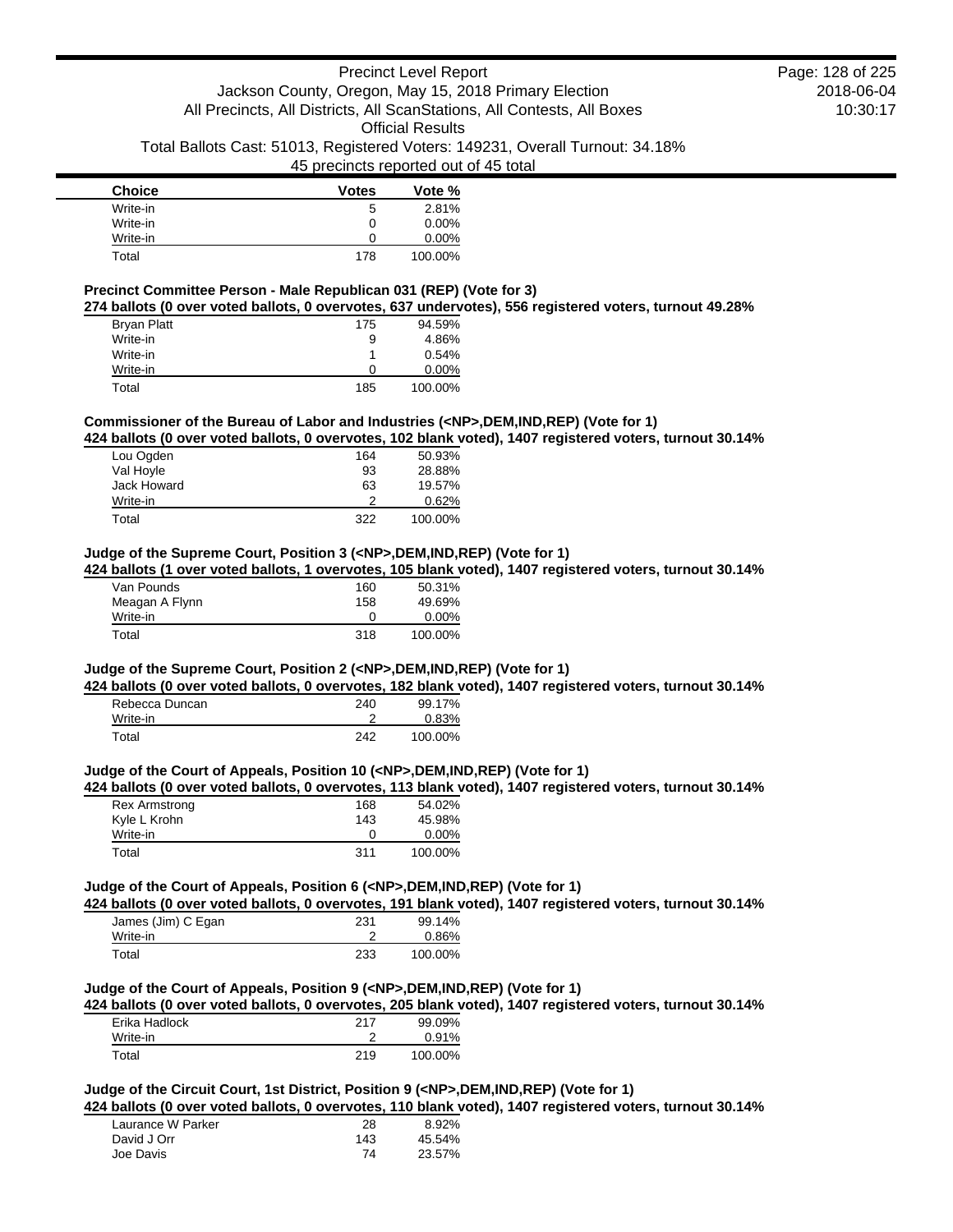| <b>Choice</b> | <b>Votes</b> | Vote %   |
|---------------|--------------|----------|
| Nick Geil     | 69           | 21.97%   |
| Write-in      |              | $0.00\%$ |
| Total         | 314          | 100.00%  |

#### **Judge of the Circuit Court, 1st District, Position 5 (<NP>,DEM,IND,REP) (Vote for 1)**

**424 ballots (0 over voted ballots, 0 overvotes, 192 blank voted), 1407 registered voters, turnout 30.14%**

| Timothy C Gerking | 231 | 99.57%  |
|-------------------|-----|---------|
| Write-in          |     | 0.43%   |
| Total             | 232 | 100.00% |

#### **Judge of the Circuit Court, 1st District, Position 7 (<NP>,DEM,IND,REP) (Vote for 1)**

**424 ballots (0 over voted ballots, 0 overvotes, 189 blank voted), 1407 registered voters, turnout 30.14%**

| Benjamin Bloom | 235 | 100.00%  |
|----------------|-----|----------|
| Write-in       |     | $0.00\%$ |
| Total          | 235 | 100.00%  |

### **Precinct 032**

#### **US Representative, 2nd District (DEM) (Vote for 1) 246 ballots (0 over voted ballots, 0 overvotes, 34 blank voted), 455 registered voters, turnout 54.07%**

| Eric Burnette             | 9   | 4.25%   |
|---------------------------|-----|---------|
| Michael Byrne             | 5   | 2.36%   |
| Tim S White               | 10  | 4.72%   |
| Raz Mason                 | 10  | 4.72%   |
| Jamie McLeod-Skinner      | 98  | 46.23%  |
| James (Jim) Crary         | 21  | 9.91%   |
| Jennifer (Jenni) Neahring | 58  | 27.36%  |
| Write-in                  |     | 0.47%   |
| Total                     | 212 | 100.00% |

## **US Representative, 2nd District (IND) (Vote for 1)**

**25 ballots (0 over voted ballots, 0 overvotes, 8 blank voted), 91 registered voters, turnout 27.47%**

| Mark R Roberts |    | 47.06%  |
|----------------|----|---------|
| Write-in       | a  | 52.94%  |
| Total          | 17 | 100.00% |

### **US Representative, 2nd District (REP) (Vote for 1)**

**419 ballots (0 over voted ballots, 0 overvotes, 29 blank voted), 763 registered voters, turnout 54.91%**

| Randy Pollock    | 19  | 4.87%   |
|------------------|-----|---------|
| Greg Walden      | 304 | 77.95%  |
| Paul J Romero Jr | 64  | 16.41%  |
| Write-in         | 3   | 0.77%   |
| Total            | 390 | 100.00% |

#### **Governor (DEM) (Vote for 1)**

**246 ballots (0 over voted ballots, 0 overvotes, 22 blank voted), 455 registered voters, turnout 54.07%**

| Ed Jones        | 18  | 8.04%   |
|-----------------|-----|---------|
| Kate Brown      | 180 | 80.36%  |
| Candace Neville | 23  | 10.27%  |
| Write-in        | ર   | 1.34%   |
| Total           | 224 | 100.00% |

### **Governor (IND) (Vote for 1)**

**25 ballots (0 over voted ballots, 0 overvotes, 9 blank voted), 91 registered voters, turnout 27.47%**

| Dan (Mr P) Pistoresi   |    | 6.25%   |
|------------------------|----|---------|
| Skye J Allen           | 2  | 12.50%  |
| <b>Patrick Starnes</b> | 3  | 18.75%  |
| Write-in               | 10 | 62.50%  |
| Total                  | 16 | 100.00% |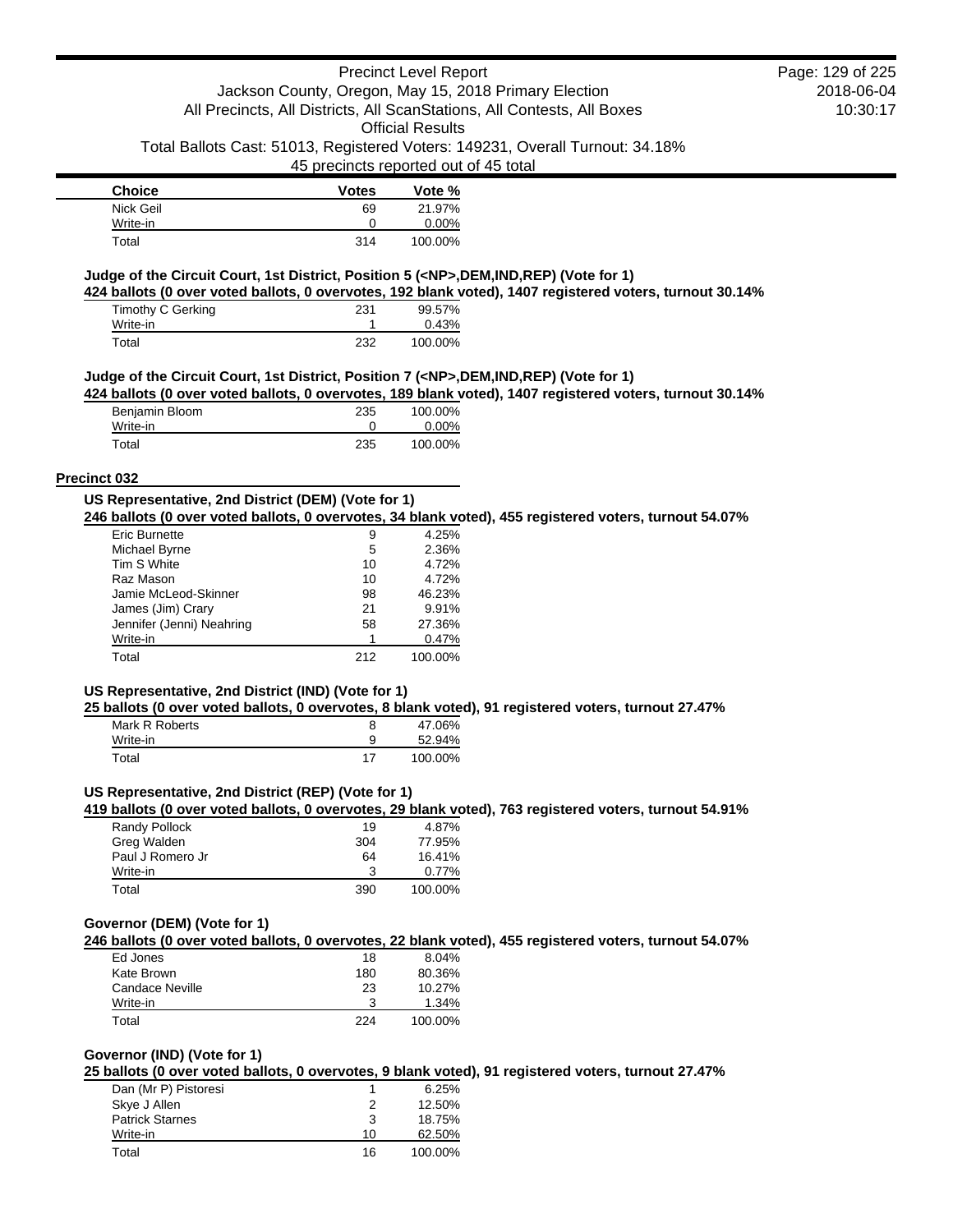# **Governor (REP) (Vote for 1)**

**419 ballots (0 over voted ballots, 0 overvotes, 17 blank voted), 763 registered voters, turnout 54.91%**

| 190 | 47.26%  |
|-----|---------|
| 2   | 0.50%   |
| 100 | 24.88%  |
|     | 0.25%   |
| 2   | 0.50%   |
| 2   | 0.50%   |
| 0   | 0.00%   |
|     | 0.25%   |
| 8   | 1.99%   |
| 94  | 23.38%  |
| 2   | 0.50%   |
| 402 | 100.00% |
|     |         |

**Choice Votes Votes Vote %** 

### **State Senator, 3rd District (DEM) (Vote for 1)**

**246 ballots (0 over voted ballots, 0 overvotes, 19 blank voted), 455 registered voters, turnout 54.07%**

| Julian Bell        | 16  | 7.05%   |
|--------------------|-----|---------|
| <b>Kevin Stine</b> | 20  | 8.81%   |
| Athena Goldberg    | 91  | 40.09%  |
| Jeff Golden        | 99  | 43.61%  |
| Write-in           |     | 0.44%   |
| Total              | 227 | 100.00% |

#### **State Senator, 3rd District (IND) (Vote for 1)**

**25 ballots (0 over voted ballots, 0 overvotes, 21 blank voted), 91 registered voters, turnout 27.47%**

| Write-in | 100.00% |
|----------|---------|
| ⊤ืาtai   | 100.00% |

#### **State Senator, 3rd District (REP) (Vote for 1)**

**419 ballots (0 over voted ballots, 0 overvotes, 65 blank voted), 763 registered voters, turnout 54.91%**

| <b>Curt Ankerberg</b> | 186 | 52.54%  |
|-----------------------|-----|---------|
| Jessica L Gomez       | 164 | 46.33%  |
| Write-in              |     | 1.13%   |
| Total                 | 354 | 100.00% |

#### **State Representative, 5th District (DEM) (Vote for 1)**

**246 ballots (0 over voted ballots, 0 overvotes, 55 blank voted), 455 registered voters, turnout 54.07%**

| Pam Marsh | 190 | 99.48%  |
|-----------|-----|---------|
| Write-in  |     | 0.52%   |
| Total     | 191 | 100.00% |

#### **State Representative, 5th District (IND) (Vote for 1)**

**25 ballots (0 over voted ballots, 0 overvotes, 24 blank voted), 91 registered voters, turnout 27.47%**

| Write-in | ነበ%<br>1 <i>I</i> II I |
|----------|------------------------|
| ™otai    | ን0%<br>100 .           |

# **State Representative, 5th District (REP) (Vote for 1)**

**419 ballots (0 over voted ballots, 0 overvotes, 208 blank voted), 763 registered voters, turnout 54.91%**

| Sandra A Abercrombie | 206 | 97.63%  |
|----------------------|-----|---------|
| Write-in             |     | 2.37%   |
| Total                | 211 | 100.00% |

# **County Commissioner, Position 1 (DEM) (Vote for 1)**

**246 ballots (0 over voted ballots, 0 overvotes, 75 blank voted), 455 registered voters, turnout 54.07%**

| Amy Thuren | 170 | 99.42% |
|------------|-----|--------|
| Write-in   |     | 0.58%  |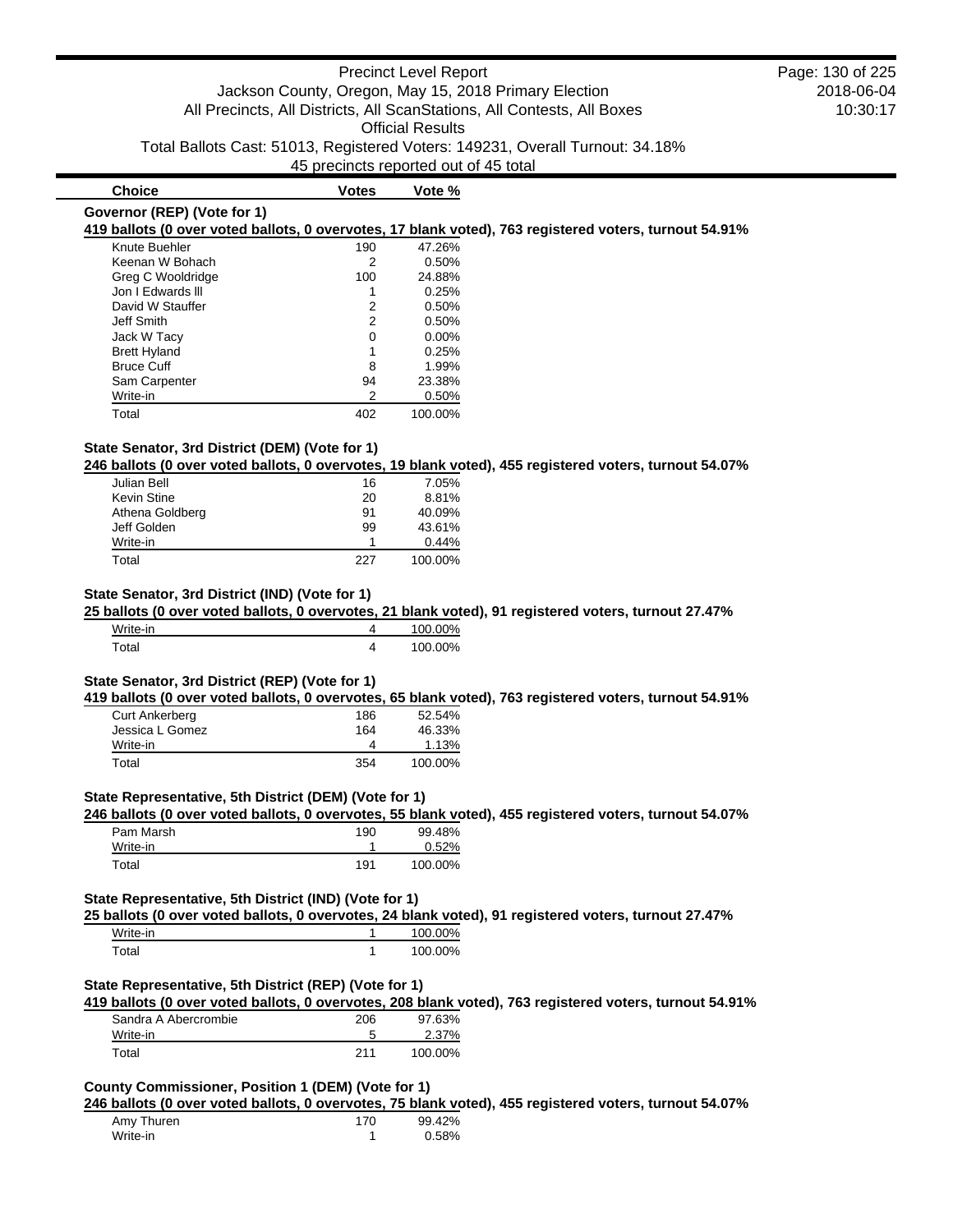|                                                                                                                          |                                                       | <b>Precinct Level Report</b>          |                                                                                                         | Page: 131 of 225 |
|--------------------------------------------------------------------------------------------------------------------------|-------------------------------------------------------|---------------------------------------|---------------------------------------------------------------------------------------------------------|------------------|
|                                                                                                                          | Jackson County, Oregon, May 15, 2018 Primary Election |                                       |                                                                                                         | 2018-06-04       |
|                                                                                                                          |                                                       |                                       | All Precincts, All Districts, All ScanStations, All Contests, All Boxes                                 | 10:30:17         |
|                                                                                                                          |                                                       | <b>Official Results</b>               |                                                                                                         |                  |
|                                                                                                                          |                                                       |                                       | Total Ballots Cast: 51013, Registered Voters: 149231, Overall Turnout: 34.18%                           |                  |
|                                                                                                                          |                                                       |                                       |                                                                                                         |                  |
|                                                                                                                          |                                                       | 45 precincts reported out of 45 total |                                                                                                         |                  |
| <b>Choice</b>                                                                                                            | <b>Votes</b>                                          | Vote %                                |                                                                                                         |                  |
| Total                                                                                                                    | 171                                                   | 100.00%                               |                                                                                                         |                  |
|                                                                                                                          |                                                       |                                       |                                                                                                         |                  |
| County Commissioner, Position 1 (IND) (Vote for 1)                                                                       |                                                       |                                       |                                                                                                         |                  |
|                                                                                                                          |                                                       |                                       | 25 ballots (0 over voted ballots, 0 overvotes, 20 blank voted), 91 registered voters, turnout 27.47%    |                  |
| Write-in                                                                                                                 | 5                                                     | 100.00%                               |                                                                                                         |                  |
| Total                                                                                                                    | 5                                                     | 100.00%                               |                                                                                                         |                  |
| County Commissioner, Position 1 (REP) (Vote for 1)                                                                       |                                                       |                                       |                                                                                                         |                  |
|                                                                                                                          |                                                       |                                       | 419 ballots (0 over voted ballots, 0 overvotes, 157 blank voted), 763 registered voters, turnout 54.91% |                  |
| <b>Rick Dyer</b>                                                                                                         | 260                                                   | 99.24%                                |                                                                                                         |                  |
| Write-in                                                                                                                 | 2                                                     | 0.76%                                 |                                                                                                         |                  |
| Total                                                                                                                    | 262                                                   | 100.00%                               |                                                                                                         |                  |
|                                                                                                                          |                                                       |                                       |                                                                                                         |                  |
| County Commissioner, Position 3 (DEM) (Vote for 1)                                                                       |                                                       |                                       |                                                                                                         |                  |
|                                                                                                                          |                                                       |                                       | 246 ballots (0 over voted ballots, 0 overvotes, 63 blank voted), 455 registered voters, turnout 54.07%  |                  |
| Lanita C Witt                                                                                                            | 181                                                   | 98.91%                                |                                                                                                         |                  |
| Write-in                                                                                                                 | $\overline{2}$                                        | 1.09%                                 |                                                                                                         |                  |
| Total                                                                                                                    | 183                                                   | 100.00%                               |                                                                                                         |                  |
|                                                                                                                          |                                                       |                                       |                                                                                                         |                  |
|                                                                                                                          |                                                       |                                       |                                                                                                         |                  |
|                                                                                                                          |                                                       |                                       |                                                                                                         |                  |
|                                                                                                                          |                                                       |                                       | 25 ballots (0 over voted ballots, 0 overvotes, 21 blank voted), 91 registered voters, turnout 27.47%    |                  |
| Write-in                                                                                                                 | 4                                                     | 100.00%                               |                                                                                                         |                  |
| County Commissioner, Position 3 (IND) (Vote for 1)<br>Total                                                              | $\overline{4}$                                        | 100.00%                               |                                                                                                         |                  |
|                                                                                                                          |                                                       |                                       |                                                                                                         |                  |
|                                                                                                                          |                                                       |                                       |                                                                                                         |                  |
|                                                                                                                          |                                                       |                                       | 419 ballots (0 over voted ballots, 0 overvotes, 138 blank voted), 763 registered voters, turnout 54.91% |                  |
| <b>Colleen Roberts</b>                                                                                                   | 278                                                   | 98.93%                                |                                                                                                         |                  |
| Write-in                                                                                                                 | 3                                                     | 1.07%                                 |                                                                                                         |                  |
| Total                                                                                                                    | 281                                                   | 100.00%                               |                                                                                                         |                  |
|                                                                                                                          |                                                       |                                       |                                                                                                         |                  |
|                                                                                                                          |                                                       |                                       |                                                                                                         |                  |
|                                                                                                                          |                                                       |                                       | 246 ballots (0 over voted ballots, 0 overvotes, 573 undervotes), 455 registered voters, turnout 54.07%  |                  |
| <b>Christine Haynie</b>                                                                                                  | 161                                                   | 97.58%                                |                                                                                                         |                  |
| Write-in<br>Write-in                                                                                                     | 2<br>2                                                | 1.21%<br>1.21%                        |                                                                                                         |                  |
| Write-in                                                                                                                 | 0                                                     | 0.00%                                 |                                                                                                         |                  |
| Total                                                                                                                    | 165                                                   | 100.00%                               |                                                                                                         |                  |
| County Commissioner, Position 3 (REP) (Vote for 1)<br>Precinct Committee Person - Female Democrat 032 (DEM) (Vote for 3) |                                                       |                                       |                                                                                                         |                  |
|                                                                                                                          |                                                       |                                       |                                                                                                         |                  |
|                                                                                                                          |                                                       |                                       | 246 ballots (0 over voted ballots, 0 overvotes, 582 undervotes), 455 registered voters, turnout 54.07%  |                  |
| Don Tull                                                                                                                 | 151                                                   | 96.79%                                |                                                                                                         |                  |
| Precinct Committee Person - Male Democrat 032 (DEM) (Vote for 3)<br>Write-in                                             | 3                                                     | 1.92%                                 |                                                                                                         |                  |
| Write-in                                                                                                                 | 2                                                     | 1.28%                                 |                                                                                                         |                  |
| Write-in                                                                                                                 | 0                                                     | 0.00%                                 |                                                                                                         |                  |
| Total                                                                                                                    | 156                                                   | 100.00%                               |                                                                                                         |                  |
|                                                                                                                          |                                                       |                                       |                                                                                                         |                  |
|                                                                                                                          |                                                       |                                       |                                                                                                         |                  |
|                                                                                                                          |                                                       |                                       | 419 ballots (0 over voted ballots, 0 overvotes, 942 undervotes), 763 registered voters, turnout 54.91%  |                  |
| Rebecca Blust                                                                                                            | 145                                                   | 46.03%                                |                                                                                                         |                  |
| Natalie Richie                                                                                                           | 163                                                   | 51.75%                                |                                                                                                         |                  |
| Write-in                                                                                                                 | 5                                                     | 1.59%                                 |                                                                                                         |                  |
| Precinct Committee Person - Female Republican 032 (REP) (Vote for 3)<br>Write-in                                         | $\overline{2}$                                        | 0.63%                                 |                                                                                                         |                  |
| Write-in<br>Total                                                                                                        | 0<br>315                                              | 0.00%<br>100.00%                      |                                                                                                         |                  |

# **Precinct Committee Person - Male Republican 032 (REP) (Vote for 3)**

**419 ballots (0 over voted ballots, 0 overvotes, 1051 undervotes), 763 registered voters, turnout 54.91%** Steve Richie 197 95.63%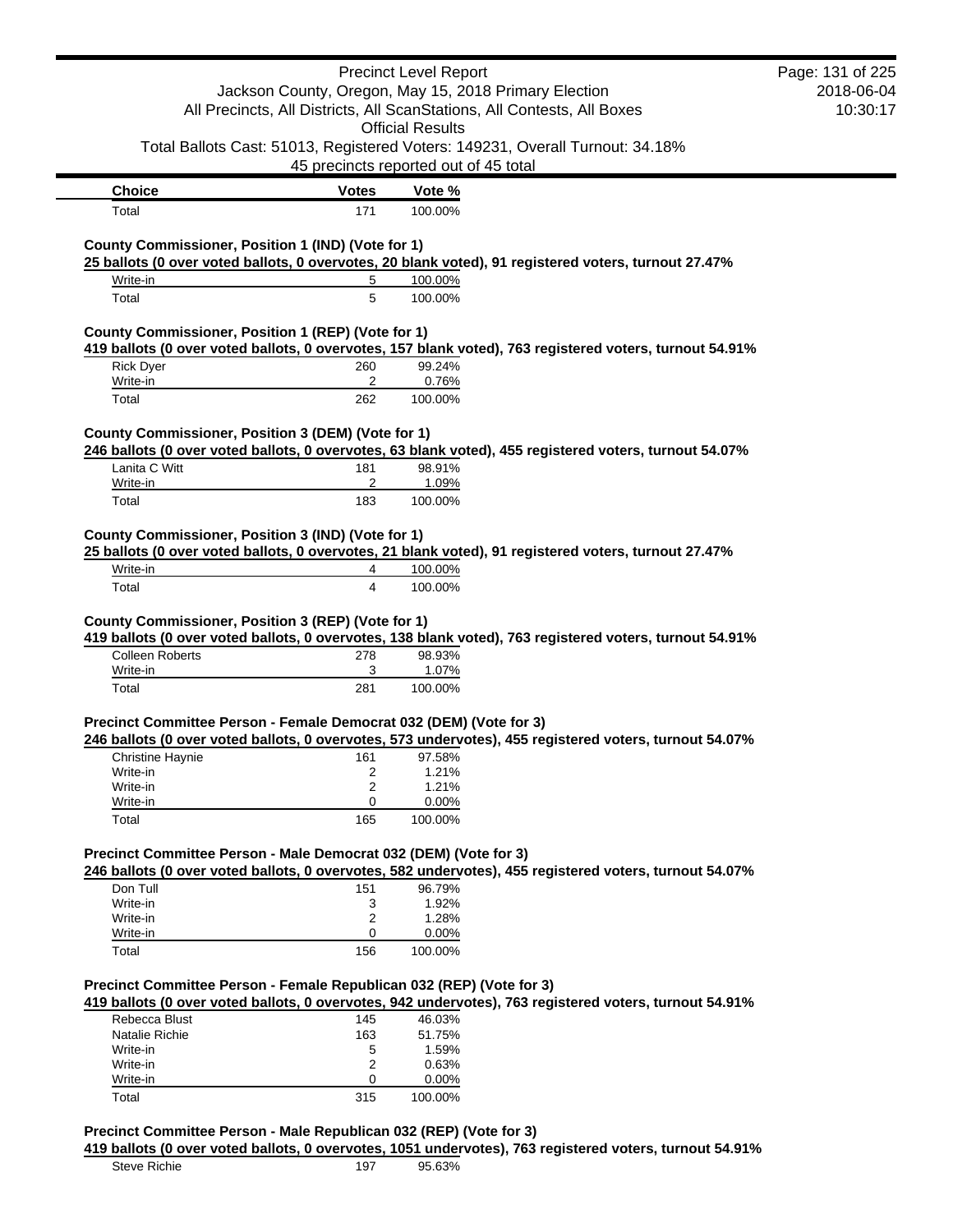| <b>Choice</b> | <b>Votes</b> | Vote %  |
|---------------|--------------|---------|
| Write-in      | 8            | 3.88%   |
| Write-in      |              | 0.49%   |
| Write-in      | O            | 0.00%   |
| Total         | 206          | 100.00% |

**Commissioner of the Bureau of Labor and Industries (<NP>,DEM,IND,REP) (Vote for 1) 769 ballots (0 over voted ballots, 0 overvotes, 242 blank voted), 1714 registered voters, turnout 44.87%**

| Lou Ogden   | 230 | 43.64%   |
|-------------|-----|----------|
| Val Hoyle   | 210 | 39.85%   |
| Jack Howard | 87  | 16.51%   |
| Write-in    | O   | $0.00\%$ |
| Total       | 527 | 100.00%  |

#### **Judge of the Supreme Court, Position 3 (<NP>,DEM,IND,REP) (Vote for 1)**

**769 ballots (0 over voted ballots, 0 overvotes, 249 blank voted), 1714 registered voters, turnout 44.87%**

| Van Pounds     | 175 | 33.65%  |
|----------------|-----|---------|
| Meagan A Flynn | 344 | 66.15%  |
| Write-in       |     | 0.19%   |
| Total          | 520 | 100.00% |

### **Judge of the Supreme Court, Position 2 (<NP>,DEM,IND,REP) (Vote for 1)**

**769 ballots (0 over voted ballots, 0 overvotes, 365 blank voted), 1714 registered voters, turnout 44.87%**

| Rebecca Duncan | 403 | 99.75%  |
|----------------|-----|---------|
| Write-in       |     | 0.25%   |
| Total          | 404 | 100.00% |

#### **Judge of the Court of Appeals, Position 10 (<NP>,DEM,IND,REP) (Vote for 1)**

**769 ballots (0 over voted ballots, 0 overvotes, 261 blank voted), 1714 registered voters, turnout 44.87%**

| <b>Rex Armstrong</b><br>Kyle L Krohn | 293<br>215 | 57.68%<br>42.32% |
|--------------------------------------|------------|------------------|
| Write-in                             |            | $0.00\%$         |
| Total                                | 508        | 100.00%          |

### **Judge of the Court of Appeals, Position 6 (<NP>,DEM,IND,REP) (Vote for 1)**

**769 ballots (0 over voted ballots, 0 overvotes, 365 blank voted), 1714 registered voters, turnout 44.87%**

| James (Jim) C Egan | 404 | 100.00%  |
|--------------------|-----|----------|
| Write-in           |     | $0.00\%$ |
| Total              | 404 | 100.00%  |

#### **Judge of the Court of Appeals, Position 9 (<NP>,DEM,IND,REP) (Vote for 1)**

**769 ballots (0 over voted ballots, 0 overvotes, 401 blank voted), 1714 registered voters, turnout 44.87%**

| Erika Hadlock | 368 | 100.00%  |
|---------------|-----|----------|
| Write-in      |     | $0.00\%$ |
| Total         | 368 | 100.00%  |

#### **Judge of the Circuit Court, 1st District, Position 9 (<NP>,DEM,IND,REP) (Vote for 1)**

**769 ballots (0 over voted ballots, 0 overvotes, 235 blank voted), 1714 registered voters, turnout 44.87%**

| Laurance W Parker | 39  | 7.30%    |
|-------------------|-----|----------|
| David J Orr       | 204 | 38.20%   |
| Joe Davis         | 138 | 25.84%   |
| Nick Geil         | 153 | 28.65%   |
| Write-in          | O   | $0.00\%$ |
| Total             | 534 | 100.00%  |

### **Judge of the Circuit Court, 1st District, Position 5 (<NP>,DEM,IND,REP) (Vote for 1)**

**769 ballots (0 over voted ballots, 0 overvotes, 373 blank voted), 1714 registered voters, turnout 44.87%**

| Timothy C Gerking | 395 | 99.75% |
|-------------------|-----|--------|
| Write-in          |     | 0.25%  |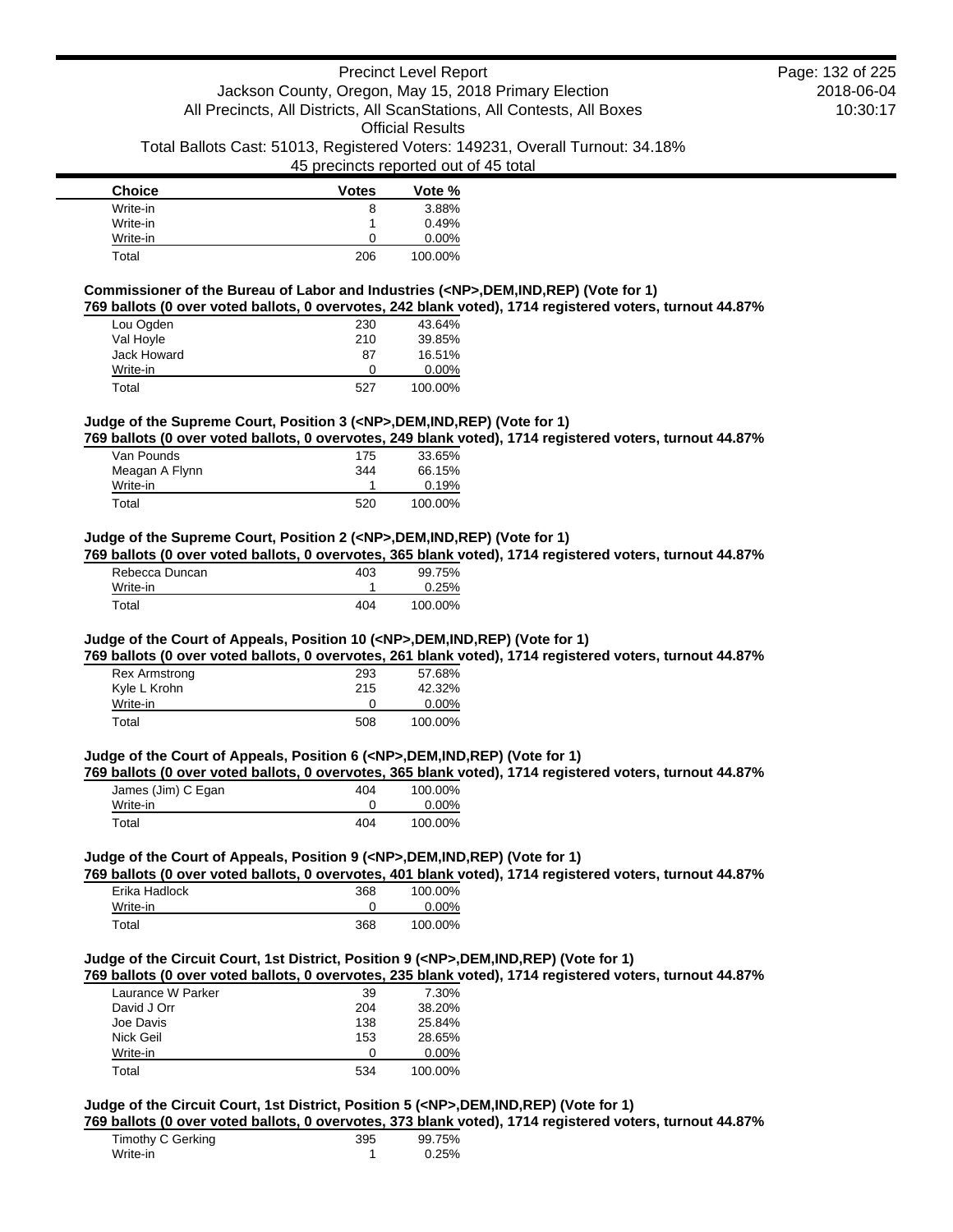|                                                                                            |                                       | <b>Precinct Level Report</b> |                                                                                                          | Page: 133 of 225 |
|--------------------------------------------------------------------------------------------|---------------------------------------|------------------------------|----------------------------------------------------------------------------------------------------------|------------------|
|                                                                                            |                                       |                              | Jackson County, Oregon, May 15, 2018 Primary Election                                                    | 2018-06-04       |
|                                                                                            |                                       |                              | All Precincts, All Districts, All ScanStations, All Contests, All Boxes                                  | 10:30:17         |
|                                                                                            |                                       | <b>Official Results</b>      |                                                                                                          |                  |
|                                                                                            |                                       |                              | Total Ballots Cast: 51013, Registered Voters: 149231, Overall Turnout: 34.18%                            |                  |
|                                                                                            | 45 precincts reported out of 45 total |                              |                                                                                                          |                  |
|                                                                                            |                                       |                              |                                                                                                          |                  |
| <b>Choice</b>                                                                              | <b>Votes</b>                          | Vote %                       |                                                                                                          |                  |
| Total                                                                                      | 396                                   | 100.00%                      |                                                                                                          |                  |
| Judge of the Circuit Court, 1st District, Position 7 ( <np>,DEM,IND,REP) (Vote for 1)</np> |                                       |                              |                                                                                                          |                  |
|                                                                                            |                                       |                              | 769 ballots (0 over voted ballots, 0 overvotes, 355 blank voted), 1714 registered voters, turnout 44.87% |                  |
| Benjamin Bloom                                                                             | 413                                   | 99.76%                       |                                                                                                          |                  |
| Write-in                                                                                   | 1                                     | 0.24%                        |                                                                                                          |                  |
| Total                                                                                      | 414                                   | 100.00%                      |                                                                                                          |                  |
|                                                                                            |                                       |                              |                                                                                                          |                  |
| Measure 15-175 Medford School District 549C Bonds ( <np>,DEM,IND,REP) (Vote for 1)</np>    |                                       |                              |                                                                                                          |                  |
|                                                                                            |                                       |                              | 769 ballots (0 over voted ballots, 0 overvotes, 65 blank voted), 1714 registered voters, turnout 44.87%  |                  |
| Yes<br>No                                                                                  | 281<br>423                            | 39.91%<br>60.09%             |                                                                                                          |                  |
| Total                                                                                      | 704                                   | 100.00%                      |                                                                                                          |                  |
|                                                                                            |                                       |                              |                                                                                                          |                  |
| Precinct 033                                                                               |                                       |                              |                                                                                                          |                  |
| US Representative, 2nd District (DEM) (Vote for 1)                                         |                                       |                              |                                                                                                          |                  |
|                                                                                            |                                       |                              | 195 ballots (0 over voted ballots, 0 overvotes, 19 blank voted), 394 registered voters, turnout 49.49%   |                  |
| <b>Eric Burnette</b>                                                                       | 4                                     | 2.27%                        |                                                                                                          |                  |
| Michael Byrne                                                                              | 4                                     | 2.27%                        |                                                                                                          |                  |
| Tim S White                                                                                | 15                                    | 8.52%                        |                                                                                                          |                  |
| Raz Mason                                                                                  | 6                                     | 3.41%                        |                                                                                                          |                  |
| Jamie McLeod-Skinner                                                                       | 67                                    | 38.07%                       |                                                                                                          |                  |
| James (Jim) Crary                                                                          | 26                                    | 14.77%                       |                                                                                                          |                  |
| Jennifer (Jenni) Neahring                                                                  | 51                                    | 28.98%                       |                                                                                                          |                  |
| Write-in                                                                                   | 3                                     | 1.70%                        |                                                                                                          |                  |
| Total                                                                                      | 176                                   | 100.00%                      |                                                                                                          |                  |
|                                                                                            |                                       |                              |                                                                                                          |                  |
| US Representative, 2nd District (IND) (Vote for 1)                                         |                                       |                              | 37 ballots (0 over voted ballots, 0 overvotes, 21 blank voted), 88 registered voters, turnout 42.05%     |                  |
| Mark R Roberts                                                                             | 9                                     | 56.25%                       |                                                                                                          |                  |
| Write-in                                                                                   | $\overline{7}$                        | 43.75%                       |                                                                                                          |                  |
| Total                                                                                      | 16                                    | 100.00%                      |                                                                                                          |                  |
|                                                                                            |                                       |                              |                                                                                                          |                  |
| US Representative, 2nd District (REP) (Vote for 1)                                         |                                       |                              |                                                                                                          |                  |
|                                                                                            |                                       |                              | 403 ballots (0 over voted ballots, 0 overvotes, 13 blank voted), 686 registered voters, turnout 58.75%   |                  |
| Randy Pollock                                                                              | 25                                    | 6.41%                        |                                                                                                          |                  |
| Greg Walden                                                                                | 320                                   | 82.05%                       |                                                                                                          |                  |
| Paul J Romero Jr                                                                           | 45                                    | 11.54%                       |                                                                                                          |                  |
| Write-in                                                                                   | 0                                     | $0.00\%$                     |                                                                                                          |                  |
| Total                                                                                      | 390                                   | 100.00%                      |                                                                                                          |                  |
|                                                                                            |                                       |                              |                                                                                                          |                  |
| Governor (DEM) (Vote for 1)                                                                |                                       |                              |                                                                                                          |                  |
|                                                                                            |                                       |                              | 195 ballots (0 over voted ballots, 0 overvotes, 8 blank voted), 394 registered voters, turnout 49.49%    |                  |
| Ed Jones                                                                                   | 14                                    | 7.49%                        |                                                                                                          |                  |
| Kate Brown                                                                                 | 156                                   | 83.42%                       |                                                                                                          |                  |
| <b>Candace Neville</b>                                                                     | 12                                    | 6.42%                        |                                                                                                          |                  |
| Write-in                                                                                   | 5                                     | 2.67%                        |                                                                                                          |                  |
| Total                                                                                      | 187                                   | 100.00%                      |                                                                                                          |                  |
|                                                                                            |                                       |                              |                                                                                                          |                  |
| Governor (IND) (Vote for 1)                                                                |                                       |                              |                                                                                                          |                  |
|                                                                                            |                                       |                              | 37 ballots (0 over voted ballots, 0 overvotes, 13 blank voted), 88 registered voters, turnout 42.05%     |                  |
| Dan (Mr P) Pistoresi                                                                       | 2                                     | 8.33%                        |                                                                                                          |                  |
| Skye J Allen                                                                               | 2                                     | 8.33%                        |                                                                                                          |                  |
| <b>Patrick Starnes</b>                                                                     | 4                                     | 16.67%                       |                                                                                                          |                  |
| Write-in                                                                                   | 16                                    | 66.67%                       |                                                                                                          |                  |
| Total                                                                                      | 24                                    | 100.00%                      |                                                                                                          |                  |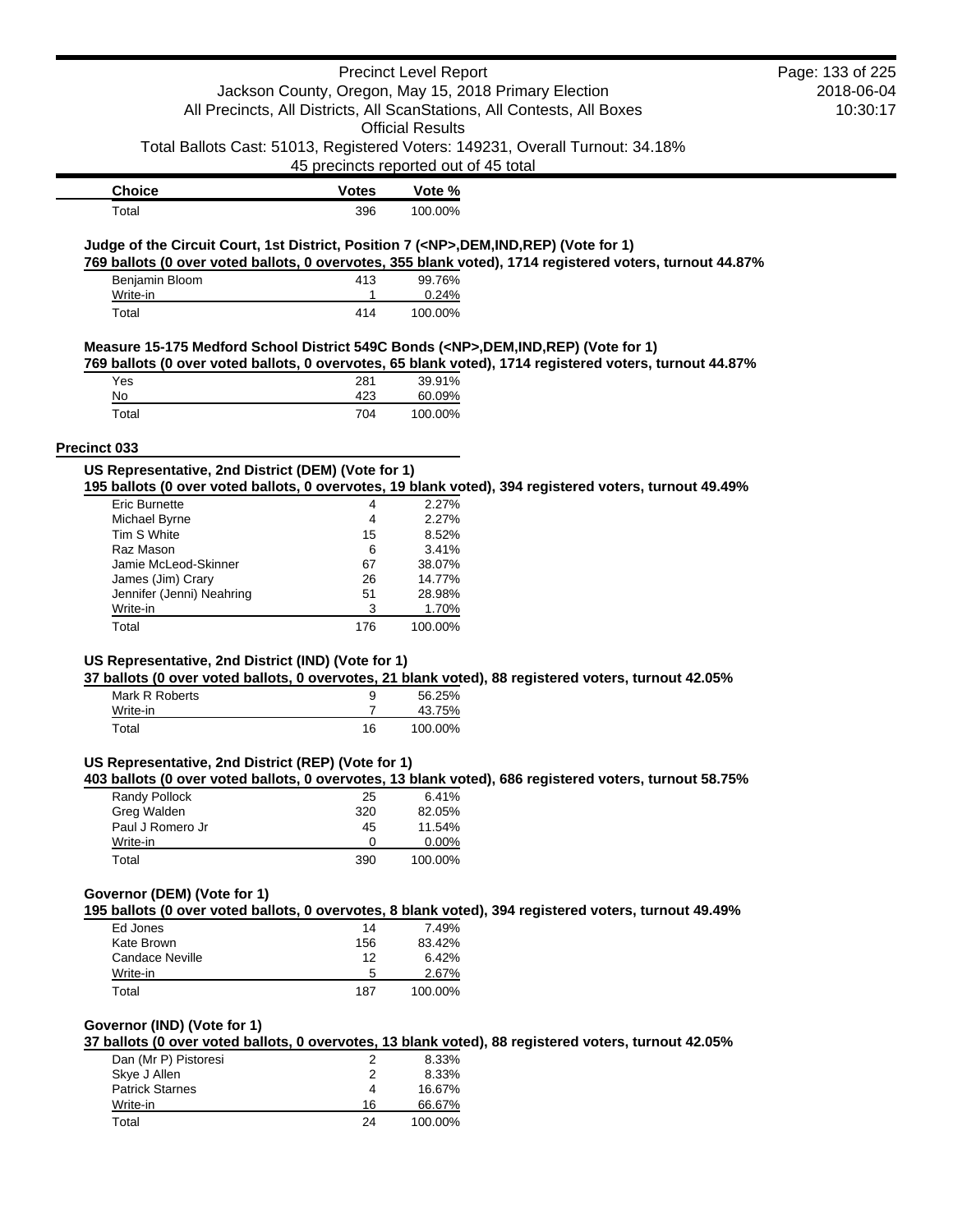|                                                       |                                       | <b>Precinct Level Report</b> |                                                                                                         | Page: 134 of 225 |
|-------------------------------------------------------|---------------------------------------|------------------------------|---------------------------------------------------------------------------------------------------------|------------------|
|                                                       |                                       |                              | Jackson County, Oregon, May 15, 2018 Primary Election                                                   | 2018-06-04       |
|                                                       |                                       |                              | All Precincts, All Districts, All ScanStations, All Contests, All Boxes                                 | 10:30:17         |
|                                                       |                                       | <b>Official Results</b>      |                                                                                                         |                  |
|                                                       |                                       |                              |                                                                                                         |                  |
|                                                       |                                       |                              | Total Ballots Cast: 51013, Registered Voters: 149231, Overall Turnout: 34.18%                           |                  |
|                                                       | 45 precincts reported out of 45 total |                              |                                                                                                         |                  |
| <b>Choice</b>                                         | <b>Votes</b>                          | Vote %                       |                                                                                                         |                  |
| Governor (REP) (Vote for 1)                           |                                       |                              |                                                                                                         |                  |
|                                                       |                                       |                              | 403 ballots (0 over voted ballots, 0 overvotes, 20 blank voted), 686 registered voters, turnout 58.75%  |                  |
| Knute Buehler                                         | 195                                   | 50.91%                       |                                                                                                         |                  |
| Keenan W Bohach                                       | 0                                     | 0.00%                        |                                                                                                         |                  |
| Greg C Wooldridge                                     | 80                                    | 20.89%                       |                                                                                                         |                  |
| Jon I Edwards III                                     | 0                                     | 0.00%                        |                                                                                                         |                  |
| David W Stauffer<br>Jeff Smith                        | 4<br>3                                | 1.04%<br>0.78%               |                                                                                                         |                  |
| Jack W Tacy                                           | 0                                     | $0.00\%$                     |                                                                                                         |                  |
| <b>Brett Hyland</b>                                   | 1                                     | 0.26%                        |                                                                                                         |                  |
| <b>Bruce Cuff</b>                                     | 1                                     | 0.26%                        |                                                                                                         |                  |
| Sam Carpenter                                         | 99                                    | 25.85%                       |                                                                                                         |                  |
| Write-in                                              | 0                                     | 0.00%                        |                                                                                                         |                  |
| Total                                                 | 383                                   | 100.00%                      |                                                                                                         |                  |
|                                                       |                                       |                              |                                                                                                         |                  |
| State Representative, 4th District (DEM) (Vote for 1) |                                       |                              |                                                                                                         |                  |
|                                                       |                                       |                              | 195 ballots (0 over voted ballots, 0 overvotes, 189 blank voted), 394 registered voters, turnout 49.49% |                  |
| Write-in                                              | 6                                     | 100.00%                      |                                                                                                         |                  |
| Total                                                 | 6                                     | 100.00%                      |                                                                                                         |                  |
|                                                       |                                       |                              |                                                                                                         |                  |
| State Representative, 4th District (IND) (Vote for 1) |                                       |                              |                                                                                                         |                  |
|                                                       |                                       |                              | 37 ballots (0 over voted ballots, 0 overvotes, 35 blank voted), 88 registered voters, turnout 42.05%    |                  |
| Write-in                                              | 2                                     | 100.00%                      |                                                                                                         |                  |
| Total                                                 | $\overline{2}$                        | 100.00%                      |                                                                                                         |                  |
|                                                       |                                       |                              |                                                                                                         |                  |
| State Representative, 4th District (REP) (Vote for 1) |                                       |                              |                                                                                                         |                  |
|                                                       |                                       |                              | 403 ballots (0 over voted ballots, 0 overvotes, 143 blank voted), 686 registered voters, turnout 58.75% |                  |
| Duane A Stark                                         | 259                                   | 99.62%                       |                                                                                                         |                  |
| Write-in                                              | 1                                     | 0.38%                        |                                                                                                         |                  |
| Total                                                 | 260                                   | 100.00%                      |                                                                                                         |                  |
|                                                       |                                       |                              |                                                                                                         |                  |
| County Commissioner, Position 1 (DEM) (Vote for 1)    |                                       |                              |                                                                                                         |                  |
|                                                       |                                       |                              | 195 ballots (0 over voted ballots, 0 overvotes, 57 blank voted), 394 registered voters, turnout 49.49%  |                  |
| Amy Thuren<br>Write-in                                | 136<br>2                              | 98.55%<br>1.45%              |                                                                                                         |                  |
|                                                       | 138                                   |                              |                                                                                                         |                  |
| Total                                                 |                                       | 100.00%                      |                                                                                                         |                  |
| County Commissioner, Position 1 (IND) (Vote for 1)    |                                       |                              |                                                                                                         |                  |
|                                                       |                                       |                              | 37 ballots (0 over voted ballots, 0 overvotes, 32 blank voted), 88 registered voters, turnout 42.05%    |                  |
| Write-in                                              | 5                                     | 100.00%                      |                                                                                                         |                  |
| Total                                                 | 5                                     | 100.00%                      |                                                                                                         |                  |
|                                                       |                                       |                              |                                                                                                         |                  |
| County Commissioner, Position 1 (REP) (Vote for 1)    |                                       |                              |                                                                                                         |                  |
|                                                       |                                       |                              | 403 ballots (0 over voted ballots, 0 overvotes, 116 blank voted), 686 registered voters, turnout 58.75% |                  |
|                                                       |                                       | 99.30%                       |                                                                                                         |                  |
| <b>Rick Dyer</b><br>Write-in                          | 285<br>2                              | 0.70%                        |                                                                                                         |                  |
| Total                                                 | 287                                   | 100.00%                      |                                                                                                         |                  |
|                                                       |                                       |                              |                                                                                                         |                  |
| County Commissioner, Position 3 (DEM) (Vote for 1)    |                                       |                              |                                                                                                         |                  |
|                                                       |                                       |                              | 195 ballots (0 over voted ballots, 0 overvotes, 51 blank voted), 394 registered voters, turnout 49.49%  |                  |
| Lanita C Witt                                         | 142                                   | 98.61%                       |                                                                                                         |                  |
| Write-in                                              | 2                                     | 1.39%                        |                                                                                                         |                  |
| Total                                                 | 144                                   | 100.00%                      |                                                                                                         |                  |
|                                                       |                                       |                              |                                                                                                         |                  |
|                                                       | Desition 2 (INID) (Hote for           |                              |                                                                                                         |                  |

# **County Commissioner, Position 3 (IND) (Vote for 1)**

**37 ballots (0 over voted ballots, 0 overvotes, 32 blank voted), 88 registered voters, turnout 42.05%**

Write-in 5 100.00%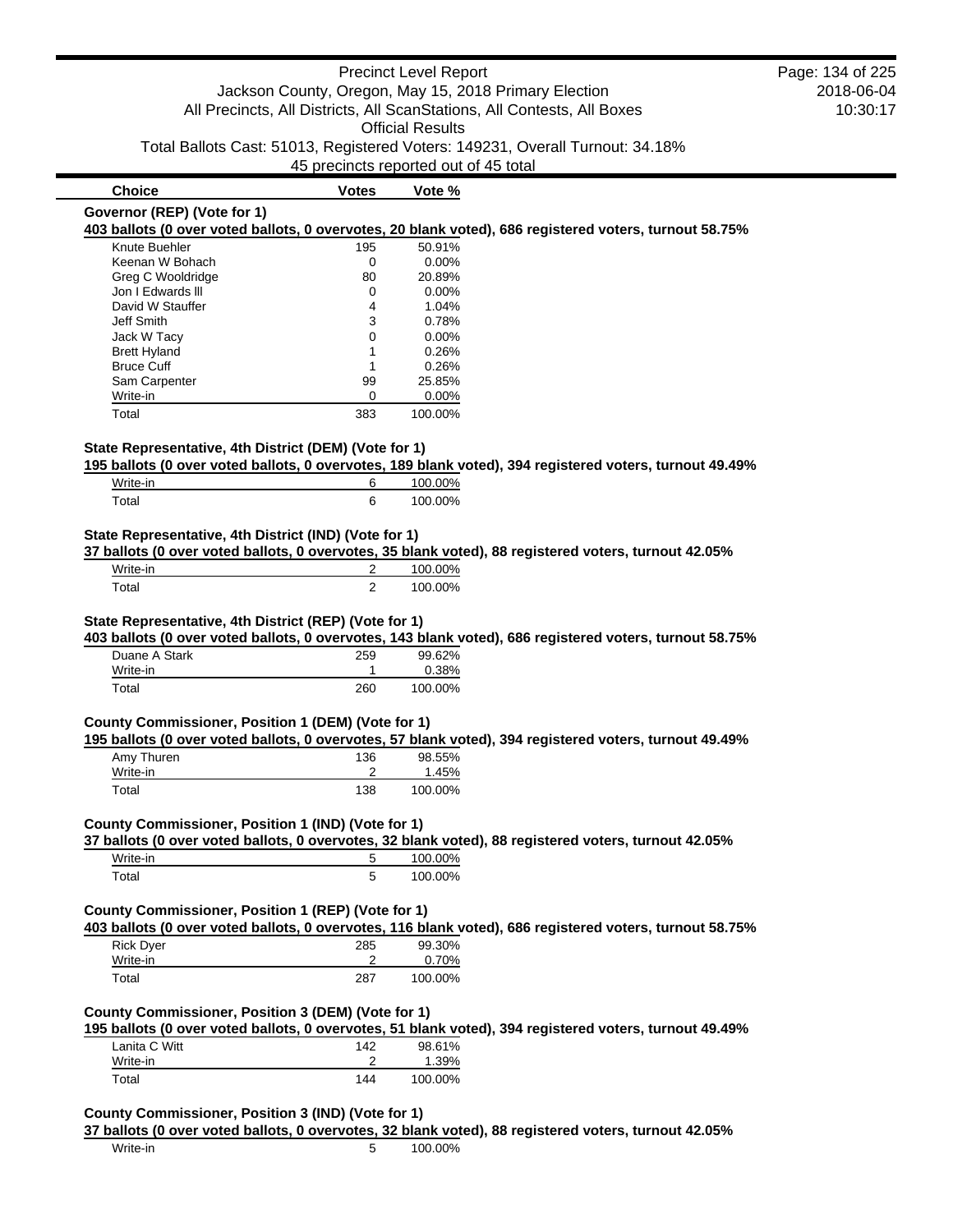|                                                                                                    |                                       | <b>Precinct Level Report</b> |                                                                                                          | Page: 135 of 225 |
|----------------------------------------------------------------------------------------------------|---------------------------------------|------------------------------|----------------------------------------------------------------------------------------------------------|------------------|
|                                                                                                    |                                       |                              | Jackson County, Oregon, May 15, 2018 Primary Election                                                    | 2018-06-04       |
|                                                                                                    |                                       |                              | All Precincts, All Districts, All ScanStations, All Contests, All Boxes                                  | 10:30:17         |
|                                                                                                    |                                       | <b>Official Results</b>      |                                                                                                          |                  |
|                                                                                                    |                                       |                              | Total Ballots Cast: 51013, Registered Voters: 149231, Overall Turnout: 34.18%                            |                  |
|                                                                                                    | 45 precincts reported out of 45 total |                              |                                                                                                          |                  |
| <b>Choice</b>                                                                                      | <b>Votes</b>                          | Vote %                       |                                                                                                          |                  |
| Total                                                                                              | 5                                     | 100.00%                      |                                                                                                          |                  |
| County Commissioner, Position 3 (REP) (Vote for 1)                                                 |                                       |                              |                                                                                                          |                  |
|                                                                                                    |                                       |                              | 403 ballots (0 over voted ballots, 0 overvotes, 115 blank voted), 686 registered voters, turnout 58.75%  |                  |
| <b>Colleen Roberts</b><br>Write-in                                                                 | 287<br>1                              | 99.65%<br>0.35%              |                                                                                                          |                  |
| Total                                                                                              | 288                                   | 100.00%                      |                                                                                                          |                  |
| Precinct Committee Person - Female Democrat 033 (DEM) (Vote for 3)                                 |                                       |                              |                                                                                                          |                  |
|                                                                                                    |                                       |                              | 195 ballots (0 over voted ballots, 0 overvotes, 454 undervotes), 394 registered voters, turnout 49.49%   |                  |
| Georgia (Geni) Hilton                                                                              | 124                                   | 94.66%                       |                                                                                                          |                  |
| Write-in                                                                                           | 4                                     | 3.05%                        |                                                                                                          |                  |
| Write-in                                                                                           | 3                                     | 2.29%                        |                                                                                                          |                  |
| Write-in                                                                                           | 0                                     | 0.00%                        |                                                                                                          |                  |
| Total                                                                                              | 131                                   | 100.00%                      |                                                                                                          |                  |
| Precinct Committee Person - Male Democrat 033 (DEM) (Vote for 3)                                   |                                       |                              |                                                                                                          |                  |
|                                                                                                    |                                       |                              | 195 ballots (0 over voted ballots, 0 overvotes, 581 undervotes), 394 registered voters, turnout 49.49%   |                  |
| Write-in                                                                                           | 4                                     | 100.00%                      |                                                                                                          |                  |
| Write-in<br>Write-in                                                                               | 0<br>0                                | 0.00%<br>0.00%               |                                                                                                          |                  |
| Total                                                                                              | 4                                     |                              |                                                                                                          |                  |
|                                                                                                    |                                       | 100.00%                      |                                                                                                          |                  |
| Precinct Committee Person - Female Republican 033 (REP) (Vote for 3)<br>Kathy Lohrfink<br>Write-in | 229<br>3                              | 98.71%<br>1.29%              | 403 ballots (0 over voted ballots, 0 overvotes, 977 undervotes), 686 registered voters, turnout 58.75%   |                  |
|                                                                                                    |                                       |                              |                                                                                                          |                  |
| Write-in                                                                                           | 0                                     | 0.00%                        |                                                                                                          |                  |
| Write-in                                                                                           | 0                                     | 0.00%                        |                                                                                                          |                  |
| Total                                                                                              | 232                                   | 100.00%                      |                                                                                                          |                  |
|                                                                                                    |                                       |                              |                                                                                                          |                  |
|                                                                                                    |                                       |                              | 403 ballots (0 over voted ballots, 0 overvotes, 810 undervotes), 686 registered voters, turnout 58.75%   |                  |
| Perry Atkinson                                                                                     | 283                                   | 70.93%                       |                                                                                                          |                  |
| John Lohrfink                                                                                      | 107                                   | 26.82%                       |                                                                                                          |                  |
| Write-in                                                                                           | 8                                     | 2.01%                        |                                                                                                          |                  |
| Write-in                                                                                           | 1                                     | 0.25%                        |                                                                                                          |                  |
| Write-in<br>Total                                                                                  | 0<br>399                              | 0.00%<br>100.00%             |                                                                                                          |                  |
| Precinct Committee Person - Male Republican 033 (REP) (Vote for 3)                                 |                                       |                              |                                                                                                          |                  |
| Commissioner of the Bureau of Labor and Industries ( <np>,DEM,IND,REP) (Vote for 1)</np>           |                                       |                              | 723 ballots (0 over voted ballots, 0 overvotes, 215 blank voted), 1588 registered voters, turnout 45.53% |                  |
| Lou Ogden                                                                                          | 250                                   | 49.21%                       |                                                                                                          |                  |
| Val Hoyle                                                                                          | 188                                   | 37.01%                       |                                                                                                          |                  |
| Jack Howard                                                                                        | 66                                    | 12.99%                       |                                                                                                          |                  |
| Write-in                                                                                           | 4                                     | 0.79%                        |                                                                                                          |                  |
| Total                                                                                              | 508                                   | 100.00%                      |                                                                                                          |                  |
| Judge of the Supreme Court, Position 3 ( <np>,DEM,IND,REP) (Vote for 1)</np>                       |                                       |                              |                                                                                                          |                  |
|                                                                                                    |                                       |                              | 723 ballots (0 over voted ballots, 0 overvotes, 225 blank voted), 1588 registered voters, turnout 45.53% |                  |
| Van Pounds                                                                                         | 165                                   | 33.13%                       |                                                                                                          |                  |
| Meagan A Flynn                                                                                     | 332                                   | 66.67%                       |                                                                                                          |                  |
| Write-in<br>Total                                                                                  | 1<br>498                              | 0.20%<br>100.00%             |                                                                                                          |                  |

Rebecca Duncan 409 100.00%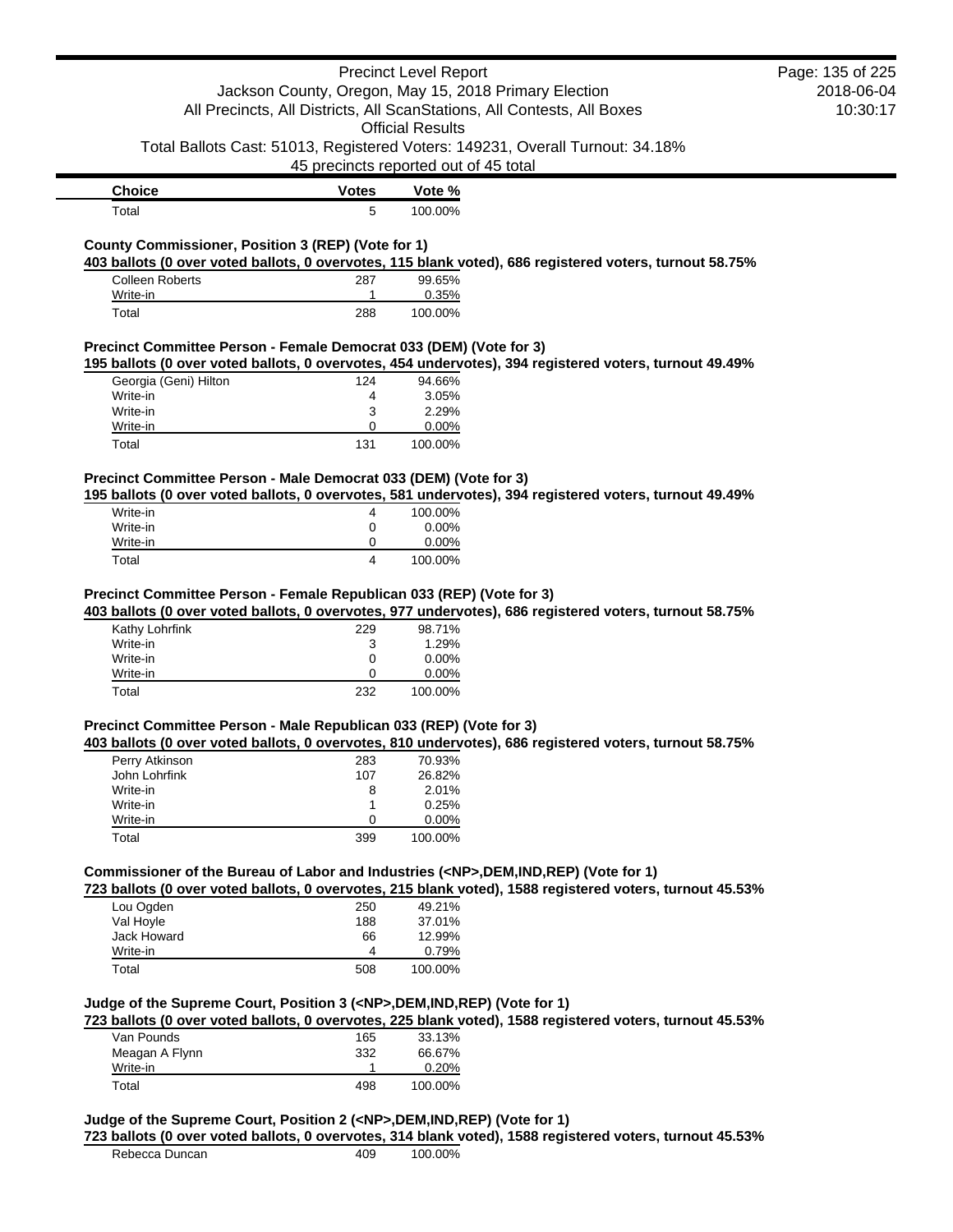|                                                                                  |                                       | <b>Precinct Level Report</b> | Page: 136 of 2                                                                                           |
|----------------------------------------------------------------------------------|---------------------------------------|------------------------------|----------------------------------------------------------------------------------------------------------|
|                                                                                  |                                       |                              | Jackson County, Oregon, May 15, 2018 Primary Election<br>2018-06-                                        |
|                                                                                  |                                       |                              | All Precincts, All Districts, All ScanStations, All Contests, All Boxes<br>10:30:                        |
|                                                                                  |                                       | <b>Official Results</b>      |                                                                                                          |
|                                                                                  |                                       |                              | Total Ballots Cast: 51013, Registered Voters: 149231, Overall Turnout: 34.18%                            |
|                                                                                  | 45 precincts reported out of 45 total |                              |                                                                                                          |
| <b>Choice</b>                                                                    | <b>Votes</b>                          | Vote %                       |                                                                                                          |
| Write-in                                                                         | 0                                     | 0.00%                        |                                                                                                          |
| Total                                                                            | 409                                   | 100.00%                      |                                                                                                          |
| Judge of the Court of Appeals, Position 10 ( <np>,DEM,IND,REP) (Vote for 1)</np> |                                       |                              |                                                                                                          |
|                                                                                  |                                       |                              | 723 ballots (0 over voted ballots, 0 overvotes, 229 blank voted), 1588 registered voters, turnout 45.53% |
| <b>Rex Armstrong</b>                                                             | 303                                   | 61.34%                       |                                                                                                          |
| Kyle L Krohn                                                                     | 191                                   | 38.66%                       |                                                                                                          |
|                                                                                  | 0                                     | $0.00\%$                     |                                                                                                          |
| Write-in                                                                         |                                       |                              |                                                                                                          |

#### **723 ballots (0 over voted ballots, 0 overvotes, 325 blank voted), 1588 registered voters, turnout 45.53%**

| James (Jim) C Egan<br>Write-in | 398 | 100.00%<br>$0.00\%$ |
|--------------------------------|-----|---------------------|
| Total                          | 398 | 100.00%             |

#### **Judge of the Court of Appeals, Position 9 (<NP>,DEM,IND,REP) (Vote for 1)**

**723 ballots (0 over voted ballots, 0 overvotes, 353 blank voted), 1588 registered voters, turnout 45.53%**

| Erika Hadlock | 370 | 100.00%  |
|---------------|-----|----------|
| Write-in      |     | $0.00\%$ |
| Total         | 370 | 100.00%  |

### **Judge of the Circuit Court, 1st District, Position 9 (<NP>,DEM,IND,REP) (Vote for 1)**

**723 ballots (0 over voted ballots, 0 overvotes, 204 blank voted), 1588 registered voters, turnout 45.53%**

| Laurance W Parker | 27  | 5.20%   |
|-------------------|-----|---------|
| David J Orr       | 187 | 36.03%  |
| Joe Davis         | 174 | 33.53%  |
| Nick Geil         | 130 | 25.05%  |
| Write-in          |     | 0.19%   |
| Total             | 519 | 100.00% |

#### **Judge of the Circuit Court, 1st District, Position 5 (<NP>,DEM,IND,REP) (Vote for 1)**

**723 ballots (0 over voted ballots, 0 overvotes, 320 blank voted), 1588 registered voters, turnout 45.53%**

| Timothy C Gerking | 403 | 100.00%  |
|-------------------|-----|----------|
| Write-in          |     | $0.00\%$ |
| Total             | 403 | 100.00%  |

#### **Judge of the Circuit Court, 1st District, Position 7 (<NP>,DEM,IND,REP) (Vote for 1)**

**723 ballots (0 over voted ballots, 0 overvotes, 309 blank voted), 1588 registered voters, turnout 45.53%**

| Benjamin Bloom | 414 | 100.00%  |
|----------------|-----|----------|
| Write-in       |     | $0.00\%$ |
| Total          | 414 | 100.00%  |

### **Measure 15-175 Medford School District 549C Bonds (<NP>,DEM,IND,REP) (Vote for 1)**

#### **723 ballots (1 over voted ballots, 1 overvotes, 49 blank voted), 1588 registered voters, turnout 45.53%**

| Yes   | 274 | 40.71%  |
|-------|-----|---------|
| No    | 399 | 59.29%  |
| Total | 673 | 100.00% |

#### **Precinct 034**

# **US Representative, 2nd District (DEM) (Vote for 1)**

**150 ballots (0 over voted ballots, 0 overvotes, 12 blank voted), 321 registered voters, turnout 46.73%**

| <b>Eric Burnette</b> | 5  | $3.62\%$ |
|----------------------|----|----------|
| Michael Byrne        | 4  | 2.90%    |
| Tim S White          |    | 5.07%    |
| Raz Mason            | 6  | 4.35%    |
| Jamie McLeod-Skinner | 51 | 36.96%   |
| James (Jim) Crary    | 23 | 16.67%   |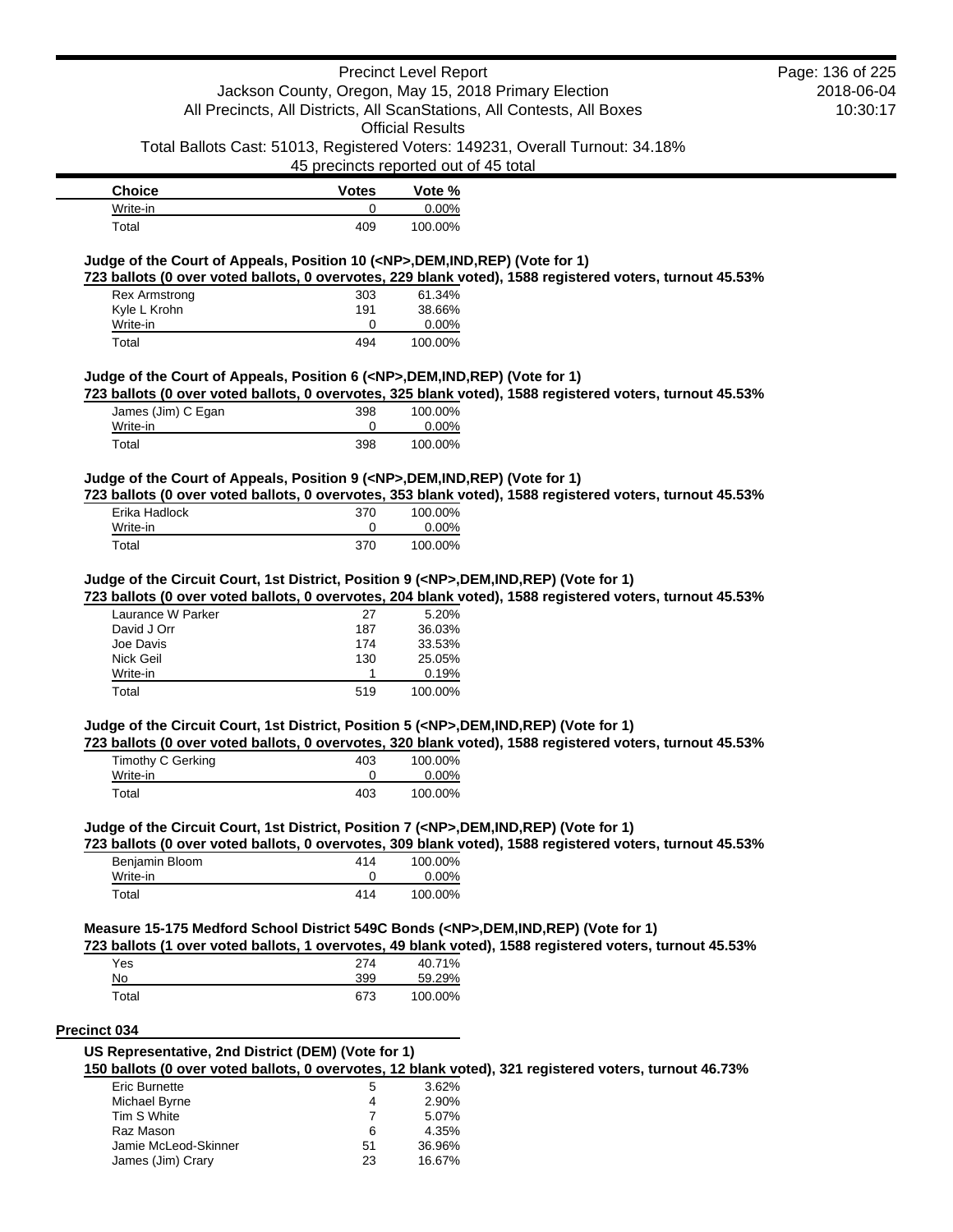# Precinct Level Report Jackson County, Oregon, May 15, 2018 Primary Election All Precincts, All Districts, All ScanStations, All Contests, All Boxes Official Results

Total Ballots Cast: 51013, Registered Voters: 149231, Overall Turnout: 34.18%

### 45 precincts reported out of 45 total

| <b>Choice</b>             | <b>Votes</b> | Vote %  |
|---------------------------|--------------|---------|
| Jennifer (Jenni) Neahring | 39           | 28.26%  |
| Write-in                  |              | 2.17%   |
| Total                     | 138          | 100.00% |

### **US Representative, 2nd District (IND) (Vote for 1)**

**11 ballots (0 over voted ballots, 0 overvotes, 3 blank voted), 83 registered voters, turnout 13.25%**

| Mark R Roberts | 6 | 75.00%  |
|----------------|---|---------|
| Write-in       |   | 25.00%  |
| Total          | 8 | 100.00% |

# **US Representative, 2nd District (REP) (Vote for 1)**

**471 ballots (0 over voted ballots, 0 overvotes, 20 blank voted), 950 registered voters, turnout 49.58%**

| Randy Pollock    | 14  | 3.10%   |
|------------------|-----|---------|
| Greg Walden      | 371 | 82.26%  |
| Paul J Romero Jr | 65  | 14.41%  |
| Write-in         |     | 0.22%   |
| Total            | 451 | 100.00% |

### **Governor (DEM) (Vote for 1)**

**150 ballots (0 over voted ballots, 0 overvotes, 4 blank voted), 321 registered voters, turnout 46.73%**

| Ed Jones        | 20  | 13.70%  |
|-----------------|-----|---------|
| Kate Brown      | 100 | 68.49%  |
| Candace Neville | 19  | 13.01%  |
| Write-in        |     | 4.79%   |
| Total           | 146 | 100.00% |

# **Governor (IND) (Vote for 1)**

**11 ballots (0 over voted ballots, 0 overvotes, 1 blank voted), 83 registered voters, turnout 13.25%**

| Dan (Mr P) Pistoresi   | O  | $0.00\%$ |
|------------------------|----|----------|
| Skye J Allen           |    | 10.00%   |
| <b>Patrick Starnes</b> | 3  | 30.00%   |
| Write-in               | 6  | 60.00%   |
| Total                  | 10 | 100.00%  |

#### **Governor (REP) (Vote for 1)**

**471 ballots (0 over voted ballots, 0 overvotes, 8 blank voted), 950 registered voters, turnout 49.58%**

| Knute Buehler       | 181 | 39.09%   |
|---------------------|-----|----------|
| Keenan W Bohach     |     | 0.22%    |
| Greg C Wooldridge   | 99  | 21.38%   |
| Jon I Edwards III   |     | 0.22%    |
| David W Stauffer    |     | 0.22%    |
| Jeff Smith          |     | 1.51%    |
| Jack W Tacy         |     | 0.22%    |
| <b>Brett Hyland</b> | 0   | $0.00\%$ |
| <b>Bruce Cuff</b>   | 8   | 1.73%    |
| Sam Carpenter       | 164 | 35.42%   |
| Write-in            | O   | $0.00\%$ |
| Total               | 463 | 100.00%  |

#### **State Representative, 4th District (DEM) (Vote for 1)**

**43 ballots (0 over voted ballots, 0 overvotes, 42 blank voted), 169 registered voters, turnout 25.44%**

| Write-in | 100.00% |
|----------|---------|
| Total    | 100.00% |

# **State Representative, 4th District (IND) (Vote for 1)**

**3 ballots (0 over voted ballots, 0 overvotes, 3 blank voted), 44 registered voters, turnout 6.82%**

| Write-in |   | $0.00\%$ |
|----------|---|----------|
| Total    | 0 | $0.00\%$ |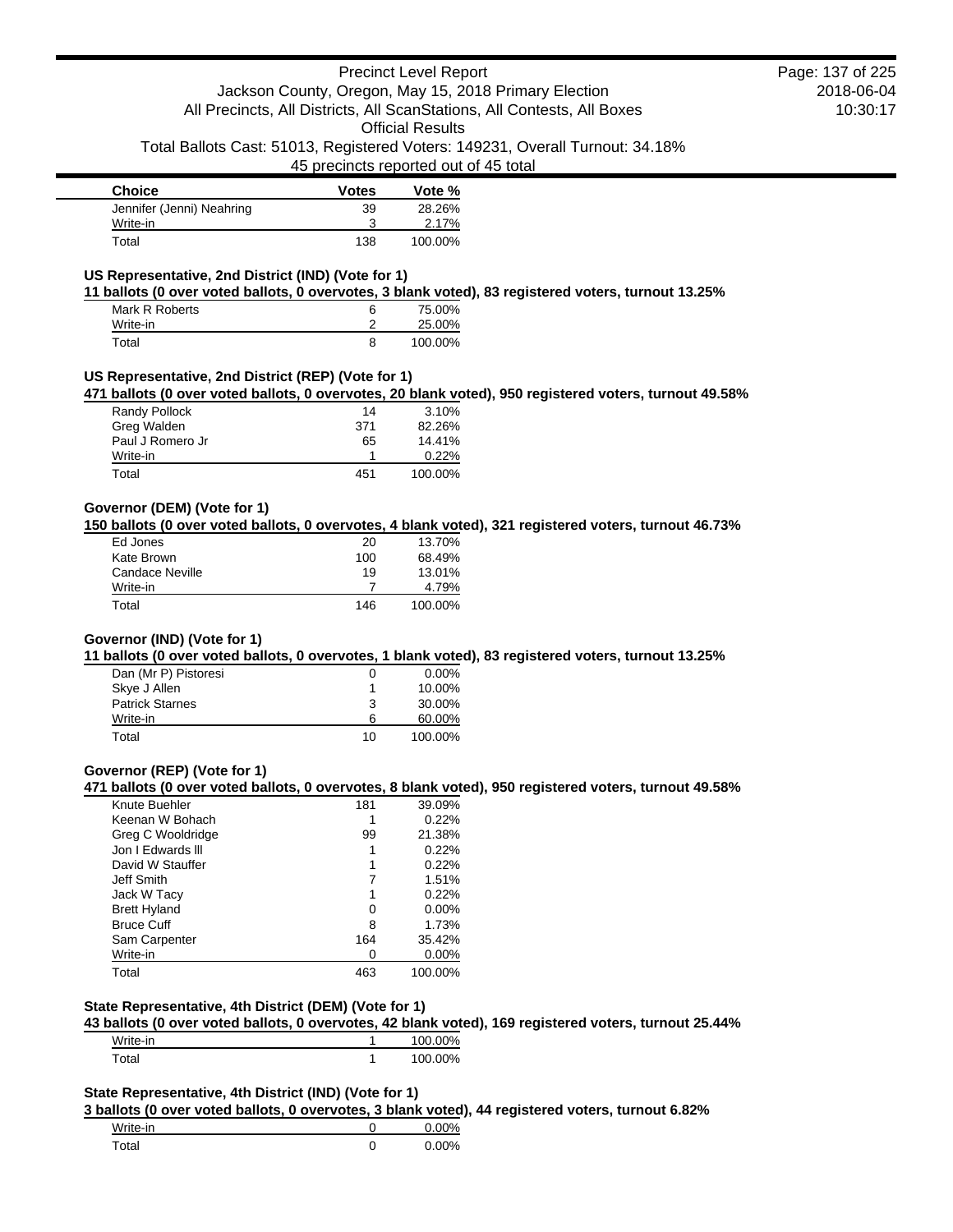|                                                        |                                       | <b>Precinct Level Report</b> |                                                                                                         | Page: 138 of 225 |
|--------------------------------------------------------|---------------------------------------|------------------------------|---------------------------------------------------------------------------------------------------------|------------------|
| Jackson County, Oregon, May 15, 2018 Primary Election  |                                       | 2018-06-04                   |                                                                                                         |                  |
|                                                        |                                       |                              | All Precincts, All Districts, All ScanStations, All Contests, All Boxes                                 | 10:30:17         |
|                                                        |                                       | <b>Official Results</b>      |                                                                                                         |                  |
|                                                        |                                       |                              | Total Ballots Cast: 51013, Registered Voters: 149231, Overall Turnout: 34.18%                           |                  |
|                                                        | 45 precincts reported out of 45 total |                              |                                                                                                         |                  |
| <b>Choice</b>                                          | <b>Votes</b>                          | Vote %                       |                                                                                                         |                  |
| State Representative, 4th District (REP) (Vote for 1)  |                                       |                              |                                                                                                         |                  |
|                                                        |                                       |                              | 133 ballots (0 over voted ballots, 0 overvotes, 51 blank voted), 454 registered voters, turnout 29.30%  |                  |
| Duane A Stark                                          | 82                                    | 100.00%                      |                                                                                                         |                  |
| Write-in<br>Total                                      | 0<br>82                               | 0.00%<br>100.00%             |                                                                                                         |                  |
| State Representative, 55th District (DEM) (Vote for 1) |                                       |                              |                                                                                                         |                  |
|                                                        |                                       |                              | 107 ballots (0 over voted ballots, 0 overvotes, 36 blank voted), 152 registered voters, turnout 70.39%  |                  |
| Karen Rippberger                                       | 71                                    | 100.00%                      |                                                                                                         |                  |
| Write-in<br>Total                                      | 0<br>71                               | 0.00%<br>100.00%             |                                                                                                         |                  |
|                                                        |                                       |                              |                                                                                                         |                  |
| State Representative, 55th District (IND) (Vote for 1) |                                       |                              |                                                                                                         |                  |
| Write-in                                               | 3                                     | 100.00%                      | 8 ballots (0 over voted ballots, 0 overvotes, 5 blank voted), 39 registered voters, turnout 20.51%      |                  |
| Total                                                  | 3                                     | 100.00%                      |                                                                                                         |                  |
|                                                        |                                       |                              |                                                                                                         |                  |
| State Representative, 55th District (REP) (Vote for 1) |                                       |                              |                                                                                                         |                  |
|                                                        |                                       |                              | 338 ballots (0 over voted ballots, 0 overvotes, 74 blank voted), 496 registered voters, turnout 68.15%  |                  |
| Mike McLane                                            | 264                                   | 100.00%                      |                                                                                                         |                  |
| Write-in<br>Total                                      | 0<br>264                              | 0.00%<br>100.00%             |                                                                                                         |                  |
| Amy Thuren<br>Write-in                                 | 101<br>3                              | 97.12%<br>2.88%              | 150 ballots (0 over voted ballots, 0 overvotes, 46 blank voted), 321 registered voters, turnout 46.73%  |                  |
| Total                                                  | 104                                   | 100.00%                      |                                                                                                         |                  |
|                                                        |                                       |                              |                                                                                                         |                  |
| County Commissioner, Position 1 (IND) (Vote for 1)     |                                       |                              |                                                                                                         |                  |
|                                                        |                                       |                              | 11 ballots (0 over voted ballots, 0 overvotes, 8 blank voted), 83 registered voters, turnout 13.25%     |                  |
| Write-in<br>Total                                      | 3<br>3                                | 100.00%<br>100.00%           |                                                                                                         |                  |
|                                                        |                                       |                              |                                                                                                         |                  |
| County Commissioner, Position 1 (REP) (Vote for 1)     |                                       |                              |                                                                                                         |                  |
|                                                        |                                       |                              | 471 ballots (0 over voted ballots, 0 overvotes, 116 blank voted), 950 registered voters, turnout 49.58% |                  |
| <b>Rick Dyer</b>                                       | 354                                   | 99.72%                       |                                                                                                         |                  |
| Write-in                                               | $\mathbf{1}$                          | 0.28%                        |                                                                                                         |                  |
| Total                                                  | 355                                   | 100.00%                      |                                                                                                         |                  |
| County Commissioner, Position 3 (DEM) (Vote for 1)     |                                       |                              |                                                                                                         |                  |
|                                                        |                                       |                              | 150 ballots (0 over voted ballots, 0 overvotes, 43 blank voted), 321 registered voters, turnout 46.73%  |                  |
| Lanita C Witt<br>Write-in                              | 103<br>4                              | 96.26%<br>3.74%              |                                                                                                         |                  |
| Total                                                  | 107                                   | 100.00%                      |                                                                                                         |                  |
|                                                        |                                       |                              |                                                                                                         |                  |
| County Commissioner, Position 3 (IND) (Vote for 1)     |                                       |                              |                                                                                                         |                  |
| Write-in                                               | 4                                     | 100.00%                      | 11 ballots (0 over voted ballots, 0 overvotes, 7 blank voted), 83 registered voters, turnout 13.25%     |                  |
| Total                                                  | 4                                     | 100.00%                      |                                                                                                         |                  |
|                                                        |                                       |                              |                                                                                                         |                  |
| County Commissioner, Position 3 (REP) (Vote for 1)     |                                       |                              |                                                                                                         |                  |
| Colleen Poberts                                        | ∩מ?                                   | QQ 1Q <sub>0</sub>           | 471 ballots (0 over voted ballots, 0 overvotes, 79 blank voted), 950 registered voters, turnout 49.58%  |                  |

| Colleen Roberts | 390 | 99.49%  |
|-----------------|-----|---------|
| Write-in        |     | 0.51%   |
| Total           | 392 | 100.00% |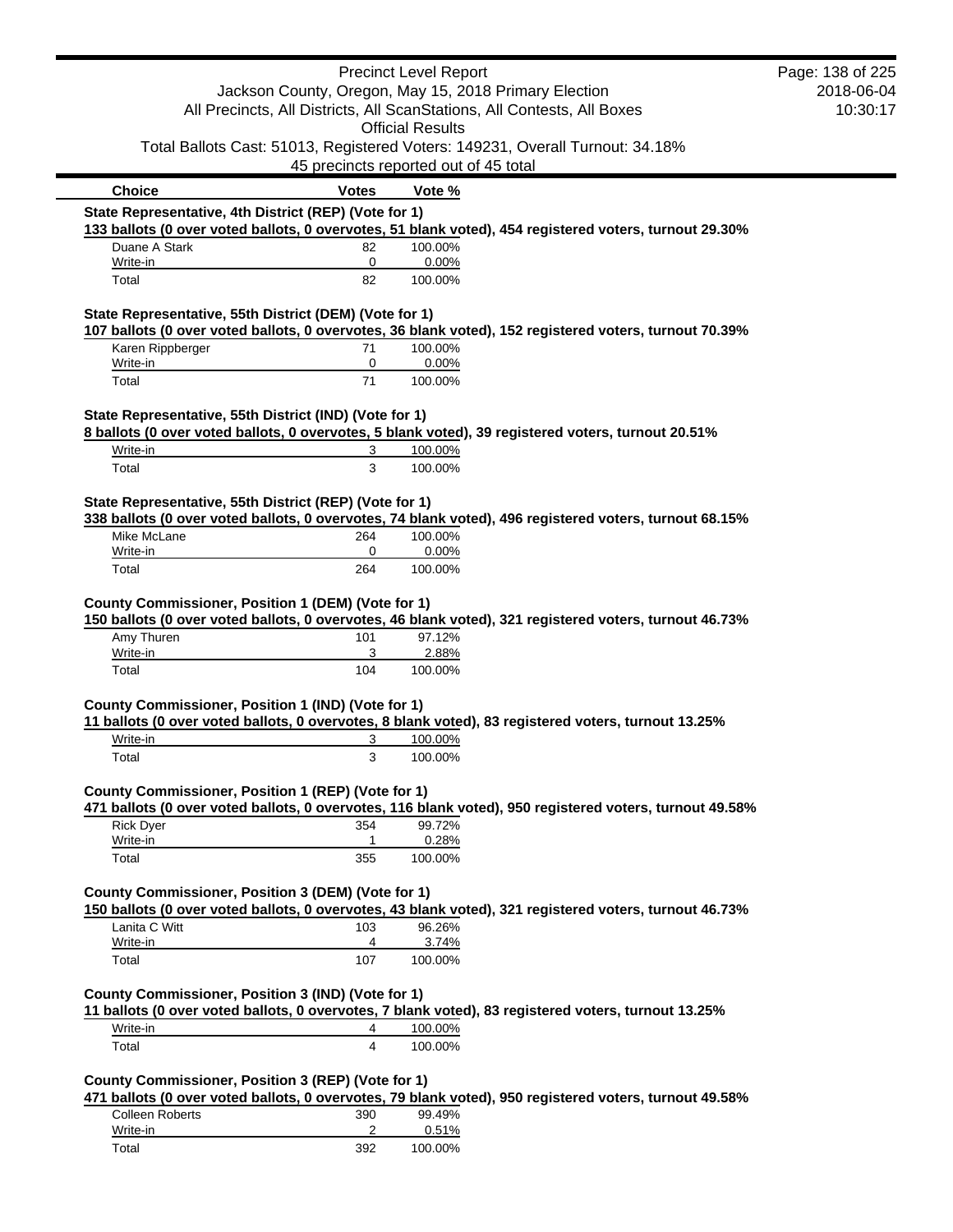|                                                                                          |                | <b>Precinct Level Report</b>                          |                                                                                                          | Page: 139 of 225 |
|------------------------------------------------------------------------------------------|----------------|-------------------------------------------------------|----------------------------------------------------------------------------------------------------------|------------------|
|                                                                                          |                | Jackson County, Oregon, May 15, 2018 Primary Election |                                                                                                          | 2018-06-04       |
| All Precincts, All Districts, All ScanStations, All Contests, All Boxes                  |                | 10:30:17                                              |                                                                                                          |                  |
|                                                                                          |                |                                                       |                                                                                                          |                  |
|                                                                                          |                | <b>Official Results</b>                               |                                                                                                          |                  |
|                                                                                          |                |                                                       | Total Ballots Cast: 51013, Registered Voters: 149231, Overall Turnout: 34.18%                            |                  |
|                                                                                          |                | 45 precincts reported out of 45 total                 |                                                                                                          |                  |
| <b>Choice</b>                                                                            | <b>Votes</b>   | Vote %                                                |                                                                                                          |                  |
| Precinct Committee Person - Female Democrat 034 (DEM) (Vote for 4)                       |                |                                                       |                                                                                                          |                  |
|                                                                                          |                |                                                       | 150 ballots (0 over voted ballots, 0 overvotes, 593 undervotes), 321 registered voters, turnout 46.73%   |                  |
| Write-in                                                                                 | 3              | 42.86%                                                |                                                                                                          |                  |
| Write-in                                                                                 | 1              | 14.29%                                                |                                                                                                          |                  |
| Write-in                                                                                 | 2              | 28.57%                                                |                                                                                                          |                  |
| Write-in                                                                                 | 1              | 14.29%                                                |                                                                                                          |                  |
| Total                                                                                    | $\overline{7}$ | 100.00%                                               |                                                                                                          |                  |
| Precinct Committee Person - Male Democrat 034 (DEM) (Vote for 4)                         |                |                                                       |                                                                                                          |                  |
|                                                                                          |                |                                                       | 150 ballots (0 over voted ballots, 0 overvotes, 596 undervotes), 321 registered voters, turnout 46.73%   |                  |
| Write-in                                                                                 | 1              | 25.00%                                                |                                                                                                          |                  |
| Write-in                                                                                 | 1              | 25.00%                                                |                                                                                                          |                  |
| Write-in                                                                                 | 1              | 25.00%                                                |                                                                                                          |                  |
| Write-in                                                                                 | 1              | 25.00%                                                |                                                                                                          |                  |
| Total                                                                                    | 4              | 100.00%                                               |                                                                                                          |                  |
|                                                                                          |                |                                                       |                                                                                                          |                  |
| Precinct Committee Person - Female Republican 034 (REP) (Vote for 4)                     |                |                                                       |                                                                                                          |                  |
|                                                                                          |                |                                                       | 471 ballots (0 over voted ballots, 0 overvotes, 1878 undervotes), 950 registered voters, turnout 49.58%  |                  |
| Write-in                                                                                 | 6              | 100.00%                                               |                                                                                                          |                  |
| Write-in                                                                                 | 0              | 0.00%                                                 |                                                                                                          |                  |
| Write-in                                                                                 | 0              | 0.00%                                                 |                                                                                                          |                  |
| Write-in<br>Total                                                                        | 0<br>6         | 0.00%<br>100.00%                                      |                                                                                                          |                  |
|                                                                                          |                |                                                       |                                                                                                          |                  |
| Write-in<br>Write-in<br>Write-in                                                         | 13<br>3<br>0   | 81.25%<br>18.75%<br>0.00%                             |                                                                                                          |                  |
| Write-in                                                                                 | 0              | 0.00%                                                 |                                                                                                          |                  |
| Total                                                                                    | 16             | 100.00%                                               |                                                                                                          |                  |
|                                                                                          |                |                                                       |                                                                                                          |                  |
| Commissioner of the Bureau of Labor and Industries ( <np>,DEM,IND,REP) (Vote for 1)</np> |                |                                                       | 677 ballots (0 over voted ballots, 0 overvotes, 165 blank voted), 1958 registered voters, turnout 34.58% |                  |
| Lou Ogden                                                                                | 278            | 54.30%                                                |                                                                                                          |                  |
| Val Hoyle                                                                                | 142            | 27.73%                                                |                                                                                                          |                  |
| Jack Howard                                                                              | 92             | 17.97%                                                |                                                                                                          |                  |
| Write-in                                                                                 | 0              |                                                       |                                                                                                          |                  |
| Total                                                                                    | 512            | 0.00%<br>100.00%                                      |                                                                                                          |                  |
|                                                                                          |                |                                                       |                                                                                                          |                  |
| Judge of the Supreme Court, Position 3 ( <np>,DEM,IND,REP) (Vote for 1)</np>             |                |                                                       |                                                                                                          |                  |
|                                                                                          |                |                                                       | 677 ballots (0 over voted ballots, 0 overvotes, 162 blank voted), 1958 registered voters, turnout 34.58% |                  |
| Van Pounds                                                                               | 216            | 41.94%                                                |                                                                                                          |                  |
| Meagan A Flynn                                                                           | 299            | 58.06%                                                |                                                                                                          |                  |
| Write-in                                                                                 | 0              | 0.00%                                                 |                                                                                                          |                  |
| Total                                                                                    | 515            | 100.00%                                               |                                                                                                          |                  |
|                                                                                          |                |                                                       |                                                                                                          |                  |
| Judge of the Supreme Court, Position 2 ( <np>,DEM,IND,REP) (Vote for 1)</np>             |                |                                                       |                                                                                                          |                  |
|                                                                                          |                |                                                       | 677 ballots (0 over voted ballots, 0 overvotes, 292 blank voted), 1958 registered voters, turnout 34.58% |                  |
| Rebecca Duncan                                                                           | 384            | 99.74%                                                |                                                                                                          |                  |
| Write-in                                                                                 | 1              | 0.26%                                                 |                                                                                                          |                  |
| Total                                                                                    | 385            | 100.00%                                               |                                                                                                          |                  |
|                                                                                          |                |                                                       |                                                                                                          |                  |
| Judge of the Court of Appeals, Position 10 ( <np>,DEM,IND,REP) (Vote for 1)</np>         |                |                                                       |                                                                                                          |                  |
|                                                                                          |                |                                                       | 677 ballots (0 over voted ballots, 0 overvotes, 169 blank voted), 1958 registered voters, turnout 34.58% |                  |
| Rex Armstrong                                                                            | 275            | 54.13%                                                |                                                                                                          |                  |
| ノ・ホーー レッヘトー                                                                              | כפה            | $AC$ 0.70.                                            |                                                                                                          |                  |

| NEX AILISTURIA | ن ا ے | 74. ان ۷ |
|----------------|-------|----------|
| Kyle L Krohn   | 233   | 45.87%   |
| Write-in       |       | $0.00\%$ |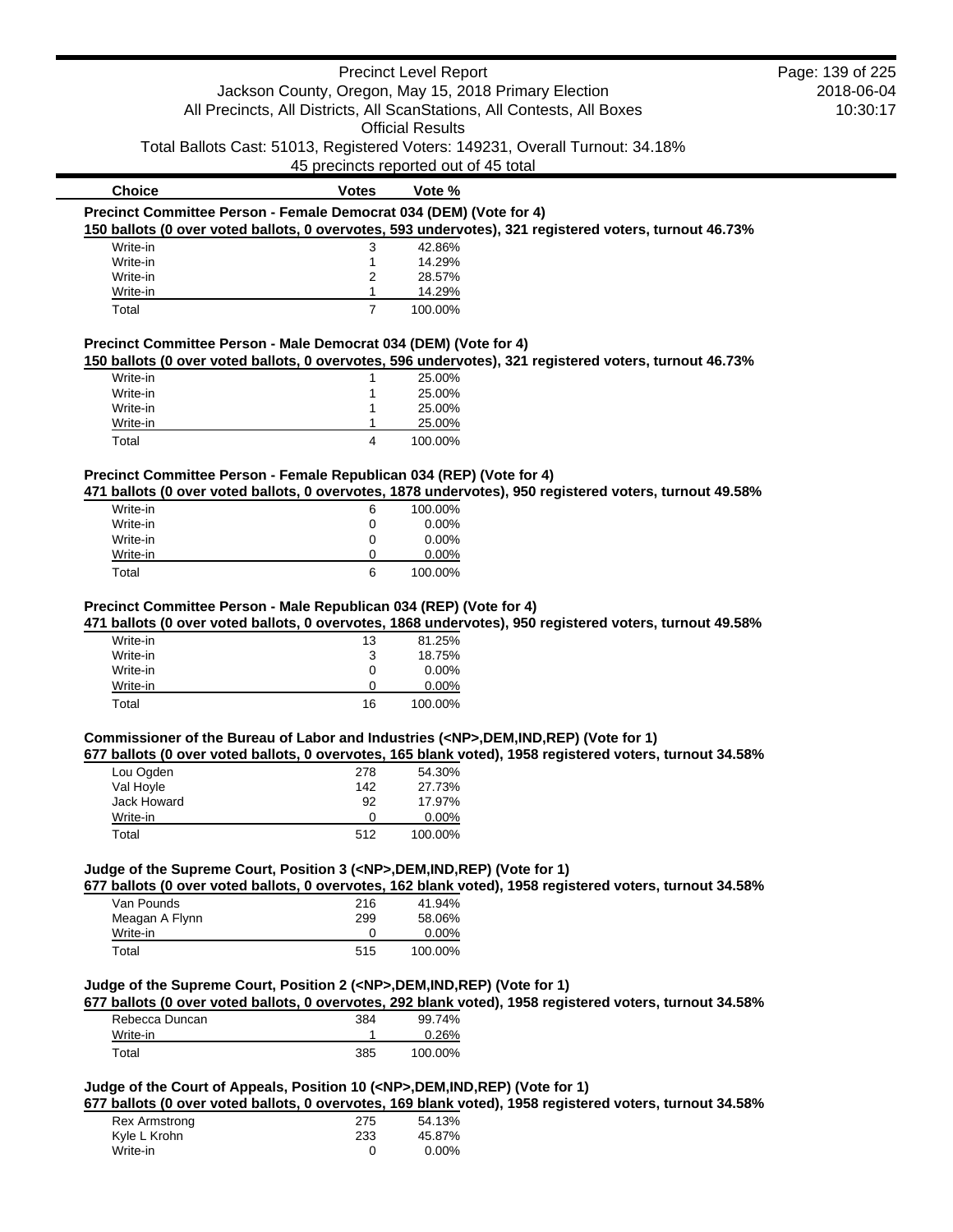|                                                                                               |                                       | <b>Precinct Level Report</b> |                                                                                                          | Page: 140 of 225 |
|-----------------------------------------------------------------------------------------------|---------------------------------------|------------------------------|----------------------------------------------------------------------------------------------------------|------------------|
|                                                                                               |                                       |                              | Jackson County, Oregon, May 15, 2018 Primary Election                                                    | 2018-06-04       |
|                                                                                               |                                       |                              | All Precincts, All Districts, All ScanStations, All Contests, All Boxes                                  | 10:30:17         |
|                                                                                               |                                       | <b>Official Results</b>      |                                                                                                          |                  |
|                                                                                               |                                       |                              | Total Ballots Cast: 51013, Registered Voters: 149231, Overall Turnout: 34.18%                            |                  |
|                                                                                               | 45 precincts reported out of 45 total |                              |                                                                                                          |                  |
| <b>Choice</b>                                                                                 | <b>Votes</b>                          | Vote %                       |                                                                                                          |                  |
| Total                                                                                         | 508                                   | 100.00%                      |                                                                                                          |                  |
| Judge of the Court of Appeals, Position 6 ( <np>, DEM, IND, REP) (Vote for 1)</np>            |                                       |                              |                                                                                                          |                  |
|                                                                                               | 374                                   | 99.47%                       | 677 ballots (0 over voted ballots, 0 overvotes, 301 blank voted), 1958 registered voters, turnout 34.58% |                  |
| James (Jim) C Egan<br>Write-in                                                                | 2                                     | 0.53%                        |                                                                                                          |                  |
| Total                                                                                         | 376                                   | 100.00%                      |                                                                                                          |                  |
| Judge of the Court of Appeals, Position 9 ( <np>,DEM,IND,REP) (Vote for 1)</np>               |                                       |                              |                                                                                                          |                  |
|                                                                                               |                                       |                              | 677 ballots (0 over voted ballots, 0 overvotes, 335 blank voted), 1958 registered voters, turnout 34.58% |                  |
| Erika Hadlock                                                                                 | 341                                   | 99.71%                       |                                                                                                          |                  |
| Write-in<br>Total                                                                             | 1<br>342                              | 0.29%<br>100.00%             |                                                                                                          |                  |
|                                                                                               |                                       |                              |                                                                                                          |                  |
| Judge of the Circuit Court, 1st District, Position 9 ( <np>,DEM,IND,REP) (Vote for 1)</np>    |                                       |                              |                                                                                                          |                  |
|                                                                                               |                                       |                              | 677 ballots (0 over voted ballots, 0 overvotes, 139 blank voted), 1958 registered voters, turnout 34.58% |                  |
| Laurance W Parker<br>David J Orr                                                              | 31<br>241                             | 5.76%<br>44.80%              |                                                                                                          |                  |
| Joe Davis                                                                                     | 138                                   | 25.65%                       |                                                                                                          |                  |
| Nick Geil                                                                                     | 128                                   | 23.79%                       |                                                                                                          |                  |
| Write-in                                                                                      | 0                                     | 0.00%                        |                                                                                                          |                  |
| Total                                                                                         | 538                                   | 100.00%                      |                                                                                                          |                  |
| Write-in                                                                                      | 1                                     | 0.28%                        |                                                                                                          |                  |
| Total                                                                                         | 359                                   | 100.00%                      |                                                                                                          |                  |
| Judge of the Circuit Court, 1st District, Position 7 ( <np>, DEM, IND, REP) (Vote for 1)</np> |                                       |                              |                                                                                                          |                  |
|                                                                                               |                                       |                              | 677 ballots (0 over voted ballots, 0 overvotes, 295 blank voted), 1958 registered voters, turnout 34.58% |                  |
| Benjamin Bloom                                                                                | 380                                   | 99.48%                       |                                                                                                          |                  |
| Write-in                                                                                      | 2                                     | 0.52%                        |                                                                                                          |                  |
| Total                                                                                         | 382                                   | 100.00%                      |                                                                                                          |                  |
| Precinct 035                                                                                  |                                       |                              |                                                                                                          |                  |
| US Representative, 2nd District (DEM) (Vote for 1)                                            |                                       |                              | 478 ballots (0 over voted ballots, 0 overvotes, 37 blank voted), 845 registered voters, turnout 56.57%   |                  |
| <b>Eric Burnette</b>                                                                          | 14                                    | 3.17%                        |                                                                                                          |                  |
| Michael Byrne                                                                                 | 8                                     | 1.81%                        |                                                                                                          |                  |
| Tim S White                                                                                   | 35                                    | 7.94%                        |                                                                                                          |                  |
| Raz Mason                                                                                     | 18                                    | 4.08%                        |                                                                                                          |                  |
| Jamie McLeod-Skinner                                                                          | 205                                   | 46.49%                       |                                                                                                          |                  |
| James (Jim) Crary                                                                             | 57                                    | 12.93%                       |                                                                                                          |                  |
| Jennifer (Jenni) Neahring                                                                     | 99                                    | 22.45%                       |                                                                                                          |                  |
| Write-in<br>Total                                                                             | 5<br>441                              | 1.13%<br>100.00%             |                                                                                                          |                  |
|                                                                                               |                                       |                              |                                                                                                          |                  |
| US Representative, 2nd District (IND) (Vote for 1)                                            |                                       |                              |                                                                                                          |                  |
|                                                                                               |                                       |                              | 32 ballots (0 over voted ballots, 0 overvotes, 10 blank voted), 140 registered voters, turnout 22.86%    |                  |
| Mark R Roberts                                                                                | $12 \overline{ }$                     | 54.55%                       |                                                                                                          |                  |
| Write-in                                                                                      | 10                                    | 45.45%                       |                                                                                                          |                  |
| Total                                                                                         | 22                                    | 100.00%                      |                                                                                                          |                  |
|                                                                                               |                                       |                              |                                                                                                          |                  |
| US Representative, 2nd District (REP) (Vote for 1)                                            |                                       |                              |                                                                                                          |                  |
|                                                                                               |                                       |                              | 555 ballots (0 over voted ballots, 0 overvotes, 39 blank voted), 1040 registered voters, turnout 53.37%  |                  |
| Randy Pollock                                                                                 | 40                                    | 7.75%<br>72.87%              |                                                                                                          |                  |
| Greg Walden                                                                                   | 376                                   |                              |                                                                                                          |                  |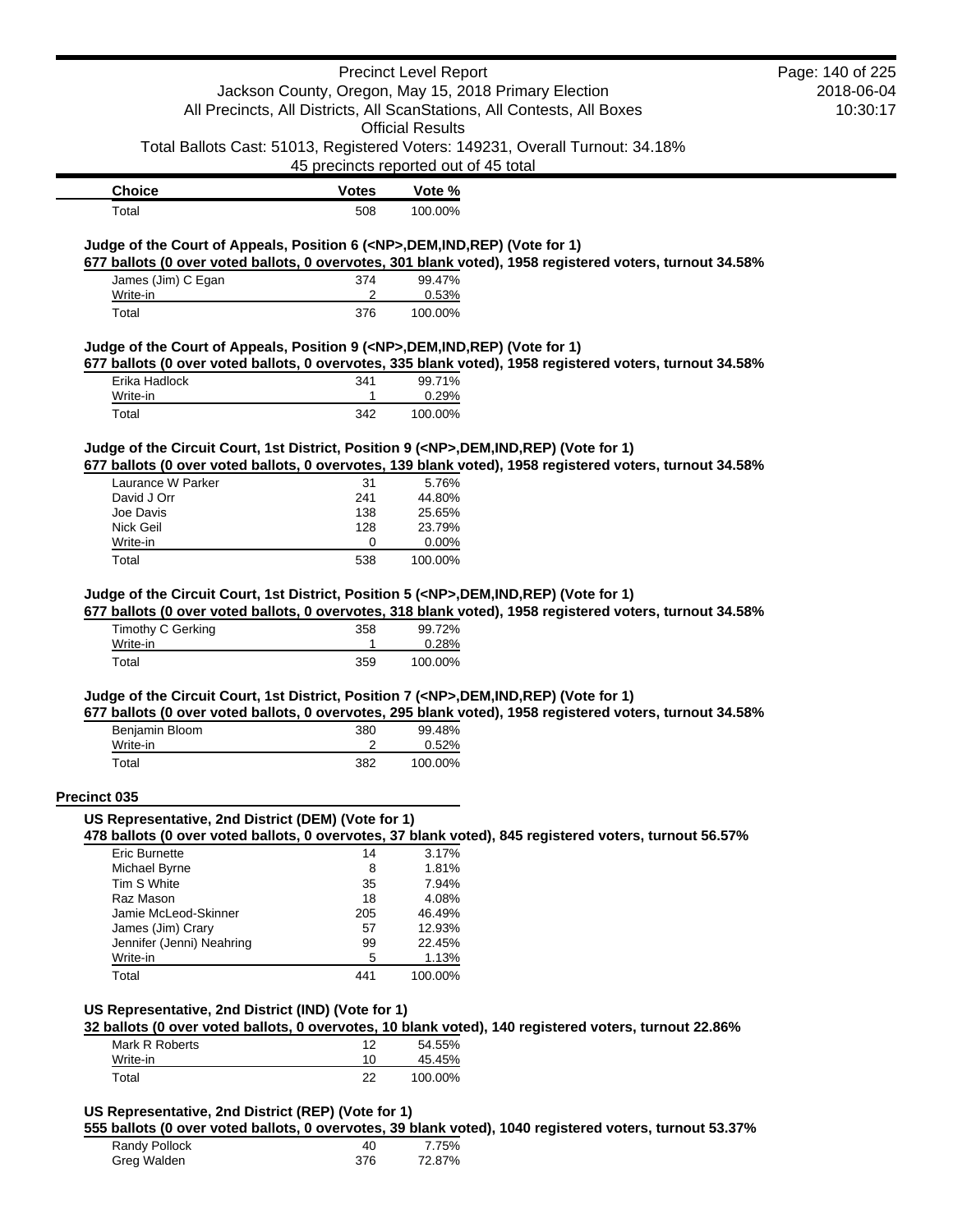| <b>Choice</b>    | <b>Votes</b> | Vote %  |
|------------------|--------------|---------|
| Paul J Romero Jr | 98           | 18.99%  |
| Write-in         |              | 0.39%   |
| Total            | 516          | 100.00% |

### **Governor (DEM) (Vote for 1)**

**478 ballots (0 over voted ballots, 0 overvotes, 17 blank voted), 845 registered voters, turnout 56.57%**

| Ed Jones        | 24  | 5.21%   |
|-----------------|-----|---------|
| Kate Brown      | 366 | 79.39%  |
| Candace Neville | 64  | 13.88%  |
| Write-in        |     | 1.52%   |
| Total           | 461 | 100.00% |

#### **Governor (IND) (Vote for 1)**

**32 ballots (0 over voted ballots, 0 overvotes, 7 blank voted), 140 registered voters, turnout 22.86%**

| Dan (Mr P) Pistoresi   |    | 4.00%   |
|------------------------|----|---------|
| Skye J Allen           | 2  | 8.00%   |
| <b>Patrick Starnes</b> |    | 28.00%  |
| Write-in               | 15 | 60.00%  |
| Total                  | 25 | 100.00% |

### **Governor (REP) (Vote for 1)**

**555 ballots (1 over voted ballots, 1 overvotes, 23 blank voted), 1040 registered voters, turnout 53.37%**

| Knute Buehler       | 205 | 38.61%   |
|---------------------|-----|----------|
| Keenan W Bohach     | 0   | $0.00\%$ |
| Greg C Wooldridge   | 145 | 27.31%   |
| Jon I Edwards III   | 0   | $0.00\%$ |
| David W Stauffer    | 2   | 0.38%    |
| Jeff Smith          | 6   | 1.13%    |
| Jack W Tacy         | 1   | 0.19%    |
| <b>Brett Hyland</b> | 0   | $0.00\%$ |
| <b>Bruce Cuff</b>   | 4   | 0.75%    |
| Sam Carpenter       | 164 | 30.89%   |
| Write-in            | 4   | 0.75%    |
| Total               | 531 | 100.00%  |

### **State Senator, 3rd District (DEM) (Vote for 1)**

**478 ballots (0 over voted ballots, 0 overvotes, 19 blank voted), 845 registered voters, turnout 56.57%**

| Julian Bell     | 30  | 6.54%   |
|-----------------|-----|---------|
| Kevin Stine     | 25  | 5.45%   |
| Athena Goldberg | 175 | 38.13%  |
| Jeff Golden     | 226 | 49.24%  |
| Write-in        | 3   | 0.65%   |
| Total           | 459 | 100.00% |

#### **State Senator, 3rd District (IND) (Vote for 1)**

**32 ballots (0 over voted ballots, 0 overvotes, 20 blank voted), 140 registered voters, turnout 22.86%**

| Write-in |    | 100.00% |
|----------|----|---------|
| ™otal    | 10 | 100.00% |

### **State Senator, 3rd District (REP) (Vote for 1)**

**555 ballots (0 over voted ballots, 0 overvotes, 56 blank voted), 1040 registered voters, turnout 53.37%**

| <b>Curt Ankerberg</b> | 298 | 59.72%  |
|-----------------------|-----|---------|
| Jessica L Gomez       | 197 | 39.48%  |
| Write-in              |     | 0.80%   |
| Total                 | 499 | 100.00% |

#### **State Representative, 5th District (DEM) (Vote for 1)**

#### **478 ballots (0 over voted ballots, 0 overvotes, 112 blank voted), 845 registered voters, turnout 56.57%**

| Pam Marsh | 364 | 99.45% |
|-----------|-----|--------|
|           |     |        |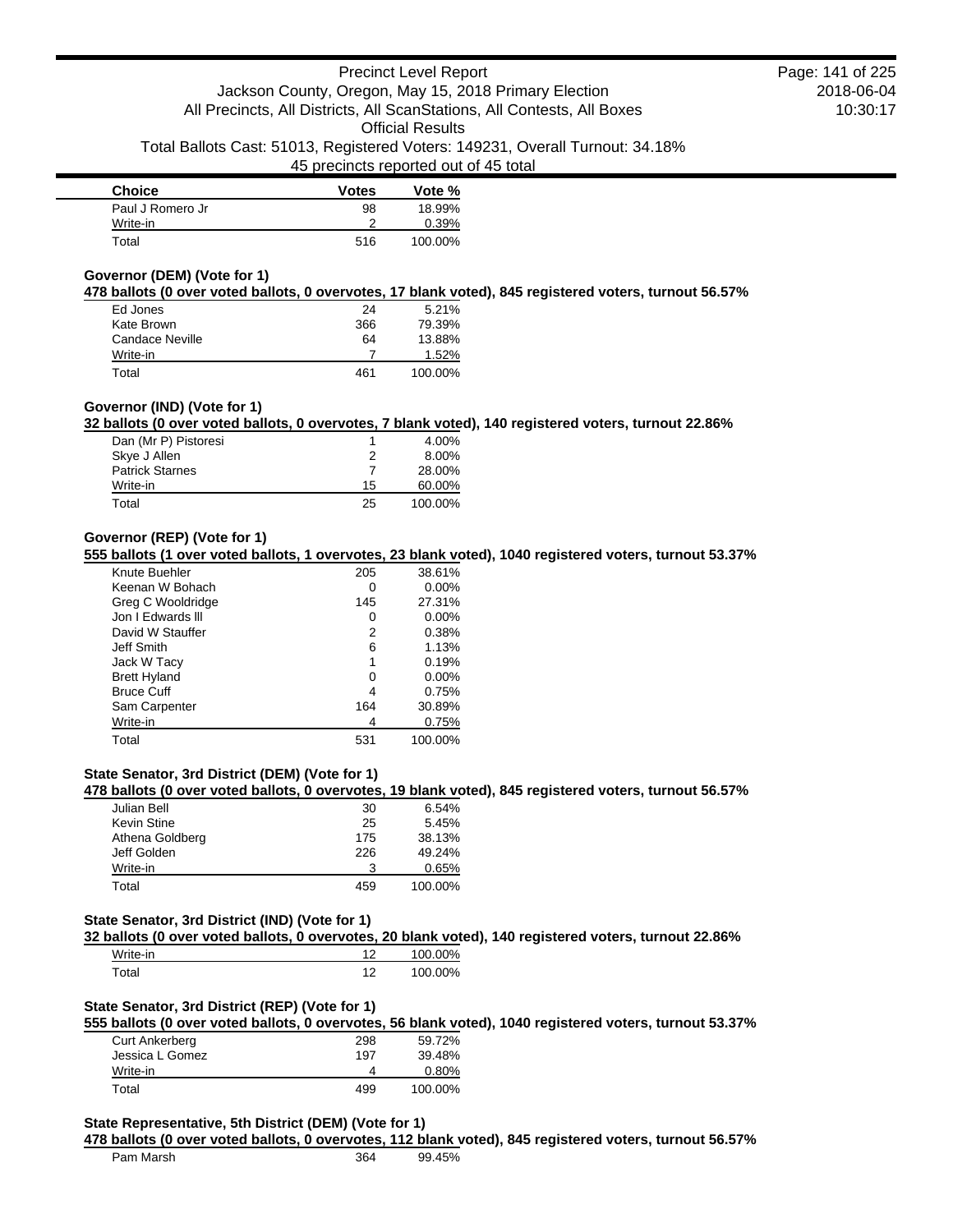|                                                                         |                | <b>Precinct Level Report</b>          |                                                                                                          | Page: 142 of 225 |
|-------------------------------------------------------------------------|----------------|---------------------------------------|----------------------------------------------------------------------------------------------------------|------------------|
|                                                                         |                |                                       | Jackson County, Oregon, May 15, 2018 Primary Election                                                    | 2018-06-04       |
| All Precincts, All Districts, All ScanStations, All Contests, All Boxes |                | 10:30:17                              |                                                                                                          |                  |
|                                                                         |                | <b>Official Results</b>               |                                                                                                          |                  |
|                                                                         |                |                                       | Total Ballots Cast: 51013, Registered Voters: 149231, Overall Turnout: 34.18%                            |                  |
|                                                                         |                | 45 precincts reported out of 45 total |                                                                                                          |                  |
| <b>Choice</b>                                                           | <b>Votes</b>   | Vote %                                |                                                                                                          |                  |
| Write-in                                                                | 2              | 0.55%                                 |                                                                                                          |                  |
| Total                                                                   | 366            | 100.00%                               |                                                                                                          |                  |
|                                                                         |                |                                       |                                                                                                          |                  |
| State Representative, 5th District (IND) (Vote for 1)                   |                |                                       |                                                                                                          |                  |
| Write-in                                                                |                |                                       | 32 ballots (0 over voted ballots, 0 overvotes, 23 blank voted), 140 registered voters, turnout 22.86%    |                  |
| Total                                                                   | 9<br>9         | 100.00%<br>100.00%                    |                                                                                                          |                  |
|                                                                         |                |                                       |                                                                                                          |                  |
| State Representative, 5th District (REP) (Vote for 1)                   |                |                                       |                                                                                                          |                  |
|                                                                         |                |                                       | 555 ballots (0 over voted ballots, 0 overvotes, 255 blank voted), 1040 registered voters, turnout 53.37% |                  |
| Sandra A Abercrombie                                                    | 298            | 99.33%                                |                                                                                                          |                  |
| Write-in                                                                | 2              | 0.67%                                 |                                                                                                          |                  |
| Total                                                                   | 300            | 100.00%                               |                                                                                                          |                  |
|                                                                         |                |                                       |                                                                                                          |                  |
| County Commissioner, Position 1 (DEM) (Vote for 1)                      |                |                                       |                                                                                                          |                  |
| Amy Thuren                                                              | 336            | 99.41%                                | 478 ballots (0 over voted ballots, 0 overvotes, 140 blank voted), 845 registered voters, turnout 56.57%  |                  |
| Write-in                                                                | 2              | 0.59%                                 |                                                                                                          |                  |
| Total                                                                   | 338            | 100.00%                               |                                                                                                          |                  |
|                                                                         |                |                                       |                                                                                                          |                  |
| County Commissioner, Position 1 (IND) (Vote for 1)                      |                |                                       |                                                                                                          |                  |
|                                                                         |                |                                       | 32 ballots (0 over voted ballots, 0 overvotes, 24 blank voted), 140 registered voters, turnout 22.86%    |                  |
| Write-in                                                                | 8              | 100.00%                               |                                                                                                          |                  |
| Total                                                                   | 8              | 100.00%                               |                                                                                                          |                  |
|                                                                         |                |                                       |                                                                                                          |                  |
| County Commissioner, Position 1 (REP) (Vote for 1)                      |                |                                       |                                                                                                          |                  |
|                                                                         |                |                                       | 555 ballots (0 over voted ballots, 0 overvotes, 187 blank voted), 1040 registered voters, turnout 53.37% |                  |
| <b>Rick Dyer</b>                                                        | 367<br>1       | 99.73%<br>0.27%                       |                                                                                                          |                  |
| Write-in<br>Total                                                       | 368            | 100.00%                               |                                                                                                          |                  |
|                                                                         |                |                                       |                                                                                                          |                  |
| County Commissioner, Position 3 (DEM) (Vote for 1)                      |                |                                       |                                                                                                          |                  |
|                                                                         |                |                                       | 478 ballots (0 over voted ballots, 0 overvotes, 122 blank voted), 845 registered voters, turnout 56.57%  |                  |
| Lanita C Witt                                                           | 352            | 98.88%                                |                                                                                                          |                  |
| Write-in                                                                | 4              | 1.12%                                 |                                                                                                          |                  |
| Total                                                                   | 356            | 100.00%                               |                                                                                                          |                  |
|                                                                         |                |                                       |                                                                                                          |                  |
| County Commissioner, Position 3 (IND) (Vote for 1)                      |                |                                       |                                                                                                          |                  |
|                                                                         |                |                                       | 32 ballots (0 over voted ballots, 0 overvotes, 24 blank voted), 140 registered voters, turnout 22.86%    |                  |
| Write-in                                                                | 8              | 100.00%                               |                                                                                                          |                  |
| Total                                                                   | 8              | 100.00%                               |                                                                                                          |                  |
| County Commissioner, Position 3 (REP) (Vote for 1)                      |                |                                       |                                                                                                          |                  |
|                                                                         |                |                                       | 555 ballots (0 over voted ballots, 0 overvotes, 173 blank voted), 1040 registered voters, turnout 53.37% |                  |
| Colleen Roberts                                                         | 376            | 98.43%                                |                                                                                                          |                  |
| Write-in                                                                | 6              | 1.57%                                 |                                                                                                          |                  |
| Total                                                                   | 382            | 100.00%                               |                                                                                                          |                  |
|                                                                         |                |                                       |                                                                                                          |                  |
| Precinct Committee Person - Female Democrat 035 (DEM) (Vote for 6)      |                |                                       |                                                                                                          |                  |
|                                                                         |                |                                       | 478 ballots (0 over voted ballots, 0 overvotes, 2560 undervotes), 845 registered voters, turnout 56.57%  |                  |
| Kathy Conway                                                            | 291            | 94.48%                                |                                                                                                          |                  |
| Write-in                                                                | 9              | 2.92%                                 |                                                                                                          |                  |
| Write-in<br>Write-in                                                    | 2<br>2         | 0.65%<br>0.65%                        |                                                                                                          |                  |
| Write-in                                                                | $\overline{2}$ | 0.65%                                 |                                                                                                          |                  |
| Write-in                                                                | $\overline{2}$ | 0.65%                                 |                                                                                                          |                  |

Write-in 0 0.00%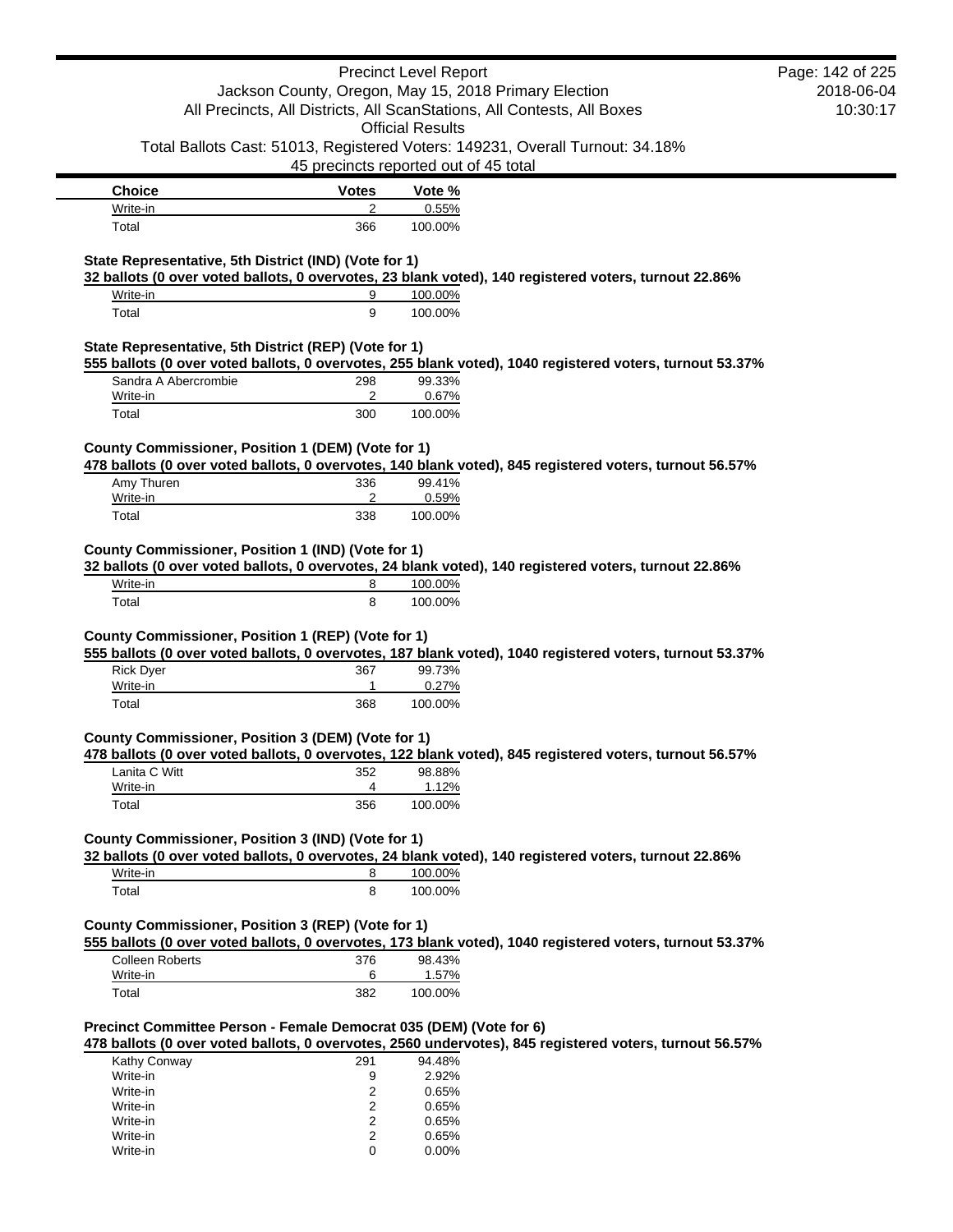| <b>Choice</b> | <b>Votes</b> | Vote %  |
|---------------|--------------|---------|
| Total         | 308          | 100.00% |

### **Precinct Committee Person - Male Democrat 035 (DEM) (Vote for 6) 478 ballots (0 over voted ballots, 0 overvotes, 2579 undervotes), 845 registered voters, turnout 56.57%**

| Alan Journet | 271 | 93.77%  |
|--------------|-----|---------|
| Write-in     | 11  | 3.81%   |
| Write-in     | 3   | 1.04%   |
| Write-in     | 2   | 0.69%   |
| Write-in     | 1   | 0.35%   |
| Write-in     | 1   | 0.35%   |
| Write-in     | O   | 0.00%   |
| Total        | 289 | 100.00% |

### **Precinct Committee Person - Female Republican 035 (REP) (Vote for 6)**

**555 ballots (0 over voted ballots, 0 overvotes, 2840 undervotes), 1040 registered voters, turnout 53.37%**

| <b>Lillian Eaton Stewart</b> | 232 | 47.35%   |
|------------------------------|-----|----------|
| Gayle Merz                   | 235 | 47.96%   |
| Write-in                     | 9   | 1.84%    |
| Write-in                     | 6   | 1.22%    |
| Write-in                     | 4   | 0.82%    |
| Write-in                     | 4   | 0.82%    |
| Write-in                     | 0   | $0.00\%$ |
| Write-in                     | ი   | $0.00\%$ |
| Total                        | 490 | 100.00%  |
|                              |     |          |

### **Precinct Committee Person - Male Republican 035 (REP) (Vote for 6)**

**555 ballots (0 over voted ballots, 0 overvotes, 2844 undervotes), 1040 registered voters, turnout 53.37%**

| Warren Merz   | 242 | 49.79%   |
|---------------|-----|----------|
| Wright Kieran | 216 | 44.44%   |
| Write-in      | 14  | 2.88%    |
| Write-in      | 6   | 1.23%    |
| Write-in      | 4   | 0.82%    |
| Write-in      | 4   | 0.82%    |
| Write-in      | 0   | $0.00\%$ |
| Write-in      | 0   | $0.00\%$ |
| Total         | 486 | 100.00%  |

### **Commissioner of the Bureau of Labor and Industries (<NP>,DEM,IND,REP) (Vote for 1)**

**1246 ballots (2 over voted ballots, 2 overvotes, 314 blank voted), 3030 registered voters, turnout 41.12%**

| Lou Ogden   | 397 | 42.69%  |
|-------------|-----|---------|
| Val Hoyle   | 445 | 47.85%  |
| Jack Howard | 84  | 9.03%   |
| Write-in    | 4   | 0.43%   |
| Total       | 930 | 100.00% |

#### **Judge of the Supreme Court, Position 3 (<NP>,DEM,IND,REP) (Vote for 1)**

**1246 ballots (1 over voted ballots, 1 overvotes, 332 blank voted), 3030 registered voters, turnout 41.12%**

| Van Pounds     | 291 | 31.87%  |
|----------------|-----|---------|
| Meagan A Flynn | 619 | 67.80%  |
| Write-in       |     | 0.33%   |
| Total          | 913 | 100.00% |

# **Judge of the Supreme Court, Position 2 (<NP>,DEM,IND,REP) (Vote for 1)**

**1246 ballots (0 over voted ballots, 0 overvotes, 548 blank voted), 3030 registered voters, turnout 41.12%**

| Rebecca Duncan | 687 | 98.42%  |
|----------------|-----|---------|
| Write-in       | 11  | 1.58%   |
| Total          | 698 | 100.00% |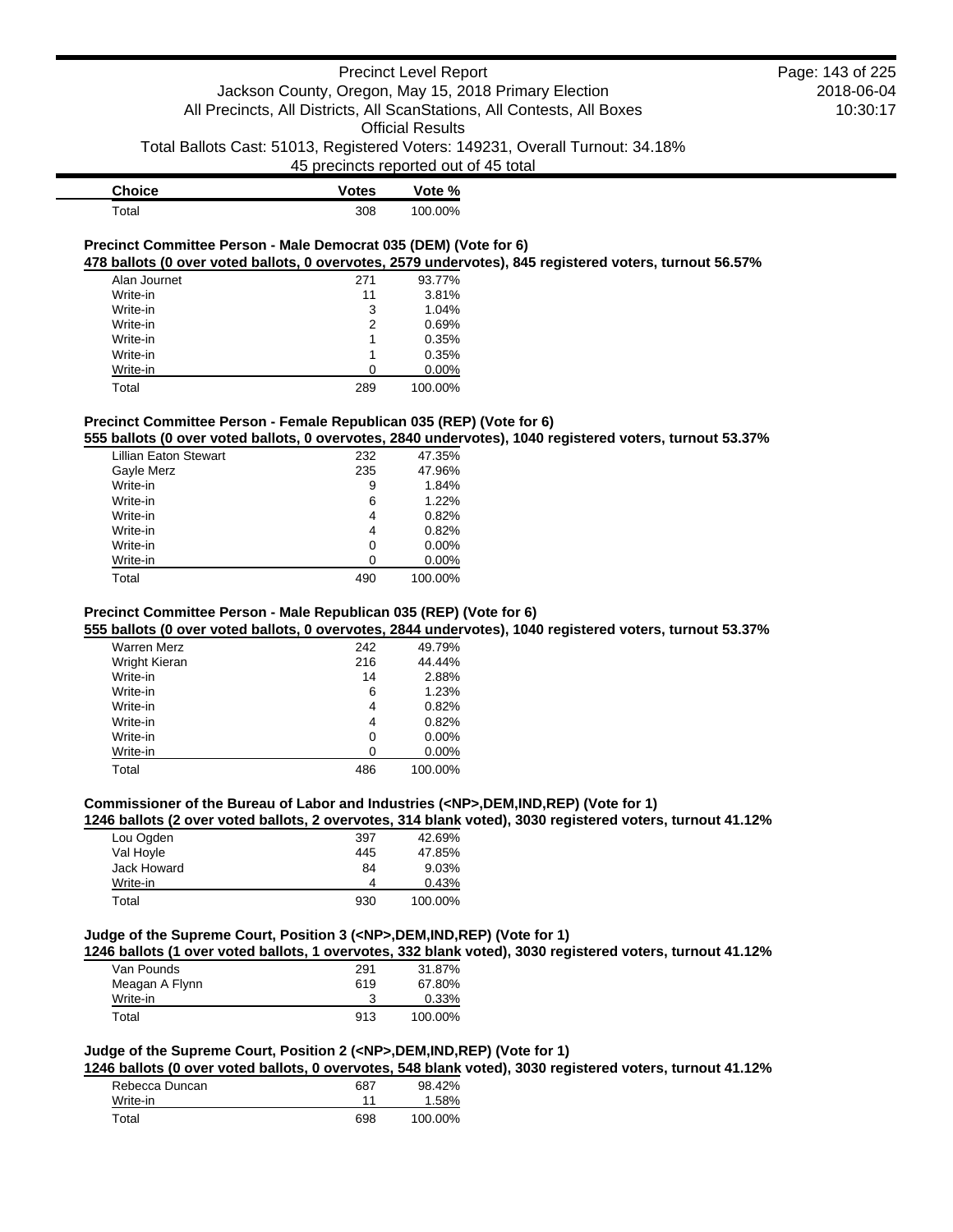|                                                                                            |                       | <b>Precinct Level Report</b>                                                  |                                                                                                           | Page: 144 of 225 |
|--------------------------------------------------------------------------------------------|-----------------------|-------------------------------------------------------------------------------|-----------------------------------------------------------------------------------------------------------|------------------|
| Jackson County, Oregon, May 15, 2018 Primary Election                                      |                       |                                                                               | 2018-06-04                                                                                                |                  |
|                                                                                            |                       | All Precincts, All Districts, All ScanStations, All Contests, All Boxes       |                                                                                                           | 10:30:17         |
|                                                                                            |                       | <b>Official Results</b>                                                       |                                                                                                           |                  |
|                                                                                            |                       | Total Ballots Cast: 51013, Registered Voters: 149231, Overall Turnout: 34.18% |                                                                                                           |                  |
|                                                                                            |                       | 45 precincts reported out of 45 total                                         |                                                                                                           |                  |
| <b>Choice</b>                                                                              | <b>Votes</b>          | Vote %                                                                        |                                                                                                           |                  |
| Judge of the Court of Appeals, Position 10 ( <np>,DEM,IND,REP) (Vote for 1)</np>           |                       |                                                                               |                                                                                                           |                  |
|                                                                                            |                       |                                                                               | 1246 ballots (0 over voted ballots, 0 overvotes, 387 blank voted), 3030 registered voters, turnout 41.12% |                  |
| <b>Rex Armstrong</b><br>Kyle L Krohn                                                       | 515<br>343            | 59.95%<br>39.93%                                                              |                                                                                                           |                  |
| Write-in                                                                                   | -1                    | 0.12%                                                                         |                                                                                                           |                  |
| Total                                                                                      | 859                   | 100.00%                                                                       |                                                                                                           |                  |
| Judge of the Court of Appeals, Position 6 ( <np>, DEM, IND, REP) (Vote for 1)</np>         |                       |                                                                               |                                                                                                           |                  |
|                                                                                            |                       |                                                                               | 1246 ballots (0 over voted ballots, 0 overvotes, 577 blank voted), 3030 registered voters, turnout 41.12% |                  |
| James (Jim) C Egan                                                                         | 662<br>$\overline{7}$ | 98.95%                                                                        |                                                                                                           |                  |
| Write-in<br>Total                                                                          | 669                   | 1.05%<br>100.00%                                                              |                                                                                                           |                  |
|                                                                                            |                       |                                                                               |                                                                                                           |                  |
| Judge of the Court of Appeals, Position 9 ( <np>,DEM,IND,REP) (Vote for 1)</np>            |                       |                                                                               | 1246 ballots (0 over voted ballots, 0 overvotes, 612 blank voted), 3030 registered voters, turnout 41.12% |                  |
| Erika Hadlock                                                                              | 623                   | 98.26%                                                                        |                                                                                                           |                  |
| Write-in                                                                                   | 11                    | 1.74%                                                                         |                                                                                                           |                  |
| Total                                                                                      | 634                   | 100.00%                                                                       |                                                                                                           |                  |
| Judge of the Circuit Court, 1st District, Position 9 ( <np>,DEM,IND,REP) (Vote for 1)</np> |                       |                                                                               | 1246 ballots (0 over voted ballots, 0 overvotes, 300 blank voted), 3030 registered voters, turnout 41.12% |                  |
| Laurance W Parker                                                                          | 50                    | 5.29%                                                                         |                                                                                                           |                  |
| David J Orr                                                                                | 397                   | 41.97%                                                                        |                                                                                                           |                  |
| Joe Davis                                                                                  | 281                   | 29.70%<br>22.52%                                                              |                                                                                                           |                  |
| Nick Geil<br>Write-in                                                                      | 213<br>5              | 0.53%                                                                         |                                                                                                           |                  |
| Total                                                                                      | 946                   | 100.00%                                                                       |                                                                                                           |                  |
|                                                                                            |                       |                                                                               |                                                                                                           |                  |
| Judge of the Circuit Court, 1st District, Position 5 ( <np>,DEM,IND,REP) (Vote for 1)</np> |                       |                                                                               | 1246 ballots (0 over voted ballots, 0 overvotes, 623 blank voted), 3030 registered voters, turnout 41.12% |                  |
| Timothy C Gerking                                                                          | 614                   | 98.56%                                                                        |                                                                                                           |                  |
| Write-in                                                                                   | 9                     | 1.44%                                                                         |                                                                                                           |                  |
| Total                                                                                      | 623                   | 100.00%                                                                       |                                                                                                           |                  |
| Judge of the Circuit Court, 1st District, Position 7 ( <np>,DEM,IND,REP) (Vote for 1)</np> |                       |                                                                               |                                                                                                           |                  |
| Benjamin Bloom                                                                             | 642                   | 98.77%                                                                        | 1246 ballots (0 over voted ballots, 0 overvotes, 596 blank voted), 3030 registered voters, turnout 41.12% |                  |
| Write-in                                                                                   | 8                     | 1.23%                                                                         |                                                                                                           |                  |
| Total                                                                                      | 650                   | 100.00%                                                                       |                                                                                                           |                  |
| Measure 15-175 Medford School District 549C Bonds ( <np>,DEM,IND,REP) (Vote for 1)</np>    |                       |                                                                               |                                                                                                           |                  |
|                                                                                            |                       |                                                                               | 1246 ballots (0 over voted ballots, 0 overvotes, 66 blank voted), 3030 registered voters, turnout 41.12%  |                  |
| Yes                                                                                        | 535                   | 45.34%                                                                        |                                                                                                           |                  |
| No<br>Total                                                                                | 645<br>1180           | 54.66%<br>100.00%                                                             |                                                                                                           |                  |
|                                                                                            |                       |                                                                               |                                                                                                           |                  |
| <b>Precinct 036</b>                                                                        |                       |                                                                               |                                                                                                           |                  |
| US Representative, 2nd District (DEM) (Vote for 1)                                         |                       |                                                                               | 174 ballots (0 over voted ballots, 0 overvotes, 14 blank voted), 967 registered voters, turnout 17.99%    |                  |
| <b>Eric Burnette</b>                                                                       | 14                    | 8.75%                                                                         |                                                                                                           |                  |
| Michael Byrne                                                                              | 7                     | 4.38%                                                                         |                                                                                                           |                  |
| Tim S White                                                                                | 12                    | 7.50%                                                                         |                                                                                                           |                  |
| Raz Mason                                                                                  | 9                     | 5.62%                                                                         |                                                                                                           |                  |
| Jamie McLeod-Skinner                                                                       | 48                    | 30.00%                                                                        |                                                                                                           |                  |
| James (Jim) Crary<br>Jennifer (Jenni) Neahring                                             | 14<br>51              | 8.75%<br>31.88%                                                               |                                                                                                           |                  |
| Write-in                                                                                   | 5                     | 3.12%                                                                         |                                                                                                           |                  |
|                                                                                            |                       |                                                                               |                                                                                                           |                  |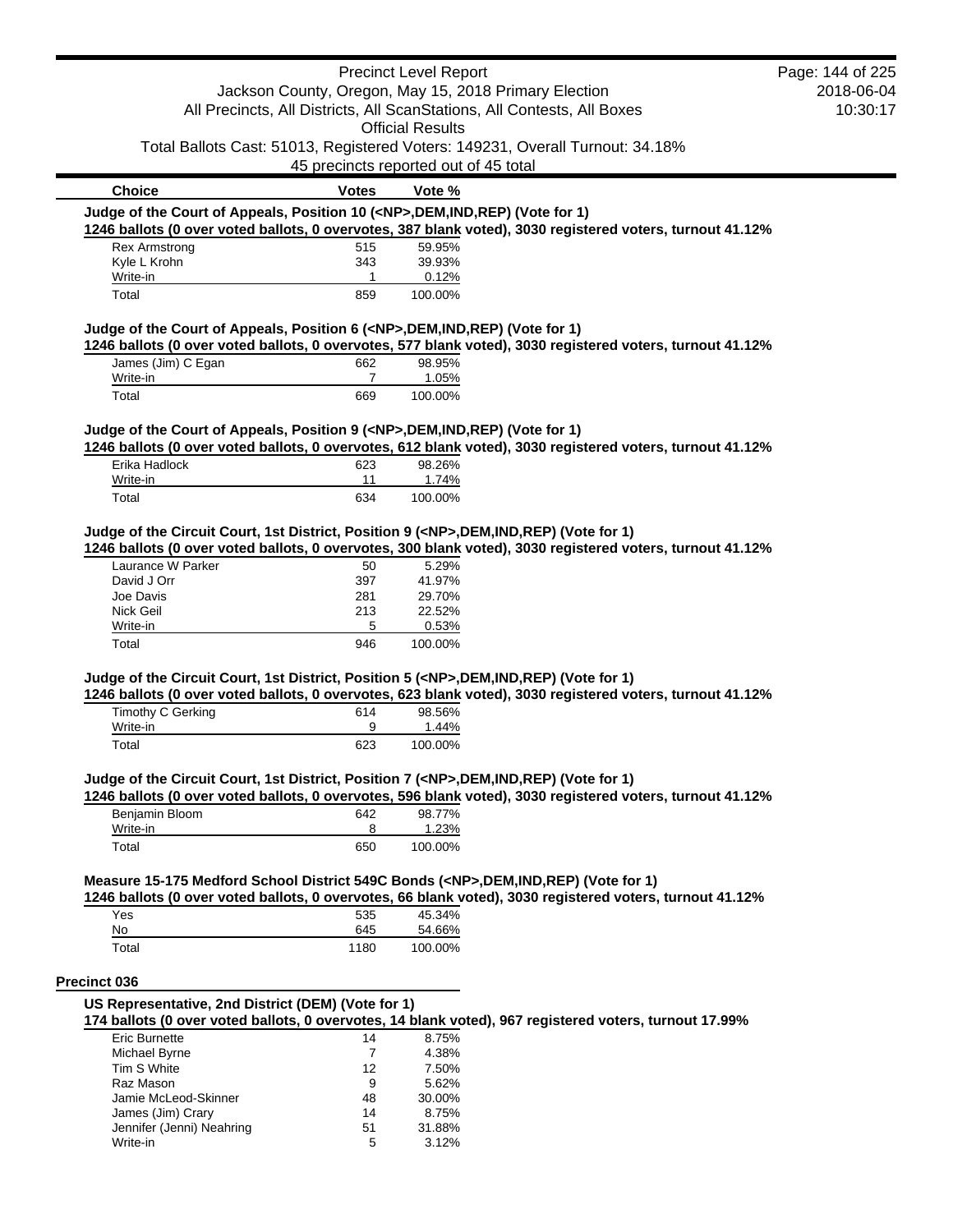|                                                                         |                | <b>Precinct Level Report</b>                          |                                                                                                         | Page: 145 of 225 |
|-------------------------------------------------------------------------|----------------|-------------------------------------------------------|---------------------------------------------------------------------------------------------------------|------------------|
|                                                                         |                | Jackson County, Oregon, May 15, 2018 Primary Election |                                                                                                         | 2018-06-04       |
| All Precincts, All Districts, All ScanStations, All Contests, All Boxes |                | 10:30:17                                              |                                                                                                         |                  |
|                                                                         |                | <b>Official Results</b>                               |                                                                                                         |                  |
|                                                                         |                |                                                       | Total Ballots Cast: 51013, Registered Voters: 149231, Overall Turnout: 34.18%                           |                  |
|                                                                         |                | 45 precincts reported out of 45 total                 |                                                                                                         |                  |
| <b>Choice</b>                                                           | <b>Votes</b>   | Vote %                                                |                                                                                                         |                  |
| Total                                                                   | 160            | 100.00%                                               |                                                                                                         |                  |
|                                                                         |                |                                                       |                                                                                                         |                  |
| US Representative, 2nd District (IND) (Vote for 1)                      |                |                                                       | 29 ballots (0 over voted ballots, 0 overvotes, 8 blank voted), 240 registered voters, turnout 12.08%    |                  |
| Mark R Roberts                                                          | 17             | 80.95%                                                |                                                                                                         |                  |
| Write-in                                                                | 4              | 19.05%                                                |                                                                                                         |                  |
| Total                                                                   | 21             | 100.00%                                               |                                                                                                         |                  |
| US Representative, 2nd District (REP) (Vote for 1)                      |                |                                                       |                                                                                                         |                  |
|                                                                         |                |                                                       | 448 ballots (0 over voted ballots, 0 overvotes, 26 blank voted), 1324 registered voters, turnout 33.84% |                  |
| Randy Pollock                                                           | 42             | 9.95%                                                 |                                                                                                         |                  |
| Greg Walden                                                             | 281            | 66.59%                                                |                                                                                                         |                  |
| Paul J Romero Jr                                                        | 98             | 23.22%                                                |                                                                                                         |                  |
| Write-in                                                                | 1              | 0.24%                                                 |                                                                                                         |                  |
| Total                                                                   | 422            | 100.00%                                               |                                                                                                         |                  |
| Governor (DEM) (Vote for 1)                                             |                |                                                       |                                                                                                         |                  |
|                                                                         |                |                                                       | 174 ballots (0 over voted ballots, 0 overvotes, 12 blank voted), 967 registered voters, turnout 17.99%  |                  |
| Ed Jones                                                                | 32             | 19.75%                                                |                                                                                                         |                  |
| Kate Brown                                                              | 91             | 56.17%                                                |                                                                                                         |                  |
| Candace Neville                                                         | 27             | 16.67%                                                |                                                                                                         |                  |
| Write-in                                                                | 12             | 7.41%                                                 |                                                                                                         |                  |
| Total                                                                   | 162            | 100.00%                                               |                                                                                                         |                  |
| Dan (Mr P) Pistoresi<br>Skye J Allen<br><b>Patrick Starnes</b>          | 0<br>2<br>11   | 0.00%<br>7.14%<br>39.29%                              |                                                                                                         |                  |
| Write-in<br>Total                                                       | 15<br>28       | 53.57%<br>100.00%                                     |                                                                                                         |                  |
|                                                                         |                |                                                       |                                                                                                         |                  |
| Governor (REP) (Vote for 1)                                             |                |                                                       |                                                                                                         |                  |
|                                                                         |                |                                                       | 448 ballots (0 over voted ballots, 0 overvotes, 4 blank voted), 1324 registered voters, turnout 33.84%  |                  |
| Knute Buehler                                                           | 170            | 38.29%                                                |                                                                                                         |                  |
| Keenan W Bohach                                                         | 0              | 0.00%                                                 |                                                                                                         |                  |
| Greg C Wooldridge                                                       | 103            | 23.20%                                                |                                                                                                         |                  |
| Jon I Edwards III                                                       | 1              | 0.23%                                                 |                                                                                                         |                  |
| David W Stauffer                                                        | 1              | 0.23%                                                 |                                                                                                         |                  |
| Jeff Smith                                                              | 3<br>2         | 0.68%<br>0.45%                                        |                                                                                                         |                  |
| Jack W Tacy<br><b>Brett Hyland</b>                                      | 1              | 0.23%                                                 |                                                                                                         |                  |
| <b>Bruce Cuff</b>                                                       | 8              | 1.80%                                                 |                                                                                                         |                  |
| Sam Carpenter                                                           | 155            | 34.91%                                                |                                                                                                         |                  |
| Write-in                                                                | 0              | 0.00%                                                 |                                                                                                         |                  |
| Total                                                                   | 444            | 100.00%                                               |                                                                                                         |                  |
|                                                                         |                |                                                       |                                                                                                         |                  |
| State Representative, 4th District (DEM) (Vote for 1)                   |                |                                                       |                                                                                                         |                  |
|                                                                         |                |                                                       | 170 ballots (0 over voted ballots, 0 overvotes, 163 blank voted), 946 registered voters, turnout 17.97% |                  |
| Write-in                                                                | $\overline{7}$ | 100.00%                                               |                                                                                                         |                  |
| Total                                                                   | $\overline{7}$ | 100.00%                                               |                                                                                                         |                  |
| State Representative, 4th District (IND) (Vote for 1)                   |                |                                                       |                                                                                                         |                  |
|                                                                         |                |                                                       | 29 ballots (0 over voted ballots, 0 overvotes, 25 blank voted), 227 registered voters, turnout 12.78%   |                  |
| Write-in                                                                | 4              | 100.00%                                               |                                                                                                         |                  |
| Total                                                                   | 4              | 100.00%                                               |                                                                                                         |                  |
|                                                                         |                |                                                       |                                                                                                         |                  |
|                                                                         |                |                                                       |                                                                                                         |                  |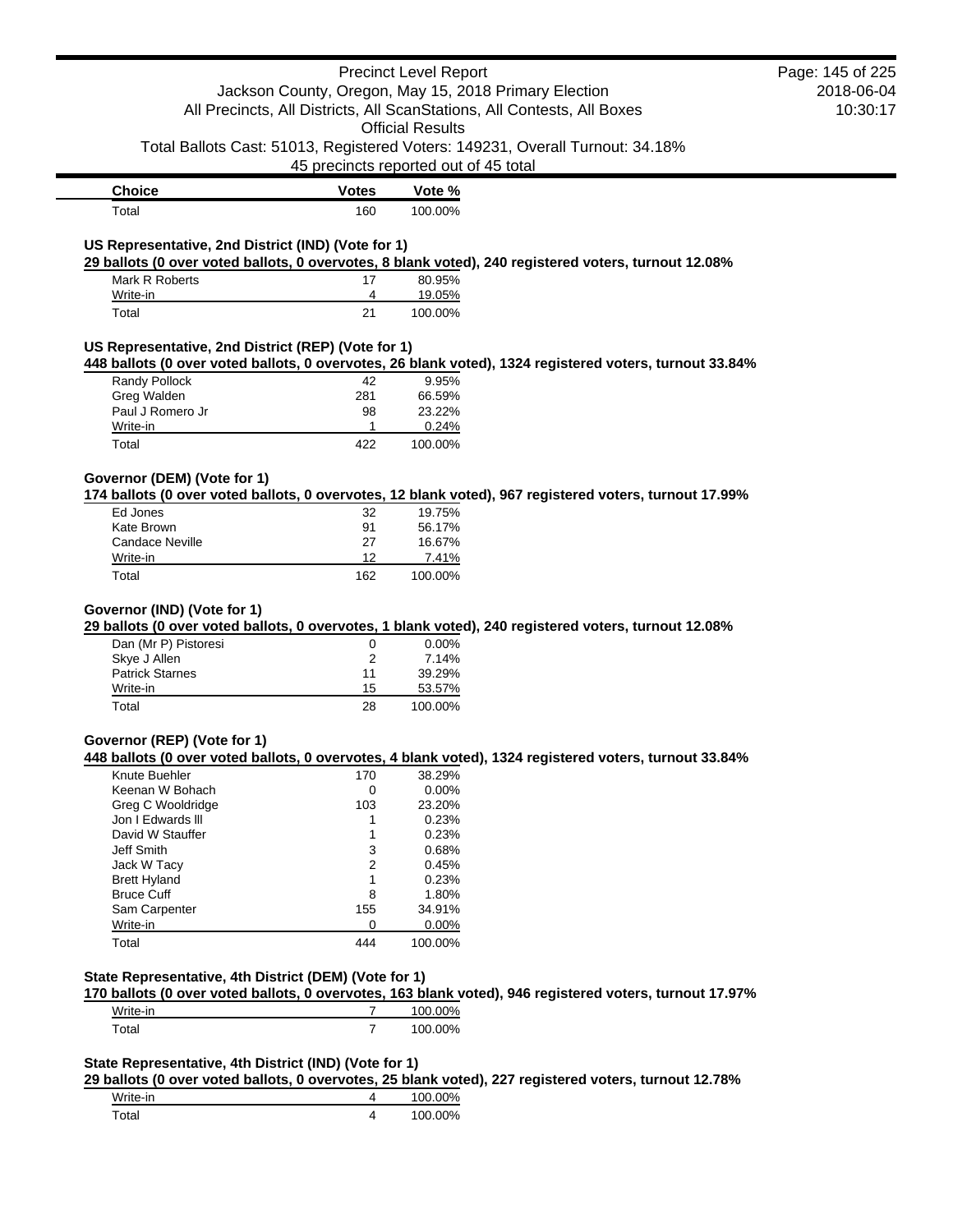|                                                                                                          |                                       | <b>Precinct Level Report</b> |                                                                                                          | Page: 146 of 225 |
|----------------------------------------------------------------------------------------------------------|---------------------------------------|------------------------------|----------------------------------------------------------------------------------------------------------|------------------|
|                                                                                                          |                                       |                              | Jackson County, Oregon, May 15, 2018 Primary Election                                                    | 2018-06-04       |
|                                                                                                          |                                       |                              | All Precincts, All Districts, All ScanStations, All Contests, All Boxes                                  | 10:30:17         |
|                                                                                                          |                                       | <b>Official Results</b>      |                                                                                                          |                  |
|                                                                                                          |                                       |                              | Total Ballots Cast: 51013, Registered Voters: 149231, Overall Turnout: 34.18%                            |                  |
|                                                                                                          | 45 precincts reported out of 45 total |                              |                                                                                                          |                  |
| <b>Choice</b>                                                                                            | <b>Votes</b>                          | Vote %                       |                                                                                                          |                  |
| State Representative, 4th District (REP) (Vote for 1)                                                    |                                       |                              |                                                                                                          |                  |
|                                                                                                          |                                       |                              | 424 ballots (0 over voted ballots, 0 overvotes, 153 blank voted), 1254 registered voters, turnout 33.81% |                  |
| Duane A Stark<br>Write-in                                                                                | 268<br>3                              | 98.89%                       |                                                                                                          |                  |
| Total                                                                                                    | 271                                   | 1.11%<br>100.00%             |                                                                                                          |                  |
| State Representative, 55th District (DEM) (Vote for 1)                                                   |                                       |                              |                                                                                                          |                  |
|                                                                                                          |                                       |                              | 4 ballots (0 over voted ballots, 0 overvotes, 2 blank voted), 21 registered voters, turnout 19.05%       |                  |
| Karen Rippberger<br>Write-in                                                                             | 2<br>0                                | 100.00%<br>0.00%             |                                                                                                          |                  |
| Total                                                                                                    | $\overline{2}$                        | 100.00%                      |                                                                                                          |                  |
|                                                                                                          |                                       |                              |                                                                                                          |                  |
| State Representative, 55th District (IND) (Vote for 1)                                                   |                                       |                              | 0 ballots (0 over voted ballots, 0 overvotes, 0 blank voted), 13 registered voters, turnout 0.00%        |                  |
| Write-in                                                                                                 | 0                                     | 0.00%                        |                                                                                                          |                  |
| Total                                                                                                    | $\mathbf 0$                           | 0.00%                        |                                                                                                          |                  |
|                                                                                                          |                                       |                              |                                                                                                          |                  |
| State Representative, 55th District (REP) (Vote for 1)                                                   |                                       |                              | 24 ballots (0 over voted ballots, 0 overvotes, 10 blank voted), 70 registered voters, turnout 34.29%     |                  |
| Mike McLane                                                                                              | 14                                    | 100.00%                      |                                                                                                          |                  |
|                                                                                                          | 0                                     | 0.00%                        |                                                                                                          |                  |
| Write-in                                                                                                 |                                       |                              |                                                                                                          |                  |
| Total                                                                                                    | 14                                    | 100.00%                      |                                                                                                          |                  |
| Amy Thuren<br>Write-in                                                                                   | 128<br>2                              | 98.46%<br>1.54%              | 174 ballots (0 over voted ballots, 0 overvotes, 44 blank voted), 967 registered voters, turnout 17.99%   |                  |
| Total                                                                                                    | 130                                   | 100.00%                      |                                                                                                          |                  |
|                                                                                                          |                                       |                              |                                                                                                          |                  |
| County Commissioner, Position 1 (DEM) (Vote for 1)<br>County Commissioner, Position 1 (IND) (Vote for 1) |                                       |                              |                                                                                                          |                  |
|                                                                                                          |                                       |                              | 29 ballots (0 over voted ballots, 0 overvotes, 23 blank voted), 240 registered voters, turnout 12.08%    |                  |
| Write-in                                                                                                 | 6<br>6                                | 100.00%                      |                                                                                                          |                  |
| Total                                                                                                    |                                       | 100.00%                      |                                                                                                          |                  |
|                                                                                                          |                                       |                              |                                                                                                          |                  |
|                                                                                                          |                                       |                              | 448 ballots (0 over voted ballots, 0 overvotes, 148 blank voted), 1324 registered voters, turnout 33.84% |                  |
| <b>Rick Dyer</b>                                                                                         | 296                                   | 98.67%                       |                                                                                                          |                  |
| Write-in<br>Total                                                                                        | 4<br>300                              | 1.33%<br>100.00%             |                                                                                                          |                  |
|                                                                                                          |                                       |                              |                                                                                                          |                  |
| County Commissioner, Position 1 (REP) (Vote for 1)<br>County Commissioner, Position 3 (DEM) (Vote for 1) |                                       |                              |                                                                                                          |                  |
|                                                                                                          |                                       |                              | 174 ballots (0 over voted ballots, 0 overvotes, 45 blank voted), 967 registered voters, turnout 17.99%   |                  |
| Lanita C Witt<br>Write-in                                                                                | 125<br>4                              | 96.90%                       |                                                                                                          |                  |
| Total                                                                                                    | 129                                   | 3.10%<br>100.00%             |                                                                                                          |                  |
|                                                                                                          |                                       |                              |                                                                                                          |                  |
| County Commissioner, Position 3 (IND) (Vote for 1)                                                       |                                       |                              |                                                                                                          |                  |
| Write-in                                                                                                 | 6                                     | 100.00%                      | 29 ballots (0 over voted ballots, 0 overvotes, 23 blank voted), 240 registered voters, turnout 12.08%    |                  |

| <b>Colleen Roberts</b> | つつつ | 98.47%  |
|------------------------|-----|---------|
| Write-in               |     | 1.53%   |
| Total                  | 327 | 100.00% |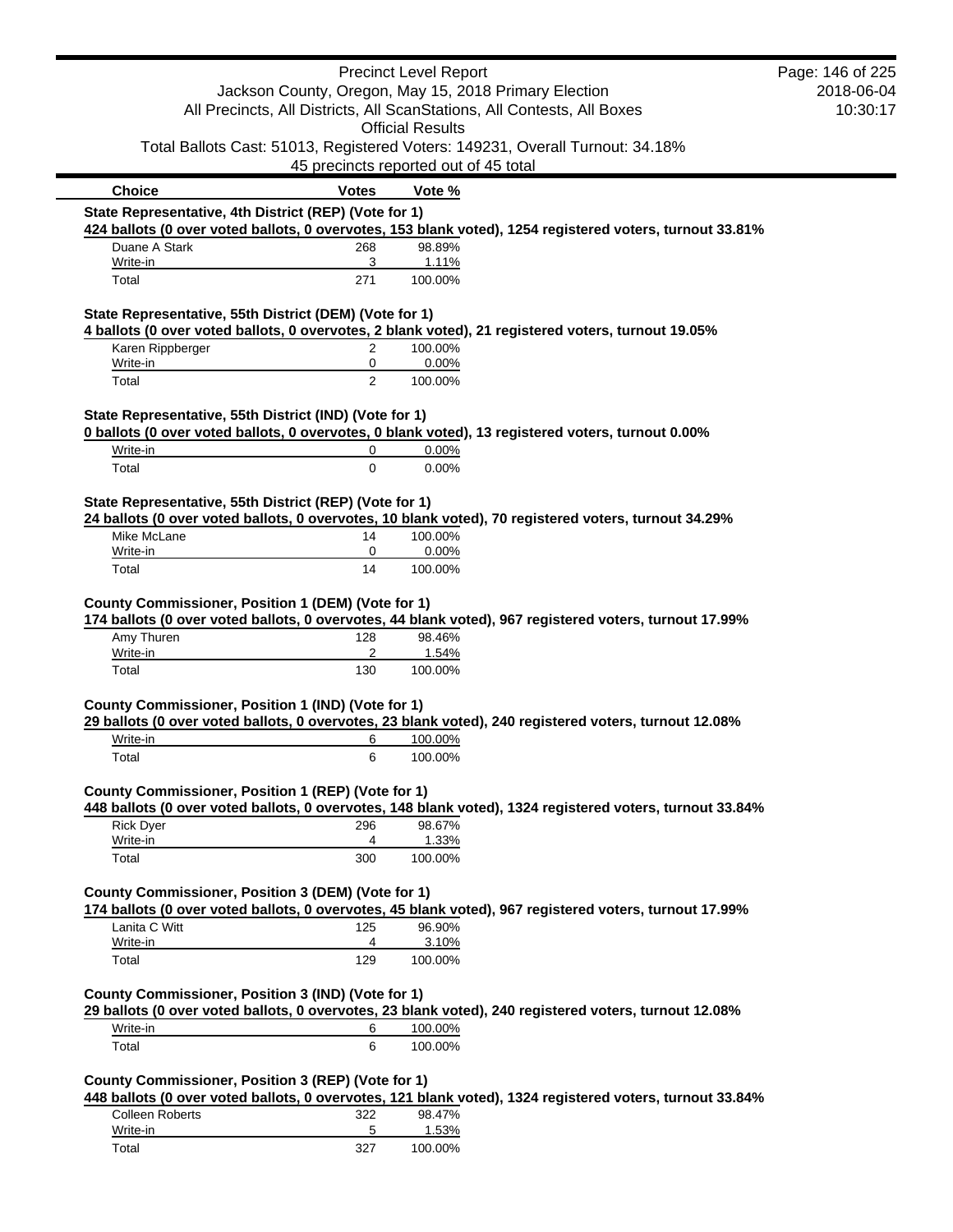| <b>Choice</b>                                                      | <b>Votes</b> | Vote %   |                                                                                                         |
|--------------------------------------------------------------------|--------------|----------|---------------------------------------------------------------------------------------------------------|
| Precinct Committee Person - Female Democrat 036 (DEM) (Vote for 9) |              |          |                                                                                                         |
|                                                                    |              |          | 174 ballots (0 over voted ballots, 0 overvotes, 1555 undervotes), 967 registered voters, turnout 17.99% |
| Write-in                                                           |              | 63.64%   |                                                                                                         |
| Write-in                                                           |              | $9.09\%$ |                                                                                                         |
| Write-in                                                           |              | $9.09\%$ |                                                                                                         |
| Write-in                                                           |              | $9.09\%$ |                                                                                                         |
| Write-in                                                           |              | 9.09%    |                                                                                                         |
| Write-in                                                           | $\Omega$     | $0.00\%$ |                                                                                                         |
| Write-in                                                           | $\Omega$     | $0.00\%$ |                                                                                                         |
| Write-in                                                           | $\Omega$     | $0.00\%$ |                                                                                                         |
| Write-in                                                           | 0            | $0.00\%$ |                                                                                                         |
| Total                                                              | 11           | 100.00%  |                                                                                                         |

# **Precinct Committee Person - Male Democrat 036 (DEM) (Vote for 9)**

**174 ballots (0 over voted ballots, 0 overvotes, 1558 undervotes), 967 registered voters, turnout 17.99%**

| Write-in |   | 87.50%   |
|----------|---|----------|
| Write-in | 1 | 12.50%   |
| Write-in | 0 | 0.00%    |
| Write-in | 0 | $0.00\%$ |
| Write-in | 0 | 0.00%    |
| Write-in | 0 | $0.00\%$ |
| Write-in | 0 | 0.00%    |
| Write-in | 0 | 0.00%    |
| Write-in | ი | 0.00%    |
| Total    | 8 | 100.00%  |

# **Precinct Committee Person - Female Republican 036 (REP) (Vote for 9)**

**448 ballots (0 over voted ballots, 0 overvotes, 3995 undervotes), 1324 registered voters, turnout 33.84%**

| Write-in | 31 | 83.78%   |
|----------|----|----------|
| Write-in | 3  | 8.11%    |
| Write-in | 3  | 8.11%    |
| Write-in | 0  | $0.00\%$ |
| Write-in | 0  | $0.00\%$ |
| Write-in | 0  | $0.00\%$ |
| Write-in | 0  | $0.00\%$ |
| Write-in | 0  | 0.00%    |
| Write-in | 0  | $0.00\%$ |
| Total    | 37 | 100.00%  |

# **Precinct Committee Person - Male Republican 036 (REP) (Vote for 9)**

**448 ballots (0 over voted ballots, 0 overvotes, 3990 undervotes), 1324 registered voters, turnout 33.84%**

| Write-in | 32 | 76.19%   |
|----------|----|----------|
| Write-in | 4  | 9.52%    |
| Write-in | 3  | 7.14%    |
| Write-in | 1  | 2.38%    |
| Write-in | 1  | 2.38%    |
| Write-in | 1  | 2.38%    |
| Write-in | 0  | $0.00\%$ |
| Write-in | 0  | $0.00\%$ |
| Write-in | O  | 0.00%    |
| Total    | 42 | 100.00%  |

# **Commissioner of the Bureau of Labor and Industries (<NP>,DEM,IND,REP) (Vote for 1)**

**745 ballots (0 over voted ballots, 0 overvotes, 148 blank voted), 4787 registered voters, turnout 15.56%**

| Lou Ogden   | 281 | 47.07%  |
|-------------|-----|---------|
| Val Hoyle   | 191 | 31.99%  |
| Jack Howard | 123 | 20.60%  |
| Write-in    |     | 0.34%   |
| Total       | 597 | 100.00% |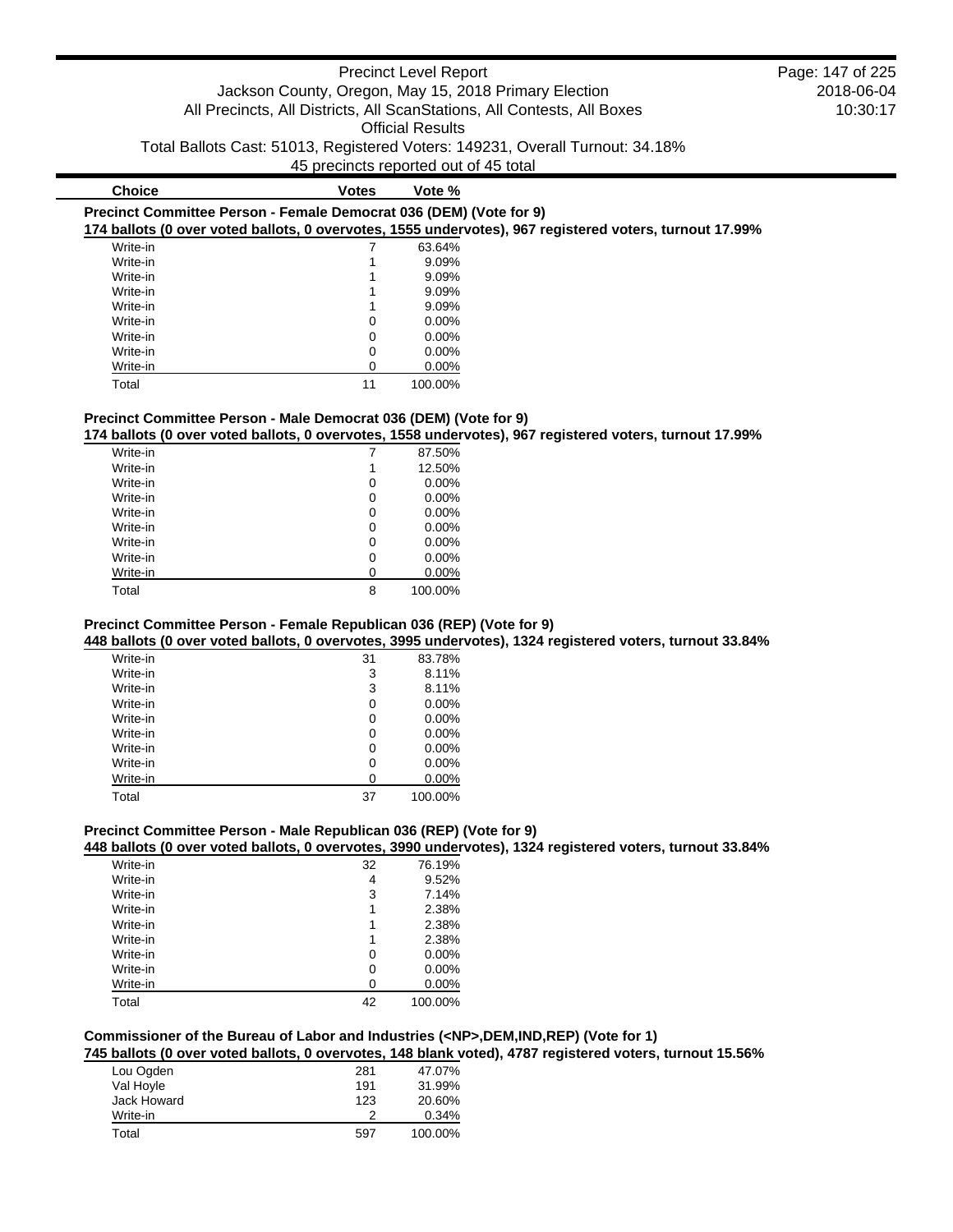|                                                                                            |                                                                         | <b>Precinct Level Report</b> |                                                                                                          | Page: 148 of 225 |
|--------------------------------------------------------------------------------------------|-------------------------------------------------------------------------|------------------------------|----------------------------------------------------------------------------------------------------------|------------------|
|                                                                                            | Jackson County, Oregon, May 15, 2018 Primary Election                   |                              | 2018-06-04                                                                                               |                  |
|                                                                                            | All Precincts, All Districts, All ScanStations, All Contests, All Boxes |                              | 10:30:17                                                                                                 |                  |
|                                                                                            |                                                                         | <b>Official Results</b>      |                                                                                                          |                  |
|                                                                                            |                                                                         |                              | Total Ballots Cast: 51013, Registered Voters: 149231, Overall Turnout: 34.18%                            |                  |
|                                                                                            | 45 precincts reported out of 45 total                                   |                              |                                                                                                          |                  |
| <b>Choice</b>                                                                              | <b>Votes</b>                                                            | Vote %                       |                                                                                                          |                  |
| Judge of the Supreme Court, Position 3 ( <np>,DEM,IND,REP) (Vote for 1)</np>               |                                                                         |                              |                                                                                                          |                  |
|                                                                                            |                                                                         |                              | 745 ballots (0 over voted ballots, 0 overvotes, 159 blank voted), 4787 registered voters, turnout 15.56% |                  |
| Van Pounds                                                                                 | 259                                                                     | 44.20%                       |                                                                                                          |                  |
| Meagan A Flynn                                                                             | 327                                                                     | 55.80%                       |                                                                                                          |                  |
| Write-in                                                                                   | 0                                                                       | 0.00%                        |                                                                                                          |                  |
| Total                                                                                      | 586                                                                     | 100.00%                      |                                                                                                          |                  |
| Judge of the Supreme Court, Position 2 ( <np>,DEM,IND,REP) (Vote for 1)</np>               |                                                                         |                              |                                                                                                          |                  |
|                                                                                            |                                                                         |                              | 745 ballots (0 over voted ballots, 0 overvotes, 283 blank voted), 4787 registered voters, turnout 15.56% |                  |
| Rebecca Duncan                                                                             | 455                                                                     | 98.48%                       |                                                                                                          |                  |
| Write-in                                                                                   | $\overline{7}$                                                          | 1.52%                        |                                                                                                          |                  |
| Total                                                                                      | 462                                                                     | 100.00%                      |                                                                                                          |                  |
|                                                                                            |                                                                         |                              |                                                                                                          |                  |
| Judge of the Court of Appeals, Position 10 ( <np>,DEM,IND,REP) (Vote for 1)</np>           |                                                                         |                              | 745 ballots (0 over voted ballots, 0 overvotes, 193 blank voted), 4787 registered voters, turnout 15.56% |                  |
| <b>Rex Armstrong</b>                                                                       | 297                                                                     | 53.80%                       |                                                                                                          |                  |
| Kyle L Krohn                                                                               | 254                                                                     | 46.01%                       |                                                                                                          |                  |
| Write-in                                                                                   | 1                                                                       | 0.18%                        |                                                                                                          |                  |
| Total                                                                                      | 552                                                                     | 100.00%                      |                                                                                                          |                  |
|                                                                                            |                                                                         |                              |                                                                                                          |                  |
| Judge of the Court of Appeals, Position 6 ( <np>,DEM,IND,REP) (Vote for 1)</np>            |                                                                         |                              |                                                                                                          |                  |
|                                                                                            |                                                                         |                              | 745 ballots (0 over voted ballots, 0 overvotes, 281 blank voted), 4787 registered voters, turnout 15.56% |                  |
| James (Jim) C Egan                                                                         | 458                                                                     | 98.71%                       |                                                                                                          |                  |
| Write-in<br>Total                                                                          | 6<br>464                                                                | 1.29%<br>100.00%             |                                                                                                          |                  |
|                                                                                            |                                                                         |                              |                                                                                                          |                  |
| Judge of the Court of Appeals, Position 9 ( <np>,DEM,IND,REP) (Vote for 1)</np>            |                                                                         |                              |                                                                                                          |                  |
|                                                                                            |                                                                         |                              | 745 ballots (0 over voted ballots, 0 overvotes, 298 blank voted), 4787 registered voters, turnout 15.56% |                  |
| Erika Hadlock                                                                              | 441                                                                     | 98.66%                       |                                                                                                          |                  |
| Write-in                                                                                   | 6                                                                       | 1.34%                        |                                                                                                          |                  |
| Total                                                                                      | 447                                                                     | 100.00%                      |                                                                                                          |                  |
|                                                                                            |                                                                         |                              |                                                                                                          |                  |
| Judge of the Circuit Court, 1st District, Position 9 ( <np>,DEM,IND,REP) (Vote for 1)</np> |                                                                         |                              |                                                                                                          |                  |
|                                                                                            |                                                                         |                              | 745 ballots (0 over voted ballots, 0 overvotes, 155 blank voted), 4787 registered voters, turnout 15.56% |                  |
| Laurance W Parker                                                                          | 73                                                                      | 12.37%                       |                                                                                                          |                  |
| David J Orr<br>Joe Davis                                                                   | 249<br>149                                                              | 42.20%<br>25.25%             |                                                                                                          |                  |
| Nick Geil                                                                                  | 118                                                                     | 20.00%                       |                                                                                                          |                  |
| Write-in                                                                                   | 1                                                                       | 0.17%                        |                                                                                                          |                  |
| Total                                                                                      | 590                                                                     | 100.00%                      |                                                                                                          |                  |
|                                                                                            |                                                                         |                              |                                                                                                          |                  |
| Judge of the Circuit Court, 1st District, Position 5 ( <np>,DEM,IND,REP) (Vote for 1)</np> |                                                                         |                              |                                                                                                          |                  |
|                                                                                            |                                                                         |                              | 745 ballots (0 over voted ballots, 0 overvotes, 314 blank voted), 4787 registered voters, turnout 15.56% |                  |
| <b>Timothy C Gerking</b>                                                                   | 429                                                                     | 99.54%                       |                                                                                                          |                  |
| Write-in                                                                                   | 2                                                                       | 0.46%                        |                                                                                                          |                  |
| Total                                                                                      | 431                                                                     | 100.00%                      |                                                                                                          |                  |
|                                                                                            |                                                                         |                              |                                                                                                          |                  |
| Judge of the Circuit Court, 1st District, Position 7 ( <np>,DEM,IND,REP) (Vote for 1)</np> |                                                                         |                              | 745 ballots (0 over voted ballots, 0 overvotes, 303 blank voted), 4787 registered voters, turnout 15.56% |                  |
| Benjamin Bloom                                                                             | 440                                                                     | 99.55%                       |                                                                                                          |                  |
| Write-in                                                                                   | 2                                                                       | 0.45%                        |                                                                                                          |                  |
| Total                                                                                      | 442                                                                     | 100.00%                      |                                                                                                          |                  |
|                                                                                            |                                                                         |                              |                                                                                                          |                  |
| <b>Precinct 037</b>                                                                        |                                                                         |                              |                                                                                                          |                  |
| US Representative, 2nd District (DEM) (Vote for 1)                                         |                                                                         |                              |                                                                                                          |                  |
|                                                                                            |                                                                         |                              |                                                                                                          |                  |

**US Representative, 2nd District (DEM) (Vote for 1)**

**377 ballots (0 over voted ballots, 0 overvotes, 19 blank voted), 650 registered voters, turnout 58.00%**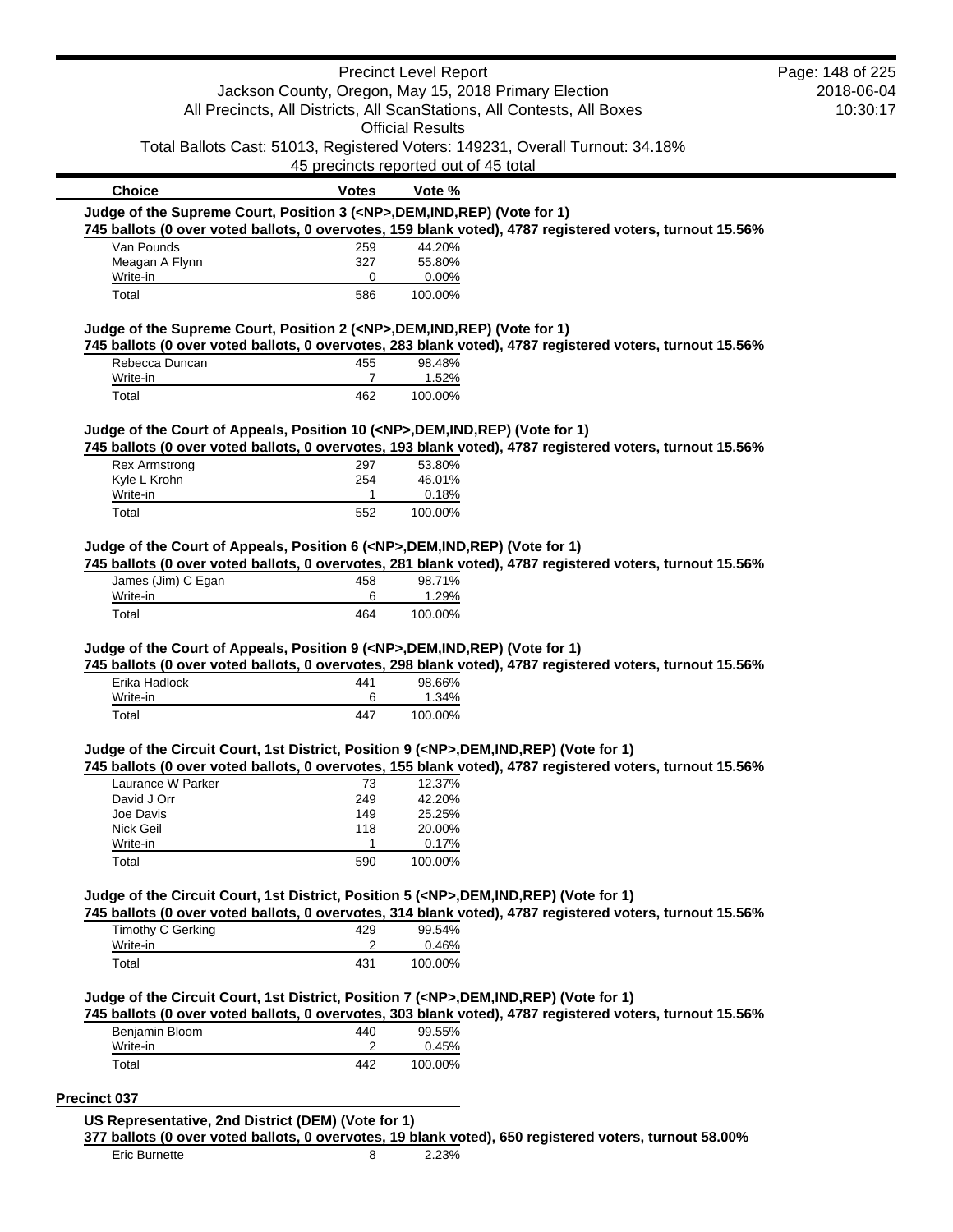| <b>Choice</b>             | <b>Votes</b> | Vote %  |
|---------------------------|--------------|---------|
| Michael Byrne             | 9            | 2.51%   |
| Tim S White               | 12           | 3.35%   |
| Raz Mason                 | 11           | 3.07%   |
| Jamie McLeod-Skinner      | 225          | 62.85%  |
| James (Jim) Crary         | 25           | 6.98%   |
| Jennifer (Jenni) Neahring | 66           | 18.44%  |
| Write-in                  | 2            | 0.56%   |
| Total                     | 358          | 100.00% |

### **US Representative, 2nd District (IND) (Vote for 1)**

**20 ballots (0 over voted ballots, 0 overvotes, 8 blank voted), 65 registered voters, turnout 30.77%**

| Mark R Roberts |    | 50.00%  |
|----------------|----|---------|
| Write-in       |    | 50.00%  |
| Total          | 12 | 100.00% |

### **US Representative, 2nd District (REP) (Vote for 1)**

**151 ballots (0 over voted ballots, 0 overvotes, 3 blank voted), 296 registered voters, turnout 51.01%**

| Randy Pollock    | 6   | 4.05%    |
|------------------|-----|----------|
| Greg Walden      | 122 | 82.43%   |
| Paul J Romero Jr | 20  | 13.51%   |
| Write-in         | O   | $0.00\%$ |
| Total            | 148 | 100.00%  |

### **Governor (DEM) (Vote for 1)**

**377 ballots (0 over voted ballots, 0 overvotes, 13 blank voted), 650 registered voters, turnout 58.00%**

| Ed Jones        | 15  | 4.12%    |
|-----------------|-----|----------|
| Kate Brown      | 311 | 85.44%   |
| Candace Neville | 33  | $9.07\%$ |
| Write-in        | 5   | 1.37%    |
| Total           | 364 | 100.00%  |

### **Governor (IND) (Vote for 1)**

**20 ballots (0 over voted ballots, 0 overvotes, 3 blank voted), 65 registered voters, turnout 30.77%**

| Dan (Mr P) Pistoresi   |    | 5.88%    |
|------------------------|----|----------|
| Skye J Allen           | 0  | $0.00\%$ |
| <b>Patrick Starnes</b> | 3  | 17.65%   |
| Write-in               | 13 | 76.47%   |
| Total                  | 17 | 100.00%  |

# **Governor (REP) (Vote for 1)**

**151 ballots (0 over voted ballots, 0 overvotes, 3 blank voted), 296 registered voters, turnout 51.01%**

| Knute Buehler       | 80  | 54.05%   |
|---------------------|-----|----------|
| Keenan W Bohach     | 2   | 1.35%    |
| Greg C Wooldridge   | 25  | 16.89%   |
| Jon I Edwards III   | 0   | $0.00\%$ |
| David W Stauffer    | Ω   | $0.00\%$ |
| Jeff Smith          |     | 0.68%    |
| Jack W Tacy         |     | 0.68%    |
| <b>Brett Hyland</b> | 0   | $0.00\%$ |
| <b>Bruce Cuff</b>   | 2   | 1.35%    |
| Sam Carpenter       | 37  | 25.00%   |
| Write-in            | 0   | $0.00\%$ |
| Total               | 148 | 100.00%  |

# **State Senator, 3rd District (DEM) (Vote for 1)**

**377 ballots (0 over voted ballots, 0 overvotes, 11 blank voted), 650 registered voters, turnout 58.00%**

| 27  | 7.38%  |
|-----|--------|
| 11  | 3.01%  |
| 109 | 29.78% |
| 217 | 59.29% |
|     |        |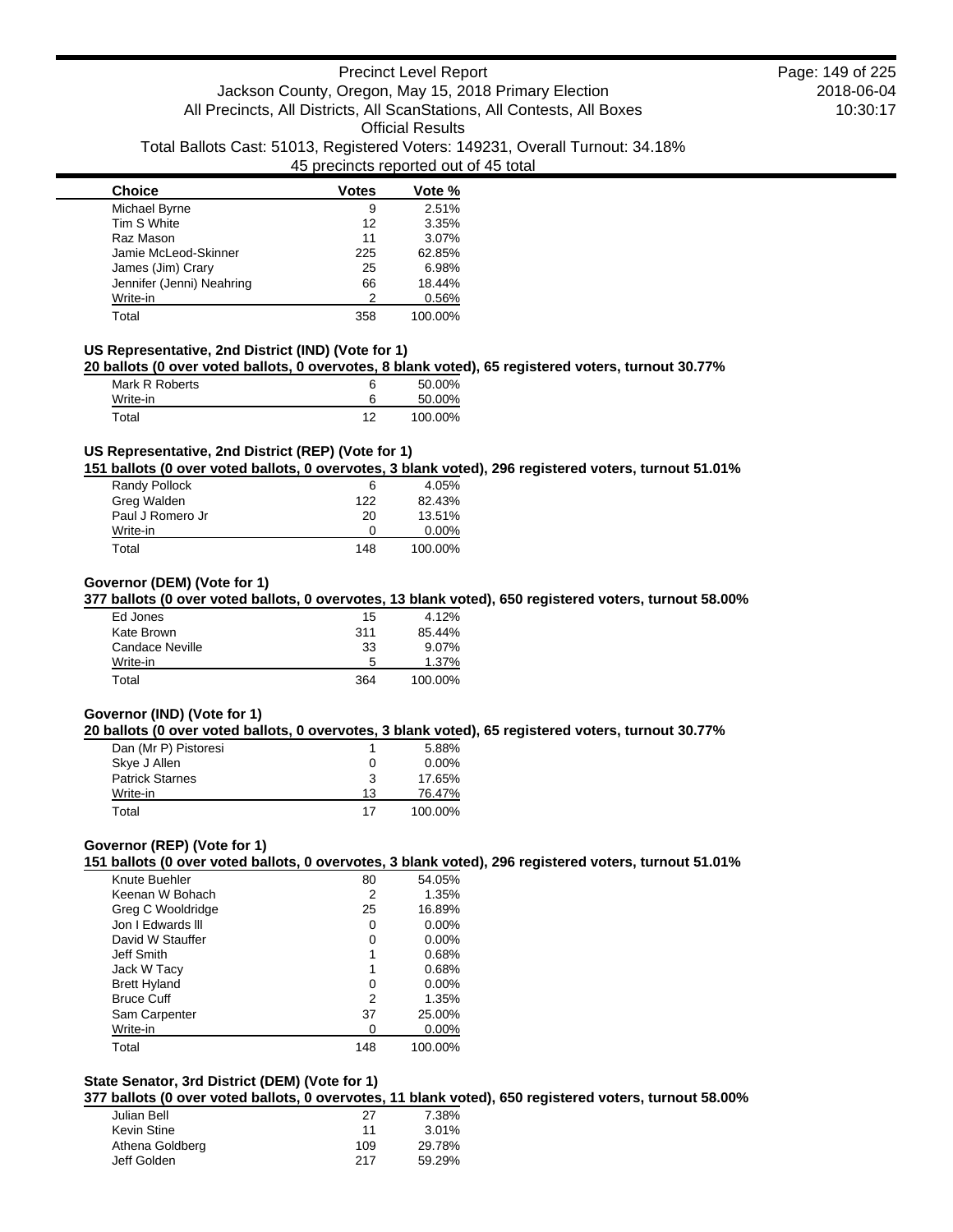|                                                       |                | <b>Precinct Level Report</b>                                                                            | Page: 150 of 225 |
|-------------------------------------------------------|----------------|---------------------------------------------------------------------------------------------------------|------------------|
|                                                       |                | Jackson County, Oregon, May 15, 2018 Primary Election                                                   | 2018-06-04       |
|                                                       |                | All Precincts, All Districts, All ScanStations, All Contests, All Boxes                                 | 10:30:17         |
|                                                       |                | <b>Official Results</b>                                                                                 |                  |
|                                                       |                | Total Ballots Cast: 51013, Registered Voters: 149231, Overall Turnout: 34.18%                           |                  |
|                                                       |                | 45 precincts reported out of 45 total                                                                   |                  |
| <b>Choice</b>                                         | <b>Votes</b>   | Vote %                                                                                                  |                  |
| Write-in                                              | 2              | 0.55%                                                                                                   |                  |
| Total                                                 | 366            | 100.00%                                                                                                 |                  |
|                                                       |                |                                                                                                         |                  |
| State Senator, 3rd District (IND) (Vote for 1)        |                |                                                                                                         |                  |
|                                                       |                | 20 ballots (0 over voted ballots, 0 overvotes, 8 blank voted), 65 registered voters, turnout 30.77%     |                  |
| Write-in                                              | 12             | 100.00%                                                                                                 |                  |
| Total                                                 | 12             | 100.00%                                                                                                 |                  |
|                                                       |                |                                                                                                         |                  |
| State Senator, 3rd District (REP) (Vote for 1)        |                | 151 ballots (0 over voted ballots, 0 overvotes, 11 blank voted), 296 registered voters, turnout 51.01%  |                  |
| <b>Curt Ankerberg</b>                                 | 75             | 53.57%                                                                                                  |                  |
| Jessica L Gomez                                       | 65             | 46.43%                                                                                                  |                  |
| Write-in                                              | 0              | 0.00%                                                                                                   |                  |
| Total                                                 | 140            | 100.00%                                                                                                 |                  |
|                                                       |                |                                                                                                         |                  |
| State Representative, 5th District (DEM) (Vote for 1) |                |                                                                                                         |                  |
|                                                       |                | 377 ballots (0 over voted ballots, 0 overvotes, 86 blank voted), 650 registered voters, turnout 58.00%  |                  |
| Pam Marsh                                             | 291            | 100.00%                                                                                                 |                  |
| Write-in                                              | 0              | 0.00%                                                                                                   |                  |
| Total                                                 | 291            | 100.00%                                                                                                 |                  |
| Write-in                                              | 2              | 100.00%                                                                                                 |                  |
|                                                       |                | 20 ballots (0 over voted ballots, 0 overvotes, 18 blank voted), 65 registered voters, turnout 30.77%    |                  |
| Total                                                 | $\overline{2}$ | 100.00%                                                                                                 |                  |
|                                                       |                |                                                                                                         |                  |
| State Representative, 5th District (REP) (Vote for 1) |                |                                                                                                         |                  |
|                                                       |                | 151 ballots (0 over voted ballots, 0 overvotes, 58 blank voted), 296 registered voters, turnout 51.01%  |                  |
| Sandra A Abercrombie                                  | 93             | 100.00%                                                                                                 |                  |
| Write-in                                              | 0              | 0.00%                                                                                                   |                  |
| Total                                                 | 93             | 100.00%                                                                                                 |                  |
|                                                       |                |                                                                                                         |                  |
| County Commissioner, Position 1 (DEM) (Vote for 1)    |                |                                                                                                         |                  |
|                                                       |                | 377 ballots (0 over voted ballots, 0 overvotes, 108 blank voted), 650 registered voters, turnout 58.00% |                  |
| Amy Thuren<br>Write-in                                | 264<br>5       | 98.14%<br>1.86%                                                                                         |                  |
| Total                                                 | 269            | 100.00%                                                                                                 |                  |
|                                                       |                |                                                                                                         |                  |
| County Commissioner, Position 1 (IND) (Vote for 1)    |                |                                                                                                         |                  |
|                                                       |                | 20 ballots (0 over voted ballots, 0 overvotes, 13 blank voted), 65 registered voters, turnout 30.77%    |                  |
| Write-in                                              | 7              | 100.00%                                                                                                 |                  |
| Total                                                 | $\overline{7}$ | 100.00%                                                                                                 |                  |
|                                                       |                |                                                                                                         |                  |
| County Commissioner, Position 1 (REP) (Vote for 1)    |                |                                                                                                         |                  |
|                                                       |                | 151 ballots (0 over voted ballots, 0 overvotes, 48 blank voted), 296 registered voters, turnout 51.01%  |                  |
| <b>Rick Dyer</b>                                      | 103            | 100.00%                                                                                                 |                  |
| Write-in                                              | 0              | 0.00%                                                                                                   |                  |
| Total                                                 | 103            | 100.00%                                                                                                 |                  |
|                                                       |                |                                                                                                         |                  |
| County Commissioner, Position 3 (DEM) (Vote for 1)    |                |                                                                                                         |                  |
|                                                       |                | 377 ballots (0 over voted ballots, 0 overvotes, 96 blank voted), 650 registered voters, turnout 58.00%  |                  |
| Lanita C Witt                                         | 280            | 99.64%                                                                                                  |                  |
| Write-in                                              | 1              | 0.36%                                                                                                   |                  |
|                                                       |                |                                                                                                         |                  |

Total 281 100.00%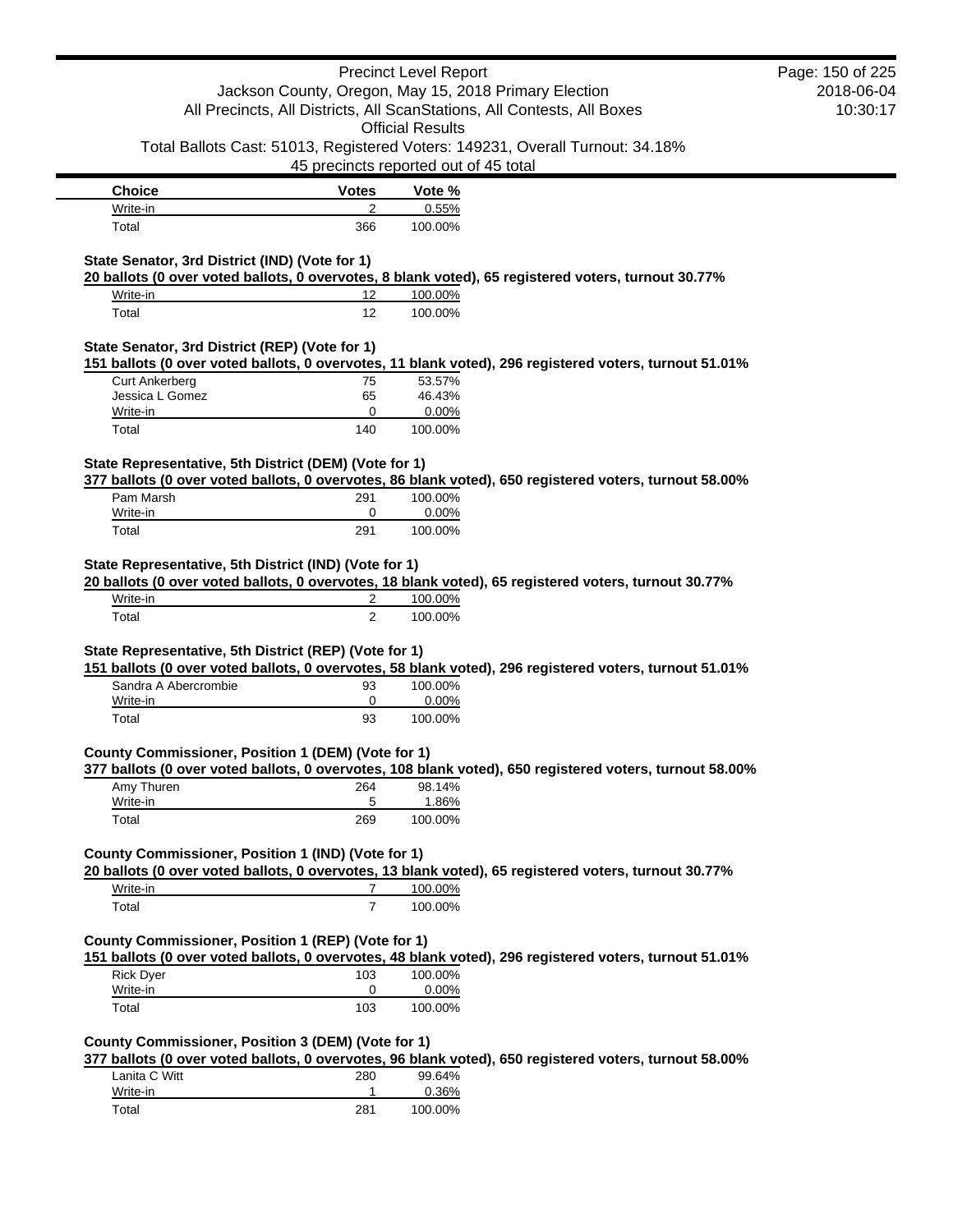|                                                                                                                                  |                | <b>Precinct Level Report</b>          |                                                                                                          | Page: 151 of 225 |
|----------------------------------------------------------------------------------------------------------------------------------|----------------|---------------------------------------|----------------------------------------------------------------------------------------------------------|------------------|
| Jackson County, Oregon, May 15, 2018 Primary Election<br>All Precincts, All Districts, All ScanStations, All Contests, All Boxes |                | 2018-06-04                            |                                                                                                          |                  |
|                                                                                                                                  |                |                                       |                                                                                                          | 10:30:17         |
|                                                                                                                                  |                | <b>Official Results</b>               |                                                                                                          |                  |
|                                                                                                                                  |                |                                       | Total Ballots Cast: 51013, Registered Voters: 149231, Overall Turnout: 34.18%                            |                  |
|                                                                                                                                  |                | 45 precincts reported out of 45 total |                                                                                                          |                  |
| <b>Choice</b>                                                                                                                    | <b>Votes</b>   | Vote %                                |                                                                                                          |                  |
| County Commissioner, Position 3 (IND) (Vote for 1)                                                                               |                |                                       |                                                                                                          |                  |
|                                                                                                                                  |                |                                       | 20 ballots (0 over voted ballots, 0 overvotes, 13 blank voted), 65 registered voters, turnout 30.77%     |                  |
| Write-in                                                                                                                         | $\overline{7}$ | 100.00%                               |                                                                                                          |                  |
| Total                                                                                                                            | $\overline{7}$ | 100.00%                               |                                                                                                          |                  |
| County Commissioner, Position 3 (REP) (Vote for 1)                                                                               |                |                                       |                                                                                                          |                  |
|                                                                                                                                  |                |                                       | 151 ballots (0 over voted ballots, 0 overvotes, 47 blank voted), 296 registered voters, turnout 51.01%   |                  |
| Colleen Roberts                                                                                                                  | 104            | 100.00%                               |                                                                                                          |                  |
| Write-in                                                                                                                         | 0              | 0.00%                                 |                                                                                                          |                  |
| Total                                                                                                                            | 104            | 100.00%                               |                                                                                                          |                  |
| Precinct Committee Person - Female Democrat 037 (DEM) (Vote for 3)                                                               |                |                                       |                                                                                                          |                  |
|                                                                                                                                  |                |                                       | 377 ballots (0 over voted ballots, 0 overvotes, 1091 undervotes), 650 registered voters, turnout 58.00%  |                  |
| Write-in                                                                                                                         | 22             | 55.00%                                |                                                                                                          |                  |
| Write-in                                                                                                                         | 10             | 25.00%                                |                                                                                                          |                  |
| Write-in                                                                                                                         | 8              | 20.00%                                |                                                                                                          |                  |
| Total                                                                                                                            | 40             | 100.00%                               |                                                                                                          |                  |
| Precinct Committee Person - Male Democrat 037 (DEM) (Vote for 3)                                                                 |                |                                       |                                                                                                          |                  |
|                                                                                                                                  |                |                                       | 377 ballots (0 over voted ballots, 0 overvotes, 871 undervotes), 650 registered voters, turnout 58.00%   |                  |
| Michael G Zecher                                                                                                                 | 126            | 48.46%                                |                                                                                                          |                  |
| Pete Hille                                                                                                                       | 123            | 47.31%                                |                                                                                                          |                  |
| Write-in                                                                                                                         | 10             | 3.85%                                 |                                                                                                          |                  |
| Write-in                                                                                                                         | 1              | 0.38%                                 |                                                                                                          |                  |
| Write-in                                                                                                                         | 0              | 0.00%                                 |                                                                                                          |                  |
| Total                                                                                                                            | 260            | 100.00%                               |                                                                                                          |                  |
|                                                                                                                                  |                |                                       |                                                                                                          |                  |
| Precinct Committee Person - Female Republican 037 (REP) (Vote for 3)                                                             |                |                                       | 151 ballots (0 over voted ballots, 0 overvotes, 448 undervotes), 296 registered voters, turnout 51.01%   |                  |
| Write-in                                                                                                                         | 5              | 100.00%                               |                                                                                                          |                  |
|                                                                                                                                  |                |                                       |                                                                                                          |                  |
| Write-in<br>Write-in                                                                                                             | 0<br>0         | 0.00%<br>0.00%                        |                                                                                                          |                  |
| Total                                                                                                                            | 5              | 100.00%                               |                                                                                                          |                  |
|                                                                                                                                  |                |                                       |                                                                                                          |                  |
| Precinct Committee Person - Male Republican 037 (REP) (Vote for 3)                                                               |                |                                       |                                                                                                          |                  |
|                                                                                                                                  |                |                                       | 151 ballots (0 over voted ballots, 0 overvotes, 372 undervotes), 296 registered voters, turnout 51.01%   |                  |
| Joe Charter                                                                                                                      | 80             | 98.77%                                |                                                                                                          |                  |
| Write-in                                                                                                                         | 1              | 1.23%                                 |                                                                                                          |                  |
| Write-in                                                                                                                         | 0              | 0.00%                                 |                                                                                                          |                  |
| Write-in                                                                                                                         | 0              | 0.00%                                 |                                                                                                          |                  |
| Total                                                                                                                            | 81             | 100.00%                               |                                                                                                          |                  |
| Commissioner of the Bureau of Labor and Industries ( <np>,DEM,IND,REP) (Vote for 1)</np>                                         |                |                                       |                                                                                                          |                  |
|                                                                                                                                  |                |                                       | 611 ballots (0 over voted ballots, 0 overvotes, 152 blank voted), 1414 registered voters, turnout 43.21% |                  |
| Lou Ogden                                                                                                                        | 128            | 27.89%                                |                                                                                                          |                  |
| Val Hoyle                                                                                                                        | 300            | 65.36%                                |                                                                                                          |                  |
| Jack Howard                                                                                                                      | 31             | 6.75%                                 |                                                                                                          |                  |
| Write-in                                                                                                                         | 0              | 0.00%                                 |                                                                                                          |                  |
| Total                                                                                                                            | 459            | 100.00%                               |                                                                                                          |                  |
| Judge of the Supreme Court, Position 3 ( <np>,DEM,IND,REP) (Vote for 1)</np>                                                     |                |                                       |                                                                                                          |                  |
|                                                                                                                                  |                |                                       | 611 ballots (0 over voted ballots, 0 overvotes, 147 blank voted), 1414 registered voters, turnout 43.21% |                  |
| Van Pounds                                                                                                                       | 80             | 17.24%                                |                                                                                                          |                  |
| Meagan A Flynn                                                                                                                   | 383            | 82.54%                                |                                                                                                          |                  |
| Write-in                                                                                                                         | 1              | 0.22%                                 |                                                                                                          |                  |
| Total                                                                                                                            | 464            | 100.00%                               |                                                                                                          |                  |
|                                                                                                                                  |                |                                       |                                                                                                          |                  |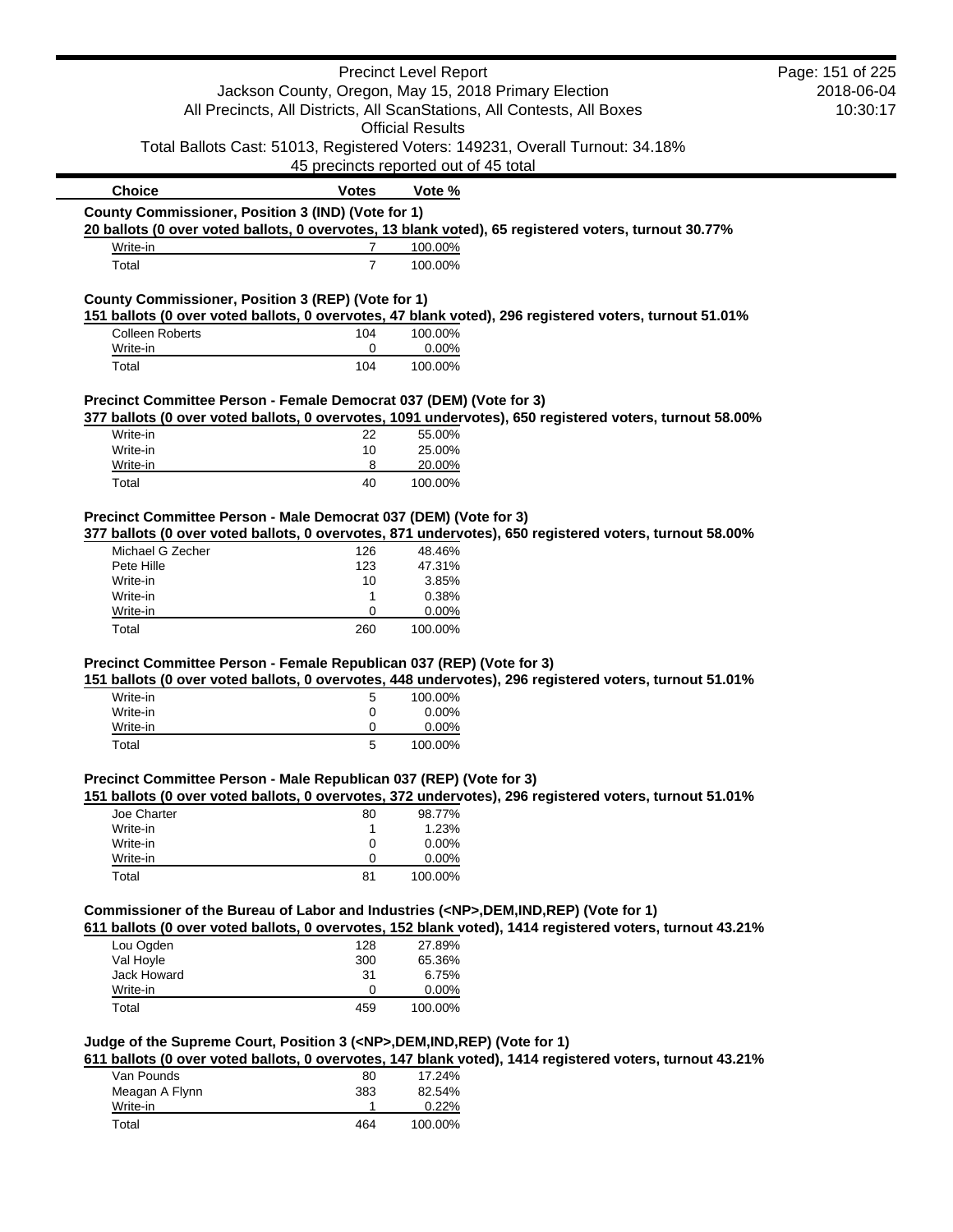|                                                                                            |                | <b>Precinct Level Report</b>                          |                                                                                                          | Page: 152 of 225 |
|--------------------------------------------------------------------------------------------|----------------|-------------------------------------------------------|----------------------------------------------------------------------------------------------------------|------------------|
|                                                                                            |                | Jackson County, Oregon, May 15, 2018 Primary Election |                                                                                                          | 2018-06-04       |
| All Precincts, All Districts, All ScanStations, All Contests, All Boxes                    |                |                                                       | 10:30:17                                                                                                 |                  |
|                                                                                            |                | <b>Official Results</b>                               |                                                                                                          |                  |
|                                                                                            |                | 45 precincts reported out of 45 total                 | Total Ballots Cast: 51013, Registered Voters: 149231, Overall Turnout: 34.18%                            |                  |
| <b>Choice</b>                                                                              | <b>Votes</b>   | Vote %                                                |                                                                                                          |                  |
| Judge of the Supreme Court, Position 2 ( <np>,DEM,IND,REP) (Vote for 1)</np>               |                |                                                       |                                                                                                          |                  |
|                                                                                            |                |                                                       | 611 ballots (0 over voted ballots, 0 overvotes, 250 blank voted), 1414 registered voters, turnout 43.21% |                  |
| Rebecca Duncan                                                                             | 361            | 100.00%                                               |                                                                                                          |                  |
| Write-in                                                                                   | 0              | 0.00%                                                 |                                                                                                          |                  |
| Total                                                                                      | 361            | 100.00%                                               |                                                                                                          |                  |
| Judge of the Court of Appeals, Position 10 ( <np>,DEM,IND,REP) (Vote for 1)</np>           |                |                                                       |                                                                                                          |                  |
|                                                                                            |                |                                                       | 611 ballots (0 over voted ballots, 0 overvotes, 176 blank voted), 1414 registered voters, turnout 43.21% |                  |
| <b>Rex Armstrong</b>                                                                       | 245            | 56.32%                                                |                                                                                                          |                  |
| Kyle L Krohn<br>Write-in                                                                   | 190<br>0       | 43.68%<br>0.00%                                       |                                                                                                          |                  |
| Total                                                                                      | 435            | 100.00%                                               |                                                                                                          |                  |
|                                                                                            |                |                                                       |                                                                                                          |                  |
| Judge of the Court of Appeals, Position 6 ( <np>,DEM,IND,REP) (Vote for 1)</np>            |                |                                                       | 611 ballots (0 over voted ballots, 0 overvotes, 289 blank voted), 1414 registered voters, turnout 43.21% |                  |
| James (Jim) C Egan                                                                         | 322            | 100.00%                                               |                                                                                                          |                  |
| Write-in                                                                                   | 0              | 0.00%                                                 |                                                                                                          |                  |
| Total                                                                                      | 322            | 100.00%                                               |                                                                                                          |                  |
|                                                                                            |                |                                                       |                                                                                                          |                  |
| Erika Hadlock<br>Write-in                                                                  | 306<br>0       | 100.00%<br>0.00%                                      |                                                                                                          |                  |
| Total                                                                                      | 306            | 100.00%                                               |                                                                                                          |                  |
| Judge of the Circuit Court, 1st District, Position 9 ( <np>,DEM,IND,REP) (Vote for 1)</np> |                |                                                       | 611 ballots (0 over voted ballots, 0 overvotes, 132 blank voted), 1414 registered voters, turnout 43.21% |                  |
| Laurance W Parker                                                                          | 19             | 3.97%                                                 |                                                                                                          |                  |
| David J Orr<br>Joe Davis                                                                   | 217            | 45.30%                                                |                                                                                                          |                  |
| Nick Geil                                                                                  | 117<br>126     | 24.43%<br>26.30%                                      |                                                                                                          |                  |
| Write-in                                                                                   | 0              | 0.00%                                                 |                                                                                                          |                  |
| Total                                                                                      | 479            | 100.00%                                               |                                                                                                          |                  |
| Judge of the Circuit Court, 1st District, Position 5 ( <np>,DEM,IND,REP) (Vote for 1)</np> |                |                                                       |                                                                                                          |                  |
|                                                                                            |                |                                                       | 611 ballots (0 over voted ballots, 0 overvotes, 292 blank voted), 1414 registered voters, turnout 43.21% |                  |
| Timothy C Gerking                                                                          | 318            | 99.69%                                                |                                                                                                          |                  |
| Write-in<br>Total                                                                          | 1<br>319       | 0.31%<br>100.00%                                      |                                                                                                          |                  |
|                                                                                            |                |                                                       |                                                                                                          |                  |
| Judge of the Circuit Court, 1st District, Position 7 ( <np>,DEM,IND,REP) (Vote for 1)</np> |                |                                                       |                                                                                                          |                  |
|                                                                                            |                |                                                       | 611 ballots (0 over voted ballots, 0 overvotes, 287 blank voted), 1414 registered voters, turnout 43.21% |                  |
| Benjamin Bloom                                                                             | 324            | 100.00%                                               |                                                                                                          |                  |
| Write-in<br>Total                                                                          | 0<br>324       | 0.00%<br>100.00%                                      |                                                                                                          |                  |
|                                                                                            |                |                                                       |                                                                                                          |                  |
| Precinct 038                                                                               |                |                                                       |                                                                                                          |                  |
| US Representative, 2nd District (DEM) (Vote for 1)                                         |                |                                                       |                                                                                                          |                  |
|                                                                                            |                |                                                       | 110 ballots (0 over voted ballots, 0 overvotes, 14 blank voted), 270 registered voters, turnout 40.74%   |                  |
| <b>Eric Burnette</b>                                                                       | $\overline{2}$ | 2.08%                                                 |                                                                                                          |                  |
| Michael Byrne                                                                              | 2              | 2.08%                                                 |                                                                                                          |                  |
| Tim S White                                                                                | 11             | 11.46%                                                |                                                                                                          |                  |
| Raz Mason                                                                                  | 6              | 6.25%                                                 |                                                                                                          |                  |
| Jamie McLeod-Skinner<br>James (Jim) Crary                                                  | 32<br>7        | 33.33%<br>7.29%                                       |                                                                                                          |                  |
| Jennifer (Jenni) Neahring                                                                  | 34             | 35.42%                                                |                                                                                                          |                  |
|                                                                                            |                |                                                       |                                                                                                          |                  |

Write-in 2 2.08%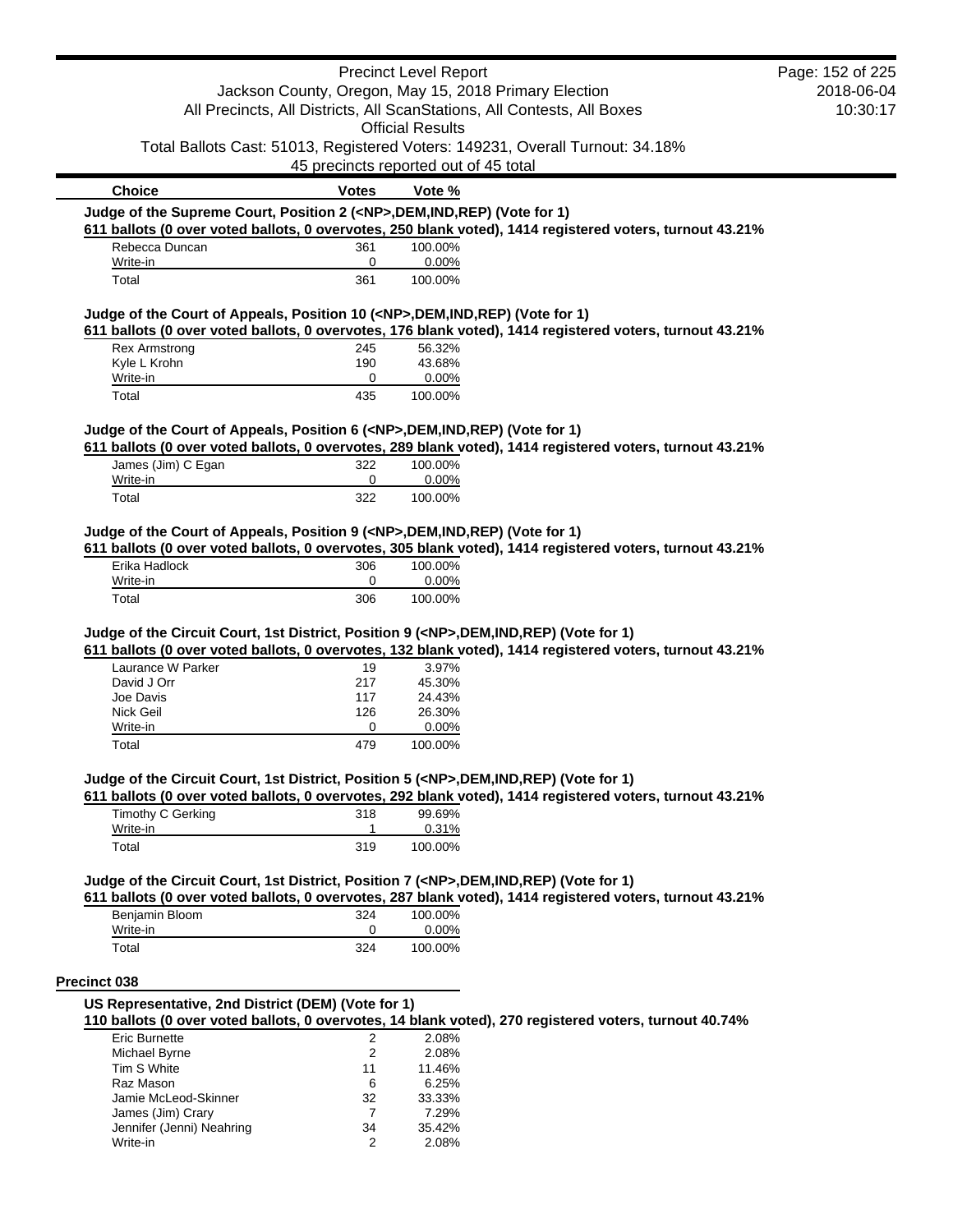|                                                                     |                                       | <b>Precinct Level Report</b> | Jackson County, Oregon, May 15, 2018 Primary Election                                                  | Page: 153 of 225<br>2018-06-04 |
|---------------------------------------------------------------------|---------------------------------------|------------------------------|--------------------------------------------------------------------------------------------------------|--------------------------------|
|                                                                     |                                       | <b>Official Results</b>      | All Precincts, All Districts, All ScanStations, All Contests, All Boxes                                | 10:30:17                       |
|                                                                     | 45 precincts reported out of 45 total |                              | Total Ballots Cast: 51013, Registered Voters: 149231, Overall Turnout: 34.18%                          |                                |
| <b>Choice</b>                                                       | <b>Votes</b>                          | Vote %                       |                                                                                                        |                                |
| Total                                                               | 96                                    | 100.00%                      |                                                                                                        |                                |
| US Representative, 2nd District (IND) (Vote for 1)                  |                                       |                              | 19 ballots (0 over voted ballots, 0 overvotes, 5 blank voted), 97 registered voters, turnout 19.59%    |                                |
| Mark R Roberts                                                      | 10                                    | 71.43%                       |                                                                                                        |                                |
| Write-in<br>Total                                                   | 4<br>14                               | 28.57%<br>100.00%            |                                                                                                        |                                |
| US Representative, 2nd District (REP) (Vote for 1)                  |                                       |                              |                                                                                                        |                                |
|                                                                     |                                       |                              | 249 ballots (0 over voted ballots, 0 overvotes, 18 blank voted), 577 registered voters, turnout 43.15% |                                |
| Randy Pollock<br>Greg Walden                                        | 14<br>179                             | 6.06%<br>77.49%              |                                                                                                        |                                |
| Paul J Romero Jr                                                    | 38                                    | 16.45%                       |                                                                                                        |                                |
| Write-in                                                            | 0                                     | 0.00%                        |                                                                                                        |                                |
| Total                                                               | 231                                   | 100.00%                      |                                                                                                        |                                |
| Governor (DEM) (Vote for 1)                                         |                                       |                              | 110 ballots (0 over voted ballots, 0 overvotes, 7 blank voted), 270 registered voters, turnout 40.74%  |                                |
| Ed Jones                                                            | 8                                     | 7.77%                        |                                                                                                        |                                |
| Kate Brown                                                          | 72                                    | 69.90%                       |                                                                                                        |                                |
| <b>Candace Neville</b>                                              | 15                                    | 14.56%                       |                                                                                                        |                                |
| Write-in                                                            | 8                                     | 7.77%                        |                                                                                                        |                                |
| Total                                                               | 103                                   | 100.00%                      |                                                                                                        |                                |
| Governor (IND) (Vote for 1)<br>Dan (Mr P) Pistoresi<br>Skye J Allen | 1<br>2                                | 6.25%<br>12.50%              | 19 ballots (0 over voted ballots, 0 overvotes, 3 blank voted), 97 registered voters, turnout 19.59%    |                                |
| <b>Patrick Starnes</b>                                              | 6                                     | 37.50%                       |                                                                                                        |                                |
| Write-in                                                            | 7                                     | 43.75%                       |                                                                                                        |                                |
| Total                                                               | 16                                    | 100.00%                      |                                                                                                        |                                |
| Governor (REP) (Vote for 1)                                         |                                       |                              | 249 ballots (0 over voted ballots, 0 overvotes, 18 blank voted), 577 registered voters, turnout 43.15% |                                |
| Knute Buehler                                                       | 138                                   | 59.74%                       |                                                                                                        |                                |
| Keenan W Bohach                                                     | 1                                     | 0.43%                        |                                                                                                        |                                |
| <b>Greg C Wooldridge</b><br>Jon I Edwards III                       | 36                                    | 15.58%                       |                                                                                                        |                                |
| David W Stauffer                                                    | 0<br>0                                | 0.00%<br>0.00%               |                                                                                                        |                                |
| Jeff Smith                                                          | 2                                     | 0.87%                        |                                                                                                        |                                |
| Jack W Tacy                                                         | 0                                     | 0.00%                        |                                                                                                        |                                |
| <b>Brett Hyland</b>                                                 | 0                                     | 0.00%                        |                                                                                                        |                                |
| <b>Bruce Cuff</b>                                                   | 2                                     | 0.87%                        |                                                                                                        |                                |
| Sam Carpenter                                                       | 50                                    | 21.65%                       |                                                                                                        |                                |
| Write-in                                                            | 2                                     | 0.87%                        |                                                                                                        |                                |
| Total                                                               | 231                                   | 100.00%                      |                                                                                                        |                                |
| State Senator, 3rd District (DEM) (Vote for 1)                      |                                       |                              | 6 ballots (0 over voted ballots, 0 overvotes, 0 blank voted), 105 registered voters, turnout 5.71%     |                                |
| Julian Bell                                                         | 0                                     | 0.00%                        |                                                                                                        |                                |
| Kevin Stine                                                         | 0                                     | 0.00%                        |                                                                                                        |                                |
| Athena Goldberg                                                     | 0                                     | 0.00%                        |                                                                                                        |                                |
| Jeff Golden                                                         | 6                                     | 100.00%                      |                                                                                                        |                                |
| Write-in<br>Total                                                   | 0<br>6                                | 0.00%<br>100.00%             |                                                                                                        |                                |
| State Senator, 3rd District (IND) (Vote for 1)                      |                                       |                              |                                                                                                        |                                |
|                                                                     |                                       |                              | 1 ballots (0 over voted ballots, 0 overvotes, 0 blank voted), 29 registered voters, turnout 3.45%      |                                |
| Write-in                                                            | 1                                     | 100.00%                      |                                                                                                        |                                |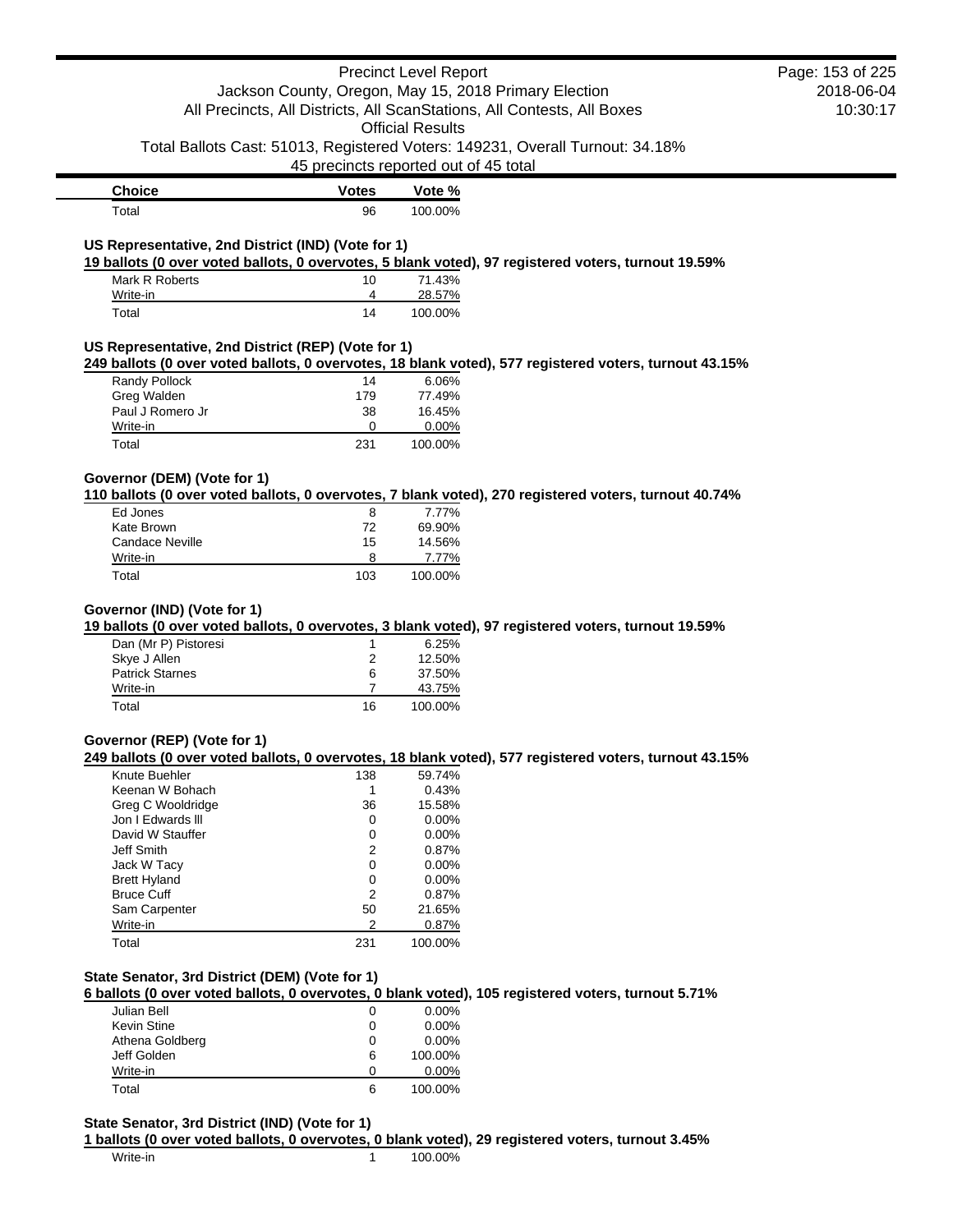|                                                       |                                       | <b>Precinct Level Report</b> |                                                                                                     | Page: 154 of 225 |
|-------------------------------------------------------|---------------------------------------|------------------------------|-----------------------------------------------------------------------------------------------------|------------------|
|                                                       |                                       |                              | Jackson County, Oregon, May 15, 2018 Primary Election                                               | 2018-06-04       |
|                                                       |                                       |                              | All Precincts, All Districts, All ScanStations, All Contests, All Boxes                             | 10:30:17         |
|                                                       |                                       | <b>Official Results</b>      |                                                                                                     |                  |
|                                                       | 45 precincts reported out of 45 total |                              | Total Ballots Cast: 51013, Registered Voters: 149231, Overall Turnout: 34.18%                       |                  |
|                                                       |                                       |                              |                                                                                                     |                  |
| <b>Choice</b><br>Total                                | <b>Votes</b>                          | Vote %<br>100.00%            |                                                                                                     |                  |
|                                                       | 1                                     |                              |                                                                                                     |                  |
| State Senator, 3rd District (REP) (Vote for 1)        |                                       |                              |                                                                                                     |                  |
|                                                       |                                       |                              | 5 ballots (0 over voted ballots, 0 overvotes, 0 blank voted), 205 registered voters, turnout 2.44%  |                  |
| <b>Curt Ankerberg</b><br>Jessica L Gomez              | $\overline{2}$<br>3                   | 40.00%<br>60.00%             |                                                                                                     |                  |
| Write-in                                              | 0                                     | 0.00%                        |                                                                                                     |                  |
| Total                                                 | 5                                     | 100.00%                      |                                                                                                     |                  |
|                                                       |                                       |                              |                                                                                                     |                  |
| State Representative, 4th District (DEM) (Vote for 1) |                                       |                              | 6 ballots (0 over voted ballots, 0 overvotes, 6 blank voted), 9 registered voters, turnout 66.67%   |                  |
| Write-in                                              | 0                                     | 0.00%                        |                                                                                                     |                  |
| Total                                                 | $\mathbf 0$                           | 0.00%                        |                                                                                                     |                  |
|                                                       |                                       |                              |                                                                                                     |                  |
| State Representative, 4th District (IND) (Vote for 1) |                                       |                              |                                                                                                     |                  |
|                                                       |                                       |                              | 0 ballots (0 over voted ballots, 0 overvotes, 0 blank voted), 5 registered voters, turnout 0.00%    |                  |
| Write-in                                              | 0                                     | 0.00%                        |                                                                                                     |                  |
| Total                                                 | 0                                     | 0.00%                        |                                                                                                     |                  |
|                                                       |                                       |                              |                                                                                                     |                  |
| State Representative, 4th District (REP) (Vote for 1) |                                       |                              | 10 ballots (0 over voted ballots, 0 overvotes, 5 blank voted), 13 registered voters, turnout 76.92% |                  |
| Duane A Stark                                         | 5                                     | 100.00%                      |                                                                                                     |                  |
| Write-in                                              | 0                                     | 0.00%                        |                                                                                                     |                  |
| Total                                                 | 5                                     | 100.00%                      |                                                                                                     |                  |
| Pam Marsh                                             | 0                                     | 0.00%                        | 0 ballots (0 over voted ballots, 0 overvotes, 0 blank voted), 72 registered voters, turnout 0.00%   |                  |
| Write-in                                              | 0                                     | 0.00%                        |                                                                                                     |                  |
| Total                                                 | $\mathbf 0$                           | 0.00%                        |                                                                                                     |                  |
| State Representative, 5th District (IND) (Vote for 1) |                                       |                              |                                                                                                     |                  |
|                                                       |                                       |                              | 0 ballots (0 over voted ballots, 0 overvotes, 0 blank voted), 18 registered voters, turnout 0.00%   |                  |
| Write-in                                              | 0                                     | 0.00%                        |                                                                                                     |                  |
| Total                                                 | 0                                     | 0.00%                        |                                                                                                     |                  |
|                                                       |                                       |                              |                                                                                                     |                  |
| State Representative, 5th District (REP) (Vote for 1) |                                       |                              |                                                                                                     |                  |
| Sandra A Abercrombie                                  | 0                                     | 0.00%                        | 0 ballots (0 over voted ballots, 0 overvotes, 0 blank voted), 153 registered voters, turnout 0.00%  |                  |
| Write-in                                              | 0                                     | 0.00%                        |                                                                                                     |                  |
| Total                                                 | $\mathbf 0$                           | 0.00%                        |                                                                                                     |                  |
|                                                       |                                       |                              |                                                                                                     |                  |
| State Representative, 6th District (DEM) (Vote for 1) |                                       |                              |                                                                                                     |                  |
|                                                       |                                       |                              | 6 ballots (0 over voted ballots, 0 overvotes, 2 blank voted), 33 registered voters, turnout 18.18%  |                  |
| Michelle Blum Atkinson<br><b>Rick Schreffler</b>      | 3<br>1                                | 75.00%<br>25.00%             |                                                                                                     |                  |
| Write-in                                              | 0                                     | 0.00%                        |                                                                                                     |                  |
| Total                                                 | 4                                     | 100.00%                      |                                                                                                     |                  |
|                                                       |                                       |                              |                                                                                                     |                  |
| State Representative, 6th District (IND) (Vote for 1) |                                       |                              |                                                                                                     |                  |
|                                                       |                                       |                              | 1 ballots (0 over voted ballots, 0 overvotes, 0 blank voted), 11 registered voters, turnout 9.09%   |                  |
| Write-in                                              | 1                                     | 100.00%                      |                                                                                                     |                  |
| Total                                                 | $\mathbf{1}$                          | 100.00%                      |                                                                                                     |                  |
| State Representative, 6th District (REP) (Vote for 1) |                                       |                              |                                                                                                     |                  |
|                                                       |                                       |                              | 5 ballots (0 over voted ballots, 0 overvotes, 2 blank voted), 52 registered voters, turnout 9.62%   |                  |
| Kim Wallan                                            | 3                                     | 100.00%                      |                                                                                                     |                  |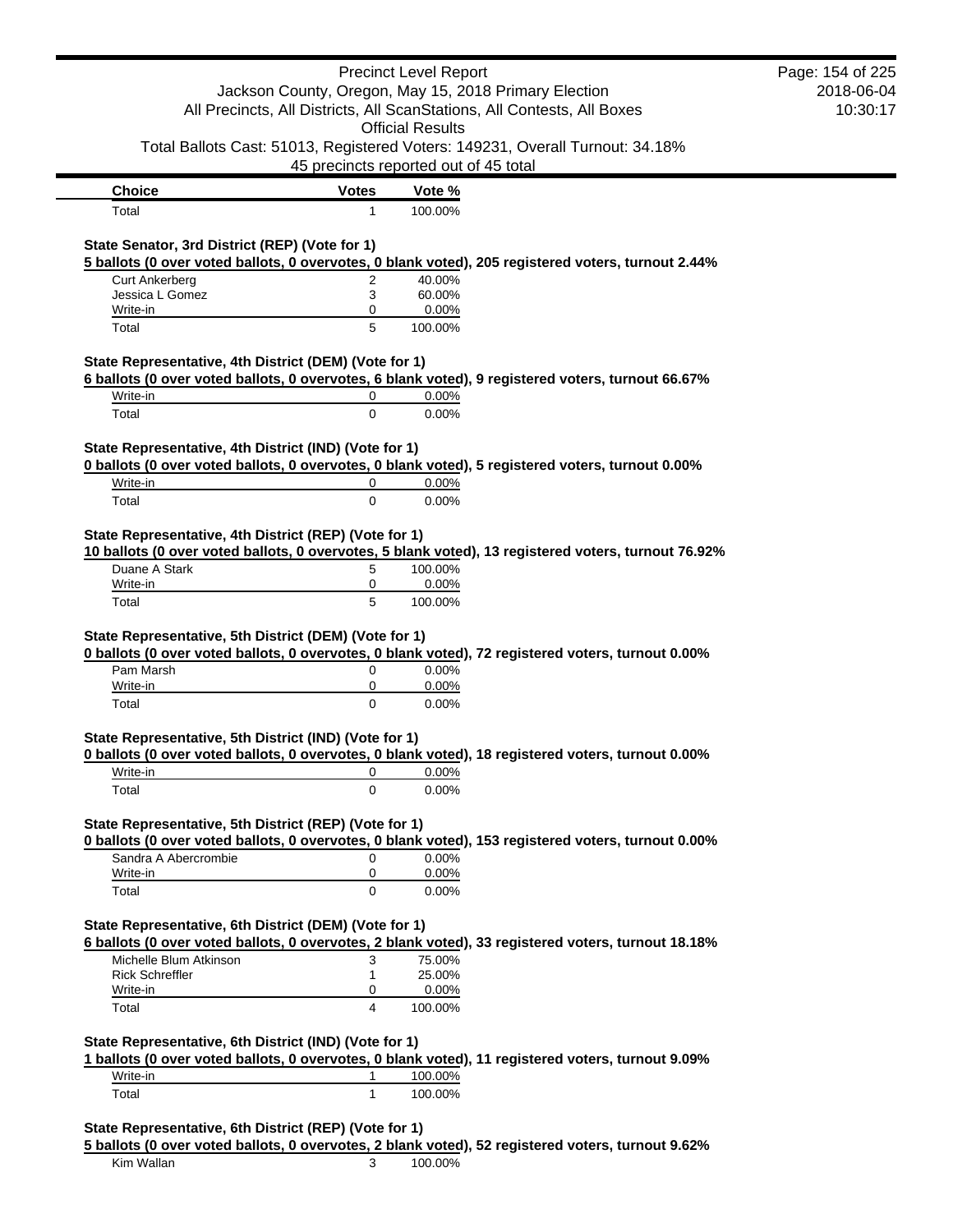|                                                        |                | <b>Precinct Level Report</b>                                                                                           | Page: 155 of 225 |
|--------------------------------------------------------|----------------|------------------------------------------------------------------------------------------------------------------------|------------------|
|                                                        |                | Jackson County, Oregon, May 15, 2018 Primary Election                                                                  | 2018-06-04       |
|                                                        |                | All Precincts, All Districts, All ScanStations, All Contests, All Boxes                                                | 10:30:17         |
|                                                        |                | <b>Official Results</b>                                                                                                |                  |
|                                                        |                | Total Ballots Cast: 51013, Registered Voters: 149231, Overall Turnout: 34.18%<br>45 precincts reported out of 45 total |                  |
| <b>Choice</b>                                          | <b>Votes</b>   | Vote %                                                                                                                 |                  |
| Write-in                                               | 0              | 0.00%                                                                                                                  |                  |
| Total                                                  | 3              | 100.00%                                                                                                                |                  |
| State Representative, 55th District (DEM) (Vote for 1) |                | 98 ballots (0 over voted ballots, 0 overvotes, 32 blank voted), 156 registered voters, turnout 62.82%                  |                  |
| Karen Rippberger                                       | 65             | 98.48%                                                                                                                 |                  |
| Write-in                                               | 1              | 1.52%                                                                                                                  |                  |
| Total                                                  | 66             | 100.00%                                                                                                                |                  |
| State Representative, 55th District (IND) (Vote for 1) |                |                                                                                                                        |                  |
|                                                        |                | 18 ballots (0 over voted ballots, 0 overvotes, 16 blank voted), 63 registered voters, turnout 28.57%                   |                  |
| Write-in                                               | 2              | 100.00%                                                                                                                |                  |
| Total                                                  | $\overline{2}$ | 100.00%                                                                                                                |                  |
|                                                        |                |                                                                                                                        |                  |
| State Representative, 55th District (REP) (Vote for 1) |                | 234 ballots (0 over voted ballots, 0 overvotes, 92 blank voted), 359 registered voters, turnout 65.18%                 |                  |
| Mike McLane                                            | 142            | 100.00%                                                                                                                |                  |
| Write-in                                               | 0              | 0.00%                                                                                                                  |                  |
| Total                                                  | 142            | 100.00%                                                                                                                |                  |
|                                                        |                |                                                                                                                        |                  |
| County Commissioner, Position 1 (DEM) (Vote for 1)     |                | 110 ballots (0 over voted ballots, 0 overvotes, 33 blank voted), 270 registered voters, turnout 40.74%                 |                  |
| Amy Thuren<br>Write-in                                 | 74<br>3        | 96.10%                                                                                                                 |                  |
| Total                                                  | 77             | 3.90%<br>100.00%                                                                                                       |                  |
|                                                        |                |                                                                                                                        |                  |
| County Commissioner, Position 1 (IND) (Vote for 1)     |                | 19 ballots (0 over voted ballots, 0 overvotes, 15 blank voted), 97 registered voters, turnout 19.59%                   |                  |
| Write-in                                               | 4              | 100.00%                                                                                                                |                  |
| Total                                                  | $\overline{4}$ | 100.00%                                                                                                                |                  |
| County Commissioner, Position 1 (REP) (Vote for 1)     |                | 249 ballots (0 over voted ballots, 0 overvotes, 81 blank voted), 577 registered voters, turnout 43.15%                 |                  |
| <b>Rick Dyer</b>                                       | 168            | 100.00%                                                                                                                |                  |
| Write-in                                               | 0              | 0.00%                                                                                                                  |                  |
| Total                                                  | 168            | 100.00%                                                                                                                |                  |
| County Commissioner, Position 3 (DEM) (Vote for 1)     |                |                                                                                                                        |                  |
|                                                        |                | 110 ballots (0 over voted ballots, 0 overvotes, 26 blank voted), 270 registered voters, turnout 40.74%                 |                  |
| Lanita C Witt                                          | 84             | 100.00%                                                                                                                |                  |
| Write-in                                               | 0              | 0.00%                                                                                                                  |                  |
| Total                                                  | 84             | 100.00%                                                                                                                |                  |
| County Commissioner, Position 3 (IND) (Vote for 1)     |                |                                                                                                                        |                  |
|                                                        |                | 19 ballots (0 over voted ballots, 0 overvotes, 15 blank voted), 97 registered voters, turnout 19.59%                   |                  |
| Write-in                                               | 4              | 100.00%                                                                                                                |                  |
|                                                        | $\overline{4}$ | 100.00%                                                                                                                |                  |
| Total                                                  |                |                                                                                                                        |                  |
| County Commissioner, Position 3 (REP) (Vote for 1)     |                |                                                                                                                        |                  |
|                                                        |                | 249 ballots (0 over voted ballots, 0 overvotes, 87 blank voted), 577 registered voters, turnout 43.15%                 |                  |
| <b>Colleen Roberts</b><br>Write-in                     | 162<br>0       | 100.00%<br>0.00%                                                                                                       |                  |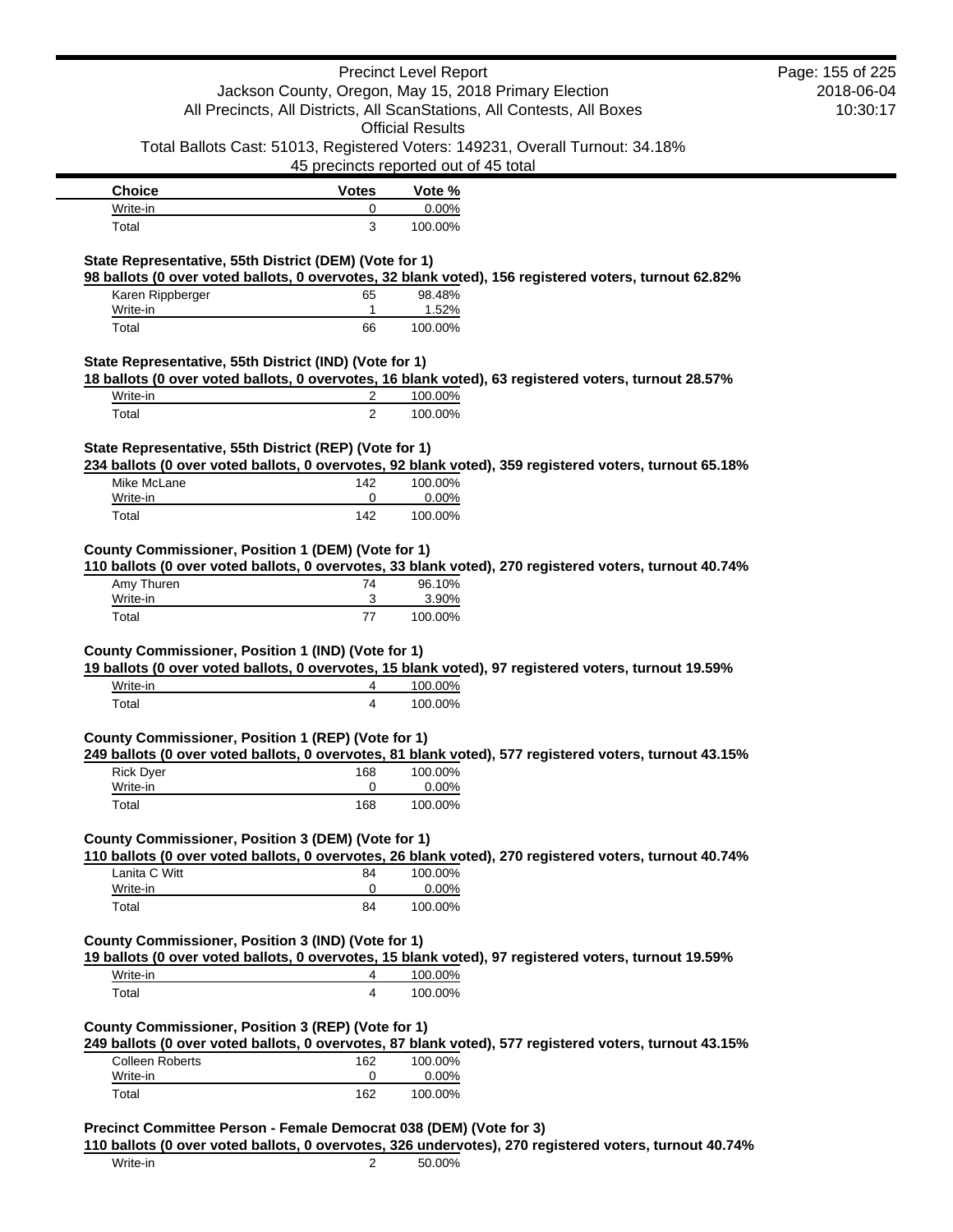# Precinct Level Report Jackson County, Oregon, May 15, 2018 Primary Election All Precincts, All Districts, All ScanStations, All Contests, All Boxes Official Results

Total Ballots Cast: 51013, Registered Voters: 149231, Overall Turnout: 34.18%

# 45 precincts reported out of 45 total

| <b>Choice</b> | <b>Votes</b> | Vote %  |
|---------------|--------------|---------|
| Write-in      |              | 25.00%  |
| Write-in      |              | 25.00%  |
| Total         | 4            | 100.00% |

### **Precinct Committee Person - Male Democrat 038 (DEM) (Vote for 3)**

**110 ballots (0 over voted ballots, 0 overvotes, 325 undervotes), 270 registered voters, turnout 40.74%**

| Write-in | 3 | 60.00%  |
|----------|---|---------|
| Write-in |   | 20.00%  |
| Write-in |   | 20.00%  |
| Total    | 5 | 100.00% |

# **Precinct Committee Person - Female Republican 038 (REP) (Vote for 3)**

**249 ballots (0 over voted ballots, 0 overvotes, 741 undervotes), 577 registered voters, turnout 43.15%**

| Write-in | 4 | 66.67%   |
|----------|---|----------|
| Write-in | ົ | 33.33%   |
| Write-in |   | $0.00\%$ |
| Total    | 6 | 100.00%  |

## **Precinct Committee Person - Male Republican 038 (REP) (Vote for 3)**

**249 ballots (0 over voted ballots, 0 overvotes, 744 undervotes), 577 registered voters, turnout 43.15%**

| Write-in | 3 | 100.00%  |
|----------|---|----------|
| Write-in | O | $0.00\%$ |
| Write-in | O | $0.00\%$ |
| Total    | 3 | 100.00%  |

## **Commissioner of the Bureau of Labor and Industries (<NP>,DEM,IND,REP) (Vote for 1)**

**433 ballots (0 over voted ballots, 0 overvotes, 148 blank voted), 1370 registered voters, turnout 31.61%**

| 125 | 43.86%   |
|-----|----------|
| 97  | 34.04%   |
| 63  | 22.11%   |
| Ω   | $0.00\%$ |
| 285 | 100.00%  |
|     |          |

### **Judge of the Supreme Court, Position 3 (<NP>,DEM,IND,REP) (Vote for 1)**

**433 ballots (0 over voted ballots, 0 overvotes, 140 blank voted), 1370 registered voters, turnout 31.61%**

| Van Pounds     | 104 | 35.49%   |
|----------------|-----|----------|
| Meagan A Flynn | 189 | 64.51%   |
| Write-in       | Ω   | $0.00\%$ |
| Total          | 293 | 100.00%  |

# **Judge of the Supreme Court, Position 2 (<NP>,DEM,IND,REP) (Vote for 1)**

**433 ballots (0 over voted ballots, 0 overvotes, 201 blank voted), 1370 registered voters, turnout 31.61%**

| Rebecca Duncan | 230 | 99.14%  |
|----------------|-----|---------|
| Write-in       |     | 0.86%   |
| Total          | 232 | 100.00% |

# **Judge of the Court of Appeals, Position 10 (<NP>,DEM,IND,REP) (Vote for 1)**

**433 ballots (0 over voted ballots, 0 overvotes, 149 blank voted), 1370 registered voters, turnout 31.61%**

| <b>Rex Armstrong</b> | 199 | 70.07%   |
|----------------------|-----|----------|
| Kyle L Krohn         | 85  | 29.93%   |
| Write-in             |     | $0.00\%$ |
| Total                | 284 | 100.00%  |

# **Judge of the Court of Appeals, Position 6 (<NP>,DEM,IND,REP) (Vote for 1)**

**433 ballots (0 over voted ballots, 0 overvotes, 208 blank voted), 1370 registered voters, turnout 31.61%**

| James (Jim) C Egan | 223 | 99.11% |
|--------------------|-----|--------|
| Write-in           |     | 0.89%  |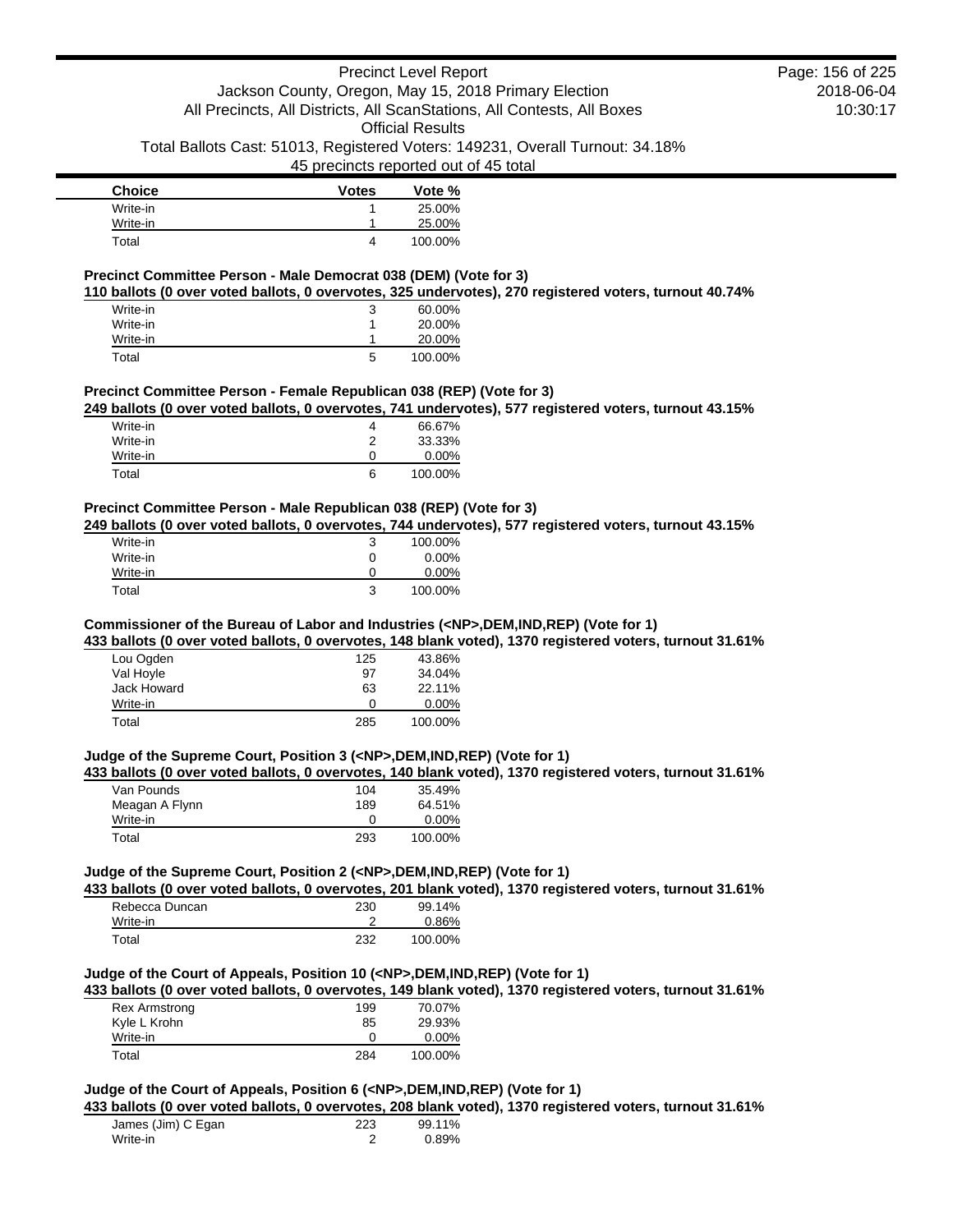| Jackson County, Oregon, May 15, 2018 Primary Election<br>All Precincts, All Districts, All ScanStations, All Contests, All Boxes<br><b>Official Results</b><br>Total Ballots Cast: 51013, Registered Voters: 149231, Overall Turnout: 34.18%<br>45 precincts reported out of 45 total<br><b>Choice</b><br><b>Votes</b><br>Vote %<br>Total<br>100.00%<br>225<br>Judge of the Court of Appeals, Position 9 ( <np>,DEM,IND,REP) (Vote for 1)<br/>433 ballots (0 over voted ballots, 0 overvotes, 221 blank voted), 1370 registered voters, turnout 31.61%<br/>Erika Hadlock<br/>99.06%<br/>210<br/>2<br/>0.94%<br/>Write-in<br/>212<br/>100.00%<br/>Total<br/>Judge of the Circuit Court, 1st District, Position 9 (<np>,DEM,IND,REP) (Vote for 1)<br/>433 ballots (0 over voted ballots, 0 overvotes, 122 blank voted), 1370 registered voters, turnout 31.61%<br/>Laurance W Parker<br/>5.79%<br/>18<br/>34.41%<br/>David J Orr<br/>107<br/>Joe Davis<br/>38.26%<br/>119<br/>Nick Geil<br/>67<br/>21.54%<br/>0<br/>Write-in<br/>0.00%<br/>100.00%<br/>Total<br/>311<br/>Judge of the Circuit Court, 1st District, Position 5 (<np>,DEM,IND,REP) (Vote for 1)<br/>433 ballots (0 over voted ballots, 0 overvotes, 202 blank voted), 1370 registered voters, turnout 31.61%<br/><b>Timothy C Gerking</b><br/>99.57%<br/>230<br/>Write-in<br/>0.43%<br/>1<br/>Total<br/>231<br/>100.00%<br/>Judge of the Circuit Court, 1st District, Position 7 (<np>,DEM,IND,REP) (Vote for 1)<br/>433 ballots (0 over voted ballots, 0 overvotes, 196 blank voted), 1370 registered voters, turnout 31.61%<br/>Benjamin Bloom<br/>99.58%<br/>236<br/>Write-in<br/>0.42%<br/>1<br/>Total<br/>237<br/>100.00%<br/>Measure 15-175 Medford School District 549C Bonds (<np>,DEM,IND,REP) (Vote for 1)<br/>433 ballots (0 over voted ballots, 0 overvotes, 41 blank voted), 1370 registered voters, turnout 31.61%<br/>Yes<br/>36.73%<br/>144<br/>No<br/>248<br/>63.27%<br/>Total<br/>392<br/>100.00%<br/>Precinct 039<br/>US Representative, 2nd District (DEM) (Vote for 1)<br/>531 ballots (1 over voted ballots, 1 overvotes, 37 blank voted), 1184 registered voters, turnout 44.85%<br/>Eric Burnette<br/>5.27%<br/>26<br/>17<br/>3.45%<br/>Michael Byrne<br/>Tim S White<br/>29<br/>5.88%<br/>Raz Mason<br/>24<br/>4.87%<br/>Jamie McLeod-Skinner<br/>44.62%<br/>220<br/>James (Jim) Crary<br/>9.13%<br/>45<br/>Jennifer (Jenni) Neahring<br/>25.56%<br/>126<br/>1.22%<br/>Write-in<br/>6<br/>Total<br/>493<br/>100.00%<br/>US Representative, 2nd District (IND) (Vote for 1)<br/>45 ballots (0 over voted ballots, 0 overvotes, 15 blank voted), 181 registered voters, turnout 24.86%<br/>Mark R Roberts<br/>18<br/>60.00%<br/>12<br/>40.00%<br/>Write-in<br/>Total<br/>30<br/>100.00%</np></np></np></np></np> |  | <b>Precinct Level Report</b> | Page: 157 of 225 |
|-----------------------------------------------------------------------------------------------------------------------------------------------------------------------------------------------------------------------------------------------------------------------------------------------------------------------------------------------------------------------------------------------------------------------------------------------------------------------------------------------------------------------------------------------------------------------------------------------------------------------------------------------------------------------------------------------------------------------------------------------------------------------------------------------------------------------------------------------------------------------------------------------------------------------------------------------------------------------------------------------------------------------------------------------------------------------------------------------------------------------------------------------------------------------------------------------------------------------------------------------------------------------------------------------------------------------------------------------------------------------------------------------------------------------------------------------------------------------------------------------------------------------------------------------------------------------------------------------------------------------------------------------------------------------------------------------------------------------------------------------------------------------------------------------------------------------------------------------------------------------------------------------------------------------------------------------------------------------------------------------------------------------------------------------------------------------------------------------------------------------------------------------------------------------------------------------------------------------------------------------------------------------------------------------------------------------------------------------------------------------------------------------------------------------------------------------------------------------------------------------------------------------------------------------------------------------------------------------------------------------------------------------------------------------------------------------------------------------------------------------------------------------------------------------------|--|------------------------------|------------------|
|                                                                                                                                                                                                                                                                                                                                                                                                                                                                                                                                                                                                                                                                                                                                                                                                                                                                                                                                                                                                                                                                                                                                                                                                                                                                                                                                                                                                                                                                                                                                                                                                                                                                                                                                                                                                                                                                                                                                                                                                                                                                                                                                                                                                                                                                                                                                                                                                                                                                                                                                                                                                                                                                                                                                                                                                     |  |                              | 2018-06-04       |
|                                                                                                                                                                                                                                                                                                                                                                                                                                                                                                                                                                                                                                                                                                                                                                                                                                                                                                                                                                                                                                                                                                                                                                                                                                                                                                                                                                                                                                                                                                                                                                                                                                                                                                                                                                                                                                                                                                                                                                                                                                                                                                                                                                                                                                                                                                                                                                                                                                                                                                                                                                                                                                                                                                                                                                                                     |  |                              | 10:30:17         |
|                                                                                                                                                                                                                                                                                                                                                                                                                                                                                                                                                                                                                                                                                                                                                                                                                                                                                                                                                                                                                                                                                                                                                                                                                                                                                                                                                                                                                                                                                                                                                                                                                                                                                                                                                                                                                                                                                                                                                                                                                                                                                                                                                                                                                                                                                                                                                                                                                                                                                                                                                                                                                                                                                                                                                                                                     |  |                              |                  |
|                                                                                                                                                                                                                                                                                                                                                                                                                                                                                                                                                                                                                                                                                                                                                                                                                                                                                                                                                                                                                                                                                                                                                                                                                                                                                                                                                                                                                                                                                                                                                                                                                                                                                                                                                                                                                                                                                                                                                                                                                                                                                                                                                                                                                                                                                                                                                                                                                                                                                                                                                                                                                                                                                                                                                                                                     |  |                              |                  |
|                                                                                                                                                                                                                                                                                                                                                                                                                                                                                                                                                                                                                                                                                                                                                                                                                                                                                                                                                                                                                                                                                                                                                                                                                                                                                                                                                                                                                                                                                                                                                                                                                                                                                                                                                                                                                                                                                                                                                                                                                                                                                                                                                                                                                                                                                                                                                                                                                                                                                                                                                                                                                                                                                                                                                                                                     |  |                              |                  |
|                                                                                                                                                                                                                                                                                                                                                                                                                                                                                                                                                                                                                                                                                                                                                                                                                                                                                                                                                                                                                                                                                                                                                                                                                                                                                                                                                                                                                                                                                                                                                                                                                                                                                                                                                                                                                                                                                                                                                                                                                                                                                                                                                                                                                                                                                                                                                                                                                                                                                                                                                                                                                                                                                                                                                                                                     |  |                              |                  |
|                                                                                                                                                                                                                                                                                                                                                                                                                                                                                                                                                                                                                                                                                                                                                                                                                                                                                                                                                                                                                                                                                                                                                                                                                                                                                                                                                                                                                                                                                                                                                                                                                                                                                                                                                                                                                                                                                                                                                                                                                                                                                                                                                                                                                                                                                                                                                                                                                                                                                                                                                                                                                                                                                                                                                                                                     |  |                              |                  |
|                                                                                                                                                                                                                                                                                                                                                                                                                                                                                                                                                                                                                                                                                                                                                                                                                                                                                                                                                                                                                                                                                                                                                                                                                                                                                                                                                                                                                                                                                                                                                                                                                                                                                                                                                                                                                                                                                                                                                                                                                                                                                                                                                                                                                                                                                                                                                                                                                                                                                                                                                                                                                                                                                                                                                                                                     |  |                              |                  |
|                                                                                                                                                                                                                                                                                                                                                                                                                                                                                                                                                                                                                                                                                                                                                                                                                                                                                                                                                                                                                                                                                                                                                                                                                                                                                                                                                                                                                                                                                                                                                                                                                                                                                                                                                                                                                                                                                                                                                                                                                                                                                                                                                                                                                                                                                                                                                                                                                                                                                                                                                                                                                                                                                                                                                                                                     |  |                              |                  |
|                                                                                                                                                                                                                                                                                                                                                                                                                                                                                                                                                                                                                                                                                                                                                                                                                                                                                                                                                                                                                                                                                                                                                                                                                                                                                                                                                                                                                                                                                                                                                                                                                                                                                                                                                                                                                                                                                                                                                                                                                                                                                                                                                                                                                                                                                                                                                                                                                                                                                                                                                                                                                                                                                                                                                                                                     |  |                              |                  |
|                                                                                                                                                                                                                                                                                                                                                                                                                                                                                                                                                                                                                                                                                                                                                                                                                                                                                                                                                                                                                                                                                                                                                                                                                                                                                                                                                                                                                                                                                                                                                                                                                                                                                                                                                                                                                                                                                                                                                                                                                                                                                                                                                                                                                                                                                                                                                                                                                                                                                                                                                                                                                                                                                                                                                                                                     |  |                              |                  |
|                                                                                                                                                                                                                                                                                                                                                                                                                                                                                                                                                                                                                                                                                                                                                                                                                                                                                                                                                                                                                                                                                                                                                                                                                                                                                                                                                                                                                                                                                                                                                                                                                                                                                                                                                                                                                                                                                                                                                                                                                                                                                                                                                                                                                                                                                                                                                                                                                                                                                                                                                                                                                                                                                                                                                                                                     |  |                              |                  |
|                                                                                                                                                                                                                                                                                                                                                                                                                                                                                                                                                                                                                                                                                                                                                                                                                                                                                                                                                                                                                                                                                                                                                                                                                                                                                                                                                                                                                                                                                                                                                                                                                                                                                                                                                                                                                                                                                                                                                                                                                                                                                                                                                                                                                                                                                                                                                                                                                                                                                                                                                                                                                                                                                                                                                                                                     |  |                              |                  |
|                                                                                                                                                                                                                                                                                                                                                                                                                                                                                                                                                                                                                                                                                                                                                                                                                                                                                                                                                                                                                                                                                                                                                                                                                                                                                                                                                                                                                                                                                                                                                                                                                                                                                                                                                                                                                                                                                                                                                                                                                                                                                                                                                                                                                                                                                                                                                                                                                                                                                                                                                                                                                                                                                                                                                                                                     |  |                              |                  |
|                                                                                                                                                                                                                                                                                                                                                                                                                                                                                                                                                                                                                                                                                                                                                                                                                                                                                                                                                                                                                                                                                                                                                                                                                                                                                                                                                                                                                                                                                                                                                                                                                                                                                                                                                                                                                                                                                                                                                                                                                                                                                                                                                                                                                                                                                                                                                                                                                                                                                                                                                                                                                                                                                                                                                                                                     |  |                              |                  |
|                                                                                                                                                                                                                                                                                                                                                                                                                                                                                                                                                                                                                                                                                                                                                                                                                                                                                                                                                                                                                                                                                                                                                                                                                                                                                                                                                                                                                                                                                                                                                                                                                                                                                                                                                                                                                                                                                                                                                                                                                                                                                                                                                                                                                                                                                                                                                                                                                                                                                                                                                                                                                                                                                                                                                                                                     |  |                              |                  |
|                                                                                                                                                                                                                                                                                                                                                                                                                                                                                                                                                                                                                                                                                                                                                                                                                                                                                                                                                                                                                                                                                                                                                                                                                                                                                                                                                                                                                                                                                                                                                                                                                                                                                                                                                                                                                                                                                                                                                                                                                                                                                                                                                                                                                                                                                                                                                                                                                                                                                                                                                                                                                                                                                                                                                                                                     |  |                              |                  |
|                                                                                                                                                                                                                                                                                                                                                                                                                                                                                                                                                                                                                                                                                                                                                                                                                                                                                                                                                                                                                                                                                                                                                                                                                                                                                                                                                                                                                                                                                                                                                                                                                                                                                                                                                                                                                                                                                                                                                                                                                                                                                                                                                                                                                                                                                                                                                                                                                                                                                                                                                                                                                                                                                                                                                                                                     |  |                              |                  |
|                                                                                                                                                                                                                                                                                                                                                                                                                                                                                                                                                                                                                                                                                                                                                                                                                                                                                                                                                                                                                                                                                                                                                                                                                                                                                                                                                                                                                                                                                                                                                                                                                                                                                                                                                                                                                                                                                                                                                                                                                                                                                                                                                                                                                                                                                                                                                                                                                                                                                                                                                                                                                                                                                                                                                                                                     |  |                              |                  |
|                                                                                                                                                                                                                                                                                                                                                                                                                                                                                                                                                                                                                                                                                                                                                                                                                                                                                                                                                                                                                                                                                                                                                                                                                                                                                                                                                                                                                                                                                                                                                                                                                                                                                                                                                                                                                                                                                                                                                                                                                                                                                                                                                                                                                                                                                                                                                                                                                                                                                                                                                                                                                                                                                                                                                                                                     |  |                              |                  |
|                                                                                                                                                                                                                                                                                                                                                                                                                                                                                                                                                                                                                                                                                                                                                                                                                                                                                                                                                                                                                                                                                                                                                                                                                                                                                                                                                                                                                                                                                                                                                                                                                                                                                                                                                                                                                                                                                                                                                                                                                                                                                                                                                                                                                                                                                                                                                                                                                                                                                                                                                                                                                                                                                                                                                                                                     |  |                              |                  |
|                                                                                                                                                                                                                                                                                                                                                                                                                                                                                                                                                                                                                                                                                                                                                                                                                                                                                                                                                                                                                                                                                                                                                                                                                                                                                                                                                                                                                                                                                                                                                                                                                                                                                                                                                                                                                                                                                                                                                                                                                                                                                                                                                                                                                                                                                                                                                                                                                                                                                                                                                                                                                                                                                                                                                                                                     |  |                              |                  |
|                                                                                                                                                                                                                                                                                                                                                                                                                                                                                                                                                                                                                                                                                                                                                                                                                                                                                                                                                                                                                                                                                                                                                                                                                                                                                                                                                                                                                                                                                                                                                                                                                                                                                                                                                                                                                                                                                                                                                                                                                                                                                                                                                                                                                                                                                                                                                                                                                                                                                                                                                                                                                                                                                                                                                                                                     |  |                              |                  |
|                                                                                                                                                                                                                                                                                                                                                                                                                                                                                                                                                                                                                                                                                                                                                                                                                                                                                                                                                                                                                                                                                                                                                                                                                                                                                                                                                                                                                                                                                                                                                                                                                                                                                                                                                                                                                                                                                                                                                                                                                                                                                                                                                                                                                                                                                                                                                                                                                                                                                                                                                                                                                                                                                                                                                                                                     |  |                              |                  |
|                                                                                                                                                                                                                                                                                                                                                                                                                                                                                                                                                                                                                                                                                                                                                                                                                                                                                                                                                                                                                                                                                                                                                                                                                                                                                                                                                                                                                                                                                                                                                                                                                                                                                                                                                                                                                                                                                                                                                                                                                                                                                                                                                                                                                                                                                                                                                                                                                                                                                                                                                                                                                                                                                                                                                                                                     |  |                              |                  |
|                                                                                                                                                                                                                                                                                                                                                                                                                                                                                                                                                                                                                                                                                                                                                                                                                                                                                                                                                                                                                                                                                                                                                                                                                                                                                                                                                                                                                                                                                                                                                                                                                                                                                                                                                                                                                                                                                                                                                                                                                                                                                                                                                                                                                                                                                                                                                                                                                                                                                                                                                                                                                                                                                                                                                                                                     |  |                              |                  |
|                                                                                                                                                                                                                                                                                                                                                                                                                                                                                                                                                                                                                                                                                                                                                                                                                                                                                                                                                                                                                                                                                                                                                                                                                                                                                                                                                                                                                                                                                                                                                                                                                                                                                                                                                                                                                                                                                                                                                                                                                                                                                                                                                                                                                                                                                                                                                                                                                                                                                                                                                                                                                                                                                                                                                                                                     |  |                              |                  |
|                                                                                                                                                                                                                                                                                                                                                                                                                                                                                                                                                                                                                                                                                                                                                                                                                                                                                                                                                                                                                                                                                                                                                                                                                                                                                                                                                                                                                                                                                                                                                                                                                                                                                                                                                                                                                                                                                                                                                                                                                                                                                                                                                                                                                                                                                                                                                                                                                                                                                                                                                                                                                                                                                                                                                                                                     |  |                              |                  |
|                                                                                                                                                                                                                                                                                                                                                                                                                                                                                                                                                                                                                                                                                                                                                                                                                                                                                                                                                                                                                                                                                                                                                                                                                                                                                                                                                                                                                                                                                                                                                                                                                                                                                                                                                                                                                                                                                                                                                                                                                                                                                                                                                                                                                                                                                                                                                                                                                                                                                                                                                                                                                                                                                                                                                                                                     |  |                              |                  |
|                                                                                                                                                                                                                                                                                                                                                                                                                                                                                                                                                                                                                                                                                                                                                                                                                                                                                                                                                                                                                                                                                                                                                                                                                                                                                                                                                                                                                                                                                                                                                                                                                                                                                                                                                                                                                                                                                                                                                                                                                                                                                                                                                                                                                                                                                                                                                                                                                                                                                                                                                                                                                                                                                                                                                                                                     |  |                              |                  |
|                                                                                                                                                                                                                                                                                                                                                                                                                                                                                                                                                                                                                                                                                                                                                                                                                                                                                                                                                                                                                                                                                                                                                                                                                                                                                                                                                                                                                                                                                                                                                                                                                                                                                                                                                                                                                                                                                                                                                                                                                                                                                                                                                                                                                                                                                                                                                                                                                                                                                                                                                                                                                                                                                                                                                                                                     |  |                              |                  |
|                                                                                                                                                                                                                                                                                                                                                                                                                                                                                                                                                                                                                                                                                                                                                                                                                                                                                                                                                                                                                                                                                                                                                                                                                                                                                                                                                                                                                                                                                                                                                                                                                                                                                                                                                                                                                                                                                                                                                                                                                                                                                                                                                                                                                                                                                                                                                                                                                                                                                                                                                                                                                                                                                                                                                                                                     |  |                              |                  |
|                                                                                                                                                                                                                                                                                                                                                                                                                                                                                                                                                                                                                                                                                                                                                                                                                                                                                                                                                                                                                                                                                                                                                                                                                                                                                                                                                                                                                                                                                                                                                                                                                                                                                                                                                                                                                                                                                                                                                                                                                                                                                                                                                                                                                                                                                                                                                                                                                                                                                                                                                                                                                                                                                                                                                                                                     |  |                              |                  |
|                                                                                                                                                                                                                                                                                                                                                                                                                                                                                                                                                                                                                                                                                                                                                                                                                                                                                                                                                                                                                                                                                                                                                                                                                                                                                                                                                                                                                                                                                                                                                                                                                                                                                                                                                                                                                                                                                                                                                                                                                                                                                                                                                                                                                                                                                                                                                                                                                                                                                                                                                                                                                                                                                                                                                                                                     |  |                              |                  |
|                                                                                                                                                                                                                                                                                                                                                                                                                                                                                                                                                                                                                                                                                                                                                                                                                                                                                                                                                                                                                                                                                                                                                                                                                                                                                                                                                                                                                                                                                                                                                                                                                                                                                                                                                                                                                                                                                                                                                                                                                                                                                                                                                                                                                                                                                                                                                                                                                                                                                                                                                                                                                                                                                                                                                                                                     |  |                              |                  |
|                                                                                                                                                                                                                                                                                                                                                                                                                                                                                                                                                                                                                                                                                                                                                                                                                                                                                                                                                                                                                                                                                                                                                                                                                                                                                                                                                                                                                                                                                                                                                                                                                                                                                                                                                                                                                                                                                                                                                                                                                                                                                                                                                                                                                                                                                                                                                                                                                                                                                                                                                                                                                                                                                                                                                                                                     |  |                              |                  |
|                                                                                                                                                                                                                                                                                                                                                                                                                                                                                                                                                                                                                                                                                                                                                                                                                                                                                                                                                                                                                                                                                                                                                                                                                                                                                                                                                                                                                                                                                                                                                                                                                                                                                                                                                                                                                                                                                                                                                                                                                                                                                                                                                                                                                                                                                                                                                                                                                                                                                                                                                                                                                                                                                                                                                                                                     |  |                              |                  |
|                                                                                                                                                                                                                                                                                                                                                                                                                                                                                                                                                                                                                                                                                                                                                                                                                                                                                                                                                                                                                                                                                                                                                                                                                                                                                                                                                                                                                                                                                                                                                                                                                                                                                                                                                                                                                                                                                                                                                                                                                                                                                                                                                                                                                                                                                                                                                                                                                                                                                                                                                                                                                                                                                                                                                                                                     |  |                              |                  |
|                                                                                                                                                                                                                                                                                                                                                                                                                                                                                                                                                                                                                                                                                                                                                                                                                                                                                                                                                                                                                                                                                                                                                                                                                                                                                                                                                                                                                                                                                                                                                                                                                                                                                                                                                                                                                                                                                                                                                                                                                                                                                                                                                                                                                                                                                                                                                                                                                                                                                                                                                                                                                                                                                                                                                                                                     |  |                              |                  |
|                                                                                                                                                                                                                                                                                                                                                                                                                                                                                                                                                                                                                                                                                                                                                                                                                                                                                                                                                                                                                                                                                                                                                                                                                                                                                                                                                                                                                                                                                                                                                                                                                                                                                                                                                                                                                                                                                                                                                                                                                                                                                                                                                                                                                                                                                                                                                                                                                                                                                                                                                                                                                                                                                                                                                                                                     |  |                              |                  |
|                                                                                                                                                                                                                                                                                                                                                                                                                                                                                                                                                                                                                                                                                                                                                                                                                                                                                                                                                                                                                                                                                                                                                                                                                                                                                                                                                                                                                                                                                                                                                                                                                                                                                                                                                                                                                                                                                                                                                                                                                                                                                                                                                                                                                                                                                                                                                                                                                                                                                                                                                                                                                                                                                                                                                                                                     |  |                              |                  |
|                                                                                                                                                                                                                                                                                                                                                                                                                                                                                                                                                                                                                                                                                                                                                                                                                                                                                                                                                                                                                                                                                                                                                                                                                                                                                                                                                                                                                                                                                                                                                                                                                                                                                                                                                                                                                                                                                                                                                                                                                                                                                                                                                                                                                                                                                                                                                                                                                                                                                                                                                                                                                                                                                                                                                                                                     |  |                              |                  |
|                                                                                                                                                                                                                                                                                                                                                                                                                                                                                                                                                                                                                                                                                                                                                                                                                                                                                                                                                                                                                                                                                                                                                                                                                                                                                                                                                                                                                                                                                                                                                                                                                                                                                                                                                                                                                                                                                                                                                                                                                                                                                                                                                                                                                                                                                                                                                                                                                                                                                                                                                                                                                                                                                                                                                                                                     |  |                              |                  |
|                                                                                                                                                                                                                                                                                                                                                                                                                                                                                                                                                                                                                                                                                                                                                                                                                                                                                                                                                                                                                                                                                                                                                                                                                                                                                                                                                                                                                                                                                                                                                                                                                                                                                                                                                                                                                                                                                                                                                                                                                                                                                                                                                                                                                                                                                                                                                                                                                                                                                                                                                                                                                                                                                                                                                                                                     |  |                              |                  |
|                                                                                                                                                                                                                                                                                                                                                                                                                                                                                                                                                                                                                                                                                                                                                                                                                                                                                                                                                                                                                                                                                                                                                                                                                                                                                                                                                                                                                                                                                                                                                                                                                                                                                                                                                                                                                                                                                                                                                                                                                                                                                                                                                                                                                                                                                                                                                                                                                                                                                                                                                                                                                                                                                                                                                                                                     |  |                              |                  |
|                                                                                                                                                                                                                                                                                                                                                                                                                                                                                                                                                                                                                                                                                                                                                                                                                                                                                                                                                                                                                                                                                                                                                                                                                                                                                                                                                                                                                                                                                                                                                                                                                                                                                                                                                                                                                                                                                                                                                                                                                                                                                                                                                                                                                                                                                                                                                                                                                                                                                                                                                                                                                                                                                                                                                                                                     |  |                              |                  |
|                                                                                                                                                                                                                                                                                                                                                                                                                                                                                                                                                                                                                                                                                                                                                                                                                                                                                                                                                                                                                                                                                                                                                                                                                                                                                                                                                                                                                                                                                                                                                                                                                                                                                                                                                                                                                                                                                                                                                                                                                                                                                                                                                                                                                                                                                                                                                                                                                                                                                                                                                                                                                                                                                                                                                                                                     |  |                              |                  |
|                                                                                                                                                                                                                                                                                                                                                                                                                                                                                                                                                                                                                                                                                                                                                                                                                                                                                                                                                                                                                                                                                                                                                                                                                                                                                                                                                                                                                                                                                                                                                                                                                                                                                                                                                                                                                                                                                                                                                                                                                                                                                                                                                                                                                                                                                                                                                                                                                                                                                                                                                                                                                                                                                                                                                                                                     |  |                              |                  |
|                                                                                                                                                                                                                                                                                                                                                                                                                                                                                                                                                                                                                                                                                                                                                                                                                                                                                                                                                                                                                                                                                                                                                                                                                                                                                                                                                                                                                                                                                                                                                                                                                                                                                                                                                                                                                                                                                                                                                                                                                                                                                                                                                                                                                                                                                                                                                                                                                                                                                                                                                                                                                                                                                                                                                                                                     |  |                              |                  |
|                                                                                                                                                                                                                                                                                                                                                                                                                                                                                                                                                                                                                                                                                                                                                                                                                                                                                                                                                                                                                                                                                                                                                                                                                                                                                                                                                                                                                                                                                                                                                                                                                                                                                                                                                                                                                                                                                                                                                                                                                                                                                                                                                                                                                                                                                                                                                                                                                                                                                                                                                                                                                                                                                                                                                                                                     |  |                              |                  |
|                                                                                                                                                                                                                                                                                                                                                                                                                                                                                                                                                                                                                                                                                                                                                                                                                                                                                                                                                                                                                                                                                                                                                                                                                                                                                                                                                                                                                                                                                                                                                                                                                                                                                                                                                                                                                                                                                                                                                                                                                                                                                                                                                                                                                                                                                                                                                                                                                                                                                                                                                                                                                                                                                                                                                                                                     |  |                              |                  |
|                                                                                                                                                                                                                                                                                                                                                                                                                                                                                                                                                                                                                                                                                                                                                                                                                                                                                                                                                                                                                                                                                                                                                                                                                                                                                                                                                                                                                                                                                                                                                                                                                                                                                                                                                                                                                                                                                                                                                                                                                                                                                                                                                                                                                                                                                                                                                                                                                                                                                                                                                                                                                                                                                                                                                                                                     |  |                              |                  |
|                                                                                                                                                                                                                                                                                                                                                                                                                                                                                                                                                                                                                                                                                                                                                                                                                                                                                                                                                                                                                                                                                                                                                                                                                                                                                                                                                                                                                                                                                                                                                                                                                                                                                                                                                                                                                                                                                                                                                                                                                                                                                                                                                                                                                                                                                                                                                                                                                                                                                                                                                                                                                                                                                                                                                                                                     |  |                              |                  |
| US Representative, 2nd District (REP) (Vote for 1)<br>553 ballots (0 over voted ballots, 0 overvotes, 27 blank voted), 1168 registered voters, turnout 47.35%                                                                                                                                                                                                                                                                                                                                                                                                                                                                                                                                                                                                                                                                                                                                                                                                                                                                                                                                                                                                                                                                                                                                                                                                                                                                                                                                                                                                                                                                                                                                                                                                                                                                                                                                                                                                                                                                                                                                                                                                                                                                                                                                                                                                                                                                                                                                                                                                                                                                                                                                                                                                                                       |  |                              |                  |
| Randy Pollock<br>7.03%<br>37                                                                                                                                                                                                                                                                                                                                                                                                                                                                                                                                                                                                                                                                                                                                                                                                                                                                                                                                                                                                                                                                                                                                                                                                                                                                                                                                                                                                                                                                                                                                                                                                                                                                                                                                                                                                                                                                                                                                                                                                                                                                                                                                                                                                                                                                                                                                                                                                                                                                                                                                                                                                                                                                                                                                                                        |  |                              |                  |

Greg Walden **68 and 78.14%** 411 411 78.14%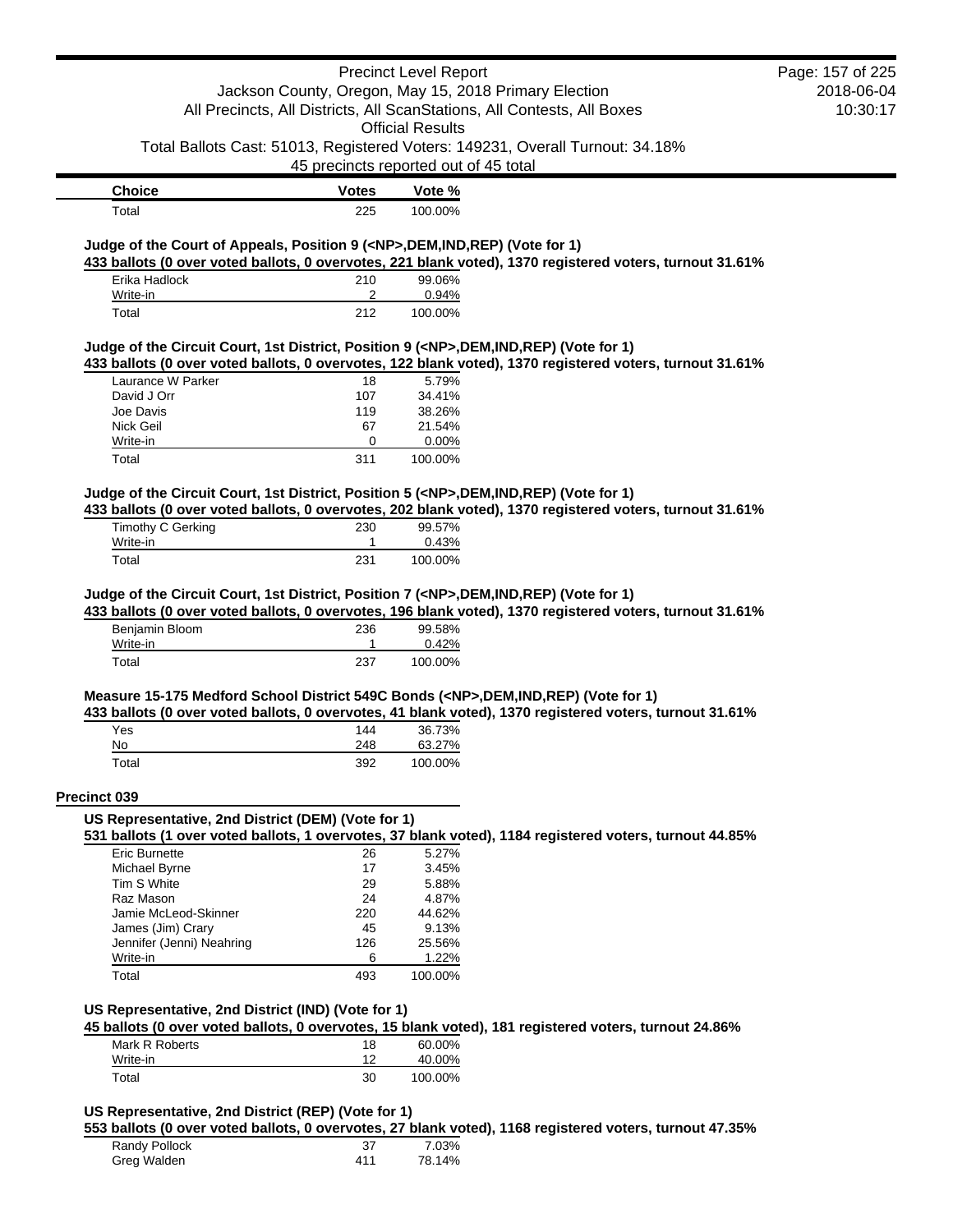| <b>Choice</b>    | <b>Votes</b> | Vote %  |
|------------------|--------------|---------|
| Paul J Romero Jr | 78           | 14.83%  |
| Write-in         | Ω            | 0.00%   |
| Total            | 526          | 100.00% |

### **Governor (DEM) (Vote for 1)**

**531 ballots (0 over voted ballots, 0 overvotes, 19 blank voted), 1184 registered voters, turnout 44.85%**

| Ed Jones        | 50  | $9.77\%$ |
|-----------------|-----|----------|
| Kate Brown      | 402 | 78.52%   |
| Candace Neville | 51  | 9.96%    |
| Write-in        | 9   | 1.76%    |
| Total           | 512 | 100.00%  |

### **Governor (IND) (Vote for 1)**

**45 ballots (0 over voted ballots, 0 overvotes, 10 blank voted), 181 registered voters, turnout 24.86%**

| Dan (Mr P) Pistoresi   | 3  | $8.57\%$ |
|------------------------|----|----------|
| Skye J Allen           | 6  | 17.14%   |
| <b>Patrick Starnes</b> | 10 | 28.57%   |
| Write-in               | 16 | 45.71%   |
| Total                  | 35 | 100.00%  |

### **Governor (REP) (Vote for 1)**

**553 ballots (0 over voted ballots, 0 overvotes, 11 blank voted), 1168 registered voters, turnout 47.35%**

| Knute Buehler       | 260 | 47.97%  |
|---------------------|-----|---------|
| Keenan W Bohach     | 4   | 0.74%   |
| Greg C Wooldridge   | 126 | 23.25%  |
| Jon I Edwards III   | 3   | 0.55%   |
| David W Stauffer    | 1   | 0.18%   |
| Jeff Smith          | 6   | 1.11%   |
| Jack W Tacy         | 2   | 0.37%   |
| <b>Brett Hyland</b> | 1   | 0.18%   |
| <b>Bruce Cuff</b>   | 11  | 2.03%   |
| Sam Carpenter       | 127 | 23.43%  |
| Write-in            |     | 0.18%   |
| Total               | 542 | 100.00% |

### **State Senator, 3rd District (DEM) (Vote for 1)**

**531 ballots (0 over voted ballots, 0 overvotes, 25 blank voted), 1184 registered voters, turnout 44.85%**

| Julian Bell     | 41  | 8.10%   |
|-----------------|-----|---------|
| Kevin Stine     | 33  | 6.52%   |
| Athena Goldberg | 183 | 36.17%  |
| Jeff Golden     | 245 | 48.42%  |
| Write-in        | 4   | 0.79%   |
| Total           | 506 | 100.00% |

#### **State Senator, 3rd District (IND) (Vote for 1)**

**45 ballots (0 over voted ballots, 0 overvotes, 30 blank voted), 181 registered voters, turnout 24.86%**

| Write-in | 15 | 100.00% |
|----------|----|---------|
| `otal    | 15 | 100.00% |

### **State Senator, 3rd District (REP) (Vote for 1)**

**553 ballots (0 over voted ballots, 0 overvotes, 54 blank voted), 1168 registered voters, turnout 47.35%**

| <b>Curt Ankerberg</b> | 280 | 56.11%   |
|-----------------------|-----|----------|
| Jessica L Gomez       | 219 | 43.89%   |
| Write-in              |     | $0.00\%$ |
| Total                 | 499 | 100.00%  |

#### **State Representative, 5th District (DEM) (Vote for 1)**

#### **531 ballots (0 over voted ballots, 0 overvotes, 123 blank voted), 1184 registered voters, turnout 44.85%**

| Pam Marsh | 404 | 99.02% |
|-----------|-----|--------|
|           |     |        |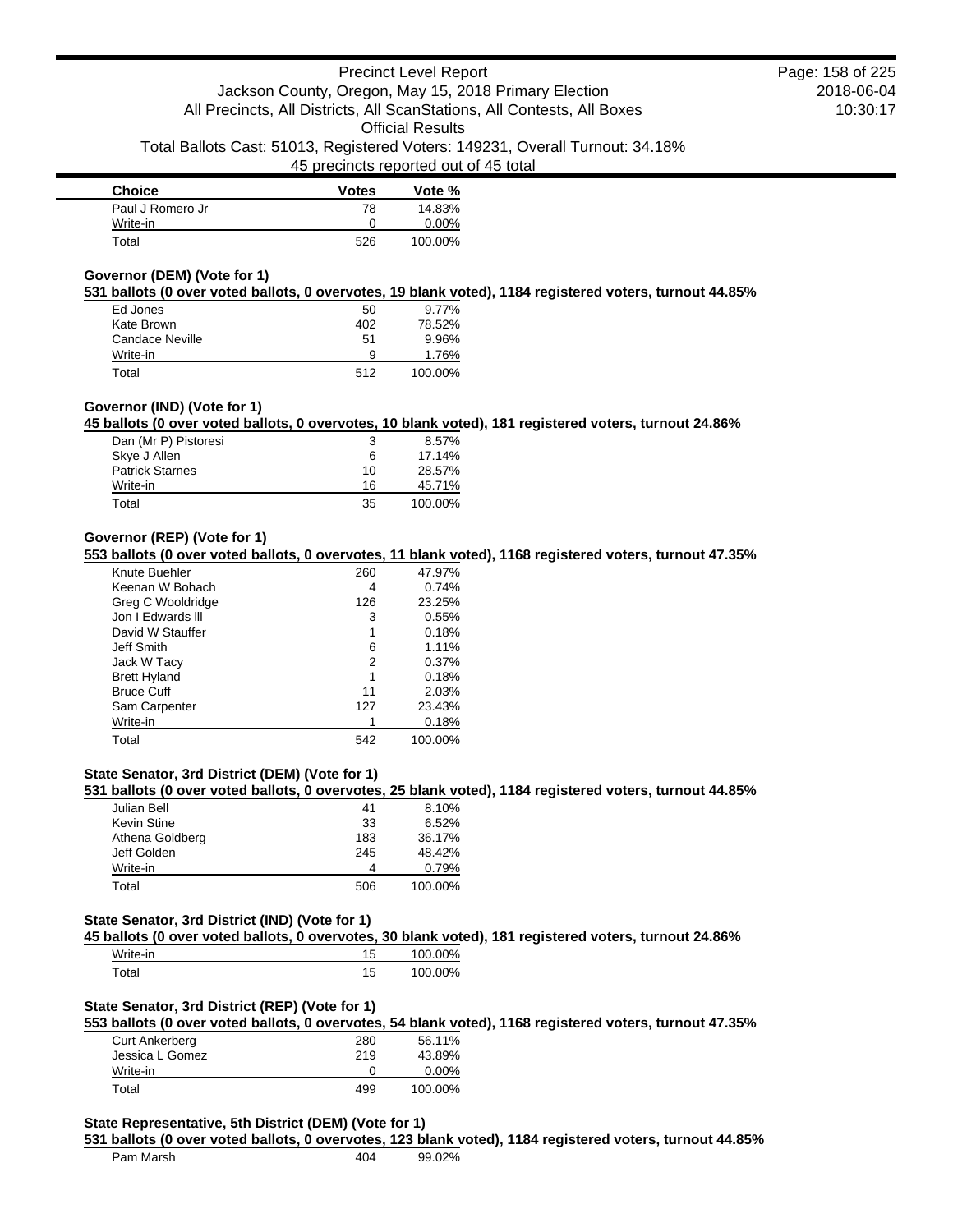|                                                                    |                | <b>Precinct Level Report</b>                                                  |                                                                                                          | Page: 159 of 225 |
|--------------------------------------------------------------------|----------------|-------------------------------------------------------------------------------|----------------------------------------------------------------------------------------------------------|------------------|
|                                                                    |                | Jackson County, Oregon, May 15, 2018 Primary Election                         |                                                                                                          | 2018-06-04       |
|                                                                    |                | All Precincts, All Districts, All ScanStations, All Contests, All Boxes       |                                                                                                          | 10:30:17         |
|                                                                    |                | <b>Official Results</b>                                                       |                                                                                                          |                  |
|                                                                    |                | Total Ballots Cast: 51013, Registered Voters: 149231, Overall Turnout: 34.18% |                                                                                                          |                  |
|                                                                    |                | 45 precincts reported out of 45 total                                         |                                                                                                          |                  |
| <b>Choice</b>                                                      | <b>Votes</b>   | Vote %                                                                        |                                                                                                          |                  |
| Write-in                                                           | 4              | 0.98%                                                                         |                                                                                                          |                  |
| Total                                                              | 408            | 100.00%                                                                       |                                                                                                          |                  |
|                                                                    |                |                                                                               |                                                                                                          |                  |
| State Representative, 5th District (IND) (Vote for 1)              |                |                                                                               | 45 ballots (0 over voted ballots, 0 overvotes, 38 blank voted), 181 registered voters, turnout 24.86%    |                  |
| Write-in                                                           | 7              | 100.00%                                                                       |                                                                                                          |                  |
| Total                                                              | $\overline{7}$ | 100.00%                                                                       |                                                                                                          |                  |
|                                                                    |                |                                                                               |                                                                                                          |                  |
| State Representative, 5th District (REP) (Vote for 1)              |                |                                                                               | 553 ballots (0 over voted ballots, 0 overvotes, 234 blank voted), 1168 registered voters, turnout 47.35% |                  |
| Sandra A Abercrombie                                               | 316            | 99.06%                                                                        |                                                                                                          |                  |
| Write-in                                                           | 3              | 0.94%                                                                         |                                                                                                          |                  |
| Total                                                              | 319            | 100.00%                                                                       |                                                                                                          |                  |
|                                                                    |                |                                                                               |                                                                                                          |                  |
| County Commissioner, Position 1 (DEM) (Vote for 1)                 |                |                                                                               |                                                                                                          |                  |
|                                                                    |                | 98.72%                                                                        | 531 ballots (0 over voted ballots, 0 overvotes, 139 blank voted), 1184 registered voters, turnout 44.85% |                  |
| Amy Thuren<br>Write-in                                             | 387<br>5       | 1.28%                                                                         |                                                                                                          |                  |
| Total                                                              | 392            | 100.00%                                                                       |                                                                                                          |                  |
|                                                                    |                |                                                                               |                                                                                                          |                  |
| County Commissioner, Position 1 (IND) (Vote for 1)                 |                |                                                                               |                                                                                                          |                  |
|                                                                    |                |                                                                               | 45 ballots (0 over voted ballots, 0 overvotes, 37 blank voted), 181 registered voters, turnout 24.86%    |                  |
| Write-in                                                           | 8              | 100.00%                                                                       |                                                                                                          |                  |
| Total                                                              | 8              | 100.00%                                                                       |                                                                                                          |                  |
| <b>Rick Dyer</b><br>Write-in                                       | 390<br>3       | 99.24%<br>0.76%                                                               | 553 ballots (0 over voted ballots, 0 overvotes, 160 blank voted), 1168 registered voters, turnout 47.35% |                  |
| Total                                                              | 393            | 100.00%                                                                       |                                                                                                          |                  |
|                                                                    |                |                                                                               |                                                                                                          |                  |
| County Commissioner, Position 3 (DEM) (Vote for 1)                 |                |                                                                               | 531 ballots (0 over voted ballots, 0 overvotes, 116 blank voted), 1184 registered voters, turnout 44.85% |                  |
| Lanita C Witt                                                      | 411            | 99.04%                                                                        |                                                                                                          |                  |
| Write-in                                                           | 4              | 0.96%                                                                         |                                                                                                          |                  |
| Total                                                              | 415            | 100.00%                                                                       |                                                                                                          |                  |
|                                                                    |                |                                                                               |                                                                                                          |                  |
| County Commissioner, Position 3 (IND) (Vote for 1)                 |                |                                                                               |                                                                                                          |                  |
| Write-in                                                           | 6              | 100.00%                                                                       | 45 ballots (0 over voted ballots, 0 overvotes, 39 blank voted), 181 registered voters, turnout 24.86%    |                  |
| Total                                                              | 6              | 100.00%                                                                       |                                                                                                          |                  |
|                                                                    |                |                                                                               |                                                                                                          |                  |
| County Commissioner, Position 3 (REP) (Vote for 1)                 |                |                                                                               |                                                                                                          |                  |
|                                                                    |                |                                                                               | 553 ballots (0 over voted ballots, 0 overvotes, 164 blank voted), 1168 registered voters, turnout 47.35% |                  |
| <b>Colleen Roberts</b>                                             | 386            | 99.23%                                                                        |                                                                                                          |                  |
| Write-in                                                           | 3              | 0.77%                                                                         |                                                                                                          |                  |
| Total                                                              | 389            | 100.00%                                                                       |                                                                                                          |                  |
| Precinct Committee Person - Female Democrat 039 (DEM) (Vote for 7) |                |                                                                               | 531 ballots (0 over voted ballots, 0 overvotes, 2708 undervotes), 1184 registered voters, turnout 44.85% |                  |
| Kendra Louks                                                       | 239            | 23.69%                                                                        |                                                                                                          |                  |
| Tonia Moro                                                         | 272            | 26.96%                                                                        |                                                                                                          |                  |
| Nancy Clark                                                        | 255            | 25.27%                                                                        |                                                                                                          |                  |
| Frieda Friendentia                                                 | 233            | 23.09%                                                                        |                                                                                                          |                  |
| Write-in                                                           | 5              | 0.50%                                                                         |                                                                                                          |                  |
| Write-in                                                           | 2              | 0.20%                                                                         |                                                                                                          |                  |
| Write-in                                                           | 2              | 0.20%                                                                         |                                                                                                          |                  |
| Write-in                                                           | 1              | 0.10%                                                                         |                                                                                                          |                  |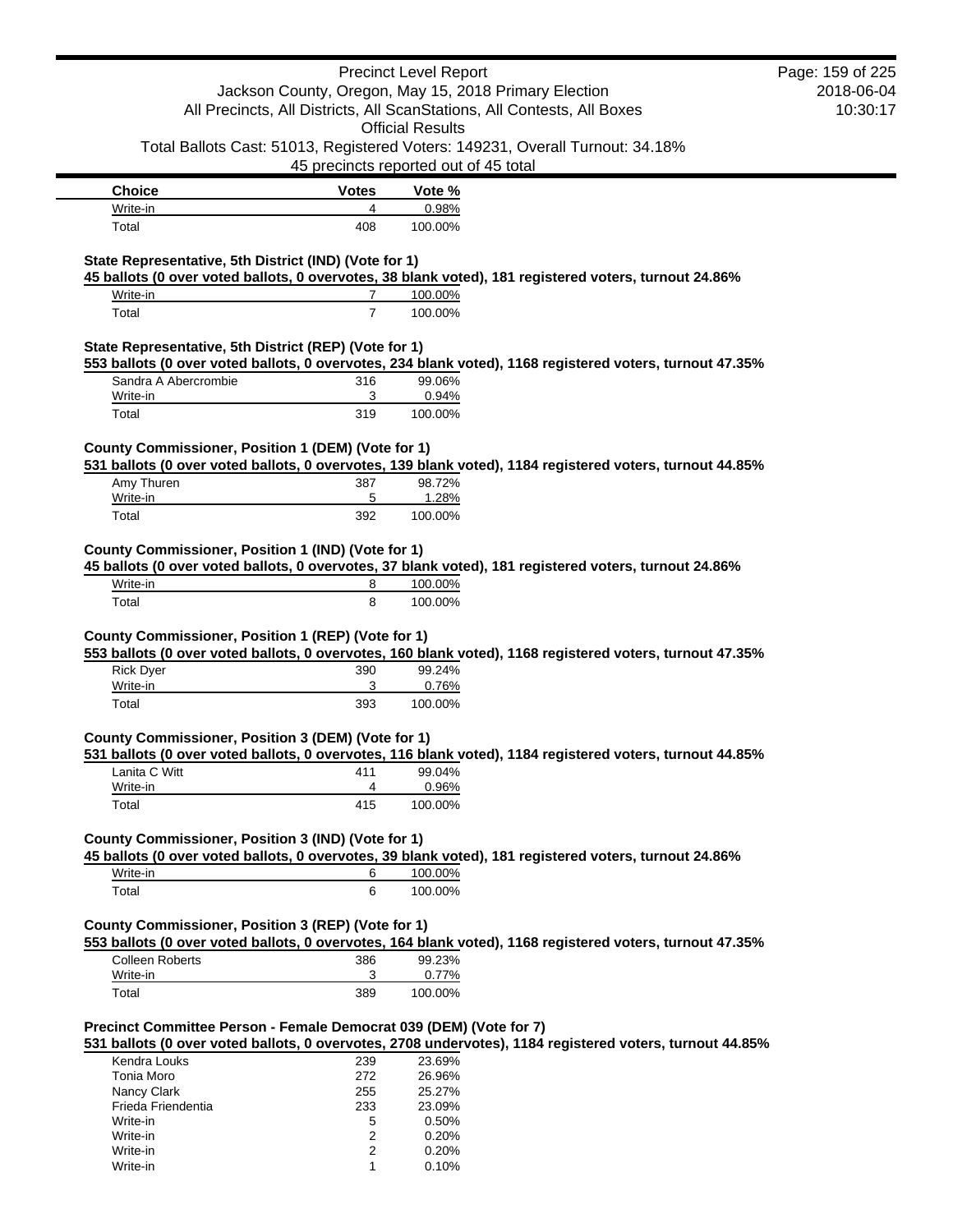| <b>Choice</b> | <b>Votes</b> | Vote %   |
|---------------|--------------|----------|
| Write-in      | 0            | $0.00\%$ |
| Write-in      | 0            | $0.00\%$ |
| Write-in      | O            | $0.00\%$ |
| Total         | 1009         | 100.00%  |

# **Precinct Committee Person - Male Democrat 039 (DEM) (Vote for 7)**

**531 ballots (0 over voted ballots, 0 overvotes, 3188 undervotes), 1184 registered voters, turnout 44.85%**

| Gene R Morgan  | 274 | 51.80%   |
|----------------|-----|----------|
| Frank R Hieber | 243 | 45.94%   |
| Write-in       | 4   | 0.76%    |
| Write-in       | 2   | 0.38%    |
| Write-in       | 2   | 0.38%    |
| Write-in       | 2   | 0.38%    |
| Write-in       | 2   | 0.38%    |
| Write-in       | 0   | $0.00\%$ |
| Write-in       | ი   | 0.00%    |
| Total          | 529 | 100.00%  |

# **Precinct Committee Person - Female Republican 039 (REP) (Vote for 7)**

**553 ballots (0 over voted ballots, 0 overvotes, 3842 undervotes), 1168 registered voters, turnout 47.35%**

| Write-in | 16 | 55.17%   |
|----------|----|----------|
| Write-in | 4  | 13.79%   |
| Write-in | 3  | 10.34%   |
| Write-in | 3  | 10.34%   |
| Write-in | 3  | 10.34%   |
| Write-in | 0  | $0.00\%$ |
| Write-in | ი  | $0.00\%$ |
| Total    | 29 | 100.00%  |

### **Precinct Committee Person - Male Republican 039 (REP) (Vote for 7)**

**553 ballots (0 over voted ballots, 0 overvotes, 3840 undervotes), 1168 registered voters, turnout 47.35%**

| Write-in | 15 | 48.39%   |
|----------|----|----------|
| Write-in | 5  | 16.13%   |
| Write-in | 5  | 16.13%   |
| Write-in | 3  | 9.68%    |
| Write-in | 3  | 9.68%    |
| Write-in | 0  | $0.00\%$ |
| Write-in | O  | $0.00\%$ |
| Total    | 31 | 100.00%  |

# **Commissioner of the Bureau of Labor and Industries (<NP>,DEM,IND,REP) (Vote for 1)**

**1227 ballots (2 over voted ballots, 2 overvotes, 276 blank voted), 3743 registered voters, turnout 32.78%**

| Lou Ogden   | 351 | 36.99%   |
|-------------|-----|----------|
| Val Hoyle   | 428 | 45.10%   |
| Jack Howard | 170 | 17.91%   |
| Write-in    | 0   | $0.00\%$ |
| Total       | 949 | 100.00%  |

# **Judge of the Supreme Court, Position 3 (<NP>,DEM,IND,REP) (Vote for 1)**

**1227 ballots (0 over voted ballots, 0 overvotes, 263 blank voted), 3743 registered voters, turnout 32.78%**

| Van Pounds     | 277 | 28.73%   |
|----------------|-----|----------|
| Meagan A Flynn | 687 | 71.27%   |
| Write-in       |     | $0.00\%$ |
| Total          | 964 | 100.00%  |

# **Judge of the Supreme Court, Position 2 (<NP>,DEM,IND,REP) (Vote for 1)**

**1227 ballots (0 over voted ballots, 0 overvotes, 444 blank voted), 3743 registered voters, turnout 32.78%**

| Rebecca Duncan | 780 | 99.62% |
|----------------|-----|--------|
| Write-in       |     | 0.38%  |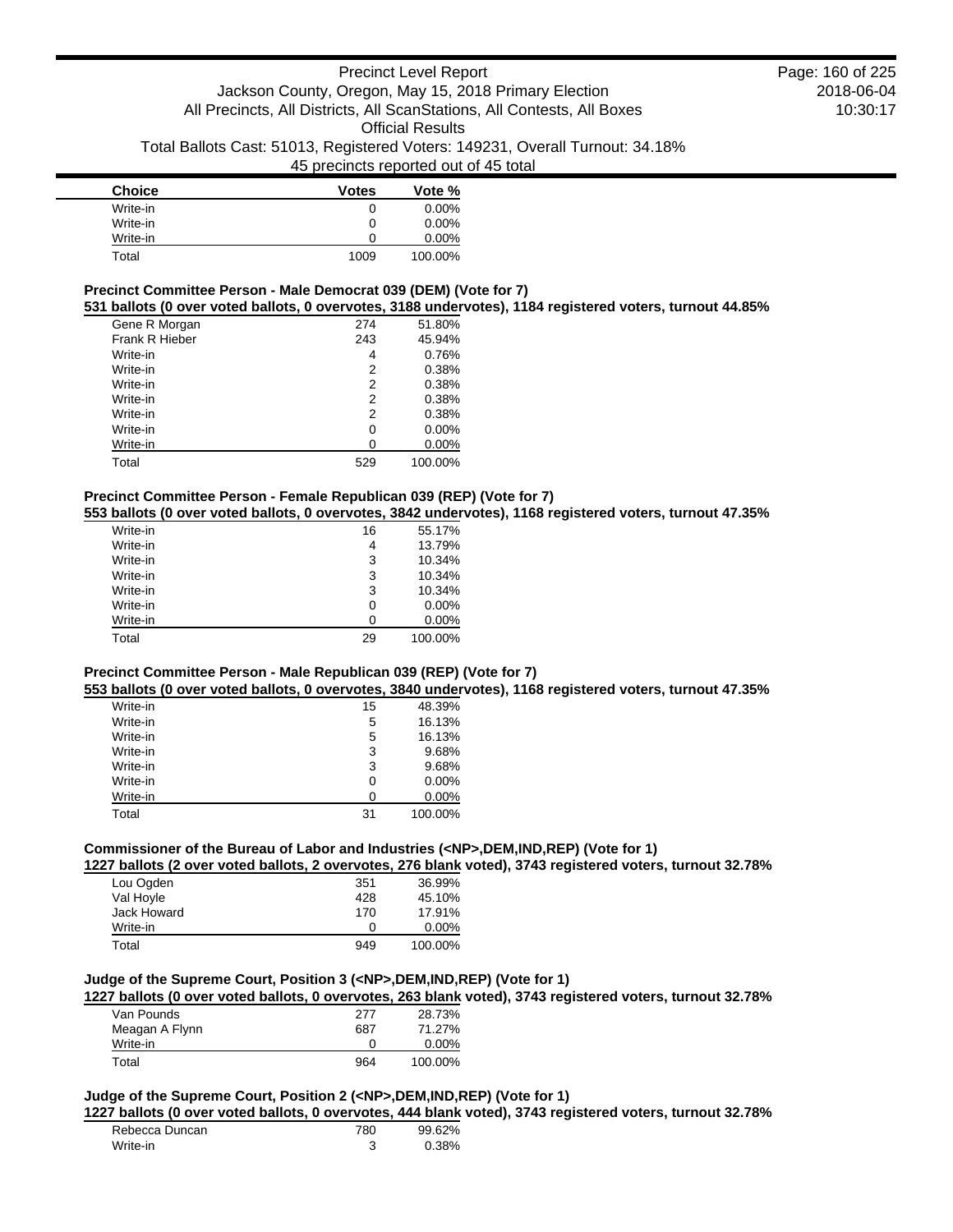|                                                                                            |                                       | <b>Precinct Level Report</b> |                                                                                                           | Page: 161 of 225 |
|--------------------------------------------------------------------------------------------|---------------------------------------|------------------------------|-----------------------------------------------------------------------------------------------------------|------------------|
|                                                                                            |                                       |                              | Jackson County, Oregon, May 15, 2018 Primary Election                                                     | 2018-06-04       |
|                                                                                            |                                       |                              | All Precincts, All Districts, All ScanStations, All Contests, All Boxes                                   | 10:30:17         |
|                                                                                            |                                       | <b>Official Results</b>      |                                                                                                           |                  |
|                                                                                            | 45 precincts reported out of 45 total |                              | Total Ballots Cast: 51013, Registered Voters: 149231, Overall Turnout: 34.18%                             |                  |
| <b>Choice</b>                                                                              | <b>Votes</b>                          | Vote %                       |                                                                                                           |                  |
| Total                                                                                      | 783                                   | 100.00%                      |                                                                                                           |                  |
|                                                                                            |                                       |                              |                                                                                                           |                  |
| Judge of the Court of Appeals, Position 10 ( <np>, DEM, IND, REP) (Vote for 1)</np>        |                                       |                              |                                                                                                           |                  |
|                                                                                            |                                       |                              | 1227 ballots (0 over voted ballots, 0 overvotes, 318 blank voted), 3743 registered voters, turnout 32.78% |                  |
| <b>Rex Armstrong</b><br>Kyle L Krohn                                                       | 539<br>370                            | 59.30%<br>40.70%             |                                                                                                           |                  |
| Write-in                                                                                   | 0                                     | 0.00%                        |                                                                                                           |                  |
| Total                                                                                      | 909                                   | 100.00%                      |                                                                                                           |                  |
|                                                                                            |                                       |                              |                                                                                                           |                  |
| Judge of the Court of Appeals, Position 6 ( <np>,DEM,IND,REP) (Vote for 1)</np>            |                                       |                              |                                                                                                           |                  |
|                                                                                            |                                       | 99.87%                       | 1227 ballots (0 over voted ballots, 0 overvotes, 482 blank voted), 3743 registered voters, turnout 32.78% |                  |
| James (Jim) C Egan<br>Write-in                                                             | 744<br>1                              | 0.13%                        |                                                                                                           |                  |
| Total                                                                                      | 745                                   | 100.00%                      |                                                                                                           |                  |
|                                                                                            |                                       |                              |                                                                                                           |                  |
| Judge of the Court of Appeals, Position 9 ( <np>,DEM,IND,REP) (Vote for 1)</np>            |                                       |                              |                                                                                                           |                  |
|                                                                                            |                                       |                              | 1227 ballots (0 over voted ballots, 0 overvotes, 501 blank voted), 3743 registered voters, turnout 32.78% |                  |
| Erika Hadlock                                                                              | 723                                   | 99.59%                       |                                                                                                           |                  |
| Write-in                                                                                   | 3                                     | 0.41%                        |                                                                                                           |                  |
| Total                                                                                      | 726                                   | 100.00%                      |                                                                                                           |                  |
|                                                                                            |                                       |                              |                                                                                                           |                  |
| Judge of the Circuit Court, 1st District, Position 9 ( <np>,DEM,IND,REP) (Vote for 1)</np> |                                       |                              |                                                                                                           |                  |
| Laurance W Parker                                                                          |                                       | 7.90%                        | 1227 ballots (0 over voted ballots, 0 overvotes, 252 blank voted), 3743 registered voters, turnout 32.78% |                  |
| David J Orr                                                                                | 77<br>387                             | 39.69%                       |                                                                                                           |                  |
| Joe Davis                                                                                  | 313                                   | 32.10%                       |                                                                                                           |                  |
| Nick Geil                                                                                  | 193                                   | 19.79%                       |                                                                                                           |                  |
| Write-in                                                                                   | 5                                     | 0.51%                        |                                                                                                           |                  |
| Total                                                                                      | 975                                   | 100.00%                      |                                                                                                           |                  |
|                                                                                            |                                       |                              |                                                                                                           |                  |
| Judge of the Circuit Court, 1st District, Position 5 ( <np>,DEM,IND,REP) (Vote for 1)</np> |                                       |                              | 1227 ballots (0 over voted ballots, 0 overvotes, 510 blank voted), 3743 registered voters, turnout 32.78% |                  |
| Timothy C Gerking                                                                          | 714                                   | 99.58%                       |                                                                                                           |                  |
| Write-in                                                                                   | 3                                     | 0.42%                        |                                                                                                           |                  |
| Total                                                                                      | 717                                   | 100.00%                      |                                                                                                           |                  |
|                                                                                            |                                       |                              |                                                                                                           |                  |
| Judge of the Circuit Court, 1st District, Position 7 ( <np>,DEM,IND,REP) (Vote for 1)</np> |                                       |                              | 1227 ballots (0 over voted ballots, 0 overvotes, 474 blank voted), 3743 registered voters, turnout 32.78% |                  |
| Benjamin Bloom                                                                             | 748                                   | 99.34%                       |                                                                                                           |                  |
| Write-in                                                                                   | 5                                     | 0.66%                        |                                                                                                           |                  |
| Total                                                                                      | 753                                   | 100.00%                      |                                                                                                           |                  |
|                                                                                            |                                       |                              |                                                                                                           |                  |
| <b>Precinct 040</b>                                                                        |                                       |                              |                                                                                                           |                  |
| US Representative, 2nd District (DEM) (Vote for 1)                                         |                                       |                              |                                                                                                           |                  |
| Eric Burnette                                                                              | 12                                    | 4.74%                        | 290 ballots (3 over voted ballots, 3 overvotes, 34 blank voted), 769 registered voters, turnout 37.71%    |                  |
|                                                                                            | 11                                    | 4.35%                        |                                                                                                           |                  |
| Michael Byrne<br>Tim S White                                                               | 25                                    | 9.88%                        |                                                                                                           |                  |
| Raz Mason                                                                                  | 12                                    | 4.74%                        |                                                                                                           |                  |
| Jamie McLeod-Skinner                                                                       | 74                                    | 29.25%                       |                                                                                                           |                  |
| James (Jim) Crary                                                                          | 45                                    | 17.79%                       |                                                                                                           |                  |
| Jennifer (Jenni) Neahring                                                                  | 58                                    | 22.92%                       |                                                                                                           |                  |
| Write-in                                                                                   | 16                                    | 6.32%                        |                                                                                                           |                  |
| Total                                                                                      | 253                                   | 100.00%                      |                                                                                                           |                  |
|                                                                                            |                                       |                              |                                                                                                           |                  |
| US Representative, 2nd District (IND) (Vote for 1)                                         |                                       |                              | 45 ballots (0 over voted ballots, 0 overvotes, 14 blank voted), 185 registered voters, turnout 24.32%     |                  |
| Mark R Roberts                                                                             | 20                                    | 64.52%                       |                                                                                                           |                  |
|                                                                                            |                                       |                              |                                                                                                           |                  |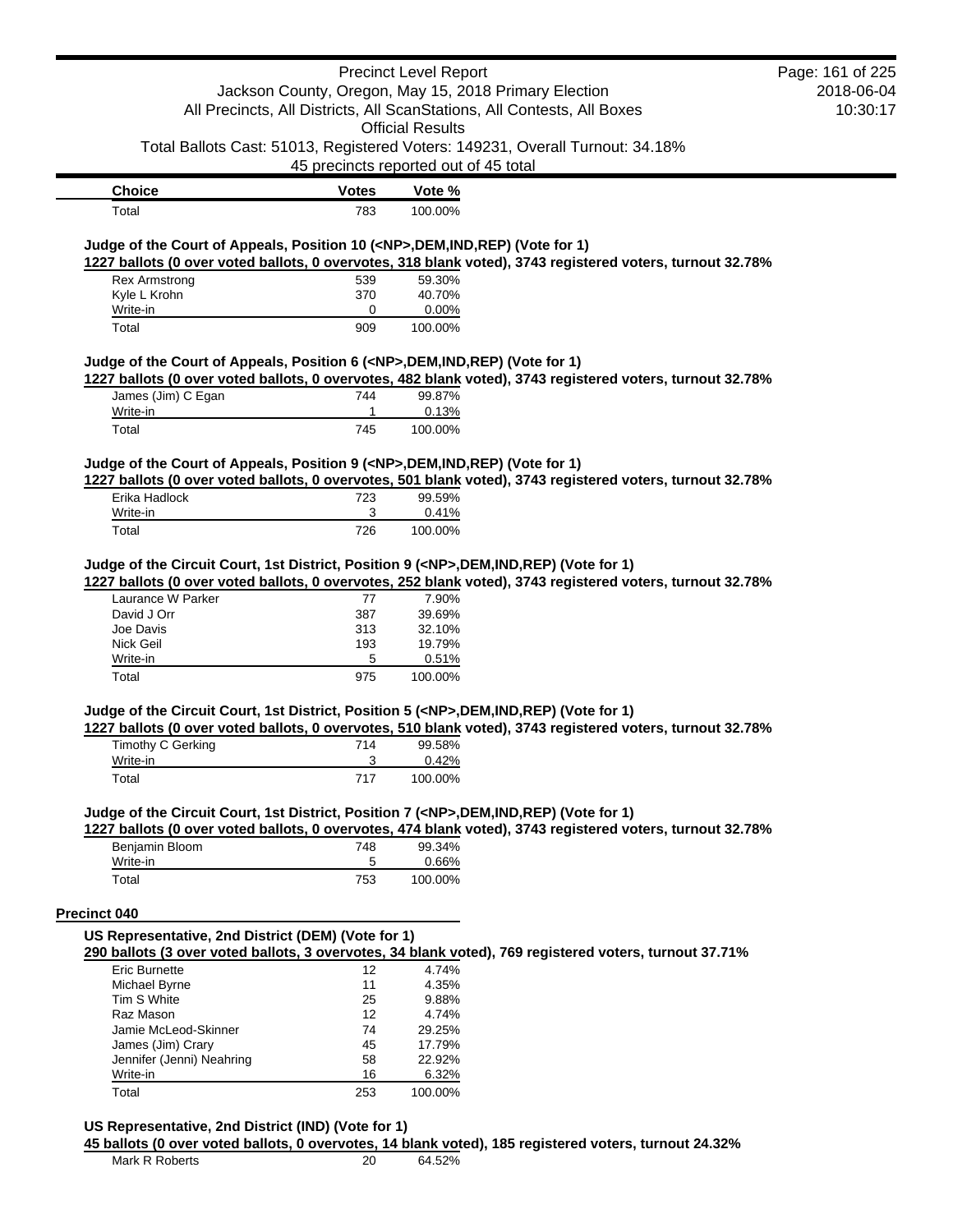# Precinct Level Report Jackson County, Oregon, May 15, 2018 Primary Election All Precincts, All Districts, All ScanStations, All Contests, All Boxes Official Results

Total Ballots Cast: 51013, Registered Voters: 149231, Overall Turnout: 34.18%

45 precincts reported out of 45 total

| <b>Choice</b>    | <b>Votes</b> | Vote %  |
|------------------|--------------|---------|
| Write-in         | 11           | 35.48%  |
| $\mathsf{Total}$ | 31           | 100.00% |

# **US Representative, 2nd District (REP) (Vote for 1)**

**713 ballots (0 over voted ballots, 0 overvotes, 28 blank voted), 1512 registered voters, turnout 47.16%**

| Randy Pollock    | 25  | 3.65%   |
|------------------|-----|---------|
| Greg Walden      | 517 | 75.47%  |
| Paul J Romero Jr | 142 | 20.73%  |
| Write-in         |     | 0.15%   |
| Total            | 685 | 100.00% |

# **Governor (DEM) (Vote for 1)**

**290 ballots (0 over voted ballots, 0 overvotes, 7 blank voted), 769 registered voters, turnout 37.71%**

| Ed Jones        | 62  | 21.91%  |
|-----------------|-----|---------|
| Kate Brown      | 163 | 57.60%  |
| Candace Neville | 37  | 13.07%  |
| Write-in        | 21  | 7.42%   |
| Total           | 283 | 100.00% |

# **Governor (IND) (Vote for 1)**

**45 ballots (0 over voted ballots, 0 overvotes, 6 blank voted), 185 registered voters, turnout 24.32%**

| Dan (Mr P) Pistoresi   | 5  | 12.82%  |
|------------------------|----|---------|
| Skye J Allen           | 4  | 10.26%  |
| <b>Patrick Starnes</b> | 5  | 12.82%  |
| Write-in               | 25 | 64.10%  |
| Total                  | 39 | 100.00% |

# **Governor (REP) (Vote for 1)**

**713 ballots (0 over voted ballots, 0 overvotes, 10 blank voted), 1512 registered voters, turnout 47.16%**

| Knute Buehler       | 307 | 43.67%   |
|---------------------|-----|----------|
| Keenan W Bohach     |     | 0.14%    |
| Greg C Wooldridge   | 176 | 25.04%   |
| Jon I Fdwards III   | 0   | $0.00\%$ |
| David W Stauffer    | 5   | 0.71%    |
| Jeff Smith          | 5   | 0.71%    |
| Jack W Tacy         | 1   | 0.14%    |
| <b>Brett Hyland</b> | 0   | $0.00\%$ |
| <b>Bruce Cuff</b>   | 10  | 1.42%    |
| Sam Carpenter       | 198 | 28.17%   |
| Write-in            |     | $0.00\%$ |
| Total               | 703 | 100.00%  |

# **State Senator, 3rd District (DEM) (Vote for 1)**

**1 ballots (0 over voted ballots, 0 overvotes, 0 blank voted), 2 registered voters, turnout 50.00%**

| Julian Bell     | O | $0.00\%$ |
|-----------------|---|----------|
| Kevin Stine     | 0 | $0.00\%$ |
| Athena Goldberg | 0 | $0.00\%$ |
| Jeff Golden     |   | 100.00%  |
| Write-in        | O | $0.00\%$ |
| Total           |   | 100.00%  |

#### **State Senator, 3rd District (IND) (Vote for 1)**

| 0 ballots (0 over voted ballots, 0 overvotes, 0 blank voted) |          |
|--------------------------------------------------------------|----------|
| Write-in                                                     | $0.00\%$ |
| Total                                                        | 0.00%    |

#### **State Senator, 3rd District (REP) (Vote for 1)**

#### **2 ballots (0 over voted ballots, 0 overvotes, 0 blank voted), 2 registered voters, turnout 100.00%**

Curt Ankerberg 2 100.00%

2018-06-04 10:30:17 Page: 162 of 225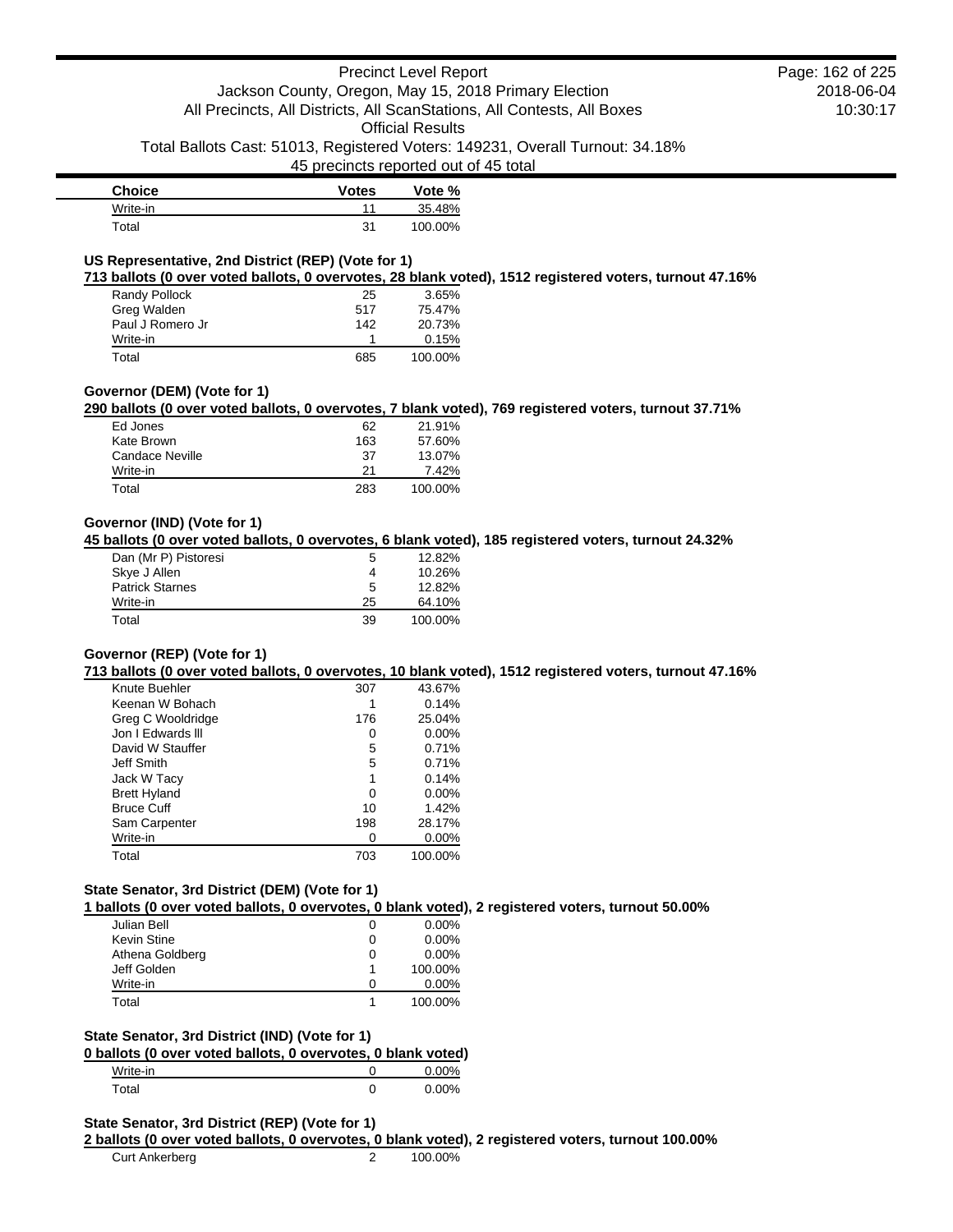|                                                                                                          |                | <b>Precinct Level Report</b>                                                  | Page: 163 of 225 |
|----------------------------------------------------------------------------------------------------------|----------------|-------------------------------------------------------------------------------|------------------|
|                                                                                                          |                | Jackson County, Oregon, May 15, 2018 Primary Election                         | 2018-06-04       |
|                                                                                                          |                | All Precincts, All Districts, All ScanStations, All Contests, All Boxes       | 10:30:17         |
|                                                                                                          |                | <b>Official Results</b>                                                       |                  |
|                                                                                                          |                | Total Ballots Cast: 51013, Registered Voters: 149231, Overall Turnout: 34.18% |                  |
|                                                                                                          |                | 45 precincts reported out of 45 total                                         |                  |
|                                                                                                          |                |                                                                               |                  |
| <b>Choice</b>                                                                                            | <b>Votes</b>   | Vote %                                                                        |                  |
| Jessica L Gomez<br>Write-in                                                                              | 0<br>0         | 0.00%<br>0.00%                                                                |                  |
| Total                                                                                                    | $\overline{2}$ | 100.00%                                                                       |                  |
|                                                                                                          |                |                                                                               |                  |
| State Representative, 4th District (DEM) (Vote for 1)                                                    |                |                                                                               |                  |
| 289 ballots (0 over voted ballots, 0 overvotes, 272 blank voted), 767 registered voters, turnout 37.68%  |                |                                                                               |                  |
| Write-in                                                                                                 | 17             | 100.00%                                                                       |                  |
| Total                                                                                                    | 17             | 100.00%                                                                       |                  |
|                                                                                                          |                |                                                                               |                  |
| State Representative, 4th District (IND) (Vote for 1)                                                    |                |                                                                               |                  |
| 45 ballots (0 over voted ballots, 0 overvotes, 37 blank voted), 185 registered voters, turnout 24.32%    |                |                                                                               |                  |
| Write-in                                                                                                 | 8              | 100.00%                                                                       |                  |
| Total                                                                                                    | 8              | 100.00%                                                                       |                  |
|                                                                                                          |                |                                                                               |                  |
| State Representative, 4th District (REP) (Vote for 1)                                                    |                |                                                                               |                  |
| 711 ballots (0 over voted ballots, 0 overvotes, 231 blank voted), 1510 registered voters, turnout 47.09% |                |                                                                               |                  |
| Duane A Stark                                                                                            | 479            | 99.79%                                                                        |                  |
| Write-in                                                                                                 | 1              | 0.21%                                                                         |                  |
| Total                                                                                                    | 480            | 100.00%                                                                       |                  |
| <b>Rick Schreffler</b><br>Write-in                                                                       | 0<br>0         | 0.00%<br>0.00%                                                                |                  |
| Total                                                                                                    | 0              | 0.00%                                                                         |                  |
| State Representative, 6th District (IND) (Vote for 1)                                                    |                |                                                                               |                  |
| 0 ballots (0 over voted ballots, 0 overvotes, 0 blank voted)                                             |                |                                                                               |                  |
| Write-in                                                                                                 | 0              | 0.00%                                                                         |                  |
| Total                                                                                                    | 0              | 0.00%                                                                         |                  |
|                                                                                                          |                |                                                                               |                  |
| State Representative, 6th District (REP) (Vote for 1)                                                    |                |                                                                               |                  |
| 2 ballots (0 over voted ballots, 0 overvotes, 0 blank voted), 2 registered voters, turnout 100.00%       |                |                                                                               |                  |
| Kim Wallan                                                                                               | $\overline{2}$ | 100.00%                                                                       |                  |
| Write-in                                                                                                 | 0              | 0.00%                                                                         |                  |
| Total                                                                                                    | $\overline{2}$ | 100.00%                                                                       |                  |
|                                                                                                          |                |                                                                               |                  |
| County Commissioner, Position 1 (DEM) (Vote for 1)                                                       |                |                                                                               |                  |
| 290 ballots (0 over voted ballots, 0 overvotes, 87 blank voted), 769 registered voters, turnout 37.71%   |                |                                                                               |                  |
| Amy Thuren                                                                                               | 195            | 96.06%                                                                        |                  |
| Write-in                                                                                                 | 8              | 3.94%                                                                         |                  |
| Total                                                                                                    | 203            | 100.00%                                                                       |                  |
|                                                                                                          |                |                                                                               |                  |
| County Commissioner, Position 1 (IND) (Vote for 1)                                                       |                |                                                                               |                  |
| 45 ballots (0 over voted ballots, 0 overvotes, 33 blank voted), 185 registered voters, turnout 24.32%    |                |                                                                               |                  |
| Write-in                                                                                                 | 12             | 100.00%                                                                       |                  |
| Total                                                                                                    | 12             | 100.00%                                                                       |                  |
|                                                                                                          |                |                                                                               |                  |
| County Commissioner, Position 1 (REP) (Vote for 1)                                                       |                |                                                                               |                  |
| 713 ballots (0 over voted ballots, 0 overvotes, 210 blank voted), 1512 registered voters, turnout 47.16% |                |                                                                               |                  |
| <b>Rick Dyer</b>                                                                                         | 500            | 99.40%                                                                        |                  |
| Write-in                                                                                                 | 3              | 0.60%                                                                         |                  |

Total 503 100.00%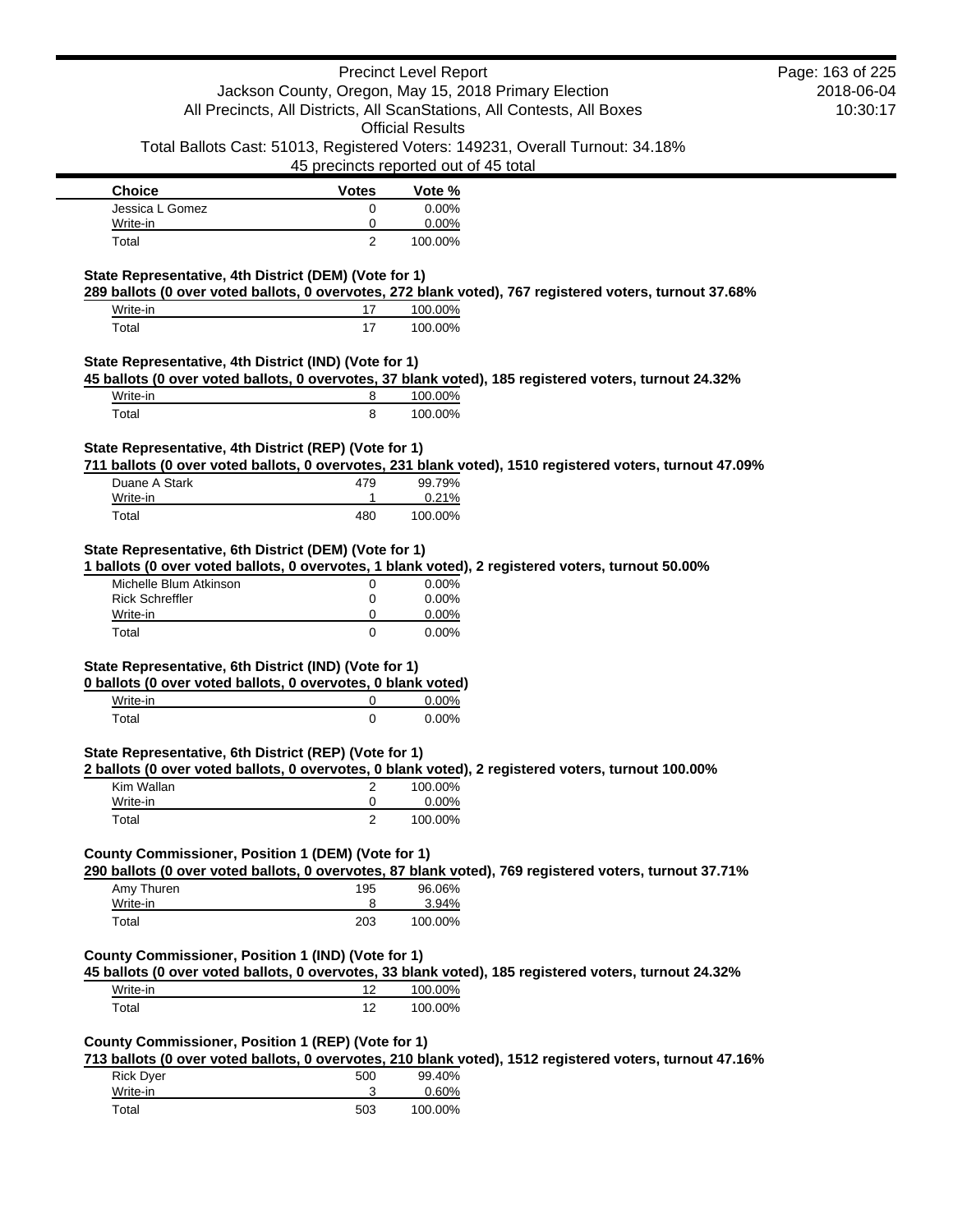|                                                                      |                                                       | <b>Precinct Level Report</b> |                                                                                                          | Page: 164 of 225 |
|----------------------------------------------------------------------|-------------------------------------------------------|------------------------------|----------------------------------------------------------------------------------------------------------|------------------|
|                                                                      | Jackson County, Oregon, May 15, 2018 Primary Election |                              |                                                                                                          | 2018-06-04       |
|                                                                      |                                                       |                              | All Precincts, All Districts, All ScanStations, All Contests, All Boxes                                  | 10:30:17         |
|                                                                      |                                                       | <b>Official Results</b>      |                                                                                                          |                  |
|                                                                      |                                                       |                              | Total Ballots Cast: 51013, Registered Voters: 149231, Overall Turnout: 34.18%                            |                  |
|                                                                      | 45 precincts reported out of 45 total                 |                              |                                                                                                          |                  |
| <b>Choice</b>                                                        |                                                       |                              |                                                                                                          |                  |
| County Commissioner, Position 3 (DEM) (Vote for 1)                   | <b>Votes</b>                                          | Vote %                       |                                                                                                          |                  |
|                                                                      |                                                       |                              | 290 ballots (0 over voted ballots, 0 overvotes, 85 blank voted), 769 registered voters, turnout 37.71%   |                  |
| Lanita C Witt                                                        | 197                                                   | 96.10%                       |                                                                                                          |                  |
| Write-in                                                             | 8                                                     | 3.90%                        |                                                                                                          |                  |
| Total                                                                | 205                                                   | 100.00%                      |                                                                                                          |                  |
| County Commissioner, Position 3 (IND) (Vote for 1)                   |                                                       |                              |                                                                                                          |                  |
|                                                                      |                                                       |                              | 45 ballots (0 over voted ballots, 0 overvotes, 32 blank voted), 185 registered voters, turnout 24.32%    |                  |
| Write-in                                                             | 13                                                    | 100.00%                      |                                                                                                          |                  |
| Total                                                                | 13                                                    | 100.00%                      |                                                                                                          |                  |
| County Commissioner, Position 3 (REP) (Vote for 1)                   |                                                       |                              |                                                                                                          |                  |
|                                                                      |                                                       |                              | 713 ballots (0 over voted ballots, 0 overvotes, 194 blank voted), 1512 registered voters, turnout 47.16% |                  |
| <b>Colleen Roberts</b>                                               | 513                                                   | 98.84%                       |                                                                                                          |                  |
| Write-in                                                             | 6                                                     | 1.16%                        |                                                                                                          |                  |
| Total                                                                | 519                                                   | 100.00%                      |                                                                                                          |                  |
| Precinct Committee Person - Female Democrat 040 (DEM) (Vote for 8)   |                                                       |                              |                                                                                                          |                  |
|                                                                      |                                                       |                              | 290 ballots (0 over voted ballots, 0 overvotes, 2307 undervotes), 769 registered voters, turnout 37.71%  |                  |
|                                                                      |                                                       |                              |                                                                                                          |                  |
| Write-in                                                             | 13                                                    | 100.00%                      |                                                                                                          |                  |
| Write-in                                                             | 0                                                     | 0.00%                        |                                                                                                          |                  |
| Write-in                                                             | 0                                                     | 0.00%                        |                                                                                                          |                  |
| Write-in                                                             | 0                                                     | 0.00%                        |                                                                                                          |                  |
| Write-in                                                             | 0                                                     | 0.00%                        |                                                                                                          |                  |
| Write-in                                                             | 0                                                     | 0.00%                        |                                                                                                          |                  |
| Write-in                                                             | 0                                                     | 0.00%                        |                                                                                                          |                  |
| Write-in                                                             | 0                                                     | 0.00%                        |                                                                                                          |                  |
| Total                                                                | 13                                                    | 100.00%                      |                                                                                                          |                  |
|                                                                      |                                                       |                              |                                                                                                          |                  |
| Precinct Committee Person - Male Democrat 040 (DEM) (Vote for 8)     |                                                       |                              | 290 ballots (0 over voted ballots, 0 overvotes, 2307 undervotes), 769 registered voters, turnout 37.71%  |                  |
| Write-in                                                             | 10                                                    | 76.92%                       |                                                                                                          |                  |
| Write-in                                                             | 2                                                     | 15.38%                       |                                                                                                          |                  |
| Write-in                                                             | 1                                                     | 7.69%                        |                                                                                                          |                  |
| Write-in                                                             | 0                                                     | 0.00%                        |                                                                                                          |                  |
| Write-in                                                             | 0                                                     | 0.00%                        |                                                                                                          |                  |
| Write-in                                                             | 0                                                     | 0.00%                        |                                                                                                          |                  |
| Write-in                                                             | 0                                                     | 0.00%                        |                                                                                                          |                  |
| Write-in                                                             | 0                                                     | 0.00%                        |                                                                                                          |                  |
| Total                                                                | 13                                                    | 100.00%                      |                                                                                                          |                  |
|                                                                      |                                                       |                              |                                                                                                          |                  |
| Precinct Committee Person - Female Republican 040 (REP) (Vote for 8) |                                                       |                              |                                                                                                          |                  |
|                                                                      |                                                       |                              | 713 ballots (0 over voted ballots, 0 overvotes, 5686 undervotes), 1512 registered voters, turnout 47.16% |                  |
| Write-in                                                             | 17                                                    | 94.44%                       |                                                                                                          |                  |
| Write-in                                                             | 1                                                     | 5.56%                        |                                                                                                          |                  |
| Write-in                                                             | 0                                                     | 0.00%                        |                                                                                                          |                  |
| Write-in                                                             | 0                                                     | 0.00%                        |                                                                                                          |                  |
| Write-in                                                             | 0                                                     | 0.00%                        |                                                                                                          |                  |
| Write-in                                                             | 0                                                     | 0.00%                        |                                                                                                          |                  |
| Write-in                                                             | 0                                                     | 0.00%                        |                                                                                                          |                  |
| Write-in<br>Total                                                    | 0<br>18                                               | 0.00%<br>100.00%             |                                                                                                          |                  |

**713 ballots (0 over voted ballots, 0 overvotes, 5363 undervotes), 1512 registered voters, turnout 47.16%**

| Ralph R Kerr | 329 | 96.48% |
|--------------|-----|--------|
| Write-in     | 8   | 2.35%  |
| Write-in     |     | 0.59%  |
| Write-in     |     | 0.29%  |
|              |     |        |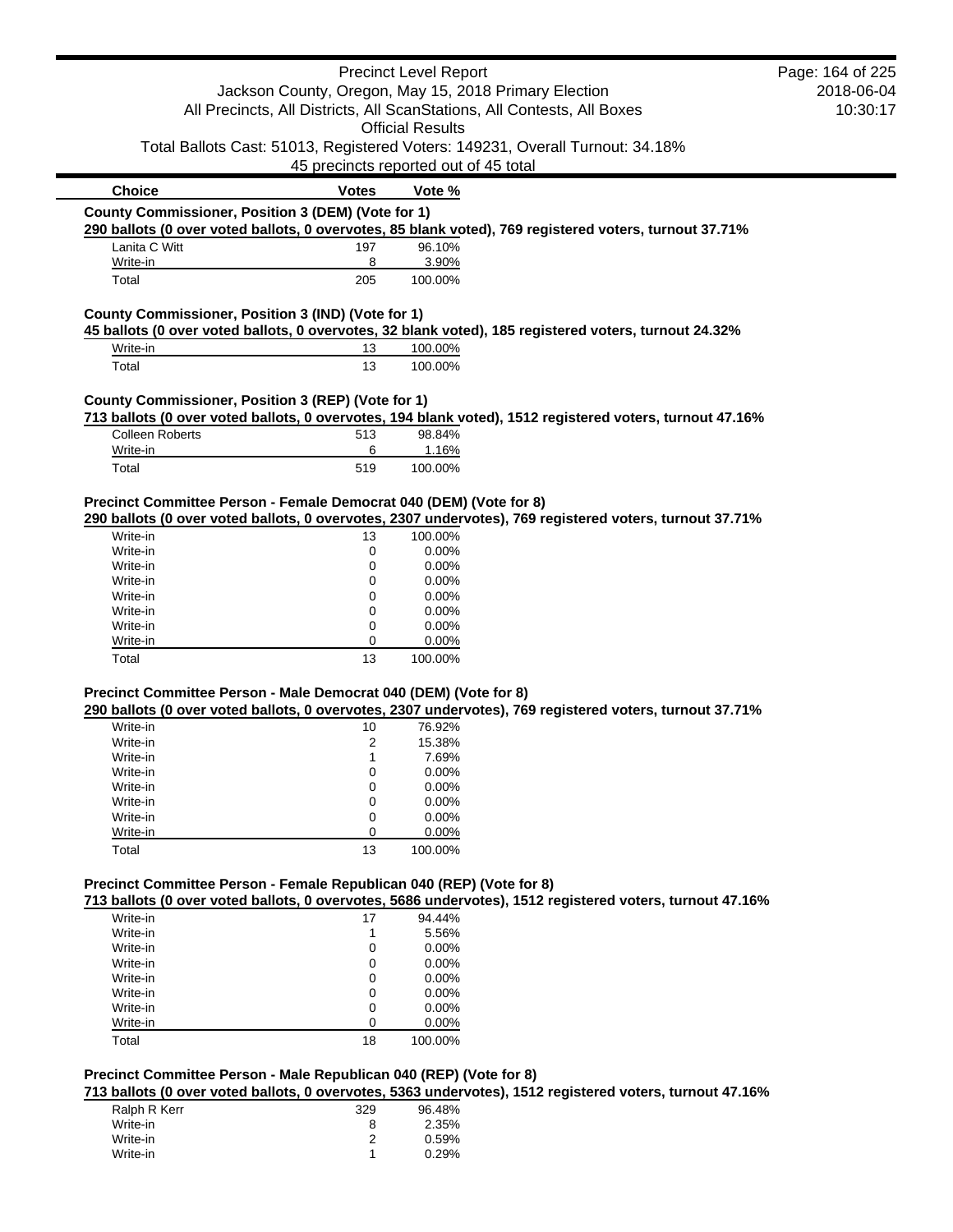| <b>Choice</b> | <b>Votes</b> | Vote %   |
|---------------|--------------|----------|
| Write-in      |              | 0.29%    |
| Write-in      | 0            | $0.00\%$ |
| Write-in      | 0            | $0.00\%$ |
| Write-in      | 0            | $0.00\%$ |
| Write-in      | O            | $0.00\%$ |
| Total         | 341          | 100.00%  |

# **Commissioner of the Bureau of Labor and Industries (<NP>,DEM,IND,REP) (Vote for 1)**

**1128 ballots (1 over voted ballots, 1 overvotes, 250 blank voted), 3764 registered voters, turnout 29.97%**

| Lou Ogden   | 462 | 52.68%  |
|-------------|-----|---------|
| Val Hoyle   | 247 | 28.16%  |
| Jack Howard | 165 | 18.81%  |
| Write-in    | З   | 0.34%   |
| Total       | 877 | 100.00% |

# **Judge of the Supreme Court, Position 3 (<NP>,DEM,IND,REP) (Vote for 1)**

**1128 ballots (0 over voted ballots, 0 overvotes, 277 blank voted), 3764 registered voters, turnout 29.97%**

| Van Pounds     | 353 | 41.48%  |
|----------------|-----|---------|
| Meagan A Flynn | 497 | 58.40%  |
| Write-in       |     | 0.12%   |
| Total          | 851 | 100.00% |

#### **Judge of the Supreme Court, Position 2 (<NP>,DEM,IND,REP) (Vote for 1)**

**1128 ballots (0 over voted ballots, 0 overvotes, 474 blank voted), 3764 registered voters, turnout 29.97%**

| Rebecca Duncan | 648 | 99.08%  |
|----------------|-----|---------|
| Write-in       |     | 0.92%   |
| Total          | 654 | 100.00% |

# **Judge of the Court of Appeals, Position 10 (<NP>,DEM,IND,REP) (Vote for 1)**

**1128 ballots (1 over voted ballots, 1 overvotes, 281 blank voted), 3764 registered voters, turnout 29.97%**

| <b>Rex Armstrong</b> | 504 | 59.57%  |
|----------------------|-----|---------|
| Kyle L Krohn         | 341 | 40.31%  |
| Write-in             |     | 0.12%   |
| Total                | 846 | 100.00% |

# **Judge of the Court of Appeals, Position 6 (<NP>,DEM,IND,REP) (Vote for 1)**

**1128 ballots (0 over voted ballots, 0 overvotes, 498 blank voted), 3764 registered voters, turnout 29.97%**

| James (Jim) C Egan | 626 | 99.37%  |
|--------------------|-----|---------|
| Write-in           |     | 0.63%   |
| Total              | 630 | 100.00% |

### **Judge of the Court of Appeals, Position 9 (<NP>,DEM,IND,REP) (Vote for 1)**

**1128 ballots (0 over voted ballots, 0 overvotes, 542 blank voted), 3764 registered voters, turnout 29.97%**

| Erika Hadlock | 582 | 99.32%  |
|---------------|-----|---------|
| Write-in      |     | 0.68%   |
| Total         | 586 | 100.00% |

# **Judge of the Circuit Court, 1st District, Position 9 (<NP>,DEM,IND,REP) (Vote for 1)**

**1128 ballots (0 over voted ballots, 0 overvotes, 222 blank voted), 3764 registered voters, turnout 29.97%**

| Laurance W Parker | 38  | 4.19%   |
|-------------------|-----|---------|
| David J Orr       | 423 | 46.69%  |
| Joe Davis         | 226 | 24.94%  |
| Nick Geil         | 218 | 24.06%  |
| Write-in          |     | 0.11%   |
| Total             | 906 | 100.00% |

**Judge of the Circuit Court, 1st District, Position 5 (<NP>,DEM,IND,REP) (Vote for 1) 1128 ballots (0 over voted ballots, 0 overvotes, 501 blank voted), 3764 registered voters, turnout 29.97%**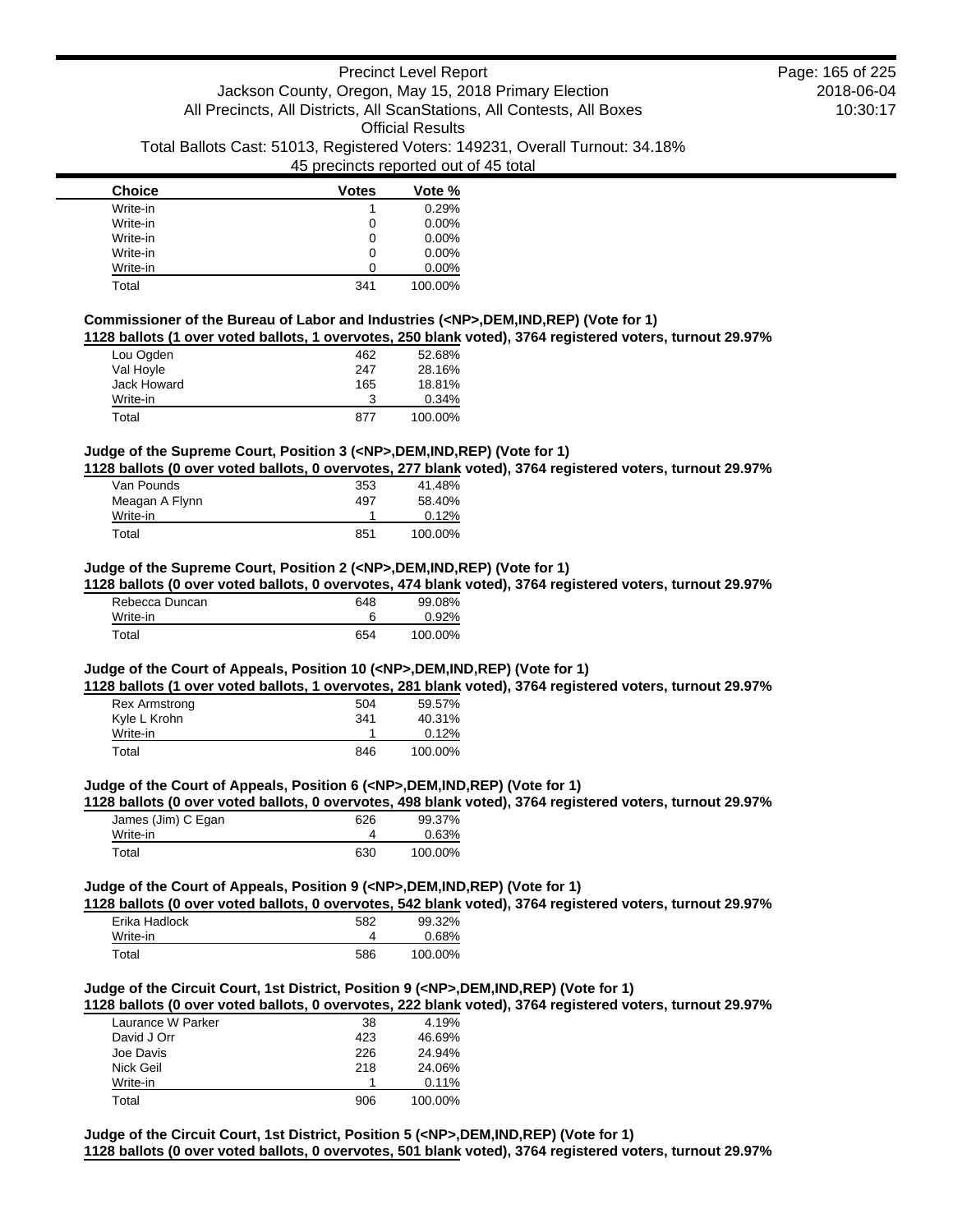| <b>Choice</b>     | <b>Votes</b> | Vote %  |
|-------------------|--------------|---------|
| Timothy C Gerking | 621          | 99.04%  |
| Write-in          |              | 0.96%   |
| Total             | 627          | 100.00% |

#### **Judge of the Circuit Court, 1st District, Position 7 (<NP>,DEM,IND,REP) (Vote for 1)**

**1128 ballots (0 over voted ballots, 0 overvotes, 499 blank voted), 3764 registered voters, turnout 29.97%**

| Benjamin Bloom | 626 | 99.52%  |
|----------------|-----|---------|
| Write-in       |     | 0.48%   |
| Total          | 629 | 100.00% |

#### **Precinct 041**

#### **US Representative, 2nd District (DEM) (Vote for 1)**

**284 ballots (0 over voted ballots, 0 overvotes, 36 blank voted), 677 registered voters, turnout 41.95%**

| Eric Burnette             | 12  | 4.84%   |
|---------------------------|-----|---------|
| Michael Byrne             | 2   | 0.81%   |
| Tim S White               | 14  | 5.65%   |
| Raz Mason                 | 15  | 6.05%   |
| Jamie McLeod-Skinner      | 93  | 37.50%  |
| James (Jim) Crary         | 22  | 8.87%   |
| Jennifer (Jenni) Neahring | 84  | 33.87%  |
| Write-in                  | 6   | 2.42%   |
| Total                     | 248 | 100.00% |

# **US Representative, 2nd District (IND) (Vote for 1)**

**41 ballots (0 over voted ballots, 0 overvotes, 10 blank voted), 162 registered voters, turnout 25.31%**

| Mark R Roberts | 21 | 67.74%  |
|----------------|----|---------|
| Write-in       | 10 | 32.26%  |
| Total          | 31 | 100.00% |

# **US Representative, 2nd District (REP) (Vote for 1)**

**504 ballots (0 over voted ballots, 0 overvotes, 15 blank voted), 1087 registered voters, turnout 46.37%**

| Randy Pollock    | 21  | 4.29%   |
|------------------|-----|---------|
| Greg Walden      | 399 | 81.60%  |
| Paul J Romero Jr | 68  | 13.91%  |
| Write-in         |     | 0.20%   |
| Total            | 489 | 100.00% |

# **Governor (DEM) (Vote for 1)**

**284 ballots (0 over voted ballots, 0 overvotes, 13 blank voted), 677 registered voters, turnout 41.95%**

| Ed Jones        | 30  | 11.07%  |
|-----------------|-----|---------|
| Kate Brown      | 197 | 72.69%  |
| Candace Neville | 31  | 11.44%  |
| Write-in        | 13  | 4.80%   |
| Total           | 271 | 100.00% |

### **Governor (IND) (Vote for 1)**

## **41 ballots (0 over voted ballots, 0 overvotes, 5 blank voted), 162 registered voters, turnout 25.31%**

| Dan (Mr P) Pistoresi   | 5  | 13.89%  |
|------------------------|----|---------|
| Skye J Allen           | 4  | 11.11%  |
| <b>Patrick Starnes</b> | 10 | 27.78%  |
| Write-in               | 17 | 47.22%  |
| Total                  | 36 | 100.00% |

# **Governor (REP) (Vote for 1)**

**504 ballots (0 over voted ballots, 0 overvotes, 10 blank voted), 1087 registered voters, turnout 46.37%**

| Knute Buehler     | 219 | 44.33% |
|-------------------|-----|--------|
| Keenan W Bohach   |     | 0.20%  |
| Greg C Wooldridge | 100 | 20.24% |
| Jon I Edwards III |     | 0.20%  |
|                   |     |        |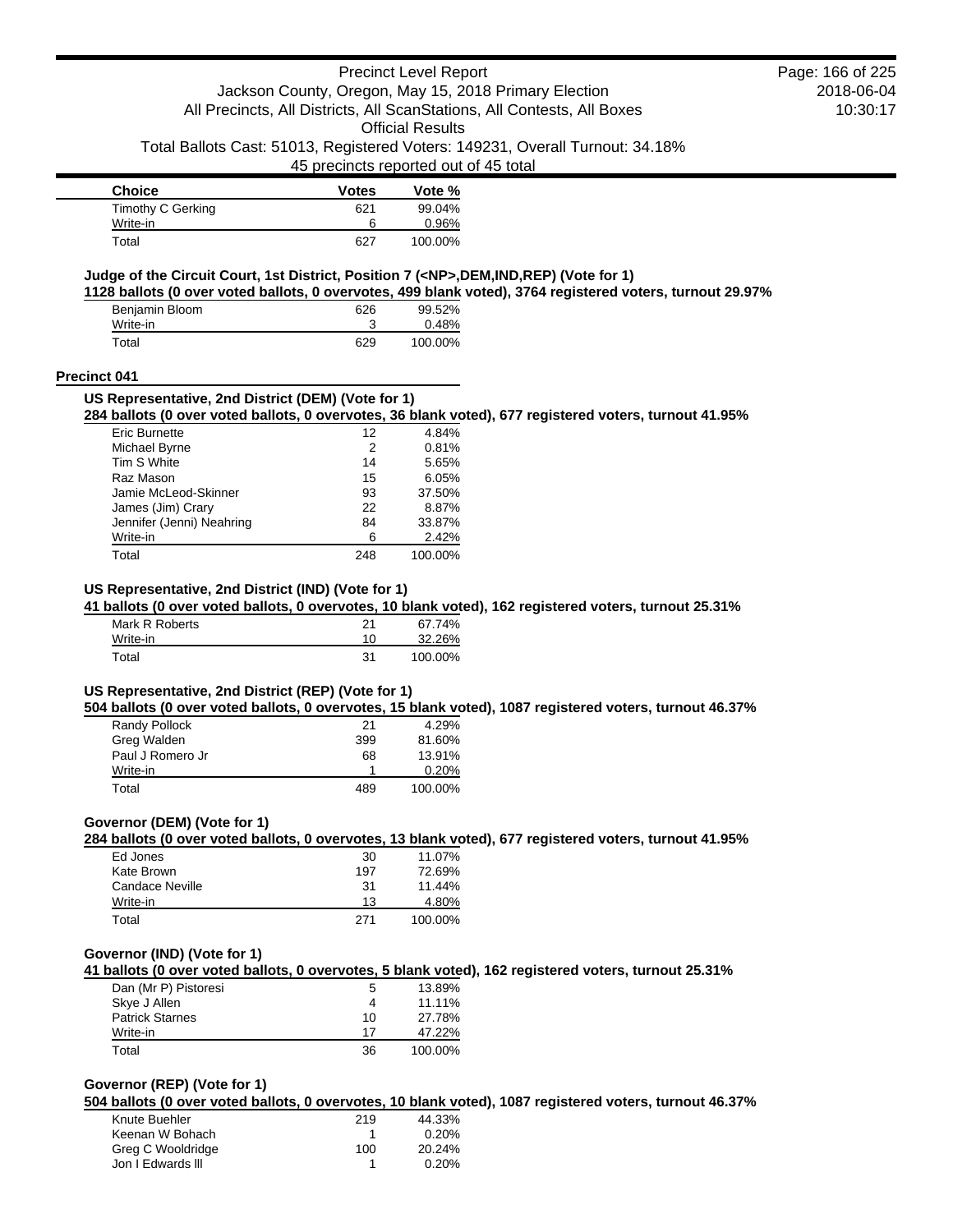| <b>Choice</b>       | <b>Votes</b> | Vote %  |
|---------------------|--------------|---------|
| David W Stauffer    |              | 0.20%   |
| Jeff Smith          |              | 1.42%   |
| Jack W Tacy         | 0            | 0.00%   |
| <b>Brett Hyland</b> | 0            | 0.00%   |
| <b>Bruce Cuff</b>   | 4            | 0.81%   |
| Sam Carpenter       | 161          | 32.59%  |
| Write-in            |              | 0.00%   |
| Total               | 494          | 100.00% |

#### **State Representative, 4th District (DEM) (Vote for 1)**

**284 ballots (0 over voted ballots, 0 overvotes, 274 blank voted), 677 registered voters, turnout 41.95%**

| Write-in                  | 100.00% |
|---------------------------|---------|
| $\mathop{\mathsf{Total}}$ | 100.00% |

# **State Representative, 4th District (IND) (Vote for 1)**

**41 ballots (0 over voted ballots, 0 overvotes, 31 blank voted), 162 registered voters, turnout 25.31%**

| Write-in    | 10 | 100.00% |
|-------------|----|---------|
| $\tau$ otal | 10 | 100.00% |

### **State Representative, 4th District (REP) (Vote for 1)**

**504 ballots (0 over voted ballots, 0 overvotes, 140 blank voted), 1087 registered voters, turnout 46.37%**

| Duane A Stark | 364 | 100.00% |
|---------------|-----|---------|
| Write-in      |     | 0.00%   |
| Total         | 364 | 100.00% |

# **County Commissioner, Position 1 (DEM) (Vote for 1)**

**284 ballots (0 over voted ballots, 0 overvotes, 92 blank voted), 677 registered voters, turnout 41.95%**

| Amy Thuren | 188 | 97.92%  |
|------------|-----|---------|
| Write-in   |     | 2.08%   |
| Total      | 192 | 100.00% |

# **County Commissioner, Position 1 (IND) (Vote for 1)**

**41 ballots (0 over voted ballots, 0 overvotes, 31 blank voted), 162 registered voters, turnout 25.31%** Write-in 100.00%

| $\tau$ otal | 10 | 100.00% |
|-------------|----|---------|
|             |    |         |

# **County Commissioner, Position 1 (REP) (Vote for 1)**

**504 ballots (0 over voted ballots, 0 overvotes, 128 blank voted), 1087 registered voters, turnout 46.37%**

| <b>Rick Dyer</b> | 376 | 100.00%  |
|------------------|-----|----------|
| Write-in         |     | $0.00\%$ |
| Total            | 376 | 100.00%  |

#### **County Commissioner, Position 3 (DEM) (Vote for 1)**

**284 ballots (0 over voted ballots, 0 overvotes, 74 blank voted), 677 registered voters, turnout 41.95%**

| Lanita C Witt | 206 | 98.10%  |
|---------------|-----|---------|
| Write-in      |     | 1.90%   |
| Total         | 210 | 100.00% |

#### **County Commissioner, Position 3 (IND) (Vote for 1)**

**41 ballots (0 over voted ballots, 0 overvotes, 30 blank voted), 162 registered voters, turnout 25.31%**

| Write-in | 100.00% |
|----------|---------|
| Total    | 100.00% |

### **County Commissioner, Position 3 (REP) (Vote for 1)**

**504 ballots (0 over voted ballots, 0 overvotes, 119 blank voted), 1087 registered voters, turnout 46.37%**

| Colleen Roberts | 383 | 99.48% |
|-----------------|-----|--------|
| Write-in        |     | 0.52%  |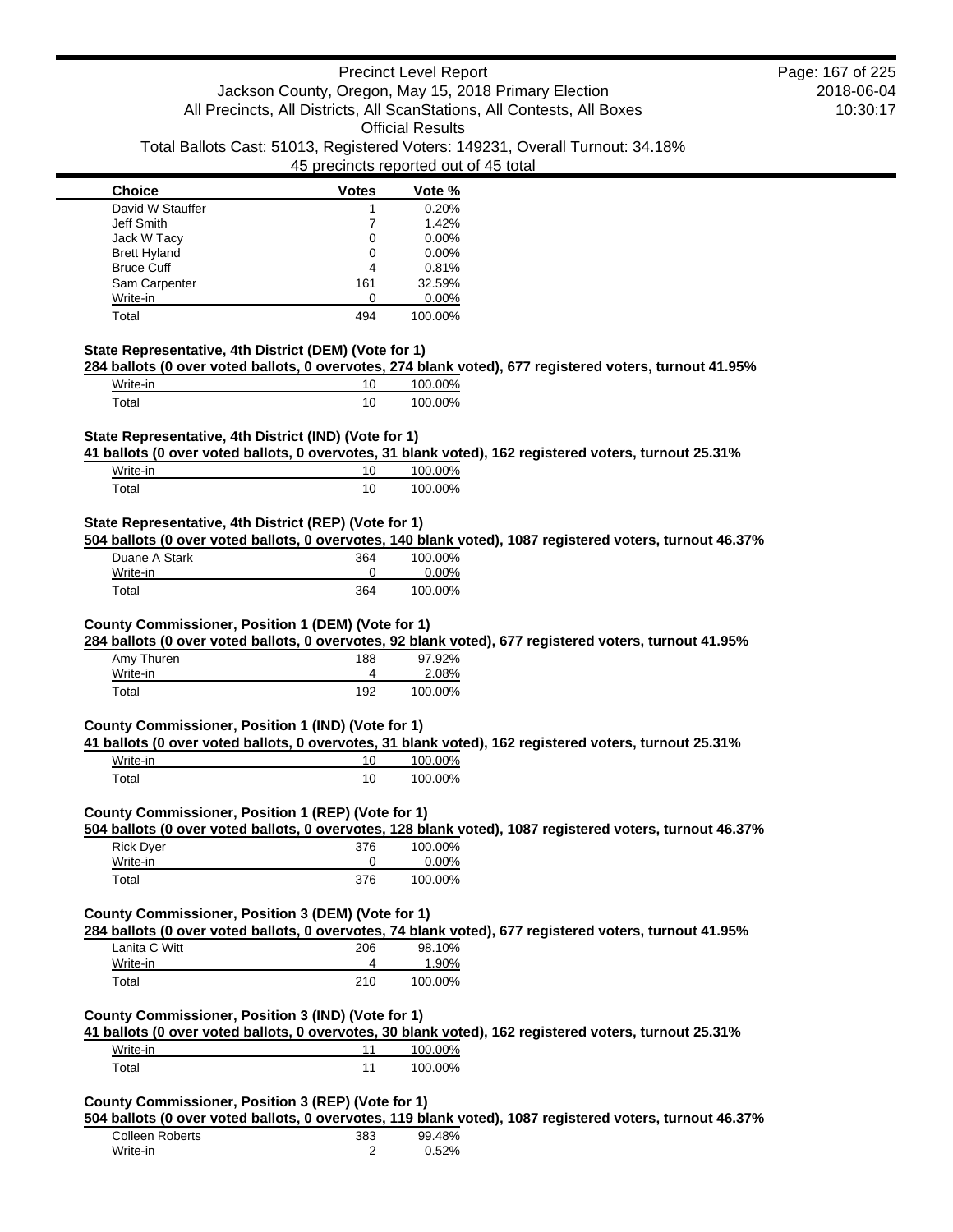# Precinct Level Report Jackson County, Oregon, May 15, 2018 Primary Election All Precincts, All Districts, All ScanStations, All Contests, All Boxes Official Results

Total Ballots Cast: 51013, Registered Voters: 149231, Overall Turnout: 34.18%

45 precincts reported out of 45 total

| <b>Choice</b> | Votes | Vote %  |
|---------------|-------|---------|
| Total         | 385   | 100.00% |

### **Precinct Committee Person - Female Democrat 041 (DEM) (Vote for 6) 284 ballots (0 over voted ballots, 0 overvotes, 1689 undervotes), 677 registered voters, turnout 41.95%**

| Write-in | 11 | 73.33%   |
|----------|----|----------|
| Write-in | 2  | 13.33%   |
| Write-in | 1  | 6.67%    |
| Write-in |    | 6.67%    |
| Write-in | 0  | $0.00\%$ |
| Write-in | ∩  | $0.00\%$ |
| Total    | 15 | 100.00%  |

## **Precinct Committee Person - Male Democrat 041 (DEM) (Vote for 6)**

**284 ballots (0 over voted ballots, 0 overvotes, 1687 undervotes), 677 registered voters, turnout 41.95%**

| Write-in | 13 | 76.47%   |
|----------|----|----------|
| Write-in | 2  | 11.76%   |
| Write-in | 2  | 11.76%   |
| Write-in | 0  | $0.00\%$ |
| Write-in | 0  | $0.00\%$ |
| Write-in | O  | $0.00\%$ |
| Total    | 17 | 100.00%  |

# **Precinct Committee Person - Female Republican 041 (REP) (Vote for 6)**

### **504 ballots (0 over voted ballots, 0 overvotes, 2988 undervotes), 1087 registered voters, turnout 46.37%**

| Write-in | 34 | 94.44%   |
|----------|----|----------|
| Write-in | 1  | 2.78%    |
| Write-in | 1  | 2.78%    |
| Write-in | 0  | $0.00\%$ |
| Write-in | 0  | $0.00\%$ |
| Write-in | O  | $0.00\%$ |
| Total    | 36 | 100.00%  |

# **Precinct Committee Person - Male Republican 041 (REP) (Vote for 6)**

#### **504 ballots (0 over voted ballots, 0 overvotes, 2982 undervotes), 1087 registered voters, turnout 46.37%**

| Write-in | 36 | 85.71%   |
|----------|----|----------|
| Write-in | 3  | 7.14%    |
| Write-in |    | 2.38%    |
| Write-in |    | 2.38%    |
| Write-in |    | 2.38%    |
| Write-in | O  | $0.00\%$ |
| Total    | 42 | 100.00%  |

## **Commissioner of the Bureau of Labor and Industries (<NP>,DEM,IND,REP) (Vote for 1)**

**909 ballots (0 over voted ballots, 0 overvotes, 191 blank voted), 2985 registered voters, turnout 30.45%**

| Lou Ogden   | 348 | 48.47%   |
|-------------|-----|----------|
| Val Hoyle   | 262 | 36.49%   |
| Jack Howard | 108 | 15.04%   |
| Write-in    | O   | $0.00\%$ |
| Total       | 718 | 100.00%  |

# **Judge of the Supreme Court, Position 3 (<NP>,DEM,IND,REP) (Vote for 1)**

**909 ballots (0 over voted ballots, 0 overvotes, 195 blank voted), 2985 registered voters, turnout 30.45%**

| Van Pounds     | 283 | 39.64%   |
|----------------|-----|----------|
| Meagan A Flynn | 431 | 60.36%   |
| Write-in       |     | $0.00\%$ |
| Total          | 714 | 100.00%  |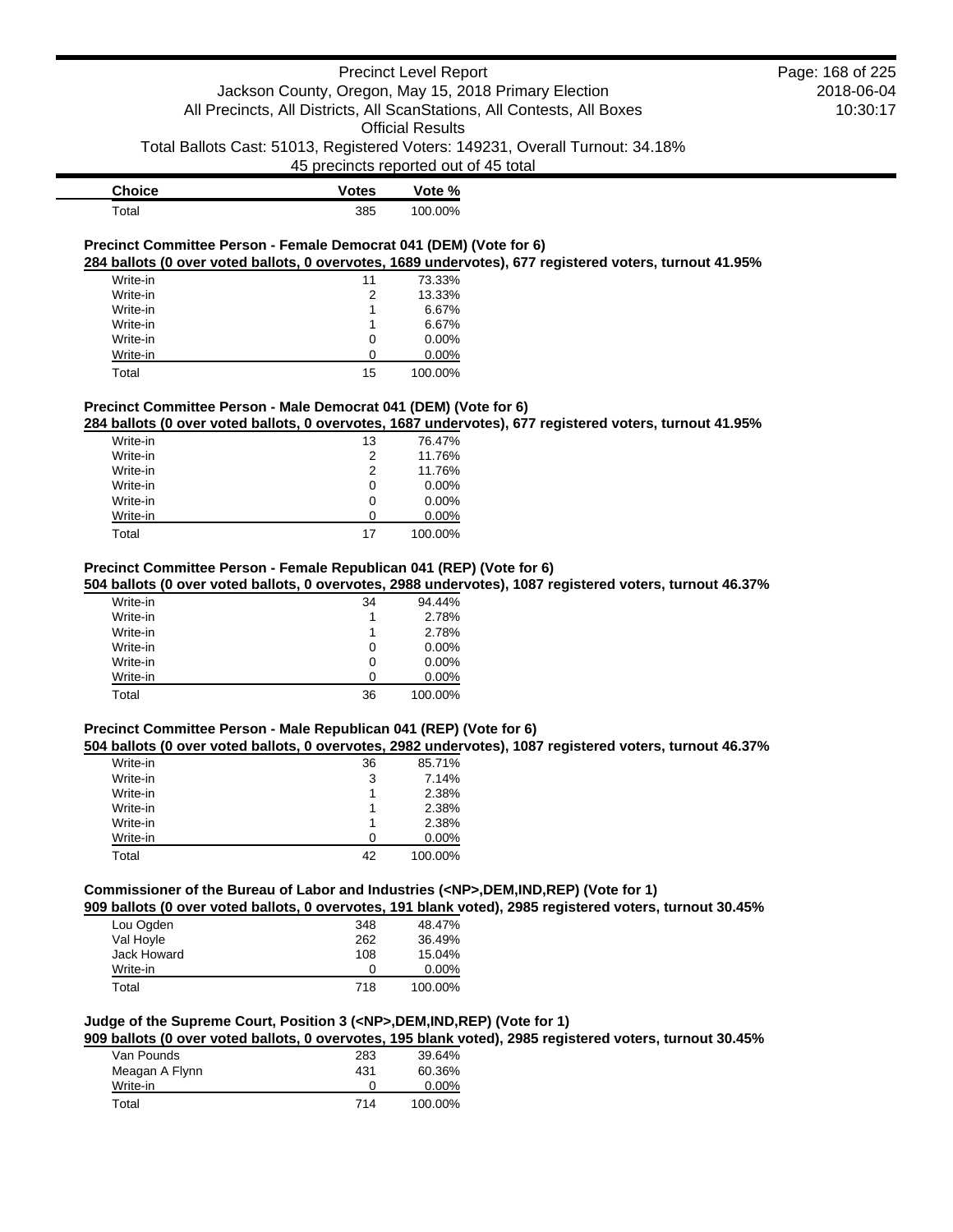|                                                                                            |                                       | <b>Precinct Level Report</b> |                                                                                                          | Page: 169 of 225 |
|--------------------------------------------------------------------------------------------|---------------------------------------|------------------------------|----------------------------------------------------------------------------------------------------------|------------------|
|                                                                                            |                                       |                              | Jackson County, Oregon, May 15, 2018 Primary Election                                                    | 2018-06-04       |
|                                                                                            |                                       |                              | All Precincts, All Districts, All ScanStations, All Contests, All Boxes                                  | 10:30:17         |
|                                                                                            |                                       | <b>Official Results</b>      |                                                                                                          |                  |
|                                                                                            | 45 precincts reported out of 45 total |                              | Total Ballots Cast: 51013, Registered Voters: 149231, Overall Turnout: 34.18%                            |                  |
| <b>Choice</b>                                                                              | <b>Votes</b>                          | Vote %                       |                                                                                                          |                  |
| Judge of the Supreme Court, Position 2 ( <np>,DEM,IND,REP) (Vote for 1)</np>               |                                       |                              |                                                                                                          |                  |
|                                                                                            |                                       |                              | 909 ballots (0 over voted ballots, 0 overvotes, 381 blank voted), 2985 registered voters, turnout 30.45% |                  |
| Rebecca Duncan                                                                             | 525<br>3                              | 99.43%                       |                                                                                                          |                  |
| Write-in<br>Total                                                                          | 528                                   | 0.57%<br>100.00%             |                                                                                                          |                  |
|                                                                                            |                                       |                              |                                                                                                          |                  |
| Judge of the Court of Appeals, Position 10 ( <np>,DEM,IND,REP) (Vote for 1)</np>           |                                       |                              | 909 ballots (0 over voted ballots, 0 overvotes, 219 blank voted), 2985 registered voters, turnout 30.45% |                  |
| <b>Rex Armstrong</b>                                                                       | 385                                   | 55.80%                       |                                                                                                          |                  |
| Kyle L Krohn                                                                               | 305                                   | 44.20%                       |                                                                                                          |                  |
| Write-in                                                                                   | 0                                     | 0.00%                        |                                                                                                          |                  |
| Total                                                                                      | 690                                   | 100.00%                      |                                                                                                          |                  |
| Judge of the Court of Appeals, Position 6 ( <np>,DEM,IND,REP) (Vote for 1)</np>            |                                       |                              |                                                                                                          |                  |
|                                                                                            |                                       |                              | 909 ballots (0 over voted ballots, 0 overvotes, 406 blank voted), 2985 registered voters, turnout 30.45% |                  |
| James (Jim) C Egan                                                                         | 499                                   | 99.20%                       |                                                                                                          |                  |
| Write-in<br>Total                                                                          | 4<br>503                              | 0.80%<br>100.00%             |                                                                                                          |                  |
|                                                                                            |                                       |                              |                                                                                                          |                  |
| Write-in<br>Total                                                                          | 4<br>467                              | 0.86%<br>100.00%             |                                                                                                          |                  |
| Judge of the Circuit Court, 1st District, Position 9 ( <np>,DEM,IND,REP) (Vote for 1)</np> |                                       |                              | 909 ballots (0 over voted ballots, 0 overvotes, 210 blank voted), 2985 registered voters, turnout 30.45% |                  |
| Laurance W Parker                                                                          | 45                                    | 6.44%                        |                                                                                                          |                  |
| David J Orr                                                                                | 324                                   | 46.35%                       |                                                                                                          |                  |
| Joe Davis                                                                                  | 135                                   | 19.31%                       |                                                                                                          |                  |
| Nick Geil                                                                                  | 195                                   | 27.90%                       |                                                                                                          |                  |
| Write-in                                                                                   | 0                                     | 0.00%                        |                                                                                                          |                  |
| Total                                                                                      | 699                                   | 100.00%                      |                                                                                                          |                  |
| Judge of the Circuit Court, 1st District, Position 5 ( <np>,DEM,IND,REP) (Vote for 1)</np> |                                       |                              | 909 ballots (0 over voted ballots, 0 overvotes, 415 blank voted), 2985 registered voters, turnout 30.45% |                  |
| <b>Timothy C Gerking</b>                                                                   | 491                                   | 99.39%                       |                                                                                                          |                  |
| Write-in                                                                                   | 3                                     | 0.61%                        |                                                                                                          |                  |
| Total                                                                                      | 494                                   | 100.00%                      |                                                                                                          |                  |
| Judge of the Circuit Court, 1st District, Position 7 ( <np>,DEM,IND,REP) (Vote for 1)</np> |                                       |                              |                                                                                                          |                  |
| Benjamin Bloom                                                                             | 513                                   | 99.42%                       | 909 ballots (0 over voted ballots, 0 overvotes, 393 blank voted), 2985 registered voters, turnout 30.45% |                  |
| Write-in                                                                                   | 3                                     | 0.58%                        |                                                                                                          |                  |
| Total                                                                                      | 516                                   | 100.00%                      |                                                                                                          |                  |
| <b>Precinct 042</b>                                                                        |                                       |                              |                                                                                                          |                  |
| US Representative, 2nd District (DEM) (Vote for 1)                                         |                                       |                              |                                                                                                          |                  |
| <b>Eric Burnette</b>                                                                       | 8                                     | 4.42%                        | 190 ballots (0 over voted ballots, 0 overvotes, 9 blank voted), 490 registered voters, turnout 38.78%    |                  |
| Michael Byrne                                                                              | 8                                     | 4.42%                        |                                                                                                          |                  |
| Tim S White                                                                                | 10                                    | 5.52%                        |                                                                                                          |                  |
| Raz Mason                                                                                  | 9                                     | 4.97%                        |                                                                                                          |                  |
| Jamie McLeod-Skinner                                                                       | 48                                    | 26.52%                       |                                                                                                          |                  |
| James (Jim) Crary                                                                          | 32                                    | 17.68%                       |                                                                                                          |                  |
| Jennifer (Jenni) Neahring                                                                  | 55                                    | 30.39%                       |                                                                                                          |                  |
| Write-in                                                                                   | 11                                    | 6.08%                        |                                                                                                          |                  |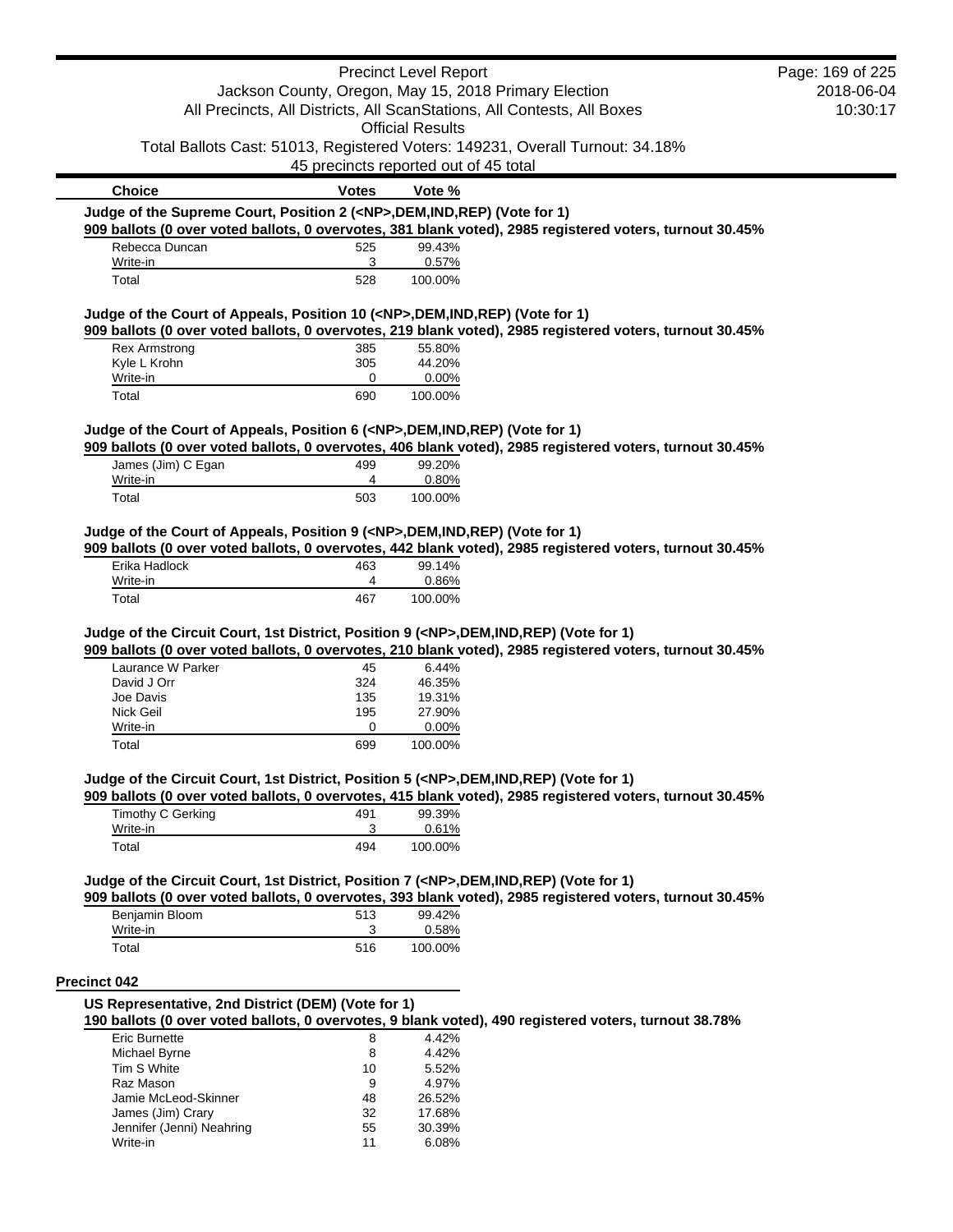|                                                       |                | <b>Precinct Level Report</b>                                                                                     | Page: 170 of 225 |
|-------------------------------------------------------|----------------|------------------------------------------------------------------------------------------------------------------|------------------|
|                                                       |                | Jackson County, Oregon, May 15, 2018 Primary Election                                                            | 2018-06-04       |
|                                                       |                | All Precincts, All Districts, All ScanStations, All Contests, All Boxes                                          | 10:30:17         |
|                                                       |                | <b>Official Results</b>                                                                                          |                  |
|                                                       |                | Total Ballots Cast: 51013, Registered Voters: 149231, Overall Turnout: 34.18%                                    |                  |
|                                                       |                | 45 precincts reported out of 45 total                                                                            |                  |
| <b>Choice</b>                                         | <b>Votes</b>   | Vote %                                                                                                           |                  |
| Total                                                 | 181            | 100.00%                                                                                                          |                  |
|                                                       |                |                                                                                                                  |                  |
| US Representative, 2nd District (IND) (Vote for 1)    |                | 31 ballots (0 over voted ballots, 0 overvotes, 9 blank voted), 140 registered voters, turnout 22.14%             |                  |
| Mark R Roberts                                        | 15             | 68.18%                                                                                                           |                  |
| Write-in                                              | 7              | 31.82%                                                                                                           |                  |
| Total                                                 | 22             | 100.00%                                                                                                          |                  |
| US Representative, 2nd District (REP) (Vote for 1)    |                |                                                                                                                  |                  |
|                                                       |                | 592 ballots (0 over voted ballots, 0 overvotes, 20 blank voted), 1185 registered voters, turnout 49.96%          |                  |
| Randy Pollock                                         | 35             | 6.12%                                                                                                            |                  |
| Greg Walden                                           | 441            | 77.10%                                                                                                           |                  |
| Paul J Romero Jr                                      | 94             | 16.43%                                                                                                           |                  |
| Write-in                                              | 2              | 0.35%                                                                                                            |                  |
| Total                                                 | 572            | 100.00%                                                                                                          |                  |
|                                                       |                |                                                                                                                  |                  |
| Governor (DEM) (Vote for 1)                           |                | 190 ballots (0 over voted ballots, 0 overvotes, 2 blank voted), 490 registered voters, turnout 38.78%            |                  |
| Ed Jones                                              | 19             | 10.11%                                                                                                           |                  |
|                                                       |                | 65.43%                                                                                                           |                  |
| Kate Brown                                            | 123            |                                                                                                                  |                  |
| <b>Candace Neville</b>                                | 34             | 18.09%                                                                                                           |                  |
| Write-in<br>Total                                     | 12             | 6.38%                                                                                                            |                  |
|                                                       | 188            | 100.00%                                                                                                          |                  |
|                                                       |                |                                                                                                                  |                  |
| Governor (IND) (Vote for 1)                           |                |                                                                                                                  |                  |
| Dan (Mr P) Pistoresi                                  | 2              | 31 ballots (0 over voted ballots, 0 overvotes, 6 blank voted), 140 registered voters, turnout 22.14%<br>8.00%    |                  |
| Skye J Allen                                          | 4              | 16.00%                                                                                                           |                  |
| <b>Patrick Starnes</b>                                | 5              | 20.00%                                                                                                           |                  |
| Write-in                                              | 14             | 56.00%                                                                                                           |                  |
| Total                                                 | 25             | 100.00%                                                                                                          |                  |
|                                                       |                |                                                                                                                  |                  |
|                                                       |                |                                                                                                                  |                  |
| Knute Buehler                                         | 252            | 592 ballots (1 over voted ballots, 1 overvotes, 9 blank voted), 1185 registered voters, turnout 49.96%<br>43.30% |                  |
| Keenan W Bohach                                       | 0              | 0.00%                                                                                                            |                  |
| Greg C Wooldridge                                     | 115            | 19.76%                                                                                                           |                  |
| Jon I Edwards III                                     | 0              | 0.00%                                                                                                            |                  |
| David W Stauffer                                      | 0              | 0.00%                                                                                                            |                  |
| Jeff Smith                                            | 5              | 0.86%                                                                                                            |                  |
| Jack W Tacy                                           | 0              | 0.00%                                                                                                            |                  |
| <b>Brett Hyland</b>                                   | 0              |                                                                                                                  |                  |
| <b>Bruce Cuff</b>                                     |                | 0.00%                                                                                                            |                  |
|                                                       | 8              | 1.37%                                                                                                            |                  |
| Sam Carpenter                                         | 200<br>2       | 34.36%                                                                                                           |                  |
| Write-in<br>Total                                     | 582            | 0.34%                                                                                                            |                  |
| Governor (REP) (Vote for 1)                           |                | 100.00%                                                                                                          |                  |
| State Representative, 4th District (DEM) (Vote for 1) |                |                                                                                                                  |                  |
|                                                       |                | 32 ballots (0 over voted ballots, 0 overvotes, 32 blank voted), 402 registered voters, turnout 7.96%             |                  |
| Write-in                                              | 0              | 0.00%                                                                                                            |                  |
| Total                                                 | 0              | 0.00%                                                                                                            |                  |
|                                                       |                |                                                                                                                  |                  |
| State Representative, 4th District (IND) (Vote for 1) |                |                                                                                                                  |                  |
| Write-in                                              | $\overline{2}$ | 7 ballots (0 over voted ballots, 0 overvotes, 5 blank voted), 104 registered voters, turnout 6.73%<br>100.00%    |                  |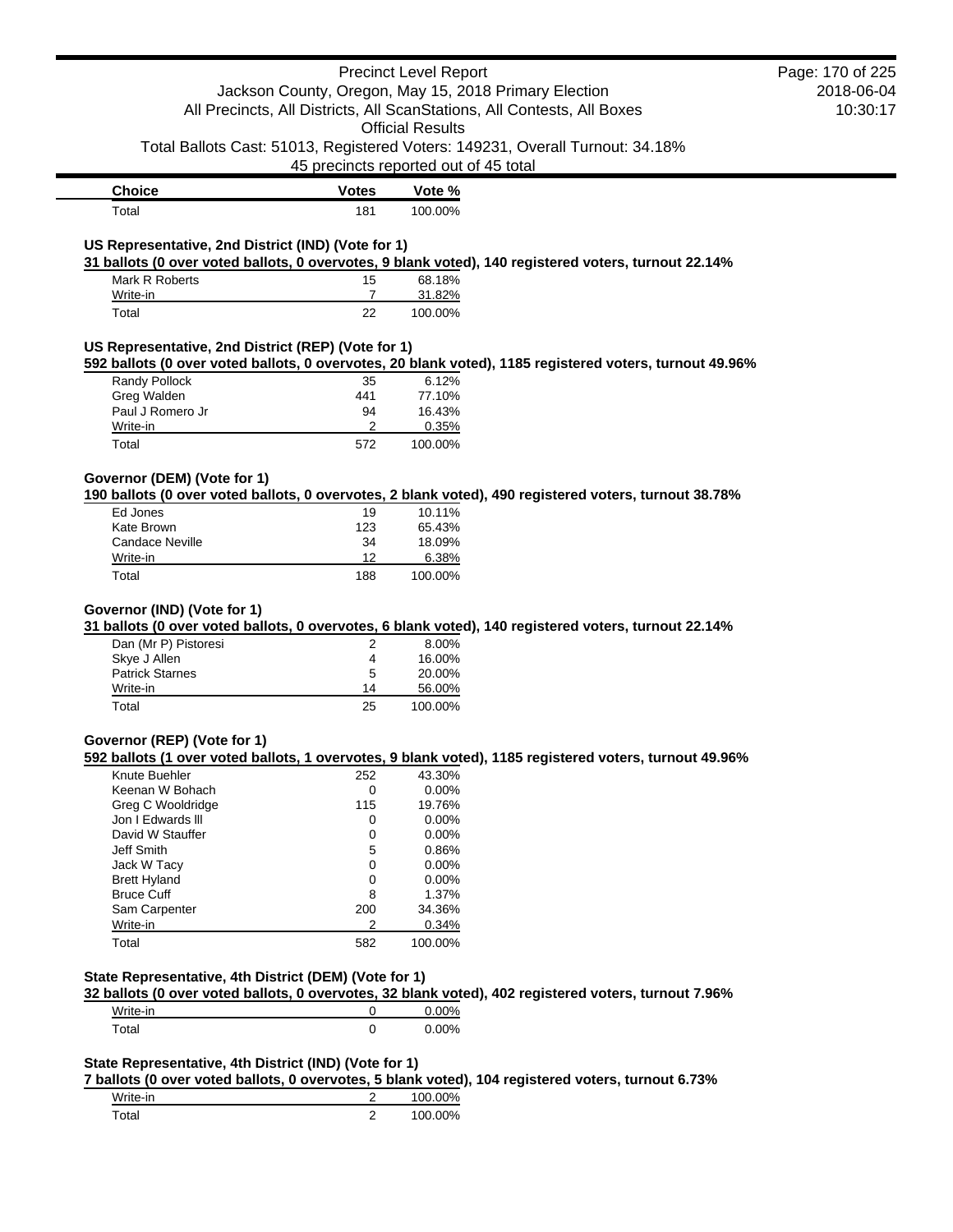|                                                        |                                                       | <b>Precinct Level Report</b> |                                                                                                          | Page: 171 of 225 |
|--------------------------------------------------------|-------------------------------------------------------|------------------------------|----------------------------------------------------------------------------------------------------------|------------------|
|                                                        | Jackson County, Oregon, May 15, 2018 Primary Election |                              |                                                                                                          | 2018-06-04       |
|                                                        |                                                       |                              | All Precincts, All Districts, All ScanStations, All Contests, All Boxes                                  | 10:30:17         |
|                                                        |                                                       | <b>Official Results</b>      |                                                                                                          |                  |
|                                                        |                                                       |                              | Total Ballots Cast: 51013, Registered Voters: 149231, Overall Turnout: 34.18%                            |                  |
|                                                        | 45 precincts reported out of 45 total                 |                              |                                                                                                          |                  |
| <b>Choice</b>                                          | <b>Votes</b>                                          | Vote %                       |                                                                                                          |                  |
| State Representative, 4th District (REP) (Vote for 1)  |                                                       |                              |                                                                                                          |                  |
|                                                        |                                                       |                              | 184 ballots (0 over voted ballots, 0 overvotes, 60 blank voted), 845 registered voters, turnout 21.78%   |                  |
| Duane A Stark<br>Write-in                              | 123<br>1                                              | 99.19%<br>0.81%              |                                                                                                          |                  |
| Total                                                  | 124                                                   | 100.00%                      |                                                                                                          |                  |
| State Representative, 55th District (DEM) (Vote for 1) |                                                       |                              |                                                                                                          |                  |
|                                                        |                                                       |                              | 158 ballots (0 over voted ballots, 0 overvotes, 47 blank voted), 88 registered voters, turnout 179.55%   |                  |
| Karen Rippberger<br>Write-in                           | 110<br>1                                              | 99.10%<br>0.90%              |                                                                                                          |                  |
| Total                                                  | 111                                                   | 100.00%                      |                                                                                                          |                  |
|                                                        |                                                       |                              |                                                                                                          |                  |
| State Representative, 55th District (IND) (Vote for 1) |                                                       |                              | 24 ballots (0 over voted ballots, 0 overvotes, 17 blank voted), 36 registered voters, turnout 66.67%     |                  |
| Write-in                                               | 7                                                     | 100.00%                      |                                                                                                          |                  |
| Total                                                  | $\overline{7}$                                        | 100.00%                      |                                                                                                          |                  |
|                                                        |                                                       |                              |                                                                                                          |                  |
| State Representative, 55th District (REP) (Vote for 1) |                                                       |                              |                                                                                                          |                  |
|                                                        |                                                       |                              | 408 ballots (0 over voted ballots, 0 overvotes, 132 blank voted), 340 registered voters, turnout 120.00% |                  |
| Mike McLane<br>Write-in                                | 273<br>3                                              | 98.91%<br>1.09%              |                                                                                                          |                  |
| Total                                                  | 276                                                   | 100.00%                      |                                                                                                          |                  |
| County Commissioner, Position 1 (DEM) (Vote for 1)     |                                                       |                              |                                                                                                          |                  |
|                                                        |                                                       |                              | 190 ballots (0 over voted ballots, 0 overvotes, 45 blank voted), 490 registered voters, turnout 38.78%   |                  |
| Amy Thuren<br>Write-in                                 | 139<br>6                                              | 95.86%<br>4.14%              |                                                                                                          |                  |
| Total                                                  | 145                                                   | 100.00%                      |                                                                                                          |                  |
|                                                        |                                                       |                              |                                                                                                          |                  |
| County Commissioner, Position 1 (IND) (Vote for 1)     |                                                       |                              |                                                                                                          |                  |
|                                                        |                                                       |                              | 31 ballots (0 over voted ballots, 0 overvotes, 24 blank voted), 140 registered voters, turnout 22.14%    |                  |
| Write-in<br>Total                                      | 7<br>$\overline{7}$                                   | 100.00%<br>100.00%           |                                                                                                          |                  |
|                                                        |                                                       |                              |                                                                                                          |                  |
| County Commissioner, Position 1 (REP) (Vote for 1)     |                                                       |                              |                                                                                                          |                  |
|                                                        |                                                       |                              | 592 ballots (0 over voted ballots, 0 overvotes, 183 blank voted), 1185 registered voters, turnout 49.96% |                  |
| <b>Rick Dyer</b><br>Write-in                           | 407<br>$\overline{c}$                                 | 99.51%<br>0.49%              |                                                                                                          |                  |
| Total                                                  | 409                                                   | 100.00%                      |                                                                                                          |                  |
|                                                        |                                                       |                              |                                                                                                          |                  |
| County Commissioner, Position 3 (DEM) (Vote for 1)     |                                                       |                              |                                                                                                          |                  |
|                                                        |                                                       |                              | 190 ballots (0 over voted ballots, 0 overvotes, 41 blank voted), 490 registered voters, turnout 38.78%   |                  |
| Lanita C Witt<br>Write-in                              | 140<br>9                                              | 93.96%<br>6.04%              |                                                                                                          |                  |
| Total                                                  | 149                                                   | 100.00%                      |                                                                                                          |                  |
|                                                        |                                                       |                              |                                                                                                          |                  |
| County Commissioner, Position 3 (IND) (Vote for 1)     |                                                       |                              | 31 ballots (0 over voted ballots, 0 overvotes, 24 blank voted), 140 registered voters, turnout 22.14%    |                  |
| Write-in                                               | 7                                                     | 100.00%                      |                                                                                                          |                  |
| Total                                                  | $\overline{7}$                                        | 100.00%                      |                                                                                                          |                  |
|                                                        |                                                       |                              |                                                                                                          |                  |
| County Commissioner, Position 3 (REP) (Vote for 1)     |                                                       |                              |                                                                                                          |                  |
|                                                        |                                                       |                              | 592 ballots (0 over voted ballots, 0 overvotes, 147 blank voted), 1185 registered voters, turnout 49.96% |                  |
| <b>Colleen Roberts</b>                                 | 441                                                   | 99.10%                       |                                                                                                          |                  |
| Write-in                                               | 4                                                     | 0.90%                        |                                                                                                          |                  |

Total 445 100.00%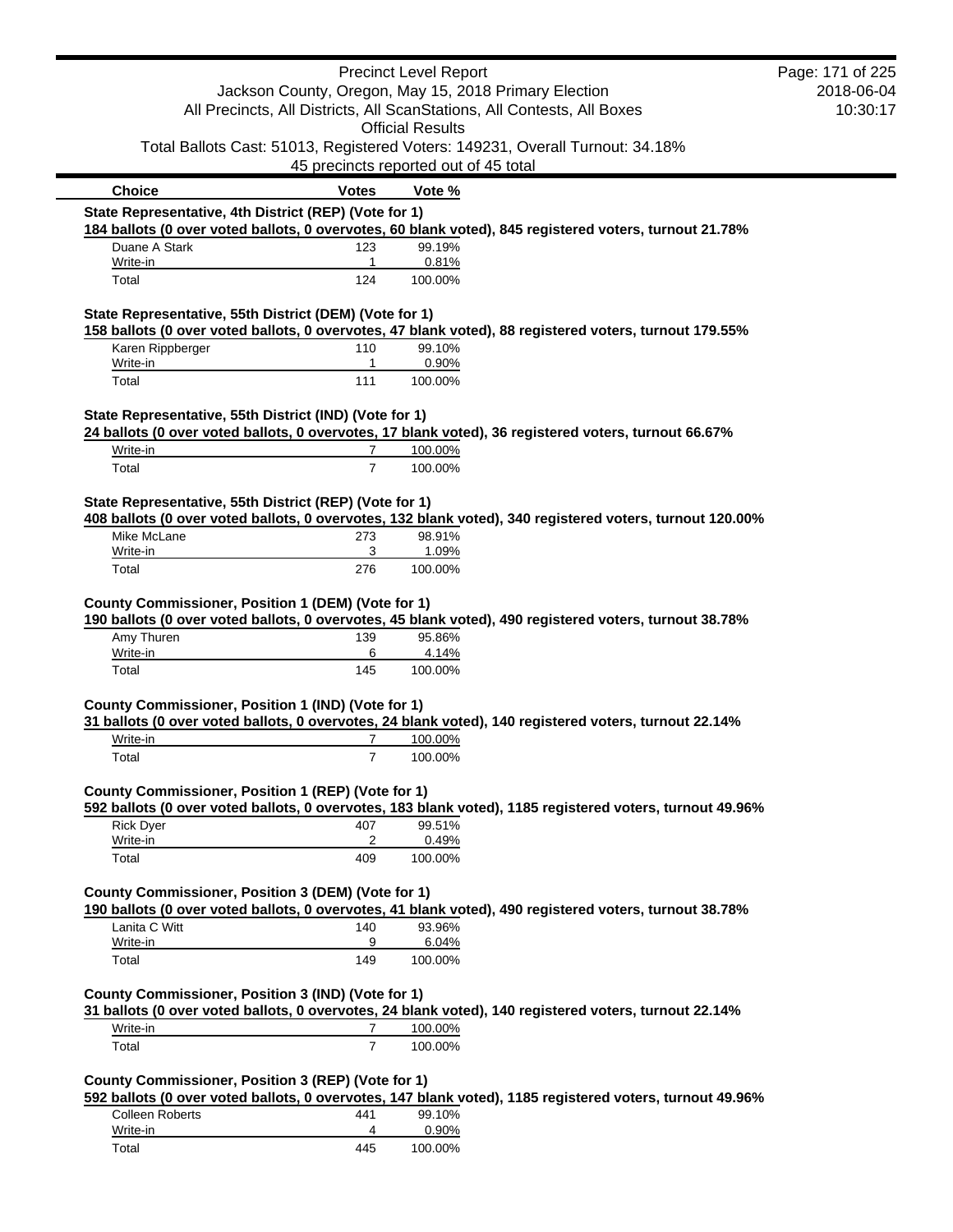|                                                                                                                                                               |                                       | <b>Precinct Level Report</b> | Page: 172 of 225                                                                                         |            |
|---------------------------------------------------------------------------------------------------------------------------------------------------------------|---------------------------------------|------------------------------|----------------------------------------------------------------------------------------------------------|------------|
|                                                                                                                                                               |                                       |                              | Jackson County, Oregon, May 15, 2018 Primary Election                                                    | 2018-06-04 |
|                                                                                                                                                               |                                       |                              | All Precincts, All Districts, All ScanStations, All Contests, All Boxes                                  | 10:30:17   |
|                                                                                                                                                               |                                       | <b>Official Results</b>      |                                                                                                          |            |
|                                                                                                                                                               |                                       |                              |                                                                                                          |            |
|                                                                                                                                                               |                                       |                              | Total Ballots Cast: 51013, Registered Voters: 149231, Overall Turnout: 34.18%                            |            |
|                                                                                                                                                               | 45 precincts reported out of 45 total |                              |                                                                                                          |            |
| <b>Choice</b>                                                                                                                                                 | <b>Votes</b>                          | Vote %                       |                                                                                                          |            |
| Precinct Committee Person - Female Democrat 042 (DEM) (Vote for 5)                                                                                            |                                       |                              |                                                                                                          |            |
|                                                                                                                                                               |                                       |                              | 190 ballots (0 over voted ballots, 0 overvotes, 811 undervotes), 490 registered voters, turnout 38.78%   |            |
| Robin Keeton                                                                                                                                                  | 136                                   | 97.84%                       |                                                                                                          |            |
| Write-in                                                                                                                                                      | 3                                     | 2.16%                        |                                                                                                          |            |
| Write-in                                                                                                                                                      | 0                                     | 0.00%                        |                                                                                                          |            |
| Write-in                                                                                                                                                      | 0                                     | 0.00%                        |                                                                                                          |            |
| Write-in                                                                                                                                                      | 0                                     | 0.00%                        |                                                                                                          |            |
|                                                                                                                                                               | 0                                     | 0.00%                        |                                                                                                          |            |
| Write-in                                                                                                                                                      |                                       |                              |                                                                                                          |            |
| Total                                                                                                                                                         | 139                                   | 100.00%                      |                                                                                                          |            |
|                                                                                                                                                               |                                       |                              |                                                                                                          |            |
|                                                                                                                                                               |                                       |                              |                                                                                                          |            |
|                                                                                                                                                               |                                       |                              | 190 ballots (0 over voted ballots, 0 overvotes, 816 undervotes), 490 registered voters, turnout 38.78%   |            |
| Joseph Nicastro                                                                                                                                               | 134                                   | 100.00%                      |                                                                                                          |            |
| Write-in                                                                                                                                                      | 0                                     | 0.00%                        |                                                                                                          |            |
| Write-in                                                                                                                                                      | 0                                     | 0.00%                        |                                                                                                          |            |
| Write-in                                                                                                                                                      | 0                                     | 0.00%                        |                                                                                                          |            |
| Write-in                                                                                                                                                      | 0                                     | 0.00%                        |                                                                                                          |            |
| Write-in                                                                                                                                                      | 0                                     | 0.00%                        |                                                                                                          |            |
| Total                                                                                                                                                         | 134                                   | 100.00%                      |                                                                                                          |            |
|                                                                                                                                                               |                                       |                              |                                                                                                          |            |
|                                                                                                                                                               |                                       |                              |                                                                                                          |            |
|                                                                                                                                                               |                                       |                              | 592 ballots (1 over voted ballots, 5 overvotes, 2573 undervotes), 1185 registered voters, turnout 49.96% |            |
| Mary Duda                                                                                                                                                     | 362                                   | 94.76%                       |                                                                                                          |            |
| Write-in                                                                                                                                                      | 9                                     | 2.36%                        |                                                                                                          |            |
| Write-in                                                                                                                                                      | 4                                     | 1.05%                        |                                                                                                          |            |
| Write-in                                                                                                                                                      | 4                                     | 1.05%                        |                                                                                                          |            |
| Write-in                                                                                                                                                      | 3                                     | 0.79%                        |                                                                                                          |            |
| Precinct Committee Person - Male Democrat 042 (DEM) (Vote for 5)<br>Precinct Committee Person - Female Republican 042 (REP) (Vote for 5)<br>Write-in<br>Total | 0<br>382                              | 0.00%<br>100.00%             |                                                                                                          |            |

| Wayne M Duda | 356 | 92.23%  |
|--------------|-----|---------|
| Write-in     | 14  | 3.63%   |
| Write-in     | 6   | 1.55%   |
| Write-in     | 6   | 1.55%   |
| Write-in     | 3   | 0.78%   |
| Write-in     |     | 0.26%   |
| Total        | 386 | 100.00% |

# **Commissioner of the Bureau of Labor and Industries (<NP>,DEM,IND,REP) (Vote for 1)**

**885 ballots (0 over voted ballots, 0 overvotes, 190 blank voted), 2736 registered voters, turnout 32.35%**

| Lou Ogden   | 364 | 52.37%  |
|-------------|-----|---------|
| Val Hoyle   | 224 | 32.23%  |
| Jack Howard | 103 | 14.82%  |
| Write-in    | 4   | 0.58%   |
| Total       | 695 | 100.00% |

# **Judge of the Supreme Court, Position 3 (<NP>,DEM,IND,REP) (Vote for 1)**

**885 ballots (0 over voted ballots, 0 overvotes, 188 blank voted), 2736 registered voters, turnout 32.35%**

| Van Pounds     | 301 | 43.19%  |
|----------------|-----|---------|
| Meagan A Flynn | 393 | 56.38%  |
| Write-in       |     | 0.43%   |
| Total          | 697 | 100.00% |

# **Judge of the Supreme Court, Position 2 (<NP>,DEM,IND,REP) (Vote for 1)**

**885 ballots (0 over voted ballots, 0 overvotes, 370 blank voted), 2736 registered voters, turnout 32.35%**

| Rebecca Duncan | 507 | 98.45% |
|----------------|-----|--------|
| Write-in       |     | 1.55%  |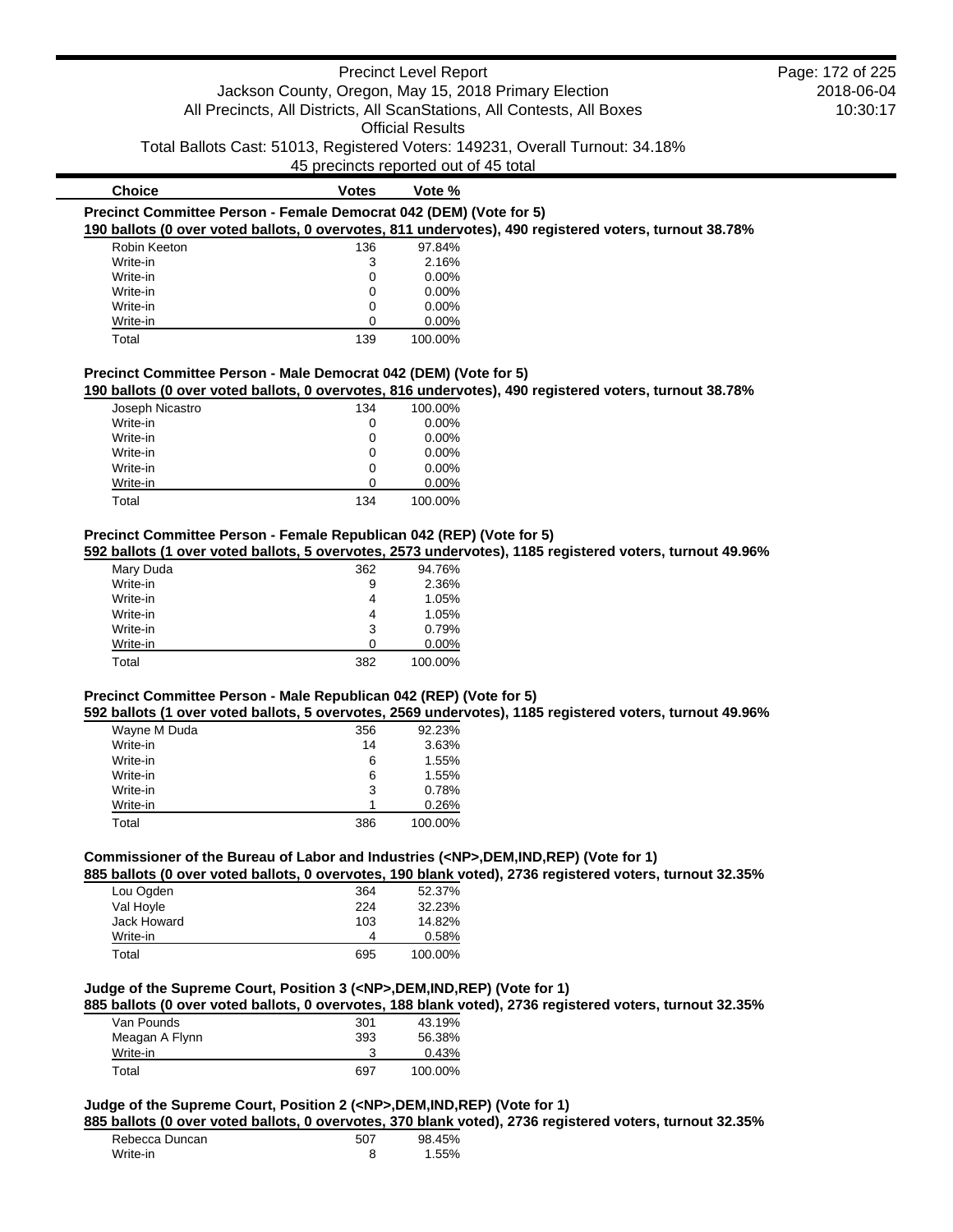|                                                                                                                     |                                       | <b>Precinct Level Report</b> |                                                                                                          | Page: 173 of 225 |
|---------------------------------------------------------------------------------------------------------------------|---------------------------------------|------------------------------|----------------------------------------------------------------------------------------------------------|------------------|
|                                                                                                                     |                                       |                              | Jackson County, Oregon, May 15, 2018 Primary Election                                                    | 2018-06-04       |
|                                                                                                                     |                                       |                              | All Precincts, All Districts, All ScanStations, All Contests, All Boxes                                  | 10:30:17         |
|                                                                                                                     |                                       | <b>Official Results</b>      |                                                                                                          |                  |
|                                                                                                                     | 45 precincts reported out of 45 total |                              | Total Ballots Cast: 51013, Registered Voters: 149231, Overall Turnout: 34.18%                            |                  |
| <b>Choice</b>                                                                                                       | Votes                                 | Vote %                       |                                                                                                          |                  |
| Total                                                                                                               | 515                                   | 100.00%                      |                                                                                                          |                  |
| Judge of the Court of Appeals, Position 10 ( <np>,DEM,IND,REP) (Vote for 1)</np>                                    |                                       |                              |                                                                                                          |                  |
| <b>Rex Armstrong</b>                                                                                                |                                       |                              | 885 ballots (0 over voted ballots, 0 overvotes, 197 blank voted), 2736 registered voters, turnout 32.35% |                  |
| Kyle L Krohn                                                                                                        | 382<br>304                            | 55.52%<br>44.19%             |                                                                                                          |                  |
| Write-in                                                                                                            | 2                                     | 0.29%                        |                                                                                                          |                  |
| Total                                                                                                               | 688                                   | 100.00%                      |                                                                                                          |                  |
| Judge of the Court of Appeals, Position 6 ( <np>,DEM,IND,REP) (Vote for 1)<br/>James (Jim) C Egan<br/>Write-in</np> | 494<br>4                              | 99.20%<br>0.80%              | 885 ballots (0 over voted ballots, 0 overvotes, 387 blank voted), 2736 registered voters, turnout 32.35% |                  |
| Total                                                                                                               | 498                                   | 100.00%                      |                                                                                                          |                  |
| Judge of the Court of Appeals, Position 9 ( <np>, DEM, IND, REP) (Vote for 1)</np>                                  |                                       |                              |                                                                                                          |                  |
|                                                                                                                     |                                       |                              | 885 ballots (0 over voted ballots, 0 overvotes, 416 blank voted), 2736 registered voters, turnout 32.35% |                  |
| Erika Hadlock                                                                                                       | 462                                   | 98.51%                       |                                                                                                          |                  |
| Write-in                                                                                                            | 7                                     | 1.49%                        |                                                                                                          |                  |
| Total                                                                                                               | 469                                   | 100.00%                      |                                                                                                          |                  |
| Judge of the Circuit Court, 1st District, Position 9 ( <np>,DEM,IND,REP) (Vote for 1)</np>                          |                                       |                              | 885 ballots (0 over voted ballots, 0 overvotes, 192 blank voted), 2736 registered voters, turnout 32.35% |                  |
| Laurance W Parker                                                                                                   | 49                                    | 7.07%                        |                                                                                                          |                  |
| David J Orr                                                                                                         | 334                                   | 48.20%                       |                                                                                                          |                  |
| Joe Davis                                                                                                           | 149                                   | 21.50%                       |                                                                                                          |                  |
| Nick Geil                                                                                                           | 158                                   | 22.80%                       |                                                                                                          |                  |
| Write-in                                                                                                            | 3                                     | 0.43%                        |                                                                                                          |                  |
| Total                                                                                                               | 693                                   | 100.00%                      |                                                                                                          |                  |
| Judge of the Circuit Court, 1st District, Position 5 ( <np>,DEM,IND,REP) (Vote for 1)</np>                          |                                       |                              | 885 ballots (0 over voted ballots, 0 overvotes, 397 blank voted), 2736 registered voters, turnout 32.35% |                  |
| <b>Timothy C Gerking</b>                                                                                            | 482                                   | 98.77%                       |                                                                                                          |                  |
| Write-in<br>Total                                                                                                   | 6<br>488                              | 1.23%<br>100.00%             |                                                                                                          |                  |
| Judge of the Circuit Court, 1st District, Position 7 ( <np>,DEM,IND,REP) (Vote for 1)</np>                          |                                       |                              |                                                                                                          |                  |
| Benjamin Bloom                                                                                                      | 507                                   | 99.41%                       | 885 ballots (0 over voted ballots, 0 overvotes, 375 blank voted), 2736 registered voters, turnout 32.35% |                  |
| Write-in                                                                                                            | 3                                     | 0.59%                        |                                                                                                          |                  |
| Total                                                                                                               | 510                                   | 100.00%                      |                                                                                                          |                  |
| Precinct 043                                                                                                        |                                       |                              |                                                                                                          |                  |
| US Representative, 2nd District (DEM) (Vote for 1)                                                                  |                                       |                              |                                                                                                          |                  |
|                                                                                                                     |                                       |                              | 216 ballots (0 over voted ballots, 0 overvotes, 29 blank voted), 453 registered voters, turnout 47.68%   |                  |
| Eric Burnette                                                                                                       | 18                                    | 9.63%                        |                                                                                                          |                  |
| Michael Byrne                                                                                                       | 9                                     | 4.81%                        |                                                                                                          |                  |
| Tim S White                                                                                                         | 8                                     | 4.28%                        |                                                                                                          |                  |
| Raz Mason                                                                                                           | 6                                     | 3.21%                        |                                                                                                          |                  |
| Jamie McLeod-Skinner                                                                                                | 62                                    | 33.16%                       |                                                                                                          |                  |
| James (Jim) Crary                                                                                                   | 18                                    | 9.63%                        |                                                                                                          |                  |
| Jennifer (Jenni) Neahring<br>Write-in                                                                               | 62<br>4                               | 33.16%<br>2.14%              |                                                                                                          |                  |
| Total                                                                                                               | 187                                   | 100.00%                      |                                                                                                          |                  |
| US Representative, 2nd District (IND) (Vote for 1)                                                                  |                                       |                              |                                                                                                          |                  |
|                                                                                                                     |                                       |                              | 28 ballots (0 over voted ballots, 0 overvotes, 8 blank voted), 111 registered voters, turnout 25.23%     |                  |
| Mark R Roberts                                                                                                      | 8                                     | 40.00%                       |                                                                                                          |                  |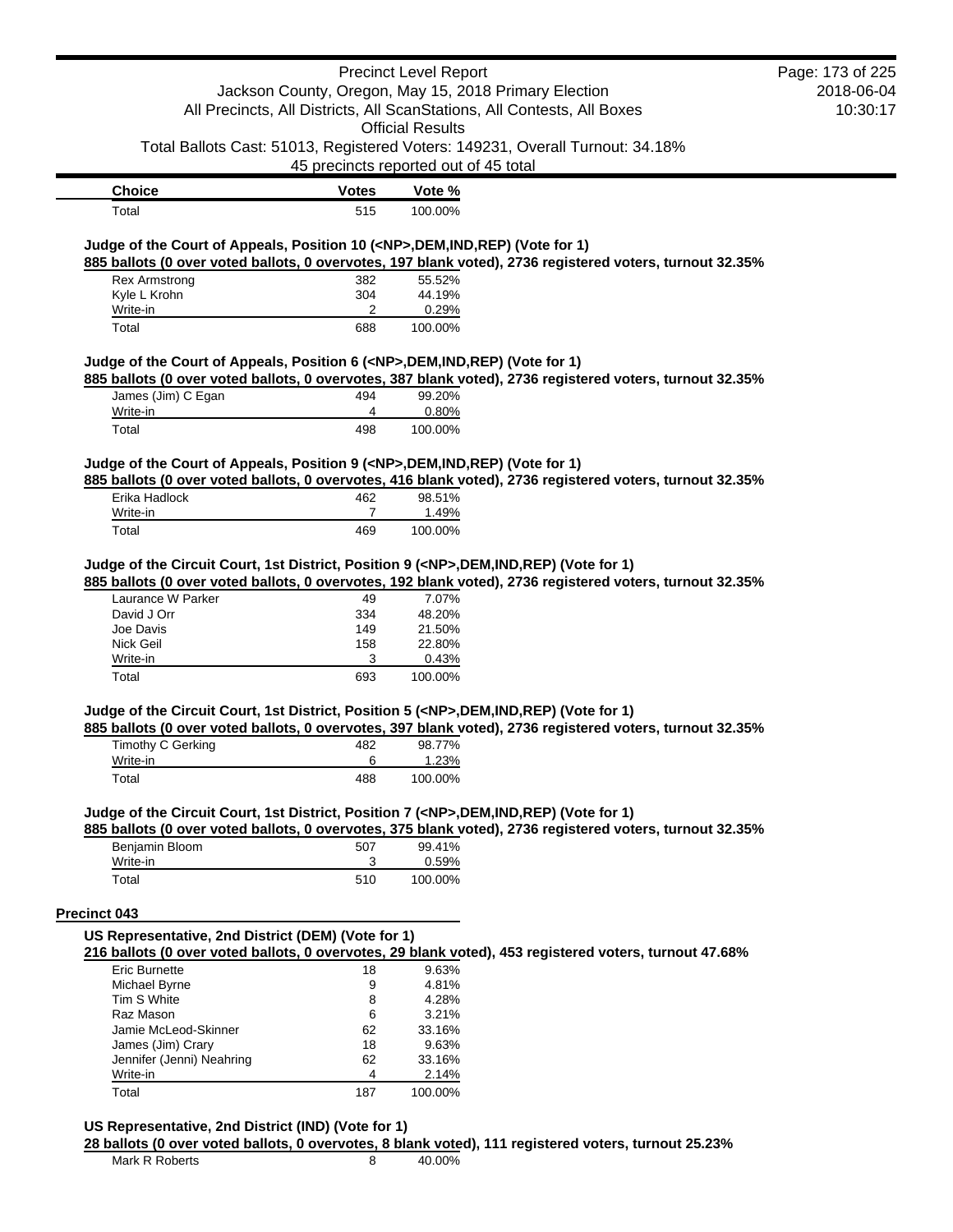45 precincts reported out of 45 total

| <b>Choice</b> | <b>Votes</b> | Vote %  |
|---------------|--------------|---------|
| Write-in      | 1つ           | 60.00%  |
| Total         | 20           | 100.00% |

# **US Representative, 2nd District (REP) (Vote for 1)**

**420 ballots (0 over voted ballots, 0 overvotes, 13 blank voted), 747 registered voters, turnout 56.22%**

| Randy Pollock    | 23  | 5.65%    |
|------------------|-----|----------|
| Greg Walden      | 298 | 73.22%   |
| Paul J Romero Jr | 86  | 21.13%   |
| Write-in         | 0   | $0.00\%$ |
| Total            | 407 | 100.00%  |

# **Governor (DEM) (Vote for 1)**

**216 ballots (0 over voted ballots, 0 overvotes, 2 blank voted), 453 registered voters, turnout 47.68%**

| Ed Jones        | 32  | 14.95%  |
|-----------------|-----|---------|
| Kate Brown      | 148 | 69.16%  |
| Candace Neville | 25  | 11.68%  |
| Write-in        | 9   | 4.21%   |
| Total           | 214 | 100.00% |

# **Governor (IND) (Vote for 1)**

**28 ballots (0 over voted ballots, 0 overvotes, 5 blank voted), 111 registered voters, turnout 25.23%**

| Dan (Mr P) Pistoresi   | 3  | 13.04%  |
|------------------------|----|---------|
| Skye J Allen           | 2  | 8.70%   |
| <b>Patrick Starnes</b> | 8  | 34.78%  |
| Write-in               | 10 | 43.48%  |
| Total                  | 23 | 100.00% |

# **Governor (REP) (Vote for 1)**

**420 ballots (0 over voted ballots, 0 overvotes, 5 blank voted), 747 registered voters, turnout 56.22%**

| Knute Buehler       | 141 | 33.98%   |
|---------------------|-----|----------|
| Keenan W Bohach     | O   | $0.00\%$ |
| Greg C Wooldridge   | 89  | 21.45%   |
| Jon I Edwards III   | 0   | $0.00\%$ |
| David W Stauffer    | 2   | 0.48%    |
| Jeff Smith          | 9   | 2.17%    |
| Jack W Tacy         | 0   | $0.00\%$ |
| <b>Brett Hyland</b> | O   | $0.00\%$ |
| <b>Bruce Cuff</b>   | 4   | 0.96%    |
| Sam Carpenter       | 168 | 40.48%   |
| Write-in            | 2   | 0.48%    |
| Total               | 415 | 100.00%  |

# **State Representative, 2nd District (DEM) (Vote for 1)**

**126 ballots (0 over voted ballots, 0 overvotes, 40 blank voted), 230 registered voters, turnout 54.78%**

| Megan Salter | 85 | 98.84%  |
|--------------|----|---------|
| Write-in     |    | 1.16%   |
| Total        | 86 | 100.00% |

# **State Representative, 2nd District (IND) (Vote for 1)**

**19 ballots (0 over voted ballots, 0 overvotes, 16 blank voted), 60 registered voters, turnout 31.67%**

| Write-in |   | 100.00% |
|----------|---|---------|
| Гоtal    | w | 100.00% |

# **State Representative, 2nd District (REP) (Vote for 1)**

**207 ballots (0 over voted ballots, 0 overvotes, 43 blank voted), 356 registered voters, turnout 58.15%**

| Gary Leif      |    | 43.29% |
|----------------|----|--------|
| Dallas L Heard | 92 | 56.10% |
| Write-in       |    | 0.61%  |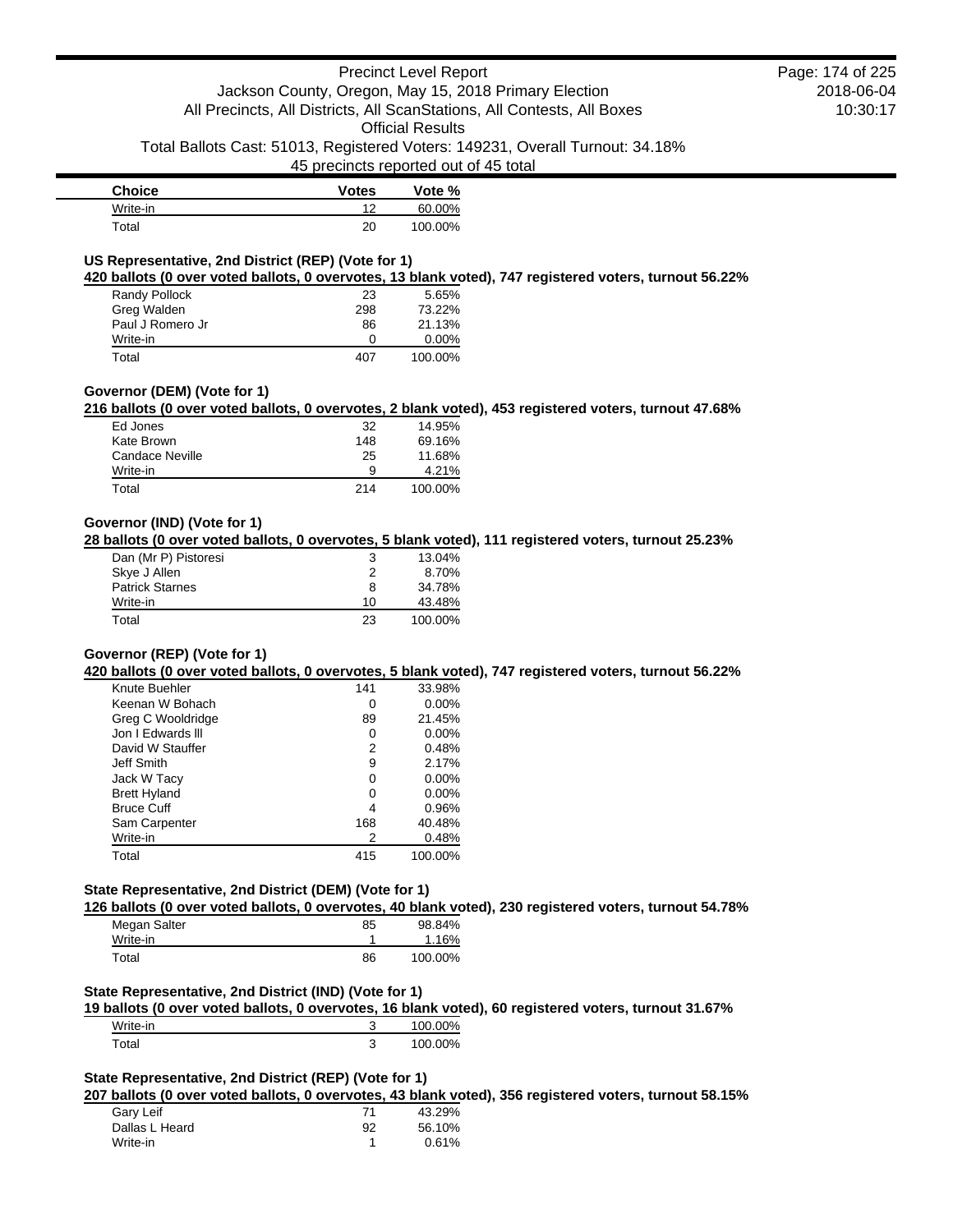|                                                                                                |                    | <b>Precinct Level Report</b>                                            |                                                                                                         | Page: 175 of 225 |
|------------------------------------------------------------------------------------------------|--------------------|-------------------------------------------------------------------------|---------------------------------------------------------------------------------------------------------|------------------|
|                                                                                                |                    | Jackson County, Oregon, May 15, 2018 Primary Election                   |                                                                                                         | 2018-06-04       |
|                                                                                                |                    | All Precincts, All Districts, All ScanStations, All Contests, All Boxes |                                                                                                         | 10:30:17         |
|                                                                                                |                    | <b>Official Results</b>                                                 |                                                                                                         |                  |
|                                                                                                |                    | 45 precincts reported out of 45 total                                   | Total Ballots Cast: 51013, Registered Voters: 149231, Overall Turnout: 34.18%                           |                  |
| <b>Choice</b>                                                                                  | <b>Votes</b>       | Vote %                                                                  |                                                                                                         |                  |
| Total                                                                                          | 164                | 100.00%                                                                 |                                                                                                         |                  |
|                                                                                                |                    |                                                                         |                                                                                                         |                  |
| State Representative, 4th District (DEM) (Vote for 1)                                          |                    |                                                                         | 90 ballots (0 over voted ballots, 0 overvotes, 88 blank voted), 223 registered voters, turnout 40.36%   |                  |
| Write-in                                                                                       | 2                  | 100.00%                                                                 |                                                                                                         |                  |
| Total                                                                                          | $\overline{2}$     | 100.00%                                                                 |                                                                                                         |                  |
| State Representative, 4th District (IND) (Vote for 1)                                          |                    |                                                                         |                                                                                                         |                  |
|                                                                                                |                    |                                                                         | 9 ballots (0 over voted ballots, 0 overvotes, 4 blank voted), 51 registered voters, turnout 17.65%      |                  |
| Write-in                                                                                       | 5                  | 100.00%                                                                 |                                                                                                         |                  |
| Total                                                                                          | 5                  | 100.00%                                                                 |                                                                                                         |                  |
| State Representative, 4th District (REP) (Vote for 1)                                          |                    |                                                                         |                                                                                                         |                  |
|                                                                                                |                    |                                                                         | 213 ballots (0 over voted ballots, 0 overvotes, 65 blank voted), 391 registered voters, turnout 54.48%  |                  |
| Duane A Stark                                                                                  | 147<br>$\mathbf 1$ | 99.32%<br>0.68%                                                         |                                                                                                         |                  |
| Write-in<br>Total                                                                              | 148                | 100.00%                                                                 |                                                                                                         |                  |
|                                                                                                |                    |                                                                         |                                                                                                         |                  |
| County Commissioner, Position 1 (DEM) (Vote for 1)                                             |                    |                                                                         |                                                                                                         |                  |
| Amy Thuren                                                                                     |                    |                                                                         | 216 ballots (0 over voted ballots, 0 overvotes, 80 blank voted), 453 registered voters, turnout 47.68%  |                  |
| Write-in                                                                                       | 133<br>3           | 97.79%<br>2.21%                                                         |                                                                                                         |                  |
| Total                                                                                          | 136                | 100.00%                                                                 |                                                                                                         |                  |
| Write-in                                                                                       | 5                  | 100.00%                                                                 | 28 ballots (0 over voted ballots, 0 overvotes, 23 blank voted), 111 registered voters, turnout 25.23%   |                  |
| Total                                                                                          | 5                  | 100.00%                                                                 |                                                                                                         |                  |
| County Commissioner, Position 1 (REP) (Vote for 1)                                             |                    |                                                                         |                                                                                                         |                  |
|                                                                                                |                    |                                                                         | 420 ballots (0 over voted ballots, 0 overvotes, 126 blank voted), 747 registered voters, turnout 56.22% |                  |
| <b>Rick Dyer</b>                                                                               | 292                | 99.32%                                                                  |                                                                                                         |                  |
| Write-in                                                                                       | $\overline{2}$     | 0.68%                                                                   |                                                                                                         |                  |
| Total                                                                                          | 294                | 100.00%                                                                 |                                                                                                         |                  |
| County Commissioner, Position 3 (DEM) (Vote for 1)                                             |                    |                                                                         |                                                                                                         |                  |
|                                                                                                |                    |                                                                         | 216 ballots (0 over voted ballots, 0 overvotes, 72 blank voted), 453 registered voters, turnout 47.68%  |                  |
| Lanita C Witt<br>Write-in                                                                      | 142<br>2           | 98.61%<br>1.39%                                                         |                                                                                                         |                  |
| Total                                                                                          | 144                | 100.00%                                                                 |                                                                                                         |                  |
| County Commissioner, Position 3 (IND) (Vote for 1)                                             |                    |                                                                         |                                                                                                         |                  |
|                                                                                                |                    |                                                                         | 28 ballots (0 over voted ballots, 0 overvotes, 23 blank voted), 111 registered voters, turnout 25.23%   |                  |
| Write-in                                                                                       | 5                  | 100.00%                                                                 |                                                                                                         |                  |
| Total                                                                                          | 5                  | 100.00%                                                                 |                                                                                                         |                  |
|                                                                                                |                    |                                                                         |                                                                                                         |                  |
| County Commissioner, Position 3 (REP) (Vote for 1)                                             |                    |                                                                         | 420 ballots (0 over voted ballots, 0 overvotes, 121 blank voted), 747 registered voters, turnout 56.22% |                  |
| <b>Colleen Roberts</b>                                                                         |                    | 99.00%                                                                  |                                                                                                         |                  |
| Write-in                                                                                       | 296                |                                                                         |                                                                                                         |                  |
| Total                                                                                          | 3                  | 1.00%                                                                   |                                                                                                         |                  |
|                                                                                                | 299                | 100.00%                                                                 |                                                                                                         |                  |
|                                                                                                |                    |                                                                         |                                                                                                         |                  |
|                                                                                                |                    |                                                                         | 216 ballots (0 over voted ballots, 0 overvotes, 727 undervotes), 453 registered voters, turnout 47.68%  |                  |
| Precinct Committee Person - Female Democrat 043 (DEM) (Vote for 4)<br>Nona Donahue<br>Write-in | 129<br>6           | 94.16%<br>4.38%                                                         |                                                                                                         |                  |

Write-in 2 1.46%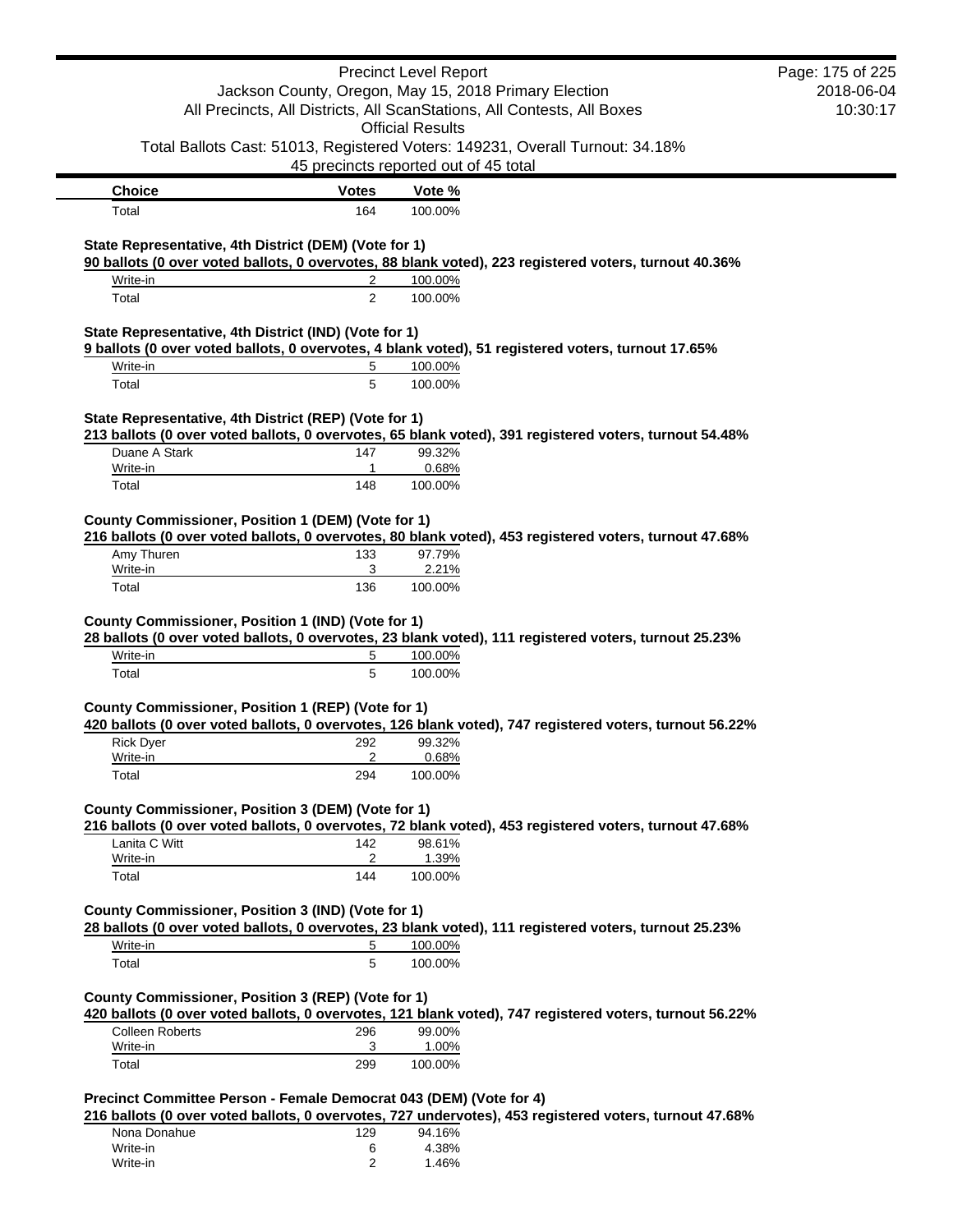45 precincts reported out of 45 total

| <b>Choice</b> | <b>Votes</b> | Vote %   |
|---------------|--------------|----------|
| Write-in      | O            | $0.00\%$ |
| Write-in      |              | $0.00\%$ |
| Total         | 137          | 100.00%  |

### **Precinct Committee Person - Male Democrat 043 (DEM) (Vote for 4)**

**216 ballots (0 over voted ballots, 0 overvotes, 845 undervotes), 453 registered voters, turnout 47.68%**

| Write-in | 16 | 84.21%   |
|----------|----|----------|
| Write-in | 3  | 15.79%   |
| Write-in | 0  | $0.00\%$ |
| Write-in | O  | $0.00\%$ |
| Total    | 19 | 100.00%  |

#### **Precinct Committee Person - Female Republican 043 (REP) (Vote for 4)**

**420 ballots (0 over voted ballots, 0 overvotes, 1656 undervotes), 747 registered voters, turnout 56.22%**

| Write-in | 18 | 75.00%   |
|----------|----|----------|
| Write-in | 4  | 16.67%   |
| Write-in | 2  | 8.33%    |
| Write-in | O  | $0.00\%$ |
| Total    | 24 | 100.00%  |

# **Precinct Committee Person - Male Republican 043 (REP) (Vote for 4)**

**420 ballots (0 over voted ballots, 0 overvotes, 1651 undervotes), 747 registered voters, turnout 56.22%**

| Write-in | 25 | 86.21%   |
|----------|----|----------|
| Write-in | 2  | 6.90%    |
| Write-in | 2  | 6.90%    |
| Write-in | O  | $0.00\%$ |
| Total    | 29 | 100.00%  |

# **Commissioner of the Bureau of Labor and Industries (<NP>,DEM,IND,REP) (Vote for 1)**

**747 ballots (0 over voted ballots, 0 overvotes, 159 blank voted), 2005 registered voters, turnout 37.26%**

| Lou Ogden   | 287 | 48.81%  |
|-------------|-----|---------|
| Val Hoyle   | 221 | 37.59%  |
| Jack Howard | 79  | 13.44%  |
| Write-in    |     | 0.17%   |
| Total       | 588 | 100.00% |

#### **Judge of the Supreme Court, Position 3 (<NP>,DEM,IND,REP) (Vote for 1)**

**747 ballots (1 over voted ballots, 1 overvotes, 176 blank voted), 2005 registered voters, turnout 37.26%**

| Van Pounds     | 234 | 41.05%  |
|----------------|-----|---------|
| Meagan A Flynn | 335 | 58.77%  |
| Write-in       |     | 0.18%   |
| Total          | 570 | 100.00% |

#### **Judge of the Supreme Court, Position 2 (<NP>,DEM,IND,REP) (Vote for 1)**

**747 ballots (0 over voted ballots, 0 overvotes, 323 blank voted), 2005 registered voters, turnout 37.26%**

| Rebecca Duncan | 416 | 98.11%  |
|----------------|-----|---------|
| Write-in       |     | 1.89%   |
| Total          | 424 | 100.00% |

### **Judge of the Court of Appeals, Position 10 (<NP>,DEM,IND,REP) (Vote for 1)**

**747 ballots (0 over voted ballots, 0 overvotes, 193 blank voted), 2005 registered voters, turnout 37.26%**

| <b>Rex Armstrong</b> | 314 | 56.68%  |
|----------------------|-----|---------|
| Kyle L Krohn         | 238 | 42.96%  |
| Write-in             |     | 0.36%   |
| Total                | 554 | 100.00% |

**Judge of the Court of Appeals, Position 6 (<NP>,DEM,IND,REP) (Vote for 1) 747 ballots (0 over voted ballots, 0 overvotes, 336 blank voted), 2005 registered voters, turnout 37.26%**

2018-06-04 10:30:17 Page: 176 of 225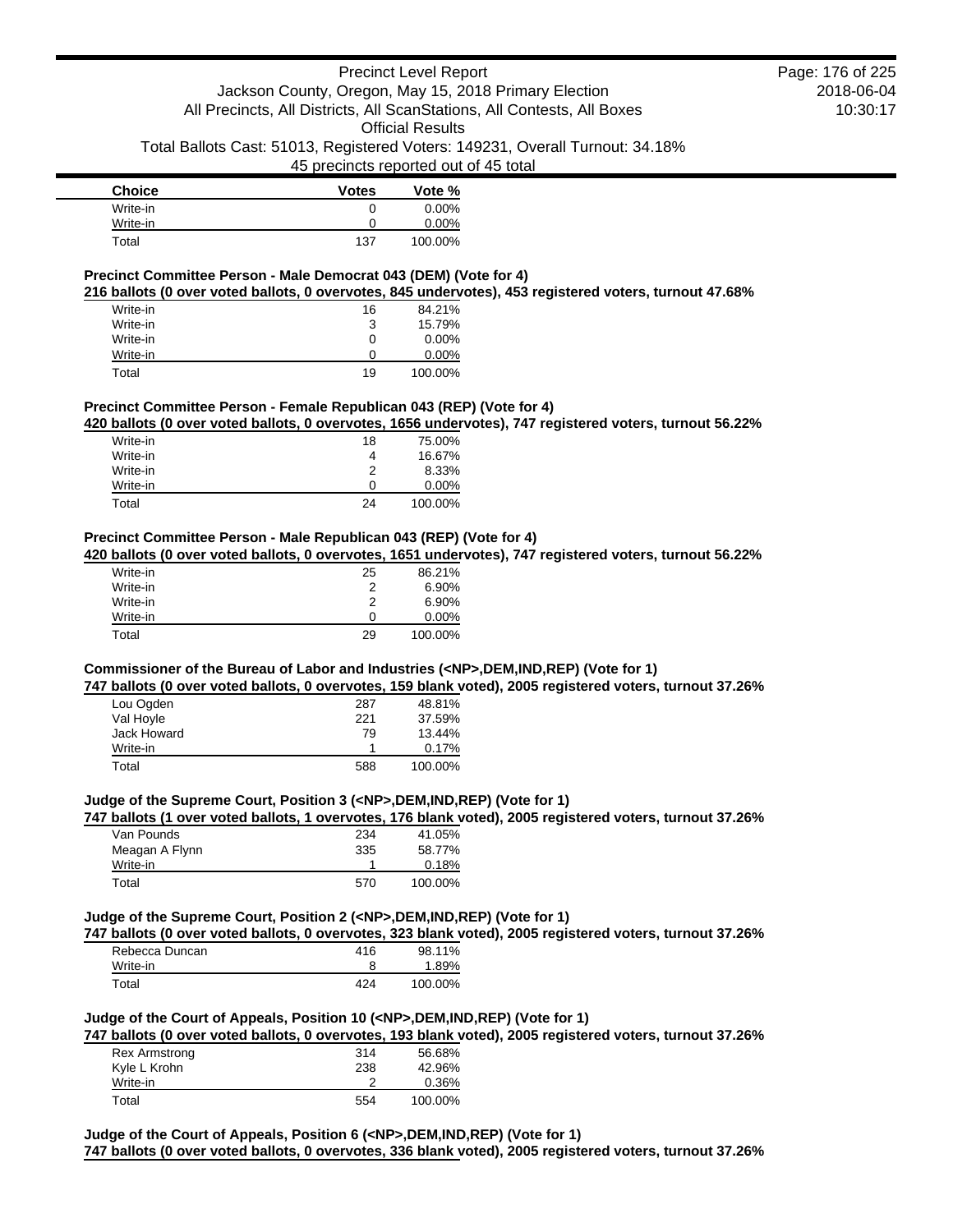45 precincts reported out of 45 total

| <b>Choice</b>      | <b>Votes</b> | Vote %  |
|--------------------|--------------|---------|
| James (Jim) C Egan | 410          | 99.76%  |
| Write-in           |              | 0.24%   |
| Total              | 411          | 100.00% |

### **Judge of the Court of Appeals, Position 9 (<NP>,DEM,IND,REP) (Vote for 1)**

**747 ballots (0 over voted ballots, 0 overvotes, 369 blank voted), 2005 registered voters, turnout 37.26%**

| Erika Hadlock | 374 | 98.94%  |
|---------------|-----|---------|
| Write-in      |     | 1.06%   |
| Total         | 378 | 100.00% |

### **Judge of the Circuit Court, 1st District, Position 9 (<NP>,DEM,IND,REP) (Vote for 1)**

**747 ballots (0 over voted ballots, 0 overvotes, 197 blank voted), 2005 registered voters, turnout 37.26%**

| Laurance W Parker | 36  | $6.55\%$ |
|-------------------|-----|----------|
| David J Orr       | 250 | 45.45%   |
| Joe Davis         | 120 | 21.82%   |
| Nick Geil         | 144 | 26.18%   |
| Write-in          | O   | $0.00\%$ |
| Total             | 550 | 100.00%  |

### **Judge of the Circuit Court, 1st District, Position 5 (<NP>,DEM,IND,REP) (Vote for 1)**

**747 ballots (0 over voted ballots, 0 overvotes, 366 blank voted), 2005 registered voters, turnout 37.26%**

| Timothy C Gerking | 377 | 98.95%  |
|-------------------|-----|---------|
| Write-in          |     | 1.05%   |
| Total             | 381 | 100.00% |

#### **Judge of the Circuit Court, 1st District, Position 7 (<NP>,DEM,IND,REP) (Vote for 1)**

**747 ballots (0 over voted ballots, 0 overvotes, 339 blank voted), 2005 registered voters, turnout 37.26%**

| Benjamin Bloom | 405 | 99.26%  |
|----------------|-----|---------|
| Write-in       |     | 0.74%   |
| Total          | 408 | 100.00% |

#### **Precinct 044**

#### **US Representative, 2nd District (DEM) (Vote for 1)**

**345 ballots (0 over voted ballots, 0 overvotes, 33 blank voted), 793 registered voters, turnout 43.51%**

| Eric Burnette             | 18  | 5.77%   |
|---------------------------|-----|---------|
| Michael Byrne             | 6   | 1.92%   |
| Tim S White               | 31  | 9.94%   |
| Raz Mason                 | 15  | 4.81%   |
| Jamie McLeod-Skinner      | 120 | 38.46%  |
| James (Jim) Crary         | 44  | 14.10%  |
| Jennifer (Jenni) Neahring | 73  | 23.40%  |
| Write-in                  | 5   | 1.60%   |
| Total                     | 312 | 100.00% |

# **US Representative, 2nd District (IND) (Vote for 1)**

**57 ballots (0 over voted ballots, 0 overvotes, 22 blank voted), 236 registered voters, turnout 24.15%**

| Mark R Roberts | 19 | 54.29%  |
|----------------|----|---------|
| Write-in       | 16 | 45.71%  |
| Total          | 35 | 100.00% |

#### **US Representative, 2nd District (REP) (Vote for 1)**

**787 ballots (0 over voted ballots, 0 overvotes, 29 blank voted), 1575 registered voters, turnout 49.97%**

| Randy Pollock    | 53  | 6.99%   |
|------------------|-----|---------|
| Greg Walden      | 535 | 70.58%  |
| Paul J Romero Jr | 168 | 22.16%  |
| Write-in         |     | 0.26%   |
| Total            | 758 | 100.00% |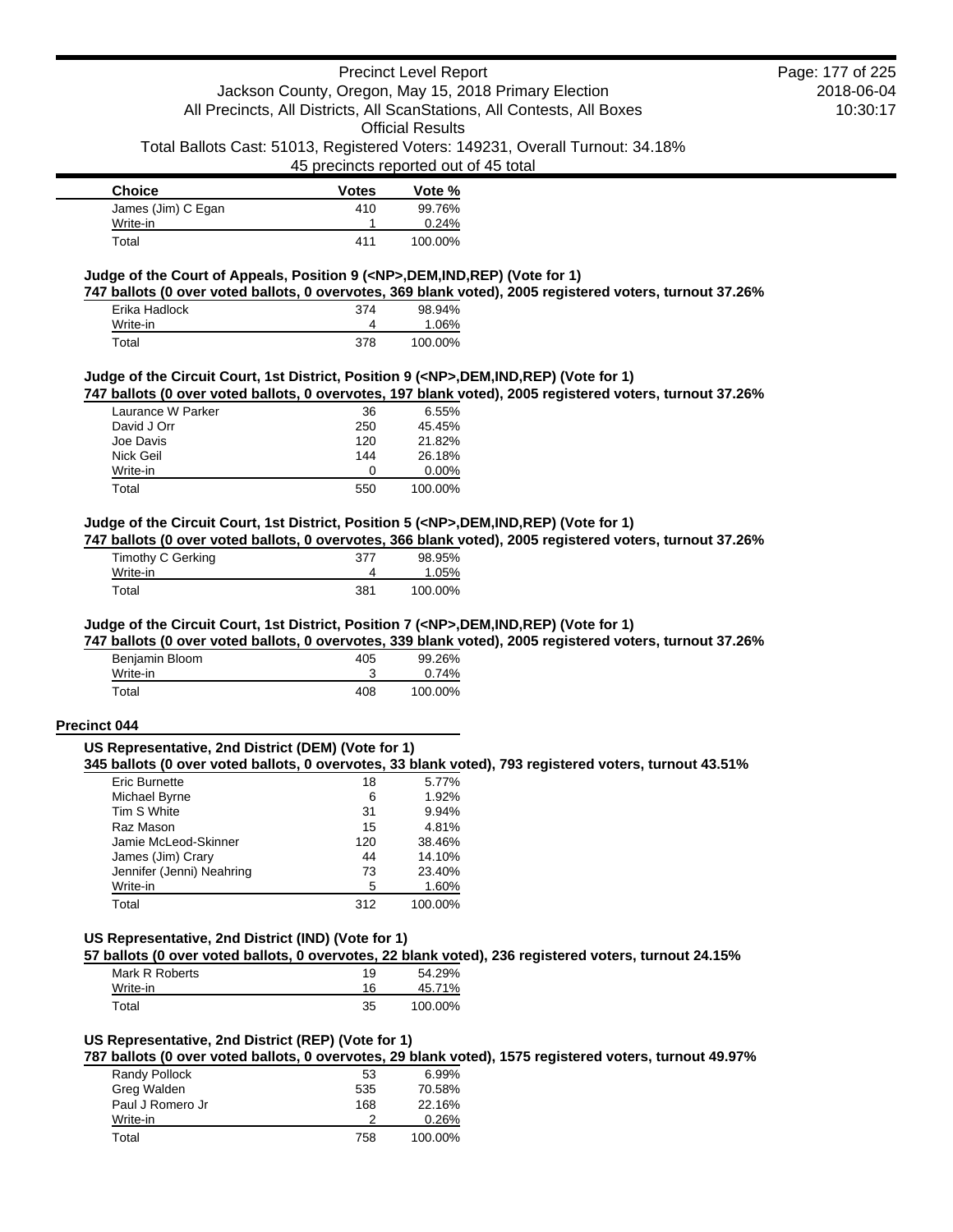|                                                       |              | <b>Precinct Level Report</b>                                                                             | Page: 178 of 225 |
|-------------------------------------------------------|--------------|----------------------------------------------------------------------------------------------------------|------------------|
|                                                       |              | Jackson County, Oregon, May 15, 2018 Primary Election                                                    | 2018-06-04       |
|                                                       |              | All Precincts, All Districts, All ScanStations, All Contests, All Boxes                                  | 10:30:17         |
|                                                       |              | <b>Official Results</b>                                                                                  |                  |
|                                                       |              | Total Ballots Cast: 51013, Registered Voters: 149231, Overall Turnout: 34.18%                            |                  |
|                                                       |              | 45 precincts reported out of 45 total                                                                    |                  |
|                                                       |              |                                                                                                          |                  |
| <b>Choice</b>                                         | <b>Votes</b> | Vote %                                                                                                   |                  |
| Governor (DEM) (Vote for 1)                           |              |                                                                                                          |                  |
|                                                       |              | 345 ballots (0 over voted ballots, 0 overvotes, 12 blank voted), 793 registered voters, turnout 43.51%   |                  |
| Ed Jones                                              | 43           | 12.91%                                                                                                   |                  |
| Kate Brown                                            | 250          | 75.08%                                                                                                   |                  |
| Candace Neville                                       | 34           | 10.21%                                                                                                   |                  |
| Write-in<br>Total                                     | 6<br>333     | 1.80%<br>100.00%                                                                                         |                  |
|                                                       |              |                                                                                                          |                  |
| Governor (IND) (Vote for 1)                           |              |                                                                                                          |                  |
|                                                       |              | 57 ballots (0 over voted ballots, 0 overvotes, 11 blank voted), 236 registered voters, turnout 24.15%    |                  |
| Dan (Mr P) Pistoresi                                  | 2            | 4.35%                                                                                                    |                  |
| Skye J Allen                                          | 3            | 6.52%                                                                                                    |                  |
| <b>Patrick Starnes</b>                                | 9            | 19.57%                                                                                                   |                  |
| Write-in                                              | 32           | 69.57%                                                                                                   |                  |
| Total                                                 | 46           | 100.00%                                                                                                  |                  |
| Governor (REP) (Vote for 1)                           |              |                                                                                                          |                  |
|                                                       |              | 787 ballots (0 over voted ballots, 0 overvotes, 14 blank voted), 1575 registered voters, turnout 49.97%  |                  |
| Knute Buehler                                         | 316          | 40.88%                                                                                                   |                  |
| Keenan W Bohach                                       | 0            | 0.00%                                                                                                    |                  |
| Greg C Wooldridge                                     | 177          | 22.90%                                                                                                   |                  |
| Jon I Edwards III                                     | 1            | 0.13%                                                                                                    |                  |
| David W Stauffer                                      | 4            | 0.52%                                                                                                    |                  |
| Jeff Smith                                            | 4            | 0.52%                                                                                                    |                  |
| Jack W Tacy                                           | 1            | 0.13%                                                                                                    |                  |
| <b>Brett Hyland</b>                                   | 0            | 0.00%                                                                                                    |                  |
| <b>Bruce Cuff</b>                                     | 8            | 1.03%                                                                                                    |                  |
| Sam Carpenter                                         | 260          | 33.64%                                                                                                   |                  |
| Write-in                                              | 2            | 0.26%                                                                                                    |                  |
| Total                                                 | 773          | 100.00%                                                                                                  |                  |
|                                                       |              |                                                                                                          |                  |
| State Representative, 4th District (DEM) (Vote for 1) |              | 345 ballots (0 over voted ballots, 0 overvotes, 334 blank voted), 793 registered voters, turnout 43.51%  |                  |
| Write-in                                              | 11           | 100.00%                                                                                                  |                  |
| Total                                                 | 11           | 100.00%                                                                                                  |                  |
|                                                       |              |                                                                                                          |                  |
| State Representative, 4th District (IND) (Vote for 1) |              |                                                                                                          |                  |
|                                                       |              | 57 ballots (0 over voted ballots, 0 overvotes, 41 blank voted), 236 registered voters, turnout 24.15%    |                  |
| Write-in                                              | 16           | 100.00%                                                                                                  |                  |
| Total                                                 | 16           | 100.00%                                                                                                  |                  |
|                                                       |              |                                                                                                          |                  |
| State Representative, 4th District (REP) (Vote for 1) |              |                                                                                                          |                  |
|                                                       |              | 787 ballots (0 over voted ballots, 0 overvotes, 242 blank voted), 1575 registered voters, turnout 49.97% |                  |
| Duane A Stark<br>Write-in                             | 540<br>5     | 99.08%                                                                                                   |                  |
|                                                       |              | 0.92%                                                                                                    |                  |
| Total                                                 | 545          | 100.00%                                                                                                  |                  |
| County Commissioner, Position 1 (DEM) (Vote for 1)    |              |                                                                                                          |                  |
|                                                       |              | 345 ballots (0 over voted ballots, 0 overvotes, 121 blank voted), 793 registered voters, turnout 43.51%  |                  |
|                                                       |              |                                                                                                          |                  |
|                                                       |              |                                                                                                          |                  |
| Amy Thuren                                            | 221          | 98.66%                                                                                                   |                  |
| Write-in<br>Total                                     | 3<br>224     | 1.34%<br>100.00%                                                                                         |                  |

**57 ballots (0 over voted ballots, 0 overvotes, 42 blank voted), 236 registered voters, turnout 24.15%**

| Write-in | $\cdot$   | 100.00% |
|----------|-----------|---------|
| ʻotal    | 15<br>ں ، | 100.00% |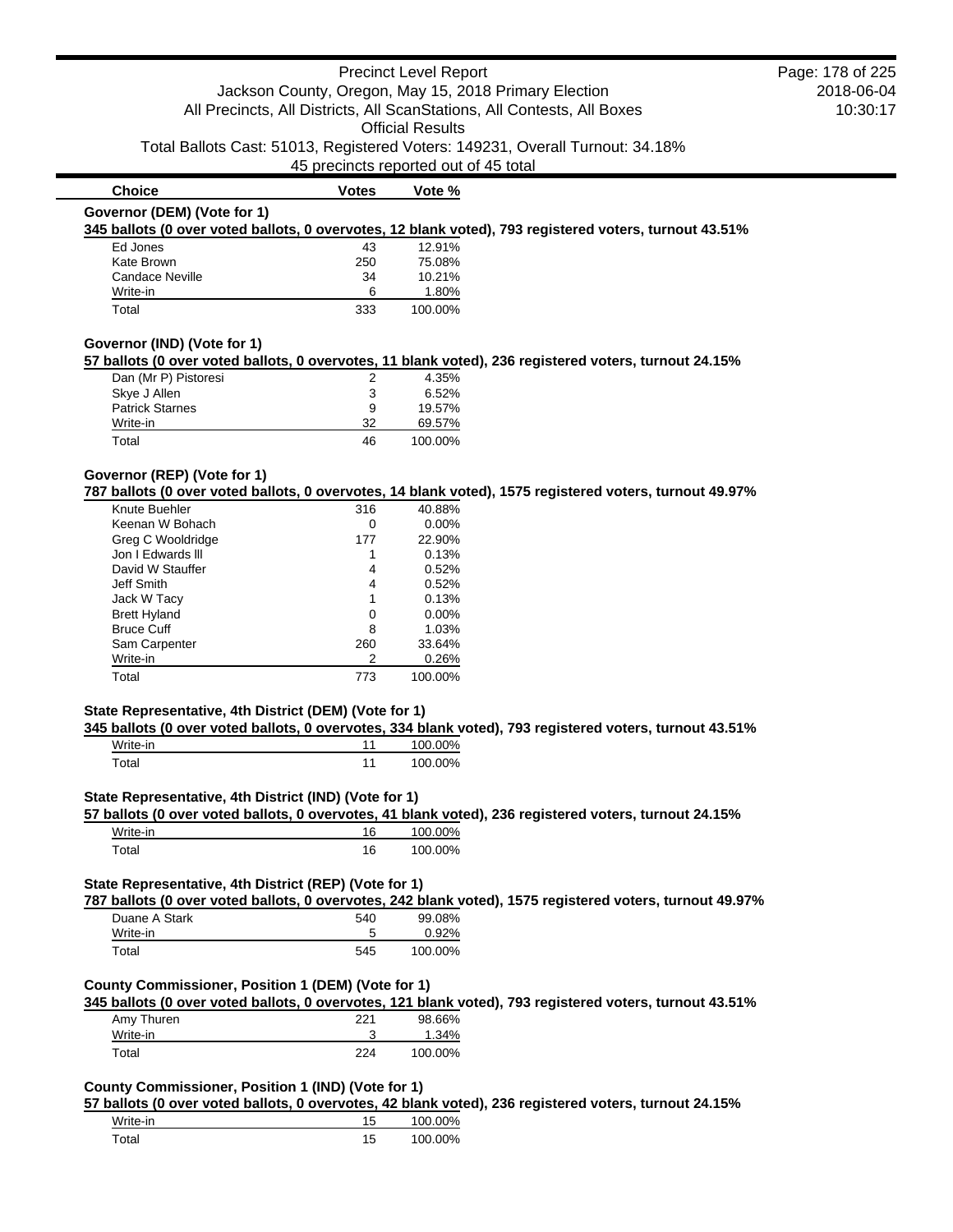|                                                                      |                                       | <b>Precinct Level Report</b> |                                                                                                          | Page: 179 of 225 |
|----------------------------------------------------------------------|---------------------------------------|------------------------------|----------------------------------------------------------------------------------------------------------|------------------|
|                                                                      |                                       |                              | Jackson County, Oregon, May 15, 2018 Primary Election                                                    | 2018-06-04       |
|                                                                      |                                       |                              | All Precincts, All Districts, All ScanStations, All Contests, All Boxes                                  | 10:30:17         |
|                                                                      |                                       | <b>Official Results</b>      |                                                                                                          |                  |
|                                                                      |                                       |                              | Total Ballots Cast: 51013, Registered Voters: 149231, Overall Turnout: 34.18%                            |                  |
|                                                                      | 45 precincts reported out of 45 total |                              |                                                                                                          |                  |
| <b>Choice</b>                                                        | <b>Votes</b>                          | Vote %                       |                                                                                                          |                  |
| County Commissioner, Position 1 (REP) (Vote for 1)                   |                                       |                              |                                                                                                          |                  |
|                                                                      |                                       |                              | 787 ballots (0 over voted ballots, 0 overvotes, 228 blank voted), 1575 registered voters, turnout 49.97% |                  |
| <b>Rick Dyer</b>                                                     | 555                                   | 99.28%                       |                                                                                                          |                  |
| Write-in                                                             | 4                                     | 0.72%                        |                                                                                                          |                  |
| Total                                                                | 559                                   | 100.00%                      |                                                                                                          |                  |
|                                                                      |                                       |                              |                                                                                                          |                  |
| County Commissioner, Position 3 (DEM) (Vote for 1)                   |                                       |                              |                                                                                                          |                  |
|                                                                      |                                       |                              | 345 ballots (0 over voted ballots, 0 overvotes, 125 blank voted), 793 registered voters, turnout 43.51%  |                  |
| Lanita C Witt                                                        | 218                                   | 99.09%                       |                                                                                                          |                  |
| Write-in                                                             | 2                                     | 0.91%                        |                                                                                                          |                  |
| Total                                                                | 220                                   | 100.00%                      |                                                                                                          |                  |
|                                                                      |                                       |                              |                                                                                                          |                  |
| County Commissioner, Position 3 (IND) (Vote for 1)                   |                                       |                              |                                                                                                          |                  |
|                                                                      |                                       |                              | 57 ballots (0 over voted ballots, 0 overvotes, 43 blank voted), 236 registered voters, turnout 24.15%    |                  |
| Write-in                                                             | 14                                    | 100.00%                      |                                                                                                          |                  |
| Total                                                                | 14                                    | 100.00%                      |                                                                                                          |                  |
|                                                                      |                                       |                              |                                                                                                          |                  |
| County Commissioner, Position 3 (REP) (Vote for 1)                   |                                       |                              |                                                                                                          |                  |
|                                                                      |                                       |                              | 787 ballots (0 over voted ballots, 0 overvotes, 205 blank voted), 1575 registered voters, turnout 49.97% |                  |
| <b>Colleen Roberts</b>                                               | 577                                   | 99.14%                       |                                                                                                          |                  |
| Write-in                                                             | 5                                     | 0.86%                        |                                                                                                          |                  |
| Total                                                                | 582                                   | 100.00%                      |                                                                                                          |                  |
|                                                                      |                                       |                              |                                                                                                          |                  |
| Precinct Committee Person - Female Democrat 044 (DEM) (Vote for 8)   |                                       |                              |                                                                                                          |                  |
|                                                                      |                                       |                              | 345 ballots (0 over voted ballots, 0 overvotes, 2459 undervotes), 793 registered voters, turnout 43.51%  |                  |
| Ashley N Dibble                                                      | 132                                   | 43.85%                       |                                                                                                          |                  |
| Juanita (Jennie) Thornton<br>Write-in                                | 162                                   | 53.82%                       |                                                                                                          |                  |
|                                                                      | 6                                     | 1.99%                        |                                                                                                          |                  |
| Write-in                                                             | 1<br>0                                | 0.33%<br>0.00%               |                                                                                                          |                  |
| Write-in                                                             |                                       |                              |                                                                                                          |                  |
| Write-in                                                             | 0                                     | 0.00%<br>0.00%               |                                                                                                          |                  |
| Write-in                                                             | 0                                     |                              |                                                                                                          |                  |
| Write-in                                                             | 0                                     | 0.00%                        |                                                                                                          |                  |
| Write-in<br>Write-in                                                 | 0<br>0                                | 0.00%                        |                                                                                                          |                  |
|                                                                      | 301                                   | 0.00%<br>100.00%             |                                                                                                          |                  |
| Total                                                                |                                       |                              |                                                                                                          |                  |
| Precinct Committee Person - Male Democrat 044 (DEM) (Vote for 8)     |                                       |                              |                                                                                                          |                  |
|                                                                      |                                       |                              | 345 ballots (0 over voted ballots, 0 overvotes, 2744 undervotes), 793 registered voters, turnout 43.51%  |                  |
| Write-in                                                             | 13                                    | 81.25%                       |                                                                                                          |                  |
| Write-in                                                             | 1                                     | 6.25%                        |                                                                                                          |                  |
| Write-in                                                             | 1                                     | 6.25%                        |                                                                                                          |                  |
| Write-in                                                             | 0                                     | 0.00%                        |                                                                                                          |                  |
| Write-in                                                             | 0                                     | 0.00%                        |                                                                                                          |                  |
| Write-in                                                             | 0                                     | 0.00%                        |                                                                                                          |                  |
| Write-in                                                             | 0                                     | 0.00%                        |                                                                                                          |                  |
| Write-in                                                             | 1                                     | 6.25%                        |                                                                                                          |                  |
| Total                                                                | 16                                    | 100.00%                      |                                                                                                          |                  |
|                                                                      |                                       |                              |                                                                                                          |                  |
| Precinct Committee Person - Female Republican 044 (REP) (Vote for 8) |                                       |                              |                                                                                                          |                  |
|                                                                      |                                       |                              | 787 ballots (0 over voted ballots, 0 overvotes, 6274 undervotes), 1575 registered voters, turnout 49.97% |                  |
| Write-in                                                             | 20                                    | 90.91%                       |                                                                                                          |                  |
| Write-in                                                             | 1                                     | 4.55%                        |                                                                                                          |                  |
| Write-in                                                             | 1                                     | 4.55%                        |                                                                                                          |                  |
| Write-in                                                             | 0                                     | 0.00%                        |                                                                                                          |                  |
| Write-in                                                             | 0                                     | 0.00%                        |                                                                                                          |                  |
| Write-in                                                             | 0                                     | 0.00%                        |                                                                                                          |                  |
| Write-in                                                             | 0                                     | 0.00%                        |                                                                                                          |                  |

Write-in 0 0.00%<br>Write-in 0 0.00%<br>Write-in 0 0.00%

Write-in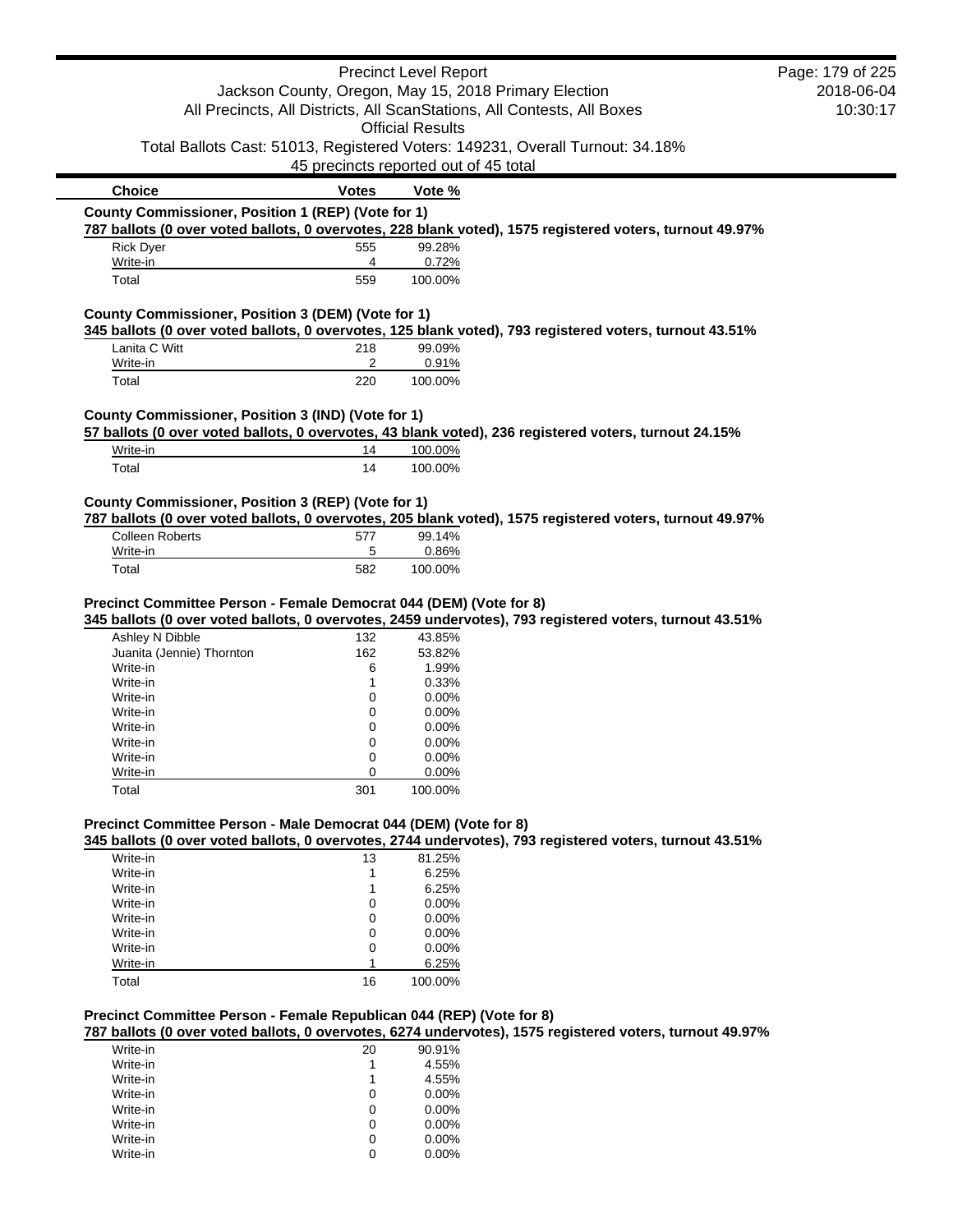| <b>Choice</b> | <b>Votes</b> | Vote %  |
|---------------|--------------|---------|
| $\tau$ otal   | 22           | 100.00% |

#### **Precinct Committee Person - Male Republican 044 (REP) (Vote for 8) 787 ballots (0 over voted ballots, 0 overvotes, 5930 undervotes), 1575 registered voters, turnout 49.97%**

| Gordon F Challstrom | 353 | 96.45%   |
|---------------------|-----|----------|
| Write-in            | 12  | 3.28%    |
| Write-in            | 0   | 0.00%    |
| Write-in            | 0   | $0.00\%$ |
| Write-in            | 0   | 0.00%    |
| Write-in            | 0   | 0.00%    |
| Write-in            | 0   | $0.00\%$ |
| Write-in            | 0   | $0.00\%$ |
| Write-in            |     | 0.27%    |
| Total               | 366 | 100.00%  |

# **Commissioner of the Bureau of Labor and Industries (<NP>,DEM,IND,REP) (Vote for 1)**

**1302 ballots (0 over voted ballots, 0 overvotes, 305 blank voted), 3958 registered voters, turnout 32.90%**

| Lou Ogden   | 464 | 46.54%  |
|-------------|-----|---------|
| Val Hoyle   | 378 | 37.91%  |
| Jack Howard | 153 | 15.35%  |
| Write-in    | າ   | 0.20%   |
| Total       | 997 | 100.00% |

### **Judge of the Supreme Court, Position 3 (<NP>,DEM,IND,REP) (Vote for 1)**

**1302 ballots (0 over voted ballots, 0 overvotes, 281 blank voted), 3958 registered voters, turnout 32.90%**

| Van Pounds     | 413  | 40.45%   |
|----------------|------|----------|
| Meagan A Flynn | 607  | 59.45%   |
| Write-in       |      | $0.10\%$ |
| Total          | 1021 | 100.00%  |

# **Judge of the Supreme Court, Position 2 (<NP>,DEM,IND,REP) (Vote for 1)**

**1302 ballots (0 over voted ballots, 0 overvotes, 551 blank voted), 3958 registered voters, turnout 32.90%**

| Rebecca Duncan | 746 | 99.33%  |
|----------------|-----|---------|
| Write-in       |     | 0.67%   |
| Total          | 751 | 100.00% |

#### **Judge of the Court of Appeals, Position 10 (<NP>,DEM,IND,REP) (Vote for 1)**

**1302 ballots (0 over voted ballots, 0 overvotes, 325 blank voted), 3958 registered voters, turnout 32.90%**

| <b>Rex Armstrong</b> | 547 | 55.99%   |
|----------------------|-----|----------|
| Kyle L Krohn         | 428 | 43.81%   |
| Write-in             |     | $0.20\%$ |
| Total                | 977 | 100.00%  |

### **Judge of the Court of Appeals, Position 6 (<NP>,DEM,IND,REP) (Vote for 1)**

**1302 ballots (0 over voted ballots, 0 overvotes, 568 blank voted), 3958 registered voters, turnout 32.90%**

| James (Jim) C Egan | 729 | 99.32%  |
|--------------------|-----|---------|
| Write-in           |     | 0.68%   |
| Total              | 734 | 100.00% |

### **Judge of the Court of Appeals, Position 9 (<NP>,DEM,IND,REP) (Vote for 1)**

**1302 ballots (0 over voted ballots, 0 overvotes, 620 blank voted), 3958 registered voters, turnout 32.90%**

| Erika Hadlock | 676 | 99.12%   |
|---------------|-----|----------|
| Write-in      | 6   | $0.88\%$ |
| Total         | 682 | 100.00%  |

#### **Judge of the Circuit Court, 1st District, Position 9 (<NP>,DEM,IND,REP) (Vote for 1)**

**1302 ballots (2 over voted ballots, 2 overvotes, 316 blank voted), 3958 registered voters, turnout 32.90%**

| Laurance W Parker | 6.20% |
|-------------------|-------|
|                   |       |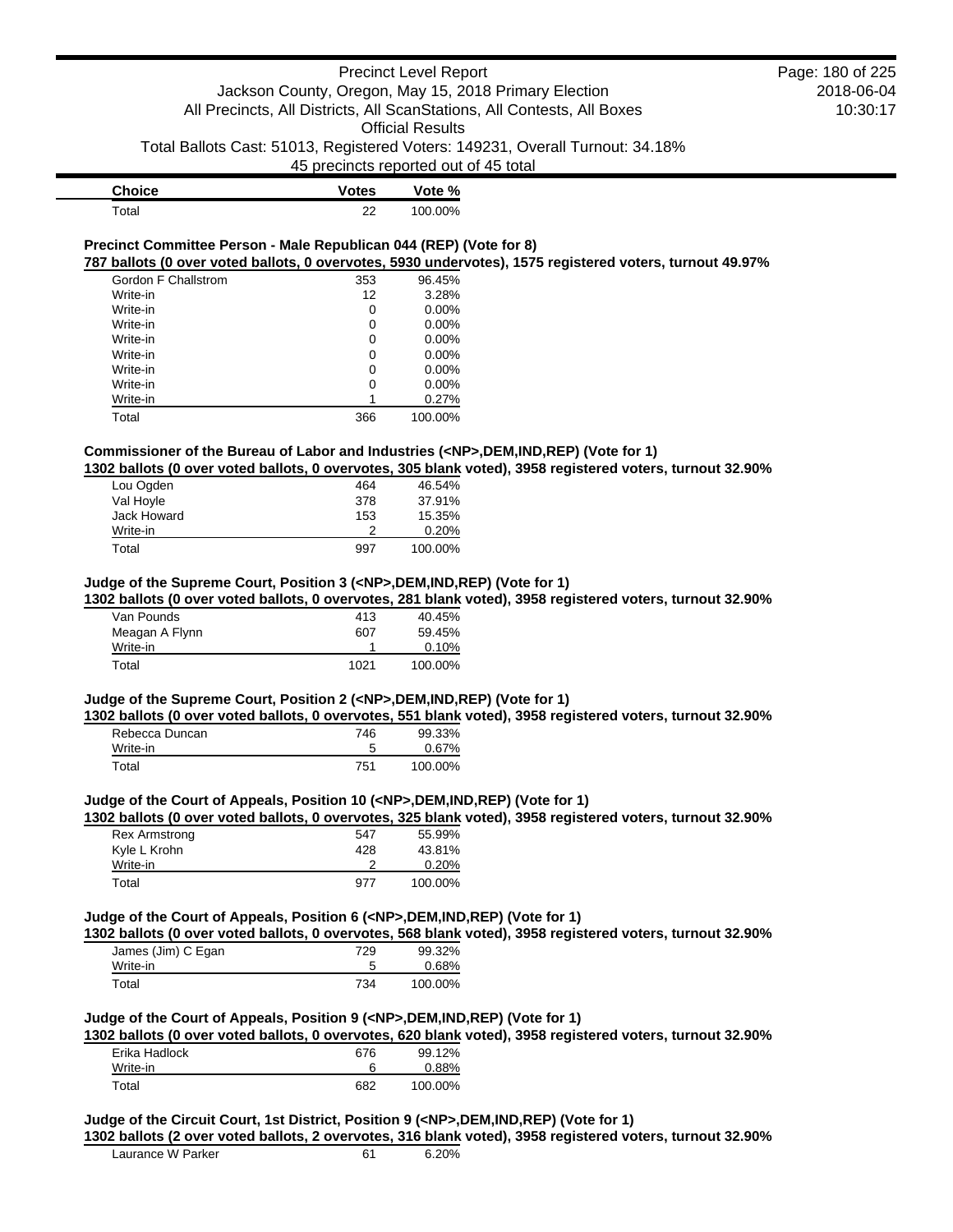| <b>Choice</b> | Votes | Vote %  |
|---------------|-------|---------|
| David J Orr   | 418   | 42.48%  |
| Joe Davis     | 231   | 23.48%  |
| Nick Geil     | 273   | 27.74%  |
| Write-in      |       | 0.10%   |
| Total         | 984   | 100.00% |

### **Judge of the Circuit Court, 1st District, Position 5 (<NP>,DEM,IND,REP) (Vote for 1)**

**1302 ballots (0 over voted ballots, 0 overvotes, 601 blank voted), 3958 registered voters, turnout 32.90%**

| Timothy C Gerking | 691 | 98.57%  |
|-------------------|-----|---------|
| Write-in          | 10  | 1.43%   |
| Total             | 701 | 100.00% |

### **Judge of the Circuit Court, 1st District, Position 7 (<NP>,DEM,IND,REP) (Vote for 1)**

**1302 ballots (0 over voted ballots, 0 overvotes, 572 blank voted), 3958 registered voters, turnout 32.90%**

| Benjamin Bloom | 723 | 99.04%  |
|----------------|-----|---------|
| Write-in       |     | 0.96%   |
| Total          | 730 | 100.00% |

### **Precinct 045**

### **US Representative, 2nd District (DEM) (Vote for 1)**

**166 ballots (0 over voted ballots, 0 overvotes, 12 blank voted), 345 registered voters, turnout 48.12%**

| Eric Burnette             | 8   | 5.19%   |
|---------------------------|-----|---------|
| Michael Byrne             | 7   | 4.55%   |
| Tim S White               | 6   | 3.90%   |
| Raz Mason                 | 8   | 5.19%   |
| Jamie McLeod-Skinner      | 78  | 50.65%  |
| James (Jim) Crary         | 20  | 12.99%  |
| Jennifer (Jenni) Neahring | 26  | 16.88%  |
| Write-in                  |     | 0.65%   |
| Total                     | 154 | 100.00% |

## **US Representative, 2nd District (IND) (Vote for 1)**

**13 ballots (0 over voted ballots, 0 overvotes, 4 blank voted), 54 registered voters, turnout 24.07%**

| Mark R Roberts | 44.44%  |
|----------------|---------|
| Write-in       | 55.56%  |
| Total          | 100.00% |

# **US Representative, 2nd District (REP) (Vote for 1)**

**148 ballots (0 over voted ballots, 0 overvotes, 3 blank voted), 336 registered voters, turnout 44.05%**

| Randy Pollock    | 6   | 4.14%    |
|------------------|-----|----------|
| Greg Walden      | 116 | 80.00%   |
| Paul J Romero Jr | 23  | 15.86%   |
| Write-in         | 0   | $0.00\%$ |
| Total            | 145 | 100.00%  |

## **Governor (DEM) (Vote for 1)**

**166 ballots (0 over voted ballots, 0 overvotes, 11 blank voted), 345 registered voters, turnout 48.12%**

| Ed Jones        | 8   | 5.16%   |
|-----------------|-----|---------|
| Kate Brown      | 135 | 87.10%  |
| Candace Neville | 9   | 5.81%   |
| Write-in        | ર   | 1.94%   |
| Total           | 155 | 100.00% |

## **Governor (IND) (Vote for 1)**

**13 ballots (0 over voted ballots, 0 overvotes, 2 blank voted), 54 registered voters, turnout 24.07%**

| Dan (Mr P) Pistoresi   |   | $0.00\%$ |
|------------------------|---|----------|
| Skye J Allen           |   | 9.09%    |
| <b>Patrick Starnes</b> |   | 18.18%   |
| Write-in               | 8 | 72.73%   |
|                        |   |          |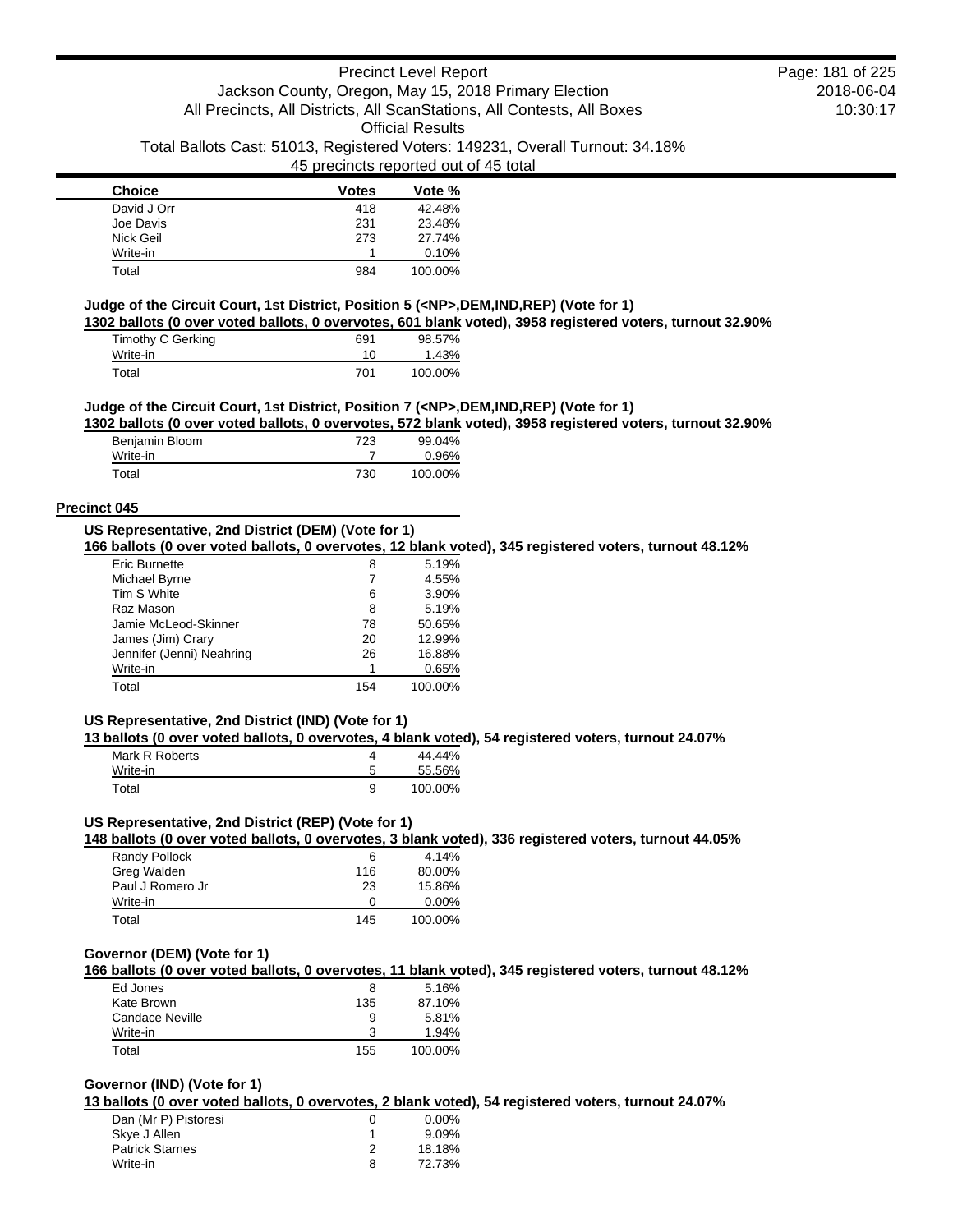| <b>Choice</b> | <b>Votes</b> | Vote %  |
|---------------|--------------|---------|
| $\tau$ otal   | 11           | 100.00% |

## **Governor (REP) (Vote for 1)**

**148 ballots (0 over voted ballots, 0 overvotes, 2 blank voted), 336 registered voters, turnout 44.05%**

| Knute Buehler       | 81  | 55.48%   |
|---------------------|-----|----------|
| Keenan W Bohach     | Ω   | $0.00\%$ |
| Greg C Wooldridge   | 25  | 17.12%   |
| Jon I Edwards III   | 0   | $0.00\%$ |
| David W Stauffer    | 0   | $0.00\%$ |
| Jeff Smith          | 1   | 0.68%    |
| Jack W Tacy         | 2   | 1.37%    |
| <b>Brett Hyland</b> | 0   | $0.00\%$ |
| <b>Bruce Cuff</b>   | 1   | 0.68%    |
| Sam Carpenter       | 36  | 24.66%   |
| Write-in            | Ω   | $0.00\%$ |
| Total               | 146 | 100.00%  |

## **State Senator, 3rd District (DEM) (Vote for 1)**

**146 ballots (0 over voted ballots, 0 overvotes, 6 blank voted), 313 registered voters, turnout 46.65%**

| Julian Bell     | 4   | 2.86%    |
|-----------------|-----|----------|
| Kevin Stine     | 9   | 6.43%    |
| Athena Goldberg | 62  | 44.29%   |
| Jeff Golden     | 65  | 46.43%   |
| Write-in        |     | $0.00\%$ |
| Total           | 140 | 100.00%  |

## **State Senator, 3rd District (IND) (Vote for 1)**

**10 ballots (0 over voted ballots, 0 overvotes, 6 blank voted), 49 registered voters, turnout 20.41%**

| Write-in | 100.00% |
|----------|---------|
| Total    | 100.00% |

#### **State Senator, 3rd District (REP) (Vote for 1)**

**139 ballots (0 over voted ballots, 0 overvotes, 10 blank voted), 306 registered voters, turnout 45.42%**

| <b>Curt Ankerberg</b> | 70  | 54.26%  |
|-----------------------|-----|---------|
| Jessica L Gomez       | 58  | 44.96%  |
| Write-in              |     | 0.78%   |
| Total                 | 129 | 100.00% |

## **State Representative, 4th District (DEM) (Vote for 1)**

**20 ballots (0 over voted ballots, 0 overvotes, 20 blank voted), 32 registered voters, turnout 62.50%**

| Write-in | $0.00\%$ |
|----------|----------|
| Total    | $0.00\%$ |

### **State Representative, 4th District (IND) (Vote for 1)**

**3 ballots (0 over voted ballots, 0 overvotes, 3 blank voted), 5 registered voters, turnout 60.00%**

| Write-in | 0.00%    |
|----------|----------|
| Total    | $0.00\%$ |

## **State Representative, 4th District (REP) (Vote for 1)**

**9 ballots (0 over voted ballots, 0 overvotes, 1 blank voted), 30 registered voters, turnout 30.00%**

| Duane A Stark | 100.00%  |
|---------------|----------|
| Write-in      | $0.00\%$ |
| Total         | 100.00%  |

## **State Representative, 5th District (DEM) (Vote for 1)**

**146 ballots (0 over voted ballots, 0 overvotes, 47 blank voted), 313 registered voters, turnout 46.65%**

| Pam Marsh | 99 | 100.00%  |
|-----------|----|----------|
| Write-in  |    | $0.00\%$ |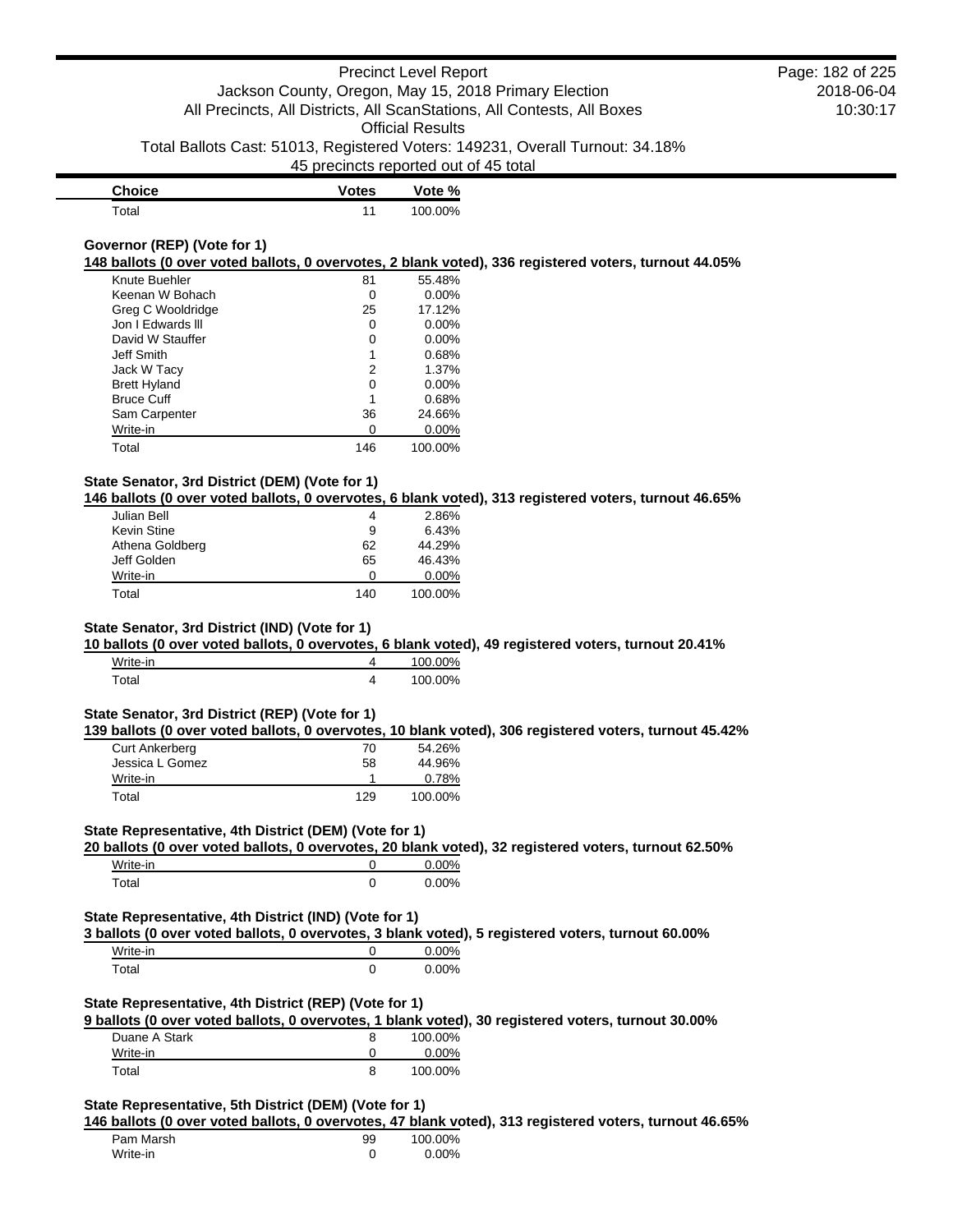|                                                                    |                   | <b>Precinct Level Report</b>                                                                           | Page: 183 of 225 |  |
|--------------------------------------------------------------------|-------------------|--------------------------------------------------------------------------------------------------------|------------------|--|
|                                                                    |                   | Jackson County, Oregon, May 15, 2018 Primary Election                                                  | 2018-06-04       |  |
|                                                                    |                   | All Precincts, All Districts, All ScanStations, All Contests, All Boxes                                | 10:30:17         |  |
|                                                                    |                   | <b>Official Results</b>                                                                                |                  |  |
|                                                                    |                   | Total Ballots Cast: 51013, Registered Voters: 149231, Overall Turnout: 34.18%                          |                  |  |
|                                                                    |                   | 45 precincts reported out of 45 total                                                                  |                  |  |
| <b>Choice</b>                                                      | <b>Votes</b>      | Vote %                                                                                                 |                  |  |
| Total                                                              | 99                | 100.00%                                                                                                |                  |  |
| State Representative, 5th District (IND) (Vote for 1)              |                   |                                                                                                        |                  |  |
|                                                                    |                   | 10 ballots (0 over voted ballots, 0 overvotes, 8 blank voted), 49 registered voters, turnout 20.41%    |                  |  |
| Write-in                                                           | 2                 | 100.00%                                                                                                |                  |  |
| Total                                                              | $\overline{2}$    | 100.00%                                                                                                |                  |  |
| State Representative, 5th District (REP) (Vote for 1)              |                   | 139 ballots (0 over voted ballots, 0 overvotes, 70 blank voted), 306 registered voters, turnout 45.42% |                  |  |
| Sandra A Abercrombie                                               | 68                | 98.55%                                                                                                 |                  |  |
| Write-in                                                           | 1                 | 1.45%                                                                                                  |                  |  |
| Total                                                              | 69                | 100.00%                                                                                                |                  |  |
|                                                                    |                   |                                                                                                        |                  |  |
| County Commissioner, Position 1 (DEM) (Vote for 1)                 |                   | 166 ballots (0 over voted ballots, 0 overvotes, 60 blank voted), 345 registered voters, turnout 48.12% |                  |  |
| Amy Thuren                                                         | 106               | 100.00%                                                                                                |                  |  |
| Write-in                                                           | 0                 | 0.00%                                                                                                  |                  |  |
| Total                                                              | 106               | 100.00%                                                                                                |                  |  |
|                                                                    |                   |                                                                                                        |                  |  |
| County Commissioner, Position 1 (IND) (Vote for 1)                 |                   |                                                                                                        |                  |  |
|                                                                    |                   |                                                                                                        |                  |  |
|                                                                    |                   | 13 ballots (0 over voted ballots, 0 overvotes, 10 blank voted), 54 registered voters, turnout 24.07%   |                  |  |
| Write-in<br>Total                                                  | 3<br>3            | 100.00%<br>100.00%                                                                                     |                  |  |
|                                                                    |                   |                                                                                                        |                  |  |
| County Commissioner, Position 1 (REP) (Vote for 1)                 |                   |                                                                                                        |                  |  |
|                                                                    |                   | 148 ballots (0 over voted ballots, 0 overvotes, 49 blank voted), 336 registered voters, turnout 44.05% |                  |  |
| <b>Rick Dyer</b>                                                   | 99<br>0           | 100.00%                                                                                                |                  |  |
| Write-in<br>Total                                                  | 99                | 0.00%<br>100.00%                                                                                       |                  |  |
|                                                                    |                   |                                                                                                        |                  |  |
| County Commissioner, Position 3 (DEM) (Vote for 1)                 |                   |                                                                                                        |                  |  |
|                                                                    |                   | 166 ballots (0 over voted ballots, 0 overvotes, 51 blank voted), 345 registered voters, turnout 48.12% |                  |  |
| Lanita C Witt<br>Write-in                                          | 115<br>0          | 100.00%<br>0.00%                                                                                       |                  |  |
| Total                                                              | 115               | 100.00%                                                                                                |                  |  |
|                                                                    |                   |                                                                                                        |                  |  |
| County Commissioner, Position 3 (IND) (Vote for 1)                 |                   |                                                                                                        |                  |  |
|                                                                    |                   | 13 ballots (0 over voted ballots, 0 overvotes, 10 blank voted), 54 registered voters, turnout 24.07%   |                  |  |
| Write-in                                                           | 3                 | 100.00%                                                                                                |                  |  |
| Total                                                              | 3                 | 100.00%                                                                                                |                  |  |
| County Commissioner, Position 3 (REP) (Vote for 1)                 |                   |                                                                                                        |                  |  |
|                                                                    |                   | 148 ballots (0 over voted ballots, 0 overvotes, 50 blank voted), 336 registered voters, turnout 44.05% |                  |  |
| <b>Colleen Roberts</b>                                             | 96                | 97.96%                                                                                                 |                  |  |
| Write-in                                                           | $\overline{c}$    | 2.04%                                                                                                  |                  |  |
| Total                                                              | 98                | 100.00%                                                                                                |                  |  |
| Precinct Committee Person - Female Democrat 045 (DEM) (Vote for 2) |                   |                                                                                                        |                  |  |
|                                                                    |                   | 166 ballots (0 over voted ballots, 0 overvotes, 328 undervotes), 345 registered voters, turnout 48.12% |                  |  |
| Write-in                                                           | 3<br>$\mathbf{1}$ | 75.00%                                                                                                 |                  |  |
| Write-in<br>Total                                                  | 4                 | 25.00%<br>100.00%                                                                                      |                  |  |

| Write-in | J | 75.00% |
|----------|---|--------|
| Write-in |   | 25.00% |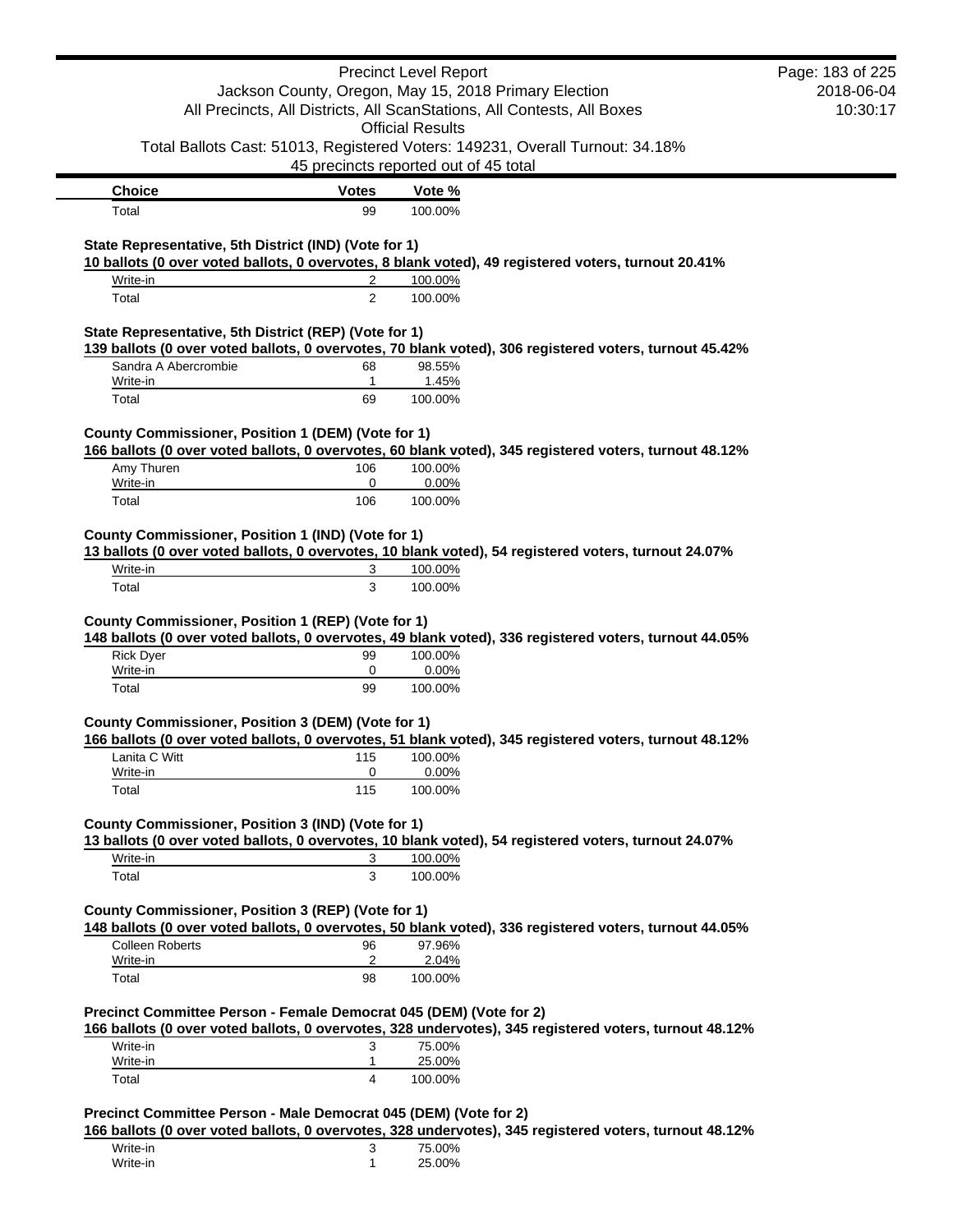|                                                                                            |                                                       | <b>Precinct Level Report</b> |                                                                                                          | Page: 184 of 225       |
|--------------------------------------------------------------------------------------------|-------------------------------------------------------|------------------------------|----------------------------------------------------------------------------------------------------------|------------------------|
|                                                                                            | Jackson County, Oregon, May 15, 2018 Primary Election | <b>Official Results</b>      | All Precincts, All Districts, All ScanStations, All Contests, All Boxes                                  | 2018-06-04<br>10:30:17 |
|                                                                                            | 45 precincts reported out of 45 total                 |                              | Total Ballots Cast: 51013, Registered Voters: 149231, Overall Turnout: 34.18%                            |                        |
| <b>Choice</b>                                                                              | <b>Votes</b>                                          | Vote %                       |                                                                                                          |                        |
| Total                                                                                      | 4                                                     | 100.00%                      |                                                                                                          |                        |
| Precinct Committee Person - Female Republican 045 (REP) (Vote for 2)                       |                                                       |                              | 148 ballots (0 over voted ballots, 0 overvotes, 289 undervotes), 336 registered voters, turnout 44.05%   |                        |
| Write-in                                                                                   | 6                                                     | 85.71%                       |                                                                                                          |                        |
| Write-in                                                                                   | 1                                                     | 14.29%                       |                                                                                                          |                        |
| Total<br>Precinct Committee Person - Male Republican 045 (REP) (Vote for 2)                | $\overline{7}$                                        | 100.00%                      |                                                                                                          |                        |
|                                                                                            |                                                       |                              | 148 ballots (0 over voted ballots, 0 overvotes, 292 undervotes), 336 registered voters, turnout 44.05%   |                        |
| Write-in                                                                                   | 3                                                     | 75.00%                       |                                                                                                          |                        |
| Write-in                                                                                   | 1                                                     | 25.00%                       |                                                                                                          |                        |
| Total                                                                                      | 4                                                     | 100.00%                      |                                                                                                          |                        |
| Commissioner of the Bureau of Labor and Industries ( <np>,DEM,IND,REP) (Vote for 1)</np>   |                                                       |                              |                                                                                                          |                        |
|                                                                                            |                                                       |                              | 365 ballots (1 over voted ballots, 1 overvotes, 89 blank voted), 1094 registered voters, turnout 33.36%  |                        |
| Lou Ogden                                                                                  | 90                                                    | 32.73%                       |                                                                                                          |                        |
| Val Hoyle                                                                                  | 151                                                   | 54.91%                       |                                                                                                          |                        |
| Jack Howard                                                                                | 34<br>0                                               | 12.36%                       |                                                                                                          |                        |
| Write-in<br>Total                                                                          | 275                                                   | 0.00%<br>100.00%             |                                                                                                          |                        |
|                                                                                            |                                                       |                              |                                                                                                          |                        |
| Van Pounds<br>Meagan A Flynn<br>Write-in                                                   | 79<br>201<br>0                                        | 28.21%<br>71.79%<br>0.00%    |                                                                                                          |                        |
| Total                                                                                      | 280                                                   | 100.00%                      |                                                                                                          |                        |
| Judge of the Supreme Court, Position 2 ( <np>,DEM,IND,REP) (Vote for 1)</np>               |                                                       |                              | 365 ballots (0 over voted ballots, 0 overvotes, 172 blank voted), 1094 registered voters, turnout 33.36% |                        |
| Rebecca Duncan                                                                             | 193                                                   | 100.00%                      |                                                                                                          |                        |
| Write-in                                                                                   | 0                                                     | 0.00%                        |                                                                                                          |                        |
| Total                                                                                      | 193                                                   | 100.00%                      |                                                                                                          |                        |
| Judge of the Court of Appeals, Position 10 ( <np>,DEM,IND,REP) (Vote for 1)</np>           |                                                       |                              | 365 ballots (0 over voted ballots, 0 overvotes, 113 blank voted), 1094 registered voters, turnout 33.36% |                        |
| <b>Rex Armstrong</b>                                                                       | 149                                                   | 59.13%                       |                                                                                                          |                        |
| Kyle L Krohn                                                                               | 102                                                   | 40.48%                       |                                                                                                          |                        |
| Write-in                                                                                   | 1                                                     | 0.40%                        |                                                                                                          |                        |
| Total                                                                                      | 252                                                   | 100.00%                      |                                                                                                          |                        |
| Judge of the Court of Appeals, Position 6 ( <np>,DEM,IND,REP) (Vote for 1)</np>            |                                                       |                              | 365 ballots (0 over voted ballots, 0 overvotes, 180 blank voted), 1094 registered voters, turnout 33.36% |                        |
| James (Jim) C Egan                                                                         | 184                                                   | 99.46%                       |                                                                                                          |                        |
| Write-in<br>Total                                                                          | 1<br>185                                              | 0.54%<br>100.00%             |                                                                                                          |                        |
| Judge of the Court of Appeals, Position 9 ( <np>,DEM,IND,REP) (Vote for 1)</np>            |                                                       |                              |                                                                                                          |                        |
|                                                                                            |                                                       |                              | 365 ballots (0 over voted ballots, 0 overvotes, 194 blank voted), 1094 registered voters, turnout 33.36% |                        |
| Erika Hadlock                                                                              | 169                                                   | 98.83%                       |                                                                                                          |                        |
| Write-in<br>Total                                                                          | 2<br>171                                              | 1.17%<br>100.00%             |                                                                                                          |                        |
|                                                                                            |                                                       |                              |                                                                                                          |                        |
| Judge of the Circuit Court, 1st District, Position 9 ( <np>,DEM,IND,REP) (Vote for 1)</np> |                                                       |                              |                                                                                                          |                        |
|                                                                                            |                                                       |                              | 365 ballots (0 over voted ballots, 0 overvotes, 99 blank voted), 1094 registered voters, turnout 33.36%  |                        |
|                                                                                            |                                                       |                              |                                                                                                          |                        |

| Laurance W Parker |     | 3.01%  |
|-------------------|-----|--------|
| David J Orr       | 114 | 42.86% |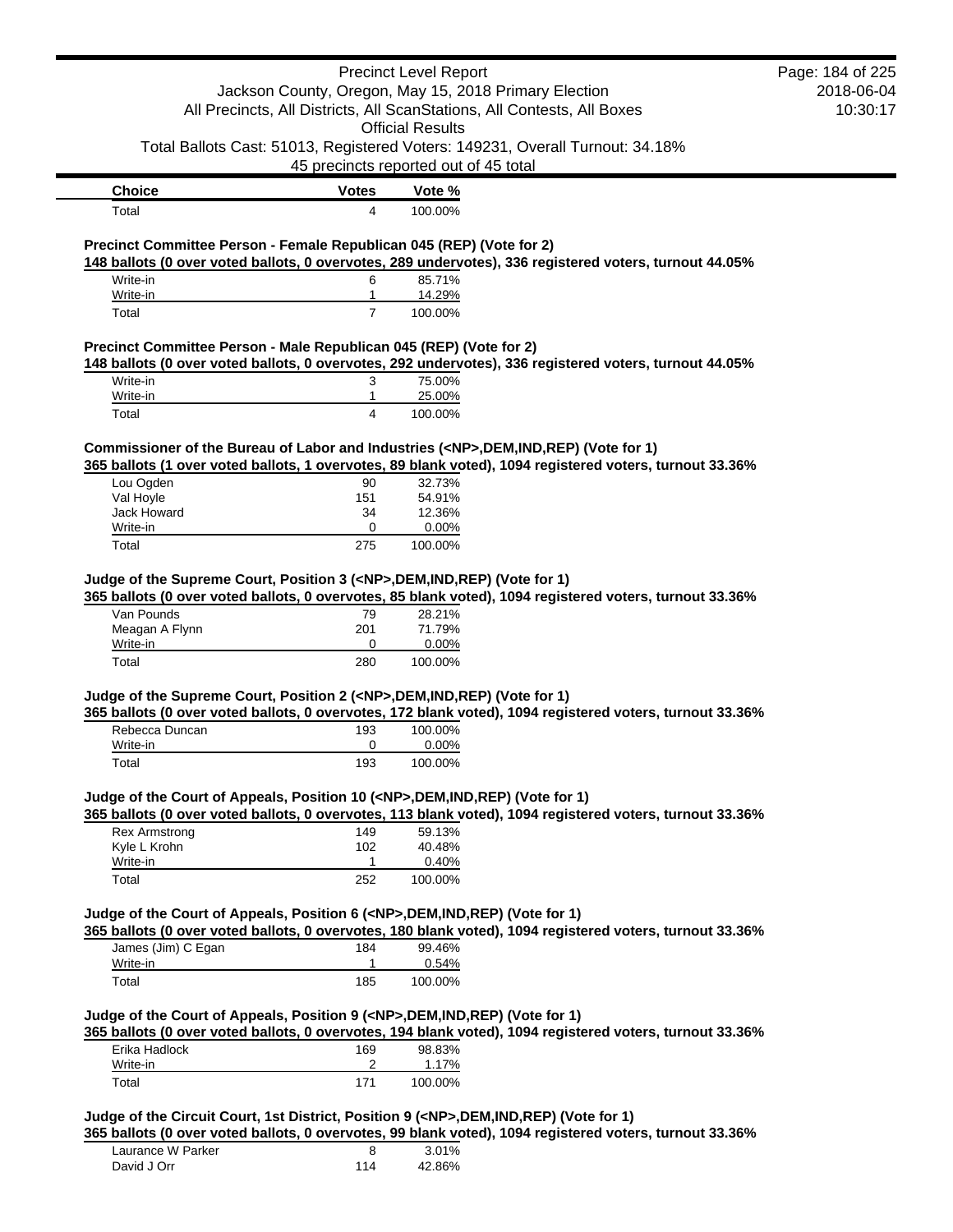## 45 precincts reported out of 45 total

| <b>Choice</b> | <b>Votes</b> | Vote %   |
|---------------|--------------|----------|
| Joe Davis     | 71           | 26.69%   |
| Nick Geil     | 73           | 27.44%   |
| Write-in      | Ω            | $0.00\%$ |
| Total         | 266          | 100.00%  |

## **Judge of the Circuit Court, 1st District, Position 5 (<NP>,DEM,IND,REP) (Vote for 1)**

**365 ballots (0 over voted ballots, 0 overvotes, 187 blank voted), 1094 registered voters, turnout 33.36%**

| Timothy C Gerking | 176 | 98.88%  |
|-------------------|-----|---------|
| Write-in          |     | 1.12%   |
| Total             | 178 | 100.00% |

### **Judge of the Circuit Court, 1st District, Position 7 (<NP>,DEM,IND,REP) (Vote for 1)**

**365 ballots (0 over voted ballots, 0 overvotes, 177 blank voted), 1094 registered voters, turnout 33.36%**

| Benjamin Bloom | 187 | 99.47%  |
|----------------|-----|---------|
| Write-in       |     | 0.53%   |
| Total          | 188 | 100.00% |

### **All Precincts**

## **US Representative, 2nd District (DEM) (Vote for 1)**

**21475 ballots (17 over voted ballots, 17 overvotes, 1631 blank voted), 44432 registered voters, turnout 48.33%**

| <b>Eric Burnette</b>      | 895   | 4.51%   |
|---------------------------|-------|---------|
| Michael Byrne             | 430   | 2.17%   |
| Tim S White               | 1034  | 5.22%   |
| Raz Mason                 | 880   | 4.44%   |
| Jamie McLeod-Skinner      | 10078 | 50.83%  |
| James (Jim) Crary         | 2071  | 10.45%  |
| Jennifer (Jenni) Neahring | 4194  | 21.15%  |
| Write-in                  | 245   | 1.24%   |
| Total                     | 19827 | 100.00% |

### **US Representative, 2nd District (IND) (Vote for 1)**

**1956 ballots (1 over voted ballots, 1 overvotes, 713 blank voted), 7874 registered voters, turnout 24.84%**

| Mark R Roberts | 773  | 62.24%  |
|----------------|------|---------|
| Write-in       | 469  | 37.76%  |
| Total          | 1242 | 100.00% |

### **US Representative, 2nd District (REP) (Vote for 1)**

**22243 ballots (2 over voted ballots, 2 overvotes, 1055 blank voted), 47235 registered voters, turnout 47.09%**

| Randy Pollock    | 1174  | 5.54%   |
|------------------|-------|---------|
| Greg Walden      | 16109 | 76.04%  |
| Paul J Romero Jr | 3844  | 18.14%  |
| Write-in         | 59    | 0.28%   |
| Total            | 21186 | 100.00% |

## **Governor (DEM) (Vote for 1)**

**21475 ballots (0 over voted ballots, 0 overvotes, 880 blank voted), 44432 registered voters, turnout 48.33%**

| Ed Jones        | 1382  | 6.71%    |
|-----------------|-------|----------|
| Kate Brown      | 16931 | 82.21%   |
| Candace Neville | 1825  | 8.86%    |
| Write-in        | 457   | $2.22\%$ |
| Total           | 20595 | 100.00%  |

### **Governor (IND) (Vote for 1)**

**1956 ballots (0 over voted ballots, 0 overvotes, 431 blank voted), 7874 registered voters, turnout 24.84%**

| Dan (Mr P) Pistoresi   | 107 | 7.02%    |
|------------------------|-----|----------|
| Skye J Allen           | 151 | $9.90\%$ |
| <b>Patrick Starnes</b> | 400 | 26.23%   |
| Write-in               | 867 | 56.85%   |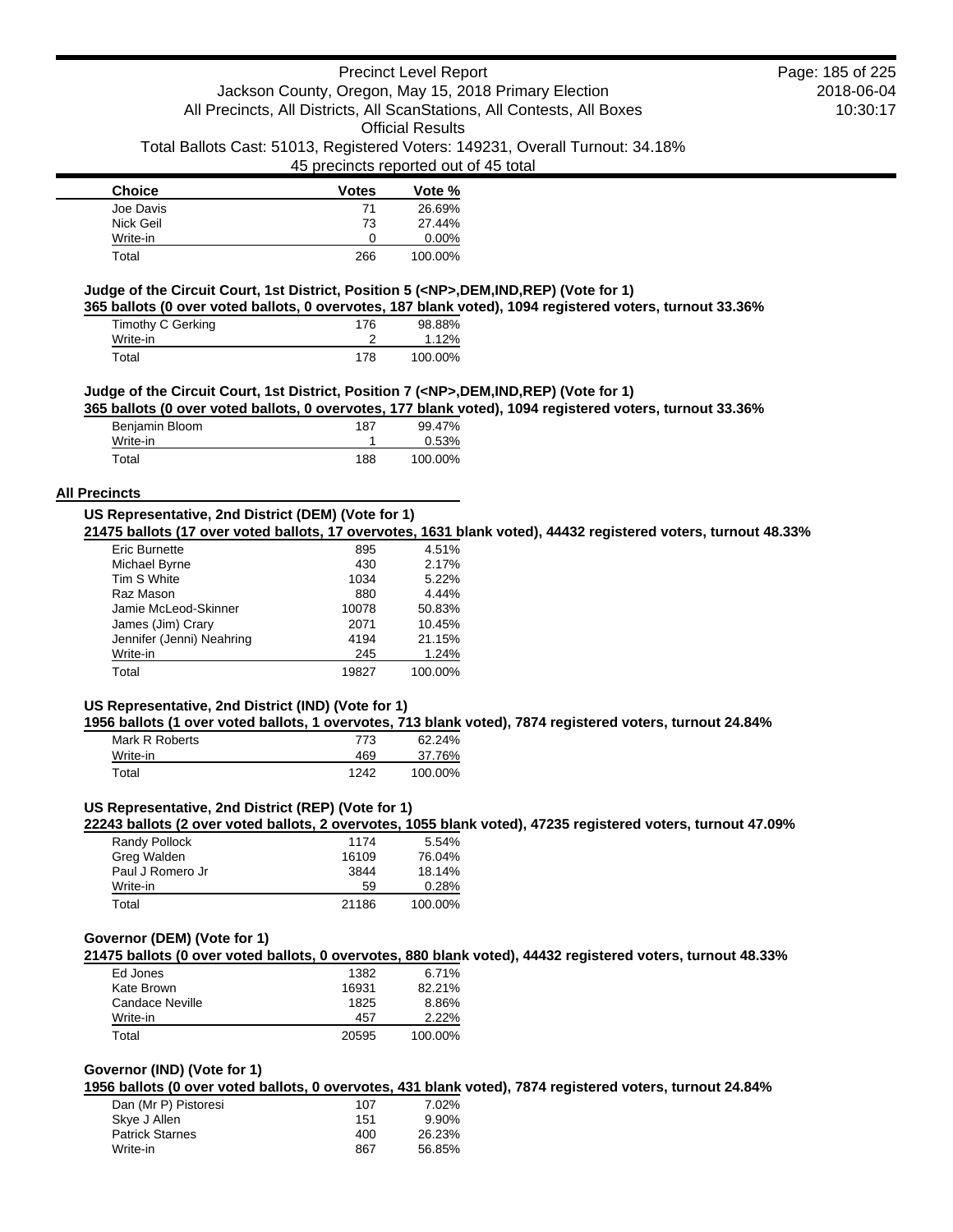| <b>Choice</b> | <b>Votes</b> | Vote %  |
|---------------|--------------|---------|
| Total         | 1525         | 100.00% |

## **Governor (REP) (Vote for 1)**

**22243 ballots (8 over voted ballots, 8 overvotes, 720 blank voted), 47235 registered voters, turnout 47.09%**

| Knute Buehler       | 10304 | 47.89%  |
|---------------------|-------|---------|
| Keenan W Bohach     | 63    | 0.29%   |
| Greg C Wooldridge   | 4510  | 20.96%  |
| Jon I Edwards III   | 59    | 0.27%   |
| David W Stauffer    | 108   | 0.50%   |
| Jeff Smith          | 237   | 1.10%   |
| Jack W Tacy         | 32    | 0.15%   |
| <b>Brett Hyland</b> | 24    | 0.11%   |
| <b>Bruce Cuff</b>   | 269   | 1.25%   |
| Sam Carpenter       | 5839  | 27.14%  |
| Write-in            | 70    | 0.33%   |
| Total               | 21515 | 100.00% |

## **State Senator, 3rd District (DEM) (Vote for 1)**

**17013 ballots (0 over voted ballots, 0 overvotes, 633 blank voted), 32929 registered voters, turnout 51.67%**

| Julian Bell     | 1048  | 6.40%   |
|-----------------|-------|---------|
| Kevin Stine     | 910   | 5.56%   |
| Athena Goldberg | 5946  | 36.30%  |
| Jeff Golden     | 8385  | 51.19%  |
| Write-in        | 91    | 0.56%   |
| Total           | 16380 | 100.00% |

## **State Senator, 3rd District (IND) (Vote for 1)**

**1267 ballots (0 over voted ballots, 0 overvotes, 829 blank voted), 4763 registered voters, turnout 26.60%**

| Write-in | 438 | 100.00% |
|----------|-----|---------|
| Total    | 438 | 100.00% |

### **State Senator, 3rd District (REP) (Vote for 1)**

**12137 ballots (2 over voted ballots, 2 overvotes, 1339 blank voted), 25574 registered voters, turnout 47.46%**

| <b>Curt Ankerberg</b> | 5125  | 47.47%  |
|-----------------------|-------|---------|
| Jessica L Gomez       | 5626  | 52.11%  |
| Write-in              | 45    | 0.42%   |
| Total                 | 10796 | 100.00% |

## **State Representative, 2nd District (DEM) (Vote for 1)**

**126 ballots (0 over voted ballots, 0 overvotes, 40 blank voted), 230 registered voters, turnout 54.78%**

| Megan Salter | 85 | 98.84%  |
|--------------|----|---------|
| Write-in     |    | 1.16%   |
| Total        | 86 | 100.00% |

## **State Representative, 2nd District (IND) (Vote for 1)**

**19 ballots (0 over voted ballots, 0 overvotes, 16 blank voted), 60 registered voters, turnout 31.67%**

| Write-in | w      | 100.00% |
|----------|--------|---------|
| ™ota⊩    | ◠<br>w | 100.00% |

# **State Representative, 2nd District (REP) (Vote for 1)**

**207 ballots (0 over voted ballots, 0 overvotes, 43 blank voted), 356 registered voters, turnout 58.15%**

| Gary Leif      | 71  | 43.29%  |
|----------------|-----|---------|
| Dallas L Heard | 92  | 56.10%  |
| Write-in       |     | 0.61%   |
| Total          | 164 | 100.00% |

**State Representative, 4th District (DEM) (Vote for 1)**

**3145 ballots (0 over voted ballots, 0 overvotes, 3018 blank voted), 8801 registered voters, turnout 35.73%**

## 2018-06-04 10:30:17 Page: 186 of 225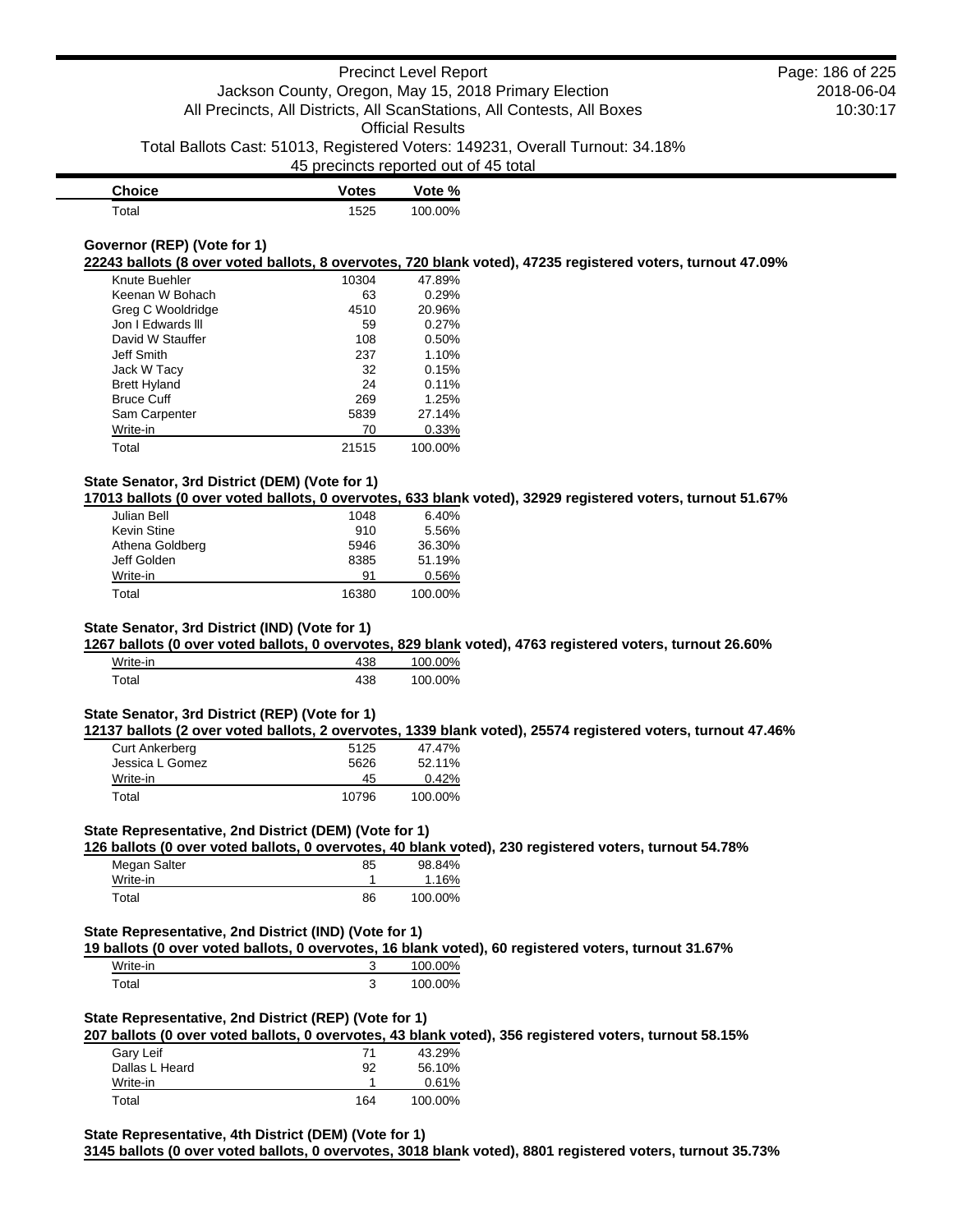|                                                                                                                                     |                                       | <b>Precinct Level Report</b> |                                                                                                              | Page: 187 of 225 |
|-------------------------------------------------------------------------------------------------------------------------------------|---------------------------------------|------------------------------|--------------------------------------------------------------------------------------------------------------|------------------|
|                                                                                                                                     |                                       |                              | Jackson County, Oregon, May 15, 2018 Primary Election                                                        | 2018-06-04       |
|                                                                                                                                     |                                       |                              | All Precincts, All Districts, All ScanStations, All Contests, All Boxes                                      | 10:30:17         |
|                                                                                                                                     |                                       | <b>Official Results</b>      |                                                                                                              |                  |
|                                                                                                                                     |                                       |                              | Total Ballots Cast: 51013, Registered Voters: 149231, Overall Turnout: 34.18%                                |                  |
|                                                                                                                                     | 45 precincts reported out of 45 total |                              |                                                                                                              |                  |
| <b>Choice</b>                                                                                                                       | <b>Votes</b>                          | Vote %                       |                                                                                                              |                  |
| Write-in                                                                                                                            | 127                                   | 100.00%                      |                                                                                                              |                  |
| Total                                                                                                                               | 127                                   | 100.00%                      |                                                                                                              |                  |
| State Representative, 4th District (IND) (Vote for 1)<br>Write-in<br>Total<br>State Representative, 4th District (REP) (Vote for 1) | 102<br>102                            | 100.00%<br>100.00%           | 497 ballots (0 over voted ballots, 0 overvotes, 395 blank voted), 2303 registered voters, turnout 21.58%     |                  |
|                                                                                                                                     |                                       |                              | 7043 ballots (0 over voted ballots, 0 overvotes, 2214 blank voted), 16265 registered voters, turnout 43.30%  |                  |
| Duane A Stark                                                                                                                       | 4799                                  | 99.38%                       |                                                                                                              |                  |
| Write-in                                                                                                                            | 30                                    | 0.62%                        |                                                                                                              |                  |
| Total                                                                                                                               | 4829                                  | 100.00%                      |                                                                                                              |                  |
| State Representative, 5th District (DEM) (Vote for 1)                                                                               |                                       |                              | 11776 ballots (0 over voted ballots, 0 overvotes, 2120 blank voted), 23227 registered voters, turnout 50.70% |                  |
| Pam Marsh                                                                                                                           | 9605                                  | 99.47%                       |                                                                                                              |                  |
| Write-in                                                                                                                            | 51                                    | 0.53%                        |                                                                                                              |                  |
| Total                                                                                                                               | 9656                                  | 100.00%                      |                                                                                                              |                  |
| Write-in<br>Total                                                                                                                   | 131<br>131                            | 100.00%<br>100.00%           | 615 ballots (0 over voted ballots, 0 overvotes, 484 blank voted), 2745 registered voters, turnout 22.40%     |                  |
| State Representative, 5th District (REP) (Vote for 1)                                                                               |                                       |                              | 5600 ballots (0 over voted ballots, 0 overvotes, 2455 blank voted), 13726 registered voters, turnout 40.80%  |                  |
| Sandra A Abercrombie                                                                                                                | 3101                                  | 98.60%                       |                                                                                                              |                  |
| Write-in                                                                                                                            | 44                                    | 1.40%                        |                                                                                                              |                  |
| Total                                                                                                                               | 3145                                  | 100.00%                      |                                                                                                              |                  |
| State Representative, 6th District (DEM) (Vote for 1)                                                                               |                                       |                              | 5237 ballots (1 over voted ballots, 1 overvotes, 672 blank voted), 9702 registered voters, turnout 53.98%    |                  |
| Michelle Blum Atkinson                                                                                                              | 3882                                  | 85.06%                       |                                                                                                              |                  |
| <b>Rick Schreffler</b>                                                                                                              | 628                                   | 13.76%                       |                                                                                                              |                  |
| Write-in                                                                                                                            | 54                                    | 1.18%                        |                                                                                                              |                  |
| Total                                                                                                                               | 4564                                  | 100.00%                      |                                                                                                              |                  |
| State Representative, 6th District (IND) (Vote for 1)                                                                               |                                       |                              | 652 ballots (0 over voted ballots, 0 overvotes, 445 blank voted), 2018 registered voters, turnout 32.31%     |                  |
| Write-in                                                                                                                            | 207                                   | 100.00%                      |                                                                                                              |                  |
| Total                                                                                                                               | 207                                   | 100.00%                      |                                                                                                              |                  |
| State Representative, 6th District (REP) (Vote for 1)                                                                               |                                       |                              | 6537 ballots (0 over voted ballots, 0 overvotes, 2021 blank voted), 11848 registered voters, turnout 55.17%  |                  |
| Kim Wallan                                                                                                                          | 4453                                  | 98.60%                       |                                                                                                              |                  |
| Write-in                                                                                                                            | 63                                    | 1.40%                        |                                                                                                              |                  |
| Total                                                                                                                               | 4516                                  | 100.00%                      |                                                                                                              |                  |
| State Representative, 55th District (DEM) (Vote for 1)                                                                              |                                       |                              | 1191 ballots (0 over voted ballots, 0 overvotes, 384 blank voted), 2472 registered voters, turnout 48.18%    |                  |
| Karen Rippberger                                                                                                                    | 793                                   | 98.27%                       |                                                                                                              |                  |
| Write-in                                                                                                                            | 14                                    | 1.73%                        |                                                                                                              |                  |
| Total                                                                                                                               | 807                                   | 100.00%                      |                                                                                                              |                  |

Ė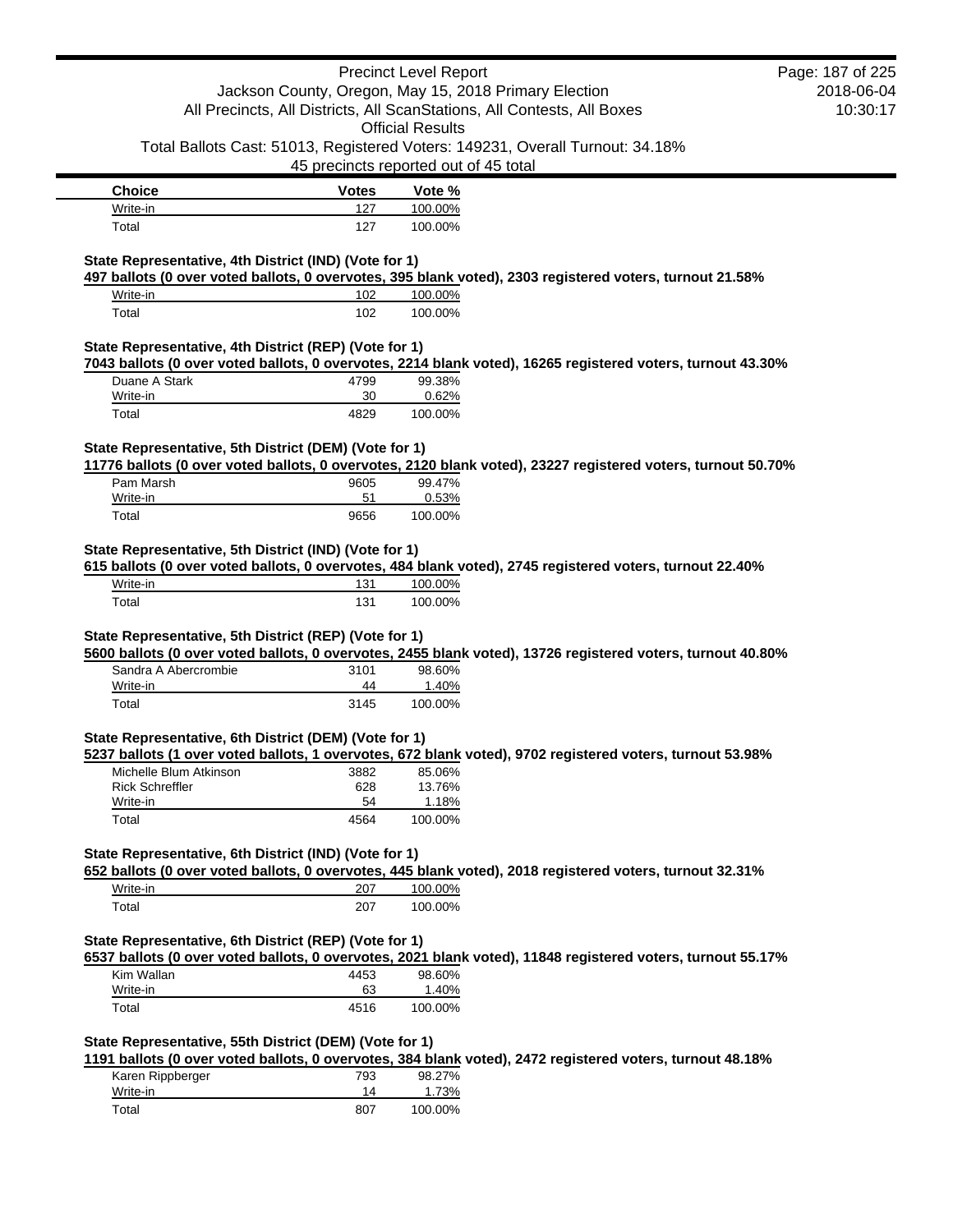|                                                                     |                                       | <b>Precinct Level Report</b> |                                                                                                              | Page: 188 of 225 |
|---------------------------------------------------------------------|---------------------------------------|------------------------------|--------------------------------------------------------------------------------------------------------------|------------------|
|                                                                     |                                       |                              | Jackson County, Oregon, May 15, 2018 Primary Election                                                        | 2018-06-04       |
|                                                                     |                                       |                              | All Precincts, All Districts, All ScanStations, All Contests, All Boxes                                      | 10:30:17         |
|                                                                     |                                       | <b>Official Results</b>      |                                                                                                              |                  |
|                                                                     |                                       |                              | Total Ballots Cast: 51013, Registered Voters: 149231, Overall Turnout: 34.18%                                |                  |
|                                                                     | 45 precincts reported out of 45 total |                              |                                                                                                              |                  |
| <b>Choice</b>                                                       | <b>Votes</b>                          | Vote %                       |                                                                                                              |                  |
| State Representative, 55th District (IND) (Vote for 1)              |                                       |                              |                                                                                                              |                  |
|                                                                     |                                       |                              | 173 ballots (0 over voted ballots, 0 overvotes, 119 blank voted), 748 registered voters, turnout 23.13%      |                  |
| Write-in                                                            | 54                                    | 100.00%                      |                                                                                                              |                  |
| Total                                                               | 54                                    | 100.00%                      |                                                                                                              |                  |
| State Representative, 55th District (REP) (Vote for 1)              |                                       |                              |                                                                                                              |                  |
|                                                                     |                                       |                              | 2856 ballots (0 over voted ballots, 0 overvotes, 872 blank voted), 5040 registered voters, turnout 56.67%    |                  |
| Mike McLane                                                         | 1974                                  | 99.50%                       |                                                                                                              |                  |
| Write-in<br>Total                                                   | 10<br>1984                            | 0.50%<br>100.00%             |                                                                                                              |                  |
|                                                                     |                                       |                              |                                                                                                              |                  |
| County Commissioner, Position 1 (DEM) (Vote for 1)                  |                                       |                              |                                                                                                              |                  |
| Amy Thuren                                                          | 15256                                 | 98.61%                       | 21475 ballots (0 over voted ballots, 0 overvotes, 6004 blank voted), 44432 registered voters, turnout 48.33% |                  |
| Write-in                                                            | 215                                   | 1.39%                        |                                                                                                              |                  |
| Total                                                               | 15471                                 | 100.00%                      |                                                                                                              |                  |
| County Commissioner, Position 1 (IND) (Vote for 1)                  |                                       |                              |                                                                                                              |                  |
|                                                                     |                                       |                              | 1956 ballots (0 over voted ballots, 0 overvotes, 1488 blank voted), 7874 registered voters, turnout 24.84%   |                  |
| Write-in                                                            | 468                                   | 100.00%                      |                                                                                                              |                  |
| Total                                                               | 468                                   | 100.00%                      |                                                                                                              |                  |
| Write-in<br>Total                                                   | 128<br>15835                          | 0.81%<br>100.00%             |                                                                                                              |                  |
|                                                                     |                                       |                              |                                                                                                              |                  |
| County Commissioner, Position 3 (DEM) (Vote for 1)                  |                                       |                              | 21475 ballots (0 over voted ballots, 0 overvotes, 5310 blank voted), 44432 registered voters, turnout 48.33% |                  |
| Lanita C Witt                                                       | 15955                                 | 98.70%                       |                                                                                                              |                  |
| Write-in                                                            | 210                                   | 1.30%                        |                                                                                                              |                  |
| Total                                                               | 16165                                 | 100.00%                      |                                                                                                              |                  |
| County Commissioner, Position 3 (IND) (Vote for 1)                  |                                       |                              |                                                                                                              |                  |
| Write-in                                                            | 471                                   | 100.00%                      | 1956 ballots (0 over voted ballots, 0 overvotes, 1485 blank voted), 7874 registered voters, turnout 24.84%   |                  |
| Total                                                               | 471                                   | 100.00%                      |                                                                                                              |                  |
|                                                                     |                                       |                              |                                                                                                              |                  |
| County Commissioner, Position 3 (REP) (Vote for 1)                  |                                       |                              | 22243 ballots (1 over voted ballots, 1 overvotes, 5871 blank voted), 47235 registered voters, turnout 47.09% |                  |
| <b>Colleen Roberts</b>                                              | 16206                                 | 98.99%                       |                                                                                                              |                  |
| Write-in                                                            | 165                                   | 1.01%                        |                                                                                                              |                  |
| Total                                                               | 16371                                 | 100.00%                      |                                                                                                              |                  |
|                                                                     |                                       |                              |                                                                                                              |                  |
| Precinct Committee Person - Female Democrat 001 (DEM) (Vote for 15) |                                       |                              | 3219 ballots (0 over voted ballots, 0 overvotes, 39376 undervotes), 4843 registered voters, turnout 66.47%   |                  |
| Jennifer L Jones                                                    | 1361                                  | 15.28%                       |                                                                                                              |                  |
| Carol Voisin                                                        | 1619                                  | 18.17%                       |                                                                                                              |                  |
| Sue Densmore                                                        | 1524                                  | 17.11%                       |                                                                                                              |                  |
| Jan Waitt                                                           | 1422                                  | 15.96%                       |                                                                                                              |                  |
| Sarah Spansail<br>Patt Herdklotz                                    | 1367<br>1355                          | 15.34%<br>15.21%             |                                                                                                              |                  |
| Write-in                                                            | 114                                   | 1.28%                        |                                                                                                              |                  |
| Write-in                                                            | 52                                    | 0.58%                        |                                                                                                              |                  |
| Write-in                                                            | 23                                    | 0.26%                        |                                                                                                              |                  |
| Write-in                                                            | 14                                    | 0.16%                        |                                                                                                              |                  |
| Write-in                                                            | 11                                    | 0.12%                        |                                                                                                              |                  |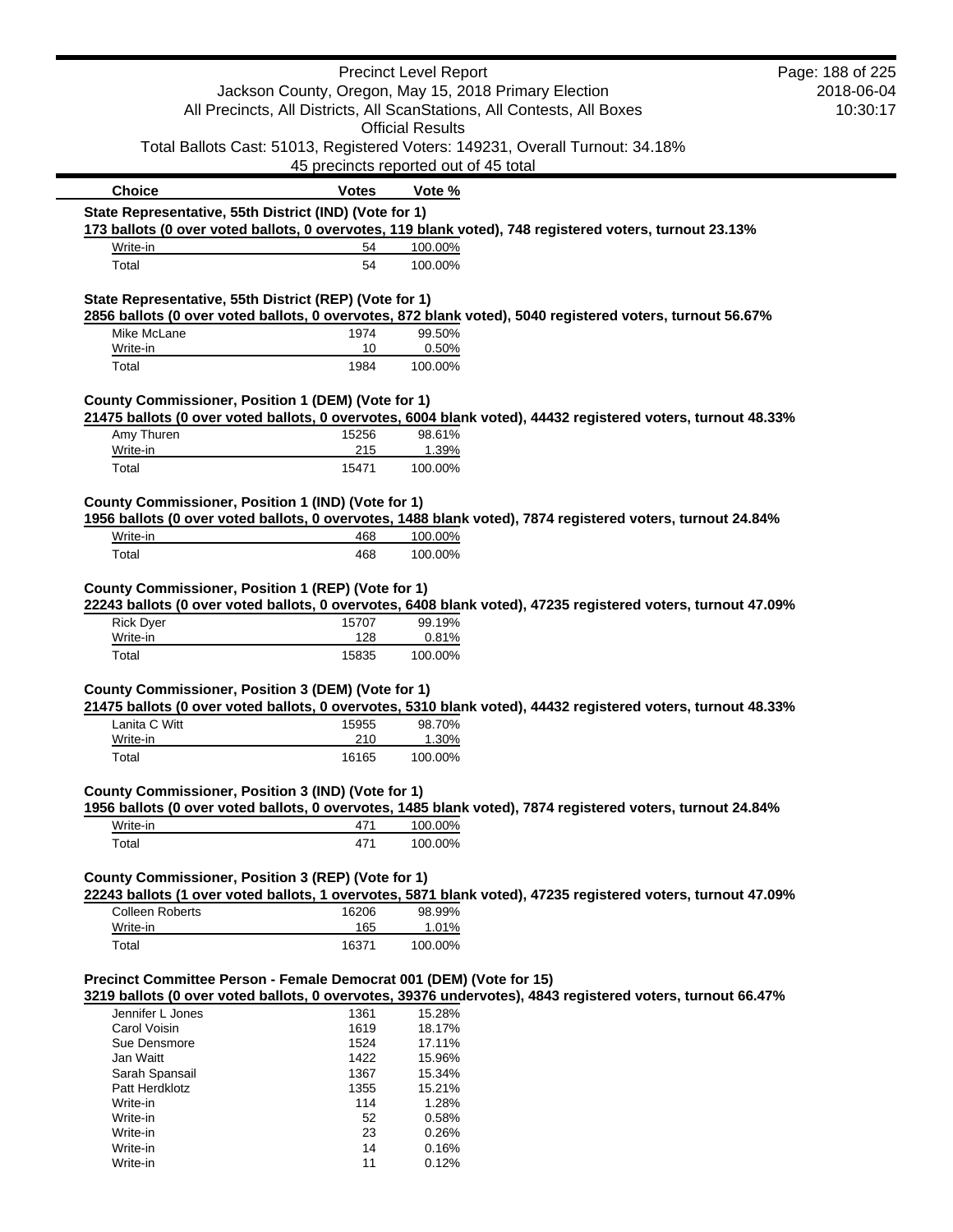| <b>Choice</b> | <b>Votes</b> | Vote %  |
|---------------|--------------|---------|
| Write-in      | 10           | 0.11%   |
| Write-in      | 10           | 0.11%   |
| Write-in      | 7            | 0.08%   |
| Write-in      | 8            | 0.09%   |
| Write-in      | 3            | 0.03%   |
| Write-in      | 3            | 0.03%   |
| Write-in      | 1            | 0.01%   |
| Write-in      | 3            | 0.03%   |
| Write-in      | 0            | 0.00%   |
| Write-in      | 2            | 0.02%   |
| Total         | 8909         | 100.00% |

## **Precinct Committee Person - Male Democrat 001 (DEM) (Vote for 15)**

**3219 ballots (4 over voted ballots, 60 overvotes, 31356 undervotes), 4843 registered voters, turnout 66.47%**

| Jim Bachman          | 1261                    | 7.48%   |
|----------------------|-------------------------|---------|
| Leonard Berlin       | 1155                    | 6.85%   |
| Ron Adams            | 1210                    | 7.17%   |
| David Lane           | 1286                    | 7.62%   |
| John Limb            | 1217                    | 7.21%   |
| Zachary Spansail     | 1168                    | 6.92%   |
| <b>Andy Seles</b>    | 1255                    | 7.44%   |
| James Stephens       | 1175                    | 6.97%   |
| Gary L Tate          | 1151                    | 6.82%   |
| <b>Stuart Meyer</b>  | 1170                    | 6.94%   |
| <b>Howard McEwan</b> | 1155                    | 6.85%   |
| Justin Caprari       | 1159                    | 6.87%   |
| Paul Fisher          | 1178                    | 6.98%   |
| <b>Michael Knox</b>  | 1211                    | 7.18%   |
| Write-in             | 83                      | 0.49%   |
| Write-in             | 9                       | 0.05%   |
| Write-in             | 6                       | 0.04%   |
| Write-in             | 5                       | 0.03%   |
| Write-in             | 3                       | 0.02%   |
| Write-in             | 2                       | 0.01%   |
| Write-in             | $\overline{\mathbf{c}}$ | 0.01%   |
| Write-in             | 2                       | 0.01%   |
| Write-in             | 1                       | 0.01%   |
| Write-in             | 2                       | 0.01%   |
| Write-in             | 2                       | 0.01%   |
| Write-in             | 1                       | 0.01%   |
| Write-in             | 0                       | 0.00%   |
| Write-in             | 0                       | 0.00%   |
| Write-in             | 0                       | 0.00%   |
| Total                | 16869                   | 100.00% |

# **Precinct Committee Person - Female Republican 001 (REP) (Vote for 15)**

**325 ballots (0 over voted ballots, 0 overvotes, 4590 undervotes), 678 registered voters, turnout 47.94%**

| Linda Coster | 155 | 54.39%   |
|--------------|-----|----------|
| Lana Fawcett | 124 | 43.51%   |
| Write-in     | 5   | 1.75%    |
| Write-in     | 1   | 0.35%    |
| Write-in     | 0   | 0.00%    |
| Write-in     | 0   | $0.00\%$ |
| Write-in     | 0   | $0.00\%$ |
| Write-in     | 0   | 0.00%    |
| Write-in     | 0   | $0.00\%$ |
| Write-in     | 0   | $0.00\%$ |
| Write-in     | 0   | $0.00\%$ |
| Write-in     | 0   | 0.00%    |
| Write-in     | 0   | $0.00\%$ |
| Write-in     | 0   | $0.00\%$ |
| Write-in     | 0   | 0.00%    |
| Write-in     | 0   | $0.00\%$ |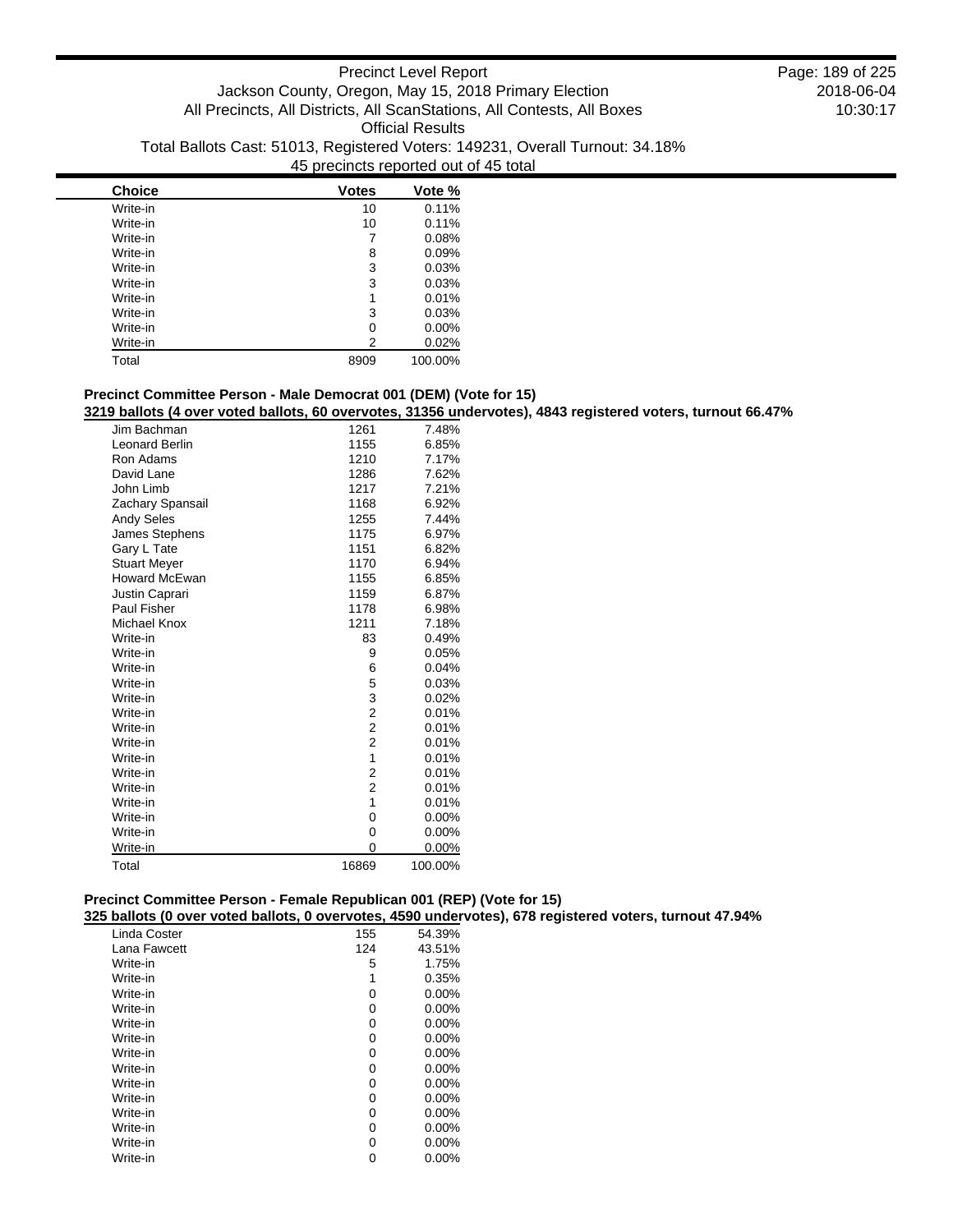| <b>Choice</b> | <b>Votes</b> | Vote %   |
|---------------|--------------|----------|
| Write-in      |              | $0.00\%$ |
| Total         | 285          | 100.00%  |

## **Precinct Committee Person - Male Republican 001 (REP) (Vote for 15)**

**325 ballots (0 over voted ballots, 0 overvotes, 4484 undervotes), 678 registered voters, turnout 47.94%**

| Kent Romney            | 125 | 31.97%   |
|------------------------|-----|----------|
| <b>Jay Coster</b>      | 140 | 35.81%   |
| <b>Kenneth Fawcett</b> | 119 | 30.43%   |
| Write-in               | 6   | 1.53%    |
| Write-in               | 1   | 0.26%    |
| Write-in               | 0   | $0.00\%$ |
| Write-in               | 0   | $0.00\%$ |
| Write-in               | 0   | $0.00\%$ |
| Write-in               | 0   | 0.00%    |
| Write-in               | 0   | $0.00\%$ |
| Write-in               | 0   | $0.00\%$ |
| Write-in               | 0   | $0.00\%$ |
| Write-in               | 0   | $0.00\%$ |
| Write-in               | 0   | $0.00\%$ |
| Write-in               | 0   | $0.00\%$ |
| Write-in               | 0   | $0.00\%$ |
| Write-in               | 0   | $0.00\%$ |
| Write-in               | 0   | 0.00%    |
| Total                  | 391 | 100.00%  |

## **Precinct Committee Person - Female Democrat 002 (DEM) (Vote for 16)**

**2532 ballots (0 over voted ballots, 0 overvotes, 21801 undervotes), 4631 registered voters, turnout 54.68%**

| Camille A Johnson            | 1148           | 6.14%   |
|------------------------------|----------------|---------|
| Laurie Baden                 | 1185           | 6.33%   |
| Mary Ruth Wooding            | 1155           | 6.17%   |
| Debra J Wilson               | 1139           | 6.09%   |
| Brenda Byus Gould            | 1143           | 6.11%   |
| Tonya Graham                 | 1249           | 6.68%   |
| <b>Janice Rakestraw</b>      | 1142           | 6.10%   |
| Alexandra (Allie) Rosenbluth | 1145           | 6.12%   |
| Mary Renaud                  | 1145           | 6.12%   |
| Jean Morgan                  | 1150           | 6.15%   |
| Lauri Hoagland               | 1156           | 6.18%   |
| Kimberley Healey             | 1183           | 6.32%   |
| Julie Caldwell               | 1165           | 6.23%   |
| Jeanne Chouard               | 1203           | 6.43%   |
| Eliza Kauder                 | 1213           | 6.48%   |
| Raelle Kaia                  | 1139           | 6.09%   |
| Write-in                     | 28             | 0.15%   |
| Write-in                     | 8              | 0.04%   |
| Write-in                     | $\overline{2}$ | 0.01%   |
| Write-in                     | 1              | 0.01%   |
| Write-in                     | 1              | 0.01%   |
| Write-in                     | 1              | 0.01%   |
| Write-in                     | 1              | 0.01%   |
| Write-in                     | 1              | 0.01%   |
| Write-in                     | 1              | 0.01%   |
| Write-in                     | 1              | 0.01%   |
| Write-in                     | 1              | 0.01%   |
| Write-in                     | 1              | 0.01%   |
| Write-in                     | 1              | 0.01%   |
| Write-in                     | 1              | 0.01%   |
| Write-in                     | 1              | 0.01%   |
| Write-in                     | 1              | 0.01%   |
| Total                        | 18711          | 100.00% |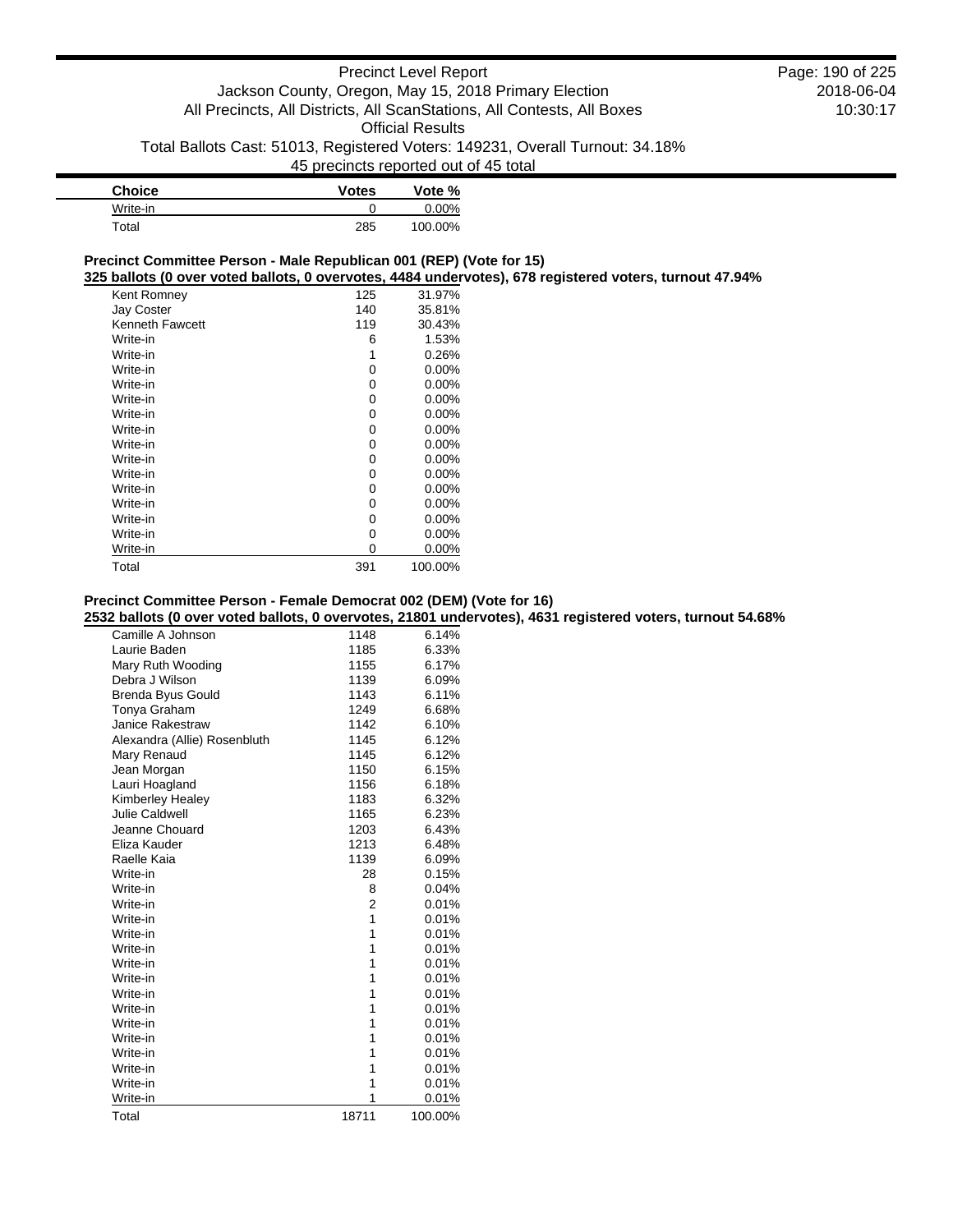|                                                                   |                                       | <b>Precinct Level Report</b> | Jackson County, Oregon, May 15, 2018 Primary Election<br>All Precincts, All Districts, All ScanStations, All Contests, All Boxes | Page: 191 of 225<br>2018-06-04<br>10:30:17 |
|-------------------------------------------------------------------|---------------------------------------|------------------------------|----------------------------------------------------------------------------------------------------------------------------------|--------------------------------------------|
|                                                                   |                                       | <b>Official Results</b>      |                                                                                                                                  |                                            |
|                                                                   |                                       |                              | Total Ballots Cast: 51013, Registered Voters: 149231, Overall Turnout: 34.18%                                                    |                                            |
|                                                                   | 45 precincts reported out of 45 total |                              |                                                                                                                                  |                                            |
|                                                                   |                                       |                              |                                                                                                                                  |                                            |
| <b>Choice</b>                                                     | <b>Votes</b>                          | Vote %                       |                                                                                                                                  |                                            |
| Precinct Committee Person - Male Democrat 002 (DEM) (Vote for 16) |                                       |                              | 2532 ballots (0 over voted ballots, 0 overvotes, 29783 undervotes), 4631 registered voters, turnout 54.68%                       |                                            |
| Art Baden                                                         | 1063                                  | 9.91%                        |                                                                                                                                  |                                            |
| Jon Barry                                                         | 1036                                  | 9.66%                        |                                                                                                                                  |                                            |
| <b>Paul Dieterich</b>                                             | 1050                                  | 9.79%                        |                                                                                                                                  |                                            |
| Jesse Sharpe                                                      | 1056                                  | 9.84%                        |                                                                                                                                  |                                            |
| John Tyler                                                        | 1047                                  | 9.76%                        |                                                                                                                                  |                                            |
| Michael Morgan                                                    | 1041                                  | 9.70%                        |                                                                                                                                  |                                            |
| Donald N Morris                                                   | 1021                                  | 9.52%                        |                                                                                                                                  |                                            |
| Stephen C Haskell                                                 | 1055                                  | 9.83%                        |                                                                                                                                  |                                            |
| John Hamilton                                                     | 1037                                  | 9.67%                        |                                                                                                                                  |                                            |
| <b>Brad Kauder</b>                                                | 1095                                  | 10.21%                       |                                                                                                                                  |                                            |
| Write-in                                                          | 122                                   | 1.14%                        |                                                                                                                                  |                                            |
| Write-in                                                          | 34                                    | 0.32%                        |                                                                                                                                  |                                            |
| Write-in                                                          | 22                                    | 0.21%                        |                                                                                                                                  |                                            |
| Write-in                                                          | 15                                    | 0.14%                        |                                                                                                                                  |                                            |
| Write-in                                                          | 13                                    | 0.12%                        |                                                                                                                                  |                                            |
| Write-in                                                          | 12                                    | 0.11%                        |                                                                                                                                  |                                            |
| Write-in                                                          |                                       | 0.01%                        |                                                                                                                                  |                                            |
| Write-in                                                          |                                       | 0.01%                        |                                                                                                                                  |                                            |
| Write-in                                                          |                                       | 0.01%                        |                                                                                                                                  |                                            |
| Write-in                                                          |                                       | 0.01%                        |                                                                                                                                  |                                            |
| Write-in                                                          |                                       | 0.01%                        |                                                                                                                                  |                                            |
| Write-in                                                          |                                       | 0.01%                        |                                                                                                                                  |                                            |
| Write-in                                                          |                                       | 0.01%                        |                                                                                                                                  |                                            |

Write-in 0.01% Total 10729 100.00%

Write-in 1 0.01% Write-in 2001%

# **Precinct Committee Person - Female Republican 002 (REP) (Vote for 16)**

**340 ballots (0 over voted ballots, 0 overvotes, 5429 undervotes), 760 registered voters, turnout 44.74%**

| Write-in | 8  | 72.73%   |
|----------|----|----------|
| Write-in | 3  | 27.27%   |
| Write-in | 0  | 0.00%    |
| Write-in | 0  | 0.00%    |
| Write-in | 0  | $0.00\%$ |
| Write-in | 0  | 0.00%    |
| Write-in | 0  | 0.00%    |
| Write-in | 0  | $0.00\%$ |
| Write-in | 0  | 0.00%    |
| Write-in | 0  | 0.00%    |
| Write-in | 0  | 0.00%    |
| Write-in | 0  | $0.00\%$ |
| Write-in | 0  | $0.00\%$ |
| Write-in | 0  | $0.00\%$ |
| Write-in | 0  | $0.00\%$ |
| Write-in | 0  | 0.00%    |
| Total    | 11 | 100.00%  |

# **Precinct Committee Person - Male Republican 002 (REP) (Vote for 16)**

**340 ballots (0 over voted ballots, 0 overvotes, 5134 undervotes), 760 registered voters, turnout 44.74%**

| David G Dotterrer | 198 | 64.71%   |
|-------------------|-----|----------|
| Derek E Eck       | 105 | 34.31%   |
| Write-in          | 3   | 0.98%    |
| Write-in          | 0   | $0.00\%$ |
| Write-in          | 0   | $0.00\%$ |
| Write-in          | 0   | $0.00\%$ |
| Write-in          | 0   | $0.00\%$ |
| Write-in          | 0   | $0.00\%$ |
| Write-in          | 0   | $0.00\%$ |
| Write-in          | 0   | 0.00%    |
| Write-in          | 0   | $0.00\%$ |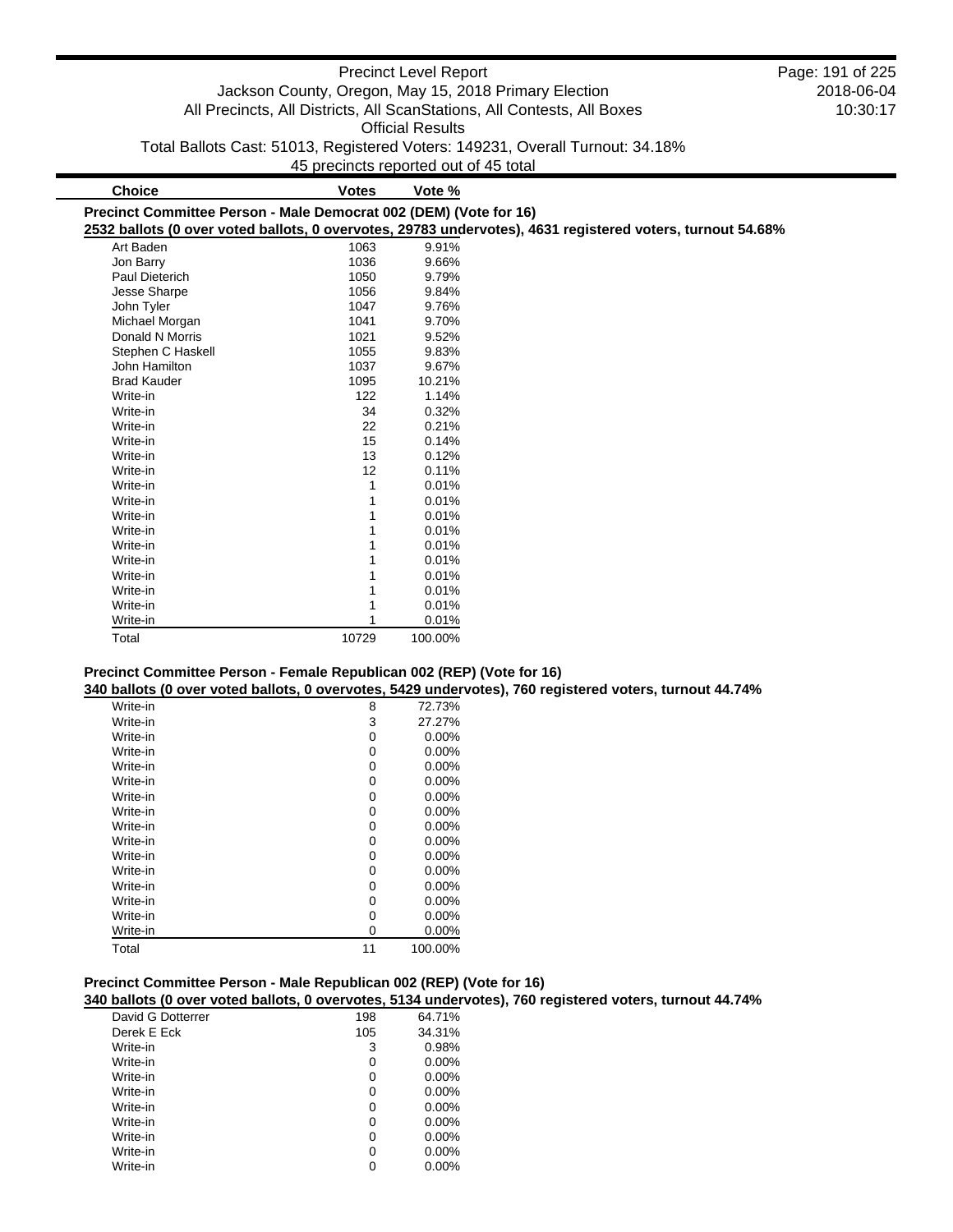| <b>Choice</b> | <b>Votes</b> | Vote %   |
|---------------|--------------|----------|
| Write-in      | 0            | $0.00\%$ |
| Write-in      | 0            | $0.00\%$ |
| Write-in      | 0            | $0.00\%$ |
| Write-in      | 0            | $0.00\%$ |
| Write-in      | 0            | $0.00\%$ |
| Write-in      | 0            | $0.00\%$ |
| Write-in      |              | 0.00%    |
| Total         | 306          | 100.00%  |

### **Precinct Committee Person - Female Democrat 003 (DEM) (Vote for 2)**

**62 ballots (0 over voted ballots, 0 overvotes, 119 undervotes), 160 registered voters, turnout 38.75%**

| Write-in |   | 80.00%  |
|----------|---|---------|
| Write-in |   | 20.00%  |
| Total    | 5 | 100.00% |

## **Precinct Committee Person - Male Democrat 003 (DEM) (Vote for 2)**

**62 ballots (0 over voted ballots, 0 overvotes, 119 undervotes), 160 registered voters, turnout 38.75%**

| Write-in |   | 80.00%  |
|----------|---|---------|
| Write-in |   | 20.00%  |
| Total    | 5 | 100.00% |

## **Precinct Committee Person - Female Republican 003 (REP) (Vote for 2)**

**172 ballots (0 over voted ballots, 0 overvotes, 328 undervotes), 332 registered voters, turnout 51.81%**

| Write-in | 15 | 93.75%  |
|----------|----|---------|
| Write-in |    | 6.25%   |
| Total    | 16 | 100.00% |

### **Precinct Committee Person - Male Republican 003 (REP) (Vote for 2)**

**172 ballots (0 over voted ballots, 0 overvotes, 331 undervotes), 332 registered voters, turnout 51.81%**

| Write-in | 10 | 92.31%  |
|----------|----|---------|
| Write-in |    | 7.69%   |
| Total    | 13 | 100.00% |

### **Precinct Committee Person - Female Democrat 004 (DEM) (Vote for 6)**

### **259 ballots (0 over voted ballots, 0 overvotes, 1541 undervotes), 721 registered voters, turnout 35.92%**

| Write-in |    | 53.85%  |
|----------|----|---------|
| Write-in | 2  | 15.38%  |
| Write-in |    | 7.69%   |
| Write-in |    | 7.69%   |
| Write-in |    | 7.69%   |
| Write-in |    | 7.69%   |
| Total    | 13 | 100.00% |

### **Precinct Committee Person - Male Democrat 004 (DEM) (Vote for 6)**

**259 ballots (0 over voted ballots, 0 overvotes, 1542 undervotes), 721 registered voters, turnout 35.92%**

| Write-in |    | 58.33%  |
|----------|----|---------|
| Write-in |    | 8.33%   |
| Write-in |    | 8.33%   |
| Write-in |    | 8.33%   |
| Write-in |    | 8.33%   |
| Write-in |    | 8.33%   |
| Total    | 12 | 100.00% |

## **Precinct Committee Person - Female Republican 004 (REP) (Vote for 6)**

**583 ballots (0 over voted ballots, 0 overvotes, 3147 undervotes), 1264 registered voters, turnout 46.12%**

| Kathryn Foley | 343 | 97.72%   |
|---------------|-----|----------|
| Write-in      | 6   | 1.71%    |
| Write-in      |     | 0.57%    |
| Write-in      | O   | $0.00\%$ |
|               |     |          |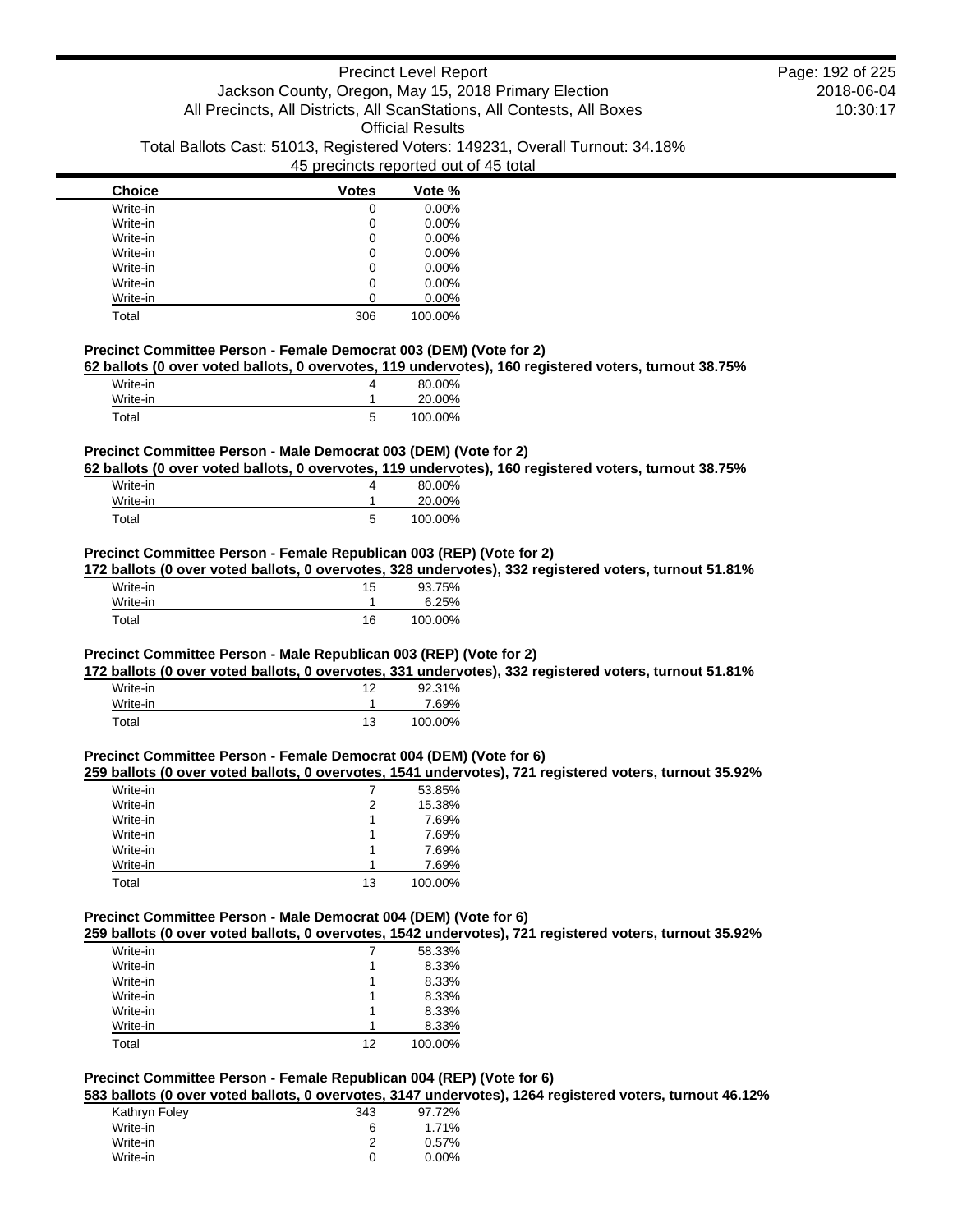| <b>Choice</b> | <b>Votes</b> | Vote %   |
|---------------|--------------|----------|
| Write-in      | 0            | $0.00\%$ |
| Write-in      | 0            | $0.00\%$ |
| Write-in      | 0            | $0.00\%$ |
| Total         | 351          | 100.00%  |

## **Precinct Committee Person - Male Republican 004 (REP) (Vote for 6)**

**583 ballots (0 over voted ballots, 0 overvotes, 3476 undervotes), 1264 registered voters, turnout 46.12%**

| Write-in | 19 | 86.36%   |
|----------|----|----------|
| Write-in |    | 4.55%    |
| Write-in |    | 4.55%    |
| Write-in |    | 4.55%    |
| Write-in | O  | $0.00\%$ |
| Write-in | n  | $0.00\%$ |
| Total    | 22 | 100.00%  |

### **Precinct Committee Person - Female Democrat 005 (DEM) (Vote for 8)**

**345 ballots (0 over voted ballots, 0 overvotes, 2515 undervotes), 848 registered voters, turnout 40.68%**

| Debbie McQueen | 232 | 94.69%   |
|----------------|-----|----------|
| Write-in       | 6   | 2.45%    |
| Write-in       | 2   | 0.82%    |
| Write-in       | 2   | 0.82%    |
| Write-in       | 1   | 0.41%    |
| Write-in       | 1   | 0.41%    |
| Write-in       | 1   | 0.41%    |
| Write-in       | 0   | $0.00\%$ |
| Write-in       | Ω   | 0.00%    |
| Total          | 245 | 100.00%  |

### **Precinct Committee Person - Male Democrat 005 (DEM) (Vote for 8)**

**345 ballots (0 over voted ballots, 0 overvotes, 2747 undervotes), 848 registered voters, turnout 40.68%**

| Write-in | 12 | 92.31%   |
|----------|----|----------|
| Write-in | 1  | 7.69%    |
| Write-in | 0  | 0.00%    |
| Write-in | 0  | 0.00%    |
| Write-in | 0  | 0.00%    |
| Write-in | 0  | $0.00\%$ |
| Write-in | 0  | 0.00%    |
| Write-in | ∩  | 0.00%    |
| Total    | 13 | 100.00%  |

## **Precinct Committee Person - Female Republican 005 (REP) (Vote for 8)**

**722 ballots (0 over voted ballots, 0 overvotes, 4945 undervotes), 1689 registered voters, turnout 42.75%**

| Beverly E Layer   | 262 | 31.53%   |
|-------------------|-----|----------|
| Valerie T Smullen | 292 | 35.14%   |
| Nancy Cornwell    | 260 | 31.29%   |
| Write-in          |     | 0.84%    |
| Write-in          | 4   | 0.48%    |
| Write-in          | 4   | 0.48%    |
| Write-in          | 1   | 0.12%    |
| Write-in          | 1   | 0.12%    |
| Write-in          | 0   | 0.00%    |
| Write-in          | 0   | $0.00\%$ |
| Write-in          | 0   | $0.00\%$ |
| Total             | 831 | 100.00%  |

# **Precinct Committee Person - Male Republican 005 (REP) (Vote for 8)**

**722 ballots (0 over voted ballots, 0 overvotes, 5731 undervotes), 1689 registered voters, turnout 42.75%**

| Write-in | 26 | 57.78% |
|----------|----|--------|
| Write-in |    | 15.56% |
| Write-in |    | 15.56% |
| Write-in |    | 2.22%  |
|          |    |        |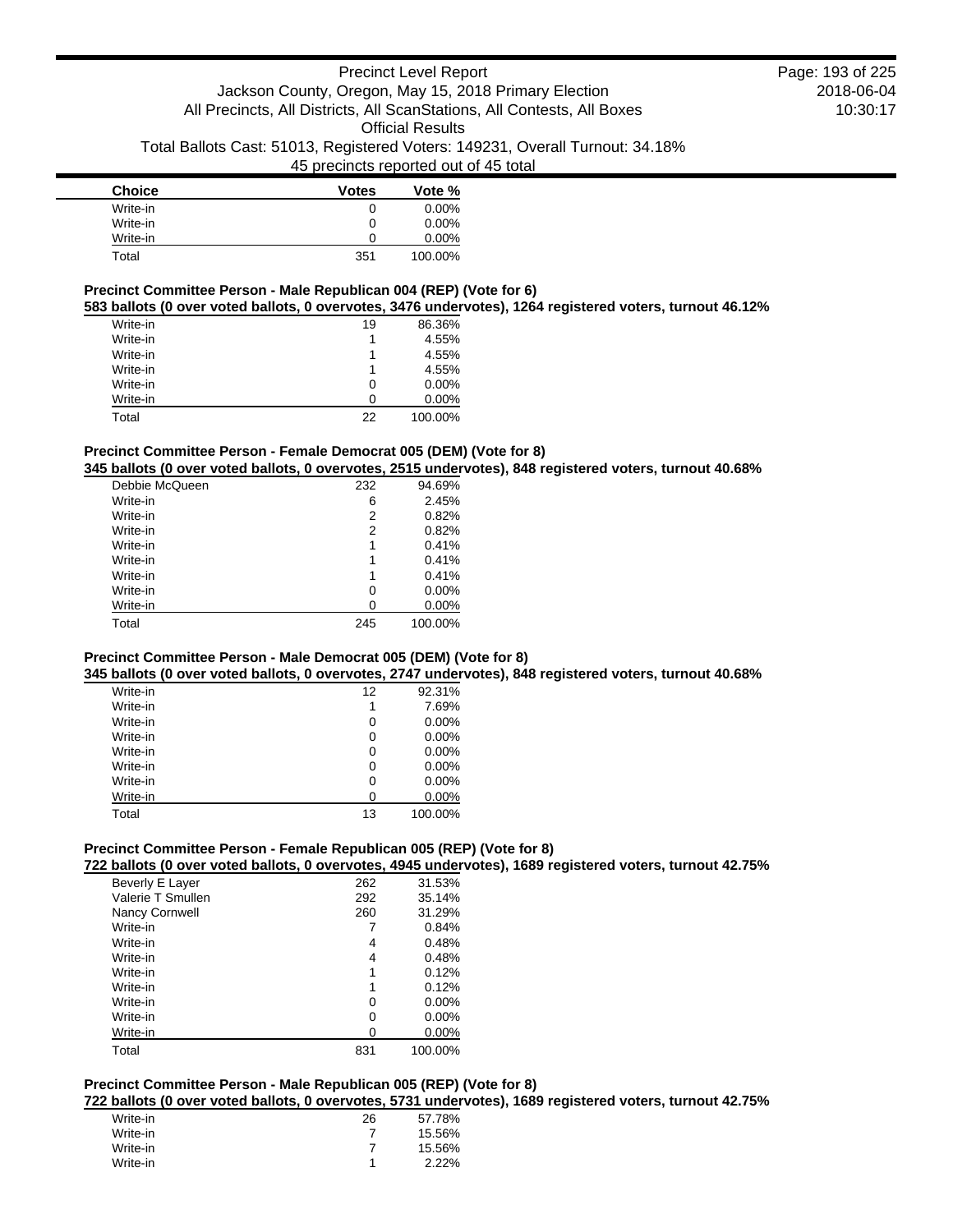| <b>Choice</b> | <b>Votes</b> | Vote %  |
|---------------|--------------|---------|
| Write-in      |              | 2.22%   |
| Write-in      |              | 2.22%   |
| Write-in      |              | 2.22%   |
| Write-in      |              | 2.22%   |
| Total         | 45           | 100.00% |

# **Precinct Committee Person - Female Democrat 006 (DEM) (Vote for 7)**

**269 ballots (0 over voted ballots, 0 overvotes, 1874 undervotes), 754 registered voters, turnout 35.68%**

| Write-in | 9 | 100.00%  |
|----------|---|----------|
| Write-in | 0 | $0.00\%$ |
| Write-in | 0 | $0.00\%$ |
| Write-in | 0 | $0.00\%$ |
| Write-in | 0 | $0.00\%$ |
| Write-in | 0 | $0.00\%$ |
| Write-in | ი | $0.00\%$ |
| Total    | 9 | 100.00%  |

## **Precinct Committee Person - Male Democrat 006 (DEM) (Vote for 7)**

**269 ballots (0 over voted ballots, 0 overvotes, 1739 undervotes), 754 registered voters, turnout 35.68%**

| David R Gilmour | 142 | 98.61%   |
|-----------------|-----|----------|
| Write-in        | 2   | 1.39%    |
| Write-in        | 0   | $0.00\%$ |
| Write-in        | 0   | $0.00\%$ |
| Write-in        | 0   | $0.00\%$ |
| Write-in        | 0   | $0.00\%$ |
| Write-in        | 0   | $0.00\%$ |
| Write-in        | ი   | $0.00\%$ |
| Total           | 144 | 100.00%  |

## **Precinct Committee Person - Female Republican 006 (REP) (Vote for 7)**

**440 ballots (0 over voted ballots, 0 overvotes, 3078 undervotes), 1160 registered voters, turnout 37.93%**

| Write-in | 2 | 100.00%  |
|----------|---|----------|
| Write-in | 0 | $0.00\%$ |
| Write-in | 0 | $0.00\%$ |
| Write-in | 0 | $0.00\%$ |
| Write-in | 0 | $0.00\%$ |
| Write-in | 0 | $0.00\%$ |
| Write-in | ი | $0.00\%$ |
| Total    | 2 | 100.00%  |

# **Precinct Committee Person - Male Republican 006 (REP) (Vote for 7)**

**440 ballots (0 over voted ballots, 0 overvotes, 3068 undervotes), 1160 registered voters, turnout 37.93%**

| Write-in | 12 | 100.00%  |
|----------|----|----------|
| Write-in | 0  | $0.00\%$ |
| Write-in | 0  | $0.00\%$ |
| Write-in | 0  | $0.00\%$ |
| Write-in | 0  | $0.00\%$ |
| Write-in | 0  | $0.00\%$ |
| Write-in | U  | $0.00\%$ |
| Total    | 12 | 100.00%  |

### **Precinct Committee Person - Female Democrat 007 (DEM) (Vote for 3)**

**122 ballots (0 over voted ballots, 0 overvotes, 278 undervotes), 338 registered voters, turnout 36.09%**

| Carol Rosenberg | 88 | 100.00%  |
|-----------------|----|----------|
| Write-in        | 0  | $0.00\%$ |
| Write-in        | 0  | $0.00\%$ |
| Write-in        | O  | 0.00%    |
| Total           | 88 | 100.00%  |
|                 |    |          |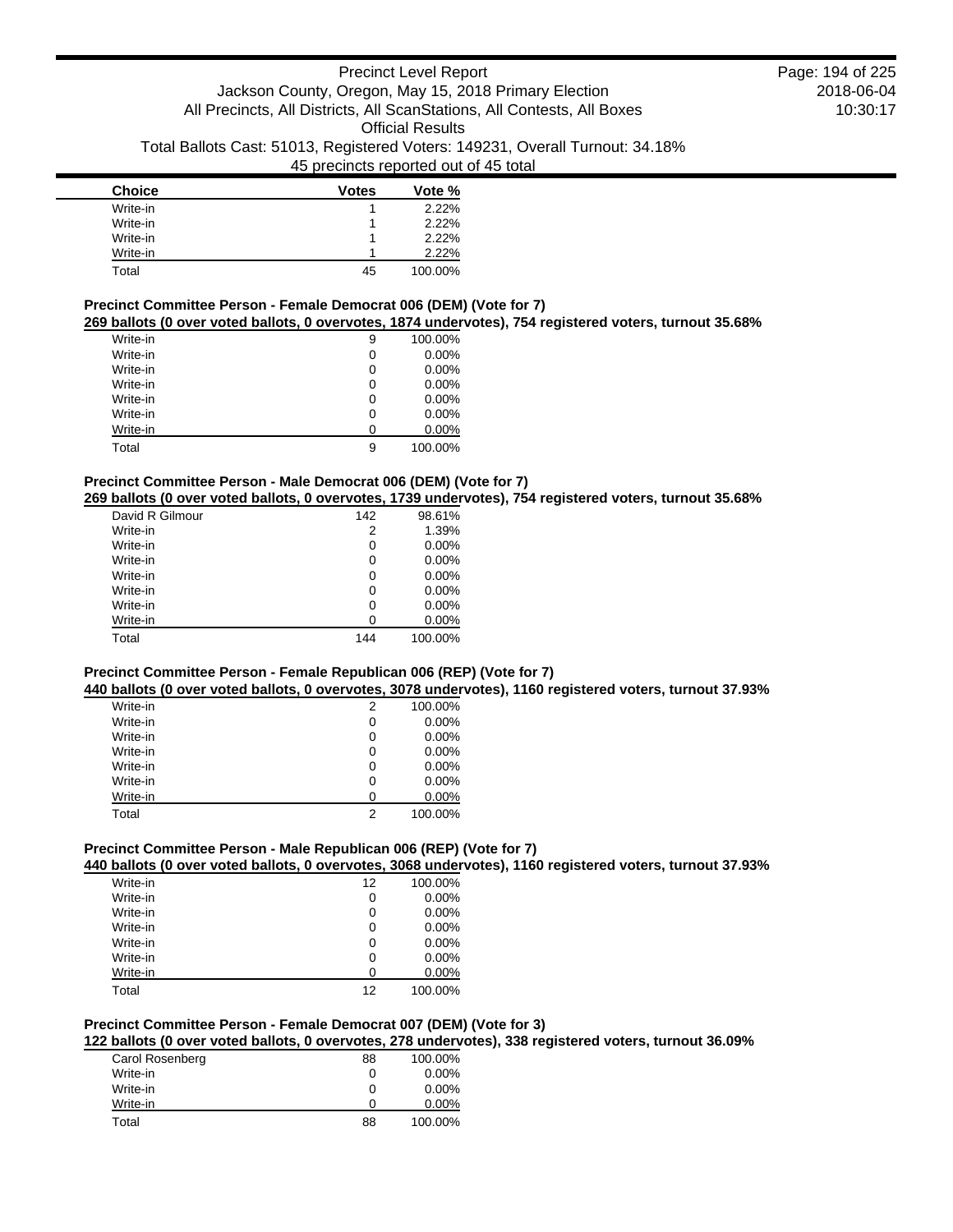### Precinct Level Report Jackson County, Oregon, May 15, 2018 Primary Election All Precincts, All Districts, All ScanStations, All Contests, All Boxes Official Results Total Ballots Cast: 51013, Registered Voters: 149231, Overall Turnout: 34.18% 45 precincts reported out of 45 total 2018-06-04 10:30:17 **Choice Votes Votes Vote % Precinct Committee Person - Male Democrat 007 (DEM) (Vote for 3) 122 ballots (0 over voted ballots, 0 overvotes, 243 undervotes), 338 registered voters, turnout 36.09%** David Roadman 62 50.41% Larry F Rosenberg 61 49.59%<br>
Write-in 0 0.00% Write-in 0 Write-in 0 0.00% Write-in 0 0.00% Page: 195 of 225

### **Precinct Committee Person - Female Republican 007 (REP) (Vote for 3)**

**357 ballots (0 over voted ballots, 0 overvotes, 1050 undervotes), 819 registered voters, turnout 43.59%**

| Write-in | 20 | 95.24%   |
|----------|----|----------|
| Write-in |    | $0.00\%$ |
| Write-in |    | 4.76%    |
| Total    | 21 | 100.00%  |

Total 123 100.00%

### **Precinct Committee Person - Male Republican 007 (REP) (Vote for 3)**

**357 ballots (0 over voted ballots, 0 overvotes, 872 undervotes), 819 registered voters, turnout 43.59%**

| Darold L Hutsell | 193 | 96.98%  |
|------------------|-----|---------|
| Write-in         | 4   | 2.01%   |
| Write-in         | 1   | 0.50%   |
| Write-in         |     | 0.50%   |
| Total            | 199 | 100.00% |

### **Precinct Committee Person - Female Democrat 008 (DEM) (Vote for 12)**

**438 ballots (0 over voted ballots, 0 overvotes, 4906 undervotes), 1112 registered voters, turnout 39.39%**

| Melody O'Brien | 305 | 87.14%  |
|----------------|-----|---------|
| Write-in       | 15  | 4.29%   |
| Write-in       | 3   | 0.86%   |
| Write-in       | 3   | 0.86%   |
| Write-in       | 3   | 0.86%   |
| Write-in       | 3   | 0.86%   |
| Write-in       | 3   | 0.86%   |
| Write-in       | 3   | 0.86%   |
| Write-in       | 3   | 0.86%   |
| Write-in       | 3   | 0.86%   |
| Write-in       | 3   | 0.86%   |
| Write-in       | 3   | 0.86%   |
| Write-in       | 0   | 0.00%   |
| Total          | 350 | 100.00% |

## **Precinct Committee Person - Male Democrat 008 (DEM) (Vote for 12)**

**438 ballots (0 over voted ballots, 0 overvotes, 4750 undervotes), 1112 registered voters, turnout 39.39%**

| <b>Richard O'Brien</b> | 256 | 50.59%   |
|------------------------|-----|----------|
| <b>Myron Switzer</b>   | 213 | 42.09%   |
| Write-in               | 10  | 1.98%    |
| Write-in               | 3   | 0.59%    |
| Write-in               | 3   | 0.59%    |
| Write-in               | 3   | 0.59%    |
| Write-in               | 3   | 0.59%    |
| Write-in               | 3   | 0.59%    |
| Write-in               | 3   | 0.59%    |
| Write-in               | 3   | 0.59%    |
| Write-in               | 3   | 0.59%    |
| Write-in               | 3   | 0.59%    |
| Write-in               | 0   | $0.00\%$ |
| Write-in               | 0   | $0.00\%$ |
| Total                  | 506 | 100.00%  |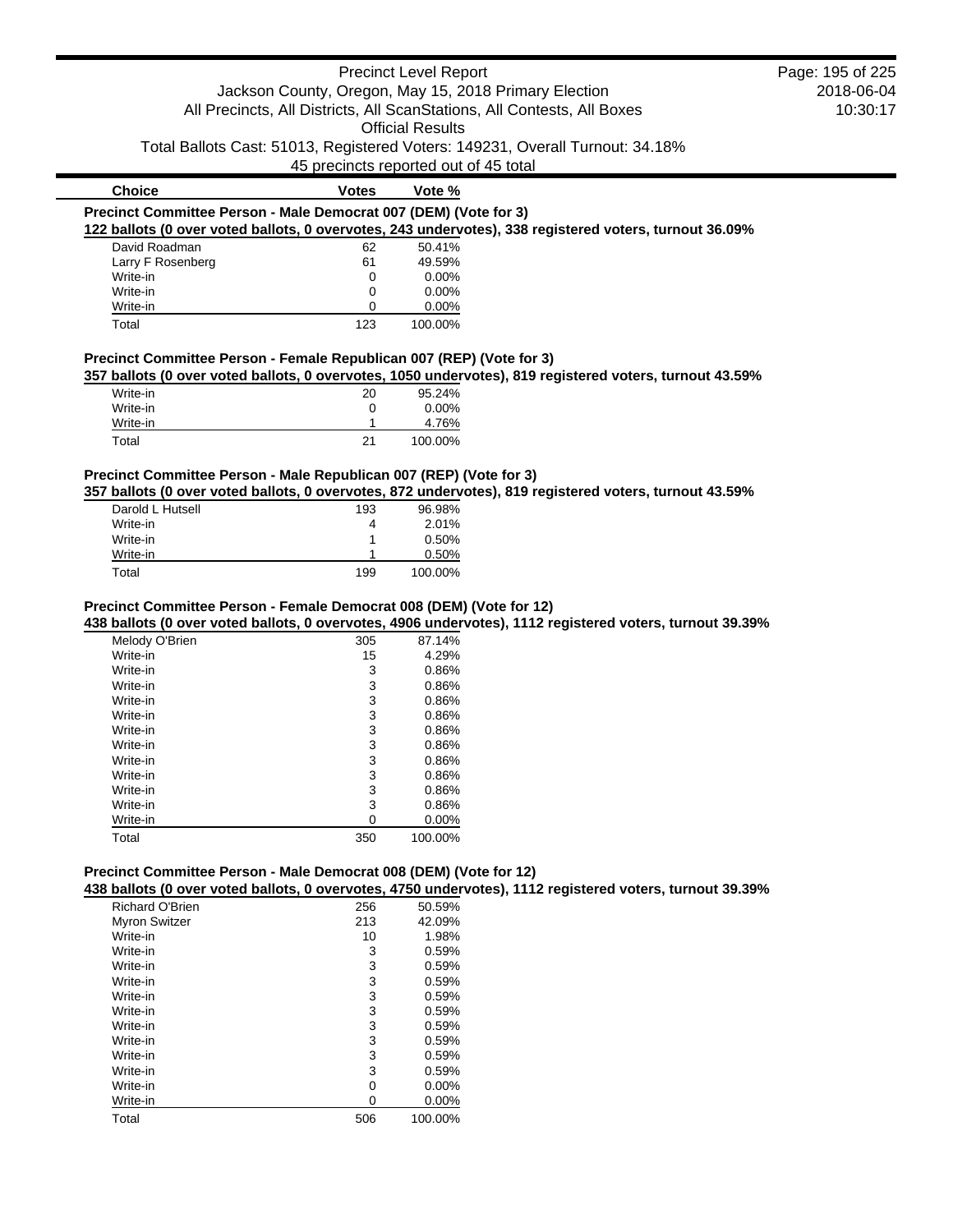|               |                                                       | <b>Precinct Level Report</b> |                                                                               | Page: 196 of 225 |
|---------------|-------------------------------------------------------|------------------------------|-------------------------------------------------------------------------------|------------------|
|               | Jackson County, Oregon, May 15, 2018 Primary Election |                              |                                                                               | 2018-06-04       |
|               |                                                       |                              | All Precincts, All Districts, All ScanStations, All Contests, All Boxes       | 10:30:17         |
|               |                                                       | Official Results             |                                                                               |                  |
|               |                                                       |                              | Total Ballots Cast: 51013, Registered Voters: 149231, Overall Turnout: 34.18% |                  |
|               | 45 precincts reported out of 45 total                 |                              |                                                                               |                  |
| <b>Choice</b> | Votes                                                 | Vote %                       |                                                                               |                  |

|                           |                |          | 1183 ballots (0 over voted ballots, 0 overvotes, 13487 undervotes), 2560 registered voters, turnout 46.21% |
|---------------------------|----------------|----------|------------------------------------------------------------------------------------------------------------|
| <b>Phyllis A Fletcher</b> | 669            | 94.36%   |                                                                                                            |
| Write-in                  | 19             | 2.68%    |                                                                                                            |
| Write-in                  | 12             | 1.69%    |                                                                                                            |
| Write-in                  | 6              | 0.85%    |                                                                                                            |
| Write-in                  | $\overline{2}$ | 0.28%    |                                                                                                            |
| Write-in                  |                | 0.14%    |                                                                                                            |
| Write-in                  | 0              | $0.00\%$ |                                                                                                            |
| Write-in                  | 0              | $0.00\%$ |                                                                                                            |
| Write-in                  | 0              | $0.00\%$ |                                                                                                            |
| Write-in                  | $\mathbf 0$    | $0.00\%$ |                                                                                                            |
| Write-in                  | 0              | $0.00\%$ |                                                                                                            |
| Write-in                  | 0              | $0.00\%$ |                                                                                                            |
| Write-in                  | 0              | $0.00\%$ |                                                                                                            |
| Total                     | 709            | 100.00%  |                                                                                                            |

**Precinct Committee Person - Female Republican 008 (REP) (Vote for 12)**

## **Precinct Committee Person - Male Republican 008 (REP) (Vote for 12)**

**1183 ballots (0 over voted ballots, 0 overvotes, 14125 undervotes), 2560 registered voters, turnout 46.21%**

| Write-in | 60 | 84.51%   |
|----------|----|----------|
| Write-in | 6  | 8.45%    |
| Write-in | 5  | 7.04%    |
| Write-in | 0  | $0.00\%$ |
| Write-in | 0  | $0.00\%$ |
| Write-in | 0  | $0.00\%$ |
| Write-in | 0  | $0.00\%$ |
| Write-in | 0  | $0.00\%$ |
| Write-in | 0  | $0.00\%$ |
| Write-in | 0  | $0.00\%$ |
| Write-in | 0  | $0.00\%$ |
| Write-in | 0  | 0.00%    |
| Total    | 71 | 100.00%  |

## **Precinct Committee Person - Female Democrat 009 (DEM) (Vote for 2)**

**80 ballots (0 over voted ballots, 0 overvotes, 150 undervotes), 212 registered voters, turnout 37.74%**

| Write-in |    | 80.00%  |
|----------|----|---------|
| Write-in |    | 20.00%  |
| Total    | 10 | 100.00% |

## **Precinct Committee Person - Male Democrat 009 (DEM) (Vote for 2)**

**80 ballots (0 over voted ballots, 0 overvotes, 151 undervotes), 212 registered voters, turnout 37.74%**

| Write-in | 88.89%  |
|----------|---------|
| Write-in | 11.11%  |
| Total    | 100.00% |

## **Precinct Committee Person - Female Republican 009 (REP) (Vote for 2)**

**102 ballots (0 over voted ballots, 0 overvotes, 181 undervotes), 298 registered voters, turnout 34.23%**

| Write-in | 16 | 69.57%  |
|----------|----|---------|
| Write-in |    | 30.43%  |
| Total    | 23 | 100.00% |

## **Precinct Committee Person - Male Republican 009 (REP) (Vote for 2)**

**102 ballots (0 over voted ballots, 0 overvotes, 182 undervotes), 298 registered voters, turnout 34.23%**

| Write-in |    | 77.27%  |
|----------|----|---------|
| Write-in |    | 22.73%  |
| Total    | າາ | 100.00% |

**Precinct Committee Person - Female Democrat 010 (DEM) (Vote for 5) 550 ballots (0 over voted ballots, 0 overvotes, 1962 undervotes), 855 registered voters, turnout 64.33%**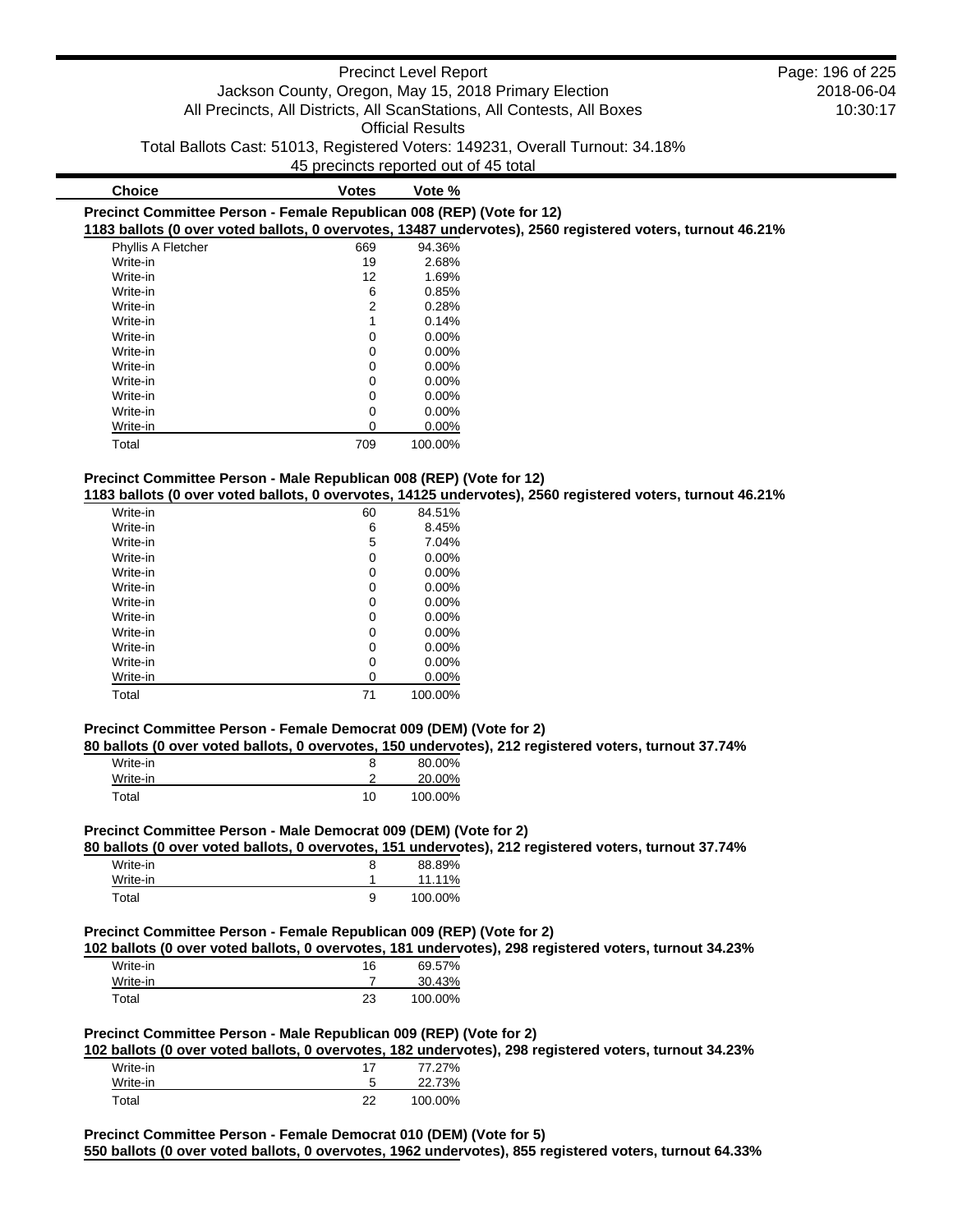| <b>Choice</b>         | <b>Votes</b> | Vote %  |
|-----------------------|--------------|---------|
| Elizabeth (Liz) James | 246          | 31.22%  |
| Karen Starchvick      | 277          | 35.15%  |
| Debra Herriott        | 240          | 30.46%  |
| Write-in              | 13           | 1.65%   |
| Write-in              | 9            | 1.14%   |
| Write-in              | 2            | 0.25%   |
| Write-in              |              | 0.13%   |
| Write-in              |              | 0.00%   |
| Total                 | 788          | 100.00% |

## **Precinct Committee Person - Male Democrat 010 (DEM) (Vote for 5)**

**550 ballots (0 over voted ballots, 0 overvotes, 2693 undervotes), 855 registered voters, turnout 64.33%**

| Write-in | 33 | 57.89%  |
|----------|----|---------|
| Write-in | 8  | 14.04%  |
| Write-in | 6  | 10.53%  |
| Write-in | 5  | 8.77%   |
| Write-in | 5  | 8.77%   |
| Total    | 57 | 100.00% |

### **Precinct Committee Person - Female Republican 010 (REP) (Vote for 5)**

**461 ballots (0 over voted ballots, 0 overvotes, 2284 undervotes), 836 registered voters, turnout 55.14%**

| Write-in | 13 | 61.90%  |
|----------|----|---------|
| Write-in | 2  | 9.52%   |
| Write-in | 2  | 9.52%   |
| Write-in | 2  | 9.52%   |
| Write-in | 2  | 9.52%   |
| Total    | 21 | 100.00% |

## **Precinct Committee Person - Male Republican 010 (REP) (Vote for 5)**

**461 ballots (0 over voted ballots, 0 overvotes, 2077 undervotes), 836 registered voters, turnout 55.14%**

| Michael S Card | 212 | 92.98%  |
|----------------|-----|---------|
| Write-in       |     | 3.07%   |
| Write-in       | 2   | 0.88%   |
| Write-in       | 2   | 0.88%   |
| Write-in       | 3   | 1.32%   |
| Write-in       | 2   | 0.88%   |
| Total          | 228 | 100.00% |

## **Precinct Committee Person - Female Democrat 011 (DEM) (Vote for 9)**

**463 ballots (0 over voted ballots, 0 overvotes, 4126 undervotes), 1027 registered voters, turnout 45.08%**

| Write-in | 16 | 39.02%  |
|----------|----|---------|
| Write-in | 4  | 9.76%   |
| Write-in | 4  | 9.76%   |
| Write-in | 4  | 9.76%   |
| Write-in | 4  | 9.76%   |
| Write-in | 3  | 7.32%   |
| Write-in | 2  | 4.88%   |
| Write-in | 2  | 4.88%   |
| Write-in | 2  | 4.88%   |
| Total    | 41 | 100.00% |
|          |    |         |

## **Precinct Committee Person - Male Democrat 011 (DEM) (Vote for 9)**

**463 ballots (0 over voted ballots, 0 overvotes, 4128 undervotes), 1027 registered voters, turnout 45.08%**

| Write-in | 19 | 48.72% |
|----------|----|--------|
| Write-in | 6  | 15.38% |
| Write-in | 4  | 10.26% |
| Write-in | 4  | 10.26% |
| Write-in | 3  | 7.69%  |
| Write-in | 2  | 5.13%  |
| Write-in | 1  | 2.56%  |
| Write-in | Ω  | 0.00%  |
|          |    |        |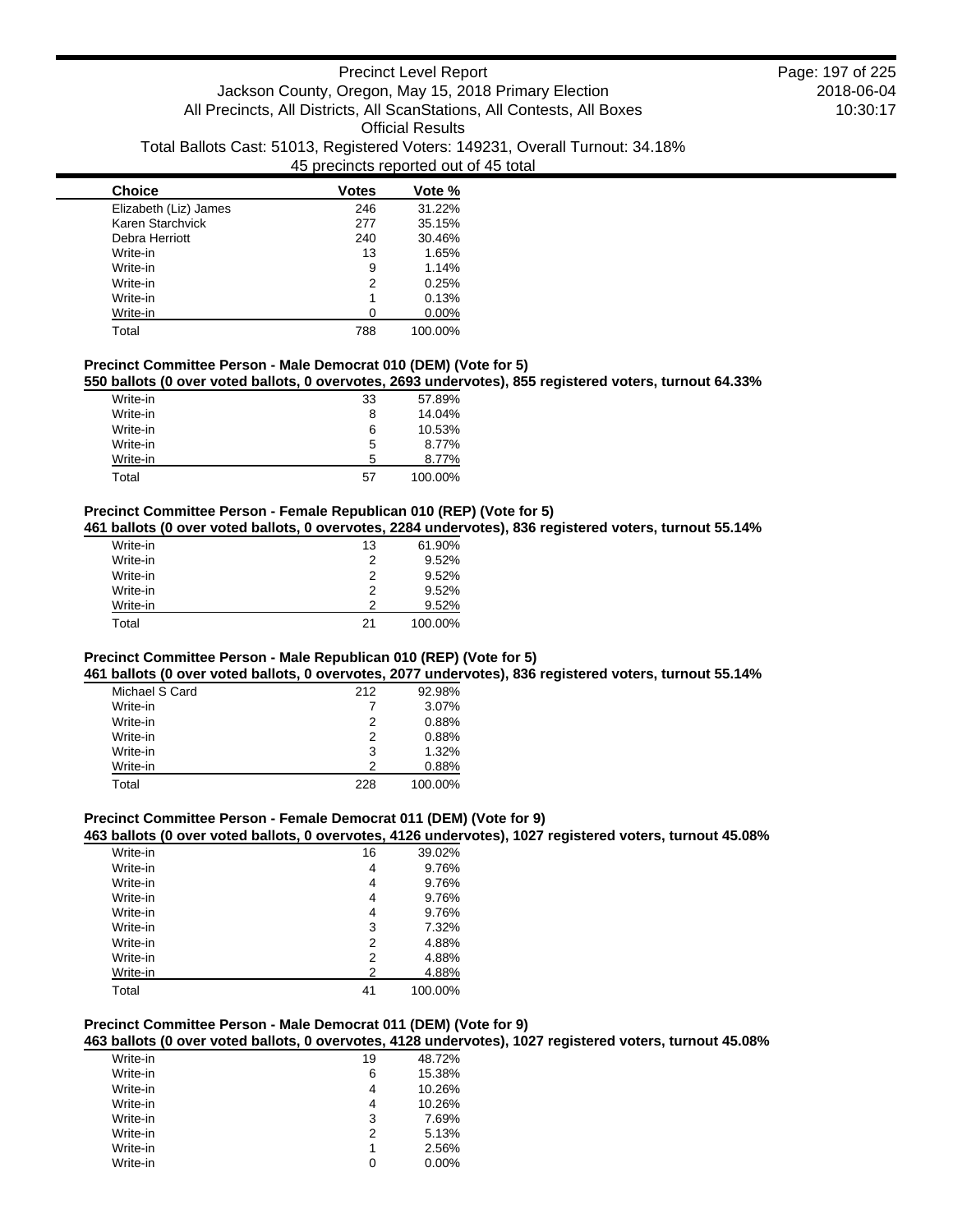| <b>Choice</b> | <b>Votes</b> | Vote %   |
|---------------|--------------|----------|
| Write-in      |              | $0.00\%$ |
| Total         | 39           | 100.00%  |

### **Precinct Committee Person - Female Republican 011 (REP) (Vote for 9)**

**779 ballots (0 over voted ballots, 0 overvotes, 6982 undervotes), 1631 registered voters, turnout 47.76%**

| Write-in | 21 | 72.41%  |
|----------|----|---------|
| Write-in |    | 3.45%   |
| Write-in | 1  | 3.45%   |
| Write-in | 1  | 3.45%   |
| Write-in | 1  | 3.45%   |
| Write-in | 1  | 3.45%   |
| Write-in | 1  | 3.45%   |
| Write-in | 1  | 3.45%   |
| Write-in |    | 3.45%   |
| Total    | 29 | 100.00% |

## **Precinct Committee Person - Male Republican 011 (REP) (Vote for 9)**

**779 ballots (0 over voted ballots, 0 overvotes, 6696 undervotes), 1631 registered voters, turnout 47.76%**

| <b>Matthew Mendenhall</b> | 292 | 92.70%   |
|---------------------------|-----|----------|
| Write-in                  | 13  | 4.13%    |
| Write-in                  | 2   | 0.63%    |
| Write-in                  | 2   | 0.63%    |
| Write-in                  | 2   | 0.63%    |
| Write-in                  | 1   | 0.32%    |
| Write-in                  | 1   | 0.32%    |
| Write-in                  | 1   | 0.32%    |
| Write-in                  | 1   | 0.32%    |
| Write-in                  | 0   | $0.00\%$ |
| Total                     | 315 | 100.00%  |

## **Precinct Committee Person - Female Democrat 012 (DEM) (Vote for 16)**

**974 ballots (0 over voted ballots, 0 overvotes, 14631 undervotes), 2164 registered voters, turnout 45.01%**

| <b>Shirley Anderson</b> | 480 | 50.37%  |
|-------------------------|-----|---------|
| Arlene Krasner          | 419 | 43.97%  |
| Write-in                | 23  | 2.41%   |
| Write-in                | 11  | 1.15%   |
| Write-in                | 6   | 0.63%   |
| Write-in                | 2   | 0.21%   |
| Write-in                | 1   | 0.10%   |
| Write-in                | 1   | 0.10%   |
| Write-in                |     | 0.10%   |
| Write-in                |     | 0.10%   |
| Write-in                |     | 0.10%   |
| Write-in                |     | 0.10%   |
| Write-in                |     | 0.10%   |
| Write-in                | 1   | 0.10%   |
| Write-in                |     | 0.10%   |
| Write-in                |     | 0.10%   |
| Write-in                |     | 0.10%   |
| Write-in                |     | 0.10%   |
| Total                   | 953 | 100.00% |

## **Precinct Committee Person - Male Democrat 012 (DEM) (Vote for 16)**

**974 ballots (0 over voted ballots, 0 overvotes, 14637 undervotes), 2164 registered voters, turnout 45.01%**

| <b>Mark Saunders</b> | 480 | 50.69% |
|----------------------|-----|--------|
| Nathan Joseph Soltz  | 417 | 44.03% |
| Write-in             | 23  | 2.43%  |
| Write-in             | 5   | 0.53%  |
| Write-in             | 4   | 0.42%  |
| Write-in             | 3   | 0.32%  |
| Write-in             | 2   | 0.21%  |
| Write-in             | 2   | 0.21%  |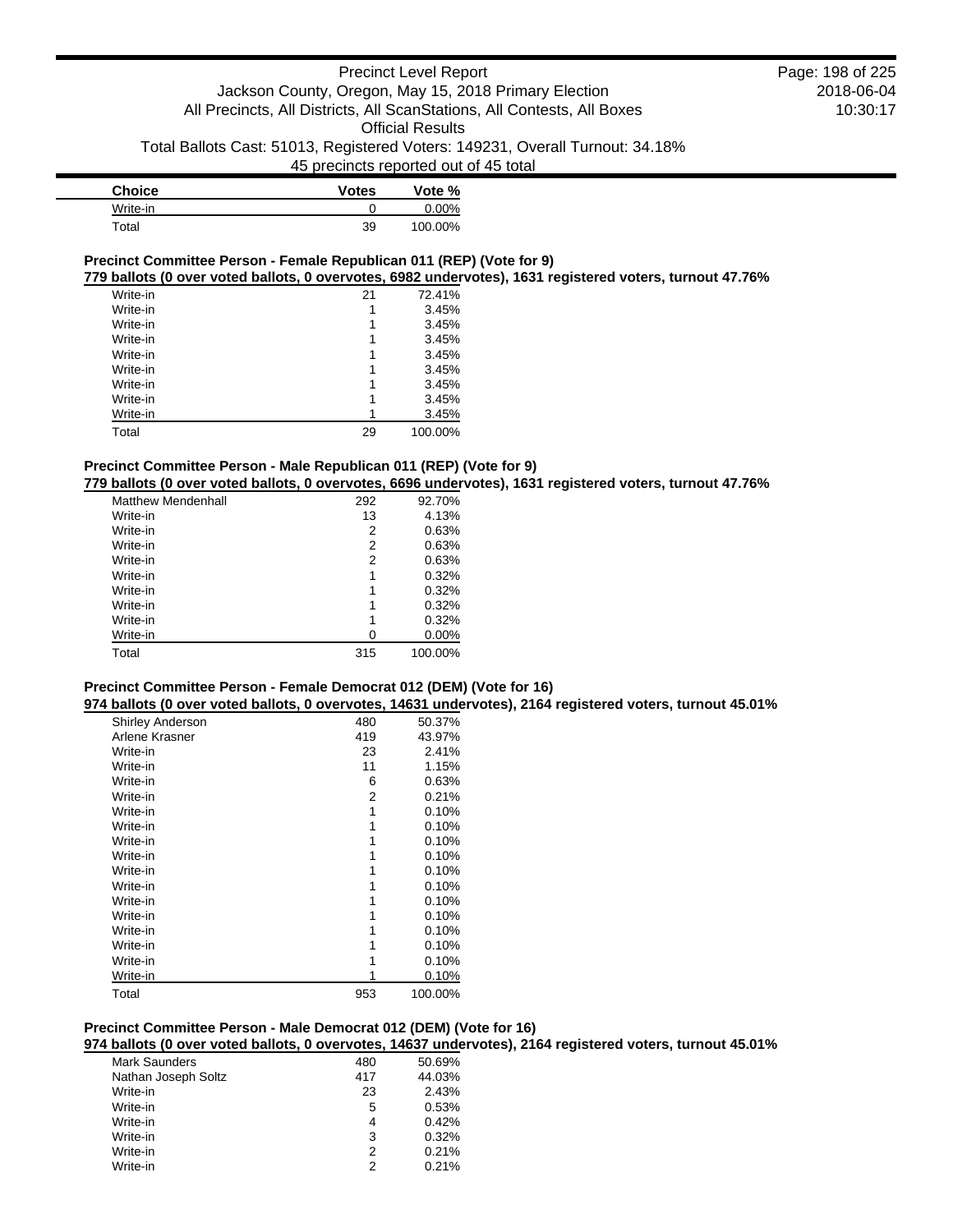| <b>Choice</b> | <b>Votes</b> | Vote %  |
|---------------|--------------|---------|
| Write-in      | 2            | 0.21%   |
| Write-in      | 1            | 0.11%   |
| Write-in      | 1            | 0.11%   |
| Write-in      |              | 0.11%   |
| Write-in      |              | 0.11%   |
| Write-in      |              | 0.11%   |
| Write-in      |              | 0.11%   |
| Write-in      |              | 0.11%   |
| Write-in      |              | 0.11%   |
| Write-in      |              | 0.11%   |
| Total         | 947          | 100.00% |

## **Precinct Committee Person - Female Republican 012 (REP) (Vote for 16)**

**1437 ballots (1 over voted ballots, 16 overvotes, 22237 undervotes), 2961 registered voters, turnout 48.53%**

| Robin Lee | 730 | 98.78%   |
|-----------|-----|----------|
| Write-in  | 7   | 0.95%    |
| Write-in  | 1   | 0.14%    |
| Write-in  | 1   | 0.14%    |
| Write-in  | 0   | $0.00\%$ |
| Write-in  | 0   | $0.00\%$ |
| Write-in  | 0   | $0.00\%$ |
| Write-in  | 0   | 0.00%    |
| Write-in  | 0   | $0.00\%$ |
| Write-in  | 0   | 0.00%    |
| Write-in  | 0   | $0.00\%$ |
| Write-in  | 0   | $0.00\%$ |
| Write-in  | 0   | $0.00\%$ |
| Write-in  | 0   | $0.00\%$ |
| Write-in  | 0   | 0.00%    |
| Write-in  | 0   | 0.00%    |
| Write-in  | 0   | 0.00%    |
| Total     | 739 | 100.00%  |

# **Precinct Committee Person - Male Republican 012 (REP) (Vote for 16)**

**1437 ballots (1 over voted ballots, 16 overvotes, 21804 undervotes), 2961 registered voters, turnout 48.53%**

| Richard (Tiny) Robertson | 641  | 54.69%   |
|--------------------------|------|----------|
| John F Howard            | 516  | 44.03%   |
| Write-in                 | 11   | 0.94%    |
| Write-in                 | 3    | 0.26%    |
| Write-in                 | 1    | 0.09%    |
| Write-in                 | 0    | $0.00\%$ |
| Write-in                 | 0    | $0.00\%$ |
| Write-in                 | 0    | $0.00\%$ |
| Write-in                 | 0    | $0.00\%$ |
| Write-in                 | 0    | $0.00\%$ |
| Write-in                 | 0    | $0.00\%$ |
| Write-in                 | 0    | $0.00\%$ |
| Write-in                 | 0    | $0.00\%$ |
| Write-in                 | 0    | $0.00\%$ |
| Write-in                 | 0    | $0.00\%$ |
| Write-in                 | 0    | $0.00\%$ |
| Write-in                 | 0    | $0.00\%$ |
| Write-in                 | 0    | 0.00%    |
| Total                    | 1172 | 100.00%  |

# **Precinct Committee Person - Female Democrat 013 (DEM) (Vote for 7)**

**505 ballots (0 over voted ballots, 0 overvotes, 2334 undervotes), 872 registered voters, turnout 57.91%**

| Kaye D Proctor    | 223 | 18.57% |
|-------------------|-----|--------|
| Kathy Beckett     | 262 | 21.82% |
| Debra F J Lee     | 247 | 20.57% |
| Samantha Goodrich | 224 | 18.65% |
| Laura Corallo     | 220 | 18.32% |
|                   |     |        |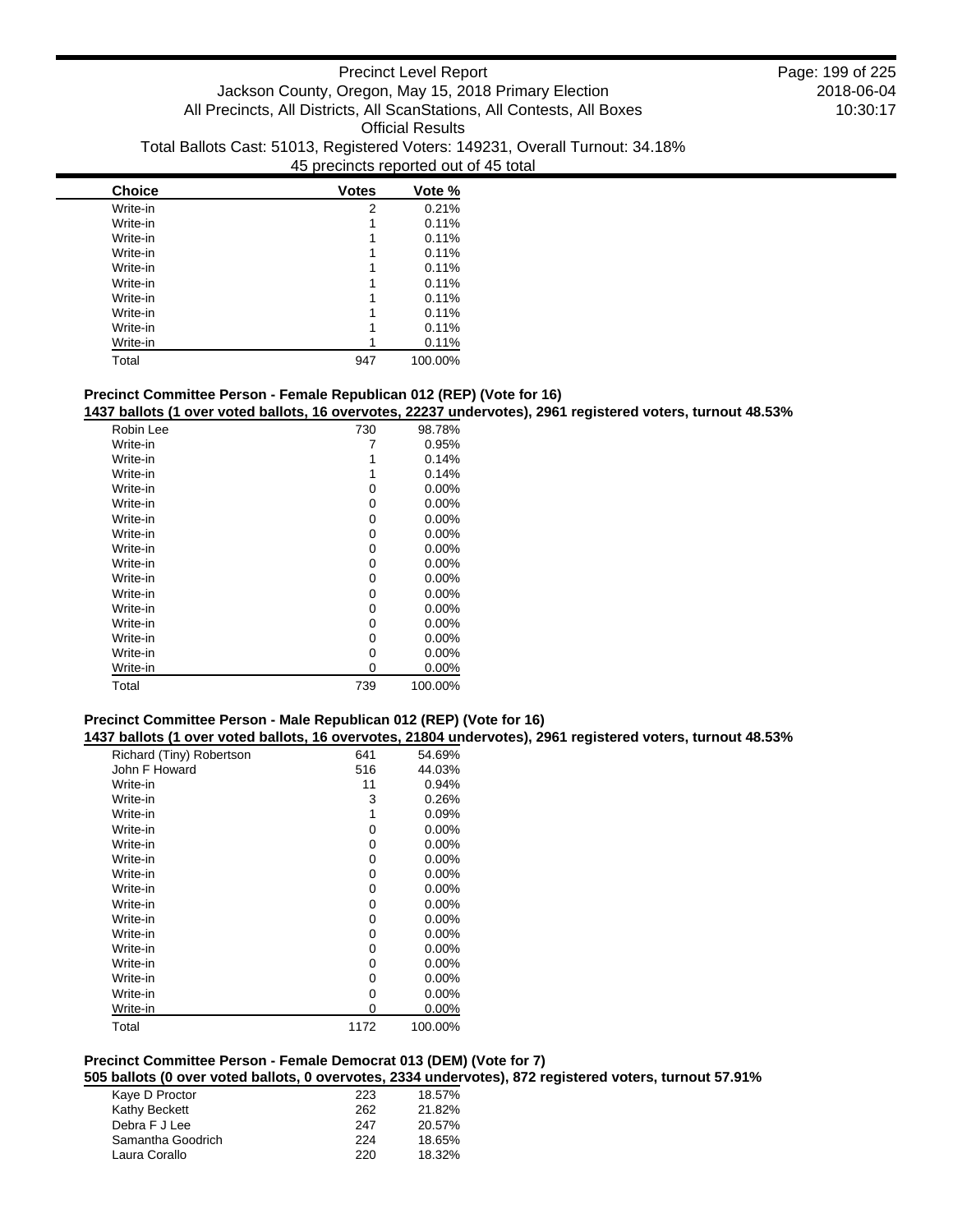| <b>Choice</b> | <b>Votes</b> | Vote %   |
|---------------|--------------|----------|
| Write-in      | 17           | 1.42%    |
| Write-in      | 5            | 0.42%    |
| Write-in      | 2            | 0.17%    |
| Write-in      | 1            | 0.08%    |
| Write-in      | 0            | $0.00\%$ |
| Write-in      | 0            | $0.00\%$ |
| Write-in      | O            | $0.00\%$ |
| Total         | 1201         | 100.00%  |

## **Precinct Committee Person - Male Democrat 013 (DEM) (Vote for 7)**

**505 ballots (0 over voted ballots, 0 overvotes, 2608 undervotes), 872 registered voters, turnout 57.91%**

| John E Littleton    | 217 | 23.41%   |
|---------------------|-----|----------|
| Peter W Sage        | 277 | 29.88%   |
| Parker Corallo      | 207 | 22.33%   |
| <b>Rick Corallo</b> | 207 | 22.33%   |
| Write-in            | 11  | 1.19%    |
| Write-in            | 4   | 0.43%    |
| Write-in            | 3   | 0.32%    |
| Write-in            | 1   | 0.11%    |
| Write-in            | 0   | $0.00\%$ |
| Write-in            | 0   | $0.00\%$ |
| Write-in            | U   | $0.00\%$ |
| Total               | 927 | 100.00%  |

### **Precinct Committee Person - Female Republican 013 (REP) (Vote for 7)**

**876 ballots (0 over voted ballots, 0 overvotes, 5448 undervotes), 1600 registered voters, turnout 54.75%**

| Mette M McDermott | 333 | 48.68%   |
|-------------------|-----|----------|
| Donna D Cain      | 342 | 50.00%   |
| Write-in          | 9   | 1.32%    |
| Write-in          | 0   | $0.00\%$ |
| Write-in          | 0   | $0.00\%$ |
| Write-in          | 0   | $0.00\%$ |
| Write-in          | 0   | $0.00\%$ |
| Write-in          | 0   | $0.00\%$ |
| Write-in          | 0   | $0.00\%$ |
| Total             | 684 | 100.00%  |

### **Precinct Committee Person - Male Republican 013 (REP) (Vote for 7)**

## **876 ballots (0 over voted ballots, 0 overvotes, 5446 undervotes), 1600 registered voters, turnout 54.75%**

| Michael S McDermott | 341 | 49.71%   |
|---------------------|-----|----------|
| <b>Bill D Cain</b>  | 329 | 47.96%   |
| Write-in            | 16  | 2.33%    |
| Write-in            | 0   | 0.00%    |
| Write-in            | 0   | $0.00\%$ |
| Write-in            | 0   | $0.00\%$ |
| Write-in            | 0   | 0.00%    |
| Write-in            | 0   | $0.00\%$ |
| Write-in            | ი   | 0.00%    |
| Total               | 686 | 100.00%  |

### **Precinct Committee Person - Female Democrat 014 (DEM) (Vote for 5)**

**371 ballots (0 over voted ballots, 0 overvotes, 1843 undervotes), 621 registered voters, turnout 59.74%**

| Write-in | 6  | 50.00%  |
|----------|----|---------|
| Write-in | 2  | 16.67%  |
| Write-in | 2  | 16.67%  |
| Write-in |    | 8.33%   |
| Write-in |    | 8.33%   |
| Total    | 12 | 100.00% |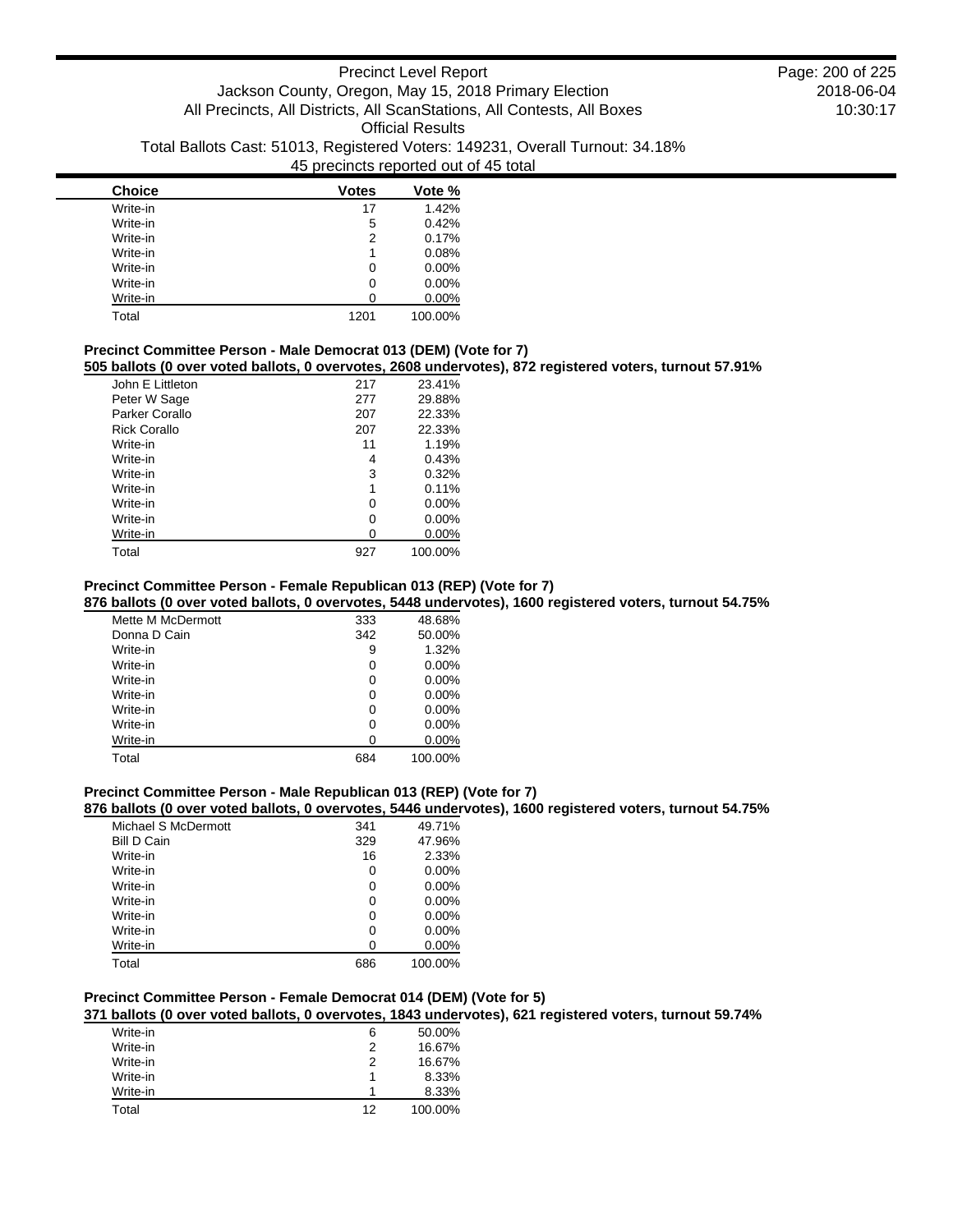|                                                                      |                                                       | <b>Precinct Level Report</b> |                                                                                                          | Page: 201 of 225 |
|----------------------------------------------------------------------|-------------------------------------------------------|------------------------------|----------------------------------------------------------------------------------------------------------|------------------|
|                                                                      | Jackson County, Oregon, May 15, 2018 Primary Election |                              |                                                                                                          | 2018-06-04       |
|                                                                      |                                                       |                              | All Precincts, All Districts, All ScanStations, All Contests, All Boxes                                  | 10:30:17         |
|                                                                      |                                                       | <b>Official Results</b>      |                                                                                                          |                  |
|                                                                      | 45 precincts reported out of 45 total                 |                              | Total Ballots Cast: 51013, Registered Voters: 149231, Overall Turnout: 34.18%                            |                  |
|                                                                      |                                                       |                              |                                                                                                          |                  |
| <b>Choice</b>                                                        | Votes                                                 | Vote %                       |                                                                                                          |                  |
| Precinct Committee Person - Male Democrat 014 (DEM) (Vote for 5)     |                                                       |                              | 371 ballots (0 over voted ballots, 0 overvotes, 1850 undervotes), 621 registered voters, turnout 59.74%  |                  |
| Write-in                                                             | 5                                                     | 100.00%                      |                                                                                                          |                  |
| Write-in                                                             |                                                       | $0.00\%$                     |                                                                                                          |                  |
| Write-in                                                             |                                                       | $0.00\%$                     |                                                                                                          |                  |
| Write-in                                                             |                                                       | $0.00\%$                     |                                                                                                          |                  |
| Write-in                                                             | 0                                                     | $0.00\%$                     |                                                                                                          |                  |
| Total                                                                | 5                                                     | 100.00%                      |                                                                                                          |                  |
| Precinct Committee Person - Female Republican 014 (REP) (Vote for 5) |                                                       |                              | 571 ballots (0 over voted ballots, 0 overvotes, 1995 undervotes), 1038 registered voters, turnout 55.01% |                  |
| Melissa Stiles                                                       | 226                                                   | 26 28%                       |                                                                                                          |                  |

| <b>Melissa Stiles</b>  | 226 | 26.28%   |
|------------------------|-----|----------|
| Patricia Tennyson Bell | 200 | 23.26%   |
| Holly Holstein         | 218 | 25.35%   |
| Janice L Heauser       | 207 | 24.07%   |
| Write-in               | 9   | 1.05%    |
| Write-in               | 0   | $0.00\%$ |
| Write-in               | 0   | $0.00\%$ |
| Write-in               | 0   | $0.00\%$ |
| Write-in               | 0   | $0.00\%$ |
| Total                  | 860 | 100.00%  |

# **Precinct Committee Person - Male Republican 014 (REP) (Vote for 5)**

# **571 ballots (0 over voted ballots, 0 overvotes, 2188 undervotes), 1038 registered voters, turnout 55.01%**

| <b>Chuck Heauser</b> | 219 | 32.83%   |
|----------------------|-----|----------|
| Nick Card            | 217 | 32.53%   |
| Kevin P Keating      | 222 | 33.28%   |
| Write-in             |     | 1.05%    |
| Write-in             | 2   | 0.30%    |
| Write-in             | 0   | 0.00%    |
| Write-in             | 0   | $0.00\%$ |
| Write-in             | 0   | 0.00%    |
| Total                | 667 | 100.00%  |

# **Precinct Committee Person - Female Democrat 015 (DEM) (Vote for 8)**

### **766 ballots (0 over voted ballots, 0 overvotes, 5413 undervotes), 1369 registered voters, turnout 55.95%**

| Michelle Blum Atkinson | 493 | 68.95%   |
|------------------------|-----|----------|
| Imani Miles            | 200 | 27.97%   |
| Write-in               | 11  | 1.54%    |
| Write-in               | 6   | 0.84%    |
| Write-in               | 2   | 0.28%    |
| Write-in               | 1   | 0.14%    |
| Write-in               | 1   | 0.14%    |
| Write-in               | 1   | 0.14%    |
| Write-in               | 0   | $0.00\%$ |
| Write-in               | 0   | $0.00\%$ |
| Total                  | 715 | 100.00%  |

# **Precinct Committee Person - Male Democrat 015 (DEM) (Vote for 8)**

## **766 ballots (0 over voted ballots, 0 overvotes, 6097 undervotes), 1369 registered voters, turnout 55.95%**

| Write-in | 29 | 93.55%   |
|----------|----|----------|
| Write-in | 2  | 6.45%    |
| Write-in | 0  | $0.00\%$ |
| Write-in | 0  | $0.00\%$ |
| Write-in | 0  | $0.00\%$ |
| Write-in | 0  | $0.00\%$ |
| Write-in | 0  | $0.00\%$ |
| Write-in | 0  | 0.00%    |
| Total    | 31 | 100.00%  |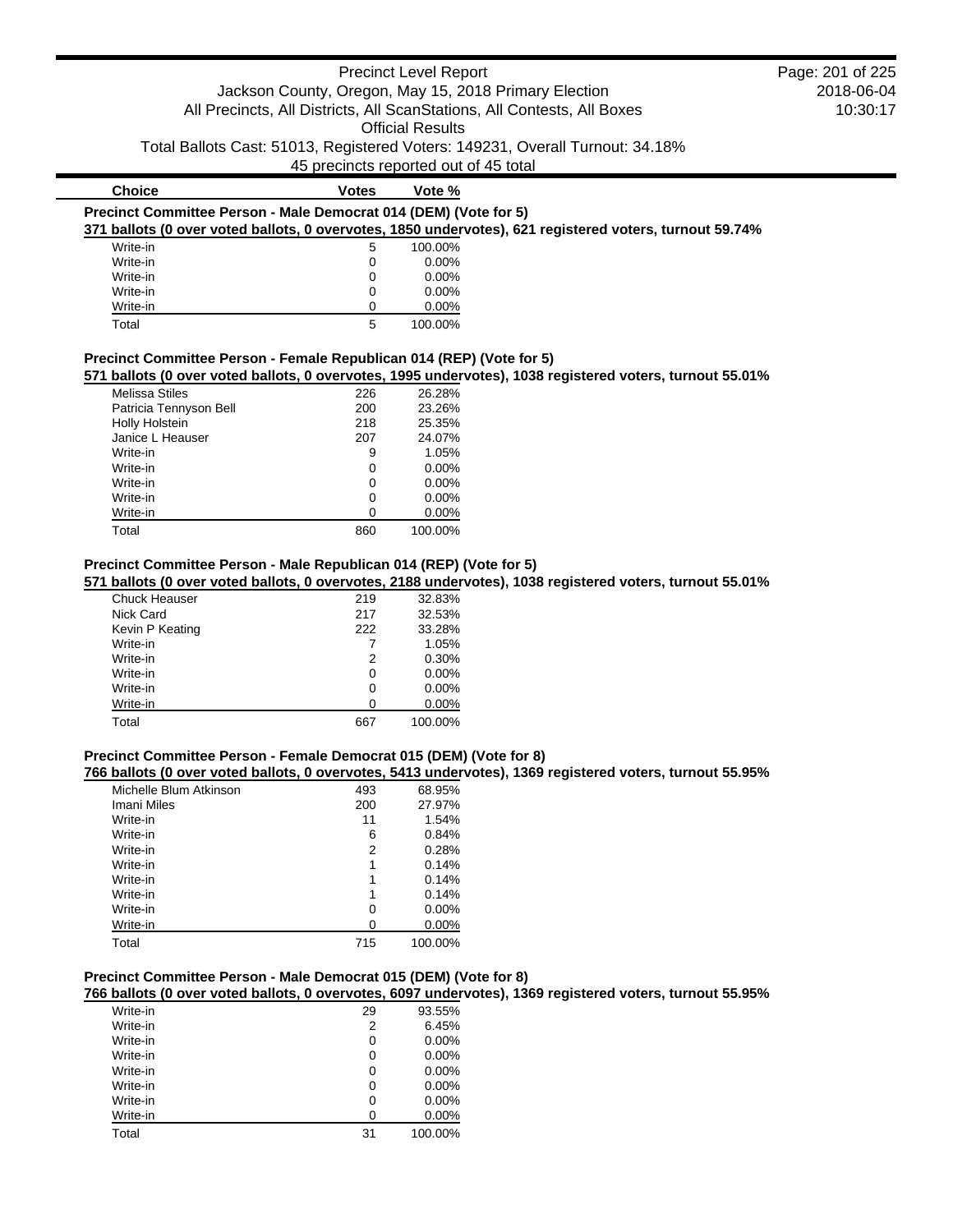# **Choice Votes Vote %**

| Precinct Committee Person - Female Republican 015 (REP) (Vote for 8)                                                                                                                                                                                                                                                                                                               |  |  |
|------------------------------------------------------------------------------------------------------------------------------------------------------------------------------------------------------------------------------------------------------------------------------------------------------------------------------------------------------------------------------------|--|--|
| $0.071$ . If $\lambda$ , $\lambda$ , $\lambda$ , $\lambda$ , $\lambda$ , $\lambda$ , $\lambda$ , $\lambda$ , $\lambda$ , $\lambda$ , $\lambda$ , $\lambda$ , $\lambda$ , $\lambda$ , $\lambda$ , $\lambda$ , $\lambda$ , $\lambda$ , $\lambda$ , $\lambda$ , $\lambda$ , $\lambda$ , $\lambda$ , $\lambda$ , $\lambda$ , $\lambda$ , $\lambda$ , $\lambda$ , $\lambda$ , $\lambda$ |  |  |

## **627 ballots (0 over voted ballots, 0 overvotes, 4288 undervotes), 1240 registered voters, turnout 50.56%**

| Ruth Brodman   | 189 | 25.96%   |
|----------------|-----|----------|
| Kim Wallan     | 338 | 46.43%   |
| Marcia L Weber | 191 | 26.24%   |
| Write-in       | 9   | 1.24%    |
| Write-in       | 1   | 0.14%    |
| Write-in       | 0   | $0.00\%$ |
| Write-in       | 0   | $0.00\%$ |
| Write-in       | 0   | $0.00\%$ |
| Write-in       | 0   | $0.00\%$ |
| Write-in       | 0   | $0.00\%$ |
| Write-in       | 0   | $0.00\%$ |
| Total          | 728 | 100.00%  |

# **Precinct Committee Person - Male Republican 015 (REP) (Vote for 8)**

## **627 ballots (0 over voted ballots, 0 overvotes, 4671 undervotes), 1240 registered voters, turnout 50.56%**

| David Smith | 332 | 96.23%   |
|-------------|-----|----------|
| Write-in    | 9   | 2.61%    |
| Write-in    | 2   | 0.58%    |
| Write-in    | 2   | 0.58%    |
| Write-in    | 0   | $0.00\%$ |
| Write-in    | 0   | $0.00\%$ |
| Write-in    | 0   | $0.00\%$ |
| Write-in    | 0   | $0.00\%$ |
| Write-in    | 0   | 0.00%    |
| Total       | 345 | 100.00%  |

## **Precinct Committee Person - Female Democrat 016 (DEM) (Vote for 8)**

### **741 ballots (1 over voted ballots, 8 overvotes, 4976 undervotes), 1283 registered voters, turnout 57.76%**

| Sandra Peat      | 421 | 44.60%   |
|------------------|-----|----------|
| Nancy Mendenhall | 480 | 50.85%   |
| Write-in         | 22  | 2.33%    |
| Write-in         | 8   | 0.85%    |
| Write-in         | 4   | 0.42%    |
| Write-in         | 3   | 0.32%    |
| Write-in         | 3   | 0.32%    |
| Write-in         | 3   | 0.32%    |
| Write-in         | 0   | $0.00\%$ |
| Write-in         | O   | $0.00\%$ |
| Total            | 944 | 100.00%  |

### **Precinct Committee Person - Male Democrat 016 (DEM) (Vote for 8)**

**741 ballots (1 over voted ballots, 8 overvotes, 5407 undervotes), 1283 registered voters, turnout 57.76%**

| Charles R Hoagland | 485 | 94.54%  |
|--------------------|-----|---------|
| Write-in           | 14  | 2.73%   |
| Write-in           | 3   | 0.58%   |
| Write-in           | 3   | 0.58%   |
| Write-in           | 2   | 0.39%   |
| Write-in           | 2   | 0.39%   |
| Write-in           | 2   | 0.39%   |
| Write-in           | 2   | 0.39%   |
| Write-in           | U   | 0.00%   |
| Total              | 513 | 100.00% |

# **Precinct Committee Person - Female Republican 016 (REP) (Vote for 8)**

**840 ballots (0 over voted ballots, 0 overvotes, 6165 undervotes), 1505 registered voters, turnout 55.81%**

| Juanita Bright | 530 | 95.50% |
|----------------|-----|--------|
| Write-in       | 13  | 2.34%  |
| Write-in       |     | 1.26%  |
| Write-in       | 5   | 0.90%  |
|                |     |        |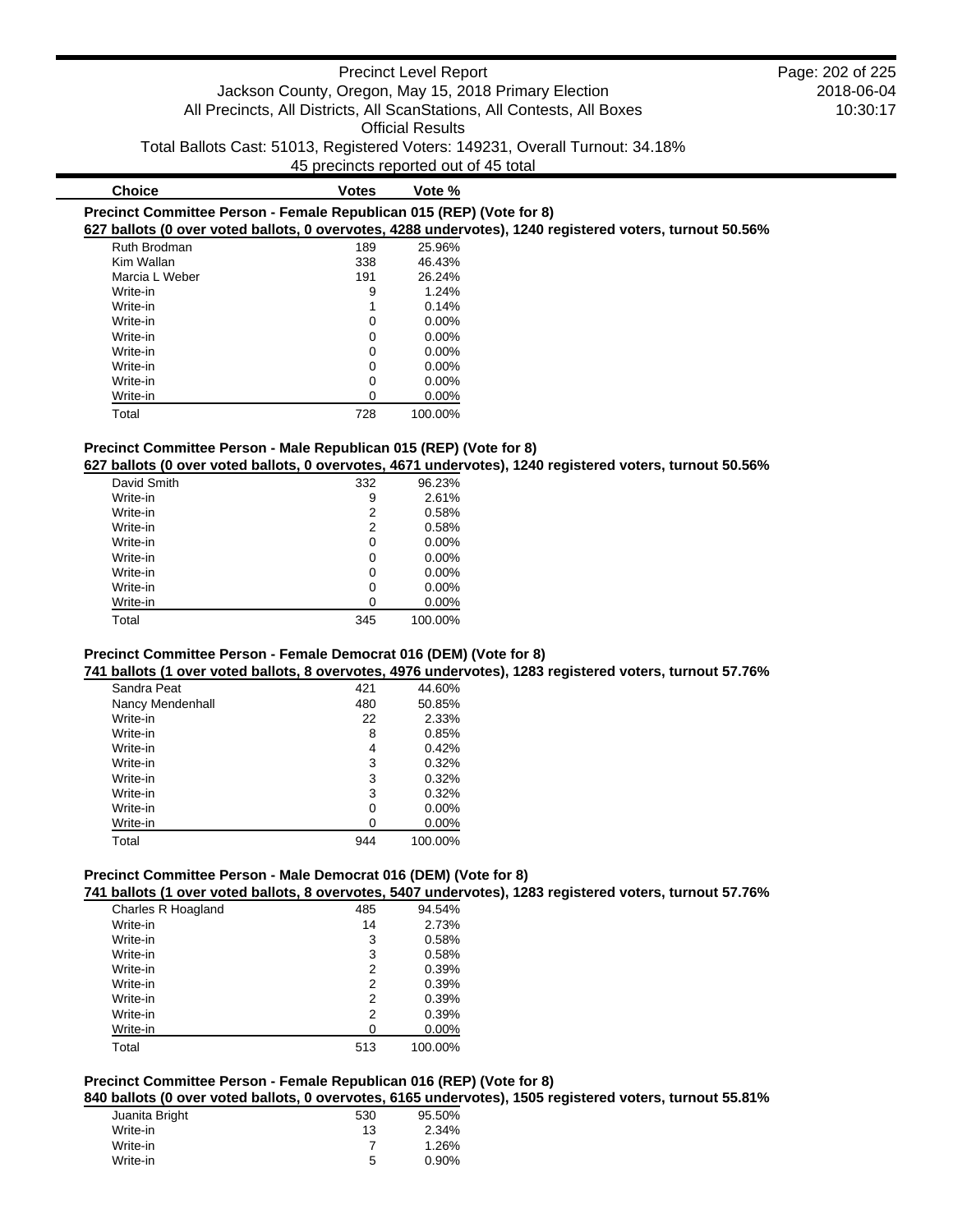| <b>Choice</b> | <b>Votes</b> | Vote %   |
|---------------|--------------|----------|
| Write-in      | 0            | $0.00\%$ |
| Write-in      | 0            | $0.00\%$ |
| Write-in      | 0            | $0.00\%$ |
| Write-in      | 0            | $0.00\%$ |
| Write-in      | O            | 0.00%    |
| Total         | 555          | 100.00%  |

### **Precinct Committee Person - Male Republican 016 (REP) (Vote for 8) 840 ballots (0 over voted ballots, 0 overvotes, 5695 undervotes), 1505 registered voters, turnout 55.81%**

| <b>Danvio (V OTOL TOLOG Danvio) U OTOL TOLOG, UUOU GHIGOL</b> |      |          |
|---------------------------------------------------------------|------|----------|
| Charles H Greschel                                            | 335  | 32.68%   |
| Will Reishman                                                 | 325  | 31.71%   |
| Larry Higbey                                                  | 355  | 34.63%   |
| Write-in                                                      | 6    | 0.59%    |
| Write-in                                                      | 2    | 0.20%    |
| Write-in                                                      | 2    | 0.20%    |
| Write-in                                                      | 0    | $0.00\%$ |
| Write-in                                                      | 0    | $0.00\%$ |
| Write-in                                                      | 0    | $0.00\%$ |
| Write-in                                                      | 0    | $0.00\%$ |
| Write-in                                                      | 0    | $0.00\%$ |
| Total                                                         | 1025 | 100.00%  |

## **Precinct Committee Person - Female Democrat 017 (DEM) (Vote for 10)**

## **525 ballots (0 over voted ballots, 0 overvotes, 4909 undervotes), 1216 registered voters, turnout 43.17%**

| <b>Shirley Roberts</b> | 328 | 96.19%   |
|------------------------|-----|----------|
| Write-in               | 9   | 2.64%    |
| Write-in               | 1   | 0.29%    |
| Write-in               | 1   | 0.29%    |
| Write-in               | 1   | 0.29%    |
| Write-in               | 1   | 0.29%    |
| Write-in               | 0   | $0.00\%$ |
| Write-in               | 0   | $0.00\%$ |
| Write-in               | 0   | 0.00%    |
| Write-in               | 0   | $0.00\%$ |
| Write-in               | 0   | 0.00%    |
| Total                  | 341 | 100.00%  |

### **Precinct Committee Person - Male Democrat 017 (DEM) (Vote for 10)**

### **525 ballots (0 over voted ballots, 0 overvotes, 4932 undervotes), 1216 registered voters, turnout 43.17%**

| Ethan Reeser | 304 | 95.60%   |
|--------------|-----|----------|
| Write-in     | 11  | 3.46%    |
| Write-in     | 1   | 0.31%    |
| Write-in     | 1   | 0.31%    |
| Write-in     | 1   | 0.31%    |
| Write-in     | 0   | $0.00\%$ |
| Write-in     | 0   | $0.00\%$ |
| Write-in     | 0   | $0.00\%$ |
| Write-in     | 0   | $0.00\%$ |
| Write-in     | 0   | $0.00\%$ |
| Write-in     | 0   | 0.00%    |
| Total        | 318 | 100.00%  |

# **Precinct Committee Person - Female Republican 017 (REP) (Vote for 10)**

# **744 ballots (0 over voted ballots, 0 overvotes, 6582 undervotes), 1686 registered voters, turnout 44.13%**

| Sandra A Abercrombie | 310 | 36.13% |
|----------------------|-----|--------|
| Debra Waddell        | 278 | 32.40% |
| Sandra Schmitz       | 245 | 28.55% |
| Write-in             | 17  | 1.98%  |
| Write-in             | 4   | 0.47%  |
| Write-in             | 1   | 0.12%  |
| Write-in             | 1   | 0.12%  |
| Write-in             |     | 0.12%  |
|                      |     |        |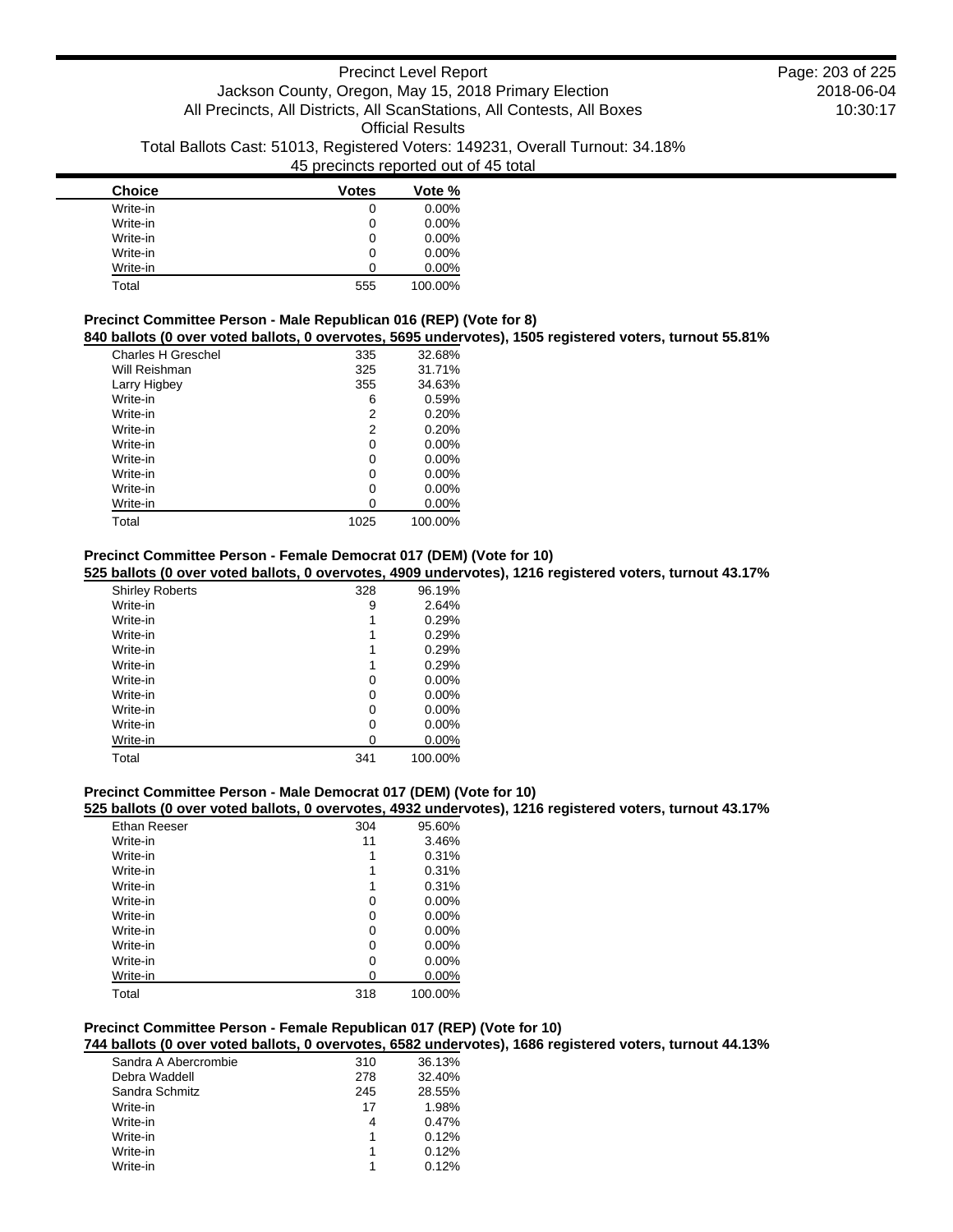| <b>Choice</b> | <b>Votes</b> | Vote %   |
|---------------|--------------|----------|
| Write-in      |              | 0.12%    |
| Write-in      | 0            | $0.00\%$ |
| Write-in      | 0            | 0.00%    |
| Write-in      | 0            | $0.00\%$ |
| Write-in      | Ω            | 0.00%    |
| Total         | 858          | 100.00%  |

## **Precinct Committee Person - Male Republican 017 (REP) (Vote for 10)**

### **744 ballots (0 over voted ballots, 0 overvotes, 7021 undervotes), 1686 registered voters, turnout 44.13%**

| Robert W Waddell | 384 | 91.65%   |
|------------------|-----|----------|
| Write-in         | 17  | 4.06%    |
| Write-in         | 7   | 1.67%    |
| Write-in         | 6   | 1.43%    |
| Write-in         | 3   | 0.72%    |
| Write-in         | 2   | 0.48%    |
| Write-in         | 0   | $0.00\%$ |
| Write-in         | 0   | $0.00\%$ |
| Write-in         | 0   | $0.00\%$ |
| Write-in         | 0   | $0.00\%$ |
| Write-in         | 0   | $0.00\%$ |
| Total            | 419 | 100.00%  |

## **Precinct Committee Person - Female Democrat 018 (DEM) (Vote for 8)**

## **446 ballots (0 over voted ballots, 0 overvotes, 3537 undervotes), 1114 registered voters, turnout 40.04%**

| Write-in | 17 | 54.84%  |
|----------|----|---------|
| Write-in | 2  | 6.45%   |
| Write-in | 2  | 6.45%   |
| Write-in | 2  | 6.45%   |
| Write-in | 2  | 6.45%   |
| Write-in | 2  | 6.45%   |
| Write-in | 2  | 6.45%   |
| Write-in | 2  | 6.45%   |
| Total    | 31 | 100.00% |

### **Precinct Committee Person - Male Democrat 018 (DEM) (Vote for 8)**

### **446 ballots (0 over voted ballots, 0 overvotes, 3524 undervotes), 1114 registered voters, turnout 40.04%**

| Write-in | 30 | 68.18%  |
|----------|----|---------|
| Write-in | 3  | 6.82%   |
| Write-in | 2  | 4.55%   |
| Write-in | 2  | 4.55%   |
| Write-in | 2  | 4.55%   |
| Write-in | 2  | 4.55%   |
| Write-in | 1  | 2.27%   |
| Write-in | 2  | 4.55%   |
| Total    | 44 | 100.00% |

## **Precinct Committee Person - Female Republican 018 (REP) (Vote for 8)**

**519 ballots (0 over voted ballots, 0 overvotes, 4139 undervotes), 1188 registered voters, turnout 43.69%**

| Write-in | 13 | 100.00%  |
|----------|----|----------|
| Write-in | 0  | $0.00\%$ |
| Write-in | 0  | $0.00\%$ |
| Write-in | 0  | $0.00\%$ |
| Write-in | 0  | $0.00\%$ |
| Write-in | 0  | $0.00\%$ |
| Write-in | 0  | $0.00\%$ |
| Write-in | 0  | $0.00\%$ |
| Total    | 13 | 100.00%  |

## **Precinct Committee Person - Male Republican 018 (REP) (Vote for 8)**

**519 ballots (0 over voted ballots, 0 overvotes, 3917 undervotes), 1188 registered voters, turnout 43.69%**

|  |  | James (Jim) A Herndon |
|--|--|-----------------------|
|--|--|-----------------------|

2018-06-04 10:30:17 Page: 204 of 225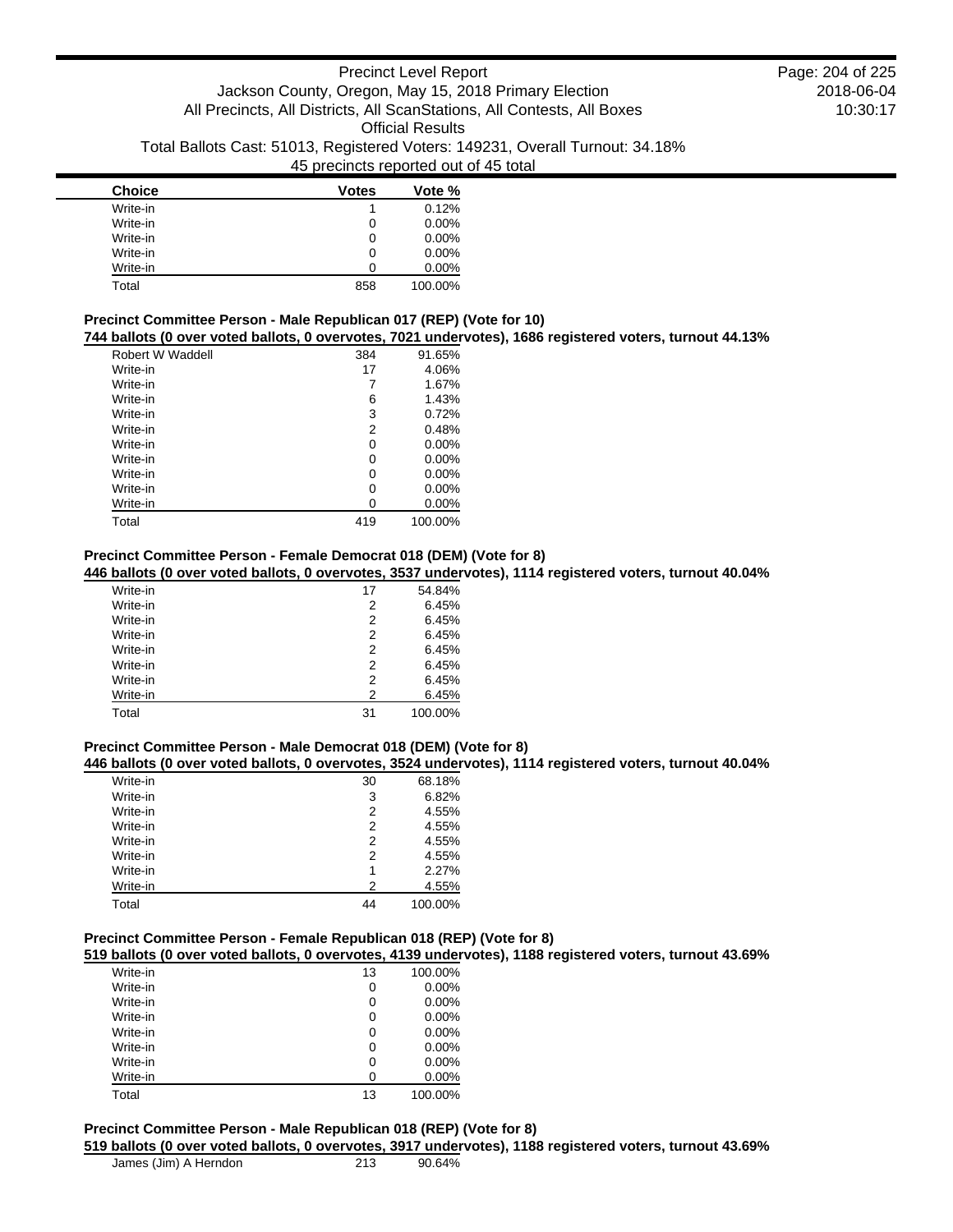| <b>Choice</b> | <b>Votes</b> | Vote %   |
|---------------|--------------|----------|
| Write-in      | 14           | 5.96%    |
| Write-in      | 4            | 1.70%    |
| Write-in      | 3            | 1.28%    |
| Write-in      | 1            | 0.43%    |
| Write-in      | 0            | $0.00\%$ |
| Write-in      | 0            | $0.00\%$ |
| Write-in      | 0            | $0.00\%$ |
| Write-in      | O            | 0.00%    |
| Total         | 235          | 100.00%  |

## **Precinct Committee Person - Female Democrat 019 (DEM) (Vote for 9)**

**445 ballots (0 over voted ballots, 0 overvotes, 3968 undervotes), 1277 registered voters, turnout 34.85%**

| Write-in | 19 | 51.35%  |
|----------|----|---------|
| Write-in | 3  | 8.11%   |
| Write-in | 3  | 8.11%   |
| Write-in | 2  | 5.41%   |
| Write-in | 1  | 2.70%   |
| Write-in | 2  | 5.41%   |
| Write-in | 3  | 8.11%   |
| Write-in | 2  | 5.41%   |
| Write-in | 2  | 5.41%   |
| Total    | 37 | 100.00% |

# **Precinct Committee Person - Male Democrat 019 (DEM) (Vote for 9)**

**445 ballots (0 over voted ballots, 0 overvotes, 3788 undervotes), 1277 registered voters, turnout 34.85%**

| Mike Mayne | 200 | 92.17%   |
|------------|-----|----------|
| Write-in   | 13  | 5.99%    |
| Write-in   | 2   | 0.92%    |
| Write-in   | 1   | 0.46%    |
| Write-in   | 1   | 0.46%    |
| Write-in   | 0   | $0.00\%$ |
| Write-in   | 0   | $0.00\%$ |
| Write-in   | 0   | $0.00\%$ |
| Write-in   | 0   | $0.00\%$ |
| Write-in   | 0   | $0.00\%$ |
| Total      | 217 | 100.00%  |

### **Precinct Committee Person - Female Republican 019 (REP) (Vote for 9)**

### **340 ballots (1 over voted ballots, 9 overvotes, 2848 undervotes), 881 registered voters, turnout 38.59%**

| <b>Judy Adkins</b> | 190 | 93.60%  |
|--------------------|-----|---------|
| Write-in           | 5   | 2.46%   |
| Write-in           |     | 0.49%   |
| Write-in           |     | 0.49%   |
| Write-in           |     | 0.49%   |
| Write-in           | 1   | 0.49%   |
| Write-in           |     | 0.49%   |
| Write-in           |     | 0.49%   |
| Write-in           | 1   | 0.49%   |
| Write-in           |     | 0.49%   |
| Total              | 203 | 100.00% |

## **Precinct Committee Person - Male Republican 019 (REP) (Vote for 9)**

**340 ballots (1 over voted ballots, 9 overvotes, 2846 undervotes), 881 registered voters, turnout 38.59%**

| Jack L Adkins | 192 | 93.66% |
|---------------|-----|--------|
| Write-in      | 4   | 1.95%  |
| Write-in      | 2   | 0.98%  |
| Write-in      | 1   | 0.49%  |
| Write-in      | 1   | 0.49%  |
| Write-in      | 1   | 0.49%  |
| Write-in      | 1   | 0.49%  |
| Write-in      | 1   | 0.49%  |
| Write-in      | 1   | 0.49%  |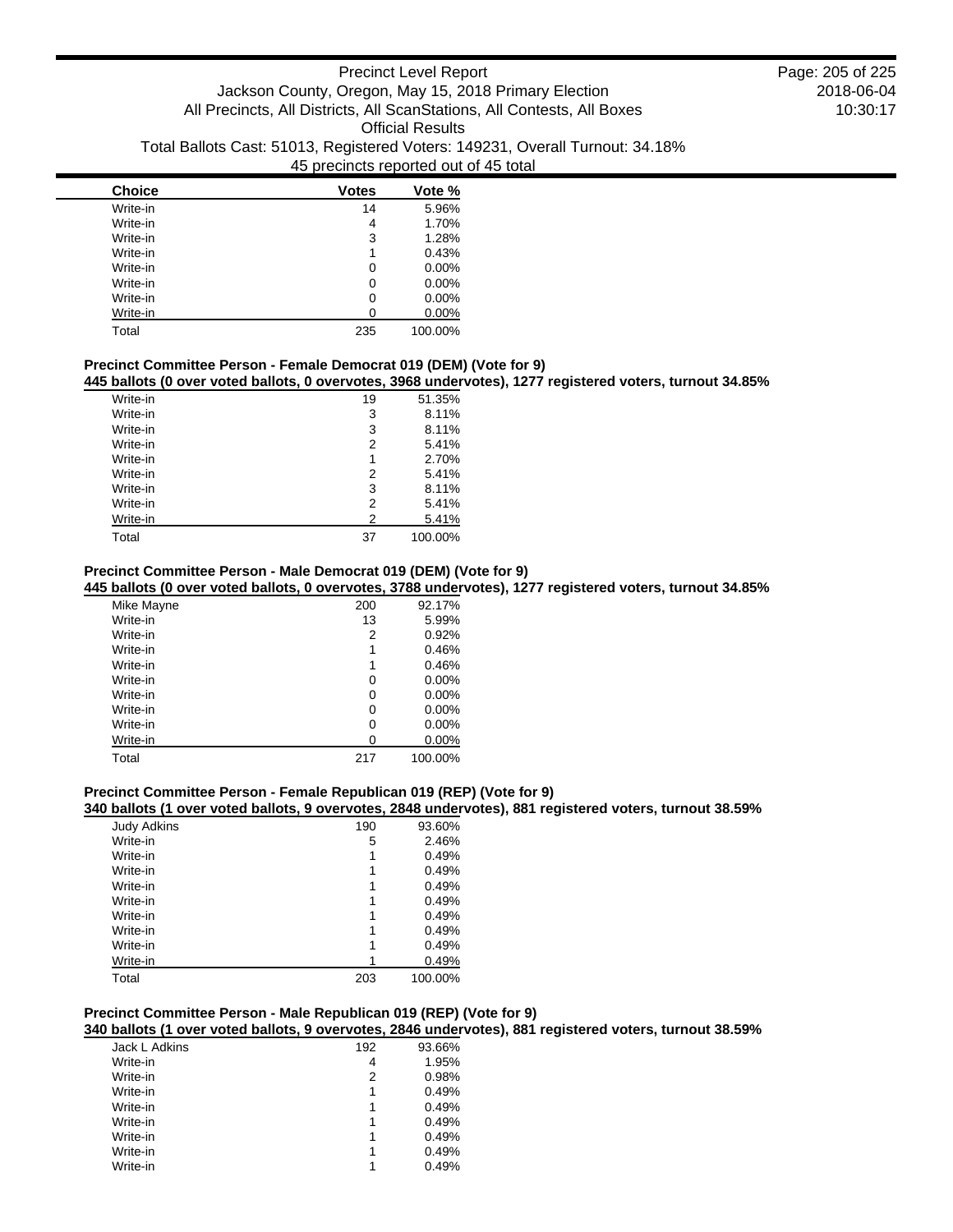| <b>Choice</b> | <b>Votes</b> | Vote %  |
|---------------|--------------|---------|
| Write-in      |              | 0.49%   |
| Total         | 205          | 100.00% |

### **Precinct Committee Person - Female Democrat 020 (DEM) (Vote for 17)**

**748 ballots (0 over voted ballots, 0 overvotes, 11388 undervotes), 2255 registered voters, turnout 33.17%**

| Nicole Vannatta | 321  | 24.17%   |
|-----------------|------|----------|
| Sarah Gierman   | 327  | 24.62%   |
| Kirie Gervais   | 305  | 22.97%   |
| Kathy Keesee    | 335  | 25.23%   |
| Write-in        | 28   | 2.11%    |
| Write-in        | 7    | 0.53%    |
| Write-in        | 2    | 0.15%    |
| Write-in        | 1    | 0.08%    |
| Write-in        | 1    | 0.08%    |
| Write-in        | 1    | 0.08%    |
| Write-in        | 0    | 0.00%    |
| Write-in        | 0    | $0.00\%$ |
| Write-in        | 0    | $0.00\%$ |
| Write-in        | 0    | $0.00\%$ |
| Write-in        | 0    | 0.00%    |
| Write-in        | 0    | 0.00%    |
| Write-in        | 0    | $0.00\%$ |
| Write-in        | 0    | $0.00\%$ |
| Write-in        | 0    | 0.00%    |
| Write-in        | 0    | 0.00%    |
| Write-in        | 0    | $0.00\%$ |
| Total           | 1328 | 100.00%  |

## **Precinct Committee Person - Male Democrat 020 (DEM) (Vote for 17)**

**748 ballots (0 over voted ballots, 0 overvotes, 11173 undervotes), 2255 registered voters, turnout 33.17%**

| David Gierman            | 308  | 19.96%  |
|--------------------------|------|---------|
| <b>Nick Morales</b>      | 327  | 21.19%  |
| <b>Edward B Hardesty</b> | 294  | 19.05%  |
| John Holm                | 297  | 19.25%  |
| Douglas I Hewett         | 287  | 18.60%  |
| Write-in                 | 16   | 1.04%   |
| Write-in                 | 2    | 0.13%   |
| Write-in                 | 2    | 0.13%   |
| Write-in                 | 2    | 0.13%   |
| Write-in                 | 1    | 0.06%   |
| Write-in                 | 1    | 0.06%   |
| Write-in                 | 2    | 0.13%   |
| Write-in                 | 2    | 0.13%   |
| Write-in                 | 1    | 0.06%   |
| Write-in                 | 1    | 0.06%   |
| Write-in                 | 0    | 0.00%   |
| Write-in                 | 0    | 0.00%   |
| Write-in                 | 0    | 0.00%   |
| Write-in                 | 0    | 0.00%   |
| Write-in                 | 0    | 0.00%   |
| Write-in                 | 0    | 0.00%   |
| Write-in                 | 0    | 0.00%   |
| Total                    | 1543 | 100.00% |

## **Precinct Committee Person - Female Republican 020 (REP) (Vote for 17)**

**825 ballots (0 over voted ballots, 0 overvotes, 13541 undervotes), 2296 registered voters, turnout 35.93%**

| Cheryl Hukill | 461 | 95.25% |
|---------------|-----|--------|
| Write-in      | 16  | 3.31%  |
| Write-in      | 3   | 0.62%  |
| Write-in      | 2   | 0.41%  |
| Write-in      | 1   | 0.21%  |
| Write-in      |     | 0.21%  |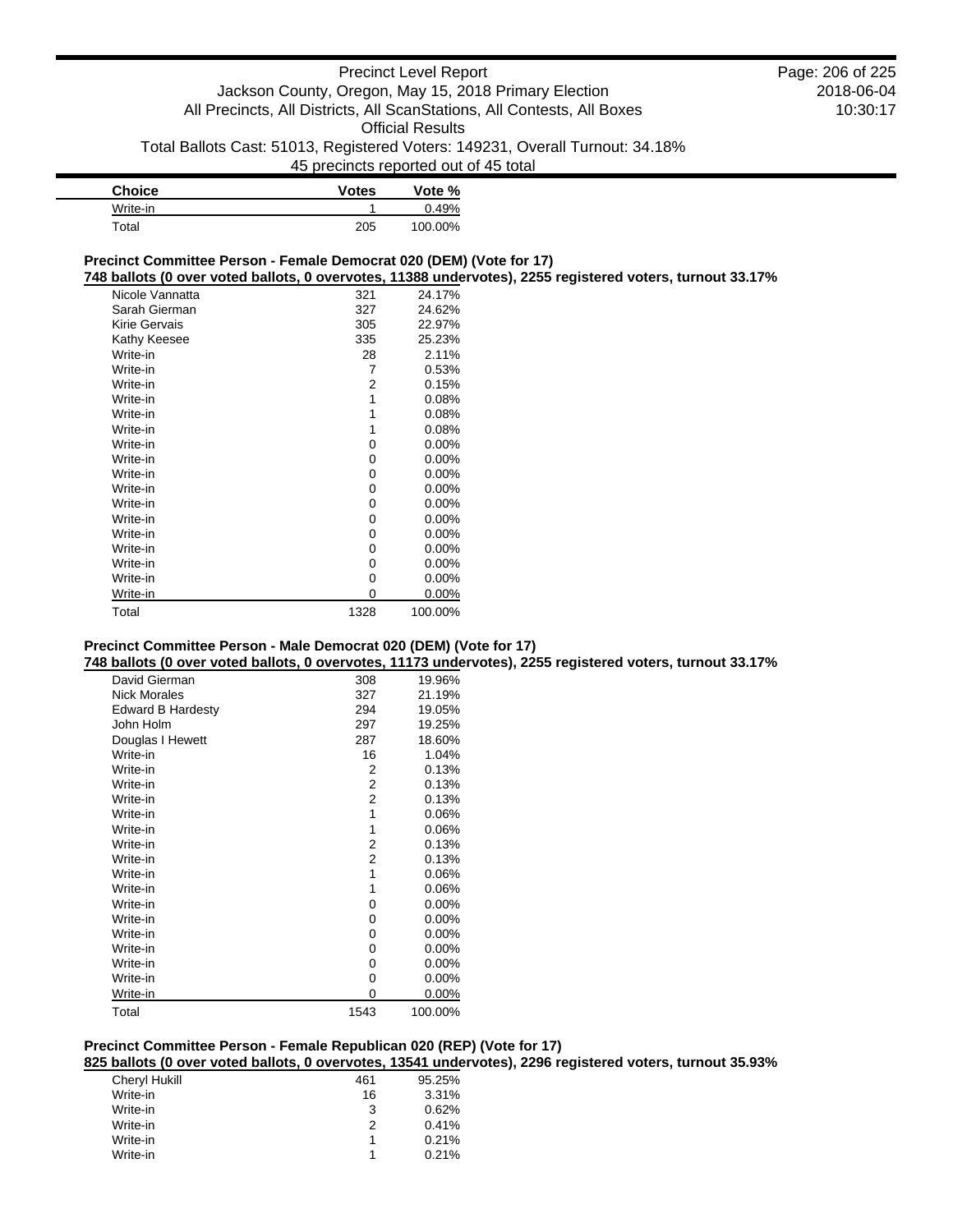| <b>Choice</b> | <b>Votes</b> | Vote %   |
|---------------|--------------|----------|
| Write-in      | 0            | $0.00\%$ |
| Write-in      | 0            | 0.00%    |
| Write-in      | 0            | $0.00\%$ |
| Write-in      | 0            | $0.00\%$ |
| Write-in      | 0            | 0.00%    |
| Write-in      | 0            | $0.00\%$ |
| Write-in      | 0            | $0.00\%$ |
| Write-in      | 0            | $0.00\%$ |
| Write-in      | 0            | 0.00%    |
| Write-in      | 0            | 0.00%    |
| Write-in      | 0            | $0.00\%$ |
| Write-in      |              | 0.00%    |
| Total         | 484          | 100.00%  |

# **Precinct Committee Person - Male Republican 020 (REP) (Vote for 17)**

# **825 ballots (0 over voted ballots, 0 overvotes, 12731 undervotes), 2296 registered voters, turnout 35.93%**

| Joe R Dale          | 244  | 18.86%   |
|---------------------|------|----------|
| Don Libby           | 251  | 19.40%   |
| <b>Tom Steen</b>    | 243  | 18.78%   |
| <b>Eli Matthews</b> | 262  | 20.25%   |
| Ronald R Hukill     | 281  | 21.72%   |
| Write-in            | 12   | 0.93%    |
| Write-in            | 0    | 0.00%    |
| Write-in            | 0    | $0.00\%$ |
| Write-in            | 0    | $0.00\%$ |
| Write-in            | 1    | 0.08%    |
| Write-in            | 0    | $0.00\%$ |
| Write-in            | 0    | $0.00\%$ |
| Write-in            | 0    | $0.00\%$ |
| Write-in            | 0    | 0.00%    |
| Write-in            | 0    | $0.00\%$ |
| Write-in            | 0    | $0.00\%$ |
| Write-in            | 0    | $0.00\%$ |
| Write-in            | 0    | $0.00\%$ |
| Write-in            | 0    | $0.00\%$ |
| Write-in            | 0    | $0.00\%$ |
| Write-in            | 0    | $0.00\%$ |
| Write-in            | 0    | $0.00\%$ |
| Total               | 1294 | 100.00%  |

## **Precinct Committee Person - Female Democrat 021 (DEM) (Vote for 6)**

### **310 ballots (0 over voted ballots, 0 overvotes, 1559 undervotes), 802 registered voters, turnout 38.65%**

| Barbara E Davidson | 157 | 52.16%  |
|--------------------|-----|---------|
| Casey Stine        | 138 | 45.85%  |
| Write-in           | 4   | 1.33%   |
| Write-in           | 0   | 0.00%   |
| Write-in           | 0   | 0.00%   |
| Write-in           | 1   | 0.33%   |
| Write-in           | 1   | 0.33%   |
| Write-in           | O   | 0.00%   |
| Total              | 301 | 100.00% |

## **Precinct Committee Person - Male Democrat 021 (DEM) (Vote for 6)**

**310 ballots (0 over voted ballots, 0 overvotes, 1563 undervotes), 802 registered voters, turnout 38.65%**

| Kevin Stine    | 166 | 55.89%   |
|----------------|-----|----------|
| Craig E Newton | 127 | 42.76%   |
| Write-in       | 3   | 1.01%    |
| Write-in       | 1   | 0.34%    |
| Write-in       | 0   | $0.00\%$ |
| Write-in       | 0   | $0.00\%$ |
| Write-in       | 0   | $0.00\%$ |
| Write-in       | 0   | $0.00\%$ |
|                |     |          |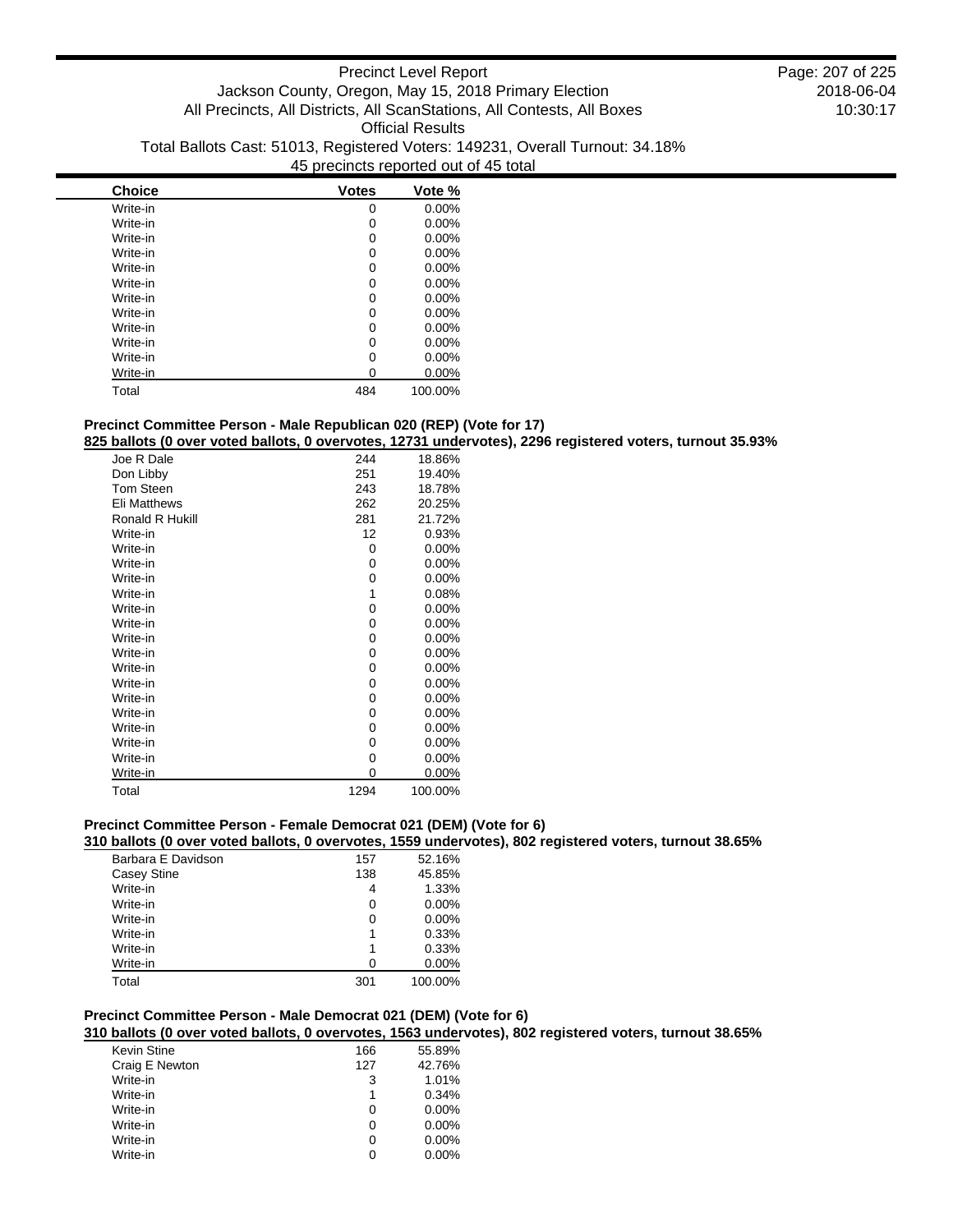# Precinct Level Report Jackson County, Oregon, May 15, 2018 Primary Election All Precincts, All Districts, All ScanStations, All Contests, All Boxes Official Results

Total Ballots Cast: 51013, Registered Voters: 149231, Overall Turnout: 34.18%

45 precincts reported out of 45 total

| <b>Choice</b> | <b>Votes</b> | Vote %  |
|---------------|--------------|---------|
| Total         | 297          | 100.00% |

### **Precinct Committee Person - Female Republican 021 (REP) (Vote for 6) 408 ballots (0 over voted ballots, 0 overvotes, 2436 undervotes), 975 registered voters, turnout 41.85%**

| Write-in |    | 58.33%   |
|----------|----|----------|
| Write-in | 2  | 16.67%   |
| Write-in |    | 8.33%    |
| Write-in |    | 8.33%    |
| Write-in |    | 8.33%    |
| Write-in | O  | $0.00\%$ |
| Total    | 12 | 100.00%  |

## **Precinct Committee Person - Male Republican 021 (REP) (Vote for 6)**

**408 ballots (0 over voted ballots, 0 overvotes, 2434 undervotes), 975 registered voters, turnout 41.85%**

| Write-in | 9  | 64.29%  |
|----------|----|---------|
| Write-in | 1  | 7.14%   |
| Write-in | 1  | 7.14%   |
| Write-in | 1  | 7.14%   |
| Write-in | 1  | 7.14%   |
| Write-in |    | 7.14%   |
| Total    | 14 | 100.00% |

## **Precinct Committee Person - Female Democrat 022 (DEM) (Vote for 6)**

## **566 ballots (0 over voted ballots, 0 overvotes, 1831 undervotes), 1141 registered voters, turnout 49.61%**

| Kristen Johnson    | 318  | 20.32%   |
|--------------------|------|----------|
| Jolie C Balocca    | 307  | 19.62%   |
| Diane DeBruno      | 317  | 20.26%   |
| Brenda Rosch       | 304  | 19.42%   |
| Patricia T Metsker | 299  | 19.11%   |
| Write-in           | 20   | 1.28%    |
| Write-in           | 0    | $0.00\%$ |
| Write-in           | 0    | $0.00\%$ |
| Write-in           | 0    | $0.00\%$ |
| Write-in           | 0    | $0.00\%$ |
| Write-in           | O    | $0.00\%$ |
| Total              | 1565 | 100.00%  |

# **Precinct Committee Person - Male Democrat 022 (DEM) (Vote for 6)**

**566 ballots (0 over voted ballots, 0 overvotes, 2736 undervotes), 1141 registered voters, turnout 49.61%**

| <b>Bob Sexton</b> | 308 | 46.67%  |
|-------------------|-----|---------|
| Jim Chase         | 321 | 48.64%  |
| Write-in          | 16  | 2.42%   |
| Write-in          | 9   | 1.36%   |
| Write-in          | 3   | 0.45%   |
| Write-in          | 3   | 0.45%   |
| Write-in          | 0   | 0.00%   |
| Write-in          | 0   | 0.00%   |
| Total             | 660 | 100.00% |

## **Precinct Committee Person - Female Republican 022 (REP) (Vote for 6)**

**444 ballots (0 over voted ballots, 0 overvotes, 2651 undervotes), 923 registered voters, turnout 48.10%**

| Write-in | 10 | 76.92%   |
|----------|----|----------|
| Write-in |    | 7.69%    |
| Write-in | 1  | 7.69%    |
| Write-in |    | 7.69%    |
| Write-in | 0  | $0.00\%$ |
| Write-in | 0  | 0.00%    |
| Total    | 13 | 100.00%  |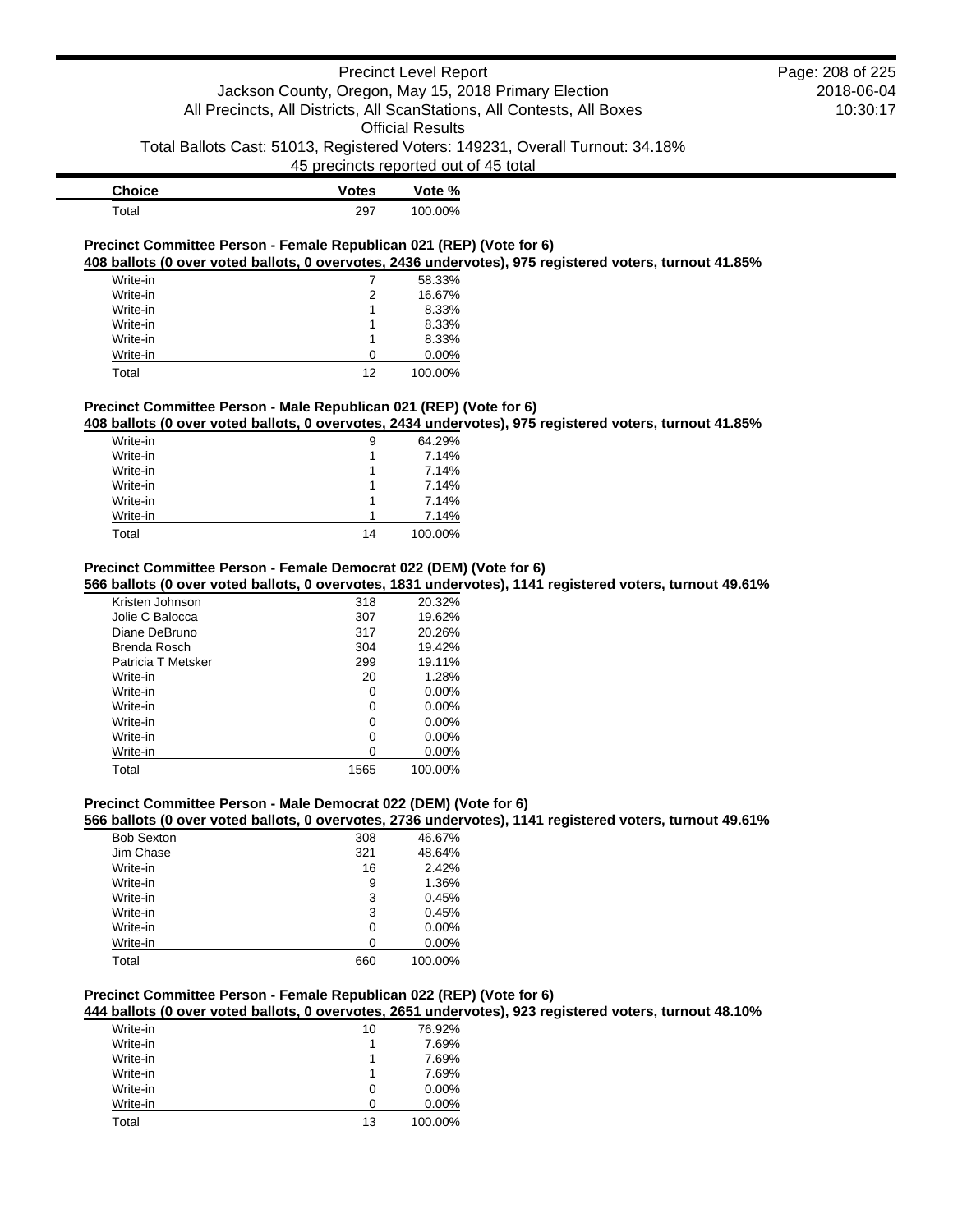|                                                                    | Jackson County, Oregon, May 15, 2018 Primary Election<br>45 precincts reported out of 45 total | <b>Precinct Level Report</b><br><b>Official Results</b> | All Precincts, All Districts, All ScanStations, All Contests, All Boxes<br>Total Ballots Cast: 51013, Registered Voters: 149231, Overall Turnout: 34.18% | Page: 209 of 225<br>2018-06-04<br>10:30:17 |
|--------------------------------------------------------------------|------------------------------------------------------------------------------------------------|---------------------------------------------------------|----------------------------------------------------------------------------------------------------------------------------------------------------------|--------------------------------------------|
| <b>Choice</b>                                                      | <b>Votes</b>                                                                                   | Vote %                                                  |                                                                                                                                                          |                                            |
| Precinct Committee Person - Male Republican 022 (REP) (Vote for 6) |                                                                                                |                                                         | 444 ballots (0 over voted ballots, 0 overvotes, 2646 undervotes), 923 registered voters, turnout 48.10%                                                  |                                            |
| Write-in                                                           | 16                                                                                             | 88.89%                                                  |                                                                                                                                                          |                                            |
| Write-in                                                           | 2                                                                                              | 11.11%                                                  |                                                                                                                                                          |                                            |
| Write-in                                                           |                                                                                                | $0.00\%$                                                |                                                                                                                                                          |                                            |
| Write-in                                                           | 0                                                                                              | $0.00\%$                                                |                                                                                                                                                          |                                            |
| Write-in                                                           | 0                                                                                              | $0.00\%$                                                |                                                                                                                                                          |                                            |
| Write-in                                                           | 0                                                                                              | $0.00\%$                                                |                                                                                                                                                          |                                            |
| Total                                                              | 18                                                                                             | 100.00%                                                 |                                                                                                                                                          |                                            |

### **Precinct Committee Person - Female Democrat 023 (DEM) (Vote for 3)**

**155 ballots (0 over voted ballots, 0 overvotes, 307 undervotes), 373 registered voters, turnout 41.55%**

| Kristie J Paresi    | 74  | 46.84%   |
|---------------------|-----|----------|
| Shirley R Hatlestad | 83  | 52.53%   |
| Write-in            |     | 0.63%    |
| Write-in            | 0   | $0.00\%$ |
| Write-in            | O   | $0.00\%$ |
| Total               | 158 | 100.00%  |

# **Precinct Committee Person - Male Democrat 023 (DEM) (Vote for 3)**

**155 ballots (0 over voted ballots, 0 overvotes, 363 undervotes), 373 registered voters, turnout 41.55%**

| Leif E Hatlestad | 99  | 97.06%   |
|------------------|-----|----------|
| Write-in         | 3   | 2.94%    |
| Write-in         | 0   | $0.00\%$ |
| Write-in         | O   | $0.00\%$ |
| Total            | 102 | 100.00%  |

## **Precinct Committee Person - Female Republican 023 (REP) (Vote for 3)**

**271 ballots (0 over voted ballots, 0 overvotes, 798 undervotes), 585 registered voters, turnout 46.32%**

| Write-in | 11 | 73.33%  |
|----------|----|---------|
| Write-in | 3  | 20.00%  |
| Write-in |    | 6.67%   |
| Total    | 15 | 100.00% |

### **Precinct Committee Person - Male Republican 023 (REP) (Vote for 3)**

### **271 ballots (0 over voted ballots, 0 overvotes, 792 undervotes), 585 registered voters, turnout 46.32%**

| Write-in | 16 | 76.19%  |
|----------|----|---------|
| Write-in | 2  | 9.52%   |
| Write-in |    | 14.29%  |
| Total    | 21 | 100.00% |

## **Precinct Committee Person - Female Democrat 024 (DEM) (Vote for 4)**

**202 ballots (0 over voted ballots, 0 overvotes, 649 undervotes), 486 registered voters, turnout 41.56%**

| Joyce Chapman | 153          | 96.23%   |
|---------------|--------------|----------|
| Write-in      | 6            | 3.77%    |
| Write-in      | 0            | $0.00\%$ |
| Write-in      | $\mathbf{0}$ | $0.00\%$ |
| Write-in      | O            | $0.00\%$ |
| Total         | 159          | 100.00%  |

## **Precinct Committee Person - Male Democrat 024 (DEM) (Vote for 4)**

**202 ballots (0 over voted ballots, 0 overvotes, 655 undervotes), 486 registered voters, turnout 41.56%**

| Paul Chapman | 144 | 94.12%   |
|--------------|-----|----------|
| Write-in     | 9   | 5.88%    |
| Write-in     | 0   | $0.00\%$ |
| Write-in     | 0   | $0.00\%$ |
| Write-in     | Ω   | $0.00\%$ |
| Total        | 153 | 100.00%  |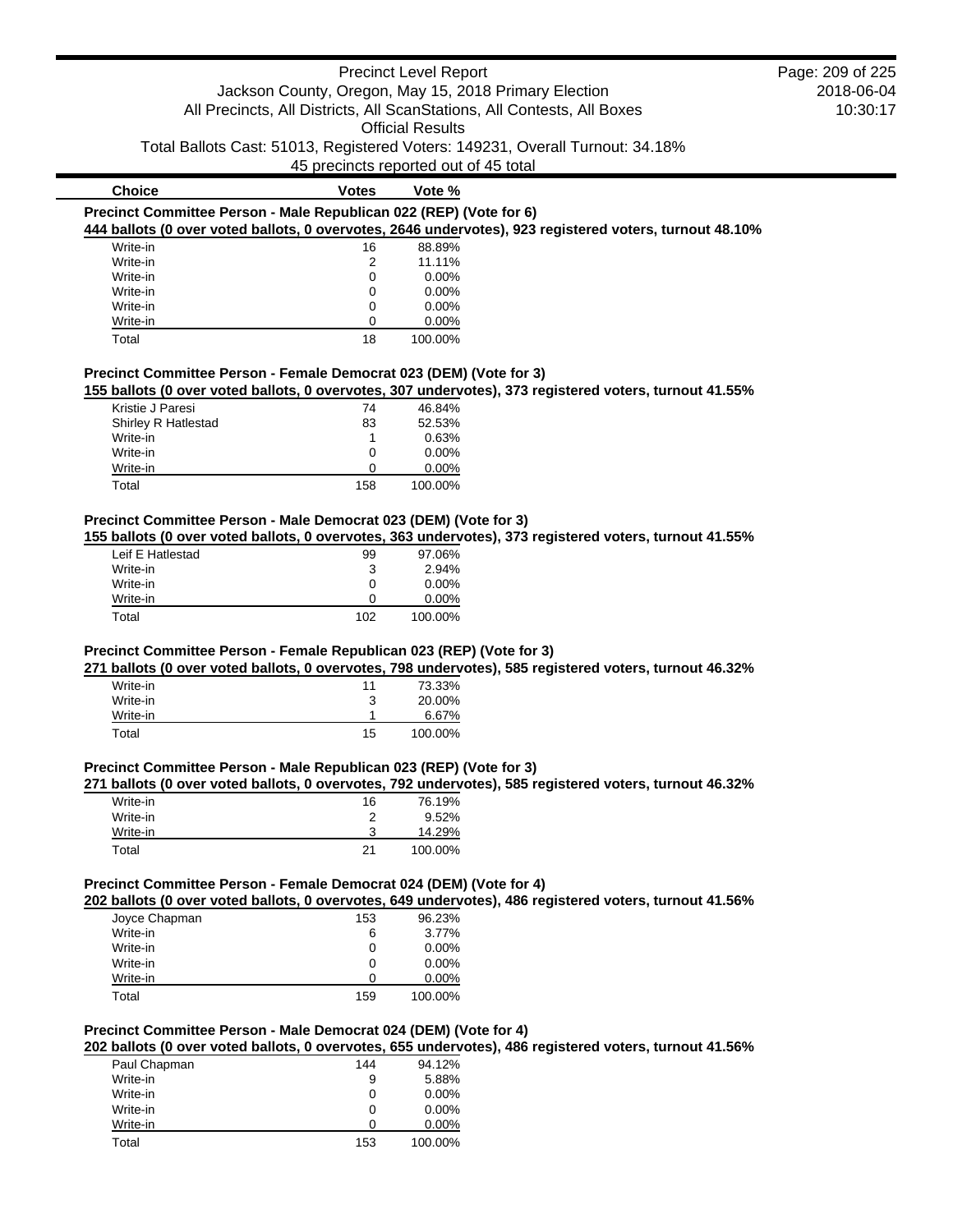|                                                                      |                                       | <b>Precinct Level Report</b> |                                                                                                         | Page: 210 of 225 |
|----------------------------------------------------------------------|---------------------------------------|------------------------------|---------------------------------------------------------------------------------------------------------|------------------|
|                                                                      |                                       |                              | Jackson County, Oregon, May 15, 2018 Primary Election                                                   | 2018-06-04       |
|                                                                      |                                       |                              | All Precincts, All Districts, All ScanStations, All Contests, All Boxes                                 | 10:30:17         |
|                                                                      |                                       | <b>Official Results</b>      |                                                                                                         |                  |
|                                                                      |                                       |                              | Total Ballots Cast: 51013, Registered Voters: 149231, Overall Turnout: 34.18%                           |                  |
|                                                                      | 45 precincts reported out of 45 total |                              |                                                                                                         |                  |
| <b>Choice</b>                                                        | Votes                                 | Vote %                       |                                                                                                         |                  |
| Precinct Committee Person - Female Republican 024 (REP) (Vote for 4) |                                       |                              |                                                                                                         |                  |
|                                                                      |                                       |                              | 417 ballots (0 over voted ballots, 0 overvotes, 1652 undervotes), 848 registered voters, turnout 49.17% |                  |
| Write-in                                                             | 15                                    | 93.75%                       |                                                                                                         |                  |
| Write-in                                                             |                                       | 6.25%                        |                                                                                                         |                  |
| Write-in                                                             |                                       | $0.00\%$                     |                                                                                                         |                  |
| Write-in                                                             | U                                     | $0.00\%$                     |                                                                                                         |                  |
| Total                                                                | 16                                    | 100.00%                      |                                                                                                         |                  |
| Precinct Committee Person - Male Republican 024 (REP) (Vote for 4)   |                                       |                              |                                                                                                         |                  |
|                                                                      |                                       |                              | 417 ballots (0 over voted ballots, 0 overvotes, 1644 undervotes), 848 registered voters, turnout 49.17% |                  |
| Write-in                                                             | 24                                    | 100.00%                      |                                                                                                         |                  |
| Write-in                                                             | 0                                     | $0.00\%$                     |                                                                                                         |                  |
| Write-in                                                             | 0                                     | 0.00%                        |                                                                                                         |                  |

# **Precinct Committee Person - Female Democrat 025 (DEM) (Vote for 8)**

**1020 ballots (1 over voted ballots, 8 overvotes, 3632 undervotes), 1981 registered voters, turnout 51.49%**

| Gerry Pare'                 | 576  | 12.74%   |
|-----------------------------|------|----------|
| <b>Colette Pare'-Miller</b> | 581  | 12.85%   |
| Eleanor Ponomareff          | 556  | 12.30%   |
| Lee Lull                    | 562  | 12.43%   |
| Lynne Likens                | 565  | 12.50%   |
| Ketura Richmond             | 538  | 11.90%   |
| Kimberly Hosford            | 552  | 12.21%   |
| <b>Judith Kurinsky</b>      | 554  | 12.26%   |
| Write-in                    | 20   | 0.44%    |
| Write-in                    | 12   | 0.27%    |
| Write-in                    | 2    | 0.04%    |
| Write-in                    | 0    | 0.00%    |
| Write-in                    | 1    | 0.02%    |
| Write-in                    | ი    | $0.00\%$ |
| Write-in                    | 1    | 0.02%    |
| Write-in                    | 0    | 0.00%    |
| Total                       | 4520 | 100.00%  |

Write-in 0 0.00% Total 24 100.00%

## **Precinct Committee Person - Male Democrat 025 (DEM) (Vote for 8)**

**1020 ballots (0 over voted ballots, 0 overvotes, 4983 undervotes), 1981 registered voters, turnout 51.49%**

| Gary Woodring        | 499  | 15.71%   |
|----------------------|------|----------|
| <b>Bryce Smedley</b> | 500  | 15.74%   |
| Hogan M Sherrow      | 494  | 15.55%   |
| Dan Richmond         | 506  | 15.93%   |
| David Miller         | 517  | 16.27%   |
| Allen Hallmark       | 526  | 16.56%   |
| Write-in             | 76   | 2.39%    |
| Write-in             | 50   | 1.57%    |
| Write-in             | 7    | 0.22%    |
| Write-in             | 1    | 0.03%    |
| Write-in             | 1    | 0.03%    |
| Write-in             | 0    | 0.00%    |
| Write-in             | 0    | 0.00%    |
| Write-in             | 0    | $0.00\%$ |
| Total                | 3177 | 100.00%  |

# **Precinct Committee Person - Female Republican 025 (REP) (Vote for 8)**

**329 ballots (0 over voted ballots, 0 overvotes, 2289 undervotes), 712 registered voters, turnout 46.21%**

| Priscilla R DeVos | 165 | 48.10% |
|-------------------|-----|--------|
| Carol J Malcolm   | 166 | 48.40% |
| Write-in          | 6   | 1.75%  |
| Write-in          | 2   | 0.58%  |
| Write-in          |     | 0.29%  |
|                   |     |        |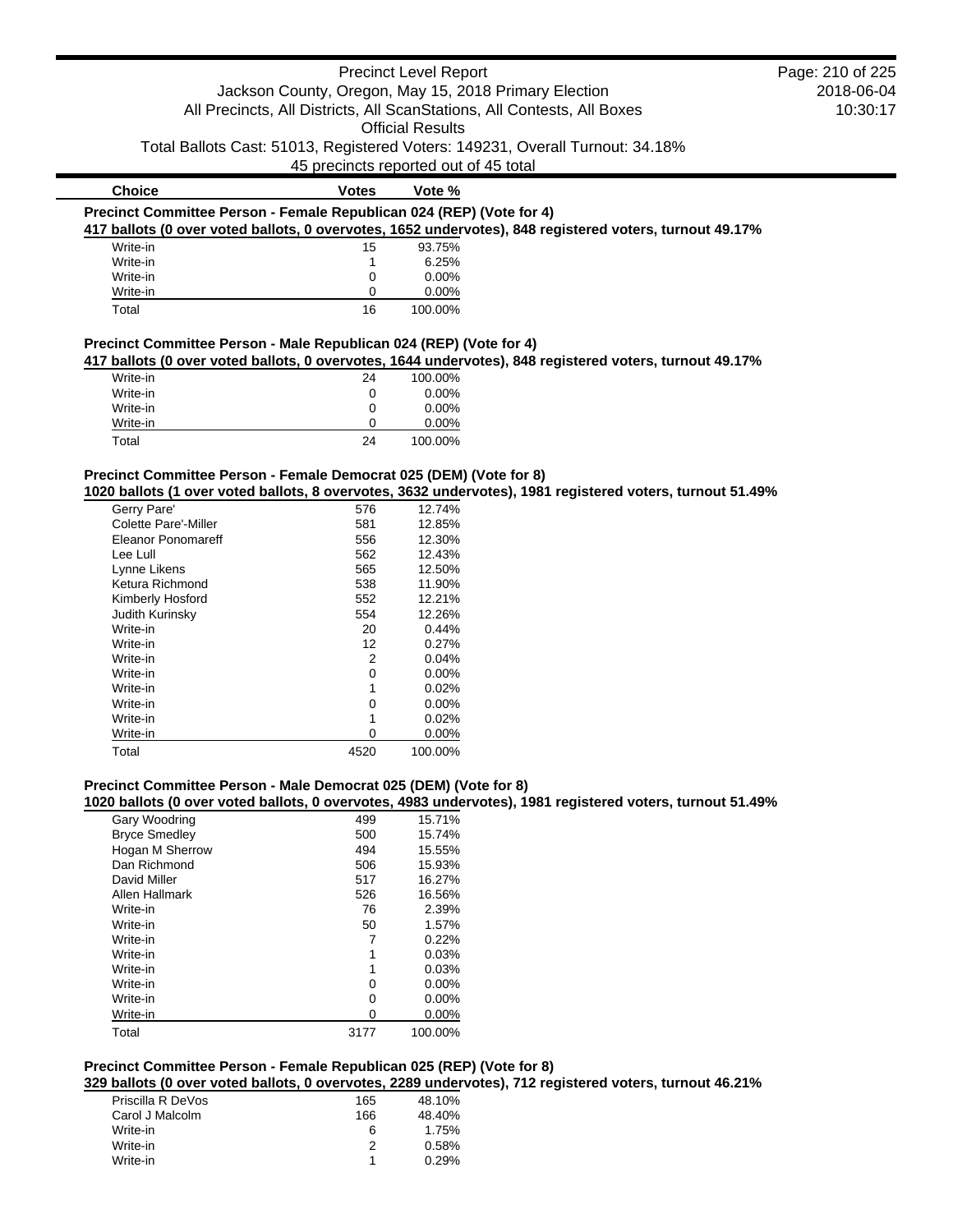| <b>Choice</b> | <b>Votes</b> | Vote %   |
|---------------|--------------|----------|
| Write-in      |              | 0.29%    |
| Write-in      |              | 0.29%    |
| Write-in      |              | 0.29%    |
| Write-in      | 0            | $0.00\%$ |
| Write-in      |              | $0.00\%$ |
| Total         | 343          | 100.00%  |

# **Precinct Committee Person - Male Republican 025 (REP) (Vote for 8)**

**329 ballots (0 over voted ballots, 0 overvotes, 2415 undervotes), 712 registered voters, turnout 46.21%**

| Fred R DeVos | 203 | 93.55%  |
|--------------|-----|---------|
| Write-in     |     | 3.23%   |
| Write-in     | 2   | 0.92%   |
| Write-in     | 1   | 0.46%   |
| Write-in     | 1   | 0.46%   |
| Write-in     | 1   | 0.46%   |
| Write-in     | 1   | 0.46%   |
| Write-in     | 1   | 0.46%   |
| Write-in     | O   | 0.00%   |
| Total        | 217 | 100.00% |

## **Precinct Committee Person - Female Democrat 026 (DEM) (Vote for 7)**

**949 ballots (0 over voted ballots, 0 overvotes, 4217 undervotes), 1779 registered voters, turnout 53.34%**

| Aliza Pearson             | 389  | 16.03%   |
|---------------------------|------|----------|
| Rebecca Pearson           | 398  | 16.41%   |
| Deb Fyans                 | 432  | 17.81%   |
| Marguerite Schellentrager | 381  | 15.70%   |
| Cathleen R Katz           | 400  | 16.49%   |
| Carol A Kinney            | 388  | 15.99%   |
| Write-in                  | 37   | 1.53%    |
| Write-in                  | 0    | $0.00\%$ |
| Write-in                  | 1    | 0.04%    |
| Write-in                  | 0    | $0.00\%$ |
| Write-in                  | ი    | $0.00\%$ |
| Write-in                  | 0    | $0.00\%$ |
| Write-in                  | O    | 0.00%    |
| Total                     | 2426 | 100.00%  |

## **Precinct Committee Person - Male Democrat 026 (DEM) (Vote for 7)**

## **949 ballots (0 over voted ballots, 0 overvotes, 5028 undervotes), 1779 registered voters, turnout 53.34%**

| <b>Tod Davies</b>  | 377  | 23.34%   |
|--------------------|------|----------|
| Evan Lind          | 366  | 22.66%   |
| Michael F Corcoran | 365  | 22.60%   |
| James (Jim) Crary  | 457  | 28.30%   |
| Write-in           | 33   | 2.04%    |
| Write-in           | 10   | 0.62%    |
| Write-in           | 7    | 0.43%    |
| Write-in           | 0    | $0.00\%$ |
| Write-in           | 0    | $0.00\%$ |
| Write-in           | 0    | $0.00\%$ |
| Write-in           | 0    | $0.00\%$ |
| Total              | 1615 | 100.00%  |

## **Precinct Committee Person - Female Republican 026 (REP) (Vote for 7)**

**368 ballots (0 over voted ballots, 0 overvotes, 2570 undervotes), 743 registered voters, turnout 49.53%**

| Write-in | 6 | 100.00%  |
|----------|---|----------|
| Write-in | 0 | $0.00\%$ |
| Write-in | 0 | $0.00\%$ |
| Write-in | 0 | $0.00\%$ |
| Write-in | 0 | $0.00\%$ |
| Write-in | 0 | $0.00\%$ |
| Write-in | Ω | $0.00\%$ |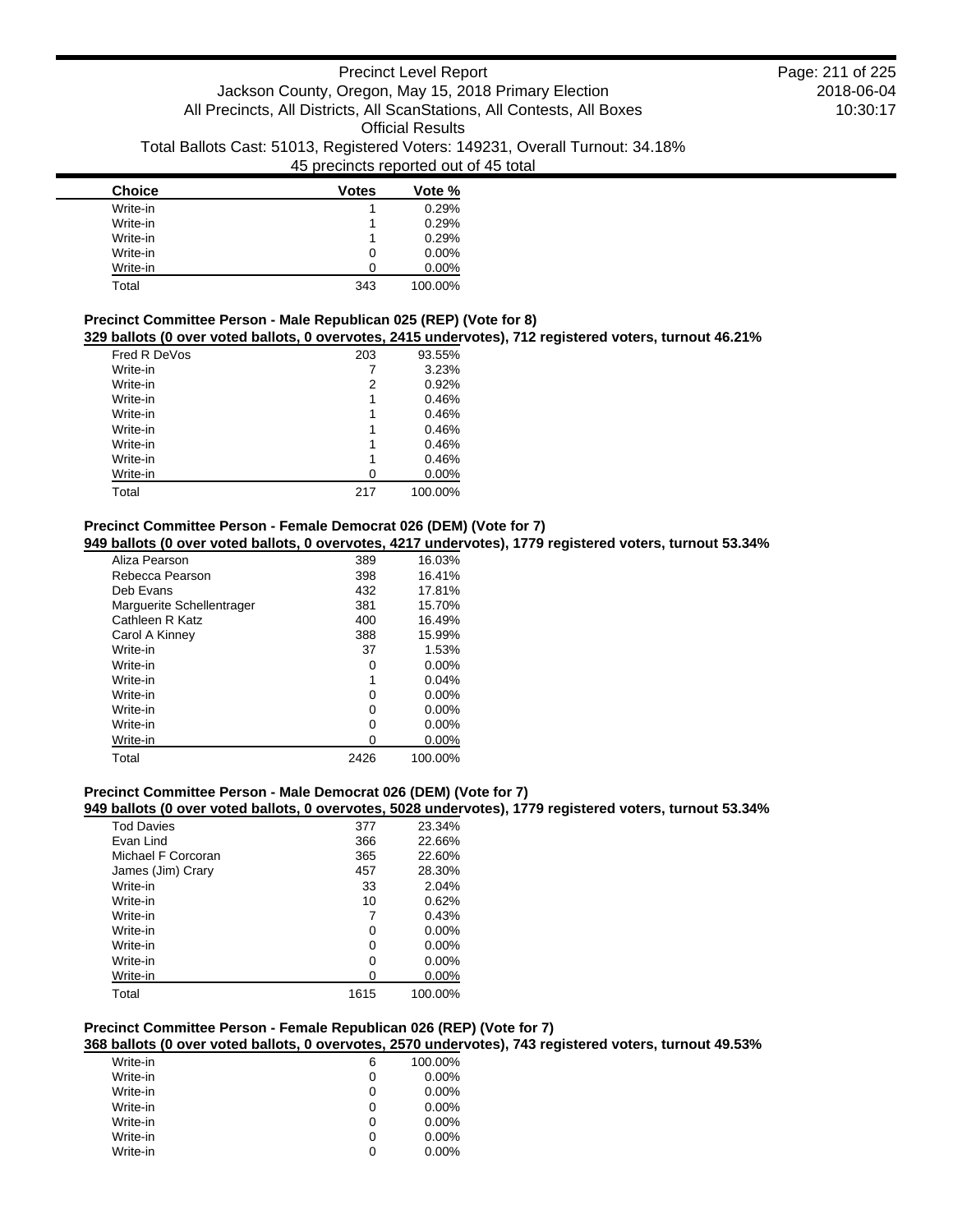# Precinct Level Report Jackson County, Oregon, May 15, 2018 Primary Election All Precincts, All Districts, All ScanStations, All Contests, All Boxes Official Results Total Ballots Cast: 51013, Registered Voters: 149231, Overall Turnout: 34.18% 45 precincts reported out of 45 total **Choice Votes Vote %** Total 6 100.00% **Precinct Committee Person - Male Republican 026 (REP) (Vote for 7) 368 ballots (0 over voted ballots, 0 overvotes, 2440 undervotes), 743 registered voters, turnout 49.53%** John W Ames 132 97.06% Write-in  $\begin{array}{cccc} 4 & 2.94\% \\ \text{Write-in} & 0 & 0.00\% \end{array}$ Write-in 0 0.00% Write-in 0 0.00% Write-in 0 0.00% Write-in 0 0.00% Write-in 0 0.00% Write-in 0 0.00% Total 136 100.00% **Precinct Committee Person - Female Democrat 027 (DEM) (Vote for 2) 66 ballots (0 over voted ballots, 0 overvotes, 130 undervotes), 187 registered voters, turnout 35.29%** Write-in 2 100.00% Write-in 0 0.00% Total 2 100.00% **Precinct Committee Person - Male Democrat 027 (DEM) (Vote for 2) 66 ballots (0 over voted ballots, 0 overvotes, 127 undervotes), 187 registered voters, turnout 35.29%** Write-in 5 100.00% Write-in 0 0.00% Total 5 100.00% **Precinct Committee Person - Female Republican 027 (REP) (Vote for 2) 124 ballots (0 over voted ballots, 0 overvotes, 244 undervotes), 252 registered voters, turnout 49.21%** Write-in 200.00% Write-in 0 0.00% Total 4 100.00% **Precinct Committee Person - Male Republican 027 (REP) (Vote for 2) 124 ballots (0 over voted ballots, 0 overvotes, 240 undervotes), 252 registered voters, turnout 49.21%** Write-in 8 100.00% Write-in 0 0.00% Total 8 100.00% **Precinct Committee Person - Female Democrat 028 (DEM) (Vote for 5) 182 ballots (0 over voted ballots, 0 overvotes, 902 undervotes), 499 registered voters, turnout 36.47%** Write-in 8 100.00% Write-in 0 0.00% Write-in 0 0.00% Write-in  $0$  0.00% Write-in 0 0.00% Total 8 100.00% Page: 212 of 225

2018-06-04 10:30:17

### **Precinct Committee Person - Male Democrat 028 (DEM) (Vote for 5)**

**182 ballots (0 over voted ballots, 0 overvotes, 898 undervotes), 499 registered voters, turnout 36.47%**

| Write-in | 12 | 100.00%  |
|----------|----|----------|
| Write-in | 0  | $0.00\%$ |
| Write-in | 0  | $0.00\%$ |
| Write-in | 0  | $0.00\%$ |
| Write-in | O  | $0.00\%$ |
| Total    | 12 | 100.00%  |

**Precinct Committee Person - Female Republican 028 (REP) (Vote for 5) 513 ballots (0 over voted ballots, 0 overvotes, 2542 undervotes), 1084 registered voters, turnout 47.32%**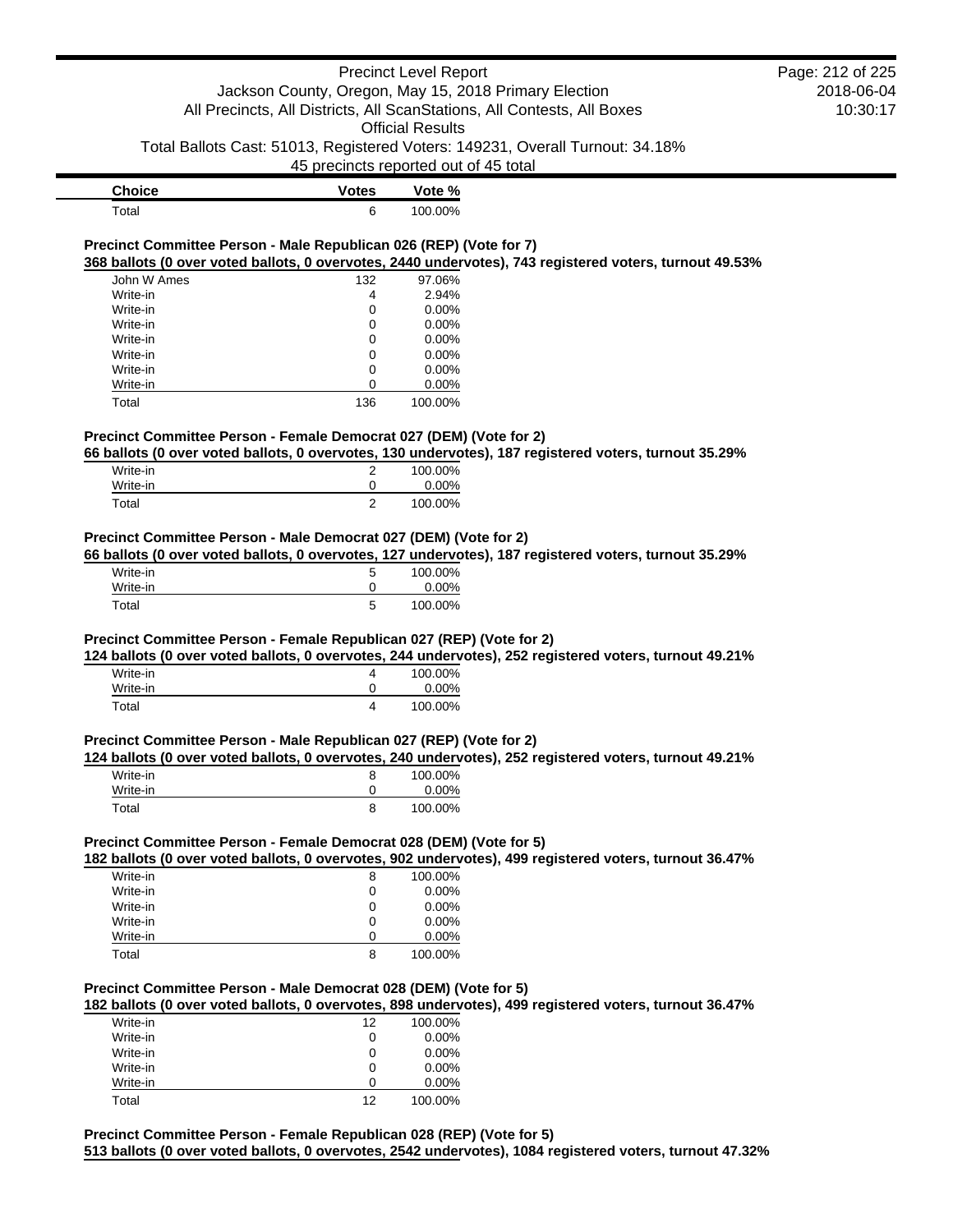| <b>Choice</b> | Votes | Vote %   |
|---------------|-------|----------|
| Write-in      | 18    | 78.26%   |
| Write-in      | 5     | 21.74%   |
| Write-in      | 0     | $0.00\%$ |
| Write-in      | 0     | $0.00\%$ |
| Write-in      | Ω     | $0.00\%$ |
| Total         | 23    | 100.00%  |

## **Precinct Committee Person - Male Republican 028 (REP) (Vote for 5)**

## **513 ballots (0 over voted ballots, 0 overvotes, 2547 undervotes), 1084 registered voters, turnout 47.32%**

| Write-in | 17 | 94.44%   |
|----------|----|----------|
| Write-in | 1  | 5.56%    |
| Write-in | 0  | $0.00\%$ |
| Write-in | 0  | $0.00\%$ |
| Write-in | 0  | $0.00\%$ |
| Total    | 18 | 100.00%  |

# **Precinct Committee Person - Female Democrat 029 (DEM) (Vote for 4)**

**279 ballots (0 over voted ballots, 0 overvotes, 930 undervotes), 572 registered voters, turnout 48.78%**

| Margaret K Eklund | 185 | 99.46%   |
|-------------------|-----|----------|
| Write-in          | 0   | $0.00\%$ |
| Write-in          |     | 0.54%    |
| Write-in          | 0   | $0.00\%$ |
| Write-in          | O   | $0.00\%$ |
| Total             | 186 | 100.00%  |

## **Precinct Committee Person - Male Democrat 029 (DEM) (Vote for 4)**

**279 ballots (0 over voted ballots, 0 overvotes, 941 undervotes), 572 registered voters, turnout 48.78%**

| <b>Scott Plummer</b> | 167 | 95.43%  |
|----------------------|-----|---------|
| Write-in             |     | 2.29%   |
| Write-in             | 2   | 1.14%   |
| Write-in             | 1   | 0.57%   |
| Write-in             |     | 0.57%   |
| Total                | 175 | 100.00% |

## **Precinct Committee Person - Female Republican 029 (REP) (Vote for 4)**

#### **396 ballots (0 over voted ballots, 0 overvotes, 1235 undervotes), 800 registered voters, turnout 49.50%**

| Priscilla (Lori) Works | 186 | 53.30%   |
|------------------------|-----|----------|
| Shandra Husted         | 155 | 44.41%   |
| Write-in               |     | 2.01%    |
| Write-in               | 1   | 0.29%    |
| Write-in               | 0   | $0.00\%$ |
| Write-in               | n   | $0.00\%$ |
| Total                  | 349 | 100.00%  |

## **Precinct Committee Person - Male Republican 029 (REP) (Vote for 4)**

**396 ballots (0 over voted ballots, 0 overvotes, 1115 undervotes), 800 registered voters, turnout 49.50%**

| Thomas (Joel) Works | 166 | 35.39%   |
|---------------------|-----|----------|
| Peter St Onge       | 135 | 28.78%   |
| Kevin Husted        | 163 | 34.75%   |
| Write-in            | 5   | 1.07%    |
| Write-in            | 0   | $0.00\%$ |
| Write-in            | 0   | $0.00\%$ |
| Write-in            | O   | $0.00\%$ |
| Total               | 469 | 100.00%  |

## **Precinct Committee Person - Female Democrat 030 (DEM) (Vote for 1)**

**30 ballots (0 over voted ballots, 0 overvotes, 30 blank voted), 50 registered voters, turnout 60.00%**

| Write-in | $0.00\%$ |
|----------|----------|
| Total    | $0.00\%$ |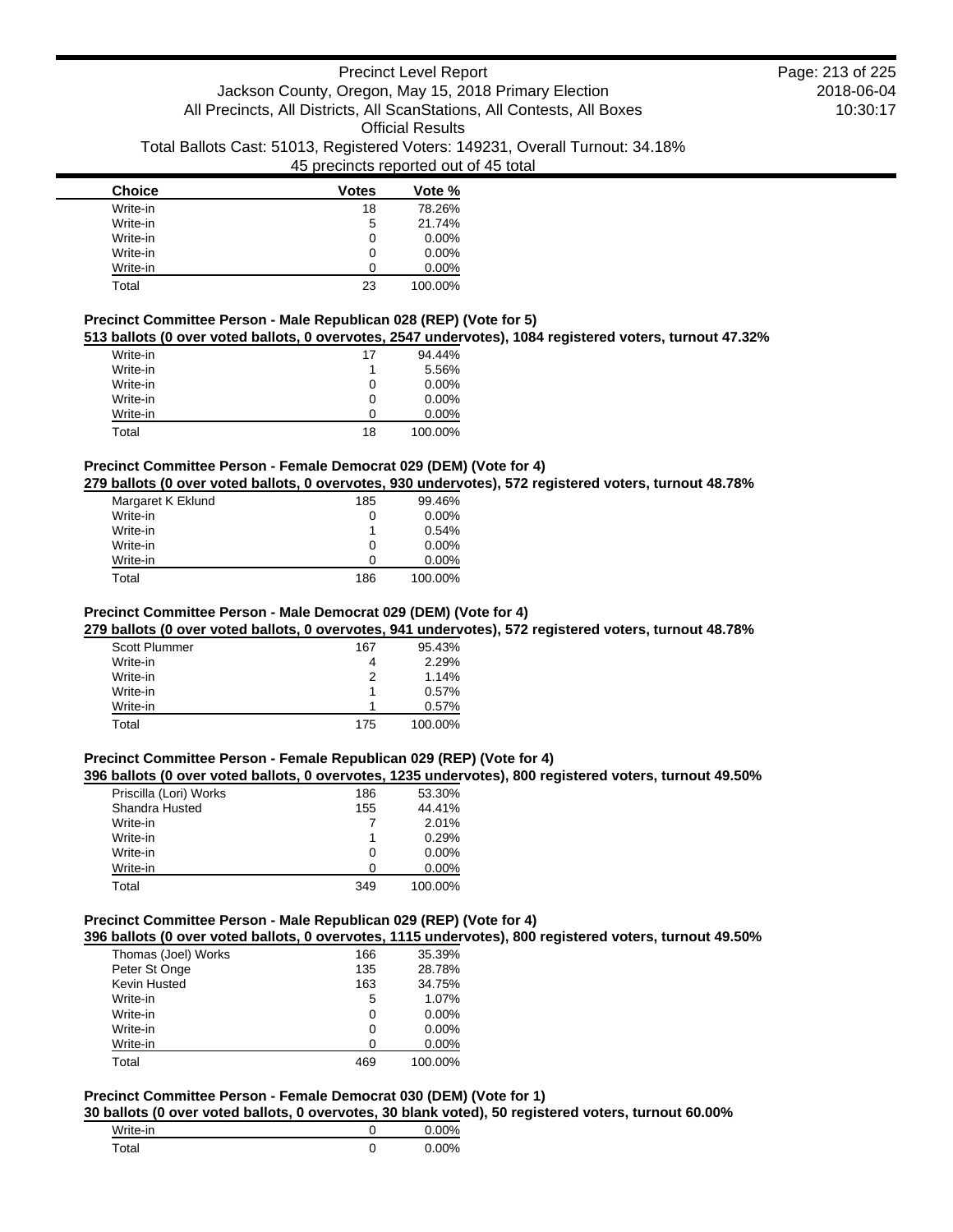|              | <b>Precinct Level Report</b>                                                   | Page: 214 of 225                                                                                                                                                                                                                                                                                                                                                                                                                                                                                                                                                                                                                                                                                                                                                                                                                                                                                                                                                                                                                                                                                                                                                                                                                                                                                                                                                                                                                                                                                                                                                                                                                                                                                                                                                                                                                                                                                          |
|--------------|--------------------------------------------------------------------------------|-----------------------------------------------------------------------------------------------------------------------------------------------------------------------------------------------------------------------------------------------------------------------------------------------------------------------------------------------------------------------------------------------------------------------------------------------------------------------------------------------------------------------------------------------------------------------------------------------------------------------------------------------------------------------------------------------------------------------------------------------------------------------------------------------------------------------------------------------------------------------------------------------------------------------------------------------------------------------------------------------------------------------------------------------------------------------------------------------------------------------------------------------------------------------------------------------------------------------------------------------------------------------------------------------------------------------------------------------------------------------------------------------------------------------------------------------------------------------------------------------------------------------------------------------------------------------------------------------------------------------------------------------------------------------------------------------------------------------------------------------------------------------------------------------------------------------------------------------------------------------------------------------------------|
|              |                                                                                | 2018-06-04                                                                                                                                                                                                                                                                                                                                                                                                                                                                                                                                                                                                                                                                                                                                                                                                                                                                                                                                                                                                                                                                                                                                                                                                                                                                                                                                                                                                                                                                                                                                                                                                                                                                                                                                                                                                                                                                                                |
|              |                                                                                | 10:30:17                                                                                                                                                                                                                                                                                                                                                                                                                                                                                                                                                                                                                                                                                                                                                                                                                                                                                                                                                                                                                                                                                                                                                                                                                                                                                                                                                                                                                                                                                                                                                                                                                                                                                                                                                                                                                                                                                                  |
|              |                                                                                |                                                                                                                                                                                                                                                                                                                                                                                                                                                                                                                                                                                                                                                                                                                                                                                                                                                                                                                                                                                                                                                                                                                                                                                                                                                                                                                                                                                                                                                                                                                                                                                                                                                                                                                                                                                                                                                                                                           |
|              |                                                                                |                                                                                                                                                                                                                                                                                                                                                                                                                                                                                                                                                                                                                                                                                                                                                                                                                                                                                                                                                                                                                                                                                                                                                                                                                                                                                                                                                                                                                                                                                                                                                                                                                                                                                                                                                                                                                                                                                                           |
|              |                                                                                |                                                                                                                                                                                                                                                                                                                                                                                                                                                                                                                                                                                                                                                                                                                                                                                                                                                                                                                                                                                                                                                                                                                                                                                                                                                                                                                                                                                                                                                                                                                                                                                                                                                                                                                                                                                                                                                                                                           |
| <b>Votes</b> | Vote %                                                                         |                                                                                                                                                                                                                                                                                                                                                                                                                                                                                                                                                                                                                                                                                                                                                                                                                                                                                                                                                                                                                                                                                                                                                                                                                                                                                                                                                                                                                                                                                                                                                                                                                                                                                                                                                                                                                                                                                                           |
|              |                                                                                |                                                                                                                                                                                                                                                                                                                                                                                                                                                                                                                                                                                                                                                                                                                                                                                                                                                                                                                                                                                                                                                                                                                                                                                                                                                                                                                                                                                                                                                                                                                                                                                                                                                                                                                                                                                                                                                                                                           |
|              |                                                                                |                                                                                                                                                                                                                                                                                                                                                                                                                                                                                                                                                                                                                                                                                                                                                                                                                                                                                                                                                                                                                                                                                                                                                                                                                                                                                                                                                                                                                                                                                                                                                                                                                                                                                                                                                                                                                                                                                                           |
|              |                                                                                |                                                                                                                                                                                                                                                                                                                                                                                                                                                                                                                                                                                                                                                                                                                                                                                                                                                                                                                                                                                                                                                                                                                                                                                                                                                                                                                                                                                                                                                                                                                                                                                                                                                                                                                                                                                                                                                                                                           |
|              |                                                                                |                                                                                                                                                                                                                                                                                                                                                                                                                                                                                                                                                                                                                                                                                                                                                                                                                                                                                                                                                                                                                                                                                                                                                                                                                                                                                                                                                                                                                                                                                                                                                                                                                                                                                                                                                                                                                                                                                                           |
|              |                                                                                |                                                                                                                                                                                                                                                                                                                                                                                                                                                                                                                                                                                                                                                                                                                                                                                                                                                                                                                                                                                                                                                                                                                                                                                                                                                                                                                                                                                                                                                                                                                                                                                                                                                                                                                                                                                                                                                                                                           |
|              |                                                                                |                                                                                                                                                                                                                                                                                                                                                                                                                                                                                                                                                                                                                                                                                                                                                                                                                                                                                                                                                                                                                                                                                                                                                                                                                                                                                                                                                                                                                                                                                                                                                                                                                                                                                                                                                                                                                                                                                                           |
|              |                                                                                |                                                                                                                                                                                                                                                                                                                                                                                                                                                                                                                                                                                                                                                                                                                                                                                                                                                                                                                                                                                                                                                                                                                                                                                                                                                                                                                                                                                                                                                                                                                                                                                                                                                                                                                                                                                                                                                                                                           |
|              |                                                                                |                                                                                                                                                                                                                                                                                                                                                                                                                                                                                                                                                                                                                                                                                                                                                                                                                                                                                                                                                                                                                                                                                                                                                                                                                                                                                                                                                                                                                                                                                                                                                                                                                                                                                                                                                                                                                                                                                                           |
|              |                                                                                |                                                                                                                                                                                                                                                                                                                                                                                                                                                                                                                                                                                                                                                                                                                                                                                                                                                                                                                                                                                                                                                                                                                                                                                                                                                                                                                                                                                                                                                                                                                                                                                                                                                                                                                                                                                                                                                                                                           |
|              |                                                                                |                                                                                                                                                                                                                                                                                                                                                                                                                                                                                                                                                                                                                                                                                                                                                                                                                                                                                                                                                                                                                                                                                                                                                                                                                                                                                                                                                                                                                                                                                                                                                                                                                                                                                                                                                                                                                                                                                                           |
| 3            | 100.00%                                                                        |                                                                                                                                                                                                                                                                                                                                                                                                                                                                                                                                                                                                                                                                                                                                                                                                                                                                                                                                                                                                                                                                                                                                                                                                                                                                                                                                                                                                                                                                                                                                                                                                                                                                                                                                                                                                                                                                                                           |
| 3            | 100.00%                                                                        |                                                                                                                                                                                                                                                                                                                                                                                                                                                                                                                                                                                                                                                                                                                                                                                                                                                                                                                                                                                                                                                                                                                                                                                                                                                                                                                                                                                                                                                                                                                                                                                                                                                                                                                                                                                                                                                                                                           |
|              |                                                                                |                                                                                                                                                                                                                                                                                                                                                                                                                                                                                                                                                                                                                                                                                                                                                                                                                                                                                                                                                                                                                                                                                                                                                                                                                                                                                                                                                                                                                                                                                                                                                                                                                                                                                                                                                                                                                                                                                                           |
|              |                                                                                |                                                                                                                                                                                                                                                                                                                                                                                                                                                                                                                                                                                                                                                                                                                                                                                                                                                                                                                                                                                                                                                                                                                                                                                                                                                                                                                                                                                                                                                                                                                                                                                                                                                                                                                                                                                                                                                                                                           |
| 5            | 100.00%                                                                        |                                                                                                                                                                                                                                                                                                                                                                                                                                                                                                                                                                                                                                                                                                                                                                                                                                                                                                                                                                                                                                                                                                                                                                                                                                                                                                                                                                                                                                                                                                                                                                                                                                                                                                                                                                                                                                                                                                           |
| 0            | 0.00%                                                                          |                                                                                                                                                                                                                                                                                                                                                                                                                                                                                                                                                                                                                                                                                                                                                                                                                                                                                                                                                                                                                                                                                                                                                                                                                                                                                                                                                                                                                                                                                                                                                                                                                                                                                                                                                                                                                                                                                                           |
| 0            |                                                                                |                                                                                                                                                                                                                                                                                                                                                                                                                                                                                                                                                                                                                                                                                                                                                                                                                                                                                                                                                                                                                                                                                                                                                                                                                                                                                                                                                                                                                                                                                                                                                                                                                                                                                                                                                                                                                                                                                                           |
|              |                                                                                |                                                                                                                                                                                                                                                                                                                                                                                                                                                                                                                                                                                                                                                                                                                                                                                                                                                                                                                                                                                                                                                                                                                                                                                                                                                                                                                                                                                                                                                                                                                                                                                                                                                                                                                                                                                                                                                                                                           |
|              |                                                                                |                                                                                                                                                                                                                                                                                                                                                                                                                                                                                                                                                                                                                                                                                                                                                                                                                                                                                                                                                                                                                                                                                                                                                                                                                                                                                                                                                                                                                                                                                                                                                                                                                                                                                                                                                                                                                                                                                                           |
|              |                                                                                |                                                                                                                                                                                                                                                                                                                                                                                                                                                                                                                                                                                                                                                                                                                                                                                                                                                                                                                                                                                                                                                                                                                                                                                                                                                                                                                                                                                                                                                                                                                                                                                                                                                                                                                                                                                                                                                                                                           |
| 4            | 100.00%                                                                        |                                                                                                                                                                                                                                                                                                                                                                                                                                                                                                                                                                                                                                                                                                                                                                                                                                                                                                                                                                                                                                                                                                                                                                                                                                                                                                                                                                                                                                                                                                                                                                                                                                                                                                                                                                                                                                                                                                           |
| 0            | 0.00%                                                                          |                                                                                                                                                                                                                                                                                                                                                                                                                                                                                                                                                                                                                                                                                                                                                                                                                                                                                                                                                                                                                                                                                                                                                                                                                                                                                                                                                                                                                                                                                                                                                                                                                                                                                                                                                                                                                                                                                                           |
|              |                                                                                |                                                                                                                                                                                                                                                                                                                                                                                                                                                                                                                                                                                                                                                                                                                                                                                                                                                                                                                                                                                                                                                                                                                                                                                                                                                                                                                                                                                                                                                                                                                                                                                                                                                                                                                                                                                                                                                                                                           |
|              |                                                                                |                                                                                                                                                                                                                                                                                                                                                                                                                                                                                                                                                                                                                                                                                                                                                                                                                                                                                                                                                                                                                                                                                                                                                                                                                                                                                                                                                                                                                                                                                                                                                                                                                                                                                                                                                                                                                                                                                                           |
|              |                                                                                |                                                                                                                                                                                                                                                                                                                                                                                                                                                                                                                                                                                                                                                                                                                                                                                                                                                                                                                                                                                                                                                                                                                                                                                                                                                                                                                                                                                                                                                                                                                                                                                                                                                                                                                                                                                                                                                                                                           |
|              |                                                                                |                                                                                                                                                                                                                                                                                                                                                                                                                                                                                                                                                                                                                                                                                                                                                                                                                                                                                                                                                                                                                                                                                                                                                                                                                                                                                                                                                                                                                                                                                                                                                                                                                                                                                                                                                                                                                                                                                                           |
| 173          | 97.19%                                                                         |                                                                                                                                                                                                                                                                                                                                                                                                                                                                                                                                                                                                                                                                                                                                                                                                                                                                                                                                                                                                                                                                                                                                                                                                                                                                                                                                                                                                                                                                                                                                                                                                                                                                                                                                                                                                                                                                                                           |
| 5            | 2.81%                                                                          |                                                                                                                                                                                                                                                                                                                                                                                                                                                                                                                                                                                                                                                                                                                                                                                                                                                                                                                                                                                                                                                                                                                                                                                                                                                                                                                                                                                                                                                                                                                                                                                                                                                                                                                                                                                                                                                                                                           |
|              |                                                                                |                                                                                                                                                                                                                                                                                                                                                                                                                                                                                                                                                                                                                                                                                                                                                                                                                                                                                                                                                                                                                                                                                                                                                                                                                                                                                                                                                                                                                                                                                                                                                                                                                                                                                                                                                                                                                                                                                                           |
|              |                                                                                |                                                                                                                                                                                                                                                                                                                                                                                                                                                                                                                                                                                                                                                                                                                                                                                                                                                                                                                                                                                                                                                                                                                                                                                                                                                                                                                                                                                                                                                                                                                                                                                                                                                                                                                                                                                                                                                                                                           |
|              |                                                                                |                                                                                                                                                                                                                                                                                                                                                                                                                                                                                                                                                                                                                                                                                                                                                                                                                                                                                                                                                                                                                                                                                                                                                                                                                                                                                                                                                                                                                                                                                                                                                                                                                                                                                                                                                                                                                                                                                                           |
|              |                                                                                |                                                                                                                                                                                                                                                                                                                                                                                                                                                                                                                                                                                                                                                                                                                                                                                                                                                                                                                                                                                                                                                                                                                                                                                                                                                                                                                                                                                                                                                                                                                                                                                                                                                                                                                                                                                                                                                                                                           |
|              |                                                                                |                                                                                                                                                                                                                                                                                                                                                                                                                                                                                                                                                                                                                                                                                                                                                                                                                                                                                                                                                                                                                                                                                                                                                                                                                                                                                                                                                                                                                                                                                                                                                                                                                                                                                                                                                                                                                                                                                                           |
| 175          | 94.59%                                                                         |                                                                                                                                                                                                                                                                                                                                                                                                                                                                                                                                                                                                                                                                                                                                                                                                                                                                                                                                                                                                                                                                                                                                                                                                                                                                                                                                                                                                                                                                                                                                                                                                                                                                                                                                                                                                                                                                                                           |
|              |                                                                                |                                                                                                                                                                                                                                                                                                                                                                                                                                                                                                                                                                                                                                                                                                                                                                                                                                                                                                                                                                                                                                                                                                                                                                                                                                                                                                                                                                                                                                                                                                                                                                                                                                                                                                                                                                                                                                                                                                           |
| 0            |                                                                                |                                                                                                                                                                                                                                                                                                                                                                                                                                                                                                                                                                                                                                                                                                                                                                                                                                                                                                                                                                                                                                                                                                                                                                                                                                                                                                                                                                                                                                                                                                                                                                                                                                                                                                                                                                                                                                                                                                           |
| 185          | 100.00%                                                                        |                                                                                                                                                                                                                                                                                                                                                                                                                                                                                                                                                                                                                                                                                                                                                                                                                                                                                                                                                                                                                                                                                                                                                                                                                                                                                                                                                                                                                                                                                                                                                                                                                                                                                                                                                                                                                                                                                                           |
|              |                                                                                |                                                                                                                                                                                                                                                                                                                                                                                                                                                                                                                                                                                                                                                                                                                                                                                                                                                                                                                                                                                                                                                                                                                                                                                                                                                                                                                                                                                                                                                                                                                                                                                                                                                                                                                                                                                                                                                                                                           |
|              |                                                                                |                                                                                                                                                                                                                                                                                                                                                                                                                                                                                                                                                                                                                                                                                                                                                                                                                                                                                                                                                                                                                                                                                                                                                                                                                                                                                                                                                                                                                                                                                                                                                                                                                                                                                                                                                                                                                                                                                                           |
|              |                                                                                |                                                                                                                                                                                                                                                                                                                                                                                                                                                                                                                                                                                                                                                                                                                                                                                                                                                                                                                                                                                                                                                                                                                                                                                                                                                                                                                                                                                                                                                                                                                                                                                                                                                                                                                                                                                                                                                                                                           |
| 161          | 97.58%                                                                         |                                                                                                                                                                                                                                                                                                                                                                                                                                                                                                                                                                                                                                                                                                                                                                                                                                                                                                                                                                                                                                                                                                                                                                                                                                                                                                                                                                                                                                                                                                                                                                                                                                                                                                                                                                                                                                                                                                           |
|              |                                                                                |                                                                                                                                                                                                                                                                                                                                                                                                                                                                                                                                                                                                                                                                                                                                                                                                                                                                                                                                                                                                                                                                                                                                                                                                                                                                                                                                                                                                                                                                                                                                                                                                                                                                                                                                                                                                                                                                                                           |
| 0            | 0.00%                                                                          |                                                                                                                                                                                                                                                                                                                                                                                                                                                                                                                                                                                                                                                                                                                                                                                                                                                                                                                                                                                                                                                                                                                                                                                                                                                                                                                                                                                                                                                                                                                                                                                                                                                                                                                                                                                                                                                                                                           |
|              |                                                                                |                                                                                                                                                                                                                                                                                                                                                                                                                                                                                                                                                                                                                                                                                                                                                                                                                                                                                                                                                                                                                                                                                                                                                                                                                                                                                                                                                                                                                                                                                                                                                                                                                                                                                                                                                                                                                                                                                                           |
| 165          | 100.00%                                                                        |                                                                                                                                                                                                                                                                                                                                                                                                                                                                                                                                                                                                                                                                                                                                                                                                                                                                                                                                                                                                                                                                                                                                                                                                                                                                                                                                                                                                                                                                                                                                                                                                                                                                                                                                                                                                                                                                                                           |
|              | 0<br>$\mathbf 0$<br>2<br>2<br>5<br>0<br>4<br>0<br>0<br>178<br>9<br>1<br>2<br>2 | Jackson County, Oregon, May 15, 2018 Primary Election<br>All Precincts, All Districts, All ScanStations, All Contests, All Boxes<br><b>Official Results</b><br>Total Ballots Cast: 51013, Registered Voters: 149231, Overall Turnout: 34.18%<br>45 precincts reported out of 45 total<br>Precinct Committee Person - Male Democrat 030 (DEM) (Vote for 1)<br>30 ballots (0 over voted ballots, 0 overvotes, 30 blank voted), 50 registered voters, turnout 60.00%<br>0.00%<br>0.00%<br>Precinct Committee Person - Female Republican 030 (REP) (Vote for 1)<br>43 ballots (0 over voted ballots, 0 overvotes, 41 blank voted), 89 registered voters, turnout 48.31%<br>100.00%<br>100.00%<br>Precinct Committee Person - Male Republican 030 (REP) (Vote for 1)<br>43 ballots (0 over voted ballots, 0 overvotes, 40 blank voted), 89 registered voters, turnout 48.31%<br>Precinct Committee Person - Female Democrat 031 (DEM) (Vote for 3)<br>104 ballots (0 over voted ballots, 0 overvotes, 307 undervotes), 277 registered voters, turnout 37.55%<br>0.00%<br>100.00%<br>Precinct Committee Person - Male Democrat 031 (DEM) (Vote for 3)<br>104 ballots (0 over voted ballots, 0 overvotes, 308 undervotes), 277 registered voters, turnout 37.55%<br>0.00%<br>100.00%<br>Precinct Committee Person - Female Republican 031 (REP) (Vote for 3)<br>274 ballots (0 over voted ballots, 0 overvotes, 644 undervotes), 556 registered voters, turnout 49.28%<br>0.00%<br>0.00%<br>100.00%<br>Precinct Committee Person - Male Republican 031 (REP) (Vote for 3)<br>274 ballots (0 over voted ballots, 0 overvotes, 637 undervotes), 556 registered voters, turnout 49.28%<br>4.86%<br>0.54%<br>0.00%<br>Precinct Committee Person - Female Democrat 032 (DEM) (Vote for 3)<br>246 ballots (0 over voted ballots, 0 overvotes, 573 undervotes), 455 registered voters, turnout 54.07%<br>1.21%<br>1.21% |

| Don Tull | 151 | 96.79% |
|----------|-----|--------|
| Write-in |     | 1.92%  |
| Write-in | ົ   | 1.28%  |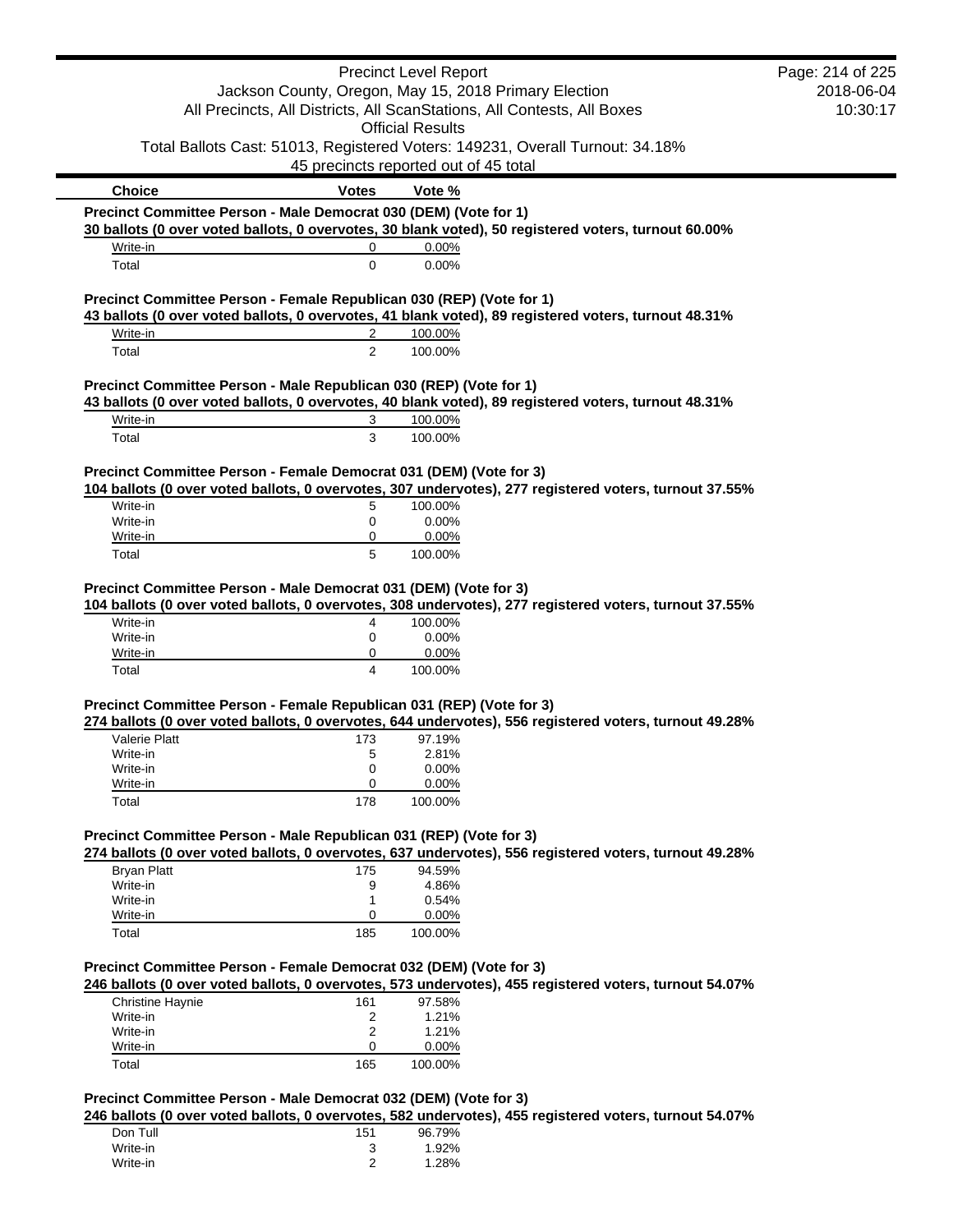# Precinct Level Report Jackson County, Oregon, May 15, 2018 Primary Election All Precincts, All Districts, All ScanStations, All Contests, All Boxes Official Results

Total Ballots Cast: 51013, Registered Voters: 149231, Overall Turnout: 34.18%

45 precincts reported out of 45 total

| <b>Choice</b>    | <b>Votes</b> | Vote %   |
|------------------|--------------|----------|
| Write-in         |              | $0.00\%$ |
| $\mathsf{Total}$ | 156          | 100.00%  |

## **Precinct Committee Person - Female Republican 032 (REP) (Vote for 3)**

**419 ballots (0 over voted ballots, 0 overvotes, 942 undervotes), 763 registered voters, turnout 54.91%**

| Rebecca Blust  | 145 | 46.03%   |
|----------------|-----|----------|
| Natalie Richie | 163 | 51.75%   |
| Write-in       | 5   | 1.59%    |
| Write-in       | 2   | 0.63%    |
| Write-in       | Ω   | $0.00\%$ |
| Total          | 315 | 100.00%  |

## **Precinct Committee Person - Male Republican 032 (REP) (Vote for 3)**

**419 ballots (0 over voted ballots, 0 overvotes, 1051 undervotes), 763 registered voters, turnout 54.91%**

| <b>Steve Richie</b> | 197 | 95.63%   |
|---------------------|-----|----------|
| Write-in            | 8   | 3.88%    |
| Write-in            |     | 0.49%    |
| Write-in            | O   | $0.00\%$ |
| Total               | 206 | 100.00%  |

## **Precinct Committee Person - Female Democrat 033 (DEM) (Vote for 3)**

**195 ballots (0 over voted ballots, 0 overvotes, 454 undervotes), 394 registered voters, turnout 49.49%**

| Georgia (Geni) Hilton | 124 | 94.66%   |
|-----------------------|-----|----------|
| Write-in              | 4   | 3.05%    |
| Write-in              | 3   | 2.29%    |
| Write-in              | 0   | $0.00\%$ |
| Total                 | 131 | 100.00%  |

## **Precinct Committee Person - Male Democrat 033 (DEM) (Vote for 3)**

**195 ballots (0 over voted ballots, 0 overvotes, 581 undervotes), 394 registered voters, turnout 49.49%**

| Write-in | 4 | 100.00%  |
|----------|---|----------|
| Write-in | 0 | $0.00\%$ |
| Write-in |   | $0.00\%$ |
| Total    | 4 | 100.00%  |

## **Precinct Committee Person - Female Republican 033 (REP) (Vote for 3)**

**403 ballots (0 over voted ballots, 0 overvotes, 977 undervotes), 686 registered voters, turnout 58.75%**

| Kathy Lohrfink | 229 | 98.71%   |
|----------------|-----|----------|
| Write-in       | 3   | 1.29%    |
| Write-in       | 0   | $0.00\%$ |
| Write-in       | 0   | $0.00\%$ |
| Total          | 232 | 100.00%  |

### **Precinct Committee Person - Male Republican 033 (REP) (Vote for 3)**

**403 ballots (0 over voted ballots, 0 overvotes, 810 undervotes), 686 registered voters, turnout 58.75%**

| Perry Atkinson<br>283<br>70.93%<br>John Lohrfink<br>26.82%<br>107<br>Write-in<br>2.01%<br>8<br>Write-in<br>0.25%<br>Write-in<br>$0.00\%$<br>O<br>Total<br>100.00%<br>399 |  |  |
|--------------------------------------------------------------------------------------------------------------------------------------------------------------------------|--|--|
|                                                                                                                                                                          |  |  |
|                                                                                                                                                                          |  |  |
|                                                                                                                                                                          |  |  |
|                                                                                                                                                                          |  |  |
|                                                                                                                                                                          |  |  |
|                                                                                                                                                                          |  |  |

## **Precinct Committee Person - Female Democrat 034 (DEM) (Vote for 4)**

**150 ballots (0 over voted ballots, 0 overvotes, 593 undervotes), 321 registered voters, turnout 46.73%**

| Write-in | 3 | 42.86% |
|----------|---|--------|
| Write-in |   | 14.29% |
| Write-in |   | 28.57% |
| Write-in | 1 | 14.29% |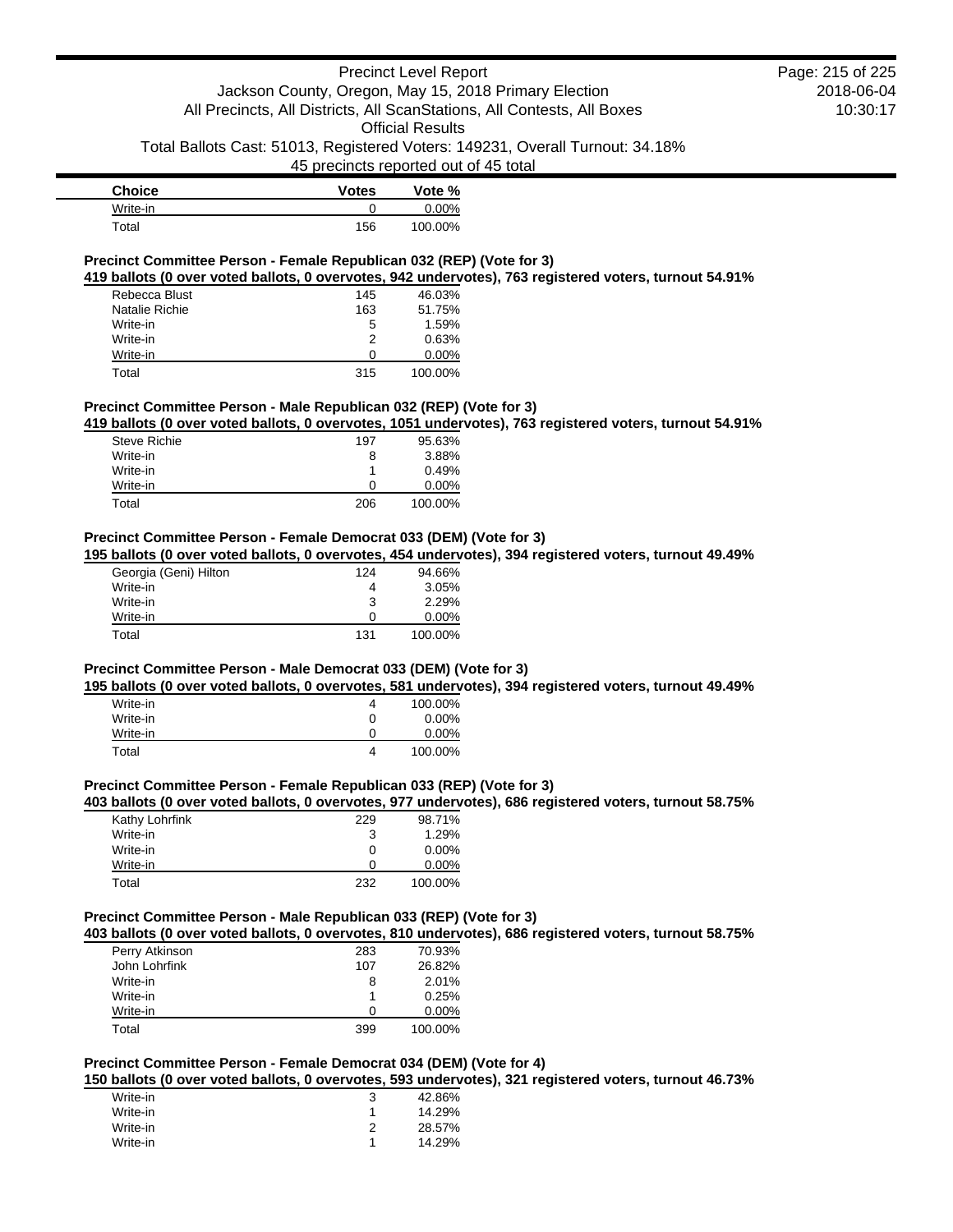|                                                                         |                                       | <b>Precinct Level Report</b> |                                                                                                         | Page: 216 of 225 |
|-------------------------------------------------------------------------|---------------------------------------|------------------------------|---------------------------------------------------------------------------------------------------------|------------------|
| Jackson County, Oregon, May 15, 2018 Primary Election                   |                                       |                              | 2018-06-04                                                                                              |                  |
| All Precincts, All Districts, All ScanStations, All Contests, All Boxes |                                       |                              | 10:30:17                                                                                                |                  |
|                                                                         |                                       | <b>Official Results</b>      |                                                                                                         |                  |
|                                                                         |                                       |                              | Total Ballots Cast: 51013, Registered Voters: 149231, Overall Turnout: 34.18%                           |                  |
|                                                                         |                                       |                              |                                                                                                         |                  |
|                                                                         | 45 precincts reported out of 45 total |                              |                                                                                                         |                  |
| <b>Choice</b>                                                           | <b>Votes</b>                          | Vote %                       |                                                                                                         |                  |
| Total                                                                   | $\overline{7}$                        | 100.00%                      |                                                                                                         |                  |
| Precinct Committee Person - Male Democrat 034 (DEM) (Vote for 4)        |                                       |                              |                                                                                                         |                  |
|                                                                         |                                       |                              | 150 ballots (0 over voted ballots, 0 overvotes, 596 undervotes), 321 registered voters, turnout 46.73%  |                  |
| Write-in                                                                | 1                                     | 25.00%                       |                                                                                                         |                  |
| Write-in                                                                | 1                                     | 25.00%                       |                                                                                                         |                  |
| Write-in                                                                | 1                                     | 25.00%                       |                                                                                                         |                  |
| Write-in                                                                | 1                                     | 25.00%                       |                                                                                                         |                  |
| Total                                                                   | 4                                     | 100.00%                      |                                                                                                         |                  |
|                                                                         |                                       |                              |                                                                                                         |                  |
| Precinct Committee Person - Female Republican 034 (REP) (Vote for 4)    |                                       |                              | 471 ballots (0 over voted ballots, 0 overvotes, 1878 undervotes), 950 registered voters, turnout 49.58% |                  |
|                                                                         |                                       |                              |                                                                                                         |                  |
| Write-in                                                                | 6                                     | 100.00%                      |                                                                                                         |                  |
| Write-in                                                                | $\mathbf 0$                           | 0.00%                        |                                                                                                         |                  |
| Write-in                                                                | 0                                     | 0.00%                        |                                                                                                         |                  |
| Write-in                                                                | 0<br>6                                | 0.00%                        |                                                                                                         |                  |
| Total                                                                   |                                       | 100.00%                      |                                                                                                         |                  |
| Precinct Committee Person - Male Republican 034 (REP) (Vote for 4)      |                                       |                              |                                                                                                         |                  |
|                                                                         |                                       |                              | 471 ballots (0 over voted ballots, 0 overvotes, 1868 undervotes), 950 registered voters, turnout 49.58% |                  |
| Write-in                                                                | 13                                    | 81.25%                       |                                                                                                         |                  |
| Write-in                                                                | 3                                     | 18.75%                       |                                                                                                         |                  |
| Write-in                                                                | 0                                     | $0.00\%$                     |                                                                                                         |                  |
| Write-in                                                                | 0                                     | 0.00%                        |                                                                                                         |                  |
| Total                                                                   | 16                                    | 100.00%                      |                                                                                                         |                  |
| Precinct Committee Person - Female Democrat 035 (DEM) (Vote for 6)      |                                       |                              |                                                                                                         |                  |
|                                                                         |                                       |                              | 478 ballots (0 over voted ballots, 0 overvotes, 2560 undervotes), 845 registered voters, turnout 56.57% |                  |
| Kathy Conway                                                            | 291                                   | 94.48%                       |                                                                                                         |                  |
| Write-in                                                                | 9                                     | 2.92%                        |                                                                                                         |                  |
| Write-in                                                                | 2                                     | 0.65%                        |                                                                                                         |                  |
| Write-in                                                                | 2                                     | 0.65%                        |                                                                                                         |                  |
| Write-in                                                                | 2                                     | 0.65%                        |                                                                                                         |                  |
| Write-in                                                                | 2                                     | 0.65%                        |                                                                                                         |                  |
| Write-in                                                                | 0                                     | $0.00\%$                     |                                                                                                         |                  |
| Total                                                                   | 308                                   | 100.00%                      |                                                                                                         |                  |

# **Precinct Committee Person - Male Democrat 035 (DEM) (Vote for 6)**

**478 ballots (0 over voted ballots, 0 overvotes, 2579 undervotes), 845 registered voters, turnout 56.57%**

| Alan Journet | 271 | 93.77%  |
|--------------|-----|---------|
| Write-in     | 11  | 3.81%   |
| Write-in     | 3   | 1.04%   |
| Write-in     | 2   | 0.69%   |
| Write-in     |     | 0.35%   |
| Write-in     |     | 0.35%   |
| Write-in     | 0   | 0.00%   |
| Total        | 289 | 100.00% |
|              |     |         |

## **Precinct Committee Person - Female Republican 035 (REP) (Vote for 6)**

**555 ballots (0 over voted ballots, 0 overvotes, 2840 undervotes), 1040 registered voters, turnout 53.37%**

| <b>Lillian Eaton Stewart</b> | 232 | 47.35%   |
|------------------------------|-----|----------|
| Gayle Merz                   | 235 | 47.96%   |
| Write-in                     | 9   | 1.84%    |
| Write-in                     | 6   | $1.22\%$ |
| Write-in                     | 4   | 0.82%    |
| Write-in                     | 4   | 0.82%    |
| Write-in                     | 0   | $0.00\%$ |
| Write-in                     | ∩   | 0.00%    |
| Total                        | 490 | 100.00%  |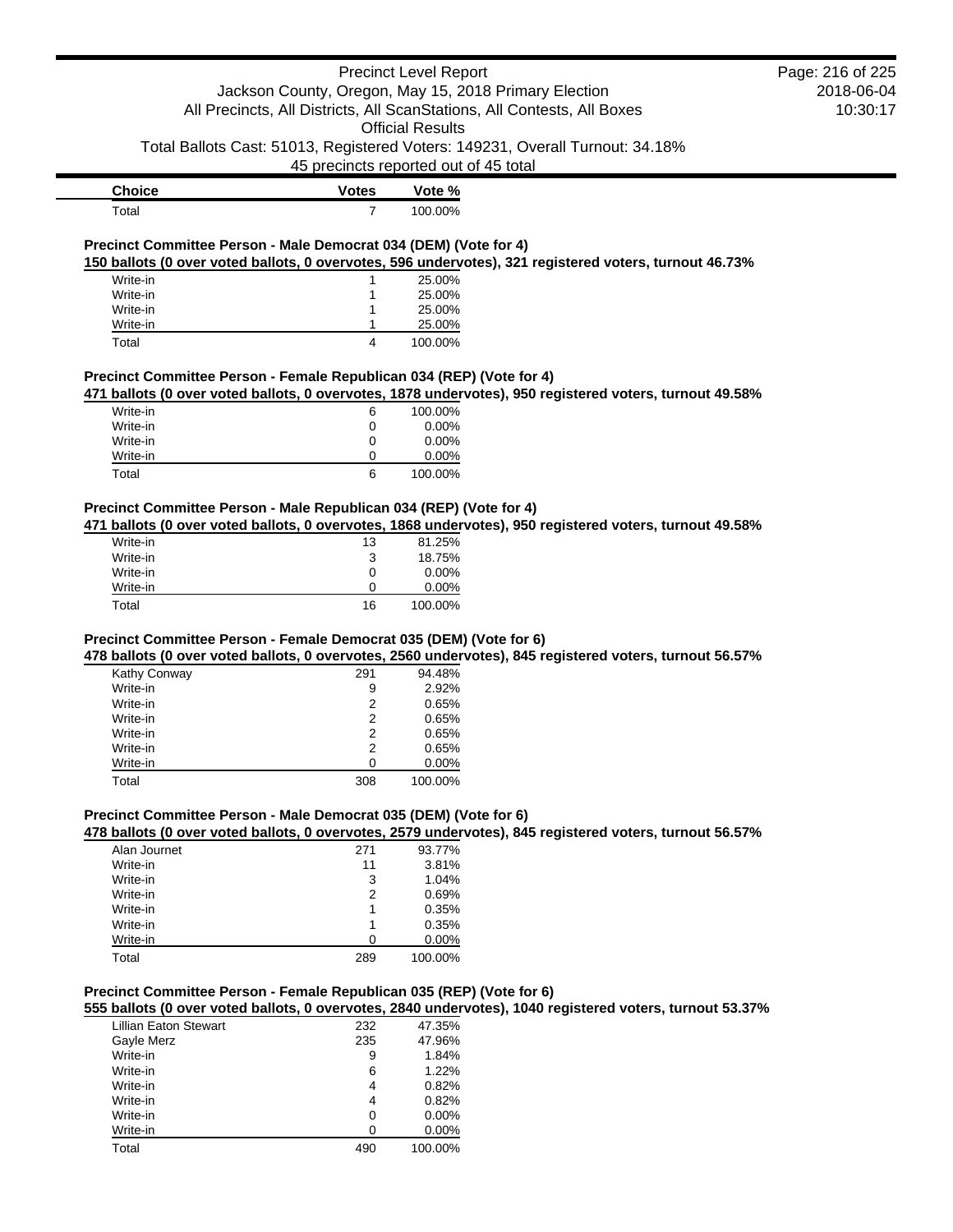# Precinct Level Report Jackson County, Oregon, May 15, 2018 Primary Election All Precincts, All Districts, All ScanStations, All Contests, All Boxes Official Results Total Ballots Cast: 51013, Registered Voters: 149231, Overall Turnout: 34.18% 45 precincts reported out of 45 total **Choice Votes Vote %**

|  |  | Precinct Committee Person - Male Republican 035 (REP) (Vote for 6)                                       |  |  |  |
|--|--|----------------------------------------------------------------------------------------------------------|--|--|--|
|  |  | 555 ballots (0 over voted ballots, 0 overvotes, 2844 undervotes), 1040 registered voters, turnout 53.37% |  |  |  |
|  |  |                                                                                                          |  |  |  |

| <b>Warren Merz</b> | 242 | 49.79%   |
|--------------------|-----|----------|
| Wright Kieran      | 216 | 44.44%   |
| Write-in           | 14  | 2.88%    |
| Write-in           | 6   | 1.23%    |
| Write-in           | 4   | 0.82%    |
| Write-in           | 4   | 0.82%    |
| Write-in           | 0   | $0.00\%$ |
| Write-in           | Ω   | 0.00%    |
| Total              | 486 | 100.00%  |
|                    |     |          |

# **Precinct Committee Person - Female Democrat 036 (DEM) (Vote for 9)**

**174 ballots (0 over voted ballots, 0 overvotes, 1555 undervotes), 967 registered voters, turnout 17.99%**

| Write-in |    | 63.64%   |
|----------|----|----------|
| Write-in | 1  | 9.09%    |
| Write-in | 1  | 9.09%    |
| Write-in | 1  | 9.09%    |
| Write-in | 1  | 9.09%    |
| Write-in | 0  | $0.00\%$ |
| Write-in | 0  | $0.00\%$ |
| Write-in | 0  | 0.00%    |
| Write-in | 0  | 0.00%    |
| Total    | 11 | 100.00%  |

# **Precinct Committee Person - Male Democrat 036 (DEM) (Vote for 9)**

**174 ballots (0 over voted ballots, 0 overvotes, 1558 undervotes), 967 registered voters, turnout 17.99%**

| Write-in |   | 87.50%   |
|----------|---|----------|
| Write-in | 1 | 12.50%   |
| Write-in | 0 | 0.00%    |
| Write-in | 0 | 0.00%    |
| Write-in | 0 | 0.00%    |
| Write-in | 0 | $0.00\%$ |
| Write-in | 0 | 0.00%    |
| Write-in | 0 | $0.00\%$ |
| Write-in | 0 | 0.00%    |
| Total    | 8 | 100.00%  |

# **Precinct Committee Person - Female Republican 036 (REP) (Vote for 9)**

**448 ballots (0 over voted ballots, 0 overvotes, 3995 undervotes), 1324 registered voters, turnout 33.84%**

| Write-in | 31 | 83.78%   |
|----------|----|----------|
| Write-in | 3  | 8.11%    |
| Write-in | 3  | 8.11%    |
| Write-in | 0  | $0.00\%$ |
| Write-in | 0  | $0.00\%$ |
| Write-in | 0  | 0.00%    |
| Write-in | 0  | $0.00\%$ |
| Write-in | 0  | $0.00\%$ |
| Write-in | O  | $0.00\%$ |
| Total    | 37 | 100.00%  |
|          |    |          |

# **Precinct Committee Person - Male Republican 036 (REP) (Vote for 9)**

**448 ballots (0 over voted ballots, 0 overvotes, 3990 undervotes), 1324 registered voters, turnout 33.84%**

| Write-in | 32 | 76.19%   |
|----------|----|----------|
| Write-in | 4  | 9.52%    |
| Write-in | 3  | 7.14%    |
| Write-in | 1  | 2.38%    |
| Write-in | 1  | 2.38%    |
| Write-in | 1  | 2.38%    |
| Write-in | 0  | $0.00\%$ |
| Write-in | Ω  | $0.00\%$ |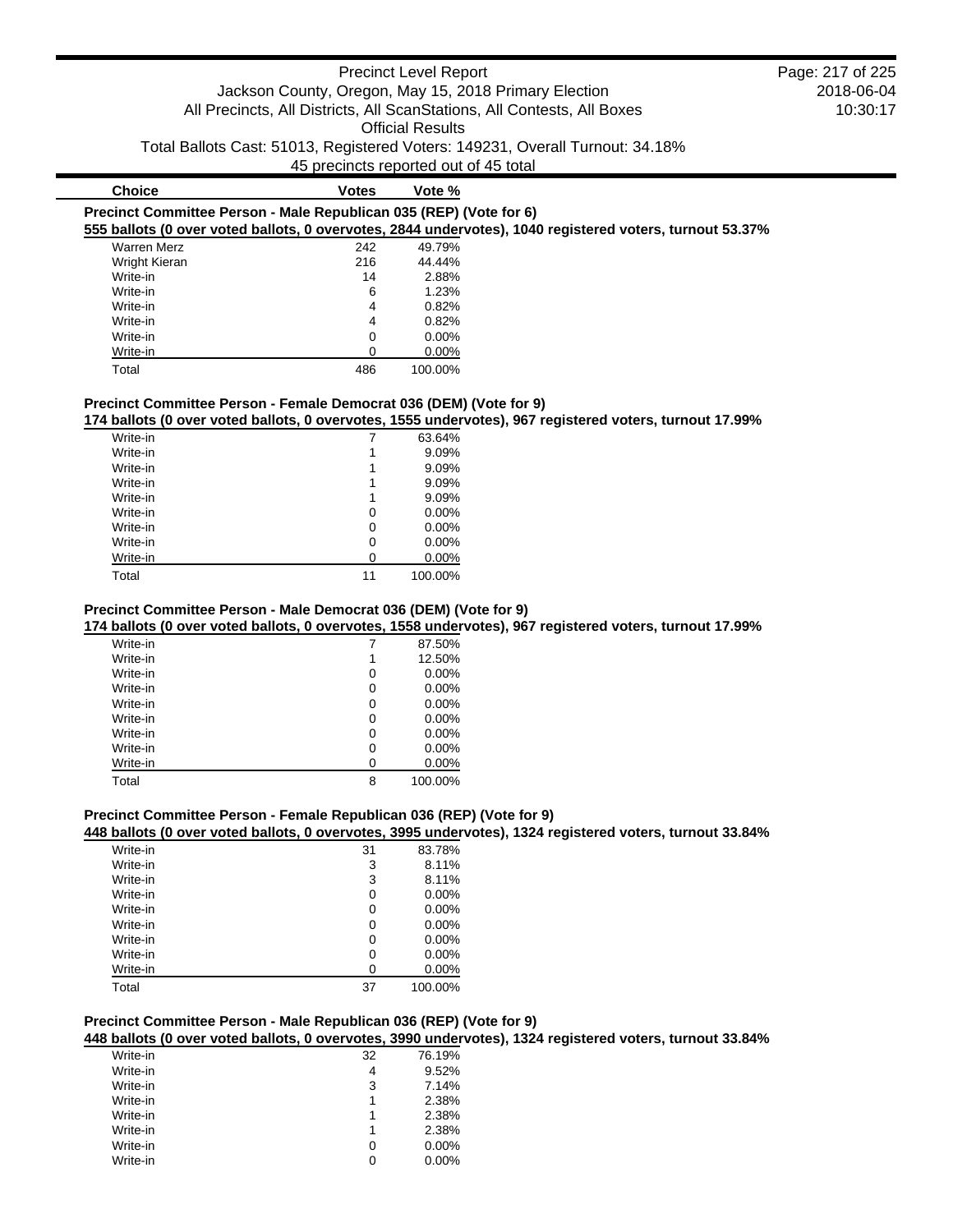# Precinct Level Report Jackson County, Oregon, May 15, 2018 Primary Election

# 2018-06-04 10:30:17 Page: 218 of 225

Official Results Total Ballots Cast: 51013, Registered Voters: 149231, Overall Turnout: 34.18%

All Precincts, All Districts, All ScanStations, All Contests, All Boxes

45 precincts reported out of 45 total

| <b>Choice</b>    | <b>Votes</b> | Vote %   |
|------------------|--------------|----------|
| Write-in         |              | $0.00\%$ |
| $\mathsf{Total}$ | 42           | 100.00%  |

# **Precinct Committee Person - Female Democrat 037 (DEM) (Vote for 3)**

**377 ballots (0 over voted ballots, 0 overvotes, 1091 undervotes), 650 registered voters, turnout 58.00%**

| Write-in | 22 | 55.00%  |
|----------|----|---------|
| Write-in | 10 | 25.00%  |
| Write-in | 8  | 20.00%  |
| Total    | 40 | 100.00% |

## **Precinct Committee Person - Male Democrat 037 (DEM) (Vote for 3)**

**377 ballots (0 over voted ballots, 0 overvotes, 871 undervotes), 650 registered voters, turnout 58.00%**

| Michael G Zecher | 126 | 48.46%   |
|------------------|-----|----------|
| Pete Hille       | 123 | 47.31%   |
| Write-in         | 10  | 3.85%    |
| Write-in         |     | 0.38%    |
| Write-in         | O   | $0.00\%$ |
| Total            | 260 | 100.00%  |

# **Precinct Committee Person - Female Republican 037 (REP) (Vote for 3)**

**151 ballots (0 over voted ballots, 0 overvotes, 448 undervotes), 296 registered voters, turnout 51.01%**

| Write-in | 5 | 100.00%  |
|----------|---|----------|
| Write-in | 0 | $0.00\%$ |
| Write-in |   | 0.00%    |
| Total    | 5 | 100.00%  |

### **Precinct Committee Person - Male Republican 037 (REP) (Vote for 3)**

**151 ballots (0 over voted ballots, 0 overvotes, 372 undervotes), 296 registered voters, turnout 51.01%**

| Joe Charter | 80 | 98.77%   |
|-------------|----|----------|
| Write-in    |    | 1.23%    |
| Write-in    | 0  | $0.00\%$ |
| Write-in    | 0  | $0.00\%$ |
| Total       | 81 | 100.00%  |

#### **Precinct Committee Person - Female Democrat 038 (DEM) (Vote for 3)**

#### **110 ballots (0 over voted ballots, 0 overvotes, 326 undervotes), 270 registered voters, turnout 40.74%**

| Write-in | 50.00%  |
|----------|---------|
| Write-in | 25.00%  |
| Write-in | 25.00%  |
| Total    | 100.00% |

# **Precinct Committee Person - Male Democrat 038 (DEM) (Vote for 3)**

**110 ballots (0 over voted ballots, 0 overvotes, 325 undervotes), 270 registered voters, turnout 40.74%**

| Write-in | 3 | 60.00%  |
|----------|---|---------|
| Write-in |   | 20.00%  |
| Write-in |   | 20.00%  |
| Total    | 5 | 100.00% |

# **Precinct Committee Person - Female Republican 038 (REP) (Vote for 3)**

**249 ballots (0 over voted ballots, 0 overvotes, 741 undervotes), 577 registered voters, turnout 43.15%**

| Write-in | 4 | 66.67%   |
|----------|---|----------|
| Write-in | ົ | 33.33%   |
| Write-in |   | $0.00\%$ |
| Total    | 6 | 100.00%  |

# **Precinct Committee Person - Male Republican 038 (REP) (Vote for 3)**

**249 ballots (0 over voted ballots, 0 overvotes, 744 undervotes), 577 registered voters, turnout 43.15%**

| Write-in | 100.00% |
|----------|---------|
|          |         |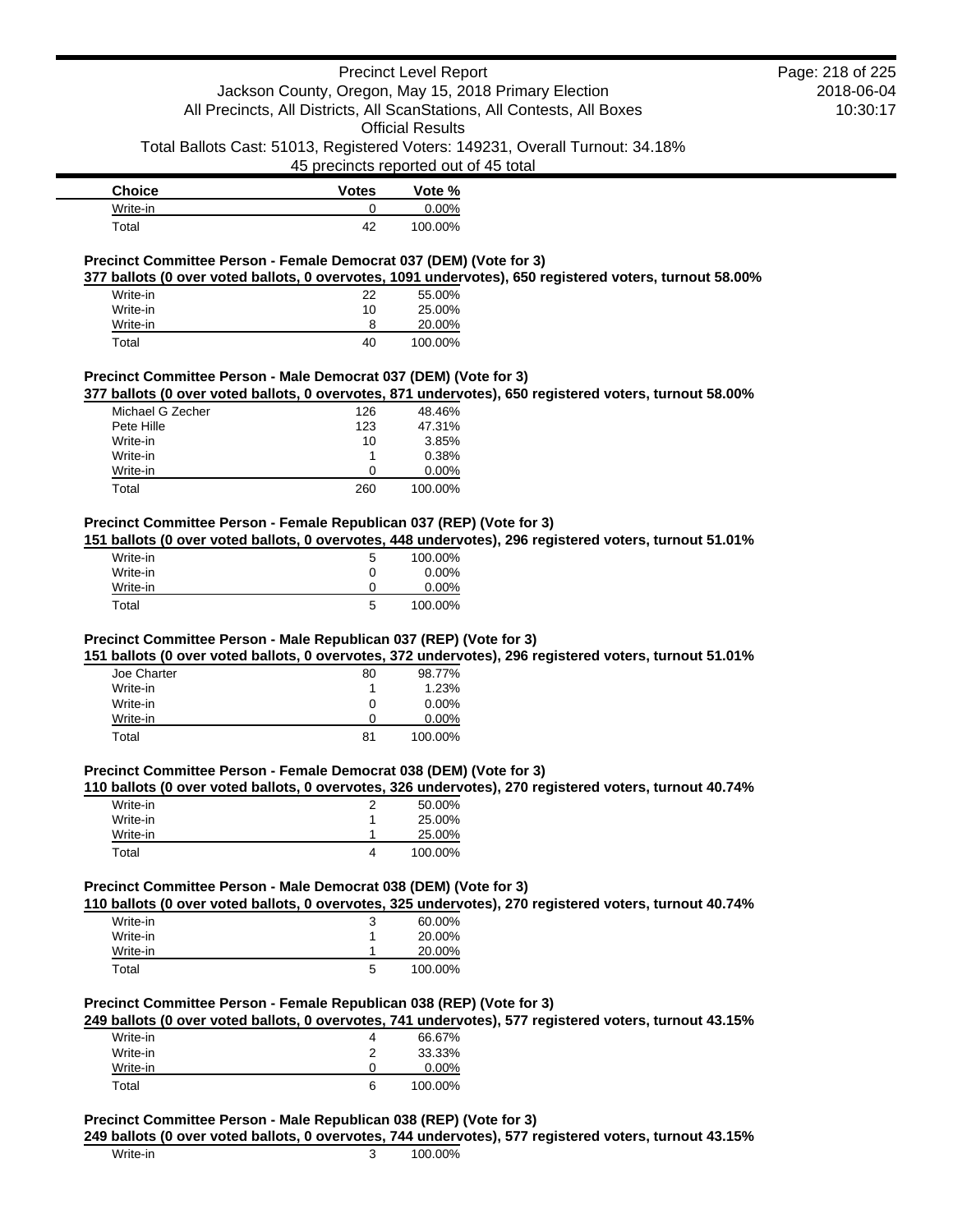# Precinct Level Report Jackson County, Oregon, May 15, 2018 Primary Election All Precincts, All Districts, All ScanStations, All Contests, All Boxes Official Results Total Ballots Cast: 51013, Registered Voters: 149231, Overall Turnout: 34.18% 45 precincts reported out of 45 total

| <b>Choice</b> | <b>Votes</b> | Vote %   |
|---------------|--------------|----------|
| Write-in      | 0            | $0.00\%$ |
| Write-in      | 0            | $0.00\%$ |
| Total         | ີ            | 100.00%  |

#### **Precinct Committee Person - Female Democrat 039 (DEM) (Vote for 7)**

**531 ballots (0 over voted ballots, 0 overvotes, 2708 undervotes), 1184 registered voters, turnout 44.85%**

| Kendra Louks       | 239  | 23.69%   |
|--------------------|------|----------|
| Tonia Moro         | 272  | 26.96%   |
| Nancy Clark        | 255  | 25.27%   |
| Frieda Friendentia | 233  | 23.09%   |
| Write-in           | 5    | 0.50%    |
| Write-in           | 2    | 0.20%    |
| Write-in           | 2    | 0.20%    |
| Write-in           | 1    | 0.10%    |
| Write-in           | 0    | $0.00\%$ |
| Write-in           | 0    | $0.00\%$ |
| Write-in           | 0    | $0.00\%$ |
| Total              | 1009 | 100.00%  |

## **Precinct Committee Person - Male Democrat 039 (DEM) (Vote for 7)**

**531 ballots (0 over voted ballots, 0 overvotes, 3188 undervotes), 1184 registered voters, turnout 44.85%**

| Gene R Morgan  | 274 | 51.80%   |
|----------------|-----|----------|
| Frank R Hieber | 243 | 45.94%   |
| Write-in       | 4   | 0.76%    |
| Write-in       | 2   | 0.38%    |
| Write-in       | 2   | 0.38%    |
| Write-in       | 2   | 0.38%    |
| Write-in       | 2   | 0.38%    |
| Write-in       | 0   | $0.00\%$ |
| Write-in       | 0   | 0.00%    |
| Total          | 529 | 100.00%  |

### **Precinct Committee Person - Female Republican 039 (REP) (Vote for 7)**

**553 ballots (0 over voted ballots, 0 overvotes, 3842 undervotes), 1168 registered voters, turnout 47.35%**

| Write-in | 16 | 55.17%   |
|----------|----|----------|
| Write-in | 4  | 13.79%   |
| Write-in | 3  | 10.34%   |
| Write-in | 3  | 10.34%   |
| Write-in | 3  | 10.34%   |
| Write-in | 0  | $0.00\%$ |
| Write-in | ∩  | $0.00\%$ |
| Total    | 29 | 100.00%  |

# **Precinct Committee Person - Male Republican 039 (REP) (Vote for 7)**

**553 ballots (0 over voted ballots, 0 overvotes, 3840 undervotes), 1168 registered voters, turnout 47.35%**

|  | 15 | 48.39%  |
|--|----|---------|
|  | 5  | 16.13%  |
|  | 5  | 16.13%  |
|  | 3  | 9.68%   |
|  | 3  | 9.68%   |
|  | 0  | 0.00%   |
|  | O  | 0.00%   |
|  | 31 | 100.00% |
|  |    |         |

# **Precinct Committee Person - Female Democrat 040 (DEM) (Vote for 8) 290 ballots (0 over voted ballots, 0 overvotes, 2307 undervotes), 769 registered voters, turnout 37.71%**

| Write-in | 13 | 100.00%  |
|----------|----|----------|
| Write-in | 0  | $0.00\%$ |
| Write-in | 0  | $0.00\%$ |
| Write-in | 0  | $0.00\%$ |
| Write-in | 0  | $0.00\%$ |
|          |    |          |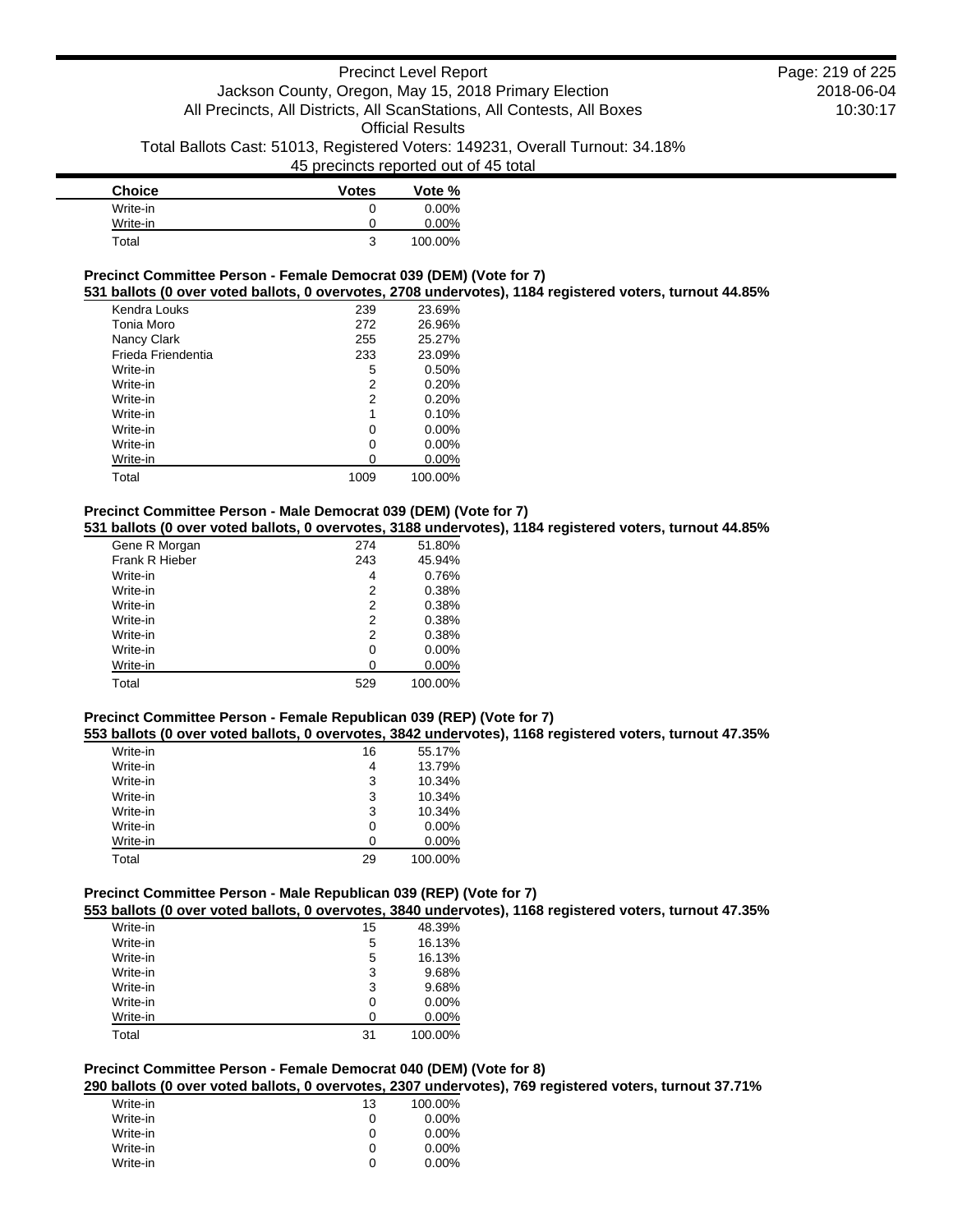# Precinct Level Report Jackson County, Oregon, May 15, 2018 Primary Election All Precincts, All Districts, All ScanStations, All Contests, All Boxes Official Results Total Ballots Cast: 51013, Registered Voters: 149231, Overall Turnout: 34.18% 45 precincts reported out of 45 total

| <b>Choice</b> | <b>Votes</b> | Vote %   |
|---------------|--------------|----------|
| Write-in      | 0            | $0.00\%$ |
| Write-in      | 0            | $0.00\%$ |
| Write-in      | 0            | $0.00\%$ |
| Total         | 13           | 100.00%  |

## **Precinct Committee Person - Male Democrat 040 (DEM) (Vote for 8)**

**290 ballots (0 over voted ballots, 0 overvotes, 2307 undervotes), 769 registered voters, turnout 37.71%**

| Write-in | 10 | 76.92%  |
|----------|----|---------|
| Write-in | 2  | 15.38%  |
| Write-in | 1  | 7.69%   |
| Write-in | 0  | 0.00%   |
| Write-in | 0  | 0.00%   |
| Write-in | 0  | 0.00%   |
| Write-in | 0  | 0.00%   |
| Write-in | 0  | 0.00%   |
| Total    | 13 | 100.00% |

#### **Precinct Committee Person - Female Republican 040 (REP) (Vote for 8)**

**713 ballots (0 over voted ballots, 0 overvotes, 5686 undervotes), 1512 registered voters, turnout 47.16%**

| Write-in | 17 | 94.44%   |
|----------|----|----------|
| Write-in | 1  | 5.56%    |
| Write-in | 0  | $0.00\%$ |
| Write-in | 0  | $0.00\%$ |
| Write-in | 0  | $0.00\%$ |
| Write-in | 0  | $0.00\%$ |
| Write-in | 0  | $0.00\%$ |
| Write-in | 0  | 0.00%    |
| Total    | 18 | 100.00%  |

# **Precinct Committee Person - Male Republican 040 (REP) (Vote for 8)**

**713 ballots (0 over voted ballots, 0 overvotes, 5363 undervotes), 1512 registered voters, turnout 47.16%**

| Ralph R Kerr | 329 | 96.48%   |
|--------------|-----|----------|
| Write-in     | 8   | 2.35%    |
| Write-in     | 2   | 0.59%    |
| Write-in     | 1   | 0.29%    |
| Write-in     | 1   | 0.29%    |
| Write-in     | 0   | $0.00\%$ |
| Write-in     | 0   | $0.00\%$ |
| Write-in     | 0   | $0.00\%$ |
| Write-in     | 0   | 0.00%    |
| Total        | 341 | 100.00%  |

# **Precinct Committee Person - Female Democrat 041 (DEM) (Vote for 6)**

**284 ballots (0 over voted ballots, 0 overvotes, 1689 undervotes), 677 registered voters, turnout 41.95%**

| Write-in | 11 | 73.33%   |
|----------|----|----------|
| Write-in | 2  | 13.33%   |
| Write-in | 1  | 6.67%    |
| Write-in | 1  | 6.67%    |
| Write-in | 0  | $0.00\%$ |
| Write-in | 0  | $0.00\%$ |
| Total    | 15 | 100.00%  |

# **Precinct Committee Person - Male Democrat 041 (DEM) (Vote for 6)**

**284 ballots (0 over voted ballots, 0 overvotes, 1687 undervotes), 677 registered voters, turnout 41.95%**

| Write-in | 13 | 76.47%   |
|----------|----|----------|
| Write-in | 2  | 11.76%   |
| Write-in | 2  | 11.76%   |
| Write-in | 0  | $0.00\%$ |
| Write-in | 0  | $0.00\%$ |
| Write-in | 0  | $0.00\%$ |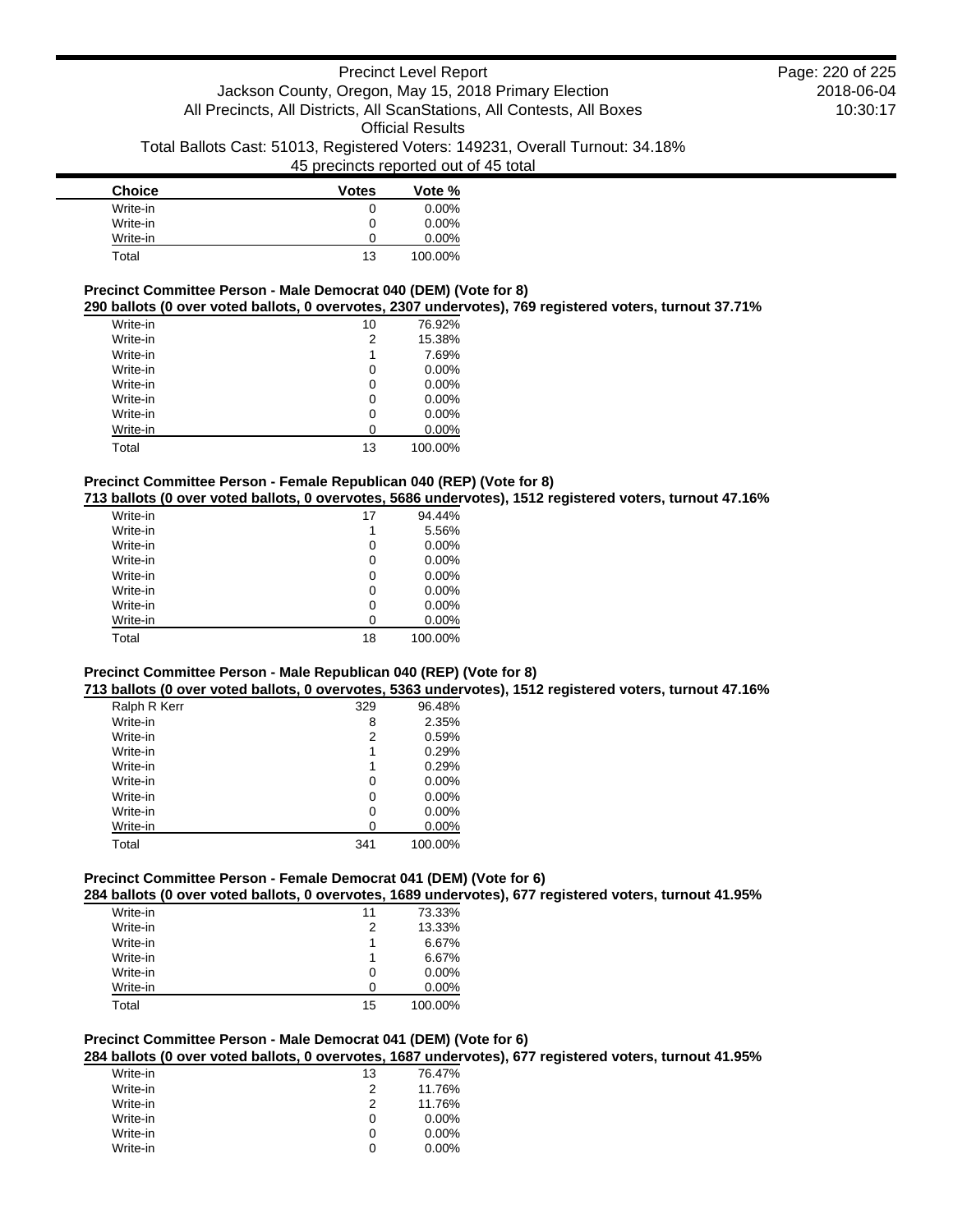# Precinct Level Report Jackson County, Oregon, May 15, 2018 Primary Election All Precincts, All Districts, All ScanStations, All Contests, All Boxes Official Results

Total Ballots Cast: 51013, Registered Voters: 149231, Overall Turnout: 34.18%

45 precincts reported out of 45 total

| <b>Choice</b> | <b>Votes</b> | Vote %  |
|---------------|--------------|---------|
| $\tau$ otal   | 17           | 100.00% |

#### **Precinct Committee Person - Female Republican 041 (REP) (Vote for 6) 504 ballots (0 over voted ballots, 0 overvotes, 2988 undervotes), 1087 registered voters, turnout 46.37%**

| Write-in | 34 | 94.44%   |
|----------|----|----------|
| Write-in |    | 2.78%    |
| Write-in | 1  | 2.78%    |
| Write-in | 0  | $0.00\%$ |
| Write-in | 0  | $0.00\%$ |
| Write-in | O  | $0.00\%$ |
| Total    | 36 | 100.00%  |

# **Precinct Committee Person - Male Republican 041 (REP) (Vote for 6)**

**504 ballots (0 over voted ballots, 0 overvotes, 2982 undervotes), 1087 registered voters, turnout 46.37%**

| Write-in | 36 | 85.71%  |
|----------|----|---------|
| Write-in | 3  | 7.14%   |
| Write-in | 1  | 2.38%   |
| Write-in | 1  | 2.38%   |
| Write-in | 1  | 2.38%   |
| Write-in | ∩  | 0.00%   |
| Total    | 42 | 100.00% |

# **Precinct Committee Person - Female Democrat 042 (DEM) (Vote for 5)**

## **190 ballots (0 over voted ballots, 0 overvotes, 811 undervotes), 490 registered voters, turnout 38.78%**

| Robin Keeton | 136 | 97.84%   |
|--------------|-----|----------|
| Write-in     | 3   | 2.16%    |
| Write-in     | 0   | $0.00\%$ |
| Write-in     | 0   | $0.00\%$ |
| Write-in     | 0   | $0.00\%$ |
| Write-in     | O   | $0.00\%$ |
| Total        | 139 | 100.00%  |

# **Precinct Committee Person - Male Democrat 042 (DEM) (Vote for 5)**

# **190 ballots (0 over voted ballots, 0 overvotes, 816 undervotes), 490 registered voters, turnout 38.78%**

| Joseph Nicastro | 134 | 100.00%  |
|-----------------|-----|----------|
| Write-in        | 0   | $0.00\%$ |
| Write-in        | 0   | $0.00\%$ |
| Write-in        | 0   | $0.00\%$ |
| Write-in        | 0   | $0.00\%$ |
| Write-in        | O   | $0.00\%$ |
| Total           | 134 | 100.00%  |

#### **Precinct Committee Person - Female Republican 042 (REP) (Vote for 5)**

**592 ballots (1 over voted ballots, 5 overvotes, 2573 undervotes), 1185 registered voters, turnout 49.96%**

| Mary Duda<br>362<br>94.76%<br>Write-in<br>2.36%<br>9<br>Write-in<br>1.05%<br>4<br>Write-in<br>1.05%<br>4<br>Write-in<br>0.79%<br>3<br>Write-in<br>$0.00\%$<br>ŋ<br>100.00%<br>Total<br>382 |  | . |  |
|--------------------------------------------------------------------------------------------------------------------------------------------------------------------------------------------|--|---|--|
|                                                                                                                                                                                            |  |   |  |
|                                                                                                                                                                                            |  |   |  |
|                                                                                                                                                                                            |  |   |  |
|                                                                                                                                                                                            |  |   |  |
|                                                                                                                                                                                            |  |   |  |
|                                                                                                                                                                                            |  |   |  |
|                                                                                                                                                                                            |  |   |  |

# **Precinct Committee Person - Male Republican 042 (REP) (Vote for 5)**

**592 ballots (1 over voted ballots, 5 overvotes, 2569 undervotes), 1185 registered voters, turnout 49.96%**

| Wayne M Duda | 356 | 92.23% |
|--------------|-----|--------|
| Write-in     | 14  | 3.63%  |
| Write-in     | 6   | 1.55%  |
| Write-in     | 6   | 1.55%  |
| Write-in     | 3   | 0.78%  |
| Write-in     |     | 0.26%  |
|              |     |        |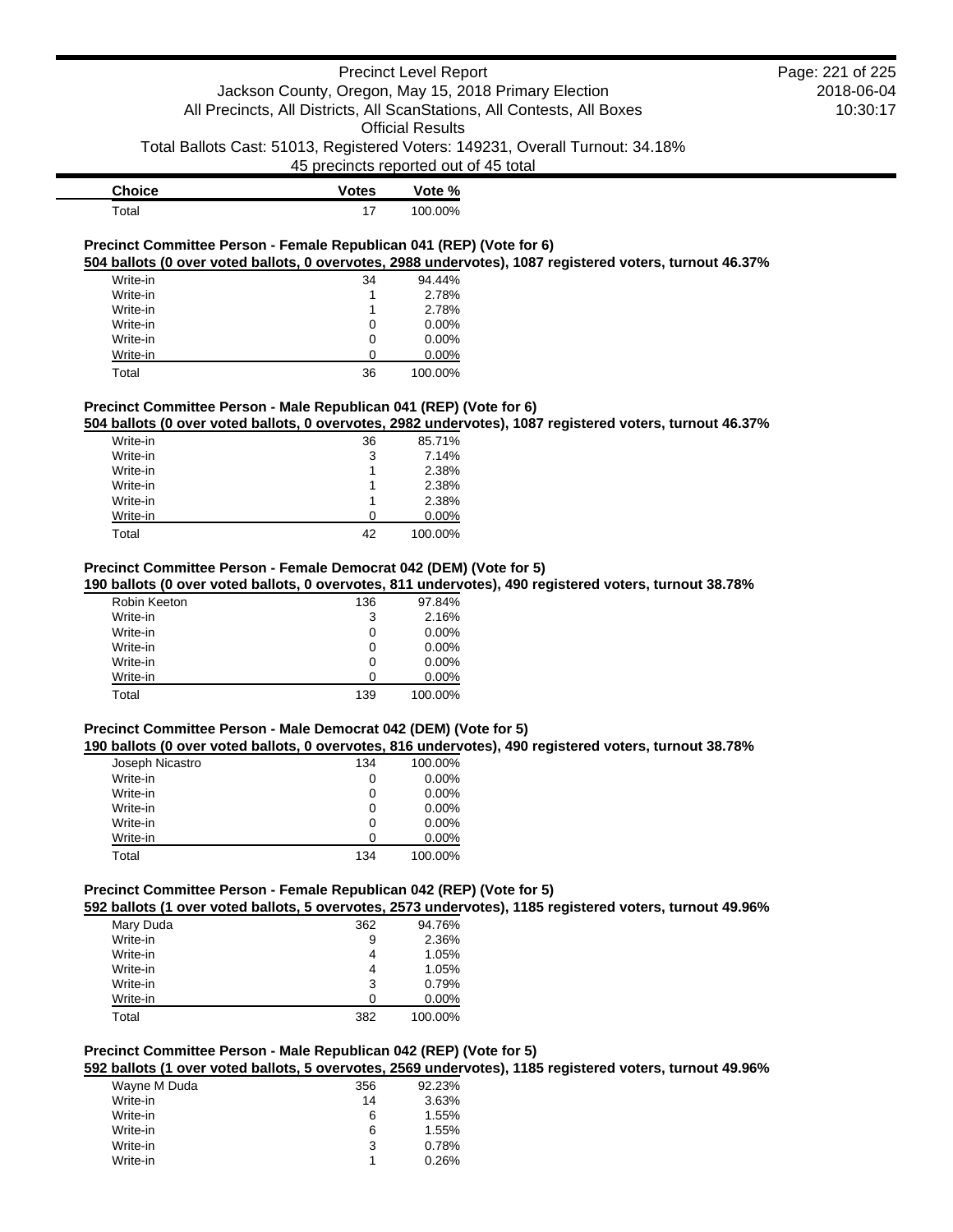# Precinct Level Report Jackson County, Oregon, May 15, 2018 Primary Election All Precincts, All Districts, All ScanStations, All Contests, All Boxes

Official Results

Total Ballots Cast: 51013, Registered Voters: 149231, Overall Turnout: 34.18%

45 precincts reported out of 45 total

| <b>Choice</b> | Votes | Vote %  |
|---------------|-------|---------|
| Total         | 386   | 100.00% |

#### **Precinct Committee Person - Female Democrat 043 (DEM) (Vote for 4) 216 ballots (0 over voted ballots, 0 overvotes, 727 undervotes), 453 registered voters, turnout 47.68%**

| Nona Donahue | 129 | 94.16%   |
|--------------|-----|----------|
| Write-in     | 6   | 4.38%    |
| Write-in     | 2   | 1.46%    |
| Write-in     | 0   | $0.00\%$ |
| Write-in     | O   | $0.00\%$ |
| Total        | 137 | 100.00%  |

#### **Precinct Committee Person - Male Democrat 043 (DEM) (Vote for 4)**

**216 ballots (0 over voted ballots, 0 overvotes, 845 undervotes), 453 registered voters, turnout 47.68%**

| Write-in | 16 | 84.21%   |
|----------|----|----------|
| Write-in | 3  | 15.79%   |
| Write-in | 0  | $0.00\%$ |
| Write-in | Ω  | $0.00\%$ |
| Total    | 19 | 100.00%  |

# **Precinct Committee Person - Female Republican 043 (REP) (Vote for 4)**

**420 ballots (0 over voted ballots, 0 overvotes, 1656 undervotes), 747 registered voters, turnout 56.22%**

| Write-in | 18 | 75.00%   |
|----------|----|----------|
| Write-in | 4  | 16.67%   |
| Write-in | 2  | 8.33%    |
| Write-in | 0  | $0.00\%$ |
| Total    | 24 | 100.00%  |

# **Precinct Committee Person - Male Republican 043 (REP) (Vote for 4)**

**420 ballots (0 over voted ballots, 0 overvotes, 1651 undervotes), 747 registered voters, turnout 56.22%**

| Write-in | 25 | 86.21%   |
|----------|----|----------|
| Write-in | 2  | $6.90\%$ |
| Write-in | 2  | 6.90%    |
| Write-in | 0  | $0.00\%$ |
| Total    | 29 | 100.00%  |

# **Precinct Committee Person - Female Democrat 044 (DEM) (Vote for 8)**

**345 ballots (0 over voted ballots, 0 overvotes, 2459 undervotes), 793 registered voters, turnout 43.51%**

| Ashley N Dibble           | 132 | 43.85%   |
|---------------------------|-----|----------|
| Juanita (Jennie) Thornton | 162 | 53.82%   |
| Write-in                  | 6   | 1.99%    |
| Write-in                  | 1   | 0.33%    |
| Write-in                  | 0   | $0.00\%$ |
| Write-in                  | 0   | $0.00\%$ |
| Write-in                  | 0   | $0.00\%$ |
| Write-in                  | 0   | $0.00\%$ |
| Write-in                  | 0   | $0.00\%$ |
| Write-in                  | 0   | $0.00\%$ |
| Total                     | 301 | 100.00%  |

# **Precinct Committee Person - Male Democrat 044 (DEM) (Vote for 8)**

**345 ballots (0 over voted ballots, 0 overvotes, 2744 undervotes), 793 registered voters, turnout 43.51%**

| Write-in | 13 | 81.25%   |
|----------|----|----------|
| Write-in | 1  | 6.25%    |
| Write-in | 1  | 6.25%    |
| Write-in | 0  | $0.00\%$ |
| Write-in | 0  | $0.00\%$ |
| Write-in | 0  | $0.00\%$ |
| Write-in | 0  | $0.00\%$ |
| Write-in | 1  | 6.25%    |

2018-06-04 10:30:17 Page: 222 of 225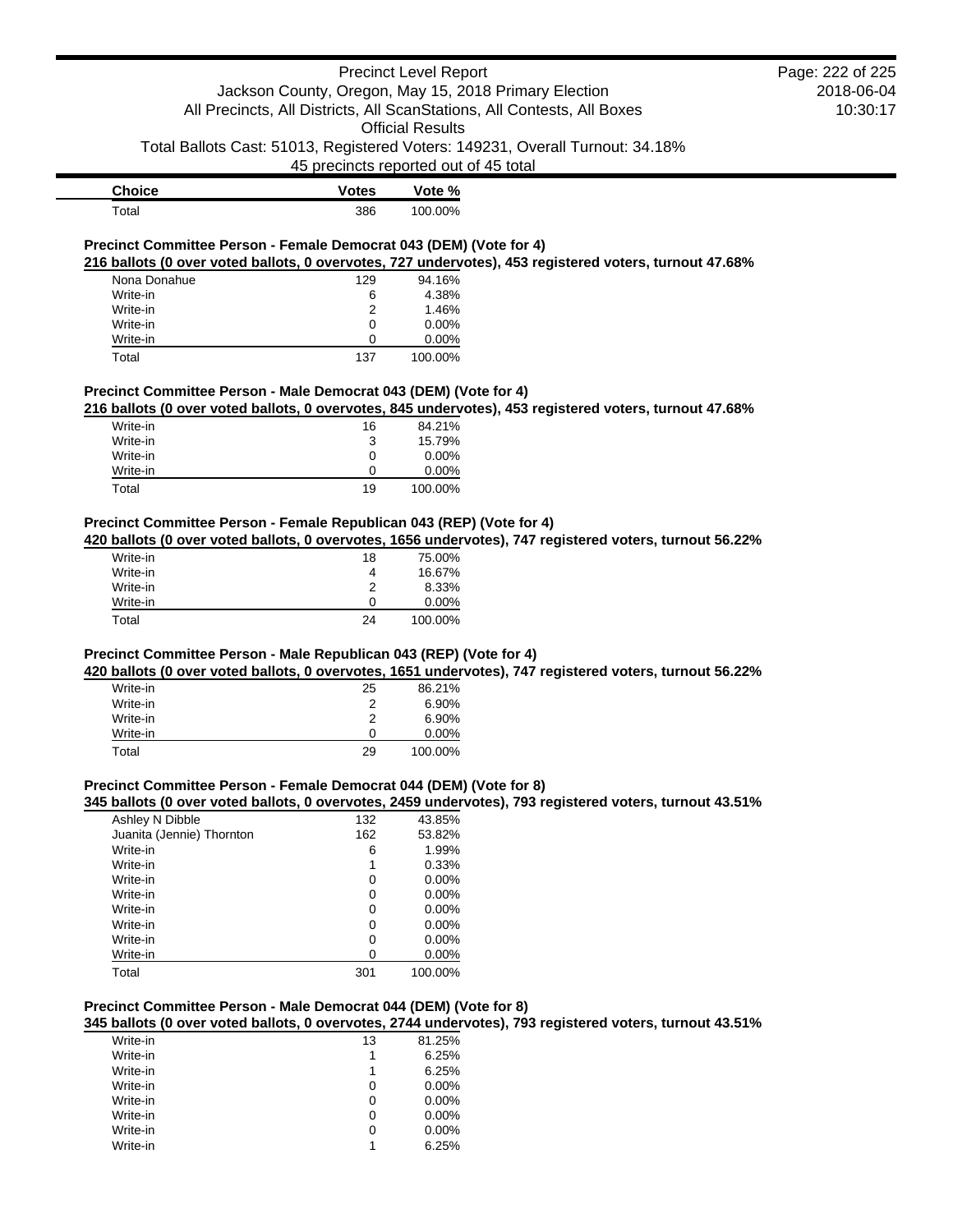# Precinct Level Report Jackson County, Oregon, May 15, 2018 Primary Election All Precincts, All Districts, All ScanStations, All Contests, All Boxes Official Results Total Ballots Cast: 51013, Registered Voters: 149231, Overall Turnout: 34.18% 45 precincts reported out of 45 total

| <b>Choice</b> | Votes | Vote %  |
|---------------|-------|---------|
| $\tau$ otal   | 16    | 100.00% |

### **Precinct Committee Person - Female Republican 044 (REP) (Vote for 8) 787 ballots (0 over voted ballots, 0 overvotes, 6274 undervotes), 1575 registered voters, turnout 49.97%**

| Write-in | 20 | 90.91%   |
|----------|----|----------|
| Write-in | 1  | 4.55%    |
| Write-in | 1  | 4.55%    |
| Write-in | 0  | $0.00\%$ |
| Write-in | 0  | $0.00\%$ |
| Write-in | 0  | $0.00\%$ |
| Write-in | 0  | $0.00\%$ |
| Write-in | 0  | 0.00%    |
| Total    | 22 | 100.00%  |

# **Precinct Committee Person - Male Republican 044 (REP) (Vote for 8)**

#### **787 ballots (0 over voted ballots, 0 overvotes, 5930 undervotes), 1575 registered voters, turnout 49.97%**

| Gordon F Challstrom | 353 | 96.45%   |
|---------------------|-----|----------|
| Write-in            | 12  | 3.28%    |
| Write-in            | 0   | 0.00%    |
| Write-in            | 0   | 0.00%    |
| Write-in            | 0   | $0.00\%$ |
| Write-in            | 0   | $0.00\%$ |
| Write-in            | 0   | $0.00\%$ |
| Write-in            | 0   | $0.00\%$ |
| Write-in            | 1   | 0.27%    |
| Total               | 366 | 100.00%  |

# **Precinct Committee Person - Female Democrat 045 (DEM) (Vote for 2)**

# **166 ballots (0 over voted ballots, 0 overvotes, 328 undervotes), 345 registered voters, turnout 48.12%**

| Write-in | ◠<br>u | 75.00%  |
|----------|--------|---------|
| Write-in |        | 25.00%  |
| Total    |        | 100.00% |

#### **Precinct Committee Person - Male Democrat 045 (DEM) (Vote for 2)**

#### **166 ballots (0 over voted ballots, 0 overvotes, 328 undervotes), 345 registered voters, turnout 48.12%**

| Write-in | J | 75.00%  |
|----------|---|---------|
| Write-in |   | 25.00%  |
| Total    |   | 100.00% |

# **Precinct Committee Person - Female Republican 045 (REP) (Vote for 2)**

#### **148 ballots (0 over voted ballots, 0 overvotes, 289 undervotes), 336 registered voters, turnout 44.05%**

| Write-in | 6 | 85.71%  |
|----------|---|---------|
| Write-in |   | 14.29%  |
| Total    |   | 100.00% |

# **Precinct Committee Person - Male Republican 045 (REP) (Vote for 2)**

#### **148 ballots (0 over voted ballots, 0 overvotes, 292 undervotes), 336 registered voters, turnout 44.05%**

| Write-in | د | 75.00%  |
|----------|---|---------|
| Write-in |   | 25.00%  |
| Total    |   | 100.00% |

#### **Commissioner of the Bureau of Labor and Industries (<NP>,DEM,IND,REP) (Vote for 1)**

# **51013 ballots (14 over voted ballots, 14 overvotes, 12387 blank voted), 149231 registered voters, turnout 34.18%**

| Lou Ogden   | 14955 | 38.73%  |
|-------------|-------|---------|
| Val Hoyle   | 18696 | 48.42%  |
| Jack Howard | 4879  | 12.64%  |
| Write-in    | 82    | 0.21%   |
| Total       | 38612 | 100.00% |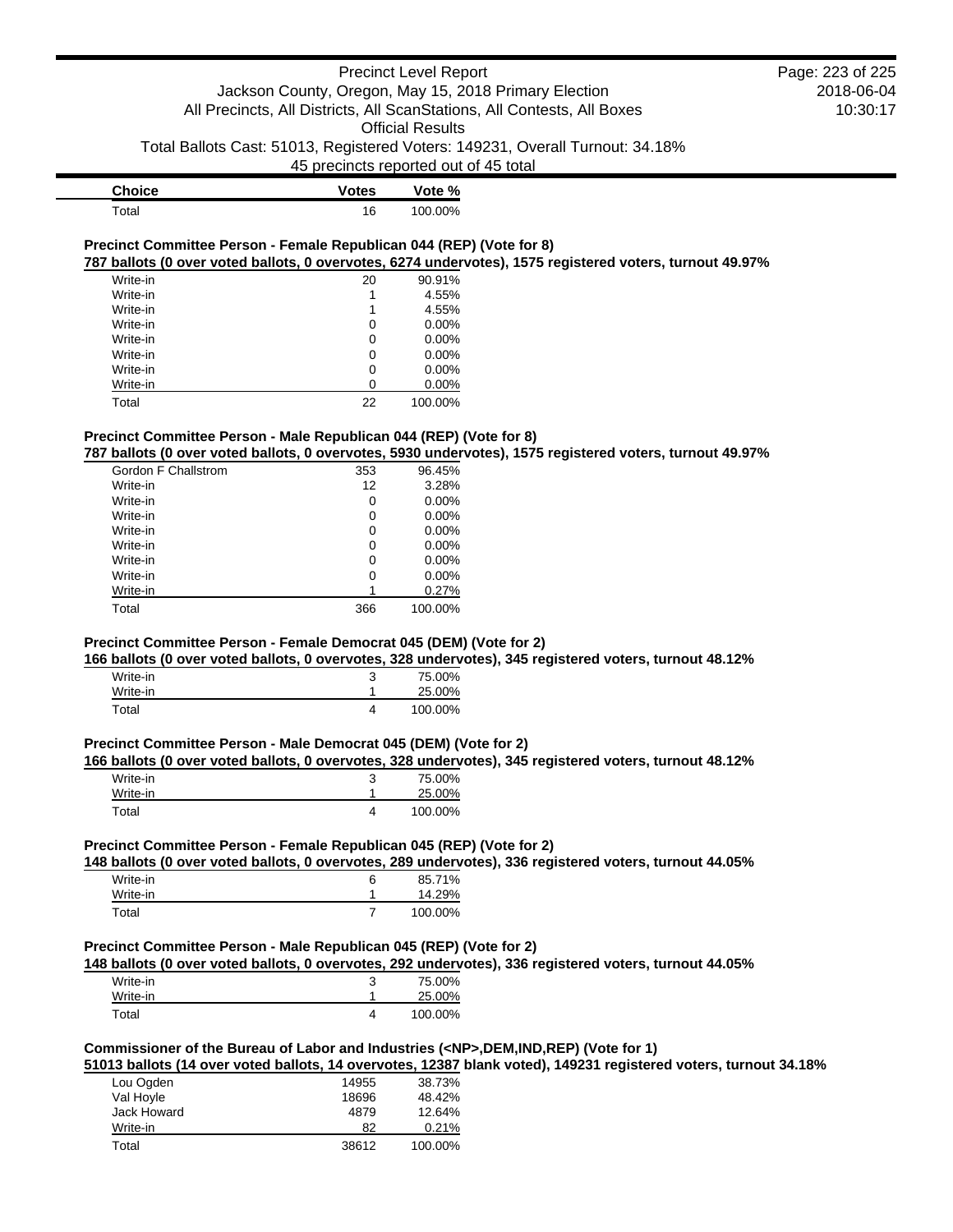|                                                                              |              | <b>Precinct Level Report</b>                                                                                                                                                                          | Page: 224 of 225 |
|------------------------------------------------------------------------------|--------------|-------------------------------------------------------------------------------------------------------------------------------------------------------------------------------------------------------|------------------|
| Jackson County, Oregon, May 15, 2018 Primary Election                        |              |                                                                                                                                                                                                       | 2018-06-04       |
|                                                                              |              | All Precincts, All Districts, All ScanStations, All Contests, All Boxes                                                                                                                               | 10:30:17         |
|                                                                              |              | <b>Official Results</b>                                                                                                                                                                               |                  |
|                                                                              |              | Total Ballots Cast: 51013, Registered Voters: 149231, Overall Turnout: 34.18%                                                                                                                         |                  |
|                                                                              |              | 45 precincts reported out of 45 total                                                                                                                                                                 |                  |
| <b>Choice</b>                                                                | <b>Votes</b> | Vote %                                                                                                                                                                                                |                  |
| Judge of the Supreme Court, Position 3 ( <np>,DEM,IND,REP) (Vote for 1)</np> |              |                                                                                                                                                                                                       |                  |
|                                                                              |              | 51013 ballots (16 over voted ballots, 16 overvotes, 12190 blank voted), 149231 registered voters, turnout 34.18%                                                                                      |                  |
| Van Pounds                                                                   | 10896        | 28.08%                                                                                                                                                                                                |                  |
| Meagan A Flynn                                                               | 27841        | 71.74%                                                                                                                                                                                                |                  |
| Write-in                                                                     | 70           | 0.18%                                                                                                                                                                                                 |                  |
| Total                                                                        | 38807        | 100.00%                                                                                                                                                                                               |                  |
| Judge of the Supreme Court, Position 2 ( <np>,DEM,IND,REP) (Vote for 1)</np> |              |                                                                                                                                                                                                       |                  |
|                                                                              |              | 51013 ballots (0 over voted ballots, 0 overvotes, 20245 blank voted), 149231 registered voters, turnout 34.18%                                                                                        |                  |
| Rebecca Duncan                                                               | 30561        | 99.33%                                                                                                                                                                                                |                  |
| Write-in                                                                     | 207          | 0.67%                                                                                                                                                                                                 |                  |
| Total                                                                        | 30768        | 100.00%                                                                                                                                                                                               |                  |
|                                                                              |              | Judge of the Court of Appeals, Position 10 ( <np>,DEM,IND,REP) (Vote for 1)</np>                                                                                                                      |                  |
|                                                                              |              | 51013 ballots (6 over voted ballots, 6 overvotes, 14343 blank voted), 149231 registered voters, turnout 34.18%                                                                                        |                  |
| <b>Rex Armstrong</b>                                                         | 22377        | 61.03%                                                                                                                                                                                                |                  |
| Kyle L Krohn                                                                 | 14221        | 38.79%                                                                                                                                                                                                |                  |
| Write-in<br>Total                                                            | 66<br>36664  | 0.18%<br>100.00%                                                                                                                                                                                      |                  |
|                                                                              |              | Judge of the Court of Appeals, Position 6 ( <np>,DEM,IND,REP) (Vote for 1)<br/>51013 ballots (0 over voted ballots, 0 overvotes, 21599 blank voted), 149231 registered voters, turnout 34.18%</np>    |                  |
| James (Jim) C Egan<br>Write-in                                               | 29247<br>167 | 99.43%<br>0.57%                                                                                                                                                                                       |                  |
| Total                                                                        | 29414        | 100.00%                                                                                                                                                                                               |                  |
|                                                                              |              |                                                                                                                                                                                                       |                  |
|                                                                              |              | Judge of the Court of Appeals, Position 9 ( <np>, DEM, IND, REP) (Vote for 1)<br/>51013 ballots (0 over voted ballots, 0 overvotes, 22803 blank voted), 149231 registered voters, turnout 34.18%</np> |                  |
| Erika Hadlock                                                                | 27994        | 99.23%                                                                                                                                                                                                |                  |
| Write-in                                                                     | 216          | 0.77%                                                                                                                                                                                                 |                  |
| Total                                                                        | 28210        | 100.00%                                                                                                                                                                                               |                  |
|                                                                              |              | Judge of the Circuit Court, 1st District, Position 9 ( <np>,DEM,IND,REP) (Vote for 1)</np>                                                                                                            |                  |
|                                                                              |              | 51013 ballots (14 over voted ballots, 14 overvotes, 11323 blank voted), 149231 registered voters, turnout 34.18%                                                                                      |                  |
| Laurance W Parker                                                            | 2534         | 6.39%                                                                                                                                                                                                 |                  |
| David J Orr                                                                  | 16169        | 40.75%                                                                                                                                                                                                |                  |
| Joe Davis                                                                    | 11637        | 29.33%                                                                                                                                                                                                |                  |
| Nick Geil                                                                    | 9253         | 23.32%                                                                                                                                                                                                |                  |
| Write-in                                                                     | 83           | 0.21%                                                                                                                                                                                                 |                  |
| Total                                                                        | 39676        | 100.00%                                                                                                                                                                                               |                  |
|                                                                              |              | Judge of the Circuit Court, 1st District, Position 5 ( <np>,DEM,IND,REP) (Vote for 1)</np>                                                                                                            |                  |
|                                                                              |              | 51013 ballots (0 over voted ballots, 0 overvotes, 22191 blank voted), 149231 registered voters, turnout 34.18%                                                                                        |                  |
| <b>Timothy C Gerking</b>                                                     | 28590        | 99.20%                                                                                                                                                                                                |                  |
| Write-in                                                                     | 232          | 0.80%                                                                                                                                                                                                 |                  |

# **Judge of the Circuit Court, 1st District, Position 7 (<NP>,DEM,IND,REP) (Vote for 1)**

**51013 ballots (0 over voted ballots, 0 overvotes, 21091 blank voted), 149231 registered voters, turnout 34.18%**

| Benjamin Bloom | 29720 | 99.32%  |
|----------------|-------|---------|
| Write-in       | 202   | 0.68%   |
| Total          | 29922 | 100.00% |

Total 28822 100.00%

# **Measure 15-175 Medford School District 549C Bonds (<NP>,DEM,IND,REP) (Vote for 1)**

**20618 ballots (2 over voted ballots, 2 overvotes, 1132 blank voted), 59014 registered voters, turnout 34.94%**

| Yes | 9335  | 47.91% |
|-----|-------|--------|
| No  | 10149 | 52.09% |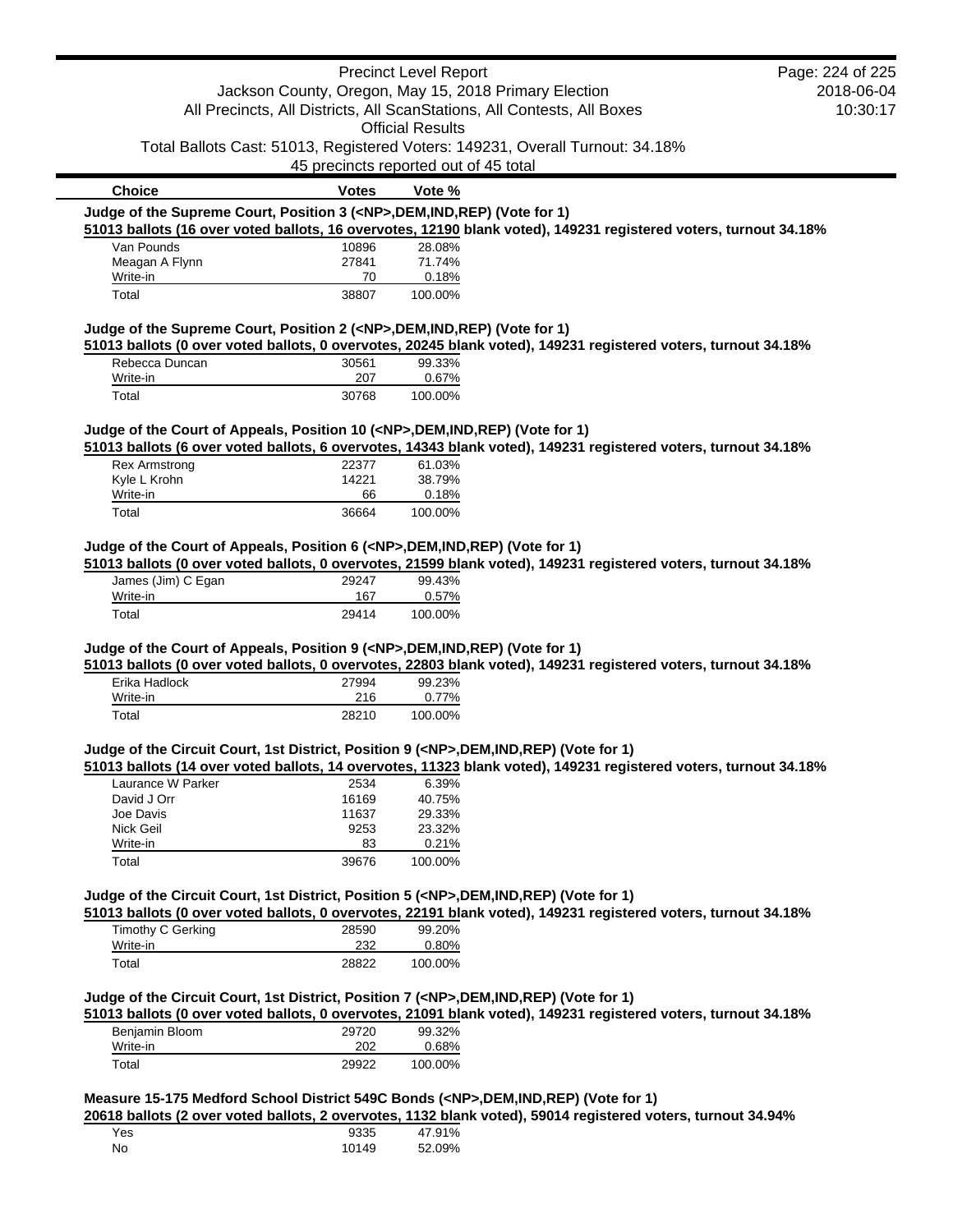| <b>Precinct Level Report</b>                          |                                                                               | Page: 225 of 225 |          |  |
|-------------------------------------------------------|-------------------------------------------------------------------------------|------------------|----------|--|
| Jackson County, Oregon, May 15, 2018 Primary Election |                                                                               | 2018-06-04       |          |  |
|                                                       | All Precincts, All Districts, All ScanStations, All Contests, All Boxes       |                  | 10:30:17 |  |
| <b>Official Results</b>                               |                                                                               |                  |          |  |
|                                                       | Total Ballots Cast: 51013, Registered Voters: 149231, Overall Turnout: 34.18% |                  |          |  |
|                                                       | 45 precincts reported out of 45 total                                         |                  |          |  |
| <b>Choice</b>                                         | <b>Votes</b>                                                                  | Vote %           |          |  |
| Total                                                 | 19484                                                                         | 100.00%          |          |  |